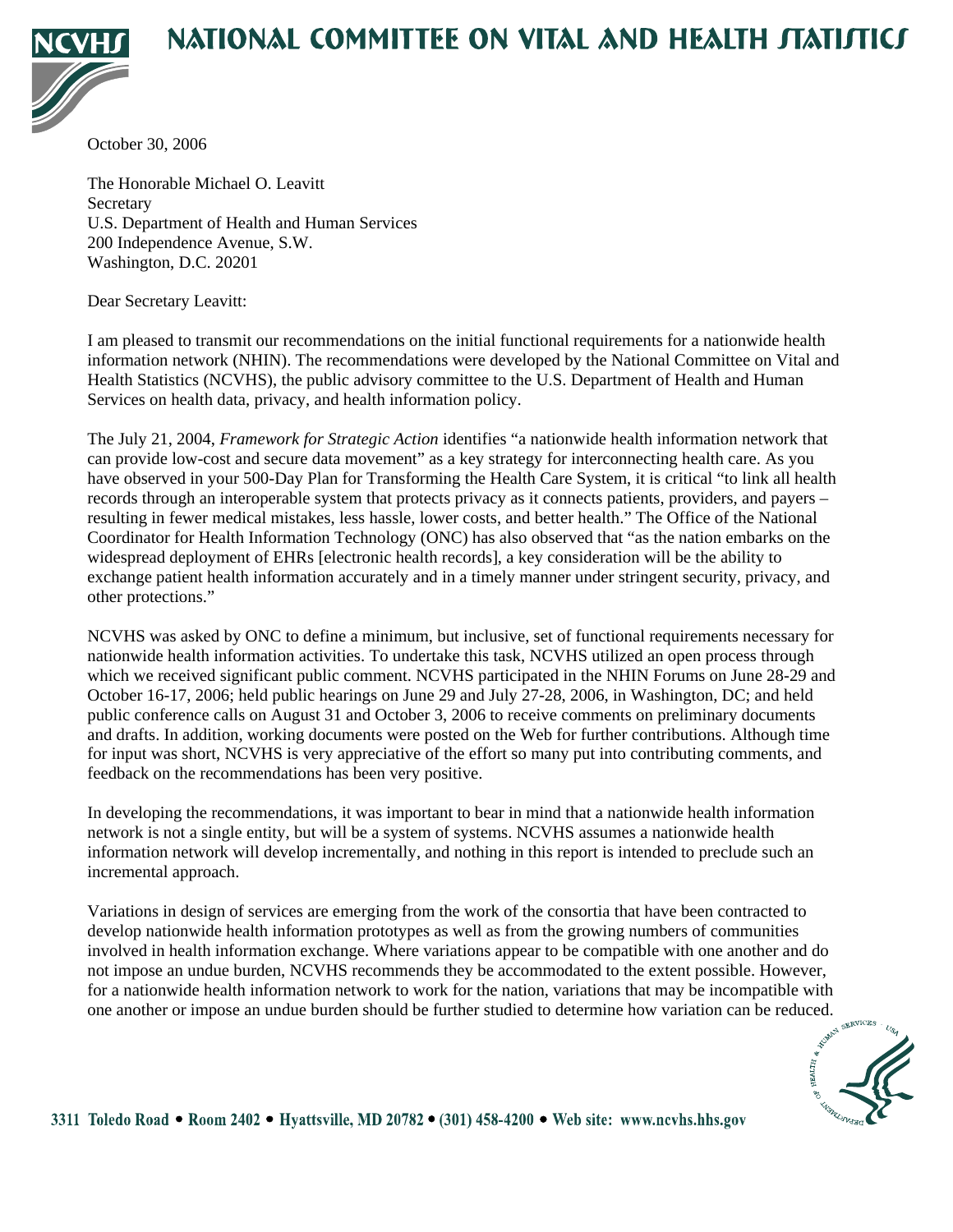In keeping with our June 22, 2006, transmittal to you on Recommendations Regarding Privacy and Confidentiality in the Nationwide Health Information Network, NCVHS also observes that what distinguishes a nationwide *health information* network is that the activities must be wrapped in privacy and security structures that warrant the trust of the individuals whose information is exchanged.

NCVHS recommendations include not only the statements of requirements, but also recommendations to broaden the array of scenarios studied in the development of a nationwide health information network to ensure completeness and widespread applicability of the functional requirements. NCVHS also recognizes the significant number of policy decisions that must be made to enable a nationwide health information network, and enumerates several standards to be developed that will be necessary to support a nationwide health information network. Accordingly, we encourage you to use this set of recommendations to help inform the activities that will lead to a nationwide health information network, both at the national and state levels.

If you or your staff would like a briefing on the recommendations, please let me know and we will provide one. We are committed to supporting the efforts to enable nationwide health information exchange that will fulfill the goals, outlined in the *Framework for Strategic Action*, of informing clinical practice, interconnecting clinicians, personalizing care, and improving population health.

Sincerely,

/s/

Simon P. Cohn, M.D., M.P.H., Chairman, National Committee on Vital and Health Statistics

Cc: Data Council Co-chairs Enclosures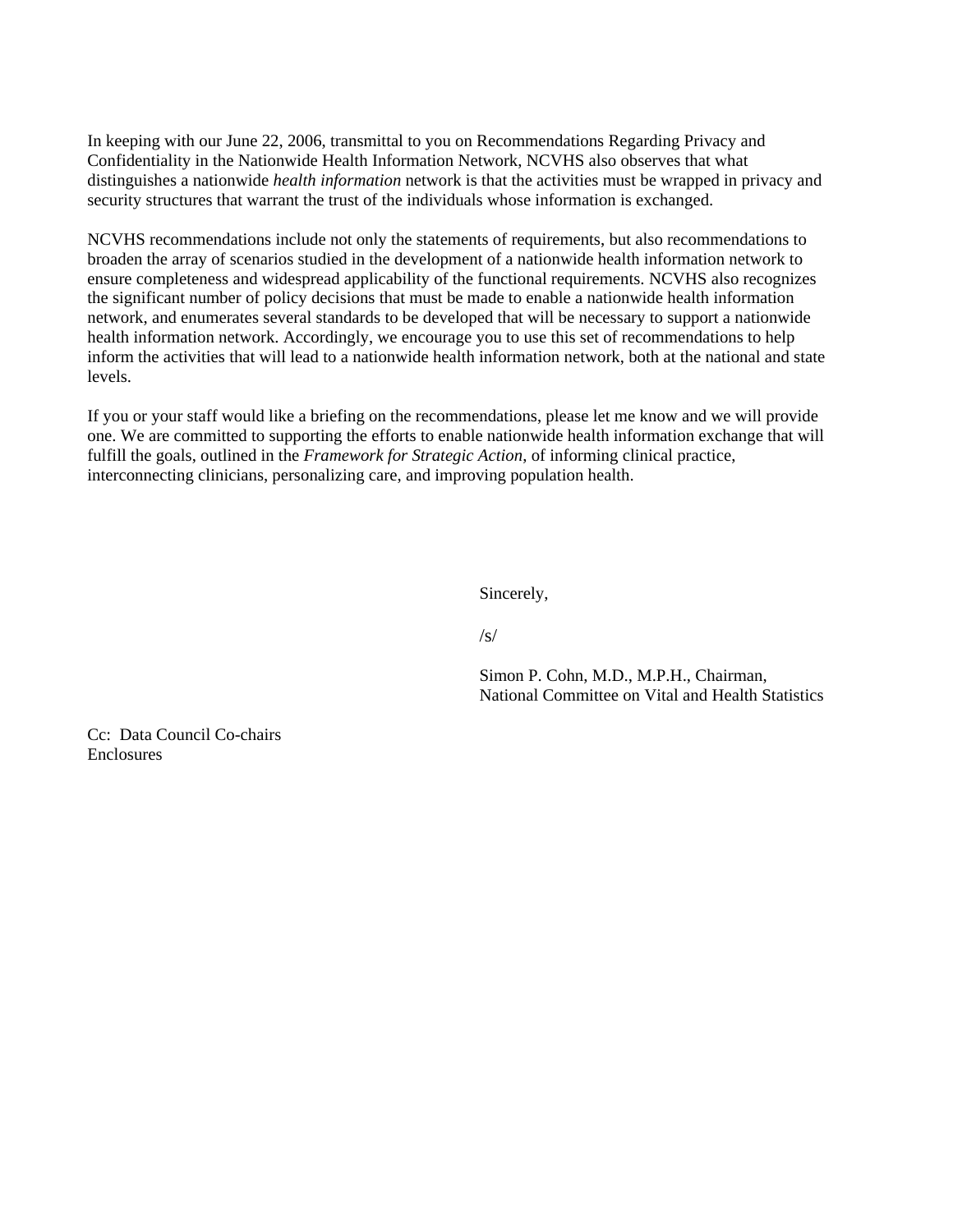# **NATIONAL COMMITTEE ON VITAL AND HEALTH STATISTICS**

Report to the Secretary of the U.S. Department of Health and Human Services

on

### **Functional Requirements Needed for the Initial Definition of a Nationwide Health Information Network (NHIN)**

October 30, 2006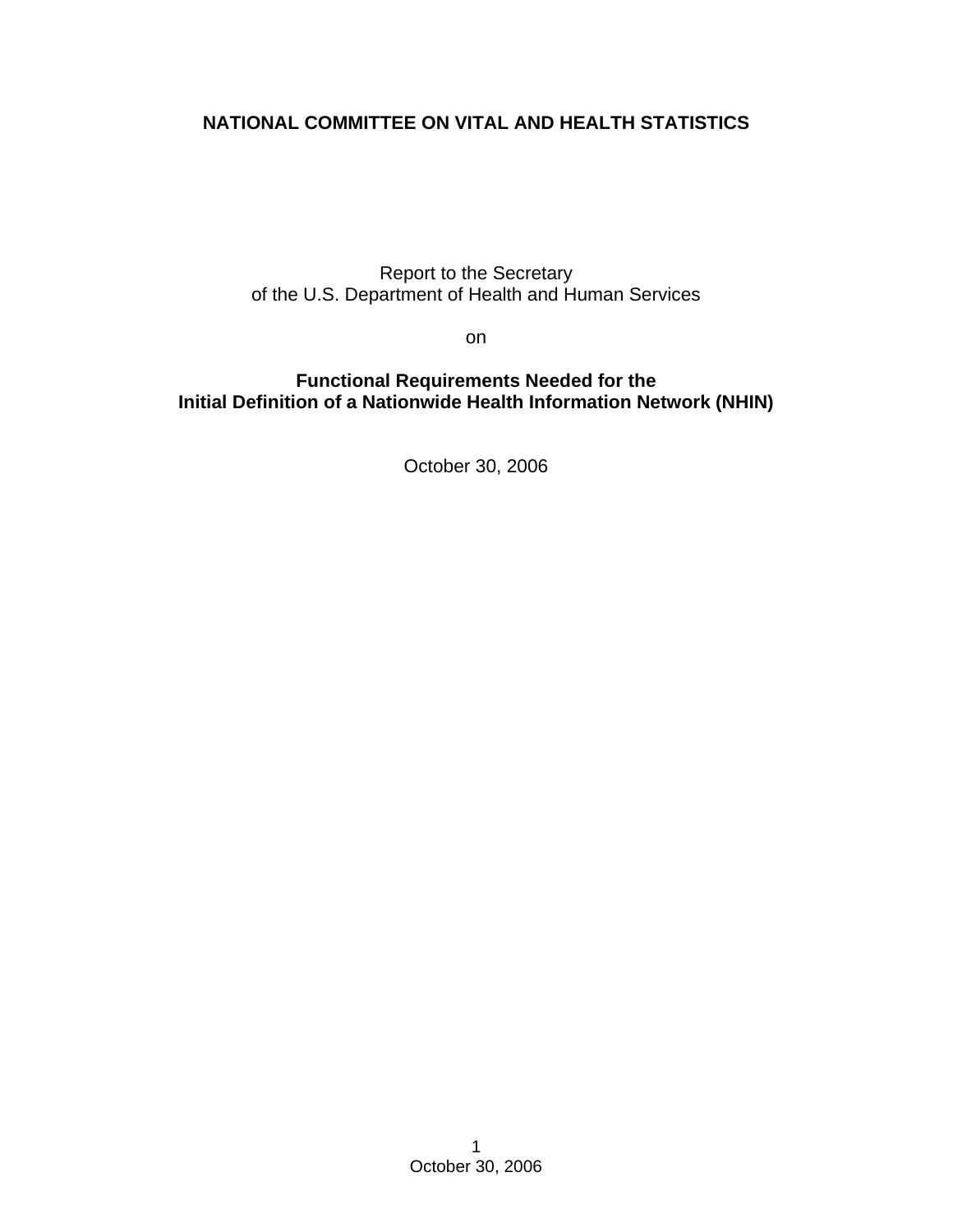### Report to the Secretary of HHS **Functional Requirements Needed for the Initial Definition of a Nationwide Health Information Network (NHIN)**

# Table of Contents

| Functional Requirements Needed for the Initial Definition of a Nationwide Health    |  |
|-------------------------------------------------------------------------------------|--|
|                                                                                     |  |
|                                                                                     |  |
|                                                                                     |  |
|                                                                                     |  |
|                                                                                     |  |
|                                                                                     |  |
|                                                                                     |  |
|                                                                                     |  |
|                                                                                     |  |
|                                                                                     |  |
|                                                                                     |  |
|                                                                                     |  |
|                                                                                     |  |
| Appendix C: ONC Proposed Functional Requirements Categories, Version 3, April       |  |
|                                                                                     |  |
| Appendix D: Functional Requirements for Entities to Participate in a Nationwide     |  |
| Health Information Network, Sorted by ONC Functional Category  32                   |  |
|                                                                                     |  |
| Appendix F: Derivation of Interim Working Set of Functional Requirements  37        |  |
| Appendix G. High Level Minimum but Inclusive Functional Requirements for Entities   |  |
| to Participate in a Nationwide Health Information Network Mapped to Interim Working |  |
|                                                                                     |  |
|                                                                                     |  |
| Appendix I: Differences in Design of Services (Architectural Variations) 42         |  |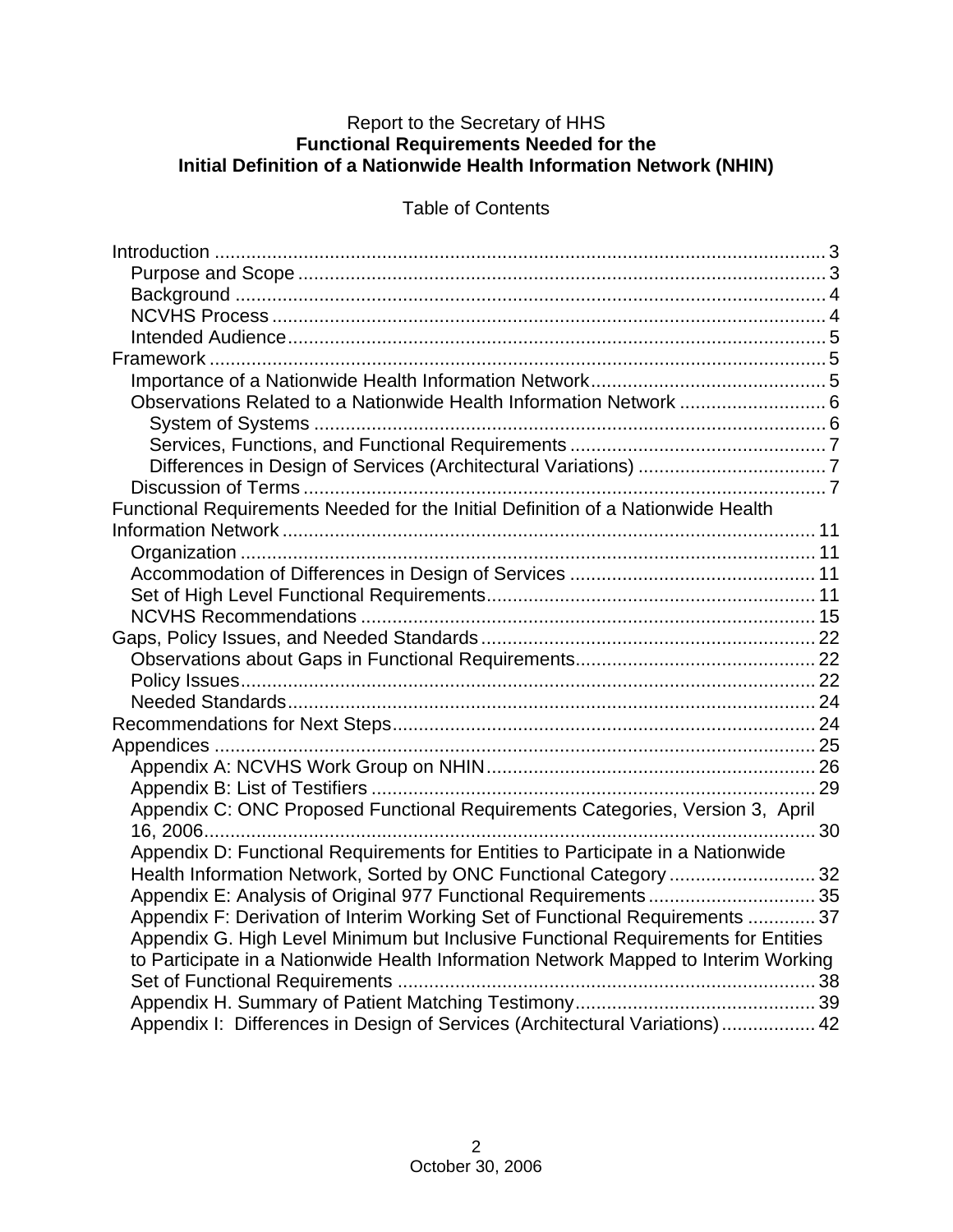### **Functional Requirements Needed for the Initial Definition of a Nationwide Health Information Network (NHIN)**

# **Introduction**

### **Purpose and Scope**

The National Committee on Vital and Health Statistics (NCVHS) was asked by the Office of the National Coordinator for Health Information Technology (ONC) to identify minimum but inclusive functional requirements needed for the initial definition of a nationwide health information network (NHIN).

"A nationwide health information network that can provide low-cost and secure data movement" was described in the *Framework for Strategic Action* as a key strategy for interconnecting health care.<sup>1</sup> The ONC has observed that "as the nation embarks on the widespread deployment of EHRs [electronic health records], a key consideration will be the ability to exchange patient health information accurately and in a timely manner under stringent security, privacy, and other protections."2

**A nationwide health information network is not a single entity, but a system of systems.** NCVHS envisions that a framework of standards and agreements would enable the secure exchange of health information for many uses in multiple ways and by a number of different health information network providers. NCVHS assumes a nationwide health information network will develop incrementally, and nothing in this report is intended to preclude such an incremental approach.

There are many tasks to be performed to enable a nationwide health information network. The *Framework for Strategic Action* identified that a key component of a nationwide health information network is "the development of technically sound and robustly specified interoperability standards and policies for diffusion into practice." As a result, the Healthcare Information Standards Panel (HITSP) was formed to identify, prioritize, and promote relevant standards. This NCVHS report identifies a number of standards that either have been included in HITSP recommendations to date or that NCVHS recommends be addressed by HITSP.

Identifying a set of minimum but inclusive functional requirements is another key task. Functional requirements are "minimum" insofar as they establish basic requirements for connectivity, and are "inclusive" because they represent requirements that may be performed in multiple ways by different entities at different locations. This report does not distinguish what must be done where or by whom. In many cases, the functional requirements are described as enabling, indicating that such functions are important, but may not exist universally today. The report recognizes, and indeed calls for, local needs to be accommodated where compatible within a nationwide initiative. However, it also recognizes that without a *nationwide* framework that addresses the special requirements for exchange of *health information*, a *nationwide health information* network does not exist. NCVHS observed fundamental differences of opinion

<sup>1</sup> Thompson, TG and DJ Brailer. The Decade of Health Information Technology: Delivering Consumercentric and Information-rich Health Care, *Framework for Strategic Action*, July 21, 2004 www.hhs.gov/healthit/framework.html 2 www.hhs.gov/healthit/nhin

 $\overline{a}$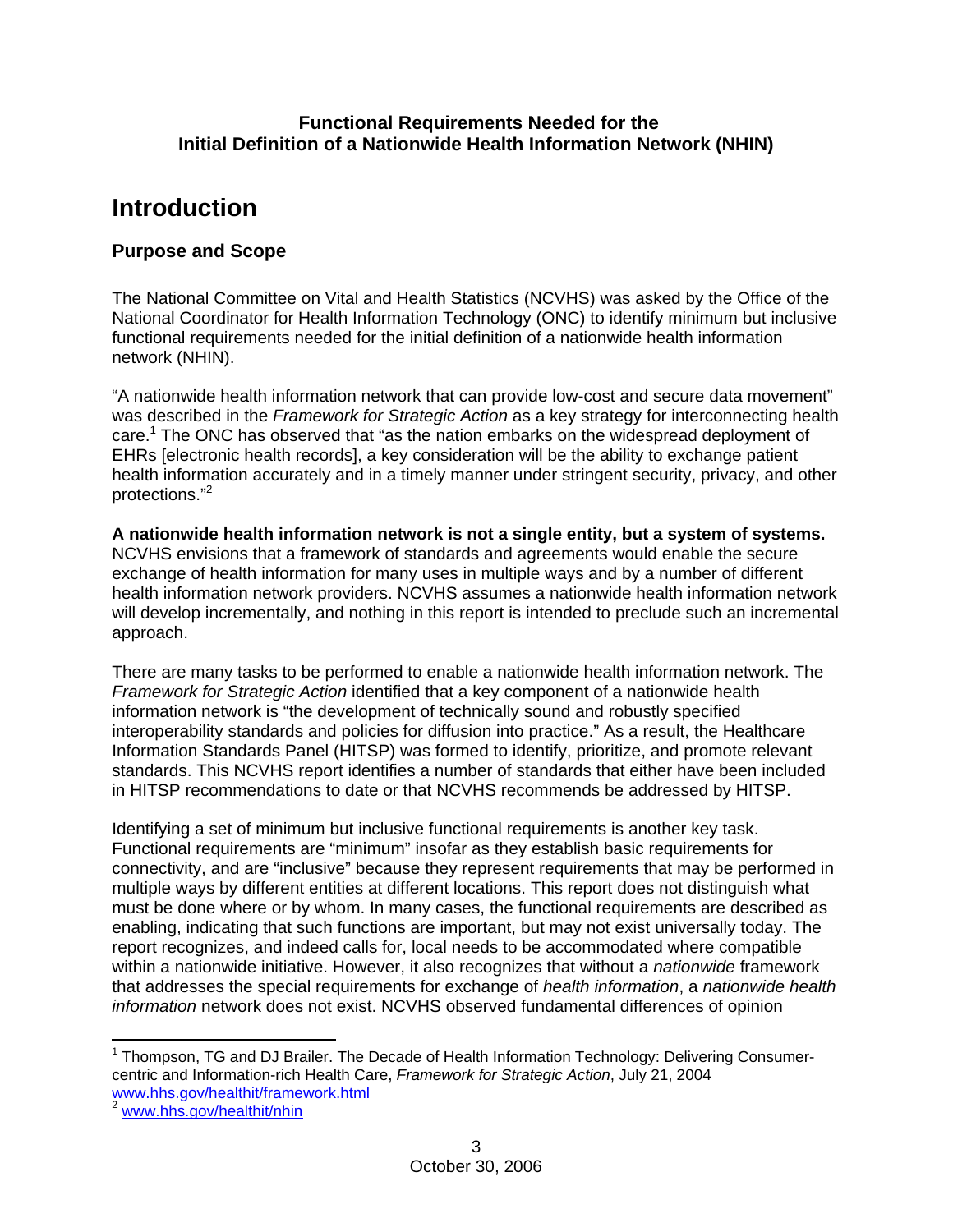concerning where functionality should be provided. These differences will need to be addressed in policy early in the nationwide health information network initiative.

NCVHS has addressed other issues required for a secure and effective nationwide health information network in other reports to the Secretary of Health and Human Services. In particular, privacy was covered in the June 22, 2006 letter report entitled, "Recommendations Regarding Privacy and Confidentiality in the Nationwide Health Information Network." Readers are referred to this document for more detail regarding privacy, confidentiality, and security. These and other recommendations related to a nationwide health information network are not repeated in the current report, but readers are encouraged to visit NCVHS Web site (http://ncvhs.hhs.gov).

# **Background**

On November 15, 2004, the ONC released a Request for Information (RFI) that sought public comment regarding how widespread interoperability of health information technologies and health information exchange can be achieved through a nationwide health information network initiative. Substantial comments were received from over 500 organizations and individuals. These were analyzed and summarized into a report posted to the Web on June 3, 2005 (see www.hhs.gov/healthit/rfisummaryreport.pdf). On June 6, 2005, HHS published a Request for Proposals (RFP) for the development of prototypes for a nationwide health information network. Four awards to consortia were announced on November 10, 2005. In May 2006, the four consortia contractors submitted lists of functional requirements for a nationwide health information network, which were consolidated into a non-duplicative list of 997 and discussed at a NHIN Forum on June 28-29, 2006.

### **NCVHS Process**

To identify the minimum but inclusive functional requirements for the initial definition of a nationwide health information network, NCVHS used a process of refinement that started with the initial set of consolidated functional requirements.

NCVHS heard significant public comment that contributed to this report. NCVHS participated in the NHIN Forum on June 28-29, 2006 and October 16-17; held public hearings on June 29 and July 27-28, 2006 in Washington, D.C.; and held public conference calls on August 31 and October 3, 2006 to receive comments on preliminary documents and drafts. In addition, working documents were posted on the Web for further contributions. Although time for input was short, NCVHS is very appreciative of the effort so many put into contributing comments. Members of NCVHS are listed in **Appendix A** and testifiers are listed in **Appendix B**.

The process to analyze and develop a list of high level minimum but inclusive functional requirements was aided by an enumeration of Functional Categories provided by ONC. The list of ONC Functional Categories and their definitions is provided in **Appendix C**.

The process used to develop recommendations for the set of high level functional requirements included analysis of the original 977 detailed functional requirements, consolidation of those 977 requirements into a working set of minimum but inclusive set of functional requirements, and then refinement of the working set into high level functional requirements. The high level functional requirements are summarized in **Figure 1** (on page 12). A map of the high level functional requirements to the ONC Functional Categories is provided in **Appendix D**.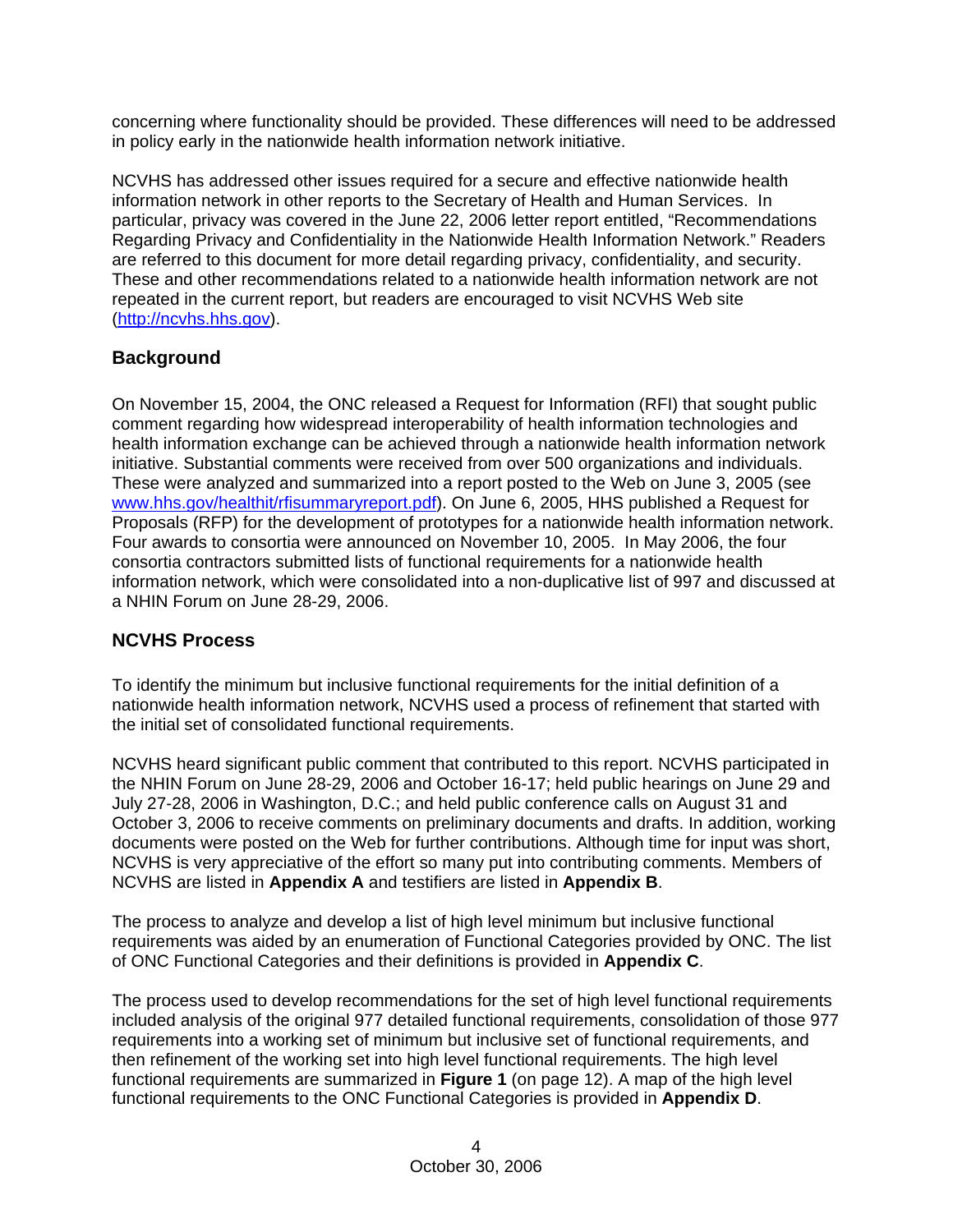To review the working material, readers are referred to Appendices E, F, and G which are provided in spreadsheet form. An introduction to the analysis of the original 977 requirements and a spreadsheet of the requirements are provided in **Appendix E**. The interim working set of functional requirements and gaps identified by testifiers is provided in **Appendix F**. A map of the high level functional requirements to the interim working set of functional requirements is provided in **Appendix G**.

# **Intended Audience**

This report is intended for a broad audience. The Framework and High Level Functional Requirements should serve all readers in achieving a general understanding of the concept and end-to-end capabilities of a nationwide health information network. The High Level Functional Requirements may serve as a checklist for organizations<sup>3</sup> to assure they are considering all critical elements for connecting to a nationwide health information network. They may also serve as a description of services to be developed by network service providers and other intermediary entities. The Description of Gaps, Policy Issues, and Needed Standards should assist those with more specific tasks associated with developing the framework for a nationwide health information network initiative. For example, they should be useful for ONC in addressing specific policy issues. The Health Information Technology Standards Panel (HISTP) may find the identification of needed standards helpful in advancing their development. The Certification Commission on Health Information Technology (CCHIT) may find the minimum but inclusive functional requirements can contribute to development of certification criteria.

# **Framework**

# **Importance of a Nationwide Health Information Network**

There is significant evidence of the need for a nationwide health information network. The consortia contractors used three scenarios, or use cases, to focus the initial effort and illustrate how a nationwide health information network would be used. Each of the three scenarios – named EHR-Lab, Consumer Empowerment-Registration and Medication History, and Biosurveillance – focused on a number of goals. There are literally thousands of uses of health information – for direct patient care, many forms of consumer empowerment, public health, case management, disease management, reimbursement, clinical research, and many others. However, most health information is exchanged in one of three ways: via document sharing, transactions, and to a lesser, but perhaps more desirable extent, dynamic queries.

The following scenarios further illustrate the current state of health information exchange and how a nationwide health information network would improve such exchange:

• A physician's office may have an arrangement with an e-prescribing gateway to route prescriptions to pharmacies of a patient's choice. Each prescription transaction received by the gateway can be transformed into the format required of the recipient pharmacy or to meet specific legal requirements (e.g., a particular version of a standard transaction or an e-fax of a prescription requiring a wet signature). However,

 3 Organizations may include sub-network organizations, regional health information organizations, connected communities, and others.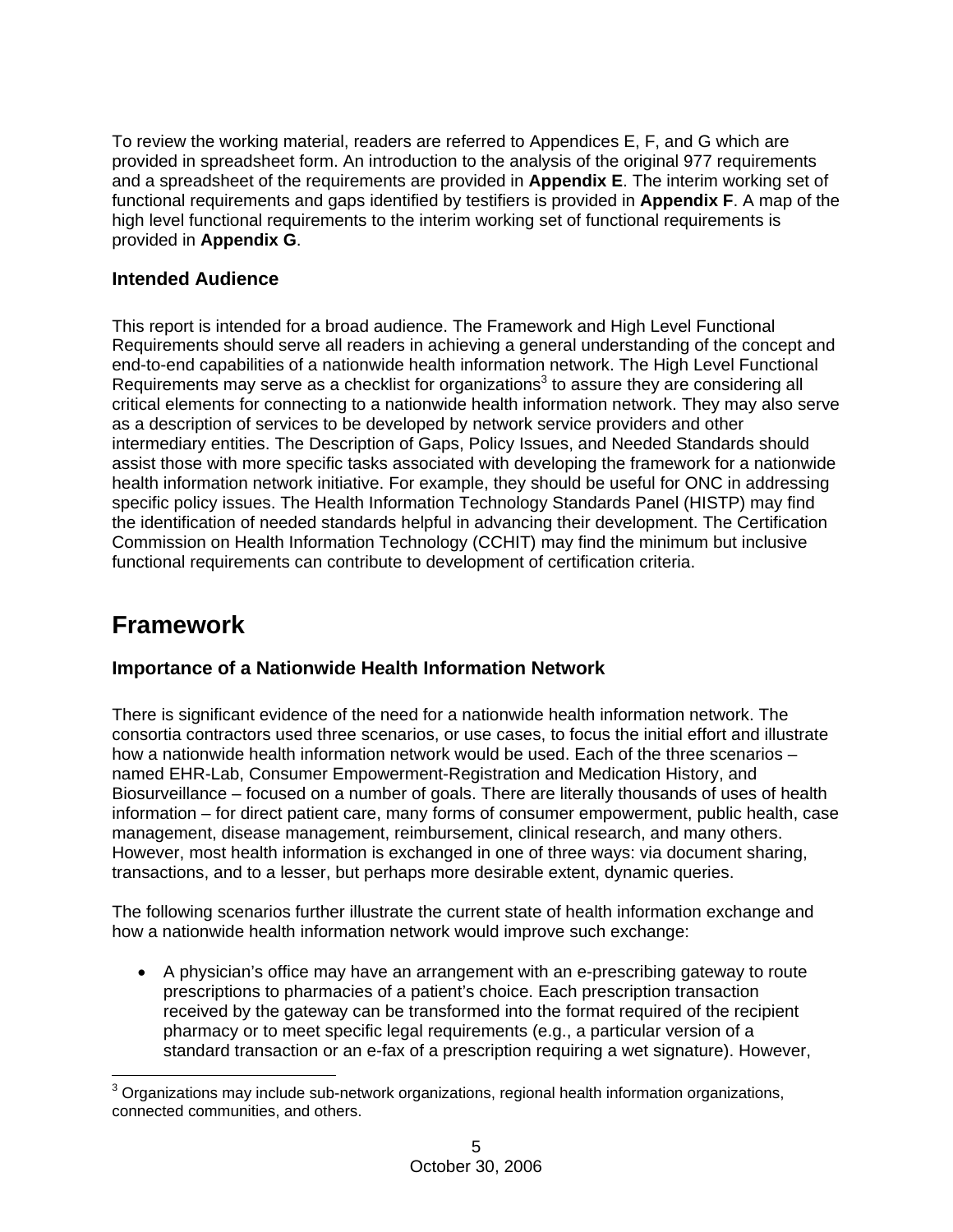with a nationwide health information network, adverse drug event reporting could be automated for earlier detection of drug problems.

- After a local disaster, an emergency department treating an unconscious, but identifiable, patient may be able to view a list of current medications consolidated from a pharmacy benefits management system, but not be able to identify the patient's primary care physician or retrieve data from the office's EHR. If the patient is not local or is displaced as a result of the disaster, a nationwide health information network would enable other providers to access critical health information.
- A patient with multiple health conditions may visit several health care providers, each time completing a patient history form. Each time, however, the patient may record some information and not other information. With a personal health record maintained with the support of a nationwide health information network, the patient can compile healthcare events as they occur. This enables a complete health picture to be available to any or all providers as the patient so chooses.
- A school may query a statewide immunization registry to check that a child's shots are up-to-date. The registry may have received the immunization data from a batch transaction sent by a health insurer where the child is enrolled, from a paper fax sent by a physician's office, and/or from a direct posting by the child's parent to a Web site maintained by the registry. A nationwide health information network can support services that ensure that the three reports actually do belong to one specific child and that they are not counted three separate times. In addition, it can enable the deidentification of the data to report aggregate immunization rates to the state's public health department.

In addition to the specific potential benefits reflected by these and other scenarios, a nationwide health information network also addresses security services, privacy protections, and methods to identify (or de-identify) individuals who are the subject of the health information exchanged. During 2005-2006, NCVHS held six hearings on the topic of matching patients to their records. A summary of the testimony is provided in **Appendix H**. NCVHS learned, for example, that today, entities utilize a variety of different data elements to match individuals to specific information. There are both privacy and health care reasons for the need to assure the unique identity of an individual. In addition, there are very few environments today in which there are organized means to identify where health information may exist as applicable to a given, authorized use. There is a significant need for services to improve the exchange of health information in a purposeful manner and with privacy and security protections. Health care quality, patient safety, public health and biosurveillance, research, and other appropriate uses of health information would be greatly enabled by the ability to easily exchange health information.

### **Observations Related to a Nationwide Health Information Network**

#### System of Systems

**A nationwide health information network is not a specific entity – it is a system of systems.** Given that a system is a collection of parts that work together to achieve a common purpose or carry out a specific goal, a system of systems may include any number of systems, each with its own goals as well as a set of shared goals.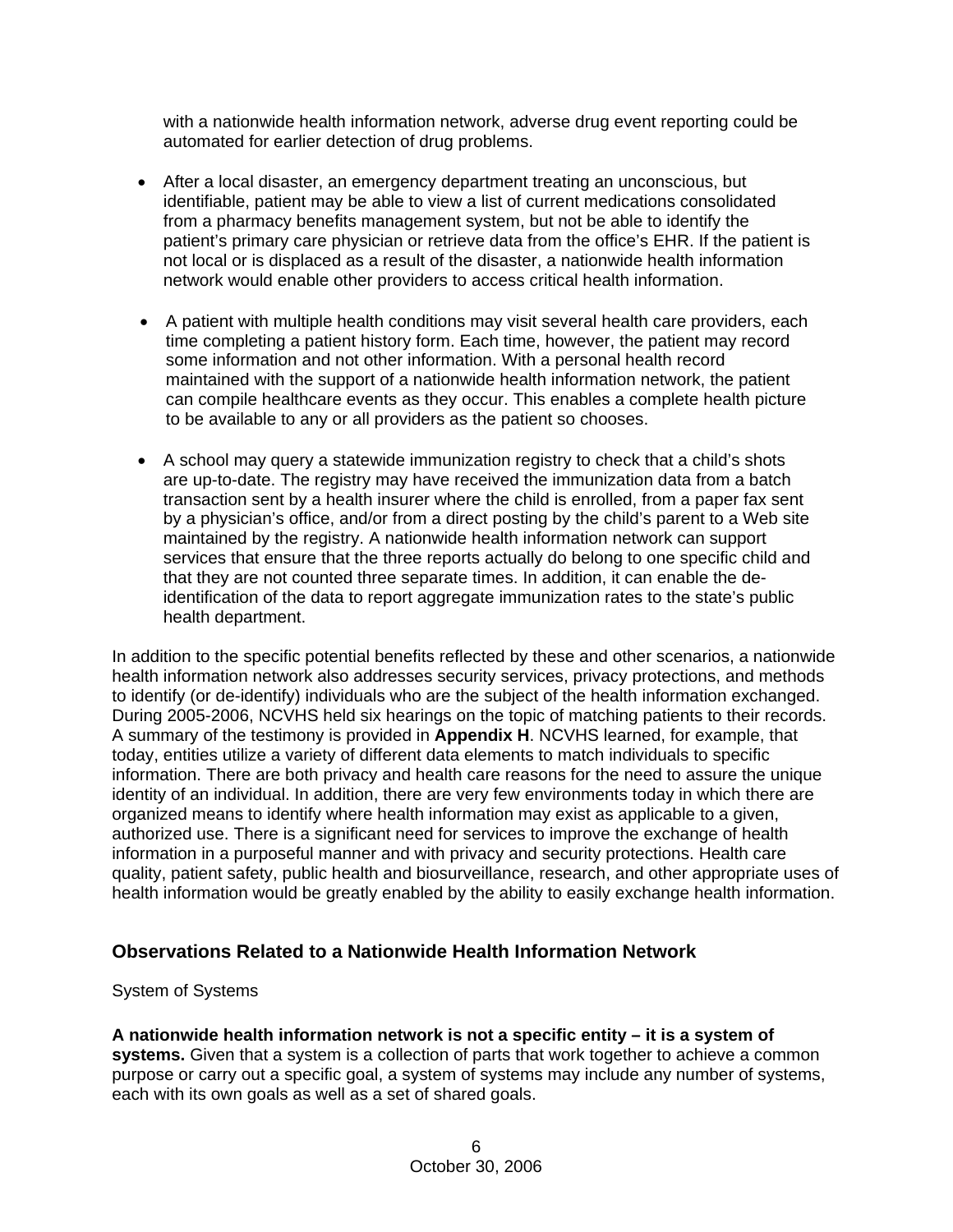### Services, Functions, and Functional Requirements

Within a nationwide health information network, various systems would provide services to enable health information exchange in a secure and protected manner. Some of these systems may reside in specific healthcare entities. For example, a hospital may be able to perform a translation service that enables it to format its own standard transactions. Other services may be offered by network service providers. For example, a physician's office may need an eprescribing gateway service to route prescriptions to pharmacies of the patient's choice. Vendors may have systems that provide personal health record services. Various community organizations may support systems offering terminology mapping or record location services.

A key provision of a nationwide health information network, however, would be that there are agreed upon policies, standards, and transport arrangements for any entity to provide or use such services and participate in such exchanges. The **functions** that various **services** need to provide constitute the **functional requirements** for a nationwide health information network. Functions are actions, activities, or work. Services are the act of supplying such work, and imply taking into account the social, political, and organizational factors of supplying the work. Functional requirements identify what functions service providers must supply.

Differences in Design of Services (Architectural Variations)

As a nationwide health information network is being developed and prototyped in different locations, a number of different ways systems may interact and interconnect with one another are being proposed. There are differences in business cases and policies. Some differences reflect the state of maturity in standards and technology. Differences in how services are provided within a nationwide health information network have been described by ONC as architectural variations. Information flow variations within several of the ONC Functional Categories are described in **Appendix I**. NCVHS has analyzed these and other variations described by testifiers. It recognizes that variation can lead to overhead and complexity that may not be feasible to accommodate. However, where variations appear to be compatible with one another and do not impose an undue burden, NCVHS recommends they be accommodated to the extent possible. Where variations may be incompatible with one another or impose an undue burden, NCVHS recommends further study to determine how variation can be reduced.

### **Discussion of Terms**

In describing the minimum but inclusive functional requirements for a nationwide health information network, the terms used and how they are defined play a critical role. Special attention has been given to the following terms or sets of terms as the minimum but inclusive functional requirements are described (in the next section of this report):

• **Entities, systems,** and **users:** There are many **entities** that will use a nationwide health information network; and there are many entities that will supply services for networking. Some entities will be both users and suppliers. Entities may include care delivery organizations, consumer systems, data analysis and secondary use systems, payer systems, health information intermediaries, and network service providers, among others.

Within these broad entity descriptions, many more specific types of entities can be described. Certainly care delivery organizations may include hospitals, clinics, physician offices, long term care facilities, home health agencies, institutional infirmaries, and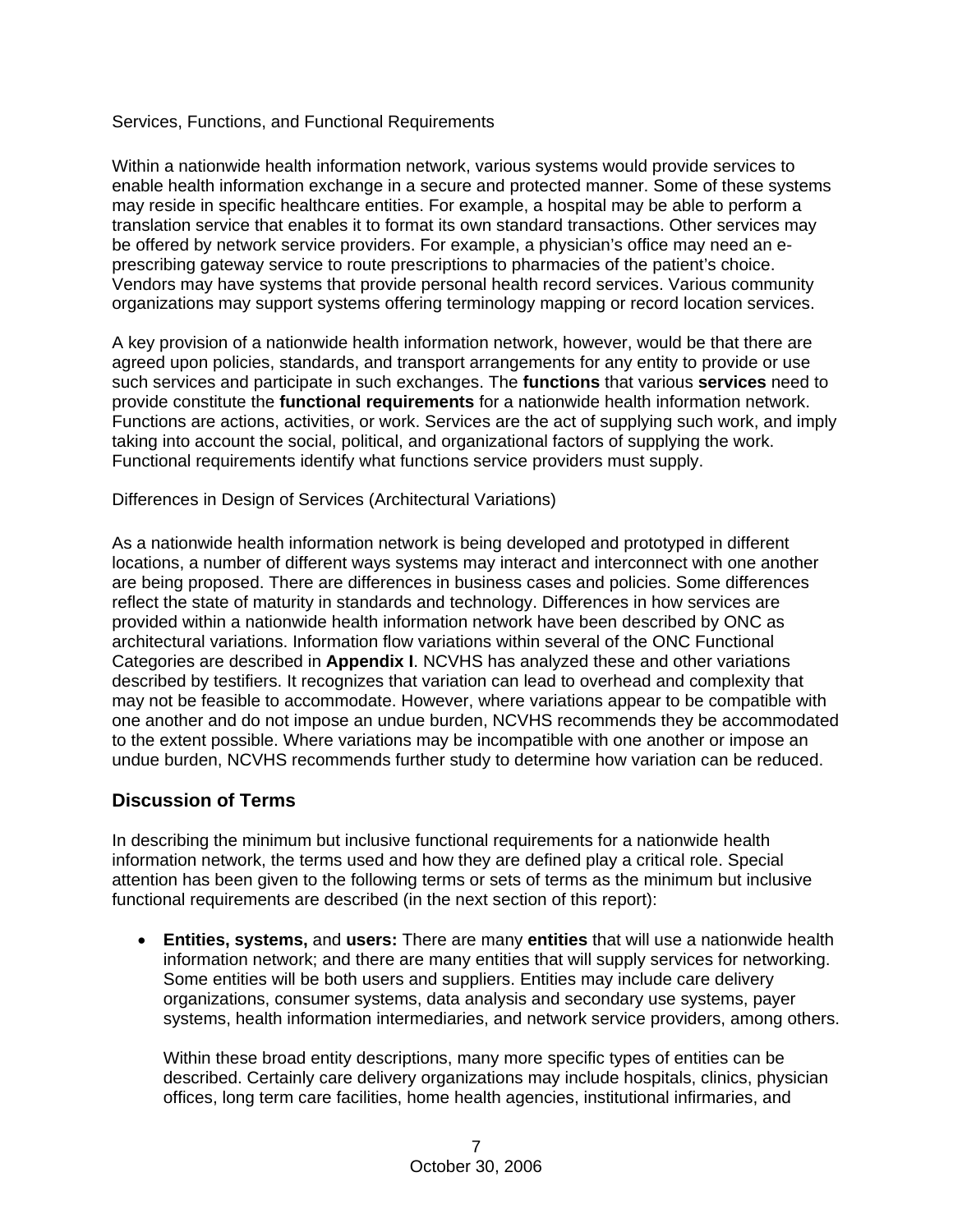others. Consumer systems are perhaps newer, but include those both "tethered" and "untethered" to a care delivery organization. Data analysis and secondary use systems may include clinical researchers, pharmaceutical manufacturers, government agencies, accreditation organizations, and many others. Payer systems may include insurers, health maintenance organizations, group health plans, and other organizations that support payers, such as pharmacy benefits managers and case management companies. Health information intermediaries may include healthcare clearinghouses, eprescribing gateways, and other types of intermediaries. There are also entities that are more closely aligned with specific types of services that enable participation in a nationwide health information network. These may provide message handling, record location, terminology mapping services, etc. Finally, some entities may provide many network services for a specific group of entities, such as sub-network organizations, regional health information organizations, connected communities, and others.

The purpose of enumerating these entities is to emphasize that there are many players that constitute a nationwide health information network. Moreover, a given entity may play multiple roles. In short, this document does not suggest that there is a single entity performing all the services of a nationwide health information network.

Likewise, although initial prototype development focused on three scenarios, or use cases, there is no intent to preclude any specific type of legitimate use or user. **Users** may be individuals, software tools, or other **systems**. Individuals, in particular, may have many roles. Some special roles are typically identified within the healthcare industry. These include members of the workforce in HIPAA-covered entities, such as providers (who may be clinicians or healthcare organizations authorized to bill for healthcare services), health plans, and healthcare clearinghouses. In addition, all individuals have some health information, and at various times may be patients, consumers, clients, residents, inmates, beneficiaries, etc. Other individuals who may also have legitimate access to health information include personal representatives of patients, caregivers (generally not healthcare professionals and not always personal representatives), and the workforce of many other organizations, some of whom are designated by HIPAA as business associates of covered entities and others who may derive their authority for access to health information through legal and regulatory processes. In the context of identifying minimum but inclusive functionality for entities to participate in a nationwide health information network, there is an attempt made to use the terms entity, system, and user as referring to an organizational construct, information system (which may also be a user), and individual respectively.

• **Data, information,** and **record**: The industry often uses these terms synonymously, and sometimes uses them to convey different meanings within different contexts.

Within the context of the original functional requirements, the term **data** seems to refer to any health information associated with a specific individual that would generally be considered confidential and/or sensitive. HIPAA-covered entities would consider such data protected health information (PHI), but in a broader context, it may include any data that an individual considers confidential or sensitive. This may include health information that is not held by a covered entity whose duty it is to protect the health information. It may include identifying information, such as an individual's address or a provider's DEA number, which – if stolen – could result in harm.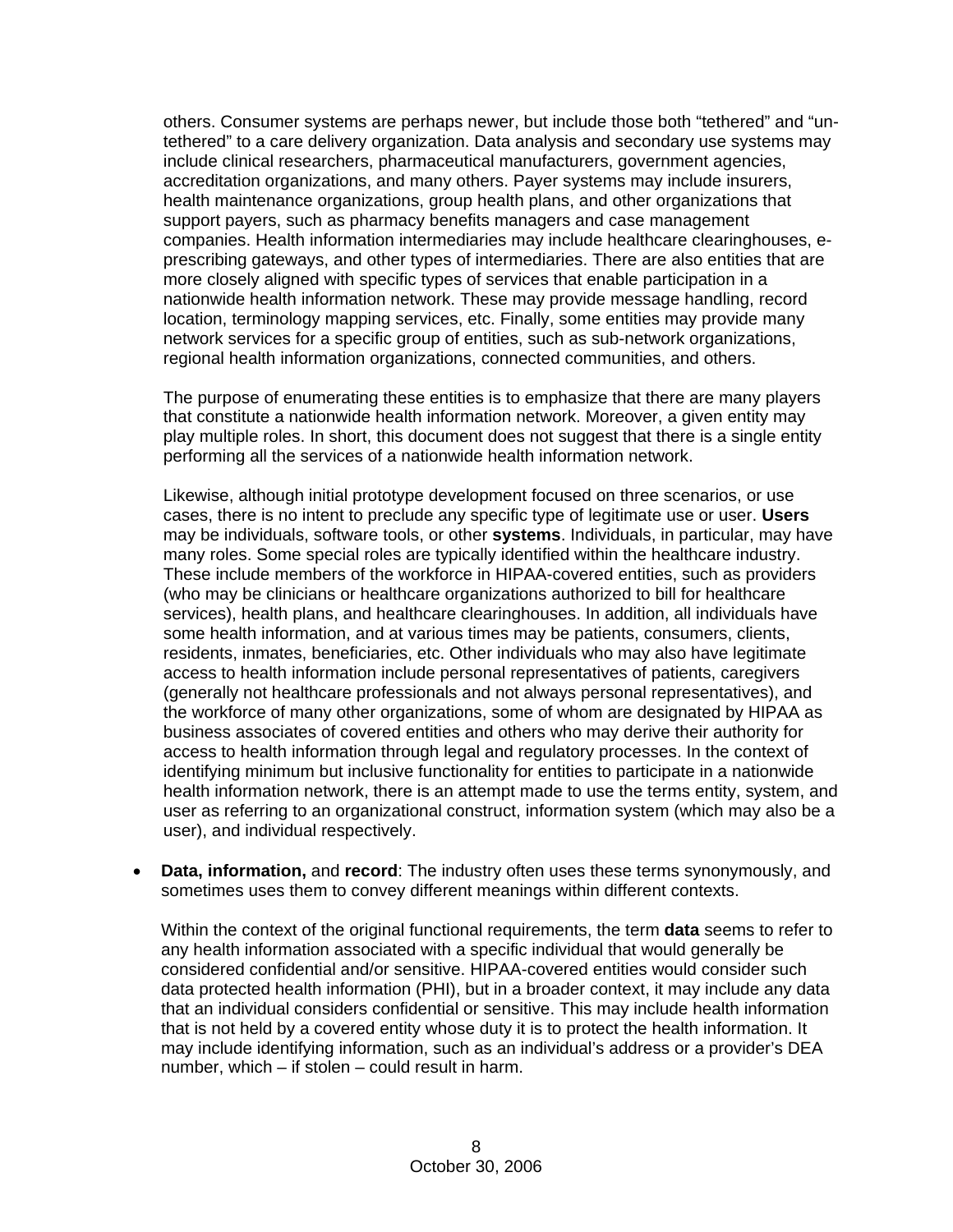In analyzing the functional requirements, it is observed that the term "information" is not only used interchangeably with (confidential and/or sensitive) data, but also to describe generally available information that is not confidential or sensitive, such as information about the existence of a clinical trial, properties of drugs, hospital census, etc. This latter use of the term seems inconsistent with the more general definition of **information** that refers to the result of processing data within a context to provide knowledge.

The term **record** is used in the original enumeration of functional requirements as suggesting a location or collection of data. The data contained in the record may or may not be known to the service that is attempting to locate health information on an individual. Whether this was the actual intent or not, for purposes of this report, every attempt is made to treat data, information, and record, unless otherwise specified, as being confidential and/or sensitive in some way. Furthermore, privacy and security protections ought to be afforded whether the data, information, and record are considered "protected health information" under HIPAA or not.

- **Data quality** and **data integrity**: These terms are grouped together in the original ONC categorization of functional requirements. Typically, **data quality** is a property associated with the completeness and accuracy of the data captured and subsequently processed into information. The quality of data and any resultant information may be ascertained by various validity and reliability checks. Alternatively, **data integrity** generally refers to the property of data as being whole or unimpaired. This generally refers to maintaining the technical representation of data and information within an information system and as it is transmitted across information systems. Evaluating the integrity of data is generally a technical function.
- **Pull** vs. **push**: Much of the functionality described for entities to participate in a nationwide health information network relates to requests for data (**pull**); however, there are also a number of specific use cases that require data to be sent to an entity where a specific request for data may not have been made, but where a subscription arrangement or expectation exists that such data will be pushed to it (**push**). Specific examples of the latter include sending new event information to a previous requestor of lab results, supporting medical supplies inventory and resource management data communications to public health, enabling patients and clinicians to report adverse medical events and/or errors to FDA, enabling individuals to find and enroll in appropriate clinical trials, and providing data to and receiving data from payer systems in support of eligibility verification, billing, and other administrative services. The nature of the data itself and whether it is pulled or pushed is distinguished in the minimum but inclusive functionality only if there appears to be a key difference in functionality, or where some examples would help clarify intent of functionality. Otherwise, both pull and push are considered data exchange.
- **Certification, registration, credentialing, evaluation,** and **testing**: Consortia contractors have used the term **certification**, with respect to information systems, as a process performed to establish the extent to which a particular system, network design, or application implementation meets a pre-specified set of requirements. Although the term *certification* may technically refer to products or systems and the term *accreditation* to entities, the term certification is used in this report to reference both systems and entities. Consortia contractors use the term **registration** in describing the process of adding a user to a system. The process includes establishing the user's identity, providing a means to authenticate to the system (e.g., password or token), and assigning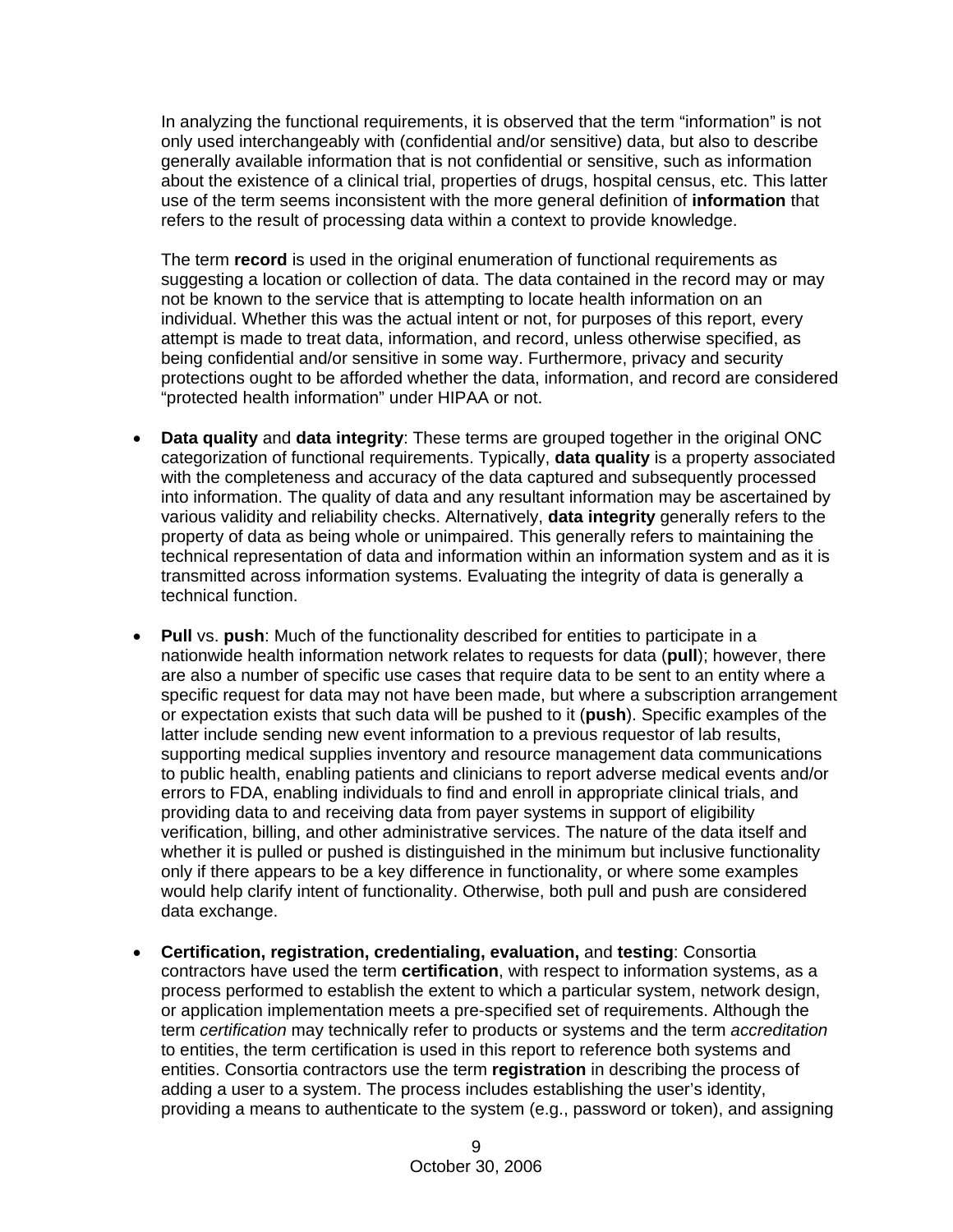access privileges based on what the user is authorized, or permitted, to do within the system. In the ONC Functional Categories, the term **credentialing** was defined as a process for validating or confirming the qualifications of licensed professionals, distinct from authentication and authorization. However, some usages of the term credentialing in the detailed functional requirements suggest that it is a process synonymous with authentication and authorization. Since the term credentialing within health care refers to a specific process of reviewing and validating the qualifications of physicians and other licensed practitioners for granting medical staff membership to provide patient care services, the term credentialing has been reserved in this report for this meaning exclusively. Evaluation and testing are actions that may be performed for many different purposes. For example, they may be performed as part of system certification, or to determine whether an implementation conforms to a standard. However, NCVHS observes that there is a distinction between evaluation and testing, where **evaluation** suggests a process of inspection, and **testing** refers to an actual trial use.

• **Authorization, restriction, authentication, access controls,** and **nonrepudiation**: These terms reflect processes that work together to provide confidentiality and security. However, each process is distinct. **Authorization** is the granting of permission. From the perspective of the individual who is the subject of health information (the subject), the permission is given to the recipient of the confidential information to use and disclose the information in a manner consistent with the individual's expressed privacy rights and applicable regulations. Such authorization may carry specific **restrictions**, such as not to disclose any health information to certain individuals or entities or to limit health information disclosure in some way. From the perspective of individuals and entities who are the recipients of the subject's confidential health information, authorization is the permission to carry out uses and disclosures consistent with the subject's permissions and applicable regulations.

When health information is collected and stored in an information system, **access authorization** is the granting of access to use electronic systems. Access authorization is based on policies and procedures relating to a user's "need to know." The technical administration of access authorization is **access controls**. Access controls and restrictions must operate together. **Authentication** is a process of proving the identity of a system or individual. Authentication establishes the validity of a transmission, message, or originator and verifies the system's or individual's authorization for its use. **Nonrepudiation** is a cryptographic process created so that an author of a message in an information system cannot falsely deny sending the message. With respect to electronic signatures used in authentication, it is proof that only the specific user could have created a specific signature.

• **Anonymization, re-linking,** and **de-identification: Anonymization** functions are used by public health and other entities to remove identifying information and assign a code to a set of health information to enable it to be **re-linked** to other health information with the same code. These processes protect individuals' identities, but also assure proper counting of cases, especially for biosurveillance purposes. **De-identification**, defined in the HIPAA Privacy Rule, is a process that removes identifying information such that there is no reasonable basis to identify an individual from the underlying information.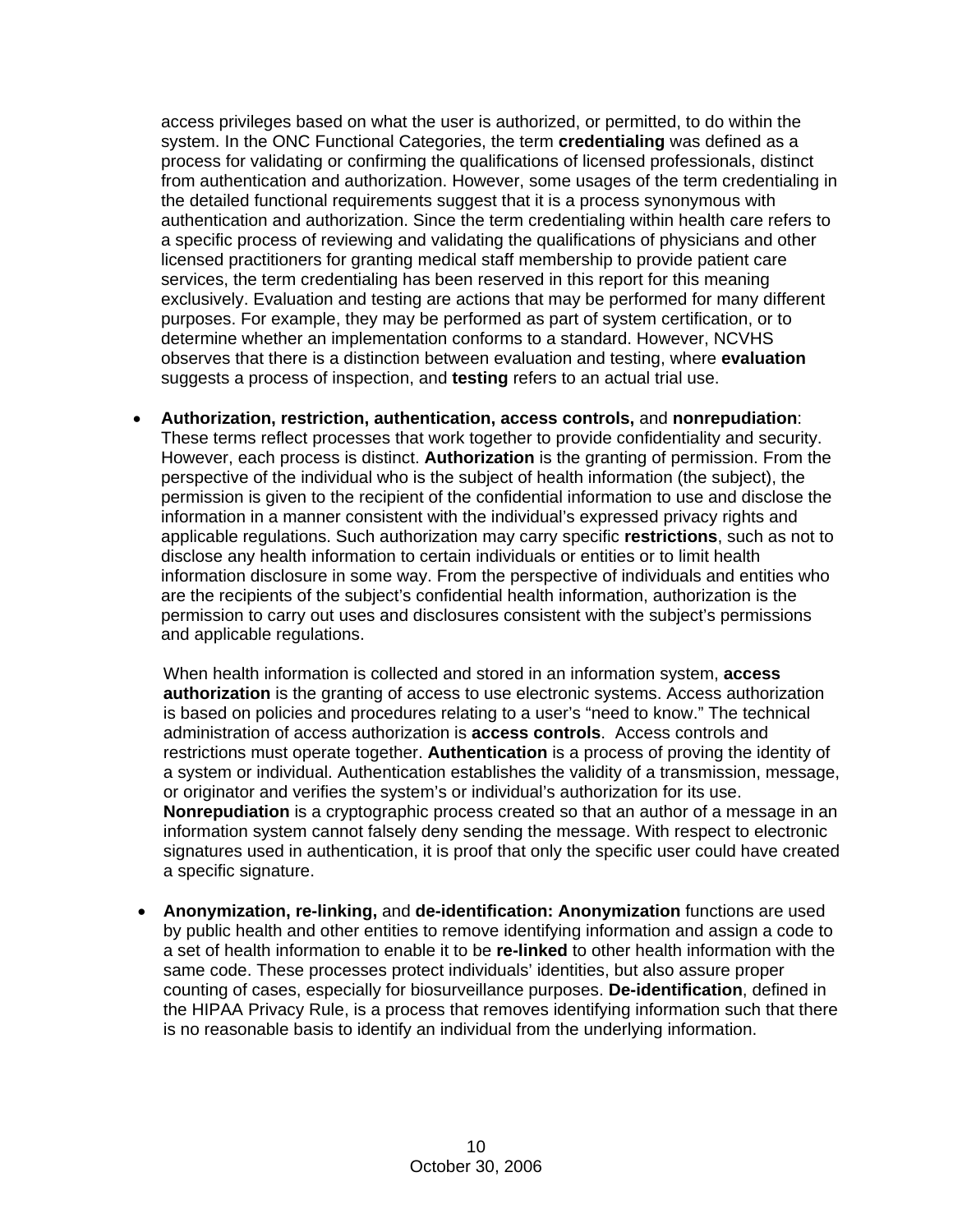# **Functional Requirements Needed for the Initial Definition of a Nationwide Health Information Network**

# **Organization**

The following high level minimum but inclusive functional requirements are organized as they may be performed by an entity participating in a nationwide health information network. For example, an entity would first be certified to connect to a nationwide health information network. Users (individuals and systems) would need to be authorized to use various systems in specific ways. They would be registered as system users. For any authorized use, the systems and/or individuals would authenticate themselves.

# **Accommodation of Differences in Design of Services**

It is important to note that there are differences in how the services meeting these functional requirements might be carried out. Several variations were described by the consortia contractors. In addition, testimony provided to NCVHS described further variations and stressed the importance of being sensitive to local needs, while recognizing it is not possible to accommodate all variations.

To address differences in design of services (architectural variations), NCVHS has structured its description of the minimum but inclusive functional requirements both to recognize variations and to make specific recommendations with respect to the variations:

- Where variations exist and seem to be compatible with one another and do not impose an undue burden, NCVHS describes the variations within the minimum but inclusive set of functional requirements. Many of these variations relate to where certain services may be performed.
- Where variations exist, but they appear to be incompatible with one another or impose an undue burden, NCVHS lists the variations and recommends further study to reduce the variations.

# **Set of High Level Functional Requirements**

The complete set of high level minimum but inclusive functional requirements needed for the initial definition of a nationwide health information network are provided in Figure 1. It is important to note that these functional requirements build upon each other. They are not mutually exclusive. The reader is also reminded that these are recommended as *minimum* but *inclusive* functional requirements with which individual entities, local communities, regional health information organizations, sub-network organizations, and other health information exchanges may connect within a nationwide framework. As the functional requirements are implemented, risk assessments should be performed to guide adoption of standards and policies.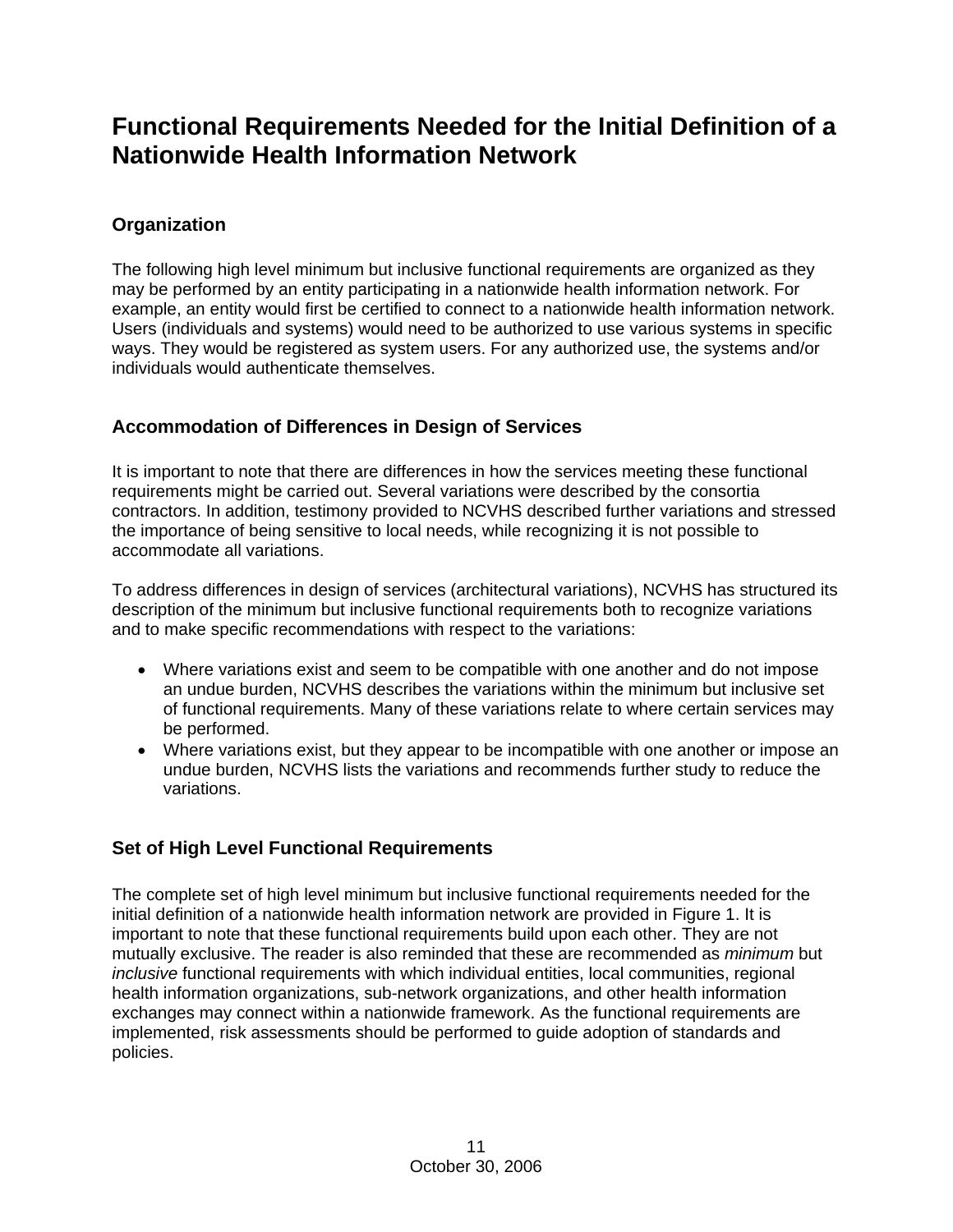### **Figure 1. Functional Requirements Needed for the Initial Definition of a Nationwide Health Information Network**

- **1. Certification:** Utilize a certification<sup>4</sup> process that includes the requirements (standards and agreements) with which any entity's health information users<sup>5</sup> must conform for exchange of data within a nationwide health information network.
	- 1.1 Certification of an entity's ability to connect with a nationwide health information network should include a description of the level of participation for which an entity's information systems are capable. For example, a small provider may only be able to exchange data within a nationwide health information network via a gateway; another entity may only be able to exchange certain types of data electronically, or during certain hours.
- **2. Authentication:** Enable authentication of an entity's users<sup>5</sup> as well as independent users whenever location of information and/or data are exchanged within a nationwide health information network.
	- 2.1 Enable an entity to register (provide authorization and establish authentication processes for) $6$  users to connect with a nationwide health information network in a manner consistent with all HIPAA and other applicable federal, state, and local privacy and security legislation/regulations.
	- 2.2 Protect authentication credentials during transmission.
	- 2.3 Provide mechanisms for non-repudiation when the policies of the parties exchanging data would require such service.
- **3. Authorization:** Facilitate management of an individual's permission/authorization to share information about location of health information or apply restrictions on access to specified health information.
	- 3.1 Enable entities and/or users to provide permissions, authorizations, and/or restrictions to share location information/data.
	- 3.2 Enable changes to be made in permissions, authorizations, and restrictions as requested by applicable entity and/or user.
	- 3.3 Allow access to location of information and/or data based only on permission/authorization status or emergency access as defined by law.
	- 3.4 Utilize standard authorization codes to convey permissions/authorizations to share data.
	- 3.5 Enable participants in a nationwide health information network the ability to anonymize and re-link data to ensure its confidentiality, in accordance with policies of the relevant entities (e.g., public health departments).
	- 3.6 Enable an entity to de-identify and aggregate data, for research or other purposes, upon request
- **4. Person Identification:** Utilize a standard person identity/information correlation process to uniquely identify an individual.

 $\overline{a}$  $<sup>4</sup>$  See definition on page 9.</sup>

<sup>&</sup>lt;sup>5</sup> See definition on page 8.

<sup>&</sup>lt;sup>6</sup> See definitions on page 10.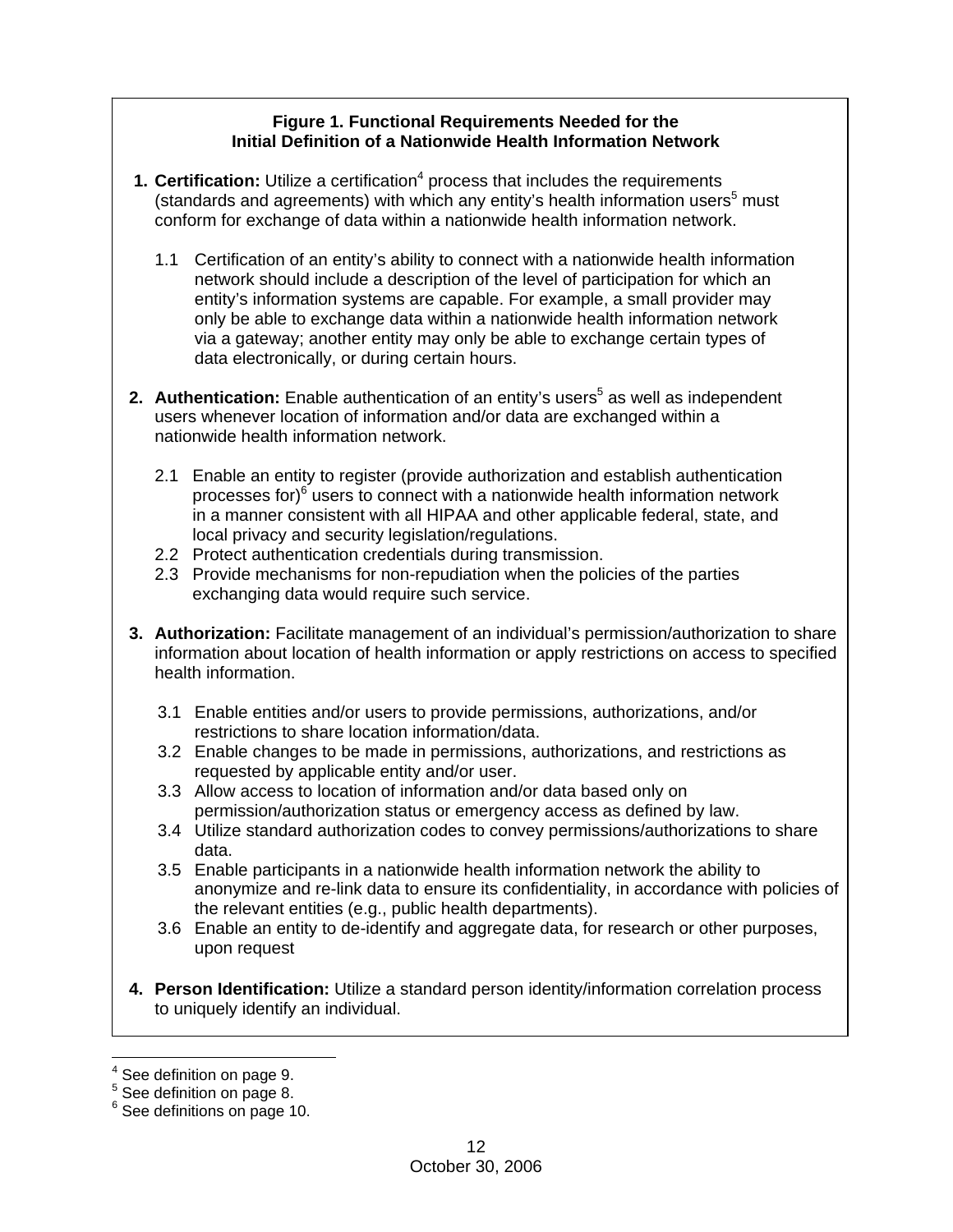- 4.1 Uniquely identify an individual through matching on a common set of various identifiers, such as last name, middle name, first name, date of birth, gender, etc.
- 4.2 Utilize a set of standard policies to resolve identity ambiguities, consistent with applicable tolerance levels for errors.
- **5. Location of Health Information:** Provide functionality that will locate where health information exists for identified individuals.
	- 5.1 Utilize a standard, unique entity identifier to locate entities holding a specific individual's information.
	- 5.2 Provide notification concerning location of information, pointers to the locations, metadata describing the nature of available data (e.g. radiology report, dates of service, advance directives), or the data itself to the requestor depending on the structure of the network used and agreements in place. (See also 6.3)
	- 5.3 Provide information back to the authorized requestor if identity, location information, and/or data could not be determined and/or provided.
- **6. Transport and Content Standards**: Transport requests for and responses regarding location of information, requests for data, data itself, and other types of messages (such as notifications of the availability of new data) to destinations using general industryrecognized transport types (e.g., Internet Protocol Version 6 [IPv6]) and authorized recipient's specified mode (e.g., e-fax vs. transaction) to and from electronic addresses that are unambiguously identified in a standardized manner.
	- 6.1 Support content (vocabulary and code sets), application protocols, and message formats used for the exchange of health information within a nationwide health information network that conform to standard interoperability specifications.
	- 6.2 Verify the integrity of data transmission using general industry recognized methods.
	- 6.3 Enable standard information metadata (e.g., UML, XSD) to be included in message formats in order to convey, for example, sensitivity restrictions, individual permissions, and entity preferences. (See also 5.2)
	- 6.4 Support the ability to include an error message service that notifies the requestor if authentication or authorization is not verified.
	- 6.5 Support, based on an entity's query, the ability to temporarily hold and aggregate appropriate error messages or data until completely collected and ready for transmission to the requestor.
	- 6.6 Support the ability to transport data, as directed, from one entity's system to another, such as from one personal health record to another personal health record, or from one provider's system to a personal health record.
	- 6.7 Provide the ability to send/receive/retransmit acknowledgment of data requests or data content transmissions.
	- 6.8 Enable entities and systems to transport updates, corrections, and amendments to health information in accordance with HIPAA requirements and internal policies.
	- 6.9 Ensure that all parties involved in the transport of health information manage the connections with contingency plans, security incident procedures, ongoing evaluation and risk management, and retention of data and metadata (including audit logs) as required by state statutes and other requirements.
- **7. Data Transactions**: Provide functionality that will enable data transactions to occur among authorized entities and/or users upon specific trigger events, such as to automatically send final lab results for any previously sent preliminary results, send any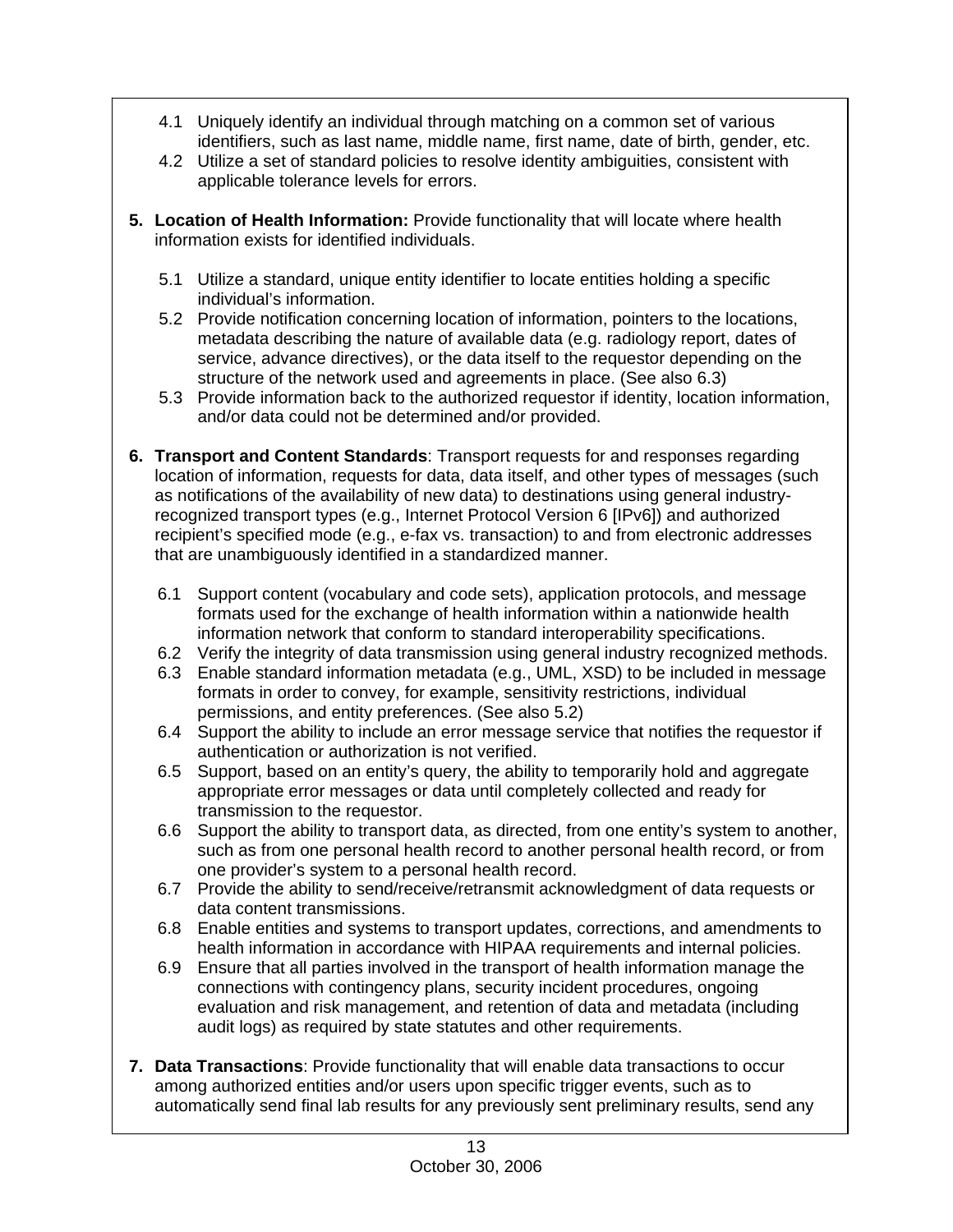changes in medications prescribed, report medication errors, notify public health about the occurrence of a bio-hazard event, inform individuals about the availability of a clinical trial, determine hospital census for disaster planning, etc.

- 7.1 Identify the source of any externally-provided data in whatever form the data may take (e.g., aggregated, anonymized, or identifiable).
- 7.2 Enable data filtering to allow for subscription and un-subscription to specified or all available future clinical events and other applicable data.
- 7.3 Enable entities to acquire data to monitor a previously detected event, generate alerts/notifications, or perform similar functions.
- 7.4 Enable entities to account for disclosures in accordance with HIPAA requirements if a covered entity; or provide an audit trail of accesses and disclosures if not a covered entity.
- 7.5 Support consistent methodology for granting and tracking access in applicable emergency situations (e.g., when normal authorizations for access are not feasible and special procedures are instituted to gain access to critical care data).
- **8. Auditing and Logging:** Log and audit all (intentional or unintentional) connections and disconnections to network services and all network configuration changes, generating alerts/notifications for system activity outside the normal range of monitoring levels/thresholds.
	- 8.1 Retain logs for period of time determined by law, accrediting agencies, marketplace, and entities.
	- 8.2 Protect audit data from unauthorized access/modification.
	- 8.3 Generate evidence to support incident management (investigations) and response processes (corrective action).
	- 8.4 Be guided in standards and policy adoption by regular risk assessments.
- **9. Time-sensitive Data Access:** Enable time-sensitive data request/response interactions to specific target systems (e.g., query of immunization registry, request for current medication list).
- **10. Communications:** Communicate health information using HITSP-identified standard content and message formats.
	- 10.1 Enable mapping between versions of a standard and multiple standards, mapping terminologies and code sets, and supporting Americans with Disabilities Act Section 508 compliance.
	- 10.2 Support display, entry, or retrieval of data in multiple ways as determined by the needs of the recipient.
- **11. Data Storage:** Enable the ability to aggregate data from disparate sources to facilitate communications. For example, temporarily hold information as it is being collected to communicate a concise summary of the information; or permanently store data from uncoordinated sources across time to support a data registry.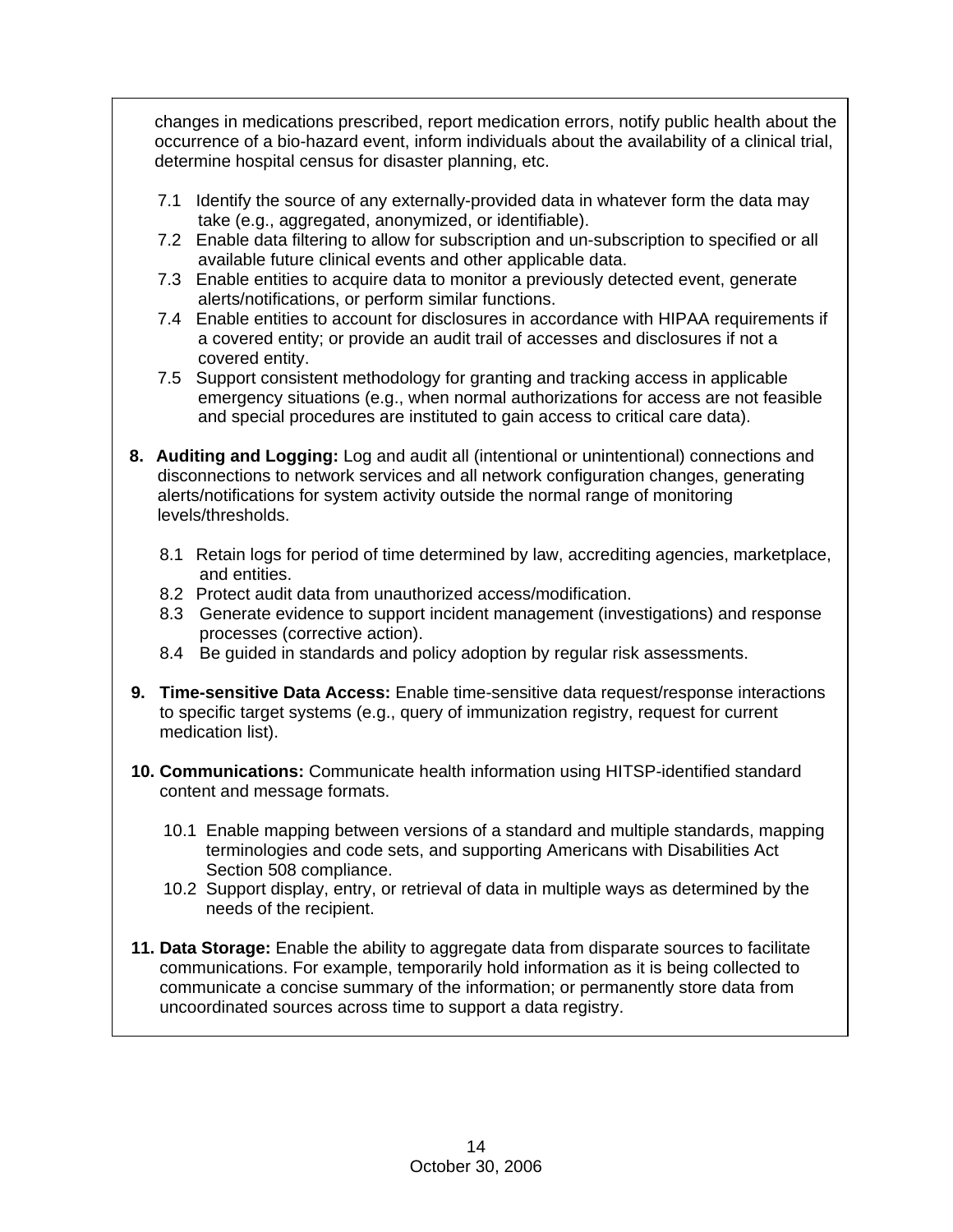### **NCVHS Recommendations**

### **Global Requirements**

*Observation: NCVHS has sequenced the high level functional requirements assuming a sequential flow. Functional requirements for entities to connect with a nationwide health information network are sequenced first. Functions required to authorize and authenticate users (individuals, software tools, or other systems) are next. Following that are functions required to identify and locate information – whether about a given individual or an aggregate set of data. Lastly identified are functional requirements relating to transporting, securing, aggregating, and retaining health information – whether by a network service provider or an entity itself. Each functional requirement builds upon all predecessor requirements.* 

**Global Recommendation:** NCVHS recommends that HHS adopt the set of minimum but inclusive high level functional requirements for the *initial* definition of a nationwide health information network. In addition, there are specific recommendations following each functional requirement set of statements.

- **1. Certification:** Utilize a certification<sup>7</sup> process that includes the requirements (standards and agreements) with which any entity's health information users<sup>8</sup> must conform for exchange of data within a nationwide health information network.
	- 1.1 Certification of an entity's ability to connect to a nationwide health information network should include a description of the level of participation for which an entity's information systems are capable. For example, a small provider may only be able to exchange data within a nationwide health information network via a gateway; another entity may only be able to exchange certain types of data electronically, or during certain hours.

*Observation: NCVHS notes that the initial development of network certification criteria is part of the 2007 deliverables from the Certification Commission for Health Information Technology (CCHIT). NCVHS envisions that the certification process will accommodate appropriate variations by location and system capabilities and enable changes over time. For example, entities certified to enable small providers to participate in a nationwide health information network may provide specific services that these providers are unable to perform themselves, such as message handling, terminology mapping, or repository functions. At some time in the future, the entities may prefer to perform these functions themselves.* 

**Recommendation 1:** NCVHS recommends that CCHIT ensure that the network certification currently being addressed accommodates appropriate variations by location and system capabilities and that their ability to change over time is assured.

 $\overline{a}$ 

 $7$  See definition on page 9.

<sup>&</sup>lt;sup>8</sup> See definition on page 8.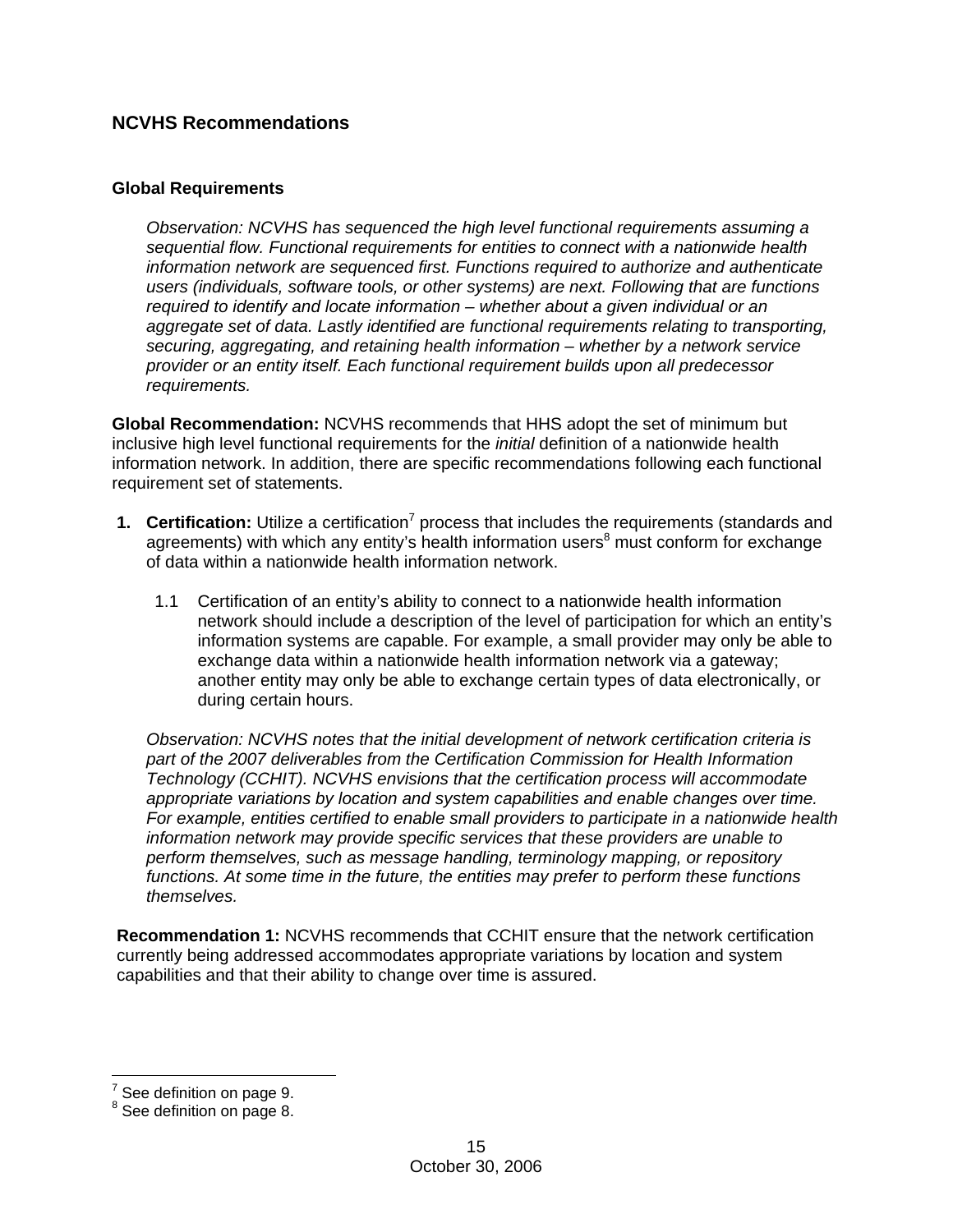- **2. Authentication:** Enable authentication of an entity's users<sup>9</sup> as well as independent users whenever location of information and/or data are exchanged within a nationwide health information network.
	- 2.1 Enable an entity to register (provide authorization and establish authentication processes for)<sup>10</sup> users to connect with a nationwide health information network in a manner consistent with all HIPAA and other applicable federal, state, and local privacy and security legislation/regulations.
	- 2.2 Protect authentication credentials during transmission.
	- 2.3 Provide mechanisms for non-repudiation when the policies of the parties exchange data would require such service.

*Observation: Some testifiers to NCVHS suggested that only local entities should authorize and provide authentication for their users and that authentication should not be a network function. NCVHS observes that there is a difference between where an entity would authorize and authenticate its own users and where an independent user, such as of a personal health record, would grant authorization to share data and need to authenticate to a network. Variations in where authorization and authentication of systems and individual users – both aligned with an entity and not aligned with an entity – take place seem compatible with the goals of a nationwide health information network. NCVHS also recognizes that policy matters are the subject of other groups working on the nationwide health information network initiative.* 

**Recommendation 2:** NCVHS recommends that HHS ensure that the current development of policy for participation in a nationwide health information network includes appropriate authorization and authentication processes.

- **3. Authorization:** Facilitate management of an individual's permission/authorization to share information about location of health information or apply restrictions on access to specified health information.
	- 3.1 Enable entities and/or users to provide permissions, authorizations, and/or restrictions to share location information/data.
	- 3.2 Enable changes to be made in permissions, authorizations, and restrictions as requested by applicable entity and/or user.
	- 3.3 Allow access to location of information and/or data based only on permission/authorization status or emergency access as defined by law.
	- 3.4 Utilize standard authorization codes to convey permissions/authorizations to share data.
	- 3.5 Enable participants in a nationwide health information network the ability to anonymize and re-link data to ensure its confidentiality, in accordance with policies of the relevant entities (e.g., public health departments).
	- 3.6 Enable an entity to de-identify and aggregate data, for research or other purposes, upon request.

*Observation: NCVHS refers readers to its recommendations to the Secretary of HHS on June 22, 2006,* "Recommendations Regarding Privacy and Confidentiality in the Nationwide

 $\overline{a}$ 

 $^9$  See definition on page 8.

<sup>&</sup>lt;sup>10</sup> See definitions on page 10.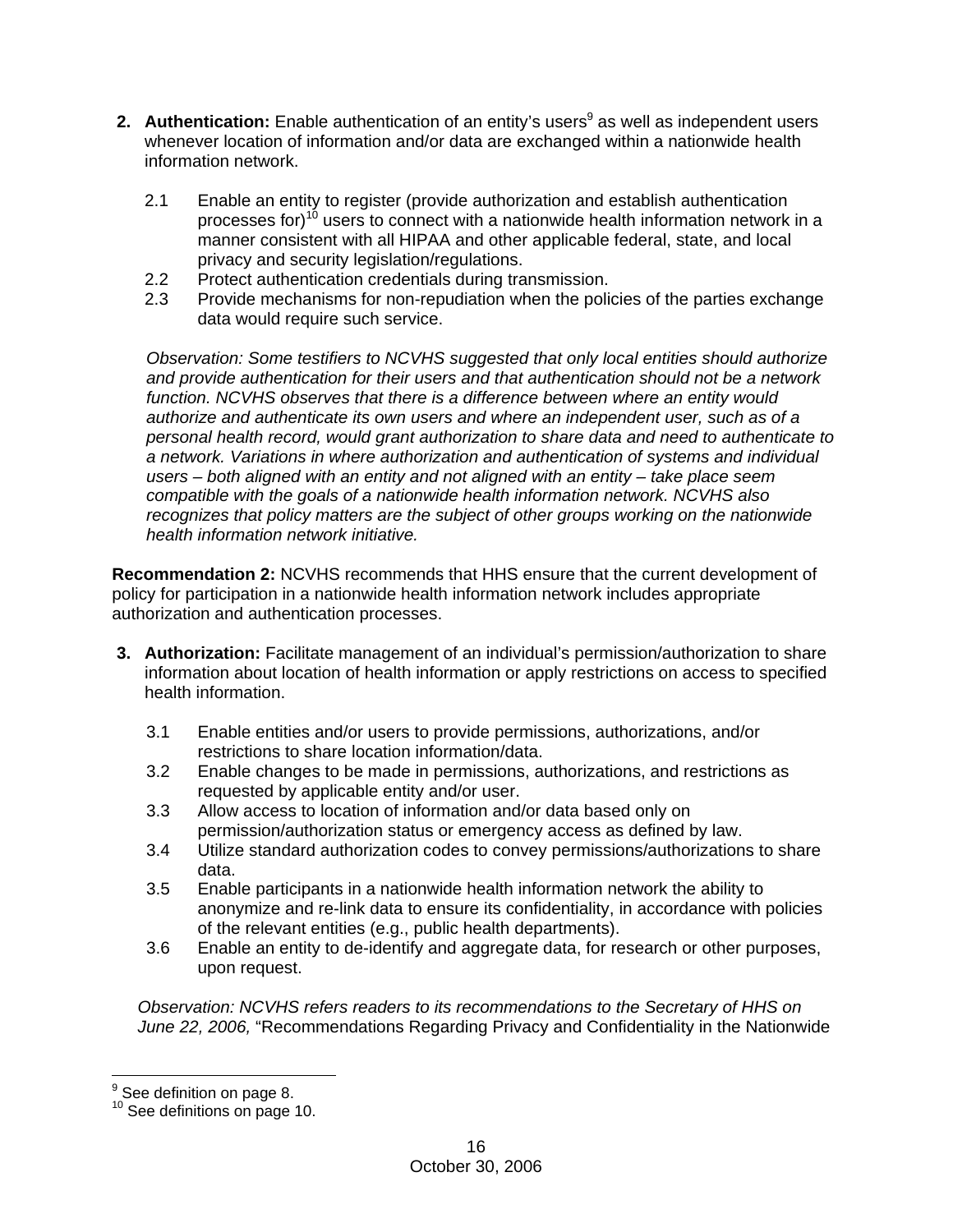Health Information Network," *regarding an individual's participation in a nationwide health information network. See also recommendations on needed standards later in this report.* 

**Recommendation 3:** NCVHS recommends that HHS adopt positions consistent with NCVHS recommendations of June 22, 2006 regarding an individual's participation in a nationwide health information network, that:

- a. "The method by which personal health information is stored by healthcare providers should be left to the healthcare providers.
- b. Individuals should have the right to decide whether they want to have their personally identifiable electronic health records accessible via the NHIN. This recommendation is not intended to disturb traditional principles of public health reporting or other established legal requirements that might or might not be achieved via the NHIN.
- c. Providers should not be able to condition treatment on an individual's agreement to have his or her health records accessible via the NHIN.
- d. HHS should monitor the development of opt-in/opt-out approaches; consider local, regional, and provider variations; collect evidence on the health, economic, social, and other implications; and continue to evaluate in an open, transparent, and public process, whether a national policy on opt-in or opt-out is appropriate.
- e. HHS should require that individuals be provided with understandable and culturally sensitive information and education to ensure that they realize the implications of their decisions as to whether to participate in the NHIN."
- **4. Person Identification:** Utilize a standard person identity/information correlation process to uniquely identify an individual.
	- 4.1 Uniquely identify an individual through matching on a common set of various identifiers, such as last name, middle name, first name, date of birth, gender, etc.
	- 4.2 Utilize a set of standard policies to resolve identity ambiguities, consistent with applicable tolerance levels for errors.

*Observation: Successfully matching individuals to their health information is essential for the functioning of a nationwide health information network. Most entities collecting and maintaining health information have implemented master person indices (MPIs) or an enterprise-wide MPI (E-MPI) to accurately match individuals to their records. A set of demographic data is used for this purpose, although each entity establishes what demographic data and matching process, or algorithm, to use. Although there is a high percentage of correct matching at the entity level, adjudication of non-matches is laborintensive and time consuming. There are also variations in the need for a perfect match vs. a near-perfect match. When two or more entities exchange health information without a standard set of high quality data matching elements and matching algorithm, the risk of failing to match or mismatching individuals to their health information increases. Testifiers recommended various automated and manual processes for resolving identity ambiguities. NCVHS observes that the Department of Defense (DoD) and the Veterans Health Affairs (VHA) are working together to test an automated process that results in accurate record matching to enable the transfer of health information from the DoD to the VHA. See also Appendix H.* 

**Recommendation 4:** NCVHS recommends that HHS should identify and recommend minimum criteria for successfully matching individuals to their health information, including that: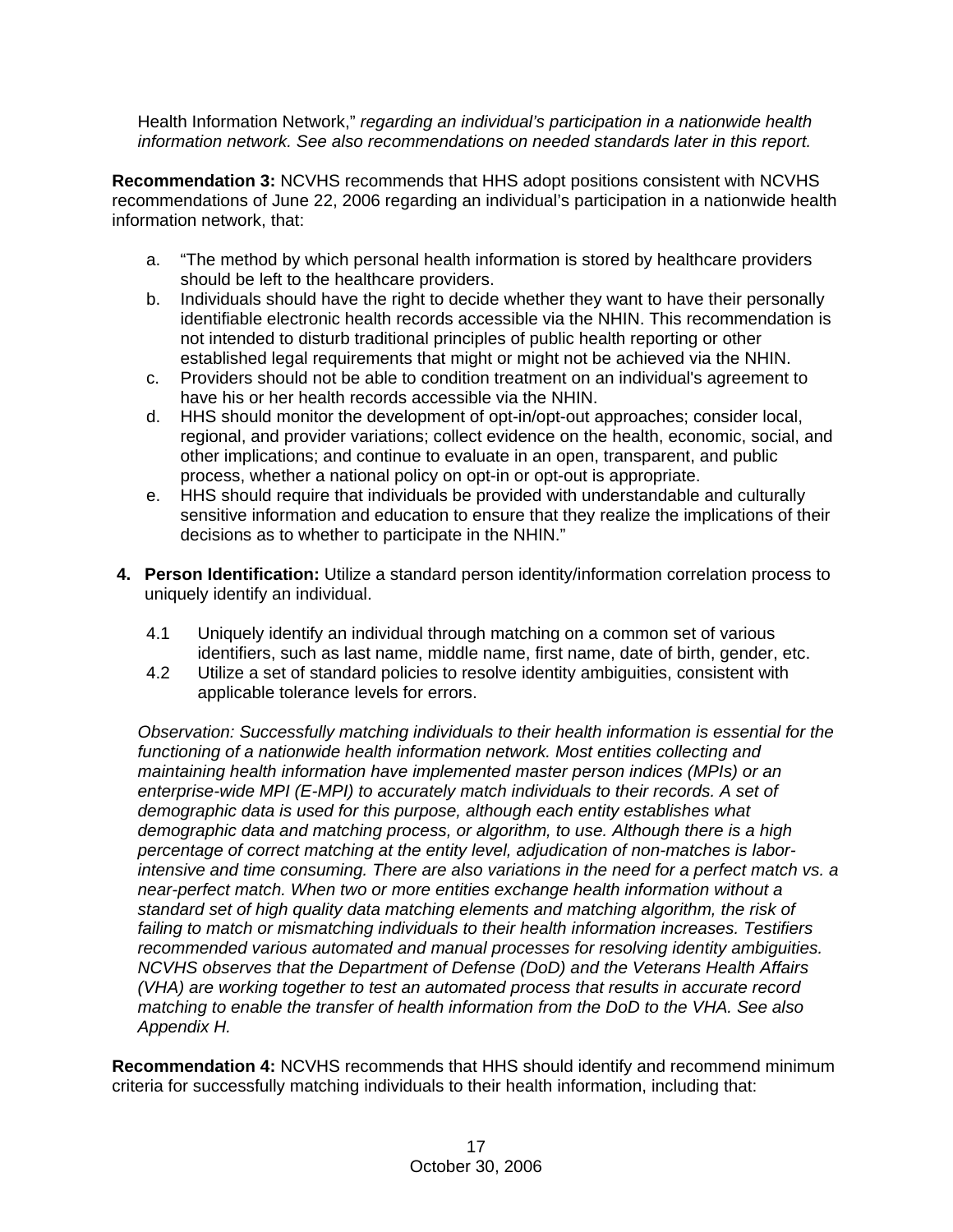- a. ONC continue to provide national leadership and direction to the Healthcare Information Technology Standards Panel (HITSP) for the purpose of developing standard criteria for the accurate matching of individuals. The work being conducted by the consortia contractors to identify matching identifiers is one example. NCVHS stands ready to assist with further analysis of testimony heard during 2005-2006 as well as its experience with vital and health statistics data as another resource.
- b. Data sets should be created for use by entities for testing the accuracy of their matching methods.
- c. The results of the DoD and the VHA process to accurately match individuals with their health information should be evaluated, including its technical, financial, and social impacts, for adoption within a nationwide health information network.
- **5. Location of Health Information:** Utilize functionality that will locate where health information exists for identified individuals.
	- 5.1 Utilize a standard, unique entity identifier to locate entities holding a specific individual's information.
	- 5.2 Provide notification concerning location of information, pointers to the locations, metadata describing the nature of available data (e.g., radiology report, dates of service, advance directives), or the data itself to the requestor depending on the structure of the network used and agreements in place. (See also 6.3)
	- 5.3 Provide information back to the authorized requestor if identity, location information, and/or data could not be determined and/or provided.

*Observation: NCVHS observes that there are several entity identifiers in use or being proposed for use within healthcare today, including the National Provider Identifier and National Plan Identifier for HIPAA-covered entities, although none are universal and not all are available to non-HIPAA-covered entities. HITSP has voted for the ISO Object Identifiers (OIDs) to be the sole standard unique organization identifier for organizations that assign and manage patient identifiers.* 

*NCVHS also observes that in addition to identifiers, there are a variety of processes for location of health information, including those in which the provision of access or retrieval of health information is performed simultaneously with the location of the health information. It further observes that some of the variations relate to whether the subject of the query is a specific individual's health information or other information. Other information may be deidentified and/or aggregated health information. A nationwide health information network may also serve to support the exchange of information not related to or derived from individual health information, such as hospital census information or the availability of a clinical trial at a particular research institution. HITSP has recognized that standards are not completely architecture-neutral and that it may be necessary to define a range of architectural options that is not limitless.* 

**Recommendation 5:** NCVHS recommends that HHS should collaborate with public and private organizations on the development, deployment, and systematic continuing evaluation of services for the location of health information about individuals that would accommodate local preference and system capabilities to the extent feasible, yet be compatible within a nationwide health information network.

**6. Transport and Content Standards:** Transport requests for and responses regarding location of information, requests for data, data itself, and other types of messages (such as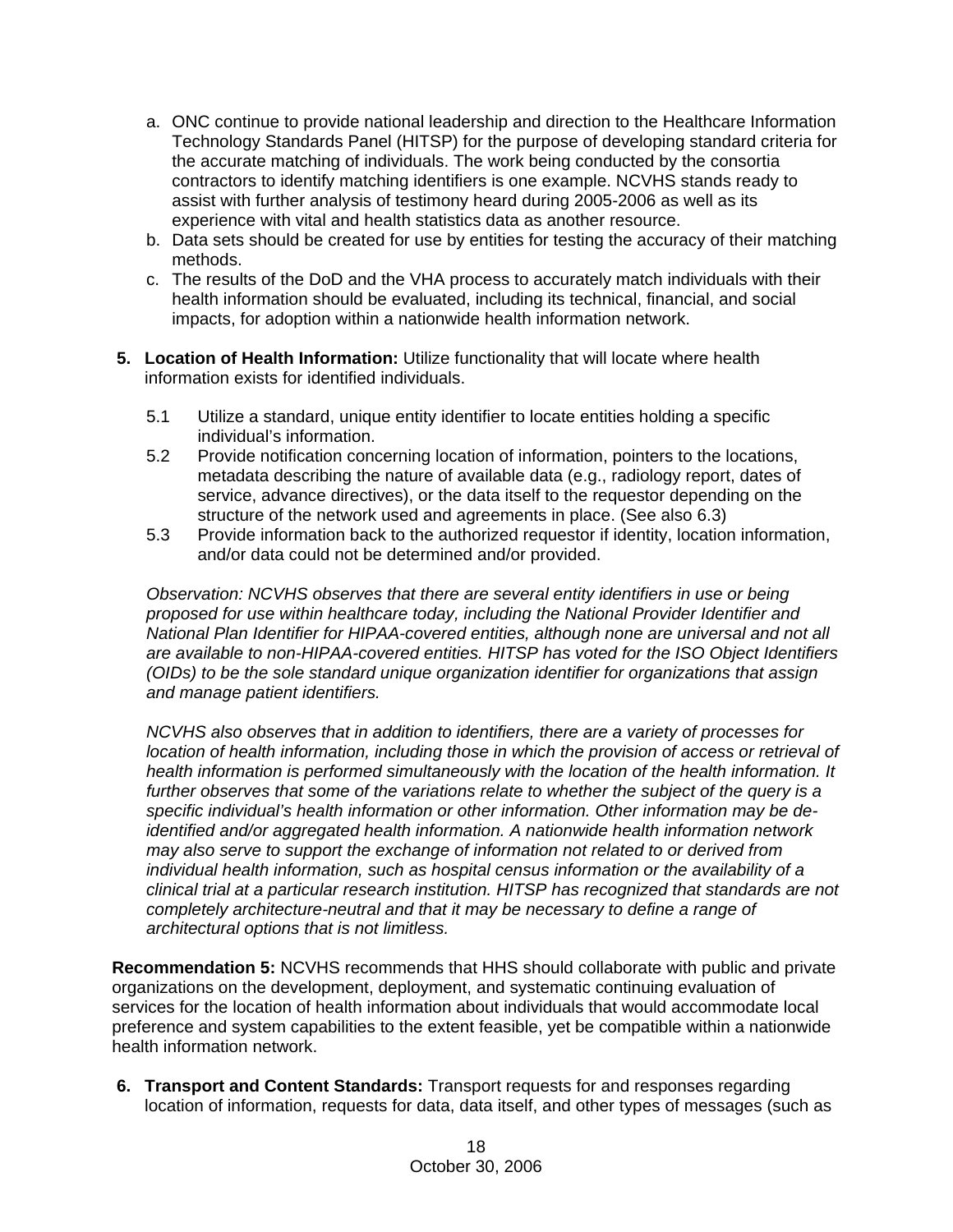notifications of the availability of new data) to destinations using general industryrecognized transport types (e.g., Internet Protocol Version 6 [IPv6]) and authorized recipient's specified mode (e.g., e-fax vs. transaction) to and from electronic addresses that are unambiguously identified in a standardized manner.

- 6.1 Support content (vocabulary and code sets), application protocols, and message formats used for the exchange of health information within a nationwide health information network that conform to interoperability specifications.
- 6.2 Verify the integrity of data transmission using general industry recognized methods.
- 6.3 Enable standard information metadata (e.g., UML, XSD) to be included in message formats in order to convey, for example, sensitivity restrictions, individual permissions, and entity preferences. (See also 5.2)
- 6.4 Support the ability to include an error message service that notifies the requestor if authentication or authorization is not verified.
- 6.5 Support, based on an entity's query, the ability to temporarily hold and aggregate appropriate error messages or data until completely collected and ready for transmission to requestor.
- 6.6 Support the ability to transport data, as directed, from one entity's system to another, such as from one personal health record to another personal health record, or from one provider's system to a personal health record.
- 6.7 Provide the ability to send/receive/retransmit acknowledgment of data requests or data content transmissions.
- 6.8 Enable entities and systems to transport updates, corrections, and amendments to health information in accordance with HIPAA requirements and internal policies.
- 6.9 Ensure that all parties involved in the transport of health information manage the connections with contingency plans, security incident procedures, ongoing evaluation and risk management, and retention of data and metadata (including audit logs) as required by state statutes and other requirements.

*Observation: NCVHS notes that it is important to recognize that many of the functions associated with transporting meaningful messages depend on the ability of an entity's systems to produce standard messages or that the entity will utilize one or more third parties to process messages into standard formats. Such conformance to standards may be enabled by a network service provider, system vendor, entity itself, or other means. Such variation appears to be compatible with the goals of a nationwide health information network that is deployed in a federated manner.* 

**Recommendation 6:** NCVHS recommends that HHS support the work of the HITSP in promoting creation, adoption, and conformance to message and content standards for use within a nationwide health information network. (See also Recommendation 15 for specific standards gaps.)

- **7. Data Transactions**: Provide functionality that will enable data transactions to occur among authorized entities and/or users upon specific trigger events, such as to automatically send final lab results for any previously sent preliminary results, send any changes in medications prescribed, report medication errors, notify public health about the occurrence of a biohazard event, inform individuals about the availability of a clinical trial, determine hospital census for disaster planning, etc.
	- 7.1 Identify the source of any externally-provided data in whatever form the data may take (e.g., aggregated, anonymized, or identifiable).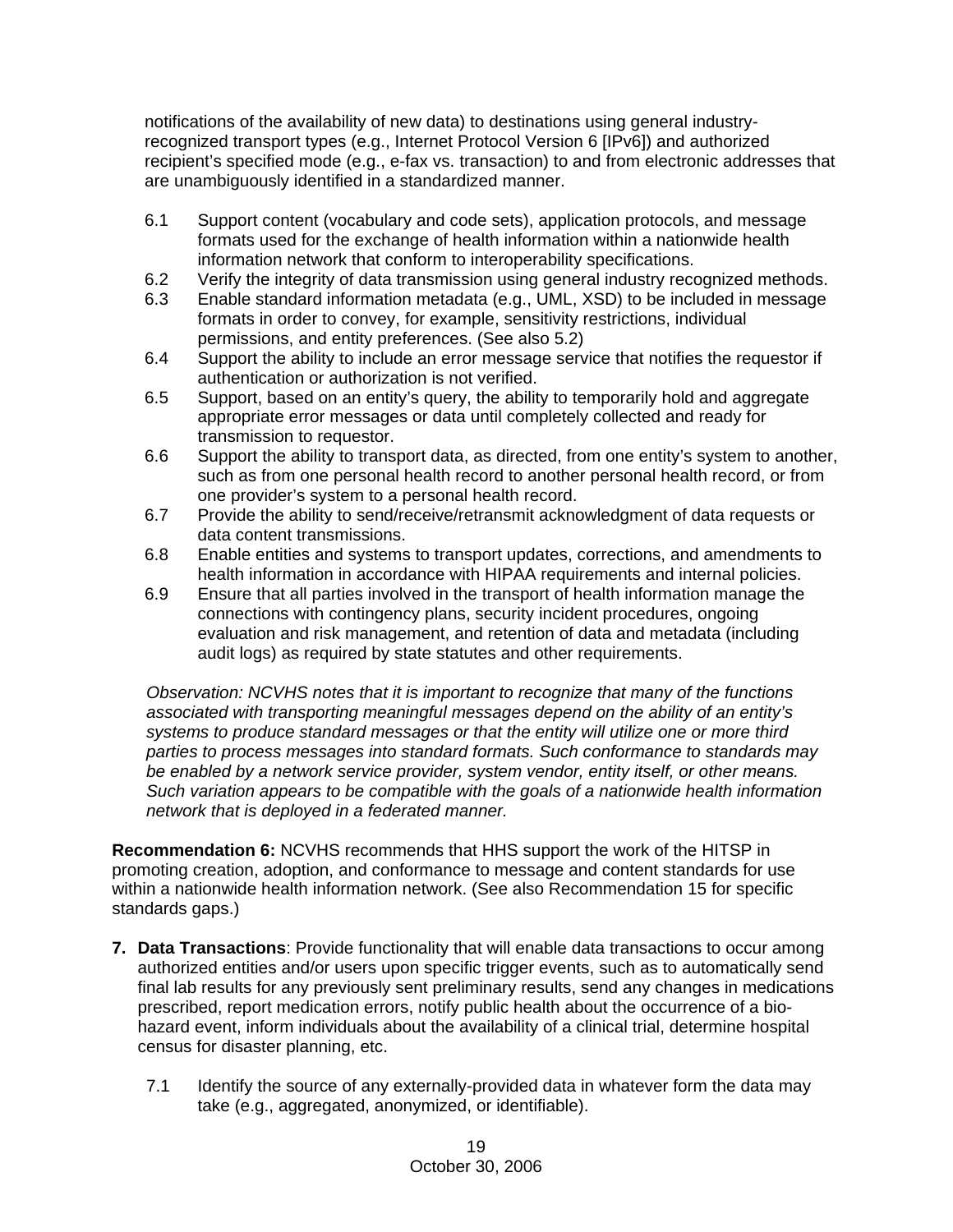- 7.2 Enable data filtering to allow for subscription and un-subscription to specified or all available future clinical events and other applicable data.
- 7.3 Enable entities to acquire data to monitor a previously detected event, generate alerts/notifications, or perform similar functions.
- 7.4 Enable entities to account for disclosures in accordance with HIPAA requirements if a covered entity; or provide an audit trail of accesses and disclosures if not a covered entity.
- 7.5 Support consistent methodology for granting and tracking access in applicable emergency situations (e.g., when normal authorizations for access are not feasible and special procedures are instituted to gain access to critical care data).

*Observation: NCVHS heard testimony from some that a nationwide health information network should only enable retrieval of data based on a specific query (pull). Still other testifiers, however, supported the ability to offer push services that enable, with permission, the ability to inform others of the availability of (new or updated) data and the ability to be notified when certain data become available. All data transactions, however, must be traceable. Furthermore, access to health information in an emergency treatment situation must be performed within stringent security controls that enable access only when legitimately required and afford special monitoring of those accesses.* 

**Recommendation 7:** NCVHS recommends that HHS support a nationwide health information network initiative within which both pull and push data transaction services can be accommodated based on local or community policies.

- a. NCVHS recommends that HHS support the capability of a nationwide health information network that enables access to data in an emergency treatment situation within a construct that affords security measures in accordance with HIPAA requirements and guidance from the Office of Civil Rights (OCR).
- **8. Auditing and Logging:** Log and audit all (intentional or unintentional) connections and disconnections to network services and all network configuration changes, generating alerts/notifications for system activity outside the normal range of monitoring levels/thresholds.
	- 8.1 Retain logs for period of time determined by law, accrediting agencies, marketplace, and entities.
	- 8.2 Protect audit data from unauthorized access/modification.
	- 8.3 Generate evidence to support incident management (investigations) and response processes (corrective action).
	- 8.4 Be guided in standards and policy adoption by regular risk assessments.

*Observation: NCVHS heard testimony from some that auditing and logging of connection and disconnection to network services are sufficient measures to ensure the security (confidentiality, integrity, and availability) of any network; and heard from others that access controls alone are sufficient measures to ensure the security (confidentiality, integrity, and availability) of any network. NCVHS believes both are necessary. Access controls and auditing and logging are requirements consistent with the HIPAA Security Rule as they apply to covered entities and should extend to all other entities as appropriate security practices. In addition to auditing and logging being minimum and essential functionality, other auditing and logging functionality were brought forth for inclusion in network functional requirements. These included:*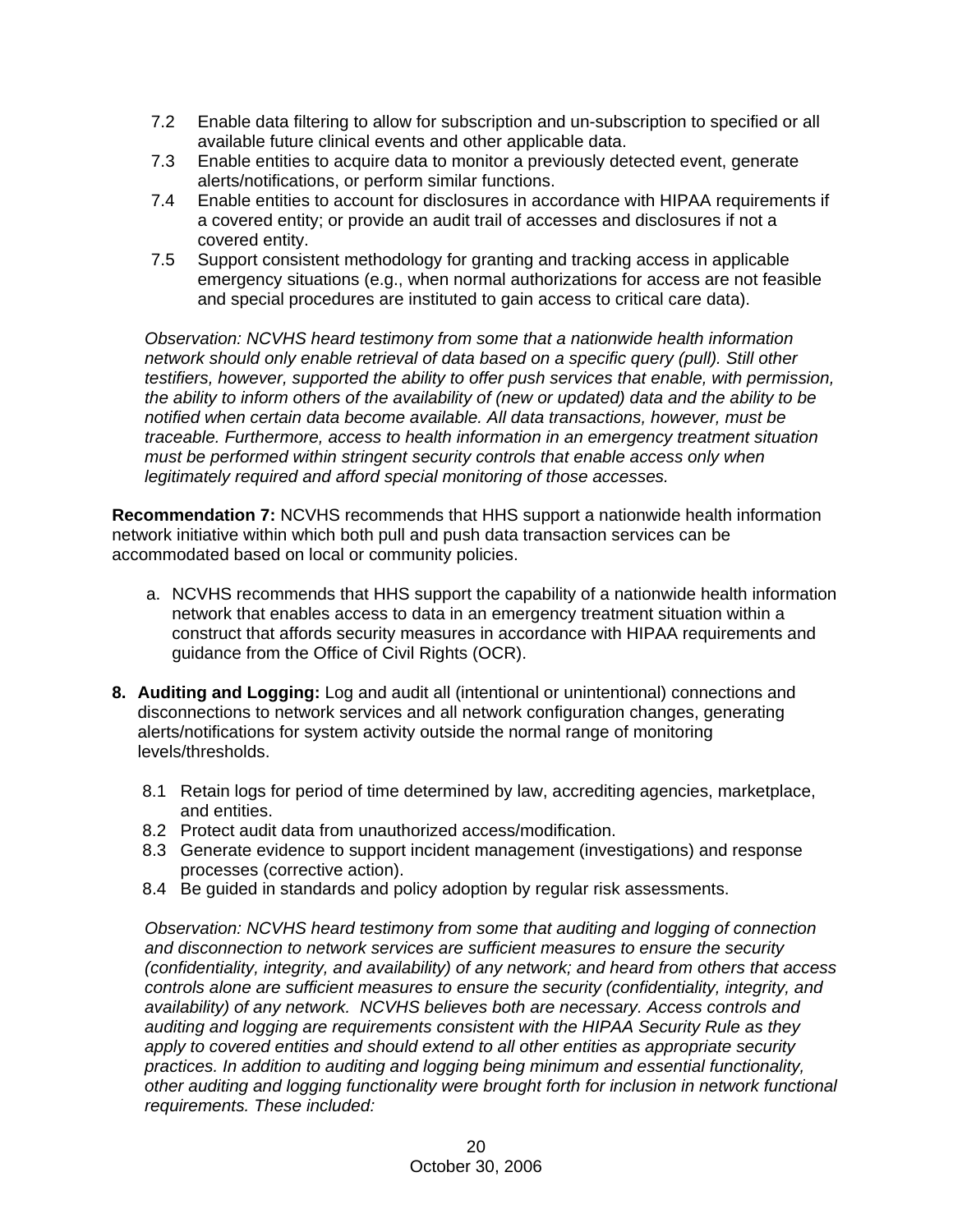- *Auditing of cross organization data access at the healthcare entity level so that inappropriate data retrieval can be retrospectively identified (the healthcare entity is responsible for auditing the specific provider of care requesting the retrieval).*
- *Auditing of cross organizational data access at the provider of care level through metadata shared by the requesting organization.*

**NCVHS Recommendation 8:** NCVHS recommends that HHS support the continued development and testing of approaches for a nationwide health information network that incorporate both access controls and logging and auditing.

**9. Time-sensitive Data Access:** Enable time-sensitive request/response interactions to specific target systems (e.g., query of immunization registry, request for current medication list).

*Observation: The ability to query and obtain a response in a timely manner – at the point of care or to respond to a disaster situation – is an essential function of a nationwide health information network that will improve patient care, enhance emergency responsiveness, and reduce medical errors.*

**NCVHS Recommendation 9:** NCVHS recommends that the performance requirements of a nationwide health information network enable inquiry and response in a manner that supports the timely use of the data.

**10. Communications:** Communicate health information using HITSP-identified standard content and message formats.

- 10. 1 Enable mapping between versions of a standard and multiple standards, mapping terminologies and code sets, and supporting Americans with Disabilities Act Section 508 compliance.
- 10.2 Support display, entry, or retrieval of data in multiple ways as determined by the needs of the recipient.

*Observation: NCVHS observes that conformance with HITSP-identified standard content and message formats may require translation or mapping of communications prior to transmission. Entities may be able to conduct such translation or mapping themselves, or may need to have them performed by third party network service providers.* 

**Recommendation 10:** NCVHS recommends that HHS support the continued development and testing of approaches for a nationwide health information network that demonstrate that mapping and translation functions performed by network service providers or other entities may be appropriate in environments where applicable agreements exist.

**11. Data Storage:** Enable the ability to aggregate data from disparate sources to facilitate communications. For example, temporarily hold information as it is being collected to communicate a concise summary of the information; or permanently store data from uncoordinated sources across time to support a data registry.

*Observation: NCVHS observes that a given query may result in identifying the existence of data at many sources, and it may be desirable to aggregate these data prior to responding to the inquiry. In addition, some locations may find it useful to create data repositories in*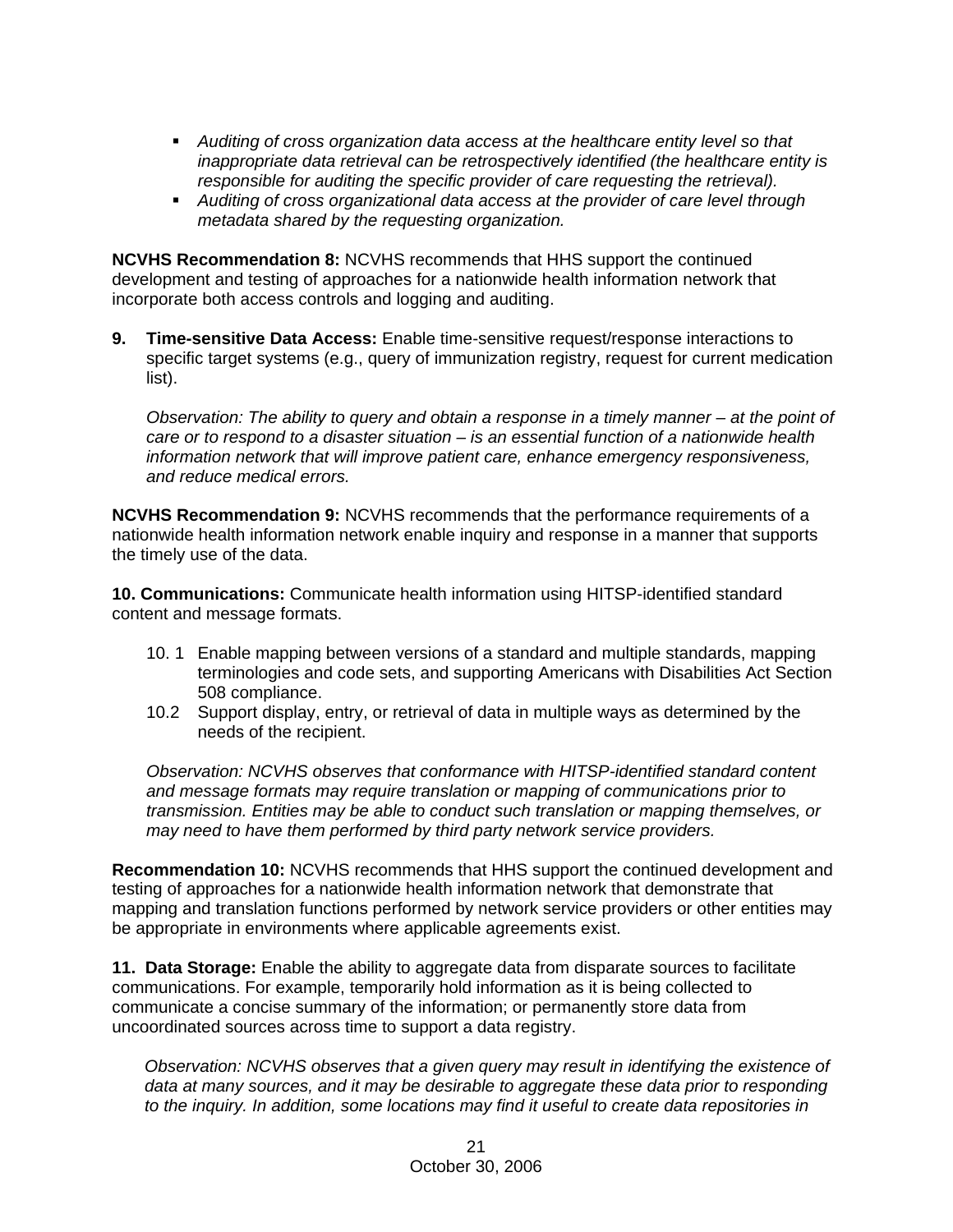*support of healthcare quality, patient safety, biosurveillance, research, and other legitimate uses of health information.* 

**Recommendation 11:** NCVHS recommends that HHS support the continued development and testing of prototypes for a nationwide health information network that that do not preclude transient or permanent storage of data as may be established by policy.

# **Gaps, Policy Issues, and Needed Standards**

In the process of identifying high level functional requirements, NCVHS heard testimony regarding gaps, and NCVHS observed additional gaps in the functional requirements originally enumerated. NCVHS also identified policy issues, and recognized that in several areas consortia contractors and testifiers recommended standards that did not yet exist.

### **Observations about Gaps in Functional Requirements**

NCVHS has compiled the list of high level minimum but inclusive functional requirements needed for the initial definition of a nationwide health information network utilizing all of the resources available to it, including the consortia contractors' original specific functional requirements and comments from numerous testifiers. The contributions of all have permitted NCVHS to fill in where it believes there may have been gaps in any one resource. NCVHS has attempted to make the list of high level functional requirements as complete as possible, recognizing that as work continues to enable a nationwide health information network there may well be gaps identified in this list. It is also recognized that there are high level functional requirements, specific functional requirements for any given application, and then technical requirements for any deployment of functional requirements. At each level there will be further detail, but the detail should serve to enhance and not be incompatible with the minimum but inclusive functional requirements.

NCVHS, however, also observes that in public comments there appeared to be the perception of gaps due to the fact that functional requirements are specified at a high level. The minimum but inclusive functional requirements should be broad enough to cover any scenario, but, of course, this must be tested for any specific use case.

**Recommendation 12:** NCVHS recommends that HHS support the testing of the high level functional requirements against other very common use cases. These might include eprescribing and its various exchanges between prescribers and dispensers and special signature requirements for controlled substances; medication reconciliation within a hospital as described by JCAHO and across the continuum of care; use of clinical decision support – by caregivers and individuals (especially as related to differences in data rendering); chronic care, long term care, home health care, behavioral health care, and other settings for care; safety net organizations, reimbursement for healthcare services; clinical research; regulatory reporting; and selected services provided by public health departments.

### **Policy Issues**

In developing the list of high level functional requirements needed for the initial definition of a nationwide health information network, NCVHS identified a number of areas where policy issues will need to be addressed.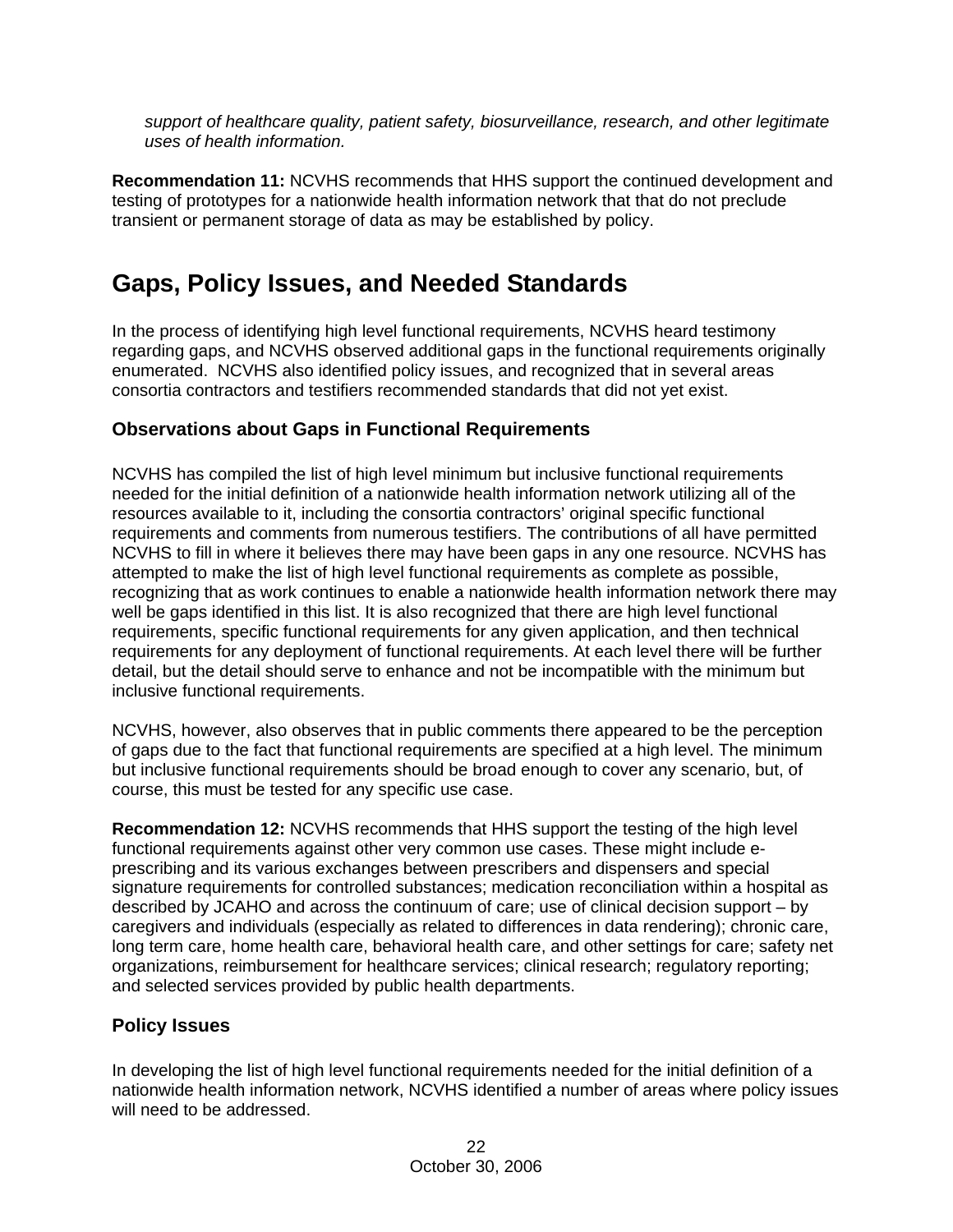In many cases, these policy issues probably could be addressed at the local or community level. At this level, there would be business agreements surrounding specific policies, procedures, and technical requirements. There are, however, some policy issues that appear to be needed for the networking capability to be enabled at a nationwide level. Yet, NCVHS heard fundamental differences of opinion concerning even this level of nationwide service provision. Some testifiers stated that functional requirements should be performed at the most local level possible, while others suggested that there needs to be a common framework while accommodating local variations, innovation, and maturation of standards and technology to the extent feasible.

### **Recommendation 13**: NCVHS recommends that HHS:

- a. Utilize the results of the prototypes and growing experience in community health information exchanges to determine the public policy that describes where responsibilities for the performance of the various functional requirements may exist within a nationwide health information network.
- b. Determine how to assure the ongoing conformance of entities and their systems to the requirements for connectivity and exchange of data within a nationwide health information network.
- c. Identify and recommend policy for individual identification and health information location to ensure accurate matching of individuals to their health information.
- d. Support the use of standards that would enable the communication of individual permissions or entity preferences concerning specific data. Such communications have been recommended by consortia contractors and testifiers as being carried out by standard metadata. While such metadata can be applied by a given entity's systems, having metadata standards and requiring conformance to the standards appears to be a matter of policy relating to cross-entity exchange of data.
- e. Recognize that baseline requirements for privacy, security, transactions and code sets, and identifiers are provided for by HIPAA for covered entities, but that equivalent requirements do not exist where there may be exchange of health information among non-covered entities or their business associates. The most common example of this is between an individual and a personal health record (PHR) vendor not affiliated with a provider or health plan. Equivalent protections could be implemented through enhancements and extensions to HIPAA or through other appropriate mechanisms. With regard to privacy protections, NCVHS has previously stated that, while a HIPAAlike framework is not necessarily the most appropriate for safeguarding privacy in PHR systems, it does believe that privacy measures at least equal to those in HIPAA should apply to all PHR systems, whether or not they are managed by covered entities.
- f. Collaborate with other public and private entities to develop a public awareness campaign regarding the value of a nationwide health information network that is grounded in sound communication research about diverse target audiences, including across various locations and communities.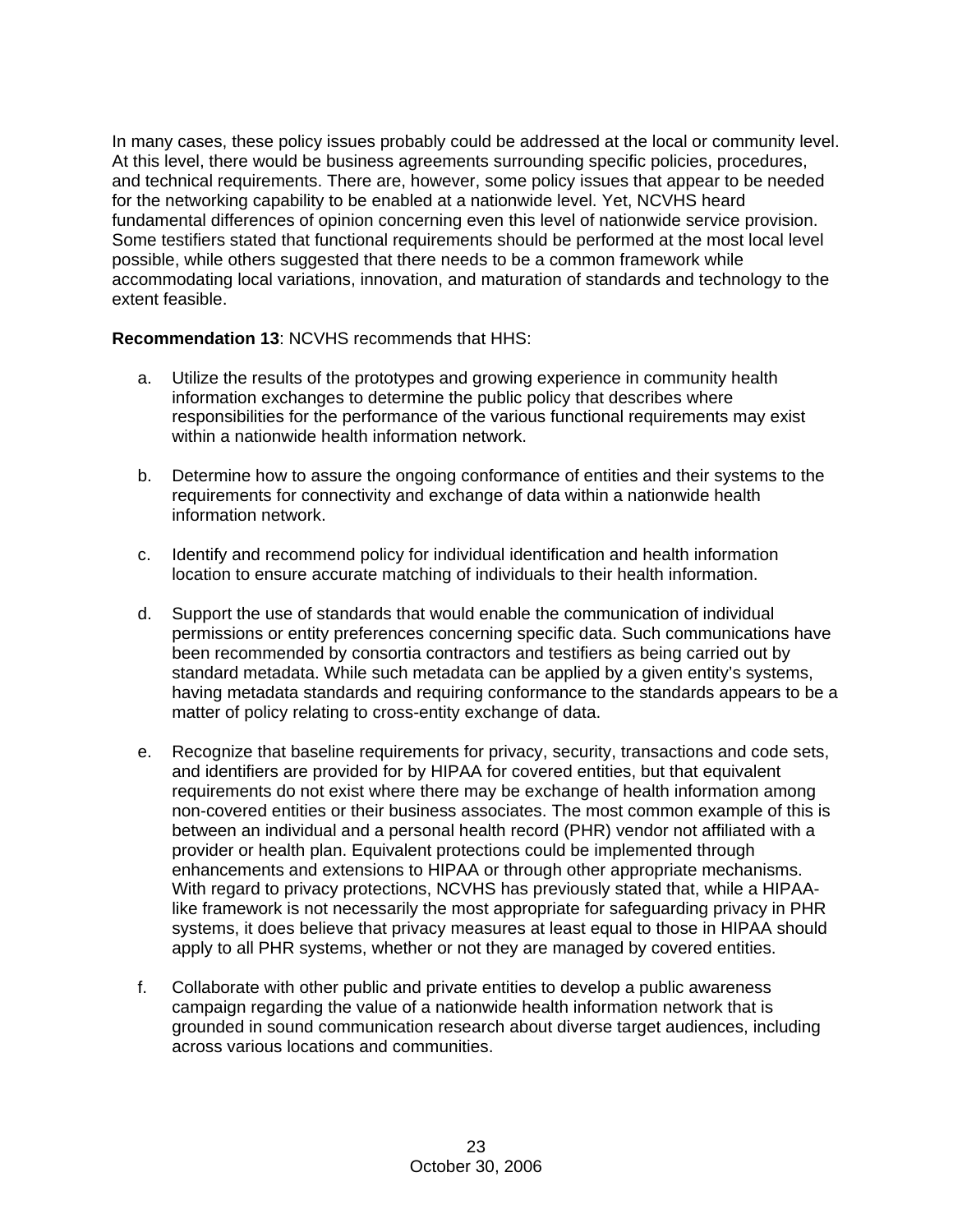### **Needed Standards**

Several functional requirements include reference to standards. Some of the standards referenced already exist, although there may be variability in conformance of how they are used or they may only provide a framework. Many standards, by their nature, change over time with new versions being necessitated by new information requirements. New standards versions must be accommodated.

Some testifiers urged adoption of standards that were system platform independent to the extent possible. For example, a standard set of message exchange protocols such as CORBA, Web Services, SMTP (e-mail) should be able to be composed into industry specific standards, such as HL7 V3. There were also gaps identified in standards specific to health information exchange.

**Recommendation 14:** NCVHS recommends that HHS support the development and adoption of standards for the following, in the context of multiple additional use cases:

- a. Authorization codes that support individuals' permissions
- b. Provider preference codes, such as a provider wants to receive automatic updates
- c. Clinical terminology subsets and cross-maps for multiple use cases
- d. Metadata requirements for patient consent documents and processes
- e. Metadata related to retention of clinical data and queries for clinical data in multiple use cases
- f. Information location/identity correlation processes, including registry services
- g. Content standards for certain types of messages, especially relating to event detection and alerts/notifications
- h. Implementation guides for electronic clinical documents and message
- i. Managing the shared use of unique identifiers across multiple participating institutions
- j. Processes and specifications for correction of existing clinical information

# **Recommendations for Next Steps**

In conclusion, NCVHS recognizes that describing high level minimum but inclusive functional requirements needed for the initial definition of a nationwide health information network implies that there is considerably more work to support the exchange of health information in a trusted, secure, and protected manner. NCVHS makes the following recommendations for next steps with respect to the functional requirements:

**Recommendation 15:** NCVHS recommends that HHS support further work to:

- a. Use the high level functional requirements as described in this report as a way to communicate the nature of the initiative that is enabling a nationwide health information network.
- b. Utilize more detailed statements of functionality to illustrate specific use cases and business needs.
- c. Monitor the emergence of types of entities that enhance the adoption of a NHIN and any issues encountered.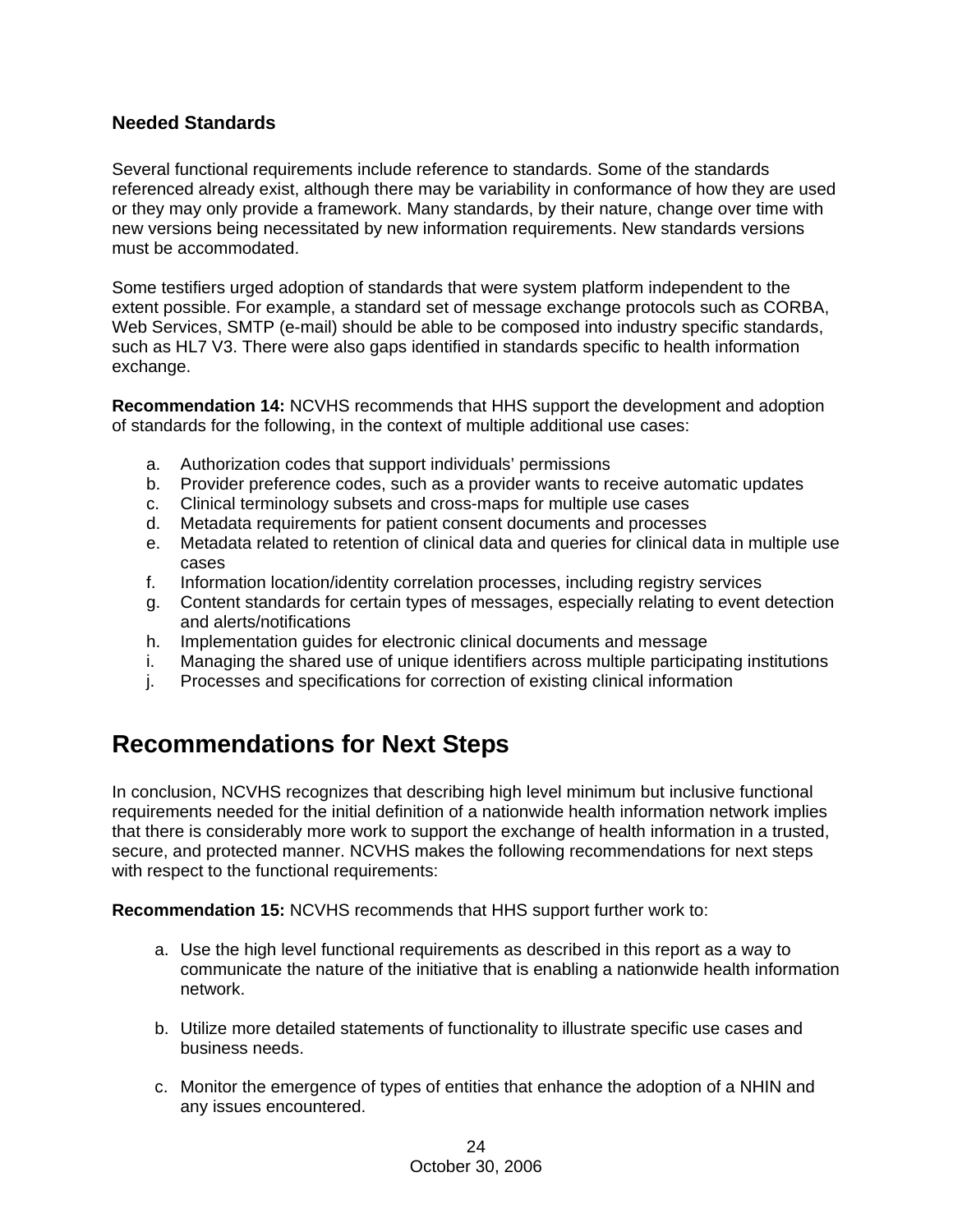# **Appendices**

See following.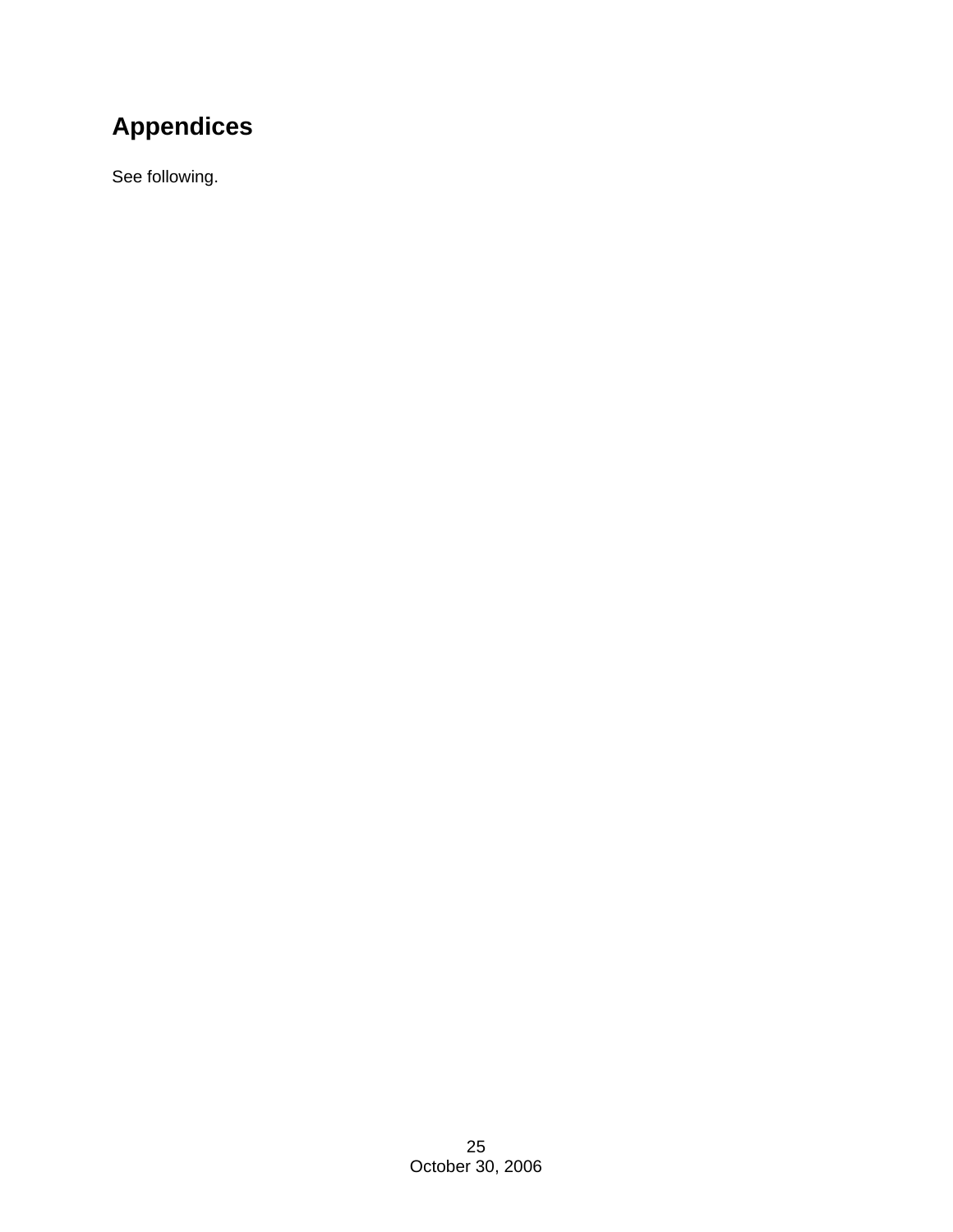### **Appendix A: National Committee on Vital and Health Statistics**

#### **CHAIRMAN**

Simon P. Cohn, M.D., M.P.H. Associate Executive Director The Permanente Federation Kaiser Permanente Oakland, California

### **HHS EXECUTIVE STAFF DIRECTOR**

James Scanlon Deputy Assistant Secretary Office of Science and Data Policy Office of the Assistant Secretary for Planning and Evaluation, Department of Health and Human Services (HHS) Washington, D.C.

### **EXECUTIVE SECRETARY**

Marjorie S. Greenberg Chief Classifications & Public Health Data Standards **Staff** Office of the Director National Center for Health Statistics, HHS Centers for Disease Control and **Prevention** Hyattsville, Maryland

#### **MEMBERSHIP**

Jeffrey S. Blair, M.B.A. Director of Health Informatics Lovelace Clinic Foundation Albuquerque, New Mexico

John P. Houston, J.D. Director, ISD; Privacy Officer; Assistant Counsel University of Pittsburgh Medical Center Pittsburgh, Pennsylvania

Robert W. Hungate Principal Physician Patient Partnerships for Health Wellesley, Massachusetts

Carol J. McCall, F.S.A., M.A.A.A. Vice President Humana Center for Health Metrics Louisville, Kentucky

Justine M. Carr, M.D. Director, Clinical Resource Management Health Care Quality Beth Israel Deaconess Medical Center Boston Massachusetts

Stanley M. Huff, M.D. Professor, Medical Informatics University of Utah College of Medicine Intermountain Health Care Salt Lake City, Utah

A. Russell Localio, Esq., M.A., M.P.H., M.S. Assistant Professor of Biostatistics University of Pennsylvania School of Medicine Center for Clinical Epidemiology and **Biostatistics** Philadelphia, Pennsylvania

Harry Reynolds Vice President Blue Cross Blue Shield of North Carolina Durham, North Carolina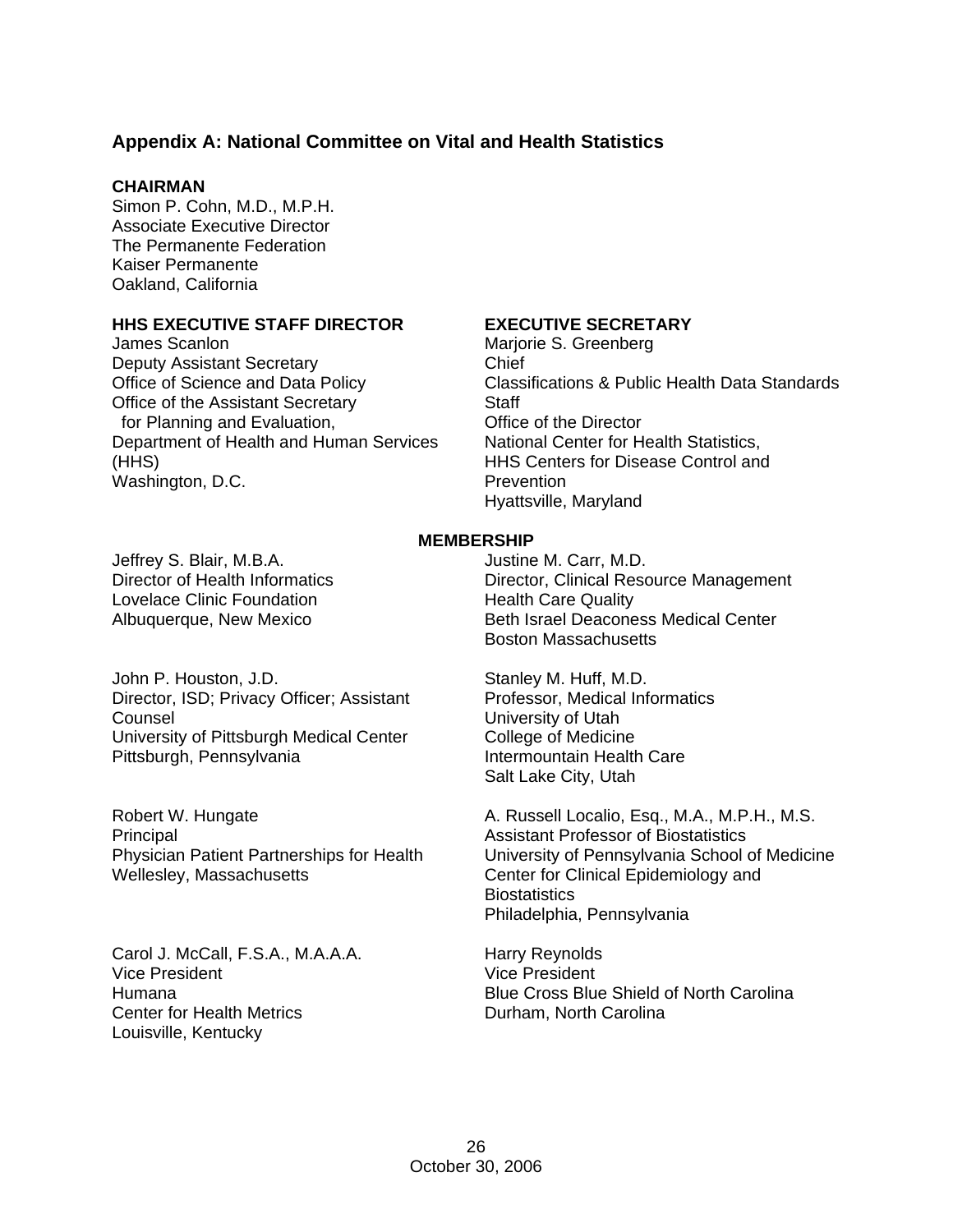Mark A. Rothstein, J.D. Herbert F. Boehl Chair of Law and Medicine Director, Institute for Bioethics, Health Policy and Law University of Louisville School of Medicine Louisville, Kentucky

Donald M. Steinwachs, Ph.D. Professor and Director The Johns Hopkins University Bloomberg School of Public Health Department of Health Policy and Management Baltimore, Maryland

Paul Tang, M.D. Chief Medical Information Officer Palo Alto Medical Foundation Palo Alto, California

Judith Warren, Ph.D., R.N. Associate Professor School of Nursing University of Kansas Kansas City, Kansas

William J. Scanlon, Ph.D. Health Policy R&D Washington, D.C.

C. Eugene Steuerle, Ph.D. Senior Fellow The Urban Institute Washington, D.C.

Kevin C. Vigilante, M.D., M.P.H. Principal Booz-Allen & Hamilton Rockville, Maryland

### **LIAISON REPRESENTATIVES**

Irma T. Elo, Ph.D. Associate Professor of Sociology Department of Sociology, Population Studies **Center** University of Pennsylvania Philadelphia, Pennsylvania

Steven J. Steindel , Ph.D. Senior Advisor Standards and Vocabulary Resource Information Resources Management Office HHS Centers for Disease Control and **Prevention** Atlanta, Georgia

J. Michael Fitzmaurice, Ph.D. Senior Science Advisor for Information Technology HHS Agency for Healthcare Research and **Quality** Rockville, Maryland

Edward J. Sondik, Ph.D. **Director** National Center for Health Statistics Centers for Disease Control and Prevention Hyattsville, Maryland

Karen Trudel Deputy Director Office of E-Health Standards & Security HHS Centers for Medicare and Medicaid **Services** Baltimore Maryland

**Staff of the Centers for Disease Control and Prevention, National Center for Health Statistics**  Debbie Jackson Katherine Jones Marietta Squire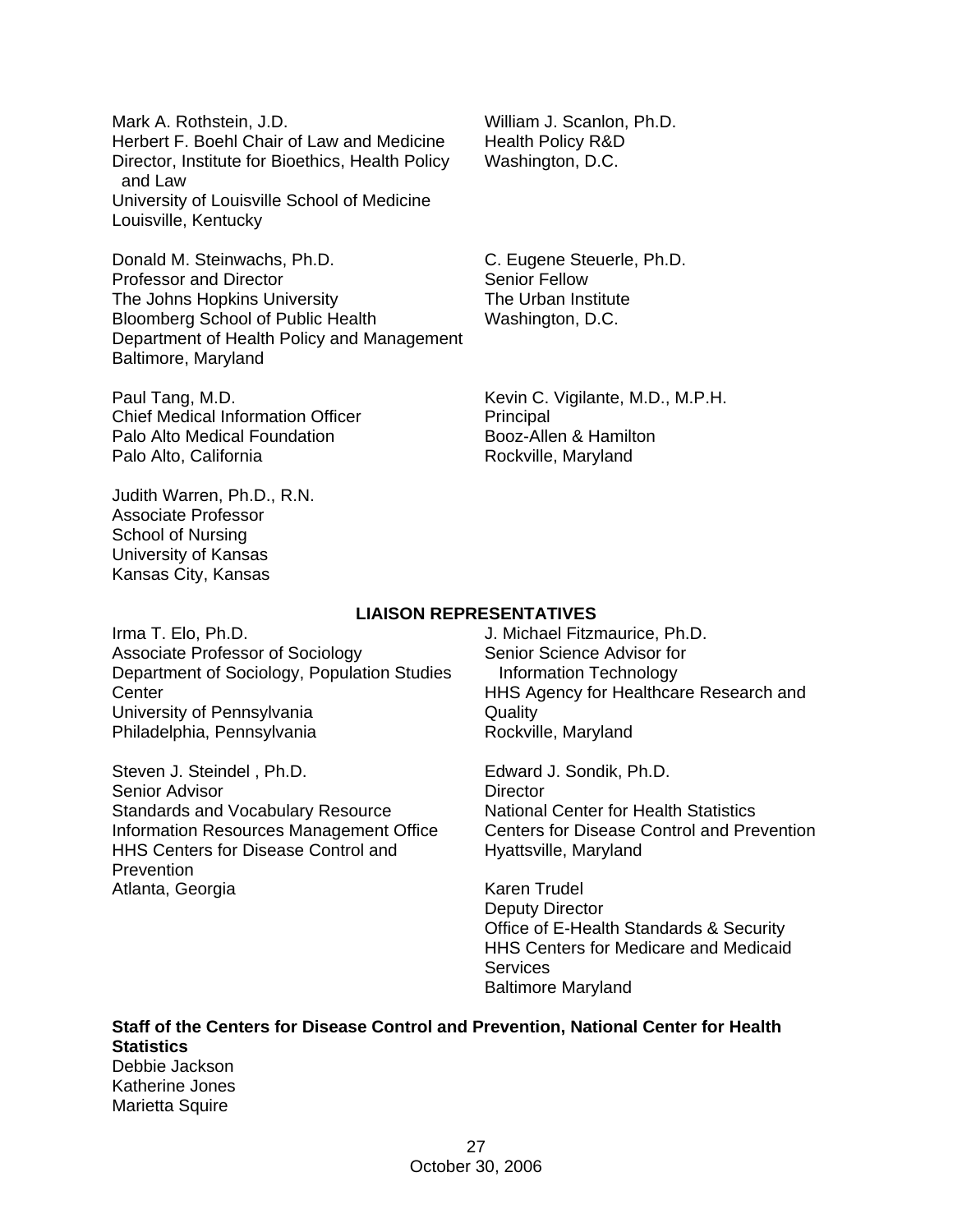### **NCVHS Ad Hoc Workgroup on Nationwide Health Information Network**

Simon P. Cohn, M.D., Chair Jeffrey S. Blair, M.B.A. John P. Houston, J.D. Stan M. Huff, M.D. Harry Reynolds Mark Rothstein, J.D. Paul Tang, M.D. Kevin Vigilante, M.D., M.P.H. Judith Warren, Ph.D, RN

### **Workgroup Staff**

Mary Jo Deering, Ph.D., HHS National Institutes of Health, National Cancer Institute, Lead Staff Suzie Burke-Bebee, HHS Office of the Secretary Linda Fischetti, RN, MS, Department of Veterans Affairs Mike Fitzmaurice, Ph.D., HHS Agency for Healthcare Research and Quality Helga Rippen, M.D., HHS Office of the Assistant Secretary for Planning and Evaluation Steven J. Steindel, Ph.D., HHS Centers for Disease Control and Prevention

Margret Amatayakul, RHIA, CPHS, CPHIT, CPEHR, FHIMSS, **Consultant Writer**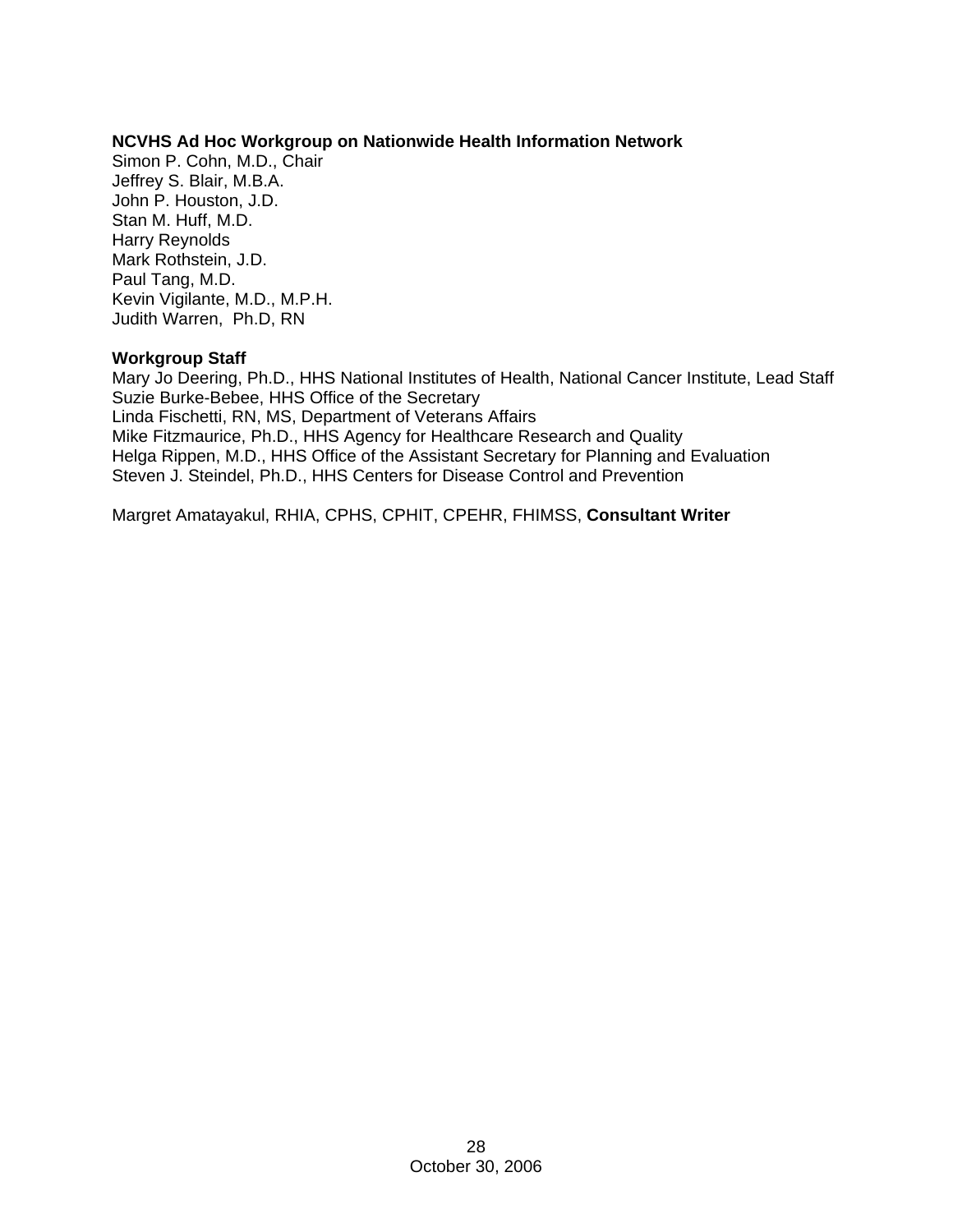# **Appendix B: List of Testifiers**

Mark Adams, Ph.D., Cancer Biomedical Informatics Grid (caBIG TM) John Apathy, Clinical Research Community Elaine Blechman, Ph.D., Healthcare Information Technology Standards Panel (HITSP) Consumer Empowerment Technical Committee Use Case Co-Chair Robert Cothren, Ph.D., Northrup Grumman Jac Davies, M.S., M.P.H., Inland Northwest Health Services Didi Davis, Integrating the Healthcare Enterprise Gary Dickenson, CentrifyHealth Jason Dubois, American Clinical Laboratory Association Floyd Eisenberg, M.D., M.P., HITSP Biosurveillance Technical Committee Use Case Co-Chair Jamie Ferguson, HITSP Electronic Health Records Technical Committee Use Case Co-Chair Linda Fischetti, R.N., Veterans Health Administration Lawrence Hanrahan, Ph.D., M.S., Association of State and Territorial Public Health **Organizations** Kevin Hutchinson, SureScripts Brian Kelly, M.D., Accenture Vik Kheterpal, M.D., Principal, CareEvolution, Inc. David Lansky, Ph.D., Markle Personal Health Technology Council Phil Marshall, M.D., M.P.H., WebMD Jon A. McBride, Humana Blackford Middleton, M.D., M.P.H., MSc, RHIO Federation and eHealth Initiative Connecting **Communities** Don Mon, Ph.D., Certification Commission for Healthcare Information Technology Tim Morris, CDC - Public Health Information Network J. Mark Overhage, M.D., Ph.D., Computer Sciences Corporation Jan Root, Ph.D., Utah, Health Information Network Vish Sankaran, Federal Health Architecture Charlene Underwood, Electronic Health Record Vendors Association and Siemens Dave (Casey) Webster, IBM Russel Williams, Long Term Care Community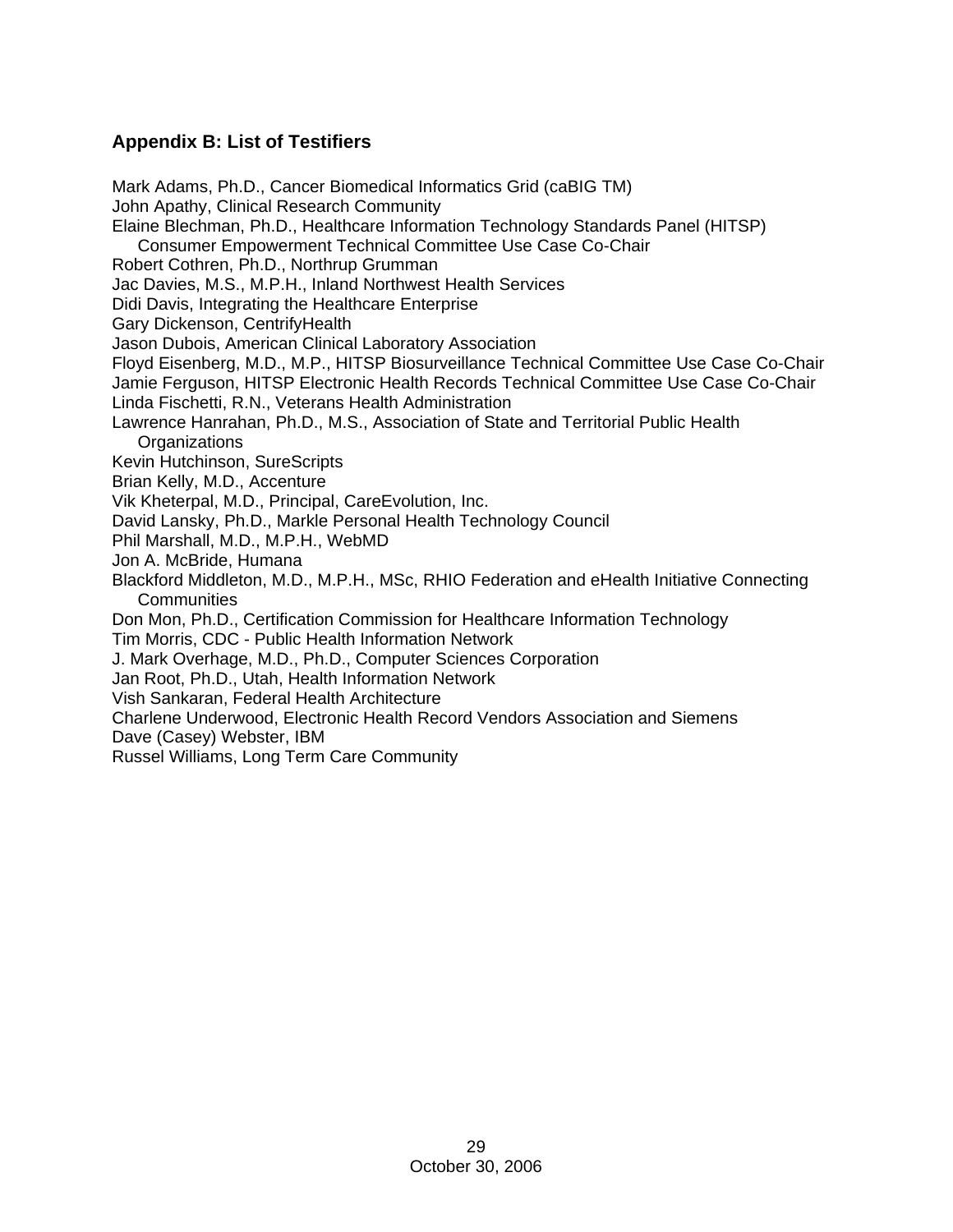### **Appendix C: ONC Proposed Functional Requirements Categories, Version 3, April 16, 2006**

### **Functional Categories**

**Audit and Logging** – Functionality to support the recording of transactions and capability to review such recordings. For example, the functionality to support the identification and monitoring of activities within an application or system.

**Authentication** – The ability to uniquely identify and validate (to a reasonable degree) the identity of an entity. These requirements are applicable to systems, services, and organizational actors.

**Authorization** – The ability to determine and grant access to systems, services and data based on prescribed parameters (instantiated authorization/access policies). For example, the process of granting authority or delegation to specified actors.

**Confidentiality** – The ability to ensure that data are not disclosed (e.g., viewed, obtained or made known) to unauthorized individuals per organizational policies. Functionality to provide privacy, de-identification, anonymization and re-linking would be included in the confidentiality category.

**Credentialing** – The process of validating or confirming the qualifications of licensed professionals, e.g., clinical provider. These functional requirements are distinct from authentication and authorization.

**Data Access and Update** –The ability to retrieve, view, and modify data, within prescribed policies.

**Data Content** – There may exist requirements on data that constrain the context and use of data exchanged within the Nationwide Health Information Network. While many data requirements may be deferred to review of specifications or standards, there may be some high level data constraints that should be included within the Data Content functional category (e.g., requirement for structured or unstructured text).

**Data Filtering** – The functional requirements to support identifying and/or qualifying data that needs to be transmitted.

**Data Mapping/Translation** – The functional requirements to support reformatting or expressing data in different terms. These requirements may relate to terminology and/or message structure.

**Data Quality/Data Integrity** – The functional requirements to ensure data is correct and complete, including the ability to verify that data were transferred.

**Data Rendering** – The ability to present data.

**Data Retrieval (Pull)** – The functional requirements to support the request/retrieval of data.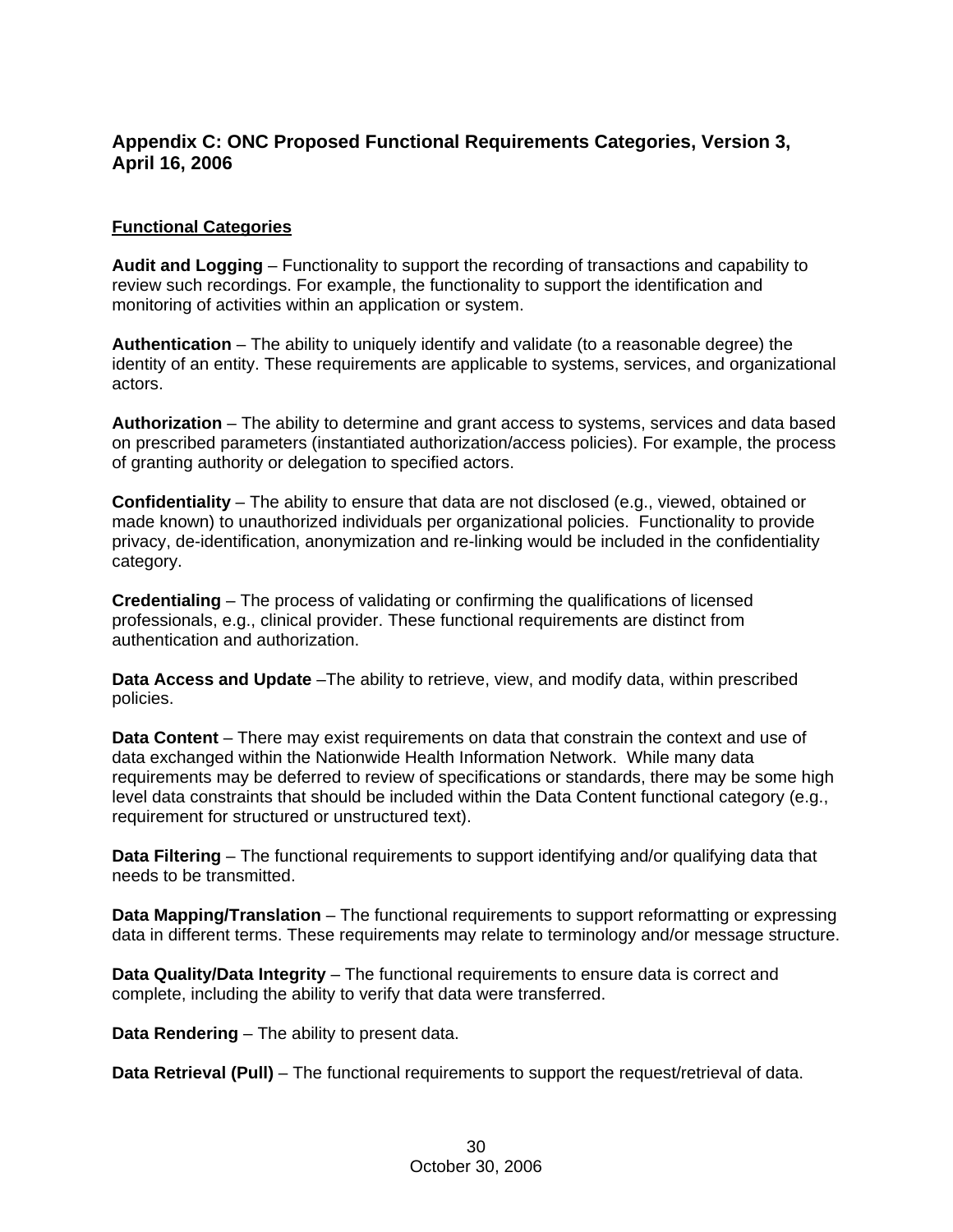**Data Routing** – The ability to identify a receiving system and ensure delivery of data.

**Data Source** – The functional requirements to support the identification of the data/information point of origin.

**Data Transmission (Push)** – The functional requirements to support the unsolicited sending of data.

**Data Usage** – There may exist requirements on data that constrain the context and use of data exchanged within the Nationwide Health Information Network. While many data requirements may be deferred to review of specifications or standards, there may be some high level data constraints that should be included within the Data Usage functional category.

**Identity/Information Correlation** – The ability to map information or entities with other entities (e.g., individuals or organizations, or necessarily a named system or network user). For example, correlating clinical information to the system or network-known identity of a patient where the patient...

**Persistent Data Storage** – The ability of a system to function as a data repository.

**Record Location** – The ability to determine the location of data.

**Transient Data** – The ability of a systems to function as a data repository for a given entity for a given period of time or purpose.

### **Non-Functional Categories**

Below is a proposed list of categories that include system qualities or "non-functional" requirements. As noted above, the expectation is that categories of non-functional requirements will only be designated where the property has a substantial impact on the architecture and capabilities of the Nationwide Health Information Network or a use case.

**Accuracy** – a measure of the application service quality - from the customer's perspective, the precision with which responses are provided to customer inquiries.

**Business Rules** – Policy driven dynamic requirements that may change during the operation of the system, requiring that the system adapt to the change without major rework.

**Performance** – a measure of the degree to which an entity satisfies its intended purpose.

**Robustness** – a measure of the ability of system to adjust to unanticipated conditions (i.e., the ability of a system to adjust to unanticipated conditions without losing its endurance and level of quality).

**Scalability** – a measure of the ability of system to adjust or extend to changing demands (user load, data load).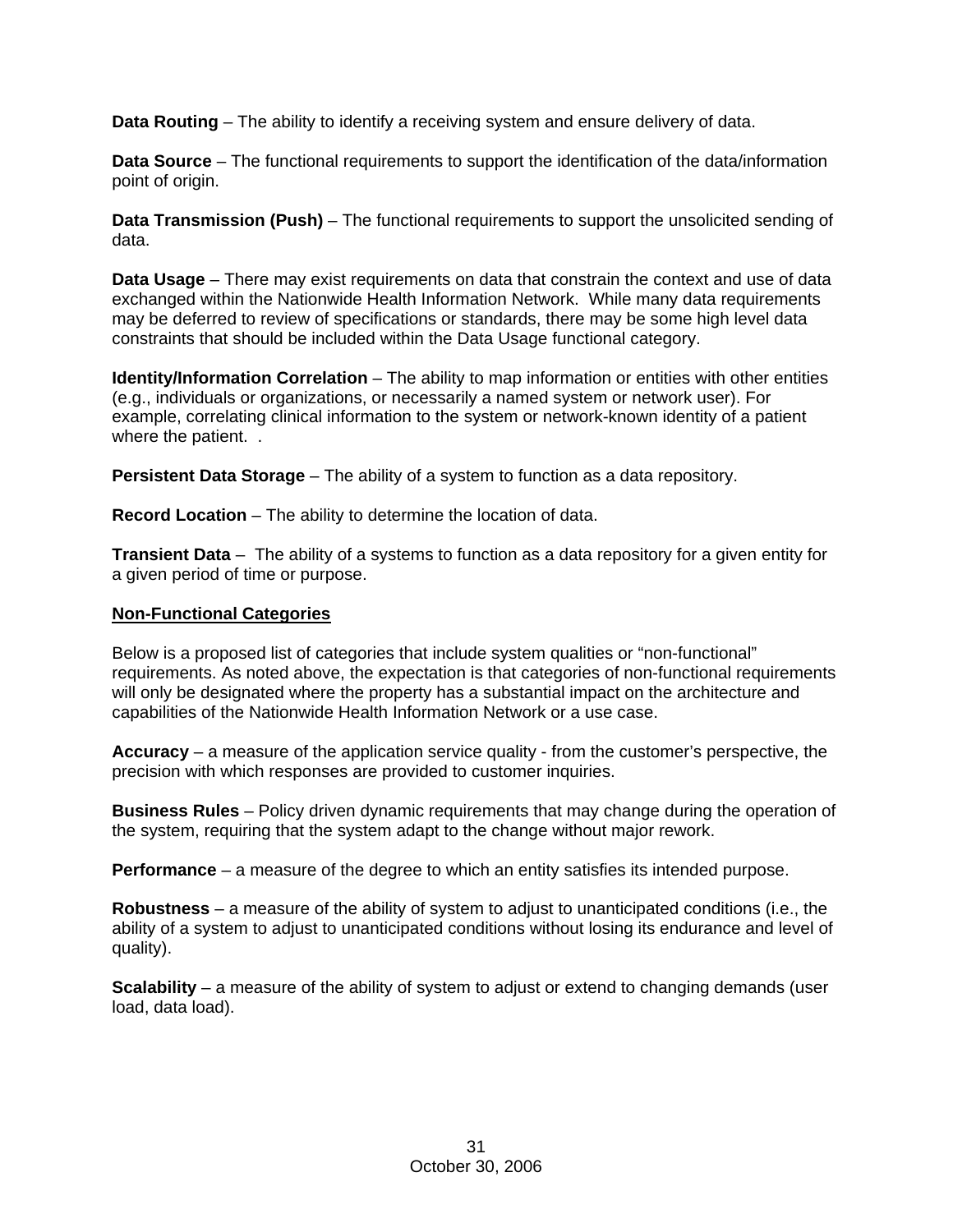# **Appendix D: Functional Requirements for Entities to Participate in a Nationwide Health Information Network, Sorted by ONC Functional Category**

Reference numbers in parentheses refer to the sequencing of the high level functional requirements displayed in Figure 1.

| Audit and Logging | Enable entities and systems to transport updates, corrections, and<br>amendments to health information in accordance with HIPAA<br>requirements and internal policies. (6.8)<br>Ensure that all parties involved in the transport of health information<br>manage the connections with contingency plans, security incident<br>procedures, ongoing evaluation and risk management, and retention of<br>data and metadata (including audit logs) as required by state statutes<br>and other requirements. (6.9)<br>Enable entities to account for disclosures in accordance with HIPAA<br>$\bullet$<br>requirements if a covered entity; or provide an audit trail of accesses and<br>disclosures if not a covered entity. (7.4)<br>Log and audit all (intentional or unintentional) connections and<br>$\bullet$<br>disconnections to network services and all network configuration<br>changes, generating alerts/notifications for system activity outside the<br>normal range of monitoring levels/thresholds. (8.0)<br>Retain logs for period of time determined by law, accrediting agencies,<br>$\bullet$<br>marketplace, and entities. (8.1)<br>Protect audit data from unauthorized access/modification. (8.2)<br>٠<br>Generate evidence to support incident management (investigations) and<br>$\bullet$<br>response processes (corrective action). (8.3)<br>Be guided in standards and policy adoption by regular risk assessments.<br>$\bullet$<br>(8.4) |
|-------------------|---------------------------------------------------------------------------------------------------------------------------------------------------------------------------------------------------------------------------------------------------------------------------------------------------------------------------------------------------------------------------------------------------------------------------------------------------------------------------------------------------------------------------------------------------------------------------------------------------------------------------------------------------------------------------------------------------------------------------------------------------------------------------------------------------------------------------------------------------------------------------------------------------------------------------------------------------------------------------------------------------------------------------------------------------------------------------------------------------------------------------------------------------------------------------------------------------------------------------------------------------------------------------------------------------------------------------------------------------------------------------------------------------------------------------------------------------------------------|
| Authentication    | Enable authentication of an entity's users as well as independent users<br>$\bullet$<br>whenever location of information and/or data are exchanged within a<br>nationwide health information network. (2.0)<br>Enable an entity to register (provide authorization and establish<br>$\bullet$<br>authentication processes for) users to connect with a nationwide health<br>information network in a manner consistent with all HIPAA and other<br>applicable federal, state, and local privacy and security<br>legislation/regulations. (2.1)<br>Protect authentication credentials during transmission. (2.2)<br>٠<br>Provide mechanisms for non-repudiation when the policies of the parties<br>٠<br>exchanging data would require such service. (2.3)                                                                                                                                                                                                                                                                                                                                                                                                                                                                                                                                                                                                                                                                                                           |
| Authorization     | Utilize a certification process with which any entity's health information<br>$\bullet$<br>users must conform for exchange of data within a nationwide health<br>information network. (1.0)<br>Facilitate management of an individual's permission/authorization to<br>$\bullet$<br>share information about location of health information or apply<br>restrictions on access to specified health information. (3.0)<br>Utilize standard authorization codes to convey<br>$\bullet$<br>permissions/authorizations to share data. (3.4)<br>Enable an entity to de-identify and aggregate data, for research or other<br>purposes, upon request. (3.6)                                                                                                                                                                                                                                                                                                                                                                                                                                                                                                                                                                                                                                                                                                                                                                                                                |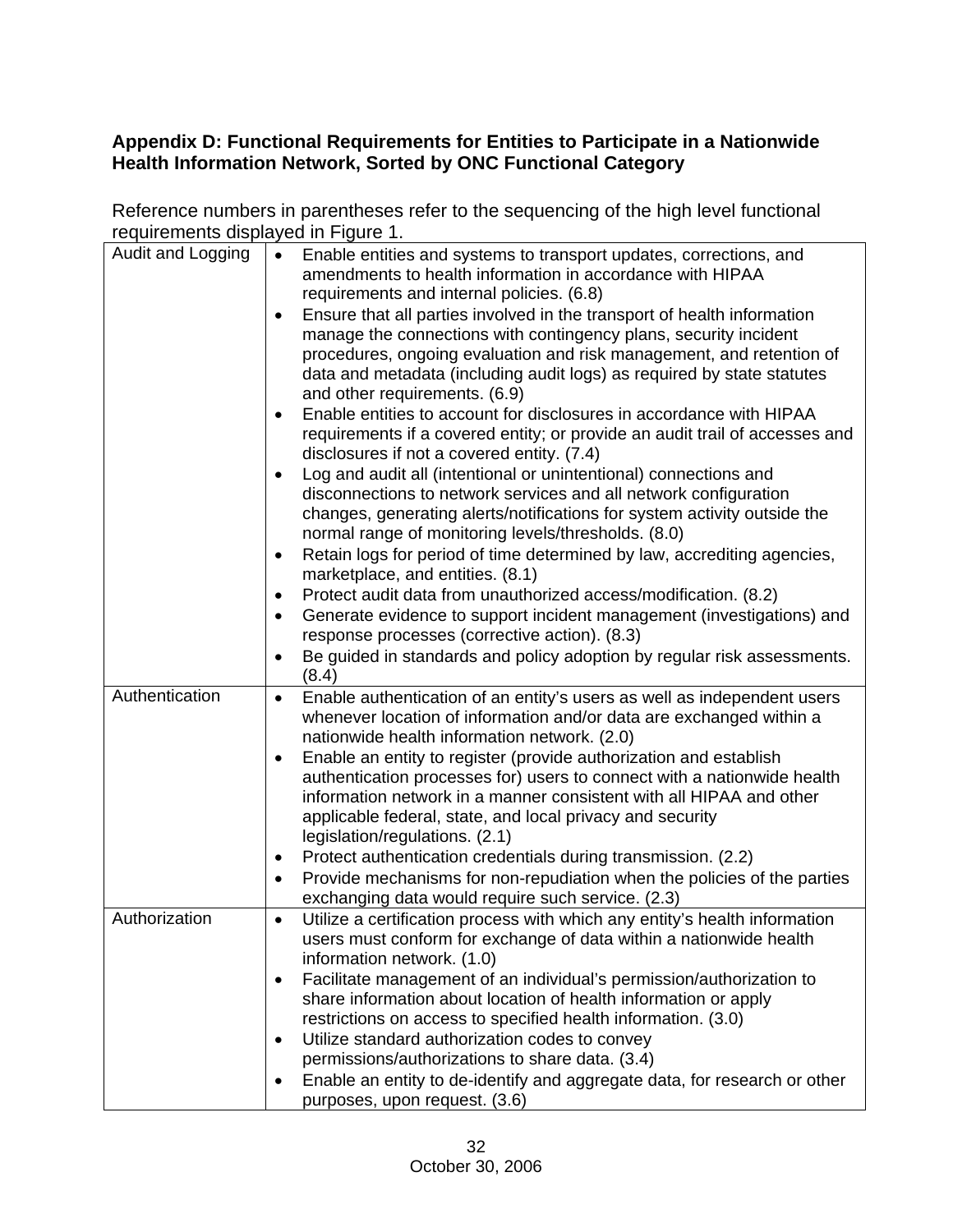| Confidentiality                | Enable entities and/or users to provide permissions, authorizations,<br>$\bullet$<br>and/or restrictions to share location information/data. (3.1)<br>Enable changes to be made in permissions, authorizations, and<br>٠<br>restrictions as requested by applicable entity and/or user. (3.2)<br>Allow access to location of information and/or data based only on<br>٠<br>permission/authorization status or emergency access as defined by law.<br>(3.3)<br>Enable participants in a nationwide health information network the ability<br>to anonymize and re-link data to ensure its confidentiality, in accordance<br>with policies of the relevant entities (e.g., public health departments). |
|--------------------------------|-----------------------------------------------------------------------------------------------------------------------------------------------------------------------------------------------------------------------------------------------------------------------------------------------------------------------------------------------------------------------------------------------------------------------------------------------------------------------------------------------------------------------------------------------------------------------------------------------------------------------------------------------------------------------------------------------------|
| Configuration                  | (3.5)<br>Certification of an entity's ability to connect with a nationwide health<br>$\bullet$<br>information network should include a description of the level of<br>participation for which an entity's information systems are capable., For<br>example, a small provider may only be able to exchange data within a<br>nationwide health information network via a gateway; another entity may<br>only be able to exchange certain types of data electronically, or during<br>certain hours. (1.1)                                                                                                                                                                                              |
| Credentialing                  | See Terms page 9 and Authentication                                                                                                                                                                                                                                                                                                                                                                                                                                                                                                                                                                                                                                                                 |
| Data Access and<br>Update      | Enable time-sensitive data request/response interactions to specific<br>$\bullet$<br>target systems (e.g., query of immunization registry, request for current<br>medication list). (9.0)<br>Support consistent methodology for granting and tracking access in<br>applicable emergency situations (e.g., when normal authorizations for<br>access are not feasible and special procedures are instituted to gain<br>access to critical care data). (7.5)                                                                                                                                                                                                                                           |
| Data Content                   | Support content (vocabulary and code sets), application protocols, and<br>$\bullet$<br>message formats used for the exchange of information within a<br>nationwide health information network that conform to standard<br>interoperability specifications. (6.1)                                                                                                                                                                                                                                                                                                                                                                                                                                    |
| Data Filtering                 | Enable data filtering to allow for subscription and un-subscription to<br>٠<br>specified or all available future clinical events and other applicable data.<br>(7.2)                                                                                                                                                                                                                                                                                                                                                                                                                                                                                                                                |
| Data Mapping/<br>Translation   | Communicate health information using HITSP-identified standard content<br>$\bullet$<br>and message formats (10.0)<br>Enable mapping between versions of a standard and multiple standards,<br>mapping terminologies and code sets, and supporting Americans with<br>Disabilities Act Section 508 compliance. (10.1)                                                                                                                                                                                                                                                                                                                                                                                 |
| Data Quality/Data<br>Integrity | Provide information back to the authorized requestor if identity, location<br>$\bullet$<br>information, and/or data could not be determined and/or provided. (5.3)<br>Verify the integrity of data transmission using general industry<br>٠<br>recognized methods. (6.2).<br>Support the ability to include an error message service that notifies the<br>٠<br>requestor if authentication or authorization is not verified. (6.4)<br>Provide the ability to send/receive/retransmit acknowledgment of data<br>٠<br>requests or data content transmissions. (6.7)                                                                                                                                   |
| Data Rendering                 | Support display, entry, and retrieval of data in multiple ways as<br>$\bullet$<br>determined by the needs of the recipient. (10.2)                                                                                                                                                                                                                                                                                                                                                                                                                                                                                                                                                                  |
| Data Retrieval                 | Provide notification concerning location of information, pointers to the<br>$\bullet$                                                                                                                                                                                                                                                                                                                                                                                                                                                                                                                                                                                                               |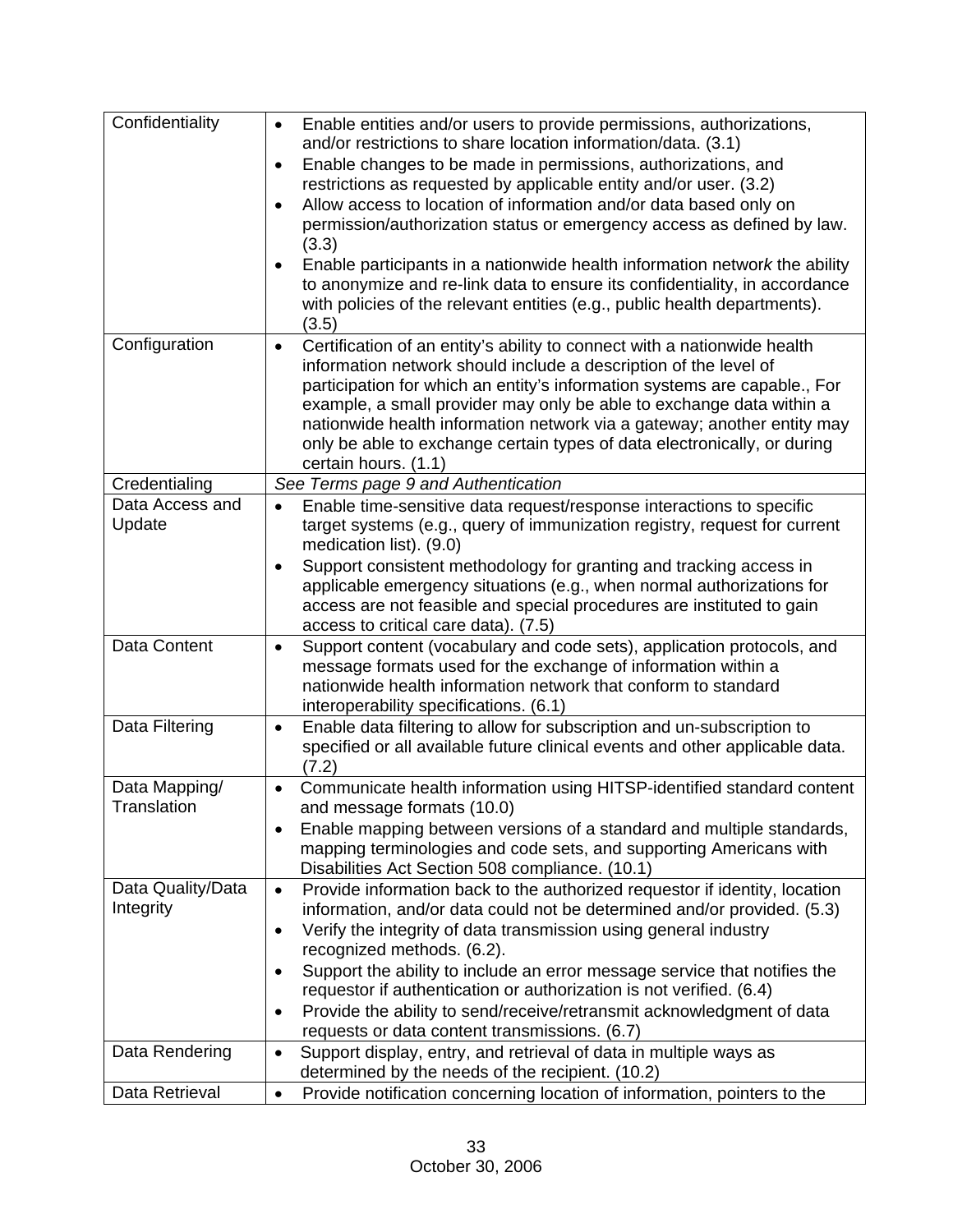| (Pull)                                  | locations, metadata describing the nature of available data (e.g.,<br>radiology report, dates of service, advance directives), or the data itself<br>to the requestor depending on the structure of the network used and<br>agreements in place. (Also applies to Data Transmission [Push]). (5.2)<br>Enable standard information metadata (e.g., UML, XSD) to be included<br>in message formats in order to convey, for example, sensitivity<br>restrictions, individual permissions, and entity preferences. (6.3) |
|-----------------------------------------|----------------------------------------------------------------------------------------------------------------------------------------------------------------------------------------------------------------------------------------------------------------------------------------------------------------------------------------------------------------------------------------------------------------------------------------------------------------------------------------------------------------------|
| Data Routing                            | Transport requests for and their responses to location of information,<br>$\bullet$<br>requests for data, data itself, and other types of messages (such as<br>notifications of the availability of new data) to destinations using general<br>industry-recognized transport types (e.g., Internet Protocol Version 6<br>[IPv6]) and authorized recipient's specified mode (e.g., e-fax vs.<br>transaction) to and from electronic addresses that are unambiguously<br>identified in a standardized manner. (6.0)    |
| Data Source                             | Identify the source of any externally-provided data in whatever form the<br>$\bullet$<br>data may take (e.g., aggregated, anonymized, or identifiable). (7.1)                                                                                                                                                                                                                                                                                                                                                        |
| Data Transmission<br>(Push)             | Support the ability to transport data, as directed, from one entity's system<br>$\bullet$<br>to another, such as from one personal health record to another personal<br>health record, or from one provider's system to a personal health record.<br>(6.6)<br>Provide functionality that will enable data transactions to occur among<br>$\bullet$<br>authorized entities and/or users upon specific trigger events, such as to<br>automatically send final lab results for any previously sent preliminary          |
|                                         | results, send any changes in medications prescribed, report medication<br>errors, notify public health about the occurrence of a bio-hazard event,<br>inform individuals about the availability of a clinical trial, determine<br>hospital census for disaster planning, etc. (7.0)                                                                                                                                                                                                                                  |
| Data Usage                              | Enable entities to acquire data to monitor a previously detected event,<br>$\bullet$<br>generate alerts/notifications, or perform similar functions. (7.3)                                                                                                                                                                                                                                                                                                                                                           |
| Identity/<br>Information<br>Correlation | Uniquely identify an individual through matching on a common set of<br>$\bullet$<br>various identifiers, such as last name, middle name, first name, date of<br>birth, gender, etc. (4.1)<br>Utilize a set of standard policies to resolve identity ambiguities,<br>$\bullet$<br>consistent with applicable tolerance levels for errors. (4.2)                                                                                                                                                                       |
| <b>Persistent Data</b><br>Storage       | Enable the ability to aggregate data from disparate sources to facilitate<br>communications. For example, temporarily hold information as it is being<br>collected to communicate a concise summary of the information; or<br>permanently store data from uncoordinated sources across time to<br>support a data registry. (11.0)                                                                                                                                                                                    |
| <b>Record Location</b>                  | Utilize a standard person identity/information correlation process to<br>$\bullet$<br>uniquely identify an individual. (4.0)<br>Provide functionality that will locate where health information exists for<br>$\bullet$<br>identified individuals. (5.0)<br>Utilize a standard, unique entity identifier to locate entities holding a<br>$\bullet$<br>specific individual's information. (5.1)                                                                                                                       |
| <b>Transient Data</b>                   | Support, based on an entity's query, the ability to temporarily hold and<br>$\bullet$<br>aggregate appropriate error messages or data until completely collected<br>and ready for transmission to the requestor. (6.5)                                                                                                                                                                                                                                                                                               |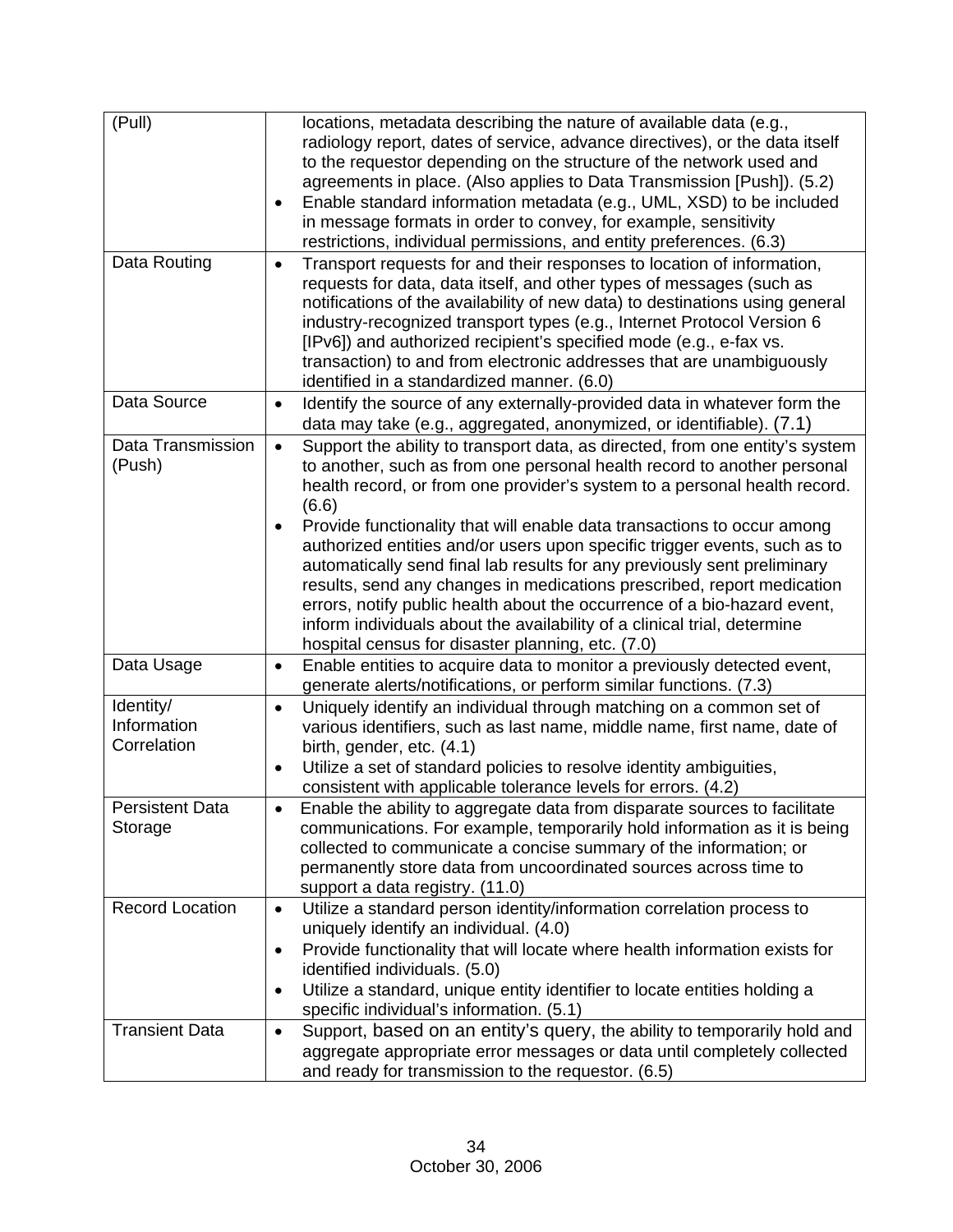### **Appendix E: Analysis of Original 977 Functional Requirements**

An analysis of the set of original 977 functional requirements enumerated by the consortia contractors is provided in the **attached spreadsheet**.

The original 977 functional requirements were identified by the consortia contractors as those that may be performed by entities whose primary purpose was to provide networking services, identified initially by ONC as "core systems," and those that may be performed by various other entities, identified initially by ONC as "edge systems." Edge systems may be EHRs in care delivery organizations, terminology servers provided by vendor systems, etc. Some edge systems provide application support exclusively and others provide both application and networking support.

Because the terms "core" and "edge" did not convey the notion that "core" was comprised of many entities and that "edge" systems could also provide networking functionality, these terms were first refined as illustrated in the Venn diagram below.

## **Interim Categorization of Functional Requirements for a Nationwide Health Information Network**



Each of the 977 functional requirements was then labeled as pertaining to one of the three locations, using the following definitions:

**Network functionality (N)** may be provided by network service providers and/or other networks.

**Functional requirements for edge systems relating to networking (E)**. These functional requirements may at different times and different locations be performed by different types of entities.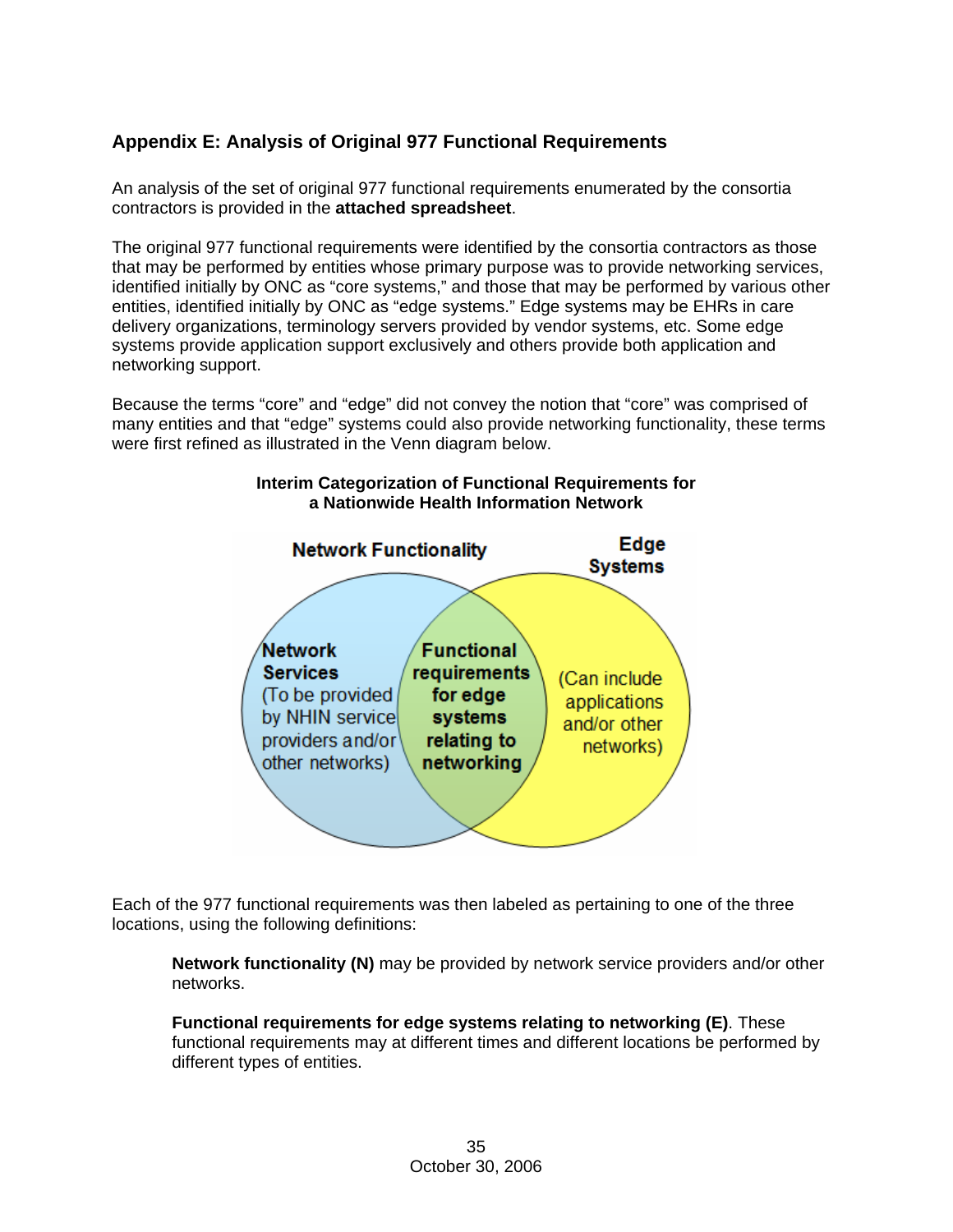**Functions that apply eXclusively to an edge system (X)** are those where an application at a specific location interacts with the information and applies it in a useful and appropriate manner. NCVHS has identified these within the analysis of the complete set of detailed functions as those that apply exclusively to edge functionality. NCVHS has not brought these "X" functions forward as part of the minimum but inclusive networking functions.

In addition to analyzing where a functionality may occur, NCVHS considered how closely one functional requirement resembled one or more other requirements, and annotated these relationships.

Subsequently, the categories "core" and "edge" were discarded because they did not support architectural variations.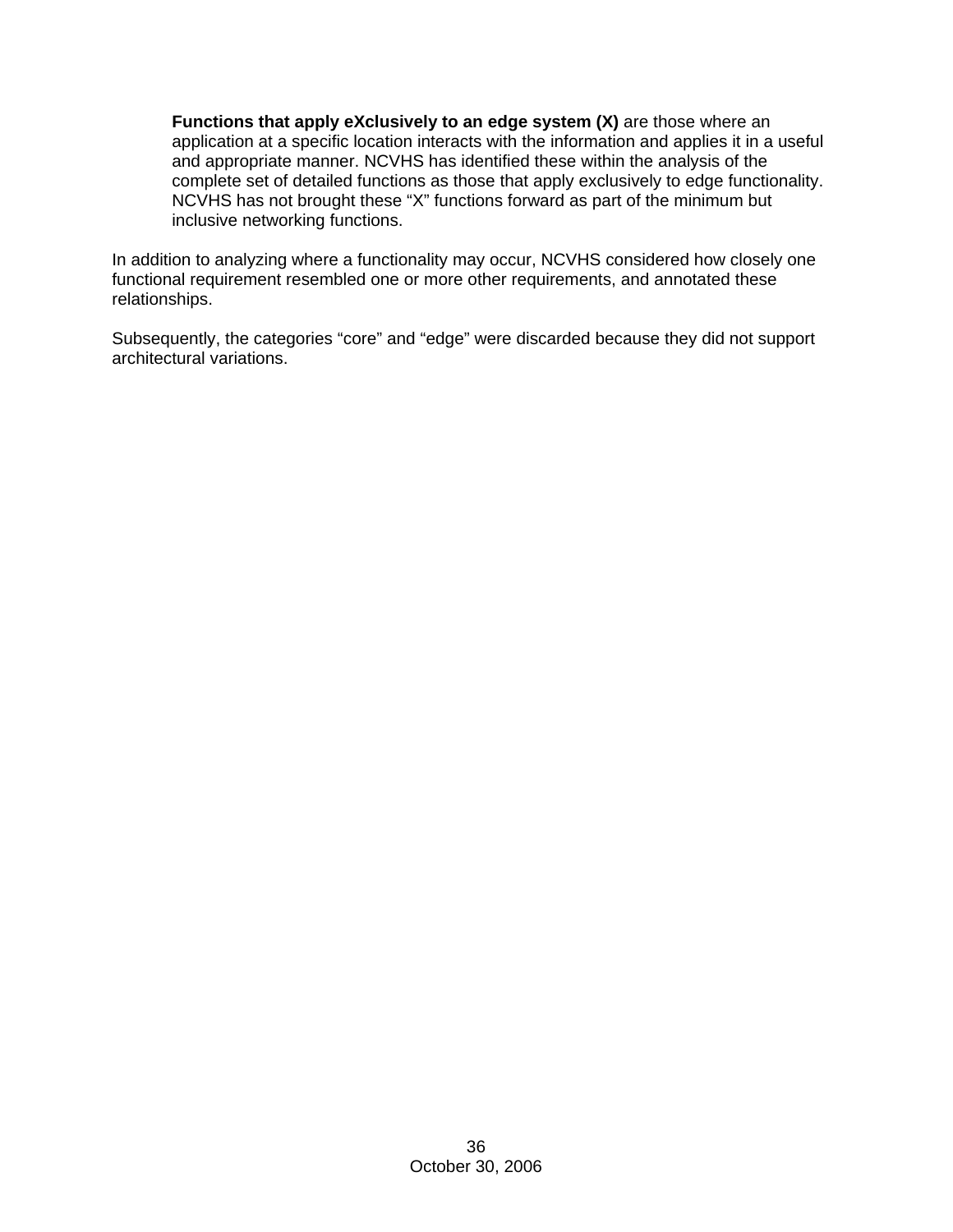### **Appendix F: Derivation of Interim Working Set of Functional Requirements**

The set of interim functional requirements derived by NCVHS is provided in the **attached spreadsheet**.

While NCVHS analysis process began with a review of 977 functional requirements initially identified by the ONC consortia contractors, the contractors and other testifiers to NCVHS helped frame the consolidation of the functional requirements into the high level view ultimately presented in the body of this report. However, an interim step was used to reach the high level minimum but inclusive functional requirements. The process of deriving this working set included the consolidation of functionalities that closely resembled one another.

The initial location categorization of Network Functionality and Networking Functions Performed by Edge Systems was retained. However, within the functional requirements for edge systems relating to networking, two categorizations were identified: Where the function related generically to locations and content, it was categorized as GENERAL EDGE. Where the function was specific to a location or content, it was categorized as SPECIFIC EDGE.

In addition to consolidating the functional requirements that closely resembled one another, gaps identified by NCVHS and its testifiers were added.

As noted previously, the categories "core" and "edge" (both general and specific) were subsequently discarded.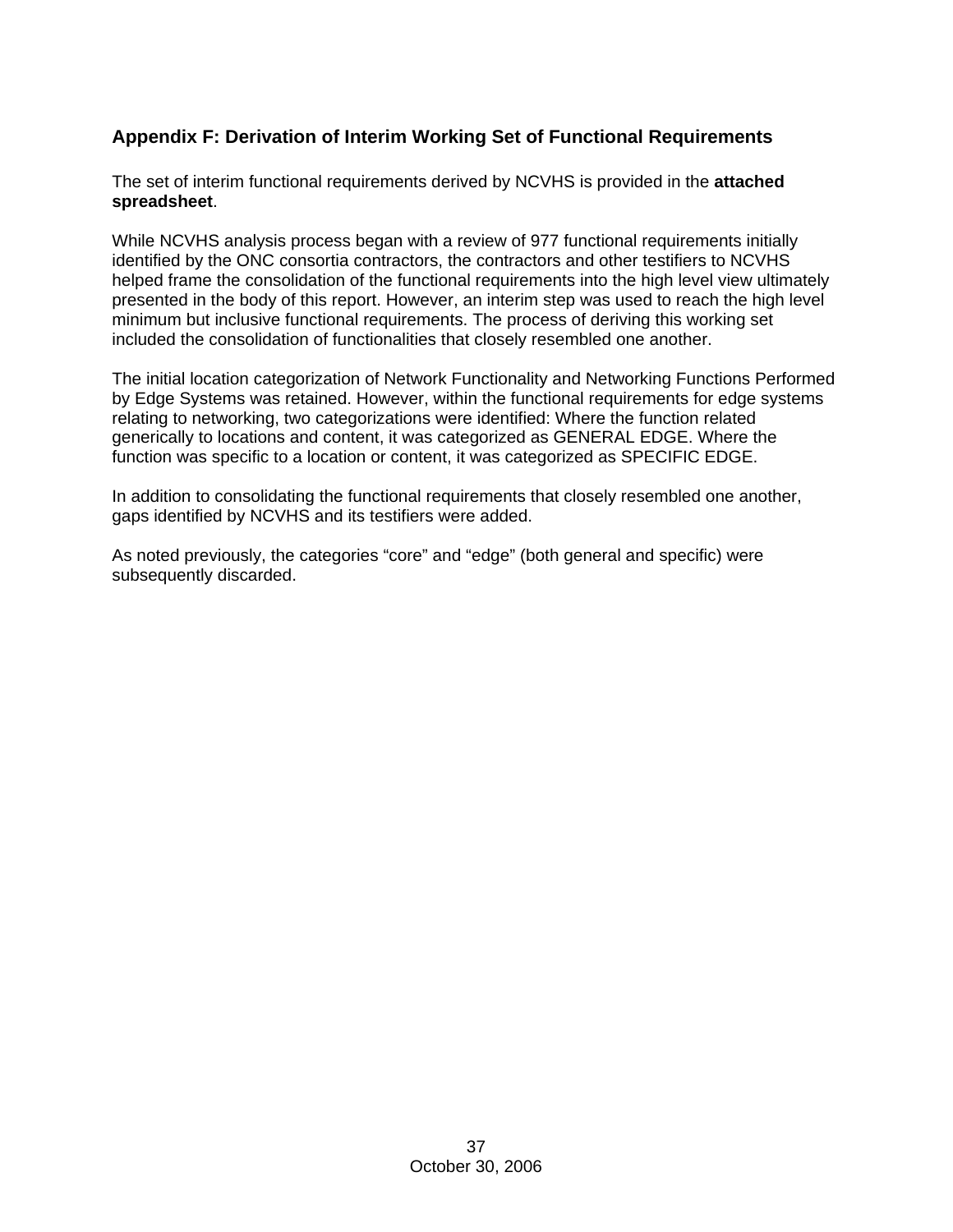### **Appendix G. High Level Minimum but Inclusive Functional Requirements for Entities to Participate in a Nationwide Health Information Network Mapped to Interim Working Set of Functional Requirements**

The mapping of the high level functional requirements to the interim working set of functional requirements is provided in the **attached spreadsheet**.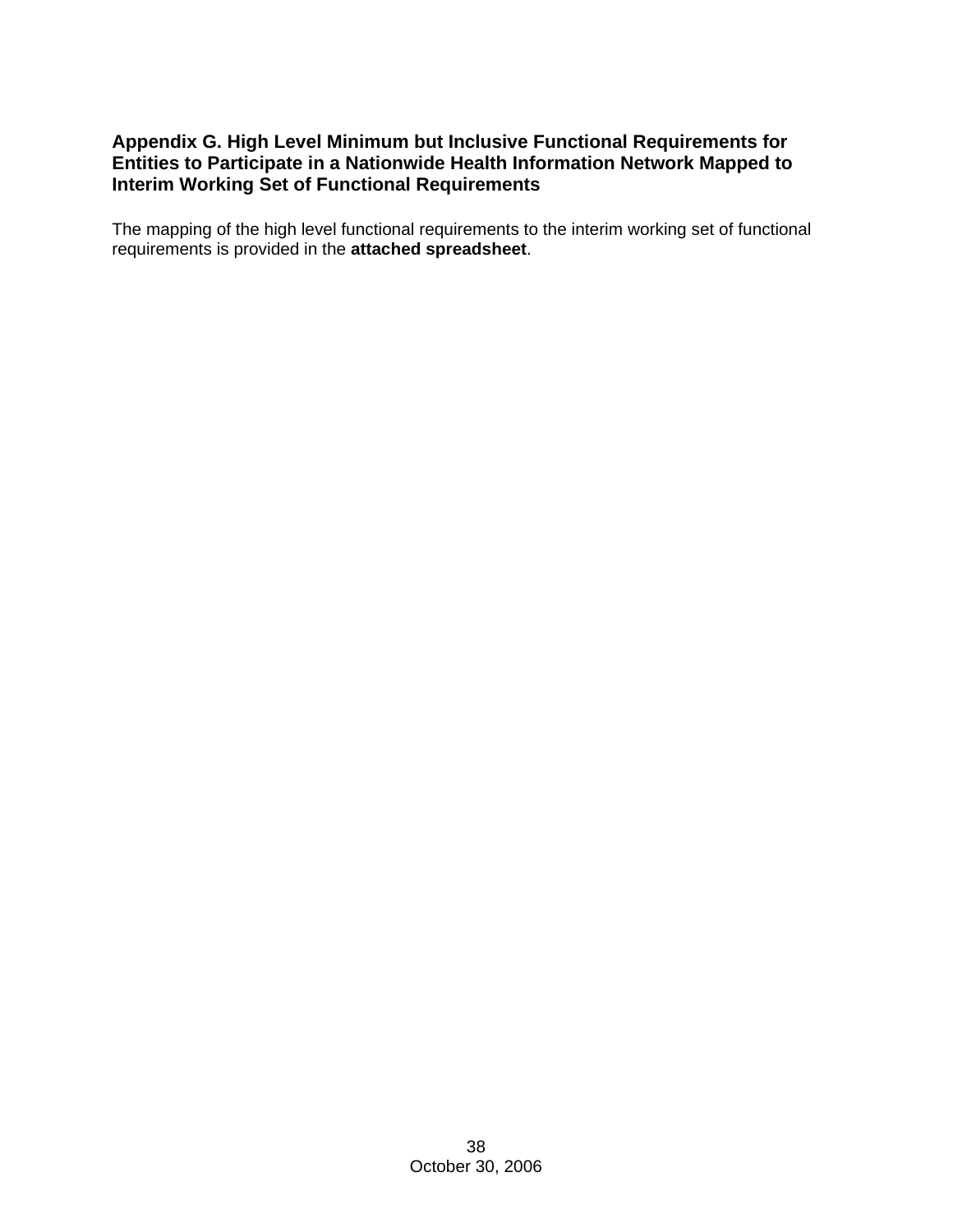### **Appendix H. Summary of Patient Matching Testimony**

### **Testimony**

During the period from November 2005 to May 2006, the National Committee on Vital and Health Statistics (NCVHS) held six hearings on the topic of matching patients to their records. The role of unique patient identifiers was included in the testimony to insure a complete discussion of the matching process. Successfully matching patients to their records is essential for HIPAA-related transactions and Medicare Part D transactions, as well as, for the functioning of electronic health records (EHRs) and regional health information organizations (RHIOs). NCVHS held an additional two hearings on functional requirements of a national healthcare information network (NHIN) in which the challenge of matching patients to their records was also discussed.

According to testimony, the healthcare industry has developed various approaches to uniquely match patients to their records for treatment, payment, operations, administration, and research purposes. NCVHS heard from a variety of testifiers on how patients could be appropriately identified and matched to their records. These testifiers represented care providers, researchers, vendors, e-prescribing network services, payers, and government agencies, including the Veterans Health Administration (VHA), the Indian Health Service (IHS), and the Social Security Administration (SSA). This is a summary of the testimony heard during this period.

**The role of patient identifiers in matching patients to their records**. A unique patient identifier is a data element, typically a number or alphanumeric string that can be used to match patients to their records. Many entities assign a unique personal identifier to their members/patients, primarily for administrative purposes. For example, health plans routinely assign members a health plan identification number and/or a case number. Medicare assigns beneficiaries a Medicare number upon enrollment. Care provider organizations assign identifiers for internal use. Coupled with demographic and other data, the assigned identifier is a key data element for matching patients to their records within individual enterprises, such as health plans. However, because the internal numbers assigned to individuals vary among plans, providers, pharmacies, and others, there is no interoperability of such numbers across enterprises, and sometimes even within enterprises, such as those with multiple campuses or corporate names.

The Social Security Number (SSN) is a widely used patient identifier because it is a number that is consistent among organizations for the same patient. However, given issues of identity theft related to access to SSNs, many entities are moving away from using this number as an identifier and are assigning a unique organizational identity number. In addition, the validity of the SSN as a unique personal identifier has eroded in recent years because there are frequent instances in which several people use the same SSN. In rare circumstances, the same SSN has been issued by the SSA to more than one individual and an individual may have more than one SSN. For these reasons many states have prohibited the use of an SSN as a health identifier and many health plans have also done so voluntarily.

A number of testifiers reminded the committee of that fact that a national unique patient identifier was mandated as one of the administrative simplification provisions of HIPAA in 1996. While, in response to Congressional directive, the federal government has ceased its efforts to select and implement a national unique patient identifier, several testifiers observed that the private sector is not similarly constrained. Further, these testifiers noted that the potential value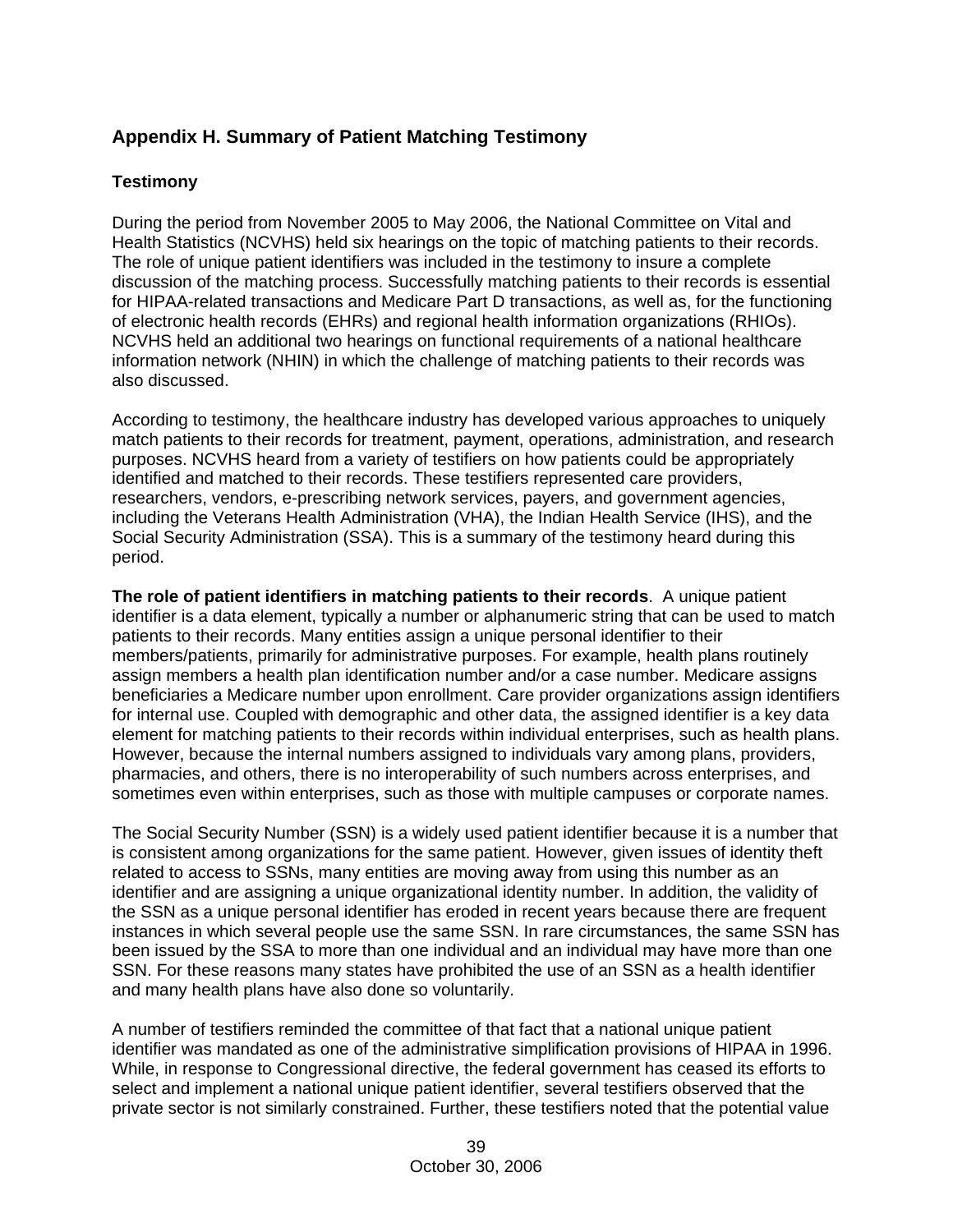of a national patient identifier to the efficiency of the healthcare system and, specifically, for matching patients to their records has not been thoroughly investigated.

**Methods for Matching Patients to their Records**. Most organizations have implemented master person indexes (MPIs), or enterprise patient identifiers as defined above, to meet the need for accurately matching records to patients within their domains of responsibility. These methods are often based on a core set of data:

- Many entities use a core set of demographic data to identify patients with a high degree of probability. These include first and last names, date of birth, gender, and zip code of residence.
- This core set also may include a SSN and/or organizational identifier, such as a previously calculated or assigned health plan identification number.
- Using these and additional data, one of two methods is commonly used to match patients to their records:
	- o In the first method, a deterministic matching algorithm determines if a direct oneto-one correspondence with a given number of variables exists between known patient data and data in the record.
	- $\circ$  In the second method, a probabilistic matching algorithm assigns weights to the variables and calculates the probability that a match exists when there is not an exact correspondence between the known patient data and the data in the record.

Testifiers indicated a high percentage of correct matches result when they use either method, usually around 95 percent. When "unique" and accurately recorded patient identifiers are used, the matching accuracy can go as high as 97%. When the probabilistic method indicates that the probability of the match does not meet the organizations' standard for acceptance, the match is assigned to a human reviewer to adjudicate whether a match exists. Adjudication may incorporate additional demographic traits, such as mother's maiden name or place of birth city and state. This is a labor-intensive and time consuming process.

There are a number of factors that prevent a perfect match, regardless of the number and perceived quality of variables used for matching or the intensity of human scrutiny of records review. For example, transposition of digits in key data (zip code, SSN, date of birth); misspellings and variations of names and abbreviations and recording the wrong city of residence (Jackson, MS, instead of Jackson, MI), and other kinds of clerical mistakes are common errors that prevent perfect matches. Other common problems include blending of records for similarly named people in the same family; blending or mis-assignment of records for different people with the same name or nearly the same name and approximate age; lack of key data (such as date of birth); errors introduced by the patient (such as the use of a different birth year for different circumstances over time); and system issues, such as duplicate entries for individuals, duplicate numbers, and issues dealing with patient records from different sites in the system. Normal changes in life events (surname changes, address changes) also provide challenges in matching patients to their records.

In addition, there are variations among entities in standards for a perfect match vs. a nearperfect match. These standards depend on the entity and its purpose for matching. For example, the standard tolerance for error may be less stringent for certain kinds of research and administrative uses and more stringent for medication history, drug administration, and other situations where clinical decisions are required to ensure patient care and safety. In addition, entities must weigh their tolerances for risk of false positive and false negative matches, as well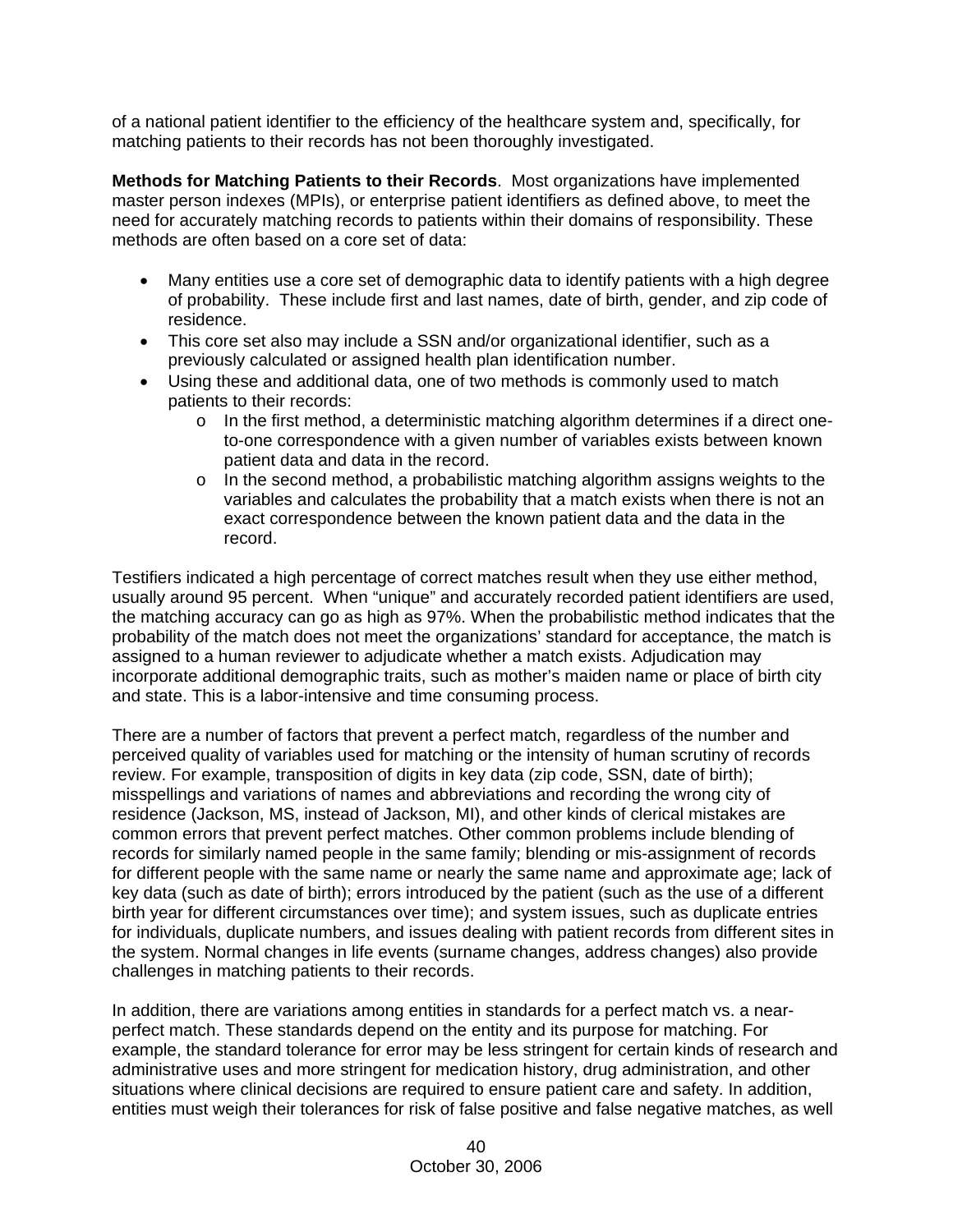as for the administrative time and expense needed to adjudicate questionable matches or rejected non-matches.

### **NCVHS Observations**

Observation 1. The opportunity to improve the quality of patient care and patient safety is based on the interoperability of EHRs and the accurate linking of data in EHRs to the correct patient. Care providers are justifiably reluctant to use potentially erroneous information when making decisions about treating patients. For a nationwide health information network to be successful, data and information must be interoperable and accurate. This requires health data to be matched to the correct patient. Moreover, if two organizations need to share patient data, but use different matching methods, or have different standards (probabilities) required for a match, then there is still a possibility that data from the first organization will not be properly matched to the correct patient in the second organization. There are no singularly agreed upon performance criteria of methods for matching patients to their records.

Observation 2. A standard guide does exist that defines the format and content of a patient identifier. ASTM E1714-00 Standard Guide for Properties of a Universal Healthcare Identifier (UHID) specifies the format of a patient identifier number. The DoD and the VHA use the ASTM guide for their patient identifier and are developing a plan enabling the transfer of patients from the DoD to the VHA without the need to create a new number for the patient identifier within the receiving organization. This plan enables record matching interoperability.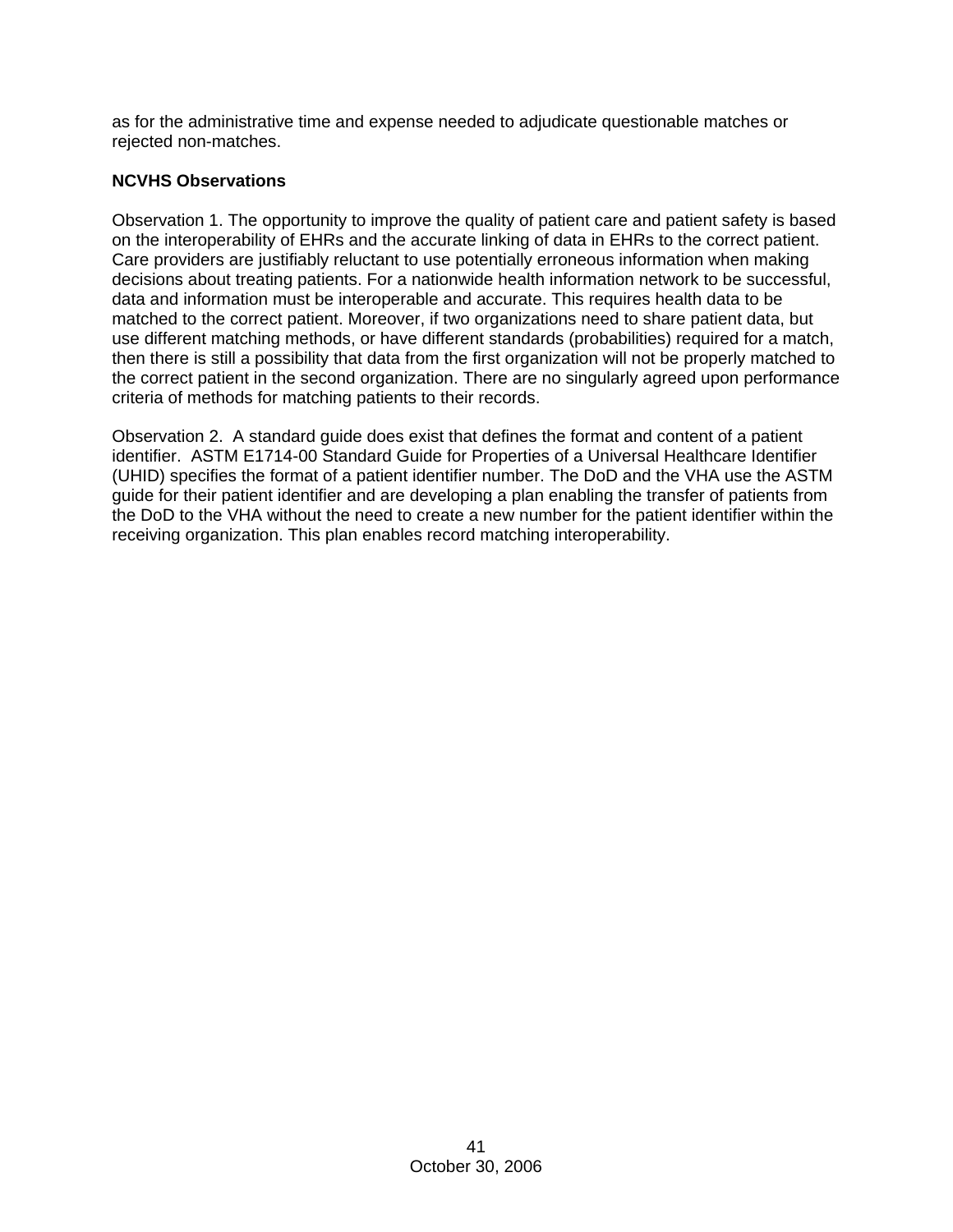### **Appendix I: Differences in Design of Services (Architectural Variations)**

To facilitate the inclusion of differences in design of services in the high level minimum but inclusive functional requirements needed for the initial definition of a nationwide health information network, ONC provided the information flows in the **attached presentation** material as examples of variations identified from the NHIN prototype consortia contractors as well as other testifiers.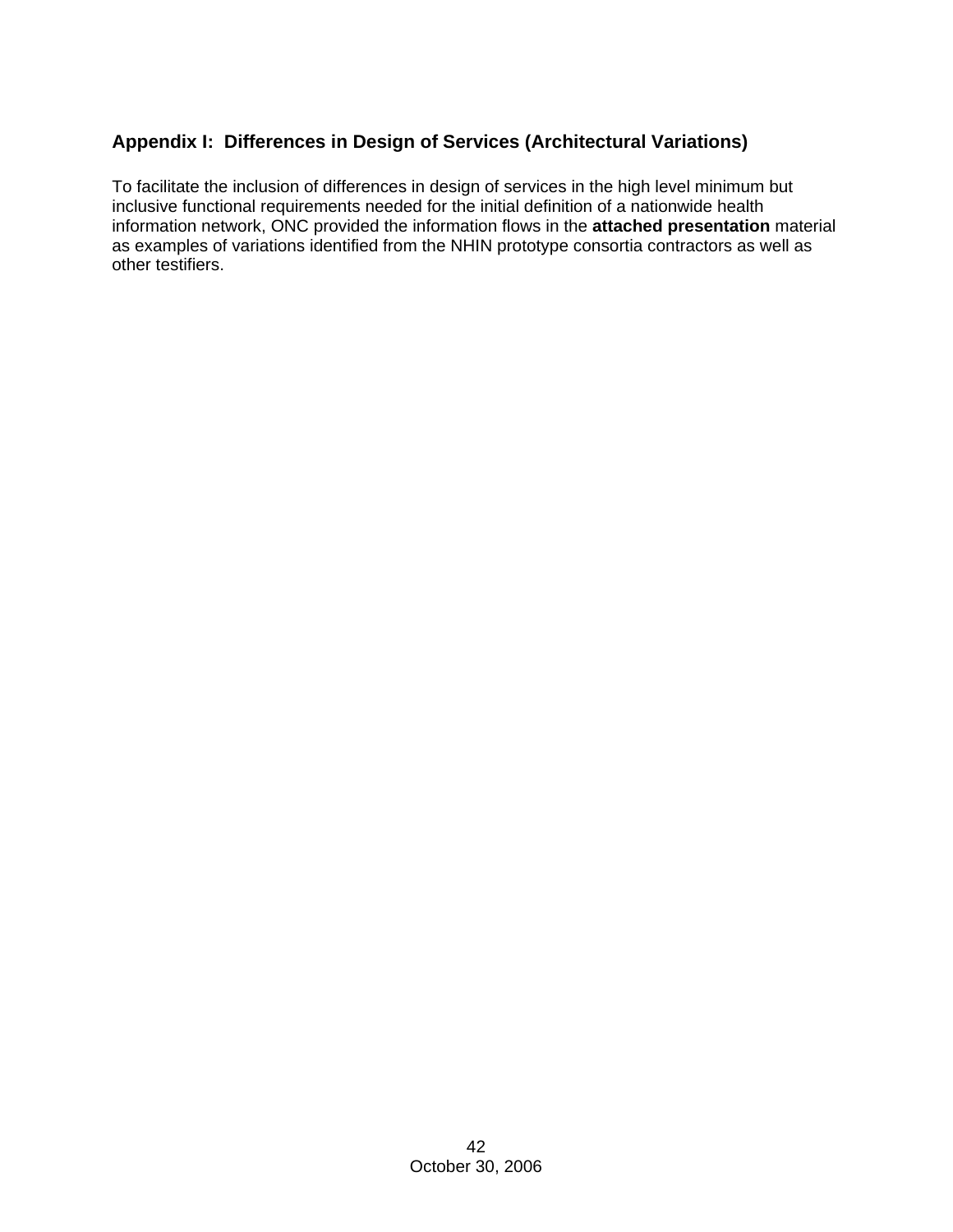### **NCVHS Analysis and Identification of Minimum but Inclusive Functional Requirements Needed for the Initial Definition of a Nationwide Health Information Network**

Sheet 1 - Table of Contents

Sheet 2 - Introduction to Analysis

Sheet 3 - Appendix E: Analysis of Original 977 Functional Requirements from Office of the National Coordinator for Health Information Technology (ONC)

Sheet 4 - Appendix F: Interim Working Set of Functional Requirements

Sheet 5 - Appendix G: Mapping of High Level Functional Requirements to Interim Working Set of Functional Requirements

Sheet 6 - Original 977 Functional Requirements from ONC as Identified by NHIN Contractor Consortia

Sheet 7 - Duplications Previously Identified by ONC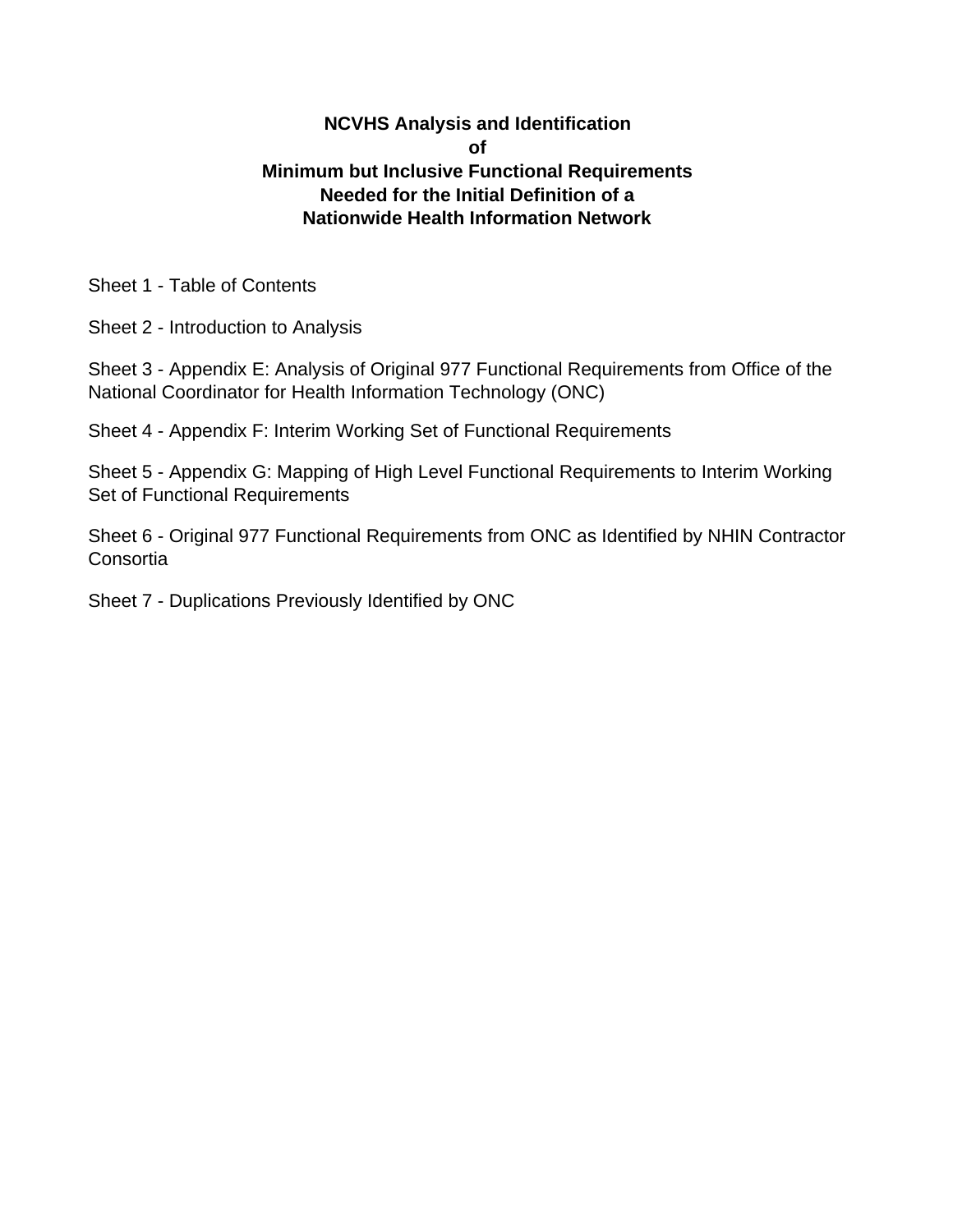| $ID-ONC$ $\#$ ID |                                                                                                          |                                                                              | Entity – Property<br>Property<br>Relation |                                                                                                                                                                                                                                                                                                       | <b>Functional Categories</b>                                                                  | (i.e., Core or requirements<br>Edge) | <b>Entity Role</b> Link to other Principal Context Context Reference                                    | <b>Comments / Rationale</b>                                                                                                                                                                                                                                                                                                                                                                                                                                                                            | <b>Compressed Inventory of Functional Requirements</b><br><b>Associated Reference 1</b><br>_Closely__<br>resembles. | <b>Associated Reference 2</b><br><b>Associated Reference 3</b> | <b>Associated Reference 4</b> | <b>Associated Reference 5</b> | <b>Initial Review Comments</b>                 | Tentative Entity Tentative Functional Tentiative Use<br>Breakout Category Breakout Case Breakout<br>Session No. Session No. Session No. |  |
|------------------|----------------------------------------------------------------------------------------------------------|------------------------------------------------------------------------------|-------------------------------------------|-------------------------------------------------------------------------------------------------------------------------------------------------------------------------------------------------------------------------------------------------------------------------------------------------------|-----------------------------------------------------------------------------------------------|--------------------------------------|---------------------------------------------------------------------------------------------------------|--------------------------------------------------------------------------------------------------------------------------------------------------------------------------------------------------------------------------------------------------------------------------------------------------------------------------------------------------------------------------------------------------------------------------------------------------------------------------------------------------------|---------------------------------------------------------------------------------------------------------------------|----------------------------------------------------------------|-------------------------------|-------------------------------|------------------------------------------------|-----------------------------------------------------------------------------------------------------------------------------------------|--|
|                  | $\begin{array}{ c c c }\n\hline\n\end{array}$ 1 $\begin{array}{ c c c }\n\hline\n\end{array}$ CSC-ALL-60 | All Edge Systems (CSC)                                                       |                                           | Shall Transmit well formed messages according to a HITSP specified<br>implementation instruction, when communicating with the NHIN                                                                                                                                                                    | Data Content                                                                                  | Edge                                 | Infrastructure                                                                                          |                                                                                                                                                                                                                                                                                                                                                                                                                                                                                                        | IBM-303-05  IBM-303-05 CDO-LIS Shall Adhere to<br>approved content standards as                                     |                                                                |                               |                               |                                                |                                                                                                                                         |  |
|                  | CSC-ALL-980                                                                                              | All Edge Systems (CSC)                                                       | May                                       | Interface<br>Allow the clinician to notify the holder of suspect data                                                                                                                                                                                                                                 | Data Content-Data Quality/Data                                                                | Edge                                 | Infrastructure                                                                                          | This notification may not necessarily be over the NHIN.                                                                                                                                                                                                                                                                                                                                                                                                                                                | provided by HITSP when sending lab<br>results data to the repository.                                               |                                                                |                               |                               |                                                |                                                                                                                                         |  |
|                  |                                                                                                          | CSC-SEC-150 All Edge Systems (CSC)                                           |                                           | Shall   Enforce non-repudiation of message or query origin                                                                                                                                                                                                                                            | Data Content-Data Quality/Data                                                                | Edge                                 | Infrastructure                                                                                          |                                                                                                                                                                                                                                                                                                                                                                                                                                                                                                        |                                                                                                                     |                                                                |                               |                               |                                                |                                                                                                                                         |  |
|                  |                                                                                                          | CSC-SEC-160 All Edge Systems (CSC)                                           |                                           | Should Use HITSP-specified security tokens for trusted computer-to-<br>computer authentication, computer authorization, and encryption.                                                                                                                                                               | Data Content-Data Quality/Data<br>∩tegrity                                                    | Edge                                 | Infrastructure                                                                                          | This does not include user authorization, which is<br>addressed in SEC-050 and SEC-060.                                                                                                                                                                                                                                                                                                                                                                                                                |                                                                                                                     |                                                                |                               |                               |                                                |                                                                                                                                         |  |
|                  | CSC-SEC-30                                                                                               | All Edge Systems (CSC)                                                       |                                           | Shall Send integrity verification information along with data sent over the<br><b>networl</b>                                                                                                                                                                                                         | Data Content-Data Quality/Data                                                                | Edge                                 | Infrastructure                                                                                          |                                                                                                                                                                                                                                                                                                                                                                                                                                                                                                        |                                                                                                                     |                                                                |                               |                               |                                                |                                                                                                                                         |  |
|                  | CSC-SEC-40                                                                                               | All Edge Systems (CSC)                                                       |                                           | Shall Use integrity verification information to validate the integrity of data  Data Content-Data Quality/Data<br>received across the network                                                                                                                                                         |                                                                                               | Edge                                 | Infrastructure                                                                                          |                                                                                                                                                                                                                                                                                                                                                                                                                                                                                                        |                                                                                                                     |                                                                |                               |                               |                                                |                                                                                                                                         |  |
|                  |                                                                                                          | CSC-ALL-950   All Edge Systems (CSC)<br>CSC-ALL-960 All Edge Systems (CSC)   | Should                                    | Display the results of queries that it initiates if the query was initiated Data Content-Data Usage<br>through a human user interface.<br>May Persist the results of queries that it initiates.                                                                                                       | Data Content-Data Usage                                                                       | Edge<br>Edge                         | Infrastructure<br>Infrastructure                                                                        |                                                                                                                                                                                                                                                                                                                                                                                                                                                                                                        |                                                                                                                     |                                                                |                               |                               |                                                |                                                                                                                                         |  |
|                  |                                                                                                          | CSC-ALL-970 All Edge Systems (CSC)<br>CSC-ALL-870 All Edge Systems (CSC)     |                                           | May Print the results of queries that it displays<br>May Use the CDO NHIN Interface to query health data for a patient within Data Transaction-(Pull)                                                                                                                                                 | Data Content-Data Usage                                                                       | Edge<br>Edge                         | Infrastructure<br>Infrastructure                                                                        |                                                                                                                                                                                                                                                                                                                                                                                                                                                                                                        |                                                                                                                     |                                                                |                               |                               |                                                |                                                                                                                                         |  |
|                  |                                                                                                          | CSC-ALL-880   All Edge Systems (CSC)<br>CSC-ALL-380 All Edge Systems (CSC)   | Shall                                     | Use the CDO NHIN Interface to query outside the SNO for health<br>data for a patient.<br>May Exchange messages with any other edge entity                                                                                                                                                             | Data Transaction-(Pull)<br>Data Transaction-(Push)                                            | Edge<br>Edge                         | Infrastructure<br>Infrastructure                                                                        |                                                                                                                                                                                                                                                                                                                                                                                                                                                                                                        |                                                                                                                     |                                                                |                               |                               |                                                | 3.2                                                                                                                                     |  |
|                  |                                                                                                          | CSC-ALL-390   All Edge Systems (CSC)<br>CSC-ALL-400   All Edge Systems (CSC) |                                           | Use the NHIN Interface as the intermediary for the distribution of<br>messages to other entities within the SNO.<br>Use the NHIN Interface as the intermediary for the distribution of                                                                                                                | Data Transaction-(Push)<br>Data Transaction-(Push)                                            | Edge<br>Edge                         | Infrastructure<br>Infrastructure                                                                        |                                                                                                                                                                                                                                                                                                                                                                                                                                                                                                        |                                                                                                                     |                                                                |                               |                               |                                                |                                                                                                                                         |  |
|                  |                                                                                                          | CSC-CE-640   All Edge Systems (CSC)                                          |                                           | messages to entities in other SNOs.<br>Shall Log all account and account data accesses                                                                                                                                                                                                                | Data Transaction-Audit & Logging                                                              | Edge CSC-SEC-85                      | CE - Consumer 2.2.2.6, 2.2.3.4, 2.2.2.6,                                                                |                                                                                                                                                                                                                                                                                                                                                                                                                                                                                                        |                                                                                                                     |                                                                |                               |                               |                                                |                                                                                                                                         |  |
|                  |                                                                                                          | CSC-EHR-500   All Edge Systems (CSC)                                         |                                           | Should   Log all interactions.                                                                                                                                                                                                                                                                        | Data Transaction-Audit & Logging                                                              | Edge CSC-SEC-85                      | 2.3.2.6, 2.3.3.4, 2.4.1.5<br>EHR - Lab $\vert$ 3.2.1.7, 3.2.3.5, 3.2.4.6,<br>3.3.1.3, 3.4.1.6, 3.4.2.3, |                                                                                                                                                                                                                                                                                                                                                                                                                                                                                                        | CSC-SEC-85 CSC-SEC-85 All Edge Systems<br>Should Log all interactions                                               |                                                                |                               |                               |                                                |                                                                                                                                         |  |
|                  |                                                                                                          | CSC-SEC-110   All Edge Systems (CSC)                                         |                                           | Shall Protect audit data and other logged protected health information from Data Transaction-Audit & Logging<br>unauthorized access and from any modification.                                                                                                                                        |                                                                                               | Edge                                 | 3.4.3.5, 3.5.2.6<br>Infrastructure                                                                      |                                                                                                                                                                                                                                                                                                                                                                                                                                                                                                        |                                                                                                                     |                                                                |                               |                               |                                                |                                                                                                                                         |  |
|                  |                                                                                                          | CSC-SEC-85   All Edge Systems (CSC)                                          |                                           | Should   Log all interactions.                                                                                                                                                                                                                                                                        | Data Transaction-Audit & Logging                                                              | Edge                                 | Infrastructure                                                                                          |                                                                                                                                                                                                                                                                                                                                                                                                                                                                                                        | CSC-EHR-500 CSC-EHR-500 All Edge Systems<br>Should Log all interactions                                             |                                                                |                               |                               |                                                |                                                                                                                                         |  |
|                  |                                                                                                          | CSC-SEC-90   All Edge Systems (CSC)                                          |                                           | Shall Create an audit trail with sufficient information to trace each operation Data Transaction-Audit & Logging<br>back to the originator, with the ability to audit according to<br>requirements and local policy.                                                                                  |                                                                                               | Edge                                 | Infrastructure                                                                                          |                                                                                                                                                                                                                                                                                                                                                                                                                                                                                                        |                                                                                                                     |                                                                |                               |                               |                                                |                                                                                                                                         |  |
|                  |                                                                                                          | CSC-SEC-140   All Edge Systems (CSC)                                         | Mav                                       | Provide a "break-the-glass" function for authorized users to bypass   Data Transaction-Data Access and<br>$\vert$ normal security barriers during an emergency. If implemented, this $\vert$ Update<br>should not be accomplished by using a generic login that obscures<br>the identity of the user. |                                                                                               | Edge                                 | Infrastructure                                                                                          | Although this functionality is excluded from the Use<br>Cases, it is perceived to have future operational<br>benefits in the health markets                                                                                                                                                                                                                                                                                                                                                            |                                                                                                                     |                                                                |                               |                               |                                                |                                                                                                                                         |  |
|                  |                                                                                                          | CSC-ALL-420   All Edge Systems (CSC)<br>CSC-ALL-440 All Edge Systems (CSC)   | May                                       | Determine the method of message delivery to the final destinations.   Data Transaction-Data Routing<br>May Specify multiple destinations for a message, in order that the                                                                                                                             | Data Transaction-Data Routing                                                                 | Edge<br>Edge                         | Infrastructure<br>Infrastructure                                                                        | This requirement is difficult to implement across all                                                                                                                                                                                                                                                                                                                                                                                                                                                  |                                                                                                                     |                                                                |                               |                               |                                                |                                                                                                                                         |  |
|                  |                                                                                                          |                                                                              |                                           | message transmission system may distribute the messages                                                                                                                                                                                                                                               |                                                                                               |                                      |                                                                                                         | CDOs since there is no widely adopted methodology<br>for identifying provider organizations and individuals.                                                                                                                                                                                                                                                                                                                                                                                           |                                                                                                                     |                                                                |                               |                               |                                                |                                                                                                                                         |  |
|                  |                                                                                                          | CSC-ALL-930 All Edge Systems (CSC)<br>CSC-ALL-910   All Edge Systems (CSC)   |                                           | May Specify various filters for returned data, for example filtering results Data Transformation-Data Filtering<br>on a specific lab order number.<br>Submit various identifiers to the NHIN Interface, to aid in ascertaining Information Location-                                                  |                                                                                               | Edge<br>Edge                         | Infrastructure<br>Infrastructure                                                                        |                                                                                                                                                                                                                                                                                                                                                                                                                                                                                                        |                                                                                                                     |                                                                |                               |                               |                                                |                                                                                                                                         |  |
|                  |                                                                                                          | CSC-ALL-920   All Edge Systems (CSC)                                         |                                           | patient identity.<br>Interact with clinicians to determine identity of patients, using some<br>form of local MPI, but this is not allowed for identities from other                                                                                                                                   | Identity/Information Correlation<br>Information Location-<br>Identity/Information Correlation | Edge                                 | Infrastructure                                                                                          | Subject to local SNO policies                                                                                                                                                                                                                                                                                                                                                                                                                                                                          |                                                                                                                     |                                                                |                               |                               |                                                |                                                                                                                                         |  |
|                  | CSC-NFR-10                                                                                               | All Edge Systems (CSC)                                                       | Shall                                     | Ensure that essential clinical data (to be defined by the SNO)                                                                                                                                                                                                                                        | Non-Functional-Accuracy                                                                       | Edge                                 | Infrastructure                                                                                          | We use the term Sub-Network Organization (SNO) to                                                                                                                                                                                                                                                                                                                                                                                                                                                      |                                                                                                                     |                                                                |                               |                               |                                                |                                                                                                                                         |  |
|                  |                                                                                                          |                                                                              |                                           | maintains accuracy to of no less than 99.99%, where accuracy is<br>defined as: data displayed to user is semantically equal to the version<br>stored in original data source                                                                                                                          |                                                                                               |                                      |                                                                                                         | represent a group of healthcare entities that are<br>contractually bound by common clinical data sharing<br>policies, including security, privacy and technology<br>standards. All RHIOs that use the NHIN are SNOs, but<br>not all SNOs are organized on a regional basis. CSC<br>architecture recommends distributing most of the<br>storage and processing to edge systems, while<br>providing a thin NHIN. In the context of the prototype<br>implementation in the three health markets the terms |                                                                                                                     |                                                                |                               |                               |                                                |                                                                                                                                         |  |
|                  |                                                                                                          | CSC-BIO-070 All Edge Systems (CSC)                                           |                                           | Shall Use HITSP implementation guidelines to implement interoperable<br>solutior                                                                                                                                                                                                                      | Non-Functional-Business Rules                                                                 | Edge CSC-ALL-50, 60,                 | p03s1                                                                                                   | SNO and health markets are interchangeable.                                                                                                                                                                                                                                                                                                                                                                                                                                                            |                                                                                                                     |                                                                |                               |                               |                                                |                                                                                                                                         |  |
|                  |                                                                                                          | CSC-NFR-260   All Edge Systems (CSC)                                         |                                           | May $\vert$ Allow the data exchange services and policies of the local CDO to be Non-Functional-Robustness<br>discovered electronically                                                                                                                                                               |                                                                                               | Edge                                 | Infrastructure                                                                                          |                                                                                                                                                                                                                                                                                                                                                                                                                                                                                                        |                                                                                                                     |                                                                |                               |                               |                                                |                                                                                                                                         |  |
|                  |                                                                                                          |                                                                              |                                           |                                                                                                                                                                                                                                                                                                       |                                                                                               |                                      |                                                                                                         |                                                                                                                                                                                                                                                                                                                                                                                                                                                                                                        |                                                                                                                     |                                                                |                               |                               |                                                |                                                                                                                                         |  |
|                  |                                                                                                          | CSC-NFR-95   All Edge Systems (CSC)<br>CSC-BIO-120 All Edge Systems (CSC)    | Should                                    | Tolerate problems caused by duplicate data received from one or $\blacksquare$ Non-Functional-Robustness<br>several sources [Fault tolerance]<br>Shall Provide levels of confidentiality, integrity, and availability meeting Security-Authentication                                                 |                                                                                               | Edge<br>Edge BIO-530                 | Infrastructure $ CE-p.9.86.2.3, p.9.86.3.3$<br>$p04$ s2, p09 s5, p10 s6<br>Bio                          |                                                                                                                                                                                                                                                                                                                                                                                                                                                                                                        |                                                                                                                     |                                                                |                               |                               |                                                |                                                                                                                                         |  |
|                  |                                                                                                          | CSC-SEC-50 All Edge Systems (CSC)                                            |                                           | legal, regulatory requirements and protecting information appropriate  <br>with its value<br>Shall Authenticate user accesses into the system                                                                                                                                                         | Security-Authentication                                                                       | Edge                                 | Infrastructure                                                                                          |                                                                                                                                                                                                                                                                                                                                                                                                                                                                                                        | ACN-07.6.1 ACN-07.6.1 External User Interfaces                                                                      |                                                                |                               |                               |                                                |                                                                                                                                         |  |
|                  |                                                                                                          | CSC-ALL-890   All Edge Systems (CSC)                                         |                                           | Send the identity and institution of the initiating user with each query Security-Authorization                                                                                                                                                                                                       |                                                                                               | Edge                                 | Infrastructure                                                                                          |                                                                                                                                                                                                                                                                                                                                                                                                                                                                                                        | Shall Authenticate all users before a<br>connection to the NHIN is allowed.                                         |                                                                |                               |                               |                                                |                                                                                                                                         |  |
|                  |                                                                                                          | CSC-SEC-60   All Edge Systems (CSC)                                          |                                           | Shall Establish user authorizations to use specific functions of the system Security-Authorization                                                                                                                                                                                                    |                                                                                               | Edge                                 | Infrastructure                                                                                          |                                                                                                                                                                                                                                                                                                                                                                                                                                                                                                        |                                                                                                                     |                                                                |                               |                               |                                                |                                                                                                                                         |  |
|                  | CSC-SEC-10                                                                                               | All Edge Systems (CSC)                                                       |                                           | Shall   Protect confidentiality of data and services over the network using                                                                                                                                                                                                                           | Security-Confidentiality                                                                      | Edge                                 | Infrastructure                                                                                          |                                                                                                                                                                                                                                                                                                                                                                                                                                                                                                        |                                                                                                                     |                                                                |                               |                               |                                                |                                                                                                                                         |  |
|                  |                                                                                                          | CSC-SEC-130 All Edge Systems (CSC)<br>CSC-SEC-170 All Edge Systems (CSC)     |                                           | Should   Detect network intrusions and log them.<br>Shall Establish, publish and implement security and privacy policies                                                                                                                                                                              | Security-Confidentiality<br>Security-Confidentiality                                          | Edge<br>Edge                         | Infrastructure<br>Infrastructure                                                                        |                                                                                                                                                                                                                                                                                                                                                                                                                                                                                                        |                                                                                                                     |                                                                |                               |                               |                                                |                                                                                                                                         |  |
|                  |                                                                                                          |                                                                              |                                           |                                                                                                                                                                                                                                                                                                       |                                                                                               |                                      |                                                                                                         |                                                                                                                                                                                                                                                                                                                                                                                                                                                                                                        |                                                                                                                     |                                                                |                               |                               |                                                |                                                                                                                                         |  |
|                  |                                                                                                          | CSC-SEC-200 All Edge Systems (CSC)                                           |                                           | Should Manage levels of patient consent, that are used to filter the release of Security-Confidentiality<br>health data from local data sources.                                                                                                                                                      |                                                                                               | Edge                                 | Infrastructure                                                                                          |                                                                                                                                                                                                                                                                                                                                                                                                                                                                                                        |                                                                                                                     |                                                                |                               |                               |                                                |                                                                                                                                         |  |
|                  |                                                                                                          | CSC-SEC-210 All Edge Systems (CSC)                                           |                                           | Shall Provide patients with a method to chose to not participate in the<br><b>INHIN</b>                                                                                                                                                                                                               | Security-Confidentiality                                                                      | Edge                                 | Infrastructure                                                                                          |                                                                                                                                                                                                                                                                                                                                                                                                                                                                                                        |                                                                                                                     |                                                                |                               |                               |                                                |                                                                                                                                         |  |
|                  |                                                                                                          | CSC-SEC-212   All Edge Systems (CSC)<br>CSC-SEC-220   All Edge Systems (CSC) | Shall                                     | Shall Provide patients with a method to keep specific data confidential.<br>Upon request, provide patients with a list of institutions or providers<br>requesting information about them.                                                                                                             | Security-Confidentiality<br>Security-Confidentiality                                          | Edge<br>Edge                         | Infrastructure<br>Infrastructure                                                                        |                                                                                                                                                                                                                                                                                                                                                                                                                                                                                                        |                                                                                                                     |                                                                |                               |                               |                                                |                                                                                                                                         |  |
|                  | $\overline{CSC-EHR-380}$ $\overline{CDO}$                                                                |                                                                              |                                           | May Flag availability, and transmit lab results updates and corrections to Data Content<br>the appropriate repositor(ies). The repository might be part of the<br>same system, for example an EMR system, that received the results.                                                                  |                                                                                               | Edge CSC-ALL-380                     | EHR - Lab $\vert$ 3.2.2.0, 3.2.2.1, 3.3.1.2                                                             | <b>EMRs may persist lab results in some SNOs, and LIS</b><br>may do so in others                                                                                                                                                                                                                                                                                                                                                                                                                       |                                                                                                                     |                                                                |                               |                               |                                                |                                                                                                                                         |  |
|                  | CSC-CE-850                                                                                               | <b>CDC</b>                                                                   |                                           | May Acknowledge completeness of data, and produce an exception list of Data Content-Data Quality/Data<br>validation errors to allow for human resolution.                                                                                                                                             |                                                                                               | Edge CSC-ALL-980                     | CE - Consumer 2.3.2.3a, 2.3.2.5                                                                         |                                                                                                                                                                                                                                                                                                                                                                                                                                                                                                        |                                                                                                                     |                                                                |                               |                               |                                                |                                                                                                                                         |  |
|                  | <b>IBM-105-02</b>                                                                                        | - ICDC                                                                       |                                           | May Be able to receive request to re-identify specified patient data to<br>support event detection                                                                                                                                                                                                    | Data Content-Data Quality/Data                                                                | Edge   IBM-105-01                    | 1.z.1.2                                                                                                 | 5.1 PH Agency - Authorized Request to Re-identify<br><b>Patient Data</b>                                                                                                                                                                                                                                                                                                                                                                                                                               |                                                                                                                     |                                                                |                               |                               |                                                |                                                                                                                                         |  |
|                  | CSC-BIO-250 CDO                                                                                          |                                                                              | May                                       | Provide institution data including Hospital System, Main Facility<br>ID/name, physical facility address, and total number of beds in<br>institutior                                                                                                                                                   | Data Content-Data Usage                                                                       | Edge CSC-SEC-220                     | $p07$ s3<br>Bio                                                                                         | For the Year 1 prototype, we will investigate supplying<br>this information in a spreadsheet for each Market.                                                                                                                                                                                                                                                                                                                                                                                          | CSC-BIO-560 CSC-BIO-560 CDO May Send results<br>and requested meta data) to PH<br>Agencie(s)                        |                                                                |                               |                               |                                                |                                                                                                                                         |  |
|                  | CSC-BIO-260 CDO                                                                                          |                                                                              |                                           | May   Provide Unit-level Census Data including unit name, number of<br>patients by unit, number of beds available by unit, and emergency<br>room triage marginal capacity as a percentage and head-count                                                                                              | Data Content-Data Usage                                                                       | Edge CSC-SEC-220                     | $p07$ s3, p10 s6<br>Bio                                                                                 |                                                                                                                                                                                                                                                                                                                                                                                                                                                                                                        | CSC-BIO-560 CSC-BIO-560 CDO May Send results<br>(and requested meta data) to PH<br>Agencie(s)                       |                                                                |                               |                               |                                                |                                                                                                                                         |  |
|                  | $\big $ CSC-BIO-270 $\big $ CDO                                                                          |                                                                              |                                           | May Provide Facility Utilization Data including admissions in last 24 hours Data Content-Data Usage<br>at institution, discharges in last 24 hours at institution, deaths in last                                                                                                                     |                                                                                               | Edge CSC-SEC-220                     | $p07$ s3, p10 s6<br>Bio                                                                                 |                                                                                                                                                                                                                                                                                                                                                                                                                                                                                                        | CSC-BIO-560 CSC-BIO-560 CDO May Send results<br>$\vert$ (and requested meta data) to PH                             |                                                                |                               |                               |                                                |                                                                                                                                         |  |
|                  | CSC-BIO-310 CDO                                                                                          |                                                                              |                                           | 24 hours at institution, date and time of report<br>May Provide information to support unique identification of data records Data Content-Data Usage<br>(and avoid double counting)                                                                                                                   |                                                                                               | Edge CSC-NFR-95                      | p09s5                                                                                                   |                                                                                                                                                                                                                                                                                                                                                                                                                                                                                                        | Agencie(s)<br>CSC-BIO-560 CSC-BIO-560 CDO May Send results<br>(and requested meta data) to PH<br>Agencie(s)         |                                                                |                               |                               |                                                |                                                                                                                                         |  |
|                  | CSC-BIO-410 CDO                                                                                          |                                                                              |                                           | Should Provide data management, including review of patient information to Data Content-Data Usage<br>identify data elements necessary for BIOsurveillance, and automatic<br>sharing with Public Health Agencies                                                                                      |                                                                                               | Edge $ BIO-010, 400$                 | $p10$ s6, s7<br>Bio                                                                                     |                                                                                                                                                                                                                                                                                                                                                                                                                                                                                                        |                                                                                                                     |                                                                |                               |                               |                                                |                                                                                                                                         |  |
|                  | CSC-CE-810 CDO                                                                                           |                                                                              | May                                       | Accept, acknowledge, validate format, and incorporate registration  Data Content-Data Usage<br>data, consumer-entered data, medication data, and/or consumer<br>annotations.                                                                                                                          |                                                                                               | Edge CSC-SEC-40                      |                                                                                                         | $\vert$ CE - Consumer $\vert$ 2.3.2.2, 2.3.2.3, 2.3.2.4 These actions may also occur after a CDO queries<br>another CDO for registration data, without the<br>involvement of a PHR system.                                                                                                                                                                                                                                                                                                             |                                                                                                                     |                                                                |                               |                               | Needs to be broken into<br>separate components |                                                                                                                                         |  |
|                  | CSC-EHR-480 CDO                                                                                          |                                                                              |                                           | Should Receive query results, acknowledge them, validate their format, and Data Content-Data Usage<br>report exceptions.                                                                                                                                                                              |                                                                                               | Edge                                 | EHR - Lab 3.2.1.6, 3.2.1.7a                                                                             |                                                                                                                                                                                                                                                                                                                                                                                                                                                                                                        |                                                                                                                     |                                                                |                               |                               | Needs to be broken into<br>separate components |                                                                                                                                         |  |

1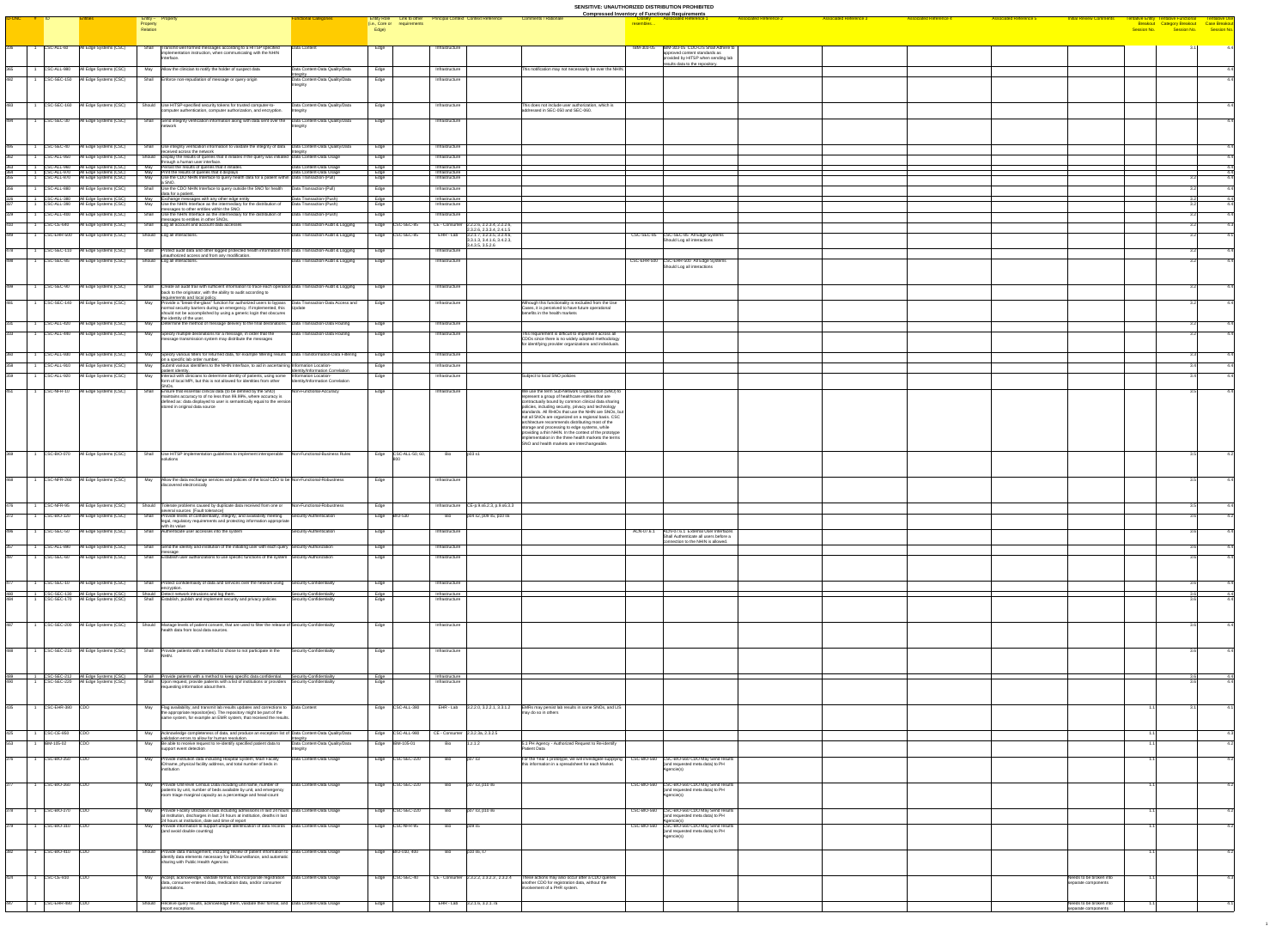|                    |                                           |                              |                                                                                                                                                                                                                                                   |                                                                                         |              |                                                 |                                                        |                                                                    |                                                                                                                                                                                                     | <u>SERSHIVER SHARSHISHLED DISTRIDS HOME ROMDITED</u><br><b>Compressed Inventory of Functional Requirements</b>                                                                                                                                       |                                                                                                  |                                                                                  |                               |                               |                                                                                         |                                              |    |
|--------------------|-------------------------------------------|------------------------------|---------------------------------------------------------------------------------------------------------------------------------------------------------------------------------------------------------------------------------------------------|-----------------------------------------------------------------------------------------|--------------|-------------------------------------------------|--------------------------------------------------------|--------------------------------------------------------------------|-----------------------------------------------------------------------------------------------------------------------------------------------------------------------------------------------------|------------------------------------------------------------------------------------------------------------------------------------------------------------------------------------------------------------------------------------------------------|--------------------------------------------------------------------------------------------------|----------------------------------------------------------------------------------|-------------------------------|-------------------------------|-----------------------------------------------------------------------------------------|----------------------------------------------|----|
| $ID-ONC$ $#$ $ID$  |                                           |                              | Entity – Property<br>Property<br>Relation                                                                                                                                                                                                         | unctional Categories                                                                    | Edge)        | (i.e., Core or requirements                     |                                                        | Entity Role Link to other Principal Context Context Reference      | <b>Comments / Rationale</b>                                                                                                                                                                         | <b>Associated Reference 1</b><br><mark>_Closely =</mark><br>resembles.                                                                                                                                                                               | <b>Associated Reference 2</b>                                                                    | <b>Associated Reference 3</b>                                                    | <b>Associated Reference 4</b> | <b>Associated Reference 5</b> | <b>Initial Review Comments</b>                                                          | <b>Tentative Entity Tentative Functional</b> |    |
| 448   1            | $\overline{CSC-EHR-490}$ $\overline{CDO}$ |                              | May   Display, print and/or store query results on the local system, and   Data Content-Data Usage                                                                                                                                                |                                                                                         | Edge         |                                                 |                                                        | EHR - Lab $\vert$ 3.2.1.4, 3.2.1.5, 3.2.4.3a,b,                    |                                                                                                                                                                                                     |                                                                                                                                                                                                                                                      |                                                                                                  |                                                                                  |                               |                               | Needs to be broken into                                                                 |                                              |    |
| 1038               | $N$ GIT-054                               | CDO                          | possibly flag their availability. The display may include browsing and<br>drill-down functions.<br>Shall Electronically collect demographic and clinical data for public health Data Storage-Persistent Data Storage                              |                                                                                         | Edge         |                                                 | BIO.                                                   | 3.5.2.3a                                                           | Collect data as specified by PHA requirements (limited CSC-BIO-340 CSC-BIO-340 CDO Should                                                                                                           |                                                                                                                                                                                                                                                      | CSC-BIO-510 CDO May Aggregate                                                                    |                                                                                  |                               |                               | separate components                                                                     |                                              |    |
|                    |                                           |                              | reporting                                                                                                                                                                                                                                         |                                                                                         |              |                                                 |                                                        |                                                                    | demographics, clinical, orders (labs/rads), results)                                                                                                                                                | CSC-BIO-510   Electronically collect, process, and<br>transmit pertinent public health data in<br>$ a$ secure fashion, using existing data<br>exchange, ensure data is sent to                                                                       | identified essential data                                                                        |                                                                                  |                               |                               |                                                                                         |                                              |    |
|                    | $ACN-02.3.15$ CDO                         |                              | Shall Accept update messages from other edge systems.                                                                                                                                                                                             | Data Transaction-(Pull)                                                                 | Edge N/A     |                                                 | Infrastructure No Reference                            |                                                                    | The requesting system must be able to update its own $\parallel$<br>system with information received via the NHIN.                                                                                  | appropriate PH agencies                                                                                                                                                                                                                              |                                                                                                  |                                                                                  |                               |                               |                                                                                         |                                              |    |
|                    |                                           |                              |                                                                                                                                                                                                                                                   |                                                                                         |              |                                                 |                                                        |                                                                    |                                                                                                                                                                                                     |                                                                                                                                                                                                                                                      |                                                                                                  |                                                                                  |                               |                               |                                                                                         |                                              |    |
| 422                | CSC-CE-780 CDO                            |                              | Transmit a query that are formatted according to HITSP standards<br>May<br>and implementation guides, for consumer health data to a PHR<br>system. The query will contain the PHR location and<br>patient/consumer provided credentials.          | Data Transaction-(Pull)                                                                 |              | Edge CSC-ALL-870                                |                                                        | CE - Consumer CE-p.5.s3.A3, 2.3.1.1,<br> 2.3.2.1                   | Queries to PHRs that are not fully-qualified SNO<br>members do not occur over the NHIN.                                                                                                             |                                                                                                                                                                                                                                                      |                                                                                                  |                                                                                  |                               |                               |                                                                                         |                                              |    |
| 423                | CSC-CE-790 CDO                            |                              | Receive the data results, that are formatted according to HITSP<br>May<br>standards and implementation guides, from a query to a PHR system                                                                                                       | Data Transaction-(Pull)                                                                 |              | Edge CSC-ALL-650                                | CE - Consumer 2.3.1.2                                  |                                                                    |                                                                                                                                                                                                     |                                                                                                                                                                                                                                                      |                                                                                                  |                                                                                  |                               |                               |                                                                                         |                                              |    |
|                    |                                           |                              |                                                                                                                                                                                                                                                   |                                                                                         |              |                                                 |                                                        |                                                                    |                                                                                                                                                                                                     |                                                                                                                                                                                                                                                      |                                                                                                  |                                                                                  |                               |                               |                                                                                         |                                              |    |
|                    | 426 1 CSC-CE-870 CDO                      |                              | May Accept provider/operator-mediated authorized requests over the Data Transaction-(Pull)<br>NHIN for data to be subsequently transferred to a patient's PHR.<br>These requests must stipulate that the results will be viewed by the            |                                                                                         |              | Edge CSC-ALL-650 CE - Consumer 2.3.3.1, 2.3.3.2 |                                                        |                                                                    | CDO must physically verify consumer identity before<br>assembling data for the consumer or their PHR                                                                                                |                                                                                                                                                                                                                                                      |                                                                                                  |                                                                                  |                               |                               |                                                                                         | 11                                           | 32 |
|                    | 427 1 CSC-CE-890 CDO                      |                              | May   Under provider/operator control, transmit data that is formatted                                                                                                                                                                            | Data Transaction-(Pull)                                                                 |              | Edge CSC-ALL-660 CE - Consumer 2.3.3.3          |                                                        |                                                                    |                                                                                                                                                                                                     |                                                                                                                                                                                                                                                      |                                                                                                  |                                                                                  |                               |                               |                                                                                         |                                              |    |
|                    |                                           |                              | according to HITSP standards and implementation guides,<br>accompanied by the patient's credentials, to a patient's PHR                                                                                                                           |                                                                                         |              |                                                 |                                                        |                                                                    |                                                                                                                                                                                                     |                                                                                                                                                                                                                                                      |                                                                                                  |                                                                                  |                               |                               |                                                                                         |                                              |    |
| $\overline{443}$ 1 | CSC-EHR-440 CDO                           |                              | May Query the NHIN Interface for historical lab results. Queries contain Data Transaction-(Pull)<br>the identity and organization of the requester, and may contain a<br>filtering specification, such as to return only results from a specified |                                                                                         |              | Edge CSC-ALL-40                                 |                                                        | EHR - Lab 3.2.1.1a,b, 3.2.3.3, 3.2.3.3a,<br>3.5.2.3                |                                                                                                                                                                                                     |                                                                                                                                                                                                                                                      |                                                                                                  |                                                                                  |                               |                               |                                                                                         |                                              |    |
|                    | 514 1 IBM-102-02 CDO                      |                              | order number.<br>Shall Receive notification from PH Agency of data to be sent                                                                                                                                                                     | Data Transaction-(Pull)                                                                 |              | $Core$  IBM-104-02                              | Bio⊟                                                   | 1.1.1.0                                                            | 2.2 Individual CDOs - Receive PH and Configure Data                                                                                                                                                 |                                                                                                                                                                                                                                                      |                                                                                                  |                                                                                  |                               |                               |                                                                                         |                                              |    |
|                    |                                           |                              |                                                                                                                                                                                                                                                   |                                                                                         |              |                                                 |                                                        |                                                                    | For reference numbers 1.1.1 through 1.1.5, the<br>recipients of requests for patient data from PH                                                                                                   |                                                                                                                                                                                                                                                      |                                                                                                  |                                                                                  |                               |                               |                                                                                         |                                              |    |
|                    |                                           |                              |                                                                                                                                                                                                                                                   |                                                                                         |              |                                                 |                                                        |                                                                    | agencies are Individual Healthcare Delivery<br>Organizations denote stand-alone hospitals and clinics<br>that provide ambulatory and/or emergency<br>departments care and/or in-house laboratories. |                                                                                                                                                                                                                                                      |                                                                                                  |                                                                                  |                               |                               |                                                                                         |                                              |    |
|                    | 529 1 IBM-103-02 CDO                      |                              | Shall Receive notification from PH AGENCY of patient care data to be sent Data Transaction-(Pull)                                                                                                                                                 |                                                                                         |              | Core IBM-104-02                                 | $\overline{Bio}$                                       | 1.2.1.0                                                            | 3.2 Integrated CDOs - Receive and Configure PH Data                                                                                                                                                 |                                                                                                                                                                                                                                                      |                                                                                                  |                                                                                  |                               |                               |                                                                                         |                                              |    |
|                    | 554 1 IBM-105-03 CDO                      |                              | $\mathsf{May}$ Be able to provide re-identified data for specific patients upon                                                                                                                                                                   | Data Transaction-(Pull)                                                                 | Edge         |                                                 | Bio                                                    | 1.2.1.3                                                            | 5.1 PH Agency - Authorized Request to Re-identify                                                                                                                                                   |                                                                                                                                                                                                                                                      |                                                                                                  |                                                                                  |                               |                               |                                                                                         |                                              |    |
|                    |                                           |                              | authorized request to Public Health agencies to support event<br>detection                                                                                                                                                                        |                                                                                         |              |                                                 |                                                        |                                                                    | <b>Patient Data</b>                                                                                                                                                                                 |                                                                                                                                                                                                                                                      |                                                                                                  |                                                                                  |                               |                               |                                                                                         |                                              |    |
|                    | 673 1 IBM-209-08 CDO                      |                              | Shall Transmit request to view registration/medication history directly from Data Transaction-(Pull)<br><b>PHR</b> system                                                                                                                         |                                                                                         | Edge         |                                                 | CE - Consumer 2.3.1.2                                  |                                                                    | 6.1 Provider access to PHR data                                                                                                                                                                     | CSC-CE-780 CDO May Transmit a<br>query that are formatted according to                                                                                                                                                                               |                                                                                                  |                                                                                  |                               |                               |                                                                                         |                                              |    |
|                    |                                           |                              |                                                                                                                                                                                                                                                   |                                                                                         |              |                                                 |                                                        |                                                                    |                                                                                                                                                                                                     | HITSP standards and implementation<br>quides, for consumer health data to a<br>PHR system. The query will contain the<br>PHR location and patient/consumer                                                                                           |                                                                                                  |                                                                                  |                               |                               |                                                                                         |                                              |    |
| 677                | IBM-209-12 CDO                            |                              | Shall Transmit request to receive registration/medication history from PHR Data Transaction-(Pull)                                                                                                                                                |                                                                                         | Core         |                                                 | Infrastructure $\vert$ 2.3.1.2                         |                                                                    | 6.1 Provider access to PHR data                                                                                                                                                                     | provided credentials.                                                                                                                                                                                                                                |                                                                                                  |                                                                                  |                               |                               |                                                                                         |                                              |    |
| $\overline{434}$   | 1 CSC-EHR-370 CDO                         |                              | through NHIN<br>Should Receive Lab Results pushed to them, acknowledge receipt, and   Data Transaction-(Push)<br>validate their format.                                                                                                           |                                                                                         | Edge         |                                                 |                                                        | EHR - Lab 3.2.1.1, 3.2.1.2, 3.2.1.3                                |                                                                                                                                                                                                     |                                                                                                                                                                                                                                                      |                                                                                                  |                                                                                  |                               |                               |                                                                                         |                                              |    |
|                    |                                           |                              |                                                                                                                                                                                                                                                   |                                                                                         |              |                                                 |                                                        |                                                                    |                                                                                                                                                                                                     |                                                                                                                                                                                                                                                      |                                                                                                  |                                                                                  |                               |                               |                                                                                         |                                              |    |
|                    | 438 1 CSC-EHR-400 CDO                     |                              | Should Push patient demographic identifying information and updates and Data Transaction-(Push)<br>record locations to the Record Locator Service, if they are not already<br>the same system.                                                    |                                                                                         |              | Edge CSC-ALL-190                                |                                                        | EHR - Lab $3.4.2.0, 3.4.2.1, 3.4.2.2$                              |                                                                                                                                                                                                     |                                                                                                                                                                                                                                                      |                                                                                                  |                                                                                  |                               |                               |                                                                                         |                                              |    |
| 440                | $\overline{CSC-EHR-420}$ $\overline{CDO}$ |                              | May Send Notification messages and/or Lab results to specified                                                                                                                                                                                    | Data Transaction-(Push)                                                                 |              | Edge CSC-ALL-380                                |                                                        | EHR - Lab 3.2.2.0, 3.4.1.5, 3.5.1.0,<br>3.5.2.4, 3.5.2.5, 3.5.3.0, | <b>EMRs may distribute lab results or notifications in</b><br>some SNOs, and LIS may do so in others                                                                                                |                                                                                                                                                                                                                                                      |                                                                                                  |                                                                                  |                               |                               |                                                                                         |                                              |    |
|                    |                                           |                              | organizations                                                                                                                                                                                                                                     |                                                                                         |              |                                                 |                                                        | 3.5.3.1                                                            |                                                                                                                                                                                                     |                                                                                                                                                                                                                                                      |                                                                                                  |                                                                                  |                               |                               |                                                                                         |                                              |    |
|                    | 580 1 IBM-107-14 CDO                      |                              | May Receive patient specific biosurveillance event response information Data Transaction-(Push)<br>message from Public Health to support event response                                                                                           |                                                                                         |              | Edge   IBM-107-13                               | Bio                                                    | 1.2.4.2                                                            | 7.3 PH Community - Event Response - Patient Centric                                                                                                                                                 |                                                                                                                                                                                                                                                      |                                                                                                  |                                                                                  |                               |                               |                                                                                         |                                              |    |
| 675                | <b>IBM-209-10</b><br>ACN-07.17 CDO        | CDO                          | Shall Receive registration/medication history to view via web portal<br>Shall Log system and user interactions.                                                                                                                                   | Data Transaction-(Push)<br>Data Transaction-Audit & Logging                             | Edge N/A     | $Edge$ $IBM-209-08$                             | $CE - Consumer$ 2.3.1.2<br>Infrastructure No Reference |                                                                    | 6.1 Provider access to PHR data                                                                                                                                                                     |                                                                                                                                                                                                                                                      |                                                                                                  |                                                                                  |                               |                               |                                                                                         |                                              |    |
|                    |                                           |                              |                                                                                                                                                                                                                                                   |                                                                                         |              |                                                 |                                                        |                                                                    |                                                                                                                                                                                                     |                                                                                                                                                                                                                                                      |                                                                                                  |                                                                                  |                               |                               |                                                                                         |                                              |    |
| $\overline{1273}$  | ACN-07.25                                 | CDO                          | Shall Conduct regular risk assessments.                                                                                                                                                                                                           | Data Transaction-Audit & Logging                                                        | Edge N/A     |                                                 | Infrastructure No Reference                            |                                                                    | Conduct regular risk assessments including but not<br>limited to vulnerability scans, penetration testing,<br>application testing, social engineering and policy                                    |                                                                                                                                                                                                                                                      |                                                                                                  |                                                                                  |                               |                               |                                                                                         |                                              |    |
|                    | 1 CSC-BIO-570 CDO                         |                              | Should Log interaction between CDO systems and PH Agencie(s)                                                                                                                                                                                      | Data Transaction-Audit & Logging                                                        |              | Edge CSC-SEC-90                                 | Bio                                                    | .1.5.2, 1.2.5.2, p11 s7                                            |                                                                                                                                                                                                     |                                                                                                                                                                                                                                                      |                                                                                                  |                                                                                  |                               |                               |                                                                                         |                                              |    |
|                    |                                           |                              |                                                                                                                                                                                                                                                   |                                                                                         |              |                                                 |                                                        |                                                                    |                                                                                                                                                                                                     |                                                                                                                                                                                                                                                      |                                                                                                  |                                                                                  |                               |                               |                                                                                         |                                              |    |
|                    | 974 1 IBM-319-01<br>975 1 IBM-319-02 CDO  | $\overline{\phantom{a}}$ CDO | Shall Create audit entry for each transaction<br>Shall   Include audit content as recommended by HITSP standards or as                                                                                                                            | Data Transaction-Audit & Logging<br>Data Transaction-Audit & Logging                    | Edge<br>Edge |                                                 | EHR-Lab $3.2.x.1$<br>EHR - Lab $3.2.x.2$               |                                                                    | 3.7 Maintain and Access Audit Log<br>3.7 Maintain and Access Audit Log                                                                                                                              |                                                                                                                                                                                                                                                      |                                                                                                  |                                                                                  |                               |                               |                                                                                         |                                              |    |
|                    |                                           |                              | determined by the marketplace if no standards are available                                                                                                                                                                                       |                                                                                         |              |                                                 |                                                        |                                                                    |                                                                                                                                                                                                     |                                                                                                                                                                                                                                                      |                                                                                                  |                                                                                  |                               |                               |                                                                                         |                                              |    |
|                    | 976 1 IBM-319-03 CDO                      |                              | Shall Format audit content as recommended by HITSP standards or as<br>determined by the marketplace if no standards are available                                                                                                                 | Data Transaction-Audit & Logging                                                        | Edge         |                                                 | EHR-Lab $3.2.x.3$                                      |                                                                    | 3.7 Maintain and Access Audit Log                                                                                                                                                                   |                                                                                                                                                                                                                                                      |                                                                                                  |                                                                                  |                               |                               |                                                                                         |                                              |    |
|                    | 977 1 IBM-319-04 CDO                      |                              | Shall   Not allow edits to audit entries                                                                                                                                                                                                          | Data Transaction-Audit & Logging                                                        | Edge         |                                                 | EHR-Lab $3.2.x.4$                                      |                                                                    | 3.7 Maintain and Access Audit Log                                                                                                                                                                   |                                                                                                                                                                                                                                                      |                                                                                                  |                                                                                  |                               |                               |                                                                                         |                                              |    |
| 978 1              | <b>IBM-319-05</b> CDO                     |                              | Shall Store audit entry for amount of time determined by law, accrediting<br>agencies, marketplace and entity                                                                                                                                     | Data Transaction-Audit & Logging                                                        | Edge         |                                                 | EHR - Lab $\vert$ 3.2.x.5                              |                                                                    | 3.7 Maintain and Access Audit Log                                                                                                                                                                   |                                                                                                                                                                                                                                                      |                                                                                                  |                                                                                  |                               |                               |                                                                                         |                                              |    |
| 980                | 979 1 IBM-319-06 CDO<br>1 IBM-319-07 CDO  |                              | Shall   Provide capability to print audit trail<br>Shall <b>Display audit trail only to those authorized to view the audit trail</b>                                                                                                              | Data Transaction-Audit & Logging<br>Data Transaction-Audit & Logging                    | Edge<br>Edge |                                                 | EHR - Lab $\vert$ 3.2.x.6<br>EHR - Lab 3.2.x.7         |                                                                    | 3.7 Maintain and Access Audit Log<br>3.7 Maintain and Access Audit Log                                                                                                                              |                                                                                                                                                                                                                                                      |                                                                                                  |                                                                                  |                               |                               | Feature of edge system                                                                  |                                              |    |
|                    |                                           |                              |                                                                                                                                                                                                                                                   |                                                                                         |              |                                                 |                                                        |                                                                    |                                                                                                                                                                                                     |                                                                                                                                                                                                                                                      |                                                                                                  |                                                                                  |                               |                               |                                                                                         |                                              |    |
|                    | 430 1 CSC-EHR-310 CDO                     |                              | $ $ Collect and persist information, provided by the patient, regarding $ $ Data Transaction-Data Routing<br>May<br>providers to be notified, or excluded from notification, of availability of<br>Lab results                                    |                                                                                         |              | Edge CSC-ALL-180                                |                                                        | EHR - Lab 3.1.2.0, 3.1.2.1, 3.1.2.1a                               |                                                                                                                                                                                                     |                                                                                                                                                                                                                                                      |                                                                                                  |                                                                                  |                               |                               |                                                                                         |                                              |    |
|                    | 431 1 CSC-EHR-330 CDO                     |                              | Collect and persist information, provided by the patient, regarding<br>May                                                                                                                                                                        | Data Transaction-Data Routing                                                           |              | Edge CSC-ALL-180                                |                                                        | EHR - Lab 3.1.2.0, 3.1.2.1, 3.1.2.1a                               |                                                                                                                                                                                                     |                                                                                                                                                                                                                                                      |                                                                                                  |                                                                                  |                               |                               |                                                                                         |                                              |    |
|                    |                                           |                              | providers to be allowed, or excluded from, access to Lab results                                                                                                                                                                                  |                                                                                         |              |                                                 |                                                        |                                                                    |                                                                                                                                                                                                     |                                                                                                                                                                                                                                                      |                                                                                                  |                                                                                  |                               |                               |                                                                                         |                                              |    |
|                    | 664 1 IBM-208-04                          | <b>CDO</b>                   | Shall Send HL7 feeds to NHIN Interface                                                                                                                                                                                                            | Data Transaction-Data Routing                                                           | Core         |                                                 | Infrastructure $ 2.z.5.1$                              |                                                                    | 5.1 PHR on the NHIN                                                                                                                                                                                 |                                                                                                                                                                                                                                                      |                                                                                                  |                                                                                  |                               |                               | Refers to a specific standard-<br>the statement should be<br>changed to reference HITSP |                                              |    |
|                    | IBM-209-40                                | <b>CDO</b>                   | Shall Send confirmation acknowledging receipt of registration/medication   Data Transaction-Data Routing<br>history data                                                                                                                          |                                                                                         | Edge         |                                                 | $CE - Consumer$ 2.3.2.5                                |                                                                    | 6.1 Provider access to PHR data                                                                                                                                                                     |                                                                                                                                                                                                                                                      |                                                                                                  |                                                                                  |                               |                               |                                                                                         |                                              |    |
|                    | <b>IBM-209-37</b><br>1 NGIT-055           | CDO<br> CDO                  | Shall Confirm integrity of imported data<br>May Filter collected data records to identify biosurveillance data                                                                                                                                    | Data Transaction-Data Transaction<br>Verification<br>Data Transformation-Data Filtering | Edge<br>Edge |                                                 | CE - Consumer 2.3.2.3<br>Bio                           | 1.1.1.1, 1.2.1.1                                                   | 6.1 Provider access to PHR data                                                                                                                                                                     | CSC-BIO-340 CSC-BIO-340 CDO Should                                                                                                                                                                                                                   |                                                                                                  | CSC-BIO-500 CDO Should Filter collected NGIT-056 CDO May Support filtering rules |                               |                               |                                                                                         |                                              |    |
|                    |                                           |                              |                                                                                                                                                                                                                                                   |                                                                                         |              |                                                 |                                                        |                                                                    |                                                                                                                                                                                                     | $CSC-BIO-500$ Electronically collect, process, and $\vert$ data records to identify BIOsurveillance data defined by public health agencies<br>NGIT-056   transmit pertinent public health data in $\vert$ and mark relevant data whether directly or | $\vert$ a secure fashion, using existing data $\vert$ through an intermediary as required by PHA |                                                                                  |                               |                               |                                                                                         |                                              |    |
| 1041               |                                           | CDO                          | $\Box$ May $\Box$ Accept a filter rule defined by public health agencies                                                                                                                                                                          | Data Transformation-Data Filtering                                                      | Edge         |                                                 | <u>Bio</u>                                             |                                                                    |                                                                                                                                                                                                     | exchange, ensure data is sent to<br>appropriate PH agencies                                                                                                                                                                                          | or local policy                                                                                  |                                                                                  |                               |                               | <b>Too Granular</b>                                                                     |                                              |    |
|                    | NGIT-057<br>NGIT-058<br>NGIT-059          | $rac{CDO}{CDO}$              | May Apply filter rule changes<br>May Aggregate data for transmission as determined by HITSP<br>implementation guide                                                                                                                               | Data Transformation-Data Filtering<br>Data Transformation-Data Filtering                | Edge<br>Edge |                                                 | <b>Bio</b><br>Bio                                      | 1.1.2, 1.2.1.2                                                     | Implement logic to minimize "double counting" (bio<br>precondition 4). HITSP implementation guide will need<br>to specify aggregation rules.                                                        |                                                                                                                                                                                                                                                      |                                                                                                  |                                                                                  |                               |                               | <b>Too Granular</b>                                                                     |                                              |    |
|                    | CSC-BIO-540 CDO<br><b>IBM-209-34</b>      | <b>CDO</b>                   | Should Transform data into approved HITSP standards using their<br>implementation guidelines<br>Shall Receive registration/medication history to parse into EHR system via Data Transformation-Data                                               | Data Transformation-Data<br>Mapping/Translation                                         | Edge<br>Edge |                                                 | Bio<br>CE - Consumer 2.3.2.2                           | .1.3.1, 1.2.3.1, p11 s7                                            | 6.1 Provider access to PHR data                                                                                                                                                                     |                                                                                                                                                                                                                                                      |                                                                                                  |                                                                                  |                               |                               |                                                                                         |                                              |    |
|                    |                                           |                              | NHIN                                                                                                                                                                                                                                              | Mapping/Translation                                                                     |              |                                                 |                                                        |                                                                    |                                                                                                                                                                                                     |                                                                                                                                                                                                                                                      |                                                                                                  |                                                                                  |                               |                               |                                                                                         |                                              |    |
| 962                | <b>IBM-209-39</b><br><b>IBM-317-01</b>    | CDO<br> CDO                  | Shall   Parse and validate results content<br>Shall Support multiple languages                                                                                                                                                                    | Data Transformation-Data<br>Mapping/Translation<br>Data Transformation-Data Rendering   | Edge<br>Edge |                                                 | $CE - Consumer$ 2.3.2.4<br>EHR-Lab $3.2.1.1$           |                                                                    | 6.1 Provider access to PHR data<br>3.5. UI Accommodates Multiple Languages and                                                                                                                      |                                                                                                                                                                                                                                                      |                                                                                                  |                                                                                  |                               |                               | Feature of edge system                                                                  |                                              |    |
| 963                | <b>IBM-317-02</b>                         | CDO                          | Shall <b>Display content in language designated by user</b>                                                                                                                                                                                       | Data Transformation-Data Rendering   Edge                                               |              |                                                 | EHR-Lab $3.2.1.2$                                      |                                                                    | Handicapped<br>3.5. UI Accommodates Multiple Languages and                                                                                                                                          |                                                                                                                                                                                                                                                      |                                                                                                  |                                                                                  |                               |                               | Feature of edge system                                                                  |                                              |    |
|                    |                                           |                              |                                                                                                                                                                                                                                                   |                                                                                         |              |                                                 |                                                        |                                                                    | Handicapped                                                                                                                                                                                         |                                                                                                                                                                                                                                                      |                                                                                                  |                                                                                  |                               |                               |                                                                                         |                                              |    |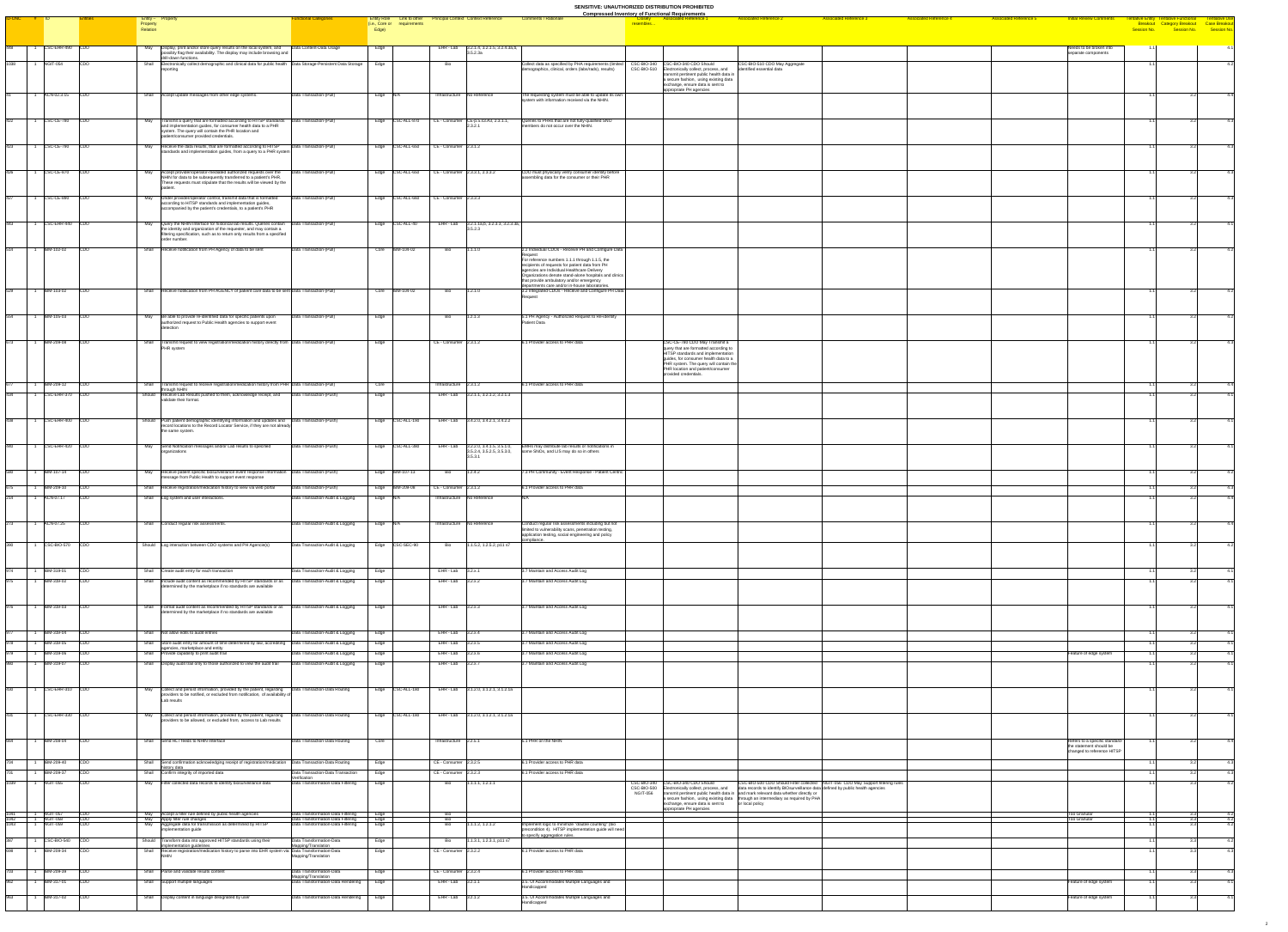**Compressed Inventory of Functional Requirements**

| <b>Comments / Rationale</b>                                                                                                                                                                                           | <b>Closely</b><br>resembles                  | Compressed Inventory of Functional Requirements<br><b>Associated Reference 1</b>                                                               | <b>Associated Reference 2</b>                                                                                                                                                                                          | <b>Associated Reference 3</b>                                                                                                                                                | <b>Associated Reference 4</b>                                                                         | <b>Associated Reference 5</b> | <b>Initial Review Comments</b> | <b>Tentative Entity</b><br><b>Breakout</b> |
|-----------------------------------------------------------------------------------------------------------------------------------------------------------------------------------------------------------------------|----------------------------------------------|------------------------------------------------------------------------------------------------------------------------------------------------|------------------------------------------------------------------------------------------------------------------------------------------------------------------------------------------------------------------------|------------------------------------------------------------------------------------------------------------------------------------------------------------------------------|-------------------------------------------------------------------------------------------------------|-------------------------------|--------------------------------|--------------------------------------------|
|                                                                                                                                                                                                                       |                                              |                                                                                                                                                |                                                                                                                                                                                                                        |                                                                                                                                                                              |                                                                                                       |                               |                                | Session No.                                |
| 3.5. UI Accommodates Multiple Languages and<br>Handicapped                                                                                                                                                            |                                              |                                                                                                                                                |                                                                                                                                                                                                                        |                                                                                                                                                                              |                                                                                                       |                               | Feature of edge system         | 1.1                                        |
| 3.5. UI Accommodates Multiple Languages and<br>Handicapped                                                                                                                                                            |                                              |                                                                                                                                                |                                                                                                                                                                                                                        |                                                                                                                                                                              |                                                                                                       |                               | Feature of edge system         | 1.1                                        |
| 3.5. UI Accommodates Multiple Languages and<br>Handicapped                                                                                                                                                            |                                              |                                                                                                                                                |                                                                                                                                                                                                                        |                                                                                                                                                                              |                                                                                                       |                               | Feature of edge system         | 1.1                                        |
|                                                                                                                                                                                                                       |                                              |                                                                                                                                                |                                                                                                                                                                                                                        |                                                                                                                                                                              |                                                                                                       |                               |                                | 1.1                                        |
|                                                                                                                                                                                                                       |                                              |                                                                                                                                                |                                                                                                                                                                                                                        |                                                                                                                                                                              |                                                                                                       |                               |                                |                                            |
|                                                                                                                                                                                                                       | IBM-101-01<br>IBM-101-03<br>IBM-101-05       | IBM-101-01 CDO-EMR--Ambulatory<br>Shall "Provide limited patient<br>demographic data as specified in<br>Biosurveillance use case in HL7 format | IBM-101-03 CDO-EMR--Acute Shall<br>"Provide limited patient demographic data as limited patient demographic data as<br>format for filtering by the CDO NHIN                                                            | IBM-101-05 CDO-EMR--ED Shall "Provide<br>specified in Biosurveillance use case in HL7   specified in Biosurveillance use case in HL7<br>format for filtering by the CDO NHIN |                                                                                                       |                               |                                | 1.1                                        |
|                                                                                                                                                                                                                       | IBM-101-02<br>IBM-101-04<br>IBM-101-06       | for filtering by the CDO NHIN Interface   Interface System.<br>IBM-101-02 CDO-EMR--Ambulatory<br>in Biosurveillance use case in HL7            | IBM-101-04 CDO-EMR--Acute Shall<br>Shall "Provide clinical data as specified  "Provide clinical data as specified in<br>Biosurveillance use case in HL7 format for $\vert$ use case in HL7 format for filtering by the | Interface System.<br>IBM-101-06 CDO-EMR--ED Shall "Provide<br>clinical data as specified in Biosurveillance                                                                  |                                                                                                       |                               |                                | 1.1                                        |
|                                                                                                                                                                                                                       |                                              | format for filtering by the CDO NHIN<br>Interface System.                                                                                      | filtering by the CDO NHIN Interface System.<br>Clinical data include: patient class                                                                                                                                    | CDO NHIN Interface System. Clinical data<br>include: patient class (outpatient, inpatient,                                                                                   |                                                                                                       |                               |                                | 1.1                                        |
|                                                                                                                                                                                                                       |                                              |                                                                                                                                                |                                                                                                                                                                                                                        |                                                                                                                                                                              |                                                                                                       |                               |                                |                                            |
|                                                                                                                                                                                                                       |                                              |                                                                                                                                                |                                                                                                                                                                                                                        |                                                                                                                                                                              |                                                                                                       |                               |                                | 1.1                                        |
|                                                                                                                                                                                                                       |                                              |                                                                                                                                                |                                                                                                                                                                                                                        |                                                                                                                                                                              |                                                                                                       |                               |                                | 1.1                                        |
|                                                                                                                                                                                                                       |                                              |                                                                                                                                                |                                                                                                                                                                                                                        |                                                                                                                                                                              |                                                                                                       |                               |                                |                                            |
| 2.4 Individual CDOs - Route, Transmit, Audit Log<br><b>Requested Data</b>                                                                                                                                             | IBM-103-11<br>CSC-BIO-010<br><b>NGIT-159</b> | IBM-103-11 CDO Shall Send<br>biosurveillance data within 24 hours of<br>the event                                                              | CSC-BIO-010 CDO May Share data with<br>appropriate government authorities. CDOs<br>may share directly or use a third-party                                                                                             | NGIT-159 CDO Shall Transmit data to<br>support public health biosurveillance                                                                                                 | CSC-BIO-110 CDO Should Ensure timely<br>data delivery (within twenty-four hours of<br>clinical event) |                               |                                | 1.1                                        |
| 6.1 Provider access to PHR data<br>Implement security best practices for configuration                                                                                                                                | <b>CSC-BIO-110</b>                           |                                                                                                                                                | intermediary.                                                                                                                                                                                                          |                                                                                                                                                                              |                                                                                                       |                               | Feature - Performance          | 1.1<br>1.1                                 |
| across infrastructure, operating systems and<br>applications.<br>Only required access control lists, accounts and                                                                                                     |                                              |                                                                                                                                                |                                                                                                                                                                                                                        |                                                                                                                                                                              |                                                                                                       |                               |                                | 1.1                                        |
| services are enabled; all others are disabled or<br>deactivated.<br>Only required access control lists, accounts and<br>services are enabled; all others are disabled or                                              |                                              |                                                                                                                                                |                                                                                                                                                                                                                        |                                                                                                                                                                              |                                                                                                       |                               |                                | 1.1                                        |
| deactivated.<br>Only required access control lists, accounts and<br>services are enabled; all others are disabled or                                                                                                  |                                              |                                                                                                                                                |                                                                                                                                                                                                                        |                                                                                                                                                                              |                                                                                                       |                               |                                | 1.1                                        |
| deactivated.<br>Malware detection, prevention and remediation<br>capabilities must exist across the NHIN environment,<br>including but not limited to the infrastructure, system                                      |                                              |                                                                                                                                                |                                                                                                                                                                                                                        |                                                                                                                                                                              |                                                                                                       |                               |                                | 1.1                                        |
| and application layers.<br>Only application functionalities required to support<br>access to NHIN services should be enabled; all others                                                                              |                                              |                                                                                                                                                |                                                                                                                                                                                                                        |                                                                                                                                                                              |                                                                                                       |                               |                                | 1.1                                        |
| should be disabled or deactivated.<br>Certain privileged functions can not be executed from<br>a remote session.<br>Communications between systems must be protected                                                  |                                              |                                                                                                                                                |                                                                                                                                                                                                                        |                                                                                                                                                                              |                                                                                                       |                               |                                | 1.1<br>1.1                                 |
| against interception or modification with controls,<br>including but not limited to encryption, data integrity<br>checking and acknowledgement.                                                                       |                                              |                                                                                                                                                |                                                                                                                                                                                                                        |                                                                                                                                                                              |                                                                                                       |                               |                                |                                            |
| N/A<br>Malware detection, prevention and remediation<br>capabilities must exist across the NHIN environment,                                                                                                          |                                              |                                                                                                                                                |                                                                                                                                                                                                                        |                                                                                                                                                                              |                                                                                                       |                               |                                | 1.1<br>1.1                                 |
| including but not limited to the infrastructure, system<br>and application layers.<br>N/A                                                                                                                             |                                              |                                                                                                                                                |                                                                                                                                                                                                                        |                                                                                                                                                                              |                                                                                                       |                               |                                | 1.1                                        |
| Communications between systems must be protected<br>against interception or modification with controls,<br>including but not limited to encryption, data integrity                                                    |                                              |                                                                                                                                                |                                                                                                                                                                                                                        |                                                                                                                                                                              |                                                                                                       |                               |                                | 1.1                                        |
| checking and acknowledgement.<br>Edge Systems must provide non-repudiation for output<br>that requires verification, including but not limited to                                                                     |                                              |                                                                                                                                                |                                                                                                                                                                                                                        |                                                                                                                                                                              |                                                                                                       |                               |                                | 1.1                                        |
| prescription issuance (signatures), birth/death<br>certificates.                                                                                                                                                      |                                              |                                                                                                                                                |                                                                                                                                                                                                                        |                                                                                                                                                                              |                                                                                                       |                               |                                |                                            |
| 6.1 Provider access to PHR data                                                                                                                                                                                       |                                              |                                                                                                                                                |                                                                                                                                                                                                                        |                                                                                                                                                                              |                                                                                                       |                               |                                |                                            |
| <b>ONC Guidance: The Harmonized Consumer</b><br>Empowerment Use Case did not intend to imply a<br>common provider ID across the network, but does                                                                     |                                              |                                                                                                                                                |                                                                                                                                                                                                                        |                                                                                                                                                                              |                                                                                                       |                               |                                | 1.1                                        |
| expresses the need for authentication of providers.<br>Several use case needs suggest that an NHIN<br>architecture may need to prototype and support some                                                             |                                              |                                                                                                                                                |                                                                                                                                                                                                                        |                                                                                                                                                                              |                                                                                                       |                               |                                |                                            |
| federated identity functions.<br>NOTE: Whether the PHR is viewed directly through a<br>web-portal or via the NHIN will be dictated by<br>consumer preference and marketplace circumstances.                           |                                              |                                                                                                                                                |                                                                                                                                                                                                                        |                                                                                                                                                                              |                                                                                                       |                               |                                |                                            |
| 6.1 Provider access to PHR data<br><b>ONC Guidance: The Harmonized Consumer</b>                                                                                                                                       |                                              |                                                                                                                                                |                                                                                                                                                                                                                        |                                                                                                                                                                              |                                                                                                       |                               |                                |                                            |
| Empowerment Use Case did not intend to imply a<br>common provider ID across the network, but does<br>expresses the need for authentication of providers.<br>Several use case needs suggest that an NHIN               |                                              |                                                                                                                                                |                                                                                                                                                                                                                        |                                                                                                                                                                              |                                                                                                       |                               |                                |                                            |
| architecture may need to prototype and support some<br>federated identity functions.<br>NOTE: Whether the PHR is viewed directly through a                                                                            |                                              |                                                                                                                                                |                                                                                                                                                                                                                        |                                                                                                                                                                              |                                                                                                       |                               |                                |                                            |
| web-portal or via the NHIN will be dictated by<br>consumer preference and marketplace circumstances.<br>RBAC is necessary to assign and manage access                                                                 |                                              |                                                                                                                                                |                                                                                                                                                                                                                        |                                                                                                                                                                              |                                                                                                       |                               |                                | 1.1                                        |
| privileges for all NHIN users and interfacing Edge<br>Systems.                                                                                                                                                        |                                              |                                                                                                                                                |                                                                                                                                                                                                                        |                                                                                                                                                                              |                                                                                                       |                               |                                |                                            |
| RBAC model must be able to support large scale user<br>expansion and varying types of access privileges.                                                                                                              |                                              |                                                                                                                                                |                                                                                                                                                                                                                        |                                                                                                                                                                              |                                                                                                       |                               |                                | 1.1                                        |
| RBAC must be used to assign and manage access<br>privileges for all Edge System users.                                                                                                                                |                                              |                                                                                                                                                |                                                                                                                                                                                                                        |                                                                                                                                                                              |                                                                                                       |                               |                                |                                            |
| RBAC model must be able to support large scale user                                                                                                                                                                   |                                              |                                                                                                                                                |                                                                                                                                                                                                                        |                                                                                                                                                                              |                                                                                                       |                               |                                |                                            |
| expansion and varying types of access privileges.                                                                                                                                                                     |                                              |                                                                                                                                                |                                                                                                                                                                                                                        |                                                                                                                                                                              |                                                                                                       |                               |                                |                                            |
| Edge Systems must implement access controls based<br>on user role definitions.                                                                                                                                        |                                              |                                                                                                                                                |                                                                                                                                                                                                                        |                                                                                                                                                                              |                                                                                                       |                               |                                | 1.1                                        |
| Administration of internal resources must be restricted<br>to designated administrators for accountability and                                                                                                        |                                              |                                                                                                                                                |                                                                                                                                                                                                                        |                                                                                                                                                                              |                                                                                                       |                               |                                | 1.1                                        |
| incident response integrity.                                                                                                                                                                                          |                                              |                                                                                                                                                |                                                                                                                                                                                                                        |                                                                                                                                                                              |                                                                                                       |                               |                                |                                            |
| N/A                                                                                                                                                                                                                   |                                              |                                                                                                                                                |                                                                                                                                                                                                                        |                                                                                                                                                                              |                                                                                                       |                               |                                | 1.1                                        |
| Access to an individual's data is conditional based on<br>the user having an established care relationship with                                                                                                       |                                              |                                                                                                                                                |                                                                                                                                                                                                                        |                                                                                                                                                                              |                                                                                                       |                               |                                |                                            |
| the individual. An established care relationship could<br>include, but not limited to, being involved in medical<br>care/diagnosis/treatment for the patient.<br>There may be exception events that require access to |                                              |                                                                                                                                                |                                                                                                                                                                                                                        |                                                                                                                                                                              |                                                                                                       |                               |                                |                                            |
| an individual's data, where the user does not have an<br>established care relationship, e.g. emergency<br>treatment. Legitimate overrides in such instances                                                           |                                              |                                                                                                                                                |                                                                                                                                                                                                                        |                                                                                                                                                                              |                                                                                                       |                               |                                |                                            |
| must be allowed.                                                                                                                                                                                                      |                                              |                                                                                                                                                |                                                                                                                                                                                                                        |                                                                                                                                                                              |                                                                                                       |                               |                                |                                            |

| <b>ID-ONC</b>                             | Entity - Property                                                                                                                                                                                                                                      | <b>Functional Categories</b>                              |                                         | <b>Entity Role</b> Link to other Principal Context Context Reference | <b>Comments / Rationale</b>                                                                                                                                         | <b>Compressed Inventory of Functional Requirements</b><br>Associated Reference <sup>-</sup>                                                                                           | <b>Associated Reference 2</b><br><b>Associated Reference 3</b><br><b>Associated Reference 4</b><br><b>Associated Reference 5</b>                                                                                                                     | <b>Initial Review Comments</b> |             | <b>Tentative Entity Tentative Functional Tentiative Use</b>                          |
|-------------------------------------------|--------------------------------------------------------------------------------------------------------------------------------------------------------------------------------------------------------------------------------------------------------|-----------------------------------------------------------|-----------------------------------------|----------------------------------------------------------------------|---------------------------------------------------------------------------------------------------------------------------------------------------------------------|---------------------------------------------------------------------------------------------------------------------------------------------------------------------------------------|------------------------------------------------------------------------------------------------------------------------------------------------------------------------------------------------------------------------------------------------------|--------------------------------|-------------|--------------------------------------------------------------------------------------|
|                                           | Property<br><b>Relation</b>                                                                                                                                                                                                                            |                                                           | (i.e., Core or<br>requirements<br>Edge) |                                                                      |                                                                                                                                                                     |                                                                                                                                                                                       |                                                                                                                                                                                                                                                      |                                | Session No. | Breakout Category Breakout Case Breakou<br><b>Exercise Session No</b><br>Session No. |
| <b>IBM-317-03</b>                         | Shall Support data entry in language designated by user                                                                                                                                                                                                | Data Transformation-Data Rendering                        | Edge                                    | EHR - Lab $ 3.2.1.3$                                                 | 3.5. UI Accommodates Multiple Languages and                                                                                                                         |                                                                                                                                                                                       |                                                                                                                                                                                                                                                      | Feature of edge system         | 1.1         | 3.3 <sup>1</sup>                                                                     |
|                                           |                                                                                                                                                                                                                                                        |                                                           |                                         |                                                                      | Handicapped                                                                                                                                                         |                                                                                                                                                                                       |                                                                                                                                                                                                                                                      |                                |             |                                                                                      |
| <b>IBM-317-04</b><br>$ $ CDO              | Shall Display retrieved data in language specified by user                                                                                                                                                                                             | Data Transformation-Data Rendering Edge                   |                                         | EHR-Lab $3.2.1.4$                                                    | 3.5. UI Accommodates Multiple Languages and<br>Handicapped                                                                                                          |                                                                                                                                                                                       |                                                                                                                                                                                                                                                      | Feature of edge system         |             |                                                                                      |
| 966<br><b>IBM-317-05</b><br> CDO          | Shall Provide accessibility for handicapped                                                                                                                                                                                                            | Data Transformation-Data Rendering                        | Edge                                    | EHR-Lab $3.2.1.5$                                                    | 3.5. UI Accommodates Multiple Languages and                                                                                                                         |                                                                                                                                                                                       |                                                                                                                                                                                                                                                      | Feature of edge system         |             | 4.1                                                                                  |
|                                           |                                                                                                                                                                                                                                                        |                                                           |                                         |                                                                      | Handicapped                                                                                                                                                         |                                                                                                                                                                                       |                                                                                                                                                                                                                                                      |                                |             |                                                                                      |
| CSC-BIO-100 CDO                           | Relink anonymized data to patients when requested by authorized   Information Location-<br>May                                                                                                                                                         |                                                           | Edge CSC-SEC-250                        | $p04$ s2, p09 s5, p10 s6<br>Bio                                      |                                                                                                                                                                     |                                                                                                                                                                                       |                                                                                                                                                                                                                                                      |                                |             |                                                                                      |
|                                           | public health officials for investigations, or use intermediaries to do so Identity/Information Correlation                                                                                                                                            |                                                           |                                         |                                                                      |                                                                                                                                                                     |                                                                                                                                                                                       |                                                                                                                                                                                                                                                      |                                |             |                                                                                      |
| CSC-BIO-210 CDO                           | May Provide patient demographic data including encounter date, patient   Information Location-                                                                                                                                                         |                                                           | Edge $ BIO-400, 540$                    | $\log 63$<br>Bio                                                     |                                                                                                                                                                     | IBM-101-01 CDO-EMR--Ambulatory<br>IBM-101-01                                                                                                                                          | IBM-101-03 CDO-EMR--Acute Shall<br>IBM-101-05 CDO-EMR--ED Shall "Provide                                                                                                                                                                             |                                |             |                                                                                      |
|                                           | information, date/time of last record update                                                                                                                                                                                                           | Identity/Information Correlation                          |                                         |                                                                      |                                                                                                                                                                     | IBM-101-03<br>Shall "Provide limited patient<br>IBM-101-05<br>demographic data as specified in                                                                                        | TProvide limited patient demograph<br>limited patient demographic data as<br>specified in Biosurveillance use case in HL7 specified in Biosurveillance use case in HL7                                                                               |                                |             |                                                                                      |
| $\overline{CSC-BIO-220}$ $\overline{CDO}$ | Provide clinical data including patient class, diagnosis/injury code,   Information Location-<br>May                                                                                                                                                   |                                                           | Edge CSC-NFR-10, 20,                    | $\log$ s3<br>Bio                                                     |                                                                                                                                                                     | for filtering by the CDO NHIN Interface   Interface System.<br>IBM-101-02  IBM-101-02 CDO-EMR--Ambulatory  IBM-101-04 CDO-EMR--Acute Shall                                            | Biosurveillance use case in HL7 format format for filtering by the CDO NHIN<br>format for filtering by the CDO NHIN<br>Interface System.<br>IBM-101-06 CDO-EMR--ED Shall "Provide                                                                    |                                |             |                                                                                      |
|                                           | diagnostic type, diagnostic date and time, discharge disposition, chief Identity/Information Correlation<br>complaint, date and time of first signs of illness                                                                                         |                                                           | 220                                     |                                                                      |                                                                                                                                                                     | IBM-101-04 Shall "Provide clinical data as specified Terovide clinical data as specified in<br>IBM-101-06 lin Biosurveillance use case in HL7<br>format for filtering by the CDO NHIN | clinical data as specified in Biosurveillance<br>Biosurveillance use case in HL7 format for $\vert$ use case in HL7 format for filtering by the<br>filtering by the CDO NHIN Interface System. CDO NHIN Interface System. Clinical data              |                                |             |                                                                                      |
| CSC-BIO-240 CDO                           | May Provide Laboratory and Radiology Test Results including reporting  Information Location-                                                                                                                                                           |                                                           | Edge BIO-400, 540                       | p07s3<br>Bio                                                         |                                                                                                                                                                     | Interface System.                                                                                                                                                                     | Clinical data include: patient class<br>include: patient class (outpatient, inpatient,                                                                                                                                                               |                                |             | -4.2                                                                                 |
|                                           | lab ID, performing lab ID, report data/time, report status, collection   dentity/Information Correlation<br>date, collection method, specimen site, test ordered, test results,<br>organism identified/result other than organism, method type, result |                                                           |                                         |                                                                      |                                                                                                                                                                     |                                                                                                                                                                                       |                                                                                                                                                                                                                                                      |                                |             |                                                                                      |
|                                           | unit, test interpretation, susceptibility test interpretation, test status                                                                                                                                                                             |                                                           |                                         |                                                                      |                                                                                                                                                                     |                                                                                                                                                                                       |                                                                                                                                                                                                                                                      |                                |             |                                                                                      |
| $\overline{CSC-BIO-530}$ $\overline{CDO}$ | Should Embed randomized data linker to allow authorized re-identification                                                                                                                                                                              | Information Location-<br>Identity/Information Correlation | Edge CSC-SEC-250                        | .1.2.2, 1.2.2.2, p07 s3, p09<br>Bio<br>$\vert$ s5, p11 s7            |                                                                                                                                                                     |                                                                                                                                                                                       |                                                                                                                                                                                                                                                      |                                |             | -4.2                                                                                 |
| $\overline{1429}$<br>1 CSC-EHR-305 CDO    | Should Collect and update patient demographic identity information.                                                                                                                                                                                    | Information Location-                                     | Edge CSC-ALL-180                        | EHR - Lab 3.1.1.0, 3.1.1.1                                           |                                                                                                                                                                     |                                                                                                                                                                                       |                                                                                                                                                                                                                                                      |                                |             |                                                                                      |
|                                           |                                                                                                                                                                                                                                                        | Identity/Information Correlation                          |                                         |                                                                      |                                                                                                                                                                     |                                                                                                                                                                                       |                                                                                                                                                                                                                                                      |                                |             |                                                                                      |
| 523 1 IBM-102-11 CDO                      | Shall Send biosurveillance data within 24 hours of the event                                                                                                                                                                                           | Non-Functional-Performance                                |                                         | 1.1.5.1X<br>Bio                                                      | 2.4 Individual CDOs - Route, Transmit, Audit Log                                                                                                                    | IBM-103-11   IBM-103-11 CDO Shall Send                                                                                                                                                | CSC-BIO-010 CDO May Share data with NGIT-159 CDO Shall Transmit data to<br>CSC-BIO-110 CDO Should Ensure timely                                                                                                                                      |                                |             | -4.2                                                                                 |
|                                           |                                                                                                                                                                                                                                                        |                                                           |                                         |                                                                      | <b>Requested Data</b>                                                                                                                                               | <b>NGIT-159</b><br>the event                                                                                                                                                          | CSC-BIO-010   biosurveillance data within 24 hours of   appropriate government authorities. CDOs   support public health biosurveillance<br>data delivery (within twenty-four hours of<br>may share directly or use a third-party<br>clinical event) |                                |             |                                                                                      |
| 676<br><b>IBM-209-11</b><br> CDO          | Shall Present data within via web portal in 5 seconds                                                                                                                                                                                                  | Non-Functional-Performance                                | Edge                                    | $CE - Consumer$ 2.3.1.2x                                             | 6.1 Provider access to PHR data                                                                                                                                     | <b>CSC-BIO-110</b>                                                                                                                                                                    | lintermediarv.                                                                                                                                                                                                                                       | Feature - Performance          |             |                                                                                      |
| ACN-07.21                                 | Shall   Implement security best practices at all levels in the Edge Systems   Non-Functional-Robustness<br>lenvironment                                                                                                                                |                                                           | Edge N/A                                | Infrastructure No Reference                                          | Implement security best practices for configuration<br>across infrastructure, operating systems and                                                                 |                                                                                                                                                                                       |                                                                                                                                                                                                                                                      |                                |             |                                                                                      |
| ACN-07.21.1<br>256<br> CDO                | Shall Ensure that only required components are enabled/activated for<br>Edge System infrastructure.                                                                                                                                                    | Non-Functional-Robustness                                 | Edge N/A                                | Infrastructure No Reference                                          | applications.<br>Only required access control lists, accounts and<br>services are enabled; all others are disabled or                                               |                                                                                                                                                                                       |                                                                                                                                                                                                                                                      |                                |             |                                                                                      |
| 257 1 ACN-07.21.2 CDO                     | Shall   Ensure that only required components are enabled/activated for   Non-Functional-Robustness                                                                                                                                                     |                                                           | Edge N/A                                | Infrastructure No Reference                                          | deactivated.<br>Only required access control lists, accounts and                                                                                                    |                                                                                                                                                                                       |                                                                                                                                                                                                                                                      |                                |             | $-4.4$                                                                               |
| $\overline{258}$ 1 A<br>ACN-07.21.3 CDO   | Edge System operating systems.<br>Ensure that only required components are enabled/activated for<br>Shall                                                                                                                                              | Non-Functional-Robustness                                 | Edge N/A                                | Infrastructure No Reference                                          | services are enabled; all others are disabled or<br>deactivated.<br>Only required access control lists, accounts and                                                |                                                                                                                                                                                       |                                                                                                                                                                                                                                                      |                                |             | 4.4                                                                                  |
|                                           | Edge System applications.                                                                                                                                                                                                                              |                                                           |                                         |                                                                      | services are enabled; all others are disabled or<br>deactivated.                                                                                                    |                                                                                                                                                                                       |                                                                                                                                                                                                                                                      |                                |             |                                                                                      |
| 260 1 ACN-07.21.5 CDO                     | Ensure that the system is protected against the introduction of<br>Shall<br>malware into the environment.                                                                                                                                              | Non-Functional-Robustness                                 | Edge N/A                                | Infrastructure No Reference                                          | Malware detection, prevention and remediation<br>capabilities must exist across the NHIN environment,<br>including but not limited to the infrastructure, system    |                                                                                                                                                                                       |                                                                                                                                                                                                                                                      |                                |             | $-4.4$                                                                               |
| ACN-07.21.6 CDO<br>261                    | Shall   Ensure that only required application functionalities are                                                                                                                                                                                      | Non-Functional-Robustness                                 | Edge N/A                                | Infrastructure No Reference                                          | and application layers.<br>Only application functionalities required to support                                                                                     |                                                                                                                                                                                       |                                                                                                                                                                                                                                                      |                                |             |                                                                                      |
| 262<br>ACN-07.21.7 CDO                    | enabled/activated.<br>Shall Limit functionality that can be accessed remotely.                                                                                                                                                                         | Non-Functional-Robustness                                 | Edge N/A                                | Infrastructure No Reference                                          | access to NHIN services should be enabled; all others<br>should be disabled or deactivated.<br>Certain privileged functions can not be executed from                |                                                                                                                                                                                       |                                                                                                                                                                                                                                                      |                                |             | 4.4                                                                                  |
| ACN-07.21.8 CDO<br>263                    | Shall Ensure that data is transmitted securely between system endpoints. Non-Functional-Robustness                                                                                                                                                     |                                                           | Edge N/A                                | Infrastructure No Reference                                          | a remote session.<br>Communications between systems must be protected                                                                                               |                                                                                                                                                                                       |                                                                                                                                                                                                                                                      |                                |             | -4.4                                                                                 |
|                                           |                                                                                                                                                                                                                                                        |                                                           |                                         |                                                                      | against interception or modification with controls,<br>including but not limited to encryption, data integrity<br>checking and acknowledgement.                     |                                                                                                                                                                                       |                                                                                                                                                                                                                                                      |                                |             |                                                                                      |
| 1267<br>ACN-07.22.2<br><b>CDO</b>         | Segregate the network by environments, including but not limited to Non-Functional-Robustness<br>Shall<br>development, testing and production.                                                                                                         |                                                           | Edge N/A                                | Infrastructure No Reference                                          |                                                                                                                                                                     |                                                                                                                                                                                       |                                                                                                                                                                                                                                                      |                                |             | -4.4                                                                                 |
| ACN-07.32<br> CDO                         | Shall Fnsure that the system is protected against the introduction of<br>malware into the environment.                                                                                                                                                 | Non-Functional-Robustness                                 | Edge N/A                                | Infrastructure   No Reference                                        | Malware detection, prevention and remediation<br>capabilities must exist across the NHIN environment<br>including but not limited to the infrastructure, system     |                                                                                                                                                                                       |                                                                                                                                                                                                                                                      |                                |             | 4.4                                                                                  |
| 289<br>ACN-07.33.2<br><b>CDO</b>          | Shall Segregate the network by environments, including but not limited to Non-Functional-Robustness                                                                                                                                                    |                                                           | Edge N/A                                | Infrastructure No Reference                                          | and application layers.                                                                                                                                             |                                                                                                                                                                                       |                                                                                                                                                                                                                                                      |                                |             | $-4.4$                                                                               |
| ACN-07.34<br> CDO                         | development, testing and production.<br>Shall Ensure that data is transmitted securely between system endpoints. Non-Functional-Robustness                                                                                                             |                                                           | Edge N/A                                | Infrastructure No Reference                                          | Communications between systems must be protected<br>against interception or modification with controls,                                                             |                                                                                                                                                                                       |                                                                                                                                                                                                                                                      |                                |             | 4.4                                                                                  |
|                                           |                                                                                                                                                                                                                                                        |                                                           |                                         |                                                                      | including but not limited to encryption, data integrity<br>checking and acknowledgement.                                                                            |                                                                                                                                                                                       |                                                                                                                                                                                                                                                      |                                |             |                                                                                      |
| ACN-07.9<br> CDO                          | Shall $\vert$ Provide a mechanism for ensuring non-repudiation.                                                                                                                                                                                        | Security-Authentication                                   | Edge N/A                                | Infrastructure No Reference                                          | Edge Systems must provide non-repudiation for output<br>that requires verification, including but not limited to<br>prescription issuance (signatures), birth/death |                                                                                                                                                                                       |                                                                                                                                                                                                                                                      |                                |             | -4.4                                                                                 |
| 442 1 CSC-EHR-430 CDO                     | Shall Authorize and authenticate users making use of CDO Systems and Security-Authentication                                                                                                                                                           |                                                           |                                         | Edge CSC-SEC-50, 60 EHR-Lab 3.2.1.1b, 3.2.3.1, 3.2.4.2,              | certificates.                                                                                                                                                       |                                                                                                                                                                                       |                                                                                                                                                                                                                                                      |                                |             | 4.7                                                                                  |
|                                           | the NHIN Interface.                                                                                                                                                                                                                                    |                                                           |                                         | 3.4.2.1, 3.4.3.2, 3.5.2.1                                            |                                                                                                                                                                     |                                                                                                                                                                                       |                                                                                                                                                                                                                                                      |                                |             |                                                                                      |
| 666 1 IBM-209-01<br><b>CDO</b>            | Submit authentication information to the PHR provider [to<br>Shall                                                                                                                                                                                     | Security-Authentication                                   | Edge  IBM-203-04                        | $\overline{CE}$ - Consumer $\overline{2.3.1.1}$                      | 6.1 Provider access to PHR data                                                                                                                                     |                                                                                                                                                                                       |                                                                                                                                                                                                                                                      |                                |             |                                                                                      |
|                                           | view/access registration/medication history]                                                                                                                                                                                                           |                                                           |                                         |                                                                      | <b>ONC Guidance: The Harmonized Consumer</b><br>Empowerment Use Case did not intend to imply a<br>common provider ID across the network, but does                   |                                                                                                                                                                                       |                                                                                                                                                                                                                                                      |                                |             |                                                                                      |
|                                           |                                                                                                                                                                                                                                                        |                                                           |                                         |                                                                      | expresses the need for authentication of providers.<br>Several use case needs suggest that an NHIN                                                                  |                                                                                                                                                                                       |                                                                                                                                                                                                                                                      |                                |             |                                                                                      |
|                                           |                                                                                                                                                                                                                                                        |                                                           |                                         |                                                                      | architecture may need to prototype and support some<br>federated identity functions.<br>NOTE: Whether the PHR is viewed directly through a $\vert$                  |                                                                                                                                                                                       |                                                                                                                                                                                                                                                      |                                |             |                                                                                      |
|                                           |                                                                                                                                                                                                                                                        |                                                           |                                         |                                                                      | web-portal or via the NHIN will be dictated by<br>consumer preference and marketplace circumstances.                                                                |                                                                                                                                                                                       |                                                                                                                                                                                                                                                      |                                |             |                                                                                      |
| $\overline{1}$   IBM-209-02   CDO         | Shall Submit authentication information to the NHIN Interface [to<br>view/access registration/medication history]                                                                                                                                      | Security-Authentication                                   | Core IBM-208-02                         | Infrastructure $ 2.3.1.1x$                                           | 6.1 Provider access to PHR data<br>ONC Guidance: The Harmonized Consumer                                                                                            |                                                                                                                                                                                       |                                                                                                                                                                                                                                                      |                                |             | $-4.4$                                                                               |
|                                           |                                                                                                                                                                                                                                                        |                                                           |                                         |                                                                      | Empowerment Use Case did not intend to imply a<br>common provider ID across the network, but does                                                                   |                                                                                                                                                                                       |                                                                                                                                                                                                                                                      |                                |             |                                                                                      |
|                                           |                                                                                                                                                                                                                                                        |                                                           |                                         |                                                                      | expresses the need for authentication of providers.<br>Several use case needs suggest that an NHIN<br>architecture may need to prototype and support some           |                                                                                                                                                                                       |                                                                                                                                                                                                                                                      |                                |             |                                                                                      |
|                                           |                                                                                                                                                                                                                                                        |                                                           |                                         |                                                                      | federated identity functions.<br>NOTE: Whether the PHR is viewed directly through a $ $                                                                             |                                                                                                                                                                                       |                                                                                                                                                                                                                                                      |                                |             |                                                                                      |
|                                           |                                                                                                                                                                                                                                                        |                                                           |                                         |                                                                      | web-portal or via the NHIN will be dictated by<br>consumer preference and marketplace circumstances.                                                                |                                                                                                                                                                                       |                                                                                                                                                                                                                                                      |                                |             |                                                                                      |
| ACN-07.12<br><b>CDO</b>                   | Shall Control Edge System access through structured Role Based Access Security-Authorization<br>Control (RBAC).                                                                                                                                        |                                                           | $Core$ $N/A$                            | Infrastructure No Reference                                          | RBAC is necessary to assign and manage access<br>privileges for all NHIN users and interfacing Edge                                                                 |                                                                                                                                                                                       |                                                                                                                                                                                                                                                      |                                |             |                                                                                      |
|                                           |                                                                                                                                                                                                                                                        |                                                           |                                         |                                                                      |                                                                                                                                                                     |                                                                                                                                                                                       |                                                                                                                                                                                                                                                      |                                |             |                                                                                      |
| ACN-07.12.1<br> CDO                       | Shall Implement a RBAC model which is scalable and flexible.                                                                                                                                                                                           | Security-Authorization                                    | Core N/A                                | Infrastructure No Reference                                          | RBAC model must be able to support large scale user<br>expansion and varying types of access privileges.                                                            |                                                                                                                                                                                       |                                                                                                                                                                                                                                                      |                                |             | 4.4                                                                                  |
|                                           |                                                                                                                                                                                                                                                        |                                                           |                                         |                                                                      |                                                                                                                                                                     |                                                                                                                                                                                       |                                                                                                                                                                                                                                                      |                                |             |                                                                                      |
| ACN-07.13<br>$ $ CDO                      | Shall Control Edge System user access through structured Role Based<br>Access Control (RBAC).                                                                                                                                                          | Security-Authorization                                    | Edge N/A                                | Infrastructure No Reference                                          | RBAC must be used to assign and manage access<br>privileges for all Edge System users.                                                                              |                                                                                                                                                                                       |                                                                                                                                                                                                                                                      |                                |             | 4.4                                                                                  |
|                                           |                                                                                                                                                                                                                                                        |                                                           |                                         |                                                                      |                                                                                                                                                                     |                                                                                                                                                                                       |                                                                                                                                                                                                                                                      |                                |             |                                                                                      |
| ACN-07.13.1<br> CDO<br>186                | Shall Implement a RBAC model which is scalable and flexible.                                                                                                                                                                                           | Security-Authorization                                    | Edge N/A                                | Infrastructure No Reference                                          | RBAC model must be able to support large scale user<br>expansion and varying types of access privileges.                                                            |                                                                                                                                                                                       |                                                                                                                                                                                                                                                      |                                |             |                                                                                      |
|                                           |                                                                                                                                                                                                                                                        |                                                           |                                         |                                                                      |                                                                                                                                                                     |                                                                                                                                                                                       |                                                                                                                                                                                                                                                      |                                |             |                                                                                      |
| 187 1 ACN-07.13.2 CDO                     | Shall Strictly manage all internal user access requests through structured Security-Authorization<br>Role Based Access Control (RBAC).                                                                                                                 |                                                           | Edge N/A                                | Infrastructure No Reference                                          | Edge Systems must implement access controls based<br>on user role definitions.                                                                                      |                                                                                                                                                                                       |                                                                                                                                                                                                                                                      |                                |             | $-4.4$                                                                               |
|                                           |                                                                                                                                                                                                                                                        |                                                           |                                         |                                                                      |                                                                                                                                                                     |                                                                                                                                                                                       |                                                                                                                                                                                                                                                      |                                |             |                                                                                      |
| $ACN-07.13.5$ CDO                         | Shall   Designate an administrator role covering administration of internal   Security-Authorization<br><b>resourc</b>                                                                                                                                 |                                                           | Edge N/A                                | Infrastructure No Reference                                          | Administration of internal resources must be restricted<br>to designated administrators for accountability and<br>incident response integrity.                      |                                                                                                                                                                                       |                                                                                                                                                                                                                                                      |                                |             | 4.4                                                                                  |
|                                           |                                                                                                                                                                                                                                                        |                                                           |                                         |                                                                      |                                                                                                                                                                     |                                                                                                                                                                                       |                                                                                                                                                                                                                                                      |                                |             |                                                                                      |
| ACN-07.13.6 CDO                           | Shall Create new internal roles where there is a business requirement for Security-Authorization<br>the new role.                                                                                                                                      |                                                           | Edge N/A                                | Infrastructure No Reference                                          |                                                                                                                                                                     |                                                                                                                                                                                       |                                                                                                                                                                                                                                                      |                                |             |                                                                                      |
| 1 ACN-07.14<br><b>CDO</b>                 | Shall Permit access to an individual's data to Edge System users where Security-Authorization                                                                                                                                                          |                                                           | Edge N/A                                |                                                                      | CE, EHR 3.4.1.4. Patient-Provider Access to an individual's data is conditional based on                                                                            |                                                                                                                                                                                       |                                                                                                                                                                                                                                                      |                                |             |                                                                                      |
|                                           | there is a legitimate need.                                                                                                                                                                                                                            |                                                           |                                         | Relationship                                                         | the user having an established care relationship with<br>the individual. An established care relationship could                                                     |                                                                                                                                                                                       |                                                                                                                                                                                                                                                      |                                |             | -4.4                                                                                 |
| 1   ACN-07.15                             | Shall Permit override of access restrictions to an individual's data by Edge Security-Authorization                                                                                                                                                    |                                                           |                                         | CE, EHR No Reference                                                 | include, but not limited to, being involved in medical<br>care/diagnosis/treatment for the patient.<br>There may be exception events that require access to         |                                                                                                                                                                                       |                                                                                                                                                                                                                                                      |                                |             |                                                                                      |
| CDO                                       | System users.                                                                                                                                                                                                                                          |                                                           | Edge  N/A                               |                                                                      | an individual's data, where the user does not have an<br>established care relationship, e.g. emergency                                                              |                                                                                                                                                                                       |                                                                                                                                                                                                                                                      |                                |             |                                                                                      |
|                                           |                                                                                                                                                                                                                                                        |                                                           |                                         |                                                                      | treatment. Legitimate overrides in such instances<br>must be allowed.                                                                                               |                                                                                                                                                                                       |                                                                                                                                                                                                                                                      |                                |             |                                                                                      |

|                | <b>Associated Reference 5</b> | <b>Initial Review Comments</b> | Session No.               | Tentative Entity Tentative Functional<br><b>Breakout Category Breakout</b><br>Session No. | <b>Tentiative Use</b><br><b>Case Breakout</b><br>Session No. |
|----------------|-------------------------------|--------------------------------|---------------------------|-------------------------------------------------------------------------------------------|--------------------------------------------------------------|
|                |                               | Feature of edge system         | 1.1                       | 3.3                                                                                       | 4.1                                                          |
|                |                               | Feature of edge system         | $1.1$                     | 3.3                                                                                       | 4.1                                                          |
|                |                               | Feature of edge system         | $1.1$                     | 3.3                                                                                       | 4.1                                                          |
|                |                               |                                | 1.1                       | 3.4                                                                                       | 4.2                                                          |
|                |                               |                                | $1.1$                     | 3.4                                                                                       | 4.2                                                          |
|                |                               |                                | $1.1$                     | 3.4                                                                                       | 4.2                                                          |
|                |                               |                                |                           |                                                                                           |                                                              |
|                |                               |                                | $1.1$                     | 3.4                                                                                       | 4.2                                                          |
|                |                               |                                | $1.1$                     | 3.4                                                                                       | 4.2                                                          |
|                |                               |                                | $1.1$                     | 3.4                                                                                       | 4.1                                                          |
| imely<br>rs of |                               |                                | 1.1                       | 3.5                                                                                       | 4.2                                                          |
|                |                               | Feature - Performance          | $1.1$                     | 3.5                                                                                       | 4.3                                                          |
|                |                               |                                | $1.1$                     | 3.5                                                                                       | 4.4                                                          |
|                |                               |                                | $1.1$<br>1.1              | 3.5<br>3.5                                                                                | 4.4<br>4.4                                                   |
|                |                               |                                | $1.1$                     | $\overline{3.5}$                                                                          | 4.4                                                          |
|                |                               |                                | $1.1$                     | 3.5                                                                                       | 4.4                                                          |
|                |                               |                                | 1.1                       | 3.5                                                                                       | 4.4                                                          |
|                |                               |                                | $1.1$<br>$\overline{1.1}$ | $\overline{3.5}$<br>3.5                                                                   | 4.4<br>4.4                                                   |
|                |                               |                                | 1.1                       | 3.5                                                                                       | 4.4                                                          |
|                |                               |                                | $1.1$                     | $\overline{3.5}$                                                                          | 4.4                                                          |
|                |                               |                                | $\overline{1.1}$<br>1.1   | 3.5<br>3.5                                                                                | 4.4<br>4.4                                                   |
|                |                               |                                | 1.1                       | 3.6                                                                                       | 4.4                                                          |
|                |                               |                                | 1.1                       | 3.6                                                                                       | 4.1                                                          |
|                |                               |                                | 1.1                       | 3.6                                                                                       | 4.3                                                          |
|                |                               |                                |                           |                                                                                           |                                                              |
|                |                               |                                |                           |                                                                                           |                                                              |
|                |                               |                                | $1.1$                     | 3.6                                                                                       | 4.4                                                          |
|                |                               |                                |                           |                                                                                           |                                                              |
|                |                               |                                |                           |                                                                                           |                                                              |
|                |                               |                                | $1.1$                     | 3.6                                                                                       | 4.4                                                          |
|                |                               |                                | $1.1$                     | 3.6                                                                                       | 4.4                                                          |
|                |                               |                                | $1.1$                     | 3.6                                                                                       | 4.4                                                          |
|                |                               |                                |                           |                                                                                           |                                                              |
|                |                               |                                | 1.1                       | 3.6                                                                                       | 4.4                                                          |
|                |                               |                                | 1.1                       | 3.6                                                                                       | 4.4                                                          |
|                |                               |                                | $1.1$                     | 3.6                                                                                       | 4.4                                                          |
|                |                               |                                | $1.1$                     | 3.6                                                                                       | 4.4                                                          |
|                |                               |                                | $1.1$                     | 3.6                                                                                       | 4.4                                                          |
|                |                               |                                |                           |                                                                                           |                                                              |
|                |                               |                                | $1.1$                     | 3.6                                                                                       | 4.4                                                          |
|                |                               |                                |                           |                                                                                           |                                                              |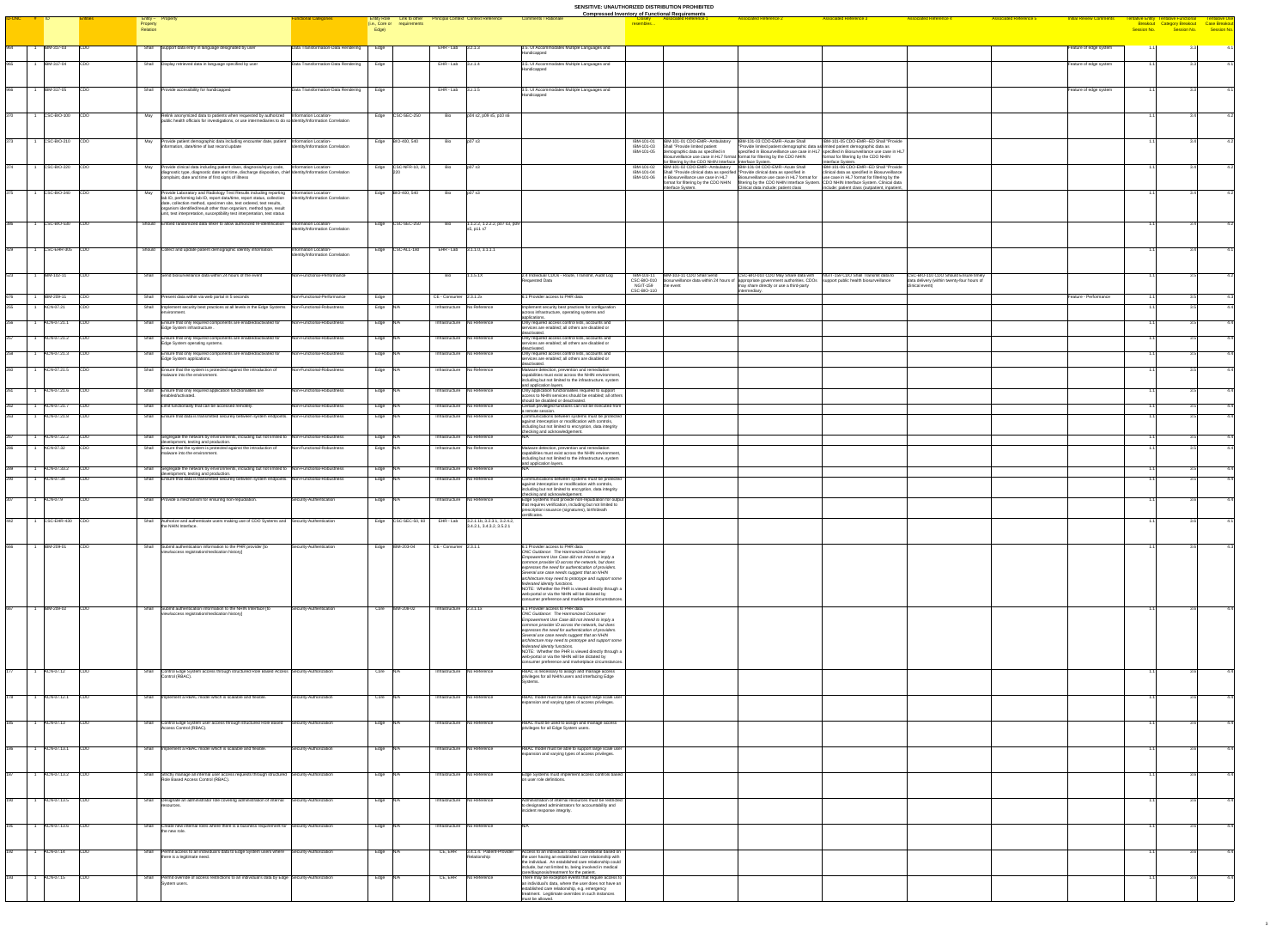|             |                                              |                                                                     |                                                  |                                                                                                                                                                                      |                                                                          |                                                  |                                                               |                                                                                                                     | <b>SENSITIVE. UNAU INURIZED DISTRIBUTION FROMBITED</b><br><b>Compressed Inventory of Functional Requirements</b>                                                                       |                                                                                         |                               |                                |                                                                                                                                         |
|-------------|----------------------------------------------|---------------------------------------------------------------------|--------------------------------------------------|--------------------------------------------------------------------------------------------------------------------------------------------------------------------------------------|--------------------------------------------------------------------------|--------------------------------------------------|---------------------------------------------------------------|---------------------------------------------------------------------------------------------------------------------|----------------------------------------------------------------------------------------------------------------------------------------------------------------------------------------|-----------------------------------------------------------------------------------------|-------------------------------|--------------------------------|-----------------------------------------------------------------------------------------------------------------------------------------|
| ID-ONC # ID |                                              |                                                                     | Entity - Property<br>Property<br><b>Relation</b> |                                                                                                                                                                                      | <b>Functional Categories</b>                                             | (i.e., Core or requirements                      | Entity Role Link to other Principal Context Context Reference | <b>Comments / Rationale</b>                                                                                         | <b>Associated Reference 2</b><br><b>Associated Reference 1</b><br><b>Closelv</b><br>resembles.                                                                                         | <b>Associated Reference 3</b><br><b>Associated Reference 4</b>                          | <b>Associated Reference 5</b> | <b>Initial Review Comments</b> | Tentative Entity Tentative Functional Tentiative Use<br>Breakout Category Breakout Case Breakout<br>Session No. Session No. Session No. |
|             |                                              |                                                                     |                                                  |                                                                                                                                                                                      |                                                                          | Edge)                                            |                                                               |                                                                                                                     |                                                                                                                                                                                        |                                                                                         |                               |                                |                                                                                                                                         |
|             | 1   ACN-07.26                                | <b>CDO</b>                                                          |                                                  | Shall Ensure appropriate security controls exist to protect against                                                                                                                  | Security-Authorization                                                   | Edge N/A                                         | Infrastructure No Reference                                   | In the event that all Edge requirements above have not                                                              |                                                                                                                                                                                        |                                                                                         |                               |                                | 3.6L                                                                                                                                    |
|             |                                              |                                                                     |                                                  | unauthorized access to NHIN data or unauthorized access to<br>systems with access to NHIN data.                                                                                      |                                                                          |                                                  |                                                               | been implemented, the controls stated in this section<br>must be in place.                                          |                                                                                                                                                                                        |                                                                                         |                               |                                |                                                                                                                                         |
|             |                                              |                                                                     |                                                  |                                                                                                                                                                                      |                                                                          |                                                  |                                                               | All Edge entities wishing to connect to the NHIN must<br>satisfy a number of basic security requirements before     |                                                                                                                                                                                        |                                                                                         |                               |                                |                                                                                                                                         |
|             |                                              |                                                                     |                                                  |                                                                                                                                                                                      |                                                                          |                                                  |                                                               | connection is authorized. This is to ensure that all data<br>sharing via the NHIN is conducted in a secure manner,  |                                                                                                                                                                                        |                                                                                         |                               |                                |                                                                                                                                         |
|             |                                              |                                                                     |                                                  |                                                                                                                                                                                      |                                                                          |                                                  |                                                               | as all entities would have confirmed to maintain a pre-                                                             |                                                                                                                                                                                        |                                                                                         |                               |                                |                                                                                                                                         |
|             |                                              |                                                                     |                                                  |                                                                                                                                                                                      |                                                                          |                                                  |                                                               | agreed security baseline.                                                                                           |                                                                                                                                                                                        |                                                                                         |                               |                                |                                                                                                                                         |
|             | 1 NGIT-109                                   | <b>CDO</b>                                                          |                                                  | shall Authorize request for data                                                                                                                                                     | Security-Authorization                                                   | Edge                                             | CE - Consumer 2.3.3.2                                         |                                                                                                                     |                                                                                                                                                                                        |                                                                                         |                               |                                |                                                                                                                                         |
|             |                                              |                                                                     |                                                  |                                                                                                                                                                                      |                                                                          |                                                  |                                                               |                                                                                                                     |                                                                                                                                                                                        |                                                                                         |                               |                                |                                                                                                                                         |
|             | ACN-07.23                                    | <b>CDC</b>                                                          |                                                  | Shall Comply with accepted security policy, privacy and management                                                                                                                   | Security-Confidentiality                                                 | Edge N/A                                         | Infrastructure No Reference                                   | Security management standards and best practices                                                                    |                                                                                                                                                                                        |                                                                                         |                               |                                |                                                                                                                                         |
|             |                                              |                                                                     |                                                  | standard                                                                                                                                                                             |                                                                          |                                                  |                                                               | issued by recognized security standards organizations<br>should be implemented.                                     |                                                                                                                                                                                        |                                                                                         |                               |                                |                                                                                                                                         |
|             | ACN-07.23.3 CDO                              |                                                                     |                                                  | Shall Ensure that system complies with applicable federal, state and local Security-Confidentiality<br>legislatio                                                                    |                                                                          | Edge N/A                                         | Infrastructure No Reference                                   | Federal, state and local privacy, security, retention,<br>disclosure and any other relevant requirements            |                                                                                                                                                                                        |                                                                                         |                               |                                |                                                                                                                                         |
|             |                                              |                                                                     |                                                  |                                                                                                                                                                                      |                                                                          |                                                  |                                                               | outlined in applicable legislation must be implemented.                                                             |                                                                                                                                                                                        |                                                                                         |                               |                                |                                                                                                                                         |
|             | ACN-07.27.1 CDO                              |                                                                     |                                                  | Shall Ensure appropriate technical and procedural controls have been<br>implemented to support the Information Security Policy.                                                      | Security-Confidentiality                                                 | Edge $N/A$                                       | Infrastructure No Reference                                   | Security controls must be operationalized in a manner<br>that aligns with how the controls have been defined in     |                                                                                                                                                                                        |                                                                                         |                               |                                |                                                                                                                                         |
|             | ACN-07.27.2 CDO                              |                                                                     |                                                  | Shall   Ensure that a robust monitoring capability exists to assure adherence Security-Confidentiality                                                                               |                                                                          | Edge N/A                                         | Infrastructure No Reference                                   | the Edge organization's Security Policy.<br>A robust monitoring capability is required to ensure                    |                                                                                                                                                                                        |                                                                                         |                               |                                |                                                                                                                                         |
|             |                                              |                                                                     |                                                  | and compliance to the Information Security Policy.                                                                                                                                   |                                                                          |                                                  |                                                               | that security controls are operational, are effective, and                                                          |                                                                                                                                                                                        |                                                                                         |                               |                                |                                                                                                                                         |
|             |                                              |                                                                     |                                                  |                                                                                                                                                                                      |                                                                          |                                                  |                                                               | are observed by all staff and third parties (where<br>appropriate).                                                 |                                                                                                                                                                                        |                                                                                         |                               |                                |                                                                                                                                         |
|             | 1 CSC-EHR-350 CDO                            |                                                                     |                                                  | Shall Provide patients with a method to indicate that a particular visit is Security-Confidentiality<br>confidential, and hence only the ordering clinician is to be notified.       |                                                                          | Edge CSC-SEC-212                                 | $EHR - Lab$ 3.1.2.1a                                          |                                                                                                                     |                                                                                                                                                                                        |                                                                                         |                               |                                |                                                                                                                                         |
|             |                                              |                                                                     |                                                  |                                                                                                                                                                                      |                                                                          |                                                  |                                                               |                                                                                                                     |                                                                                                                                                                                        |                                                                                         |                               |                                |                                                                                                                                         |
|             | CSC-SEC-180 CDO                              |                                                                     |                                                  | Should Enforce CDO-to-CDO and CDO-to-NHIN security and privacy                                                                                                                       | Security-Confidentiality                                                 | Edge                                             | Infrastructure                                                |                                                                                                                     |                                                                                                                                                                                        |                                                                                         |                               |                                |                                                                                                                                         |
|             |                                              |                                                                     |                                                  |                                                                                                                                                                                      |                                                                          |                                                  |                                                               |                                                                                                                     |                                                                                                                                                                                        |                                                                                         |                               |                                |                                                                                                                                         |
|             |                                              |                                                                     |                                                  |                                                                                                                                                                                      |                                                                          |                                                  |                                                               |                                                                                                                     |                                                                                                                                                                                        |                                                                                         |                               |                                |                                                                                                                                         |
|             | 1 NGIT-060                                   | CDO                                                                 |                                                  | May Anonymize data for transmission to public health agencies                                                                                                                        | Security-Confidentiality                                                 | NGIT-069<br>Edge                                 | .1.2.0, 1.2.2.0                                               | Data anomyization will be performed in a consister<br>manner                                                        | IBM-102-06  IBM-102-06 CDO-CDO NHIN Interface  IBM-103-06 CDO-CDO NHIN Interface Shall<br>IBM-103-06<br>Shall Anonymize patient specific data   Anonymize patient specific data before |                                                                                         |                               |                                |                                                                                                                                         |
|             |                                              |                                                                     |                                                  |                                                                                                                                                                                      |                                                                          |                                                  |                                                               |                                                                                                                     | before transmission to meet all<br>transmission to meet all applicable privacy<br>and security considerations<br>applicable privacy and security                                       |                                                                                         |                               |                                |                                                                                                                                         |
|             | NGIT-069a                                    | CDO                                                                 | Mav                                              | Implement a randomized data linker (RDL) for biosurveillance data Security-Confidentiality                                                                                           |                                                                          | Edge                                             |                                                               |                                                                                                                     | considerations                                                                                                                                                                         |                                                                                         |                               |                                |                                                                                                                                         |
|             |                                              |                                                                     |                                                  | transmitted to public health agencies                                                                                                                                                |                                                                          |                                                  |                                                               |                                                                                                                     |                                                                                                                                                                                        |                                                                                         |                               |                                |                                                                                                                                         |
|             |                                              |                                                                     |                                                  |                                                                                                                                                                                      |                                                                          |                                                  |                                                               |                                                                                                                     |                                                                                                                                                                                        |                                                                                         |                               |                                |                                                                                                                                         |
|             | 1 NGIT-117                                   | CDO                                                                 | May                                              | Support re-linking identity information to anonymized data per RDL Security-Confidentiality                                                                                          |                                                                          |                                                  |                                                               |                                                                                                                     |                                                                                                                                                                                        |                                                                                         |                               |                                |                                                                                                                                         |
|             |                                              |                                                                     |                                                  |                                                                                                                                                                                      |                                                                          |                                                  |                                                               |                                                                                                                     |                                                                                                                                                                                        |                                                                                         |                               |                                |                                                                                                                                         |
|             | $\mathsf{CSC}\text{-}\mathsf{ALL}\text{-}50$ | CDO-CDO NHIN Interface                                              | Shall                                            | Transmit well formed messages according to a HITSP specified                                                                                                                         | Data Content                                                             | Core                                             | Infrastructure                                                |                                                                                                                     |                                                                                                                                                                                        |                                                                                         |                               |                                |                                                                                                                                         |
|             | CSC-ALL-800                                  | CDO-CDO NHIN Interface                                              |                                                  | implementation instruction.<br>Shall Require HITSP standard message formats and implementation                                                                                       | Data Content                                                             | Core                                             | Infrastructure                                                |                                                                                                                     |                                                                                                                                                                                        |                                                                                         |                               |                                |                                                                                                                                         |
|             |                                              |                                                                     |                                                  | guidelines for queries and responses.                                                                                                                                                |                                                                          |                                                  |                                                               |                                                                                                                     |                                                                                                                                                                                        |                                                                                         |                               |                                |                                                                                                                                         |
|             | <b>IBM-102-15</b>                            | <b>CDO-CDO NHIN Interface</b>                                       | Shall                                            | Process acknowledgment of accurate receipt from PH Agency and Data Content-Data Quality/Data<br>retransmit if necessary                                                              |                                                                          | Core   IBM-104-6                                 | 1.1.5.2                                                       | 2.4 Individual CDOs - Route, Transmit, Audit Log<br><b>Requested Data</b>                                           |                                                                                                                                                                                        |                                                                                         |                               |                                |                                                                                                                                         |
|             |                                              |                                                                     |                                                  |                                                                                                                                                                                      |                                                                          |                                                  |                                                               |                                                                                                                     |                                                                                                                                                                                        |                                                                                         |                               |                                |                                                                                                                                         |
|             | <b>IBM-103-15</b>                            | <b>CDO-CDO NHIN Interface</b>                                       |                                                  | Shall Process acknowledgment of accurate receipt from PH Agency and Data Content-Data Quality/Data                                                                                   |                                                                          | Core   IBM-104-6                                 | 1.2.5.2<br>Bio                                                | 3.4 Integrated CDOs - Route, Transmit, Audit Log                                                                    |                                                                                                                                                                                        |                                                                                         |                               |                                |                                                                                                                                         |
|             |                                              |                                                                     |                                                  | retransmit if necessary                                                                                                                                                              |                                                                          |                                                  |                                                               | <b>Requested Data</b>                                                                                               |                                                                                                                                                                                        |                                                                                         |                               |                                |                                                                                                                                         |
|             | CSC-ALL-820<br><b>IBM-106-04</b>             | CDO-CDO NHIN Interface<br>CDO-CDO NHIN Interface                    | Mav<br>Shall                                     | Accept and respond asynchronously to requests for data<br>Provide for real-time, bi-directional secure messaging between PH                                                          | Data Content-Data Source<br>Data Content-Data Usage                      | Core<br>Core                                     | Infrastructure                                                | 6.2 PH Community - Monitor Detected Event - Secure                                                                  |                                                                                                                                                                                        |                                                                                         |                               |                                |                                                                                                                                         |
|             |                                              |                                                                     |                                                  | Agencies and CDOs to monitor a previously detected event                                                                                                                             |                                                                          |                                                  |                                                               | Messaging                                                                                                           |                                                                                                                                                                                        |                                                                                         |                               |                                |                                                                                                                                         |
|             |                                              |                                                                     |                                                  |                                                                                                                                                                                      |                                                                          |                                                  |                                                               |                                                                                                                     |                                                                                                                                                                                        |                                                                                         |                               |                                |                                                                                                                                         |
|             | <b>IBM-102-05</b>                            | CDO-CDO NHIN Interface                                              |                                                  | Shall Aggregate all identified data associated with complete lab encounter Data Storage-Transient Data                                                                               |                                                                          | Core                                             |                                                               | 2.3 Individual CDOs - Filter, Transform, Anonymize,<br><b>Link Requested Data</b>                                   |                                                                                                                                                                                        |                                                                                         |                               |                                |                                                                                                                                         |
|             | <b>IBM-103-05</b>                            | <b>CDO-CDO NHIN Interface</b>                                       |                                                  | Shall Aggregate all identified data associated with complete lab encounter Data Storage-Transient Data                                                                               |                                                                          | Core                                             | 1.2.1.2<br>Bio                                                | 3.3 Integrated CDOs - Filter, Transform, Anonymize,                                                                 |                                                                                                                                                                                        |                                                                                         |                               |                                |                                                                                                                                         |
|             |                                              |                                                                     |                                                  |                                                                                                                                                                                      |                                                                          |                                                  |                                                               | <b>Link Requested Data</b>                                                                                          |                                                                                                                                                                                        |                                                                                         |                               |                                |                                                                                                                                         |
|             |                                              |                                                                     |                                                  |                                                                                                                                                                                      |                                                                          |                                                  |                                                               |                                                                                                                     |                                                                                                                                                                                        |                                                                                         |                               |                                |                                                                                                                                         |
|             | CSC-ALL-40                                   | CDO-CDO NHIN Interface                                              |                                                  | Shall Include initiating user and institution information with each query and Data Transaction-(Pull)<br>pushed message                                                              |                                                                          | Core                                             | Infrastructure                                                |                                                                                                                     |                                                                                                                                                                                        |                                                                                         |                               |                                |                                                                                                                                         |
|             | CSC-ALL-750                                  | <b>CDO-CDO NHIN Interface</b>                                       |                                                  | Shall Accept and respond to authenticated and authorized queries for Lab Data Transaction-(Pull)                                                                                     |                                                                          | Core                                             | Infrastructure                                                |                                                                                                                     |                                                                                                                                                                                        |                                                                                         |                               |                                |                                                                                                                                         |
|             | CSC-ALL-780                                  | CDO-CDO NHIN Interface                                              | Shall                                            | results and/or other data for a patient.<br>Accept lists of other SNOs to contact as part of queries, and shall   Data Transaction-(Pull)                                            |                                                                          | Core                                             | Infrastructure                                                |                                                                                                                     |                                                                                                                                                                                        |                                                                                         |                               |                                |                                                                                                                                         |
|             |                                              |                                                                     |                                                  | query the these other SNOs in addition to querying repositories within                                                                                                               |                                                                          |                                                  |                                                               |                                                                                                                     |                                                                                                                                                                                        |                                                                                         |                               |                                |                                                                                                                                         |
|             |                                              |                                                                     |                                                  | CSC-ALL-790 CDO-CDO NHIN Interface Shall Only query indicated repositories within the SNO, unless an<br>ambiguous query is made, requesting resolution of patient identity           | Data Transaction-(Pull)                                                  | Core                                             | Infrastructure                                                |                                                                                                                     |                                                                                                                                                                                        |                                                                                         |                               |                                |                                                                                                                                         |
|             | CSC-ALL-810                                  | <b>CDO-CDO NHIN Interface</b>                                       |                                                  | and repository locations.<br>Communicate asynchronously with remote clinical data sources to   Data Transaction-(Pull)                                                               |                                                                          | Core                                             | Infrastructure                                                | Messaging between SNOs is expected to be                                                                            |                                                                                                                                                                                        |                                                                                         |                               |                                |                                                                                                                                         |
|             |                                              |                                                                     |                                                  | handle varying response time characteristics of the data sources                                                                                                                     |                                                                          |                                                  |                                                               | asynchronous given the higher security and routing<br>overheads of inter-SNO communication                          |                                                                                                                                                                                        |                                                                                         |                               |                                |                                                                                                                                         |
|             | CSC-ALL-840                                  | <b>CDO-CDO NHIN Interface</b>                                       |                                                  | Shall Aggregate query responses from multiple data sources and return a Data Transaction-(Pull)<br>single aggregated response to the querying entity.                                |                                                                          | Core                                             | Infrastructure                                                |                                                                                                                     |                                                                                                                                                                                        |                                                                                         |                               |                                |                                                                                                                                         |
|             | <b>IBM-209-33</b>                            | CDO-CDO NHIN Interface                                              |                                                  | Shall Aggregate appropriate records                                                                                                                                                  | Data Transaction-(Pull)                                                  | Edge   Also see: EHR -<br>Clinician Requests     | $\vert$ CE - Consumer $\vert$ 2.3.1.2x                        | 6.1 Provider access to PHR data<br>Aggregation may occur via any number of means. For                               |                                                                                                                                                                                        |                                                                                         |                               |                                | າ າ                                                                                                                                     |
|             |                                              |                                                                     |                                                  |                                                                                                                                                                                      |                                                                          | <b>Historical Results</b><br>Location - IBM-307- |                                                               | the prototype, all appropriate records will be displayed<br>in reverse chronological order. In a production system, |                                                                                                                                                                                        |                                                                                         |                               |                                |                                                                                                                                         |
|             |                                              |                                                                     |                                                  |                                                                                                                                                                                      |                                                                          |                                                  |                                                               | we would expect multiple variations controlled by<br>unique preferences to make the system more user                |                                                                                                                                                                                        |                                                                                         |                               |                                |                                                                                                                                         |
|             |                                              |                                                                     |                                                  |                                                                                                                                                                                      |                                                                          |                                                  |                                                               | friendly (i.e. pre-aggregation of certain records, sub-<br>queries within the retrieved record cache, etc.)         |                                                                                                                                                                                        |                                                                                         |                               |                                |                                                                                                                                         |
|             |                                              |                                                                     |                                                  |                                                                                                                                                                                      |                                                                          |                                                  |                                                               |                                                                                                                     |                                                                                                                                                                                        |                                                                                         |                               |                                |                                                                                                                                         |
|             | ACN-06.1.1                                   | <b>CDO-CDO NHIN Interface</b>                                       |                                                  | Shall Receive health data from participating edge systems.                                                                                                                           | Data Transaction-(Push)                                                  | Edge N/A                                         | <b>Pre-condition</b><br>Bio                                   | Health data should be received from participating edge<br>systems in a standard format.                             |                                                                                                                                                                                        |                                                                                         |                               |                                |                                                                                                                                         |
|             |                                              |                                                                     |                                                  |                                                                                                                                                                                      |                                                                          |                                                  |                                                               |                                                                                                                     |                                                                                                                                                                                        |                                                                                         |                               |                                |                                                                                                                                         |
|             | CSC-ALL-430                                  | CDO-CDO NHIN Interface                                              |                                                  | Shall   Deliver messages to destination organizations, or notify the sender   Data Transaction-(Push)                                                                                |                                                                          | Core                                             | Infrastructure                                                |                                                                                                                     |                                                                                                                                                                                        |                                                                                         |                               |                                |                                                                                                                                         |
|             | <b>IBM-102-10</b>                            | CDO-CDO NHIN Interface                                              | Shall                                            | that they are "Undeliverable".<br>Transmit the matching and normalized data along with any                                                                                           | Data Transaction-(Push)                                                  | Core                                             | .1.5.1                                                        | 2.4 Individual CDOs - Route, Transmit, Audit Log                                                                    |                                                                                                                                                                                        |                                                                                         |                               |                                | າ າ                                                                                                                                     |
|             |                                              |                                                                     |                                                  | appropriate metadata (e.g., limited patient demographics) to<br>appropriate public health agencies                                                                                   |                                                                          |                                                  |                                                               | <b>Requested Data</b>                                                                                               |                                                                                                                                                                                        |                                                                                         |                               |                                |                                                                                                                                         |
|             | <b>IBM-103-10</b>                            | CDO-CDO NHIN Interface                                              | Shall                                            | Transmit the matching and normalized data along with any<br>appropriate metadata (e.g., limited patient demographics) to                                                             | Data Transaction-(Push)                                                  | Core                                             | .2.5.1                                                        | 3.4 Integrated CDOs - Route, Transmit, Audit Log<br><b>Requested Data</b>                                           |                                                                                                                                                                                        |                                                                                         |                               |                                |                                                                                                                                         |
|             |                                              | CSC-ALL-80 CDO-CDO NHIN Interface                                   | Shall                                            | appropriate public health agencies<br>Log all interactions.                                                                                                                          | Data Transaction-Audit & Logging                                         | Core CSC-SEC-85                                  | Infrastructure                                                |                                                                                                                     |                                                                                                                                                                                        |                                                                                         |                               |                                |                                                                                                                                         |
|             | <b>IBM-102-14</b>                            | CSC-SEC-120 CDO-CDO NHIN Interface<br><b>CDO-CDO NHIN Interface</b> |                                                  | Shall Protect audit data from unauthorized access/modification<br>Shall   Log Interaction between organization and PH AGENCY                                                         | Data Transaction-Audit & Logging<br>Data Transaction-Audit & Logging     | Core<br>Core                                     | Infrastructure<br>.1.5.2                                      | 2.4 Individual CDOs - Route, Transmit, Audit Log                                                                    |                                                                                                                                                                                        |                                                                                         |                               |                                |                                                                                                                                         |
|             |                                              |                                                                     |                                                  |                                                                                                                                                                                      |                                                                          |                                                  |                                                               | Requested Data                                                                                                      |                                                                                                                                                                                        |                                                                                         |                               |                                |                                                                                                                                         |
|             | <b>IBM-103-14</b>                            | <b>CDO-CDO NHIN Interface</b>                                       |                                                  | Log Interaction between organization and PH AGENCY                                                                                                                                   | Data Transaction-Audit & Logging                                         | Core                                             | 1.2.5.2<br>Bio                                                | 3.4 Integrated CDOs - Route, Transmit, Audit Log                                                                    |                                                                                                                                                                                        |                                                                                         |                               |                                |                                                                                                                                         |
|             |                                              |                                                                     |                                                  |                                                                                                                                                                                      |                                                                          |                                                  |                                                               | <b>Requested Data</b>                                                                                               |                                                                                                                                                                                        |                                                                                         |                               |                                |                                                                                                                                         |
|             | NGIT-011<br>IBM-102-03                       | CDO-CDO NHIN Interface<br>CDO-CDO NHIN Interface                    |                                                  | Shall   Maintain history of network transactions<br>Shall Configure environment to monitor, process and send matching                                                                | Data Transaction-Audit & Logging<br>Data Transaction-Data Access and     | Core<br>$ $ IBM-101-1 through<br>Core            | Infrastructure<br>1.1.1.0                                     | 2.2 Individual CDOs - Receive and Configure PH Data                                                                 |                                                                                                                                                                                        |                                                                                         |                               |                                | 3.2                                                                                                                                     |
|             |                                              |                                                                     |                                                  | patient care and any HL7 available resource utilization data                                                                                                                         |                                                                          | <b>IBM-101-13</b>                                |                                                               |                                                                                                                     |                                                                                                                                                                                        |                                                                                         |                               |                                |                                                                                                                                         |
|             | <b>IBM-103-03</b>                            | <b>CDO-CDO NHIN Interface</b>                                       | Shall                                            | Configure environment to monitor, process and send matching<br>patient care and any HL7 available resource utilization data                                                          | Data Transaction-Data Access and                                         | Core IBM-101-1 through<br><b>IBM-101-13</b>      | 1.2.1.0                                                       | 3.2 Integrated CDOs - Receive and Configure PH Data                                                                 |                                                                                                                                                                                        |                                                                                         |                               |                                |                                                                                                                                         |
|             | <b>IBM-208-02</b>                            | CDO-CDO NHIN Interface                                              |                                                  | Shall Publish the appropriate data via the NHIN if the consumer opts in to Data Transaction-Data Access and                                                                          |                                                                          | Core IBM-205-15, IBM-                            | Infrastructure $ 2.z.2.2$                                     | 5.1 PHR on the NHIN                                                                                                 |                                                                                                                                                                                        |                                                                                         |                               |                                |                                                                                                                                         |
|             |                                              |                                                                     |                                                  | the NHIN                                                                                                                                                                             |                                                                          | 205-21, IBM-207-<br>26, IBM-207-27               |                                                               |                                                                                                                     |                                                                                                                                                                                        |                                                                                         |                               |                                |                                                                                                                                         |
|             | $\mathsf{CSC}\text{-}\mathsf{ALL}\text{-}20$ | CDO-CDO NHIN Interface                                              |                                                  | Shall Maintain a local list of URLs for other SNOs and entities that it it is Data Transaction-Data Routing<br>authorized to query and to send messages.                             |                                                                          | Core                                             | Infrastructure                                                |                                                                                                                     |                                                                                                                                                                                        |                                                                                         |                               |                                |                                                                                                                                         |
|             | CSC-ALL-410                                  | CDO-CDO NHIN Interface                                              |                                                  | Shall Accept and route all authorized messages to designated edge                                                                                                                    | Data Transaction-Data Routing                                            | Core                                             | Infrastructure                                                |                                                                                                                     |                                                                                                                                                                                        |                                                                                         |                               |                                |                                                                                                                                         |
|             | <b>IBM-102-09</b>                            | <b>CDO-CDO NHIN Interface</b>                                       |                                                  | Shall Apply business rules to determine which of all of the registered (local, Data Transaction-Data Routing<br>state and federal) public agencies need to be notified for each data |                                                                          | Core                                             | 1.1.4.1<br>Bio                                                | 2.4 Individual CDOs - Route, Transmit, Audit Log<br><b>Requested Data</b>                                           |                                                                                                                                                                                        |                                                                                         |                               |                                |                                                                                                                                         |
|             | <b>IBM-103-09</b>                            | <b>CDO-CDO NHIN Interface</b>                                       |                                                  | Apply business rules to determine which of all of the registered (local, Data Transaction-Data Routing                                                                               |                                                                          | Core                                             | 1.2.4.1<br>Bio                                                | 3.4 Integrated CDOs - Route, Transmit, Audit Log                                                                    |                                                                                                                                                                                        |                                                                                         |                               |                                |                                                                                                                                         |
|             |                                              |                                                                     |                                                  | state and federal) public agencies need to be notified for each data<br>reauest                                                                                                      |                                                                          |                                                  |                                                               | <b>Requested Data</b><br>Customized local, state, federal business rules                                            |                                                                                                                                                                                        |                                                                                         |                               |                                |                                                                                                                                         |
|             |                                              |                                                                     |                                                  |                                                                                                                                                                                      |                                                                          |                                                  |                                                               | governing the protocol for routing results need to be<br>activated in each CDO NHIN Interface System; the           |                                                                                                                                                                                        |                                                                                         |                               |                                |                                                                                                                                         |
|             |                                              |                                                                     |                                                  |                                                                                                                                                                                      |                                                                          |                                                  |                                                               | business rules for multi-state integrated CDOs that<br>aggregate results centrally need to be able to route         |                                                                                                                                                                                        |                                                                                         |                               |                                |                                                                                                                                         |
|             |                                              |                                                                     |                                                  |                                                                                                                                                                                      |                                                                          |                                                  |                                                               | data based on source designation (i.e., customized                                                                  |                                                                                                                                                                                        |                                                                                         |                               |                                |                                                                                                                                         |
|             | 1 NGIT-071                                   | CDO-CDO NHIN Interface                                              |                                                  | Shall Support business rules for routing biosurveillance data to specific                                                                                                            | Data Transaction-Data Routing                                            | Core                                             | .1.4.1, 1.2.4.1<br>Bio                                        | routing rules by region or state).                                                                                  |                                                                                                                                                                                        |                                                                                         |                               |                                |                                                                                                                                         |
|             |                                              |                                                                     | Shall                                            | public health agencies<br>Accept a filter rule defined by public health agencies                                                                                                     |                                                                          |                                                  |                                                               |                                                                                                                     |                                                                                                                                                                                        |                                                                                         |                               |                                |                                                                                                                                         |
|             | NGIT-062<br>NGIT-063                         | CDO-CDO NHIN Interface<br><b>CDO-CDO NHIN Interface</b>             |                                                  | Apply filter rule changes                                                                                                                                                            | Data Transformation-Data Filtering<br>Data Transformation-Data Filtering | Core<br>Core                                     |                                                               |                                                                                                                     | NGIT-061 CDO-CDO NHIN Interface IBM-102-04 CDO-CDO NHIN Interface Shall IBM-103-04 CDO-CDO NHIN Interface Shall                                                                        |                                                                                         |                               |                                |                                                                                                                                         |
|             | NGIT-064                                     | <b>CDO-CDO NHIN Interface</b>                                       |                                                  | Shall Filter collected data records to identify biosurveillance data                                                                                                                 | Data Transformation-Data Filtering                                       | Core                                             | .1.1.1, 1.2.1.1                                               |                                                                                                                     | IBM-103-04<br>Shall Support filtering rules defined by Filter data source HL7 streams to identify   Filter data source HL7 streams to identify<br>IBM-102-04                           |                                                                                         |                               |                                |                                                                                                                                         |
|             |                                              |                                                                     |                                                  |                                                                                                                                                                                      |                                                                          |                                                  |                                                               |                                                                                                                     | <b>NGIT-061</b><br>public health agencies (on a per entity biosurveillance data meeting all specified<br>(trigger) conditions for requirements                                         | biosurveillance data meeting all specified<br>(trigger) conditions for patient care and |                               |                                |                                                                                                                                         |
|             | NGIT-065                                     | CDO-CDO NHIN Interface                                              |                                                  | Shall Aggregate data for transmission as determined by HITSP                                                                                                                         | Data Transformation-Data Filtering                                       | Core                                             | 1.1.2, 1.2.1.2<br>Bio                                         | HITSP implementation guide will need to specify                                                                     | requested by authorized Public Health                                                                                                                                                  | resource utilization requirements requested                                             |                               |                                |                                                                                                                                         |
|             |                                              |                                                                     |                                                  | implementation guide                                                                                                                                                                 |                                                                          |                                                  |                                                               | aggregation rules.                                                                                                  |                                                                                                                                                                                        |                                                                                         |                               |                                |                                                                                                                                         |
|             |                                              |                                                                     |                                                  |                                                                                                                                                                                      |                                                                          |                                                  |                                                               |                                                                                                                     |                                                                                                                                                                                        |                                                                                         |                               |                                |                                                                                                                                         |
|             |                                              |                                                                     |                                                  |                                                                                                                                                                                      |                                                                          |                                                  |                                                               |                                                                                                                     |                                                                                                                                                                                        |                                                                                         |                               |                                |                                                                                                                                         |

4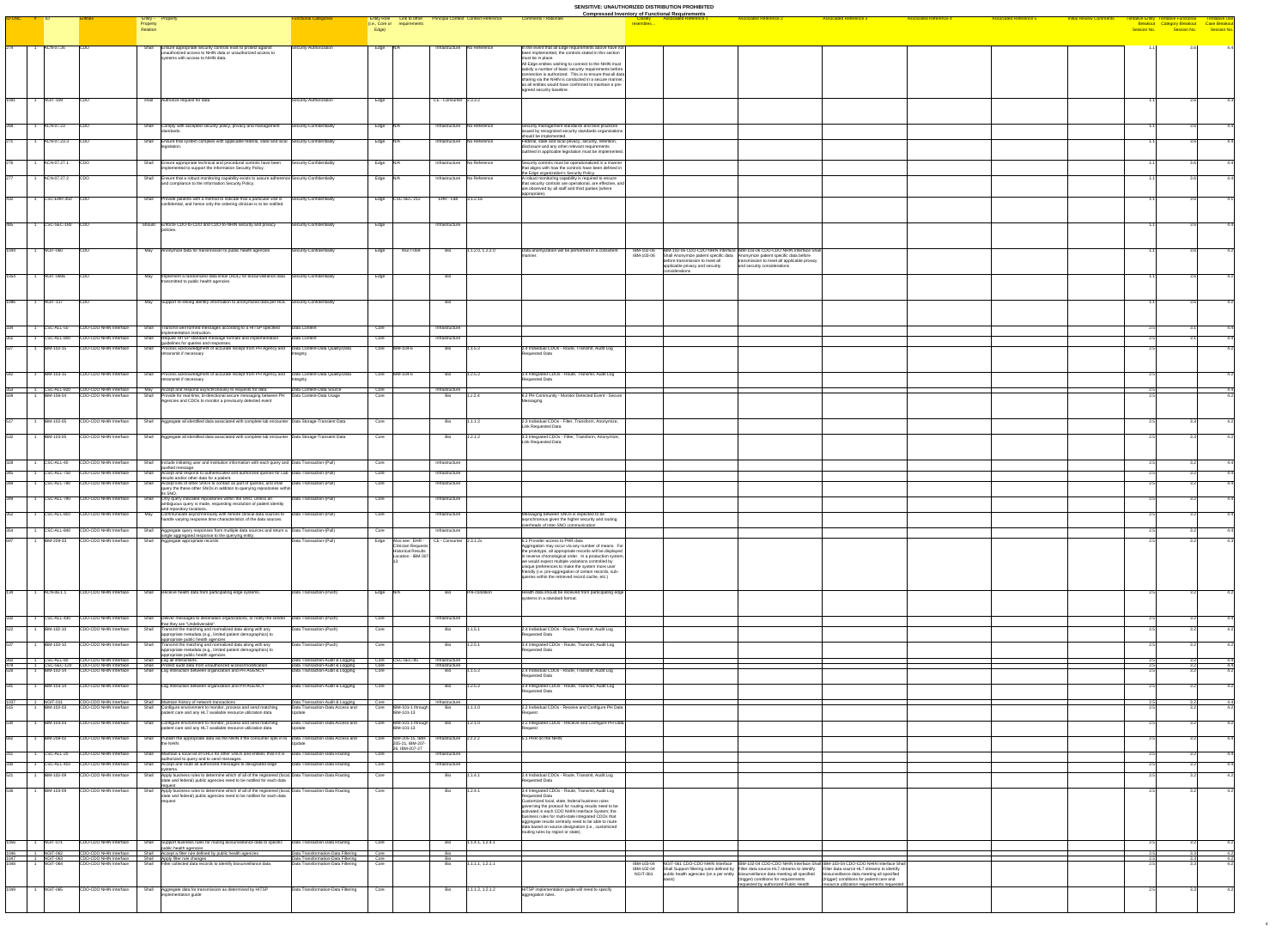| $ID-ONC$ $\#$ $ID$ |                                        |                                                  |                                                                                                                                                                                                                                                                              | <b>Functional Categories</b>                                                               | Entity Role Link to other Principal Context Context Reference |                                                         |                                                                                  | <b>Comments / Rationale</b>                                                                                                                                         | <b>Closelv</b>                | <b>Compressed Inventory of Functional Requirements</b><br><b>Associated Reference 2</b><br><b>Associated Reference 1</b>                                                                                                                                         | <b>Associated Reference 3</b><br><b>Associated Reference 4</b>                                  | <b>Associated Reference 5</b> | <b>Initial Review Comments</b> |     |                                                                                                                                         |
|--------------------|----------------------------------------|--------------------------------------------------|------------------------------------------------------------------------------------------------------------------------------------------------------------------------------------------------------------------------------------------------------------------------------|--------------------------------------------------------------------------------------------|---------------------------------------------------------------|---------------------------------------------------------|----------------------------------------------------------------------------------|---------------------------------------------------------------------------------------------------------------------------------------------------------------------|-------------------------------|------------------------------------------------------------------------------------------------------------------------------------------------------------------------------------------------------------------------------------------------------------------|-------------------------------------------------------------------------------------------------|-------------------------------|--------------------------------|-----|-----------------------------------------------------------------------------------------------------------------------------------------|
|                    |                                        |                                                  | Entity – Property<br>Property<br>Relation                                                                                                                                                                                                                                    |                                                                                            | (i.e., Core or requirements<br>Edge)                          |                                                         |                                                                                  |                                                                                                                                                                     | resembles.                    |                                                                                                                                                                                                                                                                  |                                                                                                 |                               |                                |     | Tentative Entity Tentative Functional Tentiative Use<br>Breakout Category Breakout Case Breakout<br>Session No. Session No. Session No. |
|                    | $\vert$ 1  IBM-102-08                  | <b>CDO-CDO NHIN Interface</b>                    | Shall Transform data using approved standards as provided by HITSP or Data Transformation-Data<br>as agreed upon with ONC for the Architecture Prototype                                                                                                                     | Mapping/Translation                                                                        | Core                                                          |                                                         | 1.1.3.1                                                                          | 2.3 Individual CDOs - Filter, Transform, Anonymize<br>Link Requested Data                                                                                           | <b>NGIT-072</b><br>IBM-103-08 | NGIT-068 NGIT-068 CDO-CDO NHIN Interface NGIT-072 CDO-CDO NHIN Interface Shall  IBM-103-08 CDO-CDO NHIN Interface Shall<br>Shall Transform data into approved<br>messages to specific public health agencies as provided by HITSP or as agreed upon<br>standards | $\vert$ Transmit anonymized data as well formed $\vert$ Transform data using approved standards |                               |                                | 2.5 | 3.3                                                                                                                                     |
|                    | CSC-ALL-320                            | <b>CDO-CDO NHIN Interface</b>                    | Shall Use the Record Locator Service to resolve patient indentiy                                                                                                                                                                                                             | Information Location-                                                                      | Core                                                          | Infrastructure                                          |                                                                                  |                                                                                                                                                                     |                               |                                                                                                                                                                                                                                                                  | with ONC for the Architecture Prototype                                                         |                               |                                |     |                                                                                                                                         |
|                    | CSC-ALL-770                            | <b>CDO-CDO NHIN Interface</b>                    | amibiguities.<br>Shall Return unambiguous patient identities for all query results.                                                                                                                                                                                          | Identity/Information Correlation<br>Information Location-                                  | Core                                                          | Infrastructure                                          |                                                                                  | The NHIN Interface uses the Record Locator Service                                                                                                                  |                               |                                                                                                                                                                                                                                                                  |                                                                                                 |                               |                                |     |                                                                                                                                         |
|                    | <b>IBM-103-13</b>                      | <b>CDO-CDO NHIN Interface</b>                    | Should   Minimize double counting. The system should be able to determine<br>when multiple and or independently submitted data refer to the same Identity/Information Correlation                                                                                            | Identity/Information Correlation<br>Information Location-                                  | Core                                                          | Bio                                                     | 1.2.5.1X                                                                         | for this.<br>3.4 Integrated CDOs - Route, Transmit, Audit Log<br>Requested Data                                                                                     |                               | IBM-102-13   IBM-102-13 CDO-CDO NHIN Interface<br>Should Minimize double counting. The                                                                                                                                                                           |                                                                                                 |                               |                                |     |                                                                                                                                         |
|                    |                                        |                                                  | case (patient) or event.                                                                                                                                                                                                                                                     |                                                                                            |                                                               |                                                         |                                                                                  |                                                                                                                                                                     |                               | system should be able to determine<br>when multiple and or independently<br>submitted data refer to the same case                                                                                                                                                |                                                                                                 |                               |                                |     |                                                                                                                                         |
|                    | CSC-EHR-450                            | CDO-CDO NHIN Interface                           | Route queries to the Record Locator Service in order to resolve<br>May<br>patient identity ambiguities and locate records. Record locations<br>returned to the NHIN Interface are used for routing the query to the<br>proper repositories for processing.                   | Information Location-Record Location                                                       | Core CSC-ALL-220                                              |                                                         | EHR - Lab 3.2.3.1, 3.2.3.0, 3.2.3.2,<br>3.2.3.2a,b, 3.2.3.4, 3.5.2.0,<br>3.5.2.2 |                                                                                                                                                                     |                               |                                                                                                                                                                                                                                                                  |                                                                                                 |                               |                                |     |                                                                                                                                         |
|                    | IBM-205-06                             | <b>CDO-CDO NHIN Interface</b>                    | Contain one Record Locator Service (RLS) for NHIN searches<br>Shall                                                                                                                                                                                                          | Information Location-Record Location                                                       | Core                                                          | $Infrastructure$ 2.2.2.3x                               |                                                                                  | 3.2 Pre-populating a PHR                                                                                                                                            |                               |                                                                                                                                                                                                                                                                  |                                                                                                 |                               |                                |     |                                                                                                                                         |
|                    | <b>IBM-205-07</b>                      | <b>CDO-CDO NHIN Interface</b>                    | Shall<br>Require that the requesting institution provide appropriate<br>demographic information (presumably brokered by the PHR vendor                                                                                                                                       | Information Location-Record Location                                                       | Core                                                          | Infrastructure $2.2.2.3x$                               |                                                                                  | 3.2 Pre-populating a PHR                                                                                                                                            | IBM-207-07<br>IBM-209-14      | IBM-207-07 CDO-CDO NHIN Interface IBM-209-14 CDO-CDO NHIN Interface<br>Shall Require that the requesting institution<br>Shall Require that the requesting                                                                                                        |                                                                                                 |                               |                                |     |                                                                                                                                         |
|                    |                                        |                                                  | in this instance) to query data in the NHIN. Data required is<br>determined by the community.                                                                                                                                                                                |                                                                                            |                                                               |                                                         |                                                                                  |                                                                                                                                                                     |                               | provide appropriate demographic<br>institution provide appropriate<br>demographic information to query data information to query data in the NHIN. Data $ $<br>in the NHIN. Data required is<br>required is determined by the community.                         |                                                                                                 |                               |                                |     |                                                                                                                                         |
|                    |                                        |                                                  |                                                                                                                                                                                                                                                                              |                                                                                            |                                                               |                                                         |                                                                                  |                                                                                                                                                                     |                               | determined by the community.                                                                                                                                                                                                                                     |                                                                                                 |                               |                                |     |                                                                                                                                         |
|                    | <b>IBM-207-06</b><br><b>IBM-209-13</b> | CDO-CDO NHIN Interface<br>CDO-CDO NHIN Interface | Shall Contain one Record Locator Service (RLS) for NHIN searches<br>Shall Contain one Record Locator Service (RLS) for NHIN searches                                                                                                                                         | Information Location-Record Location   Core<br>Information Location-Record Location   Core |                                                               | Infrastructure $2.1.5.2x$<br>Infrastructure $ 2.3.1.2x$ |                                                                                  | $4.2$ Updating a PHR<br>6.1 Provider access to PHR data                                                                                                             |                               |                                                                                                                                                                                                                                                                  |                                                                                                 |                               |                                |     |                                                                                                                                         |
|                    | <b>IBM-209-15</b>                      | <b>CDO-CDO NHIN Interface</b>                    | Shall Specify what marketplaces the Record Locator should search                                                                                                                                                                                                             | Information Location-Record Location Core                                                  |                                                               | Infrastructure $ 2.3.1.2x $                             |                                                                                  | 6.1 Provider access to PHR data                                                                                                                                     |                               |                                                                                                                                                                                                                                                                  |                                                                                                 |                               |                                |     |                                                                                                                                         |
|                    | CSC-ALL-10                             | <b>CDO-CDO NHIN Interface</b>                    | Shall Be shared between all entities in a single RHIO or SNO. There is only Non-Functional-Business Rules<br>one NHIN Interface in a SNO, and it is used for all communications                                                                                              |                                                                                            | Core                                                          | Infrastructure                                          |                                                                                  |                                                                                                                                                                     |                               |                                                                                                                                                                                                                                                                  |                                                                                                 |                               |                                |     |                                                                                                                                         |
|                    | CSC-ALL-760                            | <b>CDO-CDO NHIN Interface</b>                    | with other SNOs over the NHIN.<br>Use the Record Locator Service to resolve ambiguities in the<br>Shall                                                                                                                                                                      | Non-Functional-Business Rules                                                              | Core                                                          | Infrastructure                                          |                                                                                  |                                                                                                                                                                     |                               |                                                                                                                                                                                                                                                                  |                                                                                                 |                               |                                |     |                                                                                                                                         |
|                    |                                        | CSC-NFR-230 CDO-CDO NHIN Interface               | patient's identity, and to locate repositories of data, within the SNO,<br>for that patient.<br>Entail low Deployment and Operational Costs, commensurate with Non-Functional-Business Rules<br>Should                                                                       |                                                                                            | Core                                                          | Infrastructure                                          |                                                                                  |                                                                                                                                                                     |                               |                                                                                                                                                                                                                                                                  |                                                                                                 |                               |                                |     |                                                                                                                                         |
|                    |                                        |                                                  | technology and investment capacity of the health market.                                                                                                                                                                                                                     |                                                                                            |                                                               |                                                         |                                                                                  |                                                                                                                                                                     |                               |                                                                                                                                                                                                                                                                  |                                                                                                 |                               |                                |     |                                                                                                                                         |
|                    | CSC-NFR-40                             | CDO-CDO NHIN Interface                           | Should Be efficient and not consume more computer resources than is                                                                                                                                                                                                          | Non-Functional-Performance                                                                 | Core                                                          | Infrastructure                                          |                                                                                  |                                                                                                                                                                     |                               |                                                                                                                                                                                                                                                                  |                                                                                                 |                               |                                |     |                                                                                                                                         |
|                    |                                        |                                                  | directly useful to the data exchange process [Efficiency]                                                                                                                                                                                                                    |                                                                                            |                                                               |                                                         |                                                                                  |                                                                                                                                                                     |                               |                                                                                                                                                                                                                                                                  |                                                                                                 |                               |                                |     |                                                                                                                                         |
|                    |                                        | CSC-NFR-100 CDO-CDO NHIN Interface               | Should Allow users to install and operate with not more than 4 hours of                                                                                                                                                                                                      | Non-Functional-Robustness                                                                  | Core                                                          | Infrastructure                                          |                                                                                  |                                                                                                                                                                     |                               |                                                                                                                                                                                                                                                                  |                                                                                                 |                               |                                |     |                                                                                                                                         |
|                    |                                        |                                                  | training [Ease of learning]                                                                                                                                                                                                                                                  |                                                                                            |                                                               |                                                         |                                                                                  |                                                                                                                                                                     |                               |                                                                                                                                                                                                                                                                  |                                                                                                 |                               |                                |     |                                                                                                                                         |
|                    |                                        |                                                  | CSC-NFR-140 CDO-CDO NHIN Interface Should Be configurable and extendable to support existing and new                                                                                                                                                                         | Non-Functional-Robustness                                                                  | Core                                                          | Infrastructure                                          |                                                                                  |                                                                                                                                                                     |                               |                                                                                                                                                                                                                                                                  |                                                                                                 |                               |                                |     |                                                                                                                                         |
|                    |                                        |                                                  | workflows                                                                                                                                                                                                                                                                    |                                                                                            |                                                               |                                                         |                                                                                  |                                                                                                                                                                     |                               |                                                                                                                                                                                                                                                                  |                                                                                                 |                               |                                |     |                                                                                                                                         |
|                    |                                        | CSC-NFR-150 CDO-CDO NHIN Interface               | Shall  Be extensible to new message types in a modular fashion; without  Non-Functional-Robustness                                                                                                                                                                           |                                                                                            | Core                                                          | Infrastructure                                          |                                                                                  |                                                                                                                                                                     |                               |                                                                                                                                                                                                                                                                  |                                                                                                 |                               |                                |     |                                                                                                                                         |
|                    |                                        |                                                  | requiring any changes to the application for the heretofore handled                                                                                                                                                                                                          |                                                                                            |                                                               |                                                         |                                                                                  |                                                                                                                                                                     |                               |                                                                                                                                                                                                                                                                  |                                                                                                 |                               |                                |     |                                                                                                                                         |
|                    |                                        |                                                  | CSC-NFR-160 CDO-CDO NHIN Interface Should Enable remote troubleshooting and deployment of application fixes Non-Functional-Robustness<br>(patches) [Supportable]                                                                                                             |                                                                                            | Core                                                          | Infrastructure                                          |                                                                                  |                                                                                                                                                                     |                               |                                                                                                                                                                                                                                                                  |                                                                                                 |                               |                                |     |                                                                                                                                         |
|                    |                                        |                                                  |                                                                                                                                                                                                                                                                              |                                                                                            |                                                               |                                                         |                                                                                  |                                                                                                                                                                     |                               |                                                                                                                                                                                                                                                                  |                                                                                                 |                               |                                |     |                                                                                                                                         |
|                    |                                        |                                                  | $\vert$ CSC-NFR-170 $\vert$ CDO-CDO NHIN Interface $\vert$ Should $\vert$ Enable problems to be traced and analyzed, so that they can be<br>resolved [Maintainable]                                                                                                          | Non-Functional-Robustness                                                                  | Core                                                          | Infrastructure                                          |                                                                                  |                                                                                                                                                                     |                               |                                                                                                                                                                                                                                                                  |                                                                                                 |                               |                                |     |                                                                                                                                         |
|                    |                                        |                                                  |                                                                                                                                                                                                                                                                              |                                                                                            |                                                               |                                                         |                                                                                  |                                                                                                                                                                     |                               |                                                                                                                                                                                                                                                                  |                                                                                                 |                               |                                |     |                                                                                                                                         |
|                    |                                        |                                                  | CSC-NFR-180 CDO-CDO NHIN Interface Shall Provide testing facilities to enable verification of new functionality<br>before deployment to production environments [Testability]                                                                                                | Non-Functional-Robustness                                                                  | Core                                                          | Infrastructure                                          |                                                                                  |                                                                                                                                                                     |                               |                                                                                                                                                                                                                                                                  |                                                                                                 |                               |                                |     |                                                                                                                                         |
|                    |                                        |                                                  |                                                                                                                                                                                                                                                                              |                                                                                            |                                                               |                                                         |                                                                                  |                                                                                                                                                                     |                               |                                                                                                                                                                                                                                                                  |                                                                                                 |                               |                                |     |                                                                                                                                         |
|                    |                                        | CSC-NFR-190 CDO-CDO NHIN Interface               | Shall Provide for remote monitoring of operations, detection of potential<br>problems, and preventive maintenance measures [Manageability]                                                                                                                                   | Non-Functional-Robustness                                                                  | Core                                                          | Infrastructure                                          |                                                                                  |                                                                                                                                                                     |                               |                                                                                                                                                                                                                                                                  |                                                                                                 |                               |                                |     |                                                                                                                                         |
|                    |                                        |                                                  |                                                                                                                                                                                                                                                                              |                                                                                            |                                                               |                                                         |                                                                                  |                                                                                                                                                                     |                               |                                                                                                                                                                                                                                                                  |                                                                                                 |                               |                                |     |                                                                                                                                         |
|                    | 1 CSC-NFR-70                           |                                                  | CDO-CDO NHIN Interface Should Support reliable messaging between edge applications that are<br>engaged in the data exchange process                                                                                                                                          | Non-Functional-Robustness                                                                  | Core                                                          | Infrastructure                                          |                                                                                  |                                                                                                                                                                     |                               |                                                                                                                                                                                                                                                                  |                                                                                                 |                               |                                |     |                                                                                                                                         |
|                    |                                        |                                                  |                                                                                                                                                                                                                                                                              |                                                                                            |                                                               |                                                         |                                                                                  |                                                                                                                                                                     |                               |                                                                                                                                                                                                                                                                  |                                                                                                 |                               |                                |     |                                                                                                                                         |
| 474                | CSC-NFR-80                             |                                                  | CDO-CDO NHIN Interface Should Plan and implement recovery procedures in case of failure of any of Non-Functional-Robustness<br>lits discrete architectural components; recovery times range from near<br>real time to deferred based on the requirements (and investment) of |                                                                                            | Core                                                          | Infrastructure                                          |                                                                                  |                                                                                                                                                                     |                               |                                                                                                                                                                                                                                                                  |                                                                                                 |                               |                                |     |                                                                                                                                         |
|                    |                                        |                                                  | the health markets [High Availability]                                                                                                                                                                                                                                       |                                                                                            |                                                               |                                                         |                                                                                  |                                                                                                                                                                     |                               |                                                                                                                                                                                                                                                                  |                                                                                                 |                               |                                |     |                                                                                                                                         |
|                    | $\mathsf{CSC\text{-}NFR\text{-}90}$    | CDO-CDO NHIN Interface                           | Should Tolerate errors in data exchange messages and files, as well as<br>other exception conditions, and not disrupt other edge applications in<br>the user work environment. [Fault tolerance]                                                                             | Non-Functional-Robustness                                                                  | Core                                                          | Infrastructure                                          |                                                                                  |                                                                                                                                                                     |                               |                                                                                                                                                                                                                                                                  |                                                                                                 |                               |                                |     |                                                                                                                                         |
|                    | CSC-NFR-60                             | <b>CDO-CDO NHIN Interface</b>                    | Should Be modularly expandable to support higher transaction volumes as Non-Functional-Scalability<br>usage of the NHIN increases                                                                                                                                            |                                                                                            | Core                                                          | Infrastructure                                          |                                                                                  |                                                                                                                                                                     |                               |                                                                                                                                                                                                                                                                  |                                                                                                 |                               |                                |     |                                                                                                                                         |
|                    |                                        |                                                  |                                                                                                                                                                                                                                                                              |                                                                                            |                                                               |                                                         |                                                                                  |                                                                                                                                                                     |                               |                                                                                                                                                                                                                                                                  |                                                                                                 |                               |                                |     |                                                                                                                                         |
|                    | <b>NGIT-004</b>                        | CDO-CDO NHIN Interface                           | Shall Authenticate entity for NHIN data request                                                                                                                                                                                                                              | Security-Authentication                                                                    | Core                                                          | Infrastructure                                          |                                                                                  |                                                                                                                                                                     |                               |                                                                                                                                                                                                                                                                  |                                                                                                 |                               |                                |     |                                                                                                                                         |
|                    |                                        |                                                  |                                                                                                                                                                                                                                                                              |                                                                                            |                                                               |                                                         |                                                                                  |                                                                                                                                                                     |                               |                                                                                                                                                                                                                                                                  |                                                                                                 |                               |                                |     |                                                                                                                                         |
|                    | <b>NGIT-129</b>                        | CDO-CDO NHIN Interface                           | Shall Authenticate entity for NHIN access                                                                                                                                                                                                                                    | Security-Authentication                                                                    | Core                                                          |                                                         |                                                                                  |                                                                                                                                                                     |                               |                                                                                                                                                                                                                                                                  |                                                                                                 |                               |                                |     |                                                                                                                                         |
|                    | IBM-209-05                             | <b>CDO-CDO NHIN Interface</b>                    | Shall Maintain a list of authorized users that can access the consumer's Security-Authorization                                                                                                                                                                              |                                                                                            | Core EHR - Patient                                            | Infrastructure $2.3.1.1x$                               |                                                                                  | 6.1 Provider access to PHR data                                                                                                                                     |                               |                                                                                                                                                                                                                                                                  |                                                                                                 |                               |                                |     |                                                                                                                                         |
|                    |                                        |                                                  | PHR data from the NHIN hub                                                                                                                                                                                                                                                   |                                                                                            | Authorizes Access -<br><b>IBM-302-01</b>                      |                                                         |                                                                                  | Different rules will apply for queries within a community<br>$ $ (from a trusted source), across a community (from a                                                |                               |                                                                                                                                                                                                                                                                  |                                                                                                 |                               |                                |     |                                                                                                                                         |
|                    |                                        |                                                  |                                                                                                                                                                                                                                                                              |                                                                                            |                                                               |                                                         |                                                                                  | trusted source), and from a non-trusted querying entity.<br>Data source entities will retain the right to share<br>information as per their business rules and data |                               |                                                                                                                                                                                                                                                                  |                                                                                                 |                               |                                |     |                                                                                                                                         |
|                    | IBM-209-07                             | CDO-CDO NHIN Interface                           | Authorize (or not) provider's request to access consumer's PHR data Security-Authorization<br>Shall                                                                                                                                                                          |                                                                                            | $Core$  IBM-209-05                                            | Infrastructure $ 2.3.1.1x $                             |                                                                                  | sharing agreements.<br>6.1 Provider access to PHR data                                                                                                              |                               |                                                                                                                                                                                                                                                                  |                                                                                                 |                               |                                |     |                                                                                                                                         |
|                    | <b>NGIT-005</b>                        | <b>CDO-CDO NHIN Interface</b>                    | $\vert$ via the NHIN<br>Shall Authorize an entity's request for data                                                                                                                                                                                                         | Security-Authorization                                                                     | Core                                                          | Infrastructure                                          |                                                                                  |                                                                                                                                                                     |                               |                                                                                                                                                                                                                                                                  |                                                                                                 |                               |                                |     |                                                                                                                                         |
|                    |                                        |                                                  |                                                                                                                                                                                                                                                                              |                                                                                            |                                                               |                                                         |                                                                                  |                                                                                                                                                                     |                               |                                                                                                                                                                                                                                                                  |                                                                                                 |                               |                                |     |                                                                                                                                         |
|                    | $\sqrt{1126}$ 1 NGIT-151               | <b>CDO-CDO NHIN Interface</b>                    | Shall Authorize an entity's request for laboratory data                                                                                                                                                                                                                      | Security-Authorization                                                                     | Core                                                          | $EHR - Lab$ 3.4.3.3                                     |                                                                                  | NHIN will authorize a request for data per agreement<br>and configuration                                                                                           |                               |                                                                                                                                                                                                                                                                  |                                                                                                 |                               |                                |     |                                                                                                                                         |
|                    |                                        |                                                  |                                                                                                                                                                                                                                                                              |                                                                                            |                                                               |                                                         |                                                                                  |                                                                                                                                                                     |                               |                                                                                                                                                                                                                                                                  |                                                                                                 |                               |                                |     |                                                                                                                                         |
|                    |                                        | CSC-SEC-190 CDO-CDO NHIN Interface               | Shall Enforce NHIN security and privacy policies.                                                                                                                                                                                                                            | Security-Confidentiality                                                                   | Core                                                          | Infrastructure                                          |                                                                                  |                                                                                                                                                                     |                               |                                                                                                                                                                                                                                                                  |                                                                                                 |                               |                                |     |                                                                                                                                         |
|                    |                                        |                                                  |                                                                                                                                                                                                                                                                              |                                                                                            |                                                               |                                                         |                                                                                  |                                                                                                                                                                     |                               |                                                                                                                                                                                                                                                                  |                                                                                                 |                               |                                |     |                                                                                                                                         |
|                    | IBM-102-07                             | CDO-CDO NHIN Interface                           | Shall Attach randomized linker before transmission of patient specific data Security-Confidentiality<br>that supports ability to re-identify data when required as part of an<br>authorized public health investigation                                                      |                                                                                            | Core                                                          |                                                         |                                                                                  | 2.3 Individual CDOs - Filter, Transform, Anonymize,<br>Link Requested Data                                                                                          |                               |                                                                                                                                                                                                                                                                  |                                                                                                 |                               |                                |     |                                                                                                                                         |
|                    | <b>IBM-103-07</b>                      | CDO-CDO NHIN Interface                           | Attach randomized linker before transmission of patient specific data Security-Confidentiality<br>Shall<br>that supports ability to re-identify data when required as part of an                                                                                             |                                                                                            | Core                                                          |                                                         | .2.2.2                                                                           | 3.3 Integrated CDOs - Filter, Transform, Anonymize,<br>Link Requested Data                                                                                          |                               |                                                                                                                                                                                                                                                                  |                                                                                                 |                               |                                |     |                                                                                                                                         |
|                    |                                        |                                                  | authorized public health investigation                                                                                                                                                                                                                                       |                                                                                            |                                                               |                                                         |                                                                                  |                                                                                                                                                                     |                               |                                                                                                                                                                                                                                                                  |                                                                                                 |                               |                                |     |                                                                                                                                         |
|                    | 1 NGIT-066                             | <b>CDO-CDO NHIN Interface</b>                    | Shall Anonymize data for transmission to public health agencies                                                                                                                                                                                                              | Security-Confidentiality                                                                   | NGIT-069<br>Core                                              |                                                         | 1.1.2.0, 1.2.2.0                                                                 | Data anomyization will be performed in a consistent<br>manner                                                                                                       |                               |                                                                                                                                                                                                                                                                  |                                                                                                 |                               |                                |     |                                                                                                                                         |
|                    |                                        |                                                  |                                                                                                                                                                                                                                                                              |                                                                                            |                                                               |                                                         |                                                                                  |                                                                                                                                                                     |                               |                                                                                                                                                                                                                                                                  |                                                                                                 |                               |                                |     |                                                                                                                                         |
|                    | NGIT-069                               | <b>CDO-CDO NHIN Interface</b>                    | Shall Implement a randomized data linker (RDL) for biosurveillance data Security-Confidentiality<br>transmitted to public health agencies                                                                                                                                    |                                                                                            | Core                                                          | Bi∩∶                                                    | .1.2.2, 1.2.2.2                                                                  |                                                                                                                                                                     |                               |                                                                                                                                                                                                                                                                  |                                                                                                 |                               |                                |     |                                                                                                                                         |
|                    | 1 NGIT-116                             |                                                  | CDO-CDO NHIN Interface Shall Support re-linking identity information to anonymized data per RDL Security-Confidentiality                                                                                                                                                     |                                                                                            | Core NGIT-069                                                 | Bio                                                     | 1.1.2.2, 1.2.2.2                                                                 |                                                                                                                                                                     |                               |                                                                                                                                                                                                                                                                  |                                                                                                 |                               |                                |     |                                                                                                                                         |
|                    |                                        |                                                  |                                                                                                                                                                                                                                                                              |                                                                                            |                                                               |                                                         |                                                                                  |                                                                                                                                                                     |                               |                                                                                                                                                                                                                                                                  |                                                                                                 |                               |                                |     |                                                                                                                                         |
|                    |                                        |                                                  | The CSC-SEC-240 CDO-CDO NHIN Interface Shall Establish pairwise trust relationships with the entities of the RHIO or Security-Credentialing                                                                                                                                  |                                                                                            | Core                                                          | Infrastructure                                          |                                                                                  |                                                                                                                                                                     |                               |                                                                                                                                                                                                                                                                  |                                                                                                 |                               |                                |     |                                                                                                                                         |
|                    |                                        |                                                  |                                                                                                                                                                                                                                                                              |                                                                                            |                                                               |                                                         |                                                                                  |                                                                                                                                                                     |                               |                                                                                                                                                                                                                                                                  |                                                                                                 |                               |                                |     |                                                                                                                                         |
|                    |                                        |                                                  |                                                                                                                                                                                                                                                                              |                                                                                            |                                                               |                                                         |                                                                                  |                                                                                                                                                                     |                               |                                                                                                                                                                                                                                                                  |                                                                                                 |                               |                                |     |                                                                                                                                         |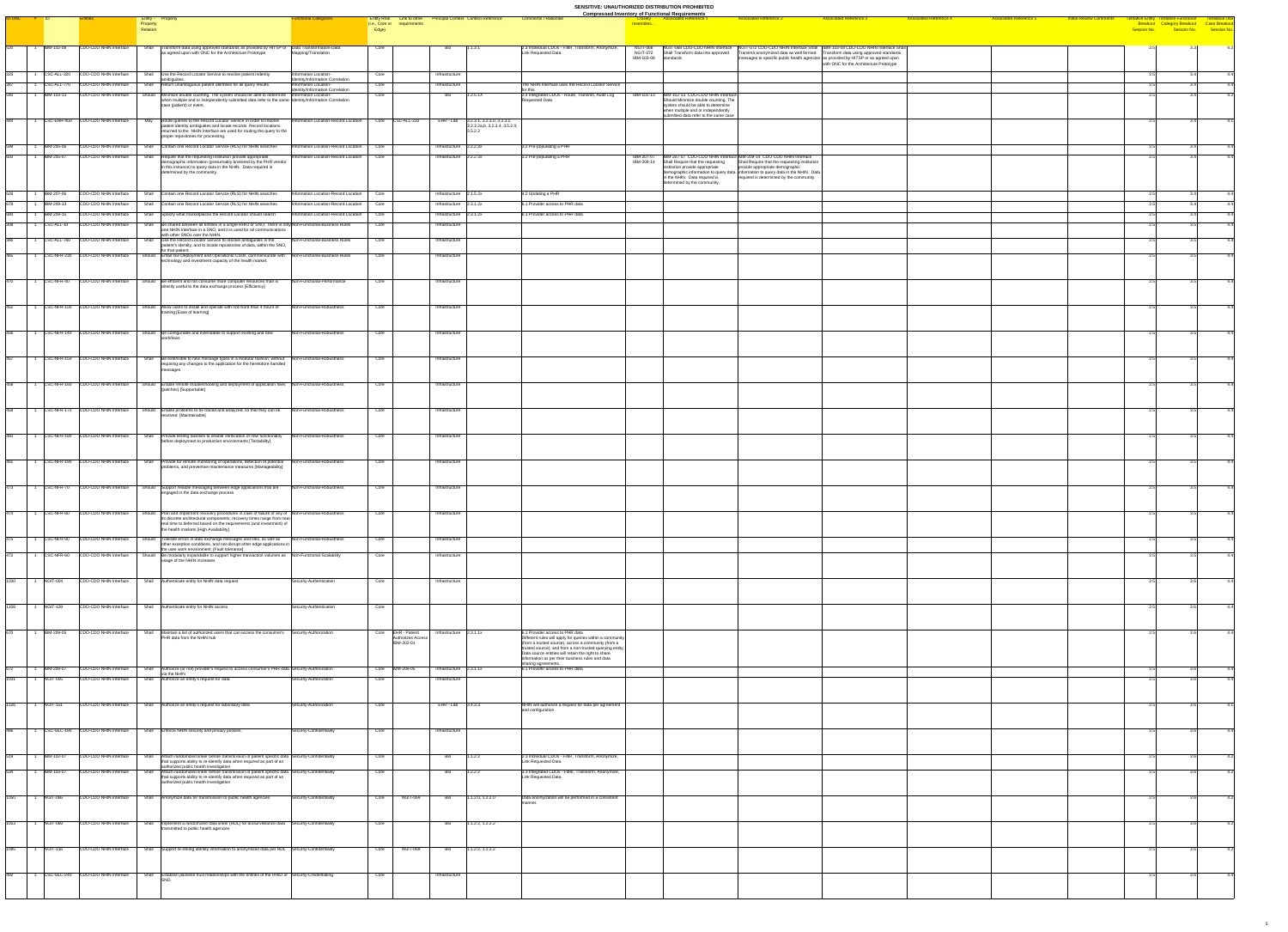| ID-ONC # ID |                                        |                    | Entity - Property           |                                                                                                                                                                                | unctional Categories                               | Entity Role Link to other Principal Context Context Reference |                                                                | <b>Compressed Inventory of Functional Requirements</b><br><b>Associated Reference 2</b><br><b>Comments / Rationale</b><br><b>Associated Reference 3</b><br><b>Associated Reference 5</b><br><b>Initial Review Comments</b><br><b>Associated Reference 1</b><br><b>Associated Reference 4</b> |                                                                                                                                        |
|-------------|----------------------------------------|--------------------|-----------------------------|--------------------------------------------------------------------------------------------------------------------------------------------------------------------------------|----------------------------------------------------|---------------------------------------------------------------|----------------------------------------------------------------|----------------------------------------------------------------------------------------------------------------------------------------------------------------------------------------------------------------------------------------------------------------------------------------------|----------------------------------------------------------------------------------------------------------------------------------------|
|             |                                        |                    | <b>Property</b><br>Relation |                                                                                                                                                                                |                                                    | (i.e., Core or requirements<br>Edge)                          |                                                                | resembles.                                                                                                                                                                                                                                                                                   | entative Entity Tentative Functional Tentiative Use<br>Breakout Category Breakout Case Breakout<br>Session No. Session No. Session No. |
|             |                                        |                    |                             |                                                                                                                                                                                |                                                    |                                                               |                                                                |                                                                                                                                                                                                                                                                                              |                                                                                                                                        |
|             | $\vert$ 1  IBM-316-10                  | CDO-EMR            |                             | May Store lab supplied unique lab order identification information                                                                                                             | ??-Unknown (IBM)                                   | Edge                                                          | EHR - Lab $ 3.2.2.10$                                          | 3.4 Process Lab Order                                                                                                                                                                                                                                                                        |                                                                                                                                        |
|             |                                        |                    |                             |                                                                                                                                                                                |                                                    |                                                               |                                                                |                                                                                                                                                                                                                                                                                              |                                                                                                                                        |
|             | <b>IBM-308-12</b>                      | CDO-EMR            |                             | Shall Adhere to approved content standards as provided by HITSP when Data Content                                                                                              |                                                    | Edge                                                          | EHR-Lab $3.2.1.1ax$                                            | 2.2 Clinician Requests Historical Results from Data                                                                                                                                                                                                                                          |                                                                                                                                        |
|             |                                        |                    |                             | sending request for lab result data to repository                                                                                                                              |                                                    |                                                               |                                                                | Repositories                                                                                                                                                                                                                                                                                 |                                                                                                                                        |
|             | <b>IBM-308-14</b>                      | CDO-EMR            |                             | Should   Include name of the requesting clinician; the HIPAA designated                                                                                                        | Data Content                                       |                                                               | EHR-Lab 3.2.1.1ax2                                             | 2.2 Clinician Requests Historical Results from Data                                                                                                                                                                                                                                          |                                                                                                                                        |
|             |                                        |                    |                             | National Provider ID and name of the clinician's affiliated                                                                                                                    |                                                    | Edge                                                          |                                                                | Renositories<br>NOTE: National Provider IDs have not yet been                                                                                                                                                                                                                                |                                                                                                                                        |
|             |                                        |                    |                             | organization, and identifying information for the requesting<br>marketplace as part of the data request transmission when sending<br>request for lab result data to repository |                                                    |                                                               |                                                                | promulgated; as such, this is requirement is stated in                                                                                                                                                                                                                                       |                                                                                                                                        |
|             | IBM-316-02                             | CDO-EMR            |                             | Shall Adhere to approved content standards as provided by HITSP when Data Content                                                                                              |                                                    | Edge                                                          | $EHR - Lab$ 3.2.z.2                                            | the form of "should" to acknowledge prospective health<br>care environment.<br>3.4 Process Lab Order                                                                                                                                                                                         |                                                                                                                                        |
|             |                                        |                    |                             | sending lab orders to lab                                                                                                                                                      |                                                    |                                                               |                                                                |                                                                                                                                                                                                                                                                                              |                                                                                                                                        |
|             |                                        |                    |                             |                                                                                                                                                                                |                                                    |                                                               |                                                                |                                                                                                                                                                                                                                                                                              |                                                                                                                                        |
|             | 1 IBM-316-03                           | CDO-EMR            |                             | Should   Include name of the requesting clinician; the HIPAA designated<br>National Provider ID and name of the clinician's affiliated                                         | Data Content                                       | Edge                                                          | EHR-Lab $\overline{3.2.z.3}$                                   | 3.4 Process Lab Order                                                                                                                                                                                                                                                                        |                                                                                                                                        |
|             |                                        |                    |                             | organization; and identifying information for the requesting<br>marketplace as part of the data request transmission when sending                                              |                                                    |                                                               |                                                                |                                                                                                                                                                                                                                                                                              |                                                                                                                                        |
|             | IBM-316-04                             | CDO-EMR            |                             | lab orders to lab<br>May  Indicate for lab to send result event messages to ordering clinician's  Data Content                                                                 |                                                    | Edge                                                          | $EHR - Lab$ 3.2.z.4                                            | 3.4 Process Lab Order                                                                                                                                                                                                                                                                        |                                                                                                                                        |
|             | <b>IBM-316-05</b>                      | CDO-EMR            | May                         | EMR and include in lab order message to lab<br>Indicate to send result event availability notifications to ordering                                                            | Data Content                                       | Edge                                                          | EHR-Lab $3.2.2.5$                                              | 3.4 Process Lab Order                                                                                                                                                                                                                                                                        |                                                                                                                                        |
|             | <b>IBM-316-06</b>                      | CDO-EMR            |                             | clinician's EMR and include in lab order message sent to lab<br>May  Indicate for lab to send result availability notification to other clinicians Data Content                |                                                    | Edge                                                          | EHR-Lab $3.2.2.6$                                              | 3.4 Process Lab Order                                                                                                                                                                                                                                                                        |                                                                                                                                        |
|             | <b>NGIT-115</b>                        | CDO-EMR            |                             | and include in lab order message sent to lab<br>Should   Identify providers associated in the care of the patient, and their                                                   | Data Content                                       | Edge                                                          | EHR-Lab $3.1.2.0$                                              | Provider relationship to patients is needed to support                                                                                                                                                                                                                                       |                                                                                                                                        |
|             |                                        |                    |                             | relationship to patient and/or procedures                                                                                                                                      |                                                    |                                                               |                                                                | authorized disclosure of data. EMR systems maintain<br>the patient-provider relationship for the episode of care                                                                                                                                                                             |                                                                                                                                        |
|             |                                        |                    |                             |                                                                                                                                                                                |                                                    |                                                               |                                                                | and specifically for lab tests requested during the<br>period of care. Relationships may be pre-defined by                                                                                                                                                                                   |                                                                                                                                        |
|             |                                        |                    |                             |                                                                                                                                                                                |                                                    |                                                               |                                                                | hospital, practice, group policy. Additional patient-<br>provider relationships may be identified at the time                                                                                                                                                                                |                                                                                                                                        |
|             |                                        |                    |                             |                                                                                                                                                                                |                                                    |                                                               |                                                                | tests are ordered or subsequently by primary care<br>providers.                                                                                                                                                                                                                              |                                                                                                                                        |
|             | <b>IBM-306-05</b>                      | CDO-EMR            |                             | Shall Validate integrity and completeness of new lab result event<br>availability notification message                                                                         | Data Content-Data Quality/Data                     | Edge                                                          | EHR-Lab $3.2.2.1x2$                                            | 1.6 Clinician Notified of New Lab Results<br>NGIT-122 NGIT-122 CDO-EMR May Verify<br>integrity of unsolicited result transaction                                                                                                                                                             |                                                                                                                                        |
|             | <b>IBM-306-07</b>                      | CDO-EMR            | Shall                       | Send acknowledgement message to record locator for successful                                                                                                                  | Data Content-Data Quality/Data                     | Edge $ IBM-305-14\rangle$                                     | EHR - Lab $\vert$ 3.2.2.1x3                                    | 1.6 Clinician Notified of New Lab Results                                                                                                                                                                                                                                                    |                                                                                                                                        |
|             |                                        |                    |                             | transmission of new lab result event availability notification message Integrity                                                                                               |                                                    |                                                               |                                                                |                                                                                                                                                                                                                                                                                              |                                                                                                                                        |
|             | <b>IBM-306-09</b>                      | CDO-EMR            | Shall                       | Send error messages to locator service if authenticity content<br>integrity or completeness not validated for transmission of                                                  | Data Content-Data Quality/Data<br>Integrity        | Edge $ IBM-305-15 $                                           | EHR-Lab $3.2.2.1x4$                                            | 1.6 Clinician Notified of New Lab Results                                                                                                                                                                                                                                                    |                                                                                                                                        |
|             | <b>IBM-316-08</b>                      | CDO-EMR            | Shall                       | notifications<br>Receive acknowledgement of order receipt and unique order                                                                                                     | Data Content-Data Quality/Data                     | Edge                                                          | $EHR - Lab$ 3.2.z.9                                            | 3.4 Process Lab Order                                                                                                                                                                                                                                                                        |                                                                                                                                        |
|             | <b>IBM-106-08</b>                      | CDO-EMR            |                             | identifier or error message from lab<br>Shall Provide additional/revised patient data (demographics, clinical data,                                                            | Data Content-Data Source                           | Edge                                                          | $\vert$ 1.z.2.8<br>Bio                                         | 6.5 PH Community - Monitor Detected Event -                                                                                                                                                                                                                                                  |                                                                                                                                        |
|             |                                        |                    |                             | ab and radiology test orders and results) to monitor a previously<br>detected event                                                                                            |                                                    |                                                               |                                                                | Additional CDO Data<br>Applies to ambulatory, acute, and ED.                                                                                                                                                                                                                                 |                                                                                                                                        |
|             | 1   NGIT-104<br>$1$ ACN-03.3           | CDO-EMR<br>CDO-EMR |                             | Shall   Identify source of externally-provided data<br>Shall Enable providers to access a patient's Electronic Health Record.   Data Content-Data Usage                        | Data Content-Data Source                           | Edge<br>Edge N/A                                              | $CE - Consumer$ also an EHR requirement<br>CE, EHR $\vert$ 3.2 | PHR-provided clinical data needs to be identified<br>It is necessary for participating providers to have                                                                                                                                                                                     |                                                                                                                                        |
|             |                                        |                    |                             |                                                                                                                                                                                |                                                    |                                                               |                                                                | access to Electronic Health Records for their patients.                                                                                                                                                                                                                                      |                                                                                                                                        |
|             | ACN-03.3.1                             | CDO-EMR            |                             | Shall Fnable edge systems to acquire data to populate a Electronic Health Data Content-Data Usage                                                                              |                                                    | Core N/A                                                      | $EHR - Lab$                                                    | Electronic medical record systems need to have<br>electronic access to patient data.                                                                                                                                                                                                         |                                                                                                                                        |
|             | ACN-03.3.10                            | CDO-EMR            |                             | Shall Enable providers to more easily report adverse drug reactions.                                                                                                           | Data Content-Data Usage                            | Edge N/A                                                      | EHR - Lab No Reference                                         | An Electronic Health Record should help providers<br>  more easily report adverse drug reactions suffered by                                                                                                                                                                                 |                                                                                                                                        |
|             |                                        |                    |                             |                                                                                                                                                                                |                                                    |                                                               |                                                                | their patients to the manufacturer or regulatory agency.                                                                                                                                                                                                                                     |                                                                                                                                        |
|             | ACN-03.3.11                            | CDO-EMR            |                             | Shall Capture clinical information as part of the normal health care<br>Interaction that can be used for clinical trials in a 21CFR Part 11                                    | Data Content-Data Usage                            | Edge N/A                                                      | EHR - Lab No Reference                                         | This would eliminate the need to key the same data<br>into clinical trial data capture systems.                                                                                                                                                                                              |                                                                                                                                        |
|             | ACN-03.3.2                             | CDO-EMR            |                             | compliant manner.<br>Shall Present patient demographic information as part of the Electronic                                                                                   | Data Content-Data Usage                            | Edge N/A                                                      | EHR-Lab                                                        | Physicians can view the demographics of consenting                                                                                                                                                                                                                                           |                                                                                                                                        |
|             |                                        |                    |                             | Health Record.                                                                                                                                                                 |                                                    |                                                               |                                                                | patients as part of the Electronic Health Record.                                                                                                                                                                                                                                            |                                                                                                                                        |
|             | ACN-03.3.3                             | CDO-EMR            |                             | Shall   Present patient financial and insurance information as part of the<br>Electronic Health Record.                                                                        | Data Content-Data Usage                            | Edge N/A                                                      | EHR - Lab                                                      | Physicians can view the financial and insurance<br>information of consenting patients as part of the                                                                                                                                                                                         |                                                                                                                                        |
|             | ACN-03.3.4                             | CDO-EMR            |                             | Shall Present patient allergy information as part of the Electronic Health Data Content-Data Usage                                                                             |                                                    | Edge N/A                                                      | EHR-Lab                                                        | Electronic Health Record.<br>Physicians can view the allergy information of                                                                                                                                                                                                                  |                                                                                                                                        |
|             |                                        |                    |                             | <b>Record</b>                                                                                                                                                                  |                                                    |                                                               |                                                                | consenting patients as part of the Electronic Health<br>Record.                                                                                                                                                                                                                              |                                                                                                                                        |
|             | ACN-03.3.5                             | CDO-EMR            |                             | Shall Present patient medication history as part of the Electronic Health<br>Record.                                                                                           | Data Content-Data Usage                            | Edge N/A                                                      | EHR-Lab $3.2$                                                  | Physicians can view the medication history of<br>consenting patients as part of the Electronic Health                                                                                                                                                                                        |                                                                                                                                        |
|             | ACN-03.3.6                             | CDO-EMR            |                             | Shall Present patient conditions as part of the Electronic Health Record.                                                                                                      | Data Content-Data Usage                            | Edge N/A                                                      | EHR-Lab $3.2$                                                  | Record.<br>Physicians can view the health conditions of                                                                                                                                                                                                                                      |                                                                                                                                        |
|             |                                        |                    |                             |                                                                                                                                                                                |                                                    |                                                               |                                                                | consenting patients as part of the Electronic Health<br>Record.                                                                                                                                                                                                                              |                                                                                                                                        |
|             | ACN-03.3.7                             | CDO-EMR            |                             | Shall Present a list of patient procedures and surgeries as part of the<br>Electronic Health Record.                                                                           | Data Content-Data Usage                            | Edge N/A                                                      | EHR-Lab                                                        | Physicians can view a list of the procedures and<br>surgeries of consenting patients as part of the                                                                                                                                                                                          |                                                                                                                                        |
|             | ACN-03.3.8                             | CDO-EMR            |                             | Shall   Present patient laboratory results as part of the Electronic Health                                                                                                    | Data Content-Data Usage                            | Edge N/A                                                      | EHR-Lab                                                        | Electronic Health Record.<br>Physicians can view a list of the laboratory results of                                                                                                                                                                                                         |                                                                                                                                        |
|             |                                        |                    |                             | Record.                                                                                                                                                                        |                                                    |                                                               |                                                                | consenting patients as part of the Electronic Health<br>Record.                                                                                                                                                                                                                              |                                                                                                                                        |
|             | ACN-03.3.9                             | CDO-EMR            |                             | Shall Enable providers and investigators to find and enroll their patients in Data Content-Data Usage<br>clinical trials.                                                      |                                                    | Edge N/A                                                      | EHR - Lab No Reference                                         | An Electronic Health Record should help providers find<br>and enroll their patients in appropriate clinical trials                                                                                                                                                                           |                                                                                                                                        |
|             | <b>IBM-311-06</b>                      | CDO-EMR            |                             | Shall   Flag new results within EHR                                                                                                                                            | Data Content-Data Usage                            | Edge                                                          | EHR - Lab 3.2.1.5                                              | 2.5 Clinician Receives Results into EHR                                                                                                                                                                                                                                                      |                                                                                                                                        |
|             | <b>IBM-311-04</b>                      | CDO-EMR            |                             | Shall Parse and validate lab results content                                                                                                                                   | Data Storage-Persistent Data Storage               | Edge                                                          | EHR - Lab $\vert$ 3.2.1.3                                      | 2.5 Clinician Receives Results into EHR                                                                                                                                                                                                                                                      |                                                                                                                                        |
|             | <b>IBM-311-05</b>                      | CDO-EMR            |                             | Shall   Merge data into EHR                                                                                                                                                    | Data Storage-Persistent Data Storage   Edge        |                                                               | EHR-Lab $3.2.1.4$                                              | 2.5 Clinician Receives Results into EHR                                                                                                                                                                                                                                                      |                                                                                                                                        |
|             |                                        |                    |                             |                                                                                                                                                                                |                                                    |                                                               |                                                                | ONC Guidance: The integration of lab result data into<br>EHRs is a critical part of the use case and should be                                                                                                                                                                               |                                                                                                                                        |
|             |                                        |                    |                             |                                                                                                                                                                                |                                                    |                                                               |                                                                | part of the prototype architecture                                                                                                                                                                                                                                                           |                                                                                                                                        |
|             | <b>IBM-316-09</b>                      | CDO-EMR            |                             | Shall Store lab order information                                                                                                                                              | Data Storage-Persistent Data Storage   Edge        |                                                               | EHR-Lab $3.2.2.8$                                              | 3.4 Process Lab Order                                                                                                                                                                                                                                                                        |                                                                                                                                        |
|             | NGIT-140                               | CDO-EMR            |                             | May Receive, process, and persist laboratory result data                                                                                                                       | Data Storage-Persistent Data Storage               | Edge                                                          | EHR-Lab $3.4.1.4$                                              | Results may identify restrictions on use of data. (Does<br>this pertain to acute care EMRs only?)                                                                                                                                                                                            |                                                                                                                                        |
|             | <b>IBM-307-50</b><br><b>IBM-307-55</b> | CDO-EMR<br>CDO-EMR |                             | Shall Receive the data repository location(s) where the test results are<br>Shall Browse and select the relevant test results location information and Data Transaction-(Pull) | Data Transaction-(Pull)                            | Edge $ IBM-307-47; IBM-$<br>$ 307-01$                         | EHR - Lab   3.2.3.4<br>EHR - Lab $\vert$ 3.2.3.3ax6            | 2.1 Clinician Requests Historical Results Location<br>2.1 Clinician Requests Historical Results Location                                                                                                                                                                                     |                                                                                                                                        |
|             |                                        |                    |                             | select locations from which to request data                                                                                                                                    |                                                    | Edge                                                          |                                                                |                                                                                                                                                                                                                                                                                              |                                                                                                                                        |
|             | <b>IBM-308-01</b>                      | CDO-EMR            | Shall                       | Send request for historical lab test result content directly to data<br>repository (local or remote) from EHR or web application                                               | Data Transaction-(Pull)                            | Edge   IBM-304-20 (IBM-<br>$ 304-18$ through 22               | EHR-Lab $\vert$ 3.2.1.1a                                       | 2.2 Clinician Requests Historical Results from Data<br>Repositories                                                                                                                                                                                                                          |                                                                                                                                        |
|             | <b>IBM-308-03</b>                      | CDO-EMR            |                             | Should Submit request for lab test results through a data stager                                                                                                               | Data Transaction-(Pull)                            | may also apply);<br><b>IBM-309-01</b><br>Edge                 | EHR - Lab 3.2.1.1az                                            | 2.2 Clinician Requests Historical Results from Data<br>Architectually specific                                                                                                                                                                                                               |                                                                                                                                        |
|             |                                        |                    |                             |                                                                                                                                                                                |                                                    |                                                               |                                                                | Repositories                                                                                                                                                                                                                                                                                 |                                                                                                                                        |
|             | <b>IBM-308-05</b>                      | CDO-EMR            |                             | Shall Conform to approved, vocabulary, structure, privacy, security and<br>messaging standards as provided by HITSP when transmitting                                          | Data Transaction-(Pull)                            | Edge                                                          | EHR-Lab 3.2.1.1ax3                                             | 2.2 Clinician Requests Historical Results from Data<br>Repositories                                                                                                                                                                                                                          |                                                                                                                                        |
|             | 1 IBM-311-02 CDO-EMR                   |                    | Shall                       | patient<br>Receive requested historical lab test results into EHR                                                                                                              | Data Transaction-(Pull)                            | Edge                                                          | EHR - Lab $3.2.1.1ax$                                          | 2.5 Clinician Receives Results into EHR                                                                                                                                                                                                                                                      |                                                                                                                                        |
|             | $N$ GIT-102                            | CDO-EMR            |                             | Shall Process registration data received from CE                                                                                                                               | Data Transaction-(Pull)                            | Edge                                                          | CE - Consumer                                                  | Processing includes receiving, validating, confirming                                                                                                                                                                                                                                        |                                                                                                                                        |
|             | $NGIT-103$                             | CDO-EMR            |                             | Shall Process medication data received from CE                                                                                                                                 | Data Transaction-(Pull)                            | Edge                                                          | CE - Consumer                                                  | data integrity<br>Processing includes receiving, validating, confirming                                                                                                                                                                                                                      |                                                                                                                                        |
|             | NGIT-108                               | CDO-EMR            |                             | shall Receive and validate request for data from PHR                                                                                                                           | Data Transaction-(Pull)                            | Edge                                                          | CE - Consumer 2.3.3.1                                          | data integrity                                                                                                                                                                                                                                                                               |                                                                                                                                        |
|             | NGIT-110<br>NGIT-128                   | CDO-EMR<br>CDO-EMR | Shall                       | Support the transmission of registration & medication data<br>Shall Transmit well formed query request for lab result data                                                     | Data Transaction-(Pull)<br>Data Transaction-(Pull) | Edge<br>Edge                                                  | $\vert$ CE - Consumer 2.3.3.3<br>EHR-Lab $ 3.2.3.0$            | IBM-307-01 CDO-EMR Shall Query<br>IBM-307-01                                                                                                                                                                                                                                                 |                                                                                                                                        |
|             |                                        |                    |                             |                                                                                                                                                                                |                                                    |                                                               |                                                                | locator system for laboratory (historical)<br>test results location                                                                                                                                                                                                                          |                                                                                                                                        |
|             | $NGIT-147$                             | CDO-EMR            |                             | $\mathsf{May}$ Receive and process well formed query for laboratory test results<br>according to HITSP specified implementation instructions                                   | Data Transaction-(Pull)                            | Edge                                                          | $EHR - Lab$ 3.4.3.0                                            | EMR is potential source of lab result data                                                                                                                                                                                                                                                   |                                                                                                                                        |
|             | <b>IBM-311-01</b>                      | CDO-EMR            |                             | Shall Automatically Receive new lab test results into EHR as ordering<br>clinician or provider of care                                                                         | Jata Transaction-(Push)                            | Edge $ \overline{\text{IBM-304-18}} $                         | EHR-Lab $3.2.1.1$                                              | 2.5 Clinician Receives Results into EHR                                                                                                                                                                                                                                                      |                                                                                                                                        |
|             | <b>IBM-316-01</b>                      | CDO-EMR            |                             | Shall Send new, updated or canceled lab test orders to lab                                                                                                                     | Data Transaction-(Push)                            | Edge                                                          | EHR - Lab $ 3.2.z.1$                                           | 3.4 Process Lab Order                                                                                                                                                                                                                                                                        |                                                                                                                                        |
|             | <b>IBM-316-07</b>                      | CDO-EMR            | Shall                       | Conform to approved, vocabulary, structure, privacy, security and<br>messaging standards as provided by HITSP when transmitting                                                | Data Transaction-(Push)                            | Edge                                                          | EHR-Lab $3.2.2.7$                                              | 3.4 Process Lab Order                                                                                                                                                                                                                                                                        |                                                                                                                                        |
|             | NGIT-121                               | CDO-EMR            | May                         | patient data<br>Receive and process well formed laboratory test results according to Data Transaction-(Push)                                                                   |                                                    | Edge                                                          | EHR-Lab 3.2.1.0, 3.4.1.0                                       | In the unsolicited result paradigm, an EMR may be                                                                                                                                                                                                                                            |                                                                                                                                        |
|             |                                        |                    |                             | HITSP specified standards and implementation instructions                                                                                                                      |                                                    |                                                               |                                                                | capable of receiving and processing results, especially<br>if it generated the initial order for the test.                                                                                                                                                                                   |                                                                                                                                        |
|             | NGIT-126                               | CDO-EMR            |                             | May Receive notification of new test results                                                                                                                                   | Data Transaction-(Push)                            | Edge                                                          | $EHR - Lab$ 3.2.2.1                                            | IBM-306-01<br>IBM-306-01 CDO-EMR Shall Receive<br>Notifications do not need to be technically complex.                                                                                                                                                                                       |                                                                                                                                        |
|             |                                        |                    |                             |                                                                                                                                                                                |                                                    |                                                               |                                                                | notification from locator service that<br>new lab test results events are                                                                                                                                                                                                                    |                                                                                                                                        |
|             | <b>IBM-307-52</b>                      | CDO-EMR            |                             | Shall   Log location request interaction with locator service                                                                                                                  | Data Transaction-Audit & Logging                   | Edge                                                          | EHR - Lab 3.2.3.5                                              | available<br>2.1 Clinician Requests Historical Results Location                                                                                                                                                                                                                              |                                                                                                                                        |
|             | <b>IBM-311-08</b>                      | CDO-EMR            |                             | Shall   Log receipt of lab test results                                                                                                                                        | Data Transaction-Audit & Logging                   | Edge                                                          | EHR-Lab $3.2.1.7$                                              | 2.5 Clinician Receives Results into EHR                                                                                                                                                                                                                                                      |                                                                                                                                        |
|             | <b>IBM-316-11</b>                      | CDO-EMR            |                             | Shall Log lab order interaction with lab                                                                                                                                       | Data Transaction-Audit & Logging                   | Edge                                                          | EHR-Lab 3.2.z.11                                               | 3.4 Process Lab Order                                                                                                                                                                                                                                                                        |                                                                                                                                        |
|             | NGIT-107                               | CDO-EMR            |                             | Shall   Log interactions of system receiving data from external (PHR)                                                                                                          | Data Transaction-Audit & Logging                   | Edge                                                          | CE - Consumer 2.3.2.6                                          |                                                                                                                                                                                                                                                                                              |                                                                                                                                        |
|             | $NGIT-113$                             | CDO-EMR            |                             | sources<br>Shall $\Box$ Create an exception list when lab results can not be unequivocally be Data Transaction-Audit & Logging                                                 |                                                    | Edge                                                          | EHR-Lab $3.2.1.7a$                                             | IBM-311-09 CDO-EMR Shall Produce  IBM-209-38 CDO May Create an exception  <br>IBM-311-09                                                                                                                                                                                                     |                                                                                                                                        |
|             | NGIT-123                               | CDO-EMR            |                             | matched to an order/patient/etc.<br>Shall Acknowledge receipt of lab result data                                                                                               | Data Transaction-Audit & Logging                   | Edge                                                          | EHR - Lab $\vert$ 3.2.1.6, 3.4.1.3                             | IBM-209-38<br>exception list of errors<br>list of data that is not imported<br>IBM-311-07<br>IBM-311-07 CDO-EMR Shall<br>Acknowledgement will confirm appropriateness or                                                                                                                     |                                                                                                                                        |
|             |                                        |                    |                             |                                                                                                                                                                                |                                                    |                                                               |                                                                | Acknowledge successful receipt of lab<br>inappropriateness of transmission per validation check.<br>results from repository or data stager                                                                                                                                                   |                                                                                                                                        |
|             | NGIT-124                               | CDO-EMR            |                             | Shall Maintain a log of interactions with external data systems                                                                                                                | Data Transaction-Audit & Logging                   | Edge                                                          | EHR-Lab $3.2.1.7, 3.4.1.6$                                     | Log data must include history of the receipt of lab                                                                                                                                                                                                                                          |                                                                                                                                        |
|             | $NGIT-125$                             | CDO-EMR            |                             | Should   Provide listing of lab result transactions received but not processed or Data Transaction-Audit & Logging                                                             |                                                    | Edge                                                          | EHR-Lab $3.2.1.7a$                                             | result data from other source systems.<br>Log of messages that were received but could not be                                                                                                                                                                                                |                                                                                                                                        |
|             |                                        |                    |                             | loaded into EMR                                                                                                                                                                |                                                    |                                                               |                                                                | processed -- including where results could not be<br>unequivocally matched with a patient -- should contain                                                                                                                                                                                  |                                                                                                                                        |
|             |                                        |                    |                             |                                                                                                                                                                                |                                                    |                                                               |                                                                | sufficient data to trace transaction to source system.                                                                                                                                                                                                                                       |                                                                                                                                        |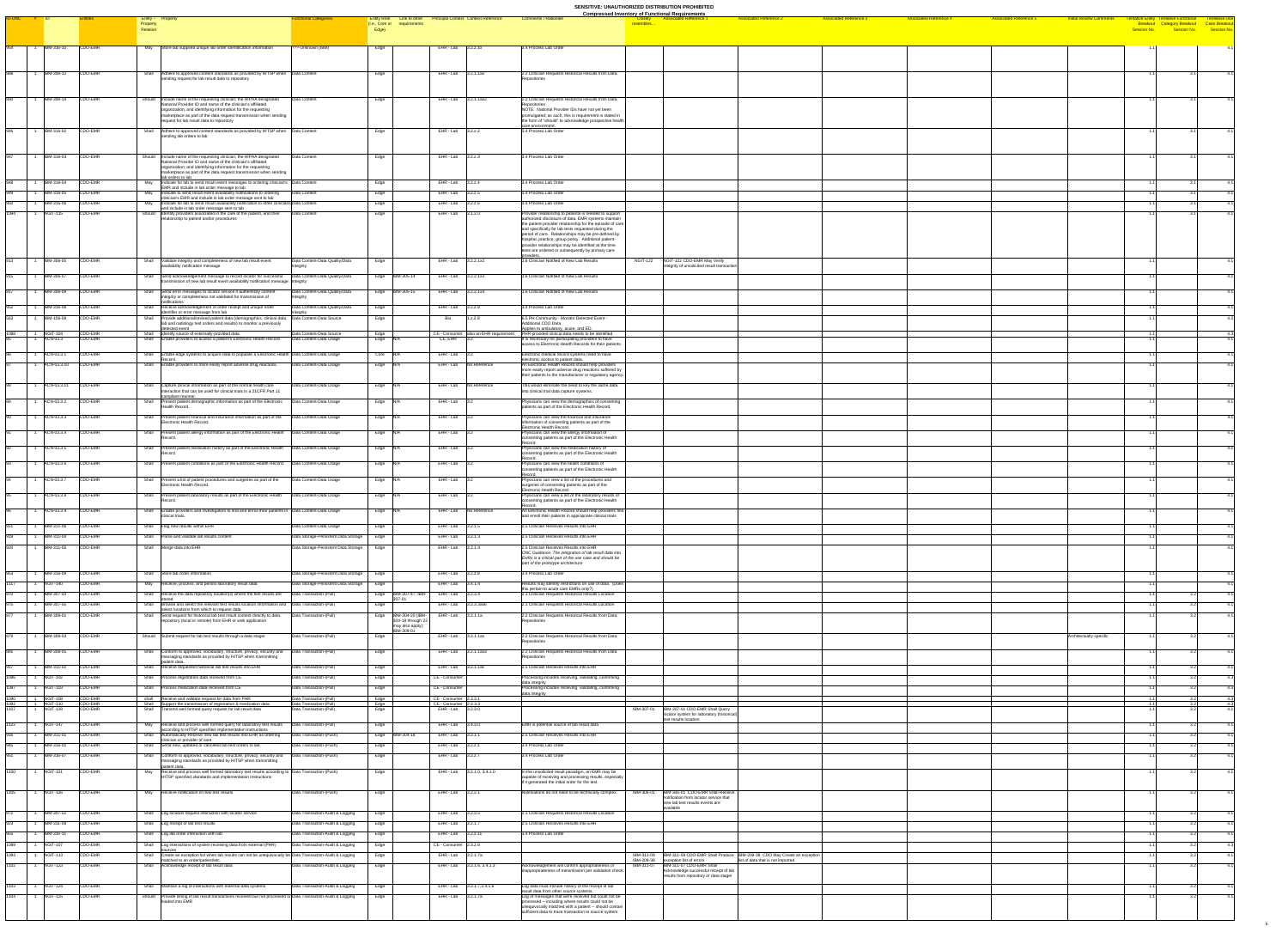# **<u>Ictional Requirements</u></u>**

| Core or requirements<br>Edge)                 |                                                    |                                                  |                                                                                                                                                                           | resembles                                                                                                                                                                                                                                                                                                                                                                                                                                                                 | Session No.                                                    | Breakout Category Breakout Case Breakou | Session No. Session No  |
|-----------------------------------------------|----------------------------------------------------|--------------------------------------------------|---------------------------------------------------------------------------------------------------------------------------------------------------------------------------|---------------------------------------------------------------------------------------------------------------------------------------------------------------------------------------------------------------------------------------------------------------------------------------------------------------------------------------------------------------------------------------------------------------------------------------------------------------------------|----------------------------------------------------------------|-----------------------------------------|-------------------------|
| Edge                                          | Bio                                                | 1.1.5.1, 1.2.5.1                                 | May defer determination of destinations to CDO NHIN                                                                                                                       |                                                                                                                                                                                                                                                                                                                                                                                                                                                                           | 1.1                                                            | 3.2                                     | 4.2                     |
| Edge                                          | EHR - Lab                                          | 3.2.3.3a                                         | 2.1 Clinician Requests Historical Results Location                                                                                                                        |                                                                                                                                                                                                                                                                                                                                                                                                                                                                           | $-1$                                                           |                                         | 4.1                     |
| Edge                                          | EHR - Lab                                          | 3.2.3.3ax1                                       | 2.1 Clinician Requests Historical Results Location                                                                                                                        | IBM-307-34 CDO-EMR Should Provide IBM-307-36 CDO-EMR Should Provide<br>IBM-307-34<br>IBM-307-38 CDO-EMR May Provide<br>IBM-307-40 CDO-EMR May Provide<br>IBM-307-42 CDO-EMR Shall Provide<br>IBM-307-36<br>$\vert$ clinician ability to query for lab results $\vert$ clinician ability to query for lab results based clinician ability to query for lab results based<br>clinician ability to query for lab results based clinician ability to request for specific lab | 1.1                                                            |                                         | 4.1                     |
|                                               |                                                    |                                                  |                                                                                                                                                                           | IBM-307-38<br>based on a specified date range for a $\vert$ on one or more types of lab data (chemistry, on one or more specified lab tests for a<br>on one, more or all local or remote<br>test results based on order number or<br>IBM-307-40<br>specified patient<br>$\vert$ hematology, pathology, etc) for a specified $\vert$ specified patient<br>other unique test result identification<br>marketplaces for a specified patient                                  |                                                                |                                         |                         |
| Edge                                          | Bio                                                | 1.1.3.1, 1.2.3.1                                 |                                                                                                                                                                           | IBM-307-42<br>patient                                                                                                                                                                                                                                                                                                                                                                                                                                                     | $\begin{array}{cc} 1 & 4 \end{array}$                          |                                         | 4.2                     |
| Edge                                          | EHR - Lab                                          | 3.2.2.1x                                         | 1.6 Clinician Notified of New Lab Results                                                                                                                                 |                                                                                                                                                                                                                                                                                                                                                                                                                                                                           |                                                                |                                         | 4.1                     |
| Edge                                          | EHR-Lab                                            | 3.2.3.2                                          | 2.1 Clinician Requests Historical Results Location                                                                                                                        |                                                                                                                                                                                                                                                                                                                                                                                                                                                                           | $-1$ 1                                                         |                                         | 4.1                     |
| Edge                                          | EHR - Lab                                          | 3.2.3.2                                          | 2.1 Clinician Requests Historical Results Location                                                                                                                        |                                                                                                                                                                                                                                                                                                                                                                                                                                                                           |                                                                |                                         | 4.1                     |
| Edge                                          | EHR - Lab                                          | 3.2.2.1x1                                        | 1.6 Clinician Notified of New Lab Results                                                                                                                                 |                                                                                                                                                                                                                                                                                                                                                                                                                                                                           | $11$                                                           | 36                                      | 4.1                     |
| Edge                                          | EHR - Lab                                          | 3.2.3.1                                          | 2.1 Clinician Requests Historical Results Location                                                                                                                        |                                                                                                                                                                                                                                                                                                                                                                                                                                                                           | 11                                                             | 3.6                                     | 4.1                     |
| Edge                                          | EHR - Lab                                          | 3.2.1.1 <sub>b</sub>                             | 2.2 Clinician Requests Historical Results from Data                                                                                                                       |                                                                                                                                                                                                                                                                                                                                                                                                                                                                           | $11$                                                           | 36                                      | 4.1                     |
| Edge                                          | EHR - Lab                                          | 3.2.2.1y                                         | Repositories<br>2.5 Clinician Receives Results into EHR                                                                                                                   |                                                                                                                                                                                                                                                                                                                                                                                                                                                                           | 1.1                                                            | 3.6                                     | 4.1                     |
| Edge                                          | EHR - Lab                                          | 3.4.3.3                                          | Additional validation of request may be performed                                                                                                                         |                                                                                                                                                                                                                                                                                                                                                                                                                                                                           | $\begin{array}{c} 1 & 4 \end{array}$                           | 36                                      | 4.1                     |
| Edge                                          | EHR - Lab                                          | ⊟s3                                              | (specifying requisition or order number, dates of<br>activity)<br>The use case specifically excludes any requirement for                                                  |                                                                                                                                                                                                                                                                                                                                                                                                                                                                           | 2.1                                                            |                                         | 4.1                     |
|                                               |                                                    |                                                  | $\vert$ radiology, cardiology, and neurology, but these may be $\vert$<br>available in some of the health market prototypes                                               |                                                                                                                                                                                                                                                                                                                                                                                                                                                                           |                                                                |                                         |                         |
| $\textsf{Edge} \quad  \textsf{CSC-ALL-380} $  | EHR - Lab                                          | 3.2.2.0, 3.2.2.1, 3.3.1.2                        | EMRs may persist lab results in some SNOs, and LIS<br>may do so in others                                                                                                 |                                                                                                                                                                                                                                                                                                                                                                                                                                                                           | 2.1                                                            |                                         | 4.1                     |
| Edge                                          | EHR-Lab                                            | 3.3.1.1                                          | 1.3 Lab Processes New Result                                                                                                                                              | CSC-EHR-360 CDO-LIS Should<br>NGIT-141 CDO-LIS May Transmit well<br>CSC-EHR-360<br>NGIT-119 CDO-LIS Shall Transmit well                                                                                                                                                                                                                                                                                                                                                   | 2.1                                                            |                                         | 4.1                     |
|                                               |                                                    |                                                  |                                                                                                                                                                           | <b>NGIT-119</b><br>  formed result messages according to HITSP  <br>Transmit preliminary, complete, final,<br>formed result messages according to a<br><b>NGIT-141</b><br>and updated lab results to the ordering HITSP specified implementation instruction.<br>Specified standards and implementation                                                                                                                                                                   |                                                                |                                         |                         |
| Edge                                          | EHR - Lab                                          | 3.3.1.2x1                                        | 1.3 Lab Processes New Result                                                                                                                                              | system or its designee.<br>instructions                                                                                                                                                                                                                                                                                                                                                                                                                                   | 2.1                                                            |                                         | 4.1                     |
| Edge                                          | EHR-Lab $ 3.3.1.2x$                                |                                                  | 1.3 Lab Processes New Result                                                                                                                                              |                                                                                                                                                                                                                                                                                                                                                                                                                                                                           | 2.1                                                            |                                         | 4.1                     |
| Edge                                          | EHR-Lab                                            | 3.3.1.2x3                                        | 1.3 Lab Processes New Result                                                                                                                                              |                                                                                                                                                                                                                                                                                                                                                                                                                                                                           | 2.1                                                            |                                         | 4.1                     |
|                                               |                                                    |                                                  |                                                                                                                                                                           |                                                                                                                                                                                                                                                                                                                                                                                                                                                                           |                                                                |                                         |                         |
| Edge<br>Edge                                  | EHR - Lab<br>EHR - Lab                             | 3.3 y.5<br>3.3 y.1                               | 3.4 Process Lab Order<br>3.4 Process Lab Order                                                                                                                            |                                                                                                                                                                                                                                                                                                                                                                                                                                                                           | 2.1<br>2.1                                                     |                                         | 4.1<br>4.1              |
| Edge                                          | EHR - Lab                                          | 3.3.y.2                                          | 3.4 Process Lab Order                                                                                                                                                     |                                                                                                                                                                                                                                                                                                                                                                                                                                                                           | 2.1                                                            |                                         | 4.1                     |
| Edge                                          | EHR - Lab $\vert 3.3.$ y. $3$                      |                                                  | 3.4 Process Lab Order                                                                                                                                                     |                                                                                                                                                                                                                                                                                                                                                                                                                                                                           | 2.1                                                            |                                         | 4.1                     |
| Edge                                          | EHR - Lab $\vert 3.3.$ y.4                         |                                                  | 3.4 Process Lab Order                                                                                                                                                     |                                                                                                                                                                                                                                                                                                                                                                                                                                                                           | 2.1                                                            |                                         | 4.1                     |
| Edge                                          | Bio                                                | 1.2.2.9                                          | 6.5 PH Community - Monitor Detected Event -<br>Additional CDO Data                                                                                                        |                                                                                                                                                                                                                                                                                                                                                                                                                                                                           | 2.1                                                            |                                         | 4.2                     |
| Edge   IBM-303-01; IBM-<br>$302 - 01$         | EHR - Lab                                          | 3.4.1.4                                          | Applies to reference lab and CDO lab.<br>1.3 Lab Processes New Result<br>The performing lab or an entity other than the                                                   |                                                                                                                                                                                                                                                                                                                                                                                                                                                                           | 2.1                                                            |                                         | 4.1                     |
|                                               |                                                    |                                                  | performing lab may store new lab test result events<br>data for the purposes of the NHIN.                                                                                 |                                                                                                                                                                                                                                                                                                                                                                                                                                                                           |                                                                |                                         |                         |
| Edge<br>Edge                                  | EHR - Lab $\vert$ 3.3.y.6<br>EHR - Lab             | 3.3.1.1                                          | 3.4 Process Lab Order<br>Data collected by LIS must maintain reference/data                                                                                               |                                                                                                                                                                                                                                                                                                                                                                                                                                                                           | 2.1<br>2.1                                                     |                                         | 4.1<br>4.1              |
| Edge                                          | EHR - Lab $ 3.4.3.0$                               |                                                  | links to support association to patient, order<br>LIS is potential source of lab result data                                                                              |                                                                                                                                                                                                                                                                                                                                                                                                                                                                           | 2.1                                                            |                                         | 4.1                     |
| $\textsf{Edge} \quad  \textsf{CSC-ALL-380} $  | EHR - Lab                                          | 3.2.2.0, 3.4.1.5, 3.5.1.0,                       | EMRs may distribute lab results or notifications in<br>some SNOs, and LIS may do so in others                                                                             |                                                                                                                                                                                                                                                                                                                                                                                                                                                                           | 2.1                                                            |                                         | 4.1                     |
| Edge IBM-303-01                               | EHR - Lab                                          | 3.5.2.4, 3.5.2.5, 3.5.3.0,<br>3.5.3.1<br>3.3.1.2 | 1.3 Lab Processes New Result                                                                                                                                              |                                                                                                                                                                                                                                                                                                                                                                                                                                                                           | 2.1                                                            |                                         | 4.1                     |
|                                               |                                                    |                                                  | This action applies to situations in which the<br>performing lab sends data to be stored in a database                                                                    |                                                                                                                                                                                                                                                                                                                                                                                                                                                                           |                                                                |                                         |                         |
|                                               |                                                    |                                                  | other than the performing lab's LIS. For example, a<br>satellite commercial lab may store all lab results in a<br>regional or national data repository for the commercial |                                                                                                                                                                                                                                                                                                                                                                                                                                                                           |                                                                |                                         |                         |
|                                               |                                                    |                                                  | lab. For some communities, lab result events will be<br>stored in a data repository that is part of the                                                                   |                                                                                                                                                                                                                                                                                                                                                                                                                                                                           |                                                                |                                         |                         |
| Edge                                          | EHR - Lab                                          | 3.3.1.3                                          | community for purposes of the NHIN.<br>1.3 Lab Processes New Result                                                                                                       |                                                                                                                                                                                                                                                                                                                                                                                                                                                                           | 2.1                                                            |                                         | 4.1                     |
| Edge                                          | EHR - Lab $\vert 3.3.1.2x2 \vert$                  |                                                  | 1.3 Lab Processes New Result                                                                                                                                              |                                                                                                                                                                                                                                                                                                                                                                                                                                                                           | 2.1                                                            | 3.2                                     | 4.1                     |
| Core                                          | EHR - Lab                                          | 3.3.x.1                                          | 3.7 Maintain and Access Audit Log                                                                                                                                         |                                                                                                                                                                                                                                                                                                                                                                                                                                                                           |                                                                |                                         | 4.1                     |
| Core<br>Core                                  | EHR - Lab<br>EHR - Lab                             | 3.3.x.2<br>3.3.x.3                               | 3.7 Maintain and Access Audit Log<br>3.7 Maintain and Access Audit Log                                                                                                    |                                                                                                                                                                                                                                                                                                                                                                                                                                                                           | 2.1<br>2.1                                                     |                                         | 4.1<br>4.1              |
| Core                                          | EHR - Lab                                          | 3.3.x.4                                          | 3.7 Maintain and Access Audit Log                                                                                                                                         |                                                                                                                                                                                                                                                                                                                                                                                                                                                                           | 2.1                                                            |                                         | 4.1                     |
| Core                                          | EHR - Lab                                          | 3.3.x.3                                          | 3.7 Maintain and Access Audit Log                                                                                                                                         |                                                                                                                                                                                                                                                                                                                                                                                                                                                                           | 2.1                                                            |                                         | 4.1                     |
| Core                                          | EHR - Lab                                          | 3.3.x.3                                          | 3.7 Maintain and Access Audit Log                                                                                                                                         |                                                                                                                                                                                                                                                                                                                                                                                                                                                                           | 2.1                                                            |                                         | 4.1                     |
| Core<br>Edge                                  | EHR - Lab<br>EHR - Lab                             | 3.3.x.7<br>3.3.1.3                               | 3.7 Maintain and Access Audit Log<br>Log data must include the destination of transaction                                                                                 |                                                                                                                                                                                                                                                                                                                                                                                                                                                                           | 2.1<br>2.1                                                     |                                         | 4.1<br>4.1              |
| Edge                                          | EHR - Lab                                          | 3.4.3.3                                          | (clinician system, data repository)<br>Additional validation of request may be performed                                                                                  |                                                                                                                                                                                                                                                                                                                                                                                                                                                                           | 2.1                                                            |                                         | 4.1                     |
| Edge                                          | Bio                                                | 1.1.1.0X                                         | (specifying requisition or order number, dates of<br>activity)<br>1.2 Data Source - CDO and Reference Lab Information                                                     |                                                                                                                                                                                                                                                                                                                                                                                                                                                                           | 2.1                                                            |                                         | 4.2                     |
|                                               |                                                    |                                                  | Systems                                                                                                                                                                   |                                                                                                                                                                                                                                                                                                                                                                                                                                                                           |                                                                |                                         |                         |
| Edge                                          | Bio                                                | 1.1.1.0X                                         | 1.2 Data Source - CDO and Reference Lab Information<br>Systems                                                                                                            |                                                                                                                                                                                                                                                                                                                                                                                                                                                                           | 2.1                                                            |                                         | 4.2                     |
|                                               |                                                    |                                                  |                                                                                                                                                                           |                                                                                                                                                                                                                                                                                                                                                                                                                                                                           |                                                                |                                         |                         |
|                                               |                                                    | 1.1.1.0X                                         | 1.2 Data Source - CDO and Reference Lab Information                                                                                                                       |                                                                                                                                                                                                                                                                                                                                                                                                                                                                           | 2.1                                                            |                                         | 4.2                     |
| Edge                                          | Bio                                                |                                                  | Systems                                                                                                                                                                   |                                                                                                                                                                                                                                                                                                                                                                                                                                                                           |                                                                |                                         |                         |
| Edge                                          | Bio                                                | 1.1.1.0X                                         | 1.2 Data Source - CDO and Reference Lab Information                                                                                                                       |                                                                                                                                                                                                                                                                                                                                                                                                                                                                           | 2.1                                                            |                                         | 4.2                     |
|                                               |                                                    |                                                  | Systems                                                                                                                                                                   |                                                                                                                                                                                                                                                                                                                                                                                                                                                                           |                                                                |                                         |                         |
|                                               |                                                    |                                                  |                                                                                                                                                                           |                                                                                                                                                                                                                                                                                                                                                                                                                                                                           |                                                                |                                         |                         |
| Edge                                          | EHR - Lab                                          | 3.4.2.2                                          | Result notification messages do not contain actual test<br>results. Unsolicited result notifications will update<br>patient record locator that data exists at the        |                                                                                                                                                                                                                                                                                                                                                                                                                                                                           | 2.1                                                            |                                         | 4.1                     |
|                                               |                                                    |                                                  | transmitting entity's system, and provide network<br>queries the information needed to locate the actual                                                                  |                                                                                                                                                                                                                                                                                                                                                                                                                                                                           |                                                                |                                         |                         |
| Edge                                          | Bio                                                |                                                  | results in source systems.                                                                                                                                                |                                                                                                                                                                                                                                                                                                                                                                                                                                                                           | 11                                                             |                                         | 4.2                     |
| Edge                                          | Infrastructure                                     |                                                  |                                                                                                                                                                           |                                                                                                                                                                                                                                                                                                                                                                                                                                                                           |                                                                |                                         | 4.4                     |
| Edge<br>Edge                                  | Bio<br>Bio                                         | 1.1.1.2, 1.2.1.2                                 | Aggregation and formatting to be implemented per                                                                                                                          |                                                                                                                                                                                                                                                                                                                                                                                                                                                                           | $-1.1$                                                         |                                         | 4.2<br>4.2              |
| Edge                                          | Infrastructure                                     |                                                  | approved specifications                                                                                                                                                   |                                                                                                                                                                                                                                                                                                                                                                                                                                                                           | 11                                                             |                                         | 4.4                     |
|                                               | CE - Consumer                                      |                                                  |                                                                                                                                                                           |                                                                                                                                                                                                                                                                                                                                                                                                                                                                           | No defined Entity Role<br>2.3                                  |                                         | $4.\overline{3}$        |
|                                               |                                                    |                                                  |                                                                                                                                                                           |                                                                                                                                                                                                                                                                                                                                                                                                                                                                           |                                                                |                                         |                         |
| $Core$ $ CSC-SEC-160,$<br>CSC-ALL-750<br>Core | CE - Consumer                                      | CE - Consumer 2.4.1.1, 2.4.1.2, 2.4.1.4          | These queries must indicate that the query results will  <br>be viewed by a consumer.                                                                                     |                                                                                                                                                                                                                                                                                                                                                                                                                                                                           |                                                                | 32                                      | 4.3                     |
|                                               |                                                    |                                                  | Determine how to express requirement for viewing of<br>data only (portal)                                                                                                 |                                                                                                                                                                                                                                                                                                                                                                                                                                                                           |                                                                |                                         | $4.\overline{3}$        |
| Core                                          | CE - Consumer                                      |                                                  | Authenticate valid NHIN request for the entity                                                                                                                            |                                                                                                                                                                                                                                                                                                                                                                                                                                                                           |                                                                | 3.6                                     | 4.3                     |
| Core                                          | Infrastructure $ 2.z.4.1 $                         |                                                  | supporting the consumer<br>6.1 Provider access to PHR data                                                                                                                |                                                                                                                                                                                                                                                                                                                                                                                                                                                                           |                                                                | 3.6                                     | 4.4                     |
| Edge                                          | $CE - Consumer$ 2.z.3.1<br>$CE$ - Consumer 2.z.3.2 |                                                  | 8.1 PHR Clinical Content<br>8.1 PHR Clinical Content                                                                                                                      |                                                                                                                                                                                                                                                                                                                                                                                                                                                                           | Feature of Edge System<br>2.3<br>Feature of Edge System<br>2.3 |                                         | $4.\overline{3}$<br>4.3 |
| Edge                                          |                                                    |                                                  |                                                                                                                                                                           |                                                                                                                                                                                                                                                                                                                                                                                                                                                                           |                                                                |                                         |                         |
| Edge                                          | $CE - Consumer$ 2.z.3.4                            |                                                  | 8.1 PHR Clinical Content                                                                                                                                                  |                                                                                                                                                                                                                                                                                                                                                                                                                                                                           | Feature of Edge System<br>2.3                                  | 3 <sub>1</sub>                          | 4.3                     |
|                                               |                                                    |                                                  |                                                                                                                                                                           |                                                                                                                                                                                                                                                                                                                                                                                                                                                                           |                                                                |                                         |                         |

| ed Reference 4               | <b>Associated Reference 5</b>                                                                                                                 | <b>Initial Review Comments</b>                   | <b>Breakout</b><br>Session No. | <b>Tentative Entity Tentative Functional</b><br>Category Breakout<br>Session No. | <b>Tentiative Use</b><br><b>Case Breakout</b><br>Session No. |
|------------------------------|-----------------------------------------------------------------------------------------------------------------------------------------------|--------------------------------------------------|--------------------------------|----------------------------------------------------------------------------------|--------------------------------------------------------------|
|                              |                                                                                                                                               |                                                  |                                |                                                                                  |                                                              |
|                              |                                                                                                                                               |                                                  | 1.1                            | 3.2                                                                              | 4.2                                                          |
| 40 CDO-EMR May Provide       | IBM-307-42 CDO-EMR Shall Provide                                                                                                              |                                                  | 1.1<br>1.1                     | 3.3<br>3.3                                                                       | 4.1<br>4.1                                                   |
| nore or all local or remote  | ability to query for lab results based $\big $ clinician ability to request for specific lab $\big $<br>test results based on order number or |                                                  |                                |                                                                                  |                                                              |
| aces for a specified patient | other unique test result identification                                                                                                       |                                                  |                                |                                                                                  |                                                              |
|                              |                                                                                                                                               |                                                  | $1.1$                          | 3.3                                                                              | 4.2                                                          |
|                              |                                                                                                                                               |                                                  | 1.1                            | 3.3                                                                              | 4.1                                                          |
|                              |                                                                                                                                               |                                                  | 1.1                            | 3.4                                                                              | 4.1                                                          |
|                              |                                                                                                                                               |                                                  | 1.1                            | 3.4                                                                              | 4.1                                                          |
|                              |                                                                                                                                               |                                                  | 1.1                            | 3.6                                                                              | 4.1                                                          |
|                              |                                                                                                                                               |                                                  | 1.1                            | 3.6                                                                              | 4.1                                                          |
|                              |                                                                                                                                               |                                                  | 1.1                            | 3.6                                                                              | 4.1                                                          |
|                              |                                                                                                                                               |                                                  | 1.1                            | 3.6                                                                              | 4.1                                                          |
|                              |                                                                                                                                               |                                                  | 1.1                            | 3.6                                                                              | 4.1                                                          |
|                              |                                                                                                                                               |                                                  | 2.1                            | 3.1                                                                              | 4.1                                                          |
|                              |                                                                                                                                               |                                                  | 2.1                            | 3.1                                                                              | 4.1                                                          |
|                              |                                                                                                                                               |                                                  |                                |                                                                                  |                                                              |
|                              |                                                                                                                                               |                                                  | 2.1                            | 3.1                                                                              | 4.1                                                          |
|                              |                                                                                                                                               |                                                  | 2.1                            | 3.1                                                                              | 4.1                                                          |
|                              |                                                                                                                                               |                                                  |                                |                                                                                  |                                                              |
|                              |                                                                                                                                               |                                                  | 2.1                            | 3.1                                                                              | 4.1                                                          |
|                              |                                                                                                                                               |                                                  | 2.1                            | 3.1                                                                              | 4.1                                                          |
|                              |                                                                                                                                               |                                                  | 2.1                            | 3.1                                                                              | 4.1                                                          |
|                              |                                                                                                                                               |                                                  | 2.1                            |                                                                                  | 4.1                                                          |
|                              |                                                                                                                                               |                                                  | 2.1<br>2.1                     |                                                                                  | 4.1<br>4.1                                                   |
|                              |                                                                                                                                               |                                                  | 2.1                            |                                                                                  | 4.1                                                          |
|                              |                                                                                                                                               |                                                  | 2.1                            |                                                                                  | 4.2                                                          |
|                              |                                                                                                                                               |                                                  | 2.1                            |                                                                                  | 4.1                                                          |
|                              |                                                                                                                                               |                                                  |                                |                                                                                  |                                                              |
|                              |                                                                                                                                               |                                                  | 2.1                            |                                                                                  | 4.1                                                          |
|                              |                                                                                                                                               |                                                  | 2.1                            |                                                                                  | 4.1                                                          |
|                              |                                                                                                                                               |                                                  | 2.1<br>2.1                     | 3.2<br>3.2                                                                       | 4.1<br>4.1                                                   |
|                              |                                                                                                                                               |                                                  |                                |                                                                                  |                                                              |
|                              |                                                                                                                                               |                                                  | 2.1                            | 3.2                                                                              | 4.1                                                          |
|                              |                                                                                                                                               |                                                  |                                |                                                                                  |                                                              |
|                              |                                                                                                                                               |                                                  |                                |                                                                                  |                                                              |
|                              |                                                                                                                                               |                                                  | 2.1                            | 3.2                                                                              | 4.1                                                          |
|                              |                                                                                                                                               |                                                  | 2.1                            | 3.2                                                                              | 4.1                                                          |
|                              |                                                                                                                                               |                                                  | 2.1                            | 3.2                                                                              | 4.1                                                          |
|                              |                                                                                                                                               |                                                  | 2.1                            | 3.2                                                                              | 4.1                                                          |
|                              |                                                                                                                                               |                                                  | 2.1<br>2.1                     | 3.2<br>3.2                                                                       | 4.1<br>4.1                                                   |
|                              |                                                                                                                                               |                                                  | 2.1                            | 3.2                                                                              | 4.1                                                          |
|                              |                                                                                                                                               |                                                  | 2.1                            | 3.2                                                                              | 4.1                                                          |
|                              |                                                                                                                                               |                                                  | 2.1                            | 3.2                                                                              | 4.1                                                          |
|                              |                                                                                                                                               |                                                  | 2.1<br>2.1                     | 3.2<br>3.6                                                                       | 4.1<br>4.1                                                   |
|                              |                                                                                                                                               |                                                  |                                |                                                                                  |                                                              |
|                              |                                                                                                                                               |                                                  | 2.1                            |                                                                                  | 4.2                                                          |
|                              |                                                                                                                                               |                                                  | 2.1                            |                                                                                  | 4.2                                                          |
|                              |                                                                                                                                               |                                                  |                                |                                                                                  |                                                              |
|                              |                                                                                                                                               |                                                  |                                |                                                                                  |                                                              |
|                              |                                                                                                                                               |                                                  | 2.1                            |                                                                                  | 4.2                                                          |
|                              |                                                                                                                                               |                                                  | 2.1                            |                                                                                  | 4.2                                                          |
|                              |                                                                                                                                               |                                                  |                                |                                                                                  |                                                              |
|                              |                                                                                                                                               |                                                  |                                |                                                                                  |                                                              |
|                              |                                                                                                                                               |                                                  | 2.1                            | 3.2                                                                              | 4.1                                                          |
|                              |                                                                                                                                               |                                                  |                                |                                                                                  |                                                              |
|                              |                                                                                                                                               |                                                  | 1.1                            |                                                                                  | 4.2                                                          |
|                              |                                                                                                                                               |                                                  | $1.1$                          | 3.2                                                                              | 4.4                                                          |
|                              |                                                                                                                                               |                                                  | $1.1$<br>1.1                   | 3.3<br>3.3                                                                       | 4.2<br>4.2                                                   |
|                              |                                                                                                                                               |                                                  | $1.1$                          | 3.4                                                                              | 4.4                                                          |
|                              | No defined Entity Role                                                                                                                        |                                                  | 2.3                            | 3.6                                                                              | 4.3                                                          |
|                              |                                                                                                                                               |                                                  |                                |                                                                                  |                                                              |
|                              |                                                                                                                                               |                                                  |                                | 3.2<br>3.3                                                                       | 4.3                                                          |
|                              |                                                                                                                                               |                                                  |                                |                                                                                  | 4.3                                                          |
|                              |                                                                                                                                               |                                                  |                                | 3.6                                                                              | 4.3                                                          |
|                              |                                                                                                                                               |                                                  |                                | 3.6                                                                              | 4.4                                                          |
|                              |                                                                                                                                               | Feature of Edge System<br>Feature of Edge System | 2.3<br>2.3                     | 3.1<br>3.1                                                                       | 4.3<br>4.3                                                   |
|                              |                                                                                                                                               | Feature of Edge System                           | 2.3                            | 3.1                                                                              | 4.3                                                          |
|                              |                                                                                                                                               |                                                  |                                |                                                                                  |                                                              |

| ID-ONC # ID |                                                     |                                                   | Entity - Property                                                                                                                                                                  | <b>Functional Categories</b>                                |                         |              | <b>Entity Role</b> Link to other Principal Context Context Reference |                                             | <b>Compressed Inventory of Functional Requirements</b><br><b>Comments / Rationale</b>                              |                                    | <b>Associated Reference 2</b><br><b>Initial Review Comments</b><br><b>Associated Reference 3</b><br><b>Associated Reference 4</b><br><b>Associated Reference 5</b><br>Associated Reference 1                                                                                                                                                                                                                                          | Tentative Entity Tentative Functional Tentiative Use |                        |
|-------------|-----------------------------------------------------|---------------------------------------------------|------------------------------------------------------------------------------------------------------------------------------------------------------------------------------------|-------------------------------------------------------------|-------------------------|--------------|----------------------------------------------------------------------|---------------------------------------------|--------------------------------------------------------------------------------------------------------------------|------------------------------------|---------------------------------------------------------------------------------------------------------------------------------------------------------------------------------------------------------------------------------------------------------------------------------------------------------------------------------------------------------------------------------------------------------------------------------------|------------------------------------------------------|------------------------|
|             |                                                     |                                                   | Property<br><b>Relation</b>                                                                                                                                                        |                                                             | (i.e., Core or<br>Edge) | requirements |                                                                      |                                             |                                                                                                                    |                                    | Session No.                                                                                                                                                                                                                                                                                                                                                                                                                           | Breakout Category Breakout Case Breakou              | Session No. Session No |
|             |                                                     |                                                   |                                                                                                                                                                                    |                                                             |                         |              |                                                                      |                                             |                                                                                                                    |                                    |                                                                                                                                                                                                                                                                                                                                                                                                                                       |                                                      |                        |
|             | $\begin{vmatrix} 1 & \text{NGIT-070} \end{vmatrix}$ | CDO-EMR                                           | Specify destination(s) for tranmission of biosurveillance data                                                                                                                     | Data Transaction-Data Routing                               | Edge                    |              | Bio                                                                  | $\vert 1.1.5.1, 1.2.5.1 \vert$              | May defer determination of destinations to CDO NHIN                                                                |                                    |                                                                                                                                                                                                                                                                                                                                                                                                                                       |                                                      | - 4.2                  |
|             | <b>IBM-307-30</b>                                   | CDO-EMR                                           | Shall Provide ability for clinician to request all available data (from local<br>and remote communities) for specified patient                                                     | Data Transformation-Data Filtering                          | Edge                    |              | EHR - Lab $\vert$ 3.2.3.3a                                           |                                             | 1 Clinician Requests Historical Results Location                                                                   |                                    |                                                                                                                                                                                                                                                                                                                                                                                                                                       |                                                      |                        |
|             | IBM-307-32                                          | CDO-EMR                                           | Should   Provide clinician ability to query for results based on one or multiple   Data Transformation-Data Filtering<br>criteria for a specified patient                          |                                                             | Edge                    |              | EHR - Lab 3.2.3.3ax1                                                 |                                             | 1 Clinician Requests Historical Results Locatior                                                                   | IBM-307-36                         | IBM-307-42 CDO-EMR Shall Provide<br>IBM-307-34  IBM-307-34 CDO-EMR Should Provide  IBM-307-36 CDO-EMR Should Provide<br><b>IBM-307-38 CDO-EMR May Provide</b><br>IBM-307-40 CDO-EMR May Provide<br>clinician ability to query for lab resul<br>linician ability to request for specific lab<br>clinician ability to query for lab results clinician ability to query for lab results based clinician ability to query for lab results |                                                      |                        |
|             |                                                     |                                                   |                                                                                                                                                                                    |                                                             |                         |              |                                                                      |                                             |                                                                                                                    | IBM-307-38<br>IBM-307-40           | based on a specified date range for a $\vert$ on one or more types of lab data (chemistry, on one or more specified lab tests for<br>test results based on order number or<br>on one, more or all local or remote<br>specified patient<br>$\vert$ hematology, pathology, etc) for a specified $\vert$ specified patient<br>other unique test result identification<br>marketplaces for a specified patient                            |                                                      |                        |
|             |                                                     |                                                   |                                                                                                                                                                                    |                                                             |                         |              |                                                                      |                                             |                                                                                                                    | IBM-307-42                         |                                                                                                                                                                                                                                                                                                                                                                                                                                       |                                                      |                        |
|             | <b>NGIT-067</b>                                     | CDO-EMR                                           | May   Transform data into approved standards                                                                                                                                       | Data Transformation-Data<br>Mapping/Translation             | Edge                    |              | <b>Bio</b>                                                           | 1.1.3.1, 1.2.3.1                            |                                                                                                                    |                                    |                                                                                                                                                                                                                                                                                                                                                                                                                                       |                                                      |                        |
|             | <b>IBM-306-11</b>                                   | CDO-EMR                                           | Shall   Display notification of new lab result event. The display is easy to<br>understand and the displayed content is determined by the receiving                                | Data Transformation-Data Rendering                          | Edge                    |              | EHR-Lab $ 3.2.2.1x$                                                  |                                             | 1.6 Clinician Notified of New Lab Results                                                                          |                                    |                                                                                                                                                                                                                                                                                                                                                                                                                                       |                                                      |                        |
|             | <b>IBM-307-06</b>                                   | CDO-EMR                                           | Send demographic information to record locator to identify patient for Information Location-<br>Shall                                                                              |                                                             | Edge                    |              | $\overline{\text{EHR - Lab}}$ 3.2.3.2                                |                                             | 1 Clinician Requests Historical Results Location                                                                   |                                    |                                                                                                                                                                                                                                                                                                                                                                                                                                       |                                                      |                        |
|             | <b>IBM-307-13</b>                                   | CDO-EMR                                           | query. Data required is determined by the community.<br>Shall Provide ability for clinician to browse potential matches and confirm                                                | Identity/Information Correlation<br>Information Location-   | Edge                    |              | EHR-Lab $ 3.2.3.2 $                                                  |                                             | 1 Clinician Requests Historical Results Location                                                                   |                                    |                                                                                                                                                                                                                                                                                                                                                                                                                                       |                                                      |                        |
|             |                                                     |                                                   | the correct patient for data location retrieval to locator system                                                                                                                  | Identity/Information Correlation                            |                         |              |                                                                      |                                             |                                                                                                                    |                                    |                                                                                                                                                                                                                                                                                                                                                                                                                                       |                                                      |                        |
|             | <b>IBM-306-03</b>                                   | $\mathsf{CDO\text{-}EMR}$                         | Shall Authenticate record locator sending notification of new lab result<br>event messages                                                                                         | Security-Authentication                                     | Edge                    |              | EHR - Lab   3.2.2.1x1                                                |                                             | 1.6 Clinician Notified of New Lab Results                                                                          |                                    |                                                                                                                                                                                                                                                                                                                                                                                                                                       |                                                      |                        |
|             | <b>IBM-307-03</b>                                   | CDO-EMR                                           | Shall Submit authentication information to locator system when querying<br>for lab results location                                                                                | Security-Authentication                                     | Edge                    |              | EHR - Lab   3.2.3.1                                                  |                                             | 2.1 Clinician Requests Historical Results Location                                                                 |                                    |                                                                                                                                                                                                                                                                                                                                                                                                                                       |                                                      |                        |
|             | <b>IBM-308-07</b>                                   | CDO-EMR                                           | Shall Submit authentication information to the data repository if sending Security-Authentication<br>data request directly to data repository                                      |                                                             | Edge                    |              | EHR-Lab $ 3.2.1.1b$                                                  |                                             | 2.2 Clinician Requests Historical Results from Data<br>Repositories                                                |                                    |                                                                                                                                                                                                                                                                                                                                                                                                                                       |                                                      |                        |
|             | <b>IBM-311-03</b>                                   | CDO-EMR                                           | Shall Authenticate entity sending lab results to EMR                                                                                                                               | Security-Authentication                                     | Edge                    |              | EHR-Lab 3.2.2.1y                                                     |                                             | 2.5 Clinician Receives Results into EHR                                                                            |                                    |                                                                                                                                                                                                                                                                                                                                                                                                                                       |                                                      |                        |
|             | NGIT-152                                            | CDO-EMR                                           | May Authorize query request for lab result data                                                                                                                                    | Security-Authorization                                      | Edge                    |              | EHR-Lab $ 3.4.3.3\rangle$                                            |                                             | Additional validation of request may be performed                                                                  |                                    |                                                                                                                                                                                                                                                                                                                                                                                                                                       |                                                      |                        |
|             |                                                     |                                                   |                                                                                                                                                                                    |                                                             |                         |              |                                                                      |                                             | (specifying requisition or order number, dates of<br>activity)                                                     |                                    |                                                                                                                                                                                                                                                                                                                                                                                                                                       |                                                      |                        |
|             | CSC-EHR-300 CDO-LIS                                 |                                                   | Report results including but not limited to: clinical chemistry,<br>May<br>hematology, serology, and microbiology, radiology, cardiology, and                                      | Data Content                                                | Edge                    |              | EHR-Lab                                                              |                                             | The use case specifically excludes any requirement for<br>radiology, cardiology, and neurology, but these may be   |                                    |                                                                                                                                                                                                                                                                                                                                                                                                                                       |                                                      |                        |
|             |                                                     |                                                   | neurology.                                                                                                                                                                         |                                                             |                         |              |                                                                      |                                             | available in some of the health market prototypes                                                                  |                                    |                                                                                                                                                                                                                                                                                                                                                                                                                                       |                                                      |                        |
|             | $\overline{CSC-EHR-382}$ $\overline{CDO-LIS}$       |                                                   | May $\vert$ Flag availability, and transmit lab results updates and corrections to $\vert$ Data Content<br>the appropriate Repositor(ies). The repository might be part of the     |                                                             | Edge CSC-ALL-380        |              |                                                                      | EHR - Lab $\vert$ 3.2.2.0, 3.2.2.1, 3.3.1.2 | EMRs may persist lab results in some SNOs, and LIS<br>may do so in others                                          |                                    |                                                                                                                                                                                                                                                                                                                                                                                                                                       |                                                      |                        |
|             | <b>IBM-303-01</b>                                   | CDO-LIS                                           | Shall Create preliminary, final and updated results for lab test.                                                                                                                  | Data Content                                                | Edge                    |              | EHR-Lab 3.3.1.1                                                      |                                             | 1.3 Lab Processes New Result                                                                                       |                                    | CSC-EHR-360 CSC-EHR-360 CDO-LIS Should<br>NGIT-119 CDO-LIS Shall Transmit well<br>NGIT-141 CDO-LIS May Transmit well                                                                                                                                                                                                                                                                                                                  |                                                      |                        |
|             |                                                     |                                                   |                                                                                                                                                                                    |                                                             |                         |              |                                                                      |                                             |                                                                                                                    | <b>NGIT-119</b><br><b>NGIT-141</b> | formed result messages according to HITSP<br>Transmit preliminary, complete, final, formed result messages according to a<br>and updated lab results to the ordering HITSP specified implementation instruction.<br>$\lceil$ specified standards and implementation                                                                                                                                                                   |                                                      |                        |
|             | <b>IBM-303-05</b>                                   | $ $ CDO-LIS                                       | Shall Adhere to approved content standards as provided by HITSP when Data Content                                                                                                  |                                                             | Edge                    |              | EHR-Lab 3.3.1.2x1                                                    |                                             | .3 Lab Processes New Result                                                                                        |                                    | system or its designee.<br>linstructions                                                                                                                                                                                                                                                                                                                                                                                              |                                                      |                        |
|             |                                                     |                                                   | sending lab results data to the repository.                                                                                                                                        |                                                             |                         |              |                                                                      |                                             |                                                                                                                    |                                    |                                                                                                                                                                                                                                                                                                                                                                                                                                       |                                                      |                        |
|             | <b>IBM-303-06</b>                                   | CDO-LIS                                           | Conform to approved, vocabulary, structure, privacy, security and<br>Shall<br>messaging standards as provided by HITSP when transmitting                                           | Data Content                                                | Edge                    |              | EHR-Lab $ 3.3.1.2x$                                                  |                                             | 1.3 Lab Processes New Result                                                                                       |                                    |                                                                                                                                                                                                                                                                                                                                                                                                                                       |                                                      |                        |
|             | <b>IBM-303-07</b>                                   | CDO-LIS                                           | Send data from the lab to the storing repository that includes results Data Content<br>Shall                                                                                       |                                                             | Edge                    |              | $EHR - Lab$ 3.3.1.2x3                                                |                                             | 1.3 Lab Processes New Result                                                                                       |                                    |                                                                                                                                                                                                                                                                                                                                                                                                                                       |                                                      |                        |
|             |                                                     |                                                   | data as well as information necessary for indexing and restrictions for                                                                                                            |                                                             |                         |              |                                                                      |                                             |                                                                                                                    |                                    |                                                                                                                                                                                                                                                                                                                                                                                                                                       |                                                      |                        |
|             | <b>IBM-316-16</b>                                   | CDO-LIS                                           | Send unique identifier to facilitate electronic retrieval of lab results to Data Content<br>May                                                                                    |                                                             | Edge                    |              | EHR-Lab $\vert$ 3.3.y.5                                              |                                             | 3.4 Process Lab Order                                                                                              |                                    |                                                                                                                                                                                                                                                                                                                                                                                                                                       |                                                      |                        |
|             | <b>IBM-316-12</b>                                   | CDO-LIS                                           | Shall Authenticate entity sending lab order message                                                                                                                                | Data Content-Data Quality/Data                              | Edge                    |              | EHR - Lab $\vert$ 3.3.y.1                                            |                                             | 3.4 Process Lab Order                                                                                              |                                    |                                                                                                                                                                                                                                                                                                                                                                                                                                       |                                                      |                        |
|             | $\vert$ IBM-316-13 $\vert$ CDO-LIS                  |                                                   | Shall $\big $ Validate integrity and completeness of lab order message                                                                                                             | Data Content-Data Quality/Data                              | Edge                    |              | EHR-Lab $3.3.y.2$                                                    |                                             | 3.4 Process Lab Order                                                                                              |                                    |                                                                                                                                                                                                                                                                                                                                                                                                                                       |                                                      |                        |
|             | <b>IBM-316-14</b>                                   | CDO-LIS                                           | Shall correct lab order error message as necessary                                                                                                                                 | Data Content-Data Quality/Data                              | Edge                    |              | EHR - Lab $\vert 3.3.$ y.3                                           |                                             | 3.4 Process Lab Order                                                                                              |                                    |                                                                                                                                                                                                                                                                                                                                                                                                                                       |                                                      |                        |
|             | <b>IBM-316-15</b>                                   | $\mathsf{CDO\text{-}LIS}$                         | Shall Send acknowledgement message of receipt of complete lab order to Data Content-Data Quality/Data<br>sending entity                                                            |                                                             | Edge                    |              | EHR - Lab $\vert$ 3.3.y.4                                            |                                             | 3.4 Process Lab Order                                                                                              |                                    |                                                                                                                                                                                                                                                                                                                                                                                                                                       |                                                      |                        |
|             | <b>IBM-106-09</b>                                   | CDO-LIS                                           | Shall Provide additional/revised lab and radiology test orders and results to Data Content-Data Source<br>monitor a previously detected event                                      |                                                             | Edge                    |              | Bio                                                                  | 1.2.2.9                                     | 6.5 PH Community - Monitor Detected Event -<br>Additional CDO Data                                                 |                                    |                                                                                                                                                                                                                                                                                                                                                                                                                                       |                                                      | $-4.2$                 |
|             | <b>IBM-303-03</b>                                   | CDO-LIS                                           | Shall Store lab test results in data repository and note restrictions for use Data Storage-Persistent Data Storage                                                                 |                                                             | Edge IBM-303-01; IBM-   |              | EHR-Lab $ 3.4.1.4$                                                   |                                             | Applies to reference lab and CDO lab.<br>1.3 Lab Processes New Result                                              |                                    |                                                                                                                                                                                                                                                                                                                                                                                                                                       |                                                      |                        |
|             |                                                     |                                                   | (providers of care list, patient consent restrictions or sensitivity<br>restrictions)                                                                                              |                                                             |                         |              |                                                                      |                                             | The performing lab or an entity other than the<br>performing lab may store new lab test result events              |                                    |                                                                                                                                                                                                                                                                                                                                                                                                                                       |                                                      |                        |
|             | <b>IBM-316-17</b>                                   | CDO-LIS                                           | Shall Store lab order information                                                                                                                                                  | Data Storage-Persistent Data Storage   Edge                 |                         |              | EHR-Lab $\vert$ 3.3.y.6                                              |                                             | data for the purposes of the NHIN.<br>3.4 Process Lab Order                                                        |                                    |                                                                                                                                                                                                                                                                                                                                                                                                                                       |                                                      |                        |
|             | <b>NGIT-118</b>                                     | CDO-LIS                                           | Shall Collect and persist laboratory result data to support electronic                                                                                                             | Data Storage-Persistent Data Storage                        | Edge                    |              | EHR-Lab $3.3.1.1$                                                    |                                             | Data collected by LIS must maintain reference/data                                                                 |                                    |                                                                                                                                                                                                                                                                                                                                                                                                                                       |                                                      |                        |
|             | <b>NGIT-148</b>                                     | CDO-LIS                                           | exchange with stakeholders<br>Shall Receive and process well formed query for laboratory test results                                                                              | Data Transaction-(Pull)                                     | Edge                    |              | EHR - Lab $ 3.4.3.0$                                                 |                                             | links to support association to patient, order<br>LIS is potential source of lab result data                       |                                    |                                                                                                                                                                                                                                                                                                                                                                                                                                       |                                                      |                        |
|             | CSC-EHR-422 CDO-LIS                                 |                                                   | according to HITSP specified implementation instructions<br>May Send Notification messages and/or Lab results to specified                                                         | Data Transaction-(Push)                                     | Edge CSC-ALL-380        |              |                                                                      | EHR - Lab 3.2.2.0, 3.4.1.5, 3.5.1.0,        | <b>EMRs may distribute lab results or notifications in</b>                                                         |                                    |                                                                                                                                                                                                                                                                                                                                                                                                                                       |                                                      |                        |
|             |                                                     |                                                   | <b>organizations</b>                                                                                                                                                               |                                                             |                         |              |                                                                      | 3.5.2.4, 3.5.2.5, 3.5.3.0,                  | some SNOs, and LIS may do so in others                                                                             |                                    |                                                                                                                                                                                                                                                                                                                                                                                                                                       |                                                      |                        |
|             | IBM-303-04                                          | CDO-LIS                                           | Shall Securely transmit lab result messages to the data repository of the Data Transaction-(Push)<br>storing entity (if another entity maintains lab data for storage and          |                                                             | Edge IBM-303-01         |              | EHR-Lab 3.3.1.2                                                      |                                             | 1.3 Lab Processes New Result<br>This action applies to situations in which the                                     |                                    |                                                                                                                                                                                                                                                                                                                                                                                                                                       |                                                      |                        |
|             |                                                     |                                                   | retrieval for the performing lab for the purposes of the NHIN, the<br>performing lab)                                                                                              |                                                             |                         |              |                                                                      |                                             | performing lab sends data to be stored in a database<br>other than the performing lab's LIS. For example, a        |                                    |                                                                                                                                                                                                                                                                                                                                                                                                                                       |                                                      |                        |
|             |                                                     |                                                   |                                                                                                                                                                                    |                                                             |                         |              |                                                                      |                                             | satellite commercial lab may store all lab results in a<br>regional or national data repository for the commercial |                                    |                                                                                                                                                                                                                                                                                                                                                                                                                                       |                                                      |                        |
|             |                                                     |                                                   |                                                                                                                                                                                    |                                                             |                         |              |                                                                      |                                             | lab. For some communities, lab result events will be<br>stored in a data repository that is part of the            |                                    |                                                                                                                                                                                                                                                                                                                                                                                                                                       |                                                      |                        |
|             | IBM-303-02                                          | CDO-LIS                                           | Shall Log creation of test results                                                                                                                                                 | Data Transaction-Audit & Logging                            | Edge                    |              | EHR-Lab 3.3.1.3                                                      |                                             | community for purposes of the NHIN.<br>1.3 Lab Processes New Result                                                |                                    |                                                                                                                                                                                                                                                                                                                                                                                                                                       |                                                      | 4.7                    |
|             | <b>IBM-303-08</b> CDO-LIS                           |                                                   | Shall Log transmission of new lab result event message to the storing                                                                                                              | Data Transaction-Audit & Logging                            | Edge                    |              | EHR-Lab 3.3.1.2x2                                                    |                                             | 1.3 Lab Processes New Result                                                                                       |                                    |                                                                                                                                                                                                                                                                                                                                                                                                                                       |                                                      |                        |
|             | <b>IBM-319-36</b>                                   | CDO-LIS                                           | entities data repository<br>Shall Create audit entry for each transaction                                                                                                          | Data Transaction-Audit & Logging                            | Core                    |              | EHR - Lab $\vert$ 3.3.x.1                                            |                                             | 3.7 Maintain and Access Audit Log                                                                                  |                                    |                                                                                                                                                                                                                                                                                                                                                                                                                                       |                                                      |                        |
|             | IBM-319-38                                          | CDO-LIS                                           | Shall Include audit content as recommended by HITSP standards or as                                                                                                                | Data Transaction-Audit & Logging                            | Core                    |              | EHR - Lab $\vert$ 3.3.x.2                                            |                                             | 3.7 Maintain and Access Audit Log                                                                                  |                                    |                                                                                                                                                                                                                                                                                                                                                                                                                                       |                                                      |                        |
|             | <b>IBM-319-40</b>                                   | CDO-LIS                                           | determined by the marketplace if no standards are available<br>Shall Format audit content as recommended by HITSP standards or as                                                  | Data Transaction-Audit & Logging                            | Core                    |              | EHR-Lab $\vert 3.3.x.3 \vert$                                        |                                             | 3.7 Maintain and Access Audit Log                                                                                  |                                    |                                                                                                                                                                                                                                                                                                                                                                                                                                       |                                                      |                        |
|             | <b>IBM-319-42</b>                                   | CDO-LIS                                           | determined by the marketplace if no standards are available<br>Shall Not allow edits to audit entries                                                                              | Data Transaction-Audit & Logging                            | Core                    |              | EHR - Lab $\vert 3.3.x.4 \vert$                                      |                                             | 3.7 Maintain and Access Audit Log                                                                                  |                                    |                                                                                                                                                                                                                                                                                                                                                                                                                                       |                                                      |                        |
|             | <b>IBM-319-44</b>                                   | CDO-LIS                                           | Shall Store audit entry for amount of time determined by law, accrediting                                                                                                          | Data Transaction-Audit & Logging                            | Core                    |              | EHR-Lab $3.3.x.3$                                                    |                                             | 3.7 Maintain and Access Audit Log                                                                                  |                                    |                                                                                                                                                                                                                                                                                                                                                                                                                                       |                                                      |                        |
|             | IBM-319-46                                          | CDO-LIS                                           | agencies, marketplace and entity<br>Shall Provide capability to print audit trail                                                                                                  | Data Transaction-Audit & Logging                            | Core                    |              | EHR-Lab $3.3.x.3$                                                    |                                             | 3.7 Maintain and Access Audit Log                                                                                  |                                    |                                                                                                                                                                                                                                                                                                                                                                                                                                       |                                                      |                        |
|             | IBM-319-48                                          | CDO-LIS                                           | Shall   Display audit trail only to those authorized to view the audit trail                                                                                                       | Data Transaction-Audit & Logging                            | Core                    |              | EHR-Lab $3.3.x.7$                                                    |                                             | 3.7 Maintain and Access Audit Log                                                                                  |                                    |                                                                                                                                                                                                                                                                                                                                                                                                                                       |                                                      | 4.                     |
|             | NGIT-120                                            | CDO-LIS                                           | Shall Maintain log of interactions with external data systems and/or                                                                                                               | Data Transaction-Audit & Logging                            | Edge                    |              | EHR - Lab $\vert$ 3.3.1.3                                            |                                             | Log data must include the destination of transaction                                                               |                                    |                                                                                                                                                                                                                                                                                                                                                                                                                                       |                                                      |                        |
|             | NGIT-153                                            | CDO-LIS                                           | May Authorize query request for lab result data                                                                                                                                    | Security-Authorization                                      | Edge                    |              | EHR - Lab   3.4.3.3                                                  |                                             | (clinician system, data repository)<br>Additional validation of request may be performed                           |                                    |                                                                                                                                                                                                                                                                                                                                                                                                                                       |                                                      |                        |
|             |                                                     |                                                   |                                                                                                                                                                                    |                                                             |                         |              |                                                                      |                                             | (specifying requisition or order number, dates of<br>activity)                                                     |                                    |                                                                                                                                                                                                                                                                                                                                                                                                                                       |                                                      |                        |
|             | <b>IBM-101-07</b>                                   | CDO-LIS--CDO lab                                  | Shall Provide lab order data as specified in Biosurveillance use case in<br>HL7 format for filtering by the CDO NHIN Interface System.                                             | Data Content-Data Source                                    | Edge                    |              | Bio                                                                  | 1.1.1.0X                                    | 1.2 Data Source - CDO and Reference Lab Information                                                                |                                    |                                                                                                                                                                                                                                                                                                                                                                                                                                       |                                                      | - 4.2                  |
|             |                                                     |                                                   | Lab order data include: order number, order test name, and date and<br>time of order.                                                                                              |                                                             |                         |              |                                                                      |                                             |                                                                                                                    |                                    |                                                                                                                                                                                                                                                                                                                                                                                                                                       |                                                      |                        |
|             | <b>IBM-101-08</b>                                   | CDO-LIS--CDO lab                                  | Shall Provide lab result data as specified in Biosurveillance use case in Data Content-Data Source<br>HL7 format for filtering by the CDO NHIN Interface System.                   |                                                             | Edge                    |              | Bio 1.1.1.0X                                                         |                                             | 1.2 Data Source - CDO and Reference Lab Information                                                                |                                    |                                                                                                                                                                                                                                                                                                                                                                                                                                       |                                                      | $-4.2$                 |
|             |                                                     |                                                   | Lab result data include: reporting lab ID, performing lab ID, report<br>date/time, report status, collection date, collection method, organism,                                    |                                                             |                         |              |                                                                      |                                             |                                                                                                                    |                                    |                                                                                                                                                                                                                                                                                                                                                                                                                                       |                                                      |                        |
|             |                                                     |                                                   | method type, result unit, test interpretation, and test status.                                                                                                                    |                                                             |                         |              |                                                                      |                                             |                                                                                                                    |                                    |                                                                                                                                                                                                                                                                                                                                                                                                                                       |                                                      |                        |
|             | <b>IBM-101-09</b>                                   | CDO-LIS--Reference lab                            | Shall Provide lab order data as specified in Biosurveillance use case in<br>HL7 format for filtering by the CDO NHIN Interface System.                                             | Data Content-Data Source                                    | Edge                    |              | Bio                                                                  | 1.1.1.0X                                    | .2 Data Source - CDO and Reference Lab Information                                                                 |                                    |                                                                                                                                                                                                                                                                                                                                                                                                                                       |                                                      | -4.2                   |
|             |                                                     |                                                   | Lab order data include: order number, order test name, and date and<br>time of order.                                                                                              |                                                             |                         |              |                                                                      |                                             |                                                                                                                    |                                    |                                                                                                                                                                                                                                                                                                                                                                                                                                       |                                                      |                        |
|             | <b>IBM-101-10</b>                                   | CDO-LIS--Reference lab                            | Shall Provide lab result data as specified in Biosurveillance use case in<br>HL7 format for filtering by the CDO NHIN Interface System.                                            | Data Content-Data Source                                    | Edge                    |              | Bio                                                                  | .1.1.0X                                     | 1.2 Data Source - CDO and Reference Lab Information                                                                |                                    |                                                                                                                                                                                                                                                                                                                                                                                                                                       |                                                      | -4.2                   |
|             |                                                     |                                                   | Lab result data include: reporting lab ID, performing lab ID, report<br>date/time. report status. collection date, collection method, organism.                                    |                                                             |                         |              |                                                                      |                                             |                                                                                                                    |                                    |                                                                                                                                                                                                                                                                                                                                                                                                                                       |                                                      |                        |
|             |                                                     |                                                   | method type, result unit, test interpretation, and test status.                                                                                                                    |                                                             |                         |              |                                                                      |                                             |                                                                                                                    |                                    |                                                                                                                                                                                                                                                                                                                                                                                                                                       |                                                      |                        |
|             | <b>NGIT-142</b>                                     | CDO-LIS--Reference lab                            | Transmit well formed result notification message according to HITSP Data Transaction-(Push)<br>specified standards and implementation instructions                                 |                                                             | Edge                    |              | EHR - Lab $ 3.4.2.2$                                                 |                                             | Result notification messages do not contain actual test<br>results. Unsolicited result notifications will update   |                                    |                                                                                                                                                                                                                                                                                                                                                                                                                                       |                                                      |                        |
|             |                                                     |                                                   |                                                                                                                                                                                    |                                                             |                         |              |                                                                      |                                             | patient record locator that data exists at the<br>transmitting entity's system, and provide network                |                                    |                                                                                                                                                                                                                                                                                                                                                                                                                                       |                                                      |                        |
|             |                                                     |                                                   |                                                                                                                                                                                    |                                                             |                         |              |                                                                      |                                             | queries the information needed to locate the actual<br>results in source systems.                                  |                                    |                                                                                                                                                                                                                                                                                                                                                                                                                                       |                                                      |                        |
|             | NGIT-073                                            | CDO-Registration                                  | Shall   Electronically collect census and utilization data to support public<br>health reporting                                                                                   | Data Storage-Persistent Data Storage   Edge                 |                         |              | Bio                                                                  |                                             |                                                                                                                    |                                    |                                                                                                                                                                                                                                                                                                                                                                                                                                       |                                                      |                        |
|             | CSC-ALL-190                                         | CDO-Registration                                  | Shall $\Box$ Push patient demographic identifying information and updates to the $\Box$ Data Transaction-(Push)<br>Record Locator Service.                                         |                                                             | Edge                    |              | Infrastructure                                                       |                                             |                                                                                                                    |                                    |                                                                                                                                                                                                                                                                                                                                                                                                                                       |                                                      |                        |
|             | NGIT-074<br>NGIT-075                                | CDO-Registration<br>CDO-Registration              | May Filter collected data records to identify biosurveillance data<br>Aggregate and format census data for transmission to public health Data Transformation-Data Filtering<br>May | Data Transformation-Data Filtering                          | Edge<br>Edge            |              | Bio<br><b>Bio</b>                                                    | .1.1.2, 1.2.1.2                             | Aggregation and formatting to be implemented per                                                                   |                                    |                                                                                                                                                                                                                                                                                                                                                                                                                                       |                                                      |                        |
|             | $\textsf{CSC-ALL-180}$                              | CDO-Registration                                  | agencies<br>Maintain latest available patient identifying information<br>Shall                                                                                                     | Information Location-                                       | Edge                    |              | Infrastructure                                                       |                                             | approved specifications                                                                                            |                                    |                                                                                                                                                                                                                                                                                                                                                                                                                                       |                                                      |                        |
|             | <b>NGIT-161</b>                                     | Consumer System-                                  | Shall Authenticate the requesting data from external systems                                                                                                                       | Identity/Information Correlation<br>Security-Authentication |                         |              | CE - Consumer                                                        |                                             |                                                                                                                    |                                    | No defined Entity Role                                                                                                                                                                                                                                                                                                                                                                                                                |                                                      | $-4.3$                 |
|             |                                                     |                                                   |                                                                                                                                                                                    |                                                             |                         |              |                                                                      |                                             |                                                                                                                    |                                    |                                                                                                                                                                                                                                                                                                                                                                                                                                       |                                                      |                        |
|             | $CSC-CE-690$                                        |                                                   | Consumer System-Consumer Shall Accept queries from, and return results to, fully-qualified PHRs for                                                                                | Data Transaction-(Pull)                                     | $Core$ $ CSC-SEC-160,$  |              |                                                                      | CE - Consumer 2.4.1.1, 2.4.1.2, 2.4.1.4     | These queries must indicate that the query results will                                                            |                                    |                                                                                                                                                                                                                                                                                                                                                                                                                                       |                                                      |                        |
|             | <b>NGIT-100</b>                                     | NHIN Interface<br>Consumer System-Consumer        | registration and medication data.<br>Support translating data into appropriate standards for incorporating Data Transformation-Data<br>Shall                                       |                                                             | Core                    | CSC-ALL-750  | CE - Consumer                                                        |                                             | be viewed by a consumer.<br>Determine how to express requirement for viewing of                                    |                                    |                                                                                                                                                                                                                                                                                                                                                                                                                                       |                                                      | 3.3<br>$-4.3$          |
|             |                                                     | NHIN Interface                                    | data into EHRs                                                                                                                                                                     | Mapping/Translation                                         |                         |              |                                                                      |                                             | data only (portal)                                                                                                 |                                    |                                                                                                                                                                                                                                                                                                                                                                                                                                       |                                                      |                        |
|             |                                                     |                                                   |                                                                                                                                                                                    |                                                             |                         |              |                                                                      |                                             |                                                                                                                    |                                    |                                                                                                                                                                                                                                                                                                                                                                                                                                       |                                                      |                        |
|             | NGIT-094                                            | <b>NHIN Interface</b>                             | Consumer System-Consumer Shall Authenticate entity requesting data                                                                                                                 | Security-Authentication                                     | Core                    |              | CE - Consumer                                                        |                                             | Authenticate valid NHIN request for the entity<br>supporting the consumer                                          |                                    |                                                                                                                                                                                                                                                                                                                                                                                                                                       |                                                      | - 4.                   |
|             | IBM-209-03                                          | Consumer System-Consumer<br>NHIN Interface        | Maintain a queriable marketplace-based registry to correlate to<br>Mav<br>possible PHRs                                                                                            | Security-Authorization                                      | Core                    |              | Infrastructure $ 2.z.4.1 $                                           |                                             | 6.1 Provider access to PHR data                                                                                    |                                    |                                                                                                                                                                                                                                                                                                                                                                                                                                       |                                                      | -4.4                   |
|             | IBM-212-01<br>IBM-212-02                            | Consumer System-PHR<br><b>Consumer System-PHR</b> | Be able to retrieve clinical notes<br>May<br>Mav<br>Be able to retrieve lab results                                                                                                | Data Content<br>Data Content                                | Edge<br>Edge            |              | CE - Consumer 2.z.3.1<br>CE - Consumer 2.z.3.2                       |                                             | 8.1 PHR Clinical Content<br>8.1 PHR Clinical Content                                                               |                                    | Feature of Edge System<br>Feature of Edge System                                                                                                                                                                                                                                                                                                                                                                                      |                                                      | -4.3<br>$-4.3$         |
|             | <b>IBM-212-04</b>                                   | Consumer System-PHR                               | Capture and maintain data on clinical encounters and outpatient and Data Content<br>May                                                                                            |                                                             | Edge                    |              | $CE - Consumer$ 2.z.3.4                                              |                                             | 8.1 PHR Clinical Content                                                                                           |                                    | Feature of Edge System                                                                                                                                                                                                                                                                                                                                                                                                                |                                                      | $-4.3$                 |
|             |                                                     |                                                   | inpatient procedures, including date, facility, attending Health Care<br>Provider diagnoses procedures and type of encounter                                                       |                                                             |                         |              |                                                                      |                                             |                                                                                                                    |                                    |                                                                                                                                                                                                                                                                                                                                                                                                                                       |                                                      |                        |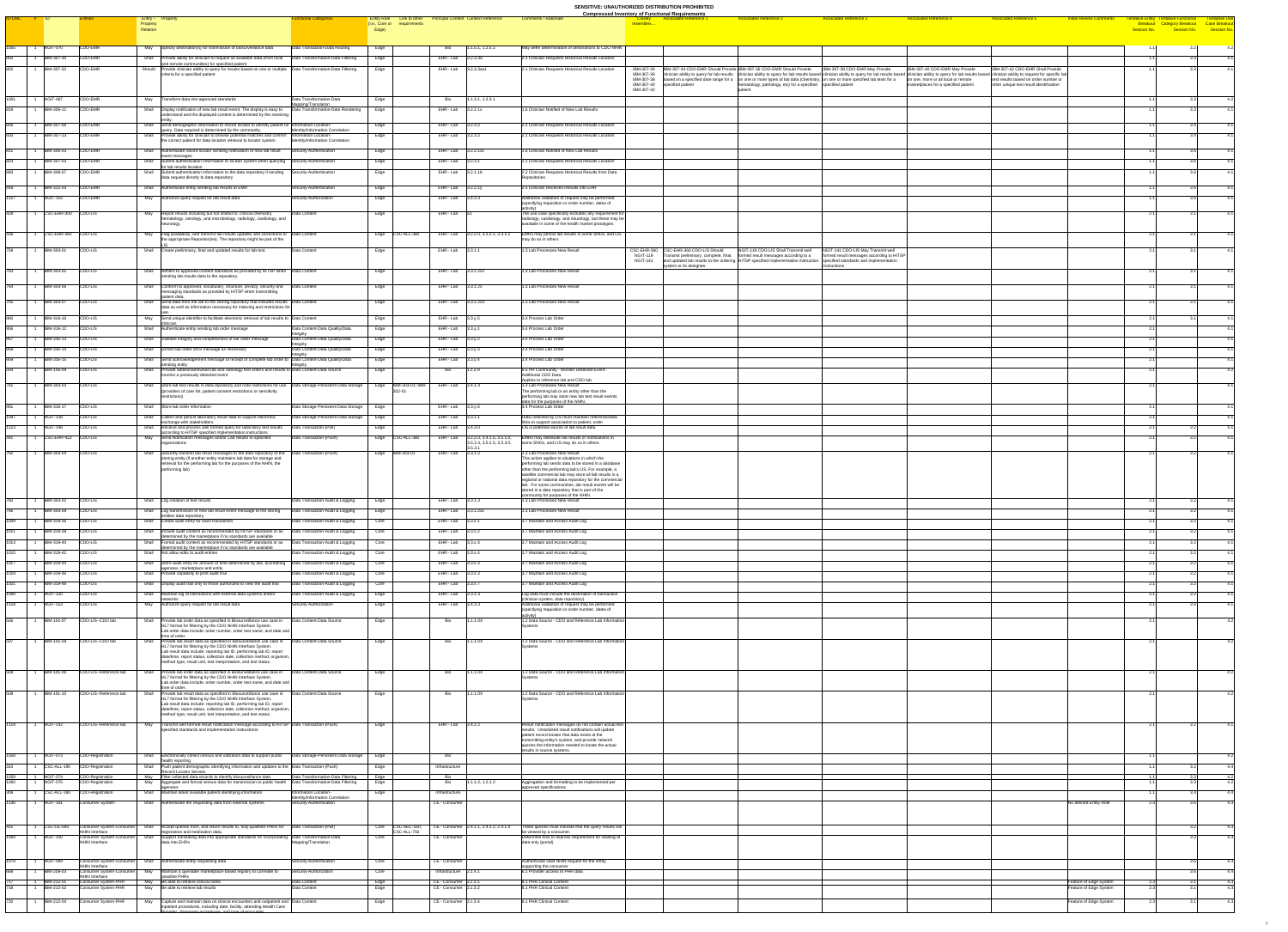**SENSITIVE: UNAUTHORIZED DISTRIBUTION PROHIBITED Compressed Inventory of Functional Requirements**

| ID-ONC # ID |                                        |                                                          | Entity - Property<br>Property                                                                                                                                                                                            | unctional Categories                               | (i.e., Core or requirements                           | Entity Role Link to other Principal Context Context Reference   | <u>Compressed Inventory of Functional Requirements</u><br><b>Comments / Rationale</b>                                                                           |                                    | <b>Associated Reference 2</b><br>ssociated Reference_                                                                                                                                                                               | <b>Associated Reference 3</b>                                                                                            | <b>Associated Reference 4</b> | <b>Associated Reference 5</b> | <b>Initial Review Comments</b>                   | Breakout Category Breakout Case Breakou | <b>Tentiative Use</b>      |
|-------------|----------------------------------------|----------------------------------------------------------|--------------------------------------------------------------------------------------------------------------------------------------------------------------------------------------------------------------------------|----------------------------------------------------|-------------------------------------------------------|-----------------------------------------------------------------|-----------------------------------------------------------------------------------------------------------------------------------------------------------------|------------------------------------|-------------------------------------------------------------------------------------------------------------------------------------------------------------------------------------------------------------------------------------|--------------------------------------------------------------------------------------------------------------------------|-------------------------------|-------------------------------|--------------------------------------------------|-----------------------------------------|----------------------------|
|             |                                        |                                                          | <b>Relation</b>                                                                                                                                                                                                          |                                                    | Edge)                                                 |                                                                 |                                                                                                                                                                 |                                    |                                                                                                                                                                                                                                     |                                                                                                                          |                               |                               |                                                  | <b>Session No.</b>                      | <b>Exercise Session No</b> |
|             | <b>IBM-212-05</b>                      | Consumer System-PHR                                      | $\vert$ Capture and maintain the presence and/or absence of a history of $\vert$ Data Content<br>May                                                                                                                     |                                                    | Edge                                                  | $CE - Consumer$ 2.z.3.5                                         | 8.2 PHR Consumer Data Entry                                                                                                                                     |                                    |                                                                                                                                                                                                                                     |                                                                                                                          |                               |                               | Feature of Edge System                           |                                         | - 4.3                      |
|             | IBM-212-06                             | <b>Consumer System-PHR</b>                               | major diseases among the PHR Account Holder's close blood<br>Capture and maintain the PHR Account Holder's health problem list. Data Content<br>Mav                                                                      |                                                    | Edge                                                  | CE - Consumer 2.z.3.6                                           | 8.2 PHR Consumer Data Entry                                                                                                                                     |                                    |                                                                                                                                                                                                                                     |                                                                                                                          |                               |                               | Feature of Edge System                           |                                         |                            |
|             |                                        |                                                          | Provide ability to manage the problem list over time                                                                                                                                                                     |                                                    |                                                       |                                                                 |                                                                                                                                                                 |                                    |                                                                                                                                                                                                                                     |                                                                                                                          |                               |                               |                                                  |                                         |                            |
|             |                                        |                                                          |                                                                                                                                                                                                                          |                                                    |                                                       |                                                                 |                                                                                                                                                                 |                                    |                                                                                                                                                                                                                                     |                                                                                                                          |                               |                               |                                                  |                                         |                            |
|             |                                        |                                                          |                                                                                                                                                                                                                          |                                                    |                                                       |                                                                 |                                                                                                                                                                 |                                    |                                                                                                                                                                                                                                     |                                                                                                                          |                               |                               |                                                  |                                         |                            |
|             |                                        |                                                          |                                                                                                                                                                                                                          |                                                    |                                                       |                                                                 |                                                                                                                                                                 |                                    |                                                                                                                                                                                                                                     |                                                                                                                          |                               |                               |                                                  |                                         |                            |
|             |                                        |                                                          |                                                                                                                                                                                                                          |                                                    |                                                       |                                                                 |                                                                                                                                                                 |                                    |                                                                                                                                                                                                                                     |                                                                                                                          |                               |                               |                                                  |                                         |                            |
|             |                                        |                                                          |                                                                                                                                                                                                                          |                                                    |                                                       |                                                                 |                                                                                                                                                                 |                                    |                                                                                                                                                                                                                                     |                                                                                                                          |                               |                               |                                                  |                                         |                            |
|             |                                        |                                                          |                                                                                                                                                                                                                          |                                                    |                                                       |                                                                 |                                                                                                                                                                 |                                    |                                                                                                                                                                                                                                     |                                                                                                                          |                               |                               |                                                  |                                         |                            |
|             |                                        |                                                          |                                                                                                                                                                                                                          |                                                    |                                                       |                                                                 |                                                                                                                                                                 |                                    |                                                                                                                                                                                                                                     |                                                                                                                          |                               |                               |                                                  |                                         |                            |
|             | <b>IBM-212-07</b>                      | Consumer System-PHR                                      | Capture and maintain the PHR Account Holder's list of known<br>May<br>allergens and adverse reactions with all pertinent information                                                                                     | Data Content                                       | Edge                                                  | $\overline{CE}$ - Consumer 2.z.3.7                              | 8.2 PHR Consumer Data Entry                                                                                                                                     |                                    |                                                                                                                                                                                                                                     |                                                                                                                          |                               |                               | Feature of Edge System                           |                                         |                            |
|             | <b>IBM-212-08</b>                      | Consumer System-PHR                                      | Capture and maintain the PHR Account Holder's immunizations in a Data Content<br>May<br>way that can be easily viewed over time                                                                                          |                                                    | Edge                                                  | $CE - Consumer \quad  2.z.3.8$                                  | 8.2 PHR Consumer Data Entry                                                                                                                                     |                                    |                                                                                                                                                                                                                                     |                                                                                                                          |                               |                               | Feature of Edge System                           | ่ 2 1                                   | $-4.3$                     |
|             | <b>IBM-212-13</b>                      | Consumer System-PHR                                      | Capture the PHR Account Holder's advanced directive as well as the Data Content<br>date and circumstances under which the directives are provided,<br>and/or the Iocation and/or custodian's contact information for any |                                                    | Edge                                                  | CE - Consumer 2.z.3.13                                          | 8.2 PHR Consumer Data Entry                                                                                                                                     |                                    |                                                                                                                                                                                                                                     |                                                                                                                          |                               |                               | Feature of Edge System                           |                                         | $-4.3$                     |
|             | <b>IBM-212-18</b>                      | Consumer System-PHR                                      | $\sqrt{\frac{1}{1}}$ Display health data $\frac{1}{1}$ both patient sourced and professionally<br>May<br>sourced — with consumer-friendly terminology                                                                    | Data Content                                       | Edge                                                  | $\sqrt{CE - \text{Cosumer}}$ 2.z.3.18                           | 8.3 PHR Usability and User Preferences                                                                                                                          |                                    |                                                                                                                                                                                                                                     |                                                                                                                          |                               |                               | Feature of Edge System                           |                                         | -4.3                       |
|             | <b>IBM-212-33</b>                      | Consumer System-PHR                                      | Provide access to the PHR Account Holder's care plan(s)<br>May                                                                                                                                                           | Data Content                                       | Edge                                                  | $CE - Consumer$ 2.z.3.33                                        | 8.10 PHR Health Plan Administration                                                                                                                             |                                    |                                                                                                                                                                                                                                     |                                                                                                                          |                               |                               | Feature of Edge System                           |                                         | - 4.3                      |
|             | <b>IBM-212-34</b>                      | Consumer System-PHR                                      | May Provide access to financial data from clinical and pharmacy sources Data Content                                                                                                                                     |                                                    | Edge                                                  | $CE - Consumer$ 2.z.3.34                                        | 8.11 PHR Consumer Health Financial Tools                                                                                                                        |                                    |                                                                                                                                                                                                                                     |                                                                                                                          |                               |                               | Feature of Edge System                           |                                         | -4.3                       |
|             | <b>IBM-212-38</b>                      | Consumer System-PHR                                      | Should   Retain data according to SLAs                                                                                                                                                                                   | Data Content                                       | Edge                                                  | CE - Consumer 2.z.3.38                                          | 8.13 PHR Administration                                                                                                                                         |                                    |                                                                                                                                                                                                                                     |                                                                                                                          |                               |                               |                                                  |                                         | $-4.3$                     |
|             | <b>IBM-212-32</b>                      | <b>Consumer System-PHR</b>                               | Offer the ability to read remote electronic medication or diagnostics   Data Content-Data Source<br>May                                                                                                                  |                                                    | Edge                                                  | CE - Consumer 2.z.3.32                                          | 8.9 PHR Remote Diagnostic Monitoring Interfaces                                                                                                                 |                                    |                                                                                                                                                                                                                                     |                                                                                                                          |                               |                               |                                                  |                                         |                            |
|             | ACN-03.1.1                             | Consumer System-PHR                                      | monitoring devices<br>Shall Enable edge systems to acquire data to populate a Personal Health Data Content-Data Usage                                                                                                    |                                                    | Core N/A                                              | CE - Consumer 2.1.4.2                                           | Personal health record systems need to have                                                                                                                     |                                    |                                                                                                                                                                                                                                     |                                                                                                                          |                               |                               |                                                  |                                         | -4.3                       |
|             | ACN-03.1.2                             | Consumer System-PHR                                      | Record.<br>Shall<br>Present patient demographic information as part of the Personal                                                                                                                                      | Data Content-Data Usage                            | Edge N/A                                              | CE - Consumer 2.1.4                                             | electronic access to patient data.<br>Patients, who have consented, can view their patient                                                                      |                                    |                                                                                                                                                                                                                                     |                                                                                                                          |                               |                               |                                                  |                                         |                            |
|             |                                        |                                                          | Health Record.                                                                                                                                                                                                           |                                                    |                                                       |                                                                 | demographic information as part of the Personal<br>Health Record.                                                                                               |                                    |                                                                                                                                                                                                                                     |                                                                                                                          |                               |                               |                                                  |                                         | - 4.3                      |
|             | ACN-03.1.3                             | Consumer System-PHR                                      | Shall Present patient financial and insurance information as part of the<br>Personal Health Record.                                                                                                                      | Data Content-Data Usage                            | Edge N/A                                              | CE - Consumer 2.1.4                                             | Patients, who have consented, can view their patient<br>financial and insurance information as part of the                                                      |                                    |                                                                                                                                                                                                                                     |                                                                                                                          |                               |                               |                                                  |                                         | -4.3                       |
|             | ACN-03.1.4                             | Consumer System-PHR                                      | Shall   Present patient allergy information as part of the Personal Health                                                                                                                                               | Data Content-Data Usage                            | Edge N/A                                              | CE - Consumer 2.1.4                                             | Personal Health Record.<br>Patients, who have consented, can view their allergy                                                                                 |                                    |                                                                                                                                                                                                                                     |                                                                                                                          |                               |                               |                                                  |                                         | -4.3                       |
|             | ACN-03.1.5                             | Consumer System-PHR                                      | Record.<br>Shall Present patient medication history as part of the Personal Health                                                                                                                                       | Data Content-Data Usage                            | Edge N/A                                              | CE - Consumer 2.1.4                                             | information as part of the Personal Health Record.<br>Patients, who have consented, can view their                                                              |                                    |                                                                                                                                                                                                                                     |                                                                                                                          |                               |                               |                                                  |                                         | -4.3                       |
|             |                                        |                                                          | $\blacksquare$ Record                                                                                                                                                                                                    |                                                    |                                                       |                                                                 | medication history as part of the Personal Health<br>Record.                                                                                                    |                                    |                                                                                                                                                                                                                                     |                                                                                                                          |                               |                               |                                                  |                                         |                            |
|             | ACN-03.1.6                             | <b>Consumer System-PHR</b>                               | Shall Present patient conditions as part of the Personal Health Record.                                                                                                                                                  | Data Content-Data Usage                            | Edge N/A                                              | CE - Consumer No Reference                                      | Patients, who have consented, can view their health<br>conditions as part of the Personal Health Record.                                                        |                                    |                                                                                                                                                                                                                                     |                                                                                                                          |                               |                               |                                                  |                                         | -4.3                       |
|             | ACN-03.1.7                             | Consumer System-PHR                                      | Shall Present a list of patient procedures and surgeries as part of the<br>Personal Health Record.                                                                                                                       | Data Content-Data Usage                            | Edge N/A                                              | CE - Consumer No Reference                                      | Patients, who have consented, can view a list of their<br>procedures and surgeries as part of the Personal                                                      |                                    |                                                                                                                                                                                                                                     |                                                                                                                          |                               |                               |                                                  |                                         | -4.3                       |
|             | ACN-03.2.1                             | Consumer System-PHR                                      | Shall Enable patient proxies to access the Personal Health Record of their Data Content-Data Usage                                                                                                                       |                                                    | Edge N/A                                              | CE - Consumer 2.1.2                                             | Health Record.<br>Personal health records must allow patient proxies to                                                                                         |                                    |                                                                                                                                                                                                                                     |                                                                                                                          |                               |                               |                                                  |                                         | $-4.3$                     |
|             |                                        |                                                          | associated patients.                                                                                                                                                                                                     |                                                    |                                                       | CE - Consumer No Reference                                      | access the same information that the patient can<br>access.                                                                                                     |                                    |                                                                                                                                                                                                                                     |                                                                                                                          |                               |                               |                                                  |                                         |                            |
|             | ACN-03.2.2                             | Consumer System-PHR                                      | Shall Enable patients and their proxies to find and enroll in appropriate<br>clinical trials                                                                                                                             | Data Content-Data Usage                            | $\textsf{Edge}$ N/A                                   |                                                                 | A Personal Health Record should help the patient find $^{-1}$<br>and enroll in clinical trials                                                                  |                                    |                                                                                                                                                                                                                                     |                                                                                                                          |                               |                               |                                                  |                                         | -4.3                       |
|             | IBM-207-26                             | Consumer System-PHR                                      | Shall Allow for edits                                                                                                                                                                                                    | Data Content-Data Usage                            | Edge IBM-205-01                                       | $CE - Consumer$ 2.1.5.4x                                        | 4.2 Updating a PHR<br>Note difference - some fields fully editable while others                                                                                 |                                    | CSC-CE-570 CSC-CE-570 Consumer System-PHR<br>Shall Enable consumer to modify                                                                                                                                                        |                                                                                                                          |                               |                               |                                                  |                                         | -4.3                       |
|             |                                        |                                                          |                                                                                                                                                                                                                          |                                                    |                                                       |                                                                 | can only be annotated. Also, some fields can only be<br>changed by directly contacting PHR administrator.                                                       |                                    | consumer-entered data                                                                                                                                                                                                               |                                                                                                                          |                               |                               |                                                  |                                         |                            |
|             | <b>IBM-212-09</b>                      | Consumer System-PHR                                      | Enable the PHR Account Holder to add past and present information Data Content-Data Usage<br>May<br>about other modalities of treatment used                                                                             |                                                    | Edge                                                  | CE - Consumer 2.z.3.9                                           | 8.2 PHR Consumer Data Entry                                                                                                                                     |                                    |                                                                                                                                                                                                                                     |                                                                                                                          |                               |                               | Feature of Edge System                           |                                         | $-4.3$                     |
|             | <b>IBM-212-10</b><br><b>IBM-212-11</b> | <b>Consumer System-PHR</b><br>Consumer System-PHR        | Enable the PHR Account Holder to self-report symptoms or concerns Data Content-Data Usage<br>Mav<br>in a chronologically sortable diary<br>Enable the PHR Account Holder to add information about<br>Mav                 | Data Content-Data Usage                            | Edge<br>Edge                                          | $\overline{CE}$ - Consumer 2.z.3.10<br>$CE - Consumer$ 2.z.3.11 | 8.2 PHR Consumer Data Entry<br>8.2 PHR Consumer Data Entry                                                                                                      |                                    |                                                                                                                                                                                                                                     |                                                                                                                          |                               |                               | Feature of Edge System<br>Feature of Edge System |                                         | - 4.3<br>$-4.3$            |
|             | <b>IBM-212-12</b>                      | <b>Consumer System-PHR</b>                               | religious/spiritual beliefs that he or she wants Health Care Providers<br>Enable the PHR Account Holder to add information about personal<br>May                                                                         | Data Content-Data Usage                            | Edge                                                  | CE - Consumer 2.z.3.12                                          | 8.2 PHR Consumer Data Entry                                                                                                                                     |                                    |                                                                                                                                                                                                                                     |                                                                                                                          |                               |                               | Feature of Edge System                           |                                         | $-4.3$                     |
|             |                                        |                                                          | health goals, next steps or other notes related to his or her health or<br>onditions or any other information he or she wants Health Care                                                                                |                                                    |                                                       |                                                                 |                                                                                                                                                                 |                                    |                                                                                                                                                                                                                                     |                                                                                                                          |                               |                               |                                                  |                                         |                            |
|             | <b>IBM-212-16</b>                      | Consumer System-PHR                                      | Provide one-screen bulleted and printable health summary<br>May                                                                                                                                                          | Data Content-Data Usage                            | Edge                                                  | $CE - Consumer$ 2.z.3.16                                        | 8.3 PHR Usability and User Preferences                                                                                                                          |                                    |                                                                                                                                                                                                                                     |                                                                                                                          |                               |                               | Feature of Edge System                           |                                         | - 4.3                      |
|             | <b>IBM-212-17</b>                      | Consumer System-PHR                                      | Enable an Authorized PHR User to display laboratory and test results Data Content-Data Usage<br>May<br>by means of flow sheets, graphs, or other tools that enable the<br>discovery of trends                            |                                                    | Edge                                                  | $\overline{CE}$ - Consumer 2.z.3.17                             | 8.3 PHR Usability and User Preferences                                                                                                                          |                                    |                                                                                                                                                                                                                                     |                                                                                                                          |                               |                               | Feature of Edge System                           |                                         | -4.3                       |
|             | <b>IBM-212-19</b>                      | Consumer System-PHR                                      | Provide multiple printer friendly functions to allow consumer to create Data Content-Data Usage<br>May<br>hard copies of records                                                                                         |                                                    | Edge                                                  | CE - Consumer 2.z.3.19                                          | 8.3 PHR Usability and User Preferences                                                                                                                          |                                    |                                                                                                                                                                                                                                     |                                                                                                                          |                               |                               | Feature of Edge System                           |                                         | $-4.3$                     |
|             | <b>IBM-212-20</b>                      | Consumer System-PHR                                      | Track and graph tests over time<br>May                                                                                                                                                                                   | Data Content-Data Usage                            | Edge                                                  | $CE - Consumer$ 2.z.3.20                                        | 8.3 PHR Usability and User Preferences                                                                                                                          |                                    |                                                                                                                                                                                                                                     |                                                                                                                          |                               |                               | Feature of Edge System                           |                                         | 4.                         |
|             | <b>IBM-212-21</b>                      | Consumer System-PHR                                      | Offer patient education and self-care modules<br>May                                                                                                                                                                     | Data Content-Data Usage                            | Edge                                                  | $CE - Consumer$ 2.z.3.21                                        | 8.4 PHR Healthy Tools and Content                                                                                                                               |                                    |                                                                                                                                                                                                                                     |                                                                                                                          |                               |                               | Feature of Edge System                           |                                         | $-4.3$                     |
|             | <b>IBM-212-22</b><br><b>IBM-212-23</b> | <b>Consumer System-PHR</b><br><b>Consumer System-PHR</b> | Create and offer links to other educational sites<br>May<br>Offer secure electronic communication between consumer and<br>May                                                                                            | Data Content-Data Usage<br>Data Content-Data Usage | Edge<br>Edge                                          | $CE - Consumer$ 2.z.3.22<br>$CE$ - Consumer 2.z.3.23            | 8.4 PHR Healthy Tools and Content<br>8.5 PHR Consumer/Provider Communications and                                                                               |                                    |                                                                                                                                                                                                                                     |                                                                                                                          |                               |                               | Feature of Edge System                           |                                         | $-4.3$                     |
|             | <b>IBM-212-24</b>                      | <b>Consumer System-PHR</b>                               | Offer provider initiated auto-reminders for the PHR Account Holder<br>May                                                                                                                                                | Data Content-Data Usage                            | Edge                                                  | CE - Consumer 2.z.3.24                                          | 8.5 PHR Consumer/Provider Communications and                                                                                                                    |                                    |                                                                                                                                                                                                                                     |                                                                                                                          |                               |                               | Feature of Edge System                           |                                         | -4.3                       |
|             | <b>IBM-212-25</b>                      | Consumer System-PHR                                      | May<br><b>Provide access to intake forms</b>                                                                                                                                                                             | Data Content-Data Usage                            | Edge                                                  | $CE - Consumer$ 2.z.3.25                                        | 8.6 PHR Appointment and Pre-admit Workflow                                                                                                                      |                                    |                                                                                                                                                                                                                                     |                                                                                                                          |                               |                               |                                                  |                                         | -4.3                       |
|             | <b>IBM-212-26</b>                      | <b>Consumer System-PHR</b>                               | May   Allow the consumer to request appointments with their care providers Data Content-Data Usage                                                                                                                       |                                                    | Edge                                                  | $CE - Consumer$ 2.z.3.26                                        | 8.6 PHR Appointment and Pre-admit Workflow                                                                                                                      |                                    |                                                                                                                                                                                                                                     |                                                                                                                          |                               |                               |                                                  |                                         | - 4.                       |
|             | <b>IBM-212-27</b>                      | <b>Consumer System-PHR</b>                               | through PHR<br>Allow for preliminary screenings and follow-ups with secure<br>May                                                                                                                                        | Data Content-Data Usage                            | Edge                                                  | $\overline{CE}$ - Consumer 2.z.3.27                             | 8.6 PHR Appointment and Pre-admit Workflow                                                                                                                      |                                    |                                                                                                                                                                                                                                     |                                                                                                                          |                               |                               |                                                  |                                         |                            |
|             | <b>IBM-212-28</b>                      | Consumer System-PHR                                      | May<br>Check drug-to-drug interactions                                                                                                                                                                                   | Data Content-Data Usage                            | Edge                                                  | $\sqrt{CE - \text{а.2.3.28}}$                                   | 8.7 PHR Drug and Prescription Tools                                                                                                                             |                                    |                                                                                                                                                                                                                                     |                                                                                                                          |                               |                               |                                                  |                                         | 4.                         |
|             | <b>IBM-212-29</b>                      | Consumer System-PHR                                      | May<br>Check insurance coverage for prescribed drugs                                                                                                                                                                     | Data Content-Data Usage                            | Edge                                                  | $CE - Consumer$ 2.z.3.29                                        | 8.7 PHR Drug and Prescription Tools                                                                                                                             |                                    |                                                                                                                                                                                                                                     |                                                                                                                          |                               |                               |                                                  |                                         | $-4.3$                     |
|             | <b>IBM-212-30</b><br><b>IBM-212-31</b> | Consumer System-PHR<br>Consumer System-PHR               | May Remind the PHR Account Holder about prescription renewals<br>May Support biosurveillance and data mining activity                                                                                                    | Data Content-Data Usage<br>Data Content-Data Usage | Edge<br>Edge                                          | $\overline{CE}$ - Consumer 2.z.3.30<br>$CE$ - Consumer 2.z.3.31 | 8.7 PHR Drug and Prescription Tools<br>8.8 PHR Linkage to Biosurveillance, Disease                                                                              |                                    |                                                                                                                                                                                                                                     |                                                                                                                          |                               |                               |                                                  |                                         |                            |
|             | <b>IBM-212-35</b>                      | Consumer System-PHR                                      | May <b>Offer health care cost estimate tools</b>                                                                                                                                                                         | Data Content-Data Usage                            | Edge                                                  | CE - Consumer 2.z.3.35                                          | Management and Clinical Research<br>8.11 PHR Consumer Health Financial Tools                                                                                    |                                    |                                                                                                                                                                                                                                     |                                                                                                                          |                               |                               | Feature                                          |                                         | $-4.3$                     |
| 403         | CSC-CE-560                             | Consumer System-PHR                                      | Shall Persist PHR information                                                                                                                                                                                            | Data Storage-Persistent Data Storage               | Edge                                                  | $\vert$ CE - Consumer 2.1.4.3, 2.1.5.3, 2.1.5.5                 |                                                                                                                                                                 |                                    |                                                                                                                                                                                                                                     |                                                                                                                          |                               |                               | Feature of Edge System                           |                                         |                            |
|             |                                        |                                                          |                                                                                                                                                                                                                          |                                                    |                                                       |                                                                 |                                                                                                                                                                 |                                    |                                                                                                                                                                                                                                     |                                                                                                                          |                               |                               |                                                  |                                         | - 4.3                      |
| 406         | $\csc$ -CE-590                         | Consumer System-PHR                                      | Shall Persist consumer edits and annotations to PHR information                                                                                                                                                          | Data Storage-Persistent Data Storage Edge          |                                                       | CE - Consumer                                                   |                                                                                                                                                                 |                                    |                                                                                                                                                                                                                                     |                                                                                                                          |                               |                               | Feature of Edge System                           |                                         | $-4.3$                     |
| 407         | $\textsf{CSC-CE-600}$                  | Consumer System-PHR                                      | Shall Close PHR account when requested by authenticated consumer.                                                                                                                                                        | Data Storage-Persistent Data Storage               | Edge                                                  | CE - Consumer 2.1.6.1, 2.2.4.3                                  |                                                                                                                                                                 |                                    | IBM-211-01   IBM-211-01 Consumer System-PHR<br>Shall Terminate PHR account                                                                                                                                                          |                                                                                                                          |                               |                               |                                                  |                                         | $-4.3$                     |
| 408         | $\csc$ -CE-620                         | Consumer System-PHR                                      | Shall   Notify customer that PHR account is closed                                                                                                                                                                       | Data Storage-Persistent Data Storage   Edge        |                                                       | CE - Consumer 2.1.6.2, 2.2.4.4                                  |                                                                                                                                                                 |                                    | NGIT-098   NGIT-098 Consumer System-PHR<br>Shall Support termination of a                                                                                                                                                           |                                                                                                                          |                               |                               |                                                  |                                         | -4.3                       |
| 112         | $\text{CSC-CE-670}$                    | Consumer System-PHR                                      | May   Establish a PHR account containing user authentication credentials   Data Storage-Persistent Data Storage   Edge                                                                                                   |                                                    |                                                       | $CE - Consumer$ 2.2.1.2                                         |                                                                                                                                                                 |                                    | consumers account                                                                                                                                                                                                                   |                                                                                                                          |                               |                               |                                                  |                                         | - 4.3                      |
| 654         | <b>IBM-207-34</b>                      | Consumer System-PHR                                      | Shall   Import annotated/modified data into the PHR system                                                                                                                                                               | Data Storage-Persistent Data Storage   Edge        |                                                       | CE - Consumer 2.1.5.5x                                          | 4.2 Updating a PHR                                                                                                                                              |                                    |                                                                                                                                                                                                                                     |                                                                                                                          |                               |                               |                                                  |                                         | -4.3                       |
| 1066        | NGIT-082                               | <b>Consumer System-PHR</b>                               | Shall Support creation of unique consumer account                                                                                                                                                                        | Data Storage-Persistent Data Storage               | Edge                                                  | CE - Consumer                                                   | validation of 'owner' of account; can be created by third<br>party 'owner'; need to specify means of uniquely                                                   |                                    |                                                                                                                                                                                                                                     |                                                                                                                          |                               |                               |                                                  |                                         | $-4.3$                     |
| 413         | $\csc$ -CE-678                         | Consumer System-PHR                                      | May   Input data from, or store data to, offline storage devices                                                                                                                                                         | Data Transaction-(Pull)                            | Edge                                                  | $\overline{CE}$ - Consumer 2.2.2.3                              | identifying person associated with the account<br>This is also a mechanism for a CDO or PHR to transfer                                                         |                                    |                                                                                                                                                                                                                                     |                                                                                                                          |                               |                               | Feature of edge system                           |                                         | - 4.3                      |
|             |                                        |                                                          |                                                                                                                                                                                                                          |                                                    |                                                       |                                                                 | personal health records without network access.                                                                                                                 |                                    |                                                                                                                                                                                                                                     |                                                                                                                          |                               |                               |                                                  |                                         |                            |
| l414        | CSC-CE-680                             | Consumer System-PHR                                      | May Query other PHRs for accessible data using consumer provided<br>credentials                                                                                                                                          | Data Transaction-(Pull)                            | Edge                                                  | $\overline{CE}$ - Consumer 2.2.2.3                              | This is not an NHIN query                                                                                                                                       |                                    |                                                                                                                                                                                                                                     |                                                                                                                          |                               |                               |                                                  |                                         | $-4.3$                     |
|             |                                        | 418 1 CSC-CE-740 Consumer System-PHR                     | Shall Acknowledge receipt of and validate the format of received<br>messages and requests                                                                                                                                | Data Transaction-(Pull)                            | Edge CSC-SEC-40, CE - Consumer 2.2.2.5<br>CSC-ALL-680 |                                                                 |                                                                                                                                                                 |                                    |                                                                                                                                                                                                                                     |                                                                                                                          |                               |                               |                                                  |                                         | $-4.3$                     |
|             | <b>IBM-205-04</b>                      | <b>Consumer System-PHR</b>                               | Transmit request for registration/medication history data to<br>Shall<br>data/network systems to query documents from the NHIN                                                                                           | Data Transaction-(Pull)                            | Edge IBM-205-01                                       | CE - Consumer 2.2.2.3                                           | 3.2 Pre-populating a PHR<br>ONC Guidance: Architecturally, the PHR may be a<br>primary source of some data and definitely will be a                             | <b>NGIT-085</b><br><b>NGIT-088</b> | NGIT-085 Consumer System-PHR Shall<br>NGIT-088 Consumer System-PHR<br>NGIT-086 Shall Transmit well formed query<br>Support user request to collect registration<br>request for medication history data<br>data from external source | NGIT-086 Consumer System-PHR Shall<br>Support user request to collect medication<br>history data from external source(s) |                               |                               |                                                  |                                         | - 4.3                      |
|             |                                        |                                                          |                                                                                                                                                                                                                          |                                                    |                                                       |                                                                 | secondary source of some data. Although<br>synchronization issues around reconciliation of                                                                      | <b>NGIT-087</b>                    |                                                                                                                                                                                                                                     |                                                                                                                          |                               |                               |                                                  |                                         |                            |
|             |                                        |                                                          |                                                                                                                                                                                                                          |                                                    |                                                       |                                                                 | multiple sources of medication data are out of scope,<br>the network services necessary to handle data<br>exchange, requests for correction and the handling of |                                    |                                                                                                                                                                                                                                     |                                                                                                                          |                               |                               |                                                  |                                         |                            |
|             |                                        |                                                          |                                                                                                                                                                                                                          |                                                    |                                                       |                                                                 | annotated data are within scope.                                                                                                                                |                                    |                                                                                                                                                                                                                                     |                                                                                                                          |                               |                               |                                                  |                                         |                            |

| ents / Rationale                                                                                                                                                                                                                                                                                                                                                   | <b>Closely</b><br>resembles        | <b>Associated Reference 1</b>                                                              | <b>Associated Reference 2</b>                                                      | <b>Associated Reference 3</b>                                                    | <b>Associated Reference 4</b> | <b>Associated Reference 5</b> | <b>Initial Review Comments</b>                   | <b>Tentative Entity</b><br><b>Breakout</b><br>Session No. |
|--------------------------------------------------------------------------------------------------------------------------------------------------------------------------------------------------------------------------------------------------------------------------------------------------------------------------------------------------------------------|------------------------------------|--------------------------------------------------------------------------------------------|------------------------------------------------------------------------------------|----------------------------------------------------------------------------------|-------------------------------|-------------------------------|--------------------------------------------------|-----------------------------------------------------------|
| <b>IR Consumer Data Entry</b>                                                                                                                                                                                                                                                                                                                                      |                                    |                                                                                            |                                                                                    |                                                                                  |                               |                               | Feature of Edge System                           | 2.3                                                       |
| <b>IR Consumer Data Entry</b>                                                                                                                                                                                                                                                                                                                                      |                                    |                                                                                            |                                                                                    |                                                                                  |                               |                               | Feature of Edge System                           | 2.3                                                       |
|                                                                                                                                                                                                                                                                                                                                                                    |                                    |                                                                                            |                                                                                    |                                                                                  |                               |                               |                                                  |                                                           |
|                                                                                                                                                                                                                                                                                                                                                                    |                                    |                                                                                            |                                                                                    |                                                                                  |                               |                               |                                                  |                                                           |
|                                                                                                                                                                                                                                                                                                                                                                    |                                    |                                                                                            |                                                                                    |                                                                                  |                               |                               |                                                  |                                                           |
|                                                                                                                                                                                                                                                                                                                                                                    |                                    |                                                                                            |                                                                                    |                                                                                  |                               |                               |                                                  |                                                           |
|                                                                                                                                                                                                                                                                                                                                                                    |                                    |                                                                                            |                                                                                    |                                                                                  |                               |                               |                                                  |                                                           |
|                                                                                                                                                                                                                                                                                                                                                                    |                                    |                                                                                            |                                                                                    |                                                                                  |                               |                               |                                                  |                                                           |
| <b>IR Consumer Data Entry</b>                                                                                                                                                                                                                                                                                                                                      |                                    |                                                                                            |                                                                                    |                                                                                  |                               |                               | Feature of Edge System                           | 2.3                                                       |
| <b>IR Consumer Data Entry</b>                                                                                                                                                                                                                                                                                                                                      |                                    |                                                                                            |                                                                                    |                                                                                  |                               |                               | Feature of Edge System                           | 2.3                                                       |
| <b>IR Consumer Data Entry</b>                                                                                                                                                                                                                                                                                                                                      |                                    |                                                                                            |                                                                                    |                                                                                  |                               |                               | Feature of Edge System                           | 2.3                                                       |
| <b>IR Usability and User Preferences</b>                                                                                                                                                                                                                                                                                                                           |                                    |                                                                                            |                                                                                    |                                                                                  |                               |                               | Feature of Edge System                           | 2.3                                                       |
| HR Health Plan Administration                                                                                                                                                                                                                                                                                                                                      |                                    |                                                                                            |                                                                                    |                                                                                  |                               |                               | Feature of Edge System                           | 2.3                                                       |
| HR Consumer Health Financial Tools                                                                                                                                                                                                                                                                                                                                 |                                    |                                                                                            |                                                                                    |                                                                                  |                               |                               | Feature of Edge System                           | 2.3                                                       |
| HR Administration                                                                                                                                                                                                                                                                                                                                                  |                                    |                                                                                            |                                                                                    |                                                                                  |                               |                               |                                                  | 2.3                                                       |
| IR Remote Diagnostic Monitoring Interfaces                                                                                                                                                                                                                                                                                                                         |                                    |                                                                                            |                                                                                    |                                                                                  |                               |                               |                                                  | 2.3                                                       |
| nal health record systems need to have<br>onic access to patient data.                                                                                                                                                                                                                                                                                             |                                    |                                                                                            |                                                                                    |                                                                                  |                               |                               |                                                  | 2.3                                                       |
| ts, who have consented, can view their patient                                                                                                                                                                                                                                                                                                                     |                                    |                                                                                            |                                                                                    |                                                                                  |                               |                               |                                                  | 2.3                                                       |
| graphic information as part of the Personal<br>Record.<br>ts, who have consented, can view their patient                                                                                                                                                                                                                                                           |                                    |                                                                                            |                                                                                    |                                                                                  |                               |                               |                                                  | 2.3                                                       |
| ial and insurance information as part of the<br>nal Health Record.                                                                                                                                                                                                                                                                                                 |                                    |                                                                                            |                                                                                    |                                                                                  |                               |                               |                                                  |                                                           |
| ts, who have consented, can view their allergy<br>ation as part of the Personal Health Record.                                                                                                                                                                                                                                                                     |                                    |                                                                                            |                                                                                    |                                                                                  |                               |                               |                                                  | 2.3                                                       |
| ts, who have consented, can view their<br>ation history as part of the Personal Health                                                                                                                                                                                                                                                                             |                                    |                                                                                            |                                                                                    |                                                                                  |                               |                               |                                                  | 2.3                                                       |
| ts, who have consented, can view their health<br>ions as part of the Personal Health Record.                                                                                                                                                                                                                                                                       |                                    |                                                                                            |                                                                                    |                                                                                  |                               |                               |                                                  | 2.3                                                       |
| ts, who have consented, can view a list of their                                                                                                                                                                                                                                                                                                                   |                                    |                                                                                            |                                                                                    |                                                                                  |                               |                               |                                                  | 2.3                                                       |
| dures and surgeries as part of the Personal<br>Record.<br>nal health records must allow patient proxies to                                                                                                                                                                                                                                                         |                                    |                                                                                            |                                                                                    |                                                                                  |                               |                               |                                                  | 2.3                                                       |
| s the same information that the patient can                                                                                                                                                                                                                                                                                                                        |                                    |                                                                                            |                                                                                    |                                                                                  |                               |                               |                                                  |                                                           |
| sonal Health Record should help the patient find<br>nroll in clinical trials                                                                                                                                                                                                                                                                                       |                                    |                                                                                            |                                                                                    |                                                                                  |                               |                               |                                                  | 2.3                                                       |
| dating a PHR<br>lifference - some fields fully editable while others $\vert$<br>lly be annotated. Also, some fields can only be                                                                                                                                                                                                                                    | <b>CSC-CE-570</b>                  | CSC-CE-570 Consumer System-PHR<br>Shall Enable consumer to modify<br>consumer-entered data |                                                                                    |                                                                                  |                               |                               |                                                  | 2.3                                                       |
| ed by directly contacting PHR administrator.                                                                                                                                                                                                                                                                                                                       |                                    |                                                                                            |                                                                                    |                                                                                  |                               |                               |                                                  |                                                           |
| <b>IR Consumer Data Entry</b><br><b>IR Consumer Data Entry</b>                                                                                                                                                                                                                                                                                                     |                                    |                                                                                            |                                                                                    |                                                                                  |                               |                               | Feature of Edge System<br>Feature of Edge System | 2.3<br>2.3                                                |
| <b>IR Consumer Data Entry</b>                                                                                                                                                                                                                                                                                                                                      |                                    |                                                                                            |                                                                                    |                                                                                  |                               |                               | Feature of Edge System                           | 2.3                                                       |
| <b>IR Consumer Data Entry</b>                                                                                                                                                                                                                                                                                                                                      |                                    |                                                                                            |                                                                                    |                                                                                  |                               |                               | Feature of Edge System                           | 2.3                                                       |
| <b>IR Usability and User Preferences</b>                                                                                                                                                                                                                                                                                                                           |                                    |                                                                                            |                                                                                    |                                                                                  |                               |                               | Feature of Edge System                           | 2.3                                                       |
| <b>IR Usability and User Preferences</b>                                                                                                                                                                                                                                                                                                                           |                                    |                                                                                            |                                                                                    |                                                                                  |                               |                               | Feature of Edge System                           | 2.3                                                       |
| <b>IR Usability and User Preferences</b>                                                                                                                                                                                                                                                                                                                           |                                    |                                                                                            |                                                                                    |                                                                                  |                               |                               | Feature of Edge System                           | 2.3                                                       |
| <b>IR Usability and User Preferences</b>                                                                                                                                                                                                                                                                                                                           |                                    |                                                                                            |                                                                                    |                                                                                  |                               |                               | Feature of Edge System                           | 2.3                                                       |
| <b>IR Healthy Tools and Content</b>                                                                                                                                                                                                                                                                                                                                |                                    |                                                                                            |                                                                                    |                                                                                  |                               |                               | Feature of Edge System                           | 2.3                                                       |
| <b>IR Healthy Tools and Content</b><br>IR Consumer/Provider Communications and                                                                                                                                                                                                                                                                                     |                                    |                                                                                            |                                                                                    |                                                                                  |                               |                               | Feature of Edge System                           | 2.3<br>2.3                                                |
| IR Consumer/Provider Communications and                                                                                                                                                                                                                                                                                                                            |                                    |                                                                                            |                                                                                    |                                                                                  |                               |                               | Feature of Edge System                           | 2.3                                                       |
| IR Appointment and Pre-admit Workflow                                                                                                                                                                                                                                                                                                                              |                                    |                                                                                            |                                                                                    |                                                                                  |                               |                               |                                                  | 2.3                                                       |
| IR Appointment and Pre-admit Workflow                                                                                                                                                                                                                                                                                                                              |                                    |                                                                                            |                                                                                    |                                                                                  |                               |                               |                                                  | 2.3                                                       |
| IR Appointment and Pre-admit Workflow                                                                                                                                                                                                                                                                                                                              |                                    |                                                                                            |                                                                                    |                                                                                  |                               |                               |                                                  | 2.3<br>2.3                                                |
| <b>IR Drug and Prescription Tools</b><br>IR Drug and Prescription Tools                                                                                                                                                                                                                                                                                            |                                    |                                                                                            |                                                                                    |                                                                                  |                               |                               |                                                  | 2.3                                                       |
| <b>IR Drug and Prescription Tools</b>                                                                                                                                                                                                                                                                                                                              |                                    |                                                                                            |                                                                                    |                                                                                  |                               |                               |                                                  | 2.3                                                       |
| IR Linkage to Biosurveillance, Disease<br>gement and Clinical Research                                                                                                                                                                                                                                                                                             |                                    |                                                                                            |                                                                                    |                                                                                  |                               |                               |                                                  | 2.3                                                       |
| HR Consumer Health Financial Tools                                                                                                                                                                                                                                                                                                                                 |                                    |                                                                                            |                                                                                    |                                                                                  |                               |                               | Feature                                          | 2.3                                                       |
|                                                                                                                                                                                                                                                                                                                                                                    |                                    |                                                                                            |                                                                                    |                                                                                  |                               |                               | Feature of Edge System                           | 2.3                                                       |
|                                                                                                                                                                                                                                                                                                                                                                    |                                    |                                                                                            |                                                                                    |                                                                                  |                               |                               | Feature of Edge System                           | 2.3                                                       |
|                                                                                                                                                                                                                                                                                                                                                                    | IBM-211-01                         | IBM-211-01 Consumer System-PHR<br>Shall Terminate PHR account                              |                                                                                    |                                                                                  |                               |                               |                                                  | 2.3                                                       |
|                                                                                                                                                                                                                                                                                                                                                                    | <b>NGIT-098</b>                    | NGIT-098 Consumer System-PHR<br>Shall Support termination of a                             |                                                                                    |                                                                                  |                               |                               |                                                  | 2.3                                                       |
|                                                                                                                                                                                                                                                                                                                                                                    |                                    | consumers account                                                                          |                                                                                    |                                                                                  |                               |                               |                                                  | 2.3                                                       |
| dating a PHR                                                                                                                                                                                                                                                                                                                                                       |                                    |                                                                                            |                                                                                    |                                                                                  |                               |                               |                                                  | 2.3                                                       |
| tion of 'owner' of account; can be created by third<br>owner'; need to specify means of uniquely<br>ying person associated with the account                                                                                                                                                                                                                        |                                    |                                                                                            |                                                                                    |                                                                                  |                               |                               |                                                  | 2.3                                                       |
| also a mechanism for a CDO or PHR to transfer<br>al health records without network access.                                                                                                                                                                                                                                                                         |                                    |                                                                                            |                                                                                    |                                                                                  |                               |                               | Feature of edge system                           | 2.3                                                       |
| not an NHIN query                                                                                                                                                                                                                                                                                                                                                  |                                    |                                                                                            |                                                                                    |                                                                                  |                               |                               |                                                  | 2.3                                                       |
|                                                                                                                                                                                                                                                                                                                                                                    |                                    |                                                                                            |                                                                                    |                                                                                  |                               |                               |                                                  | 2.3                                                       |
| e-populating a PHR                                                                                                                                                                                                                                                                                                                                                 | <b>NGIT-085</b><br><b>NGIT-086</b> | NGIT-088 Consumer System-PHR<br>Shall Transmit well formed query                           | NGIT-085 Consumer System-PHR Shall<br>Support user request to collect registration | NGIT-086 Consumer System-PHR Shall<br>Support user request to collect medication |                               |                               |                                                  | 2.3                                                       |
| Guidance: Architecturally, the PHR may be a<br>y source of some data and definitely will be a<br>dary source of some data. Although<br>ronization issues around reconciliation of<br>le sources of medication data are out of scope,<br>twork services necessary to handle data<br>nge, requests for correction and the handling of<br>ated data are within scope. | <b>NGIT-088</b><br><b>NGIT-087</b> | request for medication history data                                                        | data from external source                                                          | history data from external source(s)                                             |                               |                               |                                                  |                                                           |

| <b>Associated Reference 5</b> | <b>Initial Review Comments</b> |             | <b>Tentative Entity Tentative Functional</b><br>Breakout Category Breakout | <b>Tentiative Use</b><br><b>Case Breakout</b> |
|-------------------------------|--------------------------------|-------------|----------------------------------------------------------------------------|-----------------------------------------------|
|                               |                                | Session No. | Session No.                                                                | <b>Session No.</b>                            |
|                               | Feature of Edge System         | 2.3         | 3.1                                                                        | 4.3                                           |
|                               | Feature of Edge System         | 2.3         | 3.1                                                                        | 4.3                                           |
|                               |                                |             |                                                                            |                                               |
|                               |                                |             |                                                                            |                                               |
|                               |                                |             |                                                                            |                                               |
|                               |                                |             |                                                                            |                                               |
|                               |                                |             |                                                                            |                                               |
|                               |                                |             |                                                                            |                                               |
|                               |                                |             |                                                                            |                                               |
|                               | Feature of Edge System         | 2.3         | 3.1                                                                        | 4.3                                           |
|                               | Feature of Edge System         | 2.3         | 3.1                                                                        | 4.3                                           |
|                               | Feature of Edge System         | 2.3         | 3.1                                                                        | 4.3                                           |
|                               | Feature of Edge System         | 2.3         | 3.1                                                                        | 4.3                                           |
|                               | Feature of Edge System         | 2.3         | 3.1                                                                        | 4.3                                           |
|                               | Feature of Edge System         | 2.3         | 3.1                                                                        | 4.3                                           |
|                               |                                |             |                                                                            |                                               |
|                               |                                | 2.3         | 3.1                                                                        | 4.3                                           |
|                               |                                | 2.3         |                                                                            | 4.3                                           |
|                               |                                | 2.3         |                                                                            | 4.3                                           |
|                               |                                | 2.3         |                                                                            | 4.3                                           |
|                               |                                | 2.3         |                                                                            | 4.3                                           |
|                               |                                |             |                                                                            |                                               |
|                               |                                | 2.3         |                                                                            | 4.3                                           |
|                               |                                | 2.3         |                                                                            | 4.3                                           |
|                               |                                | 2.3         |                                                                            | 4.3                                           |
|                               |                                |             |                                                                            |                                               |
|                               |                                | 2.3         |                                                                            | 4.3                                           |
|                               |                                | 2.3         |                                                                            | 4.3                                           |
|                               |                                | 2.3         |                                                                            | 4.3                                           |
|                               |                                | 2.3         |                                                                            | 4.3                                           |
|                               |                                |             |                                                                            |                                               |
|                               | Feature of Edge System         | 2.3         |                                                                            | 4.3                                           |
|                               | Feature of Edge System         | 2.3         |                                                                            | 4.3                                           |
|                               | Feature of Edge System         | 2.3         |                                                                            | 4.3                                           |
|                               | Feature of Edge System         | 2.3         |                                                                            | 4.3                                           |
|                               | Feature of Edge System         | 2.3         |                                                                            | 4.3                                           |
|                               | Feature of Edge System         | 2.3         |                                                                            | 4.3                                           |
|                               | Feature of Edge System         | 2.3         |                                                                            | 4.3                                           |
|                               | Feature of Edge System         | 2.3         |                                                                            | 4.3                                           |
|                               | Feature of Edge System         | 2.3         |                                                                            | 4.3                                           |
|                               | Feature of Edge System         | 2.3         |                                                                            | 4.3                                           |
|                               |                                | 2.3         |                                                                            | 4.3                                           |
|                               | Feature of Edge System         | 2.3         |                                                                            | 4.3                                           |
|                               |                                | 2.3         |                                                                            | 4.3                                           |
|                               |                                | 2.3         |                                                                            | 4.3                                           |
|                               |                                | 2.3<br>2.3  |                                                                            | 4.3<br>4.3                                    |
|                               |                                | 2.3         |                                                                            | 4.3                                           |
|                               |                                | 2.3         |                                                                            | 4.3                                           |
|                               |                                | 2.3         |                                                                            | 4.3                                           |
|                               | Feature                        | 2.3         |                                                                            | 4.3                                           |
|                               | Feature of Edge System         | 2.3         |                                                                            | 4.3                                           |
|                               | Feature of Edge System         | 2.3         |                                                                            | 4.3                                           |
|                               |                                | 2.3         |                                                                            | 4.3                                           |
|                               |                                | 2.3         |                                                                            | 4.3                                           |
|                               |                                |             |                                                                            |                                               |
|                               |                                | 2.3<br>2.3  |                                                                            | 4.3<br>4.3                                    |
|                               |                                | 2.3         |                                                                            | 4.3                                           |
|                               |                                |             |                                                                            |                                               |
|                               | Feature of edge system         | 2.3         | 3.2                                                                        | 4.3                                           |
|                               |                                | 2.3         | 3.2                                                                        | 4.3                                           |
|                               |                                | 2.3         | 3.2                                                                        | 4.3                                           |
|                               |                                | 2.3         | 3.2                                                                        | 4.3                                           |
|                               |                                |             |                                                                            |                                               |
|                               |                                |             |                                                                            |                                               |
|                               |                                |             |                                                                            |                                               |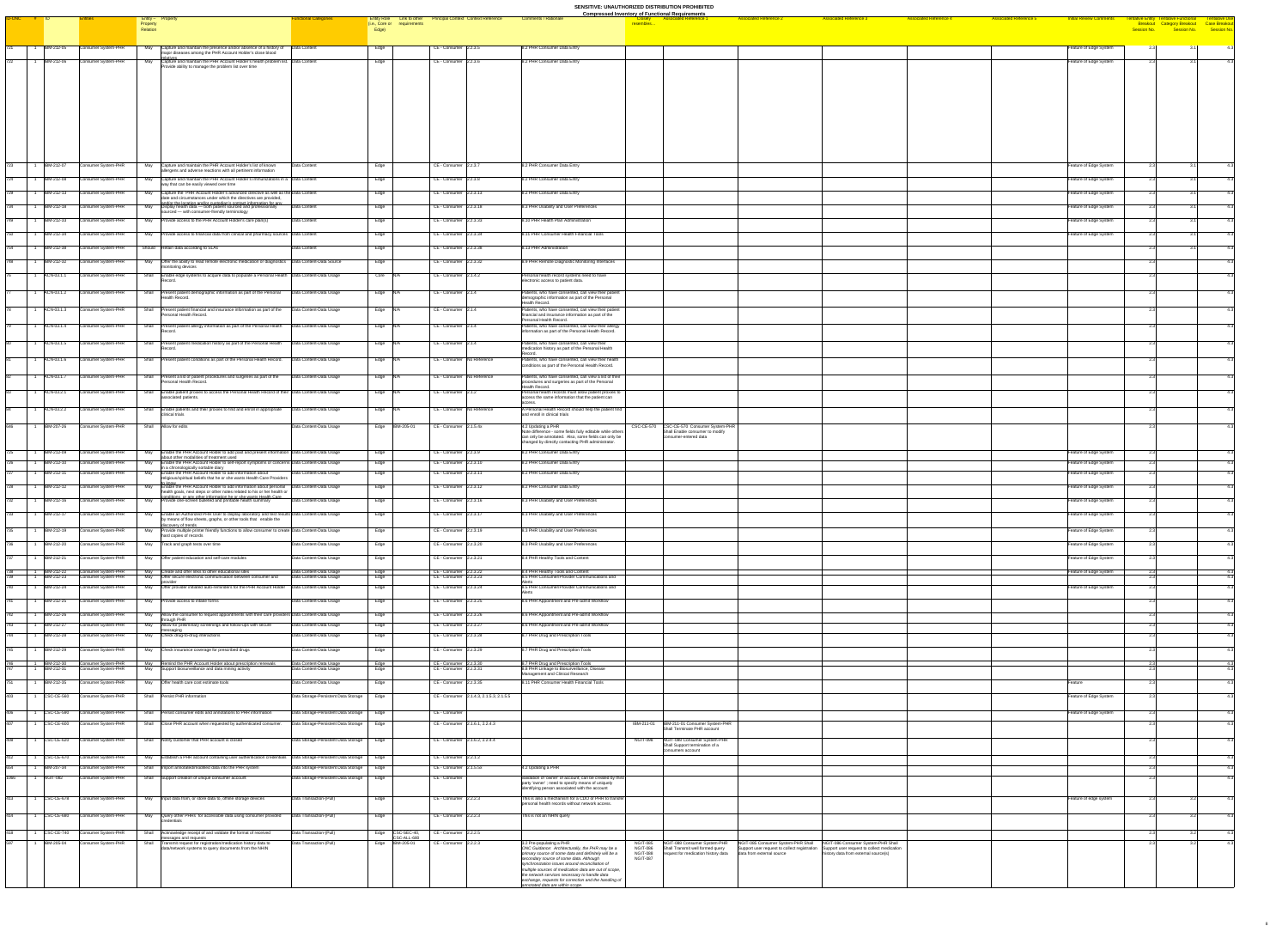| ID-ONC # ID |                                                       |                                                   | Entity - Property                                                                                                                                                                                                                         | <b>Functional Categories</b>                                           | <b>Entity Role</b><br>Link to other  | <b>Principal Context Context Reference</b>                |                                                                                                              | <b>Compressed Inventory of Functional Requirements</b><br><b>Comments / Rationale</b>                                                                                                                                                                                                                                                                                                                                                                                                                                                                                                                                                                                                                                                                                                                                                                                                                                                                                                                                                                                       |                                                      | <b>Associated Reference 1</b>                                                                                                                            | <b>Associated Reference 2</b>                                                                                                                                       | <b>Associated Reference 3</b>                                                                                                                                                                                                                                                                      | <b>Associated Reference 4</b> | <b>Associated Reference 5</b> | <b>Initial Review Comments</b>                        |                                         |                            |
|-------------|-------------------------------------------------------|---------------------------------------------------|-------------------------------------------------------------------------------------------------------------------------------------------------------------------------------------------------------------------------------------------|------------------------------------------------------------------------|--------------------------------------|-----------------------------------------------------------|--------------------------------------------------------------------------------------------------------------|-----------------------------------------------------------------------------------------------------------------------------------------------------------------------------------------------------------------------------------------------------------------------------------------------------------------------------------------------------------------------------------------------------------------------------------------------------------------------------------------------------------------------------------------------------------------------------------------------------------------------------------------------------------------------------------------------------------------------------------------------------------------------------------------------------------------------------------------------------------------------------------------------------------------------------------------------------------------------------------------------------------------------------------------------------------------------------|------------------------------------------------------|----------------------------------------------------------------------------------------------------------------------------------------------------------|---------------------------------------------------------------------------------------------------------------------------------------------------------------------|----------------------------------------------------------------------------------------------------------------------------------------------------------------------------------------------------------------------------------------------------------------------------------------------------|-------------------------------|-------------------------------|-------------------------------------------------------|-----------------------------------------|----------------------------|
|             |                                                       |                                                   | Property<br><b>Relation</b>                                                                                                                                                                                                               |                                                                        | (i.e., Core or requirements<br>Edge) |                                                           |                                                                                                              |                                                                                                                                                                                                                                                                                                                                                                                                                                                                                                                                                                                                                                                                                                                                                                                                                                                                                                                                                                                                                                                                             | <b>resembles</b>                                     |                                                                                                                                                          |                                                                                                                                                                     |                                                                                                                                                                                                                                                                                                    |                               |                               |                                                       | <b>Category Breakout</b><br>Session No. | Session No.<br>Session No. |
|             | $\vert$ 1  IBM-205-14                                 | Consumer System-PHR                               | Shall   Aggregate appropriate records from NHIN query                                                                                                                                                                                     | Data Transaction-(Pull)                                                | Core   IBM-205-11                    | Infrastructure $ 2.2.2.3x$                                |                                                                                                              | $3.2$ Pre-populating a PHR<br>Aggregation may occur via any number of means. For<br>the prototype, all appropriate records will be displayed<br>in reverse chronological order. In a production system,<br>we would expect multiple variations controlled by<br>unique preferences to make the system more user<br>friendly (i.e. pre-aggregation of certain records, sub-<br>queries within the retrieved record cache, etc.)                                                                                                                                                                                                                                                                                                                                                                                                                                                                                                                                                                                                                                              |                                                      |                                                                                                                                                          |                                                                                                                                                                     |                                                                                                                                                                                                                                                                                                    |                               |                               |                                                       |                                         | 32                         |
|             | <b>IBM-205-18</b>                                     | Consumer System-PHR                               | Shall $\bigcup$ Use a medication transaction broker to pre-populate PHR with<br>registration and medication history data                                                                                                                  | Data Transaction-(Pull)                                                | Edge   IBM-205-01                    | CE - Consumer 2.2.2.3                                     |                                                                                                              | 3.2 Pre-populating a PHR<br>One approach, most likely to be employed during the<br>prototype, is to pre-populate from PBM exchanges.<br>However, as more institution participate, HL7 feeds will<br>become more robust and data could be pulled from the<br>NHIN.                                                                                                                                                                                                                                                                                                                                                                                                                                                                                                                                                                                                                                                                                                                                                                                                           |                                                      |                                                                                                                                                          |                                                                                                                                                                     |                                                                                                                                                                                                                                                                                                    |                               |                               | Architectually specific                               |                                         |                            |
|             | <b>IBM-207-14</b>                                     | Consumer System-PHR                               | Shall Aggregate appropriate records from NHIN query                                                                                                                                                                                       | Data Transaction-(Pull)                                                | Edge $\overline{IBM-207-11}$         | CE - Consumer 2.1.5.2x                                    |                                                                                                              | 4.2 Updating a PHR<br>Aggregation may occur via any number of means. For<br>the prototype, all appropriate records will be displayed<br>in reverse chronological order. In a production system,<br>we would expect multiple variations controlled by<br>unique preferences to make the system more user<br>friendly (i.e. pre-aggregation of certain records, sub-<br>queries within the retrieved record cache, etc.)                                                                                                                                                                                                                                                                                                                                                                                                                                                                                                                                                                                                                                                      |                                                      |                                                                                                                                                          |                                                                                                                                                                     |                                                                                                                                                                                                                                                                                                    |                               |                               |                                                       |                                         |                            |
|             | <b>IBM-207-18</b>                                     | Consumer System-PHR                               | Use a medication transaction broker to pull updated registration and $\vert$ Data Transaction-(Pull)<br>May<br>medication history data into the PHR                                                                                       |                                                                        | Edge  IBM-207-01                     | $CE - Consumer$ 2.1.5.2x                                  |                                                                                                              | 4.2 Updating a PHR                                                                                                                                                                                                                                                                                                                                                                                                                                                                                                                                                                                                                                                                                                                                                                                                                                                                                                                                                                                                                                                          |                                                      |                                                                                                                                                          |                                                                                                                                                                     |                                                                                                                                                                                                                                                                                                    |                               |                               | Architectually specific                               |                                         |                            |
|             | <b>IBM-211-04</b>                                     | Consumer System-PHR                               | Import standardized data when creating a new PHR account<br>May                                                                                                                                                                           | Data Transaction-(Pull)                                                | Edge                                 | CE - Consumer 2.2.4.3x                                    |                                                                                                              | 7.2 Closing a PHR                                                                                                                                                                                                                                                                                                                                                                                                                                                                                                                                                                                                                                                                                                                                                                                                                                                                                                                                                                                                                                                           |                                                      |                                                                                                                                                          |                                                                                                                                                                     |                                                                                                                                                                                                                                                                                                    |                               |                               |                                                       |                                         |                            |
|             | <b>NGIT-089</b>                                       | Consumer System-PHR                               | Shall Receive and process registration data                                                                                                                                                                                               | Data Transaction-(Pull)                                                | Edge                                 | CE - Consumer 2.1.5.3                                     |                                                                                                              |                                                                                                                                                                                                                                                                                                                                                                                                                                                                                                                                                                                                                                                                                                                                                                                                                                                                                                                                                                                                                                                                             | IBM-205-2<br>IBM-207-2                               | Shall Receive registration/medication   Receive registration/medication history into   Receive data from another PHR or<br>history into the PHR/database | the PHR/database                                                                                                                                                    | CSC-CE-730  IBM-205-21 Consumer System-PHR  IBM-207-21 Consumer System-PHR Shall  CSC-CE-730 Consumer System-PHR Shall<br>Repository in response to an authorized                                                                                                                                  |                               |                               |                                                       |                                         |                            |
|             | NGIT-090                                              | Consumer System-PHR                               | Shall Receive and process medication data                                                                                                                                                                                                 | Data Transaction-(Pull)                                                | Edge                                 | CE - Consumer 2.1.5.3                                     |                                                                                                              |                                                                                                                                                                                                                                                                                                                                                                                                                                                                                                                                                                                                                                                                                                                                                                                                                                                                                                                                                                                                                                                                             | <b>CSC-CE-730</b><br>IBM-205-2<br>IBM-207-21         | Shall Receive registration/medication<br>history into the PHR/database                                                                                   | Receive registration/medication history into Receive data from another PHR or<br>the PHR/database                                                                   | IBM-205-21 Consumer System-PHR   IBM-207-21 Consumer System-PHR Shall CSC-CE-730 Consumer System-PHR Shall<br>Repository in response to an authorized                                                                                                                                              |                               |                               |                                                       |                                         |                            |
|             | $NGIT-091$                                            | <b>Consumer System-PHR</b>                        | Shall Acknowledge receipt of data                                                                                                                                                                                                         | Data Transaction-(Pull)                                                | Edge                                 | CE - Consumer                                             |                                                                                                              | PHR shall acknowledge receipt; CDO NHIN may<br>acknowledge acknowledgement                                                                                                                                                                                                                                                                                                                                                                                                                                                                                                                                                                                                                                                                                                                                                                                                                                                                                                                                                                                                  |                                                      | IBM-205-23   IBM-205-23 Consumer System-PHR<br>IBM-207-23 Shall Acknowledge receipt of<br>registration/medication data                                   | IBM-207-23 Consumer System-PHR Shall<br>Acknowledge receipt of<br>registration/medication data                                                                      | query                                                                                                                                                                                                                                                                                              |                               |                               |                                                       |                                         |                            |
|             | <b>NGIT-093</b>                                       | Consumer System-PHR                               | Shall Provide listing of lab result transactions received but not processed or Data Transaction-(Pull)<br>loaded into EMR                                                                                                                 |                                                                        | Edge                                 | CE - Consumer                                             |                                                                                                              | Processing includes receiving, validating                                                                                                                                                                                                                                                                                                                                                                                                                                                                                                                                                                                                                                                                                                                                                                                                                                                                                                                                                                                                                                   |                                                      |                                                                                                                                                          |                                                                                                                                                                     |                                                                                                                                                                                                                                                                                                    |                               |                               |                                                       |                                         |                            |
| 1080        | $NGIT-096$                                            | Consumer System-PHR                               | Shall<br>Transmit registration data to authorized system                                                                                                                                                                                  | Data Transaction-(Pull)                                                | Edge                                 | CE - Consumer                                             |                                                                                                              | Clarify whether data will / will not be coded; translation                                                                                                                                                                                                                                                                                                                                                                                                                                                                                                                                                                                                                                                                                                                                                                                                                                                                                                                                                                                                                  |                                                      | IBM-207-04 IBM-207-04 Consumer System-PHR                                                                                                                | CSC-CE-770 Consumer System-PHR May                                                                                                                                  |                                                                                                                                                                                                                                                                                                    |                               |                               |                                                       |                                         |                            |
|             | NGIT-097                                              | Consumer System-PHR                               | Shall Transmit medication data to authorized system                                                                                                                                                                                       | Data Transaction-(Pull)                                                | Edge                                 | CE - Consumer                                             |                                                                                                              | needed (for EMR) or not (portal)                                                                                                                                                                                                                                                                                                                                                                                                                                                                                                                                                                                                                                                                                                                                                                                                                                                                                                                                                                                                                                            | <b>CSC-CE-770</b><br>IBM-207-04<br><b>CSC-CE-770</b> | Shall Transmit request for<br>nistration/medication history data to<br><b>IBM-207-04 Consumer System-PHR</b><br>Shall Transmit request for               | Transmit registration and/or medication data<br><u>in resnonse to a guery</u><br>CSC-CE-770 Consumer System-PHR May<br>Transmit registration and/or medication data |                                                                                                                                                                                                                                                                                                    |                               |                               |                                                       |                                         |                            |
|             | IBM-207-31                                            | Consumer System-PHR                               | Shall $\vert$ Transmit consumer modified registration and medication history data $\vert$ Data Transaction-(Push)<br>to the PHR                                                                                                           |                                                                        | Edge                                 | CE - Consumer 2.1.5.5                                     |                                                                                                              | 4.2 Updating a PHR                                                                                                                                                                                                                                                                                                                                                                                                                                                                                                                                                                                                                                                                                                                                                                                                                                                                                                                                                                                                                                                          |                                                      | $r$ enistration/medication history data to $\frac{1}{r}$ in response to a query                                                                          |                                                                                                                                                                     |                                                                                                                                                                                                                                                                                                    |                               |                               |                                                       |                                         |                            |
|             | <b>IBM-207-33</b>                                     | Consumer System-PHR                               | Shall Transmit data according to HITSP standards                                                                                                                                                                                          | Data Transaction-(Push)                                                | Edge                                 | CE - Consumer 2.1.5.5x                                    |                                                                                                              | 4.2 Updating a PHR                                                                                                                                                                                                                                                                                                                                                                                                                                                                                                                                                                                                                                                                                                                                                                                                                                                                                                                                                                                                                                                          |                                                      | $\vert$ based security standards (SSL, etc.) $\vert$ in response to a query                                                                              |                                                                                                                                                                     | IBM-207-32   IBM-207-32 Consumer System-PHR   CSC-CE-770 Consumer System-PHR May   IBM-207-04 Consumer System-PHR Shall<br>Shall Transmit data according to web- Transmit registration and/or medication data Transmit request for registration/medication<br>history data to data/network systems |                               |                               |                                                       |                                         |                            |
|             | IBM-207-39<br>IBM-209-09                              | Consumer System-PHR<br>Consumer System-PHR        | Receive request from consumer to transfer registration and<br>May<br>medication history to another PHR when closing initial PHR<br>Shall Provide appropriate PHR data in HITSP approved format - CDA                                      | Data Transaction-(Push)<br>Data Transaction-(Push)                     | Edge<br>Edge                         | CE - Consumer 2.1.6.1a<br>$CE - Consumer$ 2.3.1.2x        |                                                                                                              | 4.2 Updating a PHR<br>6.1 Provider access to PHR data                                                                                                                                                                                                                                                                                                                                                                                                                                                                                                                                                                                                                                                                                                                                                                                                                                                                                                                                                                                                                       |                                                      |                                                                                                                                                          |                                                                                                                                                                     |                                                                                                                                                                                                                                                                                                    |                               |                               |                                                       |                                         |                            |
|             | <b>IBM-211-02</b>                                     | Consumer System-PHR                               | compliant - when viewing directly from PHR system/web portal<br>May $\vert$ Transfer registration and medication history data to a different<br>provider of services                                                                      | Data Transaction-(Push)                                                | Edge                                 | $CE - Consumer \t   2.2.4.3x$                             |                                                                                                              | 7.2 Closing a PHR                                                                                                                                                                                                                                                                                                                                                                                                                                                                                                                                                                                                                                                                                                                                                                                                                                                                                                                                                                                                                                                           |                                                      | NGIT-099 NGIT-099 Consumer System-PHR<br>Shall Support transmission of                                                                                   |                                                                                                                                                                     |                                                                                                                                                                                                                                                                                                    |                               |                               |                                                       |                                         |                            |
|             |                                                       |                                                   |                                                                                                                                                                                                                                           |                                                                        |                                      |                                                           |                                                                                                              |                                                                                                                                                                                                                                                                                                                                                                                                                                                                                                                                                                                                                                                                                                                                                                                                                                                                                                                                                                                                                                                                             |                                                      | registration and medication history data<br>to a subsequent provider of PHR<br>services                                                                  |                                                                                                                                                                     |                                                                                                                                                                                                                                                                                                    |                               |                               |                                                       |                                         |                            |
|             | <b>IBM-211-03</b><br><b>IBM-211-06</b>                | Consumer System-PHR<br>Consumer System-PHR        | Shall Export PHR data in a standardized format<br>Shall Follow data encryption standards governed by HITSP                                                                                                                                | Data Transaction-(Push)<br>Data Transaction-(Push)                     | Edge<br>Core                         | CE - Consumer 2.2.4.3x<br>Infrastructure $2.2.4.3x$       |                                                                                                              | 7.2 Closing a PHR<br>7.2 Closing a PHR                                                                                                                                                                                                                                                                                                                                                                                                                                                                                                                                                                                                                                                                                                                                                                                                                                                                                                                                                                                                                                      |                                                      |                                                                                                                                                          |                                                                                                                                                                     |                                                                                                                                                                                                                                                                                                    |                               |                               |                                                       |                                         |                            |
|             | <b>NGIT-092</b>                                       | Consumer System-PHR                               | Shall   Maintain log of interactions with external data systems                                                                                                                                                                           | Data Transaction-Audit & Logging                                       | Edge                                 | CE - Consumer                                             |                                                                                                              | maintain history of requests for data, receipt of data                                                                                                                                                                                                                                                                                                                                                                                                                                                                                                                                                                                                                                                                                                                                                                                                                                                                                                                                                                                                                      |                                                      |                                                                                                                                                          |                                                                                                                                                                     |                                                                                                                                                                                                                                                                                                    |                               |                               |                                                       |                                         |                            |
|             | CSC-CE-100                                            | Consumer System-PHR                               | Contain the following data linked to a patient ID: demographic data; Data Transaction-Data Access and<br>Mav<br>  financial information sufficient for insurance elibibility checking and   Update                                        |                                                                        | Edge                                 | CE - Consumer $ p.5.$ s3.B, p.5.s3.C                      |                                                                                                              |                                                                                                                                                                                                                                                                                                                                                                                                                                                                                                                                                                                                                                                                                                                                                                                                                                                                                                                                                                                                                                                                             |                                                      |                                                                                                                                                          |                                                                                                                                                                     |                                                                                                                                                                                                                                                                                                    |                               |                               |                                                       |                                         |                            |
|             | CSC-CE-430                                            | <b>Consumer System-PHR</b>                        | claims processing; basic clinical information including allergies and<br>Have the capability for consumers to transfer their data from one<br>Mav<br><b>PHR</b> to another PHR                                                            | Data Transaction-Data Access and                                       | Edge                                 | CE - Consumer                                             |                                                                                                              |                                                                                                                                                                                                                                                                                                                                                                                                                                                                                                                                                                                                                                                                                                                                                                                                                                                                                                                                                                                                                                                                             |                                                      |                                                                                                                                                          |                                                                                                                                                                     |                                                                                                                                                                                                                                                                                                    |                               |                               |                                                       |                                         |                            |
|             | $\text{CSC-CE-540}$                                   | Consumer System-PHR                               | Shall Accept consumer request to locate and retrieve their PHR data from Data Transaction-Data Access and<br>another PHR                                                                                                                  |                                                                        | Edge                                 |                                                           | CE - Consumer 2.1.4.2, 2.1.5.2, 2.2.2.1                                                                      | This PHR to PHR interaction does not involve the                                                                                                                                                                                                                                                                                                                                                                                                                                                                                                                                                                                                                                                                                                                                                                                                                                                                                                                                                                                                                            |                                                      |                                                                                                                                                          |                                                                                                                                                                     |                                                                                                                                                                                                                                                                                                    |                               |                               |                                                       |                                         |                            |
|             | $\textcolor{blue}{\mathsf{CSC\text{-}CE\text{-}550}}$ | Consumer System-PHR                               | Shall Present information in PHR to the consumer including date and<br>source of data                                                                                                                                                     | Data Transaction-Data Access and                                       | Edge                                 |                                                           | CE - Consumer $ CE-p.8.$ s5.2, CE-p.6.s3.D5,<br>2.1.4.3, 2.1.5.3                                             |                                                                                                                                                                                                                                                                                                                                                                                                                                                                                                                                                                                                                                                                                                                                                                                                                                                                                                                                                                                                                                                                             |                                                      |                                                                                                                                                          |                                                                                                                                                                     |                                                                                                                                                                                                                                                                                                    |                               |                               |                                                       |                                         |                            |
| 405<br>416. | $\textsf{CSC-CE-580}$<br>$\big $ CSC-CE-70            | Consumer System-PHR<br>Consumer System-PHR        | Shall Enable consumer to annotate non-user-modifiable data.<br>Shall Provide a secure electronic patient demographic and health history   Data Transaction-Data Access and                                                                | Data Transaction-Data Access and                                       | Edge CSC-ALL-710<br>Edge             |                                                           | CE - Consumer $CE-p.8.55.3, 2.1.5.4a$ ,<br>2.1.5.5, 2.1.5.5.a<br>CE - Consumer $ p.2, p.5.53.45, p.6.53.01,$ | Top PHR specification                                                                                                                                                                                                                                                                                                                                                                                                                                                                                                                                                                                                                                                                                                                                                                                                                                                                                                                                                                                                                                                       |                                                      | IBM-207-27   IBM-207-27 Consumer System-PHR<br>Shall Allow for annotations                                                                               |                                                                                                                                                                     |                                                                                                                                                                                                                                                                                                    |                               |                               |                                                       |                                         |                            |
|             | 1 <b>IBM-201-01</b>                                   | Consumer System-PHR                               | which can be accessed, viewed and updated by the consumer and Update<br>shared with others at the consumer's choice<br>Shall Display home page of selected PHR to consumer                                                                | Data Transaction-Data Access and                                       | Edge                                 | CE - Consumer 2.1.1.0                                     | $ p.6$ .s3.D2, p.6.s3.D3,<br>p.6.s3.D4, p.9.s7.1                                                             | 1.1 Opening a PHR                                                                                                                                                                                                                                                                                                                                                                                                                                                                                                                                                                                                                                                                                                                                                                                                                                                                                                                                                                                                                                                           |                                                      |                                                                                                                                                          |                                                                                                                                                                     |                                                                                                                                                                                                                                                                                                    |                               |                               |                                                       |                                         |                            |
|             |                                                       |                                                   |                                                                                                                                                                                                                                           |                                                                        |                                      |                                                           |                                                                                                              | The consumer shall select a PHR from a number of<br>possible vendors. Vendors may be software<br>companies, or sponsoring organizations such as<br>hospitals, payers, ambulatory practices, schools, etc.<br>A consumer's particular medical condition (family<br>history, diabetes, managing other chronic condition,<br>letc.) should be taken into account when choosing a<br>PHR. Given this landscape, PHR should be able to<br>support multiple languages, have translation services<br>clinical data into readable language), and serve those<br>that do not have web access. It is assumed that the<br><b>PHR</b> data will originate from medication transaction<br>brokers (health information intermediaries) or from<br>participating institutions that stream HL7 data into the                                                                                                                                                                                                                                                                                |                                                      |                                                                                                                                                          |                                                                                                                                                                     |                                                                                                                                                                                                                                                                                                    |                               |                               |                                                       |                                         |                            |
|             | <b>IBM-205-01</b>                                     | Consumer System-PHR                               | Shall Allow consumer to request that PHR be pre-populated with<br>registration and medication history data for the first time (either<br>through the NHIN or medication transaction brokers)                                              | Data Transaction-Data Access and                                       | Edge                                 | $\vert$ CE - Consumer 2.1.4.2                             |                                                                                                              | $3.2$ Pre-populating a PHR<br>The PHR will be updated based on a 'triggered' model<br>when the consumer requests that the PHR be updated<br>with available information. Registration information<br>includes: Last name, first name, middle name, street<br>address, city, state, zip code, home telephone, work<br>telephone, cell phone, e-mail address, emergency<br>contact(s), relationship to patient, home telephone,<br>work telephone, e-mail address, patient's gender,<br>DOB, SSN, ethnicity/race, height, weight, insurance<br>coverage identification number, group number, policy<br>number, subscriber, subscriber relationship, and<br>known allergies. Medication history includes: current<br>medication name (proprietary or generic),<br>administration mode, dosage, administration<br>frequency, prescribing physician, and past medications<br>[medication name, condition, start and stop dates,<br>dosage]. NOTE: Whether the PHR is pre-populated<br>via a medication broker or via the NHIN will be dictated<br>by the marketplace in question. |                                                      |                                                                                                                                                          |                                                                                                                                                                     |                                                                                                                                                                                                                                                                                                    |                               |                               |                                                       |                                         |                            |
|             | <b>IBM-207-01</b>                                     | Consumer System-PHR                               | Shall Request that PHR be populated with up-to-date (i.e. not initial pre-<br>populated) registration and medication history data (either through   Update<br>the NHIN or medication transaction brokers)                                 | Data Transaction-Data Access and                                       | Edge                                 | $\vert$ CE - Consumer 2.1.5.2                             |                                                                                                              | 4.2 Updating a PHR<br>NOTE: Whether the PHR is pre-populated via a<br>medication broker or via the NHIN will be dictated by<br>the marketplace in question.                                                                                                                                                                                                                                                                                                                                                                                                                                                                                                                                                                                                                                                                                                                                                                                                                                                                                                                 |                                                      |                                                                                                                                                          |                                                                                                                                                                     |                                                                                                                                                                                                                                                                                                    |                               |                               |                                                       |                                         |                            |
|             | <b>IBM-208-01</b><br><b>IBM-212-03</b>                | Consumer System-PHR<br>Consumer System-PHR        | Shall Allow the consumer to select whether their PHR data will be available Data Transaction-Data Access and<br>via the NHIN<br>Allow for modifications and annotations in lab results, clinical notes, Data Transaction-Data Access and  |                                                                        | Edge<br>Edge                         | $Infrastructure$ 2.z.2.1<br>$CE - Consumer$ 2.z.3.3       |                                                                                                              | 5.1 PHR on the NHIN<br>8.1 PHR Clinical Content                                                                                                                                                                                                                                                                                                                                                                                                                                                                                                                                                                                                                                                                                                                                                                                                                                                                                                                                                                                                                             |                                                      |                                                                                                                                                          |                                                                                                                                                                     |                                                                                                                                                                                                                                                                                                    |                               |                               |                                                       |                                         |                            |
|             | <b>IBM-212-15</b>                                     | Consumer System-PHR                               | Allow consumer to hide clinical data, lab results, family history, etc.<br>Mav                                                                                                                                                            | Data Transaction-Data Access and                                       | Edge                                 | $CE - Consumer$ 2.z.3.15                                  |                                                                                                              | 8.3 PHR Usability and User Preferences                                                                                                                                                                                                                                                                                                                                                                                                                                                                                                                                                                                                                                                                                                                                                                                                                                                                                                                                                                                                                                      |                                                      |                                                                                                                                                          |                                                                                                                                                                     |                                                                                                                                                                                                                                                                                                    |                               |                               |                                                       |                                         |                            |
|             | <b>IBM-212-36</b>                                     | Consumer System-PHR                               | Shall Adhere to the laws (federal, state, local, and business) governing<br>how minors' records can be accessed by a third party across                                                                                                   | Data Transaction-Data Access and                                       | Edge                                 | CE - Consumer 2.z.3.36                                    |                                                                                                              | 8.12 PHR Federal, State, Local and Business Laws<br>and Regulations                                                                                                                                                                                                                                                                                                                                                                                                                                                                                                                                                                                                                                                                                                                                                                                                                                                                                                                                                                                                         |                                                      |                                                                                                                                                          |                                                                                                                                                                     |                                                                                                                                                                                                                                                                                                    |                               |                               |                                                       |                                         |                            |
|             | <b>IBM-212-37</b>                                     | Consumer System-PHR                               | Should Provide Service Level Agreement to Consumer regarding availability Data Transaction-Data Access and<br>of PHR service                                                                                                              |                                                                        | Edge                                 | $\vert$ CE - Consumer $\vert$ 2.z.3.37                    |                                                                                                              | 8.13 PHR Administration                                                                                                                                                                                                                                                                                                                                                                                                                                                                                                                                                                                                                                                                                                                                                                                                                                                                                                                                                                                                                                                     |                                                      |                                                                                                                                                          |                                                                                                                                                                     |                                                                                                                                                                                                                                                                                                    |                               |                               | Feature of Edge System                                |                                         |                            |
|             | <b>IBM-211-07</b><br><b>IBM-211-08</b>                | Consumer System-PHR<br>Consumer System-PHR        | Shall Transmit confirmation that PHR has been closed (or closed and Data Transaction-Data Transaction<br>transferred<br>Transmit notification that PHR data has been transferred to another<br>May                                        | Verification<br>Data Transaction-Data Transaction                      | Edge<br>Edge                         | CE - Consumer 2.2.4.4<br>$CE - Consumer$ 2.1.6.2          |                                                                                                              | 7.2 Closing a PHR<br>7.2 Closing a PHR                                                                                                                                                                                                                                                                                                                                                                                                                                                                                                                                                                                                                                                                                                                                                                                                                                                                                                                                                                                                                                      |                                                      | CSC-CE-630 CSC-CE-630 Consumer System-PHR                                                                                                                |                                                                                                                                                                     |                                                                                                                                                                                                                                                                                                    |                               |                               |                                                       |                                         |                            |
|             | <b>IBM-205-15</b>                                     | <b>Consumer System-PHR</b>                        | ⊪vendol<br>Shall Receive registration/medication history to pre-populate PHR via                                                                                                                                                          | Verification<br>Data Transformation-Data                               | Edge   IBM-205-04                    | Infrastructure $2.2.2.4x$                                 |                                                                                                              | 3.2 Pre-populating a PHR                                                                                                                                                                                                                                                                                                                                                                                                                                                                                                                                                                                                                                                                                                                                                                                                                                                                                                                                                                                                                                                    |                                                      | Shall Notify customer that PHR data is<br>transmited to another PHR                                                                                      |                                                                                                                                                                     |                                                                                                                                                                                                                                                                                                    |                               |                               |                                                       |                                         |                            |
|             | <b>IBM-207-15</b>                                     | <b>Consumer System-PHR</b>                        | <b>NHIN</b><br>Receive registration/medication history to update PHR via NHIN<br>Shall                                                                                                                                                    | Mapping/Translation<br>Data Transformation-Data<br>Mapping/Translation | Edge IBM-207-04                      | $CE - Consumer$ 2.1.5.2x                                  |                                                                                                              | 4.2 Updating a PHR                                                                                                                                                                                                                                                                                                                                                                                                                                                                                                                                                                                                                                                                                                                                                                                                                                                                                                                                                                                                                                                          |                                                      |                                                                                                                                                          |                                                                                                                                                                     |                                                                                                                                                                                                                                                                                                    |                               |                               |                                                       |                                         | 4.3                        |
|             | <b>IBM-207-28</b><br><b>IBM-212-14</b>                | <b>Consumer System-PHR</b><br>Consumer System-PHR | Map information entered by PHR Account Holders to controlled,<br>May<br>standardized code sets or nomenclature when feasible<br>Offer 'translation' services to provide clinical data in easy to read and Data Transformation-Data<br>May | Data Transformation-Data<br>Mapping/Translation                        | Edge<br>Edge                         | CE - Consumer 2.1.5.4x<br>$CE - Consumer \quad  2.z.3.14$ |                                                                                                              | 4.2 Updating a PHR<br>8.3 PHR Usability and User Preferences                                                                                                                                                                                                                                                                                                                                                                                                                                                                                                                                                                                                                                                                                                                                                                                                                                                                                                                                                                                                                |                                                      |                                                                                                                                                          |                                                                                                                                                                     |                                                                                                                                                                                                                                                                                                    |                               |                               | Feature of Edge System<br>Feature of Edge System      |                                         | 4.3<br>-4.3                |
|             | <b>IBM-205-19</b>                                     | Consumer System-PHR                               | understandable format and language<br>Shall   Maintain an XDS repository following pre-population                                                                                                                                         | Mapping/Translation<br>Information Location-                           | Edge                                 | CE - Consumer 2.2.2.3x                                    |                                                                                                              | 3.2 Pre-populating a PHR                                                                                                                                                                                                                                                                                                                                                                                                                                                                                                                                                                                                                                                                                                                                                                                                                                                                                                                                                                                                                                                    |                                                      |                                                                                                                                                          |                                                                                                                                                                     |                                                                                                                                                                                                                                                                                                    |                               |                               | Refers to a specific standard-                        |                                         | 4.3                        |
|             |                                                       |                                                   |                                                                                                                                                                                                                                           | Identity/Information Correlation                                       |                                      |                                                           |                                                                                                              |                                                                                                                                                                                                                                                                                                                                                                                                                                                                                                                                                                                                                                                                                                                                                                                                                                                                                                                                                                                                                                                                             |                                                      |                                                                                                                                                          |                                                                                                                                                                     |                                                                                                                                                                                                                                                                                                    |                               |                               | the statement should be<br>changed to reference HITSP |                                         |                            |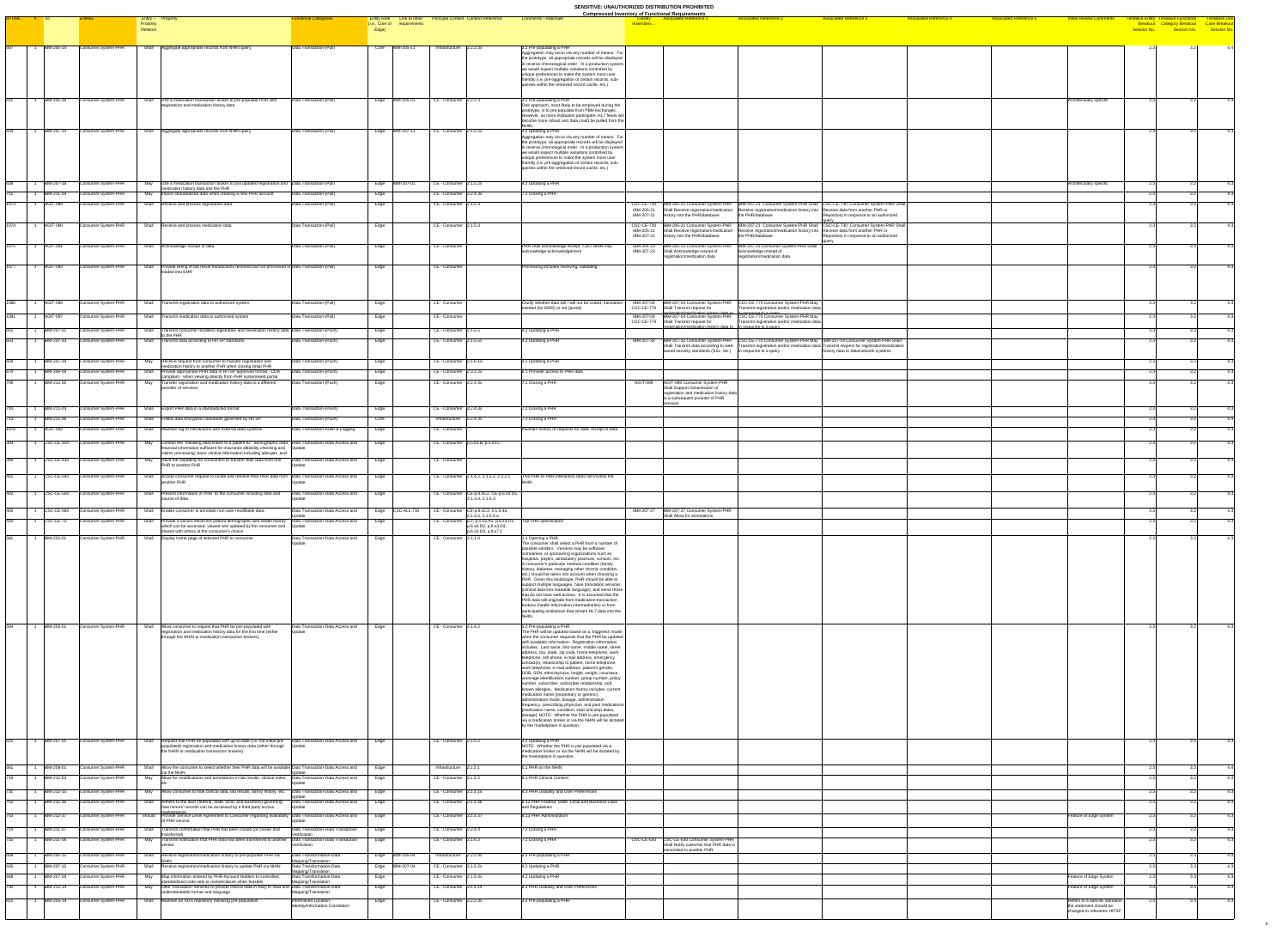| $ID-ONC$ $\#$ ID   |                                                               |                                                                 |                      | Entity - Property                                                                                                                                                                                                                | unctional Categories                                                                      | <b>Entity Role</b>      | Link to other                                                                      | <b>Principal Context Context Reference</b>                            | <b>Comments / Rationale</b>                                                                                                                                 | <b>Compressed Inventory of Functional Requirements</b><br><b>Associated Reference 2</b><br><b>Associated Reference 3</b><br><b>Associated Reference 5</b><br><b>Initial Review Comment</b><br><b>Associated Reference</b><br><b>Associated Reference 4</b><br>entative Entity -                                                                                                                                                                      | <b>Tentiative Use</b>                                      |
|--------------------|---------------------------------------------------------------|-----------------------------------------------------------------|----------------------|----------------------------------------------------------------------------------------------------------------------------------------------------------------------------------------------------------------------------------|-------------------------------------------------------------------------------------------|-------------------------|------------------------------------------------------------------------------------|-----------------------------------------------------------------------|-------------------------------------------------------------------------------------------------------------------------------------------------------------|------------------------------------------------------------------------------------------------------------------------------------------------------------------------------------------------------------------------------------------------------------------------------------------------------------------------------------------------------------------------------------------------------------------------------------------------------|------------------------------------------------------------|
|                    |                                                               |                                                                 | Property<br>Relation |                                                                                                                                                                                                                                  |                                                                                           | (i.e., Core or<br>Edge) | requirements                                                                       |                                                                       |                                                                                                                                                             | Breakout<br>resembles.<br>Session No.                                                                                                                                                                                                                                                                                                                                                                                                                | Category Breakout Case Breakout<br>Session No. Session No. |
| 613.               | <b>IBM-205-20</b>                                             | <b>Consumer System-PHR</b>                                      |                      | Shall Publish the appropriate links back to the record locator                                                                                                                                                                   | Information Location-                                                                     |                         |                                                                                    | $CE - Consumer$ 2.2.2.3x                                              | 3.2 Pre-populating a PHR                                                                                                                                    | IBM-207-20   IBM-207-20 Consumer System-PHR                                                                                                                                                                                                                                                                                                                                                                                                          | 3.4                                                        |
|                    |                                                               |                                                                 |                      |                                                                                                                                                                                                                                  | Identity/Information Correlation                                                          | Edge                    |                                                                                    |                                                                       |                                                                                                                                                             | May Publish the appropriate links back<br>to the record locator                                                                                                                                                                                                                                                                                                                                                                                      |                                                            |
| 639                | <b>IBM-207-19</b>                                             | <b>Consumer System-PHR</b>                                      | May                  | Maintain an XDS repository following pre-population                                                                                                                                                                              | Information Location-<br>Identity/Information Correlation                                 | Edge                    |                                                                                    | $CE - Consumer$ 2.1.5.2x                                              | 4.2 Updating a PHR                                                                                                                                          | Refers to a specific standard<br>the statement should be                                                                                                                                                                                                                                                                                                                                                                                             |                                                            |
|                    |                                                               |                                                                 |                      |                                                                                                                                                                                                                                  |                                                                                           |                         |                                                                                    |                                                                       |                                                                                                                                                             | changed to reference HITSP                                                                                                                                                                                                                                                                                                                                                                                                                           |                                                            |
| 656                | <b>IBM-207-36</b>                                             | Consumer System-PHR                                             | May                  | Publish the appropriate links with updated data back to the record<br>locato                                                                                                                                                     | Information Location-<br>Identity/Information Correlation                                 |                         | Core $\sqrt{\text{IBM-207-30}}$                                                    | Infrastructure $ 2.z.1.18$                                            | 4.2 Updating a PHR                                                                                                                                          |                                                                                                                                                                                                                                                                                                                                                                                                                                                      |                                                            |
|                    | <b>IBM-208-03</b><br><b>IBM-211-05</b>                        | Consumer System-PHR<br>Consumer System-PHR                      | May<br>May           | Publish the appropriate links back to the record locator<br>Publish the appropriate links with updated data back to the record                                                                                                   | Information Location-<br>Identity/Information Correlation<br><b>Information Location-</b> | Core<br>Core            |                                                                                    | Infrastructure $ 2.z.2.3\rangle$<br>Infrastructure $ 2.z.1.1$         | 5.1 PHR on the NHIN<br>7.2 Closing a PHR                                                                                                                    |                                                                                                                                                                                                                                                                                                                                                                                                                                                      |                                                            |
|                    | $\textcolor{red}{\mathsf{CSC}\text{-}\mathsf{CE}\text{-}480}$ | Consumer System-PHR                                             | Shall                | Not store location information in the Patient Matching service.                                                                                                                                                                  | Identity/Information Correlation<br>Information Location-Record Location                  |                         |                                                                                    | CE - Consumer                                                         |                                                                                                                                                             | Architectually specific                                                                                                                                                                                                                                                                                                                                                                                                                              |                                                            |
|                    |                                                               |                                                                 |                      |                                                                                                                                                                                                                                  |                                                                                           |                         |                                                                                    |                                                                       |                                                                                                                                                             |                                                                                                                                                                                                                                                                                                                                                                                                                                                      |                                                            |
|                    | <b>IBM-205-02</b>                                             | <b>Consumer System-PHR</b>                                      | Mav                  | Confirm with the consumer that the system will request information<br>from data and network systems                                                                                                                              | Non-Functional-Accuracy                                                                   | Edge                    |                                                                                    | CE - Consumer 2.1.4.2x                                                | 3.2 Pre-populating a PHR                                                                                                                                    | IBM-207-02<br><b>IBM-207-02 Consumer System-PHR</b><br>May Confirm with the consumer that                                                                                                                                                                                                                                                                                                                                                            |                                                            |
|                    |                                                               |                                                                 |                      |                                                                                                                                                                                                                                  |                                                                                           |                         |                                                                                    |                                                                       |                                                                                                                                                             | the system will request information<br>from data and network systems                                                                                                                                                                                                                                                                                                                                                                                 |                                                            |
| 596                | <b>IBM-205-03</b>                                             | Consumer System-PHR                                             |                      | May Receive and validate the query request                                                                                                                                                                                       | Non-Functional-Accuracy                                                                   | Edge                    |                                                                                    | $CE - Consumer$ 2.1.4.2x                                              | 3.2 Pre-populating a PHR                                                                                                                                    | IBM-207-03<br>IBM-207-03 Consumer System-PHR<br>May Receive and validate the query                                                                                                                                                                                                                                                                                                                                                                   |                                                            |
| 618                | <b>IBM-205-25</b>                                             | Consumer System-PHR                                             |                      | Shall Review and validate populated PHR record                                                                                                                                                                                   | Non-Functional-Accuracy                                                                   | Edge                    |                                                                                    | $CE - Consumer \quad  2.1.4.3$                                        | 3.2 Pre-populating a PHR                                                                                                                                    | request                                                                                                                                                                                                                                                                                                                                                                                                                                              |                                                            |
| 645                | <b>IBM-207-25</b>                                             | <b>Consumer System-PHR</b>                                      |                      | Shall Review and validate updated PHR record                                                                                                                                                                                     | Non-Functional-Accuracy                                                                   | Edge                    |                                                                                    | CE - Consumer 2.1.5.3                                                 | 4.2 Updating a PHR                                                                                                                                          |                                                                                                                                                                                                                                                                                                                                                                                                                                                      |                                                            |
| 649                | <b>IBM-207-29</b>                                             | Consumer System-PHR                                             | Mav                  | Restrict how data fields will be annotated/modified.                                                                                                                                                                             | Non-Functional-Accuracy                                                                   | Edge                    |                                                                                    | $CE - Consumer$ 2.1.5.4x                                              | 4.2 Updating a PHR                                                                                                                                          |                                                                                                                                                                                                                                                                                                                                                                                                                                                      |                                                            |
| 650                | <b>IBM-207-30</b>                                             | Consumer System-PHR                                             |                      | Receive modified registration and medication history, if appropriate, Non-Functional-Accuracy<br>back from the consumer                                                                                                          |                                                                                           |                         | Edge  IBM-207-26; IBM-                                                             | $\vert$ CE - Consumer 2.1.5.5                                         | $4.2$ Updating a PHR                                                                                                                                        |                                                                                                                                                                                                                                                                                                                                                                                                                                                      |                                                            |
|                    | $\textcolor{red}{\mathsf{CSC\text{-}CE\text{-}400}}$          | <b>Consumer System-PHR</b>                                      | Shall                | $\Box$ Only be allowed to query the NHIN interface, and be queriable over $\Box$ Non-Functional-Business Rules<br>the NHIN, if it is a full member of a SNO.                                                                     |                                                                                           |                         | Edge CSC-SEC-230,<br>$ {\sf CSC}\text{-}\mathsf{ALL}\text{-}20,\, {\sf CSC}\cdot $ | CE - Consumer                                                         |                                                                                                                                                             |                                                                                                                                                                                                                                                                                                                                                                                                                                                      |                                                            |
| 615                | <b>IBM-205-22</b>                                             | Consumer System-PHR                                             | Shall                | Present retrieved data from medication brokers within 5 seconds                                                                                                                                                                  | Non-Functional-Performance                                                                | Edge                    | $ALL-30$                                                                           | $CE - Consumer$ 2.2.2.3x                                              | 3.2 Pre-populating a PHR                                                                                                                                    | Feature - Performance                                                                                                                                                                                                                                                                                                                                                                                                                                |                                                            |
|                    |                                                               |                                                                 |                      |                                                                                                                                                                                                                                  |                                                                                           |                         |                                                                                    |                                                                       | NOTE: All following performance requirements are                                                                                                            |                                                                                                                                                                                                                                                                                                                                                                                                                                                      |                                                            |
|                    |                                                               |                                                                 |                      |                                                                                                                                                                                                                                  |                                                                                           |                         |                                                                                    |                                                                       | stated in terms of possible peak loads; determining the<br>baseline for peak loads should become part of the<br>certification process.                      |                                                                                                                                                                                                                                                                                                                                                                                                                                                      |                                                            |
| 642                | <b>IBM-207-22</b>                                             | <b>Consumer System-PHR</b>                                      | Shall                | <b>Present retrieved data from medication brokers within 5 seconds</b>                                                                                                                                                           | Non-Functional-Performance                                                                | Edge                    |                                                                                    | $CE - Consumer$ 2.1.5.3x                                              | 4.2 Updating a PHR                                                                                                                                          | Feature - Performance                                                                                                                                                                                                                                                                                                                                                                                                                                |                                                            |
|                    |                                                               |                                                                 |                      |                                                                                                                                                                                                                                  |                                                                                           |                         |                                                                                    |                                                                       | NOTE: All following performance requirements are<br>stated in terms of possible peak loads; determining the                                                 |                                                                                                                                                                                                                                                                                                                                                                                                                                                      |                                                            |
|                    |                                                               |                                                                 |                      |                                                                                                                                                                                                                                  |                                                                                           |                         |                                                                                    |                                                                       | baseline for peak loads should become part of the<br>certification process.                                                                                 |                                                                                                                                                                                                                                                                                                                                                                                                                                                      |                                                            |
| 658                | <b>IBM-207-38</b>                                             | <b>Consumer System-PHR</b>                                      |                      | Shall Receive request from consumer to close PHR account                                                                                                                                                                         | Non-Functional-Scalability                                                                | Edge                    |                                                                                    | $CE - Consumer$ 2.1.6.1                                               | $4.2$ Updating a PHR                                                                                                                                        |                                                                                                                                                                                                                                                                                                                                                                                                                                                      |                                                            |
|                    | <b>IBM-201-03</b>                                             | <b>Consumer System-PHR</b>                                      |                      | Shall Accept first time log-in identification data from consumer                                                                                                                                                                 | Security-Authentication                                                                   | Edge                    |                                                                                    | $CE - Consumer$ 2.1.1.1                                               | 1.1 Opening a PHR<br>First time access will be guided by PHR vendor                                                                                         |                                                                                                                                                                                                                                                                                                                                                                                                                                                      |                                                            |
|                    |                                                               |                                                                 |                      |                                                                                                                                                                                                                                  |                                                                                           |                         |                                                                                    |                                                                       | selected - information entered could be demographic<br>or a unique identifier provided by sponsoring                                                        |                                                                                                                                                                                                                                                                                                                                                                                                                                                      |                                                            |
|                    | <b>IBM-201-05</b>                                             | Consumer System-PHR                                             |                      | Shall   Prompt consumer to create a unique log-in mechanism after first time Security-Authentication                                                                                                                             |                                                                                           | Edge                    |                                                                                    | $\overline{CE}$ - Consumer 2.1.1.1x                                   | organization (pin, etc).<br>1.1 Opening a PHR                                                                                                               |                                                                                                                                                                                                                                                                                                                                                                                                                                                      |                                                            |
|                    | $CSC-CE-510$                                                  | Consumer System-PHR                                             |                      | Shall Authenticate the identity of the person requesting access to personal Security-Authorization<br>health information                                                                                                         |                                                                                           |                         | Edge CSC-SEC-50                                                                    | CE - Consumer 2.1.2.1, 2.1.3.1, 2.1.4.1,<br>2.1.5.1, 2.2.1.1, 2.2.2.2 | Consumer access to their PHR via the NHIN<br>introduces security vulnerabilities to the network, and                                                        | IBM-207-40 IBM-207-40 Consumer System-PHR-- NGIT-083 Consumer System-PHR Shall CSC-CE-750 Consumer System-PHR Shall ACN-03.1 Consumer System-PHR Shall<br><b>NGIT-083</b><br><b>PHR Registration info Shall</b><br>$\vert$ Accept queries for PHR data. The queries $\vert$ Enable people to access their Personal<br>Authenticate consumers before accessing                                                                                        |                                                            |
|                    | $\csc$ -CE-520                                                | Consumer System-PHR                                             | Shall                | Enable creation and modification of an access list of persons and                                                                                                                                                                | Security-Authorization                                                                    |                         | Edge CSC-SEC-200,                                                                  | CE - Consumer   CE-p.5.s3.A1, 2.1.2.2,                                | Mahulaan ad hlunw                                                                                                                                           | CSC-CE-750 Authorticate and verify the<br><u>must contain authenticating and authorizing</u> Health Record<br>their nersonal health record                                                                                                                                                                                                                                                                                                           |                                                            |
|                    |                                                               |                                                                 |                      | entities authorized by the consumer to access their PHR account.                                                                                                                                                                 |                                                                                           |                         | CSC-ALL-610                                                                        | 2.2.1.3                                                               |                                                                                                                                                             |                                                                                                                                                                                                                                                                                                                                                                                                                                                      |                                                            |
|                    | <b>IBM-203-04</b>                                             | Consumer System-PHR                                             |                      | Shall Maintain an authorized access list to the consumer's PHR                                                                                                                                                                   | Security-Authorization                                                                    |                         | Edge $ \overline{\text{IBM-201-03}} $                                              | $CE - Consumer \t   2.1.2.2x$                                         | 2.2 Designating third party access                                                                                                                          | IBM-209-04  IBM-209-04 Consumer System-PHR<br>CSC-CE-530 Shall Maintain a list of authorized users<br>that can directly access the consumer's                                                                                                                                                                                                                                                                                                        |                                                            |
| 671                | <b>IBM-209-06</b>                                             | <b>Consumer System-PHR</b>                                      |                      | Shall Authorize (or not) provider's request to access consumer's PHR                                                                                                                                                             | Security-Authorization                                                                    |                         | Edge  IBM-209-04                                                                   | $CE - Consumer$ 2.3.1.1x                                              | 6.1 Provider access to PHR data                                                                                                                             | <b>PHR</b><br><b>NGIT-095</b><br>NGIT-095 Consumer System-PHR<br>CSC-CE-760 Consumer System-PHR Shall                                                                                                                                                                                                                                                                                                                                                |                                                            |
|                    |                                                               |                                                                 |                      |                                                                                                                                                                                                                                  |                                                                                           |                         |                                                                                    |                                                                       |                                                                                                                                                             | <b>CSC-CE-760</b><br>Shall Authorize request for data<br>Validate that data requestor is permitted b<br>consumer access list                                                                                                                                                                                                                                                                                                                         |                                                            |
| 1068               | <b>NGIT-084</b>                                               | Consumer System-PHR                                             | Mav                  | Enable consumer to define who has access to data within PHR                                                                                                                                                                      | Security-Authorization                                                                    | Edge                    |                                                                                    | CE - Consumer 2.1.2.2                                                 | Consumer has authorization over access to his/her                                                                                                           | NGIT-163 NGIT-163 Consumer System-PHR Ma<br>Enable consumer to mark only selected                                                                                                                                                                                                                                                                                                                                                                    |                                                            |
|                    |                                                               |                                                                 |                      |                                                                                                                                                                                                                                  |                                                                                           |                         |                                                                                    |                                                                       |                                                                                                                                                             | portions of the PHR as available to<br>external authorized entities                                                                                                                                                                                                                                                                                                                                                                                  |                                                            |
|                    | <b>NGIT-164</b>                                               | <b>Consumer System-PHR</b>                                      |                      | Enable consumer to opt in or out of having data in PHR available to Security-Authorization                                                                                                                                       |                                                                                           | Edge                    |                                                                                    | CE - Consumer                                                         |                                                                                                                                                             |                                                                                                                                                                                                                                                                                                                                                                                                                                                      |                                                            |
| 588                | <b>IBM-203-01</b>                                             | <b>Consumer System-PHR</b>                                      |                      | authorized entities<br>Shall Prompt the consumer to select what third-parties will have access to Security-Credentialing                                                                                                         |                                                                                           | Edge                    |                                                                                    | $CE - Consumer$ 2.2.1.3                                               | 2.2 Designating third party access                                                                                                                          |                                                                                                                                                                                                                                                                                                                                                                                                                                                      |                                                            |
| 589                |                                                               |                                                                 |                      | their PHR<br>Provide look-up and reconciliation service for third parties                                                                                                                                                        |                                                                                           |                         |                                                                                    | $CE - Consumer$ 2.1.2.2x                                              | This may be facilitated by use of a provider registry;<br>contingent upon PHR vendor selected.                                                              |                                                                                                                                                                                                                                                                                                                                                                                                                                                      |                                                            |
|                    | <b>IBM-203-02</b><br><b>IBM-203-03</b>                        | <b>Consumer System-PHR</b><br>Consumer System-PHR               | Mav<br>May           | Query against a provider directory provided by the marketplace                                                                                                                                                                   | Security-Credentialing<br>Security-Credentialing                                          | Edge<br>Edge            |                                                                                    | $CE - Consumer$ 2.1.2.2x                                              | 2.2 Designating third party access<br>2.2 Designating third party access                                                                                    |                                                                                                                                                                                                                                                                                                                                                                                                                                                      |                                                            |
| 584                | <b>IBM-201-04</b>                                             | Consumer System-PHR-                                            | Shall                | Reconcile consumer provided first time log-in information and                                                                                                                                                                    | Security-Authentication                                                                   | Edge                    |                                                                                    | $CE - Consumer$ 2.1.1.1x                                              | 1.1 Opening a PHR                                                                                                                                           |                                                                                                                                                                                                                                                                                                                                                                                                                                                      |                                                            |
|                    |                                                               | <b>PHR Registration info</b>                                    |                      | authenticate consumer. 1) allow the consumer to proceed or 2)<br>reject consumer                                                                                                                                                 |                                                                                           |                         |                                                                                    |                                                                       |                                                                                                                                                             |                                                                                                                                                                                                                                                                                                                                                                                                                                                      |                                                            |
|                    | <b>IBM-202-01</b>                                             | <b>Consumer System-PHR--</b><br><b>PHR Registration info</b>    | Shall                | Prompt consumer for uniquely identifying information when logging in Security-Authentication<br>(not first time)                                                                                                                 |                                                                                           |                         | Edge   IBM-201-04                                                                  | CE - Consumer 2.1.2.1                                                 | 2.1 Logging into a PHR                                                                                                                                      |                                                                                                                                                                                                                                                                                                                                                                                                                                                      |                                                            |
|                    | <b>IBM-204-01</b>                                             | Consumer System-PHR-<br><b>PHR Registration info</b>            |                      | Prompt consumer for uniquely identifying information during log-in  Security-Authentication<br>$ $ (not first time)                                                                                                              |                                                                                           |                         | Edge $ IBM-201-04 $                                                                | $CE - Consumer \quad  2.1.3.1$                                        | 3.1 Logging into a PHR                                                                                                                                      | IBM-206-01 IBM-206-01 Consumer System-PHR-- IBM-210-01 Consumer System-PHR-- PHR<br>PHR Registration info Shall Prompt   Registration info Shall Prompt consumer for<br>IBM-210-01                                                                                                                                                                                                                                                                   |                                                            |
|                    |                                                               |                                                                 |                      |                                                                                                                                                                                                                                  |                                                                                           |                         |                                                                                    |                                                                       |                                                                                                                                                             | consumer for uniquely identifying   uniquely identifying information during log-in<br>information during log-in (not first time) (not first time)                                                                                                                                                                                                                                                                                                    |                                                            |
|                    | <b>IBM-204-02</b>                                             | <b>Consumer System-PHR</b>                                      | Shall                | Establish consumer's identity and authorize based on information                                                                                                                                                                 | Security-Authentication                                                                   | Edge                    |                                                                                    | CE - Consumer 2.1.3.1                                                 | 3.1 Logging into a PHR                                                                                                                                      | IBM-202-02 IBM- IBM-202-02 Consumer System-PHR-- IBM-206-02 Consumer System-PHR-- PHR IBM-210-02 Consumer System-PHR-- PHR NGIT-101 Consumer System-PHR May                                                                                                                                                                                                                                                                                          |                                                            |
|                    |                                                               | <b>PHR Registration info</b>                                    |                      | provided                                                                                                                                                                                                                         |                                                                                           |                         |                                                                                    |                                                                       |                                                                                                                                                             | PHR Registration info Shall Establish Registration info Shall Establish consumer's Registration info Shall Establish consumer's Support direct access to registration and<br>206-02<br>IBM-210-02 NGIT- consumer's identity and authorize<br>identity and authorize based on information identity and authorize based on information medication data for viewing by external user<br>101<br>based on information provided<br>provided<br>linterfaces |                                                            |
| 582                | <b>IBM-201-02</b>                                             | <b>Consumer System-PHR</b>                                      | Shall                | Prompt consumer for uniquely identifying information to allow for first Security-Authorization                                                                                                                                   |                                                                                           | Edge                    |                                                                                    | CE - Consumer 2.2.1.2                                                 | 1.1 Opening a PHR                                                                                                                                           |                                                                                                                                                                                                                                                                                                                                                                                                                                                      |                                                            |
|                    | ACN-06.1.10                                                   | <b>PHR Registration info</b><br>Data Analysis and Secondary     |                      | time access to PHR<br>Generate a relinking identifier for patients included in the anonymized Data Content-Data Usage                                                                                                            |                                                                                           | Edge N/A                |                                                                                    |                                                                       | The NHIN system must be capable of relinking specific                                                                                                       |                                                                                                                                                                                                                                                                                                                                                                                                                                                      |                                                            |
|                    |                                                               | Use Systems                                                     |                      |                                                                                                                                                                                                                                  |                                                                                           |                         |                                                                                    |                                                                       | Datient identification information with an identifier for<br>nationte included in renorte that do not include enecifi                                       |                                                                                                                                                                                                                                                                                                                                                                                                                                                      |                                                            |
| 141                | ACN-06.1.4                                                    | Data Analysis and Secondary<br>Use Systems                      | Shall                | Aggregate anonymized health data from participating edge systems. Data Content-Data Usage                                                                                                                                        |                                                                                           | Core N/A                |                                                                                    | Pre-condition                                                         | Health data from participating edge systems should be<br>combined without including specific patient<br>identification information                          | ACN-06.1.5 Data Analysis and<br>ACN-06.1.5<br>Secondary Use Systems-Public Health<br>Shall Generate annrenated                                                                                                                                                                                                                                                                                                                                       |                                                            |
| 140                | ACN-06.1.3                                                    | Data Analysis and Secondary<br>Use Systems                      |                      | Shall Receive anonymized health data from participating edge systems. Data Transaction-(Push)                                                                                                                                    |                                                                                           | Core N/A                |                                                                                    | Pre-condition                                                         | Health data not including specific patient identification<br>information should be received from participating edge                                         |                                                                                                                                                                                                                                                                                                                                                                                                                                                      |                                                            |
|                    | ACN-05.1.1.1                                                  | Data Analysis and Secondary<br>Use Systems                      |                      | Shall Make public health information available within 24 hours of creation. Non-Functional-Performance                                                                                                                           |                                                                                           | Core N/A                |                                                                                    | Infrastructure No Reference                                           | Edge systems must make information available t<br>public health users within 24 hours of creation.                                                          | CSC-BIO-560 CDO May Send results<br>IBM-103-11 CDO Shall Send biosurveillance ACN-06.1.12 Data Analysis and Secondary NGIT-159 CDO Shall Transmit data to<br>IBM-102-11   IBM-102-11 CDO Shall Send<br>IBM-103-11<br>Use Systems-Public Health Shall Transmit Support public health biosurveillance<br>biosurveillance data within 24 hours of $\vert$ data within 24 hours of the event<br>(and requested meta data) to PH                          |                                                            |
|                    |                                                               |                                                                 |                      |                                                                                                                                                                                                                                  |                                                                                           |                         |                                                                                    |                                                                       |                                                                                                                                                             | ACN-06.1.12<br>Agencie(s)<br>the event<br>aggregated anonymized data to public<br><b>NGIT-159</b><br>health systems within 24 hours of                                                                                                                                                                                                                                                                                                               |                                                            |
|                    |                                                               |                                                                 |                      |                                                                                                                                                                                                                                  |                                                                                           |                         |                                                                                    |                                                                       |                                                                                                                                                             | CSC-BIO-560<br>generation.                                                                                                                                                                                                                                                                                                                                                                                                                           |                                                            |
|                    | <b>IBM-107-02</b>                                             | Data Analysis and Secondary<br>Use Systems-Public Health        |                      | Provide and support template driven composition of biosurveillance   Data Content<br>event response 'broadcast" messages to support event response                                                                               |                                                                                           | Edge                    |                                                                                    | Biosurveillance 1.z.3.2                                               | 7.1 PH Community - Event Response - Secure<br><b>Broadcast Messaging</b>                                                                                    |                                                                                                                                                                                                                                                                                                                                                                                                                                                      |                                                            |
|                    | <b>IBM-107-03</b>                                             | Data Analysis and Secondary<br>Use Systems-Public Health        |                      | Allow sender to specify type and urgency of biosurveillance<br>broadcast" messages to support event response                                                                                                                     | Data Content                                                                              | Edge                    |                                                                                    | Biosurveillance 1.z.3.3                                               | 7.1 PH Community - Event Response - Secure<br><b>Broadcast Messaging</b>                                                                                    |                                                                                                                                                                                                                                                                                                                                                                                                                                                      |                                                            |
|                    | <b>IBM-104-06</b>                                             | Data Analysis and Secondary<br>Use Systems-Public Health        |                      | Send acknowledgment to senders that integrity, authenticity and<br>completeness of results are acceptable.                                                                                                                       | Data Content-Data Quality/Data                                                            | Edge                    |                                                                                    | Biosurveillance 1.3.2.3                                               | Different types of hinsurveillance event responders will<br>4.2 PH Agencies - Receive, Check, Store, Audit Log<br>Requested Data                            | NGIT-079 Data Analysis and<br><b>NGIT-079</b><br>Secondary Use Systems-Public Health                                                                                                                                                                                                                                                                                                                                                                 |                                                            |
|                    | ACN-06.1                                                      | Data Analysis and Secondary                                     |                      | Aggregate anonymized patient health data for biosurveillance, drug   Data Content-Data Usage                                                                                                                                     |                                                                                           | $Core$ $N/A$            |                                                                                    | Pre-condition<br>Bio                                                  | ONC Guidance: The NHIN contractors should architect<br>Patient health data used for biosurveillance should be                                               | Shall Acknowledge receint of data                                                                                                                                                                                                                                                                                                                                                                                                                    |                                                            |
| 136                | ACN-06.1.11                                                   | Use Systems-Public Health<br>Data Analysis and Secondary        |                      | and medical product safety monitoring, and use by regulators to<br>eunnart the review and enarmously of new drugs and thorning<br>Allow authorized public health users to access a patient's information Data Content-Data Usage |                                                                                           | Edge N/A                |                                                                                    |                                                                       | combined without including specific patient<br>identification information Please note that in addition<br>Authorized public health users are able to access |                                                                                                                                                                                                                                                                                                                                                                                                                                                      |                                                            |
|                    |                                                               | Use Systems-Public Health                                       |                      | using the relinking identifier.                                                                                                                                                                                                  |                                                                                           |                         |                                                                                    |                                                                       | specific patient identification information with the<br>relinking identifier                                                                                |                                                                                                                                                                                                                                                                                                                                                                                                                                                      |                                                            |
|                    | ACN-06.1.2                                                    | Data Analysis and Secondary<br>Use Systems-Public Health        |                      | Generate anonymized health data.                                                                                                                                                                                                 | Data Content-Data Usage                                                                   | Edge N/A                |                                                                                    | <b>Pre-condition</b><br>Bio                                           | It is necessary to generate health data reports that do<br>not include specific patient identification information.                                         |                                                                                                                                                                                                                                                                                                                                                                                                                                                      |                                                            |
| $\overline{142}$   | ACN-06.1.5                                                    | Data Analysis and Secondary<br>Use Systems-Public Health        |                      | Generate aggregated anonymized data for federal public health<br>agencies                                                                                                                                                        | Data Content-Data Usage                                                                   | $Core$ $N/A$            |                                                                                    | Pre-condition                                                         | It is necessary to generate health data reports for<br>federal public health agencies without including                                                     | ACN-06.1.7<br>ACN-06.1.7 Data Analysis and<br>ACN-06.1.6 Data Analysis and Secondary<br>ACN-06.1.6 Secondary Use Systems-Public Health<br>Use Systems-Public Health Shall Generate                                                                                                                                                                                                                                                                   |                                                            |
| 143                | ACN-06.1.6                                                    | Data Analysis and Secondary                                     |                      | Generate aggregated anonymized data for state public health                                                                                                                                                                      | Data Content-Data Usage                                                                   | $Core$ $N/A$            |                                                                                    | Pre-condition<br>Bio⊟                                                 | specific patient identification information<br>It is necessary to generate health data reports for state                                                    | Shall Generate aggregated<br>angrenated anonymized data for state public<br>ACN-06.1.5<br>ACN-06.1.7 Data Analysis and Secondary<br>ACN-06.1.5 Data Analysis and                                                                                                                                                                                                                                                                                     |                                                            |
| $\sqrt{144}$       | ACN-06.1.7                                                    | Use Systems-Public Health<br>Data Analysis and Secondary        |                      | agencies<br>Generate aggregated anonymized data for local public health                                                                                                                                                          | Data Content-Data Usage                                                                   | Edge N/A                |                                                                                    | <b>Pre-condition</b><br>הוא                                           | public health agencies without including specific patient<br>identification information<br>It is necessary to generate health data reports for local        | Secondary Use Systems-Public<br>Use Systems-Public Health Shall Generate<br>ACN-06.1.7<br>ildug leagling ateh herimynone hetenernoe<br>Shall Generate angregated<br>ACN-06.1.6 Data Analysis and Secondary<br>ACN-06.1.5 Data Analysis and<br>ACN-06.1.5                                                                                                                                                                                             |                                                            |
|                    |                                                               | Use Systems-Public Health                                       |                      | agencies.                                                                                                                                                                                                                        |                                                                                           |                         |                                                                                    |                                                                       | public health agencies without including specific patient<br>identification information                                                                     | I Use Systems-Public Health Shall Generate<br>ACN-06.1.6<br>Secondary Use Systems-Public Health<br>hatchannne atenanafiller<br>aildun atets 101 eteh harimunne hatena1nne.                                                                                                                                                                                                                                                                           |                                                            |
| $\overline{145}$   | ACN-06.1.8                                                    | Data Analysis and Secondary<br>Use Systems-Public Health        |                      | Generate alerts/notifications to public health users based on public   Data Content-Data Usage<br>health algorithms.                                                                                                             |                                                                                           | Core N/A                |                                                                                    | No Reference                                                          | It is necessary to generate positive/negative<br>alerts/notifications based on public health algorithms<br>that will be supplied by ONC.                    | ACN-06.1.9 ACN-06.1.9 Data Analysis and<br>Secondary Use Systems-Public Health<br>Shall Generate alerts/notifications to                                                                                                                                                                                                                                                                                                                             |                                                            |
| 146                | ACN-06.1.9                                                    | Data Analysis and Secondary<br>Use Systems-Public Health        |                      | Generate alerts/notifications to public health users based on public  Data Content-Data Usage<br>health algorithms.                                                                                                              |                                                                                           | Edge N/A                |                                                                                    | No Reference<br>∟טו                                                   | It is necessary to generate positive/negative<br>alerts/notifications based on public health algorithms                                                     | ACN-06.1.8 ACN-06.1.8 Data Analysis and<br>Secondary Use Systems-Public Health                                                                                                                                                                                                                                                                                                                                                                       |                                                            |
| $\overline{147}$   | ACN-06.2                                                      | Data Analysis and Secondary                                     |                      | Allow public health users to access aggregated anonymized health   Data Content-Data Usage                                                                                                                                       |                                                                                           | $Core$ $N/A$            |                                                                                    | No Reference                                                          | that will be supplied by ONC.<br>Public health users should have access to combined                                                                         | Shall Generate alerts/notifications to                                                                                                                                                                                                                                                                                                                                                                                                               |                                                            |
|                    | $\textcolor{red}{\mathsf{CSC\text{-}BIO\text{-}400}}$         | Use Systems-Public Health<br>Data Analysis and Secondary Should |                      | Provide measurable utility to improve surveillance                                                                                                                                                                               | Data Content-Data Usage                                                                   | Edge $ BIO-010$         |                                                                                    | p10s6                                                                 | health data that does not include specific patient<br>identification information                                                                            |                                                                                                                                                                                                                                                                                                                                                                                                                                                      |                                                            |
|                    |                                                               | Use Systems-Public Health                                       |                      |                                                                                                                                                                                                                                  |                                                                                           |                         |                                                                                    |                                                                       |                                                                                                                                                             |                                                                                                                                                                                                                                                                                                                                                                                                                                                      |                                                            |
|                    | CSC-BIO-590                                                   | Data Analysis and Secondary<br>Use Systems-Public Health        |                      | Receive, acknowledge receipt, validate format, and log<br><b>BIOsurveillance data</b>                                                                                                                                            | Data Content-Data Usage                                                                   |                         | Edge CSC-ALL-800                                                                   | 3.2.1 1.3.2.2 1.3.2.3<br>$1.3.2.4$ , p11 s3                           |                                                                                                                                                             | NGIT-077 Data Analysis and Secondary Use NGIT-078 Data Analysis and Secondary Use IBM-104-03 Data Analysis and Secondary<br>IBM-104-05   IBM-104-05 Data Analysis and<br>Systems-Public Health Shall Verify integrity Use Systems-Public Health Shall Receive<br>NGIT-078 NGIT-Secondary Use Systems-Public Health Systems-Public Health Shall Receive                                                                                               |                                                            |
|                    |                                                               |                                                                 |                      |                                                                                                                                                                                                                                  |                                                                                           |                         |                                                                                    |                                                                       |                                                                                                                                                             | $ 077 $ IBM-104-03 Shall Verify integrity of the transmission unsolicited transmission of biosurveillance $ $ of transmission content<br>anonymized data with associated<br>contents from the identified source data<br>randomized data links from all authorized<br>data sources                                                                                                                                                                    |                                                            |
| 566                | <b>IBM-106-11</b>                                             | Data Analysis and Secondary<br>Use Systems-Public Health        |                      | Perform additional data mining to monitor a previously identified<br>levent                                                                                                                                                      | Data Content-Data Usage                                                                   | Edge                    |                                                                                    | Biosurveillance 1.z.2.11                                              | 6.6 PH Community - Monitor Detected Event - Data                                                                                                            | including appropriate anonymized                                                                                                                                                                                                                                                                                                                                                                                                                     |                                                            |
| $\overline{549}$   | <b>IBM-104-07</b>                                             | Data Analysis and Secondary                                     |                      | Store lab test results received from all participating Care Delivery                                                                                                                                                             | Data Storage-Persistent Data Storage                                                      | Edge                    |                                                                                    | Biosurveillance   1.3.2.3X                                            | 4.2 PH Agencies - Receive, Check, Store, Audit Log                                                                                                          |                                                                                                                                                                                                                                                                                                                                                                                                                                                      |                                                            |
| $\overline{552}$ 1 | <b>IBM-105-01</b>                                             | Use Systems-Public Health<br>Data Analysis and Secondary        |                      | Organizations<br>Be able to request re-identification of specified patient data to support Data Transaction-(Pull)                                                                                                               |                                                                                           | Edge                    |                                                                                    | Biosurveillance 1.z.1.1                                               | <b>Requested Data</b><br>5.1 PH Agency - Authorized Request to Re-identify                                                                                  |                                                                                                                                                                                                                                                                                                                                                                                                                                                      |                                                            |
|                    |                                                               | Use Systems-Public Health                                       |                      | event detection                                                                                                                                                                                                                  |                                                                                           |                         |                                                                                    |                                                                       | <b>Patient Data</b>                                                                                                                                         |                                                                                                                                                                                                                                                                                                                                                                                                                                                      |                                                            |
|                    | <b>IBM-105-04</b>                                             | Data Analysis and Secondary<br>Use Systems-Public Health        |                      | Be able to receive re-identified data for specific patients upon<br>authorized request from CDOs to support event detection                                                                                                      | Data Transaction-(Pull)                                                                   | Edge                    |                                                                                    | Biosurveillance   1.z.1.4                                             | 5.1 PH Agency - Authorized Request to Re-identify<br><b>Patient Data</b>                                                                                    |                                                                                                                                                                                                                                                                                                                                                                                                                                                      |                                                            |
|                    | ACN-06.1.12                                                   | Data Analysis and Secondary<br>Use Systems-Public Health        |                      | Transmit aggregated anonymized data to public health systems<br>within 24 hours of generation.                                                                                                                                   | Data Transaction-(Push)                                                                   | Core N/A                |                                                                                    | 2 Description<br>Bio                                                  | Transmission of combined health data records no<br>including specific patient identification information                                                    | IBM-102-11   IBM-102-11 CDO Shall Send<br>IBM-103-11 CDO Shall Send biosurveillance ACN-05.1.1.1 Data Analysis and Secondary NGIT-159 CDO Shall Transmit data to<br>CSC-BIO-560 CDO May Send results<br>IBM-103-11<br>Use Systems Shall Make public health<br>(and requested meta data) to PH<br>biosurveillance data within 24 hours of $\vert$ data within 24 hours of the event<br>support public health biosurveillance                          |                                                            |
|                    |                                                               |                                                                 |                      |                                                                                                                                                                                                                                  |                                                                                           |                         |                                                                                    |                                                                       | should be sent to public health systems within 24 hours<br>in order to keep data recent in case of a public health                                          | $ACN-05.1.1.1$ the event<br>information available within 24 hours of<br>Agencie(s)<br><b>NGIT-159</b><br>creation.                                                                                                                                                                                                                                                                                                                                   |                                                            |
|                    |                                                               |                                                                 |                      |                                                                                                                                                                                                                                  |                                                                                           |                         |                                                                                    |                                                                       |                                                                                                                                                             |                                                                                                                                                                                                                                                                                                                                                                                                                                                      |                                                            |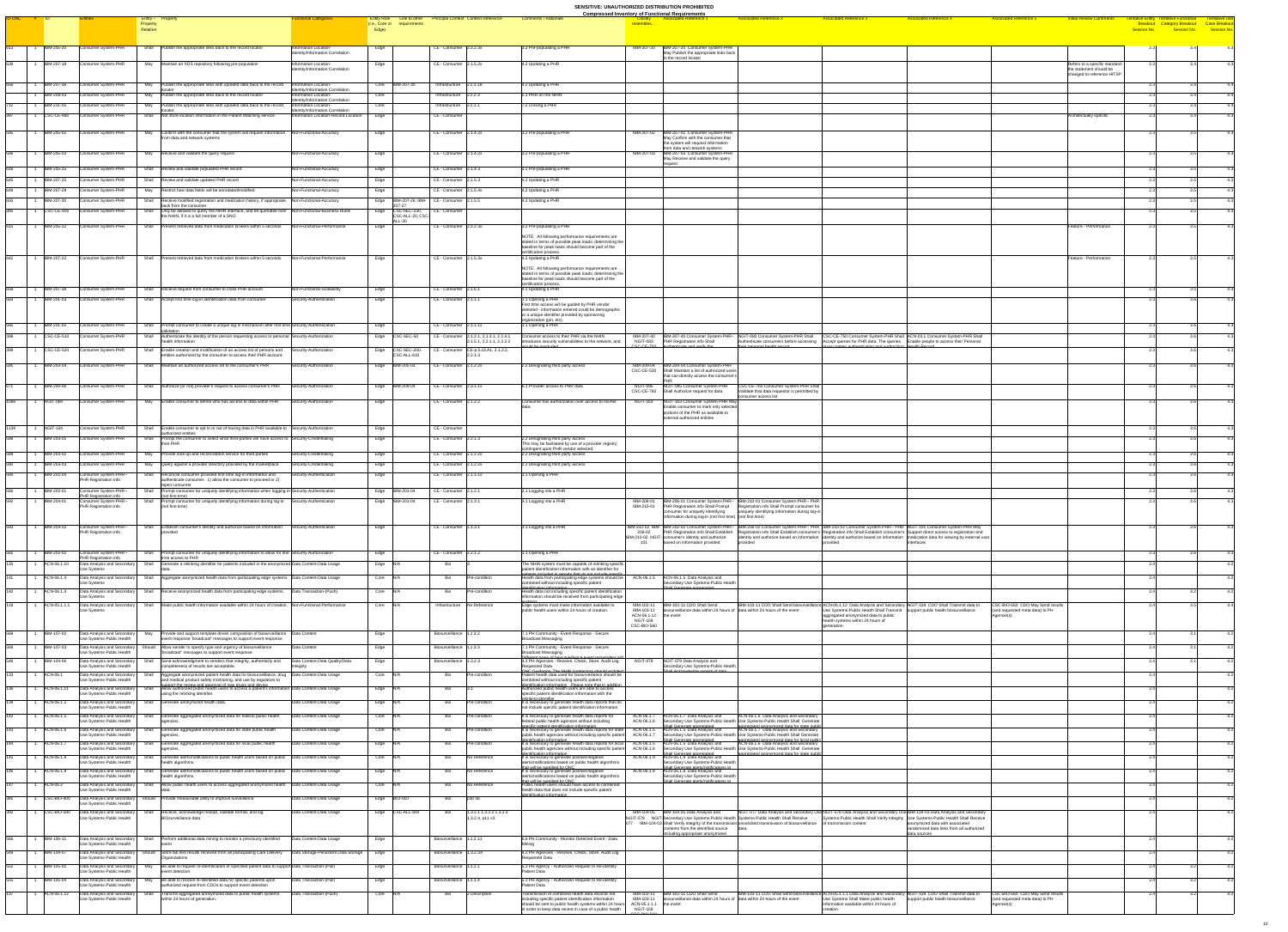| ID-ONC # ID |                                                                |                                                          |                             | Entity - Property                                                                                                                                                                                                           | unctional Categories                                      | <b>Entity Role</b> Link to other     | <b>Principal Context Context Reference</b>        | <b>Comments / Rationale</b>                                                                                                                                      | <b>Compressed Inventory of Functional Requirements</b><br><b>Associated Reference 2</b><br><b>Associated Reference 1</b>                                                                   | <b>Associated Reference 3</b><br><b>Associated Reference 5</b><br><b>Associated Reference 4</b>                                                                                                         | <b>Initial Review Comment</b> | <b>Tentiative Use</b>                                                                                                                                               |
|-------------|----------------------------------------------------------------|----------------------------------------------------------|-----------------------------|-----------------------------------------------------------------------------------------------------------------------------------------------------------------------------------------------------------------------------|-----------------------------------------------------------|--------------------------------------|---------------------------------------------------|------------------------------------------------------------------------------------------------------------------------------------------------------------------|--------------------------------------------------------------------------------------------------------------------------------------------------------------------------------------------|---------------------------------------------------------------------------------------------------------------------------------------------------------------------------------------------------------|-------------------------------|---------------------------------------------------------------------------------------------------------------------------------------------------------------------|
|             |                                                                |                                                          | <b>Property</b><br>Relation |                                                                                                                                                                                                                             |                                                           | (i.e., Core or requirements<br>Edge) |                                                   |                                                                                                                                                                  | resembles.                                                                                                                                                                                 |                                                                                                                                                                                                         | Session No.                   | <b>Entry Pendance Pendance Pendance Second</b><br>Breakout Category Breakout Case Breakout<br>Session No.                   Session No.                 Session No. |
|             |                                                                |                                                          |                             |                                                                                                                                                                                                                             |                                                           |                                      |                                                   |                                                                                                                                                                  |                                                                                                                                                                                            |                                                                                                                                                                                                         |                               |                                                                                                                                                                     |
|             | ACN-06.1.13                                                    | Data Analysis and Secondary                              |                             | Transmit aggregated anonymized data to public health systems in                                                                                                                                                             | Data Transaction-(Push)                                   | Core $\vert N/A \vert$               | Description                                       | Transmission of combined health data records not                                                                                                                 |                                                                                                                                                                                            |                                                                                                                                                                                                         |                               | 32                                                                                                                                                                  |
|             |                                                                | Use Systems-Public Health                                |                             | formats defined by the public health agencies.                                                                                                                                                                              |                                                           |                                      |                                                   | including specific patient identification information<br>should be in formats predefined by public health                                                        |                                                                                                                                                                                            |                                                                                                                                                                                                         |                               |                                                                                                                                                                     |
|             | <b>IBM-104-02</b>                                              | Data Analysis and Secondary<br>Use Systems-Public Health |                             | Send biosurveillance participating Care Delivery Organizations a list   Data Transaction-(Push)<br>of essential data that must be transmitted to Public Health Agencies.                                                    |                                                           | Edge                                 | Biosurveillance 1.3.1.1                           | 4.1 PH Agencies - Provide Definition of Requested                                                                                                                | $\overline{\phantom{1}}$ NGIT-076 CSC- $\overline{\phantom{1}}$ NGIT-076 Data Analysis and<br>BIO-580 CSC-BIO-Secondary Use Systems-Public Health<br>requested meta data) to PH Agencie(s) | CSC-BIO-560 CDO May Send results (and CSC-BIO-550 Data Analysis and Secondary IBM-106-01Data Analysis and Secondary<br>Use Systems Shall Provide information to<br>Use Systems-Public Health Shall Send |                               |                                                                                                                                                                     |
|             |                                                                |                                                          |                             | The notification will include the trigger to send the data, the<br>timeframe for sending, and data to be sent.                                                                                                              |                                                           |                                      |                                                   | ONC Guidance: for the prototype, this notification may<br>be sent via various modes including: email and fax.                                                    | 550 IBM-106-01 Shall Publish listing of required<br>biosurveillance data to support filter                                                                                                 | CDOs on which PH Agencies require<br>biosurveillance participating Care Delivery<br>notification of specific data<br>Organizations additional or updated                                                |                               |                                                                                                                                                                     |
|             | <b>IBM-106-02</b>                                              | Data Analysis and Secondary                              |                             | Update algorithms to track the confirmed number, location and rate Data Transaction-(Push)                                                                                                                                  |                                                           | Edge                                 | Biosurveillance   1.z.2.2                         | <b>PH Local Regional or State Biosurveillance Data</b><br>6.1 PH Community - Monitor Detected Event - Case                                                       |                                                                                                                                                                                            | specification of essential data that must be                                                                                                                                                            |                               |                                                                                                                                                                     |
|             |                                                                | Use Systems-Public Health                                |                             | of spread to monitor a previously detected event                                                                                                                                                                            |                                                           |                                      |                                                   | <b>Tracking Data</b>                                                                                                                                             |                                                                                                                                                                                            |                                                                                                                                                                                                         |                               |                                                                                                                                                                     |
|             | <b>IBM-106-03</b>                                              | Data Analysis and Secondary<br>Use Systems-Public Health |                             | Communicate directly to care givers via secure NHIN messaging to   Data Transaction-(Push)<br>provide updates and instructions to monitor a previously detected                                                             |                                                           | Core                                 | Biosurveillance 1.z.2.3                           | 6.2 PH Community - Monitor Detected Event - Secure<br>Messaging                                                                                                  |                                                                                                                                                                                            |                                                                                                                                                                                                         |                               |                                                                                                                                                                     |
|             | <b>IBM-106-05</b>                                              | Data Analysis and Secondary                              |                             | Communicate approved PH updates and alerts to the public media   Data Transaction-(Push)                                                                                                                                    |                                                           | Edge                                 | Biosurveillance 1.z.2.5                           | 6.3 PH Community - Monitor Detected Event - Updates                                                                                                              |                                                                                                                                                                                            |                                                                                                                                                                                                         |                               |                                                                                                                                                                     |
|             |                                                                | Use Systems-Public Health                                |                             | via secure NHIN messaging to monitor a previously detected event                                                                                                                                                            |                                                           |                                      |                                                   | and Alerts                                                                                                                                                       |                                                                                                                                                                                            |                                                                                                                                                                                                         |                               |                                                                                                                                                                     |
|             |                                                                |                                                          |                             |                                                                                                                                                                                                                             |                                                           |                                      |                                                   | The system should serve as a standard platform for<br>communicating alerts and updates to the public so                                                          |                                                                                                                                                                                            |                                                                                                                                                                                                         |                               |                                                                                                                                                                     |
|             |                                                                |                                                          |                             |                                                                                                                                                                                                                             |                                                           |                                      |                                                   | Media outlets will need to have restricted access to the<br>NHIN messaging system.                                                                               |                                                                                                                                                                                            |                                                                                                                                                                                                         |                               |                                                                                                                                                                     |
|             | IBM-106-06                                                     | Data Analysis and Secondary<br>Use Systems-Public Health |                             | Communicate approved PH updates and alerts to neighboring<br>communities via secure NHIN messaging to monitor a previously                                                                                                  | Data Transaction-(Push)                                   | Edge                                 | Biosurveillance   1.z.2.6                         | 6.3 PH Community - Monitor Detected Event - Updates<br>and Alerts                                                                                                |                                                                                                                                                                                            |                                                                                                                                                                                                         |                               |                                                                                                                                                                     |
|             | <b>IBM-107-01</b>                                              | Data Analysis and Secondary                              |                             | detected event<br>Publish biosurveillance event response 'broadcast" messages to                                                                                                                                            | Data Transaction-(Push)                                   | Edge                                 | Biosurveillance 1.z.3.1                           | 7.1 PH Community - Event Response - Secure                                                                                                                       |                                                                                                                                                                                            |                                                                                                                                                                                                         |                               |                                                                                                                                                                     |
|             | <b>IBM-107-11</b>                                              | Use Systems-Public Health<br>Data Analysis and Secondary |                             | authorized biosurveillance responders who have subscribed to<br>receive the broadcast messages to support event response<br>Provide capability for secure, instant text or audio messaging or video Data Transaction-(Push) |                                                           |                                      | Biosurveillance 1.z.3.11                          | <b>Broadcast Messaging</b><br>Rinsurveillance event response 'hroadcast" messages<br>7.2 PH Community - Event Response - Secure                                  |                                                                                                                                                                                            |                                                                                                                                                                                                         |                               |                                                                                                                                                                     |
|             |                                                                | Use Systems-Public Health                                |                             | conferencing between Public Health and authorized Responder to                                                                                                                                                              |                                                           | Edge                                 |                                                   | <b>Interactive Messaging</b>                                                                                                                                     |                                                                                                                                                                                            |                                                                                                                                                                                                         |                               |                                                                                                                                                                     |
|             | <b>IBM-107-13</b>                                              | Data Analysis and Secondary                              |                             | support event response<br>Send patient-specific biosurveillance event response information                                                                                                                                  | Data Transaction-(Push)                                   | Edge                                 | Biosurveillance 1.z.4.1                           | 7.3 PH Community - Event Response - Patient Centric                                                                                                              | NGIT-077 Data Analysis and<br><b>NGIT-077</b>                                                                                                                                              |                                                                                                                                                                                                         |                               |                                                                                                                                                                     |
|             |                                                                | Use Systems-Public Health                                |                             | messages to patient's provider according to authorized provider's<br>specification (secure email, web application, EHR, etc) to support                                                                                     |                                                           |                                      |                                                   |                                                                                                                                                                  | Secondary Use Systems-Public Health<br>Shall Receive unsolicited transmissio                                                                                                               |                                                                                                                                                                                                         |                               |                                                                                                                                                                     |
|             | <b>IBM-104-08</b>                                              | Data Analysis and Secondary                              | Shall                       | event response<br>Log receipt of lab test results                                                                                                                                                                           | Data Transaction-Audit & Logging                          | Edge                                 | Biosurveillance 1.3.2.4                           | 4.2 PH Agencies - Receive, Check, Store, Audit Log                                                                                                               | of biosurveillance data                                                                                                                                                                    |                                                                                                                                                                                                         |                               |                                                                                                                                                                     |
|             |                                                                | Use Systems-Public Health                                |                             |                                                                                                                                                                                                                             |                                                           |                                      |                                                   | <b>Requested Data</b>                                                                                                                                            |                                                                                                                                                                                            |                                                                                                                                                                                                         |                               |                                                                                                                                                                     |
|             | IBM-104-09                                                     | Data Analysis and Secondary<br>Use Systems-Public Health |                             | Shall Log storage of lab test results                                                                                                                                                                                       | Data Transaction-Audit & Logging                          | Edge                                 | Biosurveillance 1.3.2.4                           | 4.2 PH Agencies - Receive, Check, Store, Audit Log<br><b>Requested Data</b>                                                                                      |                                                                                                                                                                                            |                                                                                                                                                                                                         |                               |                                                                                                                                                                     |
|             | <b>IBM-106-07</b>                                              | Data Analysis and Secondary                              |                             | Send requests to inventory status of medical supplies to monitor a                                                                                                                                                          | Data Transformation-Data Filtering                        | Edge                                 | Biosurveillance 1.z.2.7                           | 6.4 PH Community - Monitor Detected Event - Monitor                                                                                                              |                                                                                                                                                                                            |                                                                                                                                                                                                         |                               |                                                                                                                                                                     |
|             |                                                                | Use Systems-Public Health                                |                             | previously detected event                                                                                                                                                                                                   |                                                           |                                      |                                                   |                                                                                                                                                                  |                                                                                                                                                                                            |                                                                                                                                                                                                         |                               |                                                                                                                                                                     |
|             | $\textcolor{red}{\mathsf{CSC}\text{-}\mathsf{BIO}\text{-}030}$ | Data Analysis and Secondary<br>Use Systems-Public Health | Should                      | Receive sufficient and accurate information enabling them to<br>effectively respond to and manage public health events--for early                                                                                           | Information Location-<br>Identity/Information Correlation | Edge                                 | $ p02, p04$ s2, p05 s3, p10 s6,<br>Bio<br> p09 s5 |                                                                                                                                                                  |                                                                                                                                                                                            |                                                                                                                                                                                                         |                               |                                                                                                                                                                     |
|             | <b>IBM-104-04</b>                                              | Data Analysis and Secondary                              |                             | detection situational awareness rapid response automatic<br>Authenticate sender of public health data                                                                                                                       | Security-Authentication                                   | Edge $\overline{IBM-104-1}$          | Biosurveillance 1.3.2.2X                          | 4.2 PH Agencies - Receive, Check, Store, Audit Log                                                                                                               |                                                                                                                                                                                            |                                                                                                                                                                                                         |                               |                                                                                                                                                                     |
|             |                                                                | Use Systems-Public Health                                | Shall                       |                                                                                                                                                                                                                             |                                                           | Edge $ IBM-102-1$ and                |                                                   | <b>Requested Data</b>                                                                                                                                            |                                                                                                                                                                                            |                                                                                                                                                                                                         |                               |                                                                                                                                                                     |
|             | <b>IBM-104-01</b>                                              | Data Analysis and Secondary<br>Use Systems-Public Health |                             | Register CDO as authorized provider of biosurveillance data                                                                                                                                                                 | Security-Authorization                                    | <b>IBM-103-1</b>                     | Biosurveillance 1.3.2.2X                          | 4.2 PH Agencies - Receive, Check, Store, Audit Log<br><b>Requested Data</b>                                                                                      |                                                                                                                                                                                            |                                                                                                                                                                                                         |                               |                                                                                                                                                                     |
|             | <b>IBM-308-13</b>                                              | <b>External User interfaces</b>                          | Shall                       | Adhere to approved content standards as provided by HITSP when   Data Content<br>sending request for lab result data to repository                                                                                          |                                                           | Edge                                 | $\overline{\text{EHR}}$ - Lab 3.2.1.1ax1          | 2.2 Clinician Requests Historical Results from Data<br>Repositories                                                                                              |                                                                                                                                                                                            |                                                                                                                                                                                                         |                               |                                                                                                                                                                     |
|             |                                                                |                                                          |                             |                                                                                                                                                                                                                             |                                                           |                                      |                                                   | 2.2 Clinician Requests Historical Results from Data                                                                                                              |                                                                                                                                                                                            |                                                                                                                                                                                                         |                               |                                                                                                                                                                     |
|             | <b>IBM-308-15</b>                                              | <b>External User interfaces</b>                          |                             | Should   Include name of the requesting clinician; the HIPAA designated<br>National Provider ID and name of the clinician's affiliated                                                                                      | Data Content                                              | Edge                                 | $EHR - Lab$ 3.2.1.1ax2                            | Repositories                                                                                                                                                     |                                                                                                                                                                                            |                                                                                                                                                                                                         |                               |                                                                                                                                                                     |
|             |                                                                |                                                          |                             | organization, and identifying information for the requesting<br>marketplace as part of the data request transmission when sending                                                                                           |                                                           |                                      |                                                   |                                                                                                                                                                  |                                                                                                                                                                                            |                                                                                                                                                                                                         |                               |                                                                                                                                                                     |
|             | <b>IBM-306-06</b>                                              | <b>External User interfaces</b>                          | Shall                       | request for lab result data to repository<br>Validate integrity and completeness of new lab result event                                                                                                                    | Data Content-Data Quality/Data                            | Edge                                 | EHR-Lab $\vert$ 3.2.2.1x                          | 1.6 Clinician Notified of New Lab Results                                                                                                                        |                                                                                                                                                                                            |                                                                                                                                                                                                         |                               |                                                                                                                                                                     |
|             | <b>IBM-306-08</b>                                              | <b>External User interfaces</b>                          |                             | availability notification message<br>Send acknowledgement message to record locator for successful                                                                                                                          | Data Content-Data Quality/Data                            | Edge                                 | EHR-Lab $3.2.2.1x$                                | 1.6 Clinician Notified of New Lab Results                                                                                                                        |                                                                                                                                                                                            |                                                                                                                                                                                                         |                               |                                                                                                                                                                     |
|             |                                                                |                                                          |                             | transmission of new lab result event availability notification message Integrity                                                                                                                                            |                                                           |                                      |                                                   |                                                                                                                                                                  |                                                                                                                                                                                            |                                                                                                                                                                                                         |                               |                                                                                                                                                                     |
|             | <b>IBM-306-10</b>                                              | <b>External User interfaces</b>                          | Shall                       | Send error messages to locator service if content integrity or<br>completeness not validated for transmission of notifications                                                                                              | Data Content-Data Quality/Data                            | Edge                                 | EHR-Lab 3.2.2.1x1                                 | 1.6 Clinician Notified of New Lab Results                                                                                                                        |                                                                                                                                                                                            |                                                                                                                                                                                                         |                               |                                                                                                                                                                     |
|             | <b>IBM-312-02</b>                                              | <b>External User interfaces</b>                          |                             | Verify correct patient identity and correctness of lab results and error Data Content-Data Quality/Data<br>correct if necessary                                                                                             |                                                           | Edge                                 | $EHR - Lab$ 3.2.4.4                               | 2.6 Clinician Receives Historical Results in Web<br>Application                                                                                                  |                                                                                                                                                                                            |                                                                                                                                                                                                         |                               |                                                                                                                                                                     |
|             | <b>IBM-312-03</b>                                              | <b>External User interfaces</b>                          |                             | Send acknowledge receipt of lab results in web application to data   Data Content-Data Quality/Data                                                                                                                         |                                                           | Edge                                 | EHR-Lab $3.2.4.5$                                 | 2.6 Clinician Receives Historical Results in Web                                                                                                                 |                                                                                                                                                                                            |                                                                                                                                                                                                         |                               |                                                                                                                                                                     |
|             |                                                                |                                                          |                             | $ $ repository or data manager system, depending upon sending entity $ $ Integrity                                                                                                                                          |                                                           |                                      |                                                   | Application                                                                                                                                                      |                                                                                                                                                                                            |                                                                                                                                                                                                         |                               |                                                                                                                                                                     |
|             | $ACN-03$                                                       | <b>External User interfaces</b>                          |                             | Shall   Enable users to access healthcare data.                                                                                                                                                                             | Data Content-Data Usage                                   | $Core$ $N/A$                         | Infrastructure No Reference                       | Users should have access to their healthcare data if                                                                                                             |                                                                                                                                                                                            |                                                                                                                                                                                                         |                               |                                                                                                                                                                     |
|             | ACN-04.16                                                      | <b>External User interfaces</b>                          |                             | Shall Present data to users in a usable, readable format.                                                                                                                                                                   | Data Content-Data Usage                                   | Edge N/A                             | Infrastructure   No Reference                     | consent has been given.<br>The data should be presented to the end user in a                                                                                     |                                                                                                                                                                                            |                                                                                                                                                                                                         |                               |                                                                                                                                                                     |
|             |                                                                |                                                          |                             |                                                                                                                                                                                                                             |                                                           |                                      |                                                   | format that the user can easily read and understand.                                                                                                             |                                                                                                                                                                                            |                                                                                                                                                                                                         |                               |                                                                                                                                                                     |
|             | IBM-312-07                                                     | <b>External User interfaces</b>                          |                             | Shall Save lab results in local system                                                                                                                                                                                      | Data Storage-Persistent Data Storage   Edge               |                                      | EHR-Lab $3.2.4.3b$                                | 2.6 Clinician Receives Historical Results in Web<br>Application                                                                                                  |                                                                                                                                                                                            |                                                                                                                                                                                                         |                               |                                                                                                                                                                     |
|             | ACN-02.2                                                       | <b>External User interfaces</b>                          |                             | Shall Enable providers to request patient data from participating edge                                                                                                                                                      | Data Transaction-(Pull)                                   | $Core$ $N/A$                         | EHR - Lab No Reference                            | Providers can request patient data from other systems                                                                                                            |                                                                                                                                                                                            |                                                                                                                                                                                                         |                               |                                                                                                                                                                     |
|             |                                                                |                                                          |                             | systems in the NHIN.                                                                                                                                                                                                        |                                                           |                                      |                                                   | connected to the NHIN, if the patient has granted                                                                                                                |                                                                                                                                                                                            |                                                                                                                                                                                                         |                               |                                                                                                                                                                     |
|             | ACN-02.3.3                                                     | <b>External User interfaces</b>                          | Shall                       | Initiate a request for the identified edge system(s) to send the patient Data Transaction-(Pull)<br>data to the requesting edge system.                                                                                     |                                                           | $Core$ $N/A$                         | CE, EHR $\vert$ 3.2.3                             | After the patient data has been located, the request<br>must be forwarded on to the system containing the                                                        |                                                                                                                                                                                            |                                                                                                                                                                                                         |                               |                                                                                                                                                                     |
|             | IBM-307-02                                                     | <b>External User interfaces</b>                          |                             | Shall Query locator system for laboratory (historical) test results location                                                                                                                                                | Data Transaction-(Pull)                                   | Edge                                 | $EHR - Lab$ 3.2.4.0x                              | needed information.<br>1 Clinician Requests Historical Results Location                                                                                          |                                                                                                                                                                                            |                                                                                                                                                                                                         |                               |                                                                                                                                                                     |
|             | <b>IBM-307-51</b>                                              | <b>External User interfaces</b>                          |                             | Shall Receive the data repository location(s) where the test results are                                                                                                                                                    | Data Transaction-(Pull)                                   | Edge                                 | EHR-Lab $3.2.3.4$                                 | 2.1 Clinician Requests Historical Results Location                                                                                                               |                                                                                                                                                                                            |                                                                                                                                                                                                         |                               |                                                                                                                                                                     |
|             | <b>IBM-307-56</b>                                              |                                                          |                             | Browse and select the relevant test results location information and Data Transaction-(Pull)                                                                                                                                |                                                           |                                      | EHR - Lab 3.2.3.3ax1                              | 1 Clinician Requests Historical Results Location                                                                                                                 |                                                                                                                                                                                            |                                                                                                                                                                                                         |                               |                                                                                                                                                                     |
|             |                                                                | External User interfaces                                 | Shall                       | select locations from which to request data                                                                                                                                                                                 |                                                           | Edge                                 |                                                   |                                                                                                                                                                  |                                                                                                                                                                                            |                                                                                                                                                                                                         |                               |                                                                                                                                                                     |
|             | <b>IBM-308-02</b>                                              | <b>External User interfaces</b>                          |                             | Shall Send request for historical lab test result content directly to data<br>repository (local or remote) from EHR or web application                                                                                      | Data Transaction-(Pull)                                   | Edge                                 | EHR-Lab 3.2.1.1a                                  | 2.2 Clinician Requests Historical Results from Data<br>Repositories                                                                                              |                                                                                                                                                                                            |                                                                                                                                                                                                         |                               |                                                                                                                                                                     |
|             | <b>IBM-308-04</b>                                              | <b>External User interfaces</b>                          |                             | Should Submit request for lab test results through a data stager                                                                                                                                                            | Data Transaction-(Pull)                                   | Edge                                 | EHR-Lab 3.2.1.1az                                 | 2.2 Clinician Requests Historical Results from Data                                                                                                              |                                                                                                                                                                                            |                                                                                                                                                                                                         |                               |                                                                                                                                                                     |
|             |                                                                |                                                          |                             |                                                                                                                                                                                                                             |                                                           |                                      |                                                   | Repositories                                                                                                                                                     |                                                                                                                                                                                            |                                                                                                                                                                                                         |                               |                                                                                                                                                                     |
|             | <b>IBM-308-06</b>                                              | <b>External User interfaces</b>                          | Shall                       | Conform to approved, vocabulary, structure, privacy, security and<br>messaging standards as provided by HITSP when transmitting                                                                                             | Data Transaction-(Pull)                                   | Edge                                 | EHR-Lab 3.2.1.1ax3                                | 2.2 Clinician Requests Historical Results from Data<br>Repositories                                                                                              |                                                                                                                                                                                            |                                                                                                                                                                                                         |                               |                                                                                                                                                                     |
|             | <b>IBM-312-01</b>                                              | <b>External User interfaces</b>                          | Shall                       | patient data.<br>Receive laboratory test results in web application from data                                                                                                                                               | Data Transaction-(Pull)                                   | Edge   IBM-310-01: IBM-              | EHR-Lab $3.2.4.3$                                 | 2.6 Clinician Receives Historical Results in Web                                                                                                                 |                                                                                                                                                                                            |                                                                                                                                                                                                         |                               |                                                                                                                                                                     |
|             |                                                                |                                                          |                             | repository or data stager                                                                                                                                                                                                   |                                                           | $309-10$                             |                                                   | Application                                                                                                                                                      |                                                                                                                                                                                            |                                                                                                                                                                                                         |                               |                                                                                                                                                                     |
|             | <b>NGIT-130</b>                                                | <b>External User interfaces</b>                          | Shall                       | Transmit well formed query request for lab result data                                                                                                                                                                      | Data Transaction-(Pull)                                   | Edge                                 | EHR-Lab $3.2.3.0$                                 | Request may be generated by direct user interface and<br>not have underlying support of EMR system to validate                                                   |                                                                                                                                                                                            |                                                                                                                                                                                                         |                               |                                                                                                                                                                     |
|             |                                                                |                                                          |                             |                                                                                                                                                                                                                             |                                                           |                                      |                                                   | patient and user data. Completion of request will                                                                                                                |                                                                                                                                                                                            |                                                                                                                                                                                                         |                               |                                                                                                                                                                     |
|             |                                                                |                                                          |                             |                                                                                                                                                                                                                             |                                                           |                                      |                                                   | require authentication of user as a valid NHIN<br>participant. Valid query request requires compliance<br>with patient identity, test (order) identity, and user |                                                                                                                                                                                            |                                                                                                                                                                                                         |                               |                                                                                                                                                                     |
|             |                                                                |                                                          |                             |                                                                                                                                                                                                                             |                                                           |                                      |                                                   | identity requirements as specified by HITSP standards                                                                                                            |                                                                                                                                                                                            |                                                                                                                                                                                                         |                               |                                                                                                                                                                     |
|             | $NGIT-127$                                                     | <b>External User interfaces</b>                          | Mav                         | Receive notification of new test results                                                                                                                                                                                    | Data Transaction-(Push)                                   | Edge                                 | EHR - Lab 3.2.2.1                                 | and implementation guides.<br>Notifications do not need to be technically complex.                                                                               | IBM-306-02<br><b>IBM-306-02 External User Interfaces</b>                                                                                                                                   |                                                                                                                                                                                                         |                               |                                                                                                                                                                     |
|             |                                                                |                                                          |                             |                                                                                                                                                                                                                             |                                                           |                                      |                                                   |                                                                                                                                                                  | Shall Receive notification from locator<br>service that new lab test results events                                                                                                        |                                                                                                                                                                                                         |                               |                                                                                                                                                                     |
|             | IBM-307-53                                                     | <b>External User interfaces</b>                          |                             | Shall   Log location request interaction with locator service                                                                                                                                                               | Data Transaction-Audit & Logging                          | Edge                                 | EHR - Lab   3.2.3.5                               | 2.1 Clinician Requests Historical Results Location                                                                                                               | are available                                                                                                                                                                              |                                                                                                                                                                                                         |                               |                                                                                                                                                                     |
|             | <b>IBM-312-04</b>                                              | <b>External User interfaces</b>                          |                             | Shall   Log interaction with data repository or data stager related to receiving Data Transaction-Audit & Logging                                                                                                           |                                                           | Edge                                 | EHR-Lab $3.2.4.6$                                 | 2.6 Clinician Receives Historical Results in Web                                                                                                                 |                                                                                                                                                                                            |                                                                                                                                                                                                         |                               |                                                                                                                                                                     |
|             |                                                                |                                                          |                             | ∣results                                                                                                                                                                                                                    |                                                           |                                      |                                                   | Application                                                                                                                                                      |                                                                                                                                                                                            |                                                                                                                                                                                                         |                               |                                                                                                                                                                     |
|             |                                                                | <b>IBM-319-15</b> External User interfaces               |                             | Shall Create audit entry for each transaction                                                                                                                                                                               | Data Transaction-Audit & Logging                          | Edge                                 | EHR-Lab $3.2.x.1$                                 | 3.7 Maintain and Access Audit Log                                                                                                                                |                                                                                                                                                                                            |                                                                                                                                                                                                         |                               |                                                                                                                                                                     |
|             | <b>IBM-319-16</b>                                              | <b>External User interfaces</b>                          |                             | Shall Include audit content as recommended by HITSP standards or as<br>determined by the marketplace if no standards are available                                                                                          | Data Transaction-Audit & Logging                          | Edge                                 | EHR - Lab $\vert$ 3.2.x.2                         | 3.7 Maintain and Access Audit Log                                                                                                                                |                                                                                                                                                                                            |                                                                                                                                                                                                         |                               |                                                                                                                                                                     |
|             | <b>IBM-319-17</b>                                              | <b>External User interfaces</b>                          |                             | Shall Format audit content as recommended by HITSP standards or as                                                                                                                                                          | Data Transaction-Audit & Logging                          | Edge                                 | EHR-Lab $3.2.x.3$                                 | 3.7 Maintain and Access Audit Log                                                                                                                                |                                                                                                                                                                                            |                                                                                                                                                                                                         |                               |                                                                                                                                                                     |
|             | <b>IBM-319-18</b>                                              | <b>External User interfaces</b>                          |                             | determined by the marketplace if no standards are available<br>Shall   Not allow edits to audit entries                                                                                                                     | Data Transaction-Audit & Logging                          | Edge                                 | EHR-Lab $\vert$ 3.2.x.4                           | 3.7 Maintain and Access Audit Log                                                                                                                                |                                                                                                                                                                                            |                                                                                                                                                                                                         |                               |                                                                                                                                                                     |
|             | <b>IBM-319-19</b>                                              | <b>External User interfaces</b>                          |                             | Shall Store audit entry for amount of time determined by law, accrediting                                                                                                                                                   | Data Transaction-Audit & Logging                          | Edge                                 | EHR - Lab $\vert$ 3.2.x.5                         | 3.7 Maintain and Access Audit Log                                                                                                                                |                                                                                                                                                                                            |                                                                                                                                                                                                         |                               |                                                                                                                                                                     |
|             | <b>IBM-319-20</b>                                              | <b>External User interfaces</b>                          |                             | agencies, marketplace and entity<br>Shall Provide capability to print audit trail                                                                                                                                           | Data Transaction-Audit & Logging                          | Edge                                 | EHR-Lab $3.2.x.6$                                 | 3.7 Maintain and Access Audit Log                                                                                                                                |                                                                                                                                                                                            |                                                                                                                                                                                                         |                               |                                                                                                                                                                     |
|             | <b>IBM-319-21</b>                                              | <b>External User interfaces</b>                          |                             | Shall <b>Display audit trail only to those authorized to view the audit trail</b>                                                                                                                                           | Data Transaction-Audit & Logging                          | Edge                                 | EHR - Lab $ 3.2.x.7$                              | 3.7 Maintain and Access Audit Log                                                                                                                                |                                                                                                                                                                                            |                                                                                                                                                                                                         |                               |                                                                                                                                                                     |
|             | <b>IBM-319-22</b>                                              | <b>External User interfaces</b>                          |                             | Shall Create audit entry for each transaction                                                                                                                                                                               | Data Transaction-Audit & Logging                          | Edge                                 | EHR-Lab $3.1.x.1$                                 | 3.7 Maintain and Access Audit Log                                                                                                                                |                                                                                                                                                                                            |                                                                                                                                                                                                         |                               |                                                                                                                                                                     |
|             | <b>IBM-319-23</b>                                              | <b>External User interfaces</b>                          |                             | Shall   Include audit content as recommended by HITSP standards or as                                                                                                                                                       | Data Transaction-Audit & Logging                          | Edge                                 | EHR-Lab $3.1.x.2$                                 | 3.7 Maintain and Access Audit Log                                                                                                                                |                                                                                                                                                                                            |                                                                                                                                                                                                         |                               |                                                                                                                                                                     |
|             | <b>IBM-319-24</b>                                              | <b>External User interfaces</b>                          |                             | determined by the marketplace if no standards are available<br>Shall Format audit content as recommended by HITSP standards or as                                                                                           | Data Transaction-Audit & Logging                          | Edge                                 | EHR-Lab $\vert$ 3.1.x.3                           | 3.7 Maintain and Access Audit Log                                                                                                                                |                                                                                                                                                                                            |                                                                                                                                                                                                         |                               |                                                                                                                                                                     |
|             | <b>IBM-319-25</b>                                              | <b>External User interfaces</b>                          |                             | determined by the marketplace if no standards are available<br>Shall   Not allow edits to audit entries                                                                                                                     | Data Transaction-Audit & Logging                          | Edge                                 | EHR-Lab $\vert$ 3.1.x.4                           | 3.7 Maintain and Access Audit Log                                                                                                                                |                                                                                                                                                                                            |                                                                                                                                                                                                         |                               |                                                                                                                                                                     |
|             | IBM-319-26                                                     | <b>External User interfaces</b>                          |                             | Shall Store audit entry for amount of time determined by law, accrediting                                                                                                                                                   | Data Transaction-Audit & Logging                          | Edge                                 | EHR - Lab $\vert$ 3.1.x.5                         | 3.7 Maintain and Access Audit Log                                                                                                                                |                                                                                                                                                                                            |                                                                                                                                                                                                         |                               |                                                                                                                                                                     |
|             | <b>IBM-319-27</b>                                              | <b>External User interfaces</b>                          |                             | agencies, marketplace and entity<br>Shall Provide capability to print audit trail                                                                                                                                           | Data Transaction-Audit & Logging                          | Edge                                 | $EHR - Lab$ 3.1.x.6                               | 3.7 Maintain and Access Audit Log                                                                                                                                |                                                                                                                                                                                            |                                                                                                                                                                                                         |                               |                                                                                                                                                                     |
|             | <b>IBM-319-28</b>                                              | <b>External User interfaces</b>                          |                             | Shall   Displays audit trail only to those authorized to view the audit trail                                                                                                                                               | Data Transaction-Audit & Logging                          | Edge                                 | EHR-Lab 3.1.x.7                                   | 3.7 Maintain and Access Audit Log                                                                                                                                |                                                                                                                                                                                            |                                                                                                                                                                                                         |                               |                                                                                                                                                                     |
|             | IBM-320-01                                                     | <b>External User interfaces</b>                          |                             | Shall Provide capability for easy retrieval of audit trail by patient or proxy   Data Transaction-Audit & Logging                                                                                                           |                                                           | Edge                                 | EHR-Lab $\vert$ 3.1.y.1                           | 3.8 Patient Accesses Audit Log                                                                                                                                   |                                                                                                                                                                                            |                                                                                                                                                                                                         |                               |                                                                                                                                                                     |
|             | IBM-320-02                                                     | <b>External User interfaces</b>                          |                             | Shall Present audit trail in manner understandable to patient or proxy (as  Data Transaction-Audit & Logging                                                                                                                |                                                           | Edge                                 | $EHR - Lab$ 3.1.y.2                               | 3.8 Patient Accesses Audit Log                                                                                                                                   |                                                                                                                                                                                            |                                                                                                                                                                                                         |                               |                                                                                                                                                                     |
|             | IBM-320-03                                                     |                                                          |                             | determined by law, accrediting agencies, and marketplace)<br>Shall Provide capability for a patient or proxy to determine organizations Data Transaction-Audit & Logging Edge                                               |                                                           |                                      | EHR - Lab 3.1.y.3                                 | 3.8 Patient Accesses Audit Log                                                                                                                                   |                                                                                                                                                                                            |                                                                                                                                                                                                         |                               |                                                                                                                                                                     |
|             |                                                                | <b>External User interfaces</b>                          |                             | that have shared their information                                                                                                                                                                                          |                                                           |                                      |                                                   |                                                                                                                                                                  |                                                                                                                                                                                            |                                                                                                                                                                                                         |                               |                                                                                                                                                                     |
|             | IBM-320-04                                                     | <b>External User interfaces</b>                          |                             | Shall Provide capability for patient or proxy to determine organizations and Data Transaction-Audit & Logging<br>individuals within organizations that have received their information                                      |                                                           | Edge                                 | EHR - Lab $\vert$ 3.1.y.4                         | 3.8 Patient Accesses Audit Log                                                                                                                                   |                                                                                                                                                                                            |                                                                                                                                                                                                         |                               |                                                                                                                                                                     |
|             |                                                                |                                                          |                             | as well as those who have requested to receive their information but<br>were denied                                                                                                                                         |                                                           |                                      |                                                   |                                                                                                                                                                  |                                                                                                                                                                                            |                                                                                                                                                                                                         |                               |                                                                                                                                                                     |
|             | ACN-02.3.7                                                     | <b>External User interfaces</b>                          | Shall                       | Notify requesting user if data exists in an identified edge system but Data Transaction-Data Access and<br>has not been received in a timely period.                                                                        |                                                           | Edge N/A                             | $CE, EHR$ 3.2.4                                   | Edge systems must notify their users if data is<br>available for a patient, but is not available because the                                                     |                                                                                                                                                                                            |                                                                                                                                                                                                         |                               |                                                                                                                                                                     |
|             |                                                                |                                                          |                             |                                                                                                                                                                                                                             |                                                           |                                      |                                                   | source system has not yet responded. This may<br>prompt the user to follow up via non-NHIN methods.                                                              |                                                                                                                                                                                            |                                                                                                                                                                                                         |                               |                                                                                                                                                                     |
|             | CSC-ALL-990                                                    | <b>External User interfaces</b>                          |                             | May Provide a web interface if an EMR system is not available to perform Data Transaction-Data Access and                                                                                                                   |                                                           | Edge                                 | Infrastructure                                    | This user interface does not necessarily have to be                                                                                                              |                                                                                                                                                                                            |                                                                                                                                                                                                         |                               |                                                                                                                                                                     |
|             | $CSC-EHR-510$                                                  | <b>External User interfaces</b>                          | Mav                         | NHIN queries.<br>Provide web-based or other application interfaces to process lab                                                                                                                                           | Data Transaction-Data Access and                          | Edge                                 | EHR - Lab 3.2.4.0, 3.2.4.1, 3.2.4.2,              | web based                                                                                                                                                        |                                                                                                                                                                                            |                                                                                                                                                                                                         |                               |                                                                                                                                                                     |
|             |                                                                |                                                          |                             | results, if an EMR system with the necessary capabilities is not<br>available.                                                                                                                                              |                                                           |                                      | 3.2.4.3, 3.2.4.3a,b, 3.2.4.4,<br>3.2.4.5          |                                                                                                                                                                  |                                                                                                                                                                                            |                                                                                                                                                                                                         |                               |                                                                                                                                                                     |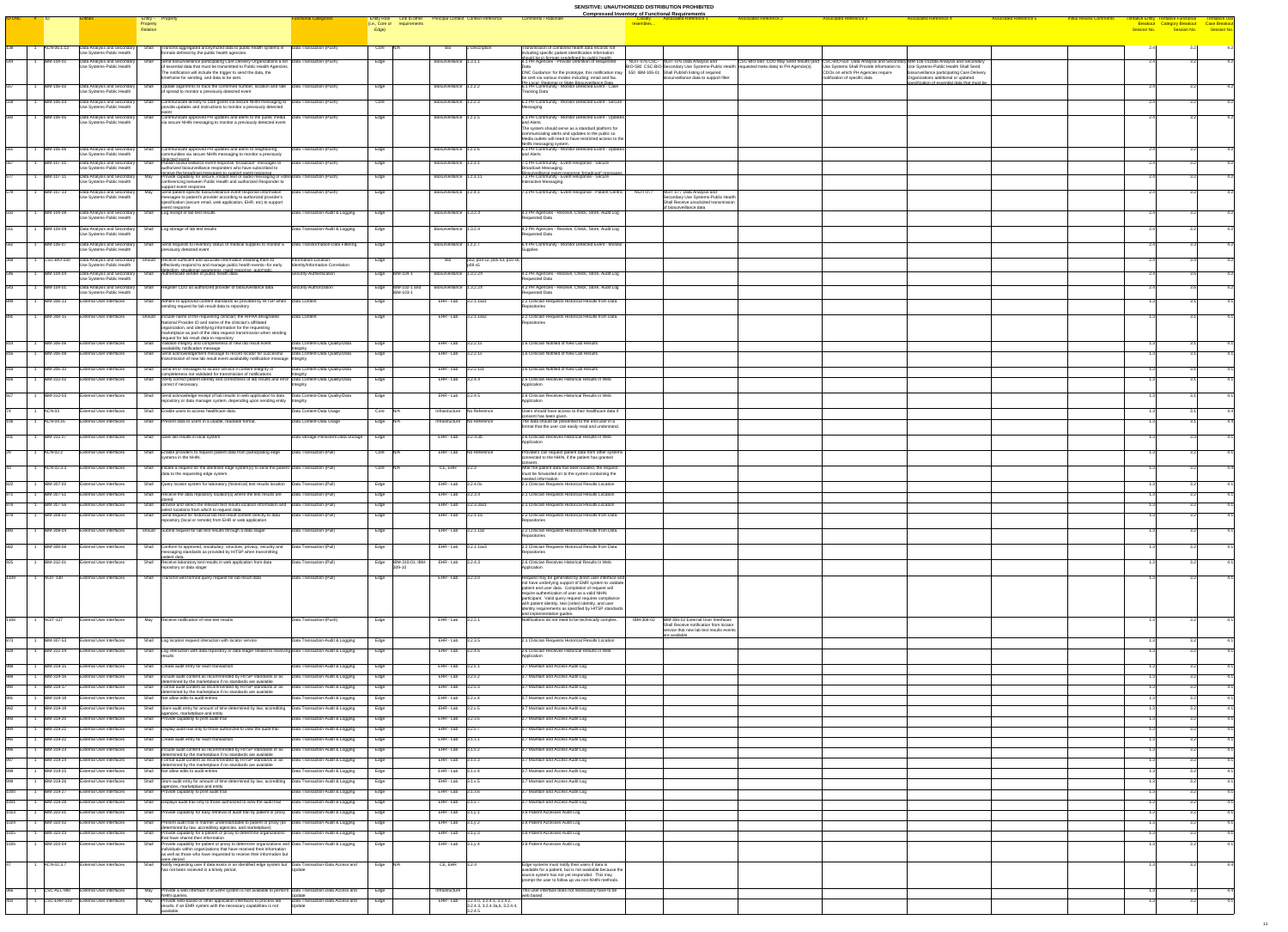| ID-ONC # ID |                                        |                                                                    |                                                                                                                                                                                                                                                     | Functional Categories                                                    | <b>Entity Role</b> Link to other     |                                                            | <b>Principal Context Context Reference</b>                          | <b>Comments / Rationale</b>                                                                                                                                      | <b>Compressed Inventory of Functional Requirements</b><br><b>Associated Reference 2</b><br><b>Associated Reference 1</b><br><b>Associated Reference 3</b><br><b>Associated Reference 4</b><br><b>Associated Reference 5</b> | <b>Initial Review Comment</b><br>entative Entity  Tentative Functional |     | <b>Tentiative Use</b> |
|-------------|----------------------------------------|--------------------------------------------------------------------|-----------------------------------------------------------------------------------------------------------------------------------------------------------------------------------------------------------------------------------------------------|--------------------------------------------------------------------------|--------------------------------------|------------------------------------------------------------|---------------------------------------------------------------------|------------------------------------------------------------------------------------------------------------------------------------------------------------------|-----------------------------------------------------------------------------------------------------------------------------------------------------------------------------------------------------------------------------|------------------------------------------------------------------------|-----|-----------------------|
|             |                                        |                                                                    | Entity - Property<br><b>Property</b><br>Relation                                                                                                                                                                                                    |                                                                          | (i.e., Core or requirements<br>Edge) |                                                            |                                                                     |                                                                                                                                                                  | resembles.                                                                                                                                                                                                                  | Session No.                                                            |     |                       |
|             |                                        |                                                                    |                                                                                                                                                                                                                                                     |                                                                          |                                      |                                                            |                                                                     |                                                                                                                                                                  |                                                                                                                                                                                                                             |                                                                        |     |                       |
|             | <b>IBM-307-31</b><br><b>IBM-307-33</b> | <b>External User interfaces</b><br><b>External User interfaces</b> | Shall Provide ability for clinician to request all available data (from local<br>and remote communities) for specified patient<br>Should Provide clinician ability to query for results based on one or multiple Data Transformation-Data Filtering | Data Transformation-Data Filtering                                       | Edge<br>Edge                         | EHR - Lab $\vert$ 3.2.3.3a<br>EHR - Lab $\vert$ 3.2.3.3ax2 |                                                                     | 2.1 Clinician Requests Historical Results Location<br>2.1 Clinician Requests Historical Results Location                                                         |                                                                                                                                                                                                                             | 1.3                                                                    | 3.3 |                       |
|             | <b>IBM-307-35</b>                      | <b>External User interfaces</b>                                    | criteria for a specified patient<br>Should Provide clinician ability to query for lab results based on a specified Data Transformation-Data Filtering                                                                                               |                                                                          | Edge                                 | $\overline{\mathsf{EHR}}$ - Lab $\vert$ 3.2.3.3ax3         |                                                                     | .1 Clinician Requests Historical Results Location                                                                                                                |                                                                                                                                                                                                                             |                                                                        |     |                       |
|             | <b>IBM-307-37</b>                      | <b>External User interfaces</b>                                    | date range for a specified patient<br>Should   Provide clinician ability to query for lab results based on one or more Data Transformation-Data Filtering                                                                                           |                                                                          | Edge                                 | EHR-Lab 3.2.3.3ax4                                         |                                                                     | .1 Clinician Requests Historical Results Location                                                                                                                |                                                                                                                                                                                                                             |                                                                        |     |                       |
|             |                                        |                                                                    | types of lab data (chemistry, hematology, pathology, etc) for a<br>specified patient                                                                                                                                                                |                                                                          |                                      |                                                            |                                                                     |                                                                                                                                                                  |                                                                                                                                                                                                                             |                                                                        |     |                       |
|             | <b>IBM-307-39</b>                      | <b>External User interfaces</b>                                    | Provide clinician ability to query for lab results based on one or more Data Transformation-Data Filtering<br>May<br>specified lab tests for a specified patient                                                                                    |                                                                          | Edge                                 | EHR-Lab $3.2.3.3ax5$                                       |                                                                     | 2.1 Clinician Requests Historical Results Location                                                                                                               |                                                                                                                                                                                                                             |                                                                        |     |                       |
|             | <b>IBM-307-41</b>                      | <b>External User interfaces</b>                                    | Provide clinician ability to query for lab results based on one, more or Data Transformation-Data Filtering<br>May<br>all local or remote marketplaces for a specified patient                                                                      |                                                                          | Edge                                 | EHR-Lab $\vert$ 3.2.3.3ax6                                 |                                                                     | 2.1 Clinician Requests Historical Results Location                                                                                                               |                                                                                                                                                                                                                             |                                                                        |     |                       |
|             | <b>IBM-307-43</b>                      | <b>External User interfaces</b>                                    | Provide clinician ability to request for specific lab test results based  Data Transformation-Data Filtering<br>Shall<br>on order number or other unique test result identification                                                                 |                                                                          | Edge                                 | EHR-Lab 3.2.3.3                                            |                                                                     | 2.1 Clinician Requests Historical Results Location                                                                                                               |                                                                                                                                                                                                                             |                                                                        |     |                       |
|             | <b>IBM-318-01</b>                      | <b>External User interfaces</b>                                    | Allow clinician to subscribe to specified or all available future clinical Data Transformation-Data Filtering<br>events data for specified patient (vs. flag in registry)                                                                           |                                                                          | Core                                 | EHR-Lab $\vert$ 3.2.y.1                                    |                                                                     | 3.6 Subscribe to Future Clinical Events                                                                                                                          |                                                                                                                                                                                                                             |                                                                        |     |                       |
|             | <b>IBM-318-02</b>                      | <b>External User interfaces</b>                                    | Shall Allow clinician to un-subscribe to future clinical events data for<br>specified patient                                                                                                                                                       | Data Transformation-Data Filtering                                       | Core                                 | EHR-Lab $\overline{)3.2.42}$                               |                                                                     | 3.6 Subscribe to Future Clinical Events                                                                                                                          |                                                                                                                                                                                                                             |                                                                        |     |                       |
|             | $ACN-01.1$<br>$ACN-01.2$               | <b>External User interfaces</b><br><b>External User interfaces</b> | Shall Allow patients access to their personal health record (PHR).<br>Shall Allow providers access to view information on specific patients.                                                                                                        | Data Transformation-Data Rendering<br>Data Transformation-Data Rendering | Edge N/A<br>Edge N/A                 | CE - Consumer 2.1.4<br>CE, EHR                             | 2.3.1, 3.2.1                                                        |                                                                                                                                                                  |                                                                                                                                                                                                                             |                                                                        |     |                       |
|             | $ACN-01.3$<br>ACN-01.4                 | <b>External User interfaces</b><br><b>External User interfaces</b> | Shall Allow patients and providers to view medication history.<br>Shall Allow patients and providers to view allergy history.                                                                                                                       | Data Transformation-Data Rendering<br>Data Transformation-Data Rendering | Edge N/A<br>Edge N/A                 |                                                            | CE, EHR $\vert$ 2.1.4, 2.3.1, 3.1.1<br>$CE, EHR$ 2.14, 2.3.1, 3.1.1 |                                                                                                                                                                  |                                                                                                                                                                                                                             |                                                                        |     |                       |
|             | ACN-01.5                               | <b>External User interfaces</b>                                    | Shall Allow patients and providers to view and edit their demographic<br>information.                                                                                                                                                               | Data Transformation-Data Rendering                                       | Edge N/A                             |                                                            | CE, EHR $\vert$ 2.1.4, 2.1.5, 3.1.1, 3.1.2, $\vert$ N/A<br> 2.3.1   |                                                                                                                                                                  |                                                                                                                                                                                                                             |                                                                        |     |                       |
|             | ACN-01.6                               | <b>External User interfaces</b>                                    | Shall Allow providers to view laboratory result and order information.                                                                                                                                                                              | Data Transformation-Data Rendering                                       | Edge N/A                             | EHR-Lab $3.2.1$                                            |                                                                     |                                                                                                                                                                  | IBM-312-05   IBM-312-05 External User Interfaces<br>Shall Display laboratory test results in                                                                                                                                |                                                                        |     |                       |
|             | $ACN-01.7$<br>ACN-01.8                 | <b>External User interfaces</b>                                    | Shall Allow providers to view radiology reports.<br>Shall   Allow providers to view medical images and other imaged materials.                                                                                                                      | Data Transformation-Data Rendering<br>Data Transformation-Data Rendering | Edge N/A<br>Edge N/A                 | $EHR - Lab$ 3.2.1<br>EHR - Lab No Reference                |                                                                     |                                                                                                                                                                  | web application                                                                                                                                                                                                             |                                                                        |     |                       |
|             | <b>IBM-306-12</b>                      | <b>External User interfaces</b><br><b>External User interfaces</b> | Display notification of new lab result event. The display is easy to<br>Shall                                                                                                                                                                       | Data Transformation-Data Rendering   Edge                                |                                      | EHR-Lab $\overline{)3.2.2.1x2}$                            |                                                                     | 1.6 Clinician Notified of New Lab Results                                                                                                                        |                                                                                                                                                                                                                             |                                                                        |     |                       |
|             |                                        |                                                                    | understand and the displayed content is determined by the<br>marketplace                                                                                                                                                                            |                                                                          |                                      |                                                            |                                                                     |                                                                                                                                                                  |                                                                                                                                                                                                                             |                                                                        |     |                       |
|             | <b>IBM-312-06</b>                      | <b>External User interfaces</b>                                    | Shall Print lab results from web application                                                                                                                                                                                                        | Data Transformation-Data Rendering   Edge                                |                                      | EHR-Lab 3.2.4.3a                                           |                                                                     | 2.6 Clinician Receives Historical Results in Web<br>Application                                                                                                  |                                                                                                                                                                                                                             |                                                                        |     |                       |
| דםב         | <b>IBM-317-06</b>                      | <b>External User interfaces</b>                                    | Shall Support multiple languages                                                                                                                                                                                                                    | Data Transformation-Data Rendering Core                                  |                                      | EHR-Lab $3.2.1.1$                                          |                                                                     | 3.5. UI Accommodates Multiple Languages and                                                                                                                      |                                                                                                                                                                                                                             |                                                                        |     |                       |
|             |                                        |                                                                    |                                                                                                                                                                                                                                                     |                                                                          |                                      |                                                            |                                                                     | Handicapped                                                                                                                                                      |                                                                                                                                                                                                                             |                                                                        |     |                       |
| 968         | <b>IBM-317-07</b>                      | <b>External User interfaces</b>                                    | Shall <b>Display content in language designated by user</b>                                                                                                                                                                                         | Data Transformation-Data Rendering                                       | Core                                 | EHR-Lab 3.z.1.2                                            |                                                                     | 3.5. UI Accommodates Multiple Languages and<br>Handicapped                                                                                                       |                                                                                                                                                                                                                             |                                                                        |     |                       |
|             | <b>IBM-317-08</b>                      | <b>External User interfaces</b>                                    | Shall Support data entry in language designated by user                                                                                                                                                                                             | Data Transformation-Data Rendering                                       | Core                                 | EHR-Lab $3.2.1.3$                                          |                                                                     | 3.5. UI Accommodates Multiple Languages and                                                                                                                      |                                                                                                                                                                                                                             |                                                                        |     |                       |
|             |                                        |                                                                    |                                                                                                                                                                                                                                                     |                                                                          |                                      |                                                            |                                                                     | Handicapped                                                                                                                                                      |                                                                                                                                                                                                                             |                                                                        |     |                       |
|             | <b>IBM-317-09</b>                      | <b>External User interfaces</b>                                    | Shall   Display retrieved data in language specified by user                                                                                                                                                                                        | Data Transformation-Data Rendering                                       | Core                                 | EHR-Lab $\vert$ 3.z.1.4                                    |                                                                     | 3.5. UI Accommodates Multiple Languages and<br>Handicapped                                                                                                       |                                                                                                                                                                                                                             |                                                                        |     |                       |
|             | <b>IBM-317-10</b>                      | <b>External User interfaces</b>                                    | Shall Provide accessibility for handicapped                                                                                                                                                                                                         | Data Transformation-Data Rendering                                       | Core                                 | EHR-Lab $3.2.1.5$                                          |                                                                     | 3.5. UI Accommodates Multiple Languages and                                                                                                                      |                                                                                                                                                                                                                             |                                                                        |     |                       |
|             | IBM-301-01                             | <b>External User interfaces</b>                                    |                                                                                                                                                                                                                                                     | Information Location-                                                    |                                      | EHR-Lab $3.1.1.1$                                          |                                                                     | Handicapped<br>1.1 Patient Identification Information                                                                                                            |                                                                                                                                                                                                                             |                                                                        |     |                       |
|             |                                        |                                                                    | Shall Prompt consumer or proxy for identification data for NHIN                                                                                                                                                                                     | Identity/Information Correlation                                         | Edge                                 |                                                            |                                                                     | ONC Guidance regarding scope of use case: In order                                                                                                               |                                                                                                                                                                                                                             |                                                                        |     |                       |
|             |                                        |                                                                    |                                                                                                                                                                                                                                                     |                                                                          |                                      |                                                            |                                                                     | to develop and evaluate interoperable health<br>information exchange, the Contractor shall                                                                       |                                                                                                                                                                                                                             |                                                                        |     |                       |
|             |                                        |                                                                    |                                                                                                                                                                                                                                                     |                                                                          |                                      |                                                            |                                                                     | demonstrate their solutions in real-world health care<br>environments maximizing the use of existing                                                             |                                                                                                                                                                                                                             |                                                                        |     |                       |
|             |                                        |                                                                    |                                                                                                                                                                                                                                                     |                                                                          |                                      |                                                            |                                                                     | infrastructure. Each distinct healthcare market must<br>satisfy, at a minimum, the following criteria:                                                           |                                                                                                                                                                                                                             |                                                                        |     |                       |
|             |                                        |                                                                    |                                                                                                                                                                                                                                                     |                                                                          |                                      |                                                            |                                                                     | a. Include 2 or more competing provider organizations<br>b. Include at least 4 types of provider organizations                                                   |                                                                                                                                                                                                                             |                                                                        |     |                       |
|             |                                        |                                                                    |                                                                                                                                                                                                                                                     |                                                                          |                                      |                                                            |                                                                     | $ $ (e.g., physicians practice, hospital, free standing lab,<br>$\vert$ etc.), 2 of which must be an independent physician                                       |                                                                                                                                                                                                                             |                                                                        |     |                       |
|             |                                        |                                                                    |                                                                                                                                                                                                                                                     |                                                                          |                                      |                                                            |                                                                     | practice and a safety net provider<br>c. Involve both inpatient and outpatient settings                                                                          |                                                                                                                                                                                                                             |                                                                        |     |                       |
|             |                                        |                                                                    |                                                                                                                                                                                                                                                     |                                                                          |                                      |                                                            |                                                                     | d. Include 2 or more end-user healthcare applications<br>$ $ (e.g., EHRs) that will exchange information across                                                  |                                                                                                                                                                                                                             |                                                                        |     |                       |
|             |                                        |                                                                    |                                                                                                                                                                                                                                                     |                                                                          |                                      |                                                            |                                                                     | sites of care. These applications must be the products<br>of multiple competing vendors, deployed in clinical                                                    |                                                                                                                                                                                                                             |                                                                        |     |                       |
|             |                                        |                                                                    |                                                                                                                                                                                                                                                     |                                                                          |                                      |                                                            |                                                                     | settings, and handle a volume at least 100,000 patient<br>encounters per year (total across all involved                                                         |                                                                                                                                                                                                                             |                                                                        |     |                       |
|             |                                        |                                                                    |                                                                                                                                                                                                                                                     |                                                                          |                                      |                                                            |                                                                     | applications).<br>$\vert$ e. Include at least one system or application that                                                                                     |                                                                                                                                                                                                                             |                                                                        |     |                       |
|             | IBM-307-07                             | <b>External User interfaces</b>                                    | Shall Send demographic information to record locator to identify patient for Information Location-                                                                                                                                                  |                                                                          | Edge                                 | EHR-Lab $3.2.4.0x$                                         |                                                                     | provides data for population health purposes, e.g., bios<br>via the prototype NHINI<br>2.1 Clinician Requests Historical Results Location                        |                                                                                                                                                                                                                             |                                                                        |     |                       |
| 834         | <b>IBM-307-14</b>                      | <b>External User interfaces</b>                                    | query. Data required is determined by the community.<br>Shall<br>Provide ability for clinician to browse potential matches and confirm                                                                                                              | Identity/Information Correlation<br>Information Location-                | Edge                                 | EHR - Lab $\overline{)3.2.3.2}$                            |                                                                     | 2.1 Clinician Requests Historical Results Location                                                                                                               |                                                                                                                                                                                                                             |                                                                        |     |                       |
|             |                                        |                                                                    | the correct patient for data location retrieval to locator system                                                                                                                                                                                   | Identity/Information Correlation                                         |                                      |                                                            |                                                                     |                                                                                                                                                                  |                                                                                                                                                                                                                             |                                                                        |     |                       |
|             | ACN-07.6                               | <b>External User interfaces</b>                                    | Shall Provide a secure and robust user authentication mechanism.                                                                                                                                                                                    | Security-Authentication                                                  | Core N/A                             | Infrastructure No Reference                                |                                                                     | The NHIN must support multiple authentication<br>mechanisms including but not limited to                                                                         |                                                                                                                                                                                                                             |                                                                        |     |                       |
|             |                                        |                                                                    |                                                                                                                                                                                                                                                     |                                                                          |                                      |                                                            |                                                                     | username/password, X509 or other standard certificate<br>and smart card.                                                                                         |                                                                                                                                                                                                                             |                                                                        |     |                       |
|             | ACN-07.6.1                             | <b>External User interfaces</b>                                    | Shall Authenticate all users before a connection to the NHIN is allowed.                                                                                                                                                                            | Security-Authentication                                                  | Core N/A                             | Infrastructure   No Reference                              |                                                                     | must authenticate his/her identity. Each user should                                                                                                             | Before access to a NHIN system is permitted, the user   CSC-SEC-50 CSC-SEC-50 All Edge Systems (CSC)<br>Shall Authenticate user accesses into                                                                               |                                                                        |     |                       |
|             |                                        |                                                                    |                                                                                                                                                                                                                                                     |                                                                          |                                      |                                                            |                                                                     | be given a unique identifier so that it is possible to<br>attribute a system action to one specific individual.                                                  | the system                                                                                                                                                                                                                  |                                                                        |     |                       |
|             | ACN-07.6.2                             | <b>External User interfaces</b>                                    | Shall Protect user authentication credentials during transmission from the Security-Authentication                                                                                                                                                  |                                                                          | Core N/A                             | Infrastructure No Reference                                |                                                                     |                                                                                                                                                                  |                                                                                                                                                                                                                             |                                                                        |     |                       |
|             | ACN-07.6.3                             | <b>External User interfaces</b>                                    | user to the NHIN.<br>Shall Require multiple-factor authentication for users.                                                                                                                                                                        | Security-Authentication                                                  | $Core$ $N/A$                         | Infrastructure No Reference                                |                                                                     | User authentication to the NHIN must comprise a                                                                                                                  |                                                                                                                                                                                                                             |                                                                        |     |                       |
|             |                                        |                                                                    |                                                                                                                                                                                                                                                     |                                                                          |                                      |                                                            |                                                                     | combination of authentication factors (something you<br>know/have/are) and authentication mechanisms                                                             |                                                                                                                                                                                                                             |                                                                        |     |                       |
|             |                                        |                                                                    |                                                                                                                                                                                                                                                     |                                                                          |                                      |                                                            |                                                                     | include but are not limited to username/password,<br>X509 or other standard certificate or smart card.                                                           |                                                                                                                                                                                                                             |                                                                        |     |                       |
|             | ACN-07.6.4                             | <b>External User interfaces</b>                                    | Shall Permit single session authentication that allows user access to<br>different applications within the NHIN.                                                                                                                                    | Security-Authentication                                                  | $Core$ $N/A$                         | Infrastructure No Reference                                |                                                                     | Users will not be required to authenticate to multiple<br>systems within the NHIN within one session.                                                            |                                                                                                                                                                                                                             |                                                                        |     |                       |
|             | <b>IBM-306-04</b>                      | <b>External User interfaces</b>                                    | Shall Authenticate record locator sending notification of new lab result                                                                                                                                                                            | Security-Authentication                                                  | Edge                                 | EHR-Lab 3.2.2.1x                                           |                                                                     | 1.6 Clinician Notified of New Lab Results                                                                                                                        |                                                                                                                                                                                                                             |                                                                        |     |                       |
|             | <b>IBM-307-04</b>                      | <b>External User interfaces</b>                                    | event messages<br>Shall Submit authentication information to locator system when querying                                                                                                                                                           | Security-Authentication                                                  | Edge                                 | EHR-Lab $3.2.4.0x$                                         |                                                                     | 2.1 Clinician Requests Historical Results Location                                                                                                               |                                                                                                                                                                                                                             |                                                                        |     |                       |
|             | <b>IBM-308-08</b>                      | <b>External User interfaces</b>                                    | for lab results location<br>Submit authentication information to the data repository if sending<br>Shall                                                                                                                                            | Security-Authentication                                                  | Edge                                 | $\overline{\text{EHR - Lab}}$ 3.2.1.1b                     |                                                                     | 2.2 Clinician Requests Historical Results from Data                                                                                                              |                                                                                                                                                                                                                             |                                                                        |     |                       |
|             |                                        |                                                                    | data request directly to data repository                                                                                                                                                                                                            |                                                                          |                                      |                                                            |                                                                     | Repositories                                                                                                                                                     |                                                                                                                                                                                                                             |                                                                        |     |                       |
|             | NGIT-162                               | <b>External User interfaces</b>                                    | Shall Authenticate user requesting data                                                                                                                                                                                                             | Security-Authentication                                                  | Edge                                 | EHR-Lab                                                    |                                                                     | Provide a means for users to authenticate themselves<br>as entities for access to NHIN functions in a portal                                                     |                                                                                                                                                                                                                             |                                                                        |     |                       |
|             |                                        |                                                                    |                                                                                                                                                                                                                                                     |                                                                          |                                      |                                                            |                                                                     | environment. Failure to satisfy NHIN authentication<br>requirements will block access to record locator and                                                      |                                                                                                                                                                                                                             |                                                                        |     |                       |
|             | ACN-07.11.11                           | <b>External User interfaces</b>                                    | Shall Provide a list of roles assigned to NHIN system users.                                                                                                                                                                                        | Security-Authorization                                                   | $Core$ $N/A$                         | Infrastructure No Reference                                |                                                                     | retrieval functions.<br>It must be possible to identify all roles assigned to any                                                                                |                                                                                                                                                                                                                             |                                                                        |     |                       |
|             | ACN-07.11.2                            | <b>External User interfaces</b>                                    | Shall Assign all authorized NHIN users at least one NHIN-based user role, Security-Authorization                                                                                                                                                    |                                                                          | $Core$ $N/A$                         | Infrastructure No Reference                                |                                                                     | NHIN user.<br>User roles will define the functionality within the system                                                                                         |                                                                                                                                                                                                                             |                                                                        |     |                       |
|             |                                        |                                                                    | included but not limited to: Public Health Official, NHIN Administrator,<br><b>ONC Super Administrator or NHIN Security Administrator.</b>                                                                                                          |                                                                          |                                      |                                                            |                                                                     | that is accessible to a particular user role.                                                                                                                    |                                                                                                                                                                                                                             |                                                                        |     |                       |
|             |                                        |                                                                    | 1 ACN-07.11.3 External User interfaces Shall Allow NHIN-based users to access only data sets associated with Security-Authorization                                                                                                                 |                                                                          | Core N/A Infrastructure No Reference |                                                            |                                                                     | Access to data sets are restricted by RBAC roles.                                                                                                                |                                                                                                                                                                                                                             |                                                                        |     | -4.4                  |
|             | ACN-07.11.4                            | <b>External User interfaces</b>                                    | their assigned roles.<br>Shall Associate a single role with any one user session.                                                                                                                                                                   | Security-Authorization                                                   | Core N/A                             | Infrastructure No Reference                                |                                                                     | Users with multiple roles may change roles without                                                                                                               |                                                                                                                                                                                                                             |                                                                        |     |                       |
|             | ACN-07.11.5                            | <b>External User interfaces</b>                                    | Shall Permit the Public Health Official role access to the reporting services. Security-Authorization                                                                                                                                               |                                                                          | Core N/A                             | Infrastructure No Reference                                |                                                                     | logging out of the system.<br>Public Health Official role will be used to access the                                                                             |                                                                                                                                                                                                                             |                                                                        |     |                       |
|             | ACN-07.11.6                            | <b>External User interfaces</b>                                    | Shall Permit the NHIN Administrator role access to administration services Security-Authorization                                                                                                                                                   |                                                                          | $Core$ $N/A$                         | Infrastructure No Reference                                |                                                                     | reporting services in support of biosurveillance and<br>other required Nationwide level information.<br>NHIN Administrator role will be used to, but not limited |                                                                                                                                                                                                                             |                                                                        |     |                       |
|             |                                        |                                                                    | relating to NHIN users.                                                                                                                                                                                                                             |                                                                          |                                      |                                                            |                                                                     | to, access the Identity and Access Management<br>Service for managing NHIN users' permissions, Edge                                                              |                                                                                                                                                                                                                             |                                                                        |     |                       |
|             |                                        |                                                                    |                                                                                                                                                                                                                                                     |                                                                          |                                      |                                                            |                                                                     | System permissions relating to the NHIN and<br>managing the Record Locator/Linking Service.                                                                      |                                                                                                                                                                                                                             |                                                                        |     |                       |
|             | ACN-07.11.7                            | <b>External User interfaces</b>                                    | Shall Provide NHIN administration capabilities to be executed only by                                                                                                                                                                               | Security-Authorization                                                   | $Core$ $N/A$                         | Infrastructure No Reference                                |                                                                     | Implements separation of responsibility/capability                                                                                                               |                                                                                                                                                                                                                             |                                                                        |     |                       |
|             |                                        |                                                                    | authorized NHIN users.                                                                                                                                                                                                                              |                                                                          |                                      |                                                            |                                                                     | between NHIN Administrator and ONC Super<br>∣Administrator                                                                                                       |                                                                                                                                                                                                                             |                                                                        |     |                       |
|             | ACN-07.11.8                            | <b>External User interfaces</b>                                    | Shall Permit the ONC Super Administrator role access to application,<br>system and environment administrative resources.                                                                                                                            | Security-Authorization                                                   | $Core$ N/A                           | Infrastructure No Reference                                |                                                                     | ONC Super Administrator role will be used to access<br>administrative information across NHIN resources.                                                         |                                                                                                                                                                                                                             |                                                                        |     |                       |
|             |                                        |                                                                    |                                                                                                                                                                                                                                                     |                                                                          |                                      |                                                            |                                                                     | audit all users and NHIN Administrator access, and<br>permit override capabilities at all levels.                                                                |                                                                                                                                                                                                                             |                                                                        |     |                       |
|             | ACN-07.11.9                            | <b>External User interfaces</b>                                    | Shall Permit the NHIN Security Administrator role access to security-                                                                                                                                                                               | Security-Authorization                                                   | Core N/A                             | Infrastructure No Reference                                |                                                                     | NHIN Security Administrator role will be used to                                                                                                                 |                                                                                                                                                                                                                             |                                                                        |     |                       |
|             | ACN-07.12.2                            | <b>External User interfaces</b>                                    | related data.<br>Shall Assign all Edge Systems at least one NHIN-based system                                                                                                                                                                       | Security-Authorization                                                   | $Core$ $N/A$                         | Infrastructure No Reference                                |                                                                     | monitor and audit security events.<br>NHIN system permissions define which internal                                                                              |                                                                                                                                                                                                                             |                                                                        |     |                       |
|             |                                        |                                                                    | permissions.                                                                                                                                                                                                                                        |                                                                          |                                      |                                                            |                                                                     | resources and Edge Systems a requesting Edge<br>System can access.                                                                                               |                                                                                                                                                                                                                             |                                                                        |     |                       |
|             | ACN-07.12.3                            | <b>External User interfaces</b>                                    | Shall Permit Edge Systems to access internal NHIN resources/services<br>based on their system permission.                                                                                                                                           | Security-Authorization                                                   | $Core$ $N/A$                         | Infrastructure No Reference                                |                                                                     | Internal NHIN resources will be protected from<br>unauthorized access through Edge System                                                                        |                                                                                                                                                                                                                             |                                                                        |     |                       |
|             | ACN-07.12.4                            | <b>External User interfaces</b>                                    | Shall Permit authorized Edge Systems to interface with other Edge                                                                                                                                                                                   | Security-Authorization                                                   | $Core$ $N/A$                         | Infrastructure No Reference                                |                                                                     | permissions definition.<br>Edge System communication will be brokered by the                                                                                     |                                                                                                                                                                                                                             |                                                                        |     |                       |
|             |                                        |                                                                    | Systems based on their system permission.                                                                                                                                                                                                           |                                                                          |                                      |                                                            |                                                                     | NHIN through Edge System RBAC definition. Only<br>authorized requests will be made by the NHIN on<br>behalf of Edge Systems.                                     |                                                                                                                                                                                                                             |                                                                        |     |                       |
|             | ACN-07.12.5                            | <b>External User interfaces</b>                                    | Shall Permit the NHIN Administrator role to manage RBAC authorizations Security-Authorization<br>between Edge Systems.                                                                                                                              |                                                                          | Core N/A                             | Infrastructure No Reference                                |                                                                     | NHIN Administrator role will be used to access the<br>Edge System Capability Service (located in the NHIN)                                                       |                                                                                                                                                                                                                             |                                                                        |     |                       |
|             |                                        |                                                                    |                                                                                                                                                                                                                                                     |                                                                          |                                      |                                                            |                                                                     | for managing Edge System Role Based Access<br>Control information.                                                                                               |                                                                                                                                                                                                                             |                                                                        |     |                       |
|             | ACN-07.12.6                            | <b>External User interfaces</b>                                    | Shall Create new Edge System permissions where there is a business<br>requirement for the new permissions                                                                                                                                           | Security-Authorization                                                   | Core N/A                             | Infrastructure No Reference                                |                                                                     |                                                                                                                                                                  |                                                                                                                                                                                                                             |                                                                        |     |                       |
|             | ACN-07.12.7                            | <b>External User interfaces</b>                                    | Shall Provide a list of permissions assigned to any Edge System.                                                                                                                                                                                    | Security-Authorization                                                   | Core N/A                             | Infrastructure No Reference                                |                                                                     | It must be possible to identify all permissions assigned<br>to any Edge System.                                                                                  |                                                                                                                                                                                                                             |                                                                        |     |                       |
|             | ACN-07.13.3                            | <b>External User interfaces</b>                                    | Shall   Implement internal user roles with the least privilege required to<br>perform their job function, included but not limited to: Clinician,                                                                                                   | Security-Authorization                                                   | Edge N/A                             | Infrastructure No Reference                                |                                                                     | Edge Systems must implement access controls based<br>on the minimum required functionalities necessary for                                                       |                                                                                                                                                                                                                             |                                                                        |     |                       |
|             |                                        |                                                                    | Nurse, Administrator, Security Administrator, Technician, Secretary,<br>Individual (Patient) and Proxy.                                                                                                                                             |                                                                          |                                      |                                                            |                                                                     | the internal user to perform their defined job function.                                                                                                         |                                                                                                                                                                                                                             |                                                                        |     |                       |
|             | ACN-07.13.4                            | <b>External User interfaces</b>                                    | Shall Permit internal users to only request NHIN resources for which they Security-Authorization<br>are authorized to access.                                                                                                                       |                                                                          | Edge N/A                             | Infrastructure   No Reference                              |                                                                     | Edge Systems must restrict internal users from making<br>requests to the NHIN for information or resources                                                       |                                                                                                                                                                                                                             |                                                                        |     |                       |
|             |                                        |                                                                    |                                                                                                                                                                                                                                                     |                                                                          |                                      |                                                            |                                                                     | where they do not have authorization to access.                                                                                                                  |                                                                                                                                                                                                                             |                                                                        |     |                       |
|             |                                        |                                                                    |                                                                                                                                                                                                                                                     |                                                                          |                                      |                                                            |                                                                     |                                                                                                                                                                  |                                                                                                                                                                                                                             |                                                                        |     |                       |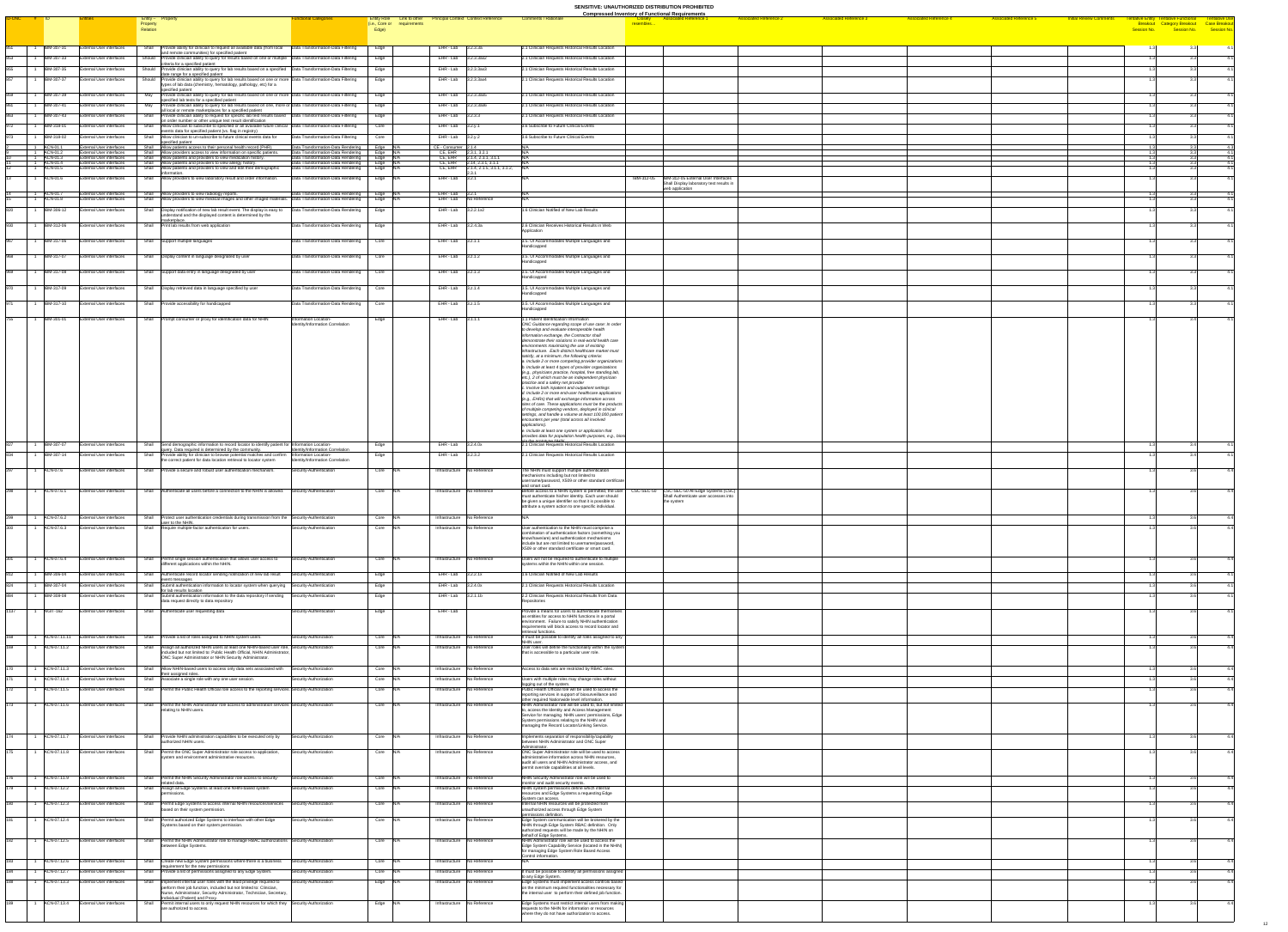|             |                                         |                                             |                                                                                                                                                                                   |                                                           |                                                                                              |                                                |                                                                                                                               | <b>ULINDITIVE. UNAUTHUNIZED DISTINIDUTION I NUMBITED</b><br><b>Compressed Inventory of Functional Requirements</b> |                               |                               |                               |                               |                                |                                       |      |  |
|-------------|-----------------------------------------|---------------------------------------------|-----------------------------------------------------------------------------------------------------------------------------------------------------------------------------------|-----------------------------------------------------------|----------------------------------------------------------------------------------------------|------------------------------------------------|-------------------------------------------------------------------------------------------------------------------------------|--------------------------------------------------------------------------------------------------------------------|-------------------------------|-------------------------------|-------------------------------|-------------------------------|--------------------------------|---------------------------------------|------|--|
| ID-ONC # ID |                                         |                                             | Entity - Property<br>Property                                                                                                                                                     | <b>Functional Categories</b>                              | Entity Role Link to other Principal Context Context Reference<br>(i.e., Core or requirements |                                                | <b>Comments / Rationale</b>                                                                                                   | <b>Associated Reference 1</b><br><u>resembles.</u>                                                                 | <b>Associated Reference 2</b> | <b>Associated Reference 3</b> | <b>Associated Reference 4</b> | <b>Associated Reference 5</b> | <b>Initial Review Comments</b> | Tentative Entity Tentative Functional |      |  |
|             |                                         |                                             | <b>Relation</b>                                                                                                                                                                   |                                                           | Edge)                                                                                        |                                                |                                                                                                                               |                                                                                                                    |                               |                               |                               |                               |                                |                                       |      |  |
|             | ACN-07.30                               | <b>External User interfaces</b>             | Shall   Ensure the data sharing agreement is signed before sharing data   Security-Authorization                                                                                  |                                                           |                                                                                              | Infrastructure No Reference                    |                                                                                                                               |                                                                                                                    |                               |                               |                               |                               |                                |                                       |      |  |
|             |                                         |                                             | with the NHIN.                                                                                                                                                                    |                                                           | Edge  N/A                                                                                    |                                                |                                                                                                                               |                                                                                                                    |                               |                               |                               |                               |                                |                                       |      |  |
|             | IBM-302-01                              | <b>External User interfaces</b>             | Shall Provide capability for consumer or proxy to provide list of providers of Security-Authorization<br>care to serve as consumer's authorization for data access and to         |                                                           | Edge                                                                                         | EHR-Lab 3.1.2.1                                | 1.2 Patient Authorizes Access<br>List serve as consumer's authorization for data access                                       |                                                                                                                    |                               |                               |                               |                               |                                |                                       |      |  |
|             |                                         |                                             | automatically send results and notifications                                                                                                                                      |                                                           |                                                                                              |                                                | and to automatically send results and notifications                                                                           |                                                                                                                    |                               |                               |                               |                               |                                |                                       |      |  |
|             |                                         |                                             |                                                                                                                                                                                   |                                                           |                                                                                              |                                                | ONC Guidance: The functionality described regarding<br>providers of care is to 1) send providers of care either               |                                                                                                                    |                               |                               |                               |                               |                                |                                       |      |  |
|             |                                         |                                             |                                                                                                                                                                                   |                                                           |                                                                                              |                                                | the content of (new) test results or notification of (new)<br>test results or 2) help determine appropriate access by         |                                                                                                                    |                               |                               |                               |                               |                                |                                       |      |  |
|             |                                         |                                             |                                                                                                                                                                                   |                                                           |                                                                                              |                                                | clinicians as a patient's provider of care. One source<br>of determining the providers of care for a patient is               |                                                                                                                    |                               |                               |                               |                               |                                |                                       |      |  |
|             |                                         |                                             |                                                                                                                                                                                   |                                                           |                                                                                              |                                                | from the patient. How this list gets created and used                                                                         |                                                                                                                    |                               |                               |                               |                               |                                |                                       |      |  |
|             |                                         |                                             |                                                                                                                                                                                   |                                                           |                                                                                              |                                                | for result delivery, notification and access use is<br>implementation defined.                                                |                                                                                                                    |                               |                               |                               |                               |                                |                                       |      |  |
|             |                                         |                                             |                                                                                                                                                                                   |                                                           |                                                                                              |                                                | One of the goals of the breakthrough is that historical                                                                       |                                                                                                                    |                               |                               |                               |                               |                                |                                       |      |  |
|             |                                         |                                             |                                                                                                                                                                                   |                                                           |                                                                                              |                                                | lab results are made available to the ordering clinician<br>and other authorized clinicians. Functionality must               |                                                                                                                    |                               |                               |                               |                               |                                |                                       |      |  |
|             |                                         |                                             |                                                                                                                                                                                   |                                                           |                                                                                              |                                                | exist that ensure that only the ordering clinician and<br>providers of care receive relevant test results given               |                                                                                                                    |                               |                               |                               |                               |                                |                                       |      |  |
|             |                                         |                                             |                                                                                                                                                                                   |                                                           |                                                                                              |                                                | access and sensitivity restrictions. The harmonized<br>use case does not prescribe the stakeholder that                       |                                                                                                                    |                               |                               |                               |                               |                                |                                       |      |  |
|             |                                         |                                             |                                                                                                                                                                                   |                                                           |                                                                                              |                                                | provides this functionality.                                                                                                  |                                                                                                                    |                               |                               |                               |                               |                                |                                       |      |  |
|             |                                         |                                             |                                                                                                                                                                                   |                                                           |                                                                                              |                                                | <b>EXCEPTION: May be difficult to accomplish patient</b>                                                                      |                                                                                                                    |                               |                               |                               |                               |                                |                                       |      |  |
|             |                                         |                                             |                                                                                                                                                                                   |                                                           |                                                                                              |                                                | specification of consent, other than opt-in or opt-out, wit                                                                   |                                                                                                                    |                               |                               |                               |                               |                                |                                       |      |  |
|             | IBM-302-02                              | <b>External User interfaces</b>             | Shall   Provide capability for consumer or proxy to indicate that test results Security-Authorization                                                                             |                                                           | Edge                                                                                         | $EHR - Lab$ 3.1.2.1a                           | 1.2 Patient Authorizes Access                                                                                                 |                                                                                                                    |                               |                               |                               |                               |                                |                                       |      |  |
|             |                                         |                                             | should not be made available to providers of care other than the<br>ordering clinician                                                                                            |                                                           |                                                                                              |                                                | ONC Guidance: The harmonized use case discusses<br>multiple factors (sensitivity of data, clinician access                    |                                                                                                                    |                               |                               |                               |                               |                                |                                       |      |  |
|             |                                         |                                             |                                                                                                                                                                                   |                                                           |                                                                                              |                                                | designation, patient privacy restrictions and policy or<br>regulations) that should be considered when designing              |                                                                                                                    |                               |                               |                               |                               |                                |                                       |      |  |
|             |                                         |                                             |                                                                                                                                                                                   |                                                           |                                                                                              |                                                | access restrictions. The specifics of which data are<br>managed in which way are still active areas of national               |                                                                                                                    |                               |                               |                               |                               |                                |                                       |      |  |
|             |                                         |                                             |                                                                                                                                                                                   |                                                           |                                                                                              |                                                | conversation. In general, the architectural prototypes<br>need to define and demonstrate the several                          |                                                                                                                    |                               |                               |                               |                               |                                |                                       |      |  |
|             |                                         |                                             |                                                                                                                                                                                   |                                                           |                                                                                              |                                                | capabilities involved.                                                                                                        |                                                                                                                    |                               |                               |                               |                               |                                |                                       |      |  |
|             |                                         |                                             |                                                                                                                                                                                   |                                                           |                                                                                              |                                                | <b>EXCEPTION: May be difficult to accomplish patient</b>                                                                      |                                                                                                                    |                               |                               |                               |                               |                                |                                       |      |  |
|             |                                         |                                             |                                                                                                                                                                                   |                                                           |                                                                                              |                                                | specification of consent, other than opt-in or opt-out,<br>within the time frame of the prototype                             |                                                                                                                    |                               |                               |                               |                               |                                |                                       |      |  |
|             | ACN-01.13                               | <b>Health Information</b>                   | Shall Allow the pharmaceutical, medical products, and regulatory agencies Data Content-Data Quality/Data                                                                          |                                                           | Edge N/A                                                                                     | Infrastructure No Reference                    |                                                                                                                               |                                                                                                                    |                               |                               |                               |                               |                                |                                       |      |  |
|             |                                         | Intermediaries                              | to improve the processes for drug and device development,<br>submission, approval, and safety monitoring.                                                                         | Integrity                                                 |                                                                                              |                                                |                                                                                                                               |                                                                                                                    |                               |                               |                               |                               |                                |                                       |      |  |
|             | NGIT-136                                | Health Information<br>Intermediaries        | Shall Verify integrity of unsolicited result transactions                                                                                                                         | Data Content-Data Quality/Data<br>Integrity               | <b>NGIT-135</b><br>Edge                                                                      | EHR - Lab $ 3.4.1.2 $                          | Acting as a repository of unsolicted updates of patient<br>data, the system must validate the integrity,                      |                                                                                                                    |                               |                               |                               |                               |                                |                                       |      |  |
|             |                                         |                                             |                                                                                                                                                                                   |                                                           |                                                                                              |                                                | authenticity, completeness, and appropriateness of<br>data received according to HITSP specified standards                    |                                                                                                                    |                               |                               |                               |                               |                                |                                       |      |  |
| $154$ 1     | ACN-06.3                                | Health Information                          |                                                                                                                                                                                   | Data Content-Data Usage                                   | Edge N/A                                                                                     | Infrastructure No Reference                    | and implementation guidelines.<br>Patient health data should be combined without                                              |                                                                                                                    |                               |                               |                               |                               |                                |                                       |      |  |
|             |                                         | Intermediaries                              | Shall   Aggregate anonymized patient health data to support clinical<br>research, including cohort, longitudinal, placebo population,                                             |                                                           |                                                                                              |                                                | including specific patient identification information to                                                                      |                                                                                                                    |                               |                               |                               |                               |                                |                                       |      |  |
|             |                                         |                                             | demonstration of efficacy, pharmacoeconomic, and drug outcome<br>comparator studies.                                                                                              |                                                           |                                                                                              |                                                | support clinical research studies using the aggregated                                                                        |                                                                                                                    |                               |                               |                               |                               |                                |                                       |      |  |
|             | $NGIT-139$                              | Health Information<br>Intermediaries        | May Collect and persist laboratory result data to support electronic<br>exchange with stakeholders                                                                                | Data Storage-Persistent Data Storage   Edge               |                                                                                              | EHR-Lab $ 3.4.1.4 $                            | A repository of laboratory results may be implemented<br>as a controlled source of data. The control may be                   |                                                                                                                    |                               |                               |                               |                               |                                |                                       |      |  |
|             |                                         |                                             |                                                                                                                                                                                   |                                                           |                                                                                              |                                                | maintained at a regional level or by loose network of<br>entities, for examples.                                              |                                                                                                                    |                               |                               |                               |                               |                                |                                       |      |  |
|             | <b>NGIT-156</b>                         | Health Information<br>Intermediaries        | Shall Electronically collect demographic and clinical data for public health Data Storage-Persistent Data Storage                                                                 |                                                           | Edge                                                                                         |                                                | Collect data as specified by PHA requirements (limited<br>demographics, clinical, orders (labs/rads), results)                |                                                                                                                    |                               |                               |                               |                               |                                |                                       |      |  |
|             | <b>NGIT-149</b>                         | Health Information                          | reporting<br>Shall Receive and process well formed query for laboratory test results                                                                                              | Data Transaction-(Pull)                                   | Edge                                                                                         | EHR-Lab $3.4.3.0$                              | Lab result repository is potential source of lab result                                                                       |                                                                                                                    |                               |                               |                               |                               |                                |                                       | റ റി |  |
|             |                                         | Intermediaries                              | according to HITSP specified implementation instructions                                                                                                                          |                                                           |                                                                                              |                                                |                                                                                                                               |                                                                                                                    |                               |                               |                               |                               |                                |                                       |      |  |
|             | <b>NGIT-155</b>                         | Health Information<br>Intermediaries        | Shall Transmit well formed result messages according to a HITSP<br>specified implementation instruction.                                                                          | Data Transaction-(Pull)                                   | Edge                                                                                         | $EHR - Lab$ 3.4.3.4                            | Results transmitted in response to authorized request<br>for test results.                                                    |                                                                                                                    |                               |                               |                               |                               |                                |                                       |      |  |
|             | NGIT-135                                | <b>Health Information</b>                   | Shall Receive and process well formed laboratory test results according to Data Transaction-(Push)                                                                                |                                                           | Edge                                                                                         | EHR-Lab 3.4.1.1                                | Applicable to an architecture implementing a result                                                                           |                                                                                                                    |                               |                               |                               |                               |                                |                                       |      |  |
|             |                                         | Intermediaries                              | HITSP specified standards and implementation instructions                                                                                                                         |                                                           |                                                                                              |                                                | repository.                                                                                                                   |                                                                                                                    |                               |                               |                               |                               |                                |                                       |      |  |
|             | <b>NGIT-160</b>                         | Health Information<br>Intermediaries        | Shall Transmit data to support public health biosurveillance                                                                                                                      | Data Transaction-(Push)                                   | Edge                                                                                         |                                                | Data on patient-clinician encounters will be provided to<br>a network communicating with public health agencies               |                                                                                                                    |                               |                               |                               |                               |                                |                                       |      |  |
|             | $NGIT-137$                              | <b>Health Information</b>                   | Shall Acknowledge receipt of lab result data                                                                                                                                      | Data Transaction-Audit & Logging                          | Edge                                                                                         | EHR-Lab $3.4.1.3$                              | ner agreement hetween entities Agreements shall<br>Acknowledgement will confirm appropriateness or                            |                                                                                                                    |                               |                               |                               |                               |                                |                                       |      |  |
|             |                                         | Intermediaries                              |                                                                                                                                                                                   |                                                           |                                                                                              |                                                | inappropriateness of transmission per validation check.                                                                       |                                                                                                                    |                               |                               |                               |                               |                                |                                       |      |  |
|             | <b>NGIT-138</b>                         | Health Information<br>Intermediaries        | Shall   Maintain a log of interactions with external data systems                                                                                                                 | Data Transaction-Audit & Logging                          | Edge                                                                                         | EHR - Lab $ 3.4.1.6$                           | Log data must include history of the receipt, storage,<br>and destruction (where appropriate) of lab result data              |                                                                                                                    |                               |                               |                               |                               |                                |                                       |      |  |
|             | ACN-01.10                               | <b>Health Information</b><br>Intermediaries | Shall Allow payers, providers, patients and other stakeholders the ability to Data Transaction-Data Access and<br>share information to support medical research.                  |                                                           | Edge N/A                                                                                     | Infrastructure No Reference                    | received from other source systems                                                                                            |                                                                                                                    |                               |                               |                               |                               |                                |                                       |      |  |
|             | ACN-01.11                               | Health Information                          | Shall Allow payers, providers, patients and other stakeholders the ability to Data Transaction-Data Access and                                                                    |                                                           | Edge N/A                                                                                     | Infrastructure No Reference                    |                                                                                                                               |                                                                                                                    |                               |                               |                               |                               |                                |                                       |      |  |
|             |                                         | Intermediaries                              | share information to support drug safety and post-marketing drug   Update<br>surveillance.                                                                                        |                                                           |                                                                                              |                                                |                                                                                                                               |                                                                                                                    |                               |                               |                               |                               |                                |                                       |      |  |
|             | ACN-01.12                               | Health Information<br>Intermediaries        | Shall Allow payers, providers, patients, and other stakeholders to improve Data Transaction-Data Access and<br>the processes needed for clinical trial recruitment and execution. | ∥Update l                                                 | Edge N/A                                                                                     | Infrastructure No Reference                    |                                                                                                                               |                                                                                                                    |                               |                               |                               |                               |                                |                                       |      |  |
|             | ACN-01.14                               | Health Information                          | Shall Allow payers, providers, patients and other stakeholders the ability to Data Transaction-Data Access and                                                                    |                                                           | Edge N/A                                                                                     | Infrastructure Biosurveillance                 |                                                                                                                               |                                                                                                                    |                               |                               |                               |                               |                                |                                       |      |  |
|             | ACN-01.15                               | Intermediaries<br><b>Health Information</b> | share information to support public health surveillance.<br>Shall Allow payers, providers, patients and other stakeholders the ability to Data Transaction-Data Access and        | <i><u><b>U</b>ndate</u></i>                               | Edge N/A                                                                                     | Infrastructure No Reference                    |                                                                                                                               |                                                                                                                    |                               |                               |                               |                               |                                |                                       |      |  |
|             |                                         | Intermediaries                              | share information to support care management and other quality                                                                                                                    | Update                                                    |                                                                                              |                                                |                                                                                                                               |                                                                                                                    |                               |                               |                               |                               |                                |                                       |      |  |
|             | ACN-01.9                                | <b>Health Information</b><br>Intermediaries | Shall Allow payers, providers, patients and other stakeholders the ability to Data Transaction-Data Access and<br>share information to support patient care.                      |                                                           | Edge N/A                                                                                     | Infrastructure No Reference                    |                                                                                                                               |                                                                                                                    |                               |                               |                               |                               |                                |                                       |      |  |
|             | $ {\sf CSC}\text{-}\sf{NFR}\text{-}20 $ | Health Information                          | Shall Support patient safety through transmitting clinical data fully and                                                                                                         | Non-Functional-Accuracy                                   | Edge                                                                                         | Infrastructure                                 |                                                                                                                               |                                                                                                                    |                               |                               |                               |                               |                                |                                       |      |  |
|             |                                         | Intermediaries                              | accurately, by logging and making displayable all intermediate data<br>transformati                                                                                               |                                                           |                                                                                              |                                                |                                                                                                                               |                                                                                                                    |                               |                               |                               |                               |                                |                                       |      |  |
|             | CSC-NFR-30                              | <b>Health Information</b><br>Intermediaries | Should Comply with "service level agreements" based on end-user / health Non-Functional-Performance<br>market specified quality-of-service agreements                             |                                                           | Edge                                                                                         | Infrastructure                                 |                                                                                                                               |                                                                                                                    |                               |                               |                               |                               |                                |                                       |      |  |
|             | $\overline{\text{CSC-NFR-50}}$          | <b>Health Information</b>                   | Should Support modular addition of processing and storage resources to                                                                                                            | Non-Functional-Scalability                                | Edge                                                                                         | Infrastructure                                 |                                                                                                                               |                                                                                                                    |                               |                               |                               |                               |                                |                                       |      |  |
|             | NGIT-154                                | Intermediaries<br>Health Information        | cater to additional users as the usage of the NHIN increases<br>May Authorize query request for lab result data                                                                   | Security-Authorization                                    | Edge                                                                                         | EHR-Lab $3.4.3.3$                              | Additional validation of request may be performed                                                                             |                                                                                                                    |                               |                               |                               |                               |                                |                                       |      |  |
|             |                                         | Intermediaries                              |                                                                                                                                                                                   |                                                           |                                                                                              |                                                | (specifying requisition or order number, dates of                                                                             |                                                                                                                    |                               |                               |                               |                               |                                |                                       |      |  |
|             | ACN-04.15                               | Message Handling                            | Shall Communicate patient health data to other edge systems in the NHIN Data Content-Data Usage<br>standard message format.                                                       |                                                           | Edge N/A                                                                                     | Infrastructure No Reference                    | Communication between edge systems will utilize a<br>standard message format.                                                 |                                                                                                                    |                               |                               |                               |                               |                                |                                       |      |  |
|             | ACN-02.3.12                             | Message Handling                            | Shall Send the requested patient data to the provider at the requesting                                                                                                           | Data Transaction-(Push)                                   | Edge N/A                                                                                     | $CE, EHR$ 3.4.3                                | The edge system containing the requested information                                                                          |                                                                                                                    |                               |                               |                               |                               |                                |                                       |      |  |
|             |                                         |                                             | edge system.                                                                                                                                                                      |                                                           |                                                                                              |                                                | must send the data back to the requestor.                                                                                     |                                                                                                                    |                               |                               |                               |                               |                                |                                       |      |  |
|             | ACN-02.3.9                              | Message Handling                            | Shall   Wait a specified configurable time for a request to be returned.                                                                                                          | Data Transaction-Data Access and                          | Edge N/A                                                                                     | Infrastructure No Reference                    | he length of time a requesting system should wait to<br>receive a response needs to be configured.                            |                                                                                                                    |                               |                               |                               |                               |                                |                                       |      |  |
|             | <b>IBM-107-05</b>                       | Message Handling                            | Should   Determine entities to receive biosurveillance event response                                                                                                             | Data Transaction-Data Routing                             | Core                                                                                         | $\overline{\text{B}}$ iosurveillance   1.z.3.5 | 7.1 PH Community - Event Response - Secure                                                                                    |                                                                                                                    |                               |                               |                               |                               |                                |                                       |      |  |
|             |                                         |                                             | "broadcast" messages based on authorization by sender and<br>subscription by receiver to support event response                                                                   |                                                           |                                                                                              |                                                | <b>Broadcast Messaging</b>                                                                                                    |                                                                                                                    |                               |                               |                               |                               |                                |                                       |      |  |
|             | <b>IBM-107-06</b>                       | Message Handling                            | Should   Determine entities to receive biosurveillance event response<br>"broadcast" message based on one or more business rules (e.g.                                            | Data Transaction-Data Routing                             | Core                                                                                         | Biosurveillance $ 1.z.3.6 $                    | 7.1 PH Community - Event Response - Secure<br><b>Broadcast Messaging</b>                                                      |                                                                                                                    |                               |                               |                               |                               |                                |                                       |      |  |
|             |                                         |                                             | location of outbreak, severity of event, etc) to support event response                                                                                                           |                                                           |                                                                                              |                                                |                                                                                                                               |                                                                                                                    |                               |                               |                               |                               |                                |                                       |      |  |
|             | <b>IBM-107-07</b>                       | Message Handling                            | Send biosurveillance event response 'broadcast" messages<br>May<br>according to authorized recipient's specified mode (secure email,                                              | Data Transaction-Data Routing                             | Core                                                                                         | Biosurveillance 1.z.3.7                        | 7.1 PH Community - Event Response - Secure<br><b>Broadcast Messaging</b>                                                      |                                                                                                                    |                               |                               |                               |                               |                                |                                       |      |  |
|             | ACN-02.3.13                             | Message Handling                            | web annlication FHR/responder system)<br>Aggregate request results into a consolidated message.<br>Shall                                                                          | Data Transformation-Data Rendering                        | $\textsf{Edge}$ N/A                                                                          | CE, EHR No Reference                           | The edge system containing the requested information                                                                          |                                                                                                                    |                               |                               |                               |                               |                                |                                       |      |  |
|             |                                         |                                             |                                                                                                                                                                                   |                                                           |                                                                                              |                                                | must aggregate the data prior to sending it.                                                                                  |                                                                                                                    |                               |                               |                               |                               |                                |                                       |      |  |
|             | ACN-02.3.14                             | Message Handling                            | Shall   Format the received data in a way which is understandable to the end Data Transformation-Data Rendering                                                                   |                                                           | Edge N/A                                                                                     | CE, EHR No Reference                           | The receiving system must format the data so that it is $\parallel$<br>usable and meaningful, before displaying it to the end |                                                                                                                    |                               |                               |                               |                               |                                |                                       |      |  |
|             | ACN-02.3.10                             | Message Handling                            | Shall Notify requesting edge systems that identified edge systems contain Information Location-Record Location                                                                    |                                                           | Core N/A                                                                                     | Infrastructure No Reference                    | Once the NHIN has identified which edge systems                                                                               |                                                                                                                    |                               |                               |                               |                               |                                |                                       |      |  |
|             |                                         |                                             | the requested data.                                                                                                                                                               |                                                           |                                                                                              |                                                | contain data for the patient in question, the NHIN must<br>pass these locations back to the requesting system.                |                                                                                                                    |                               |                               |                               |                               |                                |                                       |      |  |
|             | ACN-05.1.1.2                            | Message Handling                            | Shall Respond to message requests within an agreed upon time.                                                                                                                     | Non-Functional-Performance                                | Core N/A                                                                                     | Infrastructure No Reference                    | The NHIN and Edge system should set up an agreed                                                                              | ACN-05.1.1.3 ACN-05.1.1.3 Message handling Shall                                                                   |                               |                               |                               |                               |                                |                                       |      |  |
|             |                                         |                                             |                                                                                                                                                                                   |                                                           |                                                                                              |                                                | response time prior to data submission.                                                                                       | Respond to message requests within                                                                                 |                               |                               |                               |                               |                                |                                       |      |  |
|             |                                         |                                             |                                                                                                                                                                                   |                                                           |                                                                                              |                                                |                                                                                                                               | an agreed upon time. (Edge)                                                                                        |                               |                               |                               |                               |                                |                                       |      |  |
|             | ACN-05.1.1.3                            | Message Handling                            | Shall Respond to message requests within an agreed upon time.                                                                                                                     | Non-Functional-Performance                                | Edge N/A                                                                                     | Infrastructure   No Reference                  | The NHIN and Edge system should set up an agreed<br>response time prior to data submission.                                   | ACN-05.1.1.2 ACN-05.1.1.2 Message handling Shall<br>Respond to message requests within                             |                               |                               |                               |                               |                                |                                       |      |  |
|             |                                         |                                             |                                                                                                                                                                                   |                                                           |                                                                                              |                                                |                                                                                                                               | an agreed upon time. (Core)                                                                                        |                               |                               |                               |                               |                                |                                       |      |  |
|             | <b>IBM-107-08</b>                       | Message Handling                            | Shall Send biosurveillance event response 'broadcast" messages in real Non-Functional-Performance                                                                                 |                                                           | Core                                                                                         | Biosurveillance 1.z.3.8                        | 7.1 PH Community - Event Response - Secure                                                                                    |                                                                                                                    |                               |                               |                               |                               |                                |                                       |      |  |
|             |                                         |                                             |                                                                                                                                                                                   |                                                           |                                                                                              |                                                | <b>Broadcast Messaging</b>                                                                                                    |                                                                                                                    |                               |                               |                               |                               |                                |                                       |      |  |
|             | <b>IBM-102-12</b>                       | Message Handling                            | Shall Transmit data to public health agencies in secure manner                                                                                                                    | Security-Confidentiality                                  | Core                                                                                         | Biosurveillance 1.1.5.1X                       | 2.4 Individual CDOs - Route, Transmit, Audit Log<br>Requested Data                                                            |                                                                                                                    |                               |                               |                               |                               |                                |                                       |      |  |
|             | <b>IBM-103-12</b>                       | Message Handling                            | Shall Transmit data to public health agencies in secure manner                                                                                                                    | Security-Confidentiality                                  | Core                                                                                         | Biosurveillance 1.2.5.1X                       | 3.4 Integrated CDOs - Route, Transmit, Audit Log                                                                              |                                                                                                                    |                               |                               |                               |                               |                                |                                       |      |  |
|             |                                         |                                             |                                                                                                                                                                                   |                                                           |                                                                                              |                                                | <b>Requested Data</b>                                                                                                         |                                                                                                                    |                               |                               |                               |                               |                                |                                       |      |  |
|             | IBM-107-09                              | Message Handling                            | Shall Transmit the biosurveillance event response "broadcast" messages Security-Confidentiality<br>conforming to approved privacy, security and messaging standards               |                                                           | Core                                                                                         | Biosurveillance 1.z.3.9                        | 7.1 PH Community - Event Response - Secure<br><b>Broadcast Messaging</b>                                                      |                                                                                                                    |                               |                               |                               |                               |                                |                                       |      |  |
|             | <b>NGIT-006</b>                         | Message Handling                            | s provided by HITSP or as determined by the marketplace in the<br>Shall Support transport level security                                                                          | Security-Confidentiality                                  |                                                                                              | Infrastructure                                 | SSL, for example                                                                                                              |                                                                                                                    |                               |                               |                               |                               |                                |                                       |      |  |
|             | ACN-02.1                                | <b>MPI</b>                                  | Shall Contain an index of unique patients participating in the NHIN.                                                                                                              | Information Location-<br>Identity/Information Correlation | $Core$ $N/A$                                                                                 | Infrastructure No Reference                    |                                                                                                                               |                                                                                                                    |                               |                               |                               |                               |                                |                                       |      |  |
|             | ACN-02.1.1                              | <b>MPI</b>                                  | Shall Uniquely identify a person by some or all of the following attributes:<br>- Last Name                                                                                       | Information Location-<br>Identity/Information Correlation | Core N/A                                                                                     | Infrastructure No Reference                    | These demographics elements are generally sufficient<br>to uniquely identify a person.                                        |                                                                                                                    |                               |                               |                               |                               |                                |                                       |      |  |
|             |                                         |                                             | - Middle Name                                                                                                                                                                     |                                                           |                                                                                              |                                                |                                                                                                                               |                                                                                                                    |                               |                               |                               |                               |                                |                                       |      |  |
|             |                                         |                                             | - First Name<br>- Date of Birth                                                                                                                                                   |                                                           |                                                                                              |                                                |                                                                                                                               |                                                                                                                    |                               |                               |                               |                               |                                |                                       |      |  |
|             |                                         |                                             | - Gender<br>- Place of Birth                                                                                                                                                      |                                                           |                                                                                              |                                                |                                                                                                                               |                                                                                                                    |                               |                               |                               |                               |                                |                                       |      |  |
|             |                                         |                                             | - Social Security Number<br>- Mother's Maiden Name                                                                                                                                |                                                           |                                                                                              |                                                |                                                                                                                               |                                                                                                                    |                               |                               |                               |                               |                                |                                       |      |  |
|             |                                         |                                             |                                                                                                                                                                                   |                                                           |                                                                                              |                                                |                                                                                                                               |                                                                                                                    |                               |                               |                               |                               |                                |                                       |      |  |
|             |                                         |                                             |                                                                                                                                                                                   |                                                           |                                                                                              |                                                |                                                                                                                               |                                                                                                                    |                               |                               |                               |                               |                                |                                       |      |  |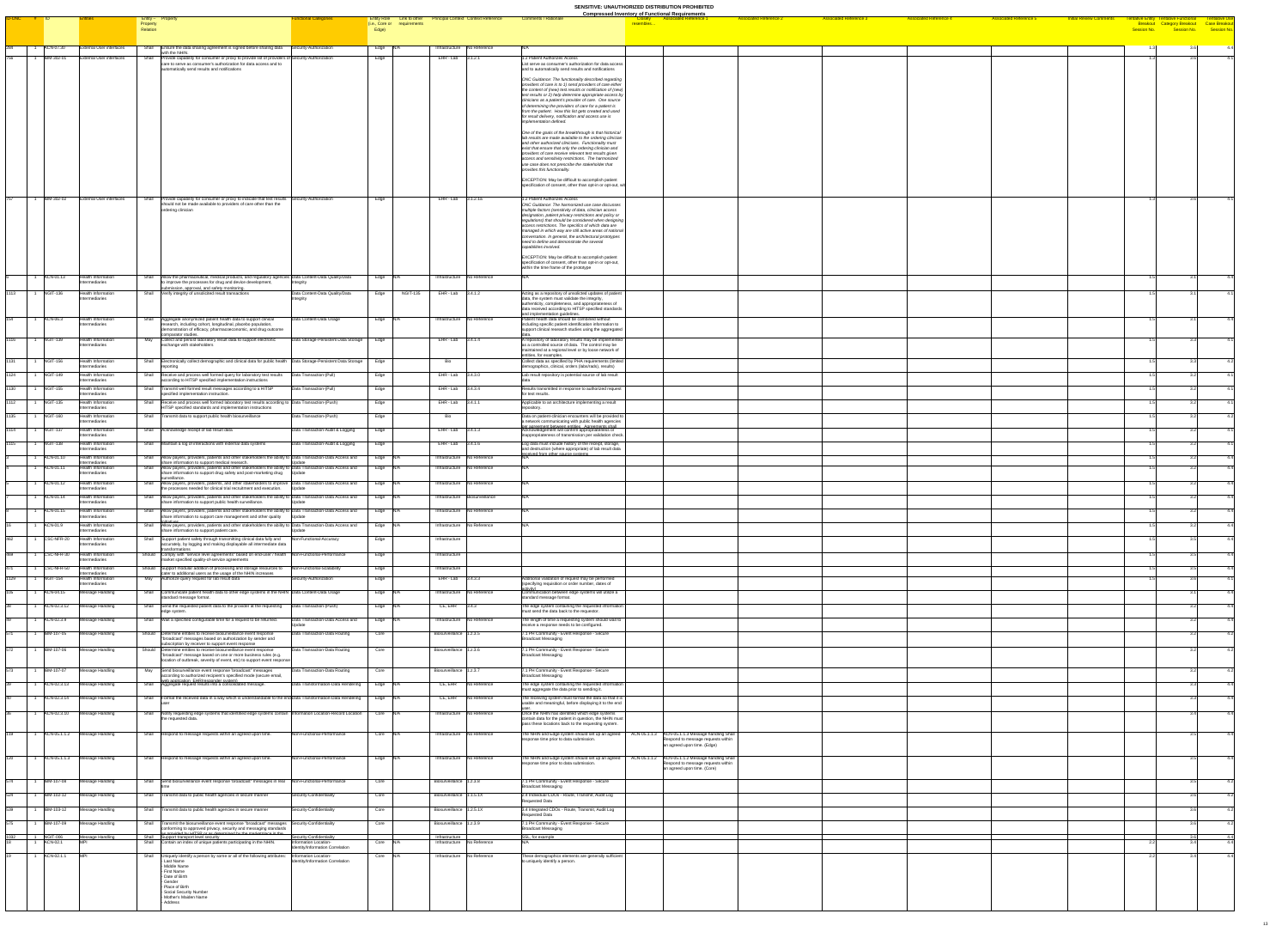|                                                                                |                                       |                                                                                                                                                           |                                                                  |                  |                                                                                      |                                                                                                                    | <b>SENSITIVE: UNAUTHORIZED DISTRIBUTION PROHIBITED</b><br><b>Compressed Inventory of Functional Requirements</b> |                                                                                                  |                                                             |
|--------------------------------------------------------------------------------|---------------------------------------|-----------------------------------------------------------------------------------------------------------------------------------------------------------|------------------------------------------------------------------|------------------|--------------------------------------------------------------------------------------|--------------------------------------------------------------------------------------------------------------------|------------------------------------------------------------------------------------------------------------------|--------------------------------------------------------------------------------------------------|-------------------------------------------------------------|
| <b>ID-ONC</b><br>$\frac{4}{5}$ ID                                              |                                       | Entity - Property<br>Property                                                                                                                             | unctional Categories                                             | (i.e., Core or   | <b>Entity Role</b> Link to other Principal Context Context Reference<br>requirements | <b>Comments / Rationale</b>                                                                                        | <b>Associated Reference 3</b><br><b>Associated Reference 2</b><br><b>Associated Reference 1</b><br>resembles     | <b>Associated Reference 4</b><br><b>Associated Reference 5</b><br><b>Initial Review Comments</b> | <b>Tentative Entity Tentative Functional Tentiative Use</b> |
|                                                                                |                                       | <b>Relation</b>                                                                                                                                           |                                                                  | Edge)            |                                                                                      |                                                                                                                    |                                                                                                                  | Session No.                                                                                      |                                                             |
|                                                                                |                                       |                                                                                                                                                           |                                                                  |                  |                                                                                      |                                                                                                                    |                                                                                                                  |                                                                                                  |                                                             |
| $ ACN-02.1.2 $ MPI                                                             |                                       | Shall Receive unique patient information from participating edge systems. Information Location-                                                           |                                                                  | Core N/A         | Infrastructure No Reference                                                          | Edge systems must be able to send demographic                                                                      |                                                                                                                  |                                                                                                  |                                                             |
| ACN-02.1.2.1 MPI                                                               |                                       | Shall Add new patient identifier information to the patient index.                                                                                        | Identity/Information Correlation<br>Information Location-        | Core N/A         | Infrastructure No Reference                                                          | information to the NHIN for use in the MPI.<br>When information for a new patient is received, it must             |                                                                                                                  |                                                                                                  |                                                             |
|                                                                                |                                       |                                                                                                                                                           | Identity/Information Correlation                                 |                  |                                                                                      | be added to the index.                                                                                             |                                                                                                                  |                                                                                                  |                                                             |
| $ACN-02.1.2.2$ MPI                                                             |                                       | Shall Update patient identifier information in the patient index.                                                                                         | Information Location-<br><b>Identity/Information Correlation</b> | $Core$ $N/A$     | Infrastructure No Reference                                                          | When updated information for a preexisting patient is                                                              |                                                                                                                  |                                                                                                  |                                                             |
| ACN-02.1.2.3 MPI                                                               |                                       | Shall<br>Add patient consent information to the patient index for patients                                                                                | formation Location-                                              | Core N/A         | Infrastructure   No Reference                                                        | received, the index record should be updated.<br>The system must store a patient's consent decision to             |                                                                                                                  |                                                                                                  |                                                             |
| ACN-02.1.2.4 MPI                                                               |                                       | willing to share their data.<br>Add patient dissent information to the patient index for patients not<br>Shall                                            | <b>Identity/Information Correlation</b><br>Information Location- | $Core$ $N/A$     | CE - Consumer No Reference                                                           | allow data sharing.<br>he system must track a patient's decision not to                                            |                                                                                                                  |                                                                                                  |                                                             |
| ACN-02.1.2.5 MPI                                                               |                                       | willing to share their data.<br>Shall Receive patient information when sent from edge systems.                                                            | Identity/Information Correlation<br>Information Location-        | Core N/A         | Infrastructure No Reference                                                          | participate in data sharing.<br>The NHIN must accept data sent by trusted edge                                     |                                                                                                                  |                                                                                                  |                                                             |
|                                                                                |                                       |                                                                                                                                                           | Identity/Information Correlation                                 |                  |                                                                                      | svstems.                                                                                                           |                                                                                                                  |                                                                                                  |                                                             |
| $ACN-02.1.2.6$ MPI                                                             |                                       | Shall Validate patient information when sent from edge systems.                                                                                           | Information Location-                                            | Core N/A         | Infrastructure No Reference                                                          | The NHIN must validate transactions before updating                                                                |                                                                                                                  |                                                                                                  |                                                             |
| ACN-02.1.3                                                                     |                                       | Shall<br>Link patient identifiers for a patient that exists in multiple edge                                                                              | Identity/Information Correlation<br><b>Information Location-</b> | Core N/A         | Infrastructure No Reference                                                          | any systems.<br>For patients found in multiple edge systems, the                                                   |                                                                                                                  |                                                                                                  |                                                             |
|                                                                                |                                       |                                                                                                                                                           | Identity/Information Correlation                                 |                  |                                                                                      | system must recognize that separate patients are in<br>fact the same person.                                       |                                                                                                                  |                                                                                                  |                                                             |
| ACN-02.1.4 MPI                                                                 |                                       | Shall<br>Unlink patient identifiers for patients incorrectly linked to other                                                                              | <b>Information Location-</b>                                     | Core N/A         | Infrastructure No Reference                                                          | For patients incorrectly linked, the system must allow                                                             |                                                                                                                  |                                                                                                  |                                                             |
|                                                                                |                                       |                                                                                                                                                           | Identity/Information Correlation                                 |                  |                                                                                      | an administrator to unlink patient data, creating one or<br>more new patient identities.                           |                                                                                                                  |                                                                                                  |                                                             |
| ACN-04.8                                                                       |                                       | Uniquely identify a person by some or all of the following attributes:<br>Shall<br>- Last Name                                                            | Information Location-<br>Identity/Information Correlation        | Edge N/A         | Infrastructure No Reference                                                          | Communications with the NHIN must include enough<br>demographic data to uniquely identify the patient.             |                                                                                                                  |                                                                                                  |                                                             |
|                                                                                |                                       | - Middle Name<br>- First Name                                                                                                                             |                                                                  |                  |                                                                                      |                                                                                                                    |                                                                                                                  |                                                                                                  |                                                             |
|                                                                                |                                       | - Date of Birth                                                                                                                                           |                                                                  |                  |                                                                                      |                                                                                                                    |                                                                                                                  |                                                                                                  |                                                             |
|                                                                                |                                       | Gender<br>- Place of Birth                                                                                                                                |                                                                  |                  |                                                                                      |                                                                                                                    |                                                                                                                  |                                                                                                  |                                                             |
|                                                                                |                                       | - Social Security Number                                                                                                                                  |                                                                  |                  |                                                                                      |                                                                                                                    |                                                                                                                  |                                                                                                  |                                                             |
|                                                                                |                                       | - Mother's Maiden Name<br>Address                                                                                                                         |                                                                  |                  |                                                                                      |                                                                                                                    |                                                                                                                  |                                                                                                  |                                                             |
| $\overline{114}$ 1<br>$1 \t ACN-04.9$                                          |                                       | Uniquely identify a provider by some or all of the following attributes:   Information Location-<br>Shall                                                 |                                                                  | Edge  N/A        | Infrastructure No Reference                                                          | Communications with the NHIN must include enough                                                                   |                                                                                                                  |                                                                                                  |                                                             |
|                                                                                |                                       | Provider OI                                                                                                                                               | Identity/Information Correlation                                 |                  |                                                                                      | data to uniquely identify the provider.                                                                            |                                                                                                                  |                                                                                                  |                                                             |
|                                                                                |                                       | Name<br>Role                                                                                                                                              |                                                                  |                  |                                                                                      |                                                                                                                    |                                                                                                                  |                                                                                                  |                                                             |
|                                                                                |                                       | - Provider Organization<br>$-$ DEA $#$                                                                                                                    |                                                                  |                  |                                                                                      |                                                                                                                    |                                                                                                                  |                                                                                                  |                                                             |
|                                                                                |                                       | License #                                                                                                                                                 |                                                                  |                  |                                                                                      |                                                                                                                    |                                                                                                                  |                                                                                                  |                                                             |
|                                                                                |                                       | - State Licensed In                                                                                                                                       |                                                                  |                  |                                                                                      |                                                                                                                    |                                                                                                                  |                                                                                                  |                                                             |
| $ CSC-EHR-460 $ MPI                                                            |                                       | May  Be used locally within a CDO or SNO to allow a clinician to browse<br>and select from among candidate patient matches.                               | Information Location-<br>Identity/Information Correlation        | Edge CSC-ALL-250 | EHR-Lab $ 3.2.3.3a $                                                                 |                                                                                                                    |                                                                                                                  |                                                                                                  |                                                             |
| $\overline{ABM-307-11}$ MPI                                                    |                                       | Shall Provide method for clinician and locator system to agree on patient   Information Location-                                                         |                                                                  | Core             | EHR-Lab $ 3.2.3.2 $                                                                  | .1 Clinician Requests Historical Results Location                                                                  | IBM-307-12<br><b>IBM-307-12 MPI Shall Provide method</b>                                                         |                                                                                                  |                                                             |
|                                                                                |                                       | identity through patient trait matching, shared MPI or patient identifier Identity/Information Correlation<br>matching (as determined by the marketplace) |                                                                  |                  |                                                                                      |                                                                                                                    | for clinician and locator system to<br>agree on patient identity through                                         |                                                                                                  |                                                             |
|                                                                                |                                       |                                                                                                                                                           |                                                                  |                  |                                                                                      |                                                                                                                    | patient trait matching, shared MPI or<br>patient identifier matching (as                                         |                                                                                                  |                                                             |
|                                                                                |                                       |                                                                                                                                                           |                                                                  |                  |                                                                                      |                                                                                                                    | determined by the marketplace)                                                                                   |                                                                                                  |                                                             |
| 1033<br><b>NGIT-007</b>                                                        | ∥MP                                   | Shall   Maintain index of patients registered at particpating entities                                                                                    | Information Location-                                            | Core             | Infrastructure                                                                       | Index will define all entities (locations) that have data                                                          |                                                                                                                  |                                                                                                  |                                                             |
| 1034<br><b>NGIT-008</b>                                                        |                                       | Shall   Determine unambiguous match of patient identities supported by                                                                                    | Identity/Information Correlation<br>Information Location-        | Core             | Infrastructure                                                                       | associated to patients/person.<br>matching occurs during upload or at time of query                                | NGIT-134 NGIT-134 MPI Shall Support                                                                              |                                                                                                  |                                                             |
|                                                                                |                                       | entities associated with the network                                                                                                                      | Identity/Information Correlation                                 |                  |                                                                                      |                                                                                                                    | unambiguous matching and                                                                                         |                                                                                                  |                                                             |
|                                                                                |                                       |                                                                                                                                                           |                                                                  |                  |                                                                                      |                                                                                                                    | subsequent correlation of patient<br>identities for the purpose of locating                                      |                                                                                                  |                                                             |
| 1035<br>$NGIT-009$                                                             |                                       | Shall<br>Return patient identifiers previously uploaded by data sources for a $\Box$ Information Location-                                                |                                                                  | Core             | <b>NGIT-008</b><br>Infrastructure                                                    | The patient will be identified by a single identifier or a                                                         | records                                                                                                          |                                                                                                  |                                                             |
|                                                                                |                                       | uniquely identified patient                                                                                                                               | Identity/Information Correlation                                 |                  |                                                                                      | collection of traits                                                                                               |                                                                                                                  |                                                                                                  |                                                             |
| $ CSC-ALL-250 $ MPI                                                            |                                       | May Allow for clinician interaction to ascertain the identities of patients<br>within the SNO                                                             | Non-Functional-Robustness                                        | Edge             | Infrastructure                                                                       | While clinician interaction is not allowed to<br>disambiguate patient identites between SNOs,                      |                                                                                                                  |                                                                                                  |                                                             |
|                                                                                |                                       |                                                                                                                                                           |                                                                  |                  |                                                                                      | individual MPIs within a SNO may allow this<br>interaction.                                                        |                                                                                                                  |                                                                                                  |                                                             |
| ACN-05.1.3<br>126                                                              | NHIN Administration                   | Shall Establish Operational Agreements with all certified members.                                                                                        | Data Content-Data Usage                                          | $Core$ $N/A$     | Infrastructure No Reference                                                          | It is necessary for the NHIN and edge systems to                                                                   |                                                                                                                  | Too Broad                                                                                        |                                                             |
|                                                                                |                                       |                                                                                                                                                           |                                                                  |                  |                                                                                      | establish operational agreements with a certified<br>members prior to data submission                              |                                                                                                                  |                                                                                                  |                                                             |
| ACN-04                                                                         | NHIN Administration                   | Perform core functions needed to share data in the NHIN.<br>Shall                                                                                         | Data Transaction-Data Access and                                 | Edge N/A         | Infrastructure No Reference                                                          | It is necessary to have providers and patients<br>registered to use the system.                                    |                                                                                                                  | <b>Too Broad</b>                                                                                 |                                                             |
| ACN-05.1                                                                       | <b>NHIN Administration</b>            | Shall Abide by Service Level Agreements (SLA).                                                                                                            | Non-Functional-Performance                                       | $Core$ $N/A$     | Infrastructure No Reference                                                          | It is necessary for the NHIN and edge systems to have                                                              | ACN-05.1.1 NHIN Administration Shall                                                                             | <b>Too Broad</b>                                                                                 |                                                             |
|                                                                                |                                       |                                                                                                                                                           |                                                                  |                  |                                                                                      | service level agreements set up prior to data                                                                      | Abide by Service Level Agreements<br>$(SI \triangle)$ for nerformance                                            |                                                                                                  |                                                             |
| ACN-05.1.1.4                                                                   | <b>NHIN Administration</b>            | Shall Respond to non-messaging requests for information within an agreed Non-Functional-Performance                                                       |                                                                  | Core N/A         | Infrastructure No Reference                                                          | It is necessary for the NHIN and Edge systems to                                                                   |                                                                                                                  |                                                                                                  |                                                             |
|                                                                                |                                       | upon time.                                                                                                                                                |                                                                  |                  |                                                                                      | adhere to agreed response time for requests. The<br>NHIN and Fring system should set un an anread                  |                                                                                                                  |                                                                                                  |                                                             |
| ACN-05.1.1.5                                                                   | NHIN Administration                   | Shall  Respond to non-messaging requests for information within an agreed Non-Functional-Performance<br>upon time.                                        |                                                                  | Edge N/A         | Infrastructure No Reference                                                          | It is necessary for the NHIN and Edge systems to<br>adhere to agreed response time for requests. The               |                                                                                                                  |                                                                                                  |                                                             |
| ACN-05.1.1.6                                                                   | <b>NHIN Administration</b>            | Shall   Notify the NHIN of any relevant changes to their system.                                                                                          | Non-Functional-Robustness                                        | Edge N/A         | Infrastructure Policy                                                                | MHIN and Fring system should set up an agreed<br>The edge system should notify the NHIN when                       |                                                                                                                  |                                                                                                  |                                                             |
|                                                                                |                                       |                                                                                                                                                           |                                                                  |                  |                                                                                      | changes occur, including, but not limited to,<br>zauzzi hne annenatniem zahernnu zamitnwoh                         |                                                                                                                  |                                                                                                  |                                                             |
| ACN-07.1<br>156                                                                | NHIN Administration                   | Shall Provide consent management.                                                                                                                         | Security-Authorization                                           | $Core$ $N/A$     | Infrastructure No Reference                                                          | The NHIN system must be flexible and capable of<br>handling multiple consent states (implied                       |                                                                                                                  |                                                                                                  |                                                             |
| 164<br>ACN-07.10.3                                                             | NHIN Administration                   | Shall<br>Allow authorized users to override view restrictions to specific data  Security-Authorization                                                    |                                                                  | Edge N/A         | CE, EHR No Reference                                                                 | consent/dissent_expressed_consent/dissent<br>Users must have the ability to override viewing                       |                                                                                                                  |                                                                                                  |                                                             |
|                                                                                |                                       | associated with an individual's clinical treatment.                                                                                                       |                                                                  |                  |                                                                                      | restrictions where there is a legitimate need.                                                                     |                                                                                                                  |                                                                                                  |                                                             |
| $\begin{array}{ c c c c }\n\hline\n245 & 1 \\ \hline\n\end{array}$<br>ACN-07.2 | NHIN Administration                   | Shall   Provide consent management.                                                                                                                       | Security-Authorization                                           | Edge N/A         | Infrastructure No Reference                                                          | Edge systems must be flexible and capable of handling                                                              |                                                                                                                  |                                                                                                  |                                                             |
|                                                                                |                                       |                                                                                                                                                           |                                                                  |                  |                                                                                      | multiple consent states (implied consent/dissent.<br>expressed consent/dissent, undetermined), where               |                                                                                                                  |                                                                                                  |                                                             |
| 249<br>ACN-07.2.4                                                              | NHIN Administration                   | Shall Permit consent override by authorized users.                                                                                                        | Security-Authorization                                           | Edge N/A         | Infrastructure No Reference                                                          | applicable.<br>It must be possible to override the consent control                                                 |                                                                                                                  |                                                                                                  |                                                             |
|                                                                                |                                       |                                                                                                                                                           |                                                                  |                  |                                                                                      | where there is a legitimate need to do so and the                                                                  |                                                                                                                  |                                                                                                  |                                                             |
|                                                                                |                                       |                                                                                                                                                           |                                                                  |                  |                                                                                      | override action must be made obvious to the user,<br>where applicable.                                             |                                                                                                                  |                                                                                                  |                                                             |
| ACN-02.2.1                                                                     | NHIN Administration-Audit             | Shall Log requests for patient data.                                                                                                                      | Data Transaction-Audit & Logging                                 | Core N/A         | CE, EHR 3.2.3                                                                        | All successful/unsuccessful requests for patient data<br>should be logged and include the requestor name and       | ACN-02.2.2<br>ACN-02.2.2 NHIN Administration-Audit<br>Trail Shall Save copies of requests for                    |                                                                                                  |                                                             |
| ACN-02.2.3                                                                     | NHIN Administration-Audit             | Shall Notify the requesting edge system that it received the request for                                                                                  |                                                                  |                  | $CE, EHR$ 3.2.3                                                                      | The NHIN must acknowledge receipt of the data                                                                      | patient data.                                                                                                    |                                                                                                  |                                                             |
|                                                                                |                                       | patient data.                                                                                                                                             | Data Transaction-Audit & Logging                                 | Core N/A         |                                                                                      |                                                                                                                    |                                                                                                                  |                                                                                                  |                                                             |
| ACN-02.2.4                                                                     | NHIN Administration-Audit             | Log notifications.<br>Shall                                                                                                                               | Data Transaction-Audit & Logging                                 | Core N/A         | $CE, EHR$ 3.2.3                                                                      | These notifications should be logged, to allow for<br>appropriate auditing.                                        |                                                                                                                  |                                                                                                  |                                                             |
| ACN-02.3.11                                                                    | <b>NHIN Administration-Audit</b>      | Shall   Log notifications sent to the requesting systems about requests being Data Transaction-Audit & Logging<br>orocessec                               |                                                                  | $Core$ $N/A$     | $CE, EHR$ 3.4                                                                        | The NHIN needs to keep the requesting system<br>informed on the status of the request.                             |                                                                                                                  |                                                                                                  |                                                             |
| ACN-02.3.2                                                                     | NHIN Administration-Audit             | Shall<br>Log the notification sent to the user.                                                                                                           | Data Transaction-Audit & Logging                                 | $Core$ $N/A$     | $CE, EHR$ 3.2.3                                                                      | It is necessary to save successful/unsuccessful                                                                    |                                                                                                                  |                                                                                                  |                                                             |
|                                                                                |                                       |                                                                                                                                                           |                                                                  |                  |                                                                                      | notifications sent to the user for auditing purposes.                                                              |                                                                                                                  |                                                                                                  |                                                             |
| ACN-02.3.4                                                                     | NHIN Administration-Audit             | Shall Log requests sent to identified systems.                                                                                                            | Data Transaction-Audit & Logging                                 | Core N/A         | $CE, EHR$ 3.2.3                                                                      | It is necessary to save all requests sent from the NHIN<br>for audit purposes.                                     |                                                                                                                  |                                                                                                  |                                                             |
| ACN-02.3.5                                                                     | NHIN Administration-Audit             | Shall $\overline{\phantom{a}}$ Receive confirmation from an edge system that it received the<br>request for patient data.                                 | Data Transaction-Audit & Logging                                 | Core N/A         | CE, EHR $\vert$ 3.2.3                                                                | All communication messages must be acknowledged.<br>The notification is important so no messages are lost          |                                                                                                                  |                                                                                                  |                                                             |
| ACN-02.3.6                                                                     | NHIN Administration-Audit             | Shall   Log confirmations from edge systems.                                                                                                              | Data Transaction-Audit & Logging                                 | $Core$ $N/A$     | $CE, EHR$ 3.2.3                                                                      | Idurina processina<br>All successful/unsuccessful confirmations from edge                                          |                                                                                                                  |                                                                                                  |                                                             |
|                                                                                |                                       |                                                                                                                                                           |                                                                  |                  |                                                                                      | systems should be logged for auditing purposes.                                                                    |                                                                                                                  |                                                                                                  |                                                             |
| ACN-02.3.8                                                                     | NHIN Administration-Audit             | Shall Log timeout notifications sent to the user.                                                                                                         | Data Transaction-Audit & Logging                                 | Core N/A         | CE, EHR No Reference                                                                 | If a user is notified that data is present, but not                                                                |                                                                                                                  |                                                                                                  |                                                             |
| ACN-02.4                                                                       | NHIN Administration-Audit             | Shall<br>Generate administrative reports.                                                                                                                 | Data Transaction-Audit & Logging                                 | Core N/A         | Infrastructure No Reference                                                          | available, these notifications should be logged.<br>The NHIN system should generate administrative                 |                                                                                                                  |                                                                                                  |                                                             |
|                                                                                |                                       |                                                                                                                                                           |                                                                  |                  |                                                                                      | reports in a readable format.                                                                                      |                                                                                                                  |                                                                                                  |                                                             |
| ACN-02.4.1                                                                     | <b>NHIN Administration-Audit</b>      | Shall Generate system monitoring reports.                                                                                                                 | Data Transaction-Audit & Logging                                 | Core N/A         | Infrastructure No Reference                                                          | The NHIN system should generate system monitoring<br>reports to detail who has accessed the system and             | ACN-02.4.2Admin-Audit Trail Shall<br>Generate reports monitoring logging                                         |                                                                                                  |                                                             |
| ACN-02.4.3                                                                     | NHIN Administration-Audit             | Generate alerts/notifications for activity outside the normal range of Data Transaction-Audit & Logging<br>Shall                                          |                                                                  | Core N/A         | Biosurveillance No Reference                                                         | when the access occurred.<br>The NHIN system should have a mechanism for                                           | activity.                                                                                                        |                                                                                                  |                                                             |
|                                                                                |                                       | monitoring levels.                                                                                                                                        |                                                                  |                  |                                                                                      | alerting the appropriate parties when the system                                                                   |                                                                                                                  |                                                                                                  |                                                             |
| ACN-07.16.1                                                                    | NHIN Administration-Audit             | Log all relevant infrastructure level authentication attempts.<br>Shall                                                                                   | Data Transaction-Audit & Logging                                 | Core N/A         | Infrastructure No Reference                                                          | monitoring identifies situations that require immediate<br>User, administrator and system connecting to            |                                                                                                                  |                                                                                                  |                                                             |
|                                                                                |                                       |                                                                                                                                                           |                                                                  |                  |                                                                                      | Infrastructure resources in the NHIN environment must<br>be logged to ensure all successful and failed activity    |                                                                                                                  |                                                                                                  |                                                             |
| ACN-07.16.10                                                                   | NHIN Administration-Audit             | Shall Log all configuration changes.                                                                                                                      | Data Transaction-Audit & Logging                                 | $Core$ $N/A$     | Infrastructure   No Reference                                                        | can be traced.<br>Successful/Unsuccessful configuration changes are                                                |                                                                                                                  |                                                                                                  |                                                             |
|                                                                                |                                       |                                                                                                                                                           |                                                                  |                  |                                                                                      | logged at the application, infrastructure and operating                                                            |                                                                                                                  |                                                                                                  |                                                             |
| ACN-07.16.11                                                                   | NHIN Administration-Audit             | Shall Log all modifications to consent status (for data sharing).                                                                                         | Data Transaction-Audit & Logging                                 | $Core$ $N/A$     | Infrastructure No Reference                                                          | system level to ensure that all changes can be tracked<br>All attempts to modify consent (successful and           |                                                                                                                  |                                                                                                  |                                                             |
|                                                                                |                                       |                                                                                                                                                           |                                                                  |                  |                                                                                      | unsuccessful) must be logged, to include but not<br>limited to who (user making undate) when (date                 |                                                                                                                  |                                                                                                  |                                                             |
| ACN-07.16.12                                                                   | NHIN Administration-Audit             | Shall Consolidate logs from NHIN systems in a central repository.                                                                                         | Data Transaction-Audit & Logging                                 | $Core$ $N/A$     | Infrastructure   No Reference                                                        | All system, application and Infrastructure logs will be<br>consolidated to a centralized log server for analysis,  |                                                                                                                  | Architectually specific                                                                          |                                                             |
| ACN-07.16.14                                                                   | NHIN Administration-Audit             | Shall Allow thresholds to be set to determine activities requiring further                                                                                | Data Transaction-Audit & Logging                                 | $Core$ $N/A$     | Infrastructure No Reference                                                          | alerting and reporting<br>Thresholds will determine activity outside of the                                        |                                                                                                                  |                                                                                                  |                                                             |
|                                                                                |                                       | nvestigation                                                                                                                                              |                                                                  |                  |                                                                                      | baseline of normal system activity. Thresholds are set<br>for tolerated deviation from normal system activity      |                                                                                                                  |                                                                                                  |                                                             |
| ACN-07.16.15                                                                   | NHIN Administration-Audit             | Shall<br>Generate notifications based on anomalous system activity.                                                                                       | Data Transaction-Audit & Logging                                 | $Core$ $N/A$     | Infrastructure   No Reference                                                        | Reports and Alerts must be triggered when established<br>thresholds are exceeded.                                  |                                                                                                                  |                                                                                                  |                                                             |
| ACN-07.16.16                                                                   | NHIN Administration-Audit             | Shall<br>Generate evidence to support incident management and response                                                                                    | Data Transaction-Audit & Logging                                 | $Core$ $N/A$     | Infrastructure No Reference                                                          | In the event of an incident outbreak e.g. virus /worm                                                              |                                                                                                                  |                                                                                                  |                                                             |
|                                                                                |                                       | processes                                                                                                                                                 |                                                                  |                  |                                                                                      | attack or denial of service, evidence must be captured.                                                            |                                                                                                                  |                                                                                                  |                                                             |
| ACN-07.16.2                                                                    | NHIN Administration-Audit             | Log all relevant system level authentication attempts.<br>Shall                                                                                           | Data Transaction-Audit & Logging                                 | $Core$ $N/A$     | Infrastructure No Reference                                                          | User, administrator and system connecting to system                                                                |                                                                                                                  |                                                                                                  |                                                             |
|                                                                                |                                       |                                                                                                                                                           |                                                                  |                  |                                                                                      | resources in the NHIN environment must be logged to<br>ensure all successful and failed activity can be traced.    |                                                                                                                  |                                                                                                  |                                                             |
|                                                                                |                                       |                                                                                                                                                           |                                                                  |                  |                                                                                      |                                                                                                                    |                                                                                                                  |                                                                                                  |                                                             |
| ACN-07.16.3                                                                    | NHIN Administration-Audit             | Shall   Log all relevant application level authentication attempts.                                                                                       | Data Transaction-Audit & Logging                                 | $Core$ $N/A$     | Infrastructure No Reference                                                          | User, administrator and system connecting to<br>application resources in the NHIN environment must                 |                                                                                                                  |                                                                                                  |                                                             |
|                                                                                | ACN-07.16.5 NHIN Administration-Audit | Shall Log all relevant system level access events.                                                                                                        | Data Transaction-Audit & Logging                                 | Core N/A         | Infrastructure No Reference                                                          | he lonned to ensure all successful and failed activity<br>User, administrator and system accessing system          | ACN-07.16.4   ACN-07.16.4 NHIN Administration-                                                                   |                                                                                                  |                                                             |
|                                                                                |                                       |                                                                                                                                                           |                                                                  |                  |                                                                                      | resources in the NHIN environment must be logged.                                                                  | Audit Trail Shall Log all relevant<br>infrastructure level access events                                         |                                                                                                  |                                                             |
| ACN-07.16.6                                                                    | NHIN Administration-Audit             | Shall   Log all relevant application level access events.                                                                                                 | Data Transaction-Audit & Logging                                 | Core N/A         | Infrastructure No Reference                                                          | User, administrator and system accessing application<br>resources in the NHIN environment must be logged.          |                                                                                                                  |                                                                                                  |                                                             |
| ACN-07.16.7                                                                    | NHIN Administration-Audit             | Shall Log all relevant user management events.                                                                                                            | Data Transaction-Audit & Logging                                 | $Core$ $N/A$     | Infrastructure No Reference                                                          | User, administrator and system user management                                                                     |                                                                                                                  |                                                                                                  |                                                             |
|                                                                                |                                       |                                                                                                                                                           |                                                                  |                  |                                                                                      | activities in the NHIN environment must be logged.                                                                 |                                                                                                                  |                                                                                                  |                                                             |
|                                                                                |                                       |                                                                                                                                                           |                                                                  |                  |                                                                                      | Data details required to support investigations, trouble                                                           |                                                                                                                  |                                                                                                  |                                                             |
| ACN-07.16.8                                                                    | NHIN Administration-Audit             | Shall   Log details necessary to support investigations and corrective action. Data Transaction-Audit & Logging                                           |                                                                  | Core N/A         | Infrastructure No Reference                                                          |                                                                                                                    |                                                                                                                  |                                                                                                  |                                                             |
|                                                                                |                                       |                                                                                                                                                           |                                                                  |                  |                                                                                      | shooting and remedial action include, but are not<br>limited to who (year role) what (access type) when            |                                                                                                                  |                                                                                                  |                                                             |
| ACN-07.16.9                                                                    | NHIN Administration-Audit             | Shall Retain logs for a period of time as defined in the retention standard. Data Transaction-Audit & Logging                                             |                                                                  | $Core$ $N/A$     | Infrastructure   No Reference                                                        | All application, infrastructure and operating system<br>logs will be retained to ensure there are audit trails for |                                                                                                                  |                                                                                                  |                                                             |
| ACN-07.17.1                                                                    | NHIN Administration-Audit             | Shall Log all relevant infrastructure level authentication attempts.                                                                                      | Data Transaction-Audit & Logging                                 | Edge N/A         | Infrastructure No Reference                                                          | future use Retention timeline would be driven by<br>User, administrator and system connecting to                   |                                                                                                                  |                                                                                                  |                                                             |
|                                                                                |                                       |                                                                                                                                                           |                                                                  |                  |                                                                                      | infrastructure resources in the Edge System<br>environment must be logged to ensure all successful                 |                                                                                                                  |                                                                                                  |                                                             |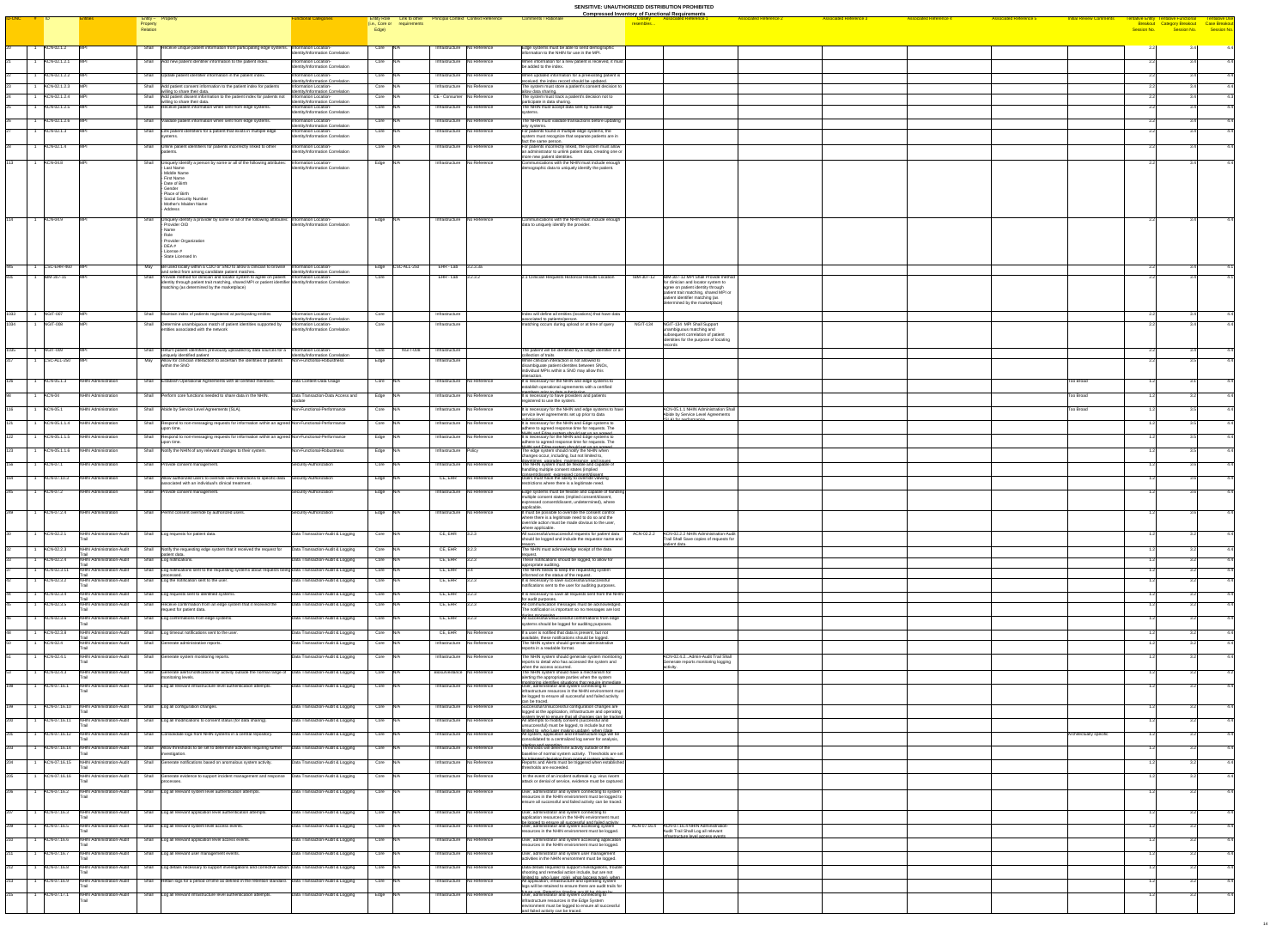| <b>ID-ONC</b>                                                       |                                        |                                                                                 | Entity - Property                                                                                                                                                                               | unctional Categories                                       |                         | <b>Entity Role</b> Link to other    | <b>Principal Context Context Reference</b>    | <b>Comments / Rationale</b>                                                                                                                                         | <b>Compressed Inventory of Functional Requirements</b><br><b>Associated Reference 1</b><br><b>Associated Reference 2</b><br><b>Associated Reference 3</b>                                                                                                  | <b>Associated Reference 5</b><br><b>Associated Reference 4</b> | <b>Initial Review Comments</b> | Tentative Entity Tentative Functional               | <b>Tentiative Use</b>                       |
|---------------------------------------------------------------------|----------------------------------------|---------------------------------------------------------------------------------|-------------------------------------------------------------------------------------------------------------------------------------------------------------------------------------------------|------------------------------------------------------------|-------------------------|-------------------------------------|-----------------------------------------------|---------------------------------------------------------------------------------------------------------------------------------------------------------------------|------------------------------------------------------------------------------------------------------------------------------------------------------------------------------------------------------------------------------------------------------------|----------------------------------------------------------------|--------------------------------|-----------------------------------------------------|---------------------------------------------|
|                                                                     |                                        |                                                                                 | Property<br>Relation                                                                                                                                                                            |                                                            | (i.e., Core or<br>Edge) | requirements                        |                                               |                                                                                                                                                                     | <b>resembles</b>                                                                                                                                                                                                                                           |                                                                |                                | <b>Category Breakout</b><br>Breakout<br>Session No. | Case Breakout<br>.Session No<br>Session No. |
|                                                                     |                                        |                                                                                 |                                                                                                                                                                                                 |                                                            |                         |                                     |                                               |                                                                                                                                                                     |                                                                                                                                                                                                                                                            |                                                                |                                |                                                     |                                             |
|                                                                     | ACN-07.17.11                           | NHIN Administration-Audit                                                       | Shall   Log all configuration changes.                                                                                                                                                          | Data Transaction-Audit & Logging                           | Edge  N/A               |                                     | Infrastructure   No Reference                 | Successful/Unsuccessful configuration changes are<br>logged at the application, infrastructure and operating                                                        |                                                                                                                                                                                                                                                            |                                                                |                                |                                                     |                                             |
|                                                                     | ACN-07.17.12                           | NHIN Administration-Audit                                                       | Log all modifications to consent status (for data sharing).<br>Shall                                                                                                                            | Data Transaction-Audit & Logging                           | Edge N/A                |                                     | Infrastructure No Reference                   | system level to ensure that all changes are captured.<br>All attempts to modify consent (successful and                                                             |                                                                                                                                                                                                                                                            |                                                                |                                |                                                     |                                             |
|                                                                     | ACN-07.17.2                            | NHIN Administration-Audit                                                       | Shall<br>Log all relevant system level authentication attempts.                                                                                                                                 | Data Transaction-Audit & Logging                           | Edge N/A                |                                     | Infrastructure No Reference                   | unsuccessful) will be logged.<br>User, administrator and system connecting to system                                                                                |                                                                                                                                                                                                                                                            |                                                                |                                |                                                     |                                             |
|                                                                     |                                        |                                                                                 |                                                                                                                                                                                                 |                                                            |                         |                                     |                                               | resources in the Edge System environment must be<br>logged to ensure all successful and failed activity can                                                         |                                                                                                                                                                                                                                                            |                                                                |                                |                                                     |                                             |
|                                                                     | ACN-07.17.3                            | NHIN Administration-Audit                                                       | Shall   Log all relevant application level authentication attempts.                                                                                                                             | Data Transaction-Audit & Logging                           | Edge N/A                |                                     | Infrastructure   No Reference                 | be traced.<br>User, administrator and system connecting to                                                                                                          |                                                                                                                                                                                                                                                            |                                                                |                                |                                                     |                                             |
|                                                                     |                                        |                                                                                 |                                                                                                                                                                                                 |                                                            |                         |                                     |                                               | application resources in the Edge System environment<br>must be logged to ensure all successful and failed                                                          |                                                                                                                                                                                                                                                            |                                                                |                                |                                                     |                                             |
|                                                                     | ACN-07.17.5                            | NHIN Administration-Audit                                                       | Shall Log all relevant system level access events.                                                                                                                                              | Data Transaction-Audit & Logging                           | Edge N/A                |                                     | Infrastructure No Reference                   | activity can be traced.<br>User, administrator and system accessing system                                                                                          | ACN-07.17.4 ACN-07.17.4 NHIN Administration-                                                                                                                                                                                                               |                                                                |                                |                                                     |                                             |
|                                                                     |                                        |                                                                                 |                                                                                                                                                                                                 |                                                            |                         |                                     |                                               | resources in the Edge System environment.                                                                                                                           | Audit Trail Shall Log all relevant<br>infrastructure level access events.                                                                                                                                                                                  |                                                                |                                |                                                     |                                             |
|                                                                     | ACN-07.17.6                            | NHIN Administration-Audit                                                       | Shall Log all relevant application level access events.                                                                                                                                         | Data Transaction-Audit & Logging                           | Edge N/A                |                                     | Infrastructure No Reference                   | User, administrator and system accessing application<br>resources in the Edge System environment, including                                                         |                                                                                                                                                                                                                                                            |                                                                |                                |                                                     |                                             |
|                                                                     | ACN-07.17.7                            | NHIN Administration-Audit                                                       | Log all modifications to legitimate need access events.<br>Shall                                                                                                                                | Data Transaction-Audit & Logging                           | Edge N/A                |                                     | Infrastructure No Reference                   | access overrides.<br>A legitimate need is defined as being involved in                                                                                              |                                                                                                                                                                                                                                                            |                                                                |                                |                                                     |                                             |
|                                                                     |                                        |                                                                                 |                                                                                                                                                                                                 |                                                            |                         |                                     |                                               | medical treatment for the individual. All creations,<br>modifications and terminations of these relationships                                                       |                                                                                                                                                                                                                                                            |                                                                |                                |                                                     |                                             |
|                                                                     | ACN-07.17.8                            | NHIN Administration-Audit                                                       | Shall<br>Log all relevant user management events.                                                                                                                                               | Data Transaction-Audit & Logging                           | Edge $N/A$              |                                     | Infrastructure   No Reference                 | must be logged.<br>User, administrator and system user management                                                                                                   |                                                                                                                                                                                                                                                            |                                                                |                                |                                                     |                                             |
|                                                                     |                                        |                                                                                 |                                                                                                                                                                                                 |                                                            |                         |                                     |                                               | activities in the Edge System environment must be                                                                                                                   |                                                                                                                                                                                                                                                            |                                                                |                                |                                                     |                                             |
|                                                                     | ACN-07.17.9                            | NHIN Administration-Audit                                                       | Shall Log details necessary to support investigations and corrective action. Data Transaction-Audit & Logging                                                                                   |                                                            | Edge N/A                |                                     | Infrastructure No Reference                   | Data details required to support investigations, trouble<br>shooting and remedial action include, but are not                                                       |                                                                                                                                                                                                                                                            |                                                                |                                |                                                     |                                             |
| 463                                                                 |                                        | CSC-NFR-210   NHIN Administration-Audit                                         | Shall Provide easy to use interface to message history logs and support Data Transaction-Audit & Logging                                                                                        |                                                            | Edge                    |                                     | Infrastructure                                | limited to who (user, role), what (access type), when<br>(date) and origin/destination.                                                                             |                                                                                                                                                                                                                                                            |                                                                |                                |                                                     |                                             |
|                                                                     |                                        |                                                                                 | rebuilding of patient medical records at specific points in time                                                                                                                                |                                                            |                         |                                     |                                               |                                                                                                                                                                     |                                                                                                                                                                                                                                                            |                                                                |                                |                                                     |                                             |
| 464                                                                 | $\textsf{CSC-NFR-220}$                 | NHIN Administration-Audit                                                       | Comply with legal and regulatory requirements for retention of clinical Data Transaction-Audit & Logging<br>Shall                                                                               |                                                            | Edge                    |                                     | Infrastructure                                |                                                                                                                                                                     |                                                                                                                                                                                                                                                            |                                                                |                                |                                                     |                                             |
| 657                                                                 | <b>IBM-207-37</b>                      | NHIN Administration-Audit                                                       | Shall Create an audit log for updated data fields                                                                                                                                               | Data Transaction-Audit & Logging                           |                         | Core   IBM-207-30                   | Infrastructure $ 2.1.5.5x $                   | 4.2 Updating a PHR                                                                                                                                                  |                                                                                                                                                                                                                                                            |                                                                |                                |                                                     |                                             |
|                                                                     | <b>IBM-211-09</b>                      | NHIN Administration-Audit                                                       | Shall Log interaction                                                                                                                                                                           | Data Transaction-Audit & Logging                           | Core                    |                                     | Infrastructure $ 2.2.4.5$                     | 7.2 Closing a PHR                                                                                                                                                   | IBM-205-24Admin-Audit Trail Shall   IBM-207-24 NHIN Administration-Audit Trail   IBM-209-41Admin-Audit Trail Shall Create<br>IBM-205-24<br>IBM-207-24<br>Create an audit log for each entity that Shall Create an audit log for each entity that audit log |                                                                |                                |                                                     |                                             |
| 1065                                                                | <b>NGIT-080</b>                        | <b>NHIN Administration-Audit</b>                                                | May Maintain log of transactions between data suppliers and receivers   Data Transaction-Audit & Logging                                                                                        |                                                            | Core                    |                                     | <b>Bio</b>                                    |                                                                                                                                                                     | IBM-209-41<br>sends data to the PHR<br>sends data to the PHR                                                                                                                                                                                               |                                                                |                                |                                                     |                                             |
|                                                                     | ACN-02.3.1                             | NHIN Administration-Audit                                                       | Shall   Notify users when edge systems do not contain any data about the   Information Location-Record Location                                                                                 |                                                            | $Core$ $ N/A$           |                                     | CE, EHR 3.2.3                                 | If the patient is not found, the NHIN must send a                                                                                                                   |                                                                                                                                                                                                                                                            |                                                                |                                |                                                     |                                             |
|                                                                     |                                        |                                                                                 | requested patient.                                                                                                                                                                              |                                                            |                         |                                     |                                               | notification back to the requesting system indicating<br>that no data is available.                                                                                 |                                                                                                                                                                                                                                                            |                                                                |                                |                                                     |                                             |
| 576                                                                 | $IBM-107-10$                           | <b>NHIN Administration-</b><br><b>Biosurveillance Responder</b>                 | Shall Receive biosurveillance event response 'broadcast" messages                                                                                                                               | Data Content-Data Quality/Data                             |                         | Edge $\sqrt{\text{IBM-107-08}}$     | Biosurveillance $ 1.z.3.10$                   | 7.1 PH Community - Event Response - Secure<br>Broadcast Messaging                                                                                                   |                                                                                                                                                                                                                                                            |                                                                |                                |                                                     |                                             |
|                                                                     | <b>IBM-107-04</b>                      | System (IBM)<br><b>NHIN Administration-</b>                                     | Allows biosurveillance responder to subscribe to receive<br>May                                                                                                                                 | Data Transaction-(Pull)                                    | Edge                    |                                     | Biosurveillance $1.2.3.4$                     | 7.1 PH Community - Event Response - Secure                                                                                                                          |                                                                                                                                                                                                                                                            |                                                                |                                |                                                     |                                             |
|                                                                     |                                        | <b>Biosurveillance Responder</b><br>System (IBM)                                | biosurveillance event response messages as secure email and/or<br>directly into web application to support event response                                                                       |                                                            |                         |                                     |                                               | <b>Broadcast Messaging</b>                                                                                                                                          |                                                                                                                                                                                                                                                            |                                                                |                                |                                                     |                                             |
|                                                                     | <b>IBM-107-12</b>                      | <b>NHIN Administration-</b><br><b>Biosurveillance Responder</b><br>System (IBM) | May Provide capability for secure, instant text or audio messaging or video Data Transaction-(Push)<br>conferencing between Public Health and authorized Responder to<br>support event response |                                                            | Edge                    |                                     | Biosurveillance 1.z.3.12                      | 7.2 PH Community - Event Response - Secure<br>Interactive Messaging                                                                                                 |                                                                                                                                                                                                                                                            |                                                                |                                |                                                     |                                             |
|                                                                     | ACN-04.10                              | NHIN Administration-                                                            | Shall   Establish patient-provider relationships.                                                                                                                                               | Information Location-                                      | Edge N/A                |                                     | Infrastructure   No Reference                 | It is necessary to establish which provider is authorized                                                                                                           |                                                                                                                                                                                                                                                            |                                                                |                                |                                                     |                                             |
| 157                                                                 | ACN-07.1.1                             | Consumer Authorization<br><b>NHIN Administration-</b>                           | Shall<br>Capture an individual's consent to sharing his/her data.                                                                                                                               | Identity/Information Correlation<br>Security-Authorization | Core N/A                |                                     | Infrastructure No Reference                   | to view which patients. This should also establish<br>which provider a patient is authorized to view<br>It is necessary to capture the date when patient            |                                                                                                                                                                                                                                                            |                                                                |                                |                                                     |                                             |
|                                                                     |                                        | <b>Consumer Authorization</b>                                                   |                                                                                                                                                                                                 |                                                            |                         |                                     |                                               | consent was given, and the identity of the user who<br>updated the consent status.                                                                                  |                                                                                                                                                                                                                                                            |                                                                |                                |                                                     |                                             |
| 158                                                                 | ACN-07.1.2                             | <b>NHIN Administration-</b><br><b>Consumer Authorization</b>                    | Shall Capture any change in an individual's consent to sharing his/her data. Security-Authorization                                                                                             |                                                            | Core N/A                |                                     | Infrastructure No Reference                   | Individuals must be permitted to change their consent<br>status at any time.                                                                                        |                                                                                                                                                                                                                                                            |                                                                |                                |                                                     |                                             |
|                                                                     | ACN-07.1.3                             | NHIN Administration-<br><b>Consumer Authorization</b>                           | Shall $\Box$ Allow only authorized access to an individual's data based on their $\Box$ Security-Authorization<br>consent status                                                                |                                                            | $Core$ $N/A$            |                                     | Infrastructure No Reference                   | Access to an individual's data must be conditional,<br>subject to the individual's consent status.                                                                  |                                                                                                                                                                                                                                                            |                                                                |                                |                                                     |                                             |
|                                                                     | ACN-07.1.4                             | <b>JHIN Administration-</b><br><b>Consumer Authorization</b>                    | Shall Provide consent status to authorized requesting systems.                                                                                                                                  | Security-Authorization                                     | $Core$ $N/A$            |                                     | Infrastructure   No Reference                 | Consent status must be made available to other<br>systems requesting access to data. Access to data                                                                 |                                                                                                                                                                                                                                                            |                                                                |                                |                                                     |                                             |
|                                                                     |                                        |                                                                                 |                                                                                                                                                                                                 |                                                            |                         |                                     |                                               | must be conditional, subject to the individual's consent                                                                                                            |                                                                                                                                                                                                                                                            |                                                                |                                |                                                     |                                             |
| $\overline{161}$                                                    | ACN-07.10                              | <b>NHIN Administration-</b><br><b>Consumer Authorization</b>                    | Shall   Implement a data restriction service.                                                                                                                                                   | Security-Authorization                                     | Edge N/A                |                                     | CE, EHR<br>1.4 Sealed envelope                | It must be possible for a user to restrict access to a<br>specific data set related to a medical                                                                    |                                                                                                                                                                                                                                                            |                                                                |                                |                                                     |                                             |
| 162                                                                 | ACN-07.10.1                            | <b>VHIN Administration-</b><br><b>Consumer Authorization</b>                    | Allow users to restrict access to specific data associated with a<br>clinical diagnosis and/or treatment.                                                                                       | Security-Authorization                                     | Edge N/A                |                                     | CE, EHR<br>1.4 Sealed envelope                | diannosis/treatment hased on his/her profession:<br>It must be possible for a user to restrict access to a<br>specific data set related to a medical                |                                                                                                                                                                                                                                                            |                                                                |                                |                                                     |                                             |
|                                                                     |                                        |                                                                                 |                                                                                                                                                                                                 |                                                            |                         |                                     |                                               | diagnosis/treatment based on his/her professional<br>discretion, on the request of the individual, legal                                                            |                                                                                                                                                                                                                                                            |                                                                |                                |                                                     |                                             |
| 163                                                                 | ACN-07.10.2                            | NHIN Administration-                                                            | Shall<br>Indicate that certain data has been restricted from viewing.                                                                                                                           | Security-Authorization                                     | Edge N/A                |                                     | CE, EHR<br>4.1.4 Sealed envelope              | requirement, or other legitimate reasons.<br>It must be obvious to users that data has been                                                                         |                                                                                                                                                                                                                                                            |                                                                |                                |                                                     |                                             |
|                                                                     |                                        | <b>Consumer Authorization</b>                                                   |                                                                                                                                                                                                 |                                                            |                         |                                     |                                               | restricted from view and the information presented is<br>not complete                                                                                               |                                                                                                                                                                                                                                                            |                                                                |                                |                                                     |                                             |
| $\overline{194}$                                                    | ACN-07.15.1                            | <b>VHIN Administration-</b><br><b>Consumer Authorization</b>                    | Shall Permit individuals to select which users can view some or all of their Security-Authorization                                                                                             |                                                            | Edge N/A                |                                     | CE - Consumer 2.1.1.0, 2.1.2.0                | Individuals must be able to grant access to all or<br>portions of their data to specific Edge System users.                                                         | ACN-07.15.2 ACN-07.15.2 NHIN Administration-<br>Consumer Authorization Shall Permit                                                                                                                                                                        |                                                                |                                |                                                     |                                             |
| 196                                                                 | ACN-07.15.3                            | NHIN Administration-<br><b>Consumer Authorization</b>                           | Shall Permit view restriction override by authorized users.                                                                                                                                     | Security-Authorization                                     | Edge N/A                |                                     | CE - Consumer No Reference                    | It must be possible to override the view restriction                                                                                                                | individuals to select which users are                                                                                                                                                                                                                      |                                                                |                                |                                                     |                                             |
| 246                                                                 | ACN-07.2.1                             | NHIN Administration-                                                            | Capture an individual's consent to sharing his/her data.<br>Shall                                                                                                                               | Security-Authorization                                     | Edge N/A                |                                     | Infrastructure No Reference                   | control where there is a legitimate need to do so and<br>the user is authorized to use the override functionali<br>It is necessary to capture the date when patient |                                                                                                                                                                                                                                                            |                                                                |                                |                                                     |                                             |
|                                                                     |                                        | <b>Consumer Authorization</b>                                                   |                                                                                                                                                                                                 |                                                            |                         |                                     |                                               | consent was given, and the identity of the user who<br>updated the consent status, where applicable.                                                                |                                                                                                                                                                                                                                                            |                                                                |                                |                                                     |                                             |
| 247                                                                 |                                        | 1 ACN-07.2.2 NHIN Administration-<br><b>Consumer Authorization</b>              | Shall $\Box$ Capture any change in an individual's consent to sharing his/her data. Security-Authorization                                                                                      |                                                            | Edge N/A                |                                     | Infrastructure No Reference                   | ndividuals must be permitted to change their consent<br>status at any time, where applicable.                                                                       |                                                                                                                                                                                                                                                            |                                                                |                                |                                                     |                                             |
| $\frac{1}{248}$                                                     | ACN-07.2.3                             | NHIN Administration-<br><b>Consumer Authorization</b>                           | Shall Allow only authorized access to an individual's data based on their Security-Authorization<br>consent status.                                                                             |                                                            | Edge N/A                |                                     | Infrastructure No Reference                   | As an individual's consent status changes, so do the<br>access control around their data, where applicable.                                                         |                                                                                                                                                                                                                                                            |                                                                |                                |                                                     |                                             |
|                                                                     | ACN-07.2.5                             | NHIN Administration-                                                            | Shall Display the consent status.                                                                                                                                                               | Security-Authorization                                     | Edge N/A                |                                     | Infrastructure No Reference                   | The consent status must be displayed to all users                                                                                                                   |                                                                                                                                                                                                                                                            |                                                                |                                |                                                     |                                             |
|                                                                     | <b>IBM-302-03</b>                      | <b>Consumer Authorization</b><br><b>NHIN Administration-</b>                    | Shall Store patient permissions for accessing data                                                                                                                                              | Security-Authorization                                     |                         | Core $ IBM-302-01 $                 | EHR - Lab $\vert$ 3.1.2.1x                    | accessing information associated with an individual.<br>1.2 Patient Authorizes Access                                                                               |                                                                                                                                                                                                                                                            |                                                                |                                |                                                     |                                             |
| 887                                                                 | <b>IBM-308-11</b>                      | <b>Consumer Authorization</b><br><b>NHIN Administration-Data</b>                | Adhere to approved content standards as provided by HITSP when   Data Content                                                                                                                   |                                                            | Edge                    |                                     | EHR-Lab $3.6.y.2$                             | 2.2 Clinician Requests Historical Results from Data                                                                                                                 |                                                                                                                                                                                                                                                            |                                                                |                                |                                                     |                                             |
|                                                                     |                                        | Stager (IBM)                                                                    | sending request for lab result data to repository                                                                                                                                               |                                                            |                         |                                     |                                               | <b>Repositories</b>                                                                                                                                                 |                                                                                                                                                                                                                                                            |                                                                |                                |                                                     |                                             |
|                                                                     | <b>IBM-308-16</b>                      | NHIN Administration-Data<br>Stager (IBM)                                        | Should   Include name of the requesting clinician; the HIPAA designated<br>National Provider ID and name of the clinician's affiliated                                                          | Data Content                                               | Edge                    |                                     | EHR-Lab $3.6.y.3$                             | 2.2 Clinician Requests Historical Results from Data<br>Repositories                                                                                                 |                                                                                                                                                                                                                                                            |                                                                |                                |                                                     |                                             |
|                                                                     |                                        |                                                                                 | organization, and identifying information for the requesting<br>marketplace as part of the data request transmission when sending                                                               |                                                            |                         |                                     |                                               |                                                                                                                                                                     |                                                                                                                                                                                                                                                            |                                                                |                                |                                                     |                                             |
|                                                                     | <b>IBM-310-06</b>                      | NHIN Administration-Data                                                        | request for lab result data to repository<br>Should  Inform requesting clinician that the transmission is incomplete if the  Data Content                                                       |                                                            | Edge                    |                                     | EHR-Lab 3.6.y.11                              | 2.4 Data Stager Sends Historical Results                                                                                                                            |                                                                                                                                                                                                                                                            |                                                                |                                |                                                     |                                             |
|                                                                     |                                        | Stager (IBM)                                                                    | stager sends data before all queried data sources respond                                                                                                                                       |                                                            |                         |                                     |                                               |                                                                                                                                                                     |                                                                                                                                                                                                                                                            |                                                                |                                |                                                     |                                             |
|                                                                     | <b>IBM-310-07</b>                      | <b>NHIN Administration-Data</b><br>Stager (IBM)                                 | Sends the identity of the data source to the requesting clinician if the Data Content<br>Shall<br>data stager receives the data from the data source on behalf of the                           |                                                            | Edge                    |                                     | $\overline{\text{EHR - Lab}}$ 3.6.y.12        | 2.4 Data Stager Sends Historical Results                                                                                                                            |                                                                                                                                                                                                                                                            |                                                                |                                |                                                     |                                             |
| 914                                                                 | <b>IBM-310-08</b>                      | NHIN Administration-Data<br>Stager (IBM)                                        | Transmit messages for failed searches to the requesting clinician if Data Content<br>Shall<br>the data stager receives the data from the data source on behalf of                               |                                                            | Edge                    |                                     | EHR-Lab 3.6.y.13                              | 2.4 Data Stager Sends Historical Results                                                                                                                            |                                                                                                                                                                                                                                                            |                                                                |                                |                                                     |                                             |
|                                                                     |                                        |                                                                                 | the clinician<br>Acknowledge receipt of lab results from data repository                                                                                                                        | Data Content-Data Quality/Data                             |                         |                                     |                                               |                                                                                                                                                                     |                                                                                                                                                                                                                                                            |                                                                |                                |                                                     |                                             |
|                                                                     | <b>IBM-310-02</b><br><b>IBM-310-05</b> | NHIN Administration-Data<br>Stager (IBM)<br>NHIN Administration-Data            | Shall<br>Shall<br>Hold and aggregate data or error messages received from the data   Data Storage-Transient Data                                                                                |                                                            | Edge<br>Edge            |                                     | EHR-Lab $3.6.y.8$<br>EHR-Lab $\vert$ 3.6.y.10 | 2.4 Data Stager Sends Historical Results<br>2.4 Data Stager Sends Historical Results                                                                                |                                                                                                                                                                                                                                                            |                                                                |                                |                                                     |                                             |
|                                                                     |                                        | Stager (IBM)                                                                    | repository as determined by the community. If the data stager<br>receives the data from the data source on behalf of the clinician, the                                                         |                                                            |                         |                                     |                                               |                                                                                                                                                                     |                                                                                                                                                                                                                                                            |                                                                |                                |                                                     |                                             |
|                                                                     |                                        |                                                                                 | data stager may:<br>1) hold and aggregate data from each data source and transmit to                                                                                                            |                                                            |                         |                                     |                                               |                                                                                                                                                                     |                                                                                                                                                                                                                                                            |                                                                |                                |                                                     |                                             |
|                                                                     |                                        |                                                                                 | clinician when all queried data sources have responded to the                                                                                                                                   |                                                            |                         |                                     |                                               |                                                                                                                                                                     |                                                                                                                                                                                                                                                            |                                                                |                                |                                                     |                                             |
|                                                                     |                                        |                                                                                 | 2) hold data received until a time limit specified by the marketplace<br>has been met, sending the remaining response as they are received                                                      |                                                            |                         |                                     |                                               |                                                                                                                                                                     |                                                                                                                                                                                                                                                            |                                                                |                                |                                                     |                                             |
|                                                                     |                                        |                                                                                 | 3) immediately send data as it is received from each data source of<br>data from each queried data source.                                                                                      |                                                            |                         |                                     |                                               |                                                                                                                                                                     |                                                                                                                                                                                                                                                            |                                                                |                                |                                                     |                                             |
|                                                                     | <b>IBM-308-10</b>                      | NHIN Administration-Data                                                        | Transmit request for lab data repository on behalf of the clinician<br>Shall                                                                                                                    | Data Transaction-(Pull)                                    |                         | Edge  IBM-309-11                    | EHR-Lab $3.6.y.1$                             | 2.2 Clinician Requests Historical Results from Data                                                                                                                 |                                                                                                                                                                                                                                                            |                                                                |                                |                                                     |                                             |
|                                                                     |                                        | Stager (IBM)                                                                    |                                                                                                                                                                                                 |                                                            |                         |                                     |                                               | Repositories                                                                                                                                                        |                                                                                                                                                                                                                                                            |                                                                |                                |                                                     |                                             |
|                                                                     | <b>IBM-310-01</b>                      | NHIN Administration-Data<br>Stager (IBM)                                        | Receive requested lab results form data repository if acting on behalf Data Transaction-(Pull)<br>Shall<br>of the requesting clinician                                                          |                                                            |                         | Edge  IBM-308-10; IBM-<br>$ 309-11$ | EHR-Lab $ 3.6. y.7$                           | 2.4 Data Stager Sends Historical Results                                                                                                                            |                                                                                                                                                                                                                                                            |                                                                |                                |                                                     |                                             |
|                                                                     | <b>IBM-310-04</b>                      | <b>NHIN Administration-Data</b><br>Stager (IBM)                                 | Shall<br>Conform to approved, vocabulary, structure, privacy, security and $\Box$ Data Transaction-(Pull)<br>messaging standards as provided by HITSP when transmitting                         |                                                            | Edge                    |                                     | EHR - Lab $\vert$ 3.6.y.4                     | 2.4 Data Stager Sends Historical Results                                                                                                                            |                                                                                                                                                                                                                                                            |                                                                |                                |                                                     |                                             |
| 909                                                                 | <b>IBM-310-03</b>                      | NHIN Administration-Data                                                        | patient data<br>Log interaction with data repository related to receiving results<br>Shall                                                                                                      | Data Transaction-Audit & Logging                           | Edge                    |                                     | $EHR - Lab$ 3.6.y.9                           | 2.4 Data Stager Sends Historical Results                                                                                                                            |                                                                                                                                                                                                                                                            |                                                                |                                |                                                     |                                             |
| 915                                                                 | <b>IBM-310-09</b>                      | Stager (IBM)<br><b>NHIN Administration-Data</b>                                 | Shall Log interaction with clinician related to transmitting results                                                                                                                            | Data Transaction-Audit & Logging                           | Edge                    |                                     | EHR-Lab $ 3.6 \text{ y.14} $                  | 2.4 Data Stager Sends Historical Results                                                                                                                            |                                                                                                                                                                                                                                                            |                                                                |                                |                                                     |                                             |
| 1010                                                                | <b>IBM-319-37</b>                      | Stager (IBM)<br>NHIN Administration-Data                                        | Shall Create audit entry for each transaction                                                                                                                                                   | Data Transaction-Audit & Logging                           | Core                    |                                     | EHR - Lab $\vert$ 3.6.x.1                     | 3.7 Maintain and Access Audit Log                                                                                                                                   |                                                                                                                                                                                                                                                            |                                                                |                                |                                                     |                                             |
| $1012$                                                              | <b>IBM-319-39</b>                      | Stager (IBM)<br>NHIN Administration-Data                                        | Shall<br>Include audit content as recommended by HITSP standards or as $\Box$ Data Transaction-Audit & Logging                                                                                  |                                                            | Core                    |                                     | EHR-Lab $3.6.x.2$                             | 3.7 Maintain and Access Audit Log                                                                                                                                   |                                                                                                                                                                                                                                                            |                                                                |                                |                                                     |                                             |
|                                                                     |                                        | Stager (IBM)                                                                    | determined by the marketplace if no standards are available                                                                                                                                     |                                                            |                         |                                     |                                               |                                                                                                                                                                     |                                                                                                                                                                                                                                                            |                                                                |                                |                                                     |                                             |
| $\begin{array}{ c c c c }\n\hline\n1014 & 1 \\ \hline\n\end{array}$ | <b>IBM-319-41</b>                      | <b>NHIN Administration-Data</b><br>Stager (IBM)                                 | Format audit content as recommended by HITSP standards or as<br>Shall<br>determined by the marketplace if no standards are available                                                            | Data Transaction-Audit & Logging                           | Core                    |                                     | $EHR - Lab$ 3.6.x.3                           | 3.7 Maintain and Access Audit Log                                                                                                                                   |                                                                                                                                                                                                                                                            |                                                                |                                |                                                     |                                             |
| 1016                                                                | <b>IBM-319-43</b>                      | NHIN Administration-Data<br>Stager (IBM)                                        | Shall<br>Not allow edits to audit entries                                                                                                                                                       | Data Transaction-Audit & Logging                           | Core                    |                                     | EHR-Lab $3.6.x.4$                             | 7 Maintain and Access Audit Log                                                                                                                                     |                                                                                                                                                                                                                                                            |                                                                |                                |                                                     |                                             |
| 1018                                                                | <b>IBM-319-45</b>                      | NHIN Administration-Data                                                        | Shall Store audit entry for amount of time determined by law, accrediting   Data Transaction-Audit & Logging                                                                                    |                                                            | Core                    |                                     | EHR-Lab $3.6.x.6$                             | 3.7 Maintain and Access Audit Log                                                                                                                                   |                                                                                                                                                                                                                                                            |                                                                |                                |                                                     |                                             |
|                                                                     | <b>IBM-319-47</b>                      | Stager (IBM)<br>NHIN Administration-Data                                        | agencies, marketplace and entity<br>Shall Provide capability to print audit trail                                                                                                               | Data Transaction-Audit & Logging                           | Core                    |                                     | EHR-Lab $3.6.x.6$                             | 3.7 Maintain and Access Audit Log                                                                                                                                   |                                                                                                                                                                                                                                                            |                                                                |                                |                                                     |                                             |
| $\overline{1022}$                                                   | IBM-319-49                             | Stager (IBM)<br>NHIN Administration-Data                                        | Shall<br>Display audit trail only to those authorized to view the audit trail                                                                                                                   | Data Transaction-Audit & Logging                           | Core                    |                                     | EHR-Lab $3.6.x.7$                             | 3.7 Maintain and Access Audit Log                                                                                                                                   |                                                                                                                                                                                                                                                            |                                                                |                                |                                                     |                                             |
|                                                                     | <b>IBM-308-09</b>                      | Stager (IBM)<br>NHIN Administration-Data                                        | Shall<br>Authenticate to data repository if submitting request for lab results on Security-Authentication                                                                                       |                                                            | Edge                    |                                     | EHR-Lab $3.6 y.5$                             | 2.2 Clinician Requests Historical Results from Data                                                                                                                 |                                                                                                                                                                                                                                                            |                                                                |                                |                                                     |                                             |
|                                                                     |                                        | Stager (IBM)                                                                    | behalf of clinician                                                                                                                                                                             |                                                            |                         |                                     |                                               | The Data Stager is middleware that provides for                                                                                                                     |                                                                                                                                                                                                                                                            |                                                                |                                |                                                     |                                             |
|                                                                     |                                        |                                                                                 |                                                                                                                                                                                                 |                                                            |                         |                                     |                                               | transient staging of results data. The data stager is an<br>optional entity that may be provided by a marketplace                                                   |                                                                                                                                                                                                                                                            |                                                                |                                |                                                     |                                             |
|                                                                     |                                        |                                                                                 |                                                                                                                                                                                                 |                                                            |                         |                                     |                                               | to accumulate results from multiple locations to satisfy<br>a clinician's request. The data stager sends the results                                                |                                                                                                                                                                                                                                                            |                                                                |                                |                                                     |                                             |
|                                                                     |                                        |                                                                                 |                                                                                                                                                                                                 |                                                            |                         |                                     |                                               | to the clinician when all locations have responded to<br>the request or when a designated time limit is met.                                                        |                                                                                                                                                                                                                                                            |                                                                |                                |                                                     |                                             |
|                                                                     |                                        |                                                                                 |                                                                                                                                                                                                 |                                                            |                         |                                     |                                               |                                                                                                                                                                     |                                                                                                                                                                                                                                                            |                                                                |                                |                                                     |                                             |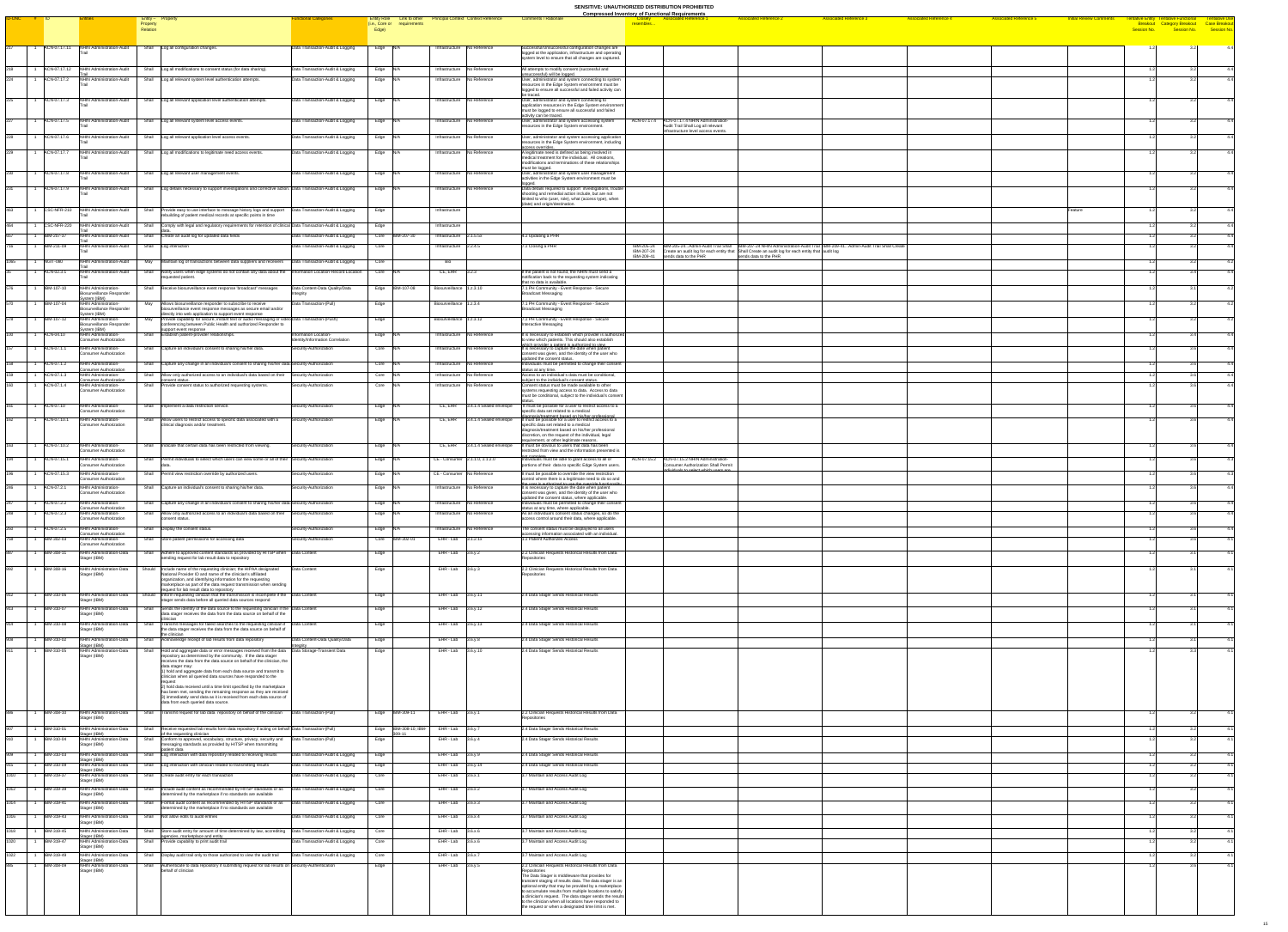| <b>ID-ONC</b>      |                                        |                                                                                                                             | Property<br><b>Relation</b> | Entity - Property                                                                                                                                                                                                                                                                                    | unctional Categories                                                                          | <b>Entity Role</b> Link to other<br>(i.e., Core or requirements<br>Edge) | <b>Principal Context Context Reference</b>                   | <b>Comments / Rationale</b>                                                                                                                                                                                                                                                                                                                                                                                                                                                                 | <b>Compressed Inventory of Functional Requirements</b><br><b>Associated Reference 1</b><br>resembles                                    | <b>Associated Reference 2</b>                                                                                           | <b>Associated Reference 3</b> | <b>Associated Reference 4</b> | <b>Associated Reference 5</b> | <b>Initial Review Comments</b> | <b>Tentative Entity Tentative Functional</b><br>Session No. | <b>Tentiative Use</b><br>Breakout Category Breakout Case Breakout<br><b>Exercise Session No.</b><br>Session No. |
|--------------------|----------------------------------------|-----------------------------------------------------------------------------------------------------------------------------|-----------------------------|------------------------------------------------------------------------------------------------------------------------------------------------------------------------------------------------------------------------------------------------------------------------------------------------------|-----------------------------------------------------------------------------------------------|--------------------------------------------------------------------------|--------------------------------------------------------------|---------------------------------------------------------------------------------------------------------------------------------------------------------------------------------------------------------------------------------------------------------------------------------------------------------------------------------------------------------------------------------------------------------------------------------------------------------------------------------------------|-----------------------------------------------------------------------------------------------------------------------------------------|-------------------------------------------------------------------------------------------------------------------------|-------------------------------|-------------------------------|-------------------------------|--------------------------------|-------------------------------------------------------------|-----------------------------------------------------------------------------------------------------------------|
| 1028               | $\vert$ 1 NGIT-002                     | NHIN Administration-                                                                                                        |                             | Shall Support the specification of level of participation of an organization                                                                                                                                                                                                                         | ???-Configuration (NGIT)                                                                      | Core                                                                     | Infrastructure                                               | A NHIN component shall describe the level of                                                                                                                                                                                                                                                                                                                                                                                                                                                |                                                                                                                                         |                                                                                                                         |                               |                               |                               |                                |                                                             |                                                                                                                 |
| $\frac{1}{127}$    | ACN-05.2                               | <b>Organization Registration</b><br><b>NHIN Administration</b>                                                              | Shall                       | (entity) with the NHIN<br>Maintain a unique organizational identifier for each participating edge Information Location-                                                                                                                                                                              |                                                                                               | Core N/A                                                                 | Infrastructure   No Reference                                | participation shall include the type of data supported by<br>the entity.<br>Participating edge systems and provider organizations                                                                                                                                                                                                                                                                                                                                                           |                                                                                                                                         |                                                                                                                         |                               |                               |                               |                                |                                                             |                                                                                                                 |
|                    |                                        | <b>Organization Registration</b>                                                                                            |                             | system and provider organization.                                                                                                                                                                                                                                                                    | Identity/Information Correlation                                                              |                                                                          |                                                              | should have a unique organizational identifier in order<br>to uniquely identify the edge system and provider<br>organization.                                                                                                                                                                                                                                                                                                                                                               |                                                                                                                                         |                                                                                                                         |                               |                               |                               |                                |                                                             |                                                                                                                 |
|                    | ACN-05.2.1                             | <b>NHIN Administration-</b><br><b>Organization Registration</b>                                                             |                             | Shall Maintain a list of certified members.                                                                                                                                                                                                                                                          | Information Location-<br>Identity/Information Correlation                                     | Core N/A                                                                 | Infrastructure No Reference                                  | The NHIN must maintain a list of all members that<br>have passed the certification process.                                                                                                                                                                                                                                                                                                                                                                                                 |                                                                                                                                         |                                                                                                                         |                               |                               |                               |                                |                                                             |                                                                                                                 |
|                    | ACN-05.2.1.1<br>ACN-05.2.1.2           | NHIN Administration-<br><b>Organization Registration</b><br>NHIN Administration-                                            |                             | Shall Create new organization identifiers.<br>Shall Update organization identifiers.                                                                                                                                                                                                                 | Information Location-<br>Identity/Information Correlation<br>Information Location-            | Core N/A<br>Core N/A                                                     | Infrastructure   No Reference<br>Infrastructure No Reference | The NHIN must be able to add new organizations to<br>the network.<br>The NHIN must be able to update the information                                                                                                                                                                                                                                                                                                                                                                        |                                                                                                                                         |                                                                                                                         |                               |                               |                               |                                |                                                             |                                                                                                                 |
|                    | ACN-05.2.1.3                           | Organization Registration<br>NHIN Administration-<br><b>Organization Registration</b>                                       |                             | Shall   Inactivate organization identifiers.                                                                                                                                                                                                                                                         | Identity/Information Correlation<br>Information Location-<br>Identity/Information Correlation | Core N/A                                                                 | Infrastructure No Reference                                  | related to member organizations.<br>The NHIN must have a mechanism for inactivating<br>member organizations.                                                                                                                                                                                                                                                                                                                                                                                |                                                                                                                                         |                                                                                                                         |                               |                               |                               |                                |                                                             |                                                                                                                 |
| 1027               | ACN-05.1.2.1<br>NGIT-001               | <b>NHIN Administration-</b><br><b>Organization Registration</b>                                                             |                             | Shall Accept data only from certified members.<br>Shall Support the definition of organizations (entities) connecting to a NHIN Security-Authentication                                                                                                                                              | Security-Authentication                                                                       | Core N/A                                                                 | Infrastructure No Reference<br>Infrastructure                | Only authorized members can send and access data<br>from the system.                                                                                                                                                                                                                                                                                                                                                                                                                        |                                                                                                                                         |                                                                                                                         |                               |                               |                               |                                |                                                             |                                                                                                                 |
| 513                | <b>IBM-102-01</b>                      | NHIN Administration-<br><b>Organization Registration</b><br><b>JHIN Administration-</b><br><b>Organization Registration</b> |                             | Shall Register all public health agencies that are authorized to receive<br>biosurveillance data from the CDOs                                                                                                                                                                                       | Security-Authorization                                                                        | Core<br>Edge  IBM-104-01                                                 | Biosurveillance 1.1.1.0                                      | 2.1 Individual CDOs - Register Authorized PH                                                                                                                                                                                                                                                                                                                                                                                                                                                | IBM-103-01<br><b>IBM-103-01 NHIN Administration-</b><br>Organization Registration Shall<br>Register all public health agencies that $ $ |                                                                                                                         |                               |                               |                               |                                |                                                             |                                                                                                                 |
|                    | NGIT-003                               | NHIN Administration-System                                                                                                  | Shall                       | Support physical communication configuration for an organization                                                                                                                                                                                                                                     | $ ?$ ??-Configuration (NGIT)                                                                  | Core                                                                     | Infrastructure                                               | Configuration parameters will include the harmonized                                                                                                                                                                                                                                                                                                                                                                                                                                        | are authorized to receive<br>biosurveillance data from the CDOs                                                                         |                                                                                                                         |                               |                               |                               |                                |                                                             |                                                                                                                 |
|                    | ACN-07.3.2                             | Registration<br>NHIN Administration-System<br>Registration                                                                  | Shall                       | $\vert$ Provide an appropriate Edge System registration capability before $\vert$ Security-Authorization<br>access to the NHIN is granted.                                                                                                                                                           |                                                                                               | $Core$ $N/A$                                                             | Infrastructure No Reference                                  | methods for communicating and authenticating<br>between systems.<br>A consistent, formal registration process must occur to<br>ensure only authorized systems are permitted to<br>interface with the NHIN and that they attest to their<br>compliance with the established baseline of Edge<br>System minimum security and privacy controls.                                                                                                                                                |                                                                                                                                         |                                                                                                                         |                               |                               |                               |                                |                                                             |                                                                                                                 |
| 283                | ACN-07.3.3                             | NHIN Administration-System<br>Registration                                                                                  | Shall                       | Provide an appropriate Edge System certification capability before<br>access to the NHIN is granted.                                                                                                                                                                                                 | Security-Authorization                                                                        | Core N/A                                                                 | Infrastructure No Reference                                  |                                                                                                                                                                                                                                                                                                                                                                                                                                                                                             |                                                                                                                                         |                                                                                                                         |                               |                               |                               |                                |                                                             |                                                                                                                 |
|                    | ACN-07.4                               | NHIN Administration-System<br>Registration                                                                                  |                             | Shall Register all internal systems that require access to the NHIN.                                                                                                                                                                                                                                 | Security-Authorization                                                                        | Edge N/A                                                                 | Infrastructure   No Reference                                | A consistent, formal registration process must occur to<br>ensure only authorized systems are permitted to<br>interface with the NHIN and that they attest to their<br>compliance with the established baseline of Edge<br>System minimum security and privacy controls.                                                                                                                                                                                                                    |                                                                                                                                         |                                                                                                                         |                               |                               |                               |                                |                                                             |                                                                                                                 |
| 932                | <b>IBM-313-01</b><br><b>IBM-313-02</b> | NHIN Administration-User<br>Registration<br>NHIN Administration-User                                                        |                             | Should Store provider preferences to automatically receive new lab result   Data Transformation-Data Filtering<br>events in EHR when provider is ordering clinician<br>Should Store provider preferences to automatically receive new lab result                                                     | Data Transformation-Data Filtering                                                            | Core<br>Core                                                             | EHR - Lab $\vert 3.x.1.1 \vert$<br>EHR-Lab $3.x.1.2$         | 3.1 Administrative<br>1.1 Administrative                                                                                                                                                                                                                                                                                                                                                                                                                                                    |                                                                                                                                         |                                                                                                                         |                               |                               |                               |                                |                                                             |                                                                                                                 |
|                    | <b>IBM-313-03</b>                      | Registration<br>NHIN Administration-User                                                                                    |                             | events into EHR when provider is not the ordering clinician<br>Should Store provider preferences to automatically receive notification of                                                                                                                                                            | Data Transformation-Data Filtering                                                            | Core                                                                     | EHR-Lab $\vert 3.x.1.3 \vert$                                | 3.1 Administrative                                                                                                                                                                                                                                                                                                                                                                                                                                                                          |                                                                                                                                         |                                                                                                                         |                               |                               |                               |                                |                                                             |                                                                                                                 |
|                    | <b>IBM-313-04</b>                      | Registration<br>NHIN Administration-User<br>Registration                                                                    |                             | new lab result events into EHR or Web application when provider is<br>ordering clinician<br>Should Store provider preferences to automatically receive notification of<br>new lab result events into EHR or Web application when provider is                                                         | Data Transformation-Data Filtering                                                            | Core                                                                     | EHR-Lab $3.x.1.4$                                            | 3.1 Administrative                                                                                                                                                                                                                                                                                                                                                                                                                                                                          |                                                                                                                                         |                                                                                                                         |                               |                               |                               |                                |                                                             |                                                                                                                 |
| 167                | ACN-07.11.10                           | NHIN Administration-User                                                                                                    | Shall                       | not ordering clinician<br>Create new NHIN user roles where there is a business requirement Security-Authorization                                                                                                                                                                                    |                                                                                               | $Core$ $N/A$                                                             | Infrastructure No Reference                                  |                                                                                                                                                                                                                                                                                                                                                                                                                                                                                             |                                                                                                                                         |                                                                                                                         |                               |                               |                               |                                |                                                             |                                                                                                                 |
|                    | ACN-07.3                               | NHIN Administration-User<br>Registration                                                                                    |                             | for the new role.<br>Shall Register NHIN users and Edge Systems that require access to the Security-Authorization                                                                                                                                                                                    |                                                                                               | $Core$ $N/A$                                                             | No Reference<br>Bio                                          | A registration process must occur to ensure the identity<br>and authorized capabilities of NHIN system users and                                                                                                                                                                                                                                                                                                                                                                            |                                                                                                                                         |                                                                                                                         |                               |                               |                               |                                |                                                             |                                                                                                                 |
|                    | ACN-07.3.1                             | NHIN Administration-User<br>Registration                                                                                    | Shall                       | Provide an appropriate NHIN user registration capability before<br>access to the NHIN is granted.                                                                                                                                                                                                    | Security-Authorization                                                                        | Core N/A                                                                 | No Reference<br>Bio                                          | Edge Systems.<br>A consistent, formal registration process must occur to<br>ensure the identity and associated authorized<br>capabilities of NHIN system users. NHIN system<br>users are, but not limited to, Public Health Officials,<br>NHIN Administrators, Security Administrator and ONC<br>Super Administrators for which capability expectations<br>are defined below. It is necessary to ensure that an<br>individual's role define the type of system access<br>he/she is granted. |                                                                                                                                         |                                                                                                                         |                               |                               |                               |                                |                                                             |                                                                                                                 |
|                    | <b>IBM-309-06</b>                      | NHIN Administration-User<br>Registration                                                                                    | Shall                       | Store non-ordering clinician credentials relative to sensitivity<br>  restrictions                                                                                                                                                                                                                   | Security-Authorization                                                                        | Edge                                                                     | EHR-Lab $\vert 3.4.3.3x \vert$                               | 3 Data Repository Sends Historical Results Data                                                                                                                                                                                                                                                                                                                                                                                                                                             |                                                                                                                                         |                                                                                                                         |                               |                               |                               |                                |                                                             |                                                                                                                 |
|                    | ACN-04.1                               | <b>NHIN Administration-User</b><br>Registration                                                                             | Shall                       | Register patients to participate in the NHIN.                                                                                                                                                                                                                                                        | Security-Credentialing                                                                        | Edge N/A                                                                 | Infrastructure No Reference                                  | The NHIN must track patient identity and consent.                                                                                                                                                                                                                                                                                                                                                                                                                                           |                                                                                                                                         |                                                                                                                         |                               |                               |                               |                                |                                                             |                                                                                                                 |
|                    | ACN-04.2                               | NHIN Administration-User<br>Registration                                                                                    |                             | Shall Register providers to participate in the NHIN.                                                                                                                                                                                                                                                 | Security-Credentialing                                                                        | Edge N/A                                                                 | CE, EHR 3.1.2                                                | The NHIN should support a provider registry.                                                                                                                                                                                                                                                                                                                                                                                                                                                |                                                                                                                                         |                                                                                                                         |                               |                               |                               |                                |                                                             |                                                                                                                 |
|                    | ACN-04.3                               | NHIN Administration-User<br>Registration                                                                                    | Shall                       | Register public health users to participate in the NHIN.                                                                                                                                                                                                                                             | Security-Credentialing                                                                        | Core N/A                                                                 | Biosurveillance No Reference                                 | Federal public health users must be registered to<br>access population health data at the national level.                                                                                                                                                                                                                                                                                                                                                                                   |                                                                                                                                         |                                                                                                                         |                               |                               |                               |                                |                                                             |                                                                                                                 |
|                    | ACN-04.4                               | <b>NHIN Administration-User</b><br>Registration                                                                             |                             | Shall $\vert$ Register public health users to participate in the NHIN.                                                                                                                                                                                                                               | Security-Credentialing                                                                        | Edge N/A                                                                 | Biosurveillance No Reference                                 | State and local public health users must be registered<br>to access population health data.                                                                                                                                                                                                                                                                                                                                                                                                 |                                                                                                                                         |                                                                                                                         |                               |                               |                               |                                |                                                             |                                                                                                                 |
|                    | $ACN-04.5$<br>ACN-04.6                 | NHIN Administration-User<br>Registration                                                                                    |                             | Shall Register system administrators to participate in the NHIN.<br>Shall Register system administrators to participate in the NHIN.                                                                                                                                                                 | Security-Credentialing                                                                        | Edge N/A<br>$Core$ $N/A$                                                 | Infrastructure No Reference<br>Infrastructure No Reference   | There must be a system administrator role at the edge  <br>svstems. This individual would have access to<br>nerformance and maintenance functions<br>There must be a system administrator role at the NHIN                                                                                                                                                                                                                                                                                  |                                                                                                                                         |                                                                                                                         |                               |                               |                               |                                |                                                             |                                                                                                                 |
|                    |                                        | <b>NHIN Administration-User</b><br>Registration                                                                             |                             |                                                                                                                                                                                                                                                                                                      | Security-Credentialing                                                                        |                                                                          |                                                              | level. This individual would have access to<br>performance and maintenance functions.                                                                                                                                                                                                                                                                                                                                                                                                       |                                                                                                                                         |                                                                                                                         |                               |                               |                               |                                |                                                             |                                                                                                                 |
| 493                | CSC-SEC-250<br><b>IBM-101-11</b>       | NHIN Administration-User<br>Registration<br>NHIN Administration-                                                            | Shall                       | Shall Maintain the identities of its Users, according to a written and<br>approved security policy.<br>Provide institution data as specified in the Biosurveillance use case. Data Content-Data Source                                                                                               | Security-Credentialing                                                                        | Edge<br>Edge                                                             | Infrastructure<br>Biosurveillance 1.1.1.0X                   |                                                                                                                                                                                                                                                                                                                                                                                                                                                                                             |                                                                                                                                         |                                                                                                                         |                               |                               |                               |                                |                                                             |                                                                                                                 |
|                    |                                        | Utilization Reporting System                                                                                                |                             | Institution data includes hospital system, main facility ID/name,<br>physical facility address, and total number of beds in institution.                                                                                                                                                             |                                                                                               |                                                                          |                                                              | 1.3 Data Source - CDO Utilization Reporting System<br>Note: Strongly recommend employing a Web portal<br>provided by state-level Public Health Departments<br>$\vert$ (e.g., NC's SMARTT system) as the only viable<br>approach to ensure timely and standards compliant<br>collection of utilization statistics.                                                                                                                                                                           |                                                                                                                                         |                                                                                                                         |                               |                               |                               |                                |                                                             |                                                                                                                 |
|                    | <b>IBM-101-12</b>                      | NHIN Administration-<br>Utilization Reporting System<br>(IBM)                                                               |                             | Shall Provide unit-level census data as specified in the Biosurveillance use Data Content-Data Source<br>Unit-level census data includes: unit name, number of patients by<br>unit, number of beds available by unit, and emergency room triage<br>marginal capacity as a percentage and head-count. |                                                                                               | Edge                                                                     | Biosurveillance 1.1.1.0X                                     | 1.3 Data Source - CDO Utilization Reporting System<br>Note: Recommend also tracking number of staffed<br>beds in addition to number of available beds.                                                                                                                                                                                                                                                                                                                                      |                                                                                                                                         |                                                                                                                         |                               |                               |                               |                                |                                                             |                                                                                                                 |
|                    | <b>IBM-101-13</b>                      | NHIN Administration<br>Utilization Reporting System<br>(IBM)                                                                |                             | Shall Provide facility utilization data as specified in the Biosurveillance use Data Content-Data Source<br>Facility utilization data includes: admissions in last 24 hours at<br>institution, discharges in last 24 hours at institution, deaths in last 24                                         |                                                                                               | Edge                                                                     | Biosurveillance 1.1.1.0X                                     | 1.3 Data Source - CDO Utilization Reporting System                                                                                                                                                                                                                                                                                                                                                                                                                                          |                                                                                                                                         |                                                                                                                         |                               |                               |                               |                                |                                                             |                                                                                                                 |
|                    | <b>IBM-106-10</b>                      | NHIN Administration<br><b>Utilization Reporting System</b>                                                                  | Shall                       | hours at institution, date and time of report.<br>Provide additional/revised resource utilization data (institution data.<br>unit level census data and facility utilization) to monitor a previously                                                                                                | Data Content-Data Source                                                                      | Edge                                                                     | $\overline{\text{Bios}}$ urveillance   1.z.2.10              | 6.5 PH Community - Monitor Detected Event -<br>Additional CDO Data                                                                                                                                                                                                                                                                                                                                                                                                                          |                                                                                                                                         |                                                                                                                         |                               |                               |                               |                                |                                                             |                                                                                                                 |
|                    | $ACN-07$                               | (IBM)<br>NHIN Overarching (ACN)                                                                                             | Shall                       | detected event<br>Provide appropriate security and privacy processes to protect<br>healthcare data.                                                                                                                                                                                                  | Data Content-Data Quality/Data<br>Integrity                                                   | Core N/A                                                                 | Infrastructure No Reference                                  |                                                                                                                                                                                                                                                                                                                                                                                                                                                                                             |                                                                                                                                         |                                                                                                                         |                               |                               |                               |                                |                                                             |                                                                                                                 |
|                    | $ACN-06$                               | NHIN Overarching (ACN)                                                                                                      | Shall                       | Generate reports and derive insights from healthcare data                                                                                                                                                                                                                                            | Data Content-Data Usage                                                                       | $Core$ $N/A$                                                             | No Reference<br>Bio                                          | Data should be easily manipulated into reports for<br>analysis. The reports should be easily consumable by<br>users. Please note that in addition to biosurveillance<br>this data can support clinical research, drug safety<br>monitoring, and other health care processes.                                                                                                                                                                                                                |                                                                                                                                         |                                                                                                                         |                               |                               |                               |                                |                                                             |                                                                                                                 |
|                    | ACN-07.16<br>ACN-07.24                 | NHIN Overarching (ACN)<br>NHIN Overarching (ACN)                                                                            |                             | Shall Log system and user interactions.<br>Shall Conduct regular risk assessments.                                                                                                                                                                                                                   | Data Transaction-Audit & Logging<br>Data Transaction-Audit & Logging                          | Core N/A<br>Core N/A                                                     | Infrastructure No Reference<br>Infrastructure No Reference   | Conduct regular risk assessments including but not<br>limited to vulnerability scans, penetration testing,<br>application testing, social engineering and policy                                                                                                                                                                                                                                                                                                                            |                                                                                                                                         |                                                                                                                         |                               |                               |                               |                                |                                                             |                                                                                                                 |
|                    | <b>ACN-01</b>                          | NHIN Overarching (ACN)                                                                                                      | Shall                       | Support at least a minimum set of functionality for participants.                                                                                                                                                                                                                                    | Data Transaction-Data Access and                                                              | Edge N/A                                                                 | Infrastructure   No Reference                                | compliance.                                                                                                                                                                                                                                                                                                                                                                                                                                                                                 |                                                                                                                                         |                                                                                                                         |                               |                               |                               |                                |                                                             |                                                                                                                 |
| $\overline{124}$ 1 | <b>ACN-02</b><br>ACN-05.1.2            | NHIN Overarching (ACN)<br>NHIN Overarching (ACN)                                                                            | Shall                       | Facilitate the exchange of accurate and reliable health information.<br>Shall Ensure that data integrity is maintained.                                                                                                                                                                              | Information Location-<br>Identity/Information Correlation<br>Non-Functional-Accuracy          | Core N/A<br>$Core$ $N/A$                                                 | Infrastructure No Reference<br>Infrastructure No Reference   | The NHIN should manage communication and<br>exchanges of accurate and reliable health information<br>hetween edge systems and the NHIN                                                                                                                                                                                                                                                                                                                                                      |                                                                                                                                         |                                                                                                                         |                               |                               |                               |                                |                                                             |                                                                                                                 |
|                    | $ACN-05$                               | NHIN Overarching (ACN)                                                                                                      | Shall                       | Enforce membership rules for edge systems.                                                                                                                                                                                                                                                           | Non-Functional-Business Rules                                                                 | Core N/A                                                                 | Infrastructure No Reference                                  | In order to participate, edge systems must agree to an $ $                                                                                                                                                                                                                                                                                                                                                                                                                                  |                                                                                                                                         |                                                                                                                         |                               |                               |                               |                                |                                                             |                                                                                                                 |
| 232                | ACN-07.18                              | NHIN Overarching (ACN)                                                                                                      |                             | Shall   Implement security best practices at all levels in the NHIN                                                                                                                                                                                                                                  | Non-Functional-Robustness                                                                     | Core N/A                                                                 | Infrastructure No Reference                                  | expected level of behavior.<br>Implement security best practices for configuration                                                                                                                                                                                                                                                                                                                                                                                                          |                                                                                                                                         |                                                                                                                         |                               |                               |                               |                                |                                                             |                                                                                                                 |
| 233                | ACN-07.18.1                            | NHIN Overarching (ACN)                                                                                                      | Shall                       | lenvironment.<br>Ensure that only required components are enabled/activated for<br>NHIN infrastructure.                                                                                                                                                                                              | <b>Non-Functional-Robustness</b>                                                              | $Core$ $ N/A$                                                            | Infrastructure No Reference                                  | across infrastructure, operating systems and<br>annlications including but not limited to contingency<br>Only required access control lists, accounts and<br>services are enabled; all others are disabled or                                                                                                                                                                                                                                                                               | ACN-07.18.2 Shall Ensure that only required                                                                                             | ACN-07.18.2 NHIN Overarching (ACN) ACN-07.18.3 NHIN Overarching (ACN) Shall<br>Ensure that only required components are |                               |                               |                               |                                |                                                             |                                                                                                                 |
| 236                | ACN-07.18.4                            | NHIN Overarching (ACN)                                                                                                      | Shall                       | Enforce compliance with an established password policy.                                                                                                                                                                                                                                              | Non-Functional-Robustness                                                                     | Core N/A                                                                 | Infrastructure No Reference                                  | hatevitheah<br>All user, system and application (service) accounts<br>must require strong passwords, including but not                                                                                                                                                                                                                                                                                                                                                                      | $\Delta$ CN-07 18 3 $\sim$ components are enabled/activated for enabled/activated for NHIN applications                                 |                                                                                                                         |                               |                               |                               |                                |                                                             |                                                                                                                 |
|                    | ACN-07.18.5                            | NHIN Overarching (ACN)                                                                                                      | Shall                       | Ensure that the system is protected against the introduction of<br>malware into the environment.                                                                                                                                                                                                     | Non-Functional-Robustness                                                                     | Core N/A                                                                 | Infrastructure No Reference                                  | limited to length complexity and lifecycle (bistory age<br>Malware detection, prevention and remediation<br>capabilities must exist across the NHIN environment                                                                                                                                                                                                                                                                                                                             |                                                                                                                                         |                                                                                                                         |                               |                               |                               |                                |                                                             |                                                                                                                 |
|                    | ACN-07.18.6                            | NHIN Overarching (ACN)<br>NHIN Overarching (ACN)                                                                            | Shall                       | Ensure that only required application functionalities are<br>enabled/activated.<br>Shall   Limit functionality that can be accessed remotely.                                                                                                                                                        | Non-Functional-Robustness<br>Non-Functional-Robustness                                        | Core N/A<br>Core N/A                                                     | Infrastructure No Reference<br>Infrastructure   No Reference | $\mid$ including but not limited to the infrastructure system<br>Only application functionalities required to support<br>NHIN services should be enabled; all others should be<br>disabled or deactivated.<br>Certain privileged functions can not be executed from                                                                                                                                                                                                                         |                                                                                                                                         |                                                                                                                         |                               |                               |                               |                                |                                                             |                                                                                                                 |
| 239                | ACN-07.18.7<br>ACN-07.18.8             | NHIN Overarching (ACN)                                                                                                      |                             | Shall   Ensure that data is transmitted securely between system endpoints. Non-Functional-Robustness                                                                                                                                                                                                 |                                                                                               | Core N/A                                                                 | Infrastructure No Reference                                  | a remote session.<br>Communications between systems must be protected                                                                                                                                                                                                                                                                                                                                                                                                                       |                                                                                                                                         |                                                                                                                         |                               |                               |                               |                                |                                                             |                                                                                                                 |
| 241                | ACN-07.18.9                            | NHIN Overarching (ACN)                                                                                                      |                             | Shall Secure all hardware against damage and unauthorized modification. Non-Functional-Robustness                                                                                                                                                                                                    |                                                                                               | Core N/A                                                                 | Infrastructure   No Reference                                | against interception or modification with controls.<br>including but not limited to encryption, data integrity<br>checking and acknowledgement.<br>Dedicated enclosures should be used to restrict access<br>to hardware to authorized users. Data center facilities<br>must offer protections, including but not limited to,                                                                                                                                                               |                                                                                                                                         |                                                                                                                         |                               |                               |                               |                                |                                                             |                                                                                                                 |
| 242                | ACN-07.19                              | NHIN Overarching (ACN)                                                                                                      | Shall                       | $\Box$ Ensure that controls are applied to prevent unauthorized access to $\Box$ Non-Functional-Robustness                                                                                                                                                                                           |                                                                                               | $Core$ $N/A$                                                             | Infrastructure No Reference                                  | UPS, humidity, temperature, flood, fire and natural<br>Only trusted components may obtain access to the                                                                                                                                                                                                                                                                                                                                                                                     |                                                                                                                                         |                                                                                                                         |                               |                               |                               |                                |                                                             |                                                                                                                 |
| 243                | ACN-07.19.1                            | NHIN Overarching (ACN)                                                                                                      |                             | the network.<br>Shall   Ensure that controls are applied to prevent unauthorized traffic from   Non-Functional-Robustness<br>entering the network.                                                                                                                                                   |                                                                                               | Core N/A                                                                 | Infrastructure   No Reference                                | network.<br>Devices, including but not limited to firewalls, routers,<br>and switches, are installed on the network to allow only                                                                                                                                                                                                                                                                                                                                                           |                                                                                                                                         |                                                                                                                         |                               |                               |                               |                                |                                                             |                                                                                                                 |
| 244                | ACN-07.19.2                            | NHIN Overarching (ACN)                                                                                                      |                             | Segregate the network by environments, including but not limited to Non-Functional-Robustness                                                                                                                                                                                                        |                                                                                               | Core N/A                                                                 | Infrastructure No Reference                                  | authorized traffic.                                                                                                                                                                                                                                                                                                                                                                                                                                                                         |                                                                                                                                         |                                                                                                                         |                               |                               |                               |                                |                                                             |                                                                                                                 |
|                    | ACN-02.6                               | NHIN Overarching (ACN)                                                                                                      |                             | development, testing and production.<br>Shall Process and communicate data to scale as edge systems grow over Non-Functional-Scalability                                                                                                                                                             |                                                                                               | Core N/A                                                                 | Infrastructure No Reference                                  | It is important that the NHIN support future growth, in<br>terms of both numbers of systems and numbers of<br>transactions.                                                                                                                                                                                                                                                                                                                                                                 |                                                                                                                                         |                                                                                                                         |                               |                               |                               |                                |                                                             |                                                                                                                 |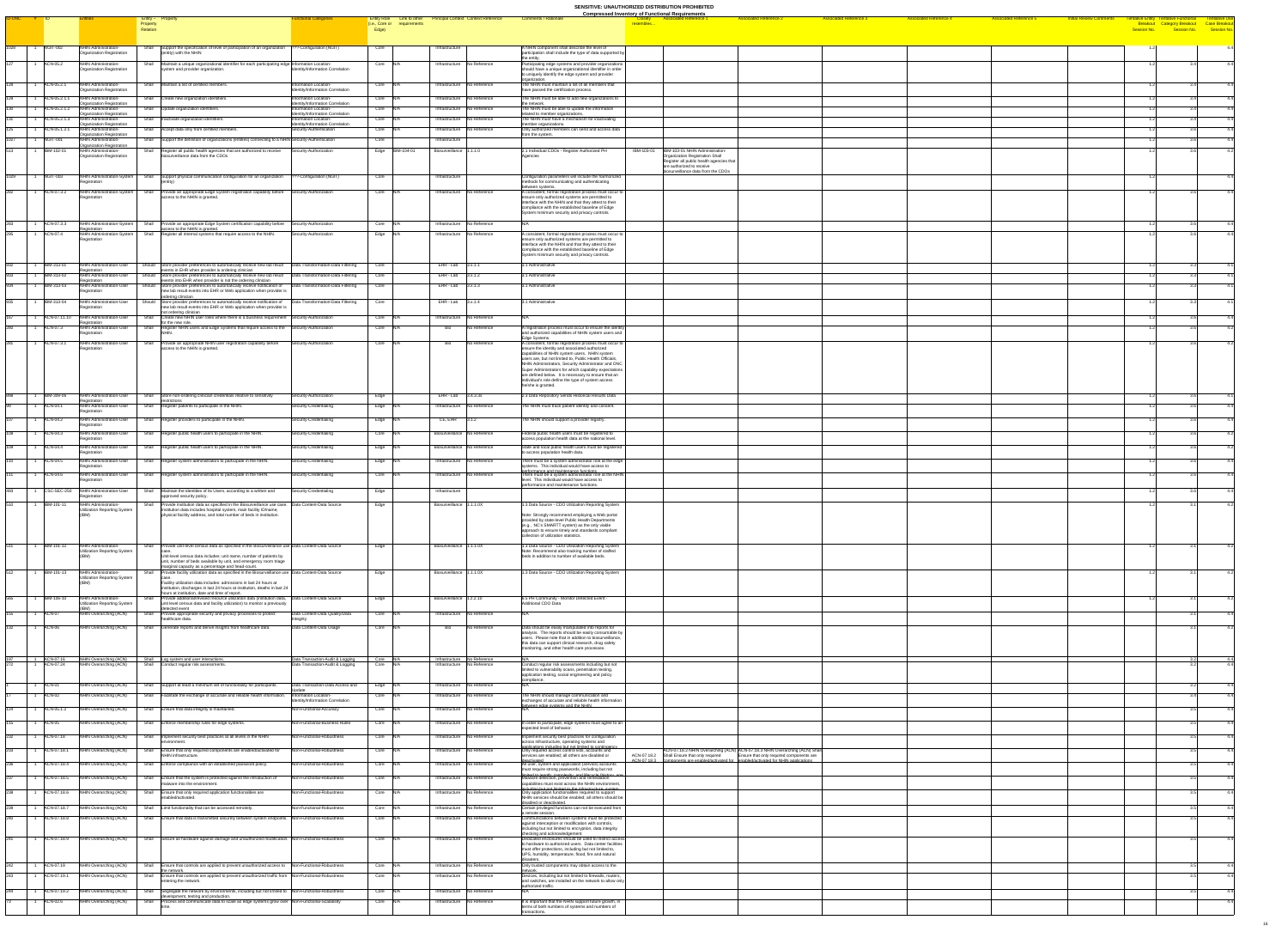| tity Role Link to other                         | <b>Principal Context Context Reference</b> | <b>Comments / Rationale</b>                                                                                                                                  | <u>Compressed Inventory of Functional Requirements</u><br><b>Closely</b><br>resembles | Associated Reference 1                                                                | <b>Associated Reference 2</b>                                                                                        | <b>Associated Reference 3</b>                                                                                               | <b>Associated Reference 4</b> | <b>Associated Reference 5</b> | <b>Initial Review Comments</b> |             | <b>Tentative Entity Tentative Functional</b><br>Breakout Category Breakout | <b>Tentiative Use</b>                    |
|-------------------------------------------------|--------------------------------------------|--------------------------------------------------------------------------------------------------------------------------------------------------------------|---------------------------------------------------------------------------------------|---------------------------------------------------------------------------------------|----------------------------------------------------------------------------------------------------------------------|-----------------------------------------------------------------------------------------------------------------------------|-------------------------------|-------------------------------|--------------------------------|-------------|----------------------------------------------------------------------------|------------------------------------------|
| , Core or crequirements<br>Edge)                |                                            |                                                                                                                                                              |                                                                                       |                                                                                       |                                                                                                                      |                                                                                                                             |                               |                               |                                | Session No. | Session No.                                                                | <b>Case Breakou</b><br><b>Session No</b> |
|                                                 | Infrastructure No Reference                |                                                                                                                                                              |                                                                                       |                                                                                       |                                                                                                                      |                                                                                                                             |                               |                               |                                |             |                                                                            |                                          |
| $Core$ $ N/A $                                  |                                            | The NHIN must provide non-repudiation (e.g.<br>electronic signatures) for output that requires<br>verification, including but not limited to biosurveillance |                                                                                       |                                                                                       |                                                                                                                      |                                                                                                                             |                               |                               |                                |             | 3.6                                                                        | 4.4                                      |
| Core N/A                                        | Infrastructure   No Reference              | alerting, and prescription issuance.<br>The NHIN must support multiple authentication                                                                        |                                                                                       |                                                                                       |                                                                                                                      |                                                                                                                             |                               |                               |                                |             |                                                                            | 4.4                                      |
|                                                 |                                            | mechanisms including but not limited to system<br>name/password, X509 or other standard certificate and                                                      |                                                                                       |                                                                                       |                                                                                                                      |                                                                                                                             |                               |                               |                                |             |                                                                            |                                          |
| Core N/A                                        | Infrastructure   No Reference              | smart card.<br>Each user should be given a unique identifier so that it                                                                                      |                                                                                       |                                                                                       |                                                                                                                      |                                                                                                                             |                               |                               |                                |             |                                                                            | 4.4                                      |
|                                                 |                                            | is possible to attribute a system action to one specific<br>individual.                                                                                      |                                                                                       |                                                                                       |                                                                                                                      |                                                                                                                             |                               |                               |                                |             |                                                                            |                                          |
| Core N/A                                        | Infrastructure   No Reference              | To ensure a Trusted Environment, both the sender and<br>receiver organization must be mutually assured of<br>each other's identity.                          |                                                                                       |                                                                                       |                                                                                                                      |                                                                                                                             |                               |                               |                                |             |                                                                            | 4.4                                      |
| Core N/A                                        | Infrastructure   No Reference              |                                                                                                                                                              |                                                                                       |                                                                                       |                                                                                                                      |                                                                                                                             |                               |                               |                                |             |                                                                            | 4.4                                      |
| Core N/A                                        | Infrastructure   No Reference              | RBAC must be used to assign and manage access<br>privileges for all NHIN users.                                                                              |                                                                                       |                                                                                       |                                                                                                                      |                                                                                                                             |                               |                               |                                |             |                                                                            | 4.4                                      |
| Core N/A                                        | Infrastructure   No Reference              | RBAC model must be able to support large scale user<br>expansion and varying types of access privileges.                                                     |                                                                                       |                                                                                       |                                                                                                                      |                                                                                                                             |                               |                               |                                |             |                                                                            | 4.4                                      |
| Edge $ N/A $                                    | Infrastructure   No Reference              | Self-certification statement must be signed before                                                                                                           |                                                                                       |                                                                                       |                                                                                                                      |                                                                                                                             |                               |                               |                                |             | 36                                                                         | 4.4                                      |
| $Core$ $N/A$                                    | Infrastructure   No Reference              | connection to the NHIN is allowed.<br>Security management standards and best practices<br>  issued by recognized security standards organizations            |                                                                                       |                                                                                       |                                                                                                                      |                                                                                                                             |                               |                               |                                |             |                                                                            | 4.4                                      |
| Core N/A                                        | Infrastructure No Reference                | should be implemented.                                                                                                                                       |                                                                                       |                                                                                       |                                                                                                                      |                                                                                                                             |                               |                               |                                |             | 3.6                                                                        | 4.4                                      |
| Core N/A                                        | Infrastructure No Reference                | Federal privacy and security requirements outlined in<br>HIPAA should be implemented.                                                                        |                                                                                       |                                                                                       |                                                                                                                      |                                                                                                                             |                               |                               |                                |             |                                                                            | 4.4                                      |
| Core N/A                                        | Infrastructure No Reference                | Federal, state and local privacy, security, retention,<br>disclosure and any other relevant requirements                                                     |                                                                                       |                                                                                       |                                                                                                                      |                                                                                                                             |                               |                               |                                |             |                                                                            | 4.4                                      |
|                                                 |                                            | outlined in applicable legislation must be implemented.                                                                                                      |                                                                                       |                                                                                       |                                                                                                                      |                                                                                                                             |                               |                               |                                |             |                                                                            |                                          |
| Edge                                            | Bio                                        | Collect data as specified by PHA requirements (limited<br>demographics, clinical, orders (labs/rads), results)                                               |                                                                                       |                                                                                       |                                                                                                                      |                                                                                                                             |                               |                               |                                |             |                                                                            | 4.2                                      |
| Edge                                            | Bio                                        | Data on patient-clinician encounters will be provided to<br>a network communicating with public health agencies                                              |                                                                                       |                                                                                       |                                                                                                                      |                                                                                                                             |                               |                               |                                |             |                                                                            | 4.2                                      |
| Edge                                            |                                            | nor anroomant hatwaan antitios Anroomants shall                                                                                                              |                                                                                       |                                                                                       |                                                                                                                      |                                                                                                                             |                               |                               |                                |             |                                                                            | 4.4                                      |
| Core                                            | 3.2.4.6<br>EHR - Lab                       | Log must include history of data requests and                                                                                                                |                                                                                       |                                                                                       |                                                                                                                      |                                                                                                                             |                               |                               |                                |             |                                                                            | 4.1                                      |
|                                                 |                                            | transactions provided through external user interface.                                                                                                       |                                                                                       |                                                                                       |                                                                                                                      |                                                                                                                             |                               |                               |                                |             |                                                                            |                                          |
| Edge                                            | EHR - Lab<br>3.4.2.2x                      | 1.4 Data Repository Processes New Results                                                                                                                    | IBM-303-05<br>IBM-303-06                                                              | approved content standards as                                                         | IBM-303-05 CDO-LIS Shall Adhere to  IBM-303-06 CDO-LIS Shall Conform to<br>approved, vocabulary, structure, privacy, | CSC-ALL-60 All Edge Systems (CSC) Shall<br>Transmit well formed messages according                                          |                               |                               |                                | 1.5         |                                                                            | 4.1                                      |
|                                                 |                                            |                                                                                                                                                              | CSC-ALL-60                                                                            | provided by HITSP when sending lab<br>results data to the repository.                 | security and messaging standards as                                                                                  | to a HITSP specified implementation<br>provided by HITSP when transmitting patient instruction, when communicating with the |                               |                               |                                |             |                                                                            |                                          |
| Edge                                            | EHR - Lab<br>3.4.3.4x                      | 2.3 Data Repository Sends Historical Results Data                                                                                                            |                                                                                       |                                                                                       |                                                                                                                      | NHIN Interface.                                                                                                             |                               |                               |                                | 1.5         |                                                                            | 4.1                                      |
|                                                 |                                            |                                                                                                                                                              |                                                                                       |                                                                                       |                                                                                                                      |                                                                                                                             |                               |                               |                                |             |                                                                            |                                          |
| Edge                                            | Infrastructure<br>EHR - Lab                | 3.4.1.0, 3.4.1.2, 3.4.1.3,                                                                                                                                   |                                                                                       |                                                                                       |                                                                                                                      |                                                                                                                             |                               |                               |                                |             |                                                                            | 4.4<br>4.1                               |
| Edge                                            | 3.4.1.4, 3.5.1.3                           |                                                                                                                                                              |                                                                                       |                                                                                       |                                                                                                                      |                                                                                                                             |                               |                               |                                |             |                                                                            |                                          |
| Edge                                            | EHR - Lab<br>3.4.1.1                       | 1.4. Data Repository Processes New Results                                                                                                                   |                                                                                       |                                                                                       |                                                                                                                      |                                                                                                                             |                               |                               |                                | 1.5         | <b>R</b> 2                                                                 | 4.1                                      |
| Edge                                            | 3.4.1.2<br>EHR - Lab                       | 1.4 Data Repository Processes New Results                                                                                                                    |                                                                                       |                                                                                       |                                                                                                                      |                                                                                                                             |                               |                               |                                | 1.5         |                                                                            | 4.1                                      |
| Edge                                            | EHR - Lab $ 3.4.1.2x$                      | 1.4 Data Repository Processes New Results                                                                                                                    |                                                                                       |                                                                                       |                                                                                                                      |                                                                                                                             |                               |                               |                                |             |                                                                            | 4.1                                      |
| Edge                                            | 3.4.1.2x<br>EHR - Lab                      | 1.4 Data Repository Processes New Results                                                                                                                    |                                                                                       |                                                                                       |                                                                                                                      |                                                                                                                             |                               |                               |                                | 15          |                                                                            | 4.1                                      |
| Edge<br>Edge                                    | EHR-Lab $ 3.4.1.3$<br>EHR - Lab<br>3.4.1.6 | 1.4 Data Repository Processes New Results<br>1.4 Data Repository Processes New Results                                                                       |                                                                                       |                                                                                       |                                                                                                                      |                                                                                                                             |                               |                               |                                |             |                                                                            | 4.1<br>4.1                               |
| Edge                                            | EHR-Lab $ 3.4.1.2x$                        | 1.4 Data Repository Processes New Results                                                                                                                    |                                                                                       |                                                                                       |                                                                                                                      |                                                                                                                             |                               |                               |                                |             |                                                                            | 4.1                                      |
|                                                 |                                            |                                                                                                                                                              |                                                                                       |                                                                                       |                                                                                                                      |                                                                                                                             |                               |                               |                                |             |                                                                            |                                          |
| Edge  IBM-305-04                                | EHR-Lab<br>3.4.1.2x                        | 1.4 Data Repository Processes New Results                                                                                                                    |                                                                                       |                                                                                       |                                                                                                                      |                                                                                                                             |                               |                               |                                |             |                                                                            | 4.1                                      |
| $\textsf{Edge}$  IBM-308-01; IBM-<br>$307 - 01$ | EHR - Lab<br>3.4.3.1                       | 2.3 Data Repository Sends Historical Results Data                                                                                                            |                                                                                       |                                                                                       |                                                                                                                      |                                                                                                                             |                               |                               |                                |             |                                                                            | 4.1                                      |
| Edge                                            | EHR - Lab<br>3.4.3.1                       | 2.3 Data Repository Sends Historical Results Data                                                                                                            |                                                                                       |                                                                                       |                                                                                                                      |                                                                                                                             |                               |                               |                                | 1.5         |                                                                            | 4.1                                      |
| Edge  N/A                                       | Infrastructure   No Reference              | Core clinical data should be stored in edge systems<br>rather than at the NHIN level.                                                                        |                                                                                       |                                                                                       |                                                                                                                      |                                                                                                                             |                               |                               |                                |             |                                                                            | 4.4                                      |
| $\textsf{Edge} \quad  \textsf{CSC-ALL-930} $    | Infrastructure                             |                                                                                                                                                              |                                                                                       |                                                                                       |                                                                                                                      |                                                                                                                             |                               |                               |                                | 15          |                                                                            | 4.4                                      |
| Edge                                            | EHR-Lab $ 3.4 y.1$                         | 3.2 Data Storage                                                                                                                                             | IBM-304-09                                                                            | IBM-304-09 Repositories Shall Store<br>lab test results in data repository and        |                                                                                                                      |                                                                                                                             |                               |                               |                                |             |                                                                            | 4.1                                      |
|                                                 |                                            |                                                                                                                                                              |                                                                                       | note restrictions for use (providers of<br>care list, patient consent restrictions or |                                                                                                                      |                                                                                                                             |                               |                               |                                |             |                                                                            |                                          |
|                                                 |                                            |                                                                                                                                                              |                                                                                       | sensitivity restrictions)                                                             |                                                                                                                      |                                                                                                                             |                               |                               |                                |             |                                                                            |                                          |
| Edge                                            | EHR - Lab<br>3.4 y.2                       | 3.2 Data Storage                                                                                                                                             |                                                                                       |                                                                                       |                                                                                                                      |                                                                                                                             |                               |                               |                                | 1.5         |                                                                            | 4.1                                      |
| Edge                                            | EHR - Lab<br>3.4 y.3                       | 3.2 Data Storage                                                                                                                                             |                                                                                       |                                                                                       |                                                                                                                      |                                                                                                                             |                               |                               |                                |             |                                                                            | 4.1                                      |
| Edge                                            | EHR - Lab<br>3.4 y.4                       | 3.2 Data Storage                                                                                                                                             |                                                                                       |                                                                                       |                                                                                                                      |                                                                                                                             |                               |                               |                                |             |                                                                            | 4.1                                      |
| Edge                                            | EHR - Lab<br>3.4.y.5                       | 3.2 Data Storage                                                                                                                                             |                                                                                       |                                                                                       |                                                                                                                      |                                                                                                                             |                               |                               |                                |             |                                                                            | 4.1                                      |
| Edge                                            | EHR - Lab<br>3.4.y.7                       | 3.2 Data Storage                                                                                                                                             | IBM-103-01                                                                            | IBM-103-01 NHIN Administration-                                                       |                                                                                                                      |                                                                                                                             |                               |                               |                                |             |                                                                            | 4.1                                      |
| Edge                                            | Infrastructure                             |                                                                                                                                                              |                                                                                       | Organization Registration Shall<br>Register all public health agencies that           |                                                                                                                      |                                                                                                                             |                               |                               |                                |             |                                                                            | 4.4                                      |
|                                                 |                                            |                                                                                                                                                              |                                                                                       |                                                                                       |                                                                                                                      |                                                                                                                             |                               |                               |                                |             |                                                                            |                                          |
| Edge<br>Edge                                    | Infrastructure<br>Infrastructure           | Holder of data determines access control policies                                                                                                            |                                                                                       |                                                                                       |                                                                                                                      |                                                                                                                             |                               |                               |                                |             | 3.2                                                                        | 4.4<br>4.4                               |
| Edge                                            | EHR - Lab<br>3.4.3.4, 3.5.2.3              | 3.4.3.0, 3.4.3.1, 3.4.3.3,                                                                                                                                   |                                                                                       |                                                                                       |                                                                                                                      |                                                                                                                             |                               |                               |                                |             |                                                                            | 4.1                                      |
| Edge  IBM-304-18                                | EHR-Lab<br>3.4.3.4                         | 2.3 Data Repository Sends Historical Results Data                                                                                                            |                                                                                       |                                                                                       |                                                                                                                      |                                                                                                                             |                               |                               |                                |             |                                                                            | 4.1                                      |
| Core                                            | Infrastructure $ 2.2.2.4x $                | 3.2 Pre-populating a PHR                                                                                                                                     | IBM-207-17<br>IBM-207-16                                                              | <b>IBM-207-17 Repositories Shall</b><br>Transmit data according to HITSP              | <b>IBM-207-16 Repositories Shall Transmit</b><br>data according to web-based security                                |                                                                                                                             |                               |                               |                                |             |                                                                            | 4.4                                      |
| Edge                                            | $CE - Consumer$ 2.3.2.2x                   | 6.1 Provider access to PHR data                                                                                                                              | IBM-205-16                                                                            | standards<br>IBM-205-16 Repositories Shall                                            | standards (SSL, etc.)<br><b>IBM-209-35</b>                                                                           |                                                                                                                             |                               |                               |                                |             |                                                                            | 4.3                                      |
|                                                 |                                            |                                                                                                                                                              | IBM-209-35                                                                            | Transmit data according to web-based<br>security standards (SSL, etc.)                |                                                                                                                      |                                                                                                                             |                               |                               |                                |             |                                                                            |                                          |
| Edge  IBM-303-04; IBM-<br>303-07; IBM-303-      | EHR-Lab<br>3.4.1.1                         | 1.4 Data Repository Processes New Results                                                                                                                    |                                                                                       |                                                                                       |                                                                                                                      |                                                                                                                             |                               |                               |                                |             |                                                                            | 4.1                                      |
| $\textsf{Edge}$  IBM-305-01                     | EHR - Lab<br>3.4.2.2                       | 1.4 Data Repository Processes New Results                                                                                                                    |                                                                                       |                                                                                       |                                                                                                                      |                                                                                                                             |                               |                               |                                |             | 32                                                                         | 4.1                                      |
| Edge $ IBM-311-01 $                             | 3.4.1.5<br>$EHR - Lab$                     | 1.4 Data Repository Processes New Results                                                                                                                    | IBM-304-21                                                                            | IBM-304-21 Repositories Shall                                                         |                                                                                                                      |                                                                                                                             |                               |                               |                                | 1.5         | 3.2                                                                        | 4.1                                      |
|                                                 |                                            |                                                                                                                                                              |                                                                                       | Automatically transmit lab test results<br>to EHR of ordering provider (in local or   |                                                                                                                      |                                                                                                                             |                               |                               |                                |             |                                                                            |                                          |
| Edge   IBM-311-01; IBM-                         | EHR - Lab<br>3.4.1.5                       | 1.4 Data Repository Processes New Results                                                                                                                    | IBM-304-22                                                                            | remote marketplace)<br>IBM-304-22 Repositories Shall                                  |                                                                                                                      |                                                                                                                             |                               |                               |                                |             |                                                                            | 4.1                                      |
| $309-10$<br>Edge  IBM-309-10                    | EHR - Lab<br>3.4.1.5x1                     | 1.4 Data Repository Processes New Results                                                                                                                    |                                                                                       | Automatically transmit lab test results<br>to FHR of other providers of care who      |                                                                                                                      |                                                                                                                             |                               |                               |                                | 1.5         | 32                                                                         | 4.1                                      |
|                                                 |                                            |                                                                                                                                                              |                                                                                       |                                                                                       |                                                                                                                      |                                                                                                                             |                               |                               |                                |             |                                                                            |                                          |
| Edge                                            | EHR - Lab<br>3.4.1.5x                      | 1.4 Data Repository Processes New Results                                                                                                                    |                                                                                       |                                                                                       |                                                                                                                      |                                                                                                                             |                               |                               |                                | $-1.5$      |                                                                            | 4.1                                      |
| Edge                                            | 3.4.1.5x<br>EHR - Lab                      | 1.4 Data Repository Processes New Results                                                                                                                    |                                                                                       |                                                                                       |                                                                                                                      |                                                                                                                             |                               |                               |                                |             |                                                                            | 4.1                                      |
| Edge                                            | EHR - Lab<br>3.4 y.8                       | 3.3 Standards                                                                                                                                                |                                                                                       |                                                                                       |                                                                                                                      |                                                                                                                             |                               |                               |                                |             | 32                                                                         | 4.1                                      |
|                                                 | 3.4 y.9<br>EHR - Lab                       | 3.3. Standards                                                                                                                                               |                                                                                       |                                                                                       |                                                                                                                      |                                                                                                                             |                               |                               |                                | 1.5         | 32                                                                         | 4.1                                      |
| Edge                                            |                                            |                                                                                                                                                              |                                                                                       |                                                                                       |                                                                                                                      |                                                                                                                             |                               |                               |                                |             |                                                                            |                                          |
| Edge                                            | 3.4.1.6<br>EHR - Lab                       | 1.4 Data Repository Processes New Results                                                                                                                    |                                                                                       |                                                                                       |                                                                                                                      |                                                                                                                             |                               |                               |                                |             |                                                                            | 4.1                                      |
| Edge                                            | EHR - Lab<br>3.4.2.3                       | 1.4 Data Repository Processes New Results                                                                                                                    |                                                                                       |                                                                                       |                                                                                                                      |                                                                                                                             |                               |                               |                                |             |                                                                            | 4.1                                      |
| Edge                                            | EHR - Lab<br>3.4.1.5x1                     | 1.4 Data Repository Processes New Results                                                                                                                    |                                                                                       |                                                                                       |                                                                                                                      |                                                                                                                             |                               |                               |                                |             |                                                                            | 4.1                                      |
| Edge                                            | EHR - Lab<br>3.4.3.5                       | 2.3 Data Repository Sends Historical Results Data                                                                                                            |                                                                                       |                                                                                       |                                                                                                                      |                                                                                                                             |                               |                               |                                |             |                                                                            | 4.1                                      |
| Edge                                            | EHR-Lab $ 3.4.x.1$                         | 3.7 Maintain and Access Audit Log                                                                                                                            |                                                                                       |                                                                                       |                                                                                                                      |                                                                                                                             |                               |                               |                                |             | 3.2                                                                        | 4.1                                      |
| Edge                                            | EHR - Lab<br>3.4.x.2                       | 3.7 Maintain and Access Audit Log                                                                                                                            |                                                                                       |                                                                                       |                                                                                                                      |                                                                                                                             |                               |                               |                                | - 1.5       |                                                                            | 4.1                                      |
| Edge                                            | EHR-Lab $ 3.4.x.3$                         | 3.7 Maintain and Access Audit Log                                                                                                                            |                                                                                       |                                                                                       |                                                                                                                      |                                                                                                                             |                               |                               |                                |             |                                                                            | 4.1                                      |
| Edge                                            | EHR-Lab $ 3.4.x.4$                         | 3.7 Maintain and Access Audit Log                                                                                                                            |                                                                                       |                                                                                       |                                                                                                                      |                                                                                                                             |                               |                               |                                | 1.5         |                                                                            | 4.1                                      |
| Edge                                            | EHR - Lab $ 3.4.x.5 $                      | 3.7 Maintain and Access Audit Log                                                                                                                            |                                                                                       |                                                                                       |                                                                                                                      |                                                                                                                             |                               |                               |                                |             |                                                                            | 4.1                                      |
| Edge                                            | EHR-Lab $ 3.4.x.6$                         | 3.7 Maintain and Access Audit Log                                                                                                                            |                                                                                       |                                                                                       |                                                                                                                      |                                                                                                                             |                               |                               |                                | 1.5         |                                                                            | 4.1                                      |
| Edge                                            | EHR-Lab $ 3.4.x.7 $                        | 3.7 Maintain and Access Audit Log                                                                                                                            |                                                                                       |                                                                                       |                                                                                                                      |                                                                                                                             |                               |                               |                                |             |                                                                            | 4.1                                      |

| Reference 2                                                                       | <b>Associated Reference 3</b>                                                                                             | <b>Associated Reference 4</b> | <b>Associated Reference 5</b> | <b>Initial Review Comments</b> |            |                                                                                                |                                                |
|-----------------------------------------------------------------------------------|---------------------------------------------------------------------------------------------------------------------------|-------------------------------|-------------------------------|--------------------------------|------------|------------------------------------------------------------------------------------------------|------------------------------------------------|
|                                                                                   |                                                                                                                           |                               |                               |                                |            | Tentative Entity Tentative Functional<br>Breakout Category Breakout<br>Session No. Session No. | Tentiative Use<br>Case Breakout<br>Session No. |
|                                                                                   |                                                                                                                           |                               |                               |                                |            |                                                                                                |                                                |
|                                                                                   |                                                                                                                           |                               |                               |                                |            | 3.6                                                                                            | 4.4                                            |
|                                                                                   |                                                                                                                           |                               |                               |                                |            |                                                                                                |                                                |
|                                                                                   |                                                                                                                           |                               |                               |                                |            | 3.6                                                                                            | 4.4                                            |
|                                                                                   |                                                                                                                           |                               |                               |                                |            |                                                                                                |                                                |
|                                                                                   |                                                                                                                           |                               |                               |                                |            | 3.6                                                                                            | 4.4                                            |
|                                                                                   |                                                                                                                           |                               |                               |                                |            | 3.6                                                                                            | 4.4                                            |
|                                                                                   |                                                                                                                           |                               |                               |                                |            | 3.6                                                                                            | 4.4                                            |
|                                                                                   |                                                                                                                           |                               |                               |                                |            | 3.6                                                                                            | 4.4                                            |
|                                                                                   |                                                                                                                           |                               |                               |                                |            | 3.6                                                                                            | 4.4                                            |
|                                                                                   |                                                                                                                           |                               |                               |                                |            | 3.6                                                                                            | 4.4                                            |
|                                                                                   |                                                                                                                           |                               |                               |                                |            | 3.6                                                                                            | 4.4                                            |
|                                                                                   |                                                                                                                           |                               |                               |                                |            |                                                                                                |                                                |
|                                                                                   |                                                                                                                           |                               |                               |                                |            | 3.6<br>3.6                                                                                     | 4.4<br>4.4                                     |
|                                                                                   |                                                                                                                           |                               |                               |                                |            | 3.6                                                                                            | 4.4                                            |
|                                                                                   |                                                                                                                           |                               |                               |                                |            |                                                                                                |                                                |
|                                                                                   |                                                                                                                           |                               |                               |                                |            | 3.3                                                                                            | 4.2                                            |
|                                                                                   |                                                                                                                           |                               |                               |                                |            | 3.2                                                                                            | 4.2                                            |
|                                                                                   |                                                                                                                           |                               |                               |                                |            | 3.6                                                                                            | 4.4                                            |
|                                                                                   |                                                                                                                           |                               |                               |                                |            |                                                                                                |                                                |
|                                                                                   |                                                                                                                           |                               |                               |                                |            | 3.2                                                                                            | 4.1                                            |
| 6 CDO-LIS Shall Conform to<br>vocabulary, structure, privacy,                     | CSC-ALL-60 All Edge Systems (CSC) Shall<br>Transmit well formed messages according<br>to a HITSP specified implementation |                               |                               |                                | 1.5        | 3.1                                                                                            | 4.1                                            |
| d messaging standards as                                                          | y HITSP when transmitting patient instruction, when communicating with the                                                |                               |                               |                                |            |                                                                                                |                                                |
|                                                                                   | NHIN Interface.                                                                                                           |                               |                               |                                | 1.5        | 3.1                                                                                            | 4.1                                            |
|                                                                                   |                                                                                                                           |                               |                               |                                |            |                                                                                                |                                                |
|                                                                                   |                                                                                                                           |                               |                               |                                | 1.5<br>1.5 | 3.1<br>3.1                                                                                     | 4.4<br>4.1                                     |
|                                                                                   |                                                                                                                           |                               |                               |                                |            |                                                                                                |                                                |
|                                                                                   |                                                                                                                           |                               |                               |                                | 1.5        | 3.1                                                                                            | 4.1                                            |
|                                                                                   |                                                                                                                           |                               |                               |                                | 1.5<br>1.5 | 3.1<br>3.1                                                                                     | 4.1<br>4.1                                     |
|                                                                                   |                                                                                                                           |                               |                               |                                | 1.5        | 3.1                                                                                            | 4.1                                            |
|                                                                                   |                                                                                                                           |                               |                               |                                | 1.5        | 3.1                                                                                            | 4.1                                            |
|                                                                                   |                                                                                                                           |                               |                               |                                | 1.5        | 3.1                                                                                            | 4.1                                            |
|                                                                                   |                                                                                                                           |                               |                               |                                | 1.5        | 3.1                                                                                            | 4.1                                            |
|                                                                                   |                                                                                                                           |                               |                               |                                | 1.5        | 3.1                                                                                            | 4.1                                            |
|                                                                                   |                                                                                                                           |                               |                               |                                |            |                                                                                                |                                                |
|                                                                                   |                                                                                                                           |                               |                               |                                | 1.5        | 3.1                                                                                            | 4.1                                            |
|                                                                                   |                                                                                                                           |                               |                               |                                | 1.5<br>1.5 | 3.1<br>3.1                                                                                     | 4.1<br>4.4                                     |
|                                                                                   |                                                                                                                           |                               |                               |                                | 1.5        | 3.1                                                                                            | 4.4                                            |
|                                                                                   |                                                                                                                           |                               |                               |                                | 1.5        | 3.3                                                                                            | 4.1                                            |
|                                                                                   |                                                                                                                           |                               |                               |                                |            |                                                                                                |                                                |
|                                                                                   |                                                                                                                           |                               |                               |                                |            |                                                                                                |                                                |
|                                                                                   |                                                                                                                           |                               |                               |                                | 1.5        | 3.3                                                                                            | 4.1                                            |
|                                                                                   |                                                                                                                           |                               |                               |                                | 1.5        | 3.3                                                                                            | 4.1                                            |
|                                                                                   |                                                                                                                           |                               |                               |                                | 1.5        | 3.3                                                                                            | 4.1                                            |
|                                                                                   |                                                                                                                           |                               |                               |                                | 1.5        | 3.3                                                                                            | 4.1                                            |
|                                                                                   |                                                                                                                           |                               |                               |                                |            |                                                                                                |                                                |
|                                                                                   |                                                                                                                           |                               |                               |                                | 1.5        | 3.3                                                                                            | 4.1                                            |
|                                                                                   |                                                                                                                           |                               |                               |                                | 1.5        | 3.2                                                                                            | 4.4                                            |
|                                                                                   |                                                                                                                           |                               |                               |                                | 1.5        | 3.2                                                                                            | 4.4                                            |
|                                                                                   |                                                                                                                           |                               |                               |                                | 1.5<br>1.5 | 3.2<br>3.2                                                                                     | 4.4<br>4.1                                     |
|                                                                                   |                                                                                                                           |                               |                               |                                | 1.5        | 3.2                                                                                            | 4.1                                            |
|                                                                                   |                                                                                                                           |                               |                               |                                |            |                                                                                                |                                                |
| <b>6 Repositories Shall Transmit</b><br>ding to web-based security<br>(SSL, etc.) |                                                                                                                           |                               |                               |                                | 1.5        | 3.2                                                                                            | 4.4                                            |
|                                                                                   |                                                                                                                           |                               |                               |                                | 1.5        | 3.2                                                                                            | 4.3                                            |
|                                                                                   |                                                                                                                           |                               |                               |                                | 1.5        | 3.2                                                                                            | 4.1                                            |
|                                                                                   |                                                                                                                           |                               |                               |                                |            |                                                                                                |                                                |
|                                                                                   |                                                                                                                           |                               |                               |                                | 1.5        | 3.2                                                                                            | 4.1                                            |
|                                                                                   |                                                                                                                           |                               |                               |                                | 1.5        | 3.2                                                                                            | 4.1                                            |
|                                                                                   |                                                                                                                           |                               |                               |                                |            |                                                                                                |                                                |
|                                                                                   |                                                                                                                           |                               |                               |                                | 1.5        | 3.2                                                                                            | 4.1                                            |
|                                                                                   |                                                                                                                           |                               |                               |                                | 1.5        | 3.2                                                                                            | 4.1                                            |
|                                                                                   |                                                                                                                           |                               |                               |                                | 1.5        | 3.2                                                                                            | 4.1                                            |
|                                                                                   |                                                                                                                           |                               |                               |                                | 1.5        | 3.2                                                                                            | 4.1                                            |
|                                                                                   |                                                                                                                           |                               |                               |                                | 1.5        | 3.2                                                                                            | 4.1                                            |
|                                                                                   |                                                                                                                           |                               |                               |                                |            |                                                                                                |                                                |
|                                                                                   |                                                                                                                           |                               |                               |                                | 1.5        | 3.2                                                                                            | 4.1                                            |
|                                                                                   |                                                                                                                           |                               |                               |                                | 1.5        | 3.2                                                                                            | 4.1                                            |
|                                                                                   |                                                                                                                           |                               |                               |                                | 1.5        | 3.2                                                                                            | 4.1                                            |
|                                                                                   |                                                                                                                           |                               |                               |                                | 1.5        | 3.2                                                                                            | 4.1                                            |
|                                                                                   |                                                                                                                           |                               |                               |                                | 1.5        | 3.2                                                                                            | 4.1                                            |
|                                                                                   |                                                                                                                           |                               |                               |                                | 1.5        | 3.2                                                                                            | 4.1                                            |
|                                                                                   |                                                                                                                           |                               |                               |                                | 1.5        | 3.2                                                                                            | 4.1                                            |
|                                                                                   |                                                                                                                           |                               |                               |                                | 1.5        | 3.2                                                                                            | 4.1                                            |
|                                                                                   |                                                                                                                           |                               |                               |                                | 1.5        | 3.2                                                                                            | 4.1                                            |
|                                                                                   |                                                                                                                           |                               |                               |                                | 1.5        | 3.2                                                                                            | 4.1                                            |
|                                                                                   |                                                                                                                           |                               |                               |                                | 1.5        | 3.2                                                                                            | 4.1                                            |
|                                                                                   |                                                                                                                           |                               |                               |                                | 1.5        | 3.2                                                                                            | 4.1                                            |

| ID-ONC # ID |                                         |                              | Entity - Property                                                                                                                                                                                                        | <b>Functional Categories</b>                                         |                                         | <b>Entity Role</b> Link to other Principal Context Context Reference                  | <b>Compressed Inventory of Functional Requirements</b><br><b>Comments / Rationale</b>                                                               |                          | <b>Associated Reference 2</b><br><b>Associated Reference 5</b><br><b>Initial Review Comments</b><br><b>Associated Reference 3</b><br><b>Associated Reference 4</b><br><b>Associated Reference</b>                                                                                                                                                                            | <b>Tentative Entity Tentative Functional Tentiative Use</b>                 |
|-------------|-----------------------------------------|------------------------------|--------------------------------------------------------------------------------------------------------------------------------------------------------------------------------------------------------------------------|----------------------------------------------------------------------|-----------------------------------------|---------------------------------------------------------------------------------------|-----------------------------------------------------------------------------------------------------------------------------------------------------|--------------------------|------------------------------------------------------------------------------------------------------------------------------------------------------------------------------------------------------------------------------------------------------------------------------------------------------------------------------------------------------------------------------|-----------------------------------------------------------------------------|
|             |                                         |                              | Property<br><b>Relation</b>                                                                                                                                                                                              |                                                                      | (i.e., Core or<br>requirements<br>Edge) |                                                                                       |                                                                                                                                                     |                          | <b>Session No.</b>                                                                                                                                                                                                                                                                                                                                                           | Breakout Category Breakout Case Breakou<br><b>Session No</b><br>Session No. |
|             |                                         |                              |                                                                                                                                                                                                                          |                                                                      |                                         |                                                                                       |                                                                                                                                                     |                          |                                                                                                                                                                                                                                                                                                                                                                              |                                                                             |
|             | $\vert$ 1 $\vert$ ACN-07.7              | NHIN Overarching (ACN)       | Shall   Provide a mechanism for ensuring non-repudiation.                                                                                                                                                                | Security-Authentication                                              | Core   N/A                              | Infrastructure   No Reference                                                         | The NHIN must provide non-repudiation (e.g.<br>electronic signatures) for output that requires                                                      |                          |                                                                                                                                                                                                                                                                                                                                                                              | $-4.4$                                                                      |
|             | ACN-07.8                                | NHIN Overarching (ACN)       | Shall<br>Provide a secure and robust system authentication mechanism.                                                                                                                                                    | Security-Authentication                                              | Core N/A                                | Infrastructure No Reference                                                           | verification, including but not limited to biosurveillance<br>alerting, and prescription issuance.<br>The NHIN must support multiple authentication |                          |                                                                                                                                                                                                                                                                                                                                                                              |                                                                             |
|             |                                         |                              |                                                                                                                                                                                                                          |                                                                      |                                         |                                                                                       | mechanisms including but not limited to system<br>name/password, X509 or other standard certificate and                                             |                          |                                                                                                                                                                                                                                                                                                                                                                              |                                                                             |
|             | ACN-07.8.1                              | NHIN Overarching (ACN)       | Shall Authenticate all systems before connection to the NHIN is allowed.                                                                                                                                                 | Security-Authentication                                              | $Core$ $N/A$                            | Infrastructure No Reference                                                           | smart card.<br>Each user should be given a unique identifier so that it                                                                             |                          |                                                                                                                                                                                                                                                                                                                                                                              | 4.4                                                                         |
|             |                                         |                              |                                                                                                                                                                                                                          |                                                                      |                                         |                                                                                       | is possible to attribute a system action to one specific<br>individual                                                                              |                          |                                                                                                                                                                                                                                                                                                                                                                              |                                                                             |
|             | ACN-07.8.2                              | NHIN Overarching (ACN)       | Enforce mutual authentication between the NHIN and any Edge<br>Shall                                                                                                                                                     | Security-Authentication                                              | $Core$ $N/A$                            | Infrastructure No Reference                                                           | o ensure a Trusted Environment, both the sender and<br>receiver organization must be mutually assured of                                            |                          |                                                                                                                                                                                                                                                                                                                                                                              |                                                                             |
|             | ACN-07.8.3                              | NHIN Overarching (ACN)       | Protect system authentication credentials during transmission<br>Shall<br>between Edge Systems and the NHIN.                                                                                                             | Security-Authentication                                              | Core N/A                                | Infrastructure No Reference                                                           | each other's identity.                                                                                                                              |                          |                                                                                                                                                                                                                                                                                                                                                                              |                                                                             |
|             | ACN-07.11                               | NHIN Overarching (ACN)       | Control NHIN user access through structured Role Based Access<br>Control (RBAC).                                                                                                                                         | Security-Authorization                                               | Core N/A                                | Infrastructure   No Reference                                                         | RBAC must be used to assign and manage access<br>privileges for all NHIN users.                                                                     |                          |                                                                                                                                                                                                                                                                                                                                                                              |                                                                             |
|             | ACN-07.11.1                             | NHIN Overarching (ACN)       | Implement a RBAC model which is scalable and flexible.<br>Shall                                                                                                                                                          | Security-Authorization                                               | Core N/A                                | Infrastructure No Reference                                                           | RBAC model must be able to support large scale user<br>expansion and varying types of access privileges.                                            |                          |                                                                                                                                                                                                                                                                                                                                                                              |                                                                             |
|             | ACN-07.5                                | NHIN Overarching (ACN)       | Shall Certify that all internal systems meet NHIN security requirements for Security-Authorization                                                                                                                       |                                                                      | Edge N/A                                | Infrastructure   No Reference                                                         | Self-certification statement must be signed before                                                                                                  |                          |                                                                                                                                                                                                                                                                                                                                                                              |                                                                             |
|             | ACN-07.20                               | NHIN Overarching (ACN)       | NHIN connectivity<br>Comply with accepted security policy, privacy and management                                                                                                                                        | Security-Confidentiality                                             | Core N/A                                | Infrastructure No Reference                                                           | connection to the NHIN is allowed.<br>Security management standards and best practices                                                              |                          |                                                                                                                                                                                                                                                                                                                                                                              |                                                                             |
|             | ACN-07.20.1                             | NHIN Overarching (ACN)       | standards<br>Ensure that system complies with data privacy standards.<br>Shall                                                                                                                                           | Security-Confidentiality                                             | $Core$ $N/A$                            | Infrastructure No Reference                                                           | issued by recognized security standards organizations<br>should be implemented.                                                                     |                          |                                                                                                                                                                                                                                                                                                                                                                              |                                                                             |
|             | ACN-07.20.2                             | NHIN Overarching (ACN)       | Shall   Ensure that system complies with HIPAA legislation.                                                                                                                                                              | Security-Confidentiality                                             | Core N/A                                | Infrastructure   No Reference                                                         | Federal privacy and security requirements outlined in<br>HIPAA should be implemented.                                                               |                          |                                                                                                                                                                                                                                                                                                                                                                              |                                                                             |
|             | ACN-07.20.3                             | NHIN Overarching (ACN)       | Ensure that system complies with applicable federal, state and local $\vert$ Security-Confidentiality<br>Shall                                                                                                           |                                                                      | $Core$ $N/A$                            | Infrastructure No Reference                                                           | Federal, state and local privacy, security, retention<br>disclosure and any other relevant requirements                                             |                          |                                                                                                                                                                                                                                                                                                                                                                              |                                                                             |
|             |                                         |                              |                                                                                                                                                                                                                          |                                                                      |                                         |                                                                                       | outlined in applicable legislation must be implemented.                                                                                             |                          |                                                                                                                                                                                                                                                                                                                                                                              |                                                                             |
|             | $NGIT-157$                              | <b>Payer Systems</b>         | May Electronically collect demographic and clinical data for public health Data Storage-Persistent Data Storage                                                                                                          |                                                                      | Edge                                    | Bio.                                                                                  | Collect data as specified by PHA requirements (limited<br>demographics, clinical, orders (labs/rads), results)                                      |                          |                                                                                                                                                                                                                                                                                                                                                                              |                                                                             |
|             | $\overline{\overline{\text{NGIT-159}}}$ | <b>Payer Systems</b>         | Transmit data to support public health biosurveillance<br>Mav                                                                                                                                                            | Data Transaction-(Push)                                              | Edge                                    | BIO                                                                                   | Data on patient-clinician encounters will be provided to<br>a network communicating with public health agencies                                     |                          |                                                                                                                                                                                                                                                                                                                                                                              | -4.2                                                                        |
|             | $\overline{\overline{\text{NGIT-150}}}$ | <b>Payer Systems</b>         | Shall Authenticate user requesting data                                                                                                                                                                                  | Security-Authentication                                              | Edge                                    |                                                                                       | nor anroomant hatwaan antitiae Anroomante shall                                                                                                     |                          |                                                                                                                                                                                                                                                                                                                                                                              |                                                                             |
|             | NGIT-131                                | Portal NHIN Interface (NGIT) | Shall Maintain a log of interactions with external data systems                                                                                                                                                          | Data Transaction-Audit & Logging                                     | Core                                    | EHR-Lab $3.2.4.6$                                                                     | Log must include history of data requests and                                                                                                       |                          |                                                                                                                                                                                                                                                                                                                                                                              |                                                                             |
|             |                                         |                              |                                                                                                                                                                                                                          |                                                                      |                                         |                                                                                       | transactions provided through external user interface.                                                                                              |                          |                                                                                                                                                                                                                                                                                                                                                                              |                                                                             |
|             | <b>IBM-304-14</b>                       | Repositories                 | Shall Adhere to approved content standards as provided by HITSP when Data Content<br>sending information about lab result location to record locator                                                                     |                                                                      | Edge                                    | EHR-Lab $3.4.2.2x$                                                                    | 1.4 Data Repository Processes New Results                                                                                                           | IBM-303-05<br>IBM-303-06 | IBM-303-05 CDO-LIS Shall Adhere to  IBM-303-06 CDO-LIS Shall Conform to<br>CSC-ALL-60 All Edge Systems (CSC) Shall<br>Transmit well formed messages according<br>approved content standards as<br>approved, vocabulary, structure, privacy,<br>CSC-ALL-60   provided by HITSP when sending lab<br>to a HITSP specified implementation<br>security and messaging standards as |                                                                             |
|             |                                         |                              |                                                                                                                                                                                                                          |                                                                      |                                         |                                                                                       |                                                                                                                                                     |                          | provided by HITSP when transmitting patient instruction, when communicating with the<br>results data to the repository.<br>NHIN Interface.                                                                                                                                                                                                                                   |                                                                             |
|             | <b>IBM-309-12</b>                       | Repositories                 | Shall Conform to approved vocabulary, structure and messaging standards Data Content<br>as provided by HITSP when transmitting lab result event data to                                                                  |                                                                      | Edge                                    | EHR-Lab $3.4.3.4x$                                                                    | 2.3 Data Repository Sends Historical Results Data                                                                                                   |                          |                                                                                                                                                                                                                                                                                                                                                                              |                                                                             |
|             | CSC-ALL-680                             | Repositories                 | Receive and validate the query request<br>Shall                                                                                                                                                                          | Data Content-Data Quality/Data                                       | Edge                                    | Infrastructure                                                                        |                                                                                                                                                     |                          |                                                                                                                                                                                                                                                                                                                                                                              | 4.4                                                                         |
|             | CSC-EHR-390 Repositories                |                              | Should Receive, acknowledge receipt, validate formats, and store or merge Data Content-Data Quality/Data                                                                                                                 |                                                                      | Edge                                    | EHR - Lab $\boxed{3.4.1.0, 3.4.1.2, 3.4.1.3}$                                         |                                                                                                                                                     |                          |                                                                                                                                                                                                                                                                                                                                                                              |                                                                             |
|             | <b>IBM-304-02</b>                       | Repositories                 | $\vert$ lab test results submitted to them, along with any supplied allowed or Integrity<br>excluded provider lists<br>Should   Take proper action when lab results updates are sent (e.g. error                         | Data Content-Data Quality/Data                                       | Edge                                    | 3.4.1.4, 3.5.1.3<br>EHR-Lab $ 3.4.1.1$                                                | 1.4. Data Repository Processes New Results                                                                                                          |                          |                                                                                                                                                                                                                                                                                                                                                                              |                                                                             |
|             | <b>IBM-304-04</b>                       | Repositories                 | correction, completeness, etc.) from the performing lab<br>Shall Verify integrity and completeness of new lab result events message                                                                                      | Data Content-Data Quality/Data                                       | Edge                                    | EHR-Lab $3.4.1.2$                                                                     | 1.4 Data Repository Processes New Results                                                                                                           |                          |                                                                                                                                                                                                                                                                                                                                                                              |                                                                             |
|             | <b>IBM-304-05</b>                       | Repositories                 | Shall Send error message if lab authenticity is not verified                                                                                                                                                             | Data Content-Data Quality/Data                                       | Edge                                    | EHR-Lab $3.4.1.2x$                                                                    | 1.4 Data Repository Processes New Results                                                                                                           |                          |                                                                                                                                                                                                                                                                                                                                                                              |                                                                             |
|             | IBM-304-06                              | Repositories                 | Shall Send error message if content is not verified for new lab result                                                                                                                                                   | Data Content-Data Quality/Data                                       | Edge                                    | EHR-Lab $3.4.1.2x$                                                                    | 1.4 Data Repository Processes New Results                                                                                                           |                          |                                                                                                                                                                                                                                                                                                                                                                              |                                                                             |
|             | IBM-304-07                              | Repositories                 | Shall Send acknowledgement message to sending lab for successful send Data Content-Data Quality/Data<br>of new lab result message                                                                                        |                                                                      | Edge                                    | EHR - Lab   3.4.1.3                                                                   | 1.4 Data Repository Processes New Results                                                                                                           |                          |                                                                                                                                                                                                                                                                                                                                                                              |                                                                             |
|             | <b>IBM-304-08</b>                       | Repositories                 | Shall $\vert$ Log receipt of new lab results event message from the performing lab Data Content-Data Quality/Data                                                                                                        |                                                                      | Edge                                    | EHR - Lab $ 3.4.1.6$                                                                  | 1.4 Data Repository Processes New Results                                                                                                           |                          |                                                                                                                                                                                                                                                                                                                                                                              |                                                                             |
|             | <b>IBM-304-16</b>                       | Repositories                 | Shall Receive acknowledgement of successful transmission of new lab<br>result event location message from locator service                                                                                                | Data Content-Data Quality/Data                                       | Edge                                    | EHR - Lab $\vert$ 3.4.1.2x                                                            | 1.4 Data Repository Processes New Results                                                                                                           |                          |                                                                                                                                                                                                                                                                                                                                                                              |                                                                             |
|             | IBM-304-17                              | Repositories                 | Shall Receive error messages form locator service if authenticity of<br>repository or content of new lab result event location message not                                                                               | Data Content-Data Quality/Data<br>Integrity                          | Edge  IBM-305-04                        | EHR-Lab $\vert$ 3.4.1.2x                                                              | 1.4 Data Repository Processes New Results                                                                                                           |                          |                                                                                                                                                                                                                                                                                                                                                                              | 4.7                                                                         |
|             | <b>IBM-309-01</b>                       | Repositories                 | Receive, parse and validate the lab results data query request<br>Shall                                                                                                                                                  | Data Content-Data Quality/Data                                       | Edge   IBM-308-01; IBM-                 | EHR-Lab $3.4.3.1$                                                                     | 2.3 Data Repository Sends Historical Results Data                                                                                                   |                          |                                                                                                                                                                                                                                                                                                                                                                              |                                                                             |
|             | <b>IBM-309-02</b>                       | Repositories                 | Shall Send acknowledgement to clinician or data stager regarding received Data Content-Data Quality/Data                                                                                                                 |                                                                      | $307-01$<br>Edge                        | EHR-Lab $3.4.3.1$                                                                     | 2.3 Data Repository Sends Historical Results Data                                                                                                   |                          |                                                                                                                                                                                                                                                                                                                                                                              |                                                                             |
|             | ACN-04.7                                | Repositories                 | data query request<br>Shall Store core clinical patient data.                                                                                                                                                            | Data Content-Data Source                                             | Edge N/A                                | Infrastructure No Reference                                                           | Core clinical data should be stored in edge systems                                                                                                 |                          |                                                                                                                                                                                                                                                                                                                                                                              |                                                                             |
|             | CSC-ALL-945                             | Repositories                 | Shall Accept and apply various filters as part of an incoming query, for<br>example results for a specific Lab order number.                                                                                             | Data Content-Data Source                                             | Edge CSC-ALL-930                        | Infrastructure                                                                        | rather than at the NHIN level.                                                                                                                      |                          |                                                                                                                                                                                                                                                                                                                                                                              | -4.4                                                                        |
|             | <b>IBM-314-01</b>                       | Repositories                 | Shall Store multiple types of clinical data (Lab, Rx, diagnostic, procedure   Data Storage-Persistent Data Storage  <br>reports, genomic data, patient teaching, clinical progress notes, etc)                           |                                                                      | Edge                                    | EHR - Lab $\vert$ 3.4.y.1                                                             | 3.2 Data Storage                                                                                                                                    |                          | IBM-304-09   IBM-304-09 Repositories Shall Store<br>lab test results in data repository and                                                                                                                                                                                                                                                                                  | 4.1                                                                         |
|             |                                         |                              |                                                                                                                                                                                                                          |                                                                      |                                         |                                                                                       |                                                                                                                                                     |                          | note restrictions for use (providers of<br>care list, patient consent restrictions or                                                                                                                                                                                                                                                                                        |                                                                             |
|             |                                         |                              |                                                                                                                                                                                                                          |                                                                      |                                         |                                                                                       |                                                                                                                                                     |                          | sensitivity restrictions)                                                                                                                                                                                                                                                                                                                                                    |                                                                             |
|             | IBM-314-02                              | Repositories<br>Repositories | Shall Store data from multiple types of media (video, audio, still images,<br>unstructured text, coded data)                                                                                                             | Data Storage-Persistent Data Storage   Edge                          |                                         | EHR-Lab $3.4.y.2$                                                                     | 3.2 Data Storage<br>3.2 Data Storage                                                                                                                |                          |                                                                                                                                                                                                                                                                                                                                                                              |                                                                             |
|             | <b>IBM-314-03</b>                       |                              | Should Store all data using standard format and vocabulary                                                                                                                                                               | Data Storage-Persistent Data Storage   Edge                          |                                         | EHR - Lab $\vert$ 3.4.y.3                                                             |                                                                                                                                                     |                          |                                                                                                                                                                                                                                                                                                                                                                              |                                                                             |
|             | <b>IBM-314-04</b>                       | Repositories                 | Should Store, maintain and have capability to retrieve minimum set of data Data Storage-Persistent Data Storage Edge<br>for lifetime of patient                                                                          |                                                                      |                                         | $EHR - Lab$ 3.4.y.4                                                                   | 3.2 Data Storage                                                                                                                                    |                          |                                                                                                                                                                                                                                                                                                                                                                              |                                                                             |
|             | <b>IBM-314-05</b>                       | Repositories                 | Shall Store, maintain and have capability to retrieve data for amount of<br>time required by law (Federal, state, local)                                                                                                 | Data Storage-Persistent Data Storage                                 | Edge                                    | EHR - Lab $\vert$ 3.4.y.5                                                             | 3.2 Data Storage                                                                                                                                    |                          |                                                                                                                                                                                                                                                                                                                                                                              |                                                                             |
|             | <b>IBM-314-07</b>                       | Repositories                 | Should   Provide ability to configure amount of time for data storage for each   Data Storage-Persistent Data Storage                                                                                                    |                                                                      | Edge                                    | EHR-Lab $\vert$ 3.4.y.7                                                               | 3.2 Data Storage                                                                                                                                    |                          | IBM-103-01   IBM-103-01 NHIN Administration-                                                                                                                                                                                                                                                                                                                                 | २ २।                                                                        |
|             | CSC-ALL-600 Repositories                |                              | data type<br>Use the identity of the querying organization and originator in<br>May                                                                                                                                      | Data Transaction-(Pull)                                              | Edge                                    | Infrastructure                                                                        |                                                                                                                                                     |                          | Organization Registration Shall<br>Register all nublic health agencies that                                                                                                                                                                                                                                                                                                  | -4.4                                                                        |
|             |                                         |                              | determining which records it will return, based on its own policies.                                                                                                                                                     |                                                                      |                                         |                                                                                       |                                                                                                                                                     |                          |                                                                                                                                                                                                                                                                                                                                                                              |                                                                             |
|             | CSC-ALL-650<br>CSC-ALL-660              | Repositories<br>Repositories | May<br>Accept queries for clinical data, from authorized providers of care<br>Should   Return clinical data in response to authorized queries.                                                                           | Data Transaction-(Pull)<br>Data Transaction-(Pull)                   | Edge<br>Edge                            | Infrastructure<br>Infrastructure                                                      | Holder of data determines access control policies                                                                                                   |                          |                                                                                                                                                                                                                                                                                                                                                                              |                                                                             |
|             | CSC-EHR-470<br><b>IBM-309-10</b>        | Repositories<br>Repositories | Should Receive, acknowledge, and validate the format of queries, control<br>access, process queries, and filter and return results.<br>Shall Transmit lab results requested by an ordering clinician or other            | Data Transaction-(Pull)<br>Data Transaction-(Pull)                   | Edge<br>Edge IBM-304-18                 | EHR - Lab $\vert$ 3.4.3.0, 3.4.3.1, 3.4.3.3,<br>3.4.3.4, 3.5.2.3<br>EHR-Lab $3.4.3.4$ | 2.3 Data Repository Sends Historical Results Data                                                                                                   |                          |                                                                                                                                                                                                                                                                                                                                                                              |                                                                             |
|             |                                         |                              | authorized provider of care for an identified patient to the requesting<br>entity (clinician or data stager)                                                                                                             |                                                                      |                                         |                                                                                       |                                                                                                                                                     |                          |                                                                                                                                                                                                                                                                                                                                                                              |                                                                             |
|             | <b>IBM-205-17</b>                       | Repositories                 | Shall   Transmit data according to HITSP standards                                                                                                                                                                       | Data Transaction-(Push)                                              | Core                                    | Infrastructure $\sqrt{2.2.2.4x}$                                                      | 3.2 Pre-populating a PHR                                                                                                                            | IBM-207-16               | IBM-207-17   IBM-207-17 Repositories Shall<br><b>IBM-207-16 Repositories Shall Transmit</b><br>data according to web-based security<br>Transmit data according to HITSP                                                                                                                                                                                                      | 4.4                                                                         |
|             | <b>IBM-209-36</b>                       | Repositories                 | Shall Transmit data according to HITSP standards                                                                                                                                                                         | Data Transaction-(Push)                                              | Edge                                    | $CE - Consumer$ 2.3.2.2x                                                              | 6.1 Provider access to PHR data                                                                                                                     |                          | standards (SSL, etc.)<br>IBM-205-16 IBM-205-16 Repositories Shall<br><b>IBM-209-35</b>                                                                                                                                                                                                                                                                                       |                                                                             |
|             | <b>IBM-304-01</b>                       | Repositories                 | Shall Receive new lab test result event messages from the performing lab $\vert$ Data Transaction-(Push)                                                                                                                 |                                                                      | Edge   IBM-303-04; IBM-                 | EHR-Lab $ 3.4.1.1$                                                                    | 1.4 Data Repository Processes New Results                                                                                                           |                          | IBM-209-35   Transmit data according to web-based<br>security standards (SSL, etc.)                                                                                                                                                                                                                                                                                          |                                                                             |
|             |                                         |                              | as well as information necessary for indexing                                                                                                                                                                            |                                                                      | 303-07; IBM-303-                        |                                                                                       |                                                                                                                                                     |                          |                                                                                                                                                                                                                                                                                                                                                                              |                                                                             |
|             | <b>IBM-304-11</b>                       | Repositories                 | Shall Securely send lab result event location and related information to Data Transaction-(Push)<br>locator service                                                                                                      |                                                                      | Edge $ IBM-305-01 $                     | $EHR - Lab$ 3.4.2.2                                                                   | 1.4 Data Repository Processes New Results                                                                                                           |                          |                                                                                                                                                                                                                                                                                                                                                                              |                                                                             |
|             | IBM-304-18                              | Repositories                 | Shall Automatically transmit lab test results to EHR of ordering provider (in Data Transaction-(Push)                                                                                                                    |                                                                      | $\textsf{Edge}$  IBM-311-01             | $EHR - Lab$<br>3.4.1.5                                                                | 1.4 Data Repository Processes New Results                                                                                                           |                          | IBM-304-21   IBM-304-21 Repositories Shall<br>Automatically transmit lab test results                                                                                                                                                                                                                                                                                        | $-4.7$                                                                      |
|             |                                         |                              | local or remote marketplace)                                                                                                                                                                                             |                                                                      |                                         |                                                                                       |                                                                                                                                                     |                          | to EHR of ordering provider (in local or  <br>remote marketplace)                                                                                                                                                                                                                                                                                                            |                                                                             |
|             | <b>IBM-304-19</b>                       | Repositories                 | Shall Automatically transmit lab test results to EHR of other providers of $\Box$ Data Transaction-(Push)<br>care who are not ordering clinician (local or remote marketplace) if                                        |                                                                      | Edge   IBM-311-01; IBM-<br>$ 309-10$    | EHR - Lab   $3.4.1.5$                                                                 | 1.4 Data Repository Processes New Results                                                                                                           |                          | IBM-304-22   IBM-304-22 Repositories Shall<br>Automatically transmit lab test results                                                                                                                                                                                                                                                                                        |                                                                             |
|             | <b>IBM-304-20</b>                       | Repositories                 | <u>Innronriate according to sensitivity restrictions and natient conser</u><br>Transmit lab test results to providers (in local or remote marketplace) Data Transaction-(Push)<br>Shall                                  |                                                                      | Edge IBM-309-10                         | EHR - Lab 3.4.1.5x1                                                                   | 1.4 Data Repository Processes New Results                                                                                                           |                          | to FHR of other providers of care who                                                                                                                                                                                                                                                                                                                                        |                                                                             |
|             | <b>IBM-304-23</b>                       | Repositories                 | in real time as received from performing lab<br>Shall Adhere to approved content standards as provided by HITSP when Data Transaction-(Push)                                                                             |                                                                      | Edge                                    | EHR-Lab $\vert$ 3.4.1.5x                                                              | 1.4 Data Repository Processes New Results                                                                                                           |                          |                                                                                                                                                                                                                                                                                                                                                                              |                                                                             |
|             | <b>IBM-304-25</b>                       | Repositories                 | sending lab results data to clinician.<br>Conform to approved, vocabulary, structure, privacy, security and<br>Shall                                                                                                     | Data Transaction-(Push)                                              | Edge                                    | EHR-Lab $\vert$ 3.4.1.5x                                                              | 1.4 Data Repository Processes New Results                                                                                                           |                          |                                                                                                                                                                                                                                                                                                                                                                              |                                                                             |
|             |                                         |                              | messaging standards as provided by HITSP when transmitting<br>patient data.                                                                                                                                              |                                                                      |                                         |                                                                                       |                                                                                                                                                     |                          |                                                                                                                                                                                                                                                                                                                                                                              |                                                                             |
|             | <b>IBM-315-01</b>                       | Repositories                 | Transmit all data in standard messaging format using standard<br>Should<br>vocabulary as recommended by HITSP or as determined by the                                                                                    | Data Transaction-(Push)                                              | Edge                                    | EHR - Lab $\vert$ 3.4.y.8                                                             | 3.3 Standards                                                                                                                                       |                          |                                                                                                                                                                                                                                                                                                                                                                              |                                                                             |
|             | <b>IBM-315-02</b>                       | Repositories                 | marketplace if no standards exist<br>Shall Transmit minimum data set in standard messaging format and<br>standard vocabulary as recommended by HITSP or as determined by                                                 | Data Transaction-(Push)                                              | Edge                                    | EHR - Lab $\vert 3.4 y.9 \vert$                                                       | 3.3. Standards                                                                                                                                      |                          |                                                                                                                                                                                                                                                                                                                                                                              |                                                                             |
|             | <b>IBM-304-10</b>                       | Repositories                 | the marketplace if no standards exist<br>Shall Log storage of the new lab result events in the data repository                                                                                                           | Data Transaction-Audit & Logging                                     | Edge                                    | EHR-Lab $3.4.1.6$                                                                     | 1.4 Data Repository Processes New Results                                                                                                           |                          |                                                                                                                                                                                                                                                                                                                                                                              |                                                                             |
|             |                                         |                              |                                                                                                                                                                                                                          |                                                                      |                                         |                                                                                       |                                                                                                                                                     |                          |                                                                                                                                                                                                                                                                                                                                                                              |                                                                             |
|             | <b>IBM-304-15</b>                       | Repositories                 | Shall Log interaction with locator system for lab result location message                                                                                                                                                | Data Transaction-Audit & Logging                                     | Edge                                    | EHR - Lab $ 3.4.2.3$                                                                  | 1.4 Data Repository Processes New Results                                                                                                           |                          |                                                                                                                                                                                                                                                                                                                                                                              |                                                                             |
|             | <b>IBM-304-26</b><br><b>IBM-309-14</b>  | Repositories<br>Repositories | Shall Log transmission of new lab test result message to provider's EHR Data Transaction-Audit & Logging<br>Shall Log interaction with clinician or data stager related to processing   Data Transaction-Audit & Logging |                                                                      | Edge<br>Edge                            | EHR-Lab 3.4.1.5x1<br>EHR-Lab $3.4.3.5$                                                | 1.4 Data Repository Processes New Results<br>2.3 Data Repository Sends Historical Results Data                                                      |                          |                                                                                                                                                                                                                                                                                                                                                                              |                                                                             |
|             | <b>IBM-319-08</b>                       | Repositories                 | requests for historical lab results<br>Shall Create audit entry for each transaction                                                                                                                                     | Data Transaction-Audit & Logging                                     | Edge                                    | $EHR - Lab$ 3.4.x.1                                                                   | 3.7 Maintain and Access Audit Log                                                                                                                   |                          |                                                                                                                                                                                                                                                                                                                                                                              | 4.1                                                                         |
|             |                                         |                              |                                                                                                                                                                                                                          |                                                                      |                                         |                                                                                       |                                                                                                                                                     |                          |                                                                                                                                                                                                                                                                                                                                                                              |                                                                             |
|             | IBM-319-09<br><b>IBM-319-10</b>         | Repositories<br>Repositories | Shall   Include audit content as recommended by HITSP standards or as<br>determined by the marketplace if no standards are available<br>Shall Format audit content as recommended by HITSP standards or as               | Data Transaction-Audit & Logging<br>Data Transaction-Audit & Logging | Edge<br>Edge                            | EHR-Lab $\vert$ 3.4.x.2<br>EHR-Lab $\vert 3.4.x.3 \vert$                              | 3.7 Maintain and Access Audit Log<br>.7 Maintain and Access Audit Log                                                                               |                          |                                                                                                                                                                                                                                                                                                                                                                              | 4.<br>$-4.1$                                                                |
|             | <b>IBM-319-11</b>                       | Repositories                 | determined by the marketplace if no standards are available<br>Shall Not allow edits to audit entries                                                                                                                    | Data Transaction-Audit & Logging                                     | Edge                                    | EHR - Lab $\vert$ 3.4.x.4                                                             | 3.7 Maintain and Access Audit Log                                                                                                                   |                          |                                                                                                                                                                                                                                                                                                                                                                              |                                                                             |
|             | <b>IBM-319-12</b>                       | Repositories                 | Shall Store audit entry for amount of time determined by law, accrediting                                                                                                                                                | Data Transaction-Audit & Logging                                     | Edge                                    | EHR - Lab $\vert$ 3.4.x.5                                                             | 3.7 Maintain and Access Audit Log                                                                                                                   |                          |                                                                                                                                                                                                                                                                                                                                                                              |                                                                             |
|             | <b>IBM-319-13</b>                       | Repositories                 | agencies, marketplace and entity<br>Shall Provide Capability to print audit trail                                                                                                                                        | Data Transaction-Audit & Logging                                     | Edge                                    | EHR - Lab $\vert$ 3.4.x.6                                                             | 3.7 Maintain and Access Audit Log                                                                                                                   |                          |                                                                                                                                                                                                                                                                                                                                                                              | 4.7                                                                         |
|             | <b>IBM-319-14</b>                       | Repositories                 | Shall   Display audit trail only to those authorized to view the audit trail                                                                                                                                             | Data Transaction-Audit & Logging                                     | Edge                                    | EHR-Lab $\vert$ 3.4.x.7                                                               | .7 Maintain and Access Audit Log                                                                                                                    |                          |                                                                                                                                                                                                                                                                                                                                                                              | 4.7                                                                         |
|             |                                         |                              |                                                                                                                                                                                                                          |                                                                      |                                         |                                                                                       |                                                                                                                                                     |                          |                                                                                                                                                                                                                                                                                                                                                                              |                                                                             |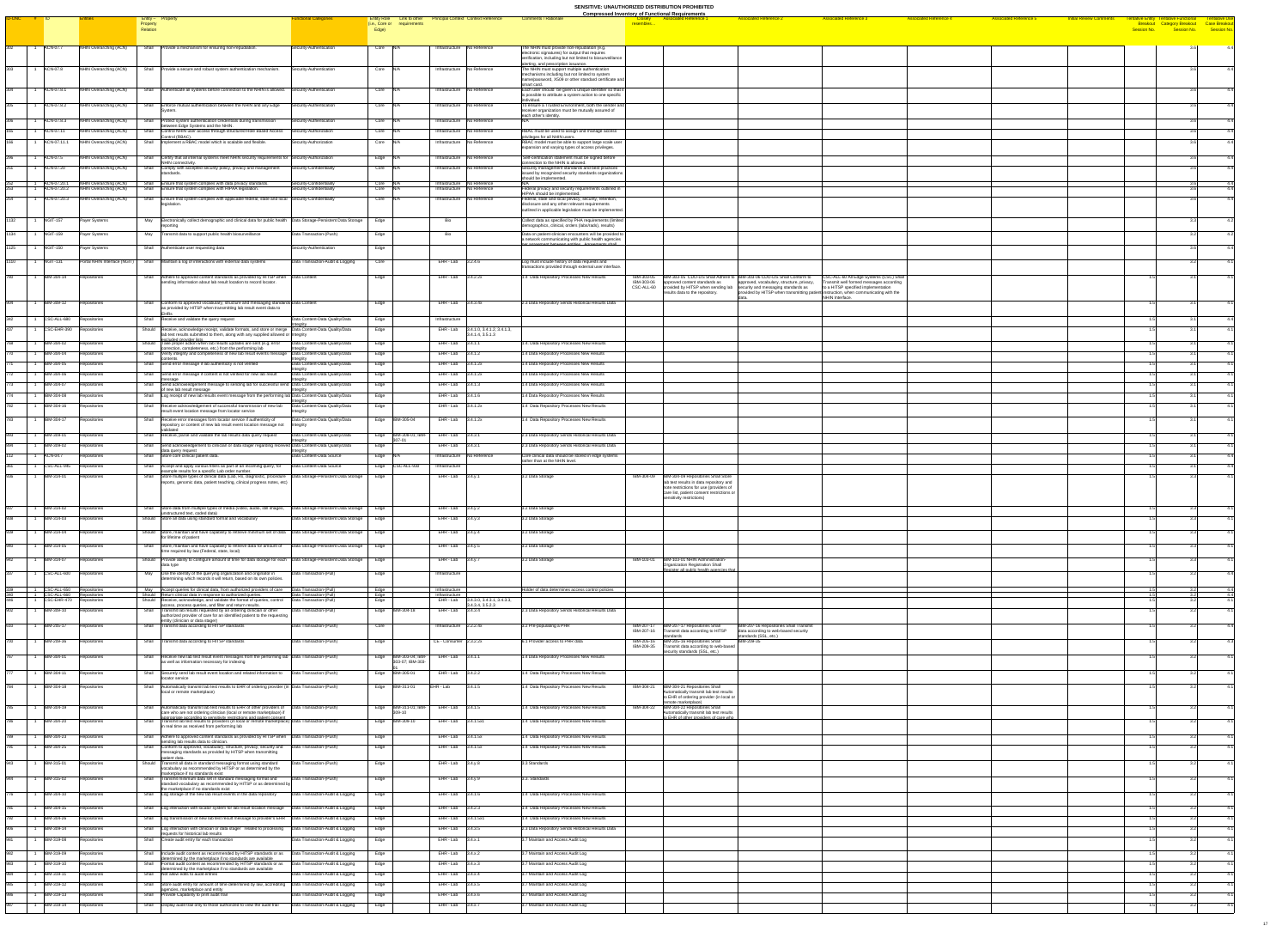|                                                                                                                      |                                                                        |              |          |                                                                                                                                                                                       |                                                           |          |                                 |                                                                      |                                                                                                                  | <b>Compressed Inventory of Functional Requirements</b>                                                              |                               |                               |                                |                                                             |      |  |
|----------------------------------------------------------------------------------------------------------------------|------------------------------------------------------------------------|--------------|----------|---------------------------------------------------------------------------------------------------------------------------------------------------------------------------------------|-----------------------------------------------------------|----------|---------------------------------|----------------------------------------------------------------------|------------------------------------------------------------------------------------------------------------------|---------------------------------------------------------------------------------------------------------------------|-------------------------------|-------------------------------|--------------------------------|-------------------------------------------------------------|------|--|
| $ID-ONC$ $\#$ $ID$                                                                                                   |                                                                        |              | Property | Entity - Property                                                                                                                                                                     | unctional Categories                                      |          | (i.e., Core or requirements     | <b>Entity Role</b> Link to other Principal Context Context Reference | <b>Comments / Rationale</b>                                                                                      | <b>Associated Reference 2</b><br><b>Associated Reference 3</b><br><b>Associated Reference 1</b><br><b>resembles</b> | <b>Associated Reference 4</b> | <b>Associated Reference 5</b> | <b>Initial Review Comments</b> | <b>Tentative Entity Tentative Functional Tentiative Use</b> |      |  |
|                                                                                                                      |                                                                        |              | Relation |                                                                                                                                                                                       |                                                           | Edge)    |                                 |                                                                      |                                                                                                                  |                                                                                                                     |                               |                               |                                | Session No.                                                 |      |  |
|                                                                                                                      |                                                                        |              |          |                                                                                                                                                                                       |                                                           |          |                                 |                                                                      |                                                                                                                  |                                                                                                                     |                               |                               |                                |                                                             |      |  |
|                                                                                                                      | CSC-ALL-710                                                            | Repositories |          | May Accept inserts, updates and deletes to persisted data.                                                                                                                            | Data Transaction-Data Access and                          | Edge     |                                 | Infrastructure                                                       |                                                                                                                  |                                                                                                                     |                               |                               |                                | 1.5                                                         | 3.2  |  |
|                                                                                                                      | CSC-ALL-670                                                            | Repositories |          | Should Support various filters for querying data, including filtering on a<br>specific order number.                                                                                  | Data Transformation-Data Filtering                        | Edge     |                                 | Infrastructure                                                       |                                                                                                                  |                                                                                                                     |                               |                               |                                |                                                             |      |  |
|                                                                                                                      | $\csc$ -ALL-550                                                        | Repositories |          | Should Exist within a SNO, but are Edge systems and not essential to the                                                                                                              | Non-Functional-Business Rules                             | Edge     |                                 | Infrastructure                                                       | Repositories persists data at the edge -- they may be                                                            |                                                                                                                     |                               |                               |                                |                                                             |      |  |
|                                                                                                                      | <b>IBM-304-13</b>                                                      | Repositories | Shall    | Send lab result event location and related information to locator                                                                                                                     | Non-Functional-Performance                                |          | Edge IBM-303-04                 | $EHR - Lab$ 3.4.2.2x                                                 | centralized, distributed, or both, within the SNO.<br>1.4 Data Repository Processes New Results                  |                                                                                                                     |                               |                               |                                |                                                             |      |  |
|                                                                                                                      | <b>IBM-309-11</b>                                                      | Repositories |          | service in real time as received from lab<br>Shall Transmit lab results requested by a clinician (clinician or data stager) Non-Functional-Performance                                |                                                           |          | Edge  IBM-308-10                | EHR-Lab $\vert$ 3.4.3.4x                                             | 2.3 Data Repository Sends Historical Results Data                                                                |                                                                                                                     |                               |                               | Feature - Performance          |                                                             |      |  |
|                                                                                                                      |                                                                        |              |          | within 5 seconds of successful receipt of request                                                                                                                                     |                                                           |          |                                 |                                                                      |                                                                                                                  |                                                                                                                     |                               |                               |                                |                                                             |      |  |
|                                                                                                                      |                                                                        |              |          |                                                                                                                                                                                       |                                                           |          |                                 |                                                                      | NOTE: All following performance requirements are<br>stated in terms of possible peak loads; determining the      |                                                                                                                     |                               |                               |                                |                                                             |      |  |
|                                                                                                                      |                                                                        |              |          |                                                                                                                                                                                       |                                                           |          |                                 |                                                                      | baseline for peak loads should become part of the<br>certification process.                                      |                                                                                                                     |                               |                               |                                |                                                             |      |  |
| <u> 1989 - Jan Stein Stein Stein Stein Stein Stein Stein Stein Stein Stein Stein Stein Stein Stein Stein Stein S</u> | <b>IBM-304-03</b>                                                      | Repositories |          | Shall Verify authenticity of lab sending new lab result events                                                                                                                        | Security-Authentication                                   | Edge     |                                 | EHR-Lab $3.4.1.2$                                                    | 1.4 Data Repository Processes New Results                                                                        |                                                                                                                     |                               |                               |                                |                                                             |      |  |
|                                                                                                                      | <b>IBM-304-12</b>                                                      | Repositories |          | Shall Authenticate to locator service when sending lab result event location Security-Authentication                                                                                  |                                                           | Edge     |                                 | EHR-Lab 3.4.2.1                                                      | 1.4 Data Repository Processes New Results                                                                        |                                                                                                                     |                               |                               |                                |                                                             |      |  |
| 395                                                                                                                  | <b>IBM-309-03</b>                                                      | Repositories |          | Shall Authenticate system sending request for lab data                                                                                                                                | Security-Authentication                                   | Edge     |                                 | $EHR - Lab$ 3.4.3.2                                                  | 2.3 Data Repository Sends Historical Results Data                                                                |                                                                                                                     |                               |                               |                                |                                                             |      |  |
|                                                                                                                      |                                                                        | Repositories |          |                                                                                                                                                                                       | Security-Authorization                                    |          |                                 | Infrastructure                                                       |                                                                                                                  |                                                                                                                     |                               |                               |                                |                                                             |      |  |
|                                                                                                                      | $ {\sf CSC}\text{-}\sf ALL\text{-}610$                                 |              |          | Shall Determine their own access control policies, respecting privacy<br>concerns, sensitivity designations, policy, and/or other attributes                                          |                                                           | Edge     |                                 |                                                                      | If query results are being refused for a particular<br>querier, then that querier must make separate             |                                                                                                                     |                               |                               |                                |                                                             |      |  |
|                                                                                                                      |                                                                        |              |          |                                                                                                                                                                                       |                                                           |          |                                 |                                                                      | arrangements with the holder of the Repository for<br>access to those patient records.                           |                                                                                                                     |                               |                               |                                |                                                             |      |  |
| 0.42                                                                                                                 | 1 CSC-ALL-690 Repositories                                             |              |          | May Authorize access based on querying institution, and/or other criteria Security-Authorization<br>based on local policies and regulations.                                          |                                                           | Edge     |                                 | Infrastructure                                                       |                                                                                                                  |                                                                                                                     |                               |                               |                                |                                                             |      |  |
| 896 1                                                                                                                | IBM-309-04                                                             | Repositories |          | Shall Authorize release of laboratory test results based on verification as Security-Authorization                                                                                    |                                                           |          | $Edge$ IBM-307-16               | $EHR - Lab$ 3.4.3.3                                                  | 2.3 Data Repository Sends Historical Results Data                                                                |                                                                                                                     |                               |                               |                                |                                                             |      |  |
| 897                                                                                                                  | <b>IBM-309-05</b>                                                      | Repositories |          | ordering clinician                                                                                                                                                                    |                                                           |          |                                 | EHR-Lab $3.4.3.3$                                                    | 2.3 Data Repository Sends Historical Results Data                                                                |                                                                                                                     |                               |                               |                                |                                                             |      |  |
|                                                                                                                      |                                                                        |              |          | Shall Authorize release of laboratory test results to non-ordering clinicians Security-Authorization<br>based on regulations (federal, state, local) regulatory agencies, entity      |                                                           | Edge     |                                 |                                                                      |                                                                                                                  |                                                                                                                     |                               |                               |                                |                                                             |      |  |
| 899 1 IBM-309-07                                                                                                     |                                                                        | Repositories |          | nolicies, sensitivity restrictions and natient consent restrictions.<br>Shall Confirm non-ordering clinician credentials relative to sensitivity                                      | Security-Authorization                                    | Edge     |                                 | EHR-Lab $3.4.3.3x$                                                   | 2.3 Data Repository Sends Historical Results Data                                                                |                                                                                                                     |                               |                               |                                |                                                             |      |  |
| $\overline{900}$ $\overline{0}$                                                                                      |                                                                        |              |          | restrictions                                                                                                                                                                          |                                                           |          |                                 |                                                                      |                                                                                                                  |                                                                                                                     |                               |                               |                                |                                                             |      |  |
|                                                                                                                      | <b>IBM-309-08</b>                                                      | Repositories |          | Shall Confirm non-ordering clinician status as provider of care for patient Security-Authorization                                                                                    |                                                           | Edge     |                                 | EHR-Lab $3.4.3.3x$                                                   | 2.3 Data Repository Sends Historical Results Data                                                                |                                                                                                                     |                               |                               |                                |                                                             |      |  |
| 901                                                                                                                  | IBM-309-09                                                             | Repositories |          | Shall Confirm patient consent restrictions                                                                                                                                            | Security-Authorization                                    | Edge     |                                 | EHR-Lab $\vert 3.4.3.3x \vert$                                       | 2.3 Data Repository Sends Historical Results Data                                                                |                                                                                                                     |                               |                               |                                |                                                             |      |  |
| 803                                                                                                                  | <b>IBM-305-10</b>                                                      |              |          | Shall Adhere to approved content standards as provided by HITSP when Data Content<br>sending notification of new lab results to clinicians.                                           |                                                           | Core     |                                 | EHR - Lab $\vert$ 3.5.3.1x2                                          | 1.5 Locator Service Processes New Results                                                                        |                                                                                                                     |                               |                               |                                |                                                             |      |  |
| 804 1                                                                                                                | <b>IBM-305-11</b> RLS                                                  |              |          | Should Send notification of new lab result event message that may include: Data Content                                                                                               |                                                           | Core     |                                 | EHR-Lab $3.5.3.1x3$                                                  | 1.5 Locator Service Processes New Results                                                                        |                                                                                                                     |                               |                               |                                |                                                             |      |  |
|                                                                                                                      |                                                                        |              |          | patient identifying information, storing repository identifying                                                                                                                       |                                                           |          |                                 |                                                                      |                                                                                                                  |                                                                                                                     |                               |                               |                                |                                                             |      |  |
|                                                                                                                      |                                                                        |              |          | information, storing repository marketplace and other content                                                                                                                         |                                                           |          |                                 |                                                                      |                                                                                                                  |                                                                                                                     |                               |                               |                                |                                                             |      |  |
| $1120$ 1                                                                                                             | NGIT-145                                                               |              |          | Shall   Maintain information on the location of patient data available through Data Content<br>network services.                                                                      |                                                           | Core     |                                 | Infrastructure                                                       | The data to be maintained by record locator services<br>shall minimally include a patient identifier and         |                                                                                                                     |                               |                               |                                |                                                             |      |  |
|                                                                                                                      | 796 1 IBM-305-03                                                       |              |          | Shall Verify integrity and completeness of content of new lab result event   Data Content-Data Quality/Data                                                                           |                                                           | Core     |                                 | EHR-Lab $3.5.1.2$                                                    | associated data sources but may include additional<br>1.5 Locator Service Processes New Results                  |                                                                                                                     |                               |                               |                                |                                                             |      |  |
|                                                                                                                      | <b>IBM-305-04</b>                                                      |              |          | location message sent from lab data repository<br>Shall Send error message to repository if authenticity not validated for                                                            | Data Content-Data Quality/Data                            |          | Core $\sqrt{\text{IBM-}304-17}$ | EHR-Lab $\vert$ 3.5.1.2x                                             | 1.5 Locator Service Processes New Results                                                                        |                                                                                                                     |                               |                               |                                |                                                             |      |  |
|                                                                                                                      |                                                                        |              |          | repository sending new lab result event location message                                                                                                                              | Integrity                                                 |          |                                 |                                                                      |                                                                                                                  |                                                                                                                     |                               |                               |                                |                                                             |      |  |
| 798 1                                                                                                                | IBM-305-05                                                             |              |          | Shall Send error message to repository if content not validated for new lab Data Content-Data Quality/Data                                                                            |                                                           | Core     |                                 | EHR-Lab $\vert$ 3.5.1.2x                                             | 1.5 Locator Service Processes New Results                                                                        |                                                                                                                     |                               |                               |                                |                                                             |      |  |
|                                                                                                                      | 799   1   IBM-305-06   RLS                                             |              |          | result event location message<br>Shall Send acknowledgement message to repository for successful                                                                                      | Data Content-Data Quality/Data                            | Core     |                                 | EHR - Lab $\vert$ 3.5.1.2x                                           | 1.5 Locator Service Processes New Results                                                                        |                                                                                                                     |                               |                               |                                |                                                             |      |  |
|                                                                                                                      |                                                                        |              |          | transmission of new lab result event location notification message                                                                                                                    | Integrity                                                 |          |                                 |                                                                      |                                                                                                                  |                                                                                                                     |                               |                               |                                |                                                             |      |  |
| 807 1                                                                                                                | <b>IBM-305-14</b> RLS                                                  |              |          | Shall Receive acknowledgement of successful transmission of new lab Data Content-Data Quality/Data<br>results availability notification message from clinician EHR or web   Integrity |                                                           |          | Core   IBM-306-07               | $EHR - Lab$ 3.5.3.1x6                                                | 1.5 Locator Service Processes New Results                                                                        |                                                                                                                     |                               |                               |                                |                                                             |      |  |
| 808                                                                                                                  | <b>IBM-305-15</b>                                                      |              |          | application<br>Should Receive error messages from clinician EHR or web application if                                                                                                 | Data Content-Data Quality/Data                            |          | Core   IBM-306-09               | EHR-Lab $3.5.3.1x7$                                                  | 1.5 Locator Service Processes New Results                                                                        |                                                                                                                     |                               |                               |                                |                                                             |      |  |
|                                                                                                                      |                                                                        |              |          | authenticity of record locator or content of new lab result event                                                                                                                     | Integrity                                                 |          |                                 |                                                                      |                                                                                                                  |                                                                                                                     |                               |                               |                                |                                                             |      |  |
| 842                                                                                                                  | <b>IBM-307-22</b>                                                      |              |          | hatsbilsy ton anssam moitsinity vtilidslisy<br>Shall Authenticate to remote marketplace record locator                                                                                | Data Content-Data Quality/Data                            | Core     |                                 | EHR-Lab $\vert$ 3.5.2.x2                                             | 2.1 Clinician Requests Historical Results Location                                                               |                                                                                                                     |                               |                               |                                |                                                             |      |  |
| 843                                                                                                                  | <b>IBM-307-23</b>                                                      |              |          | Shall Receive error message from remote marketplace if requesting recor                                                                                                               | d Data Content-Data Quality/Data                          | Core     |                                 | EHR - Lab $\vert$ 3.5.2.x3                                           | 2.1 Clinician Requests Historical Results Location                                                               |                                                                                                                     |                               |                               |                                |                                                             |      |  |
|                                                                                                                      |                                                                        |              |          | locator not authenticated or if content of data location request<br>haitinav ton si anessam                                                                                           | Integrity                                                 |          |                                 |                                                                      |                                                                                                                  |                                                                                                                     |                               |                               |                                |                                                             |      |  |
| 844                                                                                                                  | <b>IBM-307-24</b>                                                      |              | Shall    | Receive acknowledgement from remote marketplace for data<br>location request message                                                                                                  | Data Content-Data Quality/Data                            | Core     |                                 | EHR-Lab $\vert$ 3.5.2.x4                                             | .1 Clinician Requests Historical Results Location                                                                |                                                                                                                     |                               |                               |                                |                                                             |      |  |
| 846                                                                                                                  | <b>IBM-307-26</b>                                                      |              |          | Shall Send error message to remote marketplace if not authenticated or if<br>consent of data locations message is not verified                                                        | Data Content-Data Quality/Data                            | Core     |                                 | EHR - Lab $\vert$ 3.5.2.x6                                           | 2.1 Clinician Requests Historical Results Location                                                               |                                                                                                                     |                               |                               |                                |                                                             |      |  |
| 847                                                                                                                  | <b>IBM-307-27</b> RLS                                                  |              |          | Shall Send acknowledgement to remote marketplace for successful receipt Data Content-Data Quality/Data                                                                                | Integrity                                                 | Core     |                                 | EHR-Lab 3.5.2.x7                                                     | 2.1 Clinician Requests Historical Results Location                                                               |                                                                                                                     |                               |                               |                                |                                                             |      |  |
|                                                                                                                      |                                                                        |              |          | of data location message                                                                                                                                                              |                                                           |          |                                 |                                                                      |                                                                                                                  |                                                                                                                     |                               |                               |                                |                                                             |      |  |
| 439                                                                                                                  | $CSC-EHR-410$ RLS                                                      |              |          | Shall Receive, acknowledge, validate format, and store patient<br>demographic identifying information and updates and record                                                          | Data Storage-Persistent Data Storage Core                 |          |                                 | EHR - Lab $3.5.1.1, 3.5.1.2$                                         |                                                                                                                  |                                                                                                                     |                               |                               |                                |                                                             |      |  |
| 800                                                                                                                  | IBM-305-07                                                             |              | Shall    | Store and index new lab result event location information by                                                                                                                          | Data Storage-Persistent Data Storage Core                 |          |                                 | $EHR - Lab$ 3.5.1.3                                                  | 1.5 Locator Service Processes New Results                                                                        |                                                                                                                     |                               |                               |                                |                                                             |      |  |
|                                                                                                                      |                                                                        |              |          | appropriate patient and other indices. Other indices are determined<br>by the marketplace                                                                                             |                                                           |          |                                 |                                                                      |                                                                                                                  |                                                                                                                     |                               |                               |                                |                                                             |      |  |
|                                                                                                                      | ACN-02.3                                                               |              |          | Shall $\Box$ Identify the unique patient in the user's request and locate the edge $\Box$ Data Transaction-(Pull)                                                                     |                                                           | Core N/A |                                 | $CE, EHR$ 3.2.3                                                      | The NHIN should uniquely identify the patient sent in                                                            |                                                                                                                     |                               |                               |                                |                                                             |      |  |
|                                                                                                                      |                                                                        |              |          | system(s) containing the patient data.                                                                                                                                                |                                                           |          |                                 |                                                                      | the message and utilize the record locater service<br>determine which edge system contains the patient's         |                                                                                                                     |                               |                               |                                |                                                             |      |  |
| 841                                                                                                                  | <b>IBM-307-21</b> RLS                                                  |              |          | Shall Query remote marketplace for data locations if clinician has specified Data Transaction-(Pull)                                                                                  |                                                           | Core     |                                 | EHR-Lab $3.5.2.x1$                                                   | 2.1 Clinician Requests Historical Results Location                                                               |                                                                                                                     |                               |                               |                                |                                                             |      |  |
| 845                                                                                                                  | <b>IBM-307-25</b> RLS                                                  |              |          | to find data in one or more remote marketplaces<br>Shall Receive data locations from remote marketplace                                                                               | Data Transaction-(Pull)                                   | Core     |                                 | EHR-Lab $\vert$ 3.5.2.x5                                             | 2.1 Clinician Requests Historical Results Location                                                               |                                                                                                                     |                               |                               |                                |                                                             |      |  |
|                                                                                                                      |                                                                        |              |          |                                                                                                                                                                                       |                                                           |          |                                 |                                                                      |                                                                                                                  |                                                                                                                     |                               |                               |                                |                                                             |      |  |
| 1849                                                                                                                 | 1 IBM-307-29 RLS                                                       |              |          | Send data location information from remote marketplace to<br>authorized requesting clinician                                                                                          | Data Transaction-(Pull)                                   | Core     |                                 | EHR-Lab 3.5.2.x9                                                     | 2.1 Clinician Requests Historical Results Location                                                               |                                                                                                                     |                               |                               |                                |                                                             |      |  |
| $\overline{865}$                                                                                                     | 1 IBM-307-45 RLS                                                       |              |          | Shall Receive request for lab test results location based on one or more Data Transaction-(Pull)                                                                                      |                                                           | Core     |                                 | EHR-Lab $3.5.2.3a$                                                   | 2.1 Clinician Requests Historical Results Location                                                               |                                                                                                                     |                               |                               |                                |                                                             |      |  |
|                                                                                                                      |                                                                        |              |          | criteria for patient specified query                                                                                                                                                  |                                                           |          |                                 |                                                                      |                                                                                                                  |                                                                                                                     |                               |                               |                                |                                                             |      |  |
|                                                                                                                      | IBM-307-46 RL                                                          |              |          | Shall Send error message to clinician if specified lab results not found                                                                                                              | Data Transaction-(Pull)                                   | Core     |                                 | EHR-Lab $3.5.2.5x$                                                   | 2.1 Clinician Requests Historical Results Location                                                               |                                                                                                                     |                               |                               |                                |                                                             |      |  |
| 867                                                                                                                  | IBM-307-47                                                             |              |          | Shall Send one or more result location (links) pointers to authorized                                                                                                                 | Data Transaction-(Pull)                                   |          | Core   IBM-307-01               | EHR-Lab 3.5.2.5                                                      | 2.1 Clinician Requests Historical Results Location                                                               |                                                                                                                     |                               |                               |                                |                                                             |      |  |
|                                                                                                                      |                                                                        |              |          | clinician for the specified lab test result                                                                                                                                           |                                                           |          |                                 |                                                                      | Clinician can use location pointers to retrieve test                                                             |                                                                                                                     |                               |                               |                                |                                                             |      |  |
|                                                                                                                      | 874 1 IBM-307-54 RLS                                                   |              |          | Shall Log interaction with clinician                                                                                                                                                  | Data Transaction-(Pull)                                   | Core     |                                 | EHR-Lab $3.5.2.6$                                                    | 2.1 Clinician Requests Historical Results Location                                                               |                                                                                                                     |                               |                               |                                |                                                             |      |  |
| $\sim$ 1                                                                                                             | IBM-304-27                                                             |              |          | Shall Conform to approved, vocabulary, structure, privacy, security and                                                                                                               | Data Transaction-(Push)                                   | Core     |                                 | EHR - Lab $\vert$ 3.5.x.1                                            | 1.4 Data Repository Processes New Results                                                                        |                                                                                                                     |                               |                               |                                |                                                             |      |  |
|                                                                                                                      |                                                                        |              |          | messaging standards as provided by HITSP when transmitting                                                                                                                            |                                                           |          |                                 |                                                                      |                                                                                                                  |                                                                                                                     |                               |                               |                                |                                                             |      |  |
|                                                                                                                      | <b>IBM-305-01</b>                                                      |              |          | patient data.<br>Shall Receive new lab result event (file) location information and related Data Transaction-(Push)                                                                   |                                                           |          | Core   IBM-304-11               | EHR-Lab 3.5.1.1                                                      | 1.5 Locator Service Processes New Results                                                                        |                                                                                                                     |                               |                               |                                |                                                             | റ റി |  |
|                                                                                                                      |                                                                        |              |          | information from lab data repository                                                                                                                                                  |                                                           |          |                                 |                                                                      | ONC Guidance: There is not an assumption of a<br>results registry, although there is the need for                |                                                                                                                     |                               |                               |                                |                                                             |      |  |
|                                                                                                                      |                                                                        |              |          |                                                                                                                                                                                       |                                                           |          |                                 |                                                                      | providers of care to know about new and existing                                                                 |                                                                                                                     |                               |                               |                                |                                                             |      |  |
|                                                                                                                      | IBM-305-08                                                             |              |          | Shall Automatically send notification of new lab test result event availability Data Transaction-(Push)                                                                               |                                                           |          | Core IBM-306-01                 | EHR-Lab $3.5.3.1x1$                                                  | 1.5 Locator Service Processes New Results                                                                        |                                                                                                                     |                               |                               |                                |                                                             |      |  |
|                                                                                                                      |                                                                        |              |          | to clinicians EHR or web application (local or remote marketplace) if<br>appropriate according to sensitivity restrictions and patient consent                                        |                                                           |          |                                 |                                                                      | The goal for this functionality is that the clinician<br>receive some indication that new results are available. |                                                                                                                     |                               |                               |                                |                                                             |      |  |
|                                                                                                                      |                                                                        |              |          | restrictions                                                                                                                                                                          |                                                           |          |                                 |                                                                      |                                                                                                                  |                                                                                                                     |                               |                               |                                |                                                             |      |  |
| 802                                                                                                                  | $\vert$ 1   IBM-305-09                                                 |              |          | Shall Automatically send notification of new lab test result event availability Data Transaction-(Push)                                                                               |                                                           |          | Core   IBM-306-01               | EHR-Lab $\vert$ 3.5.3.1z                                             | 1.5 Locator Service Processes New Results                                                                        |                                                                                                                     |                               |                               |                                |                                                             |      |  |
|                                                                                                                      |                                                                        |              |          | to clinicians EHR or web application dependent on provider<br>preferences to receive or not receive notification of new lab result                                                    |                                                           |          |                                 |                                                                      |                                                                                                                  |                                                                                                                     |                               |                               |                                |                                                             |      |  |
|                                                                                                                      |                                                                        |              |          | events automatically and specifications of lab order message                                                                                                                          |                                                           |          |                                 |                                                                      |                                                                                                                  |                                                                                                                     |                               |                               |                                |                                                             |      |  |
| 806 1                                                                                                                | <b>IBM-305-13</b> RLS                                                  |              |          | Shall Log notifications of new lab result events availability sent to clinicians Data Transaction-Audit & Logging                                                                     |                                                           | Core     |                                 | EHR - Lab 3.5.3.1x5                                                  | 1.5 Locator Service Processes New Results                                                                        |                                                                                                                     |                               |                               |                                |                                                             |      |  |
|                                                                                                                      |                                                                        |              |          |                                                                                                                                                                                       |                                                           |          |                                 |                                                                      |                                                                                                                  |                                                                                                                     |                               |                               |                                |                                                             |      |  |
| $\overline{848}$                                                                                                     | $\begin{array}{ c c c c c c } \hline \end{array}$ 1   IBM-307-28   RLS |              |          | Shall   Log interaction with remote marketplace                                                                                                                                       | Data Transaction-Audit & Logging                          | Core     |                                 | EHR-Lab $ 3.5.2.x8 $                                                 | 2.1 Clinician Reguests Historical Results Location                                                               | $\text{CSC-ALL-310}$ CSC-ALL-310 RLS May Persist a list of<br>other SNOs that have been queried in                  |                               |                               |                                |                                                             |      |  |
|                                                                                                                      |                                                                        |              |          |                                                                                                                                                                                       |                                                           |          |                                 |                                                                      |                                                                                                                  | the past for information on a patient.                                                                              |                               |                               |                                |                                                             |      |  |
| $\overline{1002}$                                                                                                    | IBM-319-29                                                             |              |          | Shall Create audit entry for each transaction                                                                                                                                         | Data Transaction-Audit & Logging                          | Core     |                                 | EHR-Lab $3.5.x.1$                                                    | 3.7 Maintain and Access Audit Log                                                                                |                                                                                                                     |                               |                               |                                |                                                             |      |  |
| 1003                                                                                                                 | IBM-319-30                                                             | RLS          |          | Shall Include audit content as recommended by HITSP standards or as                                                                                                                   | Data Transaction-Audit & Logging                          | Core     |                                 | EHR-Lab $3.5.x.2$                                                    | 3.7 Maintain and Access Audit Log                                                                                |                                                                                                                     |                               |                               |                                |                                                             |      |  |
|                                                                                                                      |                                                                        |              |          | determined by the marketplace if no standards are available                                                                                                                           |                                                           |          |                                 |                                                                      |                                                                                                                  |                                                                                                                     |                               |                               |                                |                                                             |      |  |
| 1004                                                                                                                 | IBM-319-31                                                             |              | Shall    | Format audit content as recommended by HITSP standards or as<br>determined by the marketplace if no standards are available                                                           | Data Transaction-Audit & Logging                          | Core     |                                 | EHR-Lab $3.5.x.3$                                                    | 3.7 Maintain and Access Audit Log                                                                                |                                                                                                                     |                               |                               |                                |                                                             |      |  |
| 1005 1                                                                                                               | <b>IBM-319-32</b>                                                      |              |          | Shall Not allow edits to audit entries                                                                                                                                                | Data Transaction-Audit & Logging                          | Core     |                                 | EHR-Lab $3.5.x.4$                                                    | 3.7 Maintain and Access Audit Log                                                                                |                                                                                                                     |                               |                               |                                |                                                             |      |  |
|                                                                                                                      |                                                                        |              |          |                                                                                                                                                                                       |                                                           |          |                                 |                                                                      |                                                                                                                  |                                                                                                                     |                               |                               |                                |                                                             |      |  |
| 1006 1                                                                                                               | <b>IBM-319-33</b>                                                      |              |          | Shall Store audit entry for amount of time determined by law, accrediting   Data Transaction-Audit & Logging<br>agencies, marketplace and entity                                      |                                                           | Core     |                                 | EHR-Lab $3.5.x.5$                                                    | 3.7 Maintain and Access Audit Log                                                                                |                                                                                                                     |                               |                               |                                |                                                             |      |  |
| 1007                                                                                                                 | IBM-319-34                                                             | RLS          |          | Shall Provide capability to print audit trail                                                                                                                                         | Data Transaction-Audit & Logging                          | Core     |                                 | EHR-Lab $3.5.x.6$                                                    | 3.7 Maintain and Access Audit Log                                                                                |                                                                                                                     |                               |                               | Feature                        |                                                             |      |  |
|                                                                                                                      |                                                                        |              |          |                                                                                                                                                                                       |                                                           |          |                                 |                                                                      |                                                                                                                  |                                                                                                                     |                               |                               |                                |                                                             |      |  |
| 1008 1                                                                                                               | <b>IBM-319-35</b> RLS                                                  |              |          | Shall Display audit trail only to those authorized to view the audit trail                                                                                                            | Data Transaction-Audit & Logging                          | Core     |                                 | EHR-Lab $3.5.x.7$                                                    | 3.7 Maintain and Access Audit Log                                                                                |                                                                                                                     |                               |                               |                                |                                                             |      |  |
|                                                                                                                      |                                                                        |              |          |                                                                                                                                                                                       |                                                           |          |                                 |                                                                      |                                                                                                                  |                                                                                                                     |                               |                               |                                |                                                             |      |  |
|                                                                                                                      | $NGIT-146$                                                             |              |          | Shall   Maintain log of updates to patient-record locator index                                                                                                                       | Data Transaction-Audit & Logging                          | Core     |                                 | Infrastructure                                                       | Updates to record locator data will include source of<br>update provided by external system.                     |                                                                                                                     |                               |                               |                                |                                                             |      |  |
|                                                                                                                      | CSC-ALL-200 RLS                                                        |              |          | Shall Accept and Maintain updates to patient identifying information.                                                                                                                 | Data Transaction-Data Access and                          | Core     |                                 | Infrastructure                                                       |                                                                                                                  |                                                                                                                     |                               |                               |                                |                                                             |      |  |
|                                                                                                                      |                                                                        |              |          |                                                                                                                                                                                       |                                                           |          |                                 |                                                                      |                                                                                                                  |                                                                                                                     |                               |                               |                                |                                                             |      |  |
| 864                                                                                                                  | IBM-307-44 RLS                                                         |              |          | Shall Receive request for lab test results location based on lab order<br>number or other unique lab test identifier                                                                  | Data Transformation-Data Filtering                        | Core     |                                 | EHR-Lab $3.5.2.3$                                                    | 2.1 Clinician Requests Historical Results Location                                                               |                                                                                                                     |                               |                               |                                |                                                             |      |  |
|                                                                                                                      | $\big {\text{CSC-ALL-280}}\big $ RLS                                   |              |          | Shall Return actual identity values matched.                                                                                                                                          | Information Location-                                     | Core     |                                 | Infrastructure                                                       |                                                                                                                  |                                                                                                                     |                               |                               |                                |                                                             |      |  |
|                                                                                                                      | $ {\sf CSC}\text{-}\sf ALL\text{-}300$ RLS                             |              |          | May   Use various identifiers in determining patient identity                                                                                                                         | Identity/Information Correlation<br>Information Location- | Core     |                                 | Infrastructure                                                       |                                                                                                                  | CSC-ALL-290 CSC-ALL-290 RLS May Allow identities                                                                    |                               |                               |                                |                                                             |      |  |
|                                                                                                                      |                                                                        |              |          |                                                                                                                                                                                       | Identity/Information Correlation                          |          |                                 |                                                                      |                                                                                                                  | to be determined from other identifiers<br>associated with the patient.                                             |                               |                               |                                |                                                             |      |  |
|                                                                                                                      |                                                                        |              |          |                                                                                                                                                                                       |                                                           |          |                                 |                                                                      |                                                                                                                  |                                                                                                                     |                               |                               |                                |                                                             |      |  |
|                                                                                                                      | <b>IBM-205-05</b>                                                      |              |          | Shall Match patient to respective sources of data when pre-populating the Information Location-<br><b>PHR</b> from the NHIN                                                           | Identity/Information Correlation                          | Core     |                                 | Infrastructure $ 2.2.2.3x$                                           | 3.2 Pre-populating a PHR                                                                                         |                                                                                                                     |                               |                               |                                |                                                             |      |  |
| 625.                                                                                                                 | <b>IBM-207-05</b>                                                      |              |          | Shall Match patient to respective sources of data when updating the PHR<br>from the NHIN                                                                                              | Information Location-<br>Identity/Information Correlation | Core     |                                 | Infrastructure $ 2.1.5.2x$                                           | $4.2$ Updating a PHR                                                                                             |                                                                                                                     |                               |                               |                                |                                                             |      |  |
| 828                                                                                                                  | <b>IBM-307-08</b>                                                      |              |          | Shall Receive demographic information for patient for query                                                                                                                           | Information Location-<br>Identity/Information Correlation | Core     |                                 | EHR-Lab 3.5.2.2x1                                                    | 2.1 Clinician Requests Historical Results Location                                                               |                                                                                                                     |                               |                               |                                |                                                             |      |  |
|                                                                                                                      |                                                                        |              |          |                                                                                                                                                                                       |                                                           |          |                                 |                                                                      |                                                                                                                  |                                                                                                                     |                               |                               |                                |                                                             |      |  |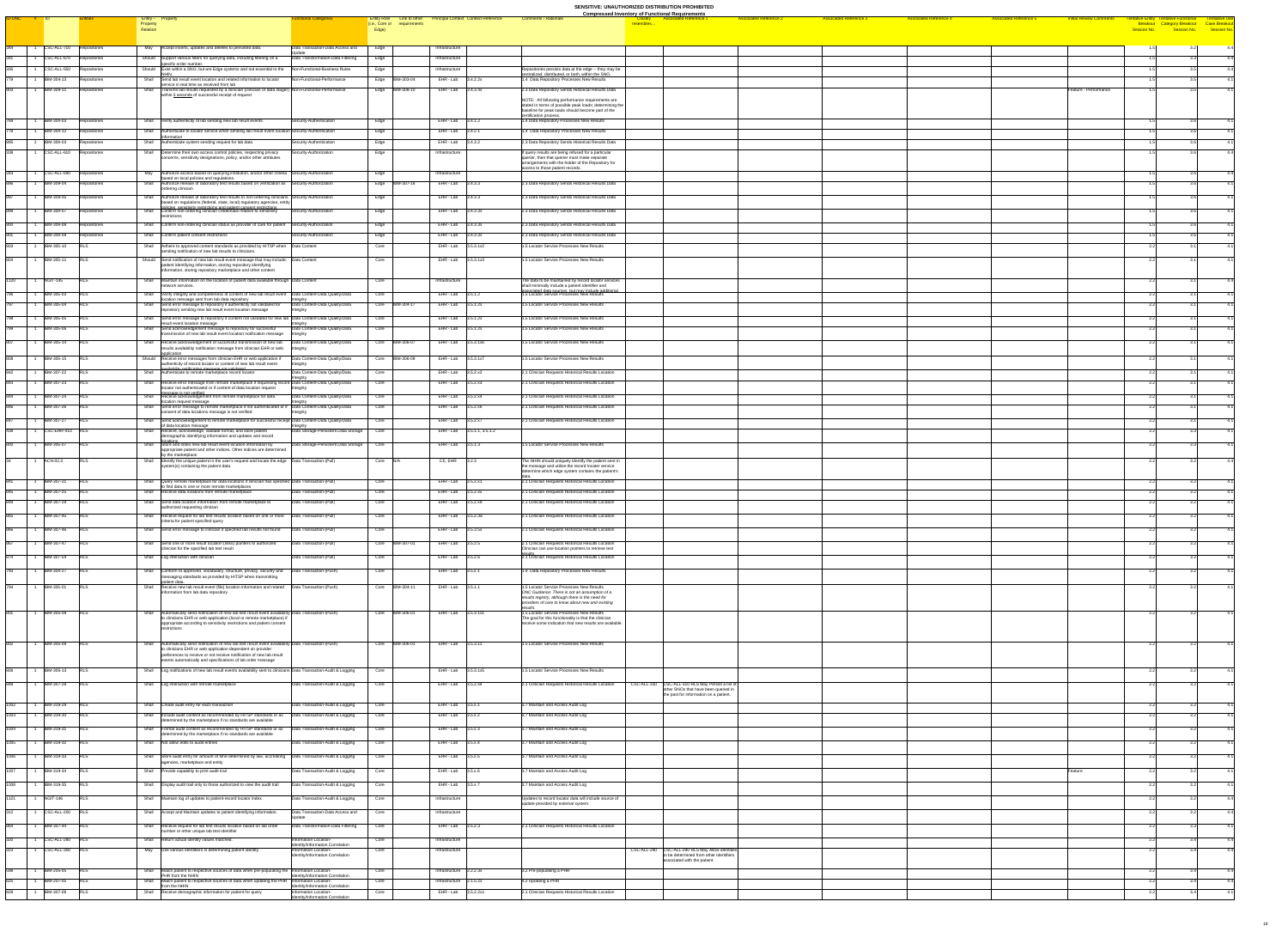| ID-ONC # ID |                                                                      |                                     | Entity - Property                                                                                                                                                                                                                                                                           | unctional Categories                                                                       | <b>Entity Role</b> Link to other        |                                                               | <b>Principal Context Context Reference</b> | <b>Comments / Rationale</b>                                                                                                                                                                                                                         | <b>Compressed Inventory of Functional Requirements</b><br><b>Associated Reference 2</b><br><b>Associated Reference 5</b><br><b>Associated Reference 1</b><br><b>Associated Reference 3</b><br><b>Associated Reference 4</b>                                                                                                                           | <b>Initial Review Comment</b><br>entative Entity i | <b>Tentiative Use</b> |
|-------------|----------------------------------------------------------------------|-------------------------------------|---------------------------------------------------------------------------------------------------------------------------------------------------------------------------------------------------------------------------------------------------------------------------------------------|--------------------------------------------------------------------------------------------|-----------------------------------------|---------------------------------------------------------------|--------------------------------------------|-----------------------------------------------------------------------------------------------------------------------------------------------------------------------------------------------------------------------------------------------------|-------------------------------------------------------------------------------------------------------------------------------------------------------------------------------------------------------------------------------------------------------------------------------------------------------------------------------------------------------|----------------------------------------------------|-----------------------|
|             |                                                                      |                                     | <b>Property</b><br>Relation                                                                                                                                                                                                                                                                 |                                                                                            | (i.e., Core or<br>requirements<br>Edge) |                                                               |                                            |                                                                                                                                                                                                                                                     | resembles.                                                                                                                                                                                                                                                                                                                                            | Session No.                                        |                       |
|             |                                                                      |                                     |                                                                                                                                                                                                                                                                                             |                                                                                            |                                         |                                                               |                                            |                                                                                                                                                                                                                                                     |                                                                                                                                                                                                                                                                                                                                                       |                                                    |                       |
|             | IBM-307-09                                                           |                                     | Shall Return one or more patients to the requesting clinician who meet the Information Location-<br>community defined minimum level of matching probability                                                                                                                                 | Identity/Information Correlation                                                           | Core                                    | EHR - Lab   $3.5.2.2x2$                                       |                                            | 2.1 Clinician Requests Historical Results Location<br>a. The community minimum level of matching<br>probability should minimize false positives.<br>b. "Fuzzy" matches should not be allowed.<br>c. Wild card searches should not be allowed        |                                                                                                                                                                                                                                                                                                                                                       |                                                    | 3.4                   |
|             |                                                                      |                                     |                                                                                                                                                                                                                                                                                             |                                                                                            |                                         |                                                               |                                            | d. A national identification number should not be<br>e. Local identifiers may be determined by the                                                                                                                                                  |                                                                                                                                                                                                                                                                                                                                                       |                                                    |                       |
|             | <b>IBM-307-10</b> RLS                                                |                                     | Shall Returns error message if no patients are found who meet the<br>community defined minimum level of matching probability                                                                                                                                                                | Information Location-<br>Identity/Information Correlation                                  | Core                                    | EHR-Lab $3.2.3.0x$                                            |                                            | community<br>2.1 Clinician Requests Historical Results Location                                                                                                                                                                                     |                                                                                                                                                                                                                                                                                                                                                       |                                                    |                       |
|             | $ {\sf CSC}\text{-}\mathsf{ALL}\text{-}270$ RLS<br><b>IBM-205-08</b> |                                     | Shall Return pointers that enable retrieval of patient records from data<br>sources / repositories                                                                                                                                                                                          | Information Location-Record Location<br>Information Location-Record Location Core          | Core                                    | Infrastructure<br>Infrastructure $ 2.2.2.3x$                  |                                            |                                                                                                                                                                                                                                                     | IBM-209-16 RLS Shall Support HL7 R2.4<br><b>IBM-207-08 RLS Shall Support HL7</b>                                                                                                                                                                                                                                                                      |                                                    |                       |
|             |                                                                      |                                     | Shall Support HL7 R2.4 and 3.0 feeds as incoming queries                                                                                                                                                                                                                                    |                                                                                            |                                         |                                                               |                                            | 3.2 Pre-populating a PHR                                                                                                                                                                                                                            | IBM-207-08<br>IBM-209-16<br>$R2.4$ and 3.0 feeds as incoming<br>and 3.0 feeds as incoming queries                                                                                                                                                                                                                                                     |                                                    |                       |
|             | IBM-205-09                                                           |                                     | Return one or more patients to the requesting consumer who meet   Information Location-Record Location   Core   IBM-205-06<br>Shall<br>the community defined minimum level of matching probability                                                                                          |                                                                                            |                                         | Infrastructure $ 2.2.2.3x $                                   |                                            | 3.2 Pre-populating a PHR<br>The community minimum level of matching probabil<br>should minimize false positives. "Fuzzy" matches<br>should not be allowed. Wild card searches should not<br>be allowed. A national identification number should not | IBM-207-09   IBM-207-09 RLS Shall Return one or<br>IBM-209-18 RLS Shall Return one or more<br>IBM-209-18<br>more patients to the requesting<br>patients to the requesting clinician who meet<br>the community defined minimum level of<br>consumer who meet the community<br>defined minimum level of matching<br>matching probability<br>probability |                                                    |                       |
|             |                                                                      |                                     |                                                                                                                                                                                                                                                                                             |                                                                                            |                                         |                                                               |                                            | be required. Local identifiers may be determined by the<br>community                                                                                                                                                                                |                                                                                                                                                                                                                                                                                                                                                       |                                                    |                       |
| 606 1       | <b>IBM-205-11</b><br>$ IBM-205-13 $ RLS                              | ⊟ IRI S                             | Shall   Not return any clinical data; RLS shall only present links to<br>appropriate records for NHIN queries<br>Shall Present the retrieved records to allow for aggregation                                                                                                               | Information Location-Record Location<br>Information Location-Record Location               | Core   IBM-205-06<br>Core IBM-205-11    | Infrastructure $ 2.2.2.3x $<br>Infrastructure $2.2.2.3x$      |                                            | 3.2 Pre-populating a PHR<br>3.2 Pre-populating a PHR                                                                                                                                                                                                | <b>IBM-207-11 RLS Shall Not return any IBM-209-20 RLS Shall Not return any clinical</b><br>IBM-207-11<br>$IBM-209-20$ clinical data; RLS shall only present $\vert$ data; RLS shall only present links to<br>links to appropriate data for NHIN<br>appropriate data<br>queries                                                                        |                                                    |                       |
|             | <b>IBM-207-13</b> RLS                                                |                                     | Shall Present the retrieved records to allow for aggregation                                                                                                                                                                                                                                | Information Location-Record Location                                                       | Core   IBM-207-11                       | Infrastructure $\vert$ 2.1.5.2x                               |                                            | 4.2 Updating a PHR                                                                                                                                                                                                                                  | IBM-209-22   IBM-209-22 RLS Shall Present the<br>retrieved records to allow for<br>aggregation                                                                                                                                                                                                                                                        |                                                    |                       |
|             | <b>IBM-208-05</b><br><b>IBM-209-17</b>                               |                                     | Shall   Maintain list of published documents<br>Shall Employ probabilistic matching for patient queries                                                                                                                                                                                     | Information Location-Record Location   Core<br>Information Location-Record Location   Core |                                         | Infrastructure $ 2.2.5.2$<br>Infrastructure $ 2.3.1.2x$       |                                            | 5.1 PHR on the NHIN<br>6.1 Provider access to PHR data                                                                                                                                                                                              |                                                                                                                                                                                                                                                                                                                                                       |                                                    |                       |
|             | IBM-209-23                                                           | RLS                                 | Shall $\vert$ Also query remote marketplaces if such a request is made by the                                                                                                                                                                                                               | Information Location-Record Location   Core                                                |                                         | Infrastructure $ 2.3.1.2x$                                    |                                            | 6.1 Provider access to PHR data                                                                                                                                                                                                                     |                                                                                                                                                                                                                                                                                                                                                       |                                                    |                       |
|             | <b>IBM-209-26</b>                                                    | <b>RLS</b>                          | CDO administrator<br>Shall Receive notification from remote marketplace for data location<br>request message                                                                                                                                                                                | Information Location-Record Location Core                                                  |                                         | $Infrastructure$ 2.3.1.2x                                     |                                            | 6.1 Provider access to PHR data                                                                                                                                                                                                                     |                                                                                                                                                                                                                                                                                                                                                       |                                                    |                       |
|             | <b>IBM-209-27</b>                                                    |                                     | Shall Receive data locations from remote marketplaces                                                                                                                                                                                                                                       | Information Location-Record Location                                                       | Core IBM-209-23                         | Infrastructure $ 2.3.1.2x$                                    |                                            | 6.1 Provider access to PHR data                                                                                                                                                                                                                     |                                                                                                                                                                                                                                                                                                                                                       |                                                    |                       |
|             | <b>IBM-209-28</b><br><b>IBM-209-29</b>                               |                                     | Shall Send error message to remote marketplace(s) if not authenticated or Information Location-Record Location Core<br>If content of data locations are not verified<br>Shall Send acknowledgement to remote marketplace for successful receipt Information Location-Record Location   Core |                                                                                            |                                         | Infrastructure $\vert$ 2.3.1.2x<br>Infrastructure $ 2.3.1.2x$ |                                            | 6.1 Provider access to PHR data<br>6.1 Provider access to PHR data                                                                                                                                                                                  |                                                                                                                                                                                                                                                                                                                                                       |                                                    |                       |
|             | IBM-209-30                                                           | RLS                                 | of data location message<br>Shall   Log interaction with remote marketplace                                                                                                                                                                                                                 | Information Location-Record Location                                                       | Core                                    | Infrastructure $ 2.3.1.2x $                                   |                                            | 6.1 Provider access to PHR data                                                                                                                                                                                                                     |                                                                                                                                                                                                                                                                                                                                                       |                                                    |                       |
|             | <b>IBM-209-31</b>                                                    |                                     | Shall Send data location information from remote marketplace to<br>authorized requesting CDO administrator                                                                                                                                                                                  | Information Location-Record Location                                                       | Core                                    | Infrastructure $\vert$ 2.3.1.2x                               |                                            | 6.1 Provider access to PHR data                                                                                                                                                                                                                     |                                                                                                                                                                                                                                                                                                                                                       |                                                    |                       |
|             | NGIT-010                                                             | RLS                                 | Shall Query data sources for requested data and return data to requestor Information Location-Record Location                                                                                                                                                                               |                                                                                            | Core                                    | Infrastructure                                                |                                            | Query using the patient identifiers and associated<br>locations for data sources identified through MPI                                                                                                                                             |                                                                                                                                                                                                                                                                                                                                                       |                                                    |                       |
|             | CSC-ALL-240 RLS                                                      |                                     | Shall Match patient Identities with a rate of false positive identifications less Non-Functional-Accuracy<br>than one in $100,000$ .                                                                                                                                                        |                                                                                            | Core                                    | Infrastructure                                                |                                            |                                                                                                                                                                                                                                                     |                                                                                                                                                                                                                                                                                                                                                       |                                                    |                       |
|             | $\overline{CSC-ALL-210}$ RLS<br>$\overline{CSC}$ -ALL-230 RLS        |                                     | Shall Store only patient names and demographics, along with pointers to Non-Functional-Business Rules<br>Repositories containing data for the Patient.<br>Shall Not maintain pointers to individual health records, for example not                                                         | Non-Functional-Business Rules                                                              | Core<br>Core                            | Infrastructure<br>Infrastructure                              |                                            |                                                                                                                                                                                                                                                     |                                                                                                                                                                                                                                                                                                                                                       |                                                    | -4.4                  |
|             | $ {\sf CSC}\text{-}\mathsf{ALL}\text{-}260 $ $ {\sf RLS} $           |                                     | maintain a separate pointer to a particular Lab order.<br>Shall Not allow clinician interaction to ascertain the identities of patients in Non-Functional-Business Rules                                                                                                                    |                                                                                            | Core                                    | Infrastructure                                                |                                            |                                                                                                                                                                                                                                                     |                                                                                                                                                                                                                                                                                                                                                       |                                                    |                       |
|             | <b>IBM-205-12</b> RLS                                                |                                     | other SNOs.<br>Shall Send result location (links) pointers for data located in local<br>community repositories to authorized clinician within 5 seconds of                                                                                                                                  | Non-Functional-Performance                                                                 | Core                                    | Infrastructure $ 2.2.2.3x $                                   |                                            | 3.2 Pre-populating a PHR                                                                                                                                                                                                                            |                                                                                                                                                                                                                                                                                                                                                       | Feature - Performance                              |                       |
|             | <b>IBM-207-12</b> RLS                                                |                                     | receiving the request<br>Shall Send result location (links) pointers for data located in local                                                                                                                                                                                              | Non-Functional-Performance                                                                 | Core                                    | Infrastructure $ 2.1.5.2x $                                   |                                            | NOTE: All following performance requirements are<br>stated in terms of possible peak loads; determining the<br>baseline for peak loads should become part of the<br>certification process.<br>4.2 Updating a PHR                                    |                                                                                                                                                                                                                                                                                                                                                       | Feature - Performance                              |                       |
|             |                                                                      |                                     | community repositories to authorized clinician within 5 seconds of<br>receiving the request                                                                                                                                                                                                 |                                                                                            |                                         |                                                               |                                            | NOTE: All following performance requirements are<br>stated in terms of possible peak loads; determining the<br>baseline for peak loads should become part of the                                                                                    |                                                                                                                                                                                                                                                                                                                                                       |                                                    |                       |
|             | <b>IBM-209-21</b>                                                    |                                     | Shall Send result location (links) pointers for data located in local<br>community repositories to authorized clinician within 5 seconds of                                                                                                                                                 | Non-Functional-Performance                                                                 | Core                                    | Infrastructure $ 2.3.1.2x $                                   |                                            | certification process.<br>6.1 Provider access to PHR data                                                                                                                                                                                           |                                                                                                                                                                                                                                                                                                                                                       | Feature - Performance                              |                       |
|             |                                                                      |                                     | receiving the request                                                                                                                                                                                                                                                                       |                                                                                            |                                         |                                                               |                                            | NOTE: All following performance requirements are<br>stated in terms of possible peak loads; determining the                                                                                                                                         |                                                                                                                                                                                                                                                                                                                                                       |                                                    |                       |
|             | <b>IBM-209-32</b> RLS                                                |                                     | Shall Send data location information from remote marketplace to                                                                                                                                                                                                                             | Non-Functional-Performance                                                                 | Core                                    | Infrastructure $\sqrt{2.3.1.2x}$                              |                                            | baseline for peak loads should become part of the<br>certification process.<br>6.1 Provider access to PHR data                                                                                                                                      |                                                                                                                                                                                                                                                                                                                                                       | Feature - Performance                              |                       |
|             |                                                                      |                                     | authorized requesting clinician within 30 seconds of receiving request                                                                                                                                                                                                                      |                                                                                            |                                         |                                                               |                                            | NOTE: All following performance requirements are<br>stated in terms of possible peak loads; determining the                                                                                                                                         |                                                                                                                                                                                                                                                                                                                                                       |                                                    |                       |
|             |                                                                      |                                     |                                                                                                                                                                                                                                                                                             |                                                                                            |                                         |                                                               |                                            | baseline for peak loads should become part of the<br>certification process.                                                                                                                                                                         |                                                                                                                                                                                                                                                                                                                                                       |                                                    |                       |
|             | 805 1 IBM-305-12 RLS                                                 |                                     | Shall Send notifications of new lab test result availability in real time when Non-Functional-Performance<br>received from repository                                                                                                                                                       |                                                                                            | Core                                    | EHR - Lab   3.5.3.1x4                                         |                                            | 1.5 Locator Service Processes New Results                                                                                                                                                                                                           |                                                                                                                                                                                                                                                                                                                                                       |                                                    |                       |
|             | <b>IBM-307-48</b> RLS                                                |                                     | Shall<br>Send result location (links) pointers for data located in local<br>community repositories to authorized clinician within 5 seconds of<br>receiving the request                                                                                                                     | Non-Functional-Performance                                                                 | Core                                    | EHR - Lab   $3.5.2.5$                                         |                                            | .1 Clinician Requests Historical Results Location<br>NOTE: All following performance requirements are                                                                                                                                               |                                                                                                                                                                                                                                                                                                                                                       | Feature - Performance                              |                       |
|             |                                                                      |                                     |                                                                                                                                                                                                                                                                                             |                                                                                            |                                         |                                                               |                                            | stated in terms of possible peak loads; determining the<br>baseline for peak loads should become part of the<br>certification process.                                                                                                              |                                                                                                                                                                                                                                                                                                                                                       |                                                    |                       |
|             | <b>IBM-307-49</b> RLS                                                |                                     | Shall Send data location information from remote marketplace to<br>authorized requesting clinician within 30 seconds of receiving request                                                                                                                                                   | Non-Functional-Performance                                                                 | Core                                    | EHR-Lab 3.5.2.x10                                             |                                            | 2.1 Clinician Requests Historical Results Location                                                                                                                                                                                                  |                                                                                                                                                                                                                                                                                                                                                       | Feature - Performance                              |                       |
|             |                                                                      |                                     |                                                                                                                                                                                                                                                                                             |                                                                                            |                                         |                                                               |                                            | NOTE: All following performance requirements are<br>stated in terms of possible peak loads; determining the<br>baseline for peak loads should become part of the                                                                                    |                                                                                                                                                                                                                                                                                                                                                       |                                                    |                       |
|             | <b>IBM-209-24</b> RLS                                                |                                     | Shall Authenticate to the remote record locater                                                                                                                                                                                                                                             | Security-Authentication                                                                    | Core                                    | Infrastructure $ 2.3.1.2x$                                    |                                            | certification process.<br>6.1 Provider access to PHR data                                                                                                                                                                                           |                                                                                                                                                                                                                                                                                                                                                       |                                                    |                       |
|             | IBM-209-25                                                           |                                     | Shall Receive error message if requesting locater is not authorized or if<br>content of data request location is not verified                                                                                                                                                               | Security-Authentication                                                                    | Core                                    | Infrastructure $ 2.3.1.2x$                                    |                                            | 6.1 Provider access to PHR data                                                                                                                                                                                                                     |                                                                                                                                                                                                                                                                                                                                                       |                                                    |                       |
|             | <b>IBM-305-02</b><br><b>IBM-307-05</b>                               |                                     | Shall Verify authenticity of lab data repository sending new lab result<br>location information<br>Shall Authenticates clinician requesting lab result location or sends                                                                                                                    | Security-Authentication<br>Security-Authentication                                         | Core<br>Core                            | EHR-Lab $3.5.1.2$<br>EHR-Lab $3.5.2.1$                        |                                            | 1.5 Locator Service Processes New Results<br>2.1 Clinician Requests Historical Results Location                                                                                                                                                     |                                                                                                                                                                                                                                                                                                                                                       |                                                    |                       |
|             | <b>IBM-307-15</b> RLS                                                |                                     | message that not authenticated<br>Shall Authorize release of laboratory test results locations based on                                                                                                                                                                                     | Security-Authorization                                                                     | Core                                    | EHR-Lab $3.5.2.4$                                             |                                            | 2.1 Clinician Requests Historical Results Location                                                                                                                                                                                                  |                                                                                                                                                                                                                                                                                                                                                       |                                                    |                       |
|             |                                                                      |                                     | regulations (federal, state, local), community policies, clinician status<br>as ordering clinician, clinician status as provider of care for patient,<br>patient consent restrictions and sensitivity restrictions                                                                          |                                                                                            |                                         |                                                               |                                            |                                                                                                                                                                                                                                                     |                                                                                                                                                                                                                                                                                                                                                       |                                                    |                       |
| <b>936</b>  | <b>IBM-307-16</b> RLS                                                |                                     | Shall Confirm clinician status as ordering clinician for lab result                                                                                                                                                                                                                         | Security-Authorization                                                                     | Core   IBM-303-01; IBM-<br>$ 304-01$    | EHR-Lab $3.5.2.4x$                                            |                                            | 2.1 Clinician Requests Historical Results Location                                                                                                                                                                                                  |                                                                                                                                                                                                                                                                                                                                                       |                                                    |                       |
|             | <b>IBM-307-17</b> RL                                                 |                                     | Shall Confirm non-ordering clinician status as provider of care for patient Security-Authorization                                                                                                                                                                                          |                                                                                            | Core                                    | EHR-Lab $ 3.5.2.4x$                                           |                                            | 2.1 Clinician Requests Historical Results Location                                                                                                                                                                                                  |                                                                                                                                                                                                                                                                                                                                                       |                                                    |                       |
|             | <b>IBM-307-18</b> RLS                                                |                                     | Shall Confirm patient consent restrictions                                                                                                                                                                                                                                                  | Security-Authorization                                                                     | Core                                    | EHR-Lab $\vert$ 3.5.2.4x                                      |                                            | 2.1 Clinician Requests Historical Results Location                                                                                                                                                                                                  |                                                                                                                                                                                                                                                                                                                                                       |                                                    |                       |
| ጓ4∩         | <b>IBM-307-19</b><br><b>IBM-307-20</b>                               | RLS<br>RLS                          | Confirm non-ordering clinician credentials relative to sensitivity<br>Shall<br>Shall Send error message if clinician not authorized to access data for                                                                                                                                      | Security-Authorization<br>Security-Authorization                                           | Core<br>Core                            | EHR-Lab $ 3.5.2.4x$<br>EHR-Lab $3.5.2.4x$                     |                                            | 2.1 Clinician Requests Historical Results Location<br>2.1 Clinician Requests Historical Results Location                                                                                                                                            |                                                                                                                                                                                                                                                                                                                                                       |                                                    |                       |
|             | ACN-02.5                                                             | <b>Terminology Servers</b>          | identified patient<br>Shall Communicate in the NHIN using defined standards.                                                                                                                                                                                                                | Data Transformation-Data                                                                   | Edge N/A                                | Infrastructure No Reference                                   |                                            | The system should adhere to standards as defined by                                                                                                                                                                                                 |                                                                                                                                                                                                                                                                                                                                                       |                                                    |                       |
|             | ACN-02.5.1                                                           | <b>Terminology Servers</b>          | Shall Communicate in the NHIN using standard message formats.                                                                                                                                                                                                                               | Mapping/Translation<br>Data Transformation-Data                                            | Edge N/A                                | Infrastructure No Reference                                   |                                            | the FHA (Federal Health Architecture) where                                                                                                                                                                                                         |                                                                                                                                                                                                                                                                                                                                                       |                                                    |                       |
|             | ACN-02.5.1.1                                                         | <b>Terminology Servers</b>          | Shall Communicate with the NHIN using Health Level 7 (HL7) version 3                                                                                                                                                                                                                        | Mapping/Translation<br>Data Transformation-Data                                            | Edge N/A                                | Infrastructure No Reference                                   |                                            |                                                                                                                                                                                                                                                     |                                                                                                                                                                                                                                                                                                                                                       |                                                    |                       |
|             | ACN-02.5.1.2                                                         | <b>Terminology Servers</b>          | Communicate with the NHIN using Health Level 7 (HL7) Clinical<br>Shall                                                                                                                                                                                                                      | Mapping/Translation<br>Data Transformation-Data                                            | Edge N/A                                | Infrastructure No Reference                                   |                                            |                                                                                                                                                                                                                                                     |                                                                                                                                                                                                                                                                                                                                                       |                                                    |                       |
|             | ACN-02.5.1.3                                                         | <b>Terminology Servers</b>          | Document Architecture (CDA) messages.<br>Communicate with the NHIN using NCPDP Script (v8.1 or greater)<br>Shall                                                                                                                                                                            | Mapping/Translation<br>Data Transformation-Data                                            | Edge $N/A$                              | Infrastructure No Reference                                   |                                            |                                                                                                                                                                                                                                                     |                                                                                                                                                                                                                                                                                                                                                       |                                                    |                       |
|             | ACN-02.5.1.4                                                         | <b>Terminology Servers</b>          | Shall Communicate with the NHIN using HIPAA approved transactions.                                                                                                                                                                                                                          | Mapping/Translation<br>Data Transformation-Data<br>Mapping/Translation                     | Edge N/A                                | Infrastructure No Reference                                   |                                            |                                                                                                                                                                                                                                                     |                                                                                                                                                                                                                                                                                                                                                       |                                                    |                       |
|             | ACN-02.5.2                                                           | <b>Terminology Servers</b>          | Shall Communicate with the NHIN using standard terminology.                                                                                                                                                                                                                                 | Data Transformation-Data<br>Mapping/Translation                                            | Edge N/A                                | Infrastructure No Reference                                   |                                            |                                                                                                                                                                                                                                                     |                                                                                                                                                                                                                                                                                                                                                       |                                                    |                       |
|             | ACN-02.5.2.1                                                         | Terminology Servers                 | Shall Communicate with the NHIN using Health Level 7 (HL7) vocabulary<br>standards for demographic information.                                                                                                                                                                             | Data Transformation-Data<br>Mapping/Translation                                            | Edge N/A                                | Infrastructure No Reference                                   |                                            |                                                                                                                                                                                                                                                     |                                                                                                                                                                                                                                                                                                                                                       |                                                    |                       |
|             |                                                                      | ACN-02.5.2.10 Terminology Servers   | Shall Communicate with the NHIN using LOINC vocabulary standards for<br>laboratory test codes.                                                                                                                                                                                              | Data Transformation-Data<br>Mapping/Translation                                            | Edge N/A                                | Infrastructure No Reference                                   |                                            |                                                                                                                                                                                                                                                     |                                                                                                                                                                                                                                                                                                                                                       |                                                    |                       |
|             |                                                                      | ACN-02.5.2.11   Terminology Servers | Shall Communicate with the NHIN using terminology standards (such as<br>CDISC and MedDRA) used to support clinical research and drug                                                                                                                                                        | Data Transformation-Data<br>Mapping/Translation                                            | Edge N/A                                | Infrastructure No Reference                                   |                                            |                                                                                                                                                                                                                                                     |                                                                                                                                                                                                                                                                                                                                                       |                                                    |                       |
|             |                                                                      | ACN-02.5.2.12 Terminology Servers   | Communicate with the NHIN using ICD-9 vocabulary standards for<br>Shall                                                                                                                                                                                                                     | Data Transformation-Data<br>Mapping/Translation                                            | Edge N/A                                | Infrastructure No Reference                                   |                                            |                                                                                                                                                                                                                                                     |                                                                                                                                                                                                                                                                                                                                                       |                                                    |                       |
|             |                                                                      | ACN-02.5.2.2 Terminology Servers    | Shall $\big $ Communicate with the NHIN using Health Level 7 (HL7) vocabulary $\big $ Data Transformation-Data<br>standards for units of measure.                                                                                                                                           | Mapping/Translation                                                                        | Edge N/A                                | Infrastructure   No Reference<br>Infrastructure No Reference  |                                            |                                                                                                                                                                                                                                                     |                                                                                                                                                                                                                                                                                                                                                       |                                                    |                       |
|             |                                                                      | ACN-02.5.2.3 Terminology Servers    | Shall Communicate with the NHIN using Health Level 7 (HL7) vocabulary $\vert$ Data Transformation-Data<br>standards for immunizations.                                                                                                                                                      | Mapping/Translation                                                                        | Edge N/A                                |                                                               |                                            |                                                                                                                                                                                                                                                     |                                                                                                                                                                                                                                                                                                                                                       |                                                    |                       |
|             |                                                                      | ACN-02.5.2.4 Terminology Servers    | Shall Communicate with the NHIN using Health Level 7 (HL7) vocabulary Data Transformation-Data<br>standards for clinical encounters.                                                                                                                                                        | Mapping/Translation<br>Data Transformation-Data                                            | Edge N/A<br>Edge N/A                    | Infrastructure No Reference<br>Infrastructure No Reference    |                                            |                                                                                                                                                                                                                                                     |                                                                                                                                                                                                                                                                                                                                                       |                                                    |                       |
|             |                                                                      | ACN-02.5.2.5 Terminology Servers    | Shall Communicate with the NHIN using The College of American<br>Pathologists Systematized Nomenclature of Medicine Clinical Terms   Mapping/Translation<br>(SNOMED CT) for laboratory result contents.                                                                                     |                                                                                            |                                         |                                                               |                                            |                                                                                                                                                                                                                                                     |                                                                                                                                                                                                                                                                                                                                                       |                                                    |                       |
|             |                                                                      | ACN-02.5.2.6 Terminology Servers    | Communicate with the NHIN using The College of American<br>Shall<br>Pathologists Systematized Nomenclature of Medicine Clinical Terms   Mapping/Translation<br>(SNOMED CT) for non-laboratory interventions and procedures.                                                                 | Data Transformation-Data                                                                   | Edge N/A                                | Infrastructure No Reference                                   |                                            |                                                                                                                                                                                                                                                     |                                                                                                                                                                                                                                                                                                                                                       |                                                    |                       |
|             | ACN-02.5.2.7                                                         | <b>Terminology Servers</b>          | Shall Communicate with the NHIN using The College of American<br>Pathologists Systematized Nomenclature of Medicine Clinical Terms   Mapping/Translation<br>ISNOMED CT) for anatomy                                                                                                         | Data Transformation-Data                                                                   | Edge N/A                                | Infrastructure No Reference                                   |                                            |                                                                                                                                                                                                                                                     |                                                                                                                                                                                                                                                                                                                                                       |                                                    |                       |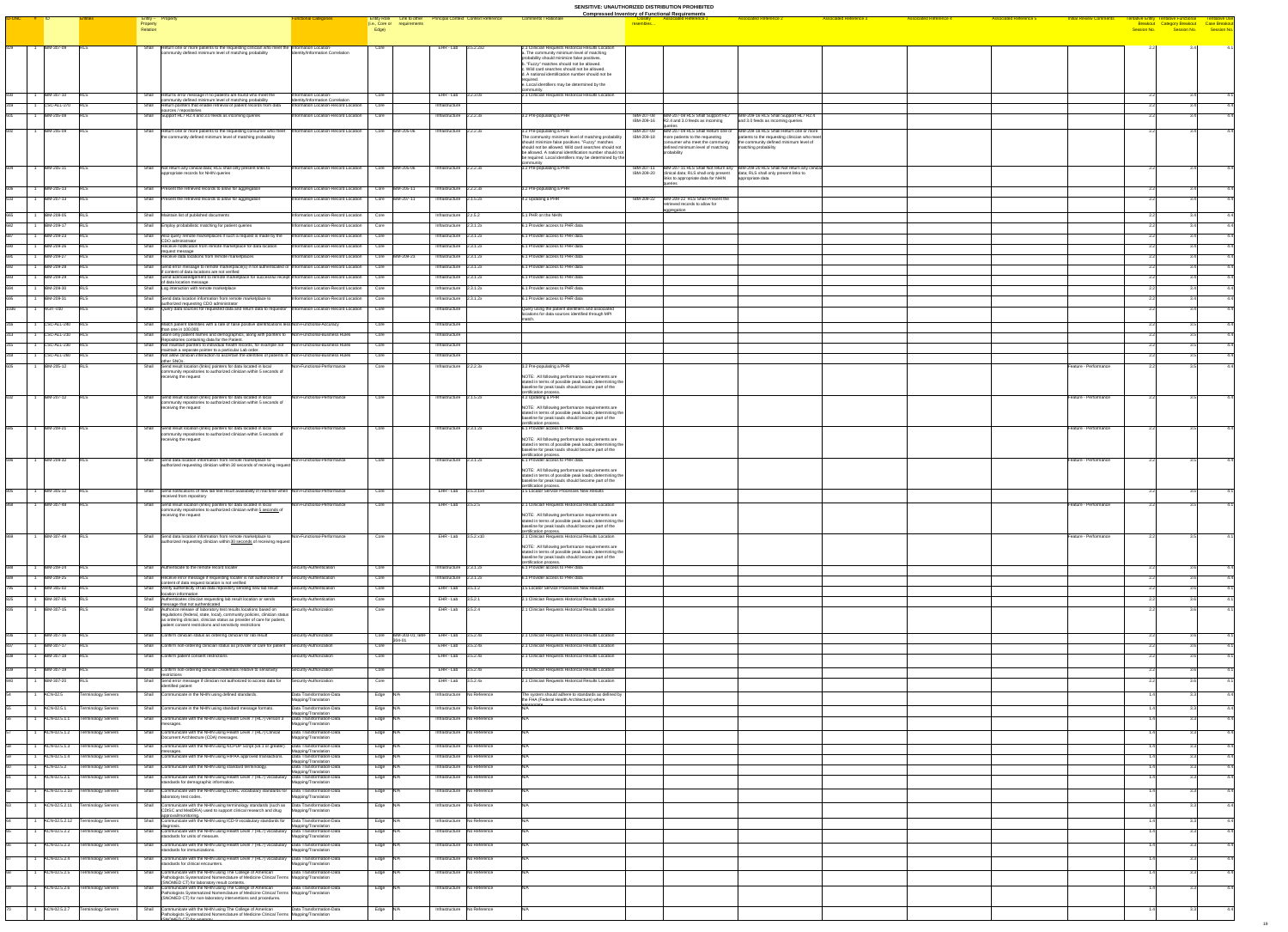|                          |                    |                            |                                                                                                                                                                                                    |                                                 |                                                                           |                             |                                            |                                                                                                                                                               | <b>Compressed Inventory of Functional Requirements</b> |                               |                               |                               |                               |                                |                                                                                                                                                                                  |  |
|--------------------------|--------------------|----------------------------|----------------------------------------------------------------------------------------------------------------------------------------------------------------------------------------------------|-------------------------------------------------|---------------------------------------------------------------------------|-----------------------------|--------------------------------------------|---------------------------------------------------------------------------------------------------------------------------------------------------------------|--------------------------------------------------------|-------------------------------|-------------------------------|-------------------------------|-------------------------------|--------------------------------|----------------------------------------------------------------------------------------------------------------------------------------------------------------------------------|--|
|                          | $ID-ONC$ $\#$ $ID$ |                            | Entity - Property<br>Property<br>Relation                                                                                                                                                          | Functional Categories                           | <b>Entity Role</b> Link to other<br>(i.e., Core or requirements)<br>Edge) |                             | <b>Principal Context Context Reference</b> | <b>Comments / Rationale</b>                                                                                                                                   | <b>Associated Reference 1</b><br>resembles.            | <b>Associated Reference 2</b> | <b>Associated Reference 3</b> | <b>Associated Reference 4</b> | <b>Associated Reference 5</b> | <b>Initial Review Comments</b> | Tentative Entity Tentative Functional<br>Tentative Entity Tentative Functional Tentiative Use<br>Breakout Category Breakout Case Breakout<br>Session No. Session No. Session No. |  |
|                          | 1 $ ACN-02.5.2.8$  | <b>Terminology Servers</b> | Shall Communicate with the NHIN using The College of American<br>Pathologists Systematized Nomenclature of Medicine Clinical Terms   Mapping/Translation<br>ISNOMED CT) for diagnosis and problems | Data Transformation-Data                        | Edge N/A                                                                  | Infrastructure No Reference |                                            |                                                                                                                                                               |                                                        |                               |                               |                               |                               |                                | 3.3                                                                                                                                                                              |  |
|                          | ACN-02.5.2.9       | <b>Terminology Servers</b> | Communicate with the NHIN using a set of federal terminologies<br>Shall<br>related to medications, including:<br>The Food and Drug Administration's names and codes for                            | Data Transformation-Data<br>Mapping/Translation | Edge N/A                                                                  | Infrastructure No Reference |                                            |                                                                                                                                                               |                                                        |                               |                               |                               |                               |                                |                                                                                                                                                                                  |  |
|                          | ACN-04.11          | <b>Terminology Servers</b> | Shall Contain mappings of local terminologies to NHIN standard<br>terminologies                                                                                                                    | Data Transformation-Data<br>Mapping/Translation | Edge N/A                                                                  | Infrastructure No Reference |                                            | Members of the NHIN must utilize standard<br>terminology when exchanging information.                                                                         |                                                        |                               |                               |                               |                               |                                |                                                                                                                                                                                  |  |
|                          | ACN-04.12          | <b>Terminology Servers</b> | Shall Present data to users in standard terminologies.                                                                                                                                             | Data Transformation-Data<br>Mapping/Translation | Edge N/A                                                                  | Infrastructure No Reference |                                            | Data received from NHIN requests should be displayed<br>in the NHIN terminology, unless the mapping from<br>NHIN terminology hack to local terminology exists |                                                        |                               |                               |                               |                               |                                |                                                                                                                                                                                  |  |
|                          | ACN-04.13          | <b>Terminology Servers</b> | Shall Maintain sets of standard terminologies.                                                                                                                                                     | Data Transformation-Data<br>Mapping/Translation | Edge N/A                                                                  | Infrastructure No Reference |                                            | Each edge system is responsible for staying up to date<br>on standard terminologies.                                                                          |                                                        |                               |                               |                               |                               |                                |                                                                                                                                                                                  |  |
| 104                      | ACN-04.14          | <b>Terminology Servers</b> | Shall Maintain sets of local terminologies.                                                                                                                                                        | Data Transformation-Data<br>Mapping/Translation | Edge N/A                                                                  | Infrastructure No Reference |                                            | Each edge system is responsible for mapping from<br>their local terminology to the standard NHIN                                                              |                                                        |                               |                               |                               |                               |                                |                                                                                                                                                                                  |  |
|                          | <b>IBM-304-24</b>  | <b>Terminology Servers</b> | Should Translate lab data to comply with HITSP or participant agreed upon<br>content and messaging standards                                                                                       | Data Transformation-Data<br>Mapping/Translation | Edge                                                                      | EHR-Lab $3.4.1.5x$          |                                            | 1.4 Data Repository Processes New Results                                                                                                                     |                                                        |                               |                               |                               |                               |                                |                                                                                                                                                                                  |  |
| 905<br>$\overline{1085}$ | <b>IBM-309-13</b>  | <b>Terminology Servers</b> | Should   Translate lab results data to comply with HITSP or participant agreed Data Transformation-Data<br>upon content and messaging standards                                                    | Mapping/Translation                             | Edge                                                                      | EHR-Lab $3.4.3.4x$          |                                            | 2.3 Data Repository Sends Historical Results Data                                                                                                             |                                                        |                               |                               |                               |                               |                                |                                                                                                                                                                                  |  |
|                          |                    |                            |                                                                                                                                                                                                    |                                                 |                                                                           |                             |                                            |                                                                                                                                                               |                                                        |                               |                               |                               |                               |                                |                                                                                                                                                                                  |  |
|                          |                    |                            |                                                                                                                                                                                                    |                                                 |                                                                           |                             |                                            |                                                                                                                                                               |                                                        |                               |                               |                               |                               |                                |                                                                                                                                                                                  |  |
|                          |                    |                            |                                                                                                                                                                                                    |                                                 |                                                                           |                             |                                            |                                                                                                                                                               |                                                        |                               |                               |                               |                               |                                |                                                                                                                                                                                  |  |
|                          |                    |                            |                                                                                                                                                                                                    |                                                 |                                                                           |                             |                                            |                                                                                                                                                               |                                                        |                               |                               |                               |                               |                                |                                                                                                                                                                                  |  |
|                          |                    |                            |                                                                                                                                                                                                    |                                                 |                                                                           |                             |                                            |                                                                                                                                                               |                                                        |                               |                               |                               |                               |                                |                                                                                                                                                                                  |  |
|                          |                    |                            |                                                                                                                                                                                                    |                                                 |                                                                           |                             |                                            |                                                                                                                                                               |                                                        |                               |                               |                               |                               |                                |                                                                                                                                                                                  |  |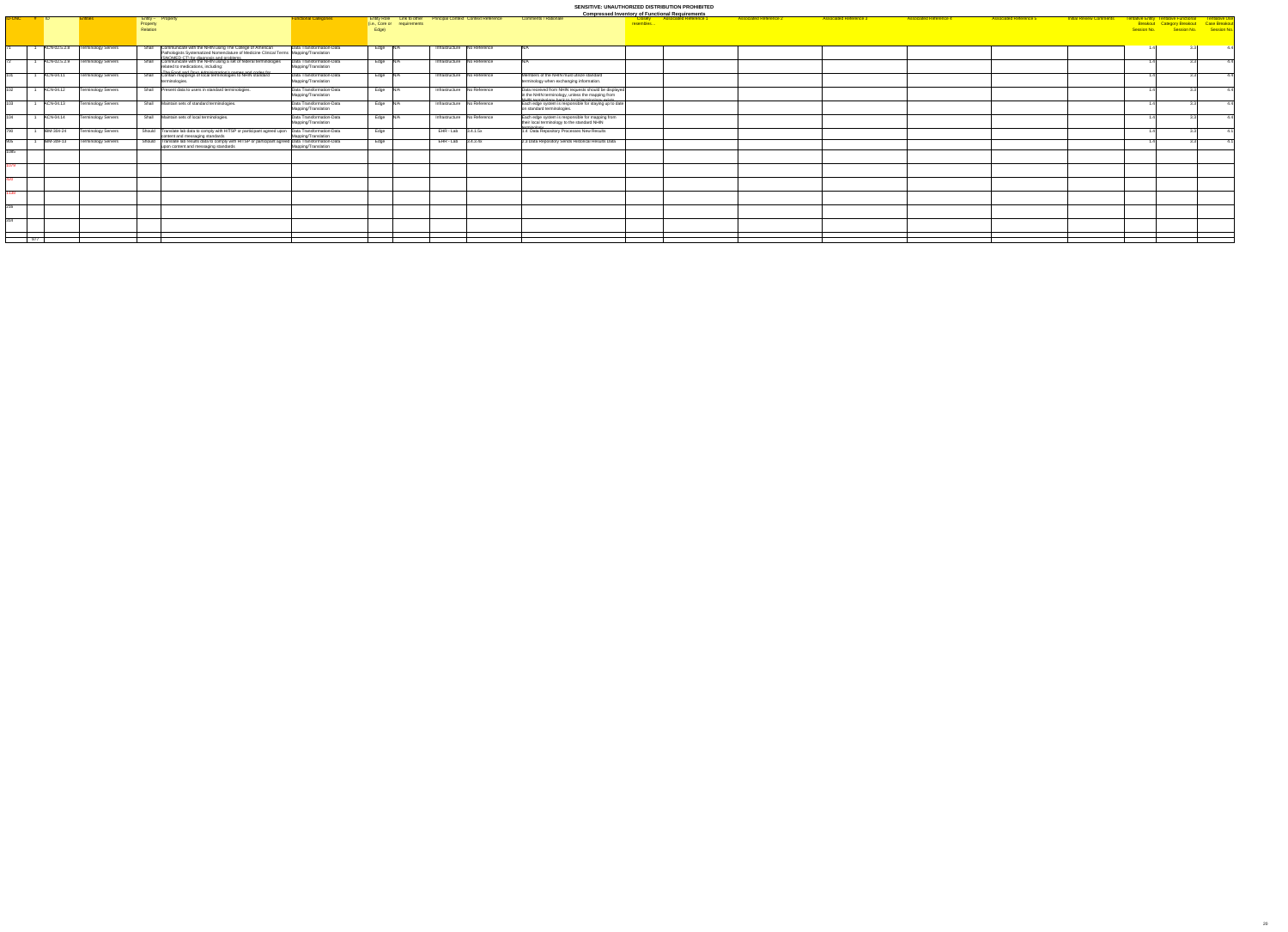| <b>Functional Categories</b><br><b>High Level Functional</b><br><b>Requirements</b><br>(Referenced to numeric<br>sequence in NCVHS Report) | #   | <b>Network Functionality</b><br>A NHIN should                                                                                                                          | #   | <b>Functional requirements #</b><br>for GENERAL edge<br>systems relating to<br>networking<br>Edge systems should                                                                                        | <b>Functional requriements</b><br>for SPECIFIC edge<br>systems relating to<br>networking | <b>ID</b> from<br>#<br>Original<br><b>Source</b><br><b>Spread</b><br>sheet | <b>Potential Gaps</b><br>(or Specificity)<br><b>Architectural</b><br><b>Variations</b>                  |
|--------------------------------------------------------------------------------------------------------------------------------------------|-----|------------------------------------------------------------------------------------------------------------------------------------------------------------------------|-----|---------------------------------------------------------------------------------------------------------------------------------------------------------------------------------------------------------|------------------------------------------------------------------------------------------|----------------------------------------------------------------------------|---------------------------------------------------------------------------------------------------------|
| <b>SECURITY</b>                                                                                                                            |     |                                                                                                                                                                        |     |                                                                                                                                                                                                         |                                                                                          |                                                                            |                                                                                                         |
| Authentication                                                                                                                             |     |                                                                                                                                                                        |     |                                                                                                                                                                                                         |                                                                                          |                                                                            |                                                                                                         |
|                                                                                                                                            |     |                                                                                                                                                                        |     | Enable authentication of an entity's users as well as independent users whenever location of information and/or data are exchanged within a nationwide health information network. (2.0)                |                                                                                          |                                                                            |                                                                                                         |
| $\bullet$                                                                                                                                  |     |                                                                                                                                                                        |     | Enable an entity to register (provide authorization and establish authentication processes for) users to connect with a nationwide health information network in a manner consistent with all HIPAA and |                                                                                          |                                                                            |                                                                                                         |
|                                                                                                                                            |     | other applicable federal, state, and local privacy and security legislation/regulations. (2.1)                                                                         |     |                                                                                                                                                                                                         |                                                                                          |                                                                            |                                                                                                         |
| $\bullet$                                                                                                                                  |     | Protect authentication credentials during transmission. (2.2)                                                                                                          |     | Provide mechanisms for non-repudiation when the policies of the parties exchanging data would require such service. (2.3)                                                                               |                                                                                          |                                                                            |                                                                                                         |
|                                                                                                                                            |     | 1.0 Authenticate entity access to                                                                                                                                      | 1.1 | Authenticate entity to NHIN                                                                                                                                                                             |                                                                                          | IBM-209-02                                                                 |                                                                                                         |
|                                                                                                                                            |     | <b>NHIN</b> interface                                                                                                                                                  |     | interface                                                                                                                                                                                               |                                                                                          | <b>NGIT-129</b><br><b>NGIT-094</b>                                         |                                                                                                         |
|                                                                                                                                            | 2.0 | Authenticate all users to NHIN<br>interface                                                                                                                            | 2.1 | Authenticate user accesses into<br>the system                                                                                                                                                           |                                                                                          | ACN-07.6<br>ACN-07.6.1                                                     | Edge systems should<br>authenticate their own                                                           |
|                                                                                                                                            | 3.0 | Authenticate all systems to NHIN<br>interface                                                                                                                          | 3.1 | Verify authenticity of system<br>sending data                                                                                                                                                           |                                                                                          | and<br>ACN-07.6.2<br>3.3<br>and<br>IRM 304 03                              | users. The strenath of the<br>Generate authorization for<br>re-linking                                  |
|                                                                                                                                            | 4.0 | Protect user and system<br>authentication credentials during<br>transmission from the user to the<br>NHIN.                                                             |     |                                                                                                                                                                                                         |                                                                                          | ACN-07.6.2<br>ACN-7.8.3                                                    | (Support secure mechanism<br>for transmission of user<br>credentials during<br>authentication process.) |
|                                                                                                                                            | 5.0 | Provide a mechanism for ensuring<br>non-repudiation.                                                                                                                   | 5.1 | Provide a mechanism for<br>ensuring non-repudiation.                                                                                                                                                    |                                                                                          | ACN-07.7<br>and                                                            |                                                                                                         |
|                                                                                                                                            | 6.0 | Authenticate Record Locator                                                                                                                                            | 6.1 | Authenticate Record Locator                                                                                                                                                                             |                                                                                          | $ACN-079$<br>IBM-209-24                                                    |                                                                                                         |
|                                                                                                                                            |     | Service to remote record locator<br>and receive error message if<br>requesting locator is not<br>authorized or if content of data<br>request location is not verified. |     | Service                                                                                                                                                                                                 |                                                                                          | IBM-209-25                                                                 |                                                                                                         |
| Authorization                                                                                                                              |     |                                                                                                                                                                        |     |                                                                                                                                                                                                         |                                                                                          |                                                                            |                                                                                                         |
|                                                                                                                                            |     |                                                                                                                                                                        |     | Utilize a certification process with which any entity's health information users must conform for exchange of data within a nationwide health information network. (1.0)                                |                                                                                          |                                                                            |                                                                                                         |
| $\bullet$<br>information. (3.0)                                                                                                            |     |                                                                                                                                                                        |     | Facilitate management of an individual's permission/authorization to share information about location of health information or apply restrictions on access to specified health                         |                                                                                          |                                                                            |                                                                                                         |
| $\bullet$                                                                                                                                  |     | Utilize standard authorization codes to convey permissions/authorizations to share data. (3.4)                                                                         |     |                                                                                                                                                                                                         |                                                                                          |                                                                            |                                                                                                         |
|                                                                                                                                            |     |                                                                                                                                                                        |     | Enable an entity to de-identify and aggregate data, for research or other purposes, upon request (3.6)                                                                                                  |                                                                                          |                                                                            |                                                                                                         |
|                                                                                                                                            | 7.0 | Authorize an entity's request for<br>data                                                                                                                              |     | 7.1 Allow NHIN-based users to<br>access only data sets associated<br>with their assigned roles.                                                                                                         |                                                                                          | IBM-209-07<br><b>NGIT-151</b><br><b>NGIT-005</b>                           | Ability for <b>CDO</b> to opt-out<br>of biosurveillance activities.                                     |
|                                                                                                                                            |     |                                                                                                                                                                        |     |                                                                                                                                                                                                         |                                                                                          | and                                                                        | (HIPAA Privacy Rule should                                                                              |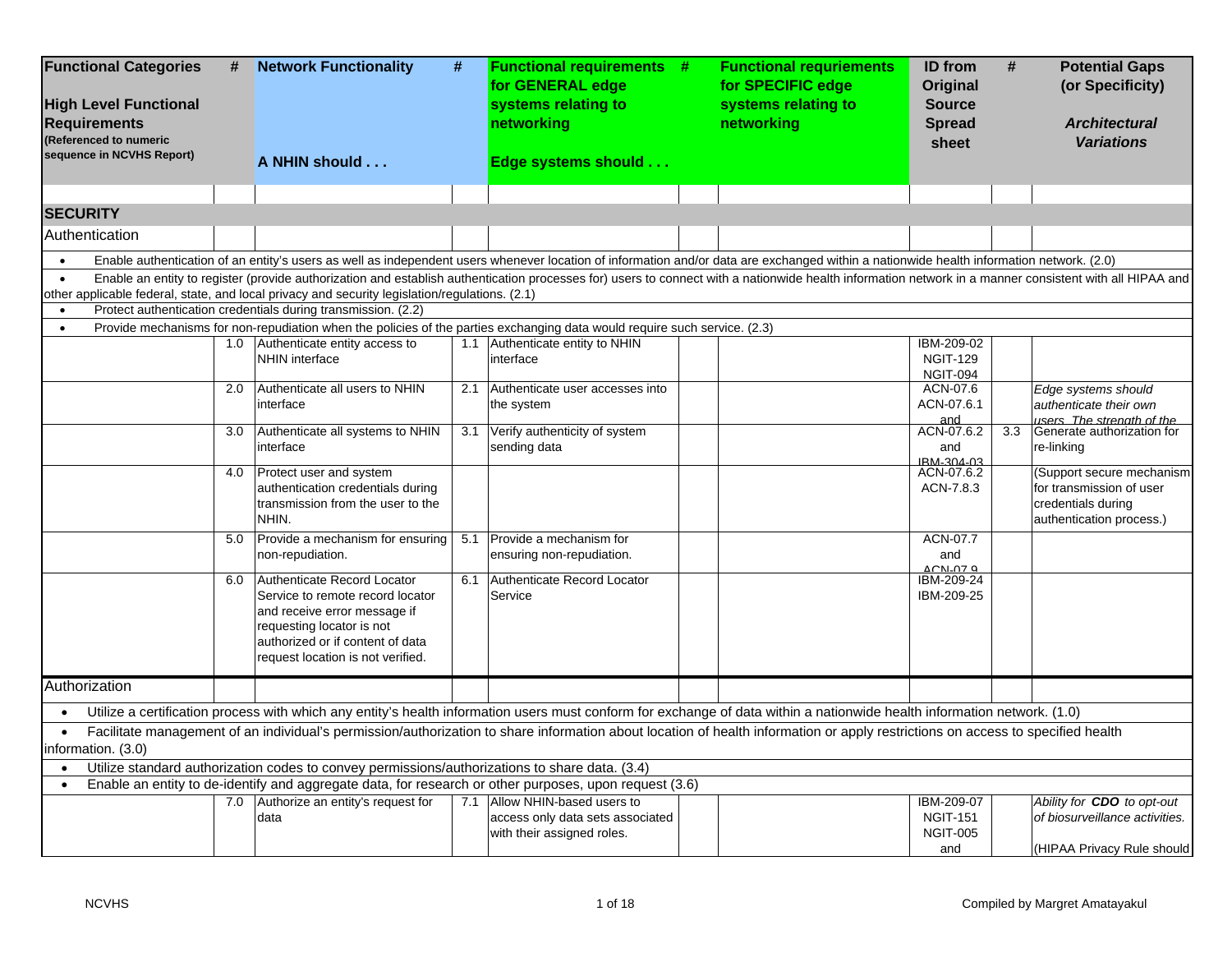| <b>Functional Categories</b><br><b>High Level Functional</b><br><b>Requirements</b><br>(Referenced to numeric<br>sequence in NCVHS Report) | #   | <b>Network Functionality</b><br>A NHIN should                                                                                                                                     | #   | <b>Functional requirements #</b><br>for GENERAL edge<br>systems relating to<br>networking<br>Edge systems should                                                                                                                                                                                                                               | <b>Functional requriements</b><br>for SPECIFIC edge<br>systems relating to<br>networking                                                                                    | #<br><b>ID</b> from<br>Original<br><b>Source</b><br><b>Spread</b><br>sheet     | <b>Potential Gaps</b><br>(or Specificity)<br><b>Architectural</b><br><b>Variations</b>                                                        |
|--------------------------------------------------------------------------------------------------------------------------------------------|-----|-----------------------------------------------------------------------------------------------------------------------------------------------------------------------------------|-----|------------------------------------------------------------------------------------------------------------------------------------------------------------------------------------------------------------------------------------------------------------------------------------------------------------------------------------------------|-----------------------------------------------------------------------------------------------------------------------------------------------------------------------------|--------------------------------------------------------------------------------|-----------------------------------------------------------------------------------------------------------------------------------------------|
|                                                                                                                                            | 8.0 | Associate a single role with any<br>one user session.                                                                                                                             |     |                                                                                                                                                                                                                                                                                                                                                |                                                                                                                                                                             | ACN-07.11.4                                                                    | Architectural variation                                                                                                                       |
|                                                                                                                                            | 9.0 | Provide NHIN administration<br>capabilities (e.g., creation of<br>permissions) to be executed only<br>by authorized NHIN users.                                                   | 9.1 | Designate an administrator role<br>covering administration of<br>internal resources.                                                                                                                                                                                                                                                           |                                                                                                                                                                             | ACN-07.11.7<br>ACN-07.12.3<br>ACN-07.12.6<br>ACN.07.12.7                       |                                                                                                                                               |
|                                                                                                                                            |     | 10.0 Provide consent management to<br>capture an individual's consent to<br>sharing data, make any changes<br>in consent, and allow authorized<br>access based on consent status. |     | 10.1 Provide consent management to<br>capture an individual's consent to<br>sharing data, make any changes<br>in consent, and allow authorized<br>access based on consent status.                                                                                                                                                              |                                                                                                                                                                             | ACN-07.1<br>ACN-07.1.1<br>ACN-07.1.2<br>ACN-07.1.3<br>ACN-07.1.4<br>IBM-302-03 |                                                                                                                                               |
|                                                                                                                                            |     | 11.0 Provide an appropriate Edge<br>System registration/certification<br>capability before access to the<br>NHIN is granted.                                                      |     | 11.1 Establish user authorizations to<br>use specific functions of the<br>system                                                                                                                                                                                                                                                               |                                                                                                                                                                             | ACN-07.3.2<br>ACN-07.3.3<br>ACN-07.3<br>ACN-07.3.1                             | (Fully support registration<br>requirements (i.e., key<br>components, approvers,<br>authorizations, out-of-band                               |
| Confidentiality                                                                                                                            |     |                                                                                                                                                                                   |     |                                                                                                                                                                                                                                                                                                                                                |                                                                                                                                                                             |                                                                                |                                                                                                                                               |
| $\bullet$                                                                                                                                  |     |                                                                                                                                                                                   |     | Enable entities and/or users to provide permissions, authorizations, and/or restrictions to share location information/data. (3.1)                                                                                                                                                                                                             |                                                                                                                                                                             |                                                                                |                                                                                                                                               |
| $\bullet$                                                                                                                                  |     |                                                                                                                                                                                   |     | Enable changes to be made in permissions, authorizations, and restrictions as requested by applicable entity and/or user. (3.2)                                                                                                                                                                                                                |                                                                                                                                                                             |                                                                                |                                                                                                                                               |
| (e.g., public health departments). (3.5)                                                                                                   |     |                                                                                                                                                                                   |     | Allow access to location of information and/or data based only on permission/authorization status or emergency access as defined by law. (3.3)<br>Enable participants in a nationwide health information network the ability to anonymize and re-link data to ensure its confidentiality, in accordance with policies of the relevant entities |                                                                                                                                                                             |                                                                                |                                                                                                                                               |
|                                                                                                                                            |     | 12.0 Enforce NHIN security and privacy<br>policies, HITSP security<br>standards, and HIPAA and other<br>federal, state, and logal<br>legislation/regulation                       |     |                                                                                                                                                                                                                                                                                                                                                |                                                                                                                                                                             | CSC-SEC-<br>190<br>IBM-107-09<br>ACN-07.20<br>ACN-07.20.1<br>0.0107222         | (Enable systems to securely<br>transmit data outside of the<br>health architecutre and<br>between entities within the<br>health architecture) |
|                                                                                                                                            |     | 13.0 Messaging Handling Systems<br>should support transport level<br>security and protect confidentiality<br>of data and services over the<br>network using encryption.           |     | 13.1 All Edge Systems should<br>support transport level security<br>and protect confidentiality of data<br>and services over the network<br>using encryption.                                                                                                                                                                                  |                                                                                                                                                                             | CSC-SEC-10<br><b>NGIT-006</b>                                                  |                                                                                                                                               |
|                                                                                                                                            |     |                                                                                                                                                                                   |     |                                                                                                                                                                                                                                                                                                                                                | 14.2 NHIN Interface should assure<br>that randomized linker is attached<br>to anonymized data before<br>transmission and support re-<br>linking for public health purposes. | IBM-102-07<br><b>NGIT-066</b><br><b>NGIT-069</b><br><b>NGIT-116</b>            |                                                                                                                                               |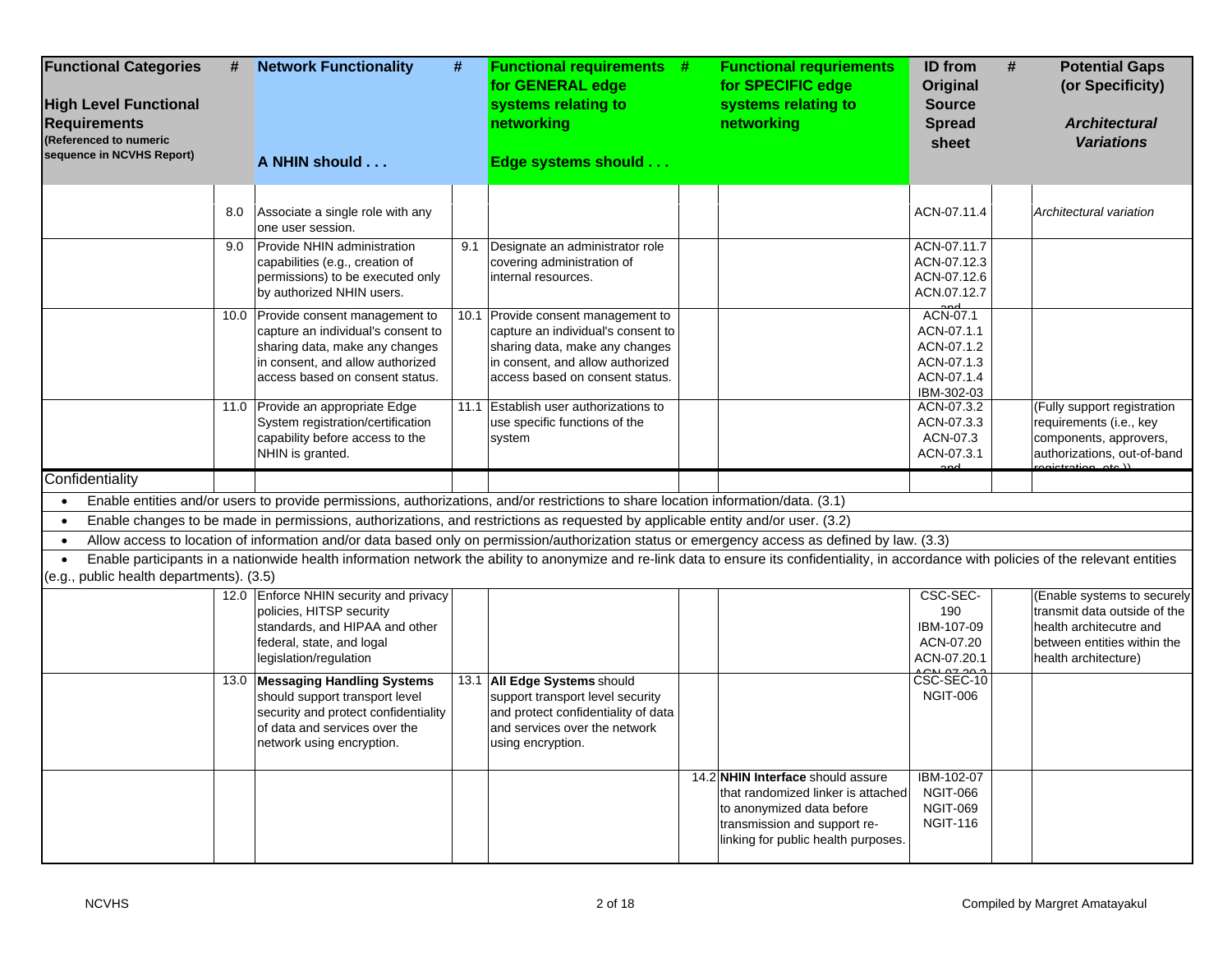| <b>Functional Categories</b><br><b>High Level Functional</b><br><b>Requirements</b><br>(Referenced to numeric<br>sequence in NCVHS Report) | # | <b>Network Functionality</b><br>A NHIN should                                                                                                                                   | # | <b>Functional requirements #</b><br>for GENERAL edge<br>systems relating to<br>networking<br>Edge systems should                                       | <b>Functional requriements</b><br>for SPECIFIC edge<br>systems relating to<br>networking | ID from<br>Original<br><b>Source</b><br><b>Spread</b><br>sheet | # | <b>Potential Gaps</b><br>(or Specificity)<br><b>Architectural</b><br><b>Variations</b>                                                                                                      |
|--------------------------------------------------------------------------------------------------------------------------------------------|---|---------------------------------------------------------------------------------------------------------------------------------------------------------------------------------|---|--------------------------------------------------------------------------------------------------------------------------------------------------------|------------------------------------------------------------------------------------------|----------------------------------------------------------------|---|---------------------------------------------------------------------------------------------------------------------------------------------------------------------------------------------|
|                                                                                                                                            |   |                                                                                                                                                                                 |   |                                                                                                                                                        |                                                                                          |                                                                |   |                                                                                                                                                                                             |
| Credentialing<br>For High Level Functional<br>Requirements, see Authentication                                                             |   | 15.0 Register entities and system<br>administrators to participate in the<br><b>NHIN</b>                                                                                        |   | 15.1 Register patients, providers,<br>public health users, system<br>administrators to participate in<br>the NHIN                                      |                                                                                          | CSC-SEC-<br>240<br>ACN-04.3<br>ACN-04.6<br>and                 |   | 15.3 Ensure that credentialing<br>information is accurate.                                                                                                                                  |
|                                                                                                                                            |   |                                                                                                                                                                                 |   | 16.1 Maintain the identities of its<br>users, according to a written and<br>approved security policy.                                                  |                                                                                          | CSC-SEC-<br>250                                                |   |                                                                                                                                                                                             |
|                                                                                                                                            |   |                                                                                                                                                                                 |   | 17.1 Provide look-up and<br>reconciliation service for third<br>parties                                                                                |                                                                                          | IBM-203-02                                                     |   | Verify user credentials<br>across NHIN, and with<br>National Provider Identifier<br>and National Dlan Idontifior                                                                            |
| <b>INFORMATION</b><br><b>LOCATION</b>                                                                                                      |   |                                                                                                                                                                                 |   |                                                                                                                                                        |                                                                                          |                                                                |   |                                                                                                                                                                                             |
| Identity/<br><b>Information Correlation</b>                                                                                                |   |                                                                                                                                                                                 |   |                                                                                                                                                        |                                                                                          |                                                                |   |                                                                                                                                                                                             |
|                                                                                                                                            |   |                                                                                                                                                                                 |   | Uniquely identify an individual through matching on various identifiers, such as last name, middle name, first name, date of birth, gender, etc. (4.1) |                                                                                          |                                                                |   |                                                                                                                                                                                             |
|                                                                                                                                            |   |                                                                                                                                                                                 |   | Utilize a set of standard policies to resolve identity ambiguities, consistent with applicable tolerance levels for errors (4.2)                       |                                                                                          |                                                                |   |                                                                                                                                                                                             |
|                                                                                                                                            |   | 18.0 Use the Record Locator Service to 18.1 Provide method for clinician and<br>resolve (link and unlink) patient<br>indentiy amibiguities                                      |   | locator system to agree on<br>patient identity through patient<br>trait matching, shared MPI or<br>patient identifier matching.                        |                                                                                          | CSC-ALL-320<br>ACN-02.1.3<br>ACN-02.1.4<br>and<br>IBM-307-11   |   | Establish valid identity for<br>consumer by trusted<br>parties, including health<br>plans and plan sponsors;<br>PHRs (via unique "tokens"                                                   |
|                                                                                                                                            |   | 19.0 Return unambiguous patient<br>identities for all query results.                                                                                                            |   |                                                                                                                                                        |                                                                                          | CSC-ALL-770<br><b>NGIT-008</b><br>IRM-307-08                   |   |                                                                                                                                                                                             |
|                                                                                                                                            |   | 20.0 Contain/maintain an index of<br>unique patients participating in the<br>NHIN.                                                                                              |   | 20.1 Maintain latest available patient<br>identifying information                                                                                      |                                                                                          | ACN-02.1<br>NGIT-007<br>and<br><u>CC ALL 180</u>               |   | Use blinded, secure RLS,<br>such as through bi-<br>gramming and other<br>tochniques to achieve                                                                                              |
|                                                                                                                                            |   | 21.0 Uniquely identify a person<br>[through probabilistic matching on]<br>by various identifiers, such as:<br>Last Name<br>Middle Name<br>First Name<br>Date of Birth<br>Gender |   | 21.1 Uniquely identify a person by<br>various identifiers, such as:<br>Last Name<br>Middle Name<br>First Name<br>Date of Birth<br>Gender               |                                                                                          | ACN-02.1.1<br>CSC-ALL-300<br>and<br>IBM-209-17                 |   | (Use an agreed-upon list of<br>unique data elements and<br>data identifiers.)<br>Use a patient matching<br>scheme were the Edge MPI<br>becomes a Person Locator<br>Service by extending the |
|                                                                                                                                            |   | 22.0 Receive, validate, and update<br>unique patient information from<br>participating edge systems                                                                             |   | 22.1 Send demographic information to<br>record locator to identify patient<br>for query.                                                               |                                                                                          | ACN-02.1.2<br>IBM-307-08<br>ACN-02.1.2.2<br>ACN-02.1.2.6       |   |                                                                                                                                                                                             |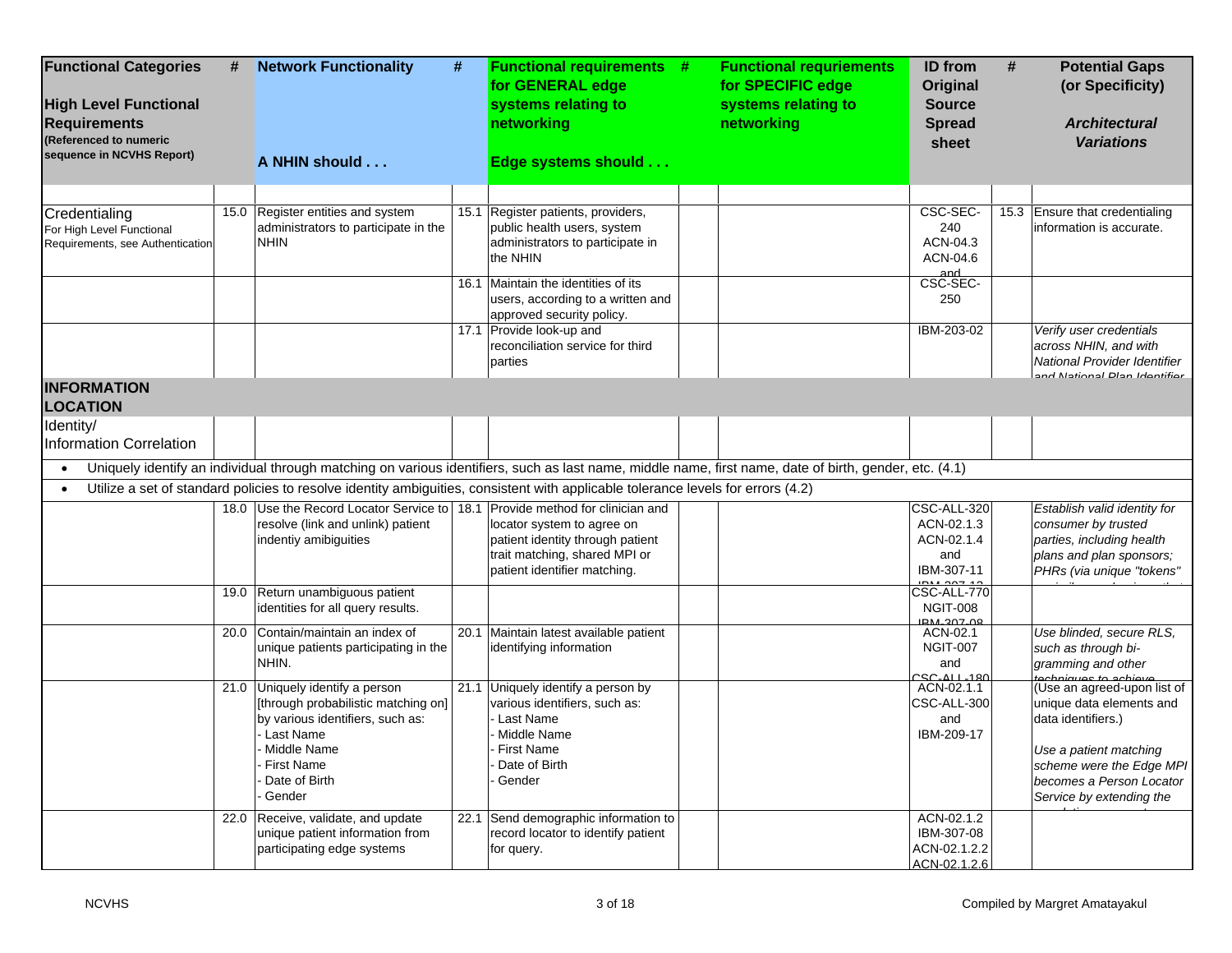| <b>Functional Categories</b><br><b>High Level Functional</b><br><b>Requirements</b><br>(Referenced to numeric<br>sequence in NCVHS Report) | # | <b>Network Functionality</b><br>#<br>A NHIN should                                                                                                                                | <b>Functional requirements #</b><br>for GENERAL edge<br>systems relating to<br>networking<br>Edge systems should | <b>Functional requriements</b><br>for SPECIFIC edge<br>systems relating to<br>networking                                                                                     | ID from<br>Original<br><b>Source</b><br><b>Spread</b><br>sheet | # | <b>Potential Gaps</b><br>(or Specificity)<br><b>Architectural</b><br><b>Variations</b>      |
|--------------------------------------------------------------------------------------------------------------------------------------------|---|-----------------------------------------------------------------------------------------------------------------------------------------------------------------------------------|------------------------------------------------------------------------------------------------------------------|------------------------------------------------------------------------------------------------------------------------------------------------------------------------------|----------------------------------------------------------------|---|---------------------------------------------------------------------------------------------|
|                                                                                                                                            |   |                                                                                                                                                                                   |                                                                                                                  |                                                                                                                                                                              |                                                                |   |                                                                                             |
|                                                                                                                                            |   | 23.0 Return patient identifiers<br>previously uploaded by data<br>sources for a uniquely identified<br>patient                                                                    |                                                                                                                  |                                                                                                                                                                              | CSC-ALL-770<br>CSC-ALL-280<br>IBM-307-09<br><b>NGIT-009</b>    |   |                                                                                             |
|                                                                                                                                            |   | 24.0 Maintain a unique organizational                                                                                                                                             |                                                                                                                  |                                                                                                                                                                              | ACN-05.2                                                       |   |                                                                                             |
|                                                                                                                                            |   | identifier for each participating                                                                                                                                                 |                                                                                                                  |                                                                                                                                                                              | ACN-05.2.1.1                                                   |   |                                                                                             |
|                                                                                                                                            |   | edge system, creating, updating,<br>and inactivating identifiers [for non-<br>HIPAA covered entities].                                                                            |                                                                                                                  |                                                                                                                                                                              | ACN-05.2.1.2<br>ACN-05.2.1.3                                   |   |                                                                                             |
|                                                                                                                                            |   |                                                                                                                                                                                   |                                                                                                                  | 25.2 Record Locator Service should                                                                                                                                           | IBM-205-05                                                     |   |                                                                                             |
|                                                                                                                                            |   |                                                                                                                                                                                   |                                                                                                                  | match patient to respective                                                                                                                                                  | IBM-207-05                                                     |   |                                                                                             |
|                                                                                                                                            |   |                                                                                                                                                                                   |                                                                                                                  | sources of data when populating<br>the PHR from the NHIN                                                                                                                     |                                                                |   |                                                                                             |
|                                                                                                                                            |   |                                                                                                                                                                                   |                                                                                                                  | 26.2 CDO-CDO NHIN Interface                                                                                                                                                  | IBM-103-13                                                     |   |                                                                                             |
|                                                                                                                                            |   |                                                                                                                                                                                   |                                                                                                                  | should determine when multiple<br>and or independently submitted<br>data refer to the same case<br>(patient) or event to minimize<br>double counting for<br>biosurveillance. |                                                                |   |                                                                                             |
|                                                                                                                                            |   |                                                                                                                                                                                   |                                                                                                                  | 27.2 Consumer System-PHR should                                                                                                                                              | IBM-205-19                                                     |   |                                                                                             |
|                                                                                                                                            |   |                                                                                                                                                                                   |                                                                                                                  | maintain an XDS repository<br>following pre-population of PHR                                                                                                                | IBM-207-19                                                     |   |                                                                                             |
|                                                                                                                                            |   |                                                                                                                                                                                   | 28.1 Establish patient-provider<br>relationships.                                                                |                                                                                                                                                                              | ACN-04.10                                                      |   | (Link parent/child records<br>and family records. Link to<br>vital statistics records. Also |
|                                                                                                                                            |   |                                                                                                                                                                                   |                                                                                                                  | 29.2 CDO should embed randomized<br>data linker to allow authorized re-<br>identification for Public Health                                                                  | <b>CSC-BIO-530</b>                                             |   |                                                                                             |
| <b>Record Location</b>                                                                                                                     |   |                                                                                                                                                                                   |                                                                                                                  |                                                                                                                                                                              |                                                                |   |                                                                                             |
| $\bullet$                                                                                                                                  |   | Utilize a standard person identity/information correlation process to uniquely identify an individual. (4.0)                                                                      |                                                                                                                  |                                                                                                                                                                              |                                                                |   |                                                                                             |
| $\bullet$                                                                                                                                  |   | Provide functionality that will locate where health information exists for identified individuals. (5.0)                                                                          |                                                                                                                  |                                                                                                                                                                              |                                                                |   |                                                                                             |
| $\bullet$                                                                                                                                  |   | Utilize a standard, unique entity identifier (such as the ISO Object Identifier [OID] recommended by HITSP) to locate entities holding a specific individual's information. (5.1) |                                                                                                                  |                                                                                                                                                                              |                                                                |   |                                                                                             |
|                                                                                                                                            |   | 30.0 Contain one Record Locator                                                                                                                                                   |                                                                                                                  |                                                                                                                                                                              | IBM-205-06                                                     |   | Support multiple instances                                                                  |
|                                                                                                                                            |   | Service (RLS) for NHIN searches                                                                                                                                                   |                                                                                                                  |                                                                                                                                                                              | IBM-209-13                                                     |   | of an RLS, each of which                                                                    |
|                                                                                                                                            |   |                                                                                                                                                                                   |                                                                                                                  |                                                                                                                                                                              | IBM-207-06                                                     |   | could support different data                                                                |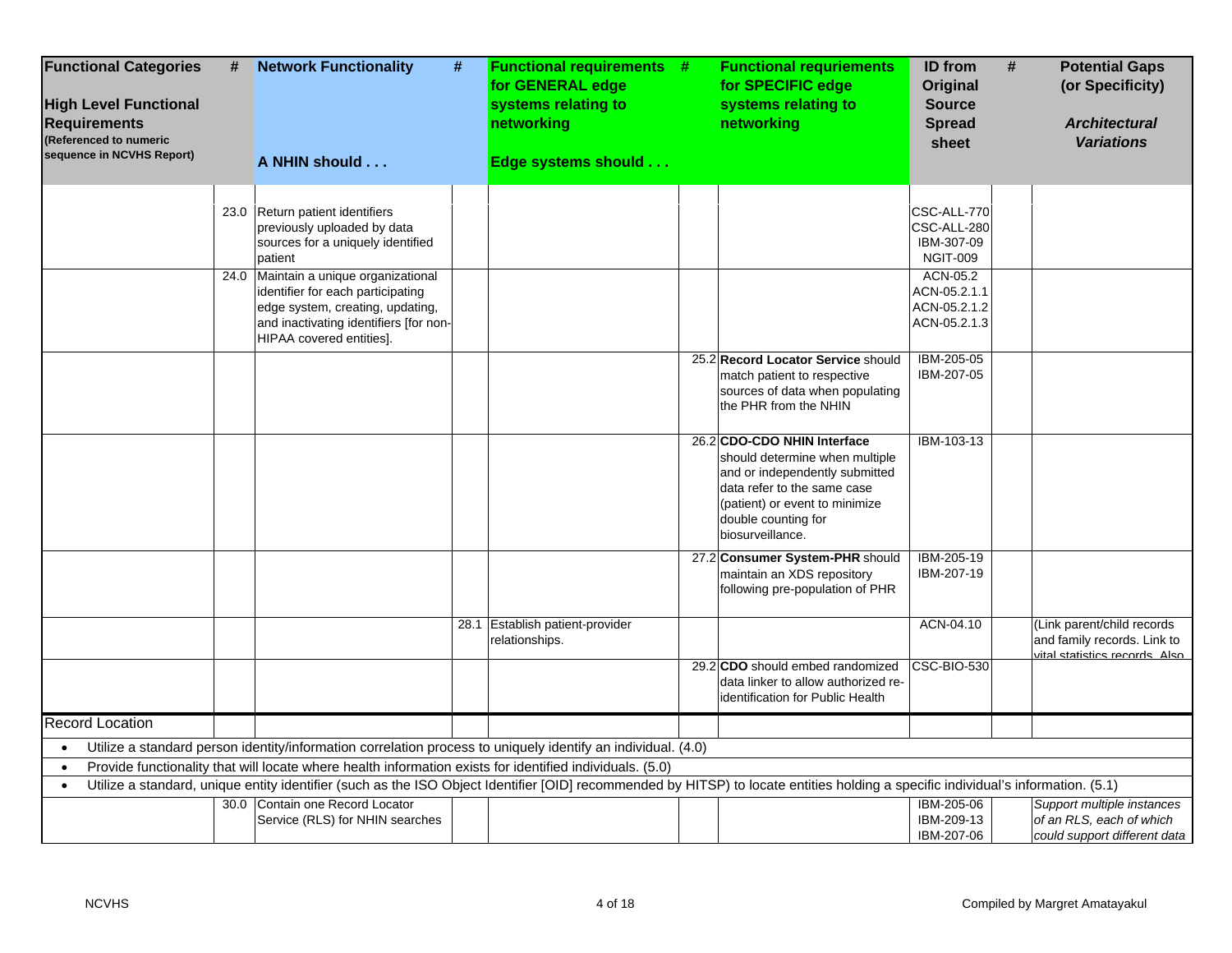| <b>Functional Categories</b><br><b>High Level Functional</b><br><b>Requirements</b><br>(Referenced to numeric<br>sequence in NCVHS Report) | #    | <b>Network Functionality</b><br>A NHIN should                                                                                                                                                                                                                                                                                                                         | # | <b>Functional requirements #</b><br>for GENERAL edge<br>systems relating to<br>networking<br>Edge systems should | <b>Functional requriements</b><br>for SPECIFIC edge<br>systems relating to<br>networking | <b>ID</b> from<br><b>Original</b><br><b>Source</b><br><b>Spread</b><br>sheet | # | <b>Potential Gaps</b><br>(or Specificity)<br><b>Architectural</b><br><b>Variations</b>                                                                                                                                                                                    |
|--------------------------------------------------------------------------------------------------------------------------------------------|------|-----------------------------------------------------------------------------------------------------------------------------------------------------------------------------------------------------------------------------------------------------------------------------------------------------------------------------------------------------------------------|---|------------------------------------------------------------------------------------------------------------------|------------------------------------------------------------------------------------------|------------------------------------------------------------------------------|---|---------------------------------------------------------------------------------------------------------------------------------------------------------------------------------------------------------------------------------------------------------------------------|
|                                                                                                                                            | 31.0 | Notify/return pointers to requesting<br>edge systems that identified edge<br>systems contain or do not contain<br>the requested data                                                                                                                                                                                                                                  |   |                                                                                                                  |                                                                                          | IBM-209-33<br>ACN-02.3.10<br>ACN-02.3.1<br>IBM-209-15<br>CSC-ALL-270         |   |                                                                                                                                                                                                                                                                           |
|                                                                                                                                            |      | 32.0 Support HITSP standard feeds as<br>incoming queries to record locator<br>service                                                                                                                                                                                                                                                                                 |   |                                                                                                                  |                                                                                          | IBM-205-08                                                                   |   |                                                                                                                                                                                                                                                                           |
|                                                                                                                                            |      | 33.0 Receive notification from remote<br>marketplace for data location<br>request message                                                                                                                                                                                                                                                                             |   |                                                                                                                  |                                                                                          | IBM-209-26                                                                   |   |                                                                                                                                                                                                                                                                           |
|                                                                                                                                            |      | 34.0 Receive data locations from<br>remote marketplaces                                                                                                                                                                                                                                                                                                               |   |                                                                                                                  |                                                                                          | IBM-209-27                                                                   |   |                                                                                                                                                                                                                                                                           |
|                                                                                                                                            |      | 35.0 Query data sources for requested<br>data and return data to requestor                                                                                                                                                                                                                                                                                            |   |                                                                                                                  |                                                                                          | <b>NGIT-010</b>                                                              |   |                                                                                                                                                                                                                                                                           |
| <b>DATA TRANSACTION</b>                                                                                                                    |      |                                                                                                                                                                                                                                                                                                                                                                       |   |                                                                                                                  |                                                                                          |                                                                              |   |                                                                                                                                                                                                                                                                           |
| Pull                                                                                                                                       |      |                                                                                                                                                                                                                                                                                                                                                                       |   |                                                                                                                  |                                                                                          |                                                                              |   |                                                                                                                                                                                                                                                                           |
| $\bullet$                                                                                                                                  |      | Provide notification concerning location of information, pointers to the locations, metadata describing the nature of available data (e.g., radiology report, dates of service, advance<br>directives), or the data itself to the requestor depending on the structure of the network used and agreements in place. (Also applies to Data Transmission [Push]). (5.2) |   |                                                                                                                  |                                                                                          |                                                                              |   |                                                                                                                                                                                                                                                                           |
| preferences. (6.3)                                                                                                                         |      | Enable standard information metadata (e.g., UML, XSD) to be included in message formats in order to convey, for example, sensitivity restrictions, individual permissions, and entity                                                                                                                                                                                 |   |                                                                                                                  |                                                                                          |                                                                              |   |                                                                                                                                                                                                                                                                           |
|                                                                                                                                            |      | 36.0 Receive notification of data to be<br>sent                                                                                                                                                                                                                                                                                                                       |   |                                                                                                                  |                                                                                          | IBM-102-02                                                                   |   |                                                                                                                                                                                                                                                                           |
|                                                                                                                                            |      | 37.0 Accept and respond to<br>authenticated and authorized<br>queries for data for a patient.                                                                                                                                                                                                                                                                         |   | 37.1 Receive requested data                                                                                      |                                                                                          | CSC-ALL-750 37.3<br>and<br>IBM-311-02                                        |   | Leverage full data model<br>and data dictionary<br>(consistent metadata) as a<br>basis for any kind of data<br>retrieval<br>(Leverage BRIDG meta-<br>model as a standard means<br>of exchanging relevant<br>clinical trials-related data.<br><b>Provide for compation</b> |
|                                                                                                                                            |      | 38.0 Accept lists of other SNOs to<br>contact as part of queries, and<br>query these other SNOs in<br>addition to querying repositories<br>within its SNO.                                                                                                                                                                                                            |   | 38.1 Use the NHIN Interface to query<br>outside the SNO for health data<br>for a patient.                        |                                                                                          | CSC-ALL-780<br>and<br>CSC-ALL-880                                            |   |                                                                                                                                                                                                                                                                           |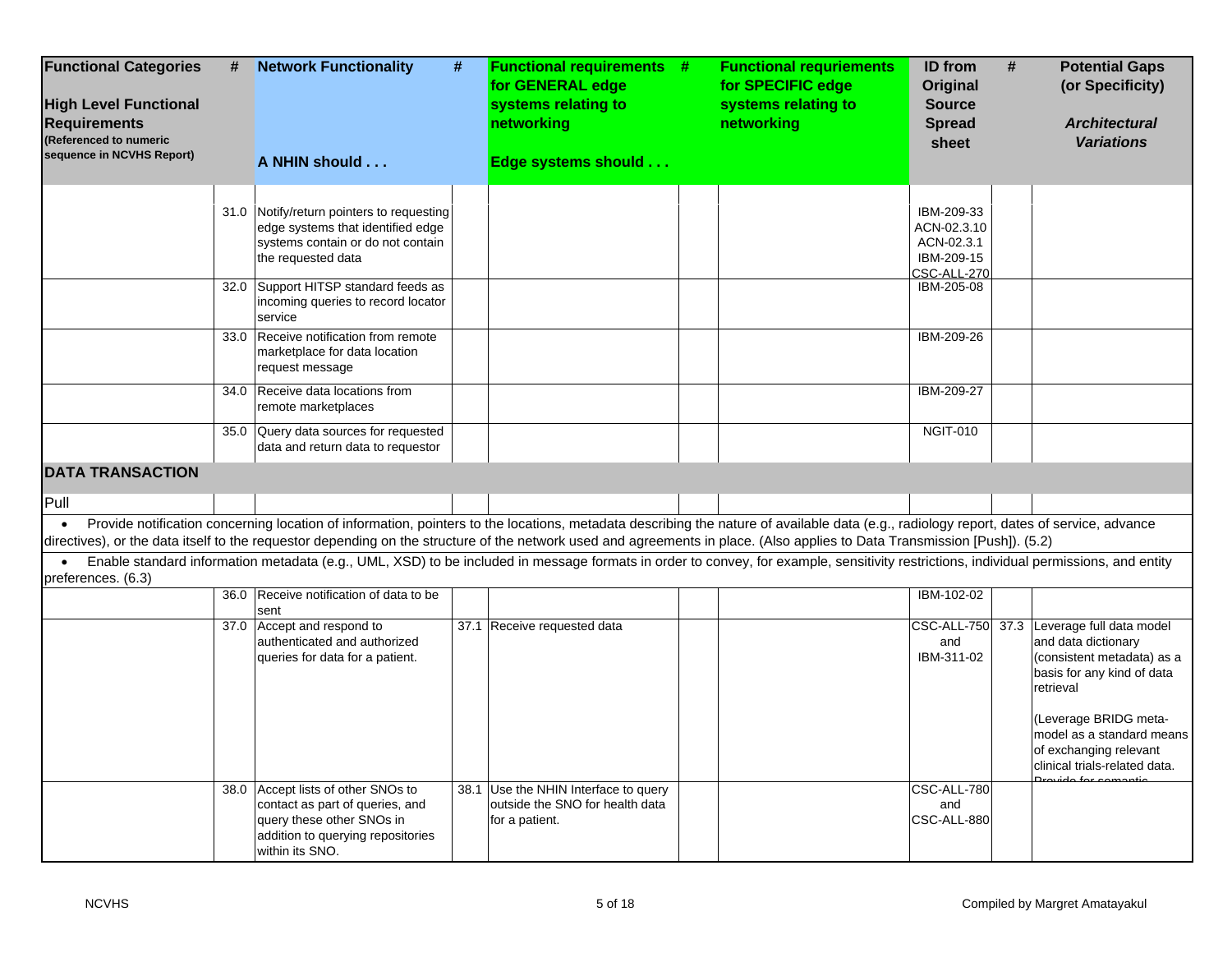| <b>Functional Categories</b><br><b>High Level Functional</b><br><b>Requirements</b><br>(Referenced to numeric | #    | <b>Network Functionality</b><br>#                                                                                                                                                                                                                                                                                                                                                                                                                                                                           | <b>Functional requirements #</b><br>for GENERAL edge<br>systems relating to<br>networking                                                | <b>Functional requriements</b><br>for SPECIFIC edge<br>systems relating to<br>networking                                                                                              | ID from<br>Original<br><b>Source</b><br><b>Spread</b><br>sheet                                                 | # | <b>Potential Gaps</b><br>(or Specificity)<br><b>Architectural</b><br><b>Variations</b>                                                           |
|---------------------------------------------------------------------------------------------------------------|------|-------------------------------------------------------------------------------------------------------------------------------------------------------------------------------------------------------------------------------------------------------------------------------------------------------------------------------------------------------------------------------------------------------------------------------------------------------------------------------------------------------------|------------------------------------------------------------------------------------------------------------------------------------------|---------------------------------------------------------------------------------------------------------------------------------------------------------------------------------------|----------------------------------------------------------------------------------------------------------------|---|--------------------------------------------------------------------------------------------------------------------------------------------------|
| sequence in NCVHS Report)                                                                                     |      | A NHIN should                                                                                                                                                                                                                                                                                                                                                                                                                                                                                               | Edge systems should                                                                                                                      |                                                                                                                                                                                       |                                                                                                                |   |                                                                                                                                                  |
|                                                                                                               | 39.0 | Identify the unique patient in<br>request and locate system(s)<br>containing the data requested                                                                                                                                                                                                                                                                                                                                                                                                             | 39.1 Receive location(s) where data<br>are stored; browse and select<br>relevant data location information<br>from which to request data |                                                                                                                                                                                       | CSC-ALL-40<br>CSC-ALL-780<br>ACN-02.3<br>IBM-307-21<br>IBM-307-25<br>IRM_307_20                                |   |                                                                                                                                                  |
|                                                                                                               | 40.0 | Transmit request for a location to<br>send data to requesting system                                                                                                                                                                                                                                                                                                                                                                                                                                        | 40.1 Transmit request to view data<br>directly from a providing system                                                                   |                                                                                                                                                                                       | IBM-209-12<br>ACN-02.2<br>ACN-0233                                                                             |   |                                                                                                                                                  |
|                                                                                                               |      | 41.0 Aggregate appropriate records<br>from NHIN query                                                                                                                                                                                                                                                                                                                                                                                                                                                       | 41.1 Aggregate appropriate records<br>from NHIN query                                                                                    |                                                                                                                                                                                       | IBM-205-14<br>CSC-ALL-840<br>$CSC-ALI-40$                                                                      |   |                                                                                                                                                  |
|                                                                                                               |      |                                                                                                                                                                                                                                                                                                                                                                                                                                                                                                             | 42.1 Accept update messages from<br>other edge systems.                                                                                  |                                                                                                                                                                                       | ACN-02.3.15                                                                                                    |   |                                                                                                                                                  |
|                                                                                                               |      |                                                                                                                                                                                                                                                                                                                                                                                                                                                                                                             | 43.1 Return clinical data in response<br>to authorized queries.                                                                          |                                                                                                                                                                                       | CSC-ALL-660                                                                                                    |   |                                                                                                                                                  |
| Push                                                                                                          |      |                                                                                                                                                                                                                                                                                                                                                                                                                                                                                                             |                                                                                                                                          |                                                                                                                                                                                       |                                                                                                                |   |                                                                                                                                                  |
| $\bullet$<br>provider's system to a personal health record. (6.6)                                             |      | Support the ability to transport data, as directed, from one entity's system to another, such as from one personal health record to another personal health record, or from one                                                                                                                                                                                                                                                                                                                             |                                                                                                                                          |                                                                                                                                                                                       |                                                                                                                |   |                                                                                                                                                  |
|                                                                                                               |      | Provide functionality that will enable data transactions to occur among authorized entities and/or users upon specific trigger events, such as to automatically send final lab results for<br>any previously sent preliminary results, send any changes in medications prescribed, report medication errors, notify public health about the occurrence of a bio-hazard event, inform<br>individuals about the availability of a clinical trial, determine hospital census for disaster planning, etc. (7.0) |                                                                                                                                          |                                                                                                                                                                                       |                                                                                                                |   |                                                                                                                                                  |
|                                                                                                               |      | 44.0 Deliver messages (along with any<br>apprpriate metadata) to<br>destination<br>organization(s)/requesting edge<br>system(s) or notify sender they<br>are undeliverable                                                                                                                                                                                                                                                                                                                                  |                                                                                                                                          |                                                                                                                                                                                       | IBM-102-10                                                                                                     |   | CSC-ALL-430 44.3 Acknowledge receipt and<br>retransmit if necessary.<br>Information metadata<br>should include standards<br>such as UML and XSD. |
|                                                                                                               |      |                                                                                                                                                                                                                                                                                                                                                                                                                                                                                                             |                                                                                                                                          | 45.2 Data Analysis and Secondary<br><b>Use Systems-Public Health</b><br>receive anonymized health data<br>from participating edge systems<br>and transmit to Public Health<br>systems | ACN-06-1.1.2<br>ACN-06.1.12<br>ACN-06.1.13<br>IBM-102-11<br>IBM-103-11<br>ACN-05.1.1.1<br>NGIT <sub>-150</sub> |   |                                                                                                                                                  |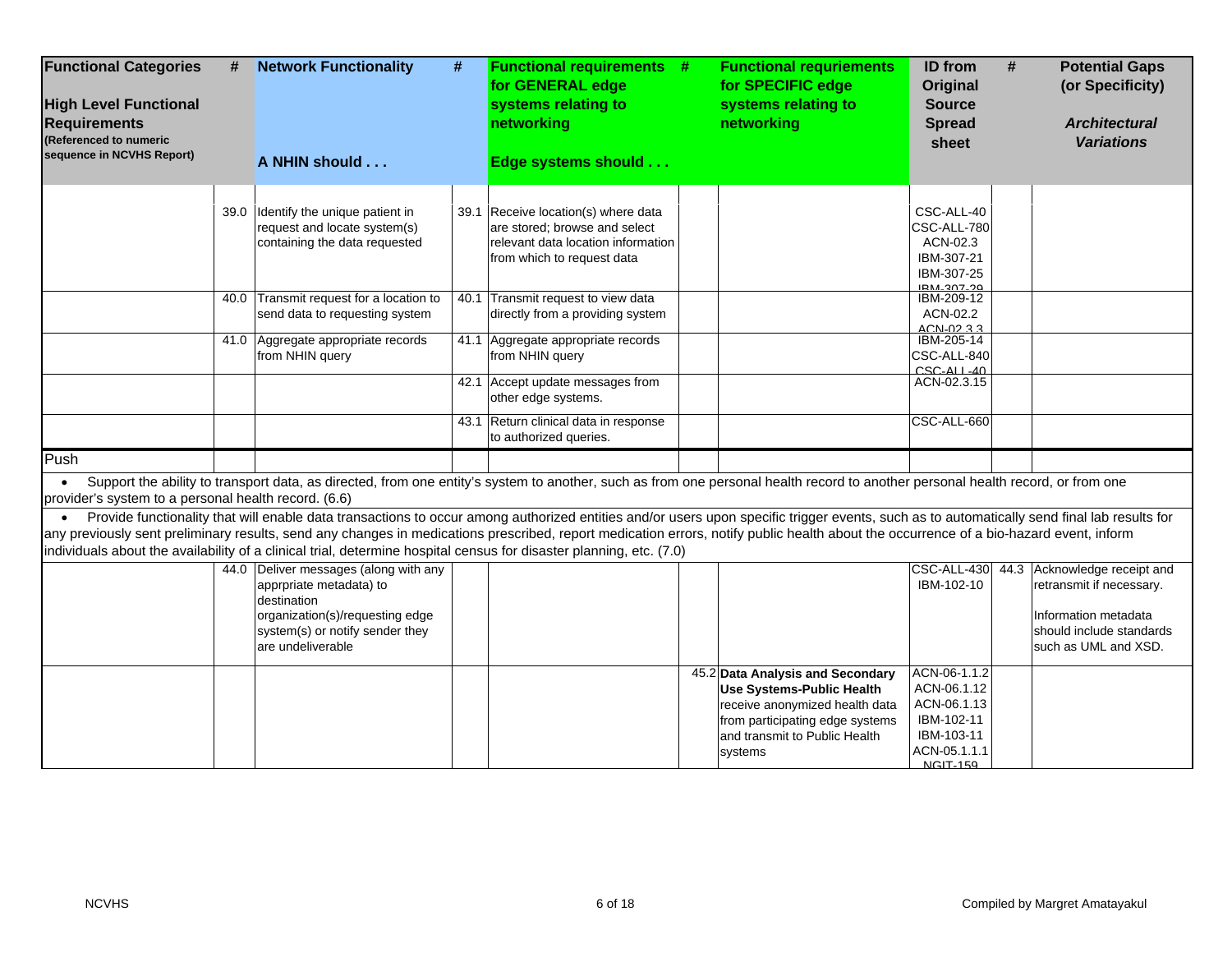| 45.2 Data Analysis and Secondary<br>IBM-106-03<br>IBM-104-02<br>Use Systems-Public Health and<br><b>NGIT-076</b><br>Payer Systems communicate<br>CSC-BIO-580<br>data (e.g., updates and<br>CSC-BIO-550<br>instructions, potentially including<br>IBM-106-01<br>list of essential data to be<br><b>NGIT-159</b><br>transmitted, trigger, timeframe,<br>and data to be sent) directly to<br>caregivers or others to monitor a<br>previously detected event<br>IBM-106-05<br>46.2 Data Analysis and Secondary<br>IBM-106-06<br>Use Systems-Pupblic Health<br>IBM-107-01<br>communicate (via multiple media)<br><b>NGIT-160</b><br>approved Public Health updates<br>IBM-107-11<br>and alerts to public media,<br>neighboring communities, and<br>biosurveillance responders<br>47.2 Care Delivery Organization(s)<br><b>IBM-107-13</b><br>receive patient specific<br>biosurveillance event response<br>information message from Public<br>Health to support event response<br>48.3 Provide for real-time, bi-<br>IBM-306-01<br>48.1 Receive new event location<br>information, availability, and/or<br>IBM-306-02<br>directional secure<br>IBM-209-10<br>data from a repository or other<br>ACN-06.1.1<br>edge system<br>and efficient<br>IBM-209-10<br>IBM-505-08<br>49.1 Send new patient location, event<br>location, availability information,<br>IBM-305-09<br>IBM-303-04<br>and data, according to sensitivity<br>CSC-ALL-190<br>restrictions, patient consent, and<br>IBM-207-31<br>provider preferences<br>IRM_304_11<br>50.2 Consumer System-PHR should<br>IBM-207-39 | <b>Functional Categories</b><br>#<br><b>High Level Functional</b><br><b>Requirements</b><br>(Referenced to numeric<br>sequence in NCVHS Report) | <b>Network Functionality</b><br>#<br>A NHIN should | <b>Functional requirements #</b><br>for GENERAL edge<br>systems relating to<br>networking<br>Edge systems should | <b>Functional requriements</b><br>for SPECIFIC edge<br>systems relating to<br>networking | <b>ID</b> from<br><b>Original</b><br><b>Source</b><br><b>Spread</b><br>sheet | # | <b>Potential Gaps</b><br>(or Specificity)<br><b>Architectural</b><br><b>Variations</b> |
|------------------------------------------------------------------------------------------------------------------------------------------------------------------------------------------------------------------------------------------------------------------------------------------------------------------------------------------------------------------------------------------------------------------------------------------------------------------------------------------------------------------------------------------------------------------------------------------------------------------------------------------------------------------------------------------------------------------------------------------------------------------------------------------------------------------------------------------------------------------------------------------------------------------------------------------------------------------------------------------------------------------------------------------------------------------------------------------------------------------------------------------------------------------------------------------------------------------------------------------------------------------------------------------------------------------------------------------------------------------------------------------------------------------------------------------------------------------------------------------------------------------------------------------------------------------------------|-------------------------------------------------------------------------------------------------------------------------------------------------|----------------------------------------------------|------------------------------------------------------------------------------------------------------------------|------------------------------------------------------------------------------------------|------------------------------------------------------------------------------|---|----------------------------------------------------------------------------------------|
|                                                                                                                                                                                                                                                                                                                                                                                                                                                                                                                                                                                                                                                                                                                                                                                                                                                                                                                                                                                                                                                                                                                                                                                                                                                                                                                                                                                                                                                                                                                                                                              |                                                                                                                                                 |                                                    |                                                                                                                  |                                                                                          |                                                                              |   |                                                                                        |
|                                                                                                                                                                                                                                                                                                                                                                                                                                                                                                                                                                                                                                                                                                                                                                                                                                                                                                                                                                                                                                                                                                                                                                                                                                                                                                                                                                                                                                                                                                                                                                              |                                                                                                                                                 |                                                    |                                                                                                                  |                                                                                          |                                                                              |   |                                                                                        |
|                                                                                                                                                                                                                                                                                                                                                                                                                                                                                                                                                                                                                                                                                                                                                                                                                                                                                                                                                                                                                                                                                                                                                                                                                                                                                                                                                                                                                                                                                                                                                                              |                                                                                                                                                 |                                                    |                                                                                                                  |                                                                                          |                                                                              |   |                                                                                        |
|                                                                                                                                                                                                                                                                                                                                                                                                                                                                                                                                                                                                                                                                                                                                                                                                                                                                                                                                                                                                                                                                                                                                                                                                                                                                                                                                                                                                                                                                                                                                                                              |                                                                                                                                                 |                                                    |                                                                                                                  |                                                                                          |                                                                              |   | messaging between edge<br>systems to enable quick                                      |
|                                                                                                                                                                                                                                                                                                                                                                                                                                                                                                                                                                                                                                                                                                                                                                                                                                                                                                                                                                                                                                                                                                                                                                                                                                                                                                                                                                                                                                                                                                                                                                              |                                                                                                                                                 |                                                    |                                                                                                                  |                                                                                          |                                                                              |   |                                                                                        |
| transfer data from one PHR to<br><b>NGIT-099</b><br>another PHR<br>and<br><b>CSC-CE-430</b><br>Audit and Logging                                                                                                                                                                                                                                                                                                                                                                                                                                                                                                                                                                                                                                                                                                                                                                                                                                                                                                                                                                                                                                                                                                                                                                                                                                                                                                                                                                                                                                                             |                                                                                                                                                 |                                                    |                                                                                                                  | provide capability for consumer to                                                       | IBM-211-02                                                                   |   |                                                                                        |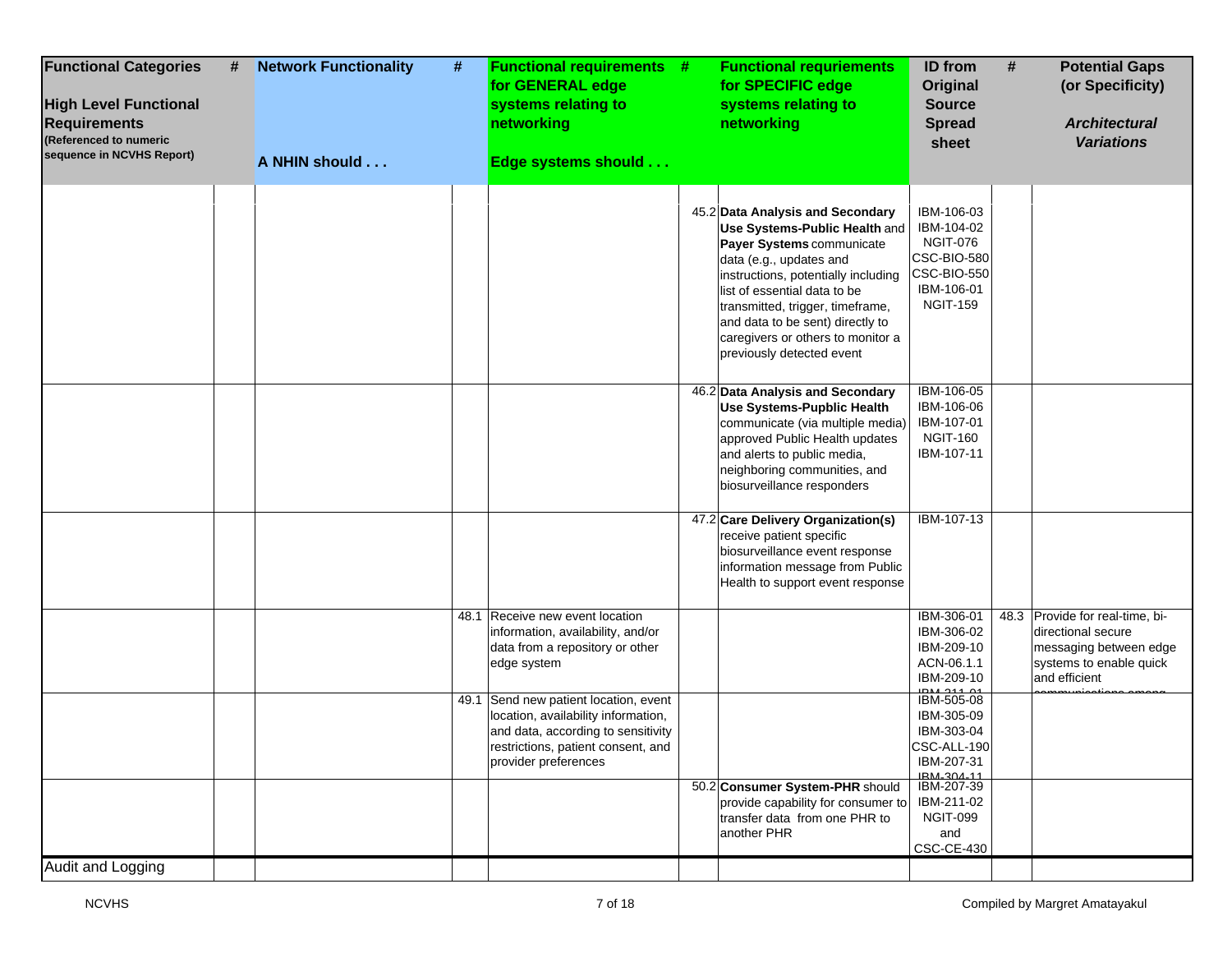| <b>Functional Categories</b><br>#<br><b>High Level Functional</b><br><b>Requirements</b><br>(Referenced to numeric<br>sequence in NCVHS Report) | <b>Network Functionality</b><br>#<br>A NHIN should                                                                                                                                                                                                                | <b>Functional requirements #</b><br>for GENERAL edge<br>systems relating to<br>networking<br>Edge systems should | <b>Functional requriements</b><br>for SPECIFIC edge<br>systems relating to<br>networking | ID from<br>Original<br><b>Source</b><br><b>Spread</b><br>sheet                     | <b>Potential Gaps</b><br>#<br>(or Specificity)<br><b>Architectural</b><br><b>Variations</b>                 |
|-------------------------------------------------------------------------------------------------------------------------------------------------|-------------------------------------------------------------------------------------------------------------------------------------------------------------------------------------------------------------------------------------------------------------------|------------------------------------------------------------------------------------------------------------------|------------------------------------------------------------------------------------------|------------------------------------------------------------------------------------|-------------------------------------------------------------------------------------------------------------|
| $\bullet$                                                                                                                                       | Enable entities and systems to transport updates, corrections, and amendments to health information in accordance with HIPAA requirements and internal policies. (6.8)                                                                                            |                                                                                                                  |                                                                                          |                                                                                    |                                                                                                             |
|                                                                                                                                                 | Ensure that all parties involved in the transport of health information manage the connections with contingency plans, security incident procedures, ongoing evaluation and risk                                                                                  |                                                                                                                  |                                                                                          |                                                                                    |                                                                                                             |
|                                                                                                                                                 | management, and retention of data and metadata (including audit logs) as required by state statutes and other requirements. (6.9)                                                                                                                                 |                                                                                                                  |                                                                                          |                                                                                    |                                                                                                             |
|                                                                                                                                                 | Enable entities to account for disclosures in accordance with HIPAA requirements if a covered entity; or provide an audit trail of accesses and disclosures if not a covered entity. (7.4)                                                                        |                                                                                                                  |                                                                                          |                                                                                    |                                                                                                             |
|                                                                                                                                                 | Log and audit all (intentional or unintentional) connections and disconnections to network services and all network configuration changes, generating alerts/notifications for system<br>activity outside the normal range of monitoring levels/thresholds. (8.0) |                                                                                                                  |                                                                                          |                                                                                    |                                                                                                             |
| $\bullet$                                                                                                                                       | Retain logs for period of time determined by law, accrediting agencies, marketplace, and entities. (8.1)                                                                                                                                                          |                                                                                                                  |                                                                                          |                                                                                    |                                                                                                             |
|                                                                                                                                                 | Protect audit data from unauthorized access/modification. (8.2)                                                                                                                                                                                                   |                                                                                                                  |                                                                                          |                                                                                    |                                                                                                             |
| $\bullet$                                                                                                                                       | Generate evidence to support incident management (investigations) and response processes (corrective action). (8.3)                                                                                                                                               |                                                                                                                  |                                                                                          |                                                                                    |                                                                                                             |
| $\bullet$                                                                                                                                       | Be guided in standards and policy adoption by regular risk assessments. (8.4)                                                                                                                                                                                     |                                                                                                                  |                                                                                          |                                                                                    |                                                                                                             |
|                                                                                                                                                 | 51.0 Log all interactions/transactions in   51.1 Log all interactions/transactions<br>accordance with HITSP standards<br>for content and format of audit<br>logging.                                                                                              | in accordance with HITSP<br>standards for content and format<br>of audit logging.                                |                                                                                          | CSC-ALL-80<br>IBM-102-14<br>ACN-02.2.1<br>IBM-207-37<br>IBM-211-09                 | The only audit and logging<br>functions performed by the<br>network should be those<br>associated with NHIN |
|                                                                                                                                                 | 52.0 Retain logs for period of time<br>determined by law, accrediting<br>agencies, marketplace, and<br>entities                                                                                                                                                   | 52.1 Retain logs for period of time<br>determined by law, accrediting<br>agencies, marketplace, and<br>entities  |                                                                                          | <b>NGIT-011</b><br>ACN-07.16.9<br>IBM-319-45<br>IBM-319-33                         | connection and<br>(Destruction of logs)                                                                     |
|                                                                                                                                                 | 53.0 Consolidate logs from NHIN<br>systems                                                                                                                                                                                                                        |                                                                                                                  |                                                                                          | ACN-<br>07.16.12                                                                   | (Cross-organizational<br>logging)                                                                           |
| 54.0                                                                                                                                            | Maintain log of updates to patient<br>information location                                                                                                                                                                                                        |                                                                                                                  |                                                                                          | <b>NGIT-146</b>                                                                    |                                                                                                             |
| 55.0                                                                                                                                            | Protect audit data from<br>unauthorized access/modification                                                                                                                                                                                                       | 55.1 Protect audit data from<br>unauthorized access/modification                                                 |                                                                                          | CSC-SEC-<br>120<br>IBM319-42                                                       |                                                                                                             |
|                                                                                                                                                 | 56.0 Notify and log notifications and<br>receive and log confirmations that<br>requests for patient data are<br>received and being processed<br>(including timeout notifications)                                                                                 | 56.1 Acknowledge receipt of data                                                                                 |                                                                                          | ACN-02.2.3<br>ACN-02.2.4<br>ACN-02.3.11<br>ACN-02.3.2<br>ACN-02.3.4<br>$C_{NLOQQ}$ |                                                                                                             |
|                                                                                                                                                 | 57.0 Generate administrative and<br>system monitoring reports                                                                                                                                                                                                     |                                                                                                                  |                                                                                          | ACN-02.4<br>ACN-02.4.1                                                             | (Address throughput of<br>system given<br>auditing/logging                                                  |
|                                                                                                                                                 | 58.0 Generate alerts/notifications for<br>system activity outside the normal<br>range of monitoring<br>levels/thresholds                                                                                                                                          |                                                                                                                  |                                                                                          | ACN-02.4.3<br>ACN-<br>07.16.14<br>ACN-                                             |                                                                                                             |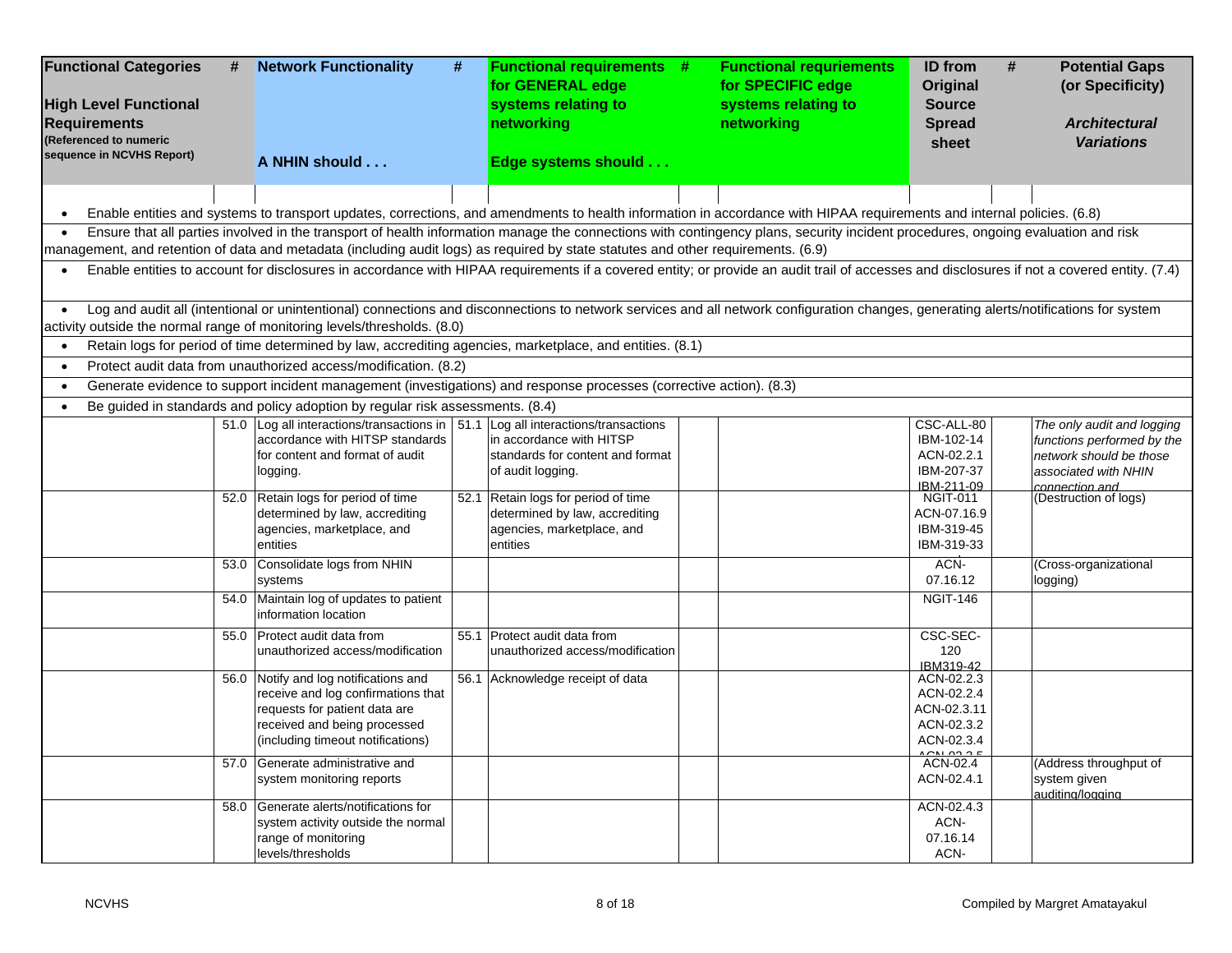| <b>Functional Categories</b><br><b>High Level Functional</b><br><b>Requirements</b><br>(Referenced to numeric<br>sequence in NCVHS Report) | #    | <b>Network Functionality</b>                                                                                                                                                                                                                           | # | <b>Functional requirements #</b><br>for GENERAL edge<br>systems relating to<br>networking                                     | <b>Functional requriements</b><br>for SPECIFIC edge<br>systems relating to<br>networking                                                  | ID from<br>Original<br><b>Source</b><br><b>Spread</b><br>sheet | # | <b>Potential Gaps</b><br>(or Specificity)<br><b>Architectural</b><br><b>Variations</b>                                                             |
|--------------------------------------------------------------------------------------------------------------------------------------------|------|--------------------------------------------------------------------------------------------------------------------------------------------------------------------------------------------------------------------------------------------------------|---|-------------------------------------------------------------------------------------------------------------------------------|-------------------------------------------------------------------------------------------------------------------------------------------|----------------------------------------------------------------|---|----------------------------------------------------------------------------------------------------------------------------------------------------|
|                                                                                                                                            |      | A NHIN should                                                                                                                                                                                                                                          |   | Edge systems should                                                                                                           |                                                                                                                                           |                                                                |   |                                                                                                                                                    |
|                                                                                                                                            | 59.0 | Log all relevant infrastructure level<br>authentication attempts                                                                                                                                                                                       |   | 59.1 Log all relevant system level<br>authentication attempts                                                                 |                                                                                                                                           | ACN-07.16.1<br>and<br>ACN-07.16.5                              |   |                                                                                                                                                    |
|                                                                                                                                            |      |                                                                                                                                                                                                                                                        |   | 60.1 Log all relevant system level<br>access attemps                                                                          |                                                                                                                                           |                                                                |   |                                                                                                                                                    |
|                                                                                                                                            |      | 61.0 Log all configuration changes                                                                                                                                                                                                                     |   | 61.1 Log all configuration changes                                                                                            |                                                                                                                                           | ACN-<br>07.16.10                                               |   |                                                                                                                                                    |
|                                                                                                                                            |      | 62.0 Log all modifications to consent<br>status (for data sharing)                                                                                                                                                                                     |   | 62.1 Log all modifications to consent<br>status (for data sharing)                                                            |                                                                                                                                           | ACN-<br>07.16.11                                               |   |                                                                                                                                                    |
|                                                                                                                                            |      |                                                                                                                                                                                                                                                        |   | 63.1 Log all modifications to<br>[legitimate need] access events                                                              |                                                                                                                                           | لممم<br>ACN-07.17.7                                            |   |                                                                                                                                                    |
|                                                                                                                                            |      | 64.0 Generate evidence to support<br>incident management<br>(investigations) and response<br>processes (corrective action)                                                                                                                             |   | 63.1 Generate evidence to support<br>incident management<br>(investigations) and response<br>processes (corrective action)    |                                                                                                                                           | ACN-<br>07.16.15<br>ACN-07.16.7<br>ACN-07.16.8                 |   |                                                                                                                                                    |
|                                                                                                                                            |      | 65.0 Conduct regular risk assessments                                                                                                                                                                                                                  |   | 65.1 Conduct regular risk assesments                                                                                          |                                                                                                                                           | ACN-07.24                                                      |   |                                                                                                                                                    |
|                                                                                                                                            |      |                                                                                                                                                                                                                                                        |   |                                                                                                                               | 66.2 CDO-EMR should create an<br>exception list when lab results<br>can not be unequivocally be<br>matched to an order/patient/etc.       | and<br><b>NGIT-113</b>                                         |   |                                                                                                                                                    |
|                                                                                                                                            |      |                                                                                                                                                                                                                                                        |   | 67.1 Provide capability for easy<br>retrieval of audit trail and present<br>in a manner understandable to<br>patient or proxy |                                                                                                                                           | IBM-320-01<br>IBM-320-02<br>IBM-320-03<br>IBM-320-04           |   |                                                                                                                                                    |
|                                                                                                                                            |      |                                                                                                                                                                                                                                                        |   |                                                                                                                               | 68.2 Repositories should log<br>interaction with clinician or data<br>stager related to processing<br>requests for historical lab results | IBM-309-14                                                     |   |                                                                                                                                                    |
|                                                                                                                                            |      |                                                                                                                                                                                                                                                        |   |                                                                                                                               |                                                                                                                                           |                                                                |   | 69.3 Data version should enable<br>exact recreation of a record<br>as it existed at a particular<br>point in time for legal and<br>medical reviews |
| Data Access and Update                                                                                                                     |      |                                                                                                                                                                                                                                                        |   |                                                                                                                               |                                                                                                                                           |                                                                |   |                                                                                                                                                    |
| $\bullet$                                                                                                                                  |      | Enable time-sensitive data request/ response interactions to specific target systems (e.g., query of immunization registry, request for current medication list). (9.0)                                                                                |   |                                                                                                                               |                                                                                                                                           |                                                                |   |                                                                                                                                                    |
| $\bullet$                                                                                                                                  |      | Support consistent methodology for granting and tracking access in applicable emergency situations (e.g., when normal authorizations for access are not feasible and special<br>procedures are instituted to gain access to critical care data). (7.5) |   |                                                                                                                               |                                                                                                                                           |                                                                |   |                                                                                                                                                    |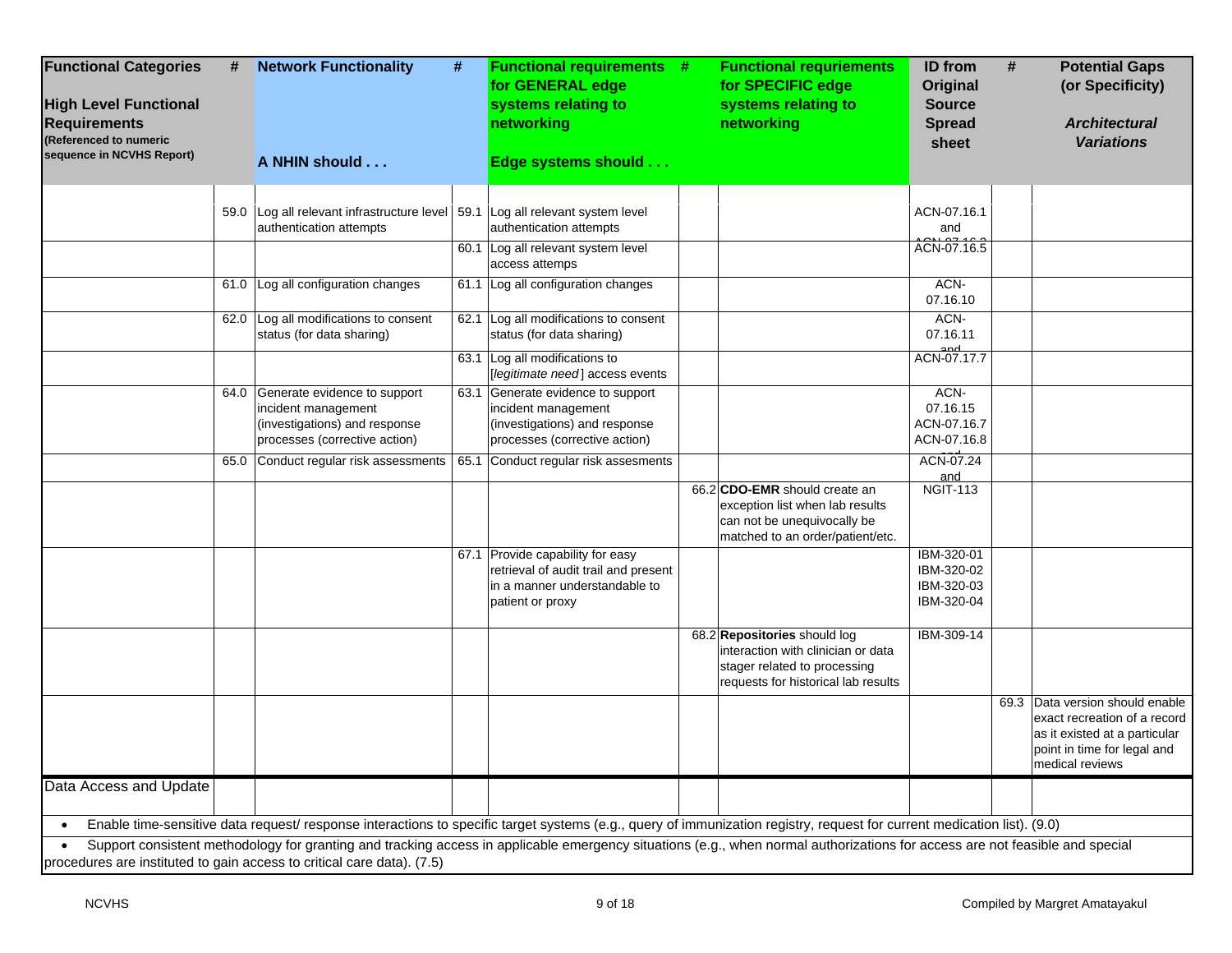| <b>Functional Categories</b><br><b>High Level Functional</b><br><b>Requirements</b><br>(Referenced to numeric<br>sequence in NCVHS Report) | # | <b>Network Functionality</b>                                                                                                       | # | <b>Functional requirements #</b><br>for GENERAL edge<br>systems relating to<br>networking                                      | <b>Functional requriements</b><br>for SPECIFIC edge<br>systems relating to<br>networking                                                      | <b>ID</b> from<br><b>Original</b><br><b>Source</b><br><b>Spread</b><br>sheet | #    | <b>Potential Gaps</b><br>(or Specificity)<br><b>Architectural</b><br><b>Variations</b>                                                                                                                                                                                         |
|--------------------------------------------------------------------------------------------------------------------------------------------|---|------------------------------------------------------------------------------------------------------------------------------------|---|--------------------------------------------------------------------------------------------------------------------------------|-----------------------------------------------------------------------------------------------------------------------------------------------|------------------------------------------------------------------------------|------|--------------------------------------------------------------------------------------------------------------------------------------------------------------------------------------------------------------------------------------------------------------------------------|
|                                                                                                                                            |   | A NHIN should                                                                                                                      |   | Edge systems should                                                                                                            |                                                                                                                                               |                                                                              |      |                                                                                                                                                                                                                                                                                |
|                                                                                                                                            |   | 70.0 Configure environment to monitor,<br>process and send matching<br>patient care and any available<br>resource utilization data |   |                                                                                                                                |                                                                                                                                               | IBM-102-03<br>CSC-ALL-200                                                    |      | (Enable workflow and<br>quality (cooperative work<br>distrtibuted across entities,<br>e.g., ordering and results of<br>ab toete or procesiptionell                                                                                                                             |
|                                                                                                                                            |   | 71.0 Accept and maintain updates to<br>patient identifying information                                                             |   |                                                                                                                                |                                                                                                                                               |                                                                              |      |                                                                                                                                                                                                                                                                                |
|                                                                                                                                            |   |                                                                                                                                    |   | 72.1 Accept request to locate and<br>retrieve data                                                                             |                                                                                                                                               |                                                                              |      | CSC-CE-540 72.3 Provide for dynamic<br>information access (direct<br>request/response<br>interactions to specific<br>target systems, e.g., query<br>of immunization registry)                                                                                                  |
|                                                                                                                                            |   |                                                                                                                                    |   |                                                                                                                                | 73.2 Consumer System-PHR should<br>allow consumer to request that<br>PHR be prepopulated with<br>applicable data at applicable<br>times       | IBM-205-01<br>IBM-207-01                                                     | 73.3 | (Make available consumer<br>health risk assessment and<br>current health care<br>conditions in support of a<br>consumer's choice of health<br>benefits, optimal<br>contribution to their Health<br>Savings Account, and in<br>support of treatment and<br>provider decisions.) |
|                                                                                                                                            |   |                                                                                                                                    |   |                                                                                                                                | 74.2 Consumer System-PHR should<br>allow consumer to select whether<br>their PHR data will be available<br>via the NHIN                       | IBM-208-01                                                                   |      |                                                                                                                                                                                                                                                                                |
|                                                                                                                                            |   |                                                                                                                                    |   |                                                                                                                                | 75.2 Consumer System-PHR should<br>adhere to laws governing how<br>minors' records can be accessed<br>by a third party across<br>marketplaces | IBM-212-36                                                                   |      |                                                                                                                                                                                                                                                                                |
|                                                                                                                                            |   |                                                                                                                                    |   | 76.1 Notify requesting user if data<br>exists in an identified edge<br>system but has not been<br>received in a timely period. |                                                                                                                                               | ACN-02.3.7                                                                   |      |                                                                                                                                                                                                                                                                                |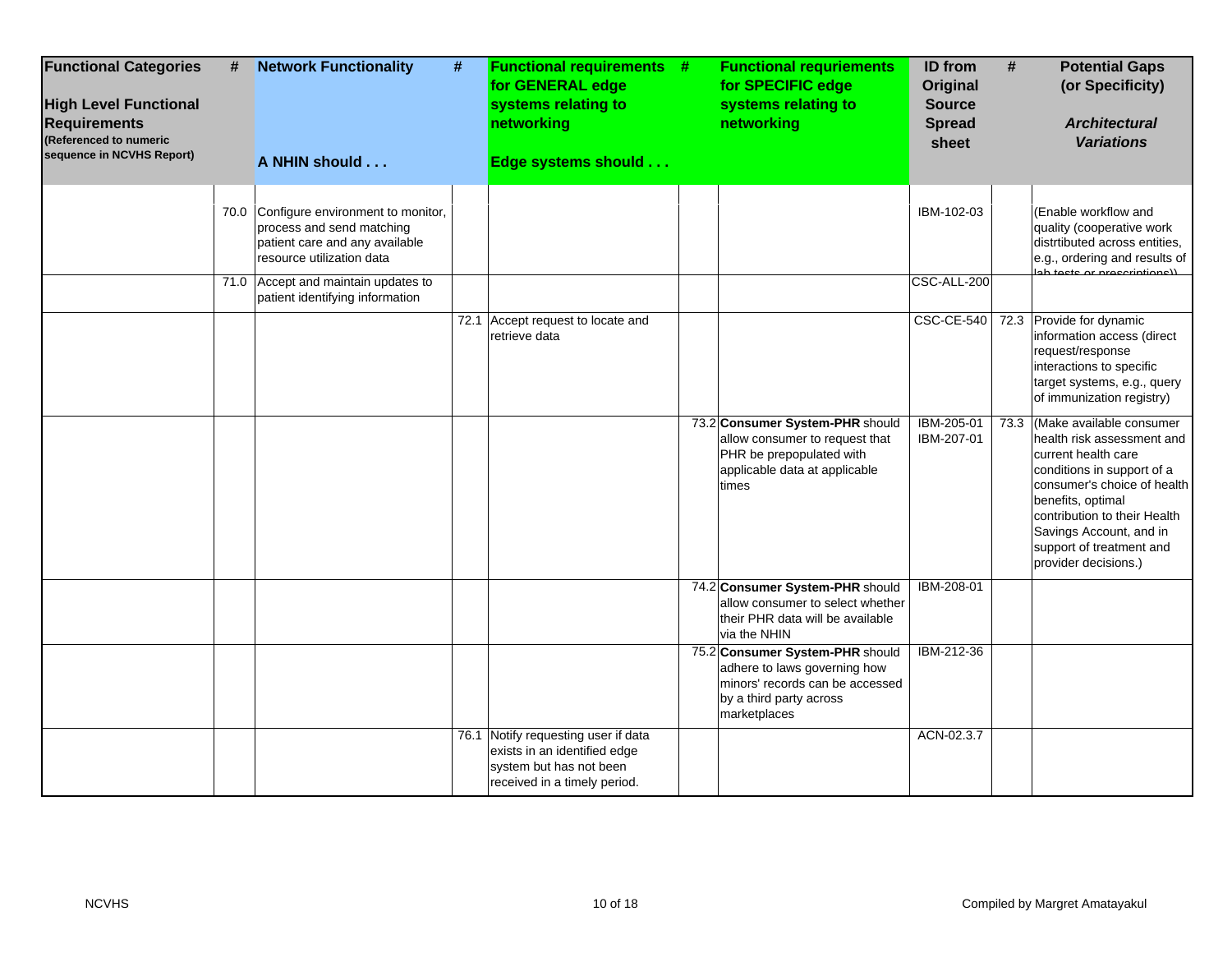| <b>Functional Categories</b><br><b>High Level Functional</b><br><b>Requirements</b><br>(Referenced to numeric<br>sequence in NCVHS Report) | # | <b>Network Functionality</b><br>A NHIN should                                          | # | <b>Functional requirements #</b><br>for GENERAL edge<br>systems relating to<br>networking<br>Edge systems should                | <b>Functional requriements</b><br>for SPECIFIC edge<br>systems relating to<br>networking                                                                                                                                                                                                                                                                                                         | ID from<br>#<br>Original<br><b>Source</b><br><b>Spread</b><br>sheet       | <b>Potential Gaps</b><br>(or Specificity)<br><b>Architectural</b><br><b>Variations</b>                                                                                                   |
|--------------------------------------------------------------------------------------------------------------------------------------------|---|----------------------------------------------------------------------------------------|---|---------------------------------------------------------------------------------------------------------------------------------|--------------------------------------------------------------------------------------------------------------------------------------------------------------------------------------------------------------------------------------------------------------------------------------------------------------------------------------------------------------------------------------------------|---------------------------------------------------------------------------|------------------------------------------------------------------------------------------------------------------------------------------------------------------------------------------|
|                                                                                                                                            |   |                                                                                        |   |                                                                                                                                 | 77.2 Health information<br>intermediaries should allow<br>payers, providers, patients, and<br>other stakeholders the ability to<br>share information to support<br>medical research, drug safety<br>and post-marketing drug<br>surveillance, clinical trial<br>recruitment and execution, public<br>health surveillance, care<br>management and other quality<br>initiatives, and patient care.  | ACN-01.10<br>ACN-01.11<br>ACN-01.12<br>ACN-01.14<br>ACN.01.15<br>ACN-01.9 | (Enable consumers to gain<br>insight into their health<br>history in order to provide a<br>better context for treatment,<br>benefit, and provider<br>decisions)                          |
|                                                                                                                                            |   |                                                                                        |   | 78.1 Provide a "break-the-glass"<br>function for authorized users to<br>bypass normal security barriers<br>during an emergency. |                                                                                                                                                                                                                                                                                                                                                                                                  | CSC-SEC-<br>140                                                           | 78.3 Support consistent<br>methodology for granting<br>access (e.g., role or system<br>interface). Change "break-<br>the-glass" to "structured,<br>approved emergency<br>access process" |
|                                                                                                                                            |   |                                                                                        |   | 79.1 Provide a web interface if a<br>system is not available to<br>perform NHIN queries.                                        |                                                                                                                                                                                                                                                                                                                                                                                                  | CSC-ALL-990<br>CSC-EHR-<br>510                                            | (Allow for establishment of<br>systems based on Services-<br><b>Oriented Architectures</b><br>(SOA)                                                                                      |
|                                                                                                                                            |   |                                                                                        |   | 80.1 Accept inserts, updates and<br>amendments to persisted data.                                                               |                                                                                                                                                                                                                                                                                                                                                                                                  | CSC-ALL-710                                                               |                                                                                                                                                                                          |
| Data Routing                                                                                                                               |   |                                                                                        |   |                                                                                                                                 |                                                                                                                                                                                                                                                                                                                                                                                                  |                                                                           |                                                                                                                                                                                          |
|                                                                                                                                            |   | electronic addresses that are unambiguously identified in a standardized manner. (6.0) |   |                                                                                                                                 | • Transport requests for and their responses to location of information, requests for data, data itself, and other types of messages (such as notifications of the availability of new data) to<br>destinations using general industry-recognized transport types (e.g., Internet Protocol Version 6 [IPv6]) and authorized recipient's specified mode (e.g., e-fax vs. transaction) to and from |                                                                           |                                                                                                                                                                                          |
|                                                                                                                                            |   | 81.0 Accept and route all authorized<br>messages to designated edge<br>systems.        |   |                                                                                                                                 |                                                                                                                                                                                                                                                                                                                                                                                                  | CSC-ALL-410                                                               | (Support routing and alerts<br>based on roles and<br>organizational<br>raenoneihilitiae)                                                                                                 |
|                                                                                                                                            |   |                                                                                        |   | 82.1 Send data feeds to NHIN                                                                                                    |                                                                                                                                                                                                                                                                                                                                                                                                  | IBM-208-04                                                                |                                                                                                                                                                                          |
|                                                                                                                                            |   |                                                                                        |   | Interface                                                                                                                       | 83.2 CDO-CDO NHIN Interface<br>should apply business rules for<br>routing biosurveillance data                                                                                                                                                                                                                                                                                                   | IBM-103-09<br>IBM-107-06<br>IBM-107-05                                    |                                                                                                                                                                                          |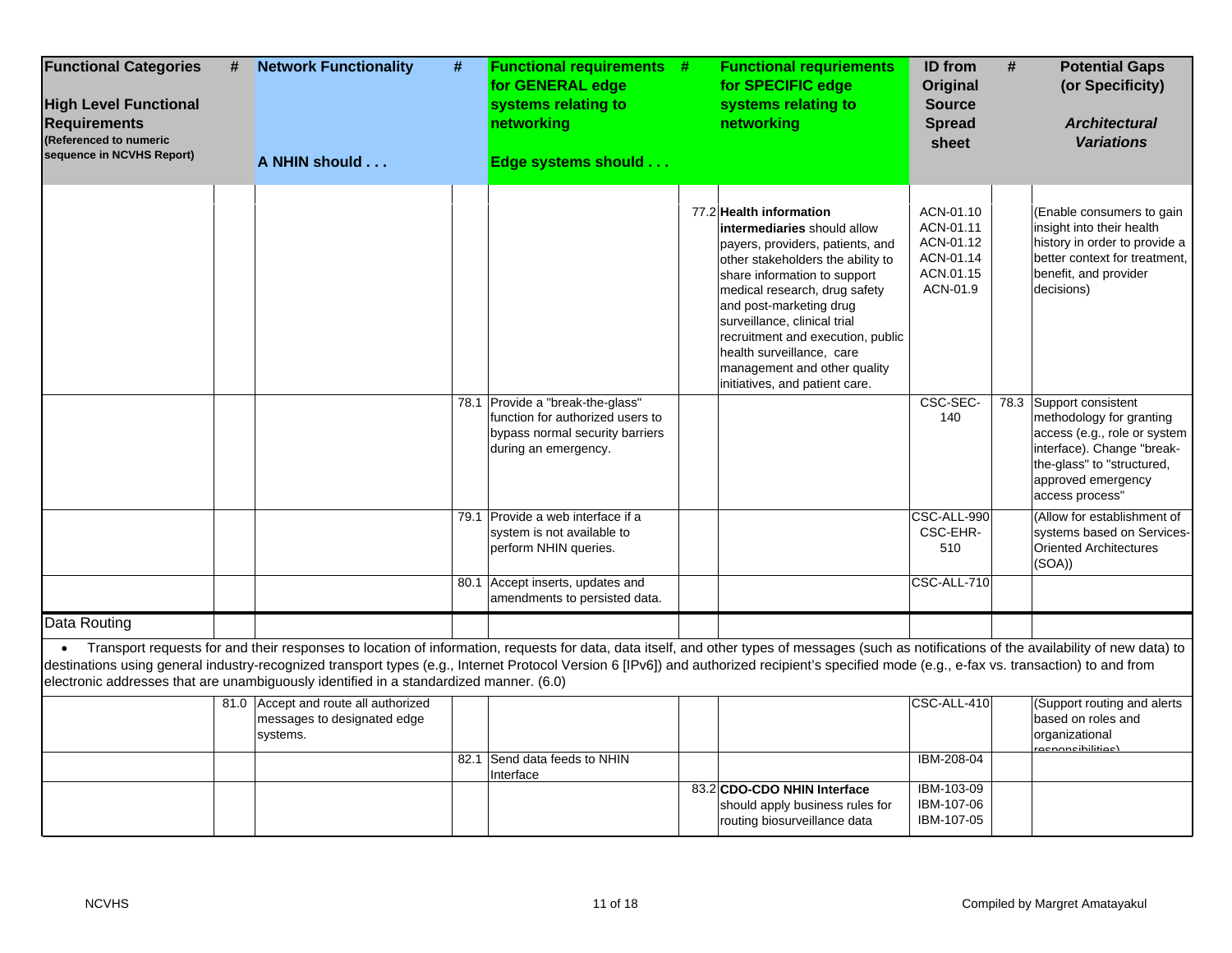| <b>Functional Categories</b><br>#<br><b>High Level Functional</b><br><b>Requirements</b><br>(Referenced to numeric<br>sequence in NCVHS Report)                                                                                                                                      | <b>Network Functionality</b><br>A NHIN should                                                                                                                                                                                        | # | <b>Functional requirements #</b><br>for GENERAL edge<br>systems relating to<br>networking<br>Edge systems should | <b>Functional requriements</b><br>for SPECIFIC edge<br>systems relating to<br>networking | <b>ID</b> from<br><b>Original</b><br><b>Source</b><br><b>Spread</b><br>sheet | # | <b>Potential Gaps</b><br>(or Specificity)<br><b>Architectural</b><br><b>Variations</b>                                         |
|--------------------------------------------------------------------------------------------------------------------------------------------------------------------------------------------------------------------------------------------------------------------------------------|--------------------------------------------------------------------------------------------------------------------------------------------------------------------------------------------------------------------------------------|---|------------------------------------------------------------------------------------------------------------------|------------------------------------------------------------------------------------------|------------------------------------------------------------------------------|---|--------------------------------------------------------------------------------------------------------------------------------|
|                                                                                                                                                                                                                                                                                      | 84.0 Send messages according to<br>authorized recipient's specified<br>mode (e.g., secure email, web<br>application, EHR/responder<br>system)                                                                                        |   |                                                                                                                  |                                                                                          | IBM-107-07                                                                   |   | 84.3 Support for auditable data<br>exchanges for messages<br>requiring confirmed delivery<br>or acknowledgement of<br>receipt. |
|                                                                                                                                                                                                                                                                                      |                                                                                                                                                                                                                                      |   | 85.1 Specify method and destinations<br>of message delivery                                                      |                                                                                          | CSC-ALL-420<br>CSC-ALL-440                                                   |   |                                                                                                                                |
| Data Transaction Verification*                                                                                                                                                                                                                                                       | This category is not on original ONC document, and seems to be addressed by some contractors in Data Content:<br>Data Quality/Data Integrity                                                                                         |   |                                                                                                                  |                                                                                          |                                                                              |   |                                                                                                                                |
| ???-Configuration                                                                                                                                                                                                                                                                    |                                                                                                                                                                                                                                      |   |                                                                                                                  |                                                                                          |                                                                              |   |                                                                                                                                |
| $\bullet$<br>systems are capable., For example, a small provider may only be able to exchange data within a nationwide health information network via a gateway; another entity may only be able to<br>exchange certain types of data electronically, or during certain hours. (1.1) | Certification of an entity's ability to connect with a nationwide health information network should include a description of the level of participation for which an entity's information<br>86.0 Support the specification of level |   |                                                                                                                  |                                                                                          | <b>NGIT-002</b>                                                              |   |                                                                                                                                |
|                                                                                                                                                                                                                                                                                      | of participation of an organization<br>(entity) with the NHIN                                                                                                                                                                        |   |                                                                                                                  |                                                                                          |                                                                              |   |                                                                                                                                |
|                                                                                                                                                                                                                                                                                      |                                                                                                                                                                                                                                      |   |                                                                                                                  |                                                                                          |                                                                              |   | 87.3 Maintain registry of Edge<br>Systems, including types of<br>records and which the Edge<br>may have.                       |
| <b>DATA TRANSFORMA-</b><br><b>TION</b>                                                                                                                                                                                                                                               |                                                                                                                                                                                                                                      |   |                                                                                                                  |                                                                                          |                                                                              |   |                                                                                                                                |
| Data Filtering                                                                                                                                                                                                                                                                       |                                                                                                                                                                                                                                      |   |                                                                                                                  |                                                                                          |                                                                              |   |                                                                                                                                |
|                                                                                                                                                                                                                                                                                      | Enable data filtering to allow for subscription and un-subscription to specified or all available future clinical events and other applicable data. (7.2)                                                                            |   |                                                                                                                  |                                                                                          |                                                                              |   |                                                                                                                                |
|                                                                                                                                                                                                                                                                                      | 88.0 Accept and apply filter rules                                                                                                                                                                                                   |   | 88.1 Support various filters for queried<br>or returned data                                                     |                                                                                          | <b>NGIT-062</b><br><b>NGIT-063</b><br><b>NGIT-064</b>                        |   | 88.3 Capability to enable process<br>that governs filtering<br>capabilities                                                    |
|                                                                                                                                                                                                                                                                                      |                                                                                                                                                                                                                                      |   | 89.1 Aggregate data for transmission<br>as determined by HITSP<br>implementation guide                           |                                                                                          | <b>NGIT-065</b><br><b>NGIT-059</b>                                           |   |                                                                                                                                |
|                                                                                                                                                                                                                                                                                      | 90.0 Allow clinician to subscribe and un-<br>subscribe to specified or all<br>available future clinical events<br>data for specified patient                                                                                         |   |                                                                                                                  |                                                                                          | IBM-318-01<br>IBM-318-02                                                     |   | 90.3 Support hierarchical data<br>structure and clarified<br>metadata definitions to<br>enable filtering                       |
|                                                                                                                                                                                                                                                                                      | 91.0 Store provider preferences to<br>automatically receive information                                                                                                                                                              |   |                                                                                                                  |                                                                                          | IBM-313-01<br>IBM-313-02<br><b>IDM 212 02</b>                                |   |                                                                                                                                |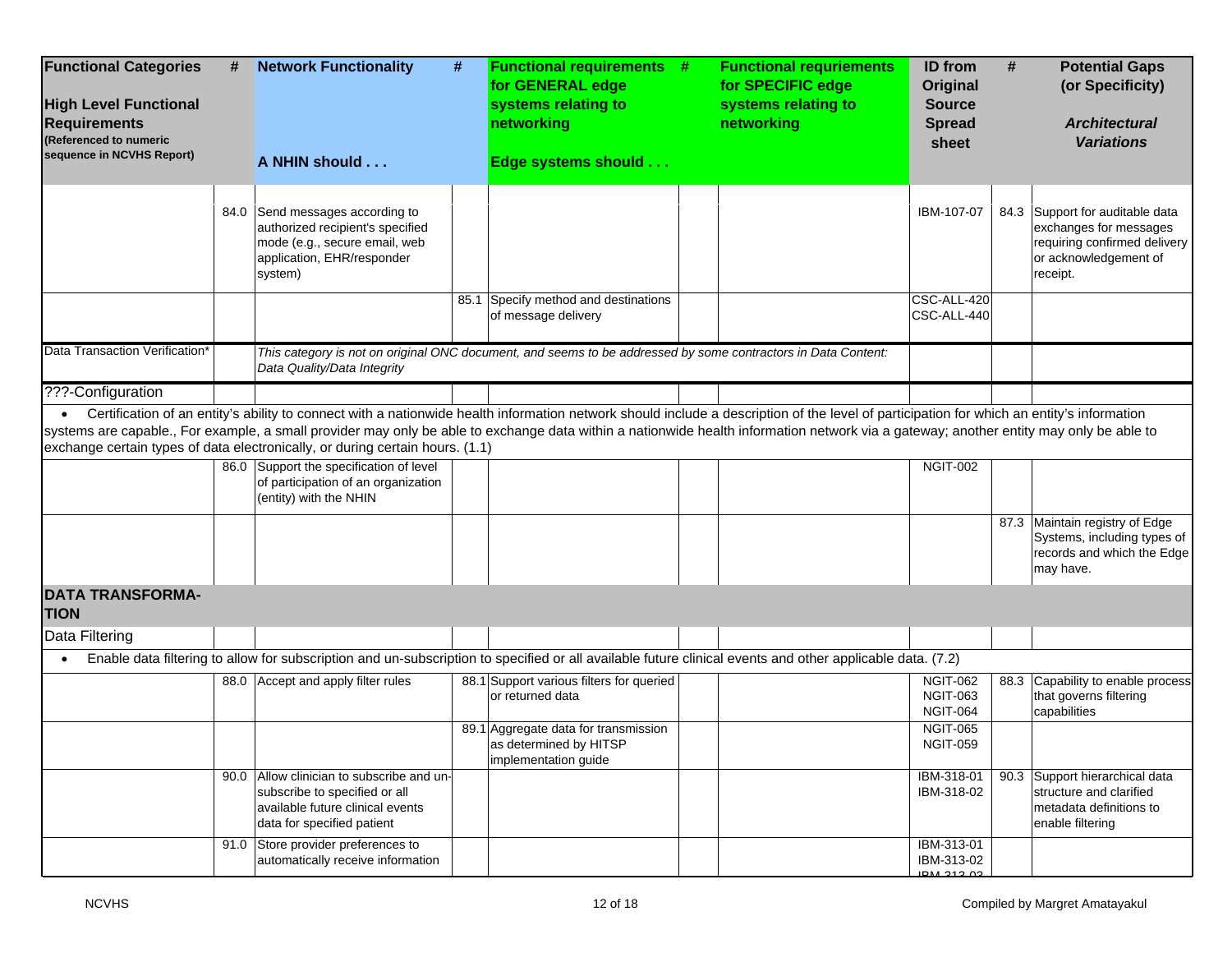| <b>Functional Categories</b><br>#<br><b>High Level Functional</b><br><b>Requirements</b><br>(Referenced to numeric<br>sequence in NCVHS Report) | <b>Network Functionality</b><br>#<br>A NHIN should                                                                                                                           | <b>Functional requirements #</b><br>for GENERAL edge<br>systems relating to<br>networking<br>Edge systems should       | <b>Functional requriements</b><br>for SPECIFIC edge<br>systems relating to<br>networking                                                                       | <b>ID</b> from<br>Original<br><b>Source</b><br><b>Spread</b><br>sheet | #    | <b>Potential Gaps</b><br>(or Specificity)<br><b>Architectural</b><br><b>Variations</b>                                                                         |
|-------------------------------------------------------------------------------------------------------------------------------------------------|------------------------------------------------------------------------------------------------------------------------------------------------------------------------------|------------------------------------------------------------------------------------------------------------------------|----------------------------------------------------------------------------------------------------------------------------------------------------------------|-----------------------------------------------------------------------|------|----------------------------------------------------------------------------------------------------------------------------------------------------------------|
|                                                                                                                                                 |                                                                                                                                                                              | 92.1 Provide clinician ability to query<br>for results based on one or<br>multiple criteria for a specified<br>patient |                                                                                                                                                                | IBM-307-32<br>IBM-307-30                                              |      | 92.3 Support medical supplies<br>inventory and resource<br>management (e.g., flu<br>vaccines, bed count to<br>support surge capacity and<br>special needs)     |
| Data<br>Mapping/Translation                                                                                                                     |                                                                                                                                                                              |                                                                                                                        |                                                                                                                                                                |                                                                       |      |                                                                                                                                                                |
|                                                                                                                                                 | Communicate health information using HITSP-identified standard content and message formats (10.0)                                                                            |                                                                                                                        |                                                                                                                                                                |                                                                       |      |                                                                                                                                                                |
|                                                                                                                                                 | Enable mapping between various versions of a standard and multiple standards, mapping terminologies and code sets and supporting Americans with Disabilities Act Section 508 |                                                                                                                        |                                                                                                                                                                |                                                                       |      |                                                                                                                                                                |
| 20(101)                                                                                                                                         | 93.0 Transform data using HITSP<br>standards to support meaninguful<br>communication across the NHIN                                                                         |                                                                                                                        |                                                                                                                                                                | IBM-102-08<br><b>NGIT-100</b>                                         |      | 93.3 Enable patients and<br>clinicians to report adverse<br>medical events and/or<br>errors                                                                    |
|                                                                                                                                                 |                                                                                                                                                                              | 94.1 Receive data to parse into<br>application system                                                                  |                                                                                                                                                                | IBM-209-34<br>IBM-209-39                                              | 94.3 | Communicate with the<br>NHIN using terminology<br>standards used to support<br>clinical research and drug<br>approval/monitoring (such<br>as CDISC and MedDRA) |
|                                                                                                                                                 |                                                                                                                                                                              | 95.1 Communicate with the NHIN<br>using HITSP standard content<br>and message formats.                                 |                                                                                                                                                                | ACN-02.5<br>through ACN-<br>02.5.2.9                                  |      |                                                                                                                                                                |
|                                                                                                                                                 |                                                                                                                                                                              |                                                                                                                        | 96.2 Terminology servers should<br>contain mapping of local<br>terminologies to HITSP standard<br>terminologies                                                | ACN-04.11                                                             |      | 96.3 Data mapping/translation<br>between versions of a<br>standard and between<br>standards                                                                    |
|                                                                                                                                                 |                                                                                                                                                                              |                                                                                                                        | 97.2 Terminology servers should<br>present data to users in desired<br>terminology                                                                             | ACN-04.12                                                             |      | 97.3 Evolutionary maturity<br>among code sets                                                                                                                  |
|                                                                                                                                                 |                                                                                                                                                                              |                                                                                                                        | 98.2 Consumer System-PHR may<br>offer 'translation' services for<br>PHRs to provide clinical data in<br>easy to read and understandable<br>format and language | IBM-212-14                                                            |      | 98.3 Capability to support<br>Section 508 compliance<br>(e.g., handicapped access,<br>multiple language needs,<br>etc.)                                        |
| Data Rendering                                                                                                                                  | Support display, entry, and retrieval of data in multiple ways as determined by the needs of the recipient (10.2)                                                            |                                                                                                                        |                                                                                                                                                                |                                                                       |      |                                                                                                                                                                |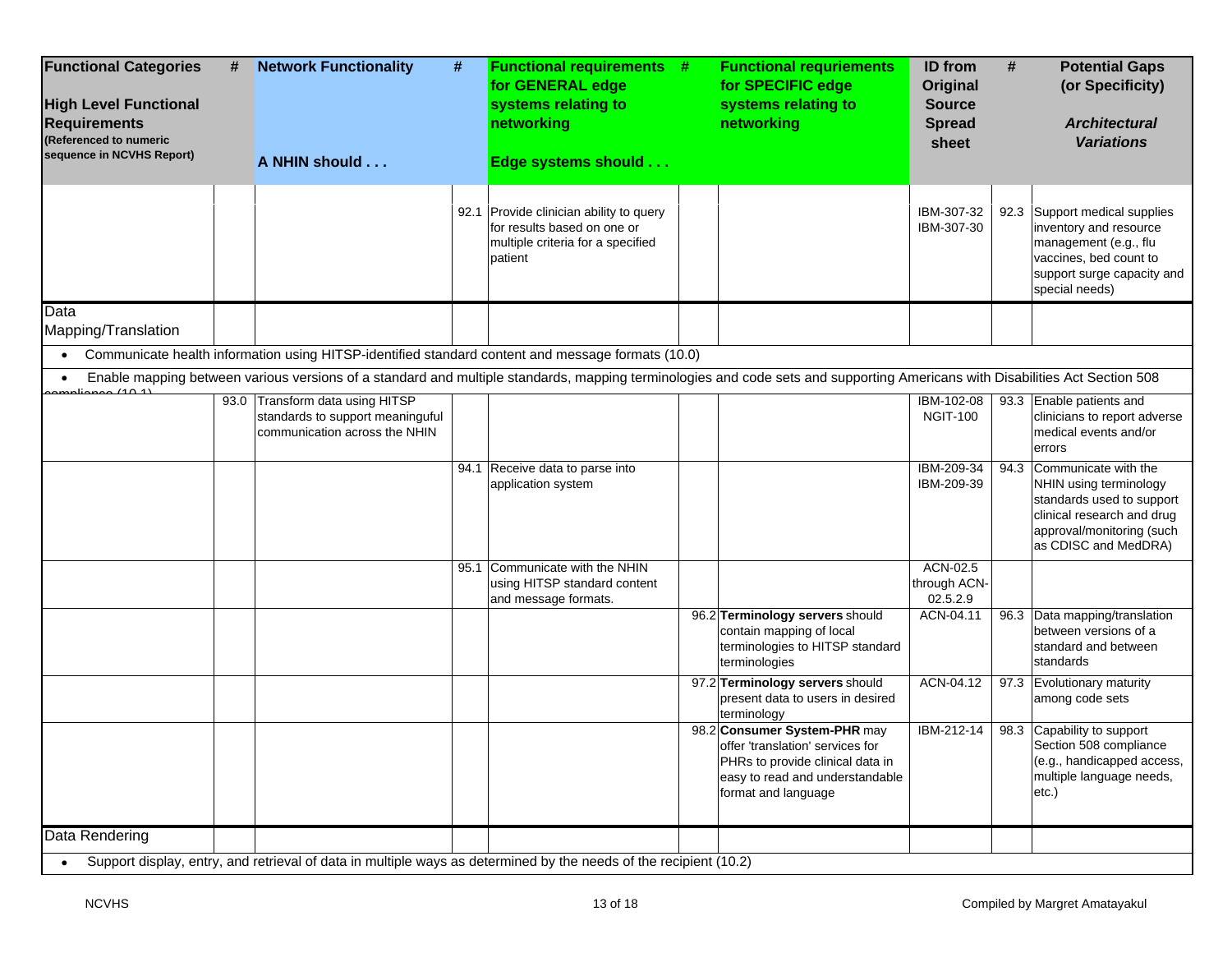| <b>Functional Categories</b><br><b>High Level Functional</b><br><b>Requirements</b><br>(Referenced to numeric<br>sequence in NCVHS Report) | #    | <b>Network Functionality</b><br>A NHIN should                                                                                                                                                                                                                                                   | $\#$ | <b>Functional requirements #</b><br>for GENERAL edge<br>systems relating to<br>networking<br>Edge systems should              | <b>Functional requriements</b><br>for SPECIFIC edge<br>systems relating to<br>networking | <b>ID</b> from<br>Original<br><b>Source</b><br><b>Spread</b><br>sheet | # | <b>Potential Gaps</b><br>(or Specificity)<br><b>Architectural</b><br><b>Variations</b> |
|--------------------------------------------------------------------------------------------------------------------------------------------|------|-------------------------------------------------------------------------------------------------------------------------------------------------------------------------------------------------------------------------------------------------------------------------------------------------|------|-------------------------------------------------------------------------------------------------------------------------------|------------------------------------------------------------------------------------------|-----------------------------------------------------------------------|---|----------------------------------------------------------------------------------------|
|                                                                                                                                            | 99.0 | Support display, entry, and<br>retrieval of data transmission in<br>multiple languages<br>100.0 External user interfaces provide                                                                                                                                                                |      | 99.1 Support display, entry, and<br>retrieval of data content in<br>multiple languages<br>100.1 Edge system provide           |                                                                                          | IBM-317-06<br>IBM-317-07<br>IBM-317-08<br>IBM-317-10                  |   | 100.3 Enable data collection and                                                       |
|                                                                                                                                            |      | data transmission in a manner<br>accessible for handicapped                                                                                                                                                                                                                                     |      | accessibility for handicapped<br>interaction with data content                                                                |                                                                                          | and<br>IBM-317-05                                                     |   | presentation capabilities<br>mandated by federal<br>standards                          |
|                                                                                                                                            |      |                                                                                                                                                                                                                                                                                                 |      | 101.1 Display data in an easy to<br>understand manner determined<br>by the receiving entity or<br>marketplace                 |                                                                                          | IBM-306-11<br>IBM-306-12                                              |   |                                                                                        |
|                                                                                                                                            |      |                                                                                                                                                                                                                                                                                                 |      | 102.1 Give providers and patients<br>ability to view applicable<br>information                                                |                                                                                          | ACN-01.1<br>through<br>ACN01.8                                        |   |                                                                                        |
| <b>DATA CONTENT</b>                                                                                                                        |      |                                                                                                                                                                                                                                                                                                 |      |                                                                                                                               |                                                                                          |                                                                       |   |                                                                                        |
| Data Content                                                                                                                               |      |                                                                                                                                                                                                                                                                                                 |      |                                                                                                                               |                                                                                          |                                                                       |   |                                                                                        |
| $\bullet$<br>conform to standrd interoperability specifications. (6.1)                                                                     |      | Support content (vocabulary and code sets), application protocols, and message formats used for the exchnge of information within a nationwide health information network that                                                                                                                  |      |                                                                                                                               |                                                                                          |                                                                       |   |                                                                                        |
|                                                                                                                                            |      | 103.0 Transmit well-formed messages<br>that conform to a HITSP<br>interoperability specification                                                                                                                                                                                                |      |                                                                                                                               |                                                                                          | CSC-ALL-50                                                            |   |                                                                                        |
|                                                                                                                                            |      | 104.0 Require HITSP standard message 104.1 Transmit well formed messsages<br>formats and implementation<br>guidelines for queries and<br>responses                                                                                                                                              |      | according to a HITSP specified<br>implementation instruction when<br>communicating with the NHIN<br>Interface.                |                                                                                          | CSC-ALL-800<br>and<br>CSC-ALL-60                                      |   |                                                                                        |
|                                                                                                                                            |      | 105.0 Adhere to approved content<br>standards as provided by HITSP<br>when sending data                                                                                                                                                                                                         |      | 105.1 Adhere to approved content<br>standards as provided by HITSP<br>when sending data                                       |                                                                                          | IBM-305-10<br>and<br>IBM-308-12                                       |   |                                                                                        |
|                                                                                                                                            |      | 106.0 Send notification of new [lab<br>result] event message that may<br>include: patient identifying<br>information, storing repository<br>identifying information, storing<br>repository marketplace, information<br>necessary for indexing and<br>restrictions for use, and other<br>content |      | 106.1 Send data that includes [results<br>data] as well as information<br>necessary for indexing and<br>restrictions for use. |                                                                                          | IBM-305-11<br>IBM-303-07                                              |   |                                                                                        |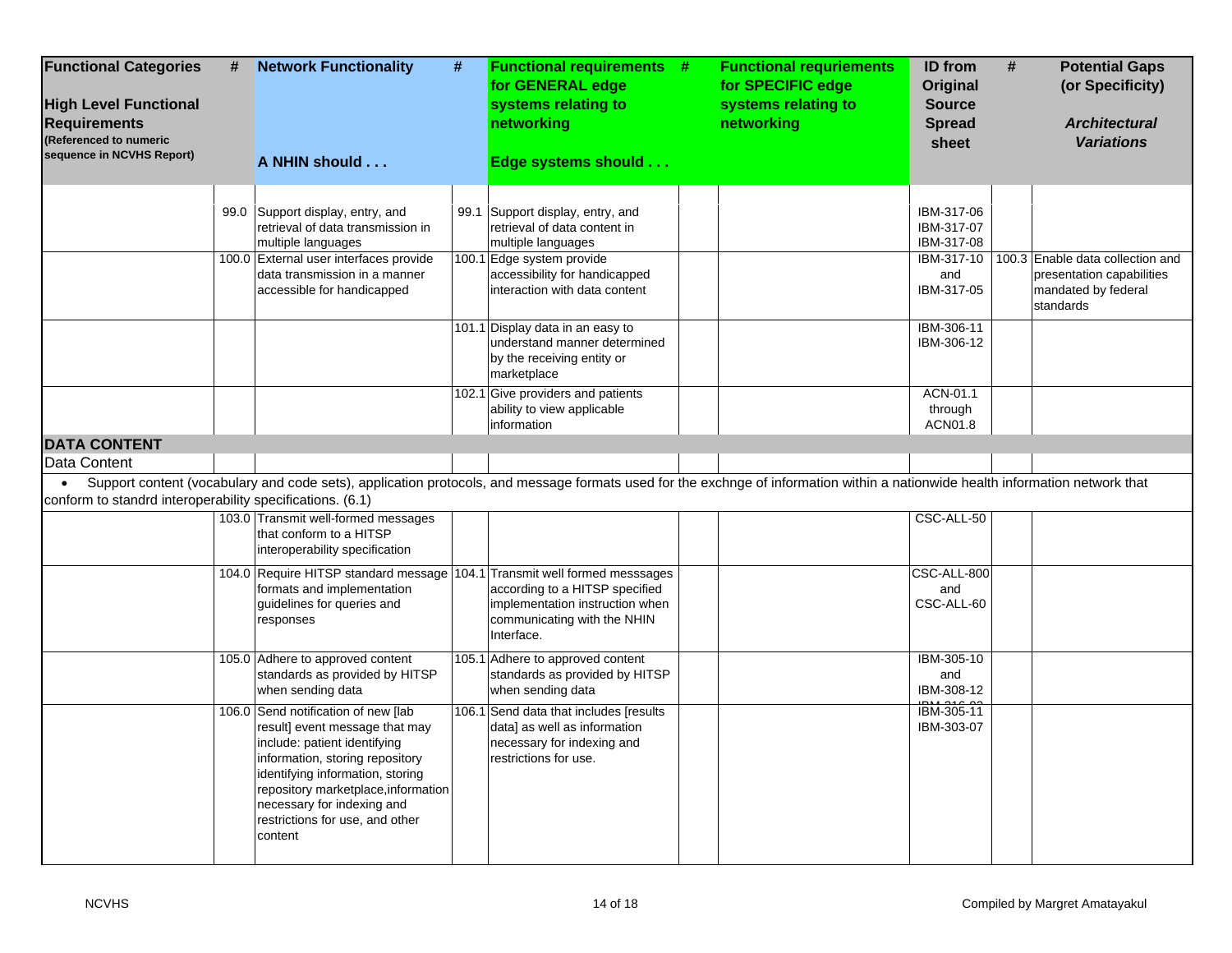| #<br><b>Functional Categories</b><br><b>High Level Functional</b><br><b>Requirements</b><br>(Referenced to numeric<br>sequence in NCVHS Report) | <b>Network Functionality</b><br>A NHIN should                                                                                                                                                                                                                                    | # | <b>Functional requirements #</b><br>for GENERAL edge<br>systems relating to<br>networking<br>Edge systems should                                          | <b>Functional requriements</b><br>for SPECIFIC edge<br>systems relating to<br>networking                                                                       | <b>ID</b> from<br><b>Original</b><br><b>Source</b><br><b>Spread</b><br>sheet | #<br><b>Potential Gaps</b><br>(or Specificity)<br><b>Architectural</b><br><b>Variations</b>                                                                                                                                                                                                   |
|-------------------------------------------------------------------------------------------------------------------------------------------------|----------------------------------------------------------------------------------------------------------------------------------------------------------------------------------------------------------------------------------------------------------------------------------|---|-----------------------------------------------------------------------------------------------------------------------------------------------------------|----------------------------------------------------------------------------------------------------------------------------------------------------------------|------------------------------------------------------------------------------|-----------------------------------------------------------------------------------------------------------------------------------------------------------------------------------------------------------------------------------------------------------------------------------------------|
|                                                                                                                                                 |                                                                                                                                                                                                                                                                                  |   |                                                                                                                                                           | 107.2 NHIN Administration-Data<br>Stager (IBM) may support data<br>staging on behalf of clinician                                                              | IBM-308-11<br>IBM-310-07<br>IBM-310-08                                       |                                                                                                                                                                                                                                                                                               |
| Data Quality/Integrity                                                                                                                          |                                                                                                                                                                                                                                                                                  |   |                                                                                                                                                           |                                                                                                                                                                |                                                                              |                                                                                                                                                                                                                                                                                               |
|                                                                                                                                                 |                                                                                                                                                                                                                                                                                  |   |                                                                                                                                                           | Provide information back to the authorized requestor if identity, location information, and/or data could not be determined and/or provided. (5.3)             |                                                                              |                                                                                                                                                                                                                                                                                               |
|                                                                                                                                                 | Verify the integrity of data transmission using general industry recognized methods. (6.2).                                                                                                                                                                                      |   |                                                                                                                                                           |                                                                                                                                                                |                                                                              |                                                                                                                                                                                                                                                                                               |
|                                                                                                                                                 |                                                                                                                                                                                                                                                                                  |   |                                                                                                                                                           | Support the ability to include an error message service that notifies the requestor if authentication or authorization is not verified. (6.4)                  |                                                                              |                                                                                                                                                                                                                                                                                               |
|                                                                                                                                                 | Provide the ability to send/receive/retransmit acknowledgment of data requests or data content transmissions. (6.7)<br>108.0 Validate authenticity of (solicited<br>or unsolicited) event location<br>message (query and response)<br>and transmit error message if not<br>valid |   | 108.1 Validate authenticity of (solicited<br>or unsolicited) event location<br>message (query and response)<br>and transmit error message if not<br>valid |                                                                                                                                                                | IBM-316-12                                                                   |                                                                                                                                                                                                                                                                                               |
|                                                                                                                                                 | 109.0 Process acknowledgment of<br>transmission or receipt of data<br>content message and<br>retransmit/receive if necessary                                                                                                                                                     |   | 109.1 Process acknowledgment of<br>transmission or receipt of data<br>content message and<br>retransmit/receive if necessary                              |                                                                                                                                                                | IBM-102-15                                                                   |                                                                                                                                                                                                                                                                                               |
|                                                                                                                                                 | 110.0 Verify integrity and completeness<br>of data received and transmit error<br>message if necessary                                                                                                                                                                           |   | 110.1 Verify integrity and completeness<br>of data received and transmit<br>error message if necessary                                                    |                                                                                                                                                                | IBM-305-03                                                                   |                                                                                                                                                                                                                                                                                               |
|                                                                                                                                                 |                                                                                                                                                                                                                                                                                  |   | 111.1 Enforce non-repudiation of                                                                                                                          |                                                                                                                                                                | CSC-SEC-                                                                     |                                                                                                                                                                                                                                                                                               |
|                                                                                                                                                 |                                                                                                                                                                                                                                                                                  |   | message or query origin                                                                                                                                   |                                                                                                                                                                | 150                                                                          |                                                                                                                                                                                                                                                                                               |
| Data Source                                                                                                                                     |                                                                                                                                                                                                                                                                                  |   |                                                                                                                                                           |                                                                                                                                                                |                                                                              |                                                                                                                                                                                                                                                                                               |
|                                                                                                                                                 |                                                                                                                                                                                                                                                                                  |   | 112.1 Identify source of externally-<br>provided data                                                                                                     | Identify the source of any externally-provided data in whatever form the data may take (e.g., aggregated, anonymnized, or identifiable) (7.1)                  | IBM-310-07<br><b>NGIT-104</b>                                                | 112.3 Require common data<br>dictionary and metadata                                                                                                                                                                                                                                          |
|                                                                                                                                                 |                                                                                                                                                                                                                                                                                  |   |                                                                                                                                                           | 113.2 NHIN Administration-Utilization<br>Reporting System (IBM) should<br>provide unit-level census and<br>facility utilization data for<br>emergency planning | IBM-101-11<br>IBM-101-12<br>IBM-101-13<br>IBM-106-10                         | 113.3 Provide unit-level census<br>data as specified in the<br>Biosurveillance use case.<br>Unit-level census data<br>includes: unit name,<br>number of patients by unit,<br>number of beds available by<br>unit, and emergency room<br>triage marginal capacity as<br>a percentage and head- |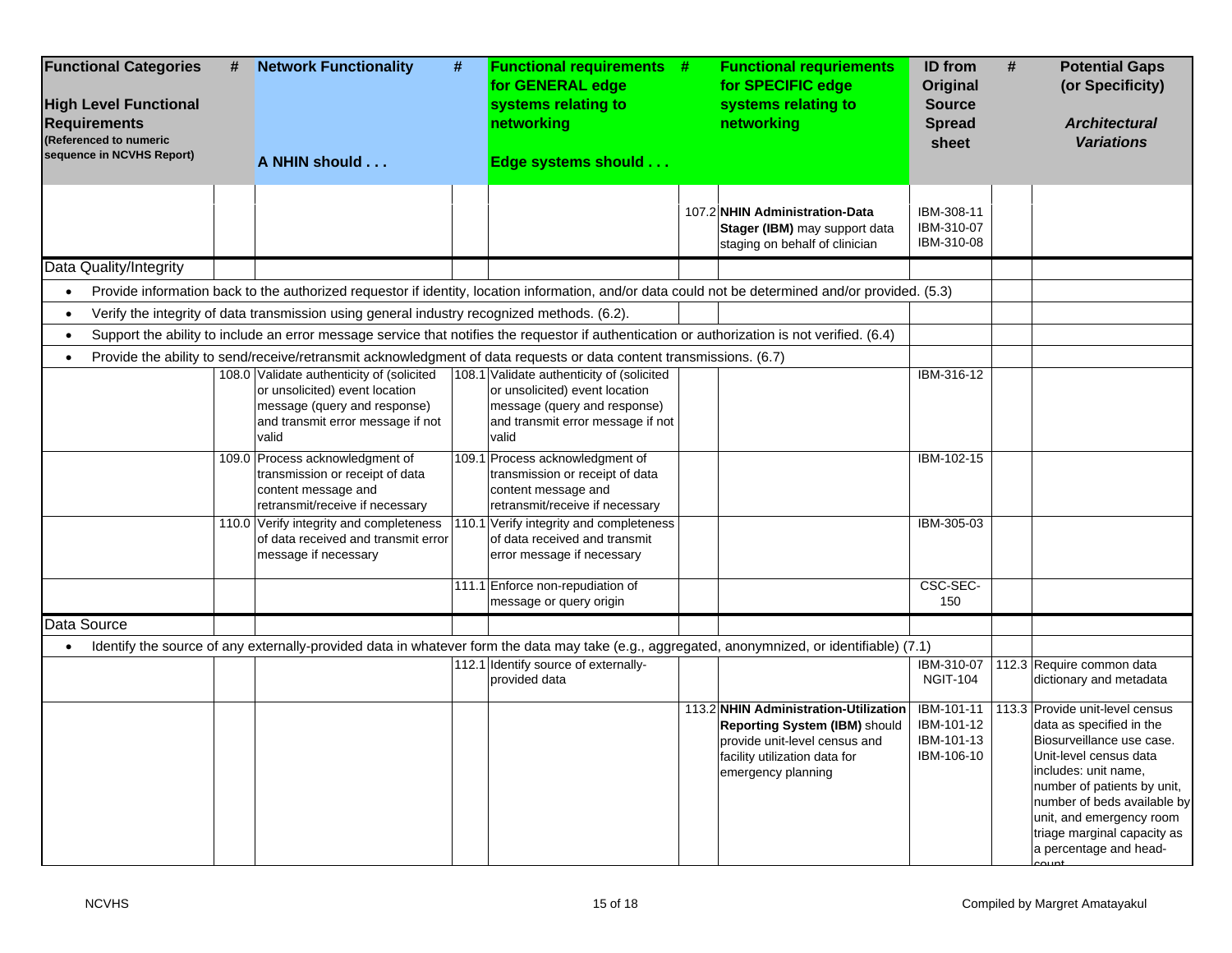| <b>Functional Categories</b><br><b>High Level Functional</b><br><b>Requirements</b><br>(Referenced to numeric<br>sequence in NCVHS Report) | # | <b>Network Functionality</b><br>#<br>A NHIN should                                                                                                                                                                                                                                                                                                                                   | <b>Functional requirements #</b><br>for GENERAL edge<br>systems relating to<br>networking<br>Edge systems should | <b>Functional requriements</b><br>for SPECIFIC edge<br>systems relating to<br>networking                                                                                                                        | <b>ID</b> from<br>Original<br><b>Source</b><br><b>Spread</b><br>sheet | # | <b>Potential Gaps</b><br>(or Specificity)<br><b>Architectural</b><br><b>Variations</b>                                                                                                                                          |
|--------------------------------------------------------------------------------------------------------------------------------------------|---|--------------------------------------------------------------------------------------------------------------------------------------------------------------------------------------------------------------------------------------------------------------------------------------------------------------------------------------------------------------------------------------|------------------------------------------------------------------------------------------------------------------|-----------------------------------------------------------------------------------------------------------------------------------------------------------------------------------------------------------------|-----------------------------------------------------------------------|---|---------------------------------------------------------------------------------------------------------------------------------------------------------------------------------------------------------------------------------|
|                                                                                                                                            |   |                                                                                                                                                                                                                                                                                                                                                                                      |                                                                                                                  | 114.2 CDO-LIS should provide<br>additional/revised patient data<br>(demographics, clinical data, lab<br>and radiology test orders and<br>results) to monitor a previously<br>detected event for biosurveillance | IBM-106-09<br>and<br>related<br>fcns                                  |   |                                                                                                                                                                                                                                 |
| Data Usage                                                                                                                                 |   |                                                                                                                                                                                                                                                                                                                                                                                      |                                                                                                                  |                                                                                                                                                                                                                 |                                                                       |   |                                                                                                                                                                                                                                 |
|                                                                                                                                            |   | Enable entities to acquire data to monitor a previously detected event, generate alerts/notifications, or perform similar functions. (7.3)<br>115.0 Enable edge systems to acquire<br>data to monitor a previously<br>detected event, generate<br>alerts/notifications to publi health<br>users, populate an Electronic<br>Health Record, populate a<br>Personal Health Record, etc. |                                                                                                                  |                                                                                                                                                                                                                 | ACN-03.3.1<br>IBM-106-4<br>ACN-03.1.1<br>ACN-06.1.8                   |   | 116.3 Enable access to,<br>automated collection of, and<br>public health surveillance<br>for current medical product<br>and food safety information.                                                                            |
|                                                                                                                                            |   |                                                                                                                                                                                                                                                                                                                                                                                      |                                                                                                                  |                                                                                                                                                                                                                 |                                                                       |   | 117.3 Enable patients and their<br>proxies to find and enroll in<br>appropriate clinical trials.<br>Enable providers and<br>investigators to find and                                                                           |
|                                                                                                                                            |   |                                                                                                                                                                                                                                                                                                                                                                                      |                                                                                                                  |                                                                                                                                                                                                                 |                                                                       |   | 118.3 Capture clinical information<br>as part of the normal health<br>care interaction that can be<br>used for clinical trials in a<br>04CED Dort 11 compliant<br>119.3 Generate reports and derive<br>insights from healthcare |
|                                                                                                                                            |   |                                                                                                                                                                                                                                                                                                                                                                                      |                                                                                                                  |                                                                                                                                                                                                                 |                                                                       |   | 120.3 Provide for administrative<br>services of billing and<br>anartina                                                                                                                                                         |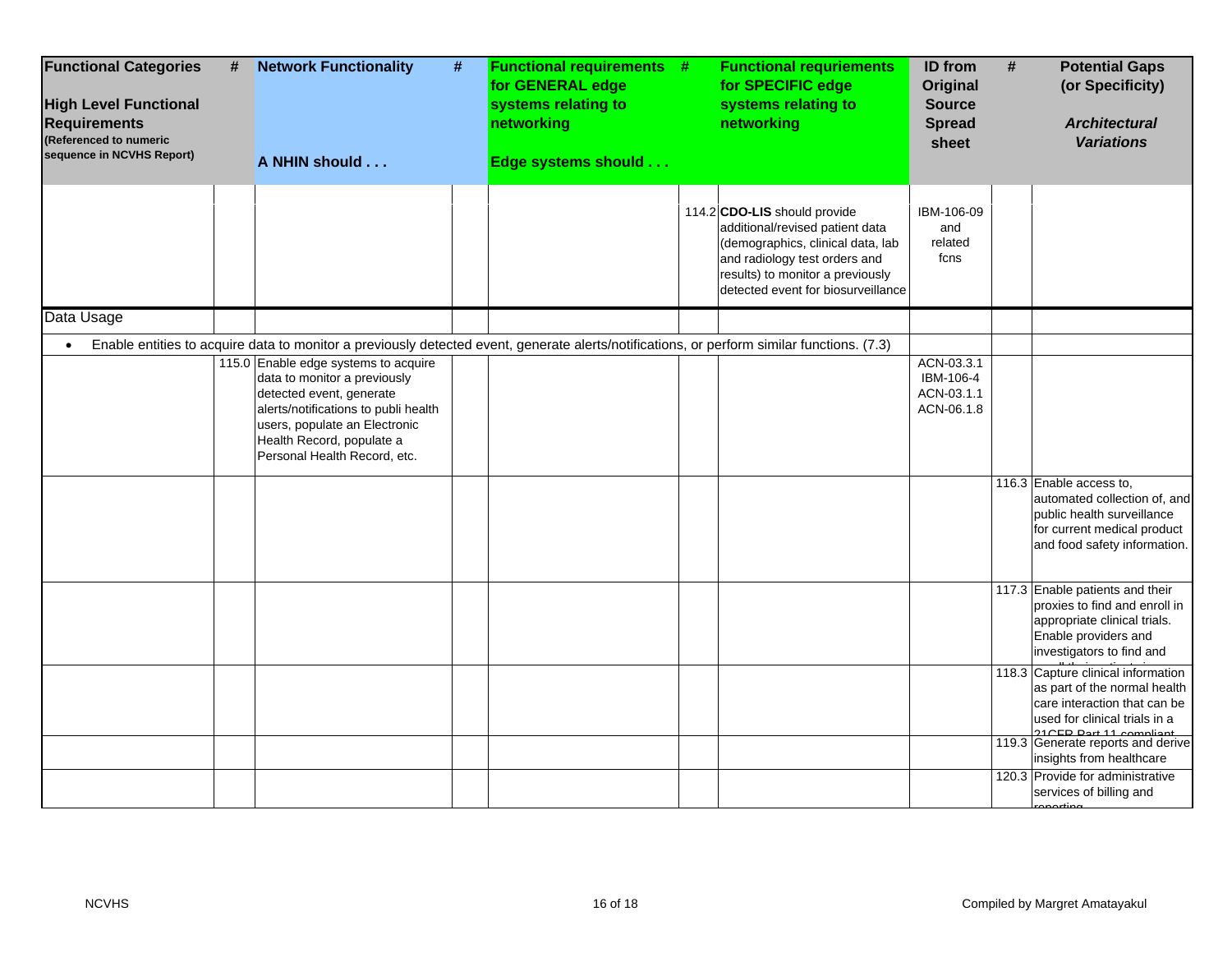| <b>Functional Categories</b><br><b>High Level Functional</b><br><b>Requirements</b><br>(Referenced to numeric<br>sequence in NCVHS Report) | # | <b>Network Functionality</b><br>A NHIN should                                                                                                                                         | # | <b>Functional requirements #</b><br>for GENERAL edge<br>systems relating to<br>networking<br>Edge systems should | <b>Functional requriements</b><br>for SPECIFIC edge<br>systems relating to<br>networking                                                                                                                                          | ID from<br><b>Original</b><br><b>Source</b><br><b>Spread</b><br>sheet | # | <b>Potential Gaps</b><br>(or Specificity)<br><b>Architectural</b><br><b>Variations</b>                                                                             |
|--------------------------------------------------------------------------------------------------------------------------------------------|---|---------------------------------------------------------------------------------------------------------------------------------------------------------------------------------------|---|------------------------------------------------------------------------------------------------------------------|-----------------------------------------------------------------------------------------------------------------------------------------------------------------------------------------------------------------------------------|-----------------------------------------------------------------------|---|--------------------------------------------------------------------------------------------------------------------------------------------------------------------|
|                                                                                                                                            |   |                                                                                                                                                                                       |   |                                                                                                                  | 121.2 Data Analysis and Secondary<br>Use Systems should ggregate<br>anonymized health data from<br>participating edge systems for<br>various public health purposes,<br>clinical research, and drug<br>outcome comparator studies | ACN-06.1.4<br>ACN-06.1<br>ACN-06.1.5<br>ACN-06.1.6<br>ACN-06.3        |   |                                                                                                                                                                    |
| <b>DATA STORAGE</b>                                                                                                                        |   |                                                                                                                                                                                       |   |                                                                                                                  |                                                                                                                                                                                                                                   |                                                                       |   |                                                                                                                                                                    |
| Persistent                                                                                                                                 |   |                                                                                                                                                                                       |   |                                                                                                                  |                                                                                                                                                                                                                                   |                                                                       |   |                                                                                                                                                                    |
|                                                                                                                                            |   | Enable the ability to aggregate data from disparate sources to facilitate communications. For example, temporarily hold information as it is being collected to communicate a concise |   |                                                                                                                  |                                                                                                                                                                                                                                   |                                                                       |   |                                                                                                                                                                    |
|                                                                                                                                            |   | summary of the information; or permanently store data from uncoordinated sources across time to support a data registry. (11.0)                                                       |   |                                                                                                                  |                                                                                                                                                                                                                                   |                                                                       |   |                                                                                                                                                                    |
|                                                                                                                                            |   |                                                                                                                                                                                       |   |                                                                                                                  |                                                                                                                                                                                                                                   |                                                                       |   | 122.3 Automatically purge/remove                                                                                                                                   |
|                                                                                                                                            |   |                                                                                                                                                                                       |   |                                                                                                                  |                                                                                                                                                                                                                                   |                                                                       |   | data as determined by<br>policy/business rules                                                                                                                     |
|                                                                                                                                            |   |                                                                                                                                                                                       |   |                                                                                                                  |                                                                                                                                                                                                                                   |                                                                       |   | 124.3 Persistent information<br>management<br>(storing/sharing aggregated<br>records from uncoordinated                                                            |
| Transient                                                                                                                                  |   |                                                                                                                                                                                       |   |                                                                                                                  |                                                                                                                                                                                                                                   |                                                                       |   |                                                                                                                                                                    |
| requestor. (6.5)                                                                                                                           |   | Support based on an entity's query, the ability to temporarily hold and aggregate appropriate error messages or data until completely collected and ready for transmission to the     |   |                                                                                                                  |                                                                                                                                                                                                                                   |                                                                       |   |                                                                                                                                                                    |
|                                                                                                                                            |   | 125.0 Hold and aggregate data or error<br>messages received from the data<br>repository as determined by the<br>community.                                                            |   |                                                                                                                  |                                                                                                                                                                                                                                   | IBM-310-05                                                            |   | 125.3 Create ad hoc and<br>specifically requested<br>summary or accumulated<br>data as a result of user-<br>defined queries                                        |
|                                                                                                                                            |   |                                                                                                                                                                                       |   |                                                                                                                  |                                                                                                                                                                                                                                   |                                                                       |   | 126.3 Ability to specify (limit)<br>amount of data that can be<br>stored as transient data on<br>the system in terms of<br>volume and size of<br>expected requests |
| <b>NON-FUNCTIONAL</b>                                                                                                                      |   |                                                                                                                                                                                       |   |                                                                                                                  |                                                                                                                                                                                                                                   |                                                                       |   |                                                                                                                                                                    |
| Accuracy                                                                                                                                   |   |                                                                                                                                                                                       |   |                                                                                                                  |                                                                                                                                                                                                                                   |                                                                       |   |                                                                                                                                                                    |
| <b>Business Rules</b>                                                                                                                      |   |                                                                                                                                                                                       |   |                                                                                                                  |                                                                                                                                                                                                                                   |                                                                       |   |                                                                                                                                                                    |
| Performance                                                                                                                                |   |                                                                                                                                                                                       |   |                                                                                                                  |                                                                                                                                                                                                                                   |                                                                       |   |                                                                                                                                                                    |
| Robustness                                                                                                                                 |   |                                                                                                                                                                                       |   |                                                                                                                  |                                                                                                                                                                                                                                   |                                                                       |   |                                                                                                                                                                    |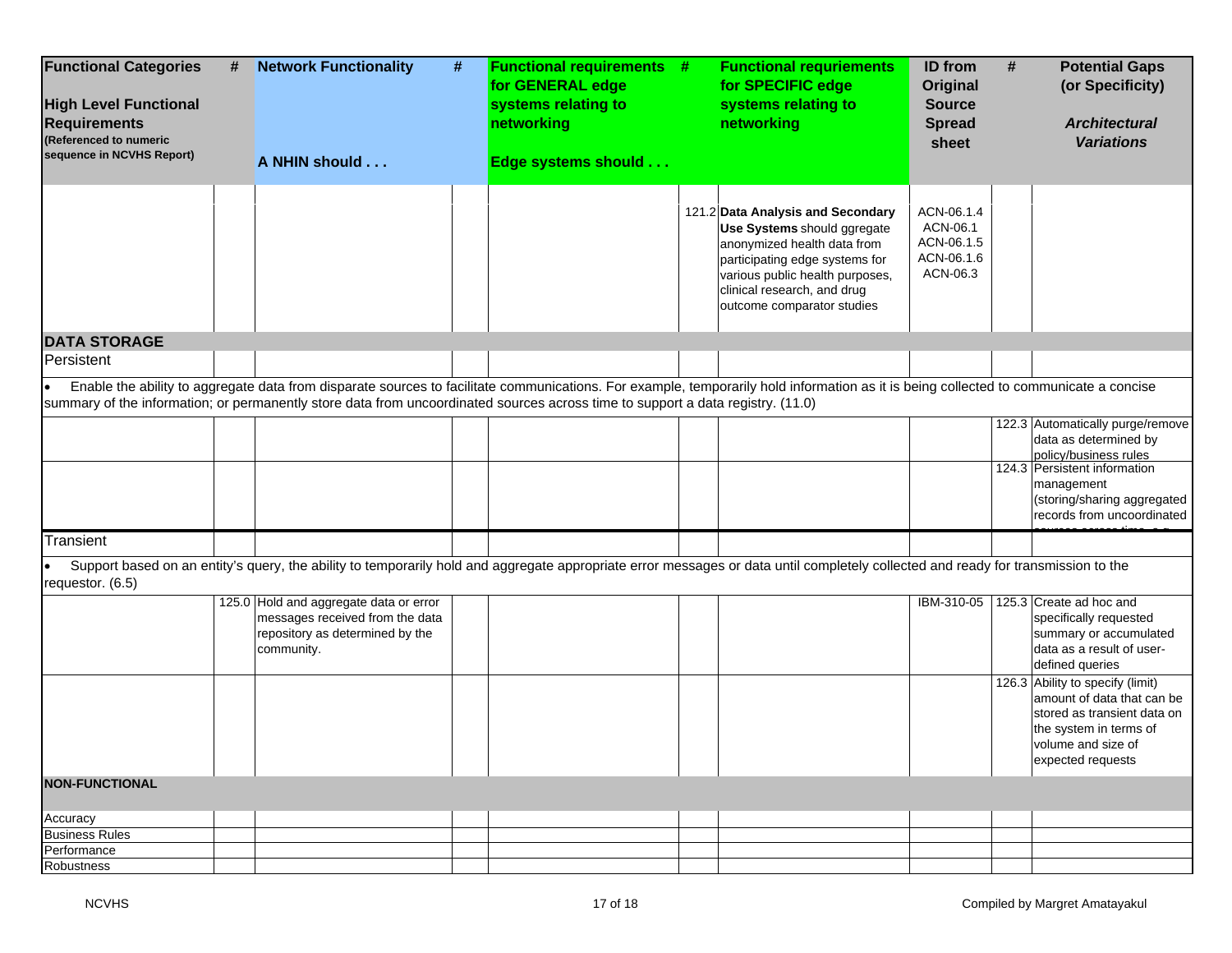| <b>Functional Categories</b><br><b>High Level Functional</b><br><b>Requirements</b><br>(Referenced to numeric<br>sequence in NCVHS Report) | # | <b>Network Functionality</b><br>A NHIN should | # | <b>Functional requirements #</b><br>for GENERAL edge<br>systems relating to<br>networking<br><b>Edge systems should</b> | <b>Functional requriements</b><br>for SPECIFIC edge<br>systems relating to<br>networking | <b>ID</b> from<br>Original<br><b>Source</b><br><b>Spread</b><br>sheet | <b>Potential Gaps</b><br>(or Specificity)<br><b>Architectural</b><br><b>Variations</b> |
|--------------------------------------------------------------------------------------------------------------------------------------------|---|-----------------------------------------------|---|-------------------------------------------------------------------------------------------------------------------------|------------------------------------------------------------------------------------------|-----------------------------------------------------------------------|----------------------------------------------------------------------------------------|
| Scalability                                                                                                                                |   |                                               |   |                                                                                                                         |                                                                                          |                                                                       |                                                                                        |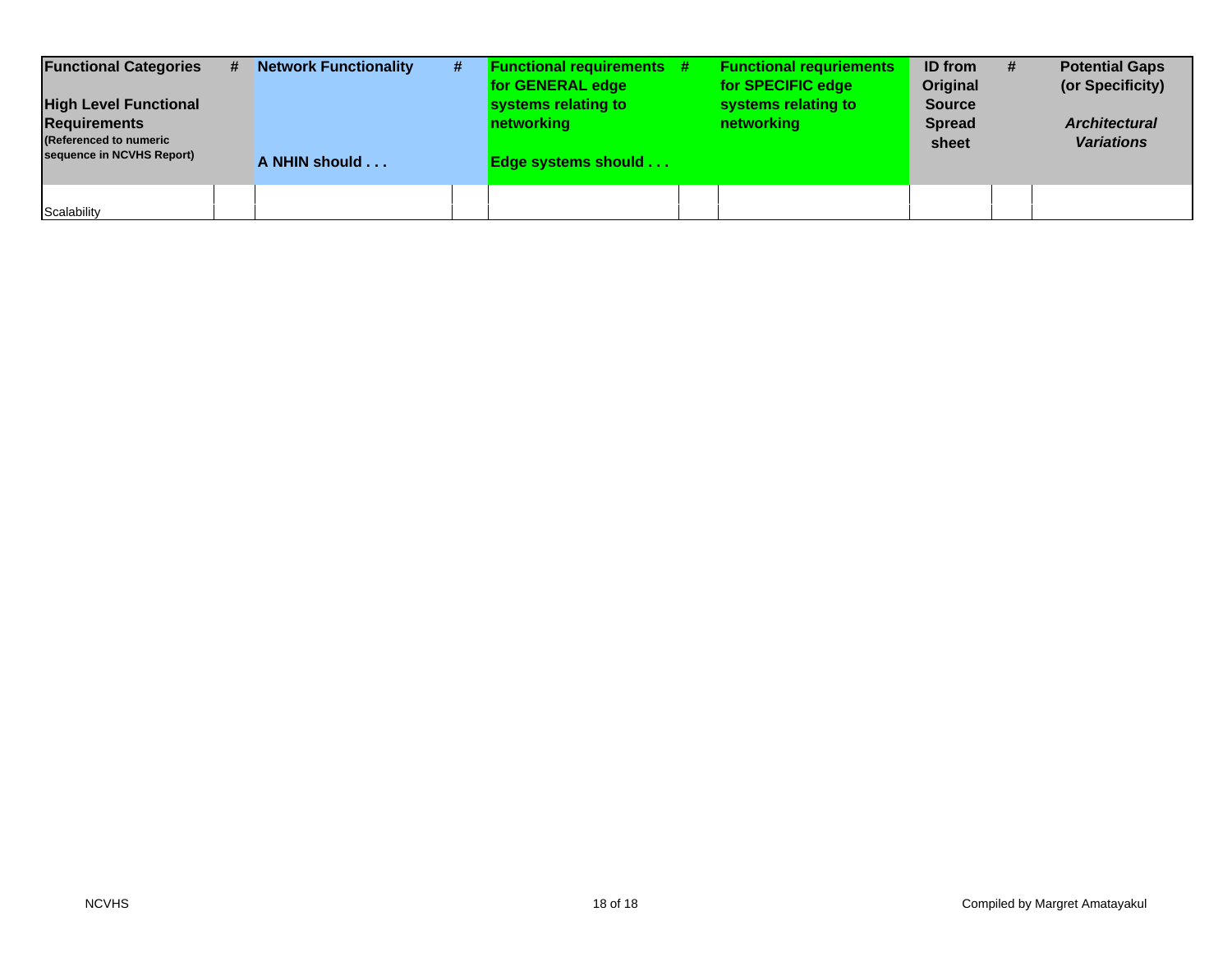| <b>Functional</b><br><b>Categories</b><br><b>DRAFT 092006</b> | # | <b>Network Functionality</b>                                                                                                                                                                              | #   | <b>Functional requirements #</b><br>for GENERAL edge<br>systems relating to<br>networking       | <b>Functional requriements</b><br>for SPECIFIC edge<br>systems relating to<br>networking | <b>ID</b> from<br>Original<br><b>Source</b><br><b>Spread</b><br>sheet  | # | <b>Potential Gaps</b><br>(or Specificity)<br><b>Architectural Variations</b>                                                                                                                                                                                                                                                                                                                                                                                 |
|---------------------------------------------------------------|---|-----------------------------------------------------------------------------------------------------------------------------------------------------------------------------------------------------------|-----|-------------------------------------------------------------------------------------------------|------------------------------------------------------------------------------------------|------------------------------------------------------------------------|---|--------------------------------------------------------------------------------------------------------------------------------------------------------------------------------------------------------------------------------------------------------------------------------------------------------------------------------------------------------------------------------------------------------------------------------------------------------------|
|                                                               |   | A NHIN should                                                                                                                                                                                             |     | Edge systems should                                                                             |                                                                                          |                                                                        |   |                                                                                                                                                                                                                                                                                                                                                                                                                                                              |
|                                                               |   |                                                                                                                                                                                                           |     |                                                                                                 |                                                                                          |                                                                        |   |                                                                                                                                                                                                                                                                                                                                                                                                                                                              |
| <b>SECURITY</b><br>Authentication                             |   | 1.0 Authenticate entity access to<br><b>NHIN</b> interface                                                                                                                                                | 1.1 | Authenticate entity to NHIN<br>interface                                                        |                                                                                          | IBM-209-02<br><b>NGIT-129</b><br>NGIT-094                              |   |                                                                                                                                                                                                                                                                                                                                                                                                                                                              |
|                                                               |   | 2.0 Authenticate all users to NHIN<br>interface                                                                                                                                                           | 2.1 | Authenticate user accesses into<br>the system                                                   |                                                                                          | ACN-07.6<br>ACN-07.6.1<br>and<br>CSC-SEC-50                            |   | Edge systems should authenticate their<br>own users. The strength of the<br>authentication should be passed with<br>the user information so that a<br>responding Edge system may<br>determine if that is sufficient for<br>disclosure.                                                                                                                                                                                                                       |
|                                                               |   | 3.0 Authenticate all systems to NHIN<br>interface                                                                                                                                                         |     | 3.1 Verify authenticity of system<br>sending data                                               |                                                                                          | ACN-07.6.2<br>and<br>IRM-304-03                                        |   | 3.3 Generate authorization for re-linking                                                                                                                                                                                                                                                                                                                                                                                                                    |
|                                                               |   | 4.0 Protect user and system<br>authentication credentials during<br>transmission from the user to the<br>NHIN.                                                                                            |     |                                                                                                 |                                                                                          | ACN-07.6.2<br>ACN-7.8.3                                                |   | (Support secure mechanism for<br>transmission of user credentials during<br>authentication process.)                                                                                                                                                                                                                                                                                                                                                         |
|                                                               |   | 5.0 Provide a mechanism for ensuring<br>non-repudiation.                                                                                                                                                  |     | 5.1 Provide a mechanism for<br>ensuring non-repudiation.                                        |                                                                                          | ACN-07.7<br>and<br>ACN-07.9                                            |   |                                                                                                                                                                                                                                                                                                                                                                                                                                                              |
|                                                               |   | 6.0 Authenticate Record Locator<br>Service to remote record locator<br>and receive error message if<br>requesting locator is not<br>authorized or if content of data<br>request location is not verified. | 6.1 | Authenticate Record Locator<br>Service                                                          |                                                                                          | IBM-209-24<br>IBM-209-25                                               |   |                                                                                                                                                                                                                                                                                                                                                                                                                                                              |
| Authorization                                                 |   | 7.0 Authorize an entity's request for<br>data                                                                                                                                                             |     | 7.1 Allow NHIN-based users to<br>access only data sets associated<br>with their assigned roles. |                                                                                          | IBM-209-07<br><b>NGIT-151</b><br><b>NGIT-005</b><br>and<br>ACN-07.11.3 |   | Ability for CDO to opt-out of<br>biosurveillance activities.<br>(HIPAA Privacy Rule should serve as<br>the minimum standard for the use and<br>disclosure of PHI from the NHIN or from<br>Edge Systems. When a legal authority<br>is not present, the patient or legal<br>representative should execute a signed<br>written authorization for disxclosure.<br>Management of authorization needs to<br>include addition and revocation of<br>authorizations.) |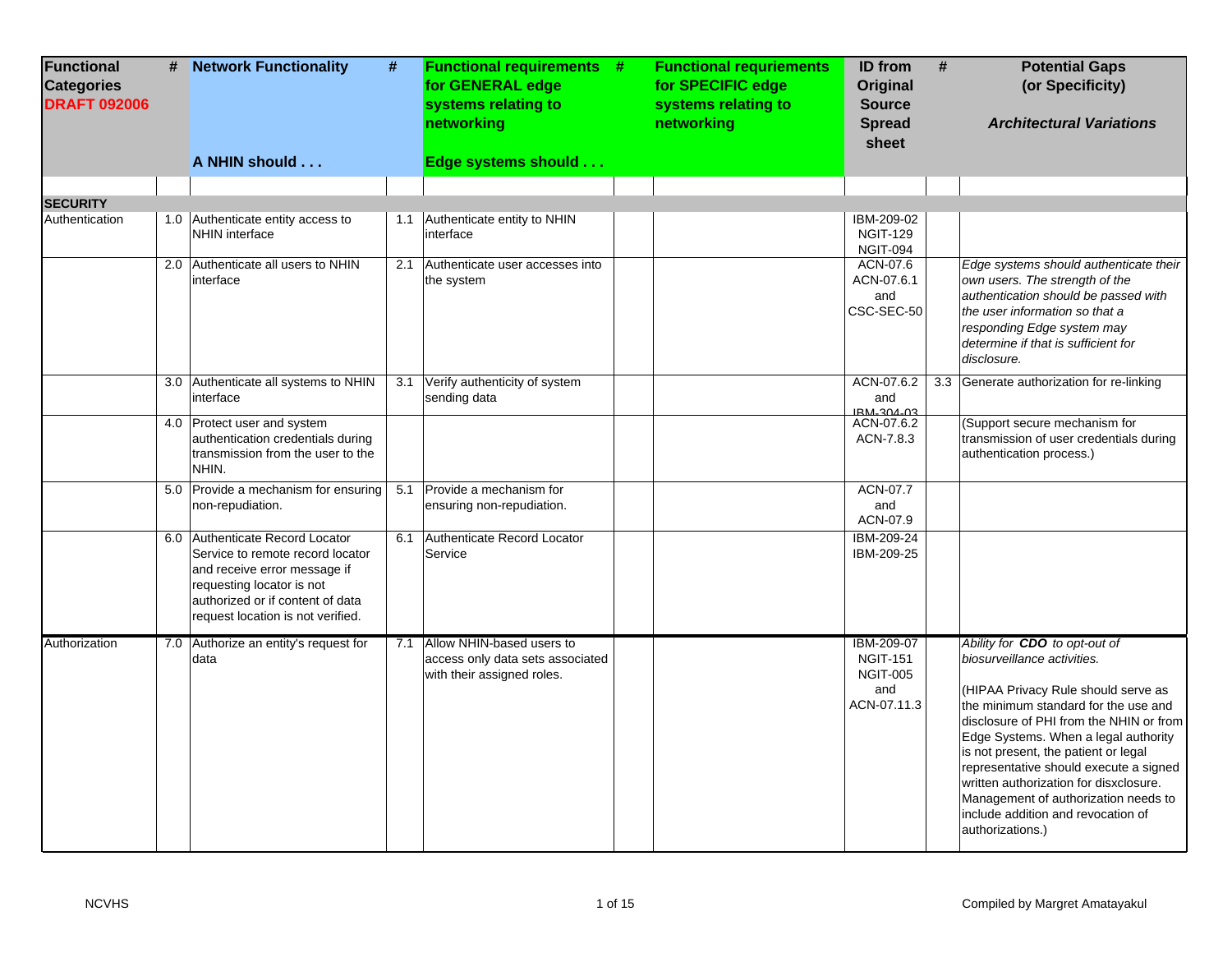| Functional<br><b>Categories</b><br><b>DRAFT 092006</b> | # | <b>Network Functionality</b>                                                                                                                                                      | #   | <b>Functional requirements #</b><br>for GENERAL edge<br>systems relating to<br>networking                                                                                         | <b>Functional requriements</b><br>for SPECIFIC edge<br>systems relating to<br>networking                                                                                   | <b>ID</b> from<br><b>Original</b><br><b>Source</b><br><b>Spread</b><br>sheet | # | <b>Potential Gaps</b><br>(or Specificity)<br><b>Architectural Variations</b>                                                                                                                                                                                                                                                                       |
|--------------------------------------------------------|---|-----------------------------------------------------------------------------------------------------------------------------------------------------------------------------------|-----|-----------------------------------------------------------------------------------------------------------------------------------------------------------------------------------|----------------------------------------------------------------------------------------------------------------------------------------------------------------------------|------------------------------------------------------------------------------|---|----------------------------------------------------------------------------------------------------------------------------------------------------------------------------------------------------------------------------------------------------------------------------------------------------------------------------------------------------|
|                                                        |   | A NHIN should                                                                                                                                                                     |     | Edge systems should                                                                                                                                                               |                                                                                                                                                                            |                                                                              |   |                                                                                                                                                                                                                                                                                                                                                    |
|                                                        |   | 8.0 Associate a single role with any<br>one user session.                                                                                                                         |     |                                                                                                                                                                                   |                                                                                                                                                                            | ACN-07.11.4                                                                  |   | Architectural variation                                                                                                                                                                                                                                                                                                                            |
|                                                        |   | 9.0 Provide NHIN administration<br>capabilities (e.g., creation of<br>permissions) to be executed only<br>by authorized NHIN users.                                               | 9.1 | Designate an administrator role<br>covering administration of<br>internal resources.                                                                                              |                                                                                                                                                                            | ACN-07.11.7<br>ACN-07.12.3<br>ACN-07.12.6<br>ACN.07.12.7                     |   |                                                                                                                                                                                                                                                                                                                                                    |
|                                                        |   | 10.0 Provide consent management to<br>capture an individual's consent to<br>sharing data, make any changes<br>in consent, and allow authorized<br>access based on consent status. |     | 10.1 Provide consent management to<br>capture an individual's consent to<br>sharing data, make any changes<br>in consent, and allow authorized<br>access based on consent status. |                                                                                                                                                                            | ACN-07.1<br>ACN-07.1.1<br>ACN-07.1.2<br>ACN-07.1.3<br>ACN-07.1.4             |   |                                                                                                                                                                                                                                                                                                                                                    |
|                                                        |   | 11.0 Provide an appropriate Edge<br>System registration/certification<br>capability before access to the<br>NHIN is granted.                                                      |     | 11.1 Establish user authorizations to<br>use specific functions of the<br>system                                                                                                  |                                                                                                                                                                            | ACN-07.3.2<br>ACN-07.3.3<br>ACN-07.3<br>ACN-07.3.1<br>and<br>CSC-SEC-60      |   | (Fully support registration requirements<br>(i.e., key components, approvers,<br>authorizations, out-of-band registration,<br>etc.)<br>(Registration of prescribers and<br>pharmacies. Certification of physician<br>and pharmacy systems.)<br>(Support the specific roles of research<br>for access to patient and de-<br>identification of data) |
| Confidentiality                                        |   | 12.0 Enforce NHIN security and privacy<br>policies, HITSP security<br>standards, and HIPAA and other<br>federal, state, and logal<br>legislation/regulation                       |     |                                                                                                                                                                                   |                                                                                                                                                                            | CSC-SEC-<br>190<br>IBM-107-09<br>ACN-07.20<br>ACN-07.20.1<br>0.0107202       |   | (Enable systems to securely transmit<br>data outside of the health architecutre<br>and between entities within the health<br>architecture)                                                                                                                                                                                                         |
|                                                        |   | 13.0 Messaging Handling Systems<br>should support transport level<br>security and protect confidentiality<br>of data and services over the<br>network using encryption.           |     | 13.1 All Edge Systems should<br>support transport level security<br>and protect confidentiality of data<br>and services over the network<br>using encryption.                     |                                                                                                                                                                            | CSC-SEC-10<br><b>NGIT-006</b>                                                |   |                                                                                                                                                                                                                                                                                                                                                    |
|                                                        |   |                                                                                                                                                                                   |     |                                                                                                                                                                                   | 14.2 NHIN Interface should assure<br>that randomized linker is attached<br>to anonymized data before<br>transmission and support re-<br>linking for public health purposes | IBM-102-07<br><b>NGIT-066</b><br><b>NGIT-069</b><br><b>NGIT-116</b>          |   |                                                                                                                                                                                                                                                                                                                                                    |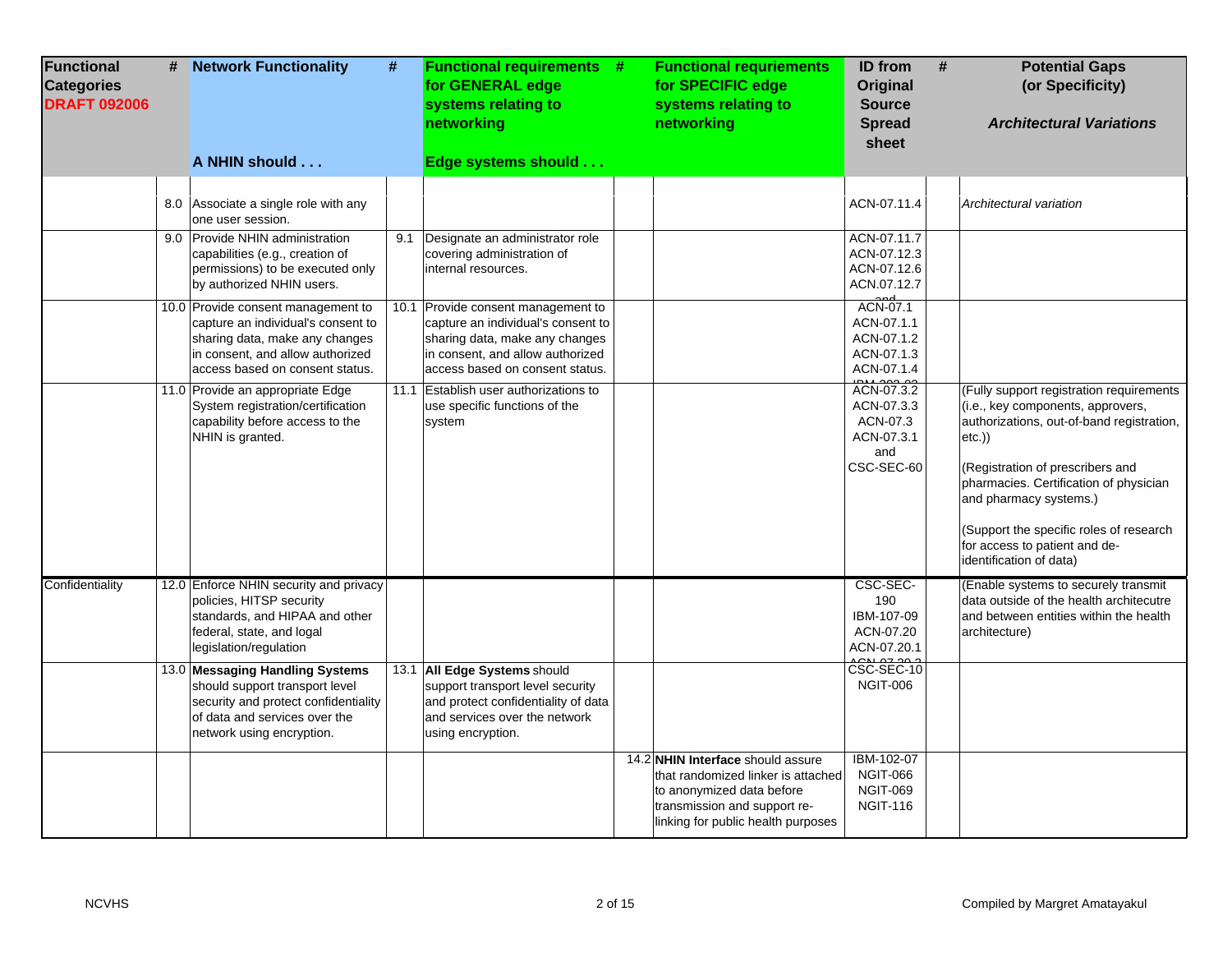| <b>Functional</b><br><b>Categories</b><br><b>DRAFT 092006</b> | # | <b>Network Functionality</b><br>A NHIN should                                                                                                                                          | # | <b>Functional requirements #</b><br>for GENERAL edge<br>systems relating to<br>networking<br>Edge systems should                                                                              | <b>Functional requriements</b><br>for SPECIFIC edge<br>systems relating to<br>networking | ID from<br><b>Original</b><br><b>Source</b><br><b>Spread</b><br>sheet                    | # | <b>Potential Gaps</b><br>(or Specificity)<br><b>Architectural Variations</b>                                                                                                                                                                                                                                                                                                                                                                                               |
|---------------------------------------------------------------|---|----------------------------------------------------------------------------------------------------------------------------------------------------------------------------------------|---|-----------------------------------------------------------------------------------------------------------------------------------------------------------------------------------------------|------------------------------------------------------------------------------------------|------------------------------------------------------------------------------------------|---|----------------------------------------------------------------------------------------------------------------------------------------------------------------------------------------------------------------------------------------------------------------------------------------------------------------------------------------------------------------------------------------------------------------------------------------------------------------------------|
|                                                               |   |                                                                                                                                                                                        |   |                                                                                                                                                                                               |                                                                                          |                                                                                          |   |                                                                                                                                                                                                                                                                                                                                                                                                                                                                            |
| Credentialing                                                 |   | 15.0 Register entities and system<br>administrators to participate in the<br><b>NHIN</b>                                                                                               |   | 15.1 Register patients, providers,<br>public health users, system<br>administrators to participate in<br>the NHIN<br>16.1 Maintain the identities of its<br>users, according to a written and |                                                                                          | CSC-SEC-<br>240<br>ACN-04.3<br>ACN-04.6<br>CSC-SEC-<br>250                               |   | 15.3 Ensure that credentialing information is<br>accurate.                                                                                                                                                                                                                                                                                                                                                                                                                 |
|                                                               |   |                                                                                                                                                                                        |   | approved security policy.<br>17.1 Provide look-up and<br>reconciliation service for third<br>parties                                                                                          |                                                                                          | IBM-203-02                                                                               |   | Verify user credentials across NHIN,<br>and with National Provider Identifier<br>and National Plan Identifier<br><b>Enumeration Systems</b>                                                                                                                                                                                                                                                                                                                                |
| <b>INFORMATION</b><br><b>LOCATION</b>                         |   |                                                                                                                                                                                        |   |                                                                                                                                                                                               |                                                                                          |                                                                                          |   |                                                                                                                                                                                                                                                                                                                                                                                                                                                                            |
| Identity/Information<br>Correlation                           |   | 18.0 Use the Record Locator Service to 18.1 Provide method for clinician and<br>resolve (link and unlink) patient<br>indentiy amibiguities                                             |   | locator system to agree on<br>patient identity through patient<br>trait matching, shared MPI or<br>patient identifier matching.                                                               |                                                                                          | CSC-ALL-320<br>ACN-02.1.3<br>ACN-02.1.4<br>and<br>IBM-307-11<br>IBM-307-13<br>IBM-307-14 |   | Establish valid identity for consumer by<br>trusted parties, including health plans<br>and plan sponsors; PHRs (via unique<br>"tokens" or similar mechanisms that<br>express consumer's identity and<br>willingness to exchange data)                                                                                                                                                                                                                                      |
|                                                               |   | 19.0 Return unambiguous patient<br>identities for all query results.                                                                                                                   |   |                                                                                                                                                                                               |                                                                                          | CSC-ALL-770<br><b>NGIT-008</b><br>IBM-307-08                                             |   |                                                                                                                                                                                                                                                                                                                                                                                                                                                                            |
|                                                               |   | 20.0 Contain/maintain an index of<br>unique patients participating in the<br>NHIN.                                                                                                     |   | 20.1 Maintain latest available patient<br>identifying information                                                                                                                             |                                                                                          | ACN-02.1<br><b>NGIT-007</b><br>and<br>CSC-ALL-180                                        |   | Use blinded, secure RLS, such as<br>through bi-gramming and other<br>techniques to achieve approximate<br>matching and one way hashing                                                                                                                                                                                                                                                                                                                                     |
|                                                               |   | 21.0 Uniquely identify a person<br>[through probabilistic matching on]<br>by various identifiers, such as:<br>Last Name<br>Middle Name<br><b>First Name</b><br>Date of Birth<br>Gender |   | 21.1 Uniquely identify a person by<br>various identifiers, such as:<br>Last Name<br>Middle Name<br><b>First Name</b><br>Date of Birth<br>Gender                                               |                                                                                          | ACN-02.1.1<br>CSC-ALL-300<br>and<br>IBM-209-17                                           |   | (Use an agreed-upon list of unique data<br>elements and data identifiers.)<br>Use a patient matching scheme were<br>the Edge MPI becomes a Person<br>Locator Service by extending the<br>correlating process to include the Edge<br>identity as the context for the Person<br>ID. Use a balanced matching algorithm<br>(required to be a HITSP standard) so<br>that correlation results will be identical.<br>regardless of the sequence of matching<br><i>initiation.</i> |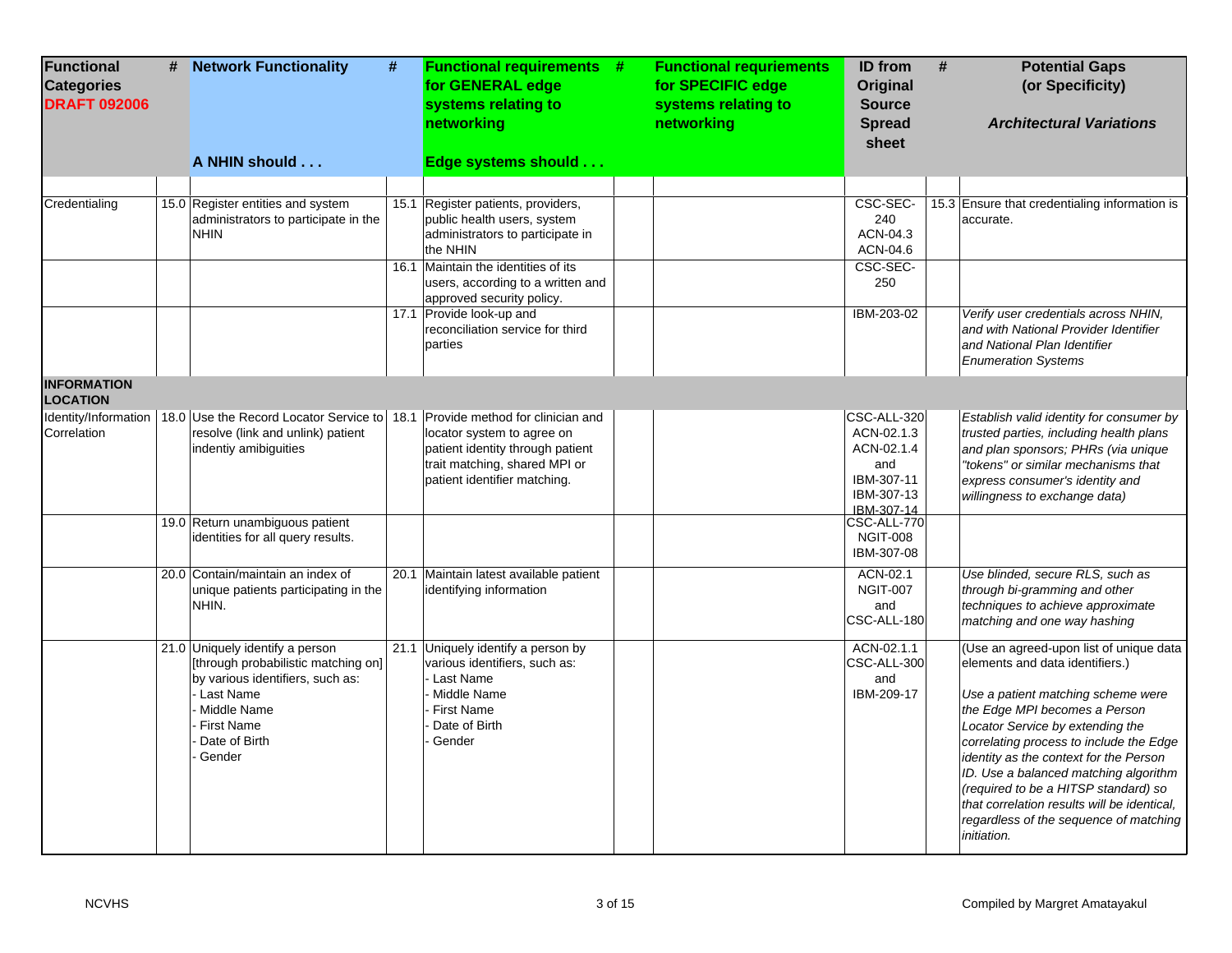| Functional<br><b>Categories</b><br><b>DRAFT 092006</b> | # | <b>Network Functionality</b><br>#<br>A NHIN should                                                                                                                                   | <b>Functional requirements #</b><br>for GENERAL edge<br>systems relating to<br>networking<br>Edge systems should | <b>Functional requriements</b><br>for SPECIFIC edge<br>systems relating to<br>networking                                                                                                                    | <b>ID</b> from<br><b>Original</b><br><b>Source</b><br><b>Spread</b><br>sheet | # | <b>Potential Gaps</b><br>(or Specificity)<br><b>Architectural Variations</b>                                                                                                                        |
|--------------------------------------------------------|---|--------------------------------------------------------------------------------------------------------------------------------------------------------------------------------------|------------------------------------------------------------------------------------------------------------------|-------------------------------------------------------------------------------------------------------------------------------------------------------------------------------------------------------------|------------------------------------------------------------------------------|---|-----------------------------------------------------------------------------------------------------------------------------------------------------------------------------------------------------|
|                                                        |   |                                                                                                                                                                                      |                                                                                                                  |                                                                                                                                                                                                             |                                                                              |   |                                                                                                                                                                                                     |
|                                                        |   | 22.0 Receive, validate, and update<br>unique patient information from<br>participating edge systems                                                                                  | 22.1 Send demographic information to<br>record locator to identify patient<br>for query.                         |                                                                                                                                                                                                             | ACN-02.1.2<br>IBM-307-08<br>ACN-02.1.2.2<br>ACN-02.1.2.6                     |   |                                                                                                                                                                                                     |
|                                                        |   | 23.0 Return patient identifiers<br>previously uploaded by data<br>sources for a uniquely identified<br>patient                                                                       |                                                                                                                  |                                                                                                                                                                                                             | CSC-ALL-770<br>CSC-ALL-280<br>IBM-307-09<br><b>NGIT-009</b>                  |   |                                                                                                                                                                                                     |
|                                                        |   | 24.0 Maintain a unique organizational<br>identifier for each participating<br>edge system, creating, updating,<br>and inactivating identifiers [for non-<br>HIPAA covered entities]. |                                                                                                                  |                                                                                                                                                                                                             | ACN-05.2<br>ACN-05.2.1.1<br>ACN-05.2.1.2<br>ACN-05.2.1.3                     |   |                                                                                                                                                                                                     |
|                                                        |   |                                                                                                                                                                                      |                                                                                                                  | 25.2 Record Locator Service should<br>match patient to respective<br>sources of data when populating<br>the PHR from the NHIN                                                                               | IBM-205-05<br>IBM-207-05                                                     |   |                                                                                                                                                                                                     |
|                                                        |   |                                                                                                                                                                                      |                                                                                                                  | 26.2 CDO-CDO NHIN Interface<br>should determine when multiple<br>and or independently submitted<br>data refer to the same case<br>(patient) or event to minimize<br>double counting for<br>biosurveillance. | IBM-103-13                                                                   |   |                                                                                                                                                                                                     |
|                                                        |   |                                                                                                                                                                                      |                                                                                                                  | 27.2 Consumer System-PHR should<br>maintain an XDS repository<br>following pre-population of PHR                                                                                                            | IBM-205-19<br>IBM-207-19                                                     |   |                                                                                                                                                                                                     |
|                                                        |   |                                                                                                                                                                                      | 28.1 Establish patient-provider<br>relationships.                                                                |                                                                                                                                                                                                             | ACN-04.10                                                                    |   | (Link parent/child records and family<br>records. Link to vital statistics records.<br>Also intentionally disassociate<br>parent/child records.)                                                    |
|                                                        |   |                                                                                                                                                                                      |                                                                                                                  | 29.2 CDO should embed randomized<br>data linker to allow authorized re-<br>identification for Public Health                                                                                                 | CSC-BIO-530                                                                  |   |                                                                                                                                                                                                     |
| Record Location                                        |   | 30.0 Contain one Record Locator<br>Service (RLS) for NHIN searches                                                                                                                   |                                                                                                                  |                                                                                                                                                                                                             | IBM-205-06<br>IBM-209-13<br>IBM-207-06                                       |   | Support multiple instances of an RLS,<br>each of which could support different<br>data domains (e.g., clinical, lab, claims,<br>etc.). Combine results of individual<br>RLS' to respond to queries. |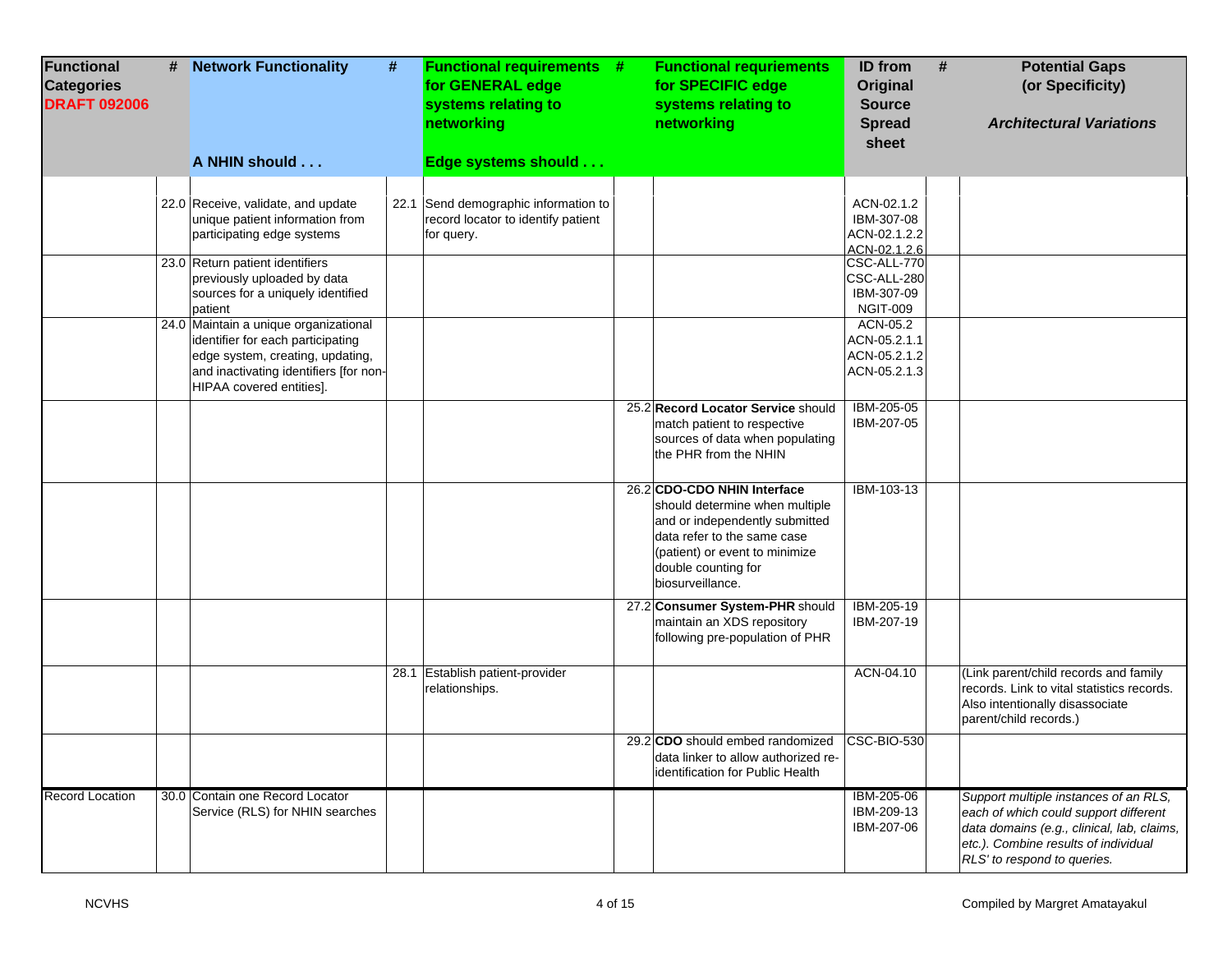| <b>Functional</b><br><b>Categories</b><br><b>DRAFT 092006</b> | # | <b>Network Functionality</b><br>A NHIN should                                                                                                              | # | <b>Functional requirements #</b><br>for GENERAL edge<br>systems relating to<br>networking<br>Edge systems should                         | <b>Functional requriements</b><br>for SPECIFIC edge<br>systems relating to<br>networking | ID from<br><b>Original</b><br><b>Source</b><br><b>Spread</b><br>sheet    | #<br><b>Potential Gaps</b><br>(or Specificity)<br><b>Architectural Variations</b>                                                                                                                                                                                                                                          |
|---------------------------------------------------------------|---|------------------------------------------------------------------------------------------------------------------------------------------------------------|---|------------------------------------------------------------------------------------------------------------------------------------------|------------------------------------------------------------------------------------------|--------------------------------------------------------------------------|----------------------------------------------------------------------------------------------------------------------------------------------------------------------------------------------------------------------------------------------------------------------------------------------------------------------------|
|                                                               |   |                                                                                                                                                            |   |                                                                                                                                          |                                                                                          |                                                                          |                                                                                                                                                                                                                                                                                                                            |
|                                                               |   | 31.0 Notify/return pointers to requesting<br>edge systems that identified edge<br>systems contain or do not contain<br>the requested data                  |   |                                                                                                                                          |                                                                                          | IBM-209-33<br>ACN-02.3.10<br>ACN-02.3.1<br>IBM-209-15                    |                                                                                                                                                                                                                                                                                                                            |
|                                                               |   | 32.0 Support HITSP standard feeds as<br>incoming queries to record locator<br>service                                                                      |   |                                                                                                                                          |                                                                                          | IBM-205-08                                                               |                                                                                                                                                                                                                                                                                                                            |
|                                                               |   | 33.0 Receive notification from remote<br>marketplace for data location<br>request message                                                                  |   |                                                                                                                                          |                                                                                          | IBM-209-26                                                               |                                                                                                                                                                                                                                                                                                                            |
|                                                               |   | 34.0 Receive data locations from<br>remote marketplaces                                                                                                    |   |                                                                                                                                          |                                                                                          | IBM-209-27                                                               |                                                                                                                                                                                                                                                                                                                            |
|                                                               |   | 35.0 Query data sources for requested<br>data and return data to requestor                                                                                 |   |                                                                                                                                          |                                                                                          | <b>NGIT-010</b>                                                          |                                                                                                                                                                                                                                                                                                                            |
| <b>DATA</b>                                                   |   |                                                                                                                                                            |   |                                                                                                                                          |                                                                                          |                                                                          |                                                                                                                                                                                                                                                                                                                            |
| <b>TRANSACTION</b><br>Pull                                    |   | 36.0 Receive notification of data to be                                                                                                                    |   |                                                                                                                                          |                                                                                          | IBM-102-02                                                               |                                                                                                                                                                                                                                                                                                                            |
|                                                               |   | sent                                                                                                                                                       |   |                                                                                                                                          |                                                                                          |                                                                          |                                                                                                                                                                                                                                                                                                                            |
|                                                               |   | 37.0 Accept and respond to<br>authenticated and authorized<br>queries for data for a patient.                                                              |   | 37.1 Receive requested data                                                                                                              |                                                                                          | and<br>IBM-311-02                                                        | CSC-ALL-750 37.3 Leverage full data model and data<br>dictionary (consistent metadata) as a<br>basis for any kind of data retrieval<br>(Leverage BRIDG meta-model as a<br>standard means of exchanging relevant<br>clinical trials-related data. Provide for<br>semantic interoperability through use of<br>caDSR and EVS) |
|                                                               |   | 38.0 Accept lists of other SNOs to<br>contact as part of queries, and<br>query these other SNOs in<br>addition to querying repositories<br>within its SNO. |   | 38.1 Use the NHIN Interface to query<br>outside the SNO for health data<br>for a patient.                                                |                                                                                          | CSC-ALL-780<br>and<br>CSC-ALL-880                                        |                                                                                                                                                                                                                                                                                                                            |
|                                                               |   | 39.0 Identify the unique patient in<br>request and locate system(s)<br>containing the data requested                                                       |   | 39.1 Receive location(s) where data<br>are stored; browse and select<br>relevant data location information<br>from which to request data |                                                                                          | CSC-ALL-40<br>CSC-ALL-780<br>ACN-02.3<br>IBM-307-21<br><b>IRM 207 25</b> |                                                                                                                                                                                                                                                                                                                            |
|                                                               |   | 40.0 Transmit request for a location to<br>send data to requesting system                                                                                  |   | 40.1 Transmit request to view data<br>directly from a providing system                                                                   |                                                                                          | IBM-209-12<br>ACN-02.2<br>ACN-02.3.3                                     |                                                                                                                                                                                                                                                                                                                            |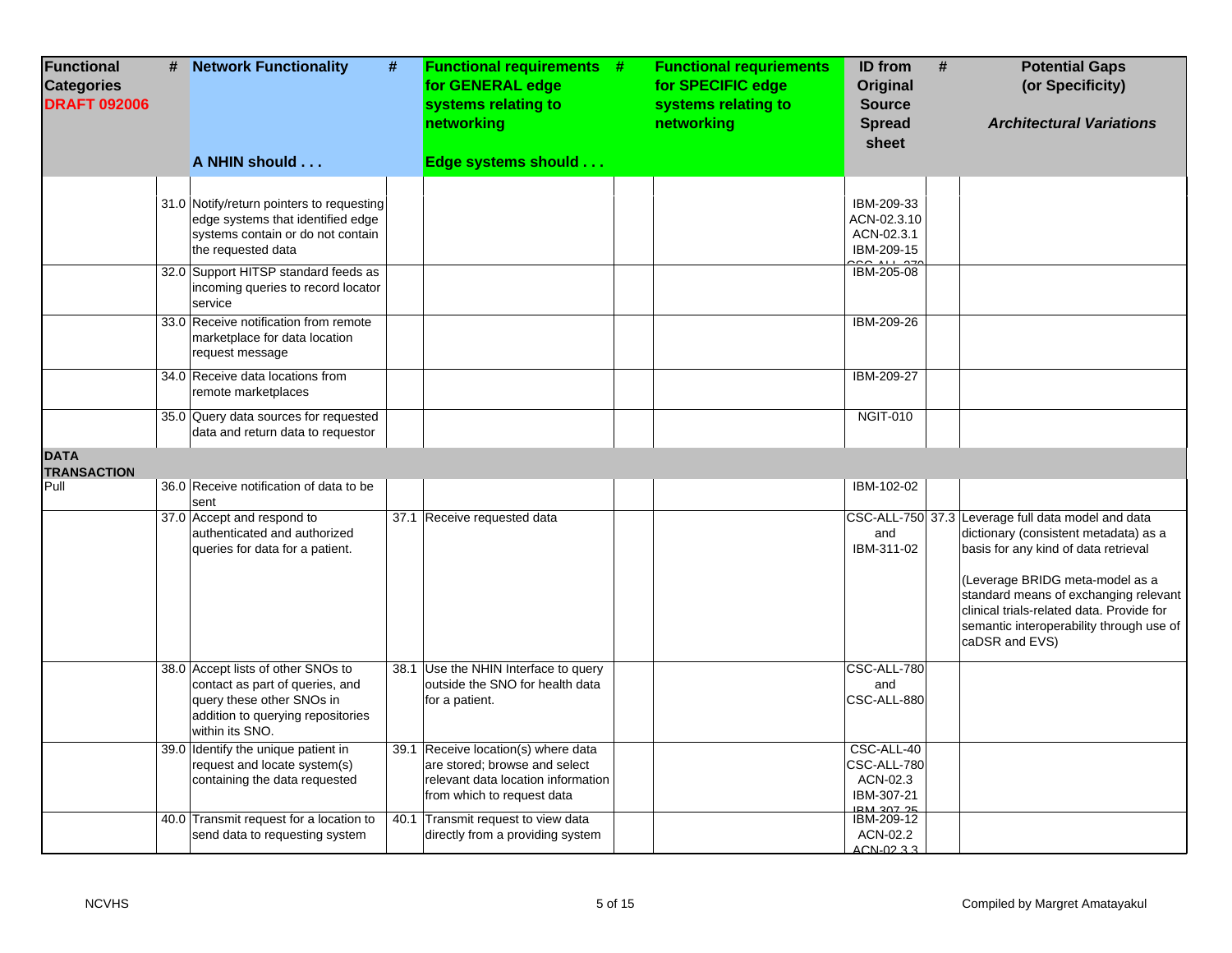| Functional<br><b>Categories</b><br><b>DRAFT 092006</b> | # | <b>Network Functionality</b>                                                                                                                                               | # | <b>Functional requirements #</b><br>for GENERAL edge<br>systems relating to<br>networking | <b>Functional requriements</b><br>for SPECIFIC edge<br>systems relating to<br>networking                                                                                                                                                                                                                                                   | <b>ID</b> from<br>Original<br><b>Source</b><br><b>Spread</b><br>sheet                                                    | <b>Potential Gaps</b><br>#<br>(or Specificity)<br><b>Architectural Variations</b>                                                             |
|--------------------------------------------------------|---|----------------------------------------------------------------------------------------------------------------------------------------------------------------------------|---|-------------------------------------------------------------------------------------------|--------------------------------------------------------------------------------------------------------------------------------------------------------------------------------------------------------------------------------------------------------------------------------------------------------------------------------------------|--------------------------------------------------------------------------------------------------------------------------|-----------------------------------------------------------------------------------------------------------------------------------------------|
|                                                        |   | A NHIN should                                                                                                                                                              |   | Edge systems should                                                                       |                                                                                                                                                                                                                                                                                                                                            |                                                                                                                          |                                                                                                                                               |
|                                                        |   | 41.0 Aggregate appropriate records<br>from NHIN query                                                                                                                      |   | 41.1 Aggregate appropriate records<br>from NHIN query<br>42.1 Accept update messages from |                                                                                                                                                                                                                                                                                                                                            | IBM-205-14<br>CSC-ALL-840<br>$CSC-ALI-40$<br>ACN-02.3.15                                                                 |                                                                                                                                               |
|                                                        |   |                                                                                                                                                                            |   | other edge systems.                                                                       |                                                                                                                                                                                                                                                                                                                                            |                                                                                                                          |                                                                                                                                               |
|                                                        |   |                                                                                                                                                                            |   | 43.1 Return clinical data in response<br>to authorized queries.                           |                                                                                                                                                                                                                                                                                                                                            | CSC-ALL-660                                                                                                              |                                                                                                                                               |
| Push                                                   |   | 44.0 Deliver messages (along with any<br>apprpriate metadata) to<br>destination<br>organization(s)/requesting edge<br>system(s) or notify sender they<br>are undeliverable |   |                                                                                           |                                                                                                                                                                                                                                                                                                                                            | IBM-102-10                                                                                                               | CSC-ALL-430 44.3 Acknowledge receipt and retransmit if<br>necessary.<br>Information metadata should include<br>standards such as UML and XSD. |
|                                                        |   |                                                                                                                                                                            |   |                                                                                           | 45.2 Data Analysis and Secondary<br><b>Use Systems-Public Health</b><br>receive anonymized health data<br>from participating edge systems<br>and transmit to Public Health<br>systems                                                                                                                                                      | ACN-06-1.1.2<br>ACN-06.1.12<br>ACN-06.1.13<br>IBM-102-11<br>IBM-103-11<br>ACN-05.1.1.1<br>NCIT 150                       |                                                                                                                                               |
|                                                        |   |                                                                                                                                                                            |   |                                                                                           | 45.2 Data Analysis and Secondary<br>Use Systems-Public Health and<br>Payer Systems communicate<br>data (e.g., updates and<br>instructions, potentially including<br>list of essential data to be<br>transmitted, trigger, timeframe,<br>and data to be sent) directly to<br>caregivers or others to monitor a<br>previously detected event | IBM-106-03<br>IBM-104-02<br><b>NGIT-076</b><br><b>CSC-BIO-580</b><br><b>CSC-BIO-550</b><br>IBM-106-01<br><b>NGIT-159</b> |                                                                                                                                               |
|                                                        |   |                                                                                                                                                                            |   |                                                                                           | 46.2 Data Analysis and Secondary<br><b>Use Systems-Pupblic Health</b><br>communicate (via multiple media)<br>approved Public Health updates<br>and alerts to public media,<br>neighboring communities, and<br>biosurveillance responders                                                                                                   | IBM-106-05<br>IBM-106-06<br>IBM-107-01<br><b>NGIT-160</b><br>IBM-107-11                                                  |                                                                                                                                               |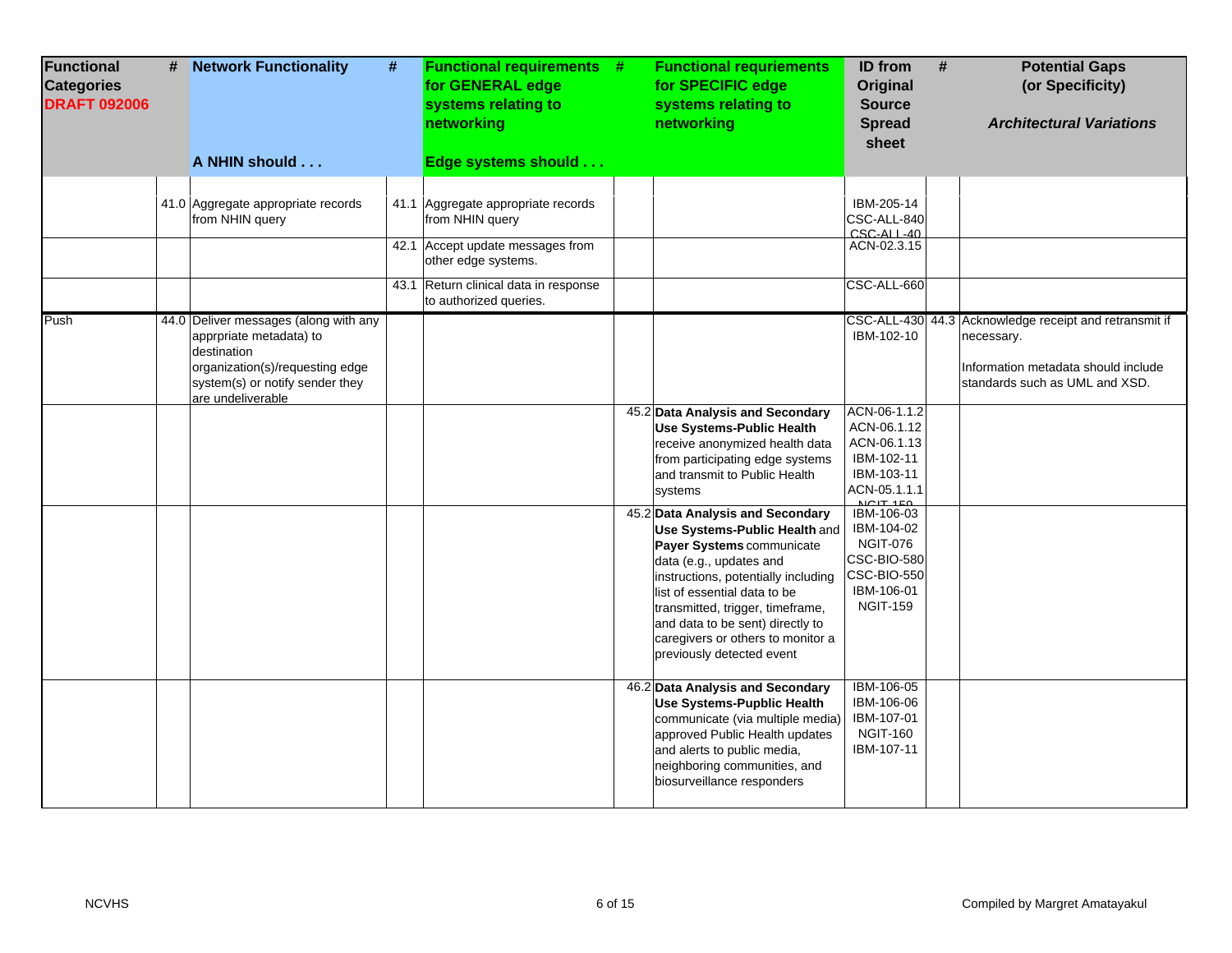| Functional<br><b>Categories</b><br><b>DRAFT 092006</b> | # | <b>Network Functionality</b><br>A NHIN should                                                                               | # | <b>Functional requirements #</b><br>for GENERAL edge<br>systems relating to<br>networking<br>Edge systems should                                                                 | <b>Functional requriements</b><br>for SPECIFIC edge<br>systems relating to<br>networking                                                                                | <b>ID</b> from<br><b>Original</b><br><b>Source</b><br><b>Spread</b><br>sheet                                              | # | <b>Potential Gaps</b><br>(or Specificity)<br><b>Architectural Variations</b>                                                                                                                                                                                                  |
|--------------------------------------------------------|---|-----------------------------------------------------------------------------------------------------------------------------|---|----------------------------------------------------------------------------------------------------------------------------------------------------------------------------------|-------------------------------------------------------------------------------------------------------------------------------------------------------------------------|---------------------------------------------------------------------------------------------------------------------------|---|-------------------------------------------------------------------------------------------------------------------------------------------------------------------------------------------------------------------------------------------------------------------------------|
|                                                        |   |                                                                                                                             |   |                                                                                                                                                                                  | 47.2 Care Delivery Organization(s)<br>receive patient specific<br>biosurveillance event response<br>information message from Public<br>Health to support event response | IBM-107-13                                                                                                                |   |                                                                                                                                                                                                                                                                               |
|                                                        |   |                                                                                                                             |   | 48.1 Receive new event location<br>information, availability, and/or<br>data from a repository or other<br>edge system                                                           |                                                                                                                                                                         | IBM-306-01<br>IBM-306-02<br>IBM-209-10<br>ACN-06.1.1<br>IRM-209-10                                                        |   | 48.3 Provide for real-time, bi-directional<br>secure messaging between edge<br>systems to enable quick and efficient<br>communications among stakeholders                                                                                                                     |
|                                                        |   |                                                                                                                             |   | 49.1 Send new patient location, event<br>location, availability information,<br>and data, according to sensitivity<br>restrictions, patient consent, and<br>provider preferences |                                                                                                                                                                         | IBM-505-08<br>IBM-305-09<br>IBM-303-04<br>CSC-ALL-190<br>IBM-207-31<br>IRM-304-11                                         |   |                                                                                                                                                                                                                                                                               |
|                                                        |   |                                                                                                                             |   |                                                                                                                                                                                  | 50.2 Consumer System-PHR should<br>provide capability for consumer to<br>transfer data from one PHR to<br>another PHR                                                   | IBM-207-39<br>IBM-211-02<br><b>NGIT-099</b><br>and<br>CSC-CE-430                                                          |   |                                                                                                                                                                                                                                                                               |
| <b>Audit and Logging</b>                               |   | 51.0 Log all interactions/transactions in<br>accordance with HITSP standards<br>for content and format of audit<br>logging. |   | 51.1 Log all interactions/transactions<br>in accordance with HITSP<br>standards for content and format<br>of audit logging.                                                      |                                                                                                                                                                         | CSC-ALL-80<br>IBM-102-14<br>ACN-02.2.1<br>IBM-207-37<br>IBM-211-09<br>IBM-319-37<br>ACN-07.16<br>IBM-305-13<br>IRM_307_28 |   | The only audit and logging functions<br>performed by the network should be<br>those associated with NHIN connection<br>and disconnection of an Edge system,<br>whether intentional or unintentionl, and<br>the transactions to manage any<br>information in an Edge Registry. |
|                                                        |   | 52.0 Retain logs for period of time<br>determined by law, accrediting<br>agencies, marketplace, and<br>entities             |   | 52.1 Retain logs for period of time<br>determined by law, accrediting<br>agencies, marketplace, and<br>entities                                                                  |                                                                                                                                                                         | <b>NGIT-011</b><br>ACN-07.16.9<br>IBM-319-45<br>IBM-319-33                                                                |   | (Destruction of logs)                                                                                                                                                                                                                                                         |
|                                                        |   | 53.0 Consolidate logs from NHIN<br>systems                                                                                  |   |                                                                                                                                                                                  |                                                                                                                                                                         | ACN-<br>07.16.12                                                                                                          |   | (Cross-organizational logging)                                                                                                                                                                                                                                                |
|                                                        |   | 54.0 Maintain log of updates to patient<br>information location                                                             |   |                                                                                                                                                                                  |                                                                                                                                                                         | <b>NGIT-146</b>                                                                                                           |   |                                                                                                                                                                                                                                                                               |
|                                                        |   | 55.0 Protect audit data from<br>unauthorized access/modification                                                            |   | 55.1 Protect audit data from<br>unauthorized access/modification                                                                                                                 |                                                                                                                                                                         | CSC-SEC-<br>120<br>IBM319-42                                                                                              |   |                                                                                                                                                                                                                                                                               |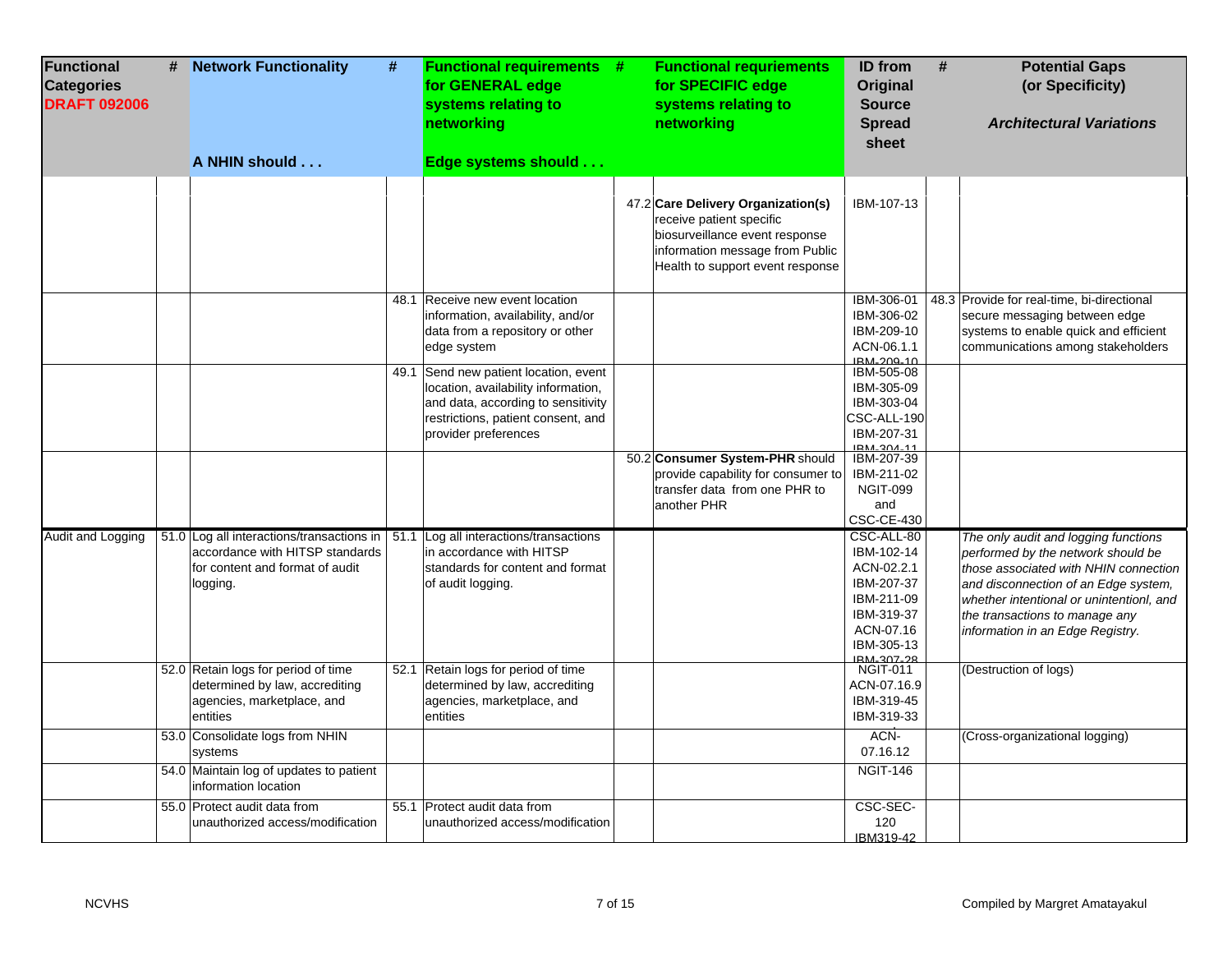| <b>Functional</b><br><b>Categories</b><br><b>DRAFT 092006</b> | # Network Functionality                                                                                                                                                           | # | <b>Functional requirements #</b><br>for GENERAL edge<br>systems relating to<br>networking                                     | <b>Functional requriements</b><br>for SPECIFIC edge<br>systems relating to<br>networking                                            | <b>ID</b> from<br>Original<br><b>Source</b><br><b>Spread</b><br>sheet           | # | <b>Potential Gaps</b><br>(or Specificity)<br><b>Architectural Variations</b> |
|---------------------------------------------------------------|-----------------------------------------------------------------------------------------------------------------------------------------------------------------------------------|---|-------------------------------------------------------------------------------------------------------------------------------|-------------------------------------------------------------------------------------------------------------------------------------|---------------------------------------------------------------------------------|---|------------------------------------------------------------------------------|
|                                                               | A NHIN should                                                                                                                                                                     |   | Edge systems should                                                                                                           |                                                                                                                                     |                                                                                 |   |                                                                              |
|                                                               | 56.0 Notify and log notifications and<br>receive and log confirmations that<br>requests for patient data are<br>received and being processed<br>(including timeout notifications) |   | 56.1 Acknowledge receipt of data                                                                                              |                                                                                                                                     | ACN-02.2.3<br>ACN-02.2.4<br>ACN-02.3.11<br>ACN-02.3.2<br>ACN-02.3.4<br>0.010000 |   |                                                                              |
|                                                               | 57.0 Generate administrative and<br>system monitoring reports                                                                                                                     |   |                                                                                                                               |                                                                                                                                     | ACN-02.4<br>ACN-02.4.1                                                          |   | (Address throughput of system given<br>auditing/logging requirements)        |
|                                                               | 58.0 Generate alerts/notifications for<br>system activity outside the normal<br>range of monitoring<br>levels/thresholds                                                          |   |                                                                                                                               |                                                                                                                                     | ACN-02.4.3<br>ACN-<br>07.16.14<br>ACN-                                          |   |                                                                              |
|                                                               | 59.0 Log all relevant infrastructure level 59.1 Log all relevant system level<br>authentication attempts                                                                          |   | authentication attempts                                                                                                       |                                                                                                                                     | ACN-07.16.1<br>and                                                              |   |                                                                              |
|                                                               |                                                                                                                                                                                   |   | 60.1 Log all relevant system level<br>access attemps                                                                          |                                                                                                                                     | ACN-07.16.5                                                                     |   |                                                                              |
|                                                               | 61.0 Log all configuration changes                                                                                                                                                |   | 61.1 Log all configuration changes                                                                                            |                                                                                                                                     | ACN-<br>07.16.10                                                                |   |                                                                              |
|                                                               | 62.0 Log all modifications to consent<br>status (for data sharing)                                                                                                                |   | 62.1 Log all modifications to consent<br>status (for data sharing)                                                            |                                                                                                                                     | ACN-<br>07.16.11<br>and                                                         |   |                                                                              |
|                                                               |                                                                                                                                                                                   |   | 63.1 Log all modifications to<br>[legitimate need] access events                                                              |                                                                                                                                     | ACN-07.17.7                                                                     |   |                                                                              |
|                                                               | 64.0 Generate evidence to support<br>incident management<br>(investigations) and response<br>processes (corrective action)                                                        |   | 63.1 Generate evidence to support<br>incident management<br>(investigations) and response<br>processes (corrective action)    |                                                                                                                                     | ACN-<br>07.16.15<br>ACN-07.16.7<br>ACN-07.16.8                                  |   |                                                                              |
|                                                               | 65.0 Conduct regular risk assessments                                                                                                                                             |   | 65.1 Conduct regular risk assesments                                                                                          |                                                                                                                                     | ACN-07.24<br>and<br>ACN-07 25                                                   |   |                                                                              |
|                                                               |                                                                                                                                                                                   |   |                                                                                                                               | 66.2 CDO-EMR should create an<br>exception list when lab results<br>can not be unequivocally be<br>matched to an order/patient/etc. | <b>NGIT-113</b>                                                                 |   |                                                                              |
|                                                               |                                                                                                                                                                                   |   | 67.1 Provide capability for easy<br>retrieval of audit trail and present<br>in a manner understandable to<br>patient or proxy |                                                                                                                                     | IBM-320-01<br>IBM-320-02<br>IBM-320-03<br>IBM-320-04                            |   |                                                                              |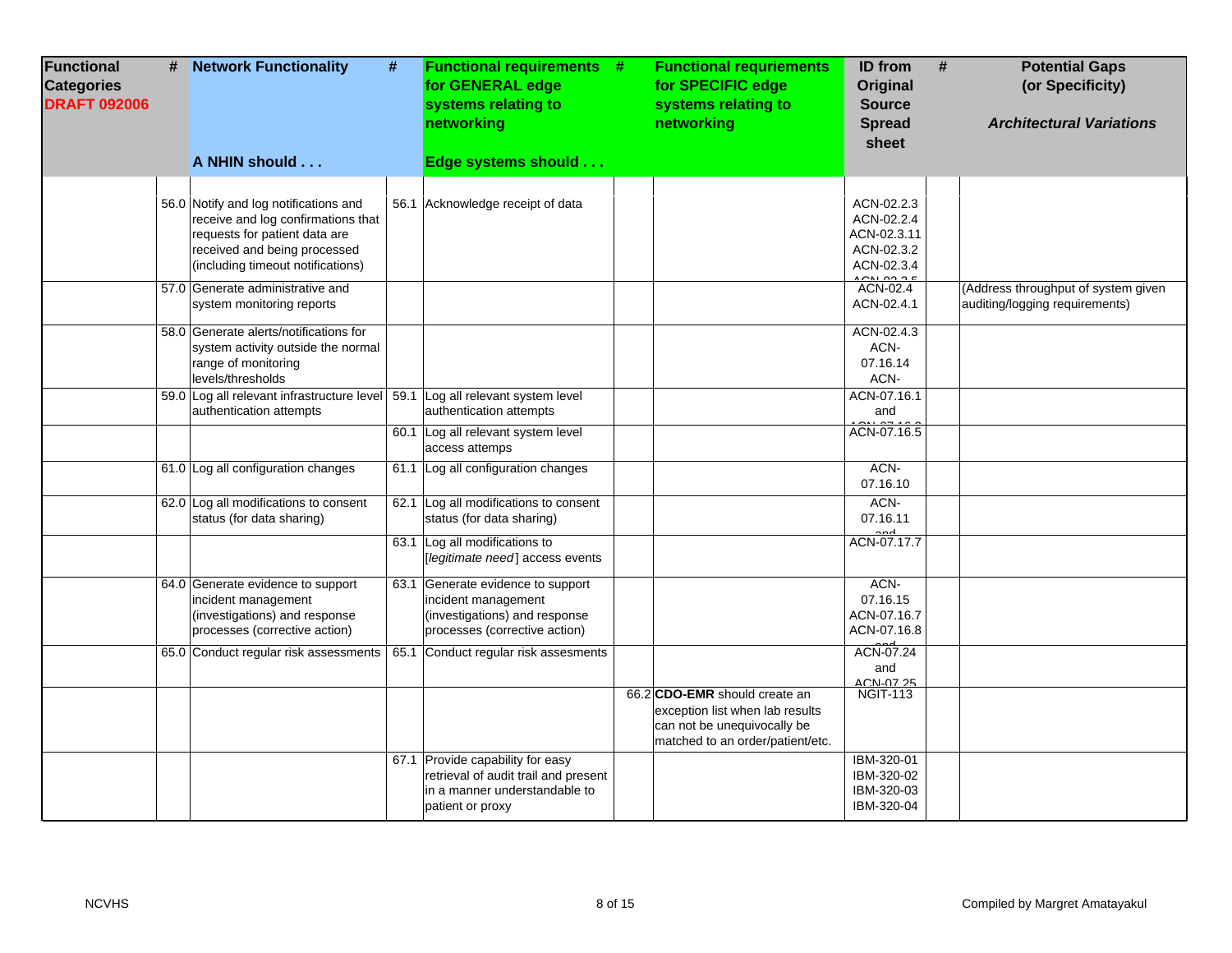| <b>Functional</b><br><b>Categories</b><br><b>DRAFT 092006</b> | # | <b>Network Functionality</b><br>A NHIN should                                                                                      | $\pmb{\#}$ | <b>Functional requirements #</b><br>for GENERAL edge<br>systems relating to<br>networking<br>Edge systems should | <b>Functional requriements</b><br>for SPECIFIC edge<br>systems relating to<br>networking                                                      | <b>ID</b> from<br>Original<br><b>Source</b><br><b>Spread</b><br>sheet | # | <b>Potential Gaps</b><br>(or Specificity)<br><b>Architectural Variations</b>                                                                                                                                                                                               |
|---------------------------------------------------------------|---|------------------------------------------------------------------------------------------------------------------------------------|------------|------------------------------------------------------------------------------------------------------------------|-----------------------------------------------------------------------------------------------------------------------------------------------|-----------------------------------------------------------------------|---|----------------------------------------------------------------------------------------------------------------------------------------------------------------------------------------------------------------------------------------------------------------------------|
|                                                               |   |                                                                                                                                    |            |                                                                                                                  | 68.2 Repositories should log<br>interaction with clinician or data<br>stager related to processing                                            | IBM-309-14                                                            |   |                                                                                                                                                                                                                                                                            |
|                                                               |   |                                                                                                                                    |            |                                                                                                                  | requests for historical lab results                                                                                                           |                                                                       |   | 69.3 Data version should enable exact<br>recreation of a record as it existed at a<br>particular point in time for legal and<br>medical reviews                                                                                                                            |
| Data Access and<br>Update                                     |   | 70.0 Configure environment to monitor,<br>process and send matching<br>patient care and any available<br>resource utilization data |            |                                                                                                                  |                                                                                                                                               | IBM-102-03                                                            |   | (Enable workflow and quality<br>(cooperative work distrtibuted across<br>entities, e.g., ordering and results of lab<br>tests or prescriptions))<br>(Enable messaging from patient to care<br>provider's clinical workflow solution)                                       |
|                                                               |   | 71.0 Accept and maintain updates to<br>patient identifying information                                                             |            |                                                                                                                  |                                                                                                                                               | CSC-ALL-200                                                           |   |                                                                                                                                                                                                                                                                            |
|                                                               |   |                                                                                                                                    |            | 72.1 Accept request to locate and<br>retrieve data                                                               |                                                                                                                                               |                                                                       |   | CSC-CE-540 72.3 Provide for dynamic information access<br>(direct request/response interactions to<br>specific target systems, e.g., query of<br>immunization registry)                                                                                                    |
|                                                               |   |                                                                                                                                    |            |                                                                                                                  | 73.2 Consumer System-PHR should<br>allow consumer to request that<br>PHR be prepopulated with<br>applicable data at applicable<br>times       | IBM-205-01<br>IBM-207-01                                              |   | 73.3 (Make available consumer health risk<br>assessment and current health care<br>conditions in support of a consumer's<br>choice of health benefits, optimal<br>contribution to their Health Savings<br>Account, and in support of treatment<br>and provider decisions.) |
|                                                               |   |                                                                                                                                    |            |                                                                                                                  | 74.2 Consumer System-PHR should<br>allow consumer to select whether<br>their PHR data will be available<br>via the NHIN                       | IBM-208-01                                                            |   |                                                                                                                                                                                                                                                                            |
|                                                               |   |                                                                                                                                    |            |                                                                                                                  | 75.2 Consumer System-PHR should<br>adhere to laws governing how<br>minors' records can be accessed<br>by a third party across<br>marketplaces | IBM-212-36                                                            |   |                                                                                                                                                                                                                                                                            |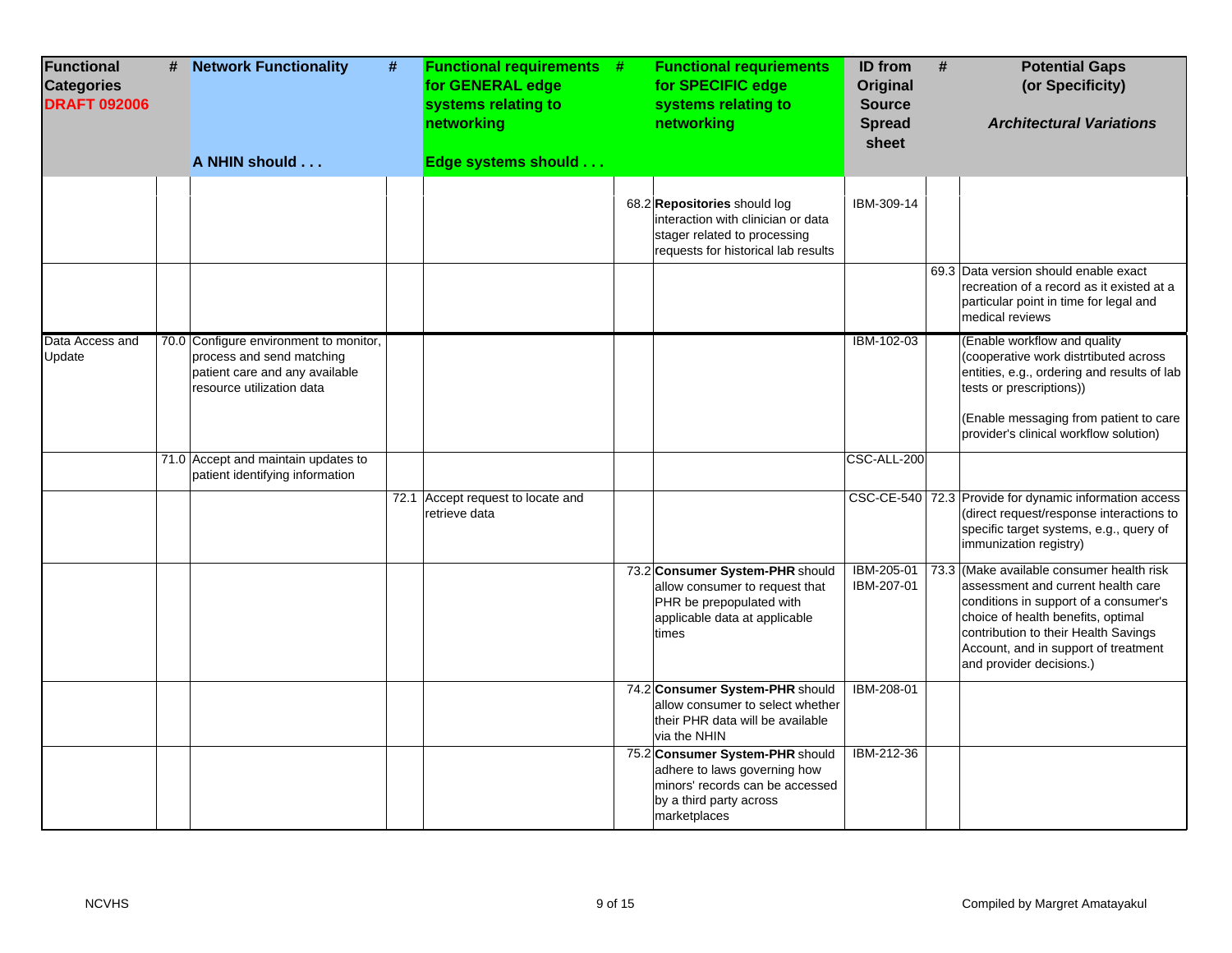| <b>Functional</b><br><b>Categories</b><br><b>DRAFT 092006</b> | # | <b>Network Functionality</b><br>A NHIN should                                                                                                 | # | <b>Functional requirements #</b><br>for GENERAL edge<br>systems relating to<br>networking<br>Edge systems should                | <b>Functional requriements</b><br>for SPECIFIC edge<br>systems relating to<br>networking                                                                                                                                                                                                                                                                                                        | ID from<br>Original<br><b>Source</b><br><b>Spread</b><br>sheet            | # | <b>Potential Gaps</b><br>(or Specificity)<br><b>Architectural Variations</b>                                                                                                      |
|---------------------------------------------------------------|---|-----------------------------------------------------------------------------------------------------------------------------------------------|---|---------------------------------------------------------------------------------------------------------------------------------|-------------------------------------------------------------------------------------------------------------------------------------------------------------------------------------------------------------------------------------------------------------------------------------------------------------------------------------------------------------------------------------------------|---------------------------------------------------------------------------|---|-----------------------------------------------------------------------------------------------------------------------------------------------------------------------------------|
|                                                               |   |                                                                                                                                               |   |                                                                                                                                 |                                                                                                                                                                                                                                                                                                                                                                                                 |                                                                           |   |                                                                                                                                                                                   |
|                                                               |   |                                                                                                                                               |   | 76.1 Notify requesting user if data<br>exists in an identified edge<br>system but has not been<br>received in a timely period.  |                                                                                                                                                                                                                                                                                                                                                                                                 | ACN-02.3.7                                                                |   |                                                                                                                                                                                   |
|                                                               |   |                                                                                                                                               |   |                                                                                                                                 | 77.2 Health information<br>intermediaries should allow<br>payers, providers, patients, and<br>other stakeholders the ability to<br>share information to support<br>medical research, drug safety<br>and post-marketing drug<br>surveillance, clinical trial<br>recruitment and execution, public<br>health surveillance, care<br>management and other quality<br>initiatives, and patient care. | ACN-01.10<br>ACN-01.11<br>ACN-01.12<br>ACN-01.14<br>ACN.01.15<br>ACN-01.9 |   | (Enable consumers to gain insight into<br>their health history in order to provide a<br>better context for treatment, benefit, and<br>provider decisions)                         |
|                                                               |   |                                                                                                                                               |   | 78.1 Provide a "break-the-glass"<br>function for authorized users to<br>bypass normal security barriers<br>during an emergency. |                                                                                                                                                                                                                                                                                                                                                                                                 | CSC-SEC-<br>140                                                           |   | 78.3 Support consistent methodology for<br>granting access (e.g., role or system<br>interface). Change "break-the-glass" to<br>"structured, approved emergency<br>access process" |
|                                                               |   |                                                                                                                                               |   | 79.1 Provide a web interface if a<br>system is not available to<br>perform NHIN queries.                                        |                                                                                                                                                                                                                                                                                                                                                                                                 | CSC-ALL-990<br>CSC-EHR-<br>510                                            |   | (Allow for establishment of systems<br>based on Services-Oriented<br>Architectures (SOA))                                                                                         |
|                                                               |   |                                                                                                                                               |   | 80.1 Accept inserts, updates and<br>amendments to persisted data.                                                               |                                                                                                                                                                                                                                                                                                                                                                                                 | CSC-ALL-710                                                               |   |                                                                                                                                                                                   |
| Data Routing                                                  |   | 81.0 Accept and route all authorized<br>messages to designated edge<br>systems.                                                               |   |                                                                                                                                 |                                                                                                                                                                                                                                                                                                                                                                                                 | CSC-ALL-410                                                               |   | (Support routing and alerts based on<br>roles and organizational responsibilities)                                                                                                |
|                                                               |   |                                                                                                                                               |   | 82.1 Send data feeds to NHIN<br>Interface                                                                                       |                                                                                                                                                                                                                                                                                                                                                                                                 | IBM-208-04                                                                |   |                                                                                                                                                                                   |
|                                                               |   |                                                                                                                                               |   |                                                                                                                                 | 83.2 CDO-CDO NHIN Interface<br>should apply business rules for<br>routing biosurveillance data                                                                                                                                                                                                                                                                                                  | IBM-103-09<br>IBM-107-06<br>IBM-107-05                                    |   |                                                                                                                                                                                   |
|                                                               |   | 84.0 Send messages according to<br>authorized recipient's specified<br>mode (e.g., secure email, web<br>application, EHR/responder<br>system) |   |                                                                                                                                 |                                                                                                                                                                                                                                                                                                                                                                                                 | IBM-107-07                                                                |   | 84.3 Support for auditable data exchanges<br>for messages requiring confirmed<br>delivery or acknowledgement of receipt.                                                          |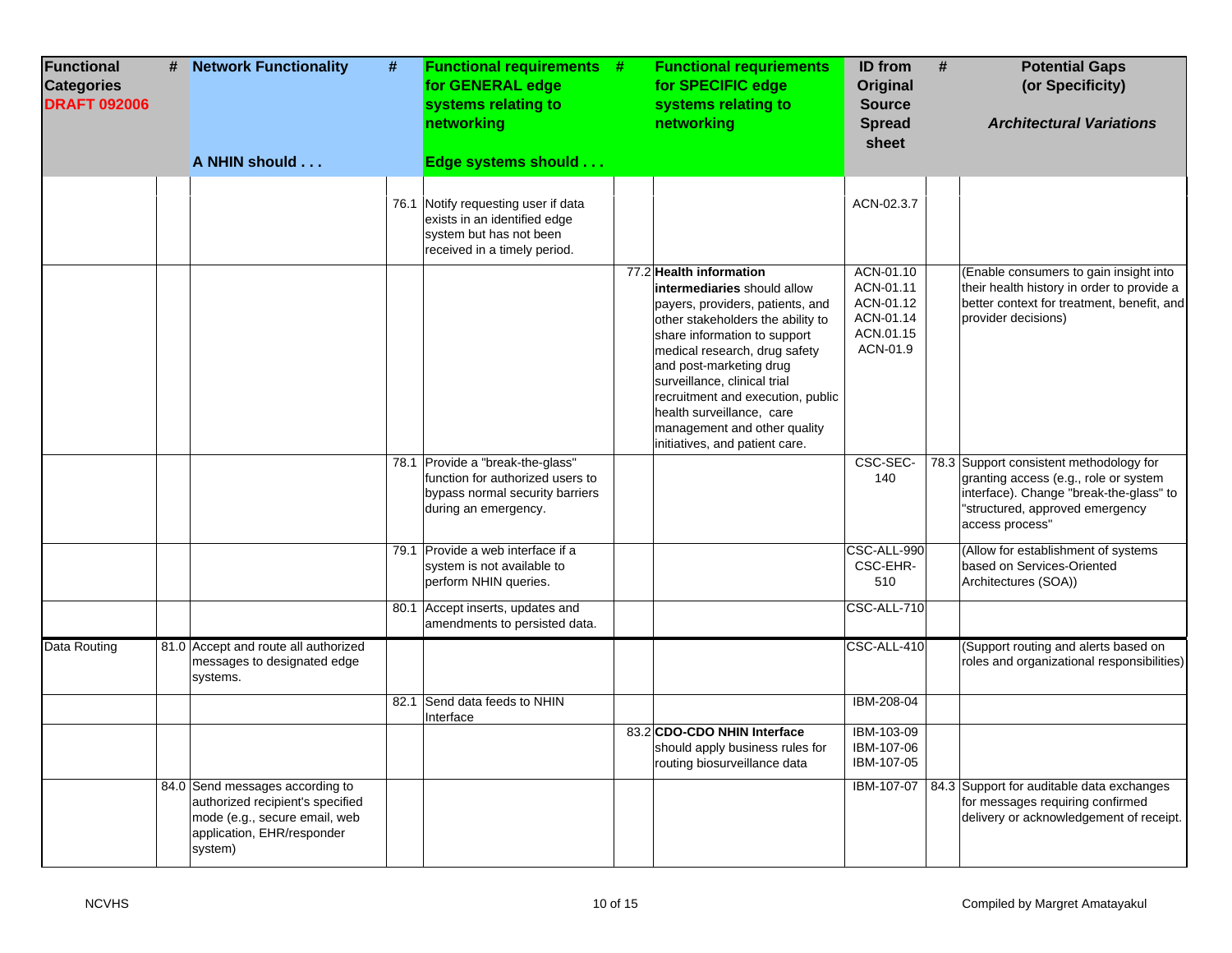| <b>Functional</b><br><b>Categories</b><br><b>DRAFT 092006</b> | # | <b>Network Functionality</b><br>A NHIN should                                                                                                | # | <b>Functional requirements #</b><br>for GENERAL edge<br>systems relating to<br>networking<br>Edge systems should       | <b>Functional requriements</b><br>for SPECIFIC edge<br>systems relating to<br>networking | ID from<br><b>Original</b><br><b>Source</b><br><b>Spread</b><br>sheet | # | <b>Potential Gaps</b><br>(or Specificity)<br><b>Architectural Variations</b>                                                                                     |
|---------------------------------------------------------------|---|----------------------------------------------------------------------------------------------------------------------------------------------|---|------------------------------------------------------------------------------------------------------------------------|------------------------------------------------------------------------------------------|-----------------------------------------------------------------------|---|------------------------------------------------------------------------------------------------------------------------------------------------------------------|
|                                                               |   |                                                                                                                                              |   | 85.1 Specify method and destinations                                                                                   |                                                                                          | CSC-ALL-420                                                           |   |                                                                                                                                                                  |
|                                                               |   |                                                                                                                                              |   | of message delivery                                                                                                    |                                                                                          | CSC-ALL-440                                                           |   |                                                                                                                                                                  |
| Data Transaction<br>Verification*                             |   | Data Quality/Data Integrity                                                                                                                  |   | This category is not on original ONC document, and seems to be addressed by some contractors in Data Content:          |                                                                                          |                                                                       |   |                                                                                                                                                                  |
| ???-Configuration                                             |   | 86.0 Support the specification of level<br>of participation of an organization<br>(entity) with the NHIN                                     |   |                                                                                                                        |                                                                                          | <b>NGIT-002</b>                                                       |   |                                                                                                                                                                  |
|                                                               |   |                                                                                                                                              |   |                                                                                                                        |                                                                                          |                                                                       |   | 87.3 Maintain registry of Edge Systems,<br>including types of records and which the<br>Edge may have                                                             |
| <b>DATA</b><br><b>TRANSFORMA-</b><br><b>TION</b>              |   |                                                                                                                                              |   |                                                                                                                        |                                                                                          |                                                                       |   |                                                                                                                                                                  |
| Data Filtering                                                |   | 88.0 Accept and apply filter rules                                                                                                           |   | 88.1 Support various filters for queried<br>or returned data                                                           |                                                                                          | <b>NGIT-062</b><br><b>NGIT-063</b><br><b>NGIT-064</b>                 |   | 88.3 Capability to enable process that<br>governs filtering capabilities                                                                                         |
|                                                               |   |                                                                                                                                              |   | 89.1 Aggregate data for transmission<br>as determined by HITSP<br>implementation guide                                 |                                                                                          | <b>NGIT-065</b><br><b>NGIT-059</b>                                    |   |                                                                                                                                                                  |
|                                                               |   | 90.0 Allow clinician to subscribe and un-<br>subscribe to specified or all<br>available future clinical events<br>data for specified patient |   |                                                                                                                        |                                                                                          | IBM-318-01<br>IBM-318-02                                              |   | 90.3 Support hierarchical data structure and<br>clarified metadata definitions to enable<br>filtering                                                            |
|                                                               |   | 91.0 Store provider preferences to<br>automatically receive information                                                                      |   |                                                                                                                        |                                                                                          | IBM-313-01<br>IBM-313-02<br><b>IRM 212 02</b>                         |   |                                                                                                                                                                  |
|                                                               |   |                                                                                                                                              |   | 92.1 Provide clinician ability to query<br>for results based on one or<br>multiple criteria for a specified<br>patient |                                                                                          | IBM-307-32<br>IBM-307-30                                              |   | 92.3 Support medical supplies inventory and<br>resource management (e.g., flu<br>vaccines, bed count to support surge<br>capacity and special needs)             |
| Data<br>Mapping/Translatio<br>n                               |   | 93.0 Transform data using HITSP<br>standards to support meaninguful<br>communication across the NHIN                                         |   |                                                                                                                        |                                                                                          | IBM-102-08<br><b>NGIT-100</b>                                         |   | 93.3 Enable patients and clinicians to report<br>adverse medical events and/or errors                                                                            |
|                                                               |   |                                                                                                                                              |   | 94.1 Receive data to parse into<br>application system                                                                  |                                                                                          | IBM-209-34<br>IBM-209-39                                              |   | 94.3 Communicate with the NHIN using<br>terminology standards used to support<br>clinical research and drug<br>approval/monitoring (such as CDISC<br>and MedDRA) |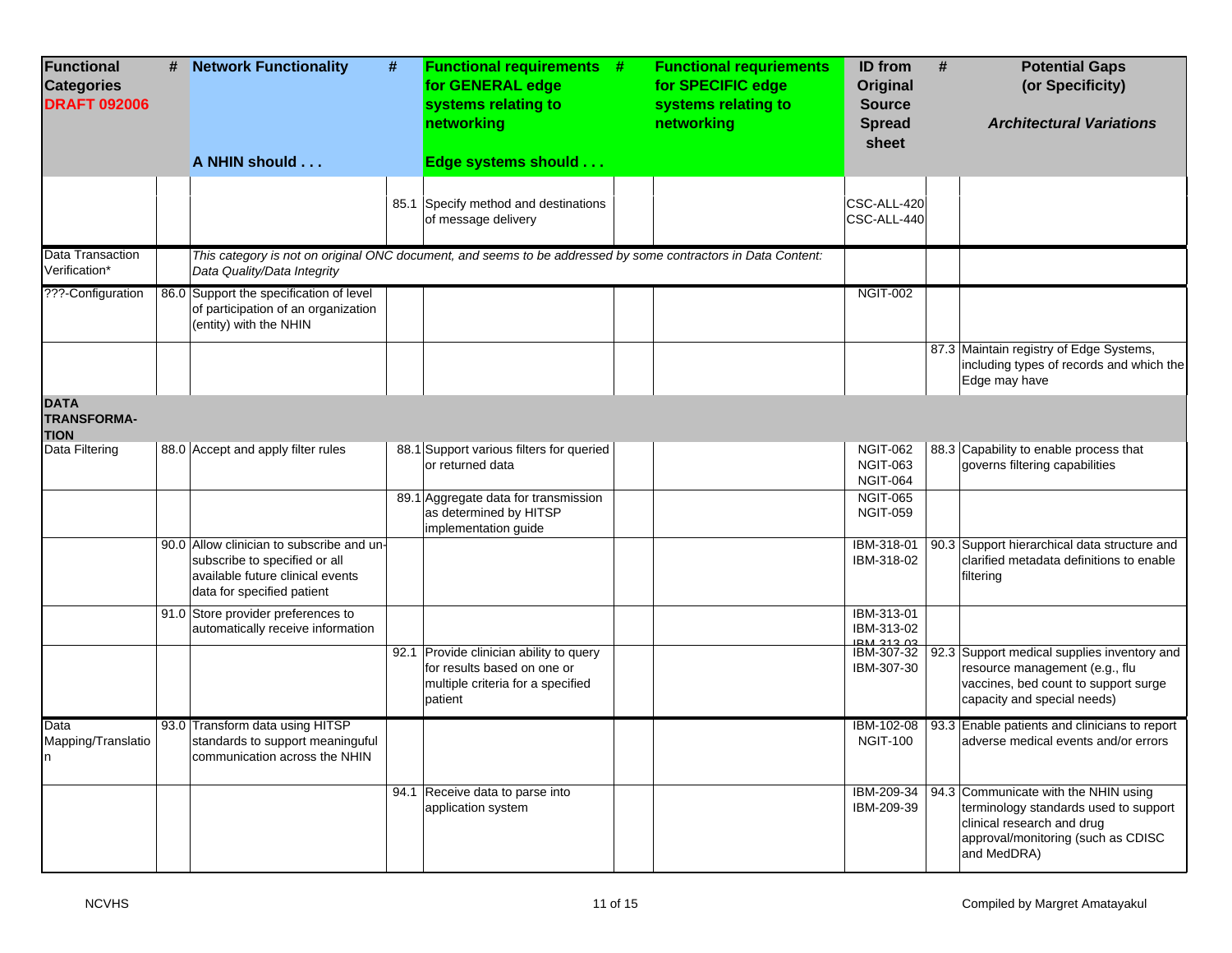| Functional<br><b>Categories</b><br><b>DRAFT 092006</b> | # Network Functionality<br>A NHIN should                                                                                                          | # | <b>Functional requirements #</b><br>for GENERAL edge<br>systems relating to<br>networking<br>Edge systems should | <b>Functional requriements</b><br>for SPECIFIC edge<br>systems relating to<br>networking                                                | <b>ID</b> from<br><b>Original</b><br><b>Source</b><br><b>Spread</b><br>sheet | # | <b>Potential Gaps</b><br>(or Specificity)<br><b>Architectural Variations</b>                                                 |
|--------------------------------------------------------|---------------------------------------------------------------------------------------------------------------------------------------------------|---|------------------------------------------------------------------------------------------------------------------|-----------------------------------------------------------------------------------------------------------------------------------------|------------------------------------------------------------------------------|---|------------------------------------------------------------------------------------------------------------------------------|
|                                                        |                                                                                                                                                   |   | 95.1 Communicate with the NHIN<br>using HITSP standard content<br>and message formats.                           |                                                                                                                                         | ACN-02.5<br>through ACN-<br>02.5.2.9                                         |   |                                                                                                                              |
|                                                        |                                                                                                                                                   |   |                                                                                                                  | 96.2 Terminology servers should<br>contain mapping of local<br>terminologies to HITSP standard<br>terminologies                         | ACN-04.11                                                                    |   | 96.3 Data mapping/translation between<br>versions of a standard and between<br>standards                                     |
|                                                        |                                                                                                                                                   |   |                                                                                                                  | 97.2 Terminology servers should<br>present data to users in desired<br>terminology                                                      |                                                                              |   | ACN-04.12   97.3 Evolutionary maturity among code sets                                                                       |
|                                                        |                                                                                                                                                   |   |                                                                                                                  | 98.2 Consumer System-PHR may<br>offer 'translation' services for<br>PHRs to provide clinical data in<br>easy to read and understandable |                                                                              |   | IBM-212-14 98.3 Capability to support Section 508<br>compliance (e.g., handicapped access,<br>multiple language needs, etc.) |
| Data Rendering                                         | 99.0 Support display, entry, and<br>retrieval of data transmission in<br>multiple languages                                                       |   | 99.1 Support display, entry, and<br>retrieval of data content in<br>multiple languages                           |                                                                                                                                         | IBM-317-06<br>IBM-317-07<br>IBM-317-08                                       |   |                                                                                                                              |
|                                                        | ####  External user interfaces provide<br>data transmission in a manner<br>accessible for handicapped                                             |   | 100.1 Edge system provide<br>accessibility for handicapped<br>interaction with data content                      |                                                                                                                                         | and<br>IBM-317-05                                                            |   | IBM-317-10   #### Enable data collection and presentation<br>capabilities mandated by federal<br>standards                   |
|                                                        |                                                                                                                                                   |   | 101.1 Display data in an easy to<br>understand manner determined<br>by the receiving entity or                   |                                                                                                                                         | IBM-306-11<br>IBM-306-12                                                     |   |                                                                                                                              |
|                                                        |                                                                                                                                                   |   | 102.1 Give providers and patients<br>ability to view applicable<br>information                                   |                                                                                                                                         | ACN-01.1<br>through<br>ACN01.8                                               |   |                                                                                                                              |
| <b>DATA CONTENT</b><br>Data Content                    | #### Transmit well-formed messages<br>that conform to a HITSP<br>interoperability specification                                                   |   |                                                                                                                  |                                                                                                                                         | CSC-ALL-50                                                                   |   |                                                                                                                              |
|                                                        | #### Require HITSP standard message 104.1 Transmit well formed messsages<br>formats and implementation<br>guidelines for queries and<br>responses |   | according to a HITSP specified<br>implementation instruction when<br>communicating with the NHIN<br>Interface.   |                                                                                                                                         | CSC-ALL-800<br>and<br>CSC-ALL-60                                             |   |                                                                                                                              |
|                                                        | #### Adhere to approved content<br>standards as provided by HITSP<br>when sending data                                                            |   | 105.1 Adhere to approved content<br>standards as provided by HITSP<br>when sending data                          |                                                                                                                                         | IBM-305-10<br>and<br>IBM-308-12                                              |   |                                                                                                                              |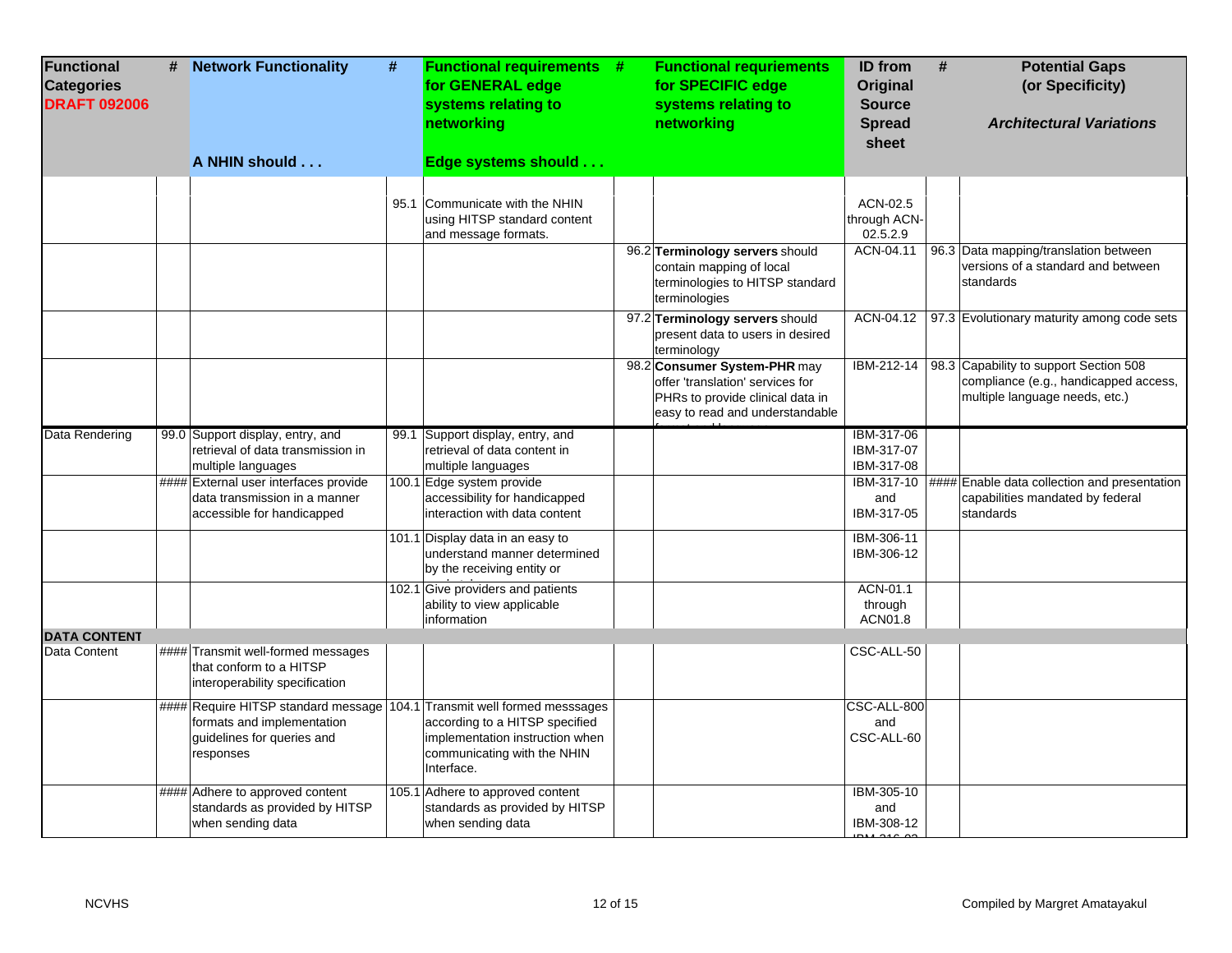| <b>Functional</b><br><b>Categories</b><br><b>DRAFT 092006</b> | # Network Functionality                                                                                                                                                                                                                                                                         | $\pmb{\#}$ | <b>Functional requirements #</b><br>for GENERAL edge<br>systems relating to<br>networking                                                                 | <b>Functional requriements</b><br>for SPECIFIC edge<br>systems relating to<br>networking                                                                       | <b>ID</b> from<br>Original<br><b>Source</b><br><b>Spread</b><br>sheet | # | <b>Potential Gaps</b><br>(or Specificity)<br><b>Architectural Variations</b>                                                                                                                                                                                                                     |
|---------------------------------------------------------------|-------------------------------------------------------------------------------------------------------------------------------------------------------------------------------------------------------------------------------------------------------------------------------------------------|------------|-----------------------------------------------------------------------------------------------------------------------------------------------------------|----------------------------------------------------------------------------------------------------------------------------------------------------------------|-----------------------------------------------------------------------|---|--------------------------------------------------------------------------------------------------------------------------------------------------------------------------------------------------------------------------------------------------------------------------------------------------|
|                                                               | A NHIN should                                                                                                                                                                                                                                                                                   |            | Edge systems should                                                                                                                                       |                                                                                                                                                                |                                                                       |   |                                                                                                                                                                                                                                                                                                  |
|                                                               | #### Send notification of new [lab<br>result] event message that may<br>include: patient identifying<br>information, storing repository<br>identifying information, storing<br>repository marketplace, information<br>necessary for indexing and<br>restrictions for use, and other<br>content. |            | 106.1 Send data that includes [results<br>data] as well as information<br>necessary for indexing and<br>restrictions for use.                             |                                                                                                                                                                | IBM-305-11<br>IBM-303-07                                              |   |                                                                                                                                                                                                                                                                                                  |
|                                                               |                                                                                                                                                                                                                                                                                                 |            |                                                                                                                                                           | 107.2 NHIN Administration-Data<br>Stager (IBM) may support data<br>staging on behalf of clinician                                                              | IBM-308-11<br>IBM-310-07<br>IBM-310-08                                |   |                                                                                                                                                                                                                                                                                                  |
| Data<br>Quality/Integrity                                     | #### Validate authenticity of (solicited<br>or unsolicited) event location<br>message (query and response)<br>and transmit error message if not<br>valid                                                                                                                                        |            | 108.1 Validate authenticity of (solicited<br>or unsolicited) event location<br>message (query and response)<br>and transmit error message if not<br>valid |                                                                                                                                                                | IBM-316-12                                                            |   |                                                                                                                                                                                                                                                                                                  |
|                                                               | #### Process acknowledgment of<br>transmission or receipt of data<br>content message and<br>retransmit/receive if necessary                                                                                                                                                                     |            | 109.1 Process acknowledgment of<br>transmission or receipt of data<br>content message and<br>retransmit/receive if necessary                              |                                                                                                                                                                | <b>IBM-102-15</b>                                                     |   |                                                                                                                                                                                                                                                                                                  |
|                                                               | #### Verify integrity and completeness<br>of data received and transmit error<br>message if necessary                                                                                                                                                                                           |            | 110.1 Verify integrity and completeness<br>of data received and transmit<br>error message if necessary                                                    |                                                                                                                                                                | IBM-305-03                                                            |   |                                                                                                                                                                                                                                                                                                  |
|                                                               |                                                                                                                                                                                                                                                                                                 |            | 111.1 Enforce non-repudiation of<br>message or query origin                                                                                               |                                                                                                                                                                | CSC-SEC-<br>150                                                       |   |                                                                                                                                                                                                                                                                                                  |
| Data Source                                                   |                                                                                                                                                                                                                                                                                                 |            | 112.1 Identify source of externally-<br>provided data                                                                                                     |                                                                                                                                                                | IBM-310-07<br><b>NGIT-104</b>                                         |   | #### Require common data dictionary and<br>metadata                                                                                                                                                                                                                                              |
|                                                               |                                                                                                                                                                                                                                                                                                 |            |                                                                                                                                                           | 113.2 NHIN Administration-Utilization<br>Reporting System (IBM) should<br>provide unit-level census and<br>facility utilization data for<br>emergency planning | IBM-101-11<br>IBM-101-12<br>IBM-101-13<br>IBM-106-10                  |   | #### Provide unit-level census data as<br>specified in the Biosurveillance use<br>case.<br>Unit-level census data includes: unit<br>name, number of patients by unit,<br>number of beds available by unit, and<br>emergency room triage marginal<br>capacity as a percentage and head-<br>count. |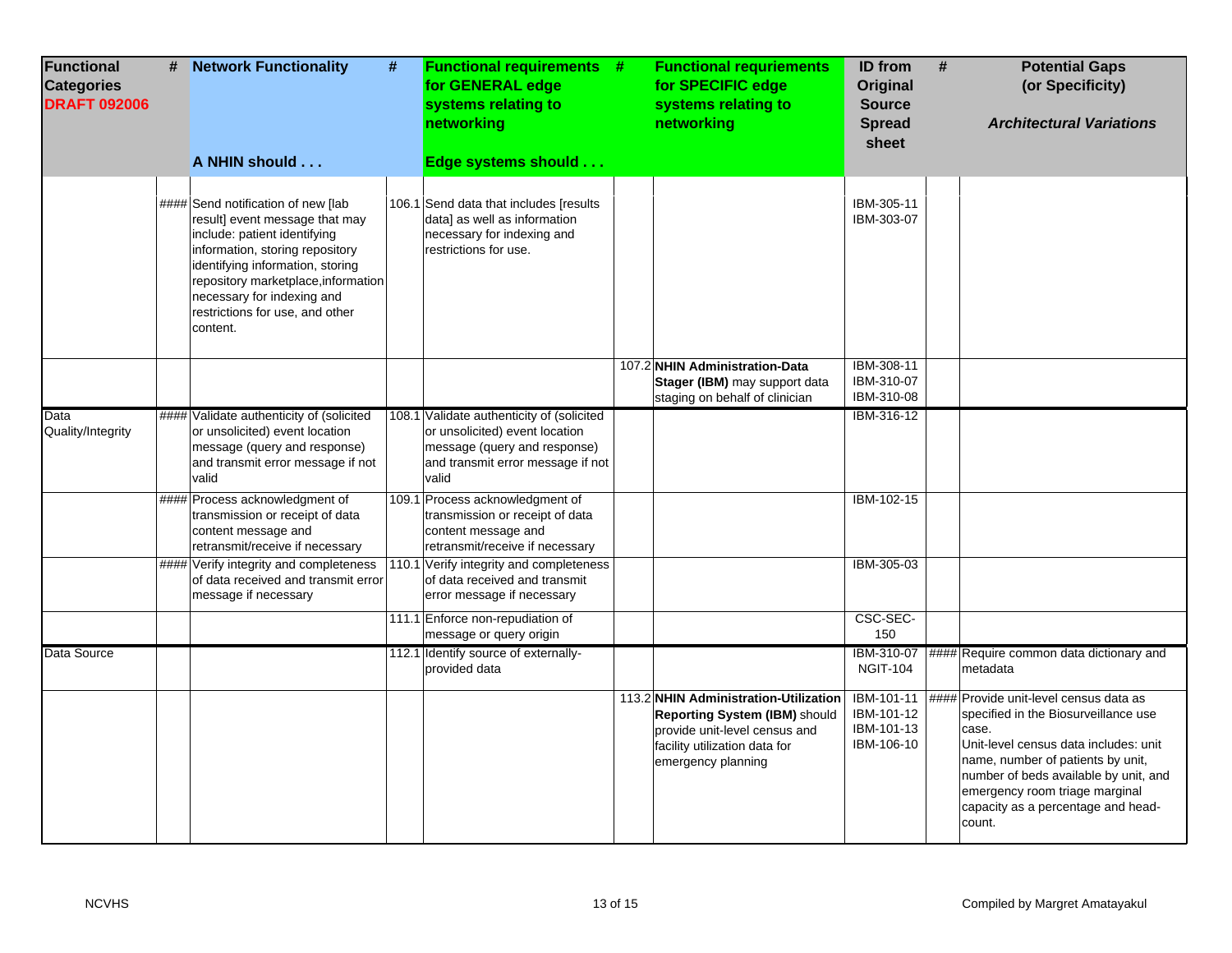| <b>Functional</b><br><b>Categories</b><br><b>DRAFT 092006</b> | # | <b>Network Functionality</b><br>A NHIN should                                                                                                                                                                                          | $\pmb{\#}$ | <b>Functional requirements #</b><br>for GENERAL edge<br>systems relating to<br>networking<br>Edge systems should | <b>Functional requriements</b><br>for SPECIFIC edge<br>systems relating to<br>networking                                                                                                                                          | ID from<br>Original<br><b>Source</b><br><b>Spread</b><br>sheet | # | <b>Potential Gaps</b><br>(or Specificity)<br><b>Architectural Variations</b>                                                                                                                   |
|---------------------------------------------------------------|---|----------------------------------------------------------------------------------------------------------------------------------------------------------------------------------------------------------------------------------------|------------|------------------------------------------------------------------------------------------------------------------|-----------------------------------------------------------------------------------------------------------------------------------------------------------------------------------------------------------------------------------|----------------------------------------------------------------|---|------------------------------------------------------------------------------------------------------------------------------------------------------------------------------------------------|
|                                                               |   |                                                                                                                                                                                                                                        |            |                                                                                                                  |                                                                                                                                                                                                                                   |                                                                |   |                                                                                                                                                                                                |
|                                                               |   |                                                                                                                                                                                                                                        |            |                                                                                                                  | 114.2 CDO-LIS should provide<br>additional/revised patient data<br>(demographics, clinical data, lab<br>and radiology test orders and<br>results) to monitor a previously<br>detected event for biosurveillance                   | IBM-106-09<br>and<br>related<br>fcns                           |   |                                                                                                                                                                                                |
| Data Usage                                                    |   | ####  Enable edge systems to acquire<br>data to monitor a previously<br>detected event, generate<br>alerts/notifications to publi health<br>users, populate an Electronic<br>Health Record, populate a<br>Personal Health Record, etc. |            |                                                                                                                  |                                                                                                                                                                                                                                   | ACN-03.3.1<br>IBM-106-4<br>ACN-03.1.1<br>ACN-06.1.8            |   |                                                                                                                                                                                                |
|                                                               |   |                                                                                                                                                                                                                                        |            |                                                                                                                  |                                                                                                                                                                                                                                   |                                                                |   | ####  Enable access to, automated collection<br>of, and public health surveillance for<br>current medical product and food safety<br>information.                                              |
|                                                               |   |                                                                                                                                                                                                                                        |            |                                                                                                                  |                                                                                                                                                                                                                                   |                                                                |   | #### Enable patients and their proxies to find<br>and enroll in appropriate clinical trials.<br>Enable providers and investigators to<br>find and enroll their patients in clincial<br>trials. |
|                                                               |   |                                                                                                                                                                                                                                        |            |                                                                                                                  |                                                                                                                                                                                                                                   |                                                                |   | #### Capture clinical information as part of<br>the normal health care interaction that<br>can be used for clinical trials in a<br>21CFR Part 11 compliant manner.                             |
|                                                               |   |                                                                                                                                                                                                                                        |            |                                                                                                                  |                                                                                                                                                                                                                                   |                                                                |   | #### Generate reports and derive insights<br>from healthcare data                                                                                                                              |
|                                                               |   |                                                                                                                                                                                                                                        |            |                                                                                                                  |                                                                                                                                                                                                                                   |                                                                |   | ####  Provide for administrative services of<br>billing and reporting                                                                                                                          |
| <b>DATA STORAGE</b>                                           |   |                                                                                                                                                                                                                                        |            |                                                                                                                  | 121.2 Data Analysis and Secondary<br>Use Systems should ggregate<br>anonymized health data from<br>participating edge systems for<br>various public health purposes,<br>clinical research, and drug<br>outcome comparator studies | ACN-06.1.4<br>ACN-06.1<br>ACN-06.1.5<br>ACN-06.1.6<br>ACN-06.3 |   |                                                                                                                                                                                                |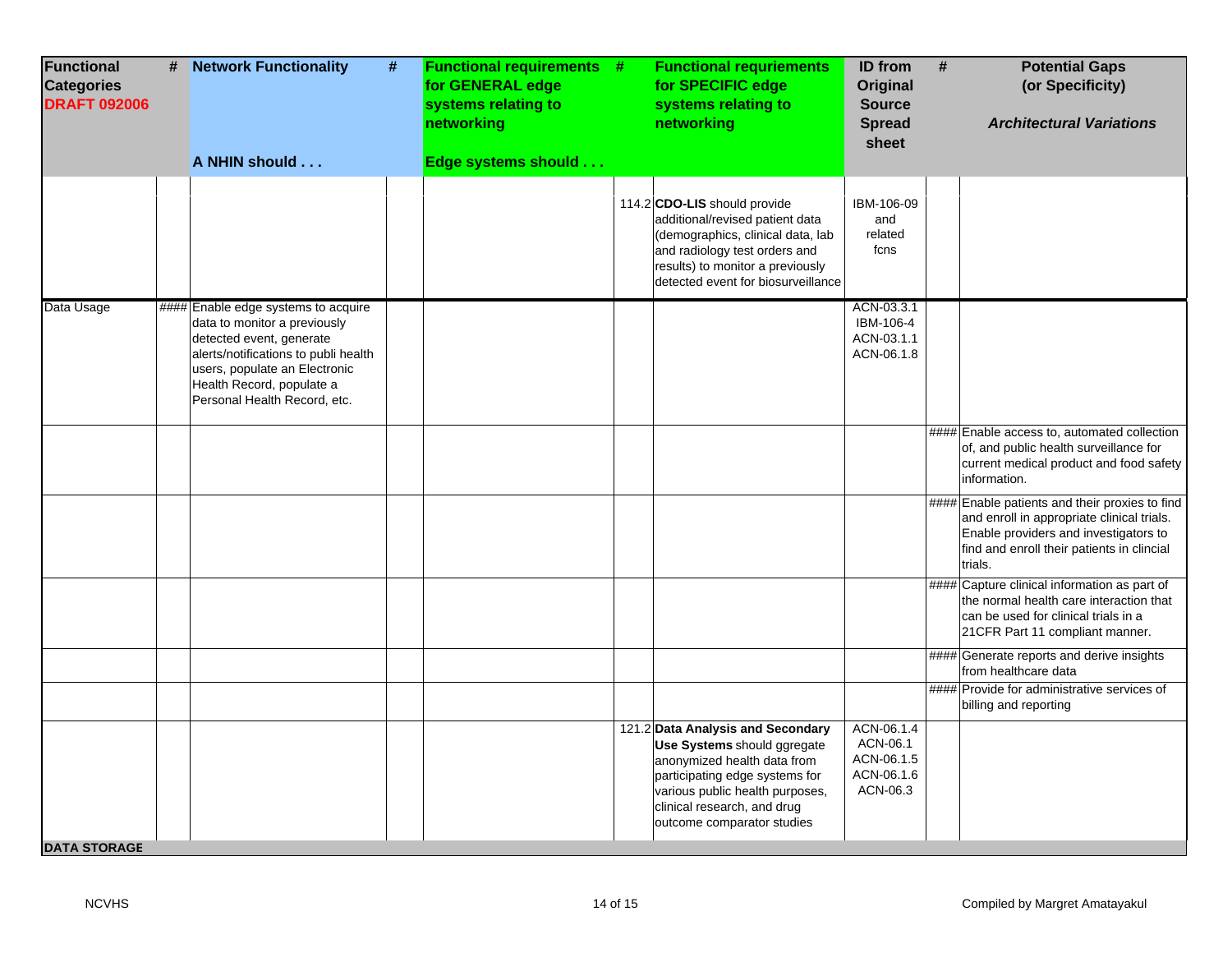| <b>Functional</b><br><b>Categories</b><br><b>DRAFT 092006</b> | # | <b>Network Functionality</b><br>A NHIN should                                                                             | # | <b>Functional requirements #</b><br>for GENERAL edge<br>systems relating to<br>networking<br>Edge systems should | <b>Functional requriements</b><br>for SPECIFIC edge<br>systems relating to<br>networking | <b>ID</b> from<br>Original<br><b>Source</b><br><b>Spread</b><br>sheet | <b>Potential Gaps</b><br>#<br>(or Specificity)<br><b>Architectural Variations</b>                                                                           |
|---------------------------------------------------------------|---|---------------------------------------------------------------------------------------------------------------------------|---|------------------------------------------------------------------------------------------------------------------|------------------------------------------------------------------------------------------|-----------------------------------------------------------------------|-------------------------------------------------------------------------------------------------------------------------------------------------------------|
| Persistent                                                    |   |                                                                                                                           |   |                                                                                                                  |                                                                                          |                                                                       | #### Automatically purge/remove data as<br>determined by policy/business rules                                                                              |
|                                                               |   |                                                                                                                           |   |                                                                                                                  |                                                                                          |                                                                       | #### Persistent information management<br>(storing/sharing aggregated records<br>from uncoordinated sources across<br>time, e.g., medical summaries)        |
| Transient                                                     |   | #### Hold and aggregate data or error<br>messages received from the data<br>repository as determined by the<br>community. |   |                                                                                                                  |                                                                                          |                                                                       | IBM-310-05   #### Create ad hoc and specifically<br>requested summary or accumulated<br>data as a result of user-defined queries                            |
|                                                               |   |                                                                                                                           |   |                                                                                                                  |                                                                                          |                                                                       | #### Ability to specify (limit) amount of data<br>that can be stored as transient data on<br>the system in terms of volume and size<br>of expected requests |
| <b>NON-</b><br><b>FUNCTIONAL</b>                              |   |                                                                                                                           |   |                                                                                                                  |                                                                                          |                                                                       |                                                                                                                                                             |
| Accuracy                                                      |   |                                                                                                                           |   |                                                                                                                  |                                                                                          |                                                                       |                                                                                                                                                             |
| <b>Business Rules</b>                                         |   |                                                                                                                           |   |                                                                                                                  |                                                                                          |                                                                       |                                                                                                                                                             |
| Performance                                                   |   |                                                                                                                           |   |                                                                                                                  |                                                                                          |                                                                       |                                                                                                                                                             |
| <b>Robustness</b>                                             |   |                                                                                                                           |   |                                                                                                                  |                                                                                          |                                                                       |                                                                                                                                                             |
| Scalability                                                   |   |                                                                                                                           |   |                                                                                                                  |                                                                                          |                                                                       |                                                                                                                                                             |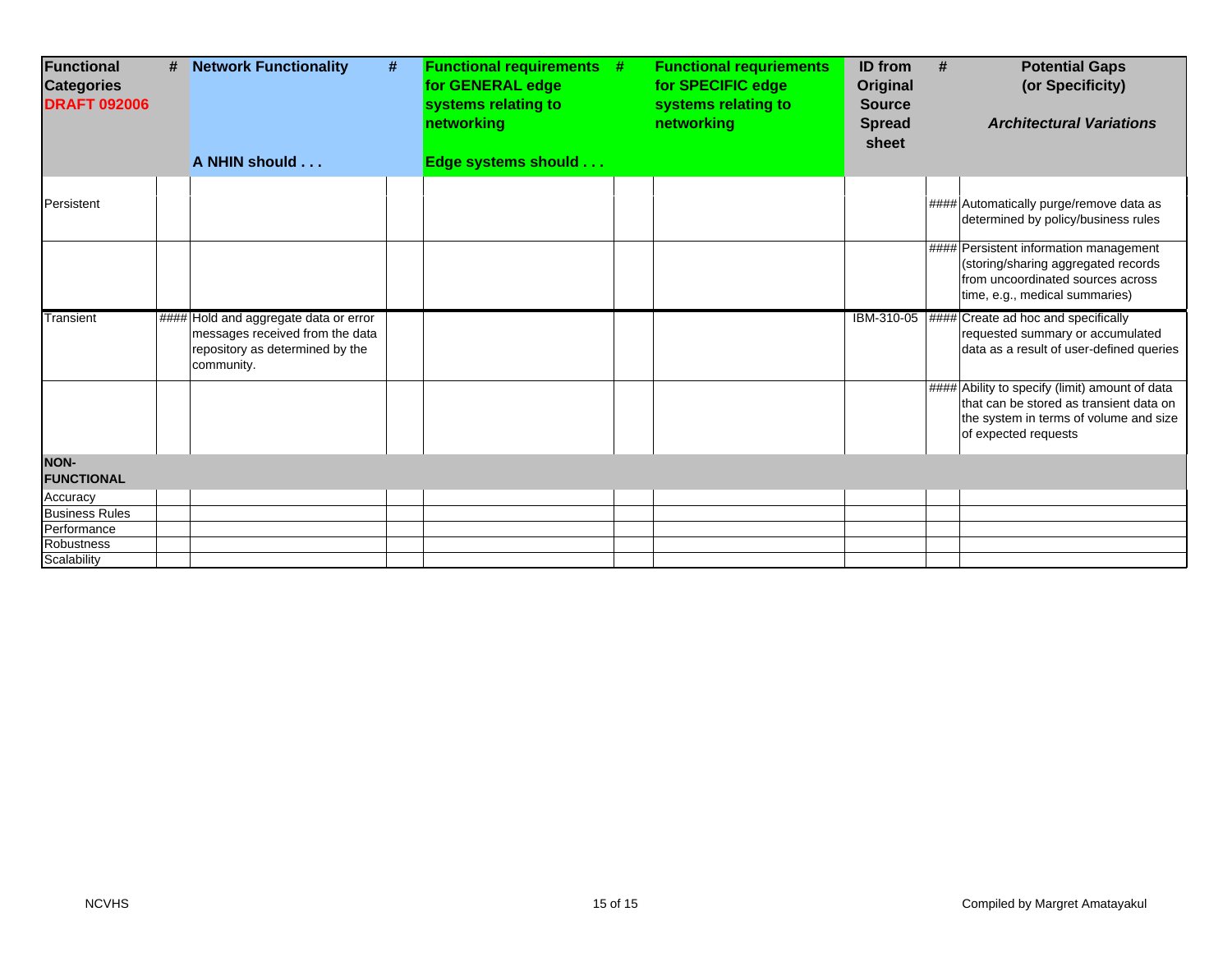| ID-<br>ONC | ID                                     | <b>Entities</b>                                 | Property | Entity - Property                                                                                                                                                                                                      | <b>Functional</b><br><b>Categories</b> | Entity<br>Role             | Principal<br><b>Context</b> | <b>Closely</b><br>resembles                   | $N =$ Network<br>Functionality                                                        | <b>NCVHS Review</b><br><b>Comments</b>                                                       |
|------------|----------------------------------------|-------------------------------------------------|----------|------------------------------------------------------------------------------------------------------------------------------------------------------------------------------------------------------------------------|----------------------------------------|----------------------------|-----------------------------|-----------------------------------------------|---------------------------------------------------------------------------------------|----------------------------------------------------------------------------------------------|
|            |                                        |                                                 | Relation |                                                                                                                                                                                                                        |                                        | (i.e.,<br>Core or<br>Edge) |                             | (Added by<br>NCVHS)                           | $E = Edge System$<br><b>Networking Fcns</b><br>$X =$ Fcns eXclusive<br>to Edge System |                                                                                              |
|            | 1028 NGIT-002 NHIN                     | Administration-<br>Organization<br>Registration | 1 Shall  | Support the specification of level of<br>participation of an organization (entity) with<br>the NHIN                                                                                                                    | ???-Configuration<br>(NGIT)            | Core                       | Infrastructure              |                                               | N                                                                                     | Appears to be<br>needed in order to<br>determine<br>connectivity capability<br>of any entity |
|            | 1029 NGIT-003 NHIN                     | Administration-<br>System<br>Registration       |          | 1 Shall Support physical communication<br>configuration for an organization (entity)                                                                                                                                   | ???-Configuration<br>(NGIT)            | Core                       | Infrastructure              |                                               |                                                                                       | Out of scope                                                                                 |
| 954        | IBM-316-<br>10                         | CDO-EMR                                         | May      | Store lab supplied unique lab order<br>identification information                                                                                                                                                      | ???-Unknown (IBM)                      | Edge                       | EHR - Lab                   |                                               | Χ                                                                                     |                                                                                              |
| 334        | 50                                     | CSC-ALL- CDO-CDO<br><b>NHIN Interface</b>       | 1 Shall  | Transmit well formed messages according<br>to a HITSP specified implementation<br>instruction.                                                                                                                         | Data Content                           | Core                       | Infrastructure              | IBM-303-05<br>IBM-303-06                      | N                                                                                     | Combined with<br>related functions                                                           |
| 351        | 800                                    | CSC-ALL- CDO-CDO<br><b>NHIN Interface</b>       |          | 1 Shall Require HITSP standard message formats<br>and implementation guidelines for queries<br>and responses.                                                                                                          | Data Content                           | Core                       | Infrastructure              | CSC-ALL-50<br>IBM-303-05<br>IBM-303-06        | N                                                                                     | Seems to assume a<br>specific architecture                                                   |
| 803        | <b>IBM-305- RLS</b><br>10 <sup>1</sup> |                                                 |          | 1 Shall Adhere to approved content standards as<br>provided by HITSP when sending<br>notification of new lab results to clinicians.                                                                                    | Data Content                           | Core                       | EHR - Lab                   |                                               | N                                                                                     | Appears to be an<br>enhanced application<br>function with respect<br>to Data Access and      |
|            | 1120 NGIT-145 RLS                      |                                                 | 1 Shall  | Maintain information on the location of<br>patient data available through network<br>$\sim$ n $i$ 000                                                                                                                  | Data Content                           | Core                       | Infrastructure              |                                               |                                                                                       | Seems to be a<br><b>Record Location</b><br>function                                          |
| 804        | <b>IBM-305- RLS</b><br>11              |                                                 |          | 2 Should Send notification of new lab result event<br>message that may include: patient<br>identifying information, storing repository<br>identifying information, storing repository<br>marketplace and other content | Data Content                           | Core                       | EHR - Lab                   |                                               | N                                                                                     | Appears to be an<br>enhanced application<br>function                                         |
| 336        | CSC-ALL- All Edge<br>60                | Systems (CSC)                                   |          | 1 Shall Transmit well formed messages according<br>to a HITSP specified implementation<br>instruction, when communicating with the<br>NHIN Interface.                                                                  | Data Content                           | Edge                       | Infrastructure              | IBM-303-05<br>CSC-ALL-50<br><b>IBM-303-06</b> | E                                                                                     | Combined                                                                                     |
| 888        | 12                                     | IBM-308- CDO-EMR                                | 1 Shall  | Adhere to approved content standards as<br>provided by HITSP when sending request<br>for lab result data to repository                                                                                                 | Data Content                           | Edge                       | EHR - Lab                   | CSC-ALL-50<br>IBM-303-05<br>IBM-303-06        | Е                                                                                     | Combined                                                                                     |
| 946        | 02                                     | IBM-316- CDO-EMR                                | 1 Shall  | Adhere to approved content standards as<br>provided by HITSP when sending lab orders<br>to lab                                                                                                                         | Data Content                           | Edge                       | EHR - Lab                   | CSC-ALL-50<br>IBM-303-05<br>IBM-303-06        | E.                                                                                    | Combined                                                                                     |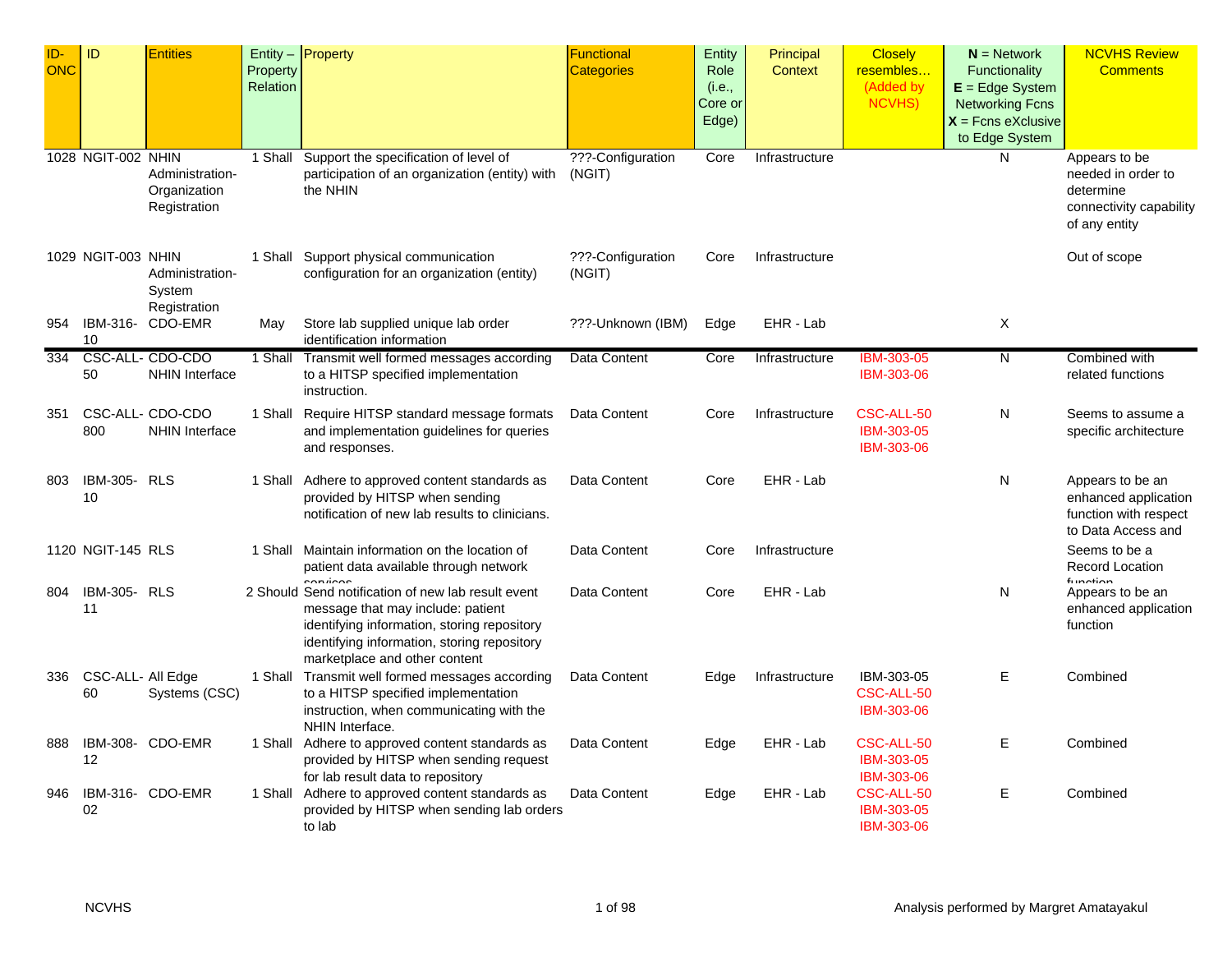| ID-<br><b>ONC</b> | ID                     | <b>Entities</b>                                        | Property<br>Relation | $Entity -$ Property                                                                                                                                                     | Functional<br><b>Categories</b> | Entity<br>Role<br>(i.e.,<br>Core or<br>Edge) | Principal<br><b>Context</b> | <b>Closely</b><br>resembles<br>(Added by<br><b>NCVHS)</b> | $N =$ Network<br>Functionality<br>$E = Edge System$<br><b>Networking Fcns</b><br>$X =$ Fcns eXclusive<br>to Edge System | <b>NCVHS Review</b><br><b>Comments</b>                                                                                                                                          |
|-------------------|------------------------|--------------------------------------------------------|----------------------|-------------------------------------------------------------------------------------------------------------------------------------------------------------------------|---------------------------------|----------------------------------------------|-----------------------------|-----------------------------------------------------------|-------------------------------------------------------------------------------------------------------------------------|---------------------------------------------------------------------------------------------------------------------------------------------------------------------------------|
| 759               | IBM-303-<br>01         | CDO-LIS                                                | 1 Shall              | Create preliminary, final and updated results Data Content<br>for lab test.                                                                                             |                                 | Edge                                         | EHR - Lab                   | CSC-EHR-360<br><b>NGIT-119</b><br><b>NGIT-141</b>         | X                                                                                                                       | Appears to be an<br>enhanced application<br>function                                                                                                                            |
| 763               | IBM-303- CDO-LIS<br>05 |                                                        |                      | 1 Shall Adhere to approved content standards as<br>provided by HITSP when sending lab results<br>data to the repository.                                                | Data Content                    | Edge                                         | EHR - Lab                   | CSC-ALL-50<br>IBM-303-06                                  | Е                                                                                                                       | Combined                                                                                                                                                                        |
| 764               | IBM-303- CDO-LIS<br>06 |                                                        | 1 Shall              | Conform to approved, vocabulary, structure, Data Content<br>privacy, security and messaging standards<br>as provided by HITSP when transmitting<br>patient data.        |                                 | Edge                                         | EHR - Lab                   | CSC-ALL-50<br>IBM-303-05                                  | N                                                                                                                       | This combines all<br>possible HITSP<br>standards and could<br>replace other more<br>specific statements                                                                         |
| 765               | IBM-303- CDO-LIS<br>07 |                                                        | 1 Shall              | Send data from the lab to the storing<br>repository that includes results data as well<br>as information necessary for indexing and<br>restrictions for use.            | Data Content                    | Edge                                         | EHR - Lab                   | CSC-ALL-50<br>IBM-303-05<br>IBM-303-06                    | Е                                                                                                                       | Unless assumed by<br>HITSP standards,<br>raise to generic<br>function of: "Transmit<br>data as well as<br>information<br>necessary for<br>indexing and<br>restrictions for use" |
| 889               | IBM-308-<br>13         | <b>External User</b><br>interfaces                     |                      | 1 Shall Adhere to approved content standards as<br>provided by HITSP when sending request<br>for lab result data to repository                                          | Data Content                    | Edge                                         | EHR - Lab                   | CSC-ALL-50<br>IBM-303-05<br>IBM-303-06                    | Е                                                                                                                       | Combined                                                                                                                                                                        |
| 887               | IBM-308-<br>11         | <b>NHIN</b><br>Administration-<br>Data Stager<br>(IBM) |                      | 1 Shall Adhere to approved content standards as<br>provided by HITSP when sending request<br>for lab result data to repository                                          | Data Content                    | Edge                                         | EHR - Lab                   | CSC-ALL-50<br>IBM-303-05<br><b>IBM-303-06</b>             | Е                                                                                                                       | Combined                                                                                                                                                                        |
| 913               | IBM-310-<br>07         | <b>NHIN</b><br>Administration-<br>Data Stager<br>(IBM) | 1 Shall              | Sends the identity of the data source to the<br>requesting clinician if the data stager<br>receives the data from the data source on<br>behalf of the clinician         | Data Content                    | Edge                                         | EHR - Lab                   | <b>NGIT-104</b>                                           | Е                                                                                                                       |                                                                                                                                                                                 |
| 914               | IBM-310-<br>08         | <b>NHIN</b><br>Administration-<br>Data Stager<br>(IBM) |                      | 1 Shall Transmit messages for failed searches to<br>the requesting clinician if the data stager<br>receives the data from the data source on<br>behalf of the clinician | Data Content                    | Edge                                         | EHR - Lab                   |                                                           | Е                                                                                                                       | Could be combined<br>with more general<br>function of NHIN<br>notification of search<br>results                                                                                 |
| 780               | 14                     | IBM-304- Repositories                                  |                      | 1 Shall Adhere to approved content standards as<br>provided by HITSP when sending<br>information about lab result location to<br>racord locator                         | Data Content                    | Edge                                         | EHR - Lab                   | IBM-303-05<br>IBM-303-06<br>CSC-ALL-60                    | Е                                                                                                                       | Combined                                                                                                                                                                        |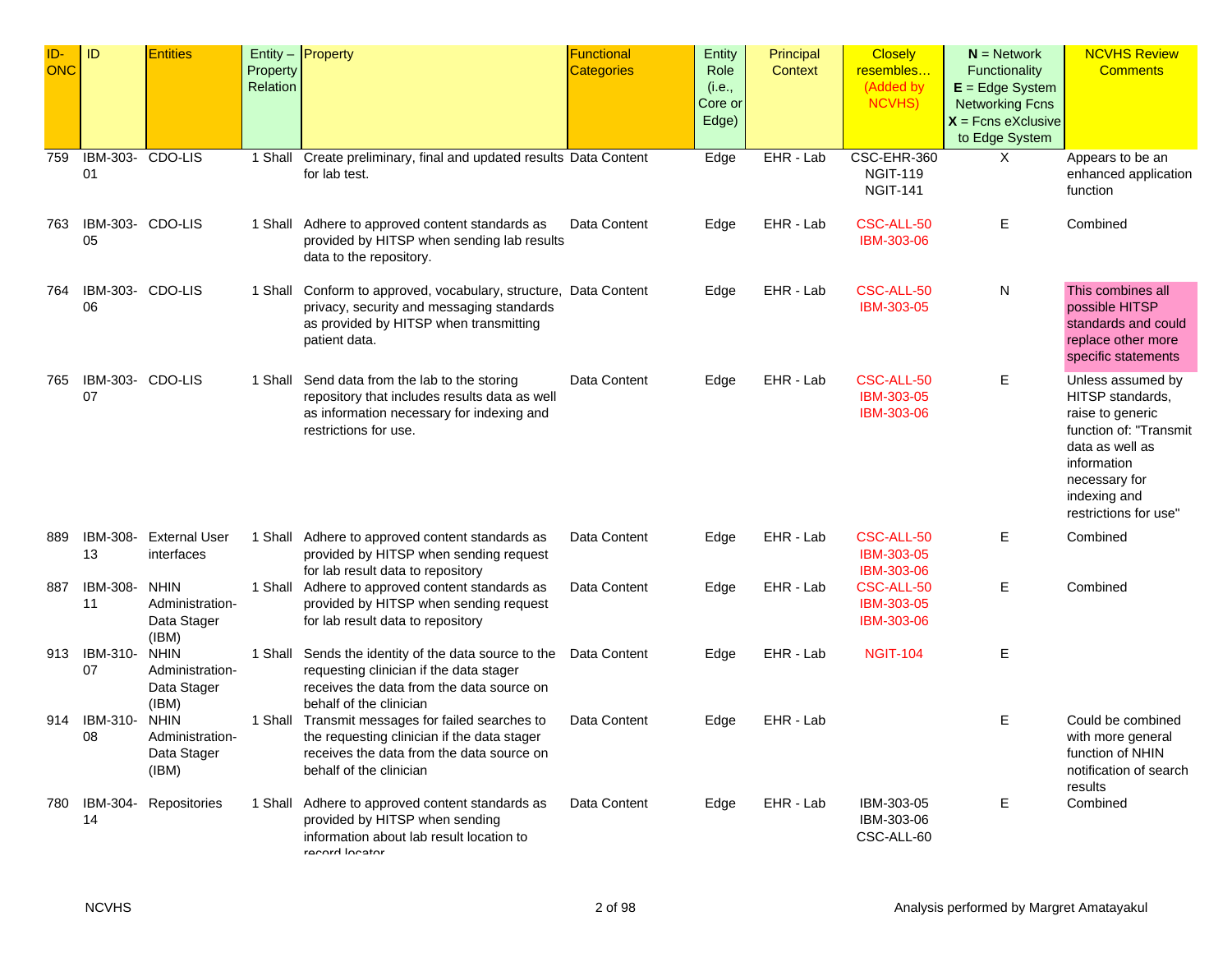| ID-<br><b>ONC</b> | ID             | <b>Entities</b>                                                        | Property<br>Relation | Entity $-$ Property                                                                                                                                                                                                                                                                                                                          | Functional<br><b>Categories</b> | Entity<br>Role<br>(i.e.,<br>Core or<br>Edge) | Principal<br>Context | <b>Closely</b><br>resembles<br>(Added by<br>NCVHS)   | $N =$ Network<br>Functionality<br>$E = Edge System$<br><b>Networking Fcns</b><br>$X =$ Fcns eXclusive<br>to Edge System | <b>NCVHS Review</b><br><b>Comments</b>                                                                     |
|-------------------|----------------|------------------------------------------------------------------------|----------------------|----------------------------------------------------------------------------------------------------------------------------------------------------------------------------------------------------------------------------------------------------------------------------------------------------------------------------------------------|---------------------------------|----------------------------------------------|----------------------|------------------------------------------------------|-------------------------------------------------------------------------------------------------------------------------|------------------------------------------------------------------------------------------------------------|
| 904               | IBM-309-<br>12 | Repositories                                                           | 1 Shall              | Conform to approved vocabulary, structure<br>and messaging standards as provided by<br>HITSP when transmitting lab result event<br>data to EHRs                                                                                                                                                                                              | Data Content                    | Edge                                         | EHR - Lab            | CSC-ALL-50<br>IBM-303-05<br>IBM-303-06               | E                                                                                                                       | Combined                                                                                                   |
| 890               | 14             | IBM-308- CDO-EMR                                                       |                      | 2 Should Include name of the requesting clinician; the Data Content<br>HIPAA designated National Provider ID and<br>name of the clinician's affiliated organization,<br>and identifying information for the requesting<br>marketplace as part of the data request<br>transmission when sending request for lab<br>result data to repository. |                                 | Edge                                         | EHR - Lab            | CSC-ALL-50<br>IBM-303-05<br>IBM-303-06<br>IMB-308-15 | Ε                                                                                                                       | Seems to be<br>specificity that should<br>be included in HITSP<br>content and message<br>format standards. |
| 947               | 03             | IBM-316- CDO-EMR                                                       |                      | 2 Should Include name of the requesting clinician; the Data Content<br>HIPAA designated National Provider ID and<br>name of the clinician's affiliated organization;<br>and identifying information for the requesting<br>marketplace as part of the data request<br>transmission when sending lab orders to lab.                            |                                 | Edge                                         | EHR - Lab            | CSC-ALL-50<br>IBM-303-05<br>IBM-303-06<br>IBM-308-15 | Ε                                                                                                                       | Seems to be<br>specificity that should<br>be included in HITSP<br>content and message<br>format standards. |
|                   |                | 1094 NGIT-115 CDO-EMR                                                  |                      | 2 Should Identify providers associated in the care of Data Content<br>the patient, and their relationship to patient<br>and/or procedures                                                                                                                                                                                                    |                                 | Edge                                         | EHR - Lab            | CSC-ALL-50<br>IBM-303-05<br>IBM-303-06<br>IBM-308-15 | X                                                                                                                       | Seems to be<br>specificity that should<br>be included in HITSP<br>content and message<br>format standards. |
| 754               | IBM-212-<br>38 | Consumer<br>System-PHR                                                 |                      | 2 Should Retain data according to SLAs                                                                                                                                                                                                                                                                                                       | Data Content                    |                                              | Edge CE - Consumer   |                                                      | $\boldsymbol{\mathsf{X}}$                                                                                               | Seems to fit under<br><b>Persistent Data</b><br>Storage                                                    |
| 569               | IBM-107-<br>03 | Data Analysis<br>and Secondary<br>Use Systems-<br><b>Public Health</b> |                      | 2 Should Allow sender to specify type and urgency of Data Content<br>biosurveillance 'broadcast" messages to<br>support event response                                                                                                                                                                                                       |                                 |                                              | Edge Biosurveillance |                                                      | Е                                                                                                                       |                                                                                                            |
| 891               | IBM-308-<br>15 | <b>External User</b><br>interfaces                                     |                      | 2 Should Include name of the requesting clinician; the Data Content<br>HIPAA designated National Provider ID and<br>name of the clinician's affiliated organization,<br>and identifying information for the requesting<br>marketplace as part of the data request<br>transmission when sending request for lab<br>result data to repository. |                                 | Edge                                         | EHR - Lab            | CSC-ALL-50<br>IBM-303-05<br>IBM-303-06               | Е                                                                                                                       | Duplicative                                                                                                |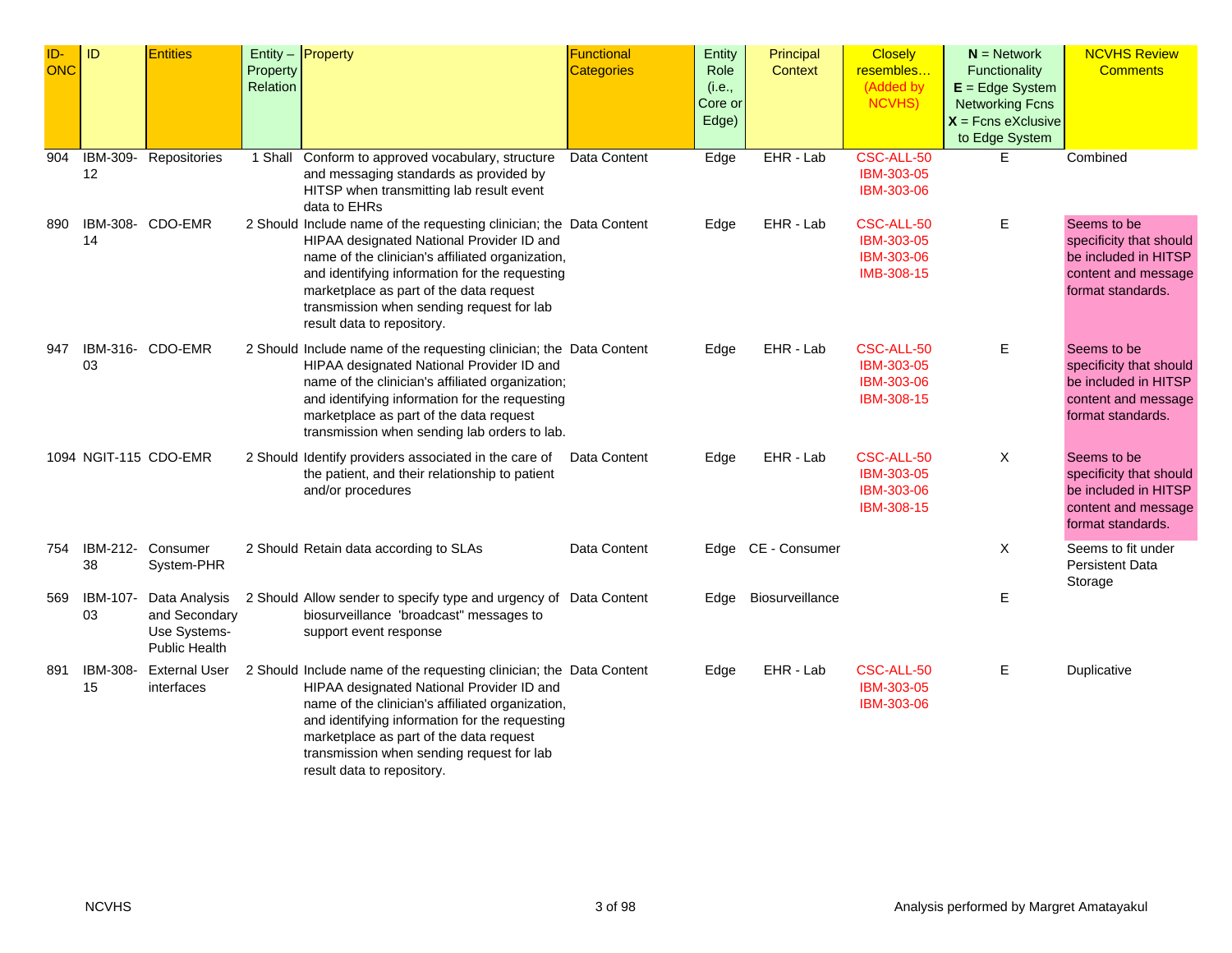| ID-        | ID                     | <b>Entities</b>                                        |                      | Entity $-$ Property                                                                                                                                                                                                                                                                                                                          | Functional        | Entity                             | Principal          | <b>Closely</b>                                    | $N =$ Network                                                                                          | <b>NCVHS Review</b>                                  |
|------------|------------------------|--------------------------------------------------------|----------------------|----------------------------------------------------------------------------------------------------------------------------------------------------------------------------------------------------------------------------------------------------------------------------------------------------------------------------------------------|-------------------|------------------------------------|--------------------|---------------------------------------------------|--------------------------------------------------------------------------------------------------------|------------------------------------------------------|
| <b>ONC</b> |                        |                                                        | Property<br>Relation |                                                                                                                                                                                                                                                                                                                                              | <b>Categories</b> | Role<br>(i.e.,<br>Core or<br>Edge) | <b>Context</b>     | resembles<br>(Added by<br>NCVHS)                  | Functionality<br>$E = Edge System$<br><b>Networking Fcns</b><br>$X =$ Fcns eXclusive<br>to Edge System | <b>Comments</b>                                      |
| 892        | IBM-308-<br>16         | <b>NHIN</b><br>Administration-<br>Data Stager<br>(IBM) |                      | 2 Should Include name of the requesting clinician; the Data Content<br>HIPAA designated National Provider ID and<br>name of the clinician's affiliated organization,<br>and identifying information for the requesting<br>marketplace as part of the data request<br>transmission when sending request for lab<br>result data to repository. |                   | Edge                               | $EHR - Lab$        | CSC-ALL-50<br>IBM-303-06<br>IBM-308-15            | E.                                                                                                     | Duplicative                                          |
| 912        | IBM-310-<br>06         | <b>NHIN</b><br>Administration-<br>Data Stager<br>(IBM) |                      | 2 Should Inform requesting clinician that the<br>transmission is incomplete if the stager<br>sends data before all queried data sources<br>respond                                                                                                                                                                                           | Data Content      | Edge                               | EHR - Lab          |                                                   | Е                                                                                                      | Seems to suggest a<br>specific architecture          |
| 435        | CSC-EHR-CDO<br>380     |                                                        | May                  | Flag availability, and transmit lab results<br>updates and corrections to the appropriate<br>repositor(ies). The repository might be part<br>of the same system, for example an EMR<br>system, that received the results.                                                                                                                    | Data Content      | Edge                               | EHR - Lab          | CSC-EHR-360<br><b>NGIT-119</b><br><b>NGIT-141</b> | X                                                                                                      | Appears to be an<br>enhanced application<br>function |
| 948        | 04                     | IBM-316- CDO-EMR                                       | May                  | Indicate for lab to send result event<br>messages to ordering clinician's EMR and<br>include in lab order message to lab                                                                                                                                                                                                                     | Data Content      | Edge                               | EHR - Lab          | CSC-EHR-360<br><b>NGIT-119</b><br><b>NGIT-141</b> | X                                                                                                      | Appears to be an<br>enhanced application<br>function |
| 949        | 05                     | IBM-316- CDO-EMR                                       | May                  | Indicate to send result event availability<br>notifications to ordering clinician's EMR and<br>include in lab order message sent to lab.                                                                                                                                                                                                     | Data Content      | Edge                               | EHR - Lab          | CSC-EHR-360<br><b>NGIT-119</b><br><b>NGIT-141</b> | X                                                                                                      | Appears to be an<br>enhanced application<br>function |
| 950        | 06                     | IBM-316- CDO-EMR                                       | May                  | Indicate for lab to send result availability<br>notification to other clinicians and include in<br>lab order message sent to lab                                                                                                                                                                                                             | Data Content      | Edge                               | EHR - Lab          | CSC-EHR-360<br><b>NGIT-119</b><br><b>NGIT-141</b> | X                                                                                                      | Appears to be an<br>enhanced application<br>function |
| 428        | CSC-EHR-CDO-LIS<br>300 |                                                        | May                  | Report results including but not limited to:<br>clinical chemistry, hematology, serology,<br>and microbiology, radiology, cardiology, and<br>neurology.                                                                                                                                                                                      | Data Content      | Edge                               | EHR - Lab          |                                                   | X                                                                                                      |                                                      |
| 436        | CSC-EHR-CDO-LIS<br>382 |                                                        | May                  | Flag availability, and transmit lab results<br>updates and corrections to the appropriate<br>Repositor(ies). The repository might be part<br>of the LIS                                                                                                                                                                                      | Data Content      | Edge                               | EHR - Lab          | CSC-EHR-360<br><b>NGIT-119</b><br><b>NGIT-141</b> | Χ                                                                                                      | Appears to be an<br>enhanced application<br>function |
| 960        | IBM-316- CDO-LIS<br>16 |                                                        | May                  | Send unique identifier to facilitate electronic Data Content<br>retrieval of lab results to clinician                                                                                                                                                                                                                                        |                   | Edge                               | EHR - Lab          |                                                   | X                                                                                                      | Seems to assume a<br>specific RLS<br>architecture    |
| 717        | 01                     | IBM-212- Consumer<br>System-PHR                        | May                  | Be able to retrieve clinical notes                                                                                                                                                                                                                                                                                                           | Data Content      |                                    | Edge CE - Consumer |                                                   | X                                                                                                      |                                                      |
|            | 02                     | 718 IBM-212- Consumer<br>System-PHR                    | May                  | Be able to retrieve lab results                                                                                                                                                                                                                                                                                                              | Data Content      |                                    | Edge CE - Consumer |                                                   | X                                                                                                      |                                                      |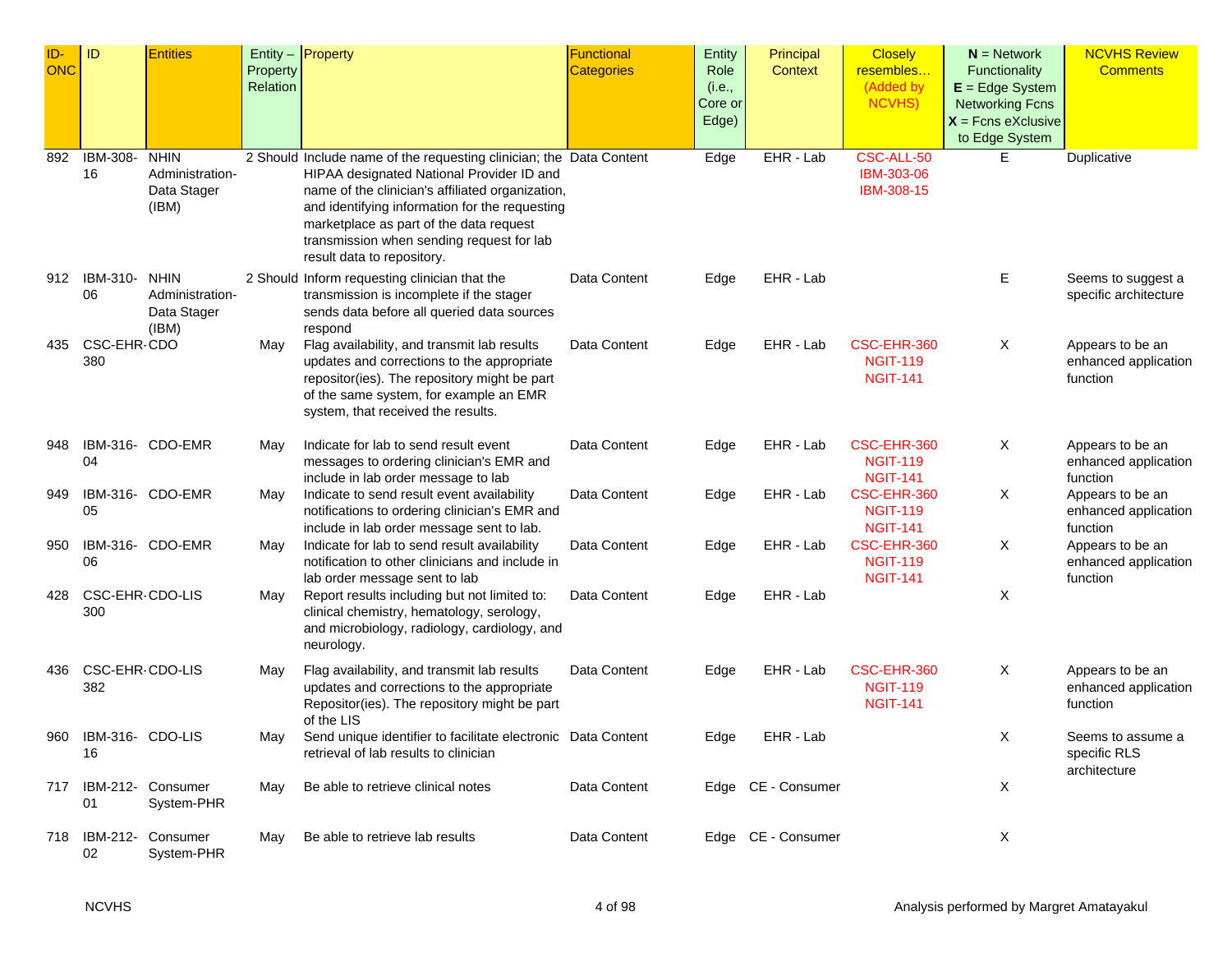| ID-<br><b>ONC</b> | ID             | <b>Entities</b>                                                        | Property<br><b>Relation</b> | Entity $-$ Property                                                                                                                                                                                                                                                                    | <b>Functional</b><br><b>Categories</b> | Entity<br>Role<br>(i.e.,<br>Core or<br>Edge) | Principal<br><b>Context</b> | <b>Closely</b><br>resembles<br>(Added by<br>NCVHS) | $N =$ Network<br>Functionality<br>$E = Edge System$<br><b>Networking Fcns</b><br>$X =$ Fcns eXclusive<br>to Edge System | <b>NCVHS Review</b><br><b>Comments</b>              |
|-------------------|----------------|------------------------------------------------------------------------|-----------------------------|----------------------------------------------------------------------------------------------------------------------------------------------------------------------------------------------------------------------------------------------------------------------------------------|----------------------------------------|----------------------------------------------|-----------------------------|----------------------------------------------------|-------------------------------------------------------------------------------------------------------------------------|-----------------------------------------------------|
| 720               | 04             | IBM-212- Consumer<br>System-PHR                                        | May                         | Capture and maintain data on clinical<br>encounters and outpatient and inpatient<br>procedures, including date, facility, attending<br>Health Care Provider, diagnoses<br>procedures, and type of encounter                                                                            | Data Content                           |                                              | Edge CE - Consumer          |                                                    | X                                                                                                                       |                                                     |
| 721               | IBM-212-<br>05 | Consumer<br>System-PHR                                                 | May                         | Capture and maintain the presence and/or<br>absence of a history of major diseases<br>among the PHR Account Holder's close<br>blood relatives                                                                                                                                          | Data Content                           |                                              | Edge CE - Consumer          |                                                    | X                                                                                                                       |                                                     |
|                   | 06             | 722 IBM-212- Consumer<br>System-PHR                                    | May                         | Capture and maintain the PHR Account<br>Holder's health problem list. Provide ability<br>to manage the problem list over time                                                                                                                                                          | Data Content                           |                                              | Edge CE - Consumer          |                                                    | X                                                                                                                       |                                                     |
| 723               | IBM-212-<br>07 | Consumer<br>System-PHR                                                 | May                         | Capture and maintain the PHR Account<br>Holder's list of known allergens and adverse<br>reactions with all pertinent information                                                                                                                                                       | Data Content                           |                                              | Edge CE - Consumer          |                                                    | $\boldsymbol{\mathsf{X}}$                                                                                               |                                                     |
| 724               | IBM-212-<br>08 | Consumer<br>System-PHR                                                 | May                         | Capture and maintain the PHR Account<br>Holder's immunizations in a way that can be<br>easily viewed over time                                                                                                                                                                         | Data Content                           |                                              | Edge CE - Consumer          |                                                    | X                                                                                                                       |                                                     |
| 729               | IBM-212-<br>13 | Consumer<br>System-PHR                                                 | May                         | Capture the PHR Account Holder's<br>advanced directive as well as the date and<br>circumstances under which the directives<br>are provided, and/or the location and/or<br>custodian's contact information for any<br>legally attested records of advanced<br>directives as appropriate | Data Content                           |                                              | Edge CE - Consumer          |                                                    | Χ                                                                                                                       |                                                     |
| 734               | IBM-212-<br>18 | Consumer<br>System-PHR                                                 | May                         | Display health data - both patient sourced Data Content<br>and professionally sourced - with<br>consumer-friendly terminology                                                                                                                                                          |                                        |                                              | Edge CE - Consumer          |                                                    | X                                                                                                                       | Seems to be Data<br>Mapping/Translation<br>function |
| 749               | 33             | IBM-212- Consumer<br>System-PHR                                        | May                         | Provide access to the PHR Account Holder's Data Content<br>care plan(s)                                                                                                                                                                                                                |                                        |                                              | Edge CE - Consumer          |                                                    | X                                                                                                                       |                                                     |
| 750               | IBM-212-<br>34 | Consumer<br>System-PHR                                                 | May                         | Provide access to financial data from clinical Data Content<br>and pharmacy sources                                                                                                                                                                                                    |                                        |                                              | Edge CE - Consumer          |                                                    | X                                                                                                                       |                                                     |
| 568               | IBM-107-<br>02 | Data Analysis<br>and Secondary<br>Use Systems-<br><b>Public Health</b> | May                         | Provide and support template driven<br>composition of biosurveillance event<br>response 'broadcast" messages to support<br>event response                                                                                                                                              | Data Content                           |                                              | Edge Biosurveillance        |                                                    | X                                                                                                                       |                                                     |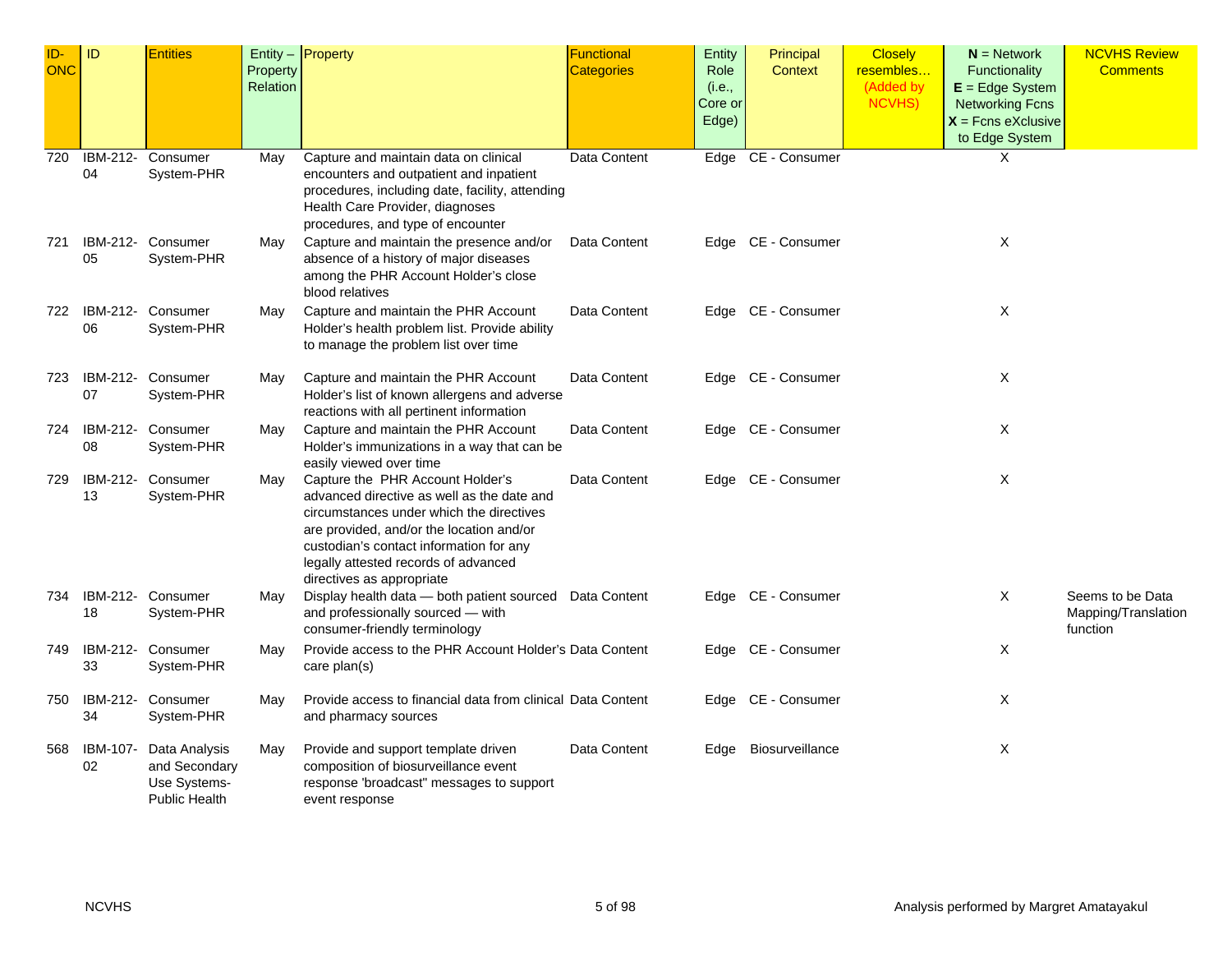| ID-<br><b>ONC</b> | ID                        | <b>Entities</b>                     | Property<br>Relation | Entity - Property                                                                                                                                                            | Functional<br><b>Categories</b>                | Entity<br>Role<br>(i.e.,<br>Core or<br>Edge) | Principal<br>Context | <b>Closely</b><br>resembles<br>(Added by<br><b>NCVHS)</b> | $N =$ Network<br>Functionality<br>$E = Edge System$<br><b>Networking Fcns</b><br>$X =$ Fcns eXclusive<br>to Edge System | <b>NCVHS Review</b><br><b>Comments</b>                            |
|-------------------|---------------------------|-------------------------------------|----------------------|------------------------------------------------------------------------------------------------------------------------------------------------------------------------------|------------------------------------------------|----------------------------------------------|----------------------|-----------------------------------------------------------|-------------------------------------------------------------------------------------------------------------------------|-------------------------------------------------------------------|
| 527               | <b>IBM-102-</b><br>15     | CDO-CDO<br><b>NHIN Interface</b>    |                      | 1 Shall Process acknowledgment of accurate<br>receipt from PH Agency and retransmit if<br>necessary                                                                          | Data Content-Data<br>Quality/Data<br>Integrity | Core                                         | <b>Bio</b>           |                                                           | N                                                                                                                       | Raised to generic<br>level and combined<br>with related functions |
| 542               | IBM-103-<br>15            | CDO-CDO<br>NHIN Interface           |                      | 1 Shall Process acknowledgment of accurate<br>receipt from PH Agency and retransmit if<br>necessary                                                                          | Data Content-Data<br>Quality/Data<br>Integrity | Core                                         | Bio                  | IBM-102-15                                                |                                                                                                                         | Duplicative                                                       |
| 155               | ACN-07                    | <b>NHIN</b><br>Overarching<br>(ACN) |                      | 1 Shall Provide appropriate security and privacy<br>processes to protect healthcare data.                                                                                    | Data Content-Data<br>Quality/Data<br>Integrity | Core                                         | Infrastructure       |                                                           | N                                                                                                                       | Vague; is more<br>specific elsewhere                              |
| 796               | IBM-305-<br>03            | <b>RLS</b>                          |                      | 1 Shall Verify integrity and completeness of content<br>of new lab result event location message<br>sent from lab data repository                                            | Data Content-Data<br>Quality/Data<br>Integrity | Core                                         | EHR - Lab            |                                                           | N                                                                                                                       | Raised to generic<br>level and combined<br>with related functions |
| 797               | IBM-305-<br>04            | <b>RLS</b>                          |                      | 1 Shall Send error message to repository if<br>authenticity not validated for repository<br>sending new lab result event location<br>message                                 | Data Content-Data<br>Quality/Data<br>Integrity | Core                                         | EHR - Lab            | IBM-305-03                                                | N                                                                                                                       | Combined                                                          |
| 798               | IBM-305- RLS<br>05        |                                     |                      | 1 Shall Send error message to repository if content<br>not validated for new lab result event<br>location message                                                            | Data Content-Data<br>Quality/Data<br>Integrity | Core                                         | EHR - Lab            | IBM-305-03                                                | N                                                                                                                       | Combined                                                          |
| 799               | IBM-305-<br>06            | <b>RLS</b>                          |                      | 1 Shall Send acknowledgement message to<br>repository for successful transmission of<br>new lab result event location notification<br>message                                | Data Content-Data<br>Quality/Data<br>Integrity | Core                                         | EHR - Lab            | IBM-305-03                                                | N                                                                                                                       | Combined                                                          |
| 807               | IBM-305-<br>14            | <b>RLS</b>                          |                      | 1 Shall Receive acknowledgement of successful<br>transmission of new lab results availability<br>notification message from clinician EHR or<br>web application               | Data Content-Data<br>Quality/Data<br>Integrity | Core                                         | EHR - Lab            | IBM-305-03                                                | N                                                                                                                       | Combined                                                          |
| 842               | <b>IBM-307- RLS</b><br>22 |                                     |                      | 1 Shall Authenticate to remote marketplace record<br>locator                                                                                                                 | Data Content-Data<br>Quality/Data<br>Integrity | Core                                         | EHR - Lab            |                                                           | N                                                                                                                       | Seems to assume a<br>specific RLS<br>architecture                 |
| 843               | <b>IBM-307- RLS</b><br>23 |                                     |                      | 1 Shall Receive error message from remote<br>marketplace if requesting record locator not<br>authenticated or if content of data location<br>request message is not verified | Data Content-Data<br>Quality/Data<br>Integrity | Core                                         | EHR - Lab            |                                                           | N                                                                                                                       |                                                                   |
| 844               | IBM-307- RLS<br>24        |                                     |                      | 1 Shall Receive acknowledgement from remote<br>marketplace for data location request<br>message                                                                              | Data Content-Data<br>Quality/Data<br>Integrity | Core                                         | EHR - Lab            | IBM-307-23                                                | N                                                                                                                       | Combined                                                          |
| 846               | IBM-307- RLS<br>26        |                                     |                      | 1 Shall Send error message to remote marketplace<br>if not authenticated or if consent of data<br>locations message is not verified                                          | Data Content-Data<br>Quality/Data<br>Integrity | Core                                         | EHR - Lab            | IBM-307-23                                                | N                                                                                                                       | Combined                                                          |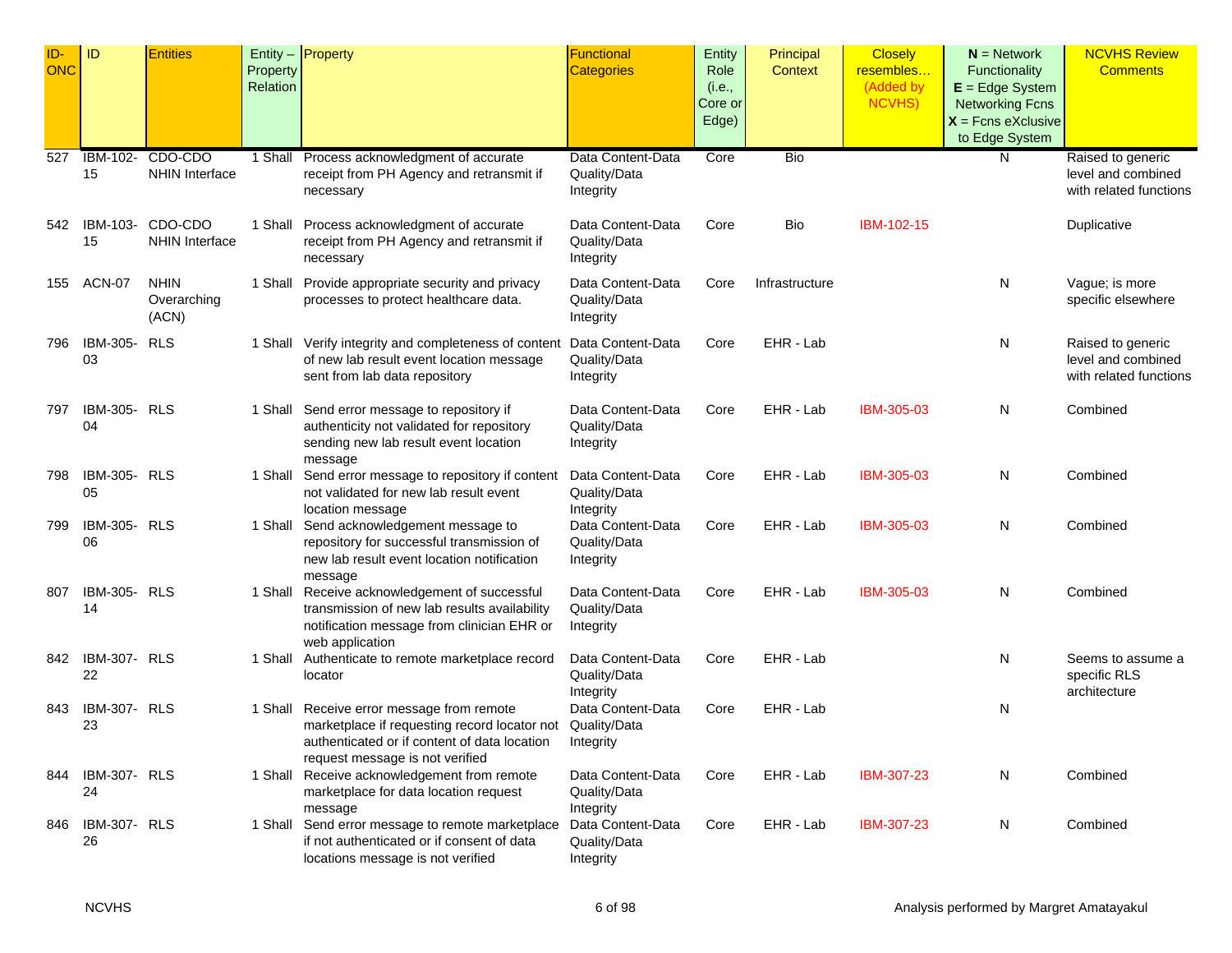| ID-        | ID                  | <b>Entities</b>  |          | Entity $-$ <b>Property</b>                                                           | <b>Functional</b>              | Entity  | Principal      | <b>Closely</b>  | $N =$ Network          | <b>NCVHS Review</b> |
|------------|---------------------|------------------|----------|--------------------------------------------------------------------------------------|--------------------------------|---------|----------------|-----------------|------------------------|---------------------|
| <b>ONC</b> |                     |                  | Property |                                                                                      | <b>Categories</b>              | Role    | Context        | resembles       | Functionality          | <b>Comments</b>     |
|            |                     |                  | Relation |                                                                                      |                                | (i.e.,  |                | (Added by       | $E = Edge System$      |                     |
|            |                     |                  |          |                                                                                      |                                | Core or |                | NCVHS)          | <b>Networking Fcns</b> |                     |
|            |                     |                  |          |                                                                                      |                                | Edge)   |                |                 | $X =$ Fcns eXclusive   |                     |
|            |                     |                  |          |                                                                                      |                                |         |                |                 | to Edge System         |                     |
| 847        | <b>IBM-307- RLS</b> |                  | 1 Shall  | Send acknowledgement to remote                                                       | Data Content-Data              | Core    | EHR - Lab      | IBM-307-23      | N                      | Combined            |
|            | 27                  |                  |          | marketplace for successful receipt of data                                           | Quality/Data                   |         |                |                 |                        |                     |
|            |                     |                  |          | location message                                                                     | Integrity                      |         |                |                 |                        |                     |
| 808        | <b>IBM-305- RLS</b> |                  |          | 2 Should Receive error messages from clinician EHR                                   | Data Content-Data              | Core    | EHR - Lab      | IBM-307-23      | N                      | Combined            |
|            | 15                  |                  |          | or web application if authenticity of record                                         | Quality/Data                   |         |                |                 |                        |                     |
|            |                     |                  |          | locator or content of new lab result event                                           | Integrity                      |         |                |                 |                        |                     |
|            |                     |                  |          | availability notification message not                                                |                                |         |                |                 |                        |                     |
|            |                     |                  |          | validated                                                                            |                                |         |                |                 |                        |                     |
| 482        | CSC-SEC-All Edge    |                  | 1 Shall  | Enforce non-repudiation of message or                                                | Data Content-Data              | Edge    | Infrastructure |                 | Ε                      | Seems to fit under  |
|            | 150                 | Systems (CSC)    |          | query origin                                                                         | Quality/Data                   |         |                |                 |                        | Authentication      |
|            |                     |                  |          |                                                                                      | Integrity                      |         |                |                 |                        |                     |
| 494        | CSC-SEC-All Edge    |                  | 1 Shall  | Send integrity verification information along                                        | Data Content-Data              | Edge    | Infrastructure |                 | Ε                      | Combined with       |
|            | 30                  | Systems (CSC)    |          | with data sent over the network                                                      | Quality/Data                   |         |                |                 |                        | related functions   |
|            |                     |                  |          |                                                                                      | Integrity                      |         |                |                 |                        |                     |
| 495        | CSC-SEC-All Edge    |                  | 1 Shall  | Use integrity verification information to                                            | Data Content-Data              | Edge    | Infrastructure | CSC-SEC-30      | Е                      | Combined            |
|            | 40                  | Systems (CSC)    |          | validate the integrity of data received across Quality/Data                          |                                |         |                |                 |                        |                     |
|            |                     |                  |          | the network                                                                          | Integrity                      |         |                |                 |                        |                     |
| 813        | IBM-306-            | CDO-EMR          | 1 Shall  | Validate integrity and completeness of new                                           | Data Content-Data              | Edge    | EHR - Lab      | <b>NGIT-122</b> | Е                      | Combined            |
|            | 05                  |                  |          | lab result event availability notification                                           | Quality/Data                   |         |                | CSC-SEC-30      |                        |                     |
| 815        |                     | IBM-306- CDO-EMR |          | message                                                                              | Integrity<br>Data Content-Data |         | EHR - Lab      | IBM-102-15      |                        | Combined            |
|            | 07                  |                  | 1 Shall  | Send acknowledgement message to record<br>locator for successful transmission of new |                                | Edge    |                |                 | Е                      |                     |
|            |                     |                  |          | lab result event availability notification                                           | Quality/Data<br>Integrity      |         |                |                 |                        |                     |
|            |                     |                  |          | message                                                                              |                                |         |                |                 |                        |                     |
| 817        |                     | IBM-306- CDO-EMR |          | 1 Shall Send error messages to locator service if                                    | Data Content-Data              | Edge    | EHR - Lab      | IBM-102-15      | Е                      | Combined            |
|            | 09                  |                  |          | authenticity content integrity or                                                    | Quality/Data                   |         |                |                 |                        |                     |
|            |                     |                  |          | completeness not validated for transmission Integrity                                |                                |         |                |                 |                        |                     |
|            |                     |                  |          | of notifications                                                                     |                                |         |                |                 |                        |                     |
| 952        |                     | IBM-316- CDO-EMR | 1 Shall  | Receive acknowledgement of order receipt                                             | Data Content-Data              | Edge    | EHR - Lab      | IBM-102-15      | Е                      | Combined            |
|            | 08                  |                  |          | and unique order identifier or error message Quality/Data                            |                                |         |                |                 |                        |                     |
|            |                     |                  |          | from lab                                                                             | Integrity                      |         |                |                 |                        |                     |
| 956        | IBM-316- CDO-LIS    |                  |          | 1 Shall Authenticate entity sending lab order                                        | Data Content-Data              | Edge    | EHR - Lab      | IBM-305-03      | N/E                    | Seems to be needed  |
|            | 12                  |                  |          | message                                                                              | Quality/Data                   |         |                |                 |                        | at both levels      |
|            |                     |                  |          |                                                                                      | Integrity                      |         |                |                 |                        |                     |
| 957        | IBM-316- CDO-LIS    |                  | 1 Shall  | Validate integrity and completeness of lab                                           | Data Content-Data              | Edge    | EHR - Lab      | CSC-SEC-30      | Ε                      | Combined            |
|            | 13                  |                  |          | order message                                                                        | Quality/Data                   |         |                |                 |                        |                     |
|            |                     |                  |          |                                                                                      | Integrity                      |         |                |                 |                        |                     |
| 958        | IBM-316- CDO-LIS    |                  |          | 1 Shall Correct lab order error message as                                           | Data Content-Data              | Edge    | EHR - Lab      | CSC-SEC-30      | X                      |                     |
|            | 14                  |                  |          | necessary                                                                            | Quality/Data                   |         |                |                 |                        |                     |
|            |                     |                  |          |                                                                                      | Integrity                      |         |                |                 |                        |                     |
| 959        | IBM-316- CDO-LIS    |                  |          | 1 Shall Send acknowledgement message of receipt                                      | Data Content-Data              | Edge    | EHR - Lab      | IBM-102-15      | Е                      | Combined            |
|            | 15                  |                  |          | of complete lab order to sending entity                                              | Quality/Data                   |         |                |                 |                        |                     |
|            |                     |                  |          |                                                                                      | Integrity                      |         |                |                 |                        |                     |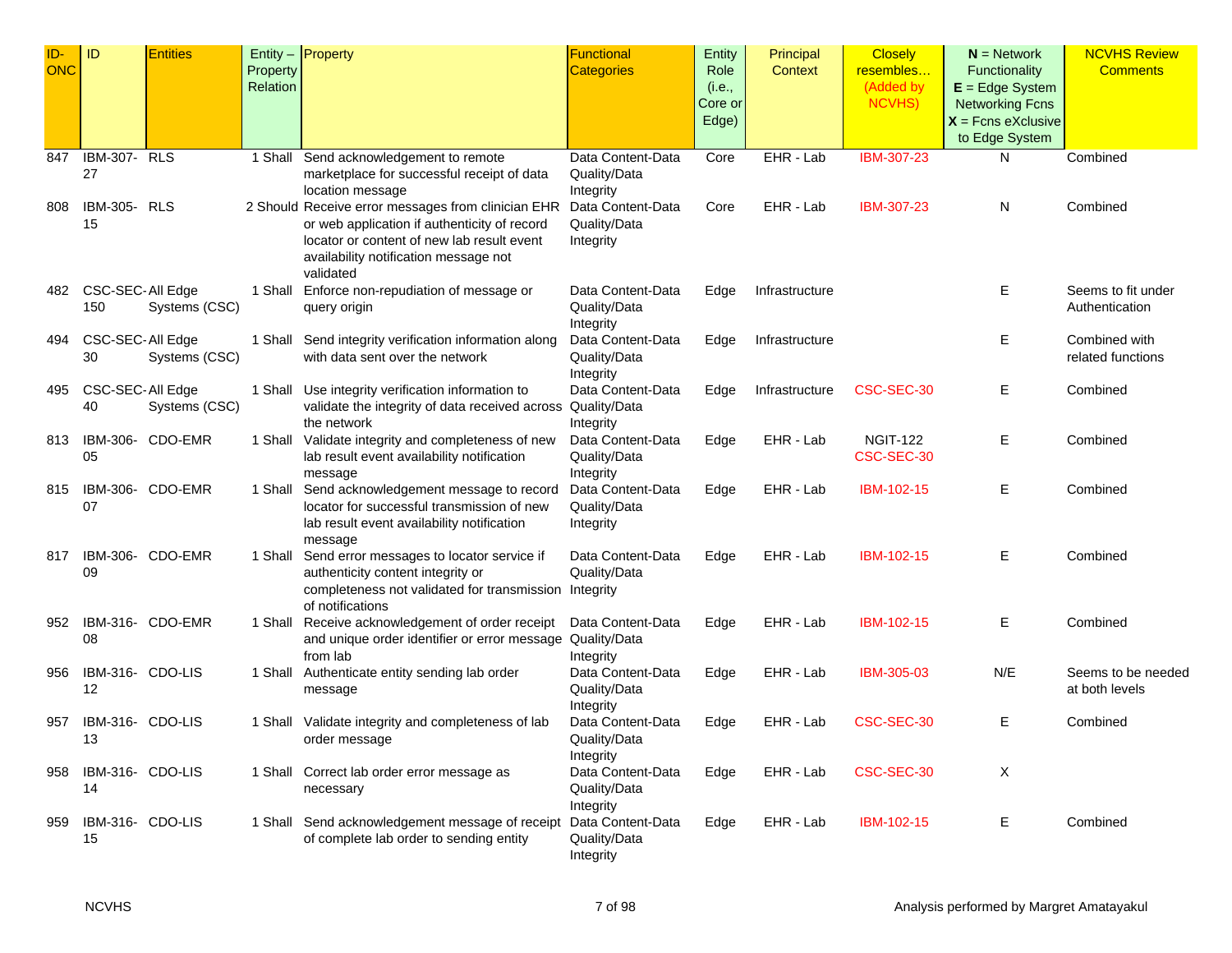| $ID -$<br><b>ONC</b> | ID                   | <b>Entities</b>                                                                       | Property<br>Relation | Entity $-$ Property                                                                                                                                                                                   | Functional<br><b>Categories</b>                | Entity<br>Role<br>(i.e.,<br>Core or<br>Edge) | Principal<br>Context | <b>Closely</b><br>resembles<br>(Added by<br><b>NCVHS)</b> | $N =$ Network<br>Functionality<br>$E = Edge System$<br><b>Networking Fcns</b><br>$X =$ Fcns eXclusive | <b>NCVHS Review</b><br><b>Comments</b> |
|----------------------|----------------------|---------------------------------------------------------------------------------------|----------------------|-------------------------------------------------------------------------------------------------------------------------------------------------------------------------------------------------------|------------------------------------------------|----------------------------------------------|----------------------|-----------------------------------------------------------|-------------------------------------------------------------------------------------------------------|----------------------------------------|
| 548                  | IBM-104-<br>06       | Data Analysis<br>and Secondary<br>Use Systems-<br><b>Public Health</b>                |                      | 1 Shall Send acknowledgment to senders that<br>integrity, authenticity and completeness of<br>results are acceptable.                                                                                 | Data Content-Data<br>Quality/Data<br>Integrity | Edge                                         | Biosurveillance      | <b>NGIT-079</b>                                           | to Edge System<br>Е                                                                                   | Combined                               |
| 814                  | IBM-306-<br>06       | <b>External User</b><br>interfaces                                                    |                      | 1 Shall Validate integrity and completeness of new<br>lab result event availability notification<br>message                                                                                           | Data Content-Data<br>Quality/Data<br>Integrity | Edge                                         | EHR - Lab            | CSC-SEC-30                                                | E.                                                                                                    | Combined                               |
| 816                  | IBM-306-<br>08       | <b>External User</b><br>interfaces                                                    |                      | 1 Shall Send acknowledgement message to record<br>locator for successful transmission of new<br>lab result event availability notification<br>message                                                 | Data Content-Data<br>Quality/Data<br>Integrity | Edge                                         | EHR - Lab            | IBM-102-15                                                | E.                                                                                                    | Combined                               |
| 818                  | IBM-306-<br>10       | <b>External User</b><br>interfaces                                                    |                      | 1 Shall Send error messages to locator service if<br>content integrity or completeness not<br>validated for transmission of notifications                                                             | Data Content-Data<br>Quality/Data<br>Integrity | Edge                                         | EHR - Lab            | CSC-SEC-30                                                | E.                                                                                                    | Combined                               |
| 926                  | IBM-312-<br>02       | <b>External User</b><br>interfaces                                                    |                      | 1 Shall Verify correct patient identity and<br>correctness of lab results and error correct if<br>necessary                                                                                           | Data Content-Data<br>Quality/Data<br>Integrity | Edge                                         | EHR - Lab            |                                                           | E.                                                                                                    |                                        |
| 927                  | IBM-312-<br>03       | <b>External User</b><br>interfaces                                                    |                      | 1 Shall Send acknowledge receipt of lab results in<br>web application to data repository or data<br>manager system, depending upon sending<br>entity                                                  | Data Content-Data<br>Quality/Data<br>Integrity | Edge                                         | EHR - Lab            |                                                           | Е                                                                                                     |                                        |
| 6                    | ACN-<br>01.13        | Health<br>Information<br>Intermediaries                                               |                      | 1 Shall Allow the pharmaceutical, medical products,<br>and regulatory agencies to improve the<br>processes for drug and device development, Integrity<br>submission, approval, and safety monitoring. | Data Content-Data<br>Quality/Data              | Edge                                         | Infrastructure       |                                                           | Е                                                                                                     |                                        |
|                      | 1113 NGIT-136 Health | Information<br>Intermediaries                                                         |                      | 1 Shall Verify integrity of unsolicited result<br>transactions                                                                                                                                        | Data Content-Data<br>Quality/Data<br>Integrity | Edge                                         | EHR - Lab            | CSC-SEC-30                                                | Е                                                                                                     | Combined                               |
| 576                  | IBM-107-<br>10       | <b>NHIN</b><br>Administration-<br><b>Biosurveillance</b><br>Responder<br>System (IBM) |                      | 1 Shall Receive biosurveillance event response<br>'broadcast" messages                                                                                                                                | Data Content-Data<br>Quality/Data<br>Integrity | Edge                                         | Biosurveillance      |                                                           | Е                                                                                                     |                                        |
| 908                  | IBM-310-<br>02       | <b>NHIN</b><br>Administration-<br>Data Stager<br>(IBM)                                |                      | 1 Shall Acknowledge receipt of lab results from data Data Content-Data<br>repository                                                                                                                  | Quality/Data<br>Integrity                      | Edge                                         | EHR - Lab            | IBM-102-15                                                | E                                                                                                     | Combined                               |
|                      | 680                  | 342 CSC-ALL- Repositories                                                             |                      | 1 Shall Receive and validate the query request                                                                                                                                                        | Data Content-Data<br>Quality/Data<br>Integrity | Edge                                         | Infrastructure       | IBM-305-03<br>IBM-303-23                                  | E.                                                                                                    | Combined                               |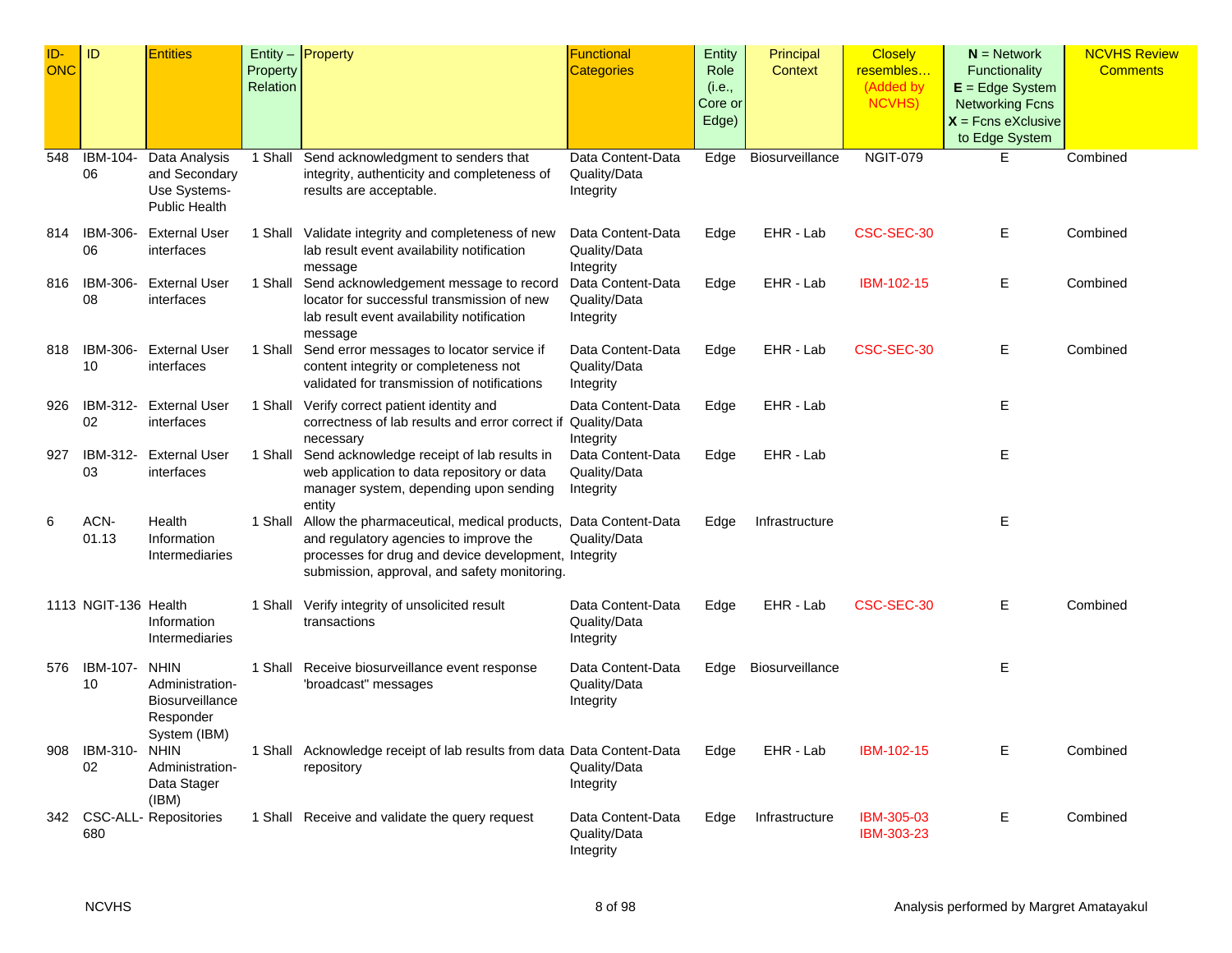| $ID -$     | ID                       | <b>Entities</b>             |                      | Entity - Property                                                                                                                                                                    | Functional                                     | Entity                    | Principal      | <b>Closely</b>                          | $N =$ Network                                                | <b>NCVHS Review</b>                  |
|------------|--------------------------|-----------------------------|----------------------|--------------------------------------------------------------------------------------------------------------------------------------------------------------------------------------|------------------------------------------------|---------------------------|----------------|-----------------------------------------|--------------------------------------------------------------|--------------------------------------|
| <b>ONC</b> |                          |                             | Property<br>Relation |                                                                                                                                                                                      | <b>Categories</b>                              | Role<br>(i.e.,<br>Core or | Context        | resembles<br>(Added by<br><b>NCVHS)</b> | Functionality<br>$E = Edge System$<br><b>Networking Fcns</b> | <b>Comments</b>                      |
|            |                          |                             |                      |                                                                                                                                                                                      |                                                | Edge)                     |                |                                         | $X =$ Fcns eXclusive<br>to Edge System                       |                                      |
| 770        | IBM-304-<br>04           | Repositories                | 1 Shall              | Verify integrity and completeness of new lab Data Content-Data<br>result events message contents                                                                                     | Quality/Data<br>Integrity                      | Edge                      | EHR - Lab      | IBM-305-03<br>IBM-303-23                | Ε                                                            | Combined                             |
| 771        | IBM-304-<br>05           | Repositories                |                      | 1 Shall Send error message if lab authenticity is not Data Content-Data<br>verified                                                                                                  | Quality/Data<br>Integrity                      | Edge                      | EHR - Lab      | IBM-305-03<br>IBM-303-23                | Е                                                            | Combined                             |
| 772        | IBM-304-<br>06           | Repositories                |                      | 1 Shall Send error message if content is not verified Data Content-Data<br>for new lab result message                                                                                | Quality/Data<br>Integrity                      | Edge                      | EHR - Lab      | IBM-305-03<br>IBM-303-23                | Ε                                                            | Combined                             |
| 773        | 07                       | IBM-304- Repositories       |                      | 1 Shall Send acknowledgement message to<br>sending lab for successful send of new lab<br>result message                                                                              | Data Content-Data<br>Quality/Data<br>Integrity | Edge                      | EHR - Lab      | <b>IBM-102-15</b>                       | Ε                                                            | Combined                             |
| 774        | 08                       | IBM-304- Repositories       |                      | 1 Shall Log receipt of new lab results event<br>message from the performing lab                                                                                                      | Data Content-Data<br>Quality/Data<br>Integrity | Edge                      | EHR - Lab      |                                         | Ε                                                            |                                      |
| 782        | IBM-304-<br>16           | Repositories                |                      | 1 Shall Receive acknowledgement of successful<br>transmission of new lab result event location Quality/Data<br>message from locator service                                          | Data Content-Data<br>Integrity                 | Edge                      | EHR - Lab      | IBM-102-15                              | Ε                                                            | Combined                             |
| 783        | IBM-304-<br>17           | Repositories                |                      | 1 Shall Receive error messages form locator<br>service if authenticity of repository or content Quality/Data<br>of new lab result event location message not Integrity<br>validated  | Data Content-Data                              | Edge                      | EHR - Lab      | IBM-305-03<br>IBM-303-23                | Ε                                                            | Combined                             |
| 893        | 01                       | IBM-309- Repositories       |                      | 1 Shall Receive, parse and validate the lab results<br>data query request                                                                                                            | Data Content-Data<br>Quality/Data<br>Integrity | Edge                      | EHR - Lab      |                                         | Ε                                                            |                                      |
| 894        | IBM-309-<br>02           | Repositories                |                      | 1 Shall Send acknowledgement to clinician or data<br>stager regarding received data query<br>request                                                                                 | Data Content-Data<br>Quality/Data<br>Integrity | Edge                      | EHR - Lab      | IBM-102-15                              | Е                                                            | Combined                             |
| 483        | CSC-SEC-All Edge<br>160  | Systems (CSC)               |                      | 2 Should Use HITSP-specified security tokens for<br>trusted computer-to-computer<br>authentication, computer authorization, and<br>encryption.                                       | Data Content-Data<br>Quality/Data<br>Integrity | Edge                      | Infrastructure |                                         | Ε                                                            | Seems to fit under<br>Authentication |
| 437        | 390                      | <b>CSC-EHR-Repositories</b> |                      | 2 Should Receive, acknowledge receipt, validate<br>formats, and store or merge lab test results<br>submitted to them, along with any supplied<br>allowed or excluded provider lists. | Data Content-Data<br>Quality/Data<br>Integrity | Edge                      | EHR - Lab      |                                         | X                                                            |                                      |
| 768        | 02                       | IBM-304- Repositories       |                      | 2 Should Take proper action when lab results updates Data Content-Data<br>are sent (e.g. error correction,<br>completeness, etc.) from the performing lab Integrity                  | Quality/Data                                   | Edge                      | EHR - Lab      |                                         | Χ                                                            |                                      |
| 365        | CSC-ALL- All Edge<br>980 | Systems (CSC)               | May                  | Allow the clinician to notify the holder of<br>suspect data                                                                                                                          | Data Content-Data<br>Quality/Data<br>Integrity | Edge                      | Infrastructure |                                         | Χ                                                            |                                      |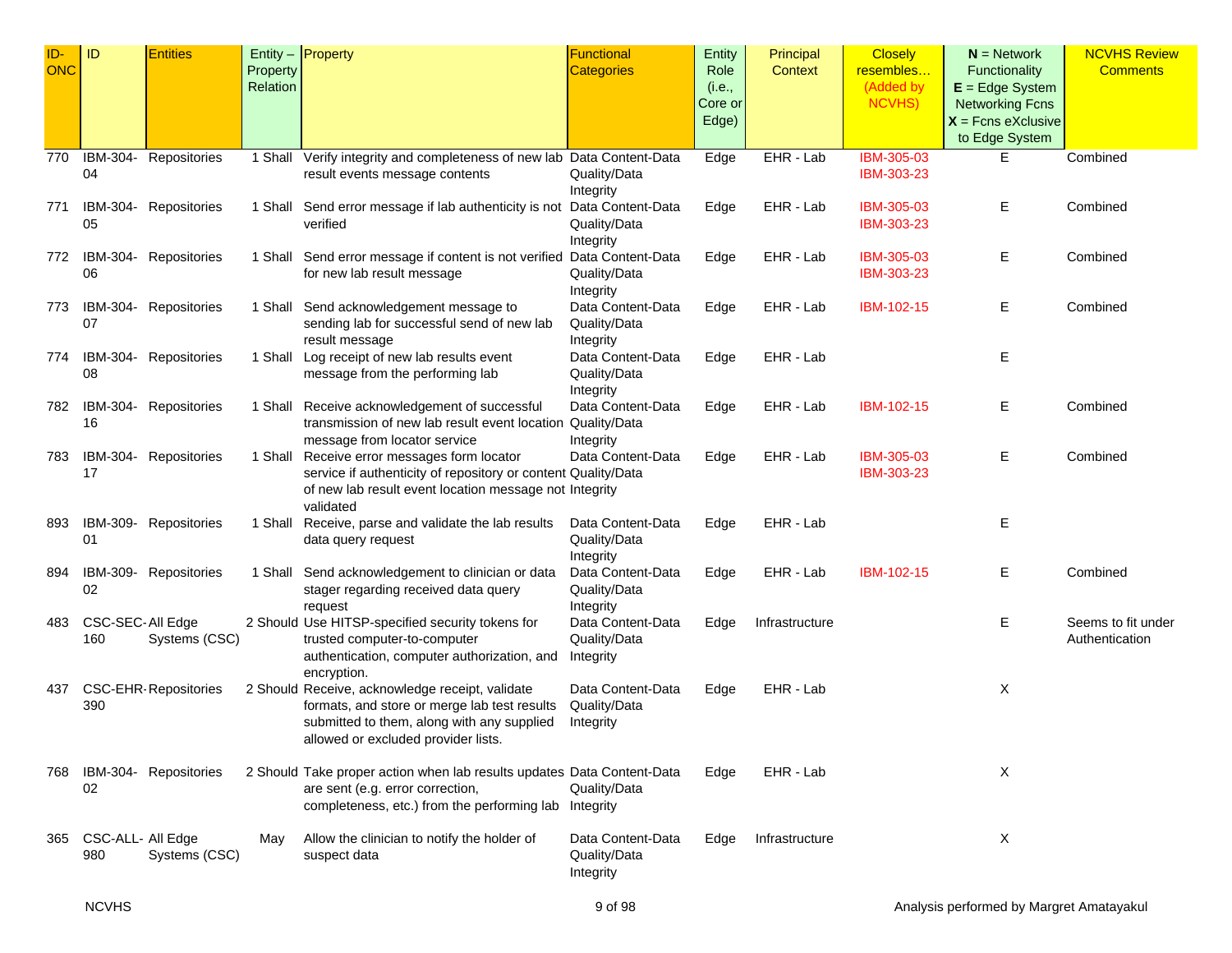| ID-<br><b>ONC</b> | ID                                | <b>Entities</b>                           | Property<br>Relation | Entity - Property                                                                                                                                                                                                                                                                                                                                                | <b>Functional</b><br><b>Categories</b>              | Entity<br>Role<br>(i.e.,<br>Core or<br>Edge) | Principal<br><b>Context</b> | <b>Closely</b><br>resembles<br>(Added by<br><b>NCVHS)</b> | $N =$ Network<br><b>Functionality</b><br>$E = Edge System$<br><b>Networking Fcns</b><br>$X =$ Fcns eXclusive<br>to Edge System | <b>NCVHS Review</b><br><b>Comments</b>                                                     |
|-------------------|-----------------------------------|-------------------------------------------|----------------------|------------------------------------------------------------------------------------------------------------------------------------------------------------------------------------------------------------------------------------------------------------------------------------------------------------------------------------------------------------------|-----------------------------------------------------|----------------------------------------------|-----------------------------|-----------------------------------------------------------|--------------------------------------------------------------------------------------------------------------------------------|--------------------------------------------------------------------------------------------|
| 425<br>553        | CSC-CE-CDO<br>850<br>IBM-105- CDO |                                           | May<br>May           | Acknowledge completeness of data, and<br>produce an exception list of validation errors Quality/Data<br>to allow for human resolution.<br>Be able to receive request to re-identify                                                                                                                                                                              | Data Content-Data<br>Integrity<br>Data Content-Data | Edge<br>Edge                                 | CE - Consumer<br>Bio        |                                                           | X<br>X                                                                                                                         |                                                                                            |
|                   | 02                                |                                           |                      | specified patient data to support event<br>detection                                                                                                                                                                                                                                                                                                             | Quality/Data<br>Integrity                           |                                              |                             |                                                           |                                                                                                                                |                                                                                            |
| 353               | 820                               | CSC-ALL- CDO-CDO<br><b>NHIN Interface</b> | May                  | Accept and respond asynchronously to<br>requests for data                                                                                                                                                                                                                                                                                                        | Data Content-Data<br>Source                         | Core                                         | Infrastructure              | CSC-ALL-810<br>IBM-106-104                                |                                                                                                                                | Similar to other<br>functions, such as bi-<br>directional<br>messaging; Non-<br>Functional |
| 563               | 08                                | IBM-106- CDO-EMR                          |                      | 1 Shall Provide additional/revised patient data<br>(demographics, clinical data, lab and<br>radiology test orders and results) to monitor<br>a previously detected event                                                                                                                                                                                         | Data Content-Data<br>Source                         | Edge                                         | Bio                         |                                                           | E                                                                                                                              | Combined                                                                                   |
|                   |                                   | 1088 NGIT-104 CDO-EMR                     |                      | 1 Shall Identify source of externally-provided data                                                                                                                                                                                                                                                                                                              | Data Content-Data<br>Source                         |                                              | Edge CE - Consumer          | <b>IBM-310-07</b><br><b>NGIT-104</b>                      | Е                                                                                                                              | Requires source of<br>data as standard data<br>content                                     |
| 564               | IBM-106- CDO-LIS<br>09            |                                           |                      | 1 Shall Provide additional/revised lab and radiology<br>test orders and results to monitor a<br>previously detected event                                                                                                                                                                                                                                        | Data Content-Data<br>Source                         | Edge                                         | Bio                         |                                                           | Е                                                                                                                              | Combined                                                                                   |
| 506               | IBM-101-<br>07                    | CDO-LIS--CDO 1 Shall<br>lab               |                      | Provide lab order data as specified in<br>Biosurveillance use case in HL7 format for<br>filtering by the CDO NHIN Interface System.<br>Lab order data include: order number, order<br>test name, and date and time of order.                                                                                                                                     | Data Content-Data<br>Source                         | Edge                                         | Bio                         |                                                           | Ε                                                                                                                              |                                                                                            |
| 507               | IBM-101-<br>08                    | CDO-LIS--CDO 1 Shall<br>lab               |                      | Provide lab result data as specified in<br>Biosurveillance use case in HL7 format for<br>filtering by the CDO NHIN Interface System.<br>Lab result data include: reporting lab ID,<br>performing lab ID, report date/time, report<br>status, collection date, collection method,<br>organism, method type, result unit, test<br>interpretation, and test status. | Data Content-Data<br>Source                         | Edge                                         | Bio                         |                                                           | E                                                                                                                              |                                                                                            |
| 508               | IBM-101-<br>09                    | CDO-LIS--<br>Reference lab                |                      | 1 Shall Provide lab order data as specified in<br>Biosurveillance use case in HL7 format for<br>filtering by the CDO NHIN Interface System.<br>Lab order data include: order number, order<br>test name, and date and time of order.                                                                                                                             | Data Content-Data<br>Source                         | Edge                                         | Bio                         |                                                           | E                                                                                                                              |                                                                                            |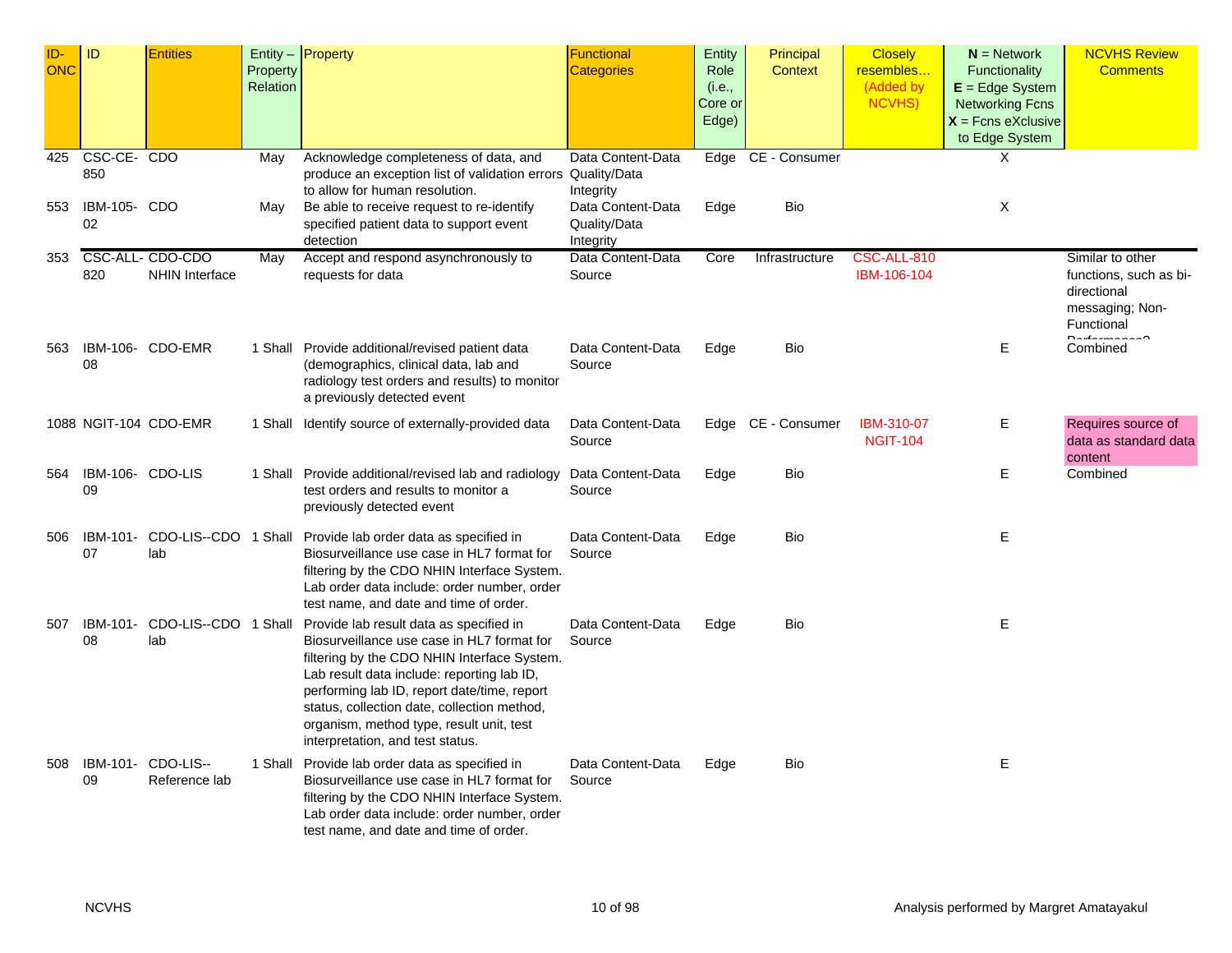| ID-<br><b>ONC</b> | ID                 | <b>Entities</b>                                                            | <b>Property</b><br>Relation | Entity $-$ <b>Property</b>                                                                                                                                                                                                                                                                                                                                               | Functional<br>Categories    | Entity<br>Role<br>(i.e.,<br>Core or<br>Edge) | Principal<br><b>Context</b> | <b>Closely</b><br>resembles<br>(Added by<br>NCVHS) | $N =$ Network<br>Functionality<br>$E = Edge System$<br><b>Networking Fcns</b><br>$X =$ Fcns eXclusive<br>to Edge System | <b>NCVHS Review</b><br><b>Comments</b> |
|-------------------|--------------------|----------------------------------------------------------------------------|-----------------------------|--------------------------------------------------------------------------------------------------------------------------------------------------------------------------------------------------------------------------------------------------------------------------------------------------------------------------------------------------------------------------|-----------------------------|----------------------------------------------|-----------------------------|----------------------------------------------------|-------------------------------------------------------------------------------------------------------------------------|----------------------------------------|
| 509               | IBM-101-<br>10     | CDO-LIS--<br>Reference lab                                                 |                             | 1 Shall Provide lab result data as specified in<br>Biosurveillance use case in HL7 format for<br>filtering by the CDO NHIN Interface System.<br>Lab result data include: reporting lab ID,<br>performing lab ID, report date/time, report<br>status, collection date, collection method,<br>organism, method type, result unit, test<br>interpretation, and test status. | Data Content-Data<br>Source | Edge                                         | Bio                         |                                                    | E.                                                                                                                      |                                        |
| 510               | IBM-101-<br>11     | <b>NHIN</b><br>Administration-<br>Utilization<br>Reporting<br>System (IBM) |                             | 1 Shall Provide institution data as specified in the<br>Biosurveillance use case.<br>Institution data includes hospital system,<br>main facility ID/name, physical facility<br>address, and total number of beds in<br>institution.                                                                                                                                      | Data Content-Data<br>Source | Edge                                         | Biosurveillance             |                                                    | Е                                                                                                                       |                                        |
| 511               | IBM-101-<br>12     | <b>NHIN</b><br>Administration-<br>Utilization<br>Reporting<br>System (IBM) |                             | 1 Shall Provide unit-level census data as specified<br>in the Biosurveillance use case.<br>Unit-level census data includes: unit name,<br>number of patients by unit, number of beds<br>available by unit, and emergency room<br>triage marginal capacity as a percentage<br>and head-count.                                                                             | Data Content-Data<br>Source | Edge                                         | Biosurveillance             |                                                    | Е                                                                                                                       |                                        |
|                   | 512 IBM-101-<br>13 | <b>NHIN</b><br>Administration-<br>Utilization<br>Reporting<br>System (IBM) |                             | 1 Shall Provide facility utilization data as specified in Data Content-Data<br>the Biosurveillance use case.<br>Facility utilization data includes: admissions<br>in last 24 hours at institution, discharges in<br>last 24 hours at institution, deaths in last 24<br>hours at institution, date and time of report.                                                    | Source                      |                                              | Edge Biosurveillance        |                                                    | E.                                                                                                                      |                                        |
| 565               | IBM-106-<br>10     | <b>NHIN</b><br>Administration-<br>Utilization<br>Reporting<br>System (IBM) |                             | 1 Shall Provide additional/revised resource<br>utilization data (institution data, unit level<br>census data and facility utilization) to<br>monitor a previously detected event                                                                                                                                                                                         | Data Content-Data<br>Source |                                              | Edge Biosurveillance        |                                                    | E.                                                                                                                      |                                        |
|                   |                    | 112 ACN-04.7 Repositories                                                  |                             | 1 Shall Store core clinical patient data.                                                                                                                                                                                                                                                                                                                                | Data Content-Data<br>Source | Edge                                         | Infrastructure              |                                                    | X                                                                                                                       |                                        |
| 361               | 945                | <b>CSC-ALL- Repositories</b>                                               |                             | 1 Shall Accept and apply various filters as part of an Data Content-Data<br>incoming query, for example results for a<br>specific Lab order number.                                                                                                                                                                                                                      | Source                      | Edge                                         | Infrastructure              |                                                    | X                                                                                                                       |                                        |
| 748               | 32                 | IBM-212- Consumer<br>System-PHR                                            | May                         | Offer the ability to read remote electronic<br>medication or diagnostics monitoring<br>devices                                                                                                                                                                                                                                                                           | Data Content-Data<br>Source |                                              | Edge CE - Consumer          |                                                    | X                                                                                                                       |                                        |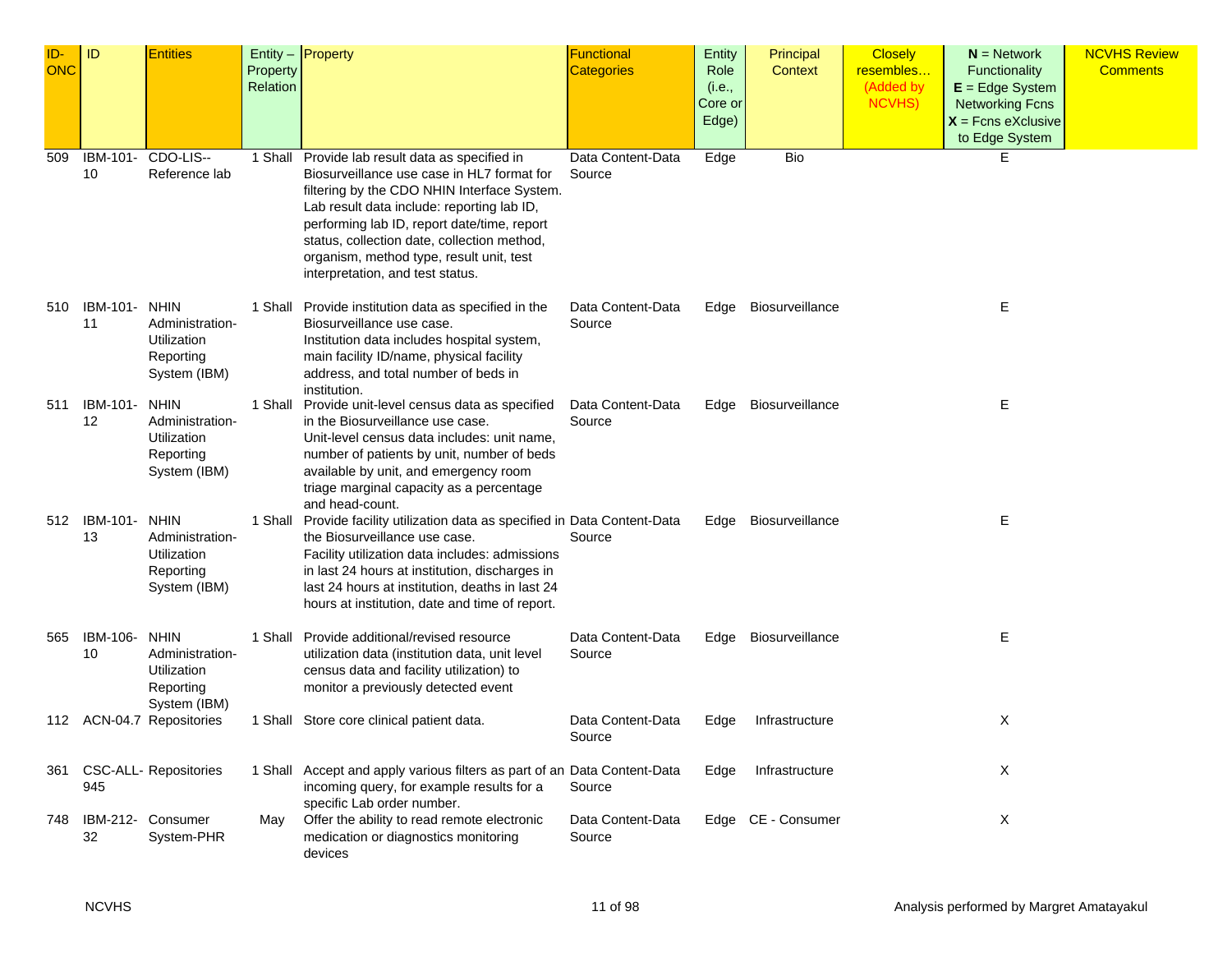| ID-<br><b>ONC</b> | ID                 | <b>Entities</b>                                                                 | Property<br>Relation | $Entity -$ Property                                                                                                                                                                                                             | Functional<br>Categories   | Entity<br>Role<br>(i.e.,<br>Core or<br>Edge) | Principal<br>Context | <b>Closely</b><br>resembles<br>(Added by<br><b>NCVHS)</b> | $N =$ Network<br>Functionality<br>$E = Edge System$<br><b>Networking Fcns</b><br>$X =$ Fcns eXclusive<br>to Edge System | <b>NCVHS Review</b><br><b>Comments</b>                                                                     |
|-------------------|--------------------|---------------------------------------------------------------------------------|----------------------|---------------------------------------------------------------------------------------------------------------------------------------------------------------------------------------------------------------------------------|----------------------------|----------------------------------------------|----------------------|-----------------------------------------------------------|-------------------------------------------------------------------------------------------------------------------------|------------------------------------------------------------------------------------------------------------|
| 559               | IBM-106-<br>04     | CDO-CDO<br><b>NHIN Interface</b>                                                |                      | 1 Shall Provide for real-time, bi-directional secure<br>messaging between PH Agencies and<br>CDOs to monitor a previously detected                                                                                              | Data Content-Data<br>Usage | Core                                         | Bio                  | ACN-03.3.1<br>ACN-03.1.1                                  | N                                                                                                                       | Combined                                                                                                   |
| 86                | ACN-<br>03.3.1     | CDO-EMR                                                                         | 1 Shall              | Enable edge systems to acquire data to<br>populate a Electronic Health Record.                                                                                                                                                  | Data Content-Data<br>Usage | Core                                         | EHR - Lab            | ACN-03.3.1<br>IBM-106-04                                  | N                                                                                                                       | Combined                                                                                                   |
| 76                | ACN-<br>03.1.1     | Consumer<br>System-PHR                                                          |                      | 1 Shall Enable edge systems to acquire data to<br>populate a Personal Health Record.                                                                                                                                            | Data Content-Data<br>Usage |                                              | Core CE - Consumer   | ACN-03.3.1<br>IBM-106-4                                   | N                                                                                                                       | Combined                                                                                                   |
| 141               | ACN-<br>06.1.4     | Data Analysis<br>and Secondary<br>Use Systems                                   |                      | 1 Shall Aggregate anonymized health data from<br>participating edge systems.                                                                                                                                                    | Data Content-Data<br>Usage | Core                                         | Bio                  | ACN-06.1.5                                                | Ε                                                                                                                       |                                                                                                            |
| 133               |                    | ACN-06.1 Data Analysis<br>and Secondary<br>Use Systems-<br><b>Public Health</b> |                      | 1 Shall Aggregate anonymized patient health data<br>for biosurveillance, drug and medical<br>product safety monitoring, and use by<br>regulators to support the review and<br>approval of new drugs and device<br>applications. | Data Content-Data<br>Usage | Core                                         | Bio                  |                                                           | Е                                                                                                                       | Definition needed for<br>"anonymize" in light<br>of using PHI in<br>accordance with                        |
|                   | 142 ACN-<br>06.1.5 | Data Analysis<br>and Secondary<br>Use Systems-<br><b>Public Health</b>          | 1 Shall              | Generate aggregated anonymized data for<br>federal public health agencies.                                                                                                                                                      | Data Content-Data<br>Usage | Core                                         | Bio                  | ACN-06.1.7<br>ACN-06.1.6                                  | Ε                                                                                                                       | HIPAA requirements.<br>If Data Analysis and<br><b>Secondary Use</b><br>Systems - Public<br>Health are Edge |
| 143               | ACN-<br>06.1.6     | Data Analysis<br>and Secondary<br>Use Systems-<br><b>Public Health</b>          | 1 Shall              | Generate aggregated anonymized data for<br>state public health agencies.                                                                                                                                                        | Data Content-Data<br>Usage | Core                                         | Bio                  | ACN-06.1.5<br>ACN-06.1.7                                  | Е                                                                                                                       | Systems (which it<br>seems like they<br>should be), then<br>these functions are E.                         |
| 145               | ACN-<br>06.1.8     | Data Analysis<br>and Secondary<br>Use Systems-<br><b>Public Health</b>          |                      | 1 Shall Generate alerts/notifications to public health Data Content-Data<br>users based on public health algorithms.                                                                                                            | Usage                      | Core                                         | Bio                  | ACN-06.1.9                                                | Е                                                                                                                       |                                                                                                            |
| 147               |                    | ACN-06.2 Data Analysis<br>and Secondary<br>Use Systems-<br>Public Health        |                      | 1 Shall Allow public health users to access<br>aggregated anonymized health data.                                                                                                                                               | Data Content-Data<br>Usage | Core                                         | Bio                  | ACN-03.3.1<br>ACN-03.1.1<br>IBM-106-04                    |                                                                                                                         | Seems like<br>Authentication                                                                               |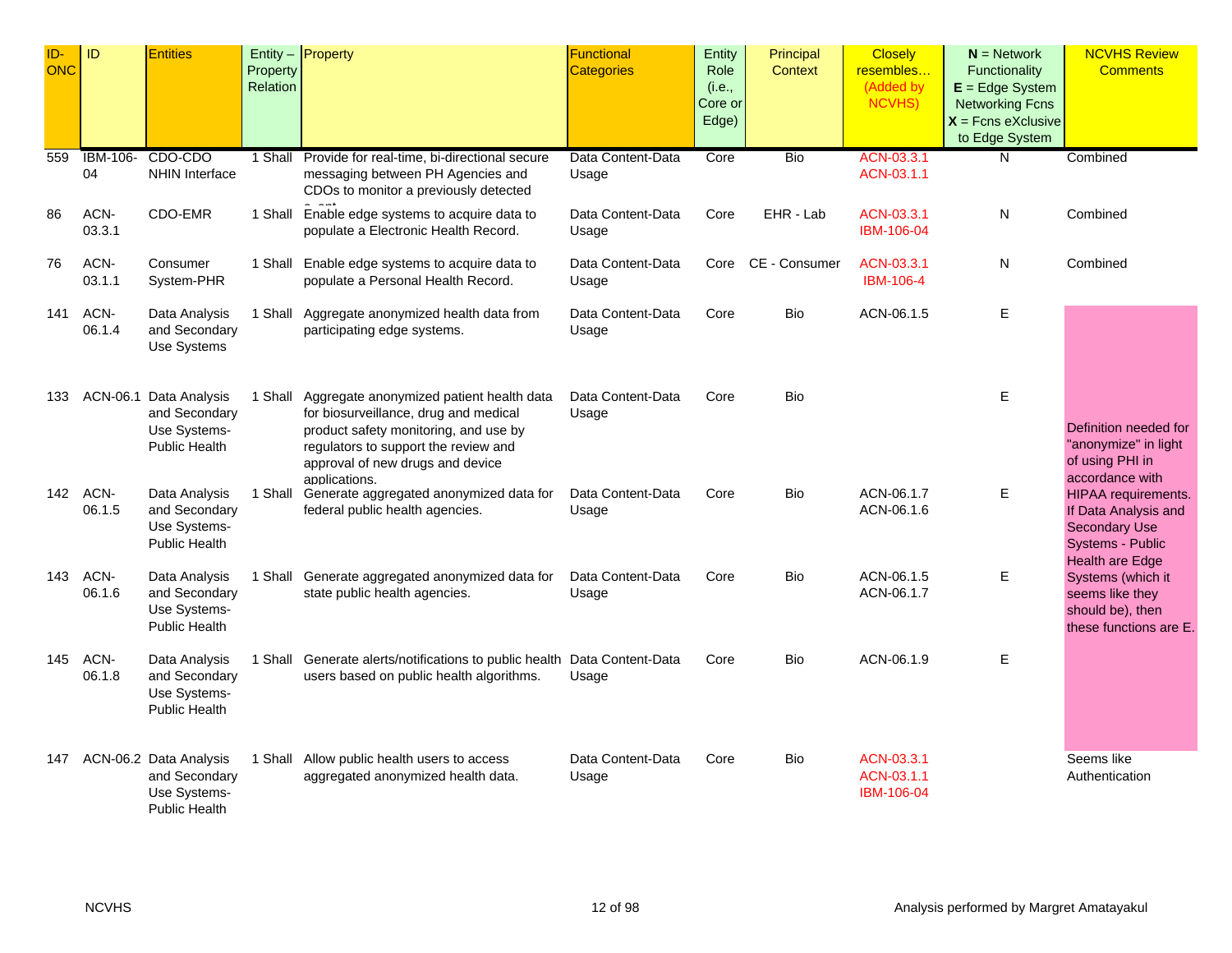| ID-        | ID            | <b>Entities</b>            |          | Entity $-$ Property                                                      | <b>Functional</b>          | Entity  | Principal      | <b>Closely</b> | $N =$ Network                          | <b>NCVHS Review</b>                         |
|------------|---------------|----------------------------|----------|--------------------------------------------------------------------------|----------------------------|---------|----------------|----------------|----------------------------------------|---------------------------------------------|
| <b>ONC</b> |               |                            | Property |                                                                          | <b>Categories</b>          | Role    | Context        | resembles      | Functionality                          | <b>Comments</b>                             |
|            |               |                            | Relation |                                                                          |                            | (i.e.,  |                | (Added by      | $E = Edge System$                      |                                             |
|            |               |                            |          |                                                                          |                            | Core or |                | <b>NCVHS)</b>  | <b>Networking Fcns</b>                 |                                             |
|            |               |                            |          |                                                                          |                            | Edge)   |                |                | $X =$ Fcns eXclusive<br>to Edge System |                                             |
| 74         | <b>ACN-03</b> | <b>External User</b>       | 1 Shall  |                                                                          | Data Content-Data          | Core    | Infrastructure | ACN-03.3.1     | X                                      | Broad statement of                          |
|            |               | interfaces                 |          | Enable users to access healthcare data.                                  | Usage                      |         |                | ACN-03.1.1     |                                        | purpose actualized at                       |
|            |               |                            |          |                                                                          |                            |         |                | IBM-106-04     |                                        | Edge                                        |
| 126        | ACN-          | <b>NHIN</b>                |          | 1 Shall Establish Operational Agreements with all                        | Data Content-Data          | Core    | Infrastructure |                |                                        | Seems to be policy                          |
|            | 05.1.3        | Administration             |          | certified members.                                                       | Usage                      |         |                |                |                                        |                                             |
|            |               |                            |          |                                                                          |                            |         |                |                |                                        |                                             |
|            | 132 ACN-06    | <b>NHIN</b><br>Overarching |          | 1 Shall Generate reports and derive insights from<br>healthcare data     | Data Content-Data<br>Usage | Core    | Bio            |                | X                                      | Does not seem like a<br>Networking function |
|            |               | (ACN)                      |          |                                                                          |                            |         |                |                |                                        |                                             |
| 85         |               | ACN-03.3 CDO-EMR           |          | 1 Shall Enable providers to access a patient's                           | Data Content-Data          | Edge    | CE, EHR        |                | X                                      | The following marked                        |
|            |               |                            |          | Electronic Health Record.                                                | Usage                      |         |                |                |                                        | X seem to be                                |
|            |               |                            |          |                                                                          |                            |         |                |                |                                        | exclusively Edge                            |
|            |               |                            |          |                                                                          |                            |         |                |                |                                        | functions and in many                       |
|            |               |                            |          |                                                                          |                            |         |                |                |                                        | cases X Data                                |
|            |               |                            |          |                                                                          |                            |         |                |                |                                        | Rendering functions.                        |
| 87         | ACN-          | CDO-EMR                    |          | 1 Shall Enable providers to more easily report                           | Data Content-Data          | Edge    | EHR - Lab      |                | X                                      |                                             |
|            | 03.3.10       |                            |          | adverse drug reactions.                                                  | Usage                      |         |                |                |                                        |                                             |
| 88         | ACN-          | CDO-EMR                    |          | 1 Shall Capture clinical information as part of the                      | Data Content-Data          | Edge    | EHR - Lab      |                | X                                      |                                             |
|            | 03.3.11       |                            |          | normal health care interaction that can be                               | Usage                      |         |                |                |                                        |                                             |
|            |               |                            |          | used for clinical trials in a 21 CFR Part 11                             |                            |         |                |                |                                        |                                             |
|            |               |                            |          | compliant manner.                                                        |                            |         |                |                |                                        |                                             |
| 89         | ACN-          | CDO-EMR                    |          | 1 Shall Present patient demographic information as                       | Data Content-Data          | Edge    | EHR - Lab      |                | X                                      |                                             |
|            | 03.3.2        |                            |          | part of the Electronic Health Record.                                    | Usage                      |         |                |                |                                        |                                             |
| 90         | ACN-          | CDO-EMR                    |          | 1 Shall Present patient financial and insurance                          | Data Content-Data          | Edge    | EHR - Lab      |                | X                                      |                                             |
|            | 03.3.3        |                            |          | information as part of the Electronic Health                             | Usage                      |         |                |                |                                        |                                             |
|            |               |                            |          | Record.                                                                  |                            |         |                |                |                                        |                                             |
| 91         | ACN-          | CDO-EMR                    |          | 1 Shall Present patient allergy information as part of Data Content-Data |                            | Edge    | EHR - Lab      |                | X                                      |                                             |
|            | 03.3.4        |                            |          | the Electronic Health Record.                                            | Usage                      |         |                |                |                                        |                                             |
|            |               |                            |          |                                                                          |                            |         |                |                |                                        |                                             |
| 92         | ACN-          | CDO-EMR                    |          | 1 Shall Present patient medication history as part of Data Content-Data  |                            | Edge    | EHR - Lab      |                | X                                      |                                             |
|            | 03.3.5        |                            |          | the Electronic Health Record.                                            | Usage                      |         |                |                |                                        |                                             |
| 93         | ACN-          | CDO-EMR                    |          | 1 Shall Present patient conditions as part of the                        | Data Content-Data          | Edge    | EHR - Lab      |                | X                                      |                                             |
|            | 03.3.6        |                            |          | Electronic Health Record.                                                | Usage                      |         |                |                |                                        |                                             |
|            |               |                            |          |                                                                          |                            |         |                |                |                                        |                                             |
| 94         | ACN-          | CDO-EMR                    |          | 1 Shall Present a list of patient procedures and                         | Data Content-Data          | Edge    | EHR - Lab      |                | X                                      |                                             |
|            | 03.3.7        |                            |          | surgeries as part of the Electronic Health                               | Usage                      |         |                |                |                                        |                                             |
|            |               |                            |          | Record.                                                                  |                            |         |                |                |                                        |                                             |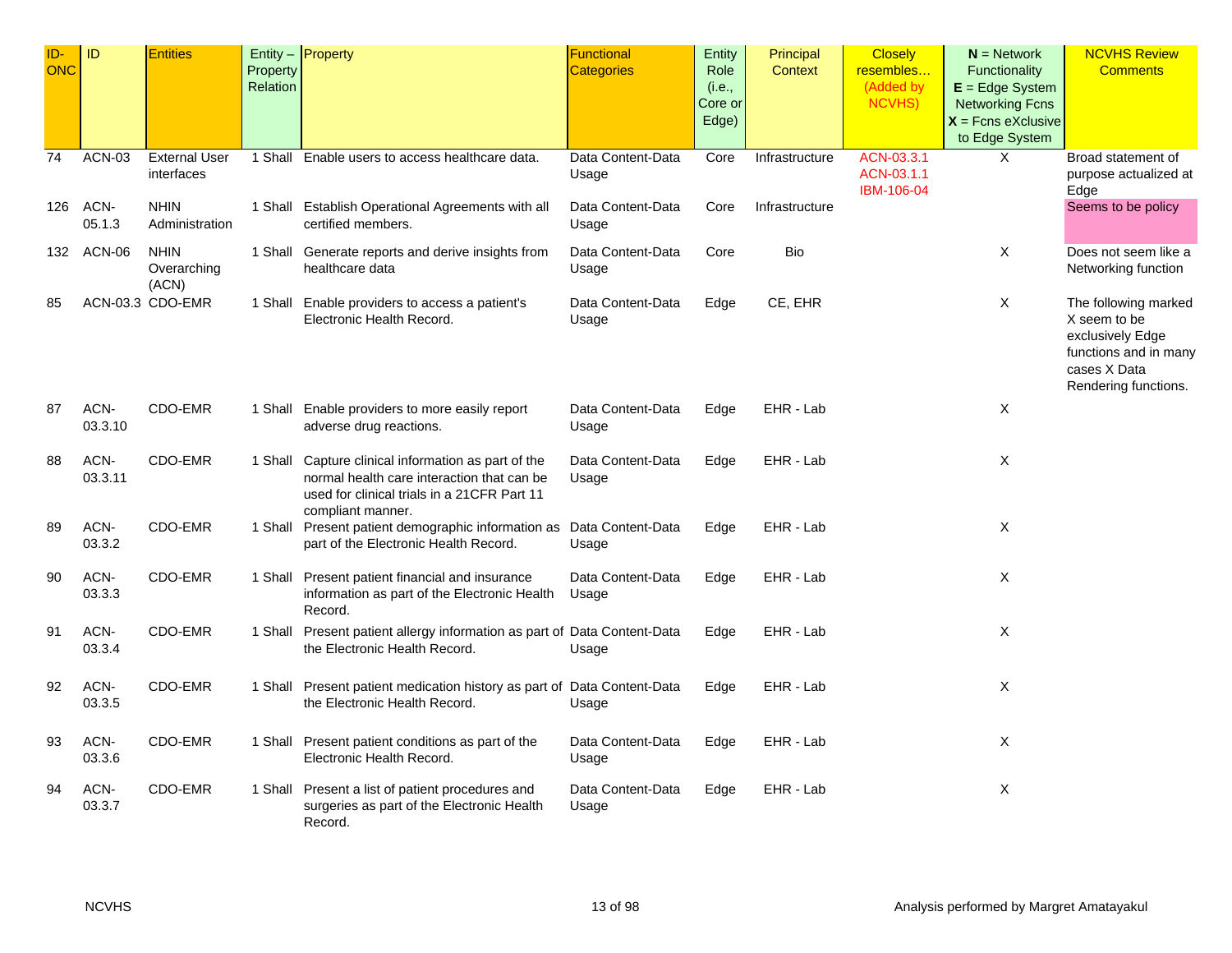| ID-<br><b>ONC</b> | ID             | <b>Entities</b>        | Property<br>Relation | Entity $-$ Property                                                                                              | <b>Functional</b><br><b>Categories</b> | Entity<br>Role<br>(i.e.,<br>Core or<br>Edge) | Principal<br>Context | <b>Closely</b><br>resembles<br>(Added by<br><b>NCVHS)</b> | $N =$ Network<br>Functionality<br>$E = Edge System$<br><b>Networking Fcns</b><br>$X =$ Fcns eXclusive<br>to Edge System | <b>NCVHS Review</b><br><b>Comments</b> |
|-------------------|----------------|------------------------|----------------------|------------------------------------------------------------------------------------------------------------------|----------------------------------------|----------------------------------------------|----------------------|-----------------------------------------------------------|-------------------------------------------------------------------------------------------------------------------------|----------------------------------------|
| 95                | ACN-<br>03.3.8 | CDO-EMR                |                      | 1 Shall Present patient laboratory results as part of<br>the Electronic Health Record.                           | Data Content-Data<br>Usage             | Edge                                         | EHR - Lab            |                                                           | X                                                                                                                       |                                        |
| 96                | ACN-<br>03.3.9 | CDO-EMR                |                      | 1 Shall Enable providers and investigators to find<br>and enroll their patients in clinical trials.              | Data Content-Data<br>Usage             | Edge                                         | EHR - Lab            |                                                           | Χ                                                                                                                       |                                        |
| 921               | 06             | IBM-311- CDO-EMR       |                      | 1 Shall Flag new results within EHR                                                                              | Data Content-Data<br>Usage             | Edge                                         | EHR - Lab            |                                                           | Χ                                                                                                                       |                                        |
| 77                | ACN-<br>03.1.2 | Consumer<br>System-PHR |                      | 1 Shall Present patient demographic information as Data Content-Data<br>part of the Personal Health Record.      | Usage                                  |                                              | Edge CE - Consumer   |                                                           | X                                                                                                                       |                                        |
| 78                | ACN-<br>03.1.3 | Consumer<br>System-PHR |                      | 1 Shall Present patient financial and insurance<br>information as part of the Personal Health<br>Record.         | Data Content-Data<br>Usage             |                                              | Edge CE - Consumer   |                                                           | Χ                                                                                                                       |                                        |
| 79                | ACN-<br>03.1.4 | Consumer<br>System-PHR |                      | 1 Shall Present patient allergy information as part of Data Content-Data<br>the Personal Health Record.          | Usage                                  |                                              | Edge CE - Consumer   |                                                           | Χ                                                                                                                       |                                        |
| 80                | ACN-<br>03.1.5 | Consumer<br>System-PHR |                      | 1 Shall Present patient medication history as part of Data Content-Data<br>the Personal Health Record.           | Usage                                  |                                              | Edge CE - Consumer   |                                                           | X                                                                                                                       |                                        |
| 81                | ACN-<br>03.1.6 | Consumer<br>System-PHR |                      | 1 Shall Present patient conditions as part of the<br>Personal Health Record.                                     | Data Content-Data<br>Usage             |                                              | Edge CE - Consumer   |                                                           | Χ                                                                                                                       |                                        |
| 82                | ACN-<br>03.1.7 | Consumer<br>System-PHR |                      | 1 Shall Present a list of patient procedures and<br>surgeries as part of the Personal Health<br>Record.          | Data Content-Data<br>Usage             |                                              | Edge CE - Consumer   |                                                           | Χ                                                                                                                       |                                        |
| 83                | ACN-<br>03.2.1 | Consumer<br>System-PHR |                      | 1 Shall Enable patient proxies to access the<br>Personal Health Record of their associated<br>patients.          | Data Content-Data<br>Usage             |                                              | Edge CE - Consumer   |                                                           | Χ                                                                                                                       |                                        |
| 84                | ACN-<br>03.2.2 | Consumer<br>System-PHR |                      | 1 Shall Enable patients and their proxies to find and Data Content-Data<br>enroll in appropriate clinical trials | Usage                                  |                                              | Edge CE - Consumer   |                                                           | Χ                                                                                                                       |                                        |
| 646               | IBM-207-<br>26 | Consumer<br>System-PHR |                      | 1 Shall Allow for edits                                                                                          | Data Content-Data<br>Usage             |                                              | Edge CE - Consumer   | <b>CSC-CE-570</b>                                         | Χ                                                                                                                       |                                        |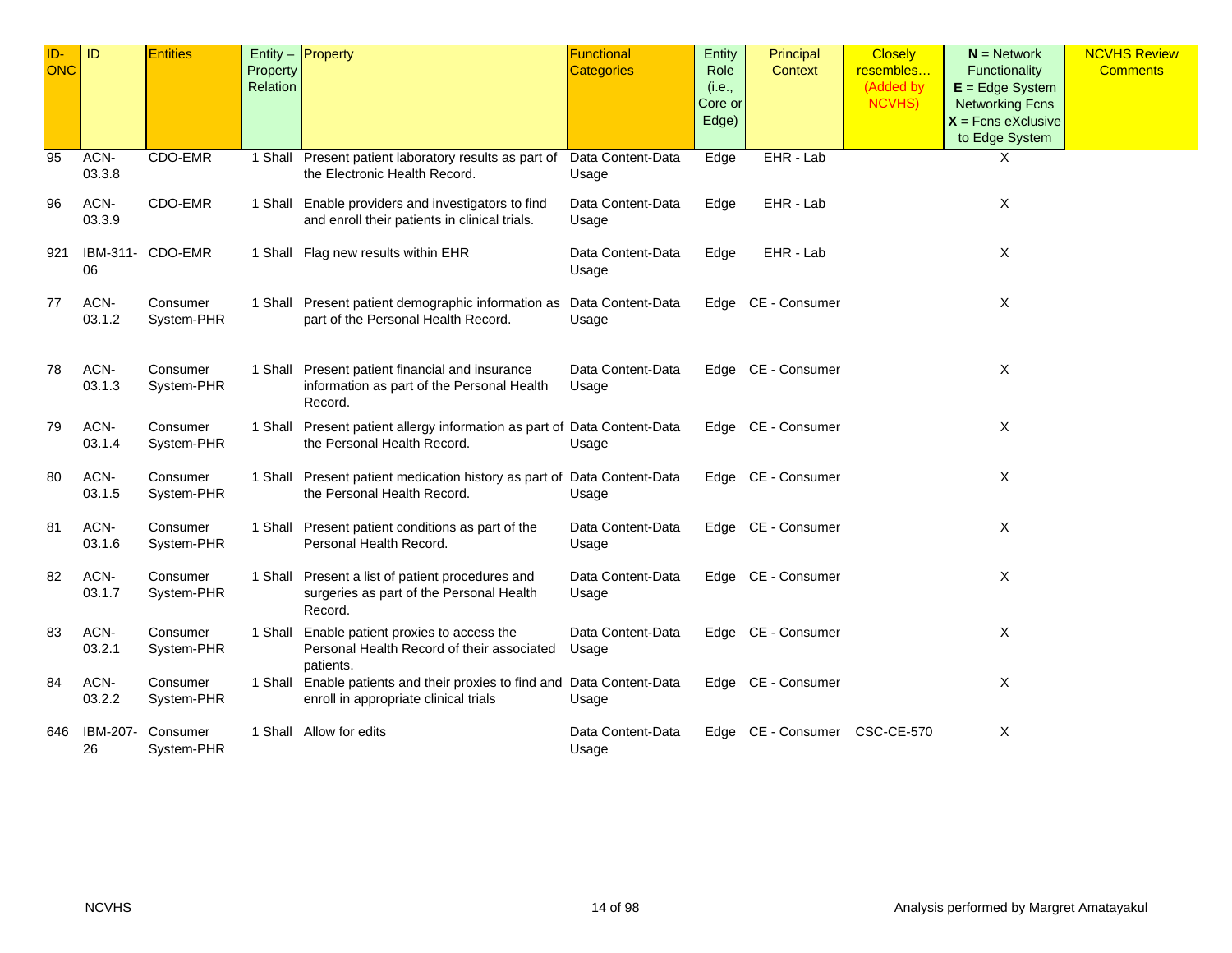| ID-<br>ONC | ID                 | <b>Entities</b>                                                                     | Property<br>Relation | Entity - Property                                                                                                    | <b>Functional</b><br>Categories | Entity<br>Role<br>(i.e.,<br>Core or<br>Edge) | Principal<br><b>Context</b> | <b>Closely</b><br>resembles<br>(Added by<br>NCVHS)             | $N =$ Network<br>Functionality<br>$E = Edge System$<br><b>Networking Fcns</b><br>$X =$ Fcns eXclusive<br>to Edge System | <b>NCVHS Review</b><br><b>Comments</b>                                                                                                                                                              |
|------------|--------------------|-------------------------------------------------------------------------------------|----------------------|----------------------------------------------------------------------------------------------------------------------|---------------------------------|----------------------------------------------|-----------------------------|----------------------------------------------------------------|-------------------------------------------------------------------------------------------------------------------------|-----------------------------------------------------------------------------------------------------------------------------------------------------------------------------------------------------|
| 135        | ACN-<br>06.1.10    | Data Analysis<br>and Secondary<br>Use Systems                                       |                      | 1 Shall Generate a relinking identifier for patients<br>included in the anonymized data.                             | Data Content-Data<br>Usage      | Edge                                         | <b>Bio</b>                  |                                                                | $\times$                                                                                                                | If Data Analysis and<br>Secondary Use<br>Systems - Public<br>Health are Edge<br>Systems (which it<br>seems like they<br>should be), then<br>these functions are<br>exclusive to the Edge<br>$(X)$ . |
| 136        | ACN-<br>06.1.11    | Data Analysis<br>and Secondary<br>Use Systems-<br>Public Health                     |                      | 1 Shall Allow authorized public health users to<br>access a patient's information using the<br>relinking identifier. | Data Content-Data<br>Usage      | Edge                                         | Bio                         |                                                                | X                                                                                                                       |                                                                                                                                                                                                     |
| 139        | ACN-<br>06.1.2     | Data Analysis<br>and Secondary<br>Use Systems-<br><b>Public Health</b>              |                      | 1 Shall Generate anonymized health data.                                                                             | Data Content-Data<br>Usage      | Edge                                         | Bio                         |                                                                | $\mathsf X$                                                                                                             |                                                                                                                                                                                                     |
|            | 144 ACN-<br>06.1.7 | Data Analysis<br>and Secondary<br>Use Systems-<br>Public Health                     |                      | 1 Shall Generate aggregated anonymized data for<br>local public health agencies.                                     | Data Content-Data<br>Usage      | Edge                                         | Bio                         | ACN-06.1.5<br>ACN-06.1.6                                       | X                                                                                                                       |                                                                                                                                                                                                     |
| 146        | ACN-<br>06.1.9     | Data Analysis<br>and Secondary<br>Use Systems-<br><b>Public Health</b>              |                      | 1 Shall Generate alerts/notifications to public health Data Content-Data<br>users based on public health algorithms. | Usage                           | Edge                                         | Bio                         | ACN-06.1.8                                                     | X                                                                                                                       |                                                                                                                                                                                                     |
|            | 590                | 392 CSC-BIO- Data Analysis<br>and Secondary<br>Use Systems-<br><b>Public Health</b> |                      | 1 Shall Receive, acknowledge receipt, validate<br>format, and log BIOsurveillance data                               | Data Content-Data<br>Usage      | Edge                                         | Bio                         | IBM-104-05<br><b>NGIT-078</b><br><b>NGIT-077</b><br>IBM-104-03 | Χ                                                                                                                       |                                                                                                                                                                                                     |
| 566        | IBM-106-<br>11     | Data Analysis<br>and Secondary<br>Use Systems-<br><b>Public Health</b>              |                      | 1 Shall Perform additional data mining to monitor a Data Content-Data<br>previously identified event                 | Usage                           | Edge                                         | Biosurveillance             |                                                                | X                                                                                                                       |                                                                                                                                                                                                     |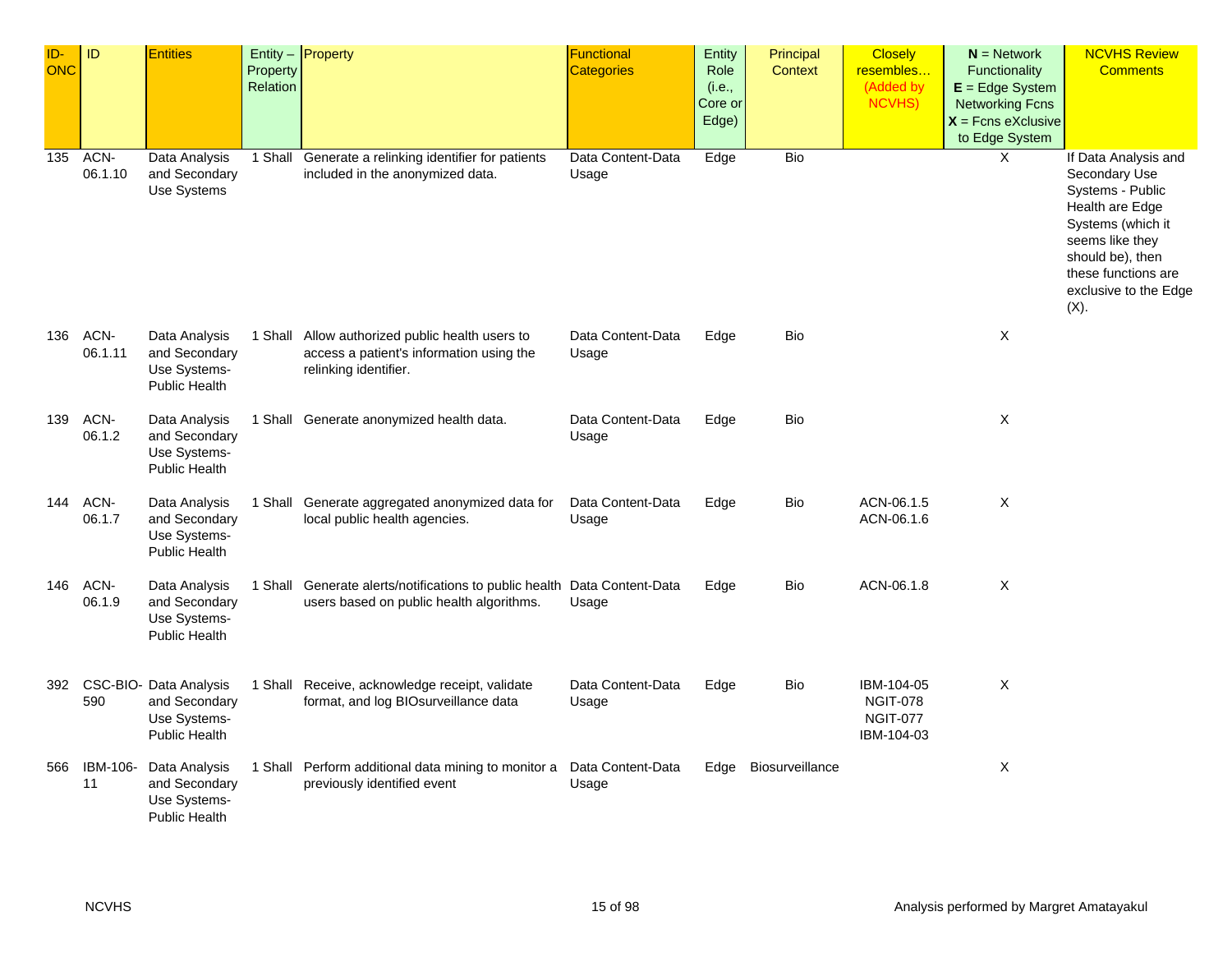| $ID -$<br><b>ONC</b> | ID                           | <b>Entities</b>                                                                 | Property<br>Relation | $Entity -$ Property                                                                                                                                                                                                                                   | <b>Functional</b><br><b>Categories</b> | Entity<br>Role<br>(i.e.,<br>Core or<br>Edge) | Principal<br><b>Context</b> | <b>Closely</b><br>resembles<br>(Added by<br>NCVHS) | $N =$ Network<br>Functionality<br>$E = Edge System$<br><b>Networking Fcns</b><br>$X =$ Fcns eXclusive<br>to Edge System | <b>NCVHS Review</b><br><b>Comments</b>               |
|----------------------|------------------------------|---------------------------------------------------------------------------------|----------------------|-------------------------------------------------------------------------------------------------------------------------------------------------------------------------------------------------------------------------------------------------------|----------------------------------------|----------------------------------------------|-----------------------------|----------------------------------------------------|-------------------------------------------------------------------------------------------------------------------------|------------------------------------------------------|
| 106                  | ACN-<br>04.16                | <b>External User</b><br>interfaces                                              | 1 Shall              | Present data to users in a usable, readable<br>format.                                                                                                                                                                                                | Data Content-Data<br>Usage             | Edge                                         | Infrastructure              |                                                    |                                                                                                                         | Seems to be a Data<br>Rendering function             |
| 154                  | ACN-06.3 Health              | Information<br>Intermediaries                                                   |                      | 1 Shall Aggregate anonymized patient health data to Data Content-Data<br>support clinical research, including cohort,<br>longitudinal, placebo population,<br>demonstration of efficacy,<br>pharmacoeconomic, and drug outcome<br>comparator studies. | Usage                                  | Edge                                         | Infrastructure              | ACN-06.1.4<br>ACN-06.1<br>ACN-06.1.5<br>ACN-06.1.6 | Е                                                                                                                       | Combined                                             |
| 105                  | ACN-<br>04.15                | Message<br>Handling                                                             |                      | 1 Shall Communicate patient health data to other<br>edge systems in the NHIN standard<br>message format.                                                                                                                                              | Data Content-Data<br>Usage             | Edge                                         | Infrastructure              | CSC-ALL-50<br>IBM-303-05<br><b>IBM-303-06</b>      | N                                                                                                                       | Seems duplicative of<br>functions in Data<br>Content |
|                      | 362 CSC-ALL- All Edge<br>950 | Systems (CSC)                                                                   |                      | 2 Should Display the results of queries that it initiates<br>if the query was initiated through a human<br>user interface.                                                                                                                            | Data Content-Data<br>Usage             | Edge                                         | Infrastructure              |                                                    | Е                                                                                                                       | Seems to be a Data<br>Rendering function             |
| 382                  | CSC-BIO- CDO<br>410          |                                                                                 |                      | 2 Should Provide data management, including review<br>of patient information to identify data<br>elements necessary for BIOsurveillance,<br>and automatic sharing with Public Health<br>Agencies                                                      | Data Content-Data<br>Usage             | Edge                                         | Bio                         |                                                    | X                                                                                                                       |                                                      |
| 447                  | CSC-EHR-CDO<br>480           |                                                                                 |                      | 2 Should Receive query results, acknowledge them,<br>validate their format, and report exceptions.                                                                                                                                                    | Data Content-Data<br>Usage             | Edge                                         | EHR - Lab                   |                                                    | Х                                                                                                                       |                                                      |
| 381                  | 400                          | CSC-BIO- Data Analysis<br>and Secondary<br>Use Systems-<br><b>Public Health</b> |                      | 2 Should Provide measurable utility to improve<br>surveillance                                                                                                                                                                                        | Data Content-Data<br>Usage             | Edge                                         | Bio                         |                                                    | X                                                                                                                       |                                                      |
| 363                  | CSC-ALL- All Edge<br>960     | Systems (CSC)                                                                   | May                  | Persist the results of queries that it initiates.                                                                                                                                                                                                     | Data Content-Data<br>Usage             | Edge                                         | Infrastructure              |                                                    |                                                                                                                         | Seems to be Data<br>Storage                          |
| 364                  | CSC-ALL- All Edge<br>970     | Systems (CSC)                                                                   | May                  | Print the results of queries that it displays                                                                                                                                                                                                         | Data Content-Data<br>Usage             | Edge                                         | Infrastructure              |                                                    | X                                                                                                                       |                                                      |
| 376                  | CSC-BIO- CDO<br>250          |                                                                                 | May                  | Provide institution data including Hospital<br>System, Main Facility ID/name, physical<br>facility address, and total number of beds in<br>institution                                                                                                | Data Content-Data<br>Usage             | Edge                                         | Bio                         | CSC-BIO-560                                        |                                                                                                                         | See Data Source                                      |
| 377                  | CSC-BIO- CDO<br>260          |                                                                                 | May                  | Provide Unit-level Census Data including<br>unit name, number of patients by unit,<br>number of beds available by unit, and<br>emergency room triage marginal capacity as<br>a percentage and head-count                                              | Data Content-Data<br>Usage             | Edge                                         | Bio                         | CSC-BIO-560                                        |                                                                                                                         | See Data Source                                      |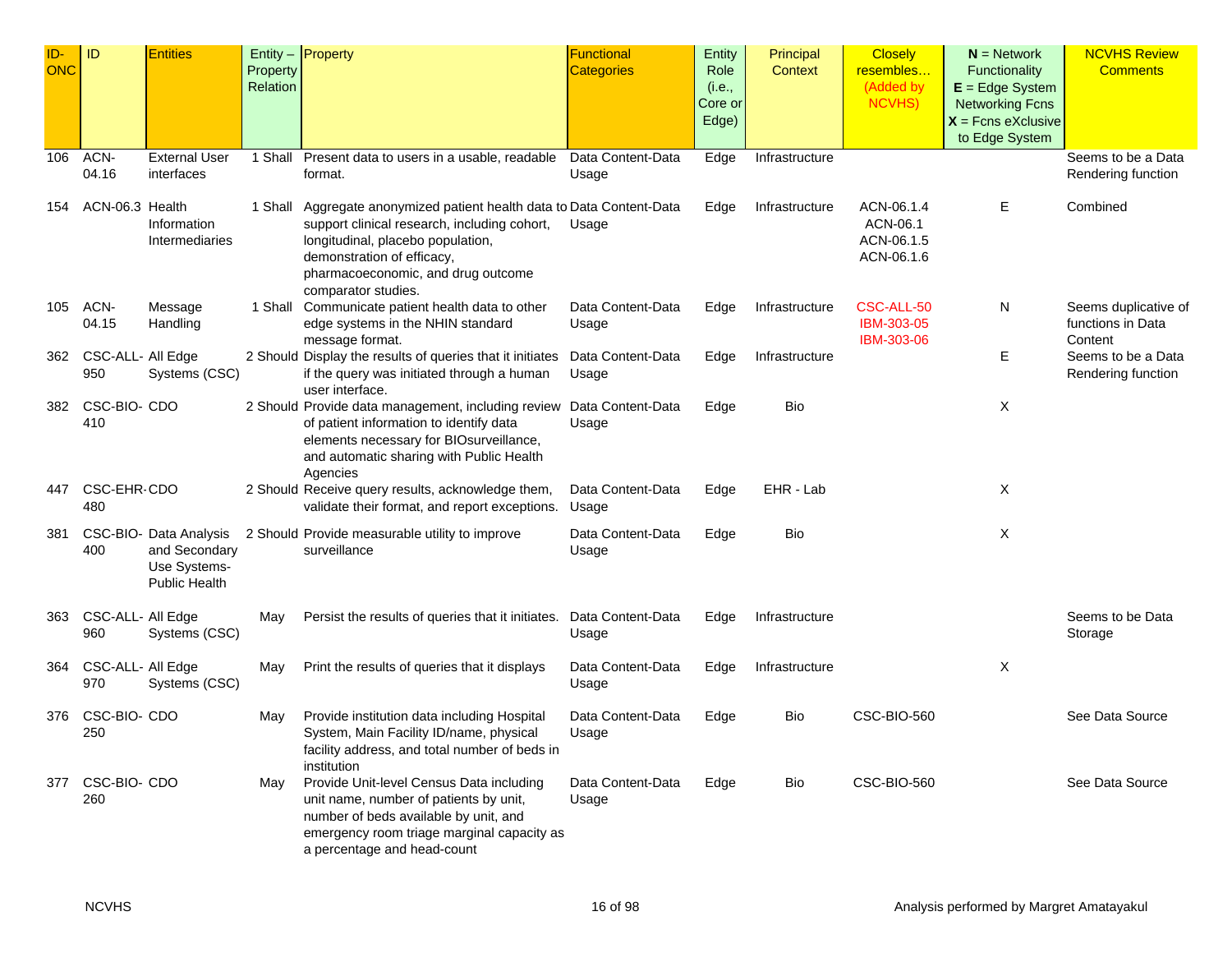| ID-<br><b>ONC</b> | ID                  | <b>Entities</b>                 | Property<br>Relation | Entity $-$ Property                                                                                                                                                                                                                        | <b>Functional</b><br><b>Categories</b> | <b>Entity</b><br>Role<br>(i.e.,<br>Core or<br>Edge) | Principal<br><b>Context</b> | <b>Closely</b><br>resembles<br>(Added by<br>NCVHS) | $N =$ Network<br><b>Functionality</b><br>$E = Edge System$<br><b>Networking Fcns</b><br>$X =$ Fcns eXclusive | <b>NCVHS Review</b><br><b>Comments</b> |
|-------------------|---------------------|---------------------------------|----------------------|--------------------------------------------------------------------------------------------------------------------------------------------------------------------------------------------------------------------------------------------|----------------------------------------|-----------------------------------------------------|-----------------------------|----------------------------------------------------|--------------------------------------------------------------------------------------------------------------|----------------------------------------|
| 378               | CSC-BIO- CDO<br>270 |                                 | May                  | Provide Facility Utilization Data including<br>admissions in last 24 hours at institution,<br>discharges in last 24 hours at institution,<br>deaths in last 24 hours at institution, date<br>and time of report                            | Data Content-Data<br>Usage             | Edge                                                | Bio                         | <b>CSC-BIO-560</b>                                 | to Edge System                                                                                               | See Data Source                        |
| 379               | CSC-BIO- CDO<br>310 |                                 | May                  | Provide information to support unique<br>identification of data records (and avoid<br>double counting)                                                                                                                                     | Data Content-Data<br>Usage             | Edge                                                | Bio                         | CSC-BIO-560                                        |                                                                                                              | See Information<br>Location            |
| 424               | CSC-CE-CDO<br>810   |                                 | May                  | Accept, acknowledge, validate format, and<br>incorporate registration data, consumer-<br>entered data, medication data, and/or<br>consumer annotations.                                                                                    | Data Content-Data<br>Usage             |                                                     | Edge CE - Consumer          |                                                    | X                                                                                                            |                                        |
| 448               | CSC-EHR-CDO<br>490  |                                 | May                  | Display, print and/or store query results on<br>the local system, and possibly flag their<br>availability. The display may include<br>browsing and drill-down functions.                                                                   | Data Content-Data<br>Usage             | Edge                                                | EHR - Lab                   |                                                    | Χ                                                                                                            |                                        |
| 725               | 09                  | IBM-212- Consumer<br>System-PHR | May                  | Enable the PHR Account Holder to add past Data Content-Data<br>and present information about other<br>modalities of treatment used.                                                                                                        | Usage                                  |                                                     | Edge CE - Consumer          |                                                    | X                                                                                                            |                                        |
| 726               | IBM-212-<br>10      | Consumer<br>System-PHR          | May                  | Enable the PHR Account Holder to self-<br>report symptoms or concerns in a<br>chronologically sortable diary.                                                                                                                              | Data Content-Data<br>Usage             |                                                     | Edge CE - Consumer          |                                                    | X                                                                                                            |                                        |
| 727               | IBM-212-<br>11      | Consumer<br>System-PHR          | May                  | Enable the PHR Account Holder to add<br>information about religious/spiritual beliefs<br>that he or she wants Health Care Providers<br>to know.                                                                                            | Data Content-Data<br>Usage             |                                                     | Edge CE - Consumer          |                                                    | Χ                                                                                                            |                                        |
| 728               | 12                  | IBM-212- Consumer<br>System-PHR | May                  | Enable the PHR Account Holder to add<br>information about personal health goals,<br>next steps or other notes related to his or<br>her health or conditions, or any other<br>information he or she wants Health Care<br>Providers to know. | Data Content-Data<br>Usage             |                                                     | Edge CE - Consumer          |                                                    | X                                                                                                            |                                        |
| 732               | IBM-212-<br>16      | Consumer<br>System-PHR          | May                  | Provide one-screen bulleted and printable<br>health summary                                                                                                                                                                                | Data Content-Data<br>Usage             |                                                     | Edge CE - Consumer          |                                                    | X                                                                                                            |                                        |
| 733               | 17                  | IBM-212- Consumer<br>System-PHR | May                  | Enable an Authorized PHR User to display<br>laboratory and test results by means of flow<br>sheets, graphs, or other tools that enable<br>the discovery of trends.                                                                         | Data Content-Data<br>Usage             |                                                     | Edge CE - Consumer          |                                                    | Χ                                                                                                            |                                        |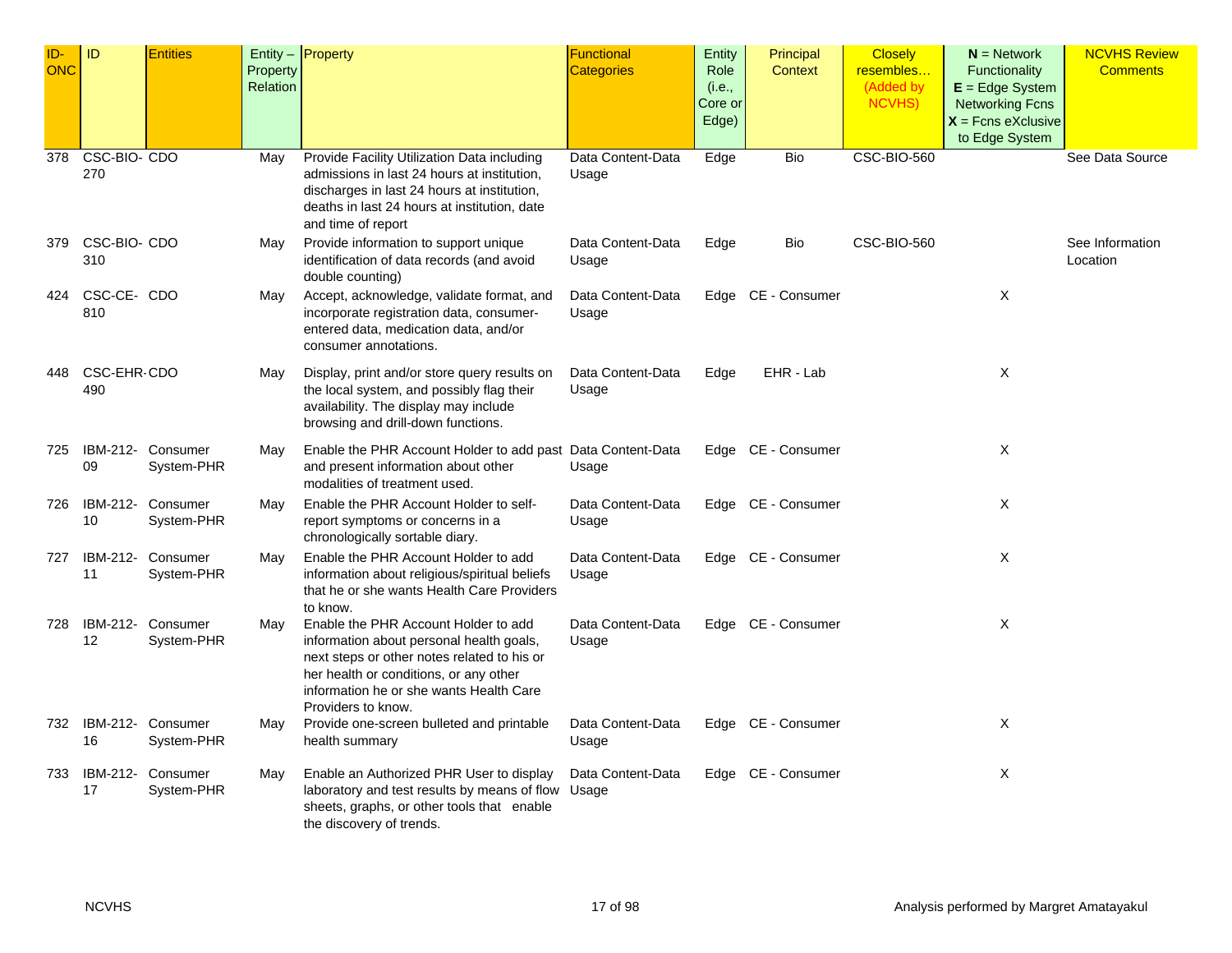| ID-<br><b>ONC</b> | ID                        | <b>Entities</b>                 |                      | Entity $-$ Property                                                                                                                                                  | <b>Functional</b>                                  | <b>Entity</b>  | Principal          | <b>Closely</b>           | $N =$ Network                          | <b>NCVHS Review</b>                                  |
|-------------------|---------------------------|---------------------------------|----------------------|----------------------------------------------------------------------------------------------------------------------------------------------------------------------|----------------------------------------------------|----------------|--------------------|--------------------------|----------------------------------------|------------------------------------------------------|
|                   |                           |                                 | Property<br>Relation |                                                                                                                                                                      | <b>Categories</b>                                  | Role<br>(i.e., | Context            | resembles<br>(Added by   | Functionality<br>$E = Edge System$     | <b>Comments</b>                                      |
|                   |                           |                                 |                      |                                                                                                                                                                      |                                                    | Core or        |                    | <b>NCVHS)</b>            | <b>Networking Fcns</b>                 |                                                      |
|                   |                           |                                 |                      |                                                                                                                                                                      |                                                    | Edge)          |                    |                          | $X =$ Fcns eXclusive<br>to Edge System |                                                      |
| 735               | IBM-212-                  | Consumer                        | May                  | Provide multiple printer friendly functions to                                                                                                                       | Data Content-Data                                  |                | Edge CE - Consumer |                          | Χ                                      |                                                      |
|                   | 19                        | System-PHR                      |                      | allow consumer to create hard copies of<br>records                                                                                                                   | Usage                                              |                |                    |                          |                                        |                                                      |
| 736               | 20                        | IBM-212- Consumer<br>System-PHR | May                  | Track and graph tests over time                                                                                                                                      | Data Content-Data<br>Usage                         |                | Edge CE - Consumer |                          | Χ                                      |                                                      |
| 737               | IBM-212-<br>21            | Consumer<br>System-PHR          | May                  | Offer patient education and self-care<br>modules                                                                                                                     | Data Content-Data<br>Usage                         |                | Edge CE - Consumer |                          | Χ                                      |                                                      |
| 738               | IBM-212-<br>22            | Consumer<br>System-PHR          | May                  | Create and offer links to other educational<br>sites                                                                                                                 | Data Content-Data<br>Usage                         |                | Edge CE - Consumer |                          | Χ                                      |                                                      |
| 739               | 23                        | IBM-212- Consumer<br>System-PHR | May                  | Offer secure electronic communication<br>between consumer and provider                                                                                               | Data Content-Data<br>Usage                         |                | Edge CE - Consumer |                          | Χ                                      |                                                      |
| 740               | IBM-212-<br>24            | Consumer<br>System-PHR          | May                  | Offer provider initiated auto-reminders for<br>the PHR Account Holder                                                                                                | Data Content-Data<br>Usage                         |                | Edge CE - Consumer |                          | Χ                                      |                                                      |
| 741               | 25                        | IBM-212- Consumer<br>System-PHR | May                  | Provide access to intake forms                                                                                                                                       | Data Content-Data<br>Usage                         |                | Edge CE - Consumer |                          | Χ                                      |                                                      |
| 742.              | 26                        | IBM-212- Consumer<br>System-PHR | May                  | Allow the consumer to request appointments Data Content-Data<br>with their care providers through PHR                                                                | Usage                                              |                | Edge CE - Consumer |                          | Χ                                      |                                                      |
| 743               | IBM-212-<br>27            | Consumer<br>System-PHR          | May                  | Allow for preliminary screenings and follow-<br>ups with secure messaging                                                                                            | Data Content-Data<br>Usage                         |                | Edge CE - Consumer |                          | Χ                                      |                                                      |
| 744               | IBM-212-<br>28            | Consumer<br>System-PHR          | May                  | Check drug-to-drug interactions                                                                                                                                      | Data Content-Data<br>Usage                         |                | Edge CE - Consumer |                          | Χ                                      |                                                      |
| 745               | 29                        | IBM-212- Consumer<br>System-PHR | May                  | Check insurance coverage for prescribed<br>drugs                                                                                                                     | Data Content-Data<br>Usage                         |                | Edge CE - Consumer |                          | Χ                                      |                                                      |
| 746               | 30                        | IBM-212- Consumer<br>System-PHR | May                  | Remind the PHR Account Holder about<br>prescription renewals                                                                                                         | Data Content-Data<br>Usage                         |                | Edge CE - Consumer |                          | Χ                                      |                                                      |
| 747               | 31                        | IBM-212- Consumer<br>System-PHR | May                  | Support biosurveillance and data mining<br>activity                                                                                                                  | Data Content-Data<br>Usage                         | Edge           | CE - Consumer      |                          | Χ                                      |                                                      |
| 751               | 35                        | IBM-212- Consumer<br>System-PHR | May                  | Offer health care cost estimate tools                                                                                                                                | Data Content-Data<br>Usage                         |                | Edge CE - Consumer |                          | Χ                                      |                                                      |
| 439               | <b>CSC-EHR-RLS</b>        |                                 |                      | 1 Shall Receive, acknowledge, validate format, and Data Storage-                                                                                                     |                                                    | Core           | EHR - Lab          | CSC-ALL-50               |                                        | Seems duplicative of                                 |
|                   | 410                       |                                 |                      | store patient demographic identifying<br>information and updates and record<br>locations.                                                                            | <b>Persistent Data</b><br>Storage                  |                |                    | IBM-303-05<br>IBM-303-06 |                                        | functions in Data<br>Content                         |
| 800               | <b>IBM-305- RLS</b><br>07 |                                 |                      | 1 Shall Store and index new lab result event<br>location information by appropriate patient<br>and other indices. Other indices are<br>determined by the marketplace | Data Storage-<br><b>Persistent Data</b><br>Storage | Core           | EHR - Lab          |                          |                                        | Seems duplicative of<br>functions in Data<br>Content |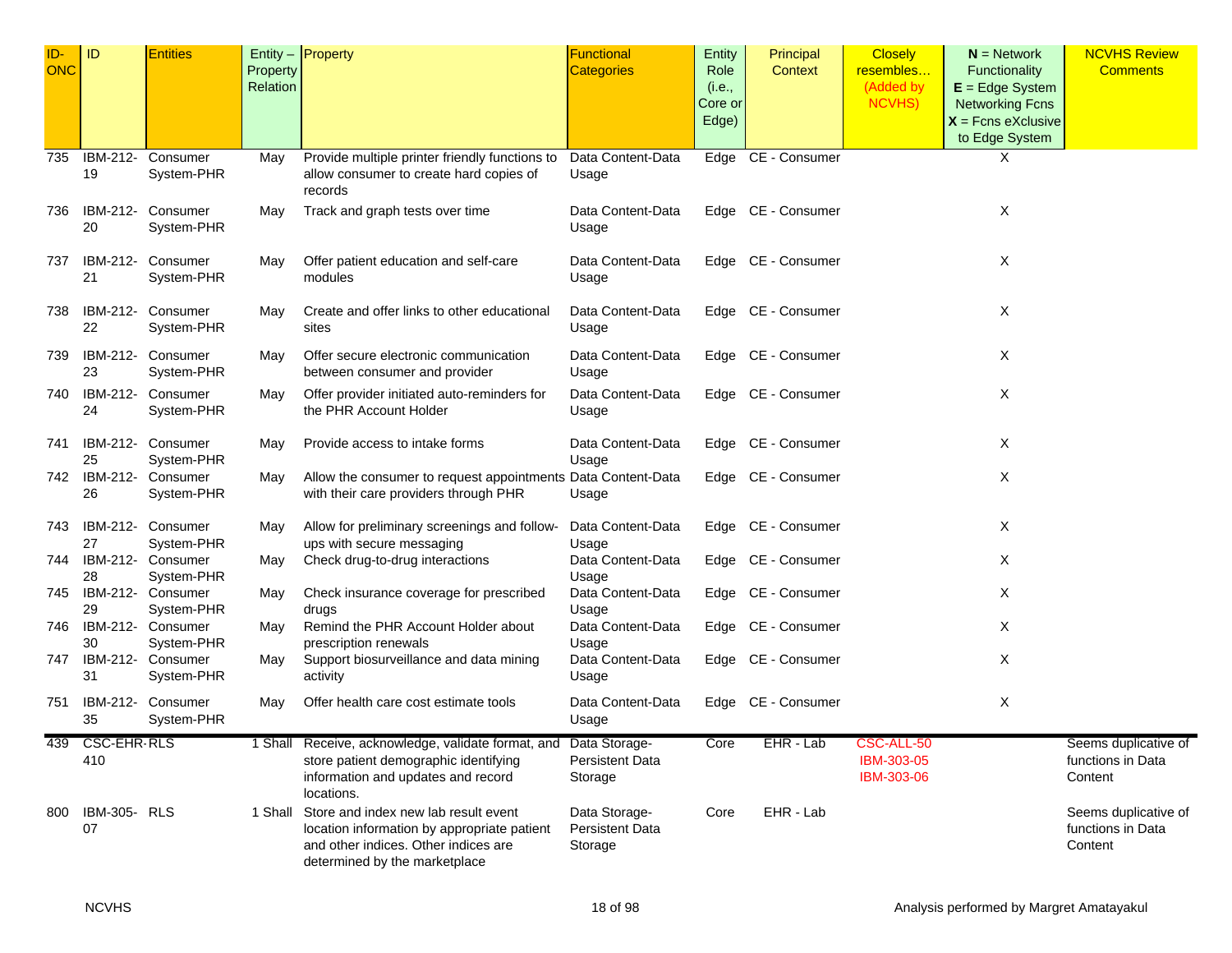| ID-<br><b>ONC</b> | ID                     | <b>Entities</b>                 | Property<br>Relation | Entity - Property                                                                                                                                                           | Functional<br><b>Categories</b>                    | <b>Entity</b><br>Role<br>(i.e., | Principal<br>Context | <b>Closely</b><br>resembles<br>(Added by | $N =$ Network<br><b>Functionality</b><br>$E = Edge System$       | <b>NCVHS Review</b><br><b>Comments</b> |
|-------------------|------------------------|---------------------------------|----------------------|-----------------------------------------------------------------------------------------------------------------------------------------------------------------------------|----------------------------------------------------|---------------------------------|----------------------|------------------------------------------|------------------------------------------------------------------|----------------------------------------|
|                   |                        |                                 |                      |                                                                                                                                                                             |                                                    | Core or<br>Edge)                |                      | NCVHS)                                   | <b>Networking Fcns</b><br>$X =$ Fcns eXclusive<br>to Edge System |                                        |
|                   | 1038 NGIT-054 CDO      |                                 |                      | 1 Shall Electronically collect demographic and<br>clinical data for public health reporting                                                                                 | Data Storage-<br><b>Persistent Data</b><br>Storage | Edge                            | <b>Bio</b>           | <b>CSC-BIO-340</b><br>CSC-BIO-510        | X                                                                |                                        |
| 919               | 04                     | IBM-311- CDO-EMR                |                      | 1 Shall Parse and validate lab results content                                                                                                                              | Data Storage-<br><b>Persistent Data</b><br>Storage | Edge                            | EHR - Lab            |                                          | Χ                                                                |                                        |
| 920               | 05                     | IBM-311- CDO-EMR                |                      | 1 Shall Merge data into EHR                                                                                                                                                 | Data Storage-<br><b>Persistent Data</b><br>Storage | Edge                            | EHR - Lab            |                                          | X                                                                |                                        |
| 953               | 09                     | IBM-316- CDO-EMR                |                      | 1 Shall Store lab order information                                                                                                                                         | Data Storage-<br><b>Persistent Data</b><br>Storage | Edge                            | EHR - Lab            | IBM-316-17                               | Χ                                                                |                                        |
| 761               | IBM-303- CDO-LIS<br>03 |                                 |                      | 1 Shall Store lab test results in data repository and<br>note restrictions for use (providers of care<br>list, patient consent restrictions or sensitivity<br>restrictions) | Data Storage-<br><b>Persistent Data</b><br>Storage | Edge                            | EHR - Lab            |                                          | X                                                                |                                        |
| 961               | IBM-316- CDO-LIS<br>17 |                                 |                      | 1 Shall Store lab order information                                                                                                                                         | Data Storage-<br><b>Persistent Data</b><br>Storage | Edge                            | EHR - Lab            | IBM-316-09                               | X                                                                |                                        |
|                   | 1097 NGIT-118 CDO-LIS  |                                 |                      | 1 Shall Collect and persist laboratory result data to<br>support electronic exchange with<br>stakeholders                                                                   | Data Storage-<br><b>Persistent Data</b><br>Storage | Edge                            | EHR - Lab            |                                          | X                                                                |                                        |
|                   | 1058 NGIT-073 CDO-     | Registration                    |                      | 1 Shall Electronically collect census and utilization<br>data to support public health reporting                                                                            | Data Storage-<br><b>Persistent Data</b><br>Storage | Edge                            | Bio                  |                                          | X                                                                |                                        |
| 403               | 560                    | CSC-CE- Consumer<br>System-PHR  |                      | 1 Shall Persist PHR information                                                                                                                                             | Data Storage-<br><b>Persistent Data</b><br>Storage |                                 | Edge CE - Consumer   |                                          | X                                                                |                                        |
| 406               | 590                    | CSC-CE- Consumer<br>System-PHR  |                      | 1 Shall Persist consumer edits and annotations to<br><b>PHR</b> information                                                                                                 | Data Storage-<br>Persistent Data<br>Storage        |                                 | Edge CE - Consumer   |                                          | X                                                                |                                        |
| 407               | 600                    | CSC-CE- Consumer<br>System-PHR  |                      | 1 Shall Close PHR account when requested by<br>authenticated consumer.                                                                                                      | Data Storage-<br><b>Persistent Data</b><br>Storage |                                 | Edge CE - Consumer   | IBM-211-01                               | Χ                                                                |                                        |
| 408               | 620                    | CSC-CE- Consumer<br>System-PHR  |                      | 1 Shall Notify customer that PHR account is closed                                                                                                                          | Data Storage-<br><b>Persistent Data</b><br>Storage |                                 | Edge CE - Consumer   | <b>NGIT-098</b>                          | X                                                                |                                        |
| 654               | 34                     | IBM-207- Consumer<br>System-PHR |                      | 1 Shall Import annotated/modified data into the PHR Data Storage-<br>system                                                                                                 | <b>Persistent Data</b><br>Storage                  |                                 | Edge CE - Consumer   |                                          | X                                                                |                                        |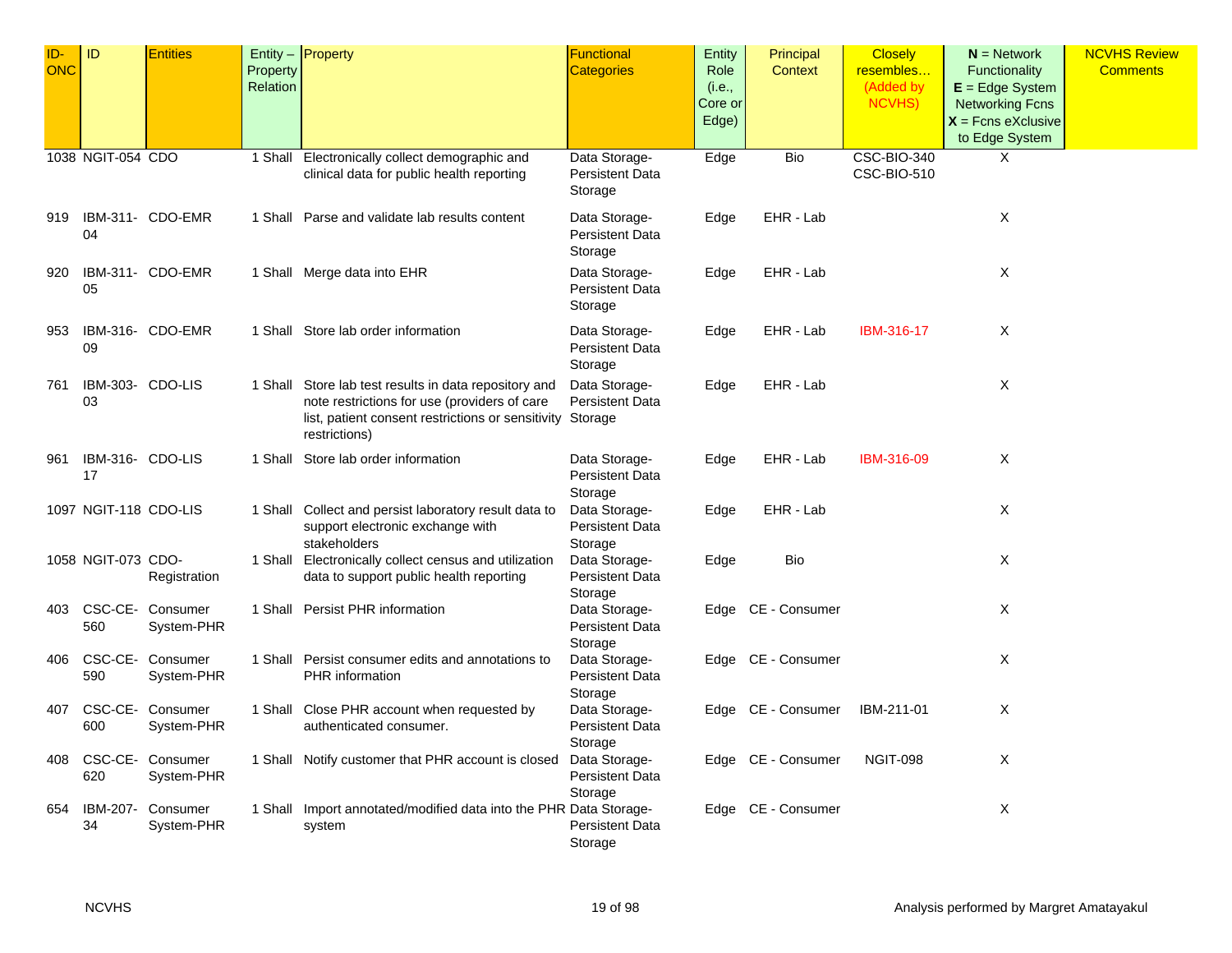| ID-        | ID                     | <b>Entities</b>       |          | $Entity -$ Property                                                            | <b>Functional</b>        | Entity  | Principal          | <b>Closely</b> | $N =$ Network          | <b>NCVHS Review</b> |
|------------|------------------------|-----------------------|----------|--------------------------------------------------------------------------------|--------------------------|---------|--------------------|----------------|------------------------|---------------------|
| <b>ONC</b> |                        |                       | Property |                                                                                | <b>Categories</b>        | Role    | Context            | resembles      | Functionality          | <b>Comments</b>     |
|            |                        |                       | Relation |                                                                                |                          | (i.e.,  |                    | (Added by      | $E = Edge System$      |                     |
|            |                        |                       |          |                                                                                |                          | Core or |                    | NCVHS)         | <b>Networking Fcns</b> |                     |
|            |                        |                       |          |                                                                                |                          | Edge)   |                    |                | $X =$ Fcns eXclusive   |                     |
|            |                        |                       |          |                                                                                |                          |         |                    |                | to Edge System         |                     |
|            | 1066 NGIT-082 Consumer |                       |          | 1 Shall Support creation of unique consumer                                    | Data Storage-            |         | Edge CE - Consumer |                | X                      |                     |
|            |                        | System-PHR            |          | account                                                                        | <b>Persistent Data</b>   |         |                    |                |                        |                     |
|            |                        |                       |          |                                                                                | Storage                  |         |                    |                |                        |                     |
|            |                        |                       |          |                                                                                |                          |         |                    |                |                        |                     |
| 931        | IBM-312-               | <b>External User</b>  |          | 1 Shall Save lab results in local system                                       | Data Storage-            | Edge    | EHR - Lab          |                | X                      |                     |
|            | 07                     | interfaces            |          |                                                                                | <b>Persistent Data</b>   |         |                    |                |                        |                     |
|            | 1131 NGIT-156 Health   |                       |          | 1 Shall Electronically collect demographic and                                 | Storage<br>Data Storage- |         | Bio                |                | X                      |                     |
|            |                        | Information           |          | clinical data for public health reporting                                      | <b>Persistent Data</b>   | Edge    |                    |                |                        |                     |
|            |                        | Intermediaries        |          |                                                                                | Storage                  |         |                    |                |                        |                     |
|            |                        |                       |          |                                                                                |                          |         |                    |                |                        |                     |
| 936        |                        | IBM-314- Repositories |          | 1 Shall Store multiple types of clinical data (Lab, Rx, Data Storage-          |                          | Edge    | EHR - Lab          | IBM-304-09     | Χ                      |                     |
|            | 01                     |                       |          | diagnostic, procedure reports, genomic data, Persistent Data                   |                          |         |                    |                |                        |                     |
|            |                        |                       |          | patient teaching, clinical progress notes, etc) Storage                        |                          |         |                    |                |                        |                     |
|            |                        |                       |          |                                                                                |                          |         |                    |                |                        |                     |
| 937        | 02                     | IBM-314- Repositories |          | 1 Shall Store data from multiple types of media                                | Data Storage-            | Edge    | EHR - Lab          |                | X                      |                     |
|            |                        |                       |          | (video, audio, still images, unstructured text, Persistent Data<br>coded data) | Storage                  |         |                    |                |                        |                     |
| 940        |                        | IBM-314- Repositories |          | 1 Shall Store, maintain and have capability to                                 | Data Storage-            | Edge    | EHR - Lab          |                | X                      |                     |
|            | 05                     |                       |          | retrieve data for amount of time required by                                   | <b>Persistent Data</b>   |         |                    |                |                        |                     |
|            |                        |                       |          | law (Federal, state, local)                                                    | Storage                  |         |                    |                |                        |                     |
| 549        | IBM-104-               | Data Analysis         |          | 2 Should Store lab test results received from all                              | Data Storage-            | Edge    | Biosurveillance    |                | Χ                      |                     |
|            | 07                     | and Secondary         |          | participating Care Delivery Organizations                                      | <b>Persistent Data</b>   |         |                    |                |                        |                     |
|            |                        | Use Systems-          |          |                                                                                | Storage                  |         |                    |                |                        |                     |
|            |                        | <b>Public Health</b>  |          |                                                                                |                          |         |                    |                |                        |                     |
| 938        |                        | IBM-314- Repositories |          | 2 Should Store all data using standard format and                              | Data Storage-            | Edge    | EHR - Lab          |                | X                      |                     |
|            | 03                     |                       |          | vocabulary                                                                     | <b>Persistent Data</b>   |         |                    |                |                        |                     |
|            |                        |                       |          |                                                                                | Storage                  |         |                    |                |                        |                     |
| 939        |                        | IBM-314- Repositories |          | 2 Should Store, maintain and have capability to                                | Data Storage-            | Edge    | EHR - Lab          |                | Χ                      |                     |
|            | 04                     |                       |          | retrieve minimum set of data for lifetime of                                   | <b>Persistent Data</b>   |         |                    |                |                        |                     |
|            |                        |                       |          | patient                                                                        | Storage                  |         |                    |                |                        |                     |
| 942        |                        | IBM-314- Repositories |          | 2 Should Provide ability to configure amount of time                           | Data Storage-            | Edge    | EHR - Lab          | IBM-103-01     | Χ                      |                     |
|            | 07                     |                       |          | for data storage for each data type                                            | <b>Persistent Data</b>   |         |                    |                |                        |                     |
|            |                        |                       |          |                                                                                | Storage                  |         |                    |                |                        |                     |
|            |                        | 1117 NGIT-140 CDO-EMR | May      | Receive, process, and persist laboratory                                       | Data Storage-            | Edge    | EHR - Lab          |                | Χ                      |                     |
|            |                        |                       |          | result data                                                                    | <b>Persistent Data</b>   |         |                    |                |                        |                     |
|            |                        |                       |          |                                                                                | Storage                  |         |                    |                |                        |                     |
|            |                        | 412 CSC-CE- Consumer  | May      | Establish a PHR account containing user                                        | Data Storage-            |         | Edge CE - Consumer |                | Χ                      |                     |
|            | 670                    | System-PHR            |          | authentication credentials                                                     | <b>Persistent Data</b>   |         |                    |                |                        |                     |
|            |                        |                       |          |                                                                                | Storage                  |         |                    |                |                        |                     |
|            | 1116 NGIT-139 Health   |                       | May      | Collect and persist laboratory result data to                                  | Data Storage-            | Edge    | EHR - Lab          |                | Χ                      |                     |
|            |                        | Information           |          | support electronic exchange with                                               | <b>Persistent Data</b>   |         |                    |                |                        |                     |
|            |                        | Intermediaries        |          | stakeholders                                                                   | Storage                  |         |                    |                |                        |                     |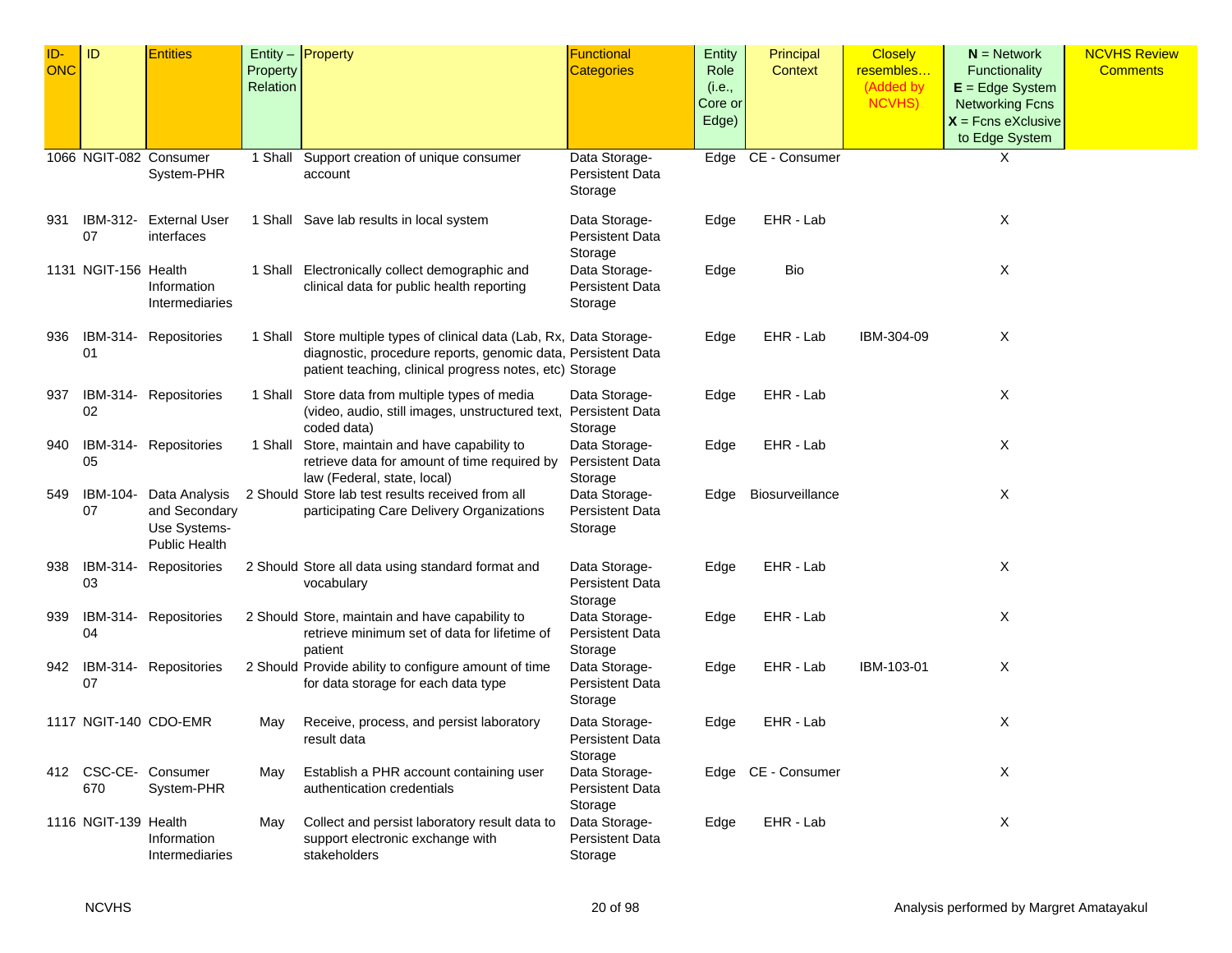| ID-<br><b>ONC</b> | ID                    | <b>Entities</b>                                        | Property<br>Relation | Entity - Property                                                                                                                                                                                                                                                                                                                                                                                                                                                                                                                                                                                                | Functional<br><b>Categories</b>                    | Entity<br>Role<br>(i.e.,<br>Core or<br>Edge) | Principal<br><b>Context</b> | <b>Closely</b><br>resembles<br>(Added by<br><b>NCVHS)</b> | $N =$ Network<br>Functionality<br>$E = Edge System$<br><b>Networking Fcns</b><br>$X$ = Fcns eXclusive<br>to Edge System | <b>NCVHS Review</b><br><b>Comments</b>                                                                                             |
|-------------------|-----------------------|--------------------------------------------------------|----------------------|------------------------------------------------------------------------------------------------------------------------------------------------------------------------------------------------------------------------------------------------------------------------------------------------------------------------------------------------------------------------------------------------------------------------------------------------------------------------------------------------------------------------------------------------------------------------------------------------------------------|----------------------------------------------------|----------------------------------------------|-----------------------------|-----------------------------------------------------------|-------------------------------------------------------------------------------------------------------------------------|------------------------------------------------------------------------------------------------------------------------------------|
|                   |                       | 1132 NGIT-157 Payer Systems                            | May                  | Electronically collect demographic and<br>clinical data for public health reporting                                                                                                                                                                                                                                                                                                                                                                                                                                                                                                                              | Data Storage-<br><b>Persistent Data</b><br>Storage | Edge                                         | <b>Bio</b>                  |                                                           | X                                                                                                                       |                                                                                                                                    |
| 517               | <b>IBM-102-</b><br>05 | CDO-CDO<br><b>NHIN Interface</b>                       | 1 Shall              | Aggregate all identified data associated with Data Storage-<br>complete lab encounter                                                                                                                                                                                                                                                                                                                                                                                                                                                                                                                            | <b>Transient Data</b>                              | Core                                         | <b>Bio</b>                  | <b>IBM-103-05</b><br>IBM-310-05                           | N                                                                                                                       | Combined                                                                                                                           |
| 532               | IBM-103-<br>05        | CDO-CDO<br><b>NHIN Interface</b>                       |                      | 1 Shall Aggregate all identified data associated with Data Storage-<br>complete lab encounter                                                                                                                                                                                                                                                                                                                                                                                                                                                                                                                    | <b>Transient Data</b>                              | Core                                         | Bio                         | IBM-102-05                                                |                                                                                                                         | Exact duplicate                                                                                                                    |
| 911               | IBM-310-<br>05        | <b>NHIN</b><br>Administration-<br>Data Stager<br>(IBM) |                      | 1 Shall Hold and aggregate data or error messages Data Storage-<br>received from the data repository as<br>determined by the community. If the data<br>stager receives the data from the data<br>source on behalf of the clinician, the data<br>stager may:<br>1) hold and aggregate data from each data<br>source and transmit to clinician when all<br>queried data sources have responded to the<br>request<br>2) hold data received until a time limit<br>specified by the marketplace has been met,<br>sending the remaining response as they are<br>received<br>2) immediately cand data as it is resolved | <b>Transient Data</b>                              | Edge                                         | EHR - Lab                   | IBM-102-05                                                | Ε                                                                                                                       | Combined                                                                                                                           |
| 514               | IBM-102- CDO<br>02    |                                                        | 1 Shall              | Receive notification from PH Agency of data Data Transaction-<br>to be sent                                                                                                                                                                                                                                                                                                                                                                                                                                                                                                                                      | (Pull)                                             | Core                                         | <b>Bio</b>                  | <b>IBM-103-02</b>                                         | N                                                                                                                       | This seems to be a<br>function that applies<br>even beyond public<br>health, such as for<br>new lab results, new<br>PHR data, etc. |
| 529               | IBM-103- CDO<br>02    |                                                        |                      | 1 Shall Receive notification from PH Agency of<br>patient care data to be sent                                                                                                                                                                                                                                                                                                                                                                                                                                                                                                                                   | Data Transaction-<br>(Pull)                        | Core                                         | Bio                         | IBM-102-02                                                | N                                                                                                                       | Combined with other<br>related functions                                                                                           |
| 677               | IBM-209- CDO<br>12    |                                                        |                      | 1 Shall Transmit request to receive<br>registration/medication history from PHR<br>through NHIN                                                                                                                                                                                                                                                                                                                                                                                                                                                                                                                  | Data Transaction-<br>(Pull)                        | Core                                         | Infrastructure              | ACN-02.2<br>ACN-02.3.3<br>IBM-307-21<br>IBM-307-45        | N                                                                                                                       | Combined with other<br>related functions                                                                                           |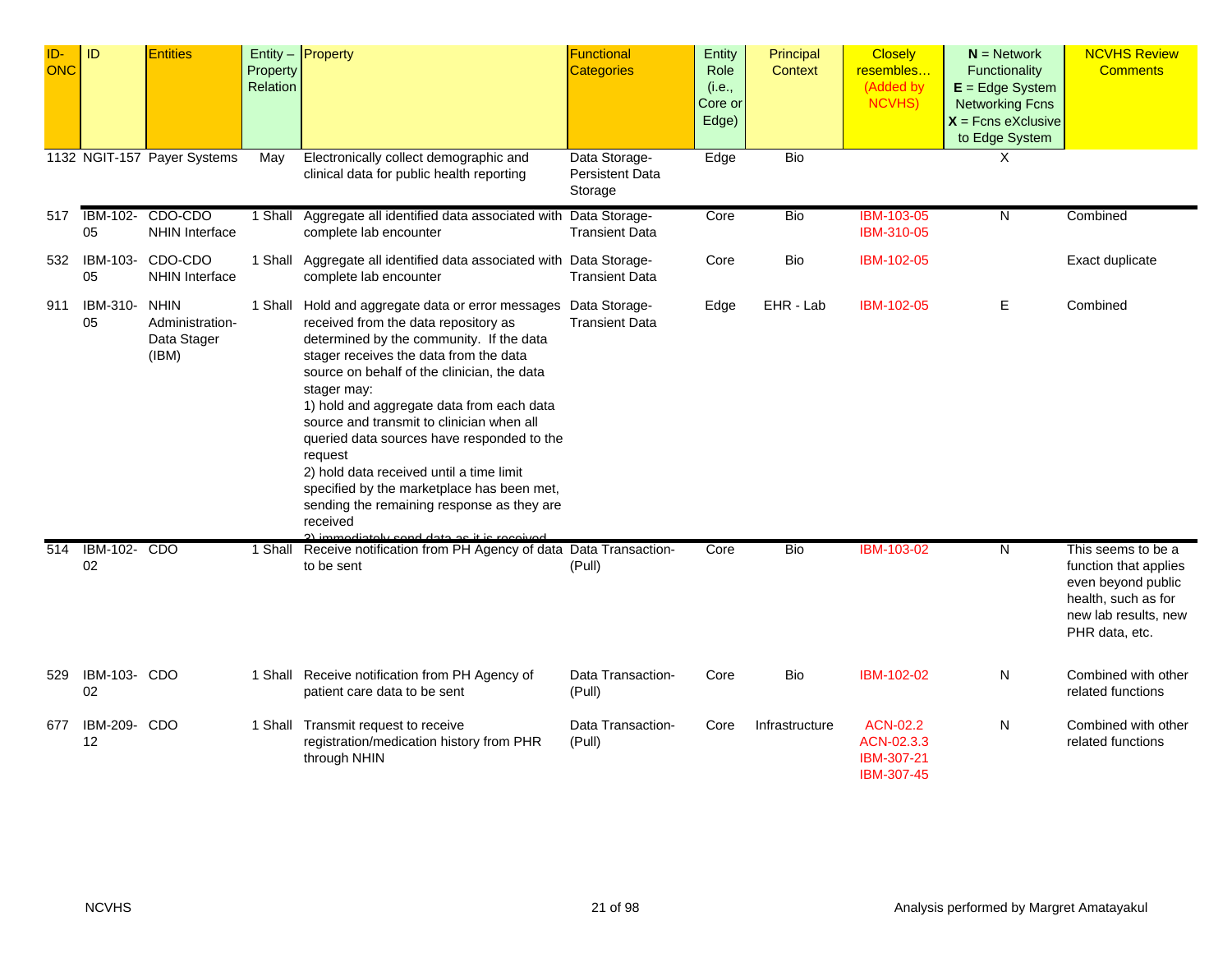| ID-<br>ONC | ID             | <b>Entities</b>                                          | Property<br>Relation | Entity - Property                                                                                                                                                                      | <b>Functional</b><br><b>Categories</b> | Entity<br>Role<br>(i.e.,<br>Core or<br>Edge) | Principal<br><b>Context</b> | <b>Closely</b><br>resembles<br>(Added by<br><b>NCVHS)</b>                   | $N =$ Network<br>Functionality<br>$E = Edge System$<br><b>Networking Fcns</b><br>$X =$ Fcns eXclusive<br>to Edge System | <b>NCVHS Review</b><br><b>Comments</b>                                        |
|------------|----------------|----------------------------------------------------------|----------------------|----------------------------------------------------------------------------------------------------------------------------------------------------------------------------------------|----------------------------------------|----------------------------------------------|-----------------------------|-----------------------------------------------------------------------------|-------------------------------------------------------------------------------------------------------------------------|-------------------------------------------------------------------------------|
| 328        | 40             | CSC-ALL- CDO-CDO<br><b>NHIN Interface</b>                | 1 Shall              | Include initiating user and institution<br>information with each query and pushed<br>message.                                                                                          | Data Transaction-<br>(Pull)            | Core                                         | Infrastructure              | CSC-ALL-780<br>and other Data<br><b>Content fcns</b>                        | N                                                                                                                       | Requires source of<br>data as standard data<br>content (see Data<br>Content). |
|            |                |                                                          |                      |                                                                                                                                                                                        |                                        |                                              |                             |                                                                             |                                                                                                                         | Combined with other<br>related functions                                      |
| 345        | 750            | CSC-ALL- CDO-CDO<br><b>NHIN Interface</b>                |                      | 1 Shall Accept and respond to authenticated and<br>authorized queries for Lab results and/or<br>other data for a patient.                                                              | Data Transaction-<br>(Pull)            | Core                                         | Infrastructure              | IBM-305-03<br>and other<br>related Data<br><b>Quality/Integrity</b><br>fcns | Е                                                                                                                       | See also Data<br>Quality/Integrity                                            |
| 348        | 780            | CSC-ALL- CDO-CDO<br><b>NHIN Interface</b>                |                      | 1 Shall Accept lists of other SNOs to contact as part Data Transaction-<br>of queries, and shall query the these other<br>SNOs in addition to querying repositories<br>within its SNO. | (Pull)                                 | Core                                         | Infrastructure              | CSC-ALL-40<br>and other Data<br><b>Content fcns</b>                         | N                                                                                                                       | Combined                                                                      |
| 349        | 790            | CSC-ALL- CDO-CDO<br><b>NHIN Interface</b>                | 1 Shall              | Only query indicated repositories within the<br>SNO, unless an ambiguous query is made,<br>requesting resolution of patient identity and<br>repository locations.                      | Data Transaction-<br>(Pull)            | Core                                         | Infrastructure              |                                                                             |                                                                                                                         | Seems to<br>contraindicate CSC-<br><b>ALL-780</b>                             |
| 354        | 840            | CSC-ALL- CDO-CDO<br>NHIN Interface                       |                      | 1 Shall Aggregate query responses from multiple<br>data sources and return a single aggregated (Pull)<br>response to the querying entity.                                              | Data Transaction-                      | Core                                         | Infrastructure              | IBM-209-33<br>CSC-ALL-840<br>IBM-207-14                                     | N                                                                                                                       | Combined                                                                      |
| 415        | CSC-CE-<br>690 | Consumer<br>System-<br>Consumer<br><b>NHIN Interface</b> |                      | 1 Shall Accept queries from, and return results to,<br>fully-qualified PHRs for registration and<br>medication data.                                                                   | Data Transaction-<br>(Pull)            | Core                                         | CE - Consumer               | IBM-305-03<br>and other<br>related fcns                                     | N                                                                                                                       | Combined                                                                      |
| 607        | IBM-205-<br>14 | Consumer<br>System-PHR                                   | 1 Shall              | Aggregate appropriate records from NHIN<br>query                                                                                                                                       | Data Transaction-<br>(Pull)            | Core                                         | Infrastructure              | IBM-209-33<br>CSC-ALL-840<br>IBM-207-14                                     | N                                                                                                                       | Combined                                                                      |
| 29         |                | ACN-02.2 External User<br>interfaces                     | 1 Shall              | Enable providers to request patient data<br>from participating edge systems in the<br>NHIN.                                                                                            | Data Transaction-<br>(Pull)            | Core                                         | EHR - Lab                   | IBM-209-12<br>ACN-02.3.3<br>IBM-307-21<br>IBM-307-45                        | N                                                                                                                       | Combined                                                                      |
| 43         | ACN-<br>02.3.3 | <b>External User</b><br>interfaces                       |                      | 1 Shall Initiate a request for the identified edge<br>system(s) to send the patient data to the<br>requesting edge system.                                                             | Data Transaction-<br>(Pull)            | Core                                         | CE, EHR                     | <b>IBM-209-12</b><br><b>ACN-02.2</b><br>IBM-307-21<br>IBM-307-45            | N                                                                                                                       | Combined                                                                      |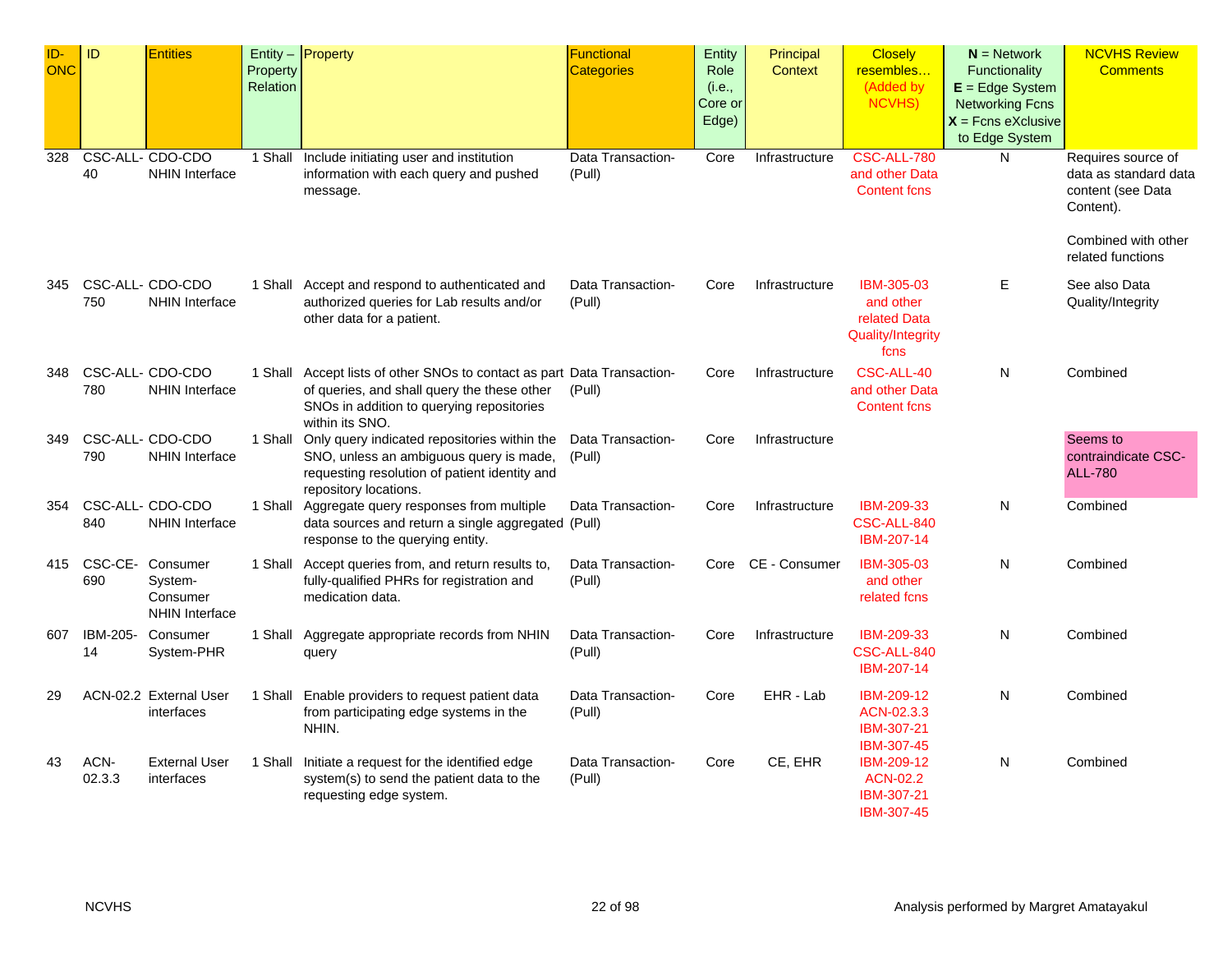| $ID-$<br><b>ONC</b> | ID                        | <b>Entities</b> | Property<br>Relation | $Entity -$ Property                                                                                                                                    | Functional<br><b>Categories</b> | Entity<br>Role<br>(i.e.,<br>Core or<br>Edge) | Principal<br>Context | <b>Closely</b><br>resembles<br>(Added by<br>NCVHS)                                                                        | $N =$ Network<br>Functionality<br>$E = Edge System$<br><b>Networking Fcns</b><br>$X =$ Fcns eXclusive<br>to Edge System | <b>NCVHS Review</b><br><b>Comments</b> |
|---------------------|---------------------------|-----------------|----------------------|--------------------------------------------------------------------------------------------------------------------------------------------------------|---------------------------------|----------------------------------------------|----------------------|---------------------------------------------------------------------------------------------------------------------------|-------------------------------------------------------------------------------------------------------------------------|----------------------------------------|
| $\overline{34}$     | <b>ACN-02.3 RLS</b>       |                 | 1 Shall              | Identify the unique patient in the user's<br>request and locate the edge system(s)<br>containing the patient data.                                     | Data Transaction-<br>(Pull)     | Core                                         | CE, EHR              | CSC-ALL-40<br>CSC-ALL-780<br>IBM-307-21<br>IBM-307-25<br>IBM-307-29<br>IBM-307-45<br>and Data<br><b>Content fcns</b>      | N                                                                                                                       | Combined                               |
| 841                 | <b>IBM-307- RLS</b><br>21 |                 |                      | 1 Shall Query remote marketplace for data locations Data Transaction-<br>if clinician has specified to find data in one<br>or more remote marketplaces | (Pull)                          | Core                                         | EHR - Lab            | CSC-ALL-40<br>CSC-ALL-780<br><b>ACN-02.3</b><br>IBM-307-25<br>IBM-307-29<br>IBM-307-45<br>and Data<br><b>Content fcns</b> | N                                                                                                                       | Combined                               |
| 845                 | IBM-307- RLS<br>25        |                 |                      | 1 Shall Receive data locations from remote<br>marketplace                                                                                              | Data Transaction-<br>(Pull)     | Core                                         | EHR - Lab            | CSC-ALL-40<br>CSC-ALL-780<br><b>ACN-02.3</b><br>IBM-307-21<br>IBM-307-29<br>IBM-307-45<br>and Data<br><b>Content fcns</b> | N                                                                                                                       | Combined                               |
| 849                 | <b>IBM-307- RLS</b><br>29 |                 |                      | 1 Shall Send data location information from remote<br>marketplace to authorized requesting<br>clinician                                                | Data Transaction-<br>(Pull)     | Core                                         | EHR - Lab            | CSC-ALL-40<br>CSC-ALL-780<br><b>ACN-02.3</b><br>IBM-307-21<br>IBM-307-25<br>IBM-307-45<br>and Data<br><b>Content fcns</b> | N                                                                                                                       | Combined                               |
| 865                 | IBM-307- RLS<br>45        |                 |                      | 1 Shall Receive request for lab test results location<br>based on one or more criteria for patient<br>specified query                                  | Data Transaction-<br>(Pull)     | Core                                         | EHR - Lab            | CSC-ALL-40<br>CSC-ALL-780<br><b>ACN-02.3</b><br>IBM-307-21<br>IBM-307-25<br>IBM-307-29<br>and Data<br><b>Content fcns</b> | N                                                                                                                       | Combined                               |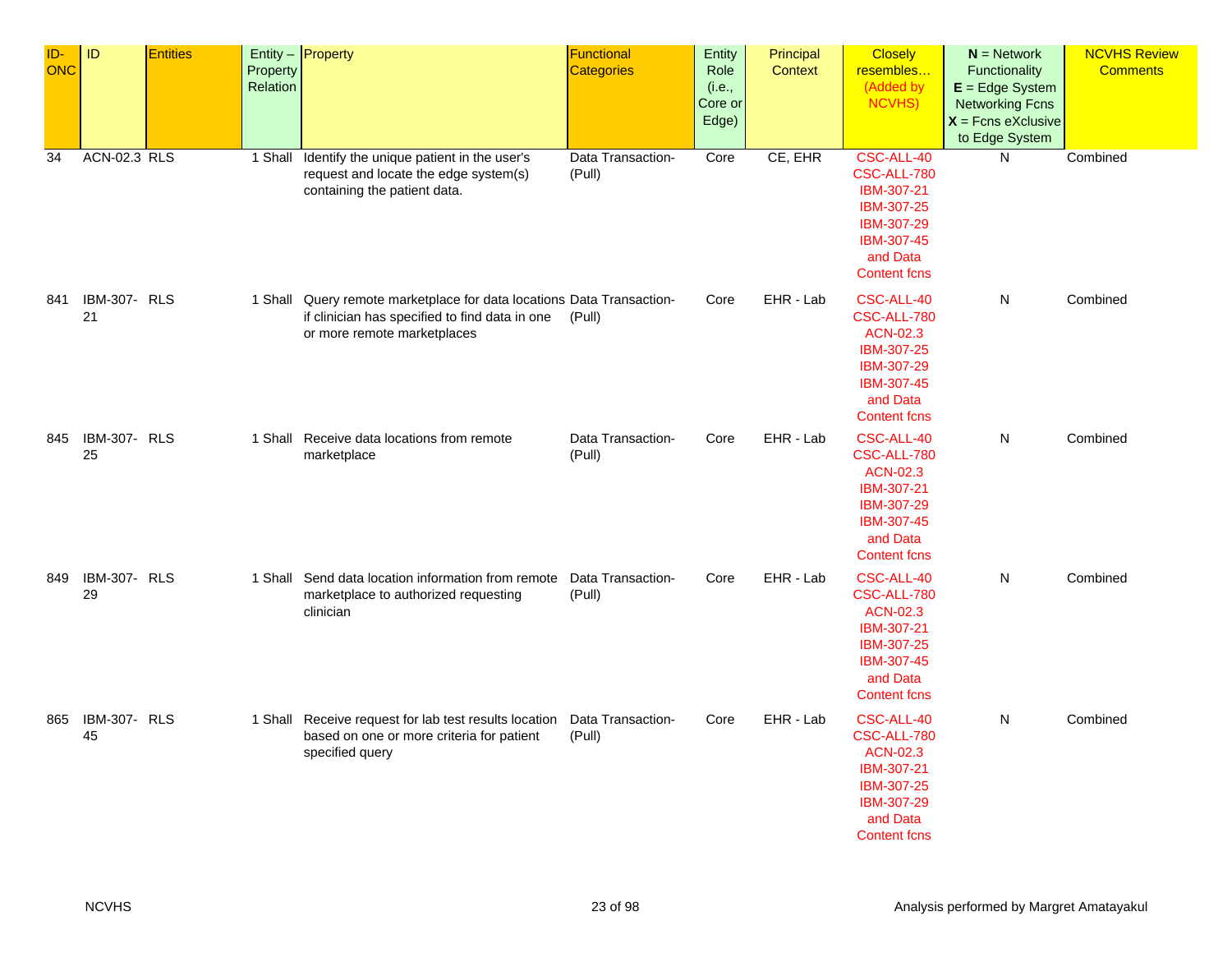| ID-<br><b>ONC</b> | ID                        | <b>Entities</b>                           | Property<br>Relation | Entity $-$ Property                                                                                                                                                   | Functional<br><b>Categories</b> | Entity<br>Role<br>(i.e.,<br>Core or<br>Edge) | Principal<br>Context | <b>Closely</b><br>resembles<br>(Added by<br>NCVHS)                | $N =$ Network<br>Functionality<br>$E = Edge System$<br><b>Networking Fcns</b><br>$X =$ Fcns eXclusive<br>to Edge System | <b>NCVHS Review</b><br><b>Comments</b>                                                            |
|-------------------|---------------------------|-------------------------------------------|----------------------|-----------------------------------------------------------------------------------------------------------------------------------------------------------------------|---------------------------------|----------------------------------------------|----------------------|-------------------------------------------------------------------|-------------------------------------------------------------------------------------------------------------------------|---------------------------------------------------------------------------------------------------|
| 866               | <b>IBM-307- RLS</b><br>46 |                                           | 1 Shall              | Send error message to clinician if specified<br>lab results not found                                                                                                 | Data Transaction-<br>(Pull)     | Core                                         | EHR - Lab            |                                                                   |                                                                                                                         | See Data<br>Quality/Integrity                                                                     |
| 867               | <b>IBM-307- RLS</b><br>47 |                                           | 1 Shall              | Send one or more result location (links)<br>pointers to authorized clinician for the<br>specified lab test result                                                     | Data Transaction-<br>(Pull)     | Core                                         | EHR - Lab            |                                                                   | Е                                                                                                                       | Seems to assume a<br>specific RLS<br>architecture                                                 |
| 874               | <b>IBM-307- RLS</b><br>54 |                                           | 1 Shall              | Log interaction with clinician                                                                                                                                        | Data Transaction-<br>(Pull)     | Core                                         | EHR - Lab            |                                                                   |                                                                                                                         | Seems to be an Audit<br>and Logging Function                                                      |
| 352               | 810                       | CSC-ALL- CDO-CDO<br><b>NHIN Interface</b> | May                  | Communicate asynchronously with remote<br>clinical data sources to handle varying<br>response time characteristics of the data<br>sources                             | Data Transaction-<br>(Pull)     | Core                                         | Infrastructure       |                                                                   |                                                                                                                         | Similar to other<br>functions, such as bi-<br>directional<br>messaging; Non-<br>Functional<br>- - |
| 356               | CSC-ALL- All Edge<br>880  | Systems (CSC)                             |                      | 1 Shall Use the CDO NHIN Interface to query<br>outside the SNO for health data for a patient. (Pull)                                                                  | Data Transaction-               | Edge                                         | Infrastructure       |                                                                   | Ε                                                                                                                       | $\hat{\phantom{a}}$                                                                               |
| 41                | ACN-<br>02.3.15           | <b>CDO</b>                                |                      | 1 Shall Accept update messages from other edge<br>systems.                                                                                                            | Data Transaction-<br>(Pull)     | Edge                                         | Infrastructure       |                                                                   | Е                                                                                                                       |                                                                                                   |
| 673               | IBM-209-<br>08            | <b>CDO</b>                                |                      | 1 Shall Transmit request to view<br>registration/medication history directly from<br>PHR system                                                                       | Data Transaction-<br>(Pull)     |                                              | Edge CE - Consumer   |                                                                   | Ε                                                                                                                       |                                                                                                   |
| 697               | IBM-209-<br>33            | CDO-CDO<br><b>NHIN Interface</b>          | 1 Shall              | Aggregate appropriate records                                                                                                                                         | Data Transaction-<br>(Pull)     |                                              | Edge CE - Consumer   |                                                                   | E.                                                                                                                      | Functions from this<br>point forward appear<br>to be Edge<br>counterparts of<br>Network functions |
| 870               | 50                        | IBM-307- CDO-EMR                          |                      | 1 Shall Receive the data repository location(s)<br>where the test results are stored                                                                                  | Data Transaction-<br>(Pull)     | Edge                                         | EHR - Lab            |                                                                   | Е                                                                                                                       | Equivalent of N                                                                                   |
| 875               | 55                        | IBM-307- CDO-EMR                          | 1 Shall              | Browse and select the relevant test results<br>location information and select locations<br>from which to request data                                                | Data Transaction-<br>(Pull)     | Edge                                         | EHR - Lab            |                                                                   | Е                                                                                                                       | Equivalent of N                                                                                   |
| 877               | 01                        | IBM-308- CDO-EMR                          |                      | 1 Shall Send request for historical lab test result<br>content directly to data repository (local or<br>remote) from EHR or web application                           | Data Transaction-<br>(Pull)     | Edge                                         | EHR - Lab            |                                                                   | Е                                                                                                                       | Equivalent of N                                                                                   |
| 881               | 05                        | IBM-308- CDO-EMR                          | 1 Shall              | Conform to approved, vocabulary, structure, Data Transaction-<br>privacy, security and messaging standards<br>as provided by HITSP when transmitting<br>patient data. | (Pull)                          | Edge                                         | EHR - Lab            | IBM-308-06<br>CSC-CE-70<br><b>CSC-CE-790</b><br><b>CSC-CE-780</b> |                                                                                                                         | See Data Content                                                                                  |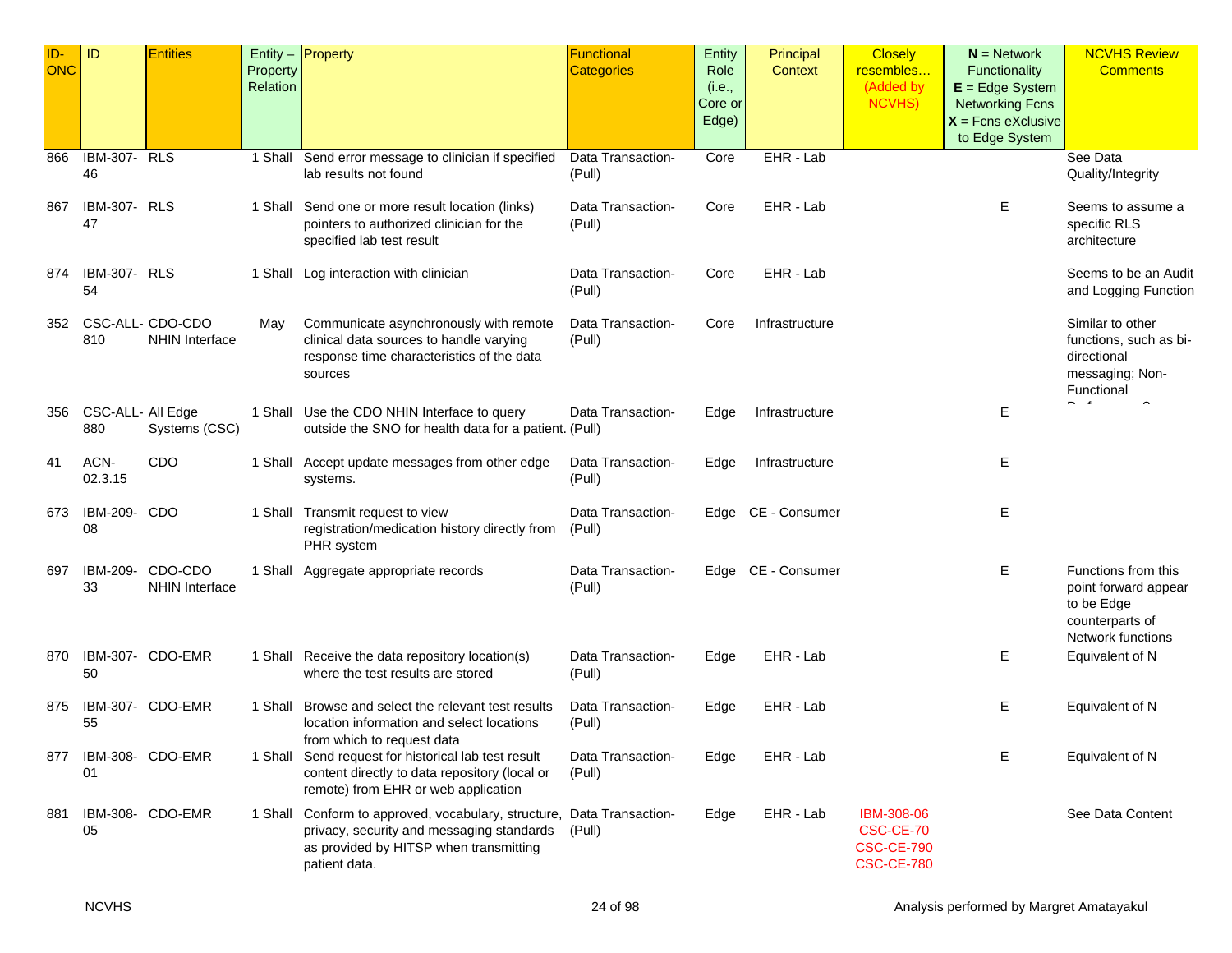| ID-<br><b>ONC</b> | ID                    | <b>Entities</b>                      | Property | Entity - Property                                                                   | <b>Functional</b><br><b>Categories</b> | <b>Entity</b><br>Role | Principal<br><b>Context</b> | <b>Closely</b><br>resembles        | $N =$ Network<br><b>Functionality</b>  | <b>NCVHS Review</b><br><b>Comments</b> |
|-------------------|-----------------------|--------------------------------------|----------|-------------------------------------------------------------------------------------|----------------------------------------|-----------------------|-----------------------------|------------------------------------|----------------------------------------|----------------------------------------|
|                   |                       |                                      | Relation |                                                                                     |                                        | (i.e.,                |                             | (Added by                          | $E = E$ dge System                     |                                        |
|                   |                       |                                      |          |                                                                                     |                                        | Core or               |                             | <b>NCVHS)</b>                      | <b>Networking Fcns</b>                 |                                        |
|                   |                       |                                      |          |                                                                                     |                                        | Edge)                 |                             |                                    | $X =$ Fcns eXclusive<br>to Edge System |                                        |
| 917               |                       | IBM-311- CDO-EMR                     |          | 1 Shall Receive requested historical lab test results Data Transaction-             |                                        | Edge                  | EHR - Lab                   |                                    | X                                      |                                        |
|                   | 02                    |                                      |          | into EHR                                                                            | (Pull)                                 |                       |                             |                                    |                                        |                                        |
|                   |                       | 1086 NGIT-102 CDO-EMR                |          | 1 Shall Process registration data received from CE                                  | Data Transaction-                      |                       | Edge CE - Consumer          |                                    | Χ                                      |                                        |
|                   |                       |                                      |          |                                                                                     | (Pull)                                 |                       |                             |                                    |                                        |                                        |
|                   |                       | 1087 NGIT-103 CDO-EMR                |          | 1 Shall Process medication data received from CE                                    | Data Transaction-<br>(Pull)            |                       | Edge CE - Consumer          |                                    | Χ                                      |                                        |
|                   |                       | 1090 NGIT-108 CDO-EMR                |          | 1 Shall Receive and validate request for data from                                  | Data Transaction-                      |                       | Edge CE - Consumer          |                                    | X                                      |                                        |
|                   |                       | 1092 NGIT-110 CDO-EMR                |          | <b>PHR</b><br>1 Shall Support the transmission of registration &                    | (Pull)<br>Data Transaction-            |                       | Edge CE - Consumer          |                                    | Χ                                      |                                        |
|                   |                       |                                      |          | medication data                                                                     | (Pull)                                 |                       |                             |                                    |                                        |                                        |
|                   |                       | 1107 NGIT-128 CDO-EMR                |          | 1 Shall Transmit well formed query request for lab<br>result data                   | Data Transaction-<br>(Pull)            | Edge                  | EHR - Lab                   | IBM-307-01                         |                                        | See Data Content                       |
|                   |                       |                                      |          |                                                                                     |                                        |                       |                             |                                    |                                        |                                        |
|                   | 1123 NGIT-148 CDO-LIS |                                      |          | 1 Shall Receive and process well formed query for                                   | Data Transaction-                      | Edge                  | EHR - Lab                   |                                    |                                        | See Data Content                       |
|                   |                       |                                      |          | laboratory test results according to HITSP<br>specified implementation instructions | (Pull)                                 |                       |                             |                                    |                                        |                                        |
|                   |                       | 418 CSC-CE- Consumer                 |          | 1 Shall Acknowledge receipt of and validate the                                     | Data Transaction-                      |                       | Edge CE - Consumer          |                                    | Χ                                      |                                        |
|                   | 740                   | System-PHR                           |          | format of received messages and requests                                            | (Pull)                                 |                       |                             |                                    |                                        |                                        |
| 597               | IBM-205-              | Consumer                             |          | 1 Shall Transmit request for registration/medication                                | Data Transaction-                      |                       | Edge CE - Consumer          | <b>NGIT-085</b>                    | Е                                      | Equivalent of N                        |
|                   | 04                    | System-PHR                           |          | history data to data/network systems to<br>query documents from the NHIN            | (Pull)                                 |                       |                             | <b>NGIT-086</b><br><b>NGIT-088</b> |                                        |                                        |
|                   |                       |                                      |          |                                                                                     |                                        |                       |                             | <b>NGIT-087</b>                    |                                        |                                        |
| 611               | IBM-205-              | Consumer                             |          | 1 Shall Use a medication transaction broker to pre-                                 | Data Transaction-                      |                       | Edge CE - Consumer          |                                    | Е                                      | Equivalent of N                        |
|                   | 18                    | System-PHR                           |          | populate PHR with registration and                                                  | (Pull)                                 |                       |                             |                                    |                                        |                                        |
|                   |                       |                                      |          | medication history data                                                             |                                        |                       |                             |                                    |                                        |                                        |
| 634               |                       | IBM-207- Consumer                    |          | 1 Shall Aggregate appropriate records from NHIN                                     | Data Transaction-                      |                       | Edge CE - Consumer          |                                    | Ε                                      | Equivalent of N                        |
|                   | 14                    | System-PHR                           |          | query                                                                               | (Pull)                                 |                       |                             |                                    |                                        |                                        |
|                   |                       | 1073 NGIT-089 Consumer               |          | 1 Shall Receive and process registration data                                       | Data Transaction-                      |                       | Edge CE - Consumer          | <b>CSC-CE-730</b>                  | Χ                                      |                                        |
|                   |                       | System-PHR                           |          |                                                                                     | (Pull)                                 |                       |                             | IBM-205-21<br>IBM-207-21           |                                        |                                        |
|                   |                       |                                      |          |                                                                                     |                                        |                       |                             |                                    |                                        |                                        |
|                   |                       | 1074 NGIT-090 Consumer<br>System-PHR |          | 1 Shall Receive and process medication data                                         | Data Transaction-<br>(Pull)            |                       | Edge CE - Consumer          | <b>CSC-CE-730</b><br>IBM-205-21    | Χ                                      |                                        |
|                   |                       |                                      |          |                                                                                     |                                        |                       |                             | IBM-207-21                         |                                        |                                        |
|                   |                       | 1075 NGIT-091 Consumer               |          | 1 Shall Acknowledge receipt of data                                                 | Data Transaction-                      |                       | Edge CE - Consumer          | IBM-205-23                         |                                        | See Data                               |
|                   |                       | System-PHR                           |          |                                                                                     | (Pull)                                 |                       |                             | IBM-207-23                         |                                        | Quality/Integrity                      |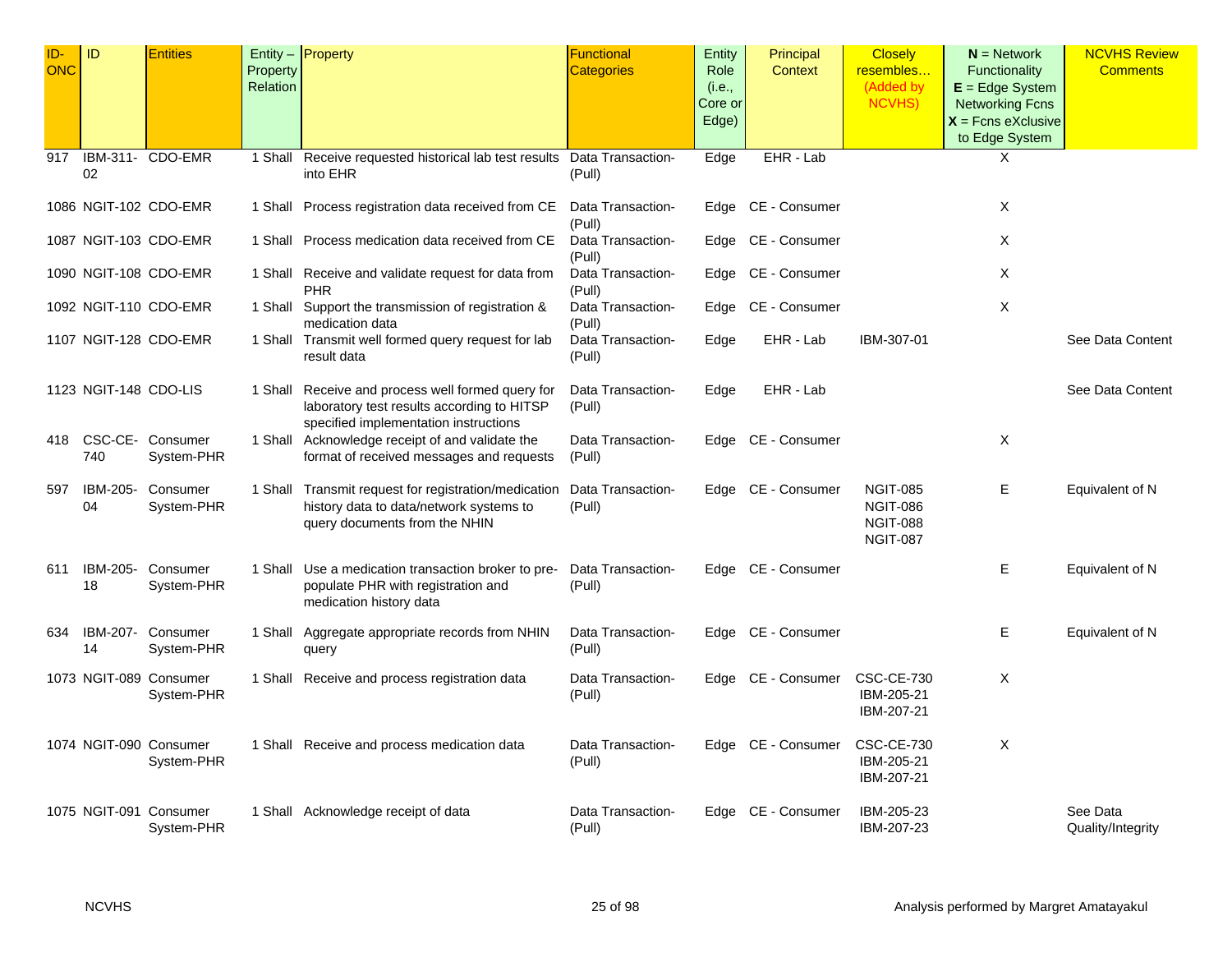| ID-<br><b>ONC</b> | ID                     | <b>Entities</b>                                        | Property | Entity $-$ <b>Property</b>                                                                                                                                                    | Functional<br><b>Categories</b> | Entity<br>Role   | Principal<br>Context | <b>Closely</b><br>resembles                                              | $N =$ Network<br>Functionality                 | <b>NCVHS Review</b><br><b>Comments</b> |
|-------------------|------------------------|--------------------------------------------------------|----------|-------------------------------------------------------------------------------------------------------------------------------------------------------------------------------|---------------------------------|------------------|----------------------|--------------------------------------------------------------------------|------------------------------------------------|----------------------------------------|
|                   |                        |                                                        | Relation |                                                                                                                                                                               |                                 | (i.e.,           |                      | (Added by                                                                | $E = Edge System$                              |                                        |
|                   |                        |                                                        |          |                                                                                                                                                                               |                                 | Core or<br>Edge) |                      | <b>NCVHS)</b>                                                            | <b>Networking Fcns</b><br>$X =$ Fcns eXclusive |                                        |
|                   |                        |                                                        |          |                                                                                                                                                                               |                                 |                  |                      |                                                                          | to Edge System                                 |                                        |
|                   |                        | 1077 NGIT-093 Consumer<br>System-PHR                   |          | 1 Shall Provide listing of lab result transactions<br>received but not processed or loaded into<br><b>EMR</b>                                                                 | Data Transaction-<br>(Pull)     |                  | Edge CE - Consumer   |                                                                          | Χ                                              |                                        |
|                   | 1080 NGIT-096 Consumer | System-PHR                                             |          | 1 Shall Transmit registration data to authorized<br>system                                                                                                                    | Data Transaction-<br>(Pull)     |                  | Edge CE - Consumer   | IBM-207-04<br><b>CSC-CE-770</b>                                          | X                                              |                                        |
|                   |                        | 1081 NGIT-097 Consumer<br>System-PHR                   |          | 1 Shall Transmit medication data to authorized<br>system                                                                                                                      | Data Transaction-<br>(Pull)     |                  | Edge CE - Consumer   | IBM-207-04<br><b>CSC-CE-770</b>                                          | Χ                                              |                                        |
| 822               | IBM-307-<br>02         | <b>External User</b><br>interfaces                     |          | 1 Shall Query locator system for laboratory<br>(historical) test results location                                                                                             | Data Transaction-<br>(Pull)     | Edge             | EHR - Lab            |                                                                          | E.                                             | Equivalent of N                        |
| 871               | IBM-307-<br>51         | <b>External User</b><br>interfaces                     |          | 1 Shall Receive the data repository location(s)<br>where the test results are stored                                                                                          | Data Transaction-<br>(Pull)     | Edge             | EHR - Lab            | IBM-307-50                                                               | Е                                              | Equivalent of N                        |
| 876               | IBM-307-<br>56         | External User<br>interfaces                            |          | 1 Shall Browse and select the relevant test results<br>location information and select locations<br>from which to request data                                                | Data Transaction-<br>(Pull)     | Edge             | EHR - Lab            | IBM-307-55                                                               | E.                                             | Equivalent of N                        |
| 878               | IBM-308-<br>02         | <b>External User</b><br>interfaces                     |          | 1 Shall Send request for historical lab test result<br>content directly to data repository (local or<br>remote) from EHR or web application                                   | Data Transaction-<br>(Pull)     | Edge             | EHR - Lab            | IBM-308-01                                                               | E.                                             | Equivalent of N                        |
| 882               | IBM-308-<br>06         | <b>External User</b><br>interfaces                     |          | 1 Shall Conform to approved, vocabulary, structure, Data Transaction-<br>privacy, security and messaging standards<br>as provided by HITSP when transmitting<br>patient data. | (Pull)                          | Edge             | EHR - Lab            | <b>IBM-308-05</b><br>CSC-CE-70<br><b>CSC-CE-790</b><br><b>CSC-CE-780</b> |                                                | See Data Content                       |
| 925               | IBM-312-<br>01         | <b>External User</b><br>interfaces                     |          | 1 Shall Receive laboratory test results in web<br>application from data repository or data<br>stager                                                                          | Data Transaction-<br>(Pull)     | Edge             | EHR - Lab            | IBM-311-02                                                               | E.                                             | Equivalent of N                        |
|                   |                        | 1109 NGIT-130 External User<br>interfaces              |          | 1 Shall Transmit well formed query request for lab<br>result data                                                                                                             | Data Transaction-<br>(Pull)     | Edge             | EHR - Lab            | IBM-209-08                                                               | Е                                              | Equivalent of N                        |
|                   | 1124 NGIT-149 Health   | Information<br>Intermediaries                          |          | 1 Shall Receive and process well formed query for<br>laboratory test results according to HITSP<br>specified implementation instructions                                      | Data Transaction-<br>(Pull)     | Edge             | EHR - Lab            |                                                                          |                                                | See Data Content                       |
|                   | 1130 NGIT-155 Health   | Information<br>Intermediaries                          |          | 1 Shall Transmit well formed result messages<br>according to a HITSP specified<br>implementation instruction.                                                                 | Data Transaction-<br>(Pull)     | Edge             | EHR - Lab            |                                                                          |                                                | See Data Content                       |
| 886               | IBM-308-<br>10         | <b>NHIN</b><br>Administration-<br>Data Stager<br>(IBM) |          | 1 Shall Transmit request for lab data repository on<br>behalf of the clinician                                                                                                | Data Transaction-<br>(Pull)     | Edge             | EHR - Lab            | IBM-209-08                                                               | Е.                                             | Equivalent of N                        |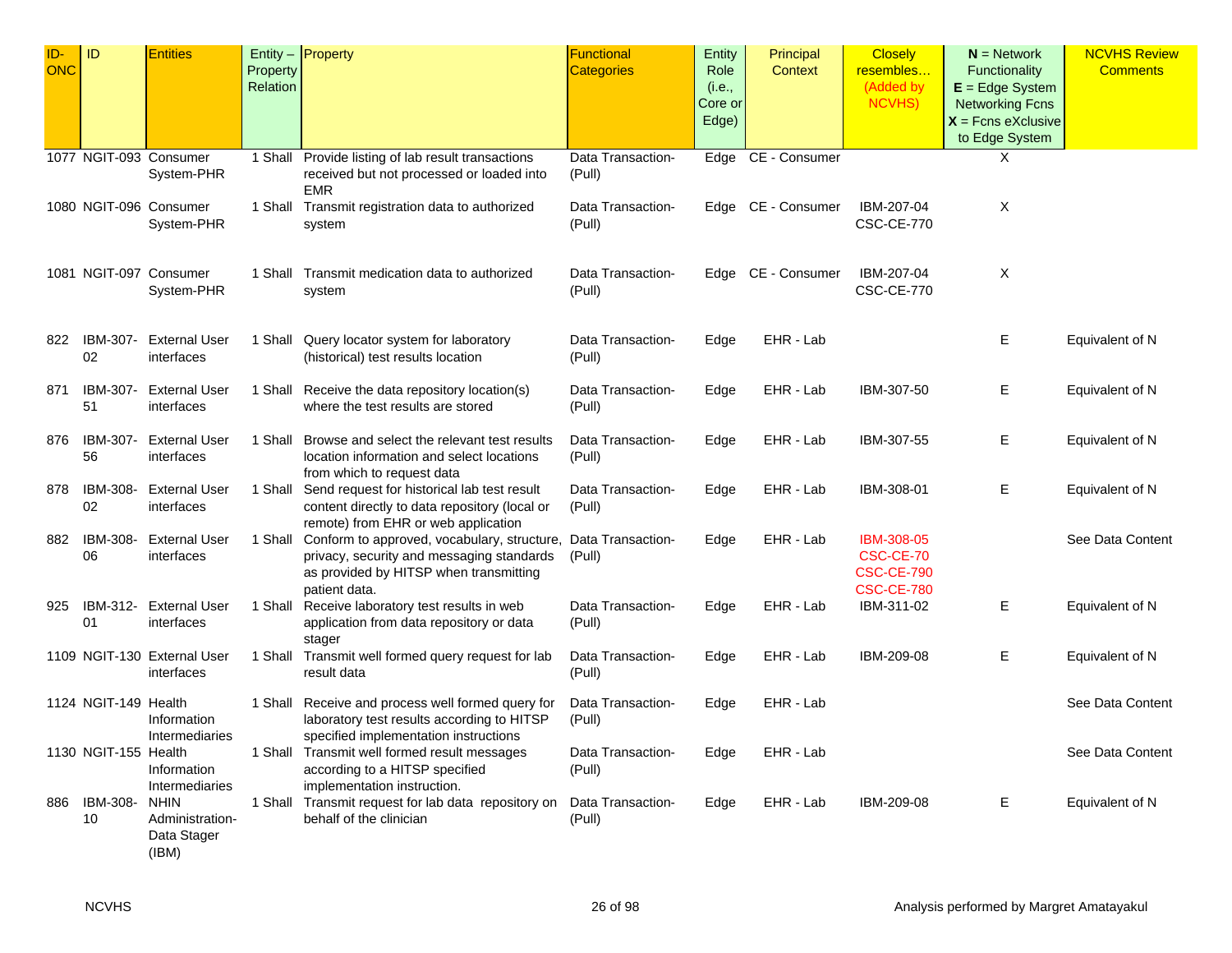| ID-        | ID                | <b>Entities</b>              |          | Entity - Property                                                        | Functional        | <b>Entity</b> | Principal          | <b>Closely</b>                  | $N =$ Network          | <b>NCVHS Review</b> |
|------------|-------------------|------------------------------|----------|--------------------------------------------------------------------------|-------------------|---------------|--------------------|---------------------------------|------------------------|---------------------|
| <b>ONC</b> |                   |                              | Property |                                                                          | <b>Categories</b> | Role          | Context            | resembles                       | Functionality          | <b>Comments</b>     |
|            |                   |                              | Relation |                                                                          |                   | (i.e.,        |                    | (Added by                       | $E = Edge System$      |                     |
|            |                   |                              |          |                                                                          |                   | Core or       |                    | NCVHS)                          | <b>Networking Fcns</b> |                     |
|            |                   |                              |          |                                                                          |                   | Edge)         |                    |                                 | $X =$ Fcns eXclusive   |                     |
|            |                   |                              |          |                                                                          |                   |               |                    |                                 | to Edge System         |                     |
| 907        | IBM-310-          | <b>NHIN</b>                  | 1 Shall  | Receive requested lab results form data                                  | Data Transaction- | Edge          | EHR - Lab          |                                 | E                      | Equivalent of N     |
|            | 01                | Administration-              |          | repository if acting on behalf of the                                    | (Pull)            |               |                    |                                 |                        |                     |
|            |                   | Data Stager                  |          | requesting clinician                                                     |                   |               |                    |                                 |                        |                     |
|            |                   | (IBM)                        |          |                                                                          |                   |               |                    |                                 |                        |                     |
| 910        | IBM-310-          | <b>NHIN</b>                  |          | 1 Shall Conform to approved, vocabulary, structure,                      | Data Transaction- | Edge          | EHR - Lab          |                                 |                        | See Data Content    |
|            | 04                | Administration-              |          | privacy, security and messaging standards                                | (Pull)            |               |                    |                                 |                        |                     |
|            |                   | Data Stager                  |          | as provided by HITSP when transmitting                                   |                   |               |                    |                                 |                        |                     |
|            |                   | (IBM)                        |          | patient data                                                             |                   |               |                    |                                 |                        |                     |
| 902        | IBM-309-          | Repositories                 |          | 1 Shall Transmit lab results requested by an                             | Data Transaction- | Edge          | EHR - Lab          |                                 | Е                      | Equivalent of N     |
|            | 10                |                              |          | ordering clinician or other authorized                                   | (Pull)            |               |                    |                                 |                        |                     |
|            |                   |                              |          | provider of care for an identified patient to                            |                   |               |                    |                                 |                        |                     |
|            |                   |                              |          | the requesting entity (clinician or data                                 |                   |               |                    |                                 |                        |                     |
|            |                   |                              |          | stager)                                                                  |                   |               |                    |                                 |                        |                     |
| 879        |                   | IBM-308- CDO-EMR             |          | 2 Should Submit request for lab test results through a Data Transaction- |                   | Edge          | EHR - Lab          |                                 | Е                      | Equivalent of N     |
|            | 03                |                              |          | data stager                                                              | (Pull)            |               |                    |                                 |                        |                     |
| 880        | IBM-308-          | <b>External User</b>         |          | 2 Should Submit request for lab test results through a Data Transaction- |                   | Edge          | EHR - Lab          |                                 | Е                      | Equivalent of N     |
|            | 04                | interfaces                   |          | data stager                                                              | (Pull)            |               |                    |                                 |                        |                     |
|            |                   |                              |          |                                                                          |                   |               |                    |                                 |                        |                     |
| 340        |                   | <b>CSC-ALL-</b> Repositories |          | 2 Should Return clinical data in response to                             | Data Transaction- | Edge          | Infrastructure     |                                 | Е                      |                     |
|            | 660               |                              |          | authorized queries.                                                      | (Pull)            |               |                    |                                 |                        |                     |
| 446        |                   | <b>CSC-EHR-Repositories</b>  |          | 2 Should Receive, acknowledge, and validate the                          | Data Transaction- | Edge          | EHR - Lab          |                                 | X                      |                     |
|            | 470               |                              |          | format of queries, control access, process                               | (Pull)            |               |                    |                                 |                        |                     |
|            |                   |                              |          | queries, and filter and return results.                                  |                   |               |                    |                                 |                        |                     |
| 355        | CSC-ALL- All Edge |                              | May      | Use the CDO NHIN Interface to query health Data Transaction-             |                   | Edge          | Infrastructure     | CSC-ALL-880                     | Е                      | Equivalent of N     |
|            | 870               | Systems (CSC)                |          | data for a patient within a SNO.                                         | (Pull)            |               |                    |                                 |                        |                     |
|            |                   |                              |          |                                                                          |                   |               |                    |                                 |                        |                     |
| 422        | CSC-CE- CDO       |                              | May      | Transmit a query that are formatted                                      | Data Transaction- | Edge          | CE - Consumer      | IBM-308-05                      |                        | See Data            |
|            | 780               |                              |          | according to HITSP standards and                                         | (Pull)            |               |                    | IBM-308-06                      |                        | Quality/Integrity   |
|            |                   |                              |          | implementation guides, for consumer health                               |                   |               |                    | <b>CSC-CE-790</b>               |                        |                     |
|            |                   |                              |          | data to a PHR system. The query will                                     |                   |               |                    | CSC-CE-70                       |                        |                     |
|            |                   |                              |          | contain the PHR location and                                             |                   |               |                    |                                 |                        |                     |
|            |                   |                              |          | patient/consumer provided credentials.                                   |                   |               |                    |                                 |                        |                     |
| 423        | CSC-CE- CDO       |                              | May      | Receive the data results, that are formatted                             | Data Transaction- |               | Edge CE - Consumer | IBM-308-05<br><b>IBM-308-06</b> |                        | See Data            |
|            | 790               |                              |          | according to HITSP standards and                                         | (Pull)            |               |                    |                                 |                        | Quality/Integrity   |
|            |                   |                              |          | implementation guides, from a query to a<br>PHR system                   |                   |               |                    | <b>CSC-CE-780</b><br>CSC-CE-70  |                        |                     |
| 426        | CSC-CE- CDO       |                              | May      | Accept provider/operator-mediated                                        | Data Transaction- | Edge          | CE - Consumer      |                                 | Е                      | "May" function may  |
|            | 870               |                              |          | authorized requests over the NHIN for data                               | (Pull)            |               |                    |                                 |                        | not be minimum      |
|            |                   |                              |          | to be subsequently transferred to a patient's                            |                   |               |                    |                                 |                        | essential           |
|            |                   |                              |          | PHR. These requests must stipulate that the                              |                   |               |                    |                                 |                        |                     |
|            |                   |                              |          | results will be viewed by the patient.                                   |                   |               |                    |                                 |                        |                     |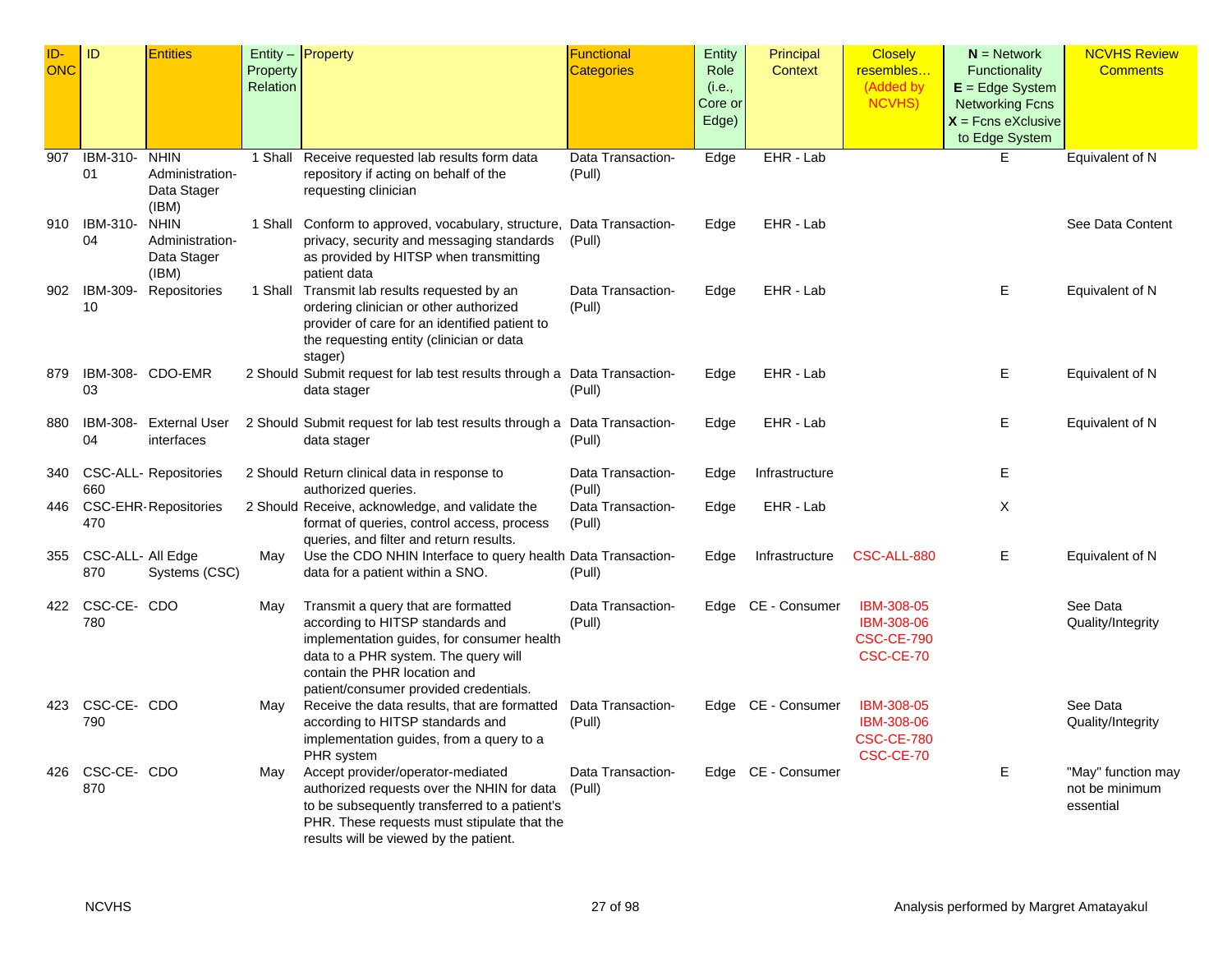| $ID-$<br><b>ONC</b> | ID                      | <b>Entities</b>                                                        | Property<br>Relation | $Entity -$ Property                                                                                                                                                                                                                          | Functional<br><b>Categories</b> | Entity<br>Role<br>(i.e.,<br>Core or<br>Edge) | Principal<br><b>Context</b> | <b>Closely</b><br>resembles<br>(Added by<br><b>NCVHS)</b>                       | $N =$ Network<br>Functionality<br>$E = Edge System$<br><b>Networking Fcns</b><br>$X$ = Fcns eXclusive<br>to Edge System | <b>NCVHS Review</b><br><b>Comments</b>            |
|---------------------|-------------------------|------------------------------------------------------------------------|----------------------|----------------------------------------------------------------------------------------------------------------------------------------------------------------------------------------------------------------------------------------------|---------------------------------|----------------------------------------------|-----------------------------|---------------------------------------------------------------------------------|-------------------------------------------------------------------------------------------------------------------------|---------------------------------------------------|
| 427                 | CSC-CE-CDO<br>890       |                                                                        | May                  | Under provider/operator control, transmit<br>data that is formatted according to HITSP<br>standards and implementation guides,<br>accompanied by the patient's credentials, to<br>a patient's PHR                                            | Data Transaction-<br>(Pull)     |                                              | Edge CE - Consumer          | <b>IBM-308-05</b><br><b>IBM-308-06</b><br><b>CSC-CE-780</b><br><b>CSC-CE-70</b> |                                                                                                                         | See Data<br>Quality/Integrity                     |
| 443                 | CSC-EHR-CDO<br>440      |                                                                        | May                  | Query the NHIN Interface for historical lab<br>results. Queries contain the identity and<br>organization of the requester, and may<br>contain a filtering specification, such as to<br>return only results from a specified order<br>number. | Data Transaction-<br>(Pull)     | Edge                                         | EHR - Lab                   |                                                                                 |                                                                                                                         | See Data Filtering                                |
| 554                 | IBM-105- CDO<br>03      |                                                                        | May                  | Be able to provide re-identified data for<br>specific patients upon authorized request to (Pull)<br>Public Health agencies to support event<br>detection                                                                                     | Data Transaction-               | Edge                                         | Bio                         |                                                                                 | Е                                                                                                                       | "May" function may<br>not be minimum<br>essential |
|                     |                         | 1122 NGIT-147 CDO-EMR                                                  | May                  | Receive and process well formed query for<br>laboratory test results according to HITSP<br>specified implementation instructions                                                                                                             | Data Transaction-<br>(Pull)     | Edge                                         | EHR - Lab                   | IBM-308-05<br>IBM-308-06<br><b>CSC-CE-780</b><br>CSC-CE-70                      |                                                                                                                         | See Data<br>Quality/Integrity                     |
|                     | 678                     | 413 CSC-CE- Consumer<br>System-PHR                                     | May                  | Input data from, or store data to, offline<br>storage devices                                                                                                                                                                                | Data Transaction-<br>(Pull)     |                                              | Edge CE - Consumer          |                                                                                 | X                                                                                                                       |                                                   |
| 414                 | CSC-CE- Consumer<br>680 | System-PHR                                                             | May                  | Query other PHRs for accessible data using Data Transaction-<br>consumer provided credentials                                                                                                                                                | (Pull)                          |                                              | Edge CE - Consumer          |                                                                                 |                                                                                                                         | See Credentialing                                 |
| 638                 | 18                      | IBM-207- Consumer<br>System-PHR                                        | May                  | Use a medication transaction broker to pull<br>updated registration and medication history<br>data into the PHR                                                                                                                              | Data Transaction-<br>(Pull)     |                                              | Edge CE - Consumer          |                                                                                 | X                                                                                                                       |                                                   |
| 711                 | IBM-211-<br>04          | Consumer<br>System-PHR                                                 | May                  | Import standardized data when creating a<br>new PHR account                                                                                                                                                                                  | Data Transaction-<br>(Pull)     |                                              | Edge CE - Consumer          | IBM-308-05<br>IBM-308-06<br><b>CSC-CE-780</b><br><b>CSC-CE-70</b>               |                                                                                                                         | See Data<br>Quality/Integrity                     |
| 552                 | IBM-105-<br>01          | Data Analysis<br>and Secondary<br>Use Systems-<br><b>Public Health</b> | May                  | Be able to request re-identification of<br>specified patient data to support event<br>detection                                                                                                                                              | Data Transaction-<br>(Pull)     | Edge                                         | Biosurveillance             |                                                                                 |                                                                                                                         | "May" function may<br>not be minimum<br>essential |
| 555                 | IBM-105-<br>04          | Data Analysis<br>and Secondary<br>Use Systems-<br><b>Public Health</b> | Mav                  | Be able to receive re-identified data for<br>specific patients upon authorized request<br>from CDOs to support event detection                                                                                                               | Data Transaction-<br>(Pull)     | Edge                                         | Biosurveillance             |                                                                                 | X                                                                                                                       |                                                   |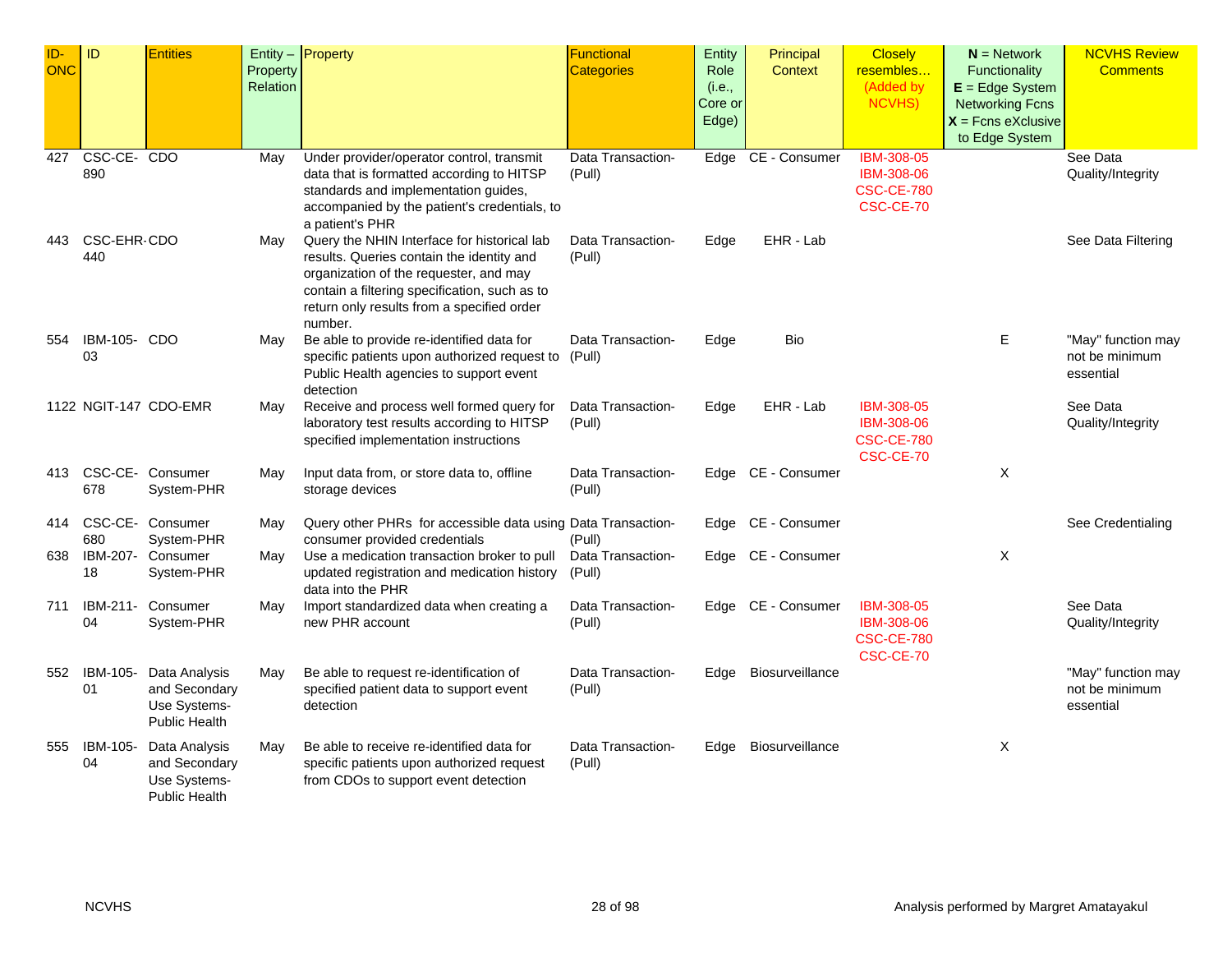| ID-<br><b>ONC</b> | ID              | <b>Entities</b>                                                                       | Property<br>Relation | Entity - Property                                                                                                                                                                           | <b>Functional</b><br><b>Categories</b> | Entity<br>Role<br>(i.e.,<br>Core or<br>Edge) | Principal<br><b>Context</b> | <b>Closely</b><br>resembles<br>(Added by<br><b>NCVHS)</b>                                                       | $N =$ Network<br><b>Functionality</b><br>$E = Edge System$<br><b>Networking Fcns</b><br>$X =$ Fcns eXclusive<br>to Edge System | <b>NCVHS Review</b><br><b>Comments</b>                                                                           |
|-------------------|-----------------|---------------------------------------------------------------------------------------|----------------------|---------------------------------------------------------------------------------------------------------------------------------------------------------------------------------------------|----------------------------------------|----------------------------------------------|-----------------------------|-----------------------------------------------------------------------------------------------------------------|--------------------------------------------------------------------------------------------------------------------------------|------------------------------------------------------------------------------------------------------------------|
| 570               | IBM-107-<br>04  | <b>NHIN</b><br>Administration-<br><b>Biosurveillance</b><br>Responder<br>System (IBM) | May                  | Allows biosurveillance responder to<br>subscribe to receive biosurveillance event<br>response messages as secure email and/or<br>directly into web application to support event<br>response | Data Transaction-<br>(Pull)            | Edge                                         | Biosurveillance             |                                                                                                                 | X                                                                                                                              |                                                                                                                  |
| 337               | 600             | <b>CSC-ALL- Repositories</b>                                                          | May                  | Use the identity of the querying organization Data Transaction-<br>and originator in determining which records (Pull)<br>it will return, based on its own policies.                         |                                        | Edge                                         | Infrastructure              |                                                                                                                 | X                                                                                                                              |                                                                                                                  |
| 339               | 650             | <b>CSC-ALL- Repositories</b>                                                          | May                  | Accept queries for clinical data, from<br>authorized providers of care                                                                                                                      | Data Transaction-<br>(Pull)            | Edge                                         | Infrastructure              |                                                                                                                 | E                                                                                                                              | Equivalent of N                                                                                                  |
| 332               | 430             | CSC-ALL- CDO-CDO<br><b>NHIN Interface</b>                                             | 1 Shall              | Deliver messages to destination<br>organizations, or notify the sender that they<br>are "Undeliverable".                                                                                    | Data Transaction-<br>(Push)            | Core                                         | Infrastructure              | IBM-102-10<br>ACN-02.3.12<br><b>CSC-ALL-300</b><br>CSC-ALL-400<br>CSC-EHR-420                                   | N                                                                                                                              | Combined                                                                                                         |
| 522               | 10              | IBM-102- CDO-CDO<br><b>NHIN Interface</b>                                             |                      | 1 Shall Transmit the matching and normalized data Data Transaction-<br>along with any appropriate metadata (e.g.,<br>limited patient demographics) to appropriate<br>public health agencies | (Push)                                 | Core                                         | <b>Bio</b>                  | CSC-ALL-430<br>ACN-02.3.12<br>CSC-ALL-300<br>CSC-ALL-400<br>CSC-EHR-420                                         | N                                                                                                                              | Combined and<br>assume matching and<br>normalization are<br>conducted at Edge<br>System (X)                      |
| 537               | IBM-103-<br>10  | CDO-CDO<br><b>NHIN Interface</b>                                                      |                      | 1 Shall Transmit the matching and normalized data Data Transaction-<br>along with any appropriate metadata (e.g.,<br>limited patient demographics) to appropriate<br>public health agencies | (Push)                                 | Core                                         | Bio                         | IBM-102-10                                                                                                      |                                                                                                                                | Exact duplicate                                                                                                  |
| 713               | IBM-211-<br>06  | Consumer<br>System-PHR                                                                |                      | 1 Shall Follow data encryption standards governed<br>by HITSP                                                                                                                               | Data Transaction-<br>(Push)            | Core                                         | Infrastructure              |                                                                                                                 |                                                                                                                                | Seems to belong<br>under Security                                                                                |
| 140               | ACN-<br>06.1.3  | Data Analysis<br>and Secondary<br>Use Systems                                         |                      | 1 Shall Receive anonymized health data from<br>participating edge systems.                                                                                                                  | Data Transaction-<br>(Push)            | Core                                         | Bio                         | IBM-102-11<br>IBM-103-11<br>ACN-05.1.1.1<br><b>NGIT-159</b><br><b>CSC-BIO-560</b><br>ACN-06.1.12<br>ACN-06.1.13 | E                                                                                                                              | Definition needed for<br>"anonymize" in light<br>of using PHI in<br>accordance with<br><b>HIPAA</b> requirements |
| 137               | ACN-<br>06.1.12 | Data Analysis<br>and Secondary<br>Use Systems-<br><b>Public Health</b>                |                      | 1 Shall Transmit aggregated anonymized data to<br>public health systems within 24 hours of<br>generation.                                                                                   | Data Transaction-<br>(Push)            | Core                                         | Bio                         | IBM-102-11<br>IBM-103-11<br>ACN-05.1.1.1<br><b>NGIT-159</b><br>CSC-BIO-560<br>ACN-06.1.3<br>ACN-06.1.13         | E                                                                                                                              | Seems that 24 hour<br>specification is policy                                                                    |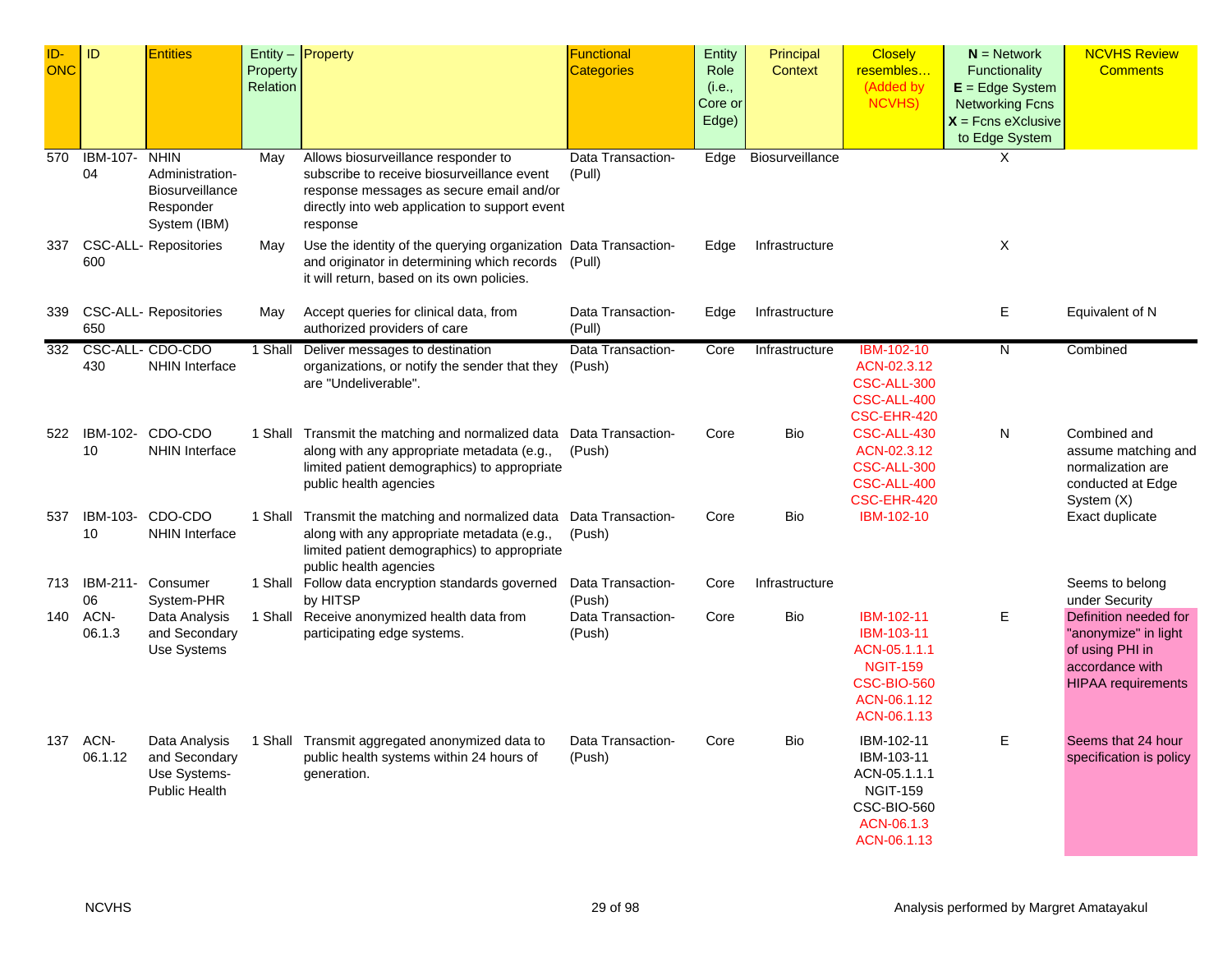| ID-<br><b>ONC</b> | ID                 | <b>Entities</b>                                                        | Property<br>Relation | Entity - Property                                                                                                                                                             | Functional<br>Categories    | Entity<br>Role<br>(i.e.,<br>Core or<br>Edge) | Principal<br><b>Context</b> | <b>Closely</b><br>resembles<br>(Added by<br>NCVHS)                                                                                                             | $N =$ Network<br>Functionality<br>$E = Edge System$<br><b>Networking Fcns</b><br>$X =$ Fcns eXclusive<br>to Edge System | <b>NCVHS Review</b><br><b>Comments</b>                            |
|-------------------|--------------------|------------------------------------------------------------------------|----------------------|-------------------------------------------------------------------------------------------------------------------------------------------------------------------------------|-----------------------------|----------------------------------------------|-----------------------------|----------------------------------------------------------------------------------------------------------------------------------------------------------------|-------------------------------------------------------------------------------------------------------------------------|-------------------------------------------------------------------|
| 138               | ACN-<br>06.1.13    | Data Analysis<br>and Secondary<br>Use Systems-<br><b>Public Health</b> | 1 Shall              | Transmit aggregated anonymized data to<br>public health systems in formats defined by<br>the public health agencies.                                                          | Data Transaction-<br>(Push) | Core                                         | <b>Bio</b>                  | IBM-102-11<br>IBM-103-11<br>ACN-05.1.1.1<br><b>NGIT-159</b><br><b>CSC-BIO-560</b><br>ACN-06.1.3<br>ACN-06-1.12                                                 | E.                                                                                                                      |                                                                   |
| 558               | IBM-106-<br>03     | Data Analysis<br>and Secondary<br>Use Systems-<br><b>Public Health</b> |                      | 1 Shall Communicate directly to care givers via<br>secure NHIN messaging to provide updates (Push)<br>and instructions to monitor a previously<br>detected event              | Data Transaction-           | Core                                         | Biosurveillance             | IBM-104-02<br><b>NGIT-076</b><br><b>CSC-BIO-580</b><br><b>CSC-BIO-550</b><br>IBM-106-01<br><b>NGIT-159</b>                                                     | Е                                                                                                                       |                                                                   |
| 610               | 17                 | IBM-205- Repositories                                                  |                      | 1 Shall Transmit data according to HITSP standards Data Transaction-                                                                                                          | (Push)                      | Core                                         | Infrastructure              | IBM-207-17<br>IBM-207-16                                                                                                                                       |                                                                                                                         | See Data Content                                                  |
| 793               | IBM-304- RLS<br>27 |                                                                        |                      | 1 Shall Conform to approved, vocabulary, structure, Data Transaction-<br>privacy, security and messaging standards<br>as provided by HITSP when transmitting<br>patient data. | (Push)                      | Core                                         | EHR - Lab                   |                                                                                                                                                                |                                                                                                                         | See Data Content                                                  |
| 794               | IBM-305- RLS<br>01 |                                                                        |                      | 1 Shall Receive new lab result event (file) location<br>information and related information from lab (Push)<br>data repository                                                | Data Transaction-           | Core                                         | EHR - Lab                   | IBM-209-10<br>ACN-06.1.1<br>IBM-311-01<br><b>NGIT-135</b><br>IBM-304-01<br>CSC-EHR-370<br>CSC-ALL-380<br><b>NGIT-121</b><br><b>NGIT-126</b><br><b>NGIT-127</b> | E                                                                                                                       | Raised to generic<br>level and combined<br>with related functions |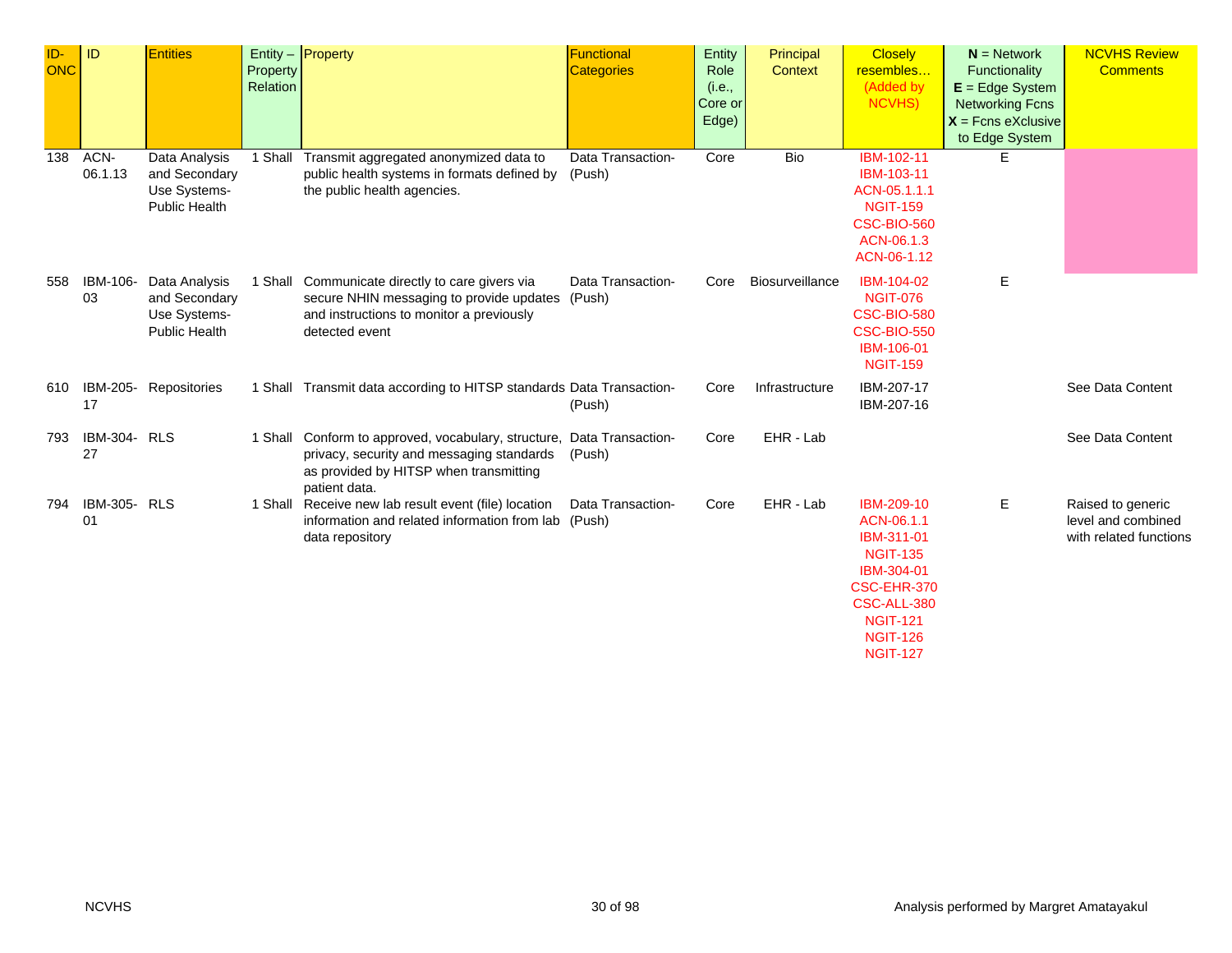| ID-<br><b>ONC</b> | <b>ID</b>                | <b>Entities</b> | Property<br>Relation | Entity $-$ Property                                                                                                                                                                                                                                                                                     | <b>Functional</b><br><b>Categories</b> | Entity<br>Role<br>(i.e.,<br>Core or<br>Edge) | Principal<br>Context | <b>Closely</b><br>resembles<br>(Added by<br><b>NCVHS)</b>                                                                                                                                          | $N =$ Network<br>Functionality<br>$E = Edge System$<br><b>Networking Fcns</b><br>$X =$ Fcns eXclusive<br>to Edge System | <b>NCVHS Review</b><br><b>Comments</b>                            |
|-------------------|--------------------------|-----------------|----------------------|---------------------------------------------------------------------------------------------------------------------------------------------------------------------------------------------------------------------------------------------------------------------------------------------------------|----------------------------------------|----------------------------------------------|----------------------|----------------------------------------------------------------------------------------------------------------------------------------------------------------------------------------------------|-------------------------------------------------------------------------------------------------------------------------|-------------------------------------------------------------------|
| 801               | IBM-305-<br>08           | RLS             | 1 Shall              | Automatically send notification of new lab<br>test result event availability to clinicians EHR (Push)<br>or web application (local or remote<br>marketplace) if appropriate according to<br>sensitivity restrictions and patient consent<br>restrictions                                                | Data Transaction-                      | Core                                         | EHR - Lab            | <b>IBM-305-09</b><br>IBM-303-04<br>CSC-ALL-190<br>IBM-207-31<br>IBM-304-11<br>IBM-304-18<br>IBM-304-19<br>IBM-304-20<br>CSC-EHR-400<br>CSC-ALL-380<br>CSC-EHR-422<br><b>NGIT-142</b><br>IBM-316-01 | E                                                                                                                       | Raised to generic<br>level and combined<br>with related functions |
| 802               | IBM-305- RLS<br>09       |                 |                      | 1 Shall Automatically send notification of new lab<br>test result event availability to clinicians EHR (Push)<br>or web application dependent on provider<br>preferences to receive or not receive<br>notification of new lab result events<br>automatically and specifications of lab order<br>message | Data Transaction-                      | Core                                         | EHR - Lab            | IBM-305-08<br>IBM-303-04<br>CSC-ALL-190<br>IBM-207-31<br>IBM-304-11<br>IBM-304-18<br>IBM-304-19<br>IBM-304-20<br>CSC-EHR-400<br>CSC-ALL-380<br>CSC-EHR-422<br><b>NGIT-142</b><br>IBM-316-01        | Е                                                                                                                       | Combined                                                          |
| 329               | CSC-ALL- All Edge<br>400 | Systems (CSC)   |                      | 1 Shall Use the NHIN Interface as the intermediary Data Transaction-<br>for the distribution of messages to entities in (Push)<br>other SNOs.                                                                                                                                                           |                                        | Edge                                         | Infrastructure       | IBM-102-10<br>ACN-02.3.12<br>CSC-ALL-300<br>CSC-ALL-430<br>CSC-EHR-420                                                                                                                             | N                                                                                                                       | Seems to describe a<br>specific type of<br>architecture           |
| 675               | IBM-209- CDO<br>10       |                 |                      | 1 Shall Receive registration/medication history to<br>view via web portal                                                                                                                                                                                                                               | Data Transaction-<br>(Push)            |                                              | Edge CE - Consumer   | ACN-06.11<br>IBM-311-01                                                                                                                                                                            | Е                                                                                                                       | Raised to generic<br>level and combined<br>with related functions |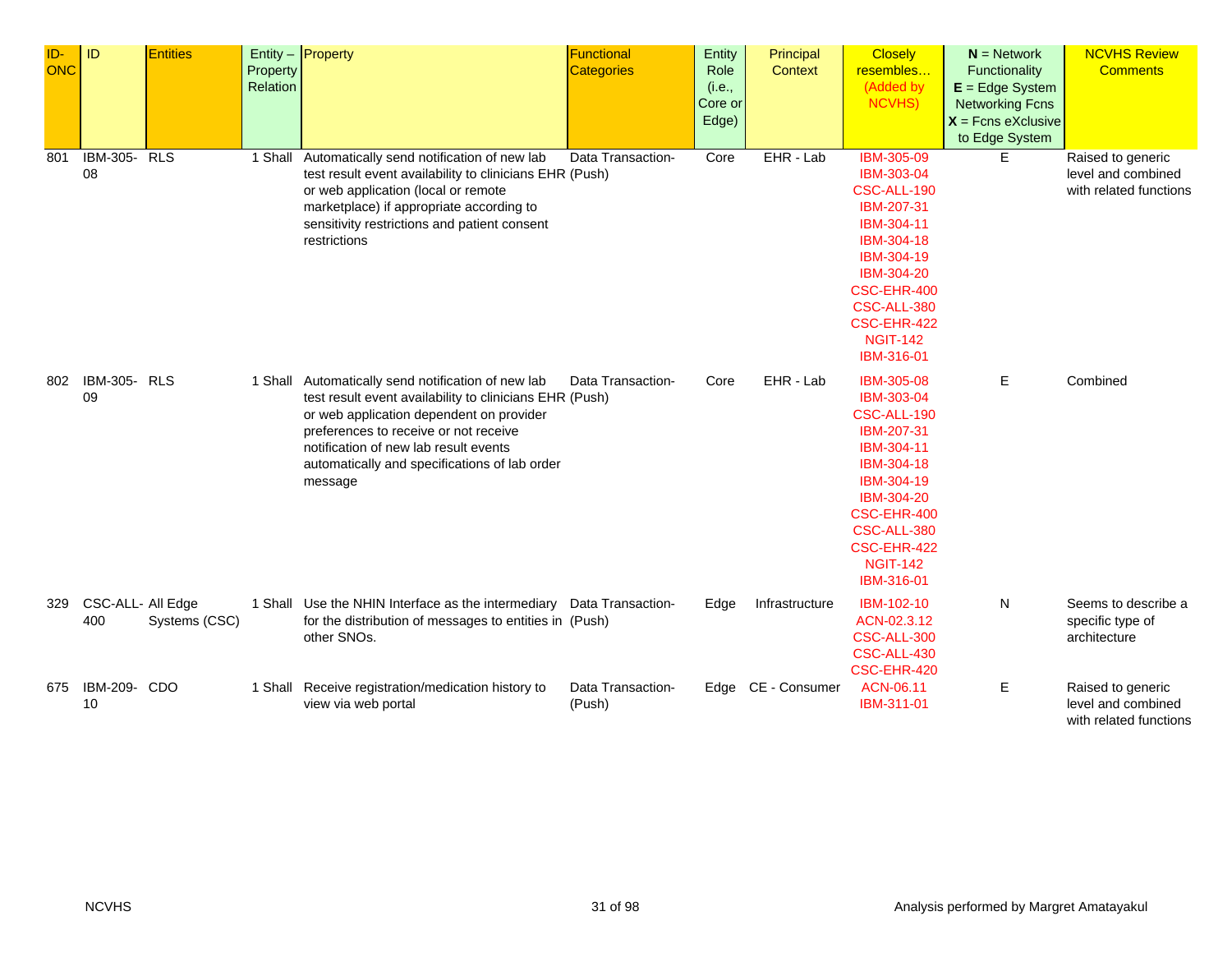| ID-<br>ONC | ID                     | <b>Entities</b>                  | Property<br>Relation | Entity - Property                                                                                                                                                                                                                                                 | Functional<br>Categories    | Entity<br>Role<br>(i.e.,<br>Core or<br>Edge) | Principal<br>Context | <b>Closely</b><br>resembles<br>(Added by<br>NCVHS)                                                                                                                                   | $N =$ Network<br>Functionality<br>$E = Edge System$<br><b>Networking Fcns</b><br>$X =$ Fcns eXclusive<br>to Edge System | <b>NCVHS Review</b><br><b>Comments</b>                  |
|------------|------------------------|----------------------------------|----------------------|-------------------------------------------------------------------------------------------------------------------------------------------------------------------------------------------------------------------------------------------------------------------|-----------------------------|----------------------------------------------|----------------------|--------------------------------------------------------------------------------------------------------------------------------------------------------------------------------------|-------------------------------------------------------------------------------------------------------------------------|---------------------------------------------------------|
| 134        | ACN-<br>06.1.1         | CDO-CDO<br><b>NHIN Interface</b> |                      | 1 Shall Receive health data from participating edge<br>systems.                                                                                                                                                                                                   | Data Transaction-<br>(Push) | Edge                                         | Bio                  | <b>IBM-209-10</b><br>IBM-305-01<br>IBM-311-01<br><b>NGIT-135</b><br>IBM-304-01<br>CSC-EHR-370<br>CSC-ALL-380<br><b>NGIT-121</b><br><b>NGIT-126</b><br><b>NGIT-127</b>                | E.                                                                                                                      | Combined                                                |
| 916        | 01                     | IBM-311- CDO-EMR                 |                      | 1 Shall Automatically Receive new lab test results<br>into EHR as ordering clinician or provider of (Push)<br>care                                                                                                                                                | Data Transaction-           | Edge                                         | EHR - Lab            | IBM-209-10<br>ACN-06.1.1<br><b>IBM-209-10</b><br><b>NGIT-135</b><br>IBM-304-01<br>CSC-EHR-370<br>CSC-ALL-380<br><b>NGIT-121</b><br><b>NGIT-126</b><br><b>NGIT-127</b>                | Е                                                                                                                       | Combined                                                |
| 945        | 01                     | IBM-316- CDO-EMR                 |                      | 1 Shall Send new, updated or canceled lab test<br>orders to lab                                                                                                                                                                                                   | Data Transaction-<br>(Push) | Edge                                         | EHR - Lab            | <b>IBM-305-08</b><br>IBM-303-04<br>CSC-ALL-190<br>IBM-207-31<br>IBM-304-11<br>IBM-304-18<br>IBM-304-19<br>IBM-304-20<br>CSC-EHR-400<br>CSC-ALL-380<br>CSC-EHR-422<br><b>NGIT-142</b> | Е                                                                                                                       |                                                         |
| 951        | 07                     | IBM-316- CDO-EMR                 |                      | 1 Shall Conform to approved, vocabulary, structure, Data Transaction-<br>privacy, security and messaging standards<br>as provided by HITSP when transmitting<br>patient data                                                                                      | (Push)                      | Edge                                         | EHR - Lab            |                                                                                                                                                                                      |                                                                                                                         | See Data Content                                        |
| 762        | IBM-303- CDO-LIS<br>04 |                                  |                      | 1 Shall Securely transmit lab result messages to the Data Transaction-<br>data repository of the storing entity (if<br>another entity maintains lab data for storage<br>and retrieval for the performing lab for the<br>purposes of the NHIN, the performing lab) | (Push)                      | Edge                                         | EHR - Lab            |                                                                                                                                                                                      |                                                                                                                         | Seems to describe a<br>specific type of<br>architecture |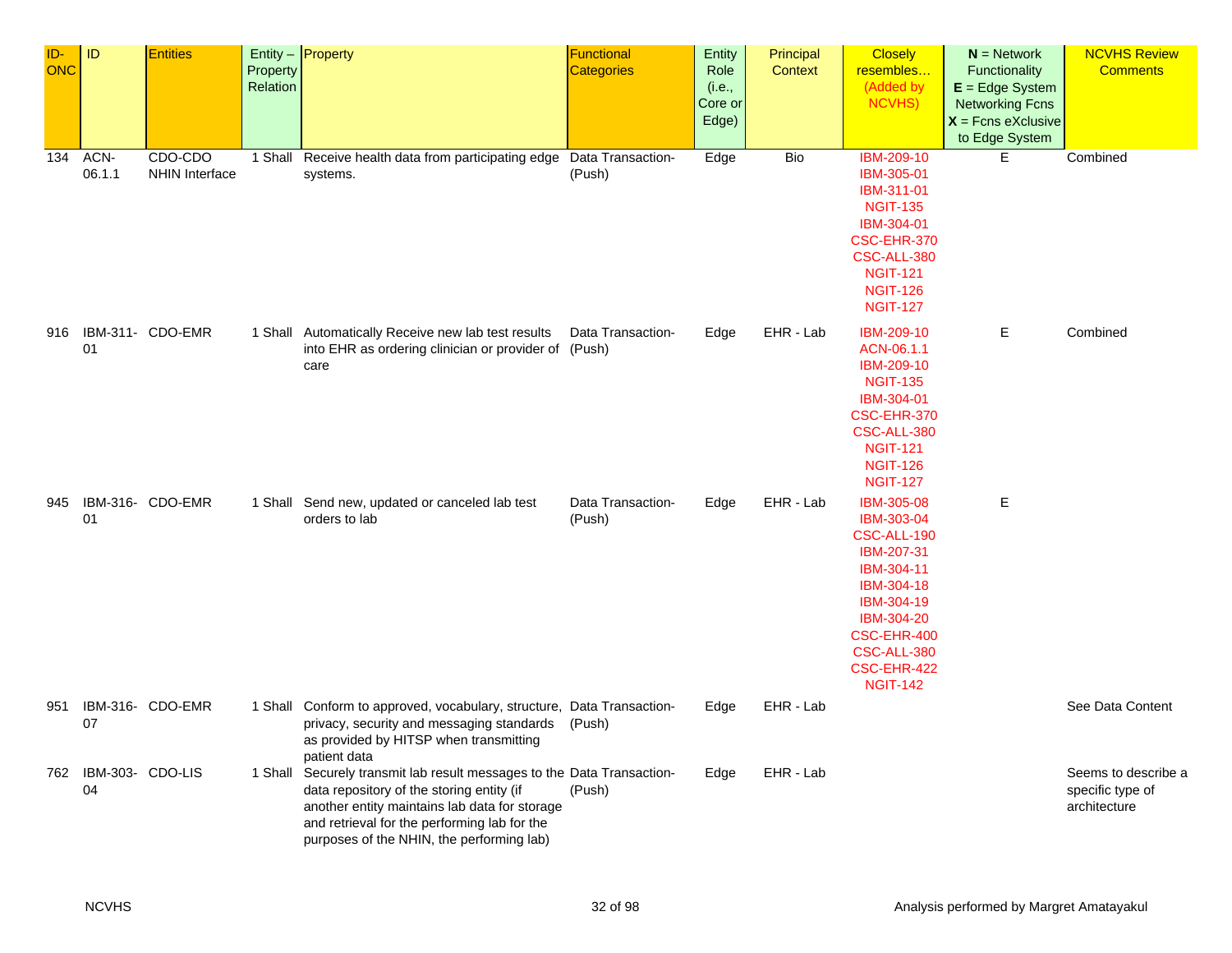| ID-        | ID             | <b>Entities</b>      |                 | Entity $-$ Property                                                                     | Functional        | Entity  | Principal                     | <b>Closely</b>            | $N =$ Network          | <b>NCVHS Review</b>    |
|------------|----------------|----------------------|-----------------|-----------------------------------------------------------------------------------------|-------------------|---------|-------------------------------|---------------------------|------------------------|------------------------|
| <b>ONC</b> |                |                      | Property        |                                                                                         | Categories        | Role    | <b>Context</b>                | resembles                 | <b>Functionality</b>   | <b>Comments</b>        |
|            |                |                      | <b>Relation</b> |                                                                                         |                   | (i.e.,  |                               | (Added by                 | $E = Edge System$      |                        |
|            |                |                      |                 |                                                                                         |                   | Core or |                               | NCVHS)                    | <b>Networking Fcns</b> |                        |
|            |                |                      |                 |                                                                                         |                   | Edge)   |                               |                           | $X =$ Fcns eXclusive   |                        |
|            |                |                      |                 |                                                                                         |                   |         |                               |                           | to Edge System         |                        |
| 310        | CSC-ALL-CDO-   |                      |                 | 1 Shall Push patient demographic identifying                                            | Data Transaction- | Edge    | Infrastructure                | <b>IBM-305-08</b>         | Е                      | Raised to generic      |
|            | 190            | Registration         |                 | information and updates to the Record                                                   | (Push)            |         |                               | IBM-303-04                |                        | level and combined     |
|            |                |                      |                 | Locator Service.                                                                        |                   |         |                               | IBM-316-01                |                        | with related functions |
|            |                |                      |                 |                                                                                         |                   |         |                               | IBM-207-31                |                        |                        |
|            |                |                      |                 |                                                                                         |                   |         |                               | IBM-304-11                |                        |                        |
|            |                |                      |                 |                                                                                         |                   |         |                               | IBM-304-18                |                        |                        |
|            |                |                      |                 |                                                                                         |                   |         |                               | IBM-304-19<br>IBM-304-20  |                        |                        |
|            |                |                      |                 |                                                                                         |                   |         |                               | CSC-EHR-400               |                        |                        |
|            |                |                      |                 |                                                                                         |                   |         |                               | CSC-ALL-380               |                        |                        |
|            |                |                      |                 |                                                                                         |                   |         |                               | CSC-EHR-422               |                        |                        |
|            |                |                      |                 |                                                                                         |                   |         |                               | <b>NGIT-142</b>           |                        |                        |
| 651        | IBM-207-       | Consumer             |                 | 1 Shall Transmit consumer modified registration and Data Transaction-                   |                   |         | Edge CE - Consumer            | <b>IBM-305-08</b>         | Е                      | Combined               |
|            | 31             | System-PHR           |                 | medication history data to the PHR                                                      | (Push)            |         |                               | IBM-303-04                |                        |                        |
|            |                |                      |                 |                                                                                         |                   |         |                               | IBM-316-01                |                        |                        |
|            |                |                      |                 |                                                                                         |                   |         |                               | CSC-ALL-190               |                        |                        |
|            |                |                      |                 |                                                                                         |                   |         |                               | IBM-304-11                |                        |                        |
|            |                |                      |                 |                                                                                         |                   |         |                               | IBM-304-18                |                        |                        |
|            |                |                      |                 |                                                                                         |                   |         |                               | IBM-304-19                |                        |                        |
|            |                |                      |                 |                                                                                         |                   |         |                               | IBM-304-20<br>CSC-EHR-400 |                        |                        |
|            |                |                      |                 |                                                                                         |                   |         |                               | CSC-ALL-380               |                        |                        |
|            |                |                      |                 |                                                                                         |                   |         |                               | CSC-EHR-422               |                        |                        |
|            |                |                      |                 |                                                                                         |                   |         |                               | <b>NGIT-142</b>           |                        |                        |
| 653        |                | IBM-207- Consumer    |                 | 1 Shall Transmit data according to HITSP standards Data Transaction-                    |                   |         | Edge CE - Consumer            | IBM-207-32                |                        | See Data Content       |
|            | 33             | System-PHR           |                 |                                                                                         | (Push)            |         |                               |                           |                        |                        |
|            |                |                      |                 |                                                                                         |                   |         |                               |                           |                        |                        |
|            |                |                      |                 |                                                                                         |                   |         |                               |                           |                        |                        |
| 674        | IBM-209-<br>09 | Consumer             |                 | 1 Shall Provide appropriate PHR data in HITSP<br>approved format - CDA compliant - when | Data Transaction- |         | Edge CE - Consumer            |                           |                        | See Data Content       |
|            |                | System-PHR           |                 | viewing directly from PHR system/web portal                                             | (Push)            |         |                               |                           |                        |                        |
|            |                |                      |                 |                                                                                         |                   |         |                               |                           |                        |                        |
| 710        |                | IBM-211- Consumer    |                 | 1 Shall Export PHR data in a standardized format                                        | Data Transaction- |         | Edge CE - Consumer            |                           |                        | See Data Content       |
|            | 03             | System-PHR           |                 |                                                                                         | (Push)            |         |                               |                           |                        |                        |
| 544        | IBM-104-       | Data Analysis        |                 | 1 Shall Send biosurveillance participating Care                                         | Data Transaction- | Edge    | Biosurveillance NGIT-076 CSC- |                           | E                      | See Data Content       |
|            | 02             | and Secondary        |                 | Delivery Organizations a list of essential                                              | (Push)            |         |                               | <b>BIO-580 CSC-</b>       |                        |                        |
|            |                | Use Systems-         |                 | data that must be transmitted to Public                                                 |                   |         |                               | BIO-550 IBM-              |                        |                        |
|            |                | <b>Public Health</b> |                 | Health Agencies. The notification will include                                          |                   |         |                               | 106-01                    |                        |                        |
|            |                |                      |                 | the trigger to send the data, the timeframe<br>for sending, and data to be sent.        |                   |         |                               |                           |                        |                        |
|            |                |                      |                 |                                                                                         |                   |         |                               |                           |                        |                        |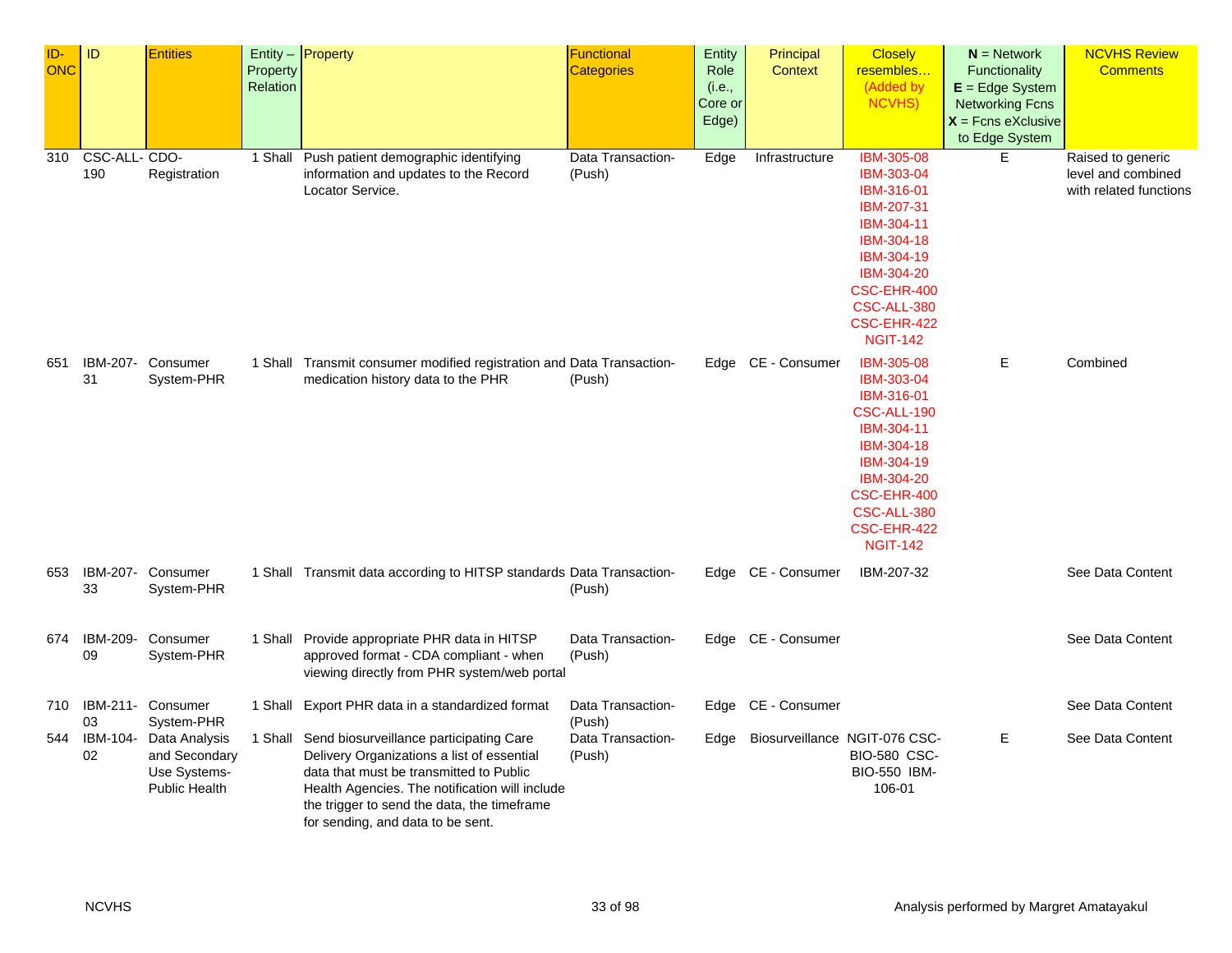| ID-<br><b>ONC</b> | ID                    | <b>Entities</b>                                                        | Property<br>Relation | Entity $-$ Property                                                                                                                                                                                      | Functional<br>Categories    | Entity<br>Role<br>(i.e.,<br>Core or<br>Edge) | Principal<br><b>Context</b> | <b>Closely</b><br>resembles<br>(Added by<br><b>NCVHS)</b>                                                                                                 | $N =$ Network<br>Functionality<br>$E = Edge System$<br><b>Networking Fcns</b><br>$X =$ Fcns eXclusive<br>to Edge System | <b>NCVHS Review</b><br><b>Comments</b>                            |
|-------------------|-----------------------|------------------------------------------------------------------------|----------------------|----------------------------------------------------------------------------------------------------------------------------------------------------------------------------------------------------------|-----------------------------|----------------------------------------------|-----------------------------|-----------------------------------------------------------------------------------------------------------------------------------------------------------|-------------------------------------------------------------------------------------------------------------------------|-------------------------------------------------------------------|
| 557               | <b>IBM-106-</b><br>02 | Data Analysis<br>and Secondary<br>Use Systems-<br><b>Public Health</b> | 1 Shall              | Update algorithms to track the confirmed<br>number, location and rate of spread to<br>monitor a previously detected event                                                                                | Data Transaction-<br>(Push) | Edge                                         | Biosurveillance             |                                                                                                                                                           | Χ                                                                                                                       |                                                                   |
| 560               | IBM-106-<br>05        | Data Analysis<br>and Secondary<br>Use Systems-<br><b>Public Health</b> | 1 Shall              | Communicate approved PH updates and<br>alerts to the public media via secure NHIN<br>messaging to monitor a previously detected<br>event                                                                 | Data Transaction-<br>(Push) | Edge                                         | Biosurveillance             | IBM-106-06<br>IBM-107-01<br><b>NGIT-160</b><br>IBM-106-03                                                                                                 | Е                                                                                                                       | Raised to generic<br>level and combined<br>with related functions |
| 561               | IBM-106-<br>06        | Data Analysis<br>and Secondary<br>Use Systems-<br><b>Public Health</b> | 1 Shall              | Communicate approved PH updates and<br>alerts to neighboring communities via secure (Push)<br>NHIN messaging to monitor a previously<br>detected event                                                   | Data Transaction-           | Edge                                         | Biosurveillance             | IBM-106-05<br>IBM-107-01<br><b>NGIT-160</b><br>IBM-106-03                                                                                                 | E.                                                                                                                      | Combined                                                          |
| 567               | IBM-107-<br>01        | Data Analysis<br>and Secondary<br>Use Systems-<br>Public Health        |                      | 1 Shall Publish biosurveillance event response<br>'broadcast" messages to authorized<br>biosurveillance responders who have<br>subscribed to receive the broadcast<br>messages to support event response | Data Transaction-<br>(Push) | Edge                                         | Biosurveillance             | IBM-106-06<br>IBM-106-05<br><b>NGIT-160</b><br>IBM-106-03                                                                                                 | Е                                                                                                                       | Combined                                                          |
|                   | 1112 NGIT-135 Health  | Information<br>Intermediaries                                          |                      | 1 Shall Receive and process well formed laboratory Data Transaction-<br>test results according to HITSP specified<br>standards and implementation instructions                                           | (Push)                      | Edge                                         | EHR - Lab                   | IBM-209-10<br>ACN-06.1.1<br>IBM-209-10<br>IBM-311-01<br>IBM-304-01<br>CSC-EHR-370<br>CSC-ALL-380<br><b>NGIT-121</b><br><b>NGIT-126</b><br><b>NGIT-127</b> | Е                                                                                                                       | Combined; see also<br>Data Content                                |
|                   | 1135 NGIT-160 Health  | Information<br>Intermediaries                                          |                      | 1 Shall Transmit data to support public health<br>biosurveillance                                                                                                                                        | Data Transaction-<br>(Push) | Edge                                         | Bio                         | IBM-106-06<br>IBM-107-01<br>IBM-106-05<br><b>IBM-106-03</b>                                                                                               | Е                                                                                                                       | Combined                                                          |
| 38                | ACN-<br>02.3.12       | Message<br>Handling                                                    |                      | 1 Shall Send the requested patient data to the<br>provider at the requesting edge system.                                                                                                                | Data Transaction-<br>(Push) | Edge                                         | CE, EHR                     | IBM-102-10<br>ACN-02.3.12<br>CSC-ALL-300<br>CSC-ALL-430<br>CSC-ALL-400<br>CSC-EHR-420                                                                     | N                                                                                                                       |                                                                   |
| 700               | 36                    | IBM-209- Repositories                                                  |                      | 1 Shall Transmit data according to HITSP standards Data Transaction-                                                                                                                                     | (Push)                      |                                              | Edge CE - Consumer          | IBM-205-16<br>IBM-209-35                                                                                                                                  |                                                                                                                         | See Data Content                                                  |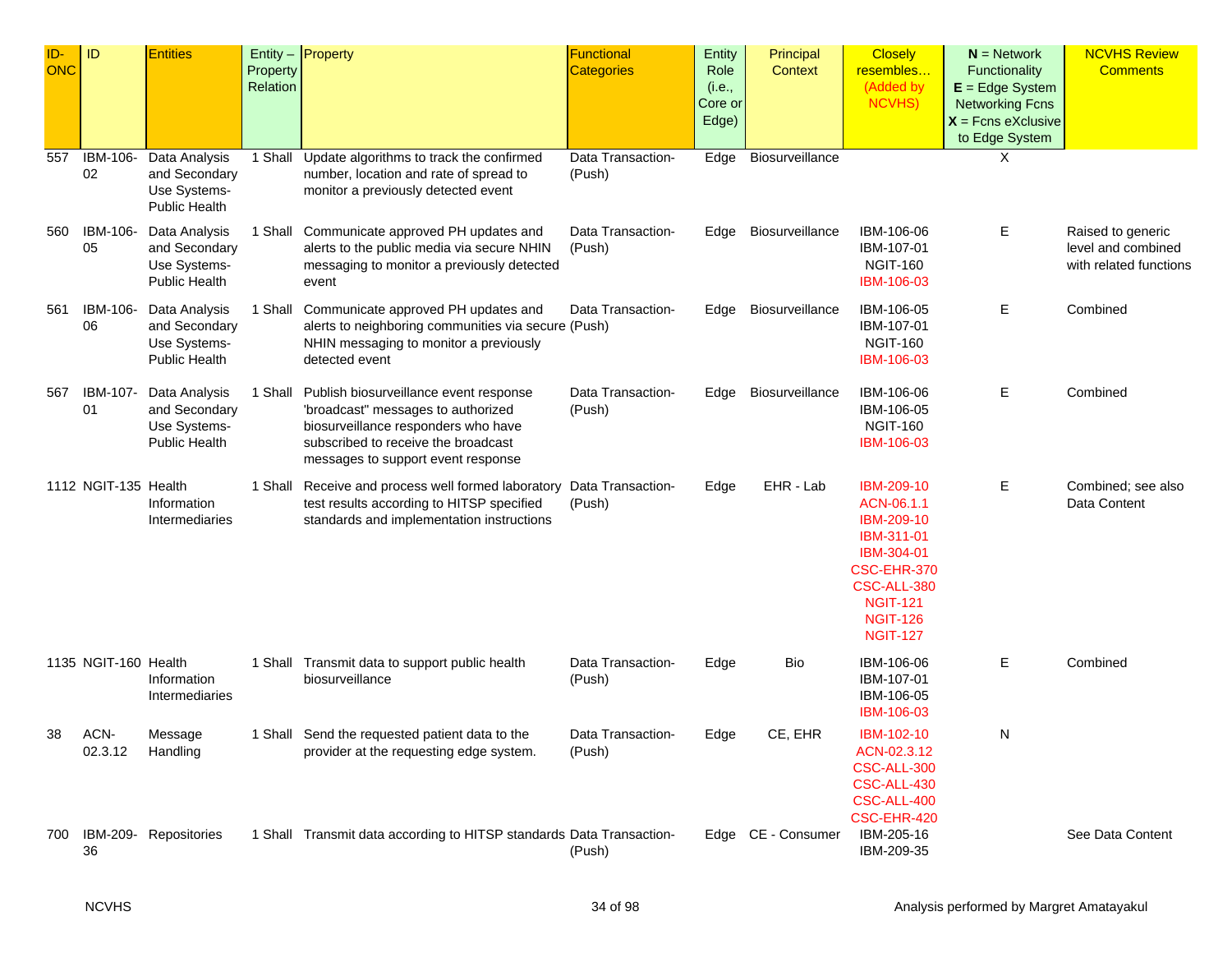| ID-<br><b>ONC</b> | ID             | <b>Entities</b>       | Property<br>Relation | Entity - Property                                                                                                              | Functional<br><b>Categories</b> | Entity<br>Role<br>(i.e.,<br>Core or<br>Edge) | Principal<br>Context | <b>Closely</b><br>resembles<br>(Added by<br>NCVHS)                                                                                                                                          | $N =$ Network<br>Functionality<br>$E = Edge System$<br><b>Networking Fcns</b><br>$X =$ Fcns eXclusive<br>to Edge System | <b>NCVHS Review</b><br><b>Comments</b> |
|-------------------|----------------|-----------------------|----------------------|--------------------------------------------------------------------------------------------------------------------------------|---------------------------------|----------------------------------------------|----------------------|---------------------------------------------------------------------------------------------------------------------------------------------------------------------------------------------|-------------------------------------------------------------------------------------------------------------------------|----------------------------------------|
| 767               | IBM-304-<br>01 | Repositories          |                      | 1 Shall Receive new lab test result event messages<br>from the performing lab as well as<br>information necessary for indexing | Data Transaction-<br>(Push)     | Edge                                         | EHR - Lab            | <b>IBM-209-10</b><br>ACN-06.1.1<br>IBM-209-10<br>IBM-311-01<br><b>NGIT-135</b><br>CSC-EHR-370<br>CSC-ALL-380<br><b>NGIT-121</b><br><b>NGIT-126</b><br><b>NGIT-127</b>                       | E.                                                                                                                      | Combined                               |
| 777               | 11             | IBM-304- Repositories |                      | 1 Shall Securely send lab result event location and<br>related information to locator service                                  | Data Transaction-<br>(Push)     | Edge                                         | EHR - Lab            | <b>IBM-305-08</b><br>IBM-303-04<br>IBM-316-01<br>CSC-ALL-190<br>IBM-207-31<br>IBM-304-18<br>IBM-304-19<br>IBM-304-20<br>CSC-EHR-400<br>CSC-ALL-380<br>CSC-EHR-422<br><b>NGIT-142</b>        | Е                                                                                                                       | Combined                               |
| 784               | 18             | IBM-304- Repositories |                      | 1 Shall Automatically transmit lab test results to<br>EHR of ordering provider (in local or remote (Push)<br>marketplace)      | Data Transaction-               |                                              | Edge EHR-Lab         | IBM-304-21<br>IBM-305-08<br>IBM-303-04<br>IBM-316-01<br>CSC-ALL-190<br>IBM-207-31<br>IBM-304-11<br>IBM-304-19<br>IBM-304-20<br>CSC-EHR-400<br>CSC-ALL-380<br>CSC-EHR-422<br><b>NGIT-142</b> | Е                                                                                                                       | Combined                               |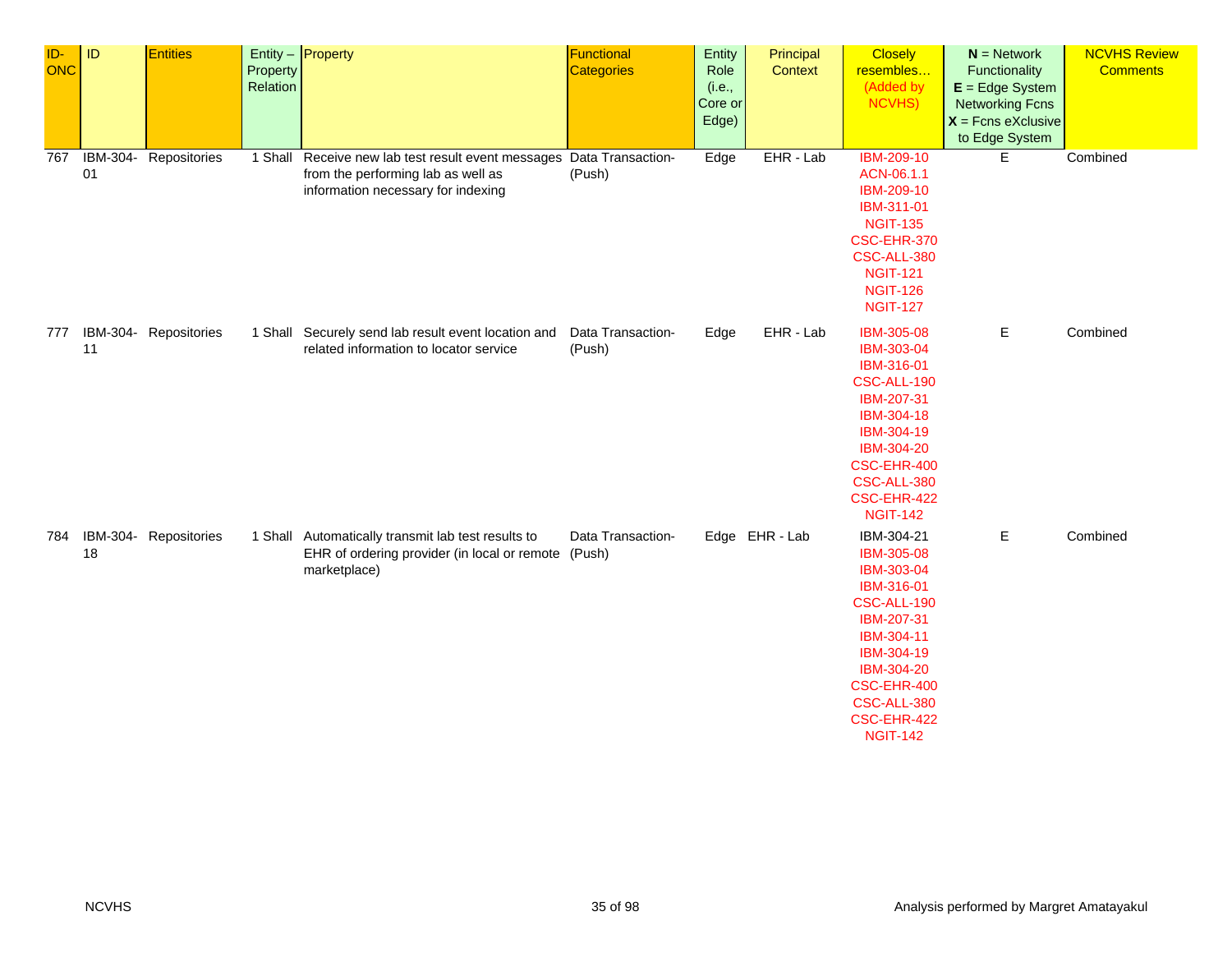| ID-<br><b>ONC</b> | ID             | <b>Entities</b>       | Property<br>Relation | Entity $-$ Property                                                                                                                                                                                                                                | Functional<br><b>Categories</b> | Entity<br>Role<br>(i.e.,<br>Core or<br>Edge) | Principal<br>Context | <b>Closely</b><br>resembles<br>(Added by<br>NCVHS)                                                                                                                                          | $N =$ Network<br>Functionality<br>$E = Edge System$<br><b>Networking Fcns</b><br>$X =$ Fcns eXclusive<br>to Edge System | <b>NCVHS Review</b><br><b>Comments</b> |
|-------------------|----------------|-----------------------|----------------------|----------------------------------------------------------------------------------------------------------------------------------------------------------------------------------------------------------------------------------------------------|---------------------------------|----------------------------------------------|----------------------|---------------------------------------------------------------------------------------------------------------------------------------------------------------------------------------------|-------------------------------------------------------------------------------------------------------------------------|----------------------------------------|
| 785               | IBM-304-<br>19 | Repositories          | 1 Shall              | Automatically transmit lab test results to<br>EHR of other providers of care who are not (Push)<br>ordering clinician (local or remote<br>marketplace) if appropriate according to<br>sensitivity restrictions and patient consent<br>restrictions | Data Transaction-               | Edge                                         | EHR - Lab            | IBM-304-22<br>IBM-305-08<br>IBM-303-04<br>IBM-316-01<br>CSC-ALL-190<br>IBM-207-31<br>IBM-304-11<br>IBM-304-18<br>IBM-304-20<br>CSC-EHR-400<br>CSC-ALL-380<br>CSC-EHR-422<br><b>NGIT-142</b> | E.                                                                                                                      | Combined                               |
| 786               | 20             | IBM-304- Repositories |                      | 1 Shall Transmit lab test results to providers (in<br>local or remote marketplace) in real time as<br>received from performing lab                                                                                                                 | Data Transaction-<br>(Push)     | Edge                                         | EHR - Lab            | <b>IBM-305-08</b><br>IBM-303-04<br>IBM-316-01<br>CSC-ALL-190<br>IBM-207-31<br>IBM-304-11<br>IBM-304-18<br>IBM-304-19<br>CSC-EHR-400<br>CSC-ALL-380<br>CSC-EHR-422<br><b>NGIT-142</b>        | Е                                                                                                                       | Combined; relates to<br>policy         |
| 789               | 23             | IBM-304- Repositories |                      | 1 Shall Adhere to approved content standards as<br>provided by HITSP when sending lab results (Push)<br>data to clinician.                                                                                                                         | Data Transaction-               | Edge                                         | EHR - Lab            |                                                                                                                                                                                             |                                                                                                                         | See Data Content                       |
| 791               | 25             | IBM-304- Repositories |                      | 1 Shall Conform to approved, vocabulary, structure, Data Transaction-<br>privacy, security and messaging standards<br>as provided by HITSP when transmitting<br>patient data.                                                                      | (Push)                          | Edge                                         | EHR - Lab            |                                                                                                                                                                                             |                                                                                                                         | See Data Content                       |
| 944               | 02             | IBM-315- Repositories |                      | 1 Shall Transmit minimum data set in standard<br>messaging format and standard vocabulary<br>as recommended by HITSP or as<br>determined by the marketplace if no<br>standards exist                                                               | Data Transaction-<br>(Push)     | Edge                                         | EHR - Lab            |                                                                                                                                                                                             |                                                                                                                         | See Data Content                       |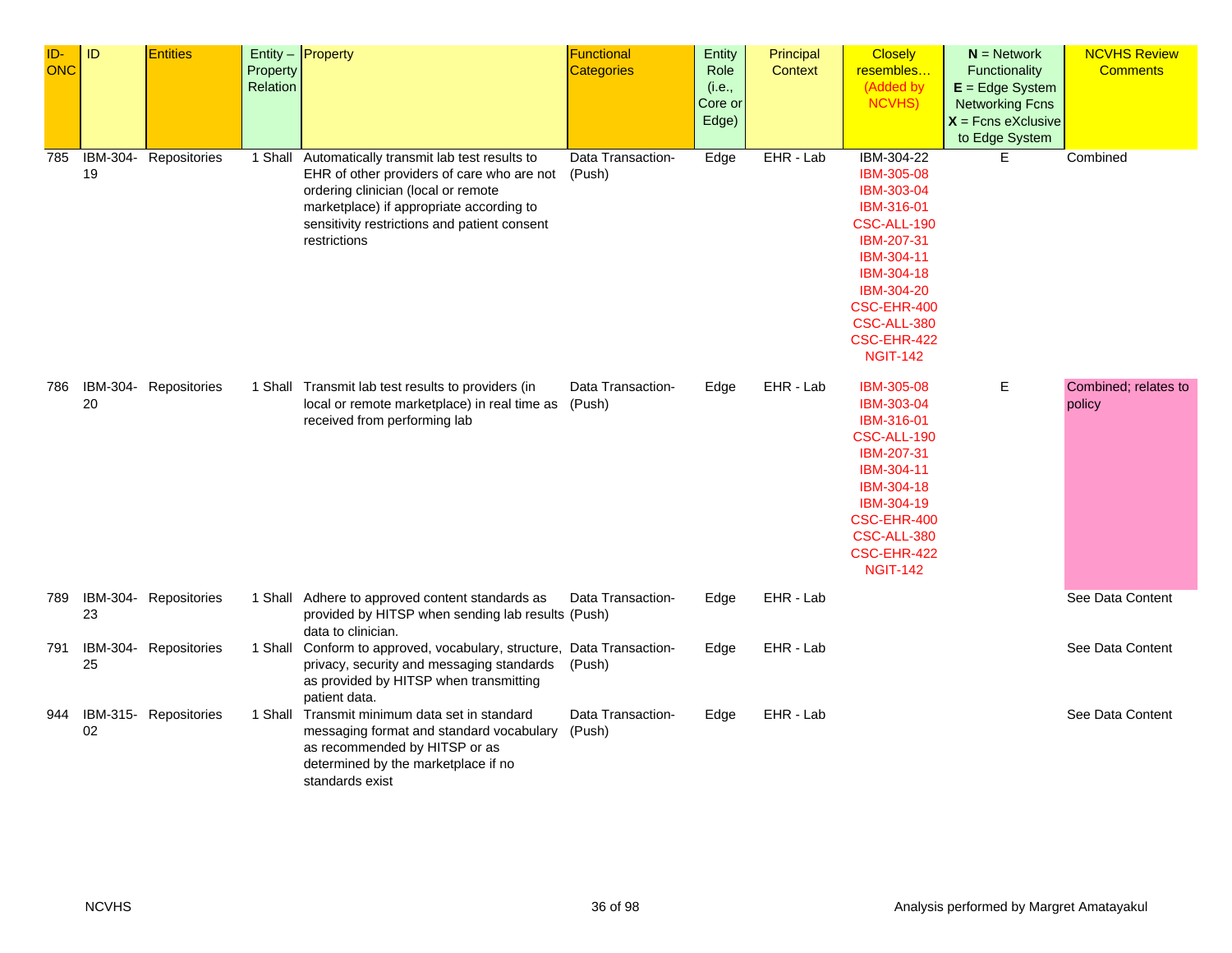| ID-        | ID                | <b>Entities</b>       |          | Entity $-$ Property                              | Functional        | Entity  | Principal      | <b>Closely</b>     | $N =$ Network          | <b>NCVHS Review</b> |
|------------|-------------------|-----------------------|----------|--------------------------------------------------|-------------------|---------|----------------|--------------------|------------------------|---------------------|
| <b>ONC</b> |                   |                       | Property |                                                  | <b>Categories</b> | Role    | Context        | resembles          | Functionality          | <b>Comments</b>     |
|            |                   |                       | Relation |                                                  |                   | (i.e.,  |                | (Added by          | $E = Edge System$      |                     |
|            |                   |                       |          |                                                  |                   | Core or |                | <b>NCVHS)</b>      | <b>Networking Fcns</b> |                     |
|            |                   |                       |          |                                                  |                   | Edge)   |                |                    | $X =$ Fcns eXclusive   |                     |
|            |                   |                       |          |                                                  |                   |         |                |                    | to Edge System         |                     |
|            |                   |                       |          |                                                  |                   |         |                | <b>IBM-209-10</b>  | E.                     |                     |
| 434        | CSC-EHR-CDO       |                       |          | 2 Should Receive Lab Results pushed to them,     | Data Transaction- | Edge    | $EHR - Lab$    |                    |                        | Combined            |
|            | 370               |                       |          | acknowledge receipt, and validate their          | (Push)            |         |                | ACN-06.1.1         |                        |                     |
|            |                   |                       |          | format.                                          |                   |         |                | IBM-209-10         |                        |                     |
|            |                   |                       |          |                                                  |                   |         |                | IBM-311-01         |                        |                     |
|            |                   |                       |          |                                                  |                   |         |                | <b>NGIT-135</b>    |                        |                     |
|            |                   |                       |          |                                                  |                   |         |                | IBM-304-01         |                        |                     |
|            |                   |                       |          |                                                  |                   |         |                | <b>CSC-ALL-380</b> |                        |                     |
|            |                   |                       |          |                                                  |                   |         |                | <b>NGIT-121</b>    |                        |                     |
|            |                   |                       |          |                                                  |                   |         |                | <b>NGIT-126</b>    |                        |                     |
|            |                   |                       |          |                                                  |                   |         |                | <b>NGIT-127</b>    |                        |                     |
| 438        | CSC-EHR-CDO       |                       |          | 2 Should Push patient demographic identifying    | Data Transaction- | Edge    | EHR - Lab      | IBM-305-08         | E                      | Combined            |
|            | 400               |                       |          | information and updates and record               | (Push)            |         |                | IBM-303-04         |                        |                     |
|            |                   |                       |          | locations to the Record Locator Service, if      |                   |         |                | IBM-316-01         |                        |                     |
|            |                   |                       |          | they are not already the same system.            |                   |         |                | CSC-ALL-190        |                        |                     |
|            |                   |                       |          |                                                  |                   |         |                | IBM-207-31         |                        |                     |
|            |                   |                       |          |                                                  |                   |         |                | IBM-304-11         |                        |                     |
|            |                   |                       |          |                                                  |                   |         |                | IBM-304-18         |                        |                     |
|            |                   |                       |          |                                                  |                   |         |                | IBM-304-19         |                        |                     |
|            |                   |                       |          |                                                  |                   |         |                | IBM-304-20         |                        |                     |
|            |                   |                       |          |                                                  |                   |         |                | CSC-ALL-380        |                        |                     |
|            |                   |                       |          |                                                  |                   |         |                | CSC-EHR-422        |                        |                     |
|            |                   |                       |          |                                                  |                   |         |                | <b>NGIT-142</b>    |                        |                     |
|            |                   |                       |          |                                                  |                   |         |                |                    |                        |                     |
| 943        |                   | IBM-315- Repositories |          | 2 Should Transmit all data in standard messaging | Data Transaction- | Edge    | EHR - Lab      |                    |                        | See Data Content    |
|            | 01                |                       |          | format using standard vocabulary as              | (Push)            |         |                |                    |                        |                     |
|            |                   |                       |          | recommended by HITSP or as determined            |                   |         |                |                    |                        |                     |
|            |                   |                       |          | by the marketplace if no standards exist         |                   |         |                |                    |                        |                     |
| 326        | CSC-ALL- All Edge |                       | May      | Exchange messages with any other edge            | Data Transaction- | Edge    | Infrastructure | See #4 and #5      | E.                     | Combined            |
|            | 380               | Systems (CSC)         |          | entity                                           | (Push)            |         |                |                    |                        |                     |
|            |                   |                       |          |                                                  |                   |         |                |                    |                        |                     |
| 327        | CSC-ALL- All Edge |                       | May      | Use the NHIN Interface as the intermediary       | Data Transaction- | Edge    | Infrastructure | CSC-ALL-400        |                        | Exact duplicate     |
|            | 390               | Systems (CSC)         |          | for the distribution of messages to other        | (Push)            |         |                |                    |                        |                     |
|            |                   |                       |          | entities within the SNO.                         |                   |         |                |                    |                        |                     |
|            |                   |                       |          |                                                  |                   |         |                |                    |                        |                     |
| 440        | CSC-EHR-CDO       |                       | May      | Send Notification messages and/or Lab            | Data Transaction- | Edge    | EHR - Lab      | IBM-102-10         | N                      | Combined            |
|            | 420               |                       |          | results to specified organizations               | (Push)            |         |                | ACN-02.3.12        |                        |                     |
|            |                   |                       |          |                                                  |                   |         |                | <b>CSC-ALL-300</b> |                        |                     |
|            |                   |                       |          |                                                  |                   |         |                | CSC-ALL-400        |                        |                     |
|            |                   |                       |          |                                                  |                   |         |                | CSC-ALL-430        |                        |                     |
| 580        | IBM-107- CDO      |                       | May      | Receive patient specific biosurveillance         | Data Transaction- | Edge    | Bio            | <b>NGIT-077</b>    | E                      | Combined            |
|            | 14                |                       |          | event response information message from          | (Push)            |         |                | IBM-107-13         |                        |                     |
|            |                   |                       |          | Public Health to support event response          |                   |         |                |                    |                        |                     |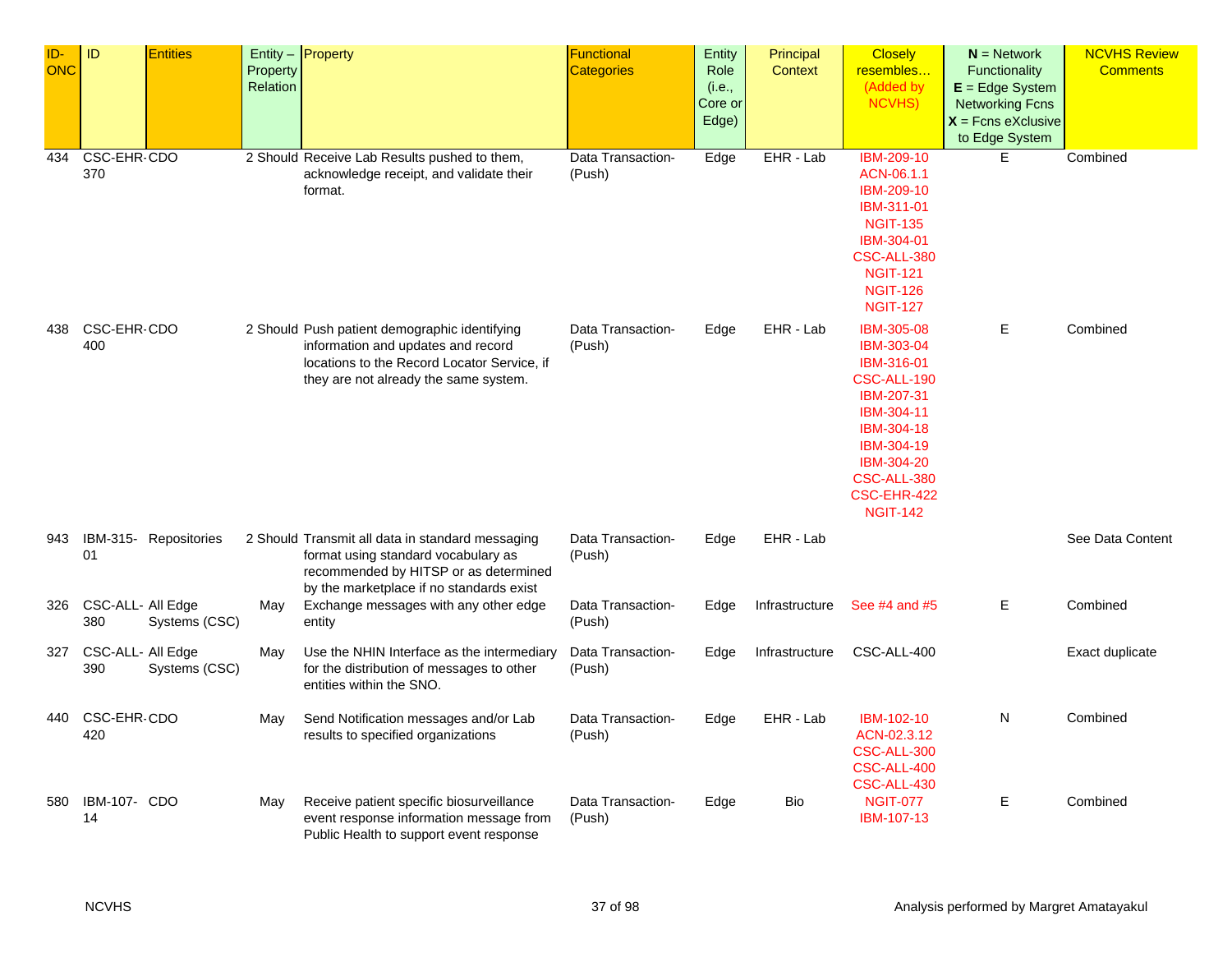| ID-<br><b>ONC</b> | ID                     | <b>Entities</b>       | Property<br>Relation | Entity - Property                                                                                                                                      | <b>Functional</b><br><b>Categories</b> | Entity<br>Role<br>(i.e.,<br>Core or<br>Edge) | Principal<br>Context | <b>Closely</b><br>resembles<br>(Added by<br>NCVHS)                                                                                                                           | $N =$ Network<br>Functionality<br>$E = Edge System$<br><b>Networking Fcns</b><br>$X$ = Fcns eXclusive<br>to Edge System | <b>NCVHS Review</b><br><b>Comments</b> |
|-------------------|------------------------|-----------------------|----------------------|--------------------------------------------------------------------------------------------------------------------------------------------------------|----------------------------------------|----------------------------------------------|----------------------|------------------------------------------------------------------------------------------------------------------------------------------------------------------------------|-------------------------------------------------------------------------------------------------------------------------|----------------------------------------|
|                   |                        | 1100 NGIT-121 CDO-EMR | May                  | Receive and process well formed laboratory Data Transaction-<br>test results according to HITSP specified<br>standards and implementation instructions | (Push)                                 | Edge                                         | EHR - Lab            | <b>IBM-209-10</b><br>ACN-06.1.1<br>IBM-209-10<br>IBM-311-01<br><b>NGIT-135</b><br>IBM-304-01<br>CSC-EHR-370<br>CSC-ALL-380<br><b>NGIT-126</b><br><b>NGIT-127</b>             | E                                                                                                                       | Combined                               |
|                   | 1105 NGIT-126 CDO-EMR  |                       | May                  | Receive notification of new test results                                                                                                               | Data Transaction-<br>(Push)            | Edge                                         | EHR - Lab            | IBM-306-01<br>IBM-209-10<br>ACN-06.1.1<br>IBM-209-10<br>IBM-311-01<br><b>NGIT-135</b><br>IBM-304-01<br>CSC-EHR-370<br>CSC-ALL-380<br><b>NGIT-121</b><br><b>NGIT-127</b>      | Е                                                                                                                       | Combined                               |
| 441               | CSC-EHR-CDO-LIS<br>422 |                       | May                  | Send Notification messages and/or Lab<br>results to specified organizations                                                                            | Data Transaction-<br>(Push)            | Edge                                         | EHR - Lab            | IBM-305-08<br>IBM-303-04<br>IBM-316-01<br>CSC-ALL-190<br>IBM-207-31<br>IBM-304-11<br>IBM-304-18<br>IBM-304-19<br>IBM-304-20<br>CSC-ALL-380<br>CSC-EHR-400<br><b>NGIT-142</b> | E                                                                                                                       | Combined                               |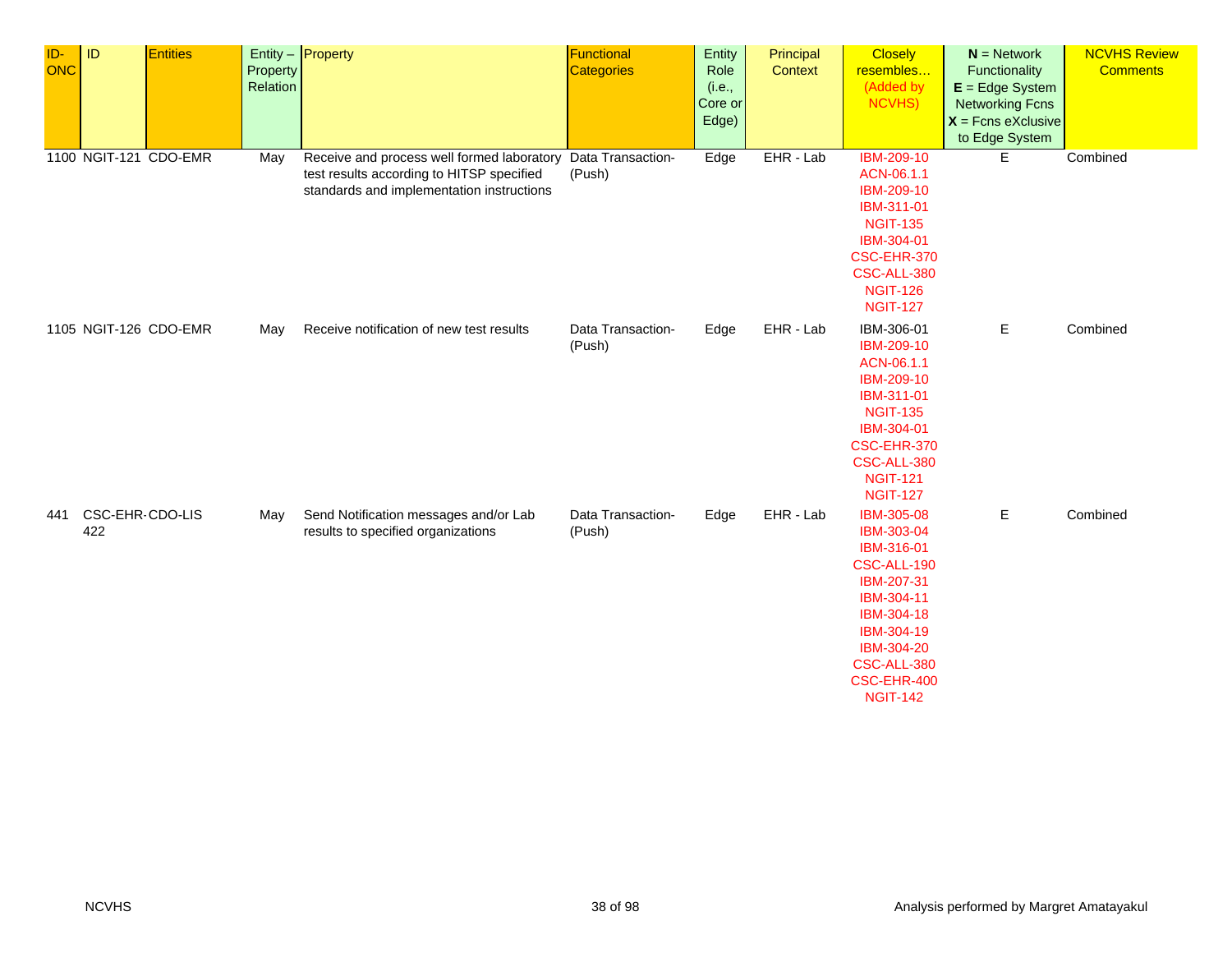| ID-<br><b>ONC</b> | ID             | <b>Entities</b>                                                        | Property<br>Relation | Entity - Property                                                                                                                                                                                                                | <b>Functional</b><br><b>Categories</b> | Entity<br>Role<br>(i.e.,<br>Core or<br>Edge) | Principal<br>Context | <b>Closely</b><br>resembles<br>(Added by<br><b>NCVHS)</b>                                                                                                                       | $N =$ Network<br>Functionality<br>$E = Edge System$<br><b>Networking Fcns</b><br>$X =$ Fcns eXclusive<br>to Edge System | <b>NCVHS Review</b><br><b>Comments</b> |
|-------------------|----------------|------------------------------------------------------------------------|----------------------|----------------------------------------------------------------------------------------------------------------------------------------------------------------------------------------------------------------------------------|----------------------------------------|----------------------------------------------|----------------------|---------------------------------------------------------------------------------------------------------------------------------------------------------------------------------|-------------------------------------------------------------------------------------------------------------------------|----------------------------------------|
|                   |                | 1119 NGIT-142 CDO-LIS--<br>Reference lab                               | May                  | Transmit well formed result notification<br>message according to HITSP specified<br>standards and implementation instructions                                                                                                    | Data Transaction-<br>(Push)            | Edge                                         | EHR - Lab            | <b>IBM-305-08</b><br>IBM-303-04<br>IBM-316-01<br>CSC-ALL-190<br>IBM-207-31<br>IBM-304-11<br>IBM-304-18<br>IBM-304-19<br>IBM-304-20<br>CSC-ALL-380<br>CSC-EHR-400<br>CSC-EHR-422 | E.                                                                                                                      | Combined                               |
| 659               | 39             | IBM-207- Consumer<br>System-PHR                                        | May                  | Receive request from consumer to transfer<br>registration and medication history to<br>another PHR when closing initial PHR                                                                                                      | Data Transaction-<br>(Push)            | Edge                                         | CE - Consumer        | <b>NGIT-099</b><br>IBM-211-02                                                                                                                                                   | Е                                                                                                                       | Combined                               |
| 709               | 02             | IBM-211- Consumer<br>System-PHR                                        | May                  | Transfer registration and medication history<br>data to a different provider of services                                                                                                                                         | Data Transaction-<br>(Push)            | Edge                                         | CE - Consumer        | <b>NGIT-099</b><br>IBM-207-39                                                                                                                                                   | Е                                                                                                                       | Combined                               |
| 577               | IBM-107-<br>11 | Data Analysis<br>and Secondary<br>Use Systems-<br><b>Public Health</b> | May                  | Provide capability for secure, instant text or<br>audio messaging or video conferencing<br>between Public Health and authorized<br>Responder to support event response                                                           | Data Transaction-<br>(Push)            | Edge                                         | Biosurveillance      | IBM-107-12                                                                                                                                                                      | Е                                                                                                                       | Combined                               |
| 579               | IBM-107-<br>13 | Data Analysis<br>and Secondary<br>Use Systems-<br><b>Public Health</b> | May                  | Send patient-specific biosurveillance event<br>response information messages to patient's<br>provider according to authorized provider's<br>specification (secure email, web application,<br>EHR, etc) to support event response | Data Transaction-<br>(Push)            | Edge                                         | Biosurveillance      | <b>NGIT-077</b><br>IBM-107-14                                                                                                                                                   | Е                                                                                                                       | Combined                               |
|                   |                | 1106 NGIT-127 External User<br>interfaces                              | May                  | Receive notification of new test results                                                                                                                                                                                         | Data Transaction-<br>(Push)            | Edge                                         | EHR - Lab            | IBM-306-02<br>IBM-209-10<br>ACN-06.1.1<br>IBM-209-10<br>IBM-311-01<br><b>NGIT-135</b><br>IBM-304-01<br>CSC-EHR-370<br>CSC-ALL-380<br><b>NGIT-121</b><br><b>NGIT-126</b>         | E.                                                                                                                      | Combined                               |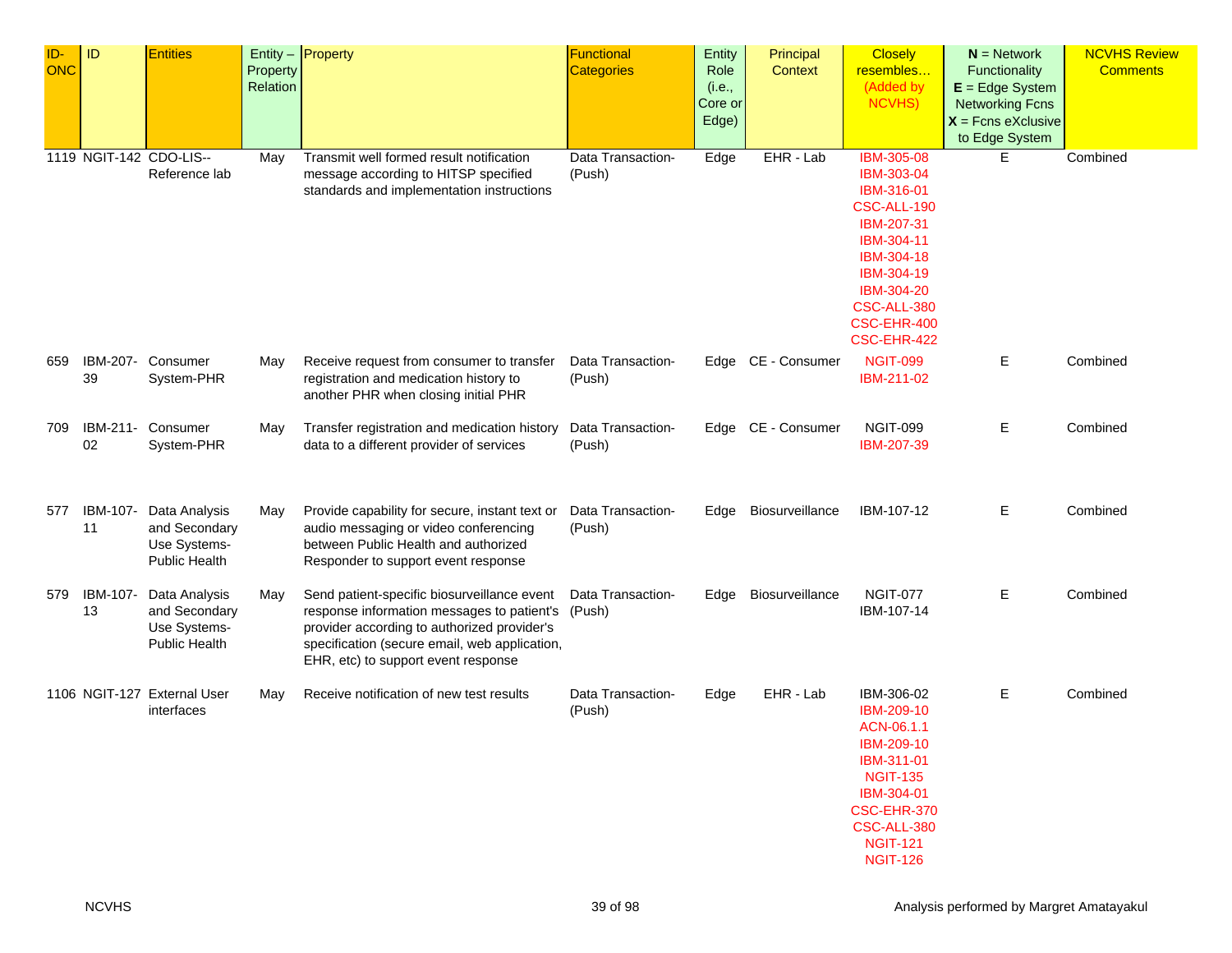| ID-<br><b>ONC</b><br>578 | ID<br>IBM-107-              | <b>Entities</b><br><b>NHIN</b>                                  | Property<br>Relation<br>May | Entity - Property<br>Provide capability for secure, instant text or                                                                     | Functional<br><b>Categories</b><br>Data Transaction- | Entity<br>Role<br>(i.e.,<br>Core or<br>Edge)<br>Edge | Principal<br><b>Context</b><br>Biosurveillance | <b>Closely</b><br>resembles<br>(Added by<br><b>NCVHS)</b><br>IBM-107-11                        | $N =$ Network<br><b>Functionality</b><br>$E = Edge System$<br><b>Networking Fcns</b><br>$X =$ Fcns eXclusive<br>to Edge System | <b>NCVHS Review</b><br><b>Comments</b><br>Exact duplicate |
|--------------------------|-----------------------------|-----------------------------------------------------------------|-----------------------------|-----------------------------------------------------------------------------------------------------------------------------------------|------------------------------------------------------|------------------------------------------------------|------------------------------------------------|------------------------------------------------------------------------------------------------|--------------------------------------------------------------------------------------------------------------------------------|-----------------------------------------------------------|
|                          | 12                          | Administration-<br>Biosurveillance<br>Responder<br>System (IBM) |                             | audio messaging or video conferencing<br>between Public Health and authorized<br>Responder to support event response                    | (Push)                                               |                                                      |                                                |                                                                                                |                                                                                                                                |                                                           |
|                          |                             | 1134 NGIT-159 Payer Systems                                     | May                         | Transmit data to support public health<br>biosurveillance                                                                               | Data Transaction-<br>(Push)                          | Edge                                                 | Bio                                            | IBM-104-02<br><b>NGIT-076</b><br><b>CSC-BIO-580</b><br><b>CSC-BIO-550</b><br><b>IBM-106-01</b> | E                                                                                                                              | Combined                                                  |
| 350                      | 80                          | CSC-ALL- CDO-CDO<br><b>NHIN Interface</b>                       |                             | 1 Shall Log all interactions.                                                                                                           | Data Transaction-<br>Audit & Logging                 | Core                                                 | Infrastructure                                 | IBM-102-14<br><b>NGIT-011</b><br>ACN-02.2.2<br>ACN-02.2.1                                      | N                                                                                                                              | Combined                                                  |
| 479                      | 120                         | CSC-SEC-CDO-CDO<br><b>NHIN Interface</b>                        |                             | 1 Shall Protect audit data from unauthorized<br>access/modification                                                                     | Data Transaction-<br>Audit & Logging                 | Core                                                 | Infrastructure                                 | IBM-319-42<br>IBM-319-48                                                                       | N                                                                                                                              | Combined                                                  |
| 526                      | IBM-102-<br>14              | CDO-CDO<br><b>NHIN Interface</b>                                |                             | 1 Shall Log Interaction between organization and<br>PH AGENCY                                                                           | Data Transaction-<br>Audit & Logging                 | Core                                                 | <b>Bio</b>                                     | CSC-ALL-80<br><b>NGIT-011</b><br>ACN-02.2.2<br>ACN-02.2.1                                      | N                                                                                                                              | Combined                                                  |
|                          |                             | 1037 NGIT-011 CDO-CDO<br><b>NHIN Interface</b>                  |                             | 1 Shall Maintain history of network transactions                                                                                        | Data Transaction-<br>Audit & Logging                 | Core                                                 | Infrastructure                                 | ACN-07.16.9<br>IBM-319-45<br>IBM-319-33                                                        | N                                                                                                                              | Combined                                                  |
|                          | 1009 IBM-319- CDO-LIS<br>36 |                                                                 |                             | 1 Shall Create audit entry for each transaction                                                                                         | Data Transaction-<br>Audit & Logging                 | Core                                                 | EHR - Lab                                      |                                                                                                | X                                                                                                                              |                                                           |
|                          | 1011 IBM-319- CDO-LIS<br>38 |                                                                 |                             | 1 Shall Include audit content as recommended by<br>HITSP standards or as determined by the<br>marketplace if no standards are available | Data Transaction-<br>Audit & Logging                 | Core                                                 | EHR - Lab                                      |                                                                                                | N                                                                                                                              | See also Data<br>Content                                  |
|                          | 1013 IBM-319- CDO-LIS<br>40 |                                                                 |                             | 1 Shall Format audit content as recommended by<br>HITSP standards or as determined by the<br>marketplace if no standards are available  | Data Transaction-<br>Audit & Logging                 | Core                                                 | EHR - Lab                                      |                                                                                                | N                                                                                                                              | See also Data<br>Content                                  |
|                          | 1015 IBM-319- CDO-LIS<br>42 |                                                                 | 1 Shall                     | Not allow edits to audit entries                                                                                                        | Data Transaction-<br>Audit & Logging                 | Core                                                 | EHR - Lab                                      | CSC-SEC-120<br>IBM-319-48                                                                      | N                                                                                                                              | Combined                                                  |
|                          | 1017 IBM-319- CDO-LIS<br>44 |                                                                 |                             | 1 Shall Store audit entry for amount of time<br>determined by law, accrediting agencies,<br>marketplace and entity                      | Data Transaction-<br>Audit & Logging                 | Core                                                 | EHR - Lab                                      |                                                                                                | X                                                                                                                              |                                                           |
|                          | 1019 IBM-319- CDO-LIS<br>46 |                                                                 | 1 Shall                     | Provide capability to print audit trail                                                                                                 | Data Transaction-<br>Audit & Logging                 | Core                                                 | EHR - Lab                                      |                                                                                                | Χ                                                                                                                              |                                                           |
|                          | 1021 IBM-319- CDO-LIS<br>48 |                                                                 | 1 Shall                     | Display audit trail only to those authorized to Data Transaction-<br>view the audit trail                                               | Audit & Logging                                      | Core                                                 | EHR - Lab                                      | IBM-319-42<br>IBM-319-48<br>CSC-SEC-120                                                        | N                                                                                                                              | Combined                                                  |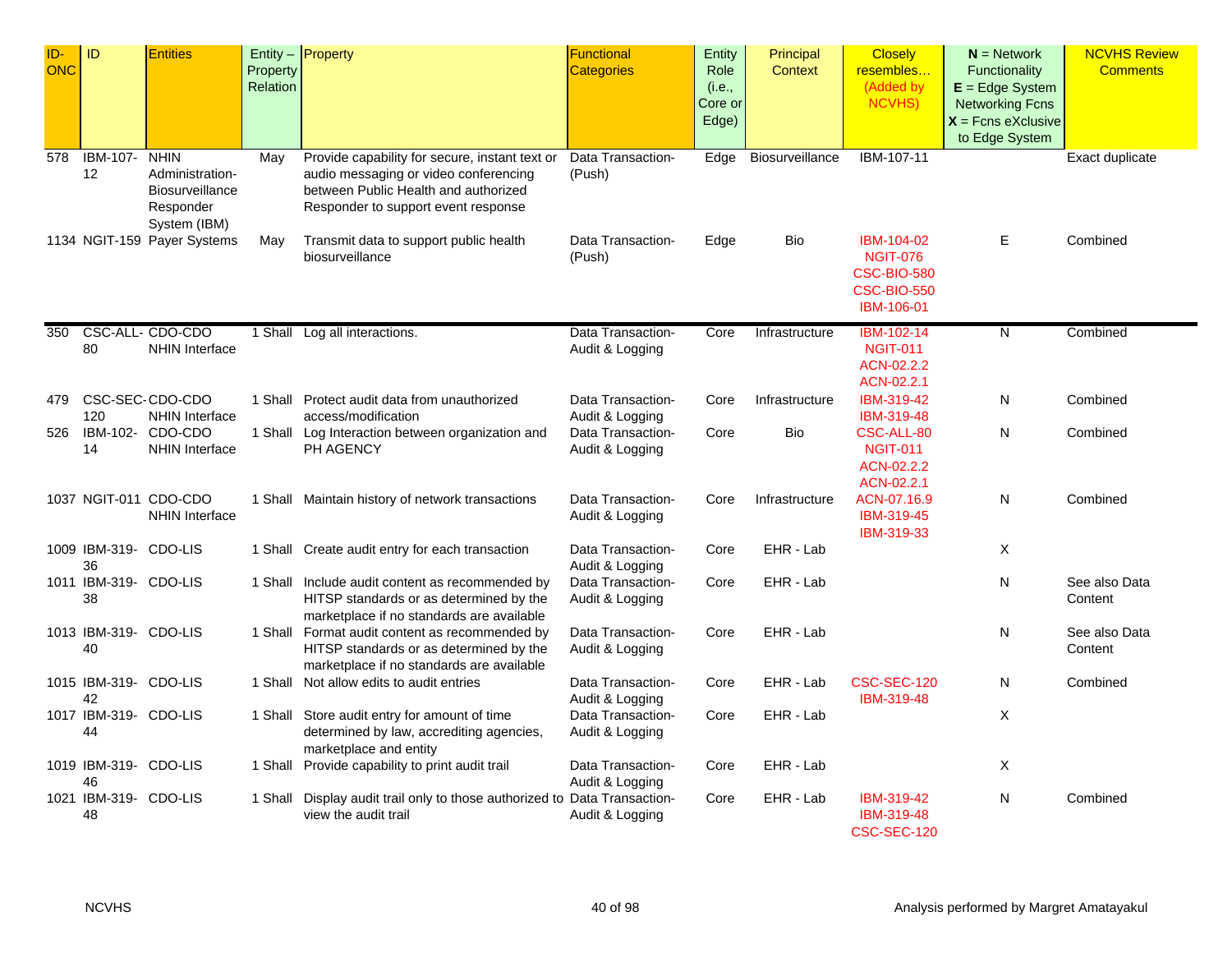| ID-<br>ONC | ID              | <b>Entities</b>                                      | Property<br>Relation | Entity - Property                                                                                                  | Functional<br><b>Categories</b>      | Entity<br>Role<br>(i.e.,<br>Core or<br>Edge) | Principal<br>Context | <b>Closely</b><br>resembles<br>(Added by<br>NCVHS)                                                 | $N =$ Network<br>Functionality<br>$E = Edge System$<br><b>Networking Fcns</b><br>$X =$ Fcns eXclusive | <b>NCVHS Review</b><br><b>Comments</b>       |
|------------|-----------------|------------------------------------------------------|----------------------|--------------------------------------------------------------------------------------------------------------------|--------------------------------------|----------------------------------------------|----------------------|----------------------------------------------------------------------------------------------------|-------------------------------------------------------------------------------------------------------|----------------------------------------------|
| 30         | ACN-            | <b>NHIN</b>                                          |                      | 1 Shall Log requests for patient data.                                                                             | Data Transaction-                    | Core                                         | CE, EHR              | IBM-102-14                                                                                         | to Edge System<br>N                                                                                   | Combined                                     |
|            | 02.2.1          | Administration-<br><b>Audit Trail</b>                |                      |                                                                                                                    | Audit & Logging                      |                                              |                      | <b>NGIT-011</b><br>ACN-02.2.2<br>CSC-ALL-80                                                        |                                                                                                       |                                              |
| 32         | ACN-<br>02.2.3  | <b>NHIN</b><br>Administration-<br><b>Audit Trail</b> |                      | 1 Shall Notify the requesting edge system that it<br>received the request for patient data.                        | Data Transaction-<br>Audit & Logging | Core                                         | CE, EHR              | ACN-02.2.4<br><b>ACN-2.11</b><br>ACN-02.3.2<br>ACN-02.3.4<br>ACN-02.3.5<br>ACN-2.3.6<br>ACN-02.3.8 | N                                                                                                     | Combined. See also<br>Data Quality/Integrity |
| 33         | ACN-<br>02.2.4  | <b>NHIN</b><br>Administration-<br><b>Audit Trail</b> |                      | 1 Shall Log notifications.                                                                                         | Data Transaction-<br>Audit & Logging | Core                                         | CE, EHR              | ACN-02.2.4<br><b>ACN-2.11</b><br>ACN-02.3.2<br>ACN-02.3.4<br>ACN-02.3.5<br>ACN-2.3.6<br>ACN-02.3.8 | N                                                                                                     | Combined                                     |
| 37         | ACN-<br>02.3.11 | <b>NHIN</b><br>Administration-<br><b>Audit Trail</b> |                      | 1 Shall Log notifications sent to the requesting<br>systems about requests being processed.                        | Data Transaction-<br>Audit & Logging | Core                                         | CE, EHR              | ACN-02.2.4<br><b>ACN-2.11</b><br>ACN-02.3.2<br>ACN-02.3.4<br>ACN-02.3.5<br>ACN-2.3.6<br>ACN-02.3.8 | N                                                                                                     | Combined                                     |
| 42         | ACN-<br>02.3.2  | <b>NHIN</b><br>Administration-<br><b>Audit Trail</b> |                      | 1 Shall Log the notification sent to the user.                                                                     | Data Transaction-<br>Audit & Logging | Core                                         | CE, EHR              | ACN-02.2.4<br><b>ACN-2.11</b><br>ACN-02.3.4<br>ACN-02.3.5<br>ACN-2.3.6<br>ACN-02.3.8               | N                                                                                                     | Combined                                     |
| 44         | ACN-<br>02.3.4  | <b>NHIN</b><br>Administration-<br><b>Audit Trail</b> |                      | 1 Shall Log requests sent to identified systems.                                                                   | Data Transaction-<br>Audit & Logging | Core                                         | CE, EHR              | ACN-02.2.4<br><b>ACN-2.11</b><br>ACN-02.3.4<br>ACN-02.3.5<br>ACN-2.3.6<br>ACN-02.3.8               | N                                                                                                     | Combined                                     |
| 45         | ACN-<br>02.3.5  | <b>NHIN</b><br>Administration-<br><b>Audit Trail</b> |                      | 1 Shall Receive confirmation from an edge system<br>that it received the request for patient data. Audit & Logging | Data Transaction-                    | Core                                         | CE, EHR              | ACN-02.2.4<br><b>ACN-2.11</b><br>ACN-02.3.4<br>ACN-02.3.5<br>ACN-2.3.6<br>ACN-02.3.8               | N                                                                                                     | Combined                                     |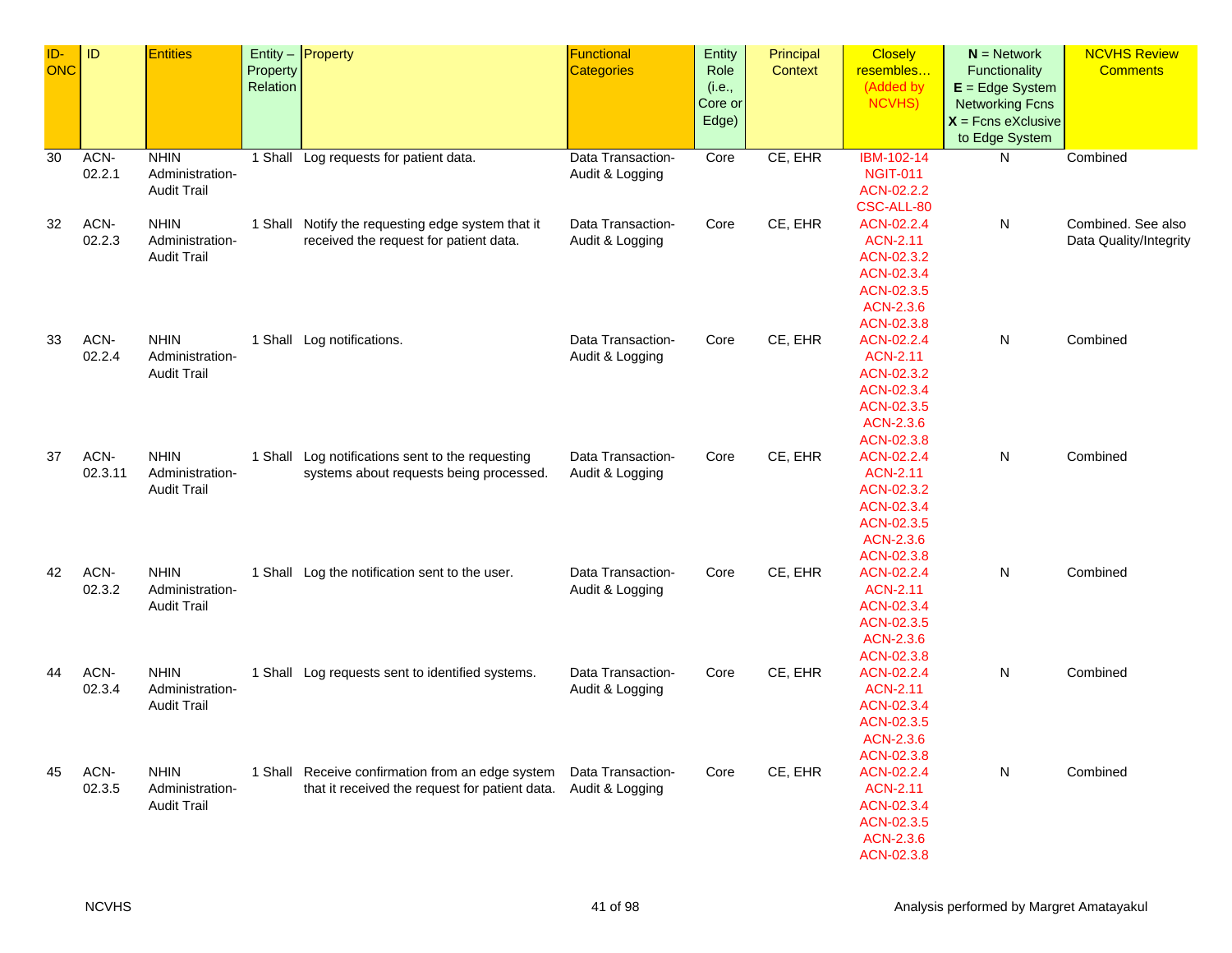| ID-<br><b>ONC</b> | <b>ID</b>        | <b>Entities</b>                                      | Property<br>Relation | Entity $-$ Property                                                                                     | <b>Functional</b><br><b>Categories</b> | Entity<br>Role<br>(i.e.,<br>Core or<br>Edge) | Principal<br><b>Context</b>  | <b>Closely</b><br>resembles<br>(Added by<br>NCVHS)                                   | $N =$ Network<br>Functionality<br>$E = Edge System$<br><b>Networking Fcns</b><br>$X$ = Fcns eXclusive<br>to Edge System | <b>NCVHS Review</b><br><b>Comments</b> |
|-------------------|------------------|------------------------------------------------------|----------------------|---------------------------------------------------------------------------------------------------------|----------------------------------------|----------------------------------------------|------------------------------|--------------------------------------------------------------------------------------|-------------------------------------------------------------------------------------------------------------------------|----------------------------------------|
| 46                | ACN-<br>02.3.6   | <b>NHIN</b><br>Administration-<br><b>Audit Trail</b> |                      | 1 Shall Log confirmations from edge systems.                                                            | Data Transaction-<br>Audit & Logging   | Core                                         | CE, EHR                      | ACN-02.2.4<br><b>ACN-2.11</b><br>ACN-02.3.4<br>ACN-02.3.5<br>ACN-2.3.6<br>ACN-02.3.8 | N                                                                                                                       | Combined                               |
| 48                | ACN-<br>02.3.8   | <b>NHIN</b><br>Administration-<br><b>Audit Trail</b> |                      | 1 Shall Log timeout notifications sent to the user.                                                     | Data Transaction-<br>Audit & Logging   | Core                                         | CE, EHR                      | ACN-02.2.4<br><b>ACN-2.11</b><br>ACN-02.3.4<br>ACN-02.3.5<br>ACN-2.3.6<br>ACN-02.3.8 | N                                                                                                                       | Combined                               |
| 50                | ACN-02.4 NHIN    | Administration-<br><b>Audit Trail</b>                |                      | 1 Shall Generate administrative reports.                                                                | Data Transaction-<br>Audit & Logging   | Core                                         | Infrastructure               | ACN-02.4.1                                                                           | N                                                                                                                       | Combined                               |
| 51                | ACN-<br>02.4.1   | <b>NHIN</b><br>Administration-<br><b>Audit Trail</b> |                      | 1 Shall Generate system monitoring reports.                                                             | Data Transaction-<br>Audit & Logging   | Core                                         | Infrastructure               | <b>ACN-02.4</b>                                                                      | N                                                                                                                       | Combined                               |
| 53                | ACN-<br>02.4.3   | <b>NHIN</b><br>Administration-<br><b>Audit Trail</b> |                      | 1 Shall Generate alerts/notifications for activity<br>outside the normal range of monitoring<br>levels. | Data Transaction-<br>Audit & Logging   | Core                                         | Biosurveillance ACN-07.16.14 | ACN-07.16.15                                                                         | N                                                                                                                       | Combined                               |
| 198               | ACN-<br>07.16.1  | <b>NHIN</b><br>Administration-<br><b>Audit Trail</b> |                      | 1 Shall Log all relevant infrastructure level<br>authentication attempts.                               | Data Transaction-<br>Audit & Logging   | Core                                         | Infrastructure               |                                                                                      | ${\sf N}$                                                                                                               |                                        |
| 199               | ACN-<br>07.16.10 | <b>NHIN</b><br>Administration-<br><b>Audit Trail</b> |                      | 1 Shall Log all configuration changes.                                                                  | Data Transaction-<br>Audit & Logging   | Core                                         | Infrastructure               |                                                                                      | N                                                                                                                       |                                        |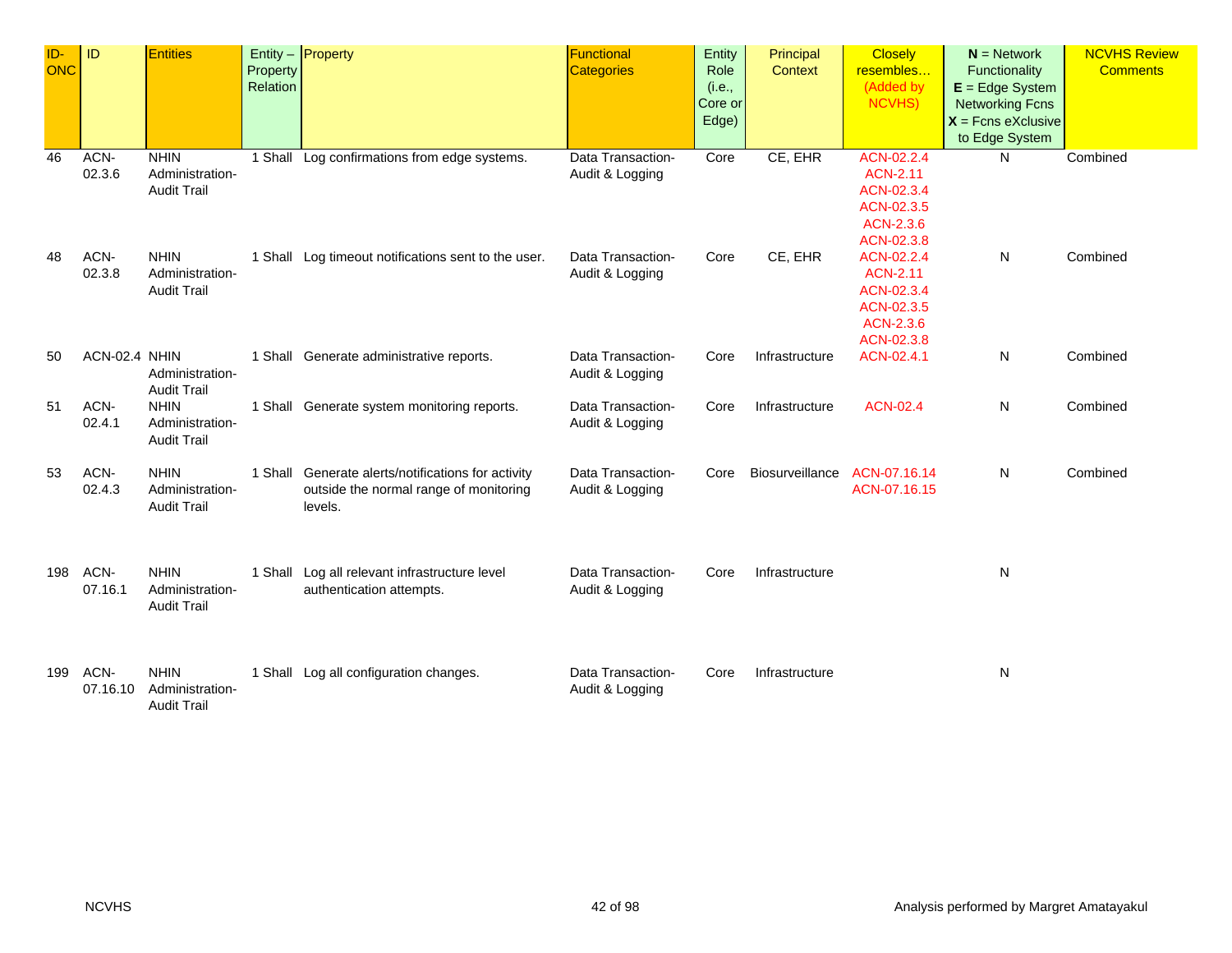| ID-<br>ONC | ID               | <b>Entities</b>                                      | Property<br>Relation | $Entity -$ Property                                                                            | Functional<br>Categories             | Entity<br>Role<br>(i.e.,<br>Core or<br>Edge) | Principal<br><b>Context</b> | <b>Closely</b><br>resembles<br>(Added by<br>NCVHS) | $N =$ Network<br>Functionality<br>$E = Edge System$<br><b>Networking Fcns</b><br>$X =$ Fcns eXclusive<br>to Edge System | <b>NCVHS Review</b><br><b>Comments</b>                                                                                                                                                       |
|------------|------------------|------------------------------------------------------|----------------------|------------------------------------------------------------------------------------------------|--------------------------------------|----------------------------------------------|-----------------------------|----------------------------------------------------|-------------------------------------------------------------------------------------------------------------------------|----------------------------------------------------------------------------------------------------------------------------------------------------------------------------------------------|
| 200        | ACN-<br>07.16.11 | <b>NHIN</b><br>Administration-<br><b>Audit Trail</b> |                      | 1 Shall Log all modifications to consent status (for<br>data sharing).                         | Data Transaction-<br>Audit & Logging | Core                                         | Infrastructure              |                                                    | N                                                                                                                       | <b>Suggest defining</b><br>"consent" in this<br>context or using<br>another term in order<br>to distinguish from<br>the "consent"<br>permitted but not<br>required by HIPAA (§<br>164.506(b) |
| 201        | ACN-<br>07.16.12 | <b>NHIN</b><br>Administration-<br><b>Audit Trail</b> |                      | 1 Shall Consolidate logs from NHIN systems in a<br>central repository.                         | Data Transaction-<br>Audit & Logging | Core                                         | Infrastructure              |                                                    | N                                                                                                                       |                                                                                                                                                                                              |
| 203        | ACN-<br>07.16.14 | <b>NHIN</b><br>Administration-<br><b>Audit Trail</b> |                      | 1 Shall Allow thresholds to be set to determine<br>activities requiring further investigation. | Data Transaction-<br>Audit & Logging | Core                                         | Infrastructure              | ACN-02.4.3<br>ACN-07.16.14                         | N                                                                                                                       | Combined                                                                                                                                                                                     |
| 204        | ACN-<br>07.16.15 | <b>NHIN</b><br>Administration-<br><b>Audit Trail</b> |                      | 1 Shall Generate notifications based on anomalous Data Transaction-<br>system activity.        | Audit & Logging                      | Core                                         | Infrastructure              | ACN-02.4.3<br>ACN-07.16.14                         | N                                                                                                                       | Combined                                                                                                                                                                                     |
| 205        | ACN-<br>07.16.16 | <b>NHIN</b><br>Administration-<br><b>Audit Trail</b> |                      | 1 Shall Generate evidence to support incident<br>management and response processes.            | Data Transaction-<br>Audit & Logging | Core                                         | Infrastructure              |                                                    | N                                                                                                                       |                                                                                                                                                                                              |
| 206        | ACN-<br>07.16.2  | <b>NHIN</b><br>Administration-<br><b>Audit Trail</b> |                      | 1 Shall Log all relevant system level authentication<br>attempts.                              | Data Transaction-<br>Audit & Logging | Core                                         | Infrastructure              |                                                    | E                                                                                                                       |                                                                                                                                                                                              |
| 207        | ACN-<br>07.16.3  | <b>NHIN</b><br>Administration-<br><b>Audit Trail</b> |                      | 1 Shall Log all relevant application level<br>authentication attempts.                         | Data Transaction-<br>Audit & Logging | Core                                         | Infrastructure              |                                                    | X                                                                                                                       |                                                                                                                                                                                              |
| 209        | ACN-<br>07.16.5  | <b>NHIN</b><br>Administration-<br><b>Audit Trail</b> |                      | 1 Shall Log all relevant system level access events. Data Transaction-                         | Audit & Logging                      | Core                                         | Infrastructure              | ACN-07.16.4                                        | E                                                                                                                       |                                                                                                                                                                                              |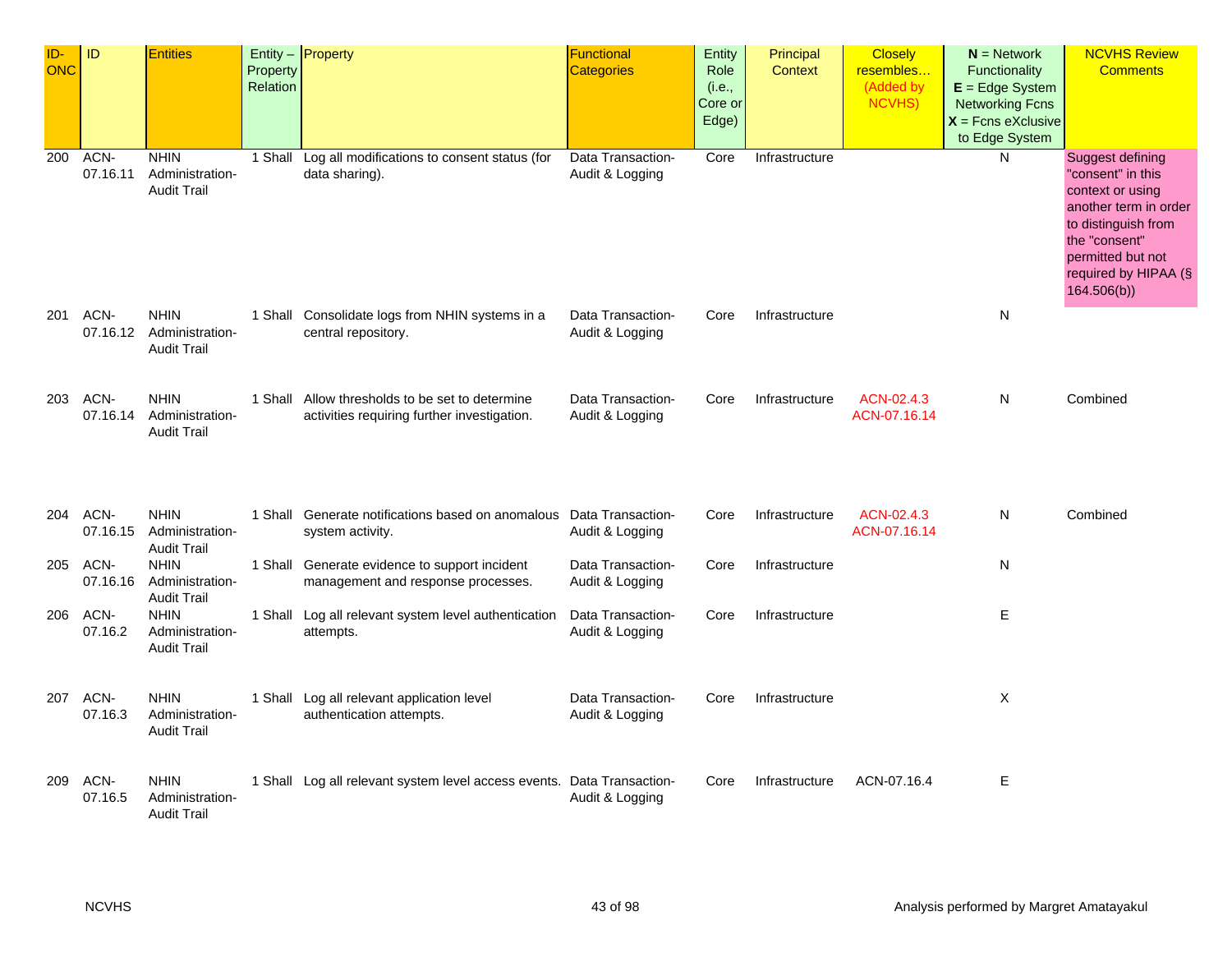| ID-<br><b>ONC</b> | ID                  | <b>Entities</b>                                        | Property<br>Relation | Entity $-$ Property                                                                                                                     | <b>Functional</b><br><b>Categories</b> | Entity<br>Role<br>(i.e.,<br>Core or<br>Edge) | Principal<br>Context | <b>Closely</b><br>resembles<br>(Added by<br>NCVHS)        | $N =$ Network<br>Functionality<br>$E = Edge System$<br><b>Networking Fcns</b><br>$X =$ Fcns eXclusive<br>to Edge System | <b>NCVHS Review</b><br><b>Comments</b> |
|-------------------|---------------------|--------------------------------------------------------|----------------------|-----------------------------------------------------------------------------------------------------------------------------------------|----------------------------------------|----------------------------------------------|----------------------|-----------------------------------------------------------|-------------------------------------------------------------------------------------------------------------------------|----------------------------------------|
| 210               | ACN-<br>07.16.6     | <b>NHIN</b><br>Administration-<br><b>Audit Trail</b>   |                      | 1 Shall Log all relevant application level access<br>events.                                                                            | Data Transaction-<br>Audit & Logging   | Core                                         | Infrastructure       |                                                           | Χ                                                                                                                       |                                        |
| 211               | ACN-<br>07.16.7     | <b>NHIN</b><br>Administration-<br><b>Audit Trail</b>   |                      | 1 Shall Log all relevant user management events.                                                                                        | Data Transaction-<br>Audit & Logging   | Core                                         | Infrastructure       | ACN-07.16.8                                               | N                                                                                                                       | Combined                               |
| 212               | ACN-<br>07.16.8     | <b>NHIN</b><br>Administration-<br><b>Audit Trail</b>   |                      | 1 Shall Log details necessary to support<br>investigations and corrective action.                                                       | Data Transaction-<br>Audit & Logging   | Core                                         | Infrastructure       | ACN-07.16.7                                               | N                                                                                                                       | Combined                               |
| 213               | ACN-<br>07.16.9     | <b>NHIN</b><br>Administration-<br><b>Audit Trail</b>   |                      | 1 Shall Retain logs for a period of time as defined in Data Transaction-<br>the retention standard.                                     | Audit & Logging                        | Core                                         | Infrastructure       |                                                           | N                                                                                                                       |                                        |
| 657               | IBM-207-<br>37      | <b>NHIN</b><br>Administration-<br><b>Audit Trail</b>   |                      | 1 Shall Create an audit log for updated data fields                                                                                     | Data Transaction-<br>Audit & Logging   | Core                                         | Infrastructure       | IBM-102-14<br><b>NGIT-011</b><br>ACN-02.2.2<br>ACN-02.2.1 | N                                                                                                                       | Combined                               |
| 716               | IBM-211-<br>09      | <b>NHIN</b><br>Administration-<br><b>Audit Trail</b>   |                      | 1 Shall Log interaction                                                                                                                 | Data Transaction-<br>Audit & Logging   | Core                                         | Infrastructure       | IBM-205-24<br>IBM-207-24<br>IBM-209-41                    | N                                                                                                                       | Combined                               |
|                   | 1010 IBM-319-<br>37 | <b>NHIN</b><br>Administration-<br>Data Stager<br>(IBM) |                      | 1 Shall Create audit entry for each transaction                                                                                         | Data Transaction-<br>Audit & Logging   | Core                                         | EHR - Lab            | IBM-102-14<br><b>NGIT-011</b><br>ACN-02.2.2<br>ACN-02.2.1 | N                                                                                                                       | Combined                               |
|                   | 1012 IBM-319-<br>39 | <b>NHIN</b><br>Administration-<br>Data Stager<br>(IBM) |                      | 1 Shall Include audit content as recommended by<br>HITSP standards or as determined by the<br>marketplace if no standards are available | Data Transaction-<br>Audit & Logging   | Core                                         | EHR - Lab            |                                                           |                                                                                                                         | See Data Content                       |
|                   | 1014 IBM-319-<br>41 | <b>NHIN</b><br>Administration-<br>Data Stager<br>(IBM) |                      | 1 Shall Format audit content as recommended by<br>HITSP standards or as determined by the<br>marketplace if no standards are available  | Data Transaction-<br>Audit & Logging   | Core                                         | EHR - Lab            |                                                           |                                                                                                                         | See Data Content                       |
|                   | 1016 IBM-319-<br>43 | <b>NHIN</b><br>Administration-<br>Data Stager<br>(IBM) |                      | 1 Shall Not allow edits to audit entries                                                                                                | Data Transaction-<br>Audit & Logging   | Core                                         | EHR - Lab            | IBM-319-42<br>IBM-319-48                                  | N                                                                                                                       | Combined                               |
|                   | 1018 IBM-319-<br>45 | <b>NHIN</b><br>Administration-<br>Data Stager<br>(IBM) |                      | 1 Shall Store audit entry for amount of time<br>determined by law, accrediting agencies,<br>marketplace and entity                      | Data Transaction-<br>Audit & Logging   | Core                                         | EHR - Lab            |                                                           | N                                                                                                                       | Combined                               |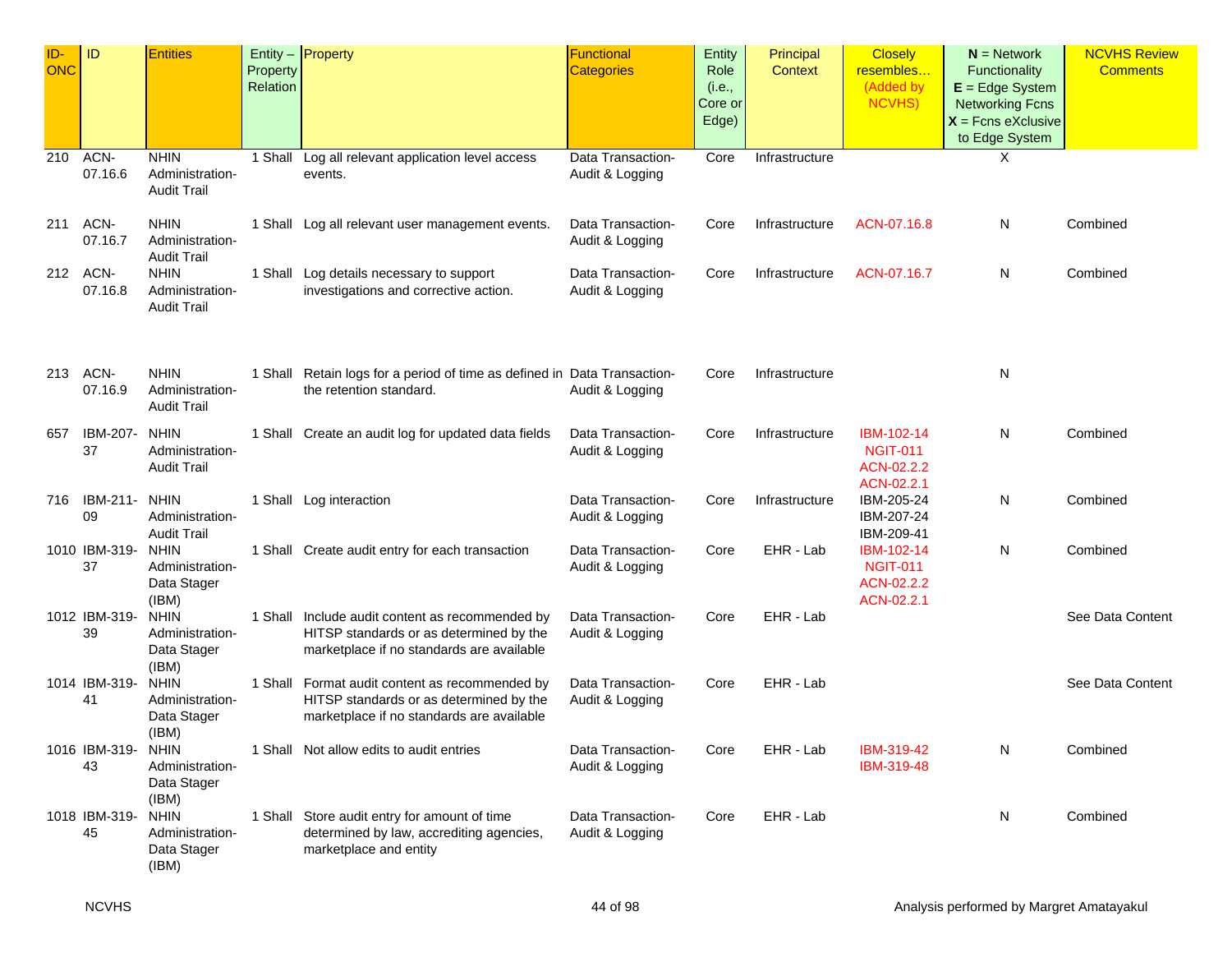| $ID -$ | ID                      | <b>Entities</b>           |          | Entity $-$ Property                                                                      | <b>Functional</b> | <b>Entity</b> | Principal      | <b>Closely</b>  | $N =$ Network          | <b>NCVHS Review</b> |
|--------|-------------------------|---------------------------|----------|------------------------------------------------------------------------------------------|-------------------|---------------|----------------|-----------------|------------------------|---------------------|
| ONC    |                         |                           | Property |                                                                                          | <b>Categories</b> | Role          | <b>Context</b> | resembles       | Functionality          | <b>Comments</b>     |
|        |                         |                           | Relation |                                                                                          |                   | (i.e.,        |                | (Added by       | $E = Edge System$      |                     |
|        |                         |                           |          |                                                                                          |                   | Core or       |                | <b>NCVHS)</b>   | <b>Networking Fcns</b> |                     |
|        |                         |                           |          |                                                                                          |                   | Edge)         |                |                 | $X =$ Fcns eXclusive   |                     |
|        |                         |                           |          |                                                                                          |                   |               |                |                 | to Edge System         |                     |
|        | 1020 IBM-319-           | <b>NHIN</b>               |          | 1 Shall Provide capability to print audit trail                                          | Data Transaction- | Core          | EHR - Lab      | IBM-319-46      |                        | Exact duplicate     |
|        | 47                      | Administration-           |          |                                                                                          | Audit & Logging   |               |                |                 |                        |                     |
|        |                         | Data Stager               |          |                                                                                          |                   |               |                |                 |                        |                     |
|        |                         | (IBM)                     |          |                                                                                          |                   |               |                |                 |                        |                     |
|        | 1022 IBM-319-           | <b>NHIN</b>               |          | 1 Shall Display audit trail only to those authorized to Data Transaction-                |                   | Core          | EHR - Lab      | IBM-319-42      | N                      | Combined            |
|        | 49                      | Administration-           |          | view the audit trail                                                                     | Audit & Logging   |               |                | IBM-319-48      |                        |                     |
|        |                         | Data Stager               |          |                                                                                          |                   |               |                |                 |                        |                     |
|        |                         | (IBM)                     |          |                                                                                          |                   |               |                |                 |                        |                     |
| 197    | ACN-                    | <b>NHIN</b>               |          | 1 Shall Log system and user interactions.                                                | Data Transaction- | Core          | Infrastructure | IBM-102-14      | N                      | Combined            |
|        | 07.16                   | Overarching               |          |                                                                                          | Audit & Logging   |               |                | <b>NGIT-011</b> |                        |                     |
|        |                         | (ACN)                     |          |                                                                                          |                   |               |                | ACN-02.2.2      |                        |                     |
|        |                         |                           |          |                                                                                          |                   |               |                | ACN-02.2.1      |                        |                     |
|        | 272 ACN-                | <b>NHIN</b>               |          | 1 Shall Conduct regular risk assessments.                                                | Data Transaction- | Core          | Infrastructure |                 | N                      |                     |
|        | 07.24                   | Overarching               |          |                                                                                          | Audit & Logging   |               |                |                 |                        |                     |
|        |                         | (ACN)                     |          |                                                                                          |                   |               |                |                 |                        |                     |
|        |                         |                           |          |                                                                                          |                   |               |                |                 |                        |                     |
|        |                         |                           |          |                                                                                          |                   |               |                |                 |                        |                     |
|        |                         | 1110 NGIT-131 Portal NHIN |          | 1 Shall Maintain a log of interactions with external                                     | Data Transaction- | Core          | EHR - Lab      |                 | X                      |                     |
|        |                         | Interface                 |          | data systems                                                                             | Audit & Logging   |               |                |                 |                        |                     |
| 806    | <b>IBM-305- RLS</b>     | (NGIT)                    |          | 1 Shall Log notifications of new lab result events                                       | Data Transaction- | Core          | EHR - Lab      | IBM-102-14      | N                      | Combined            |
|        | 13                      |                           |          | availability sent to clinicians                                                          | Audit & Logging   |               |                | <b>NGIT-011</b> |                        |                     |
|        |                         |                           |          |                                                                                          |                   |               |                | ACN-02.2.2      |                        |                     |
|        |                         |                           |          |                                                                                          |                   |               |                | ACN-02.2.1      |                        |                     |
| 848    | IBM-307- RLS            |                           |          | 1 Shall Log interaction with remote marketplace                                          | Data Transaction- | Core          | EHR - Lab      | CSC-ALL-310     | N                      | Combined            |
|        | 28                      |                           |          |                                                                                          | Audit & Logging   |               |                |                 |                        |                     |
|        |                         |                           |          |                                                                                          |                   |               |                |                 |                        |                     |
|        |                         |                           |          |                                                                                          |                   |               |                |                 |                        |                     |
|        | 1002 IBM-319- RLS       |                           |          | 1 Shall Create audit entry for each transaction                                          | Data Transaction- | Core          | EHR - Lab      | IBM-102-14      | N                      | Combined            |
|        | 29                      |                           |          |                                                                                          | Audit & Logging   |               |                | <b>NGIT-011</b> |                        |                     |
|        |                         |                           |          |                                                                                          |                   |               |                | ACN-02.2.2      |                        |                     |
|        |                         |                           |          |                                                                                          |                   |               |                | ACN-02.2.1      |                        |                     |
|        | 1003 IBM-319- RLS       |                           |          | 1 Shall Include audit content as recommended by                                          | Data Transaction- | Core          | EHR - Lab      |                 |                        | See Data Content    |
|        | 30                      |                           |          | HITSP standards or as determined by the                                                  | Audit & Logging   |               |                |                 |                        |                     |
|        |                         |                           |          | marketplace if no standards are available                                                |                   |               |                |                 |                        |                     |
|        | 1004 IBM-319- RLS       |                           |          | 1 Shall Format audit content as recommended by                                           | Data Transaction- | Core          | EHR - Lab      |                 |                        | See Data Content    |
|        | 31                      |                           |          | HITSP standards or as determined by the                                                  | Audit & Logging   |               |                |                 |                        |                     |
|        |                         |                           |          | marketplace if no standards are available                                                |                   |               |                |                 |                        |                     |
|        | 1005 IBM-319- RLS       |                           |          | 1 Shall Not allow edits to audit entries                                                 | Data Transaction- | Core          | EHR - Lab      | IBM-319-42      | N                      | Combined            |
|        | 32                      |                           |          |                                                                                          | Audit & Logging   |               |                | IBM-319-48      |                        |                     |
|        | 1006 IBM-319- RLS<br>33 |                           |          | 1 Shall Store audit entry for amount of time<br>determined by law, accrediting agencies, | Data Transaction- | Core          | EHR - Lab      |                 | N                      | Combined            |
|        |                         |                           |          | marketplace and entity                                                                   | Audit & Logging   |               |                |                 |                        |                     |
|        |                         |                           |          |                                                                                          |                   |               |                |                 |                        |                     |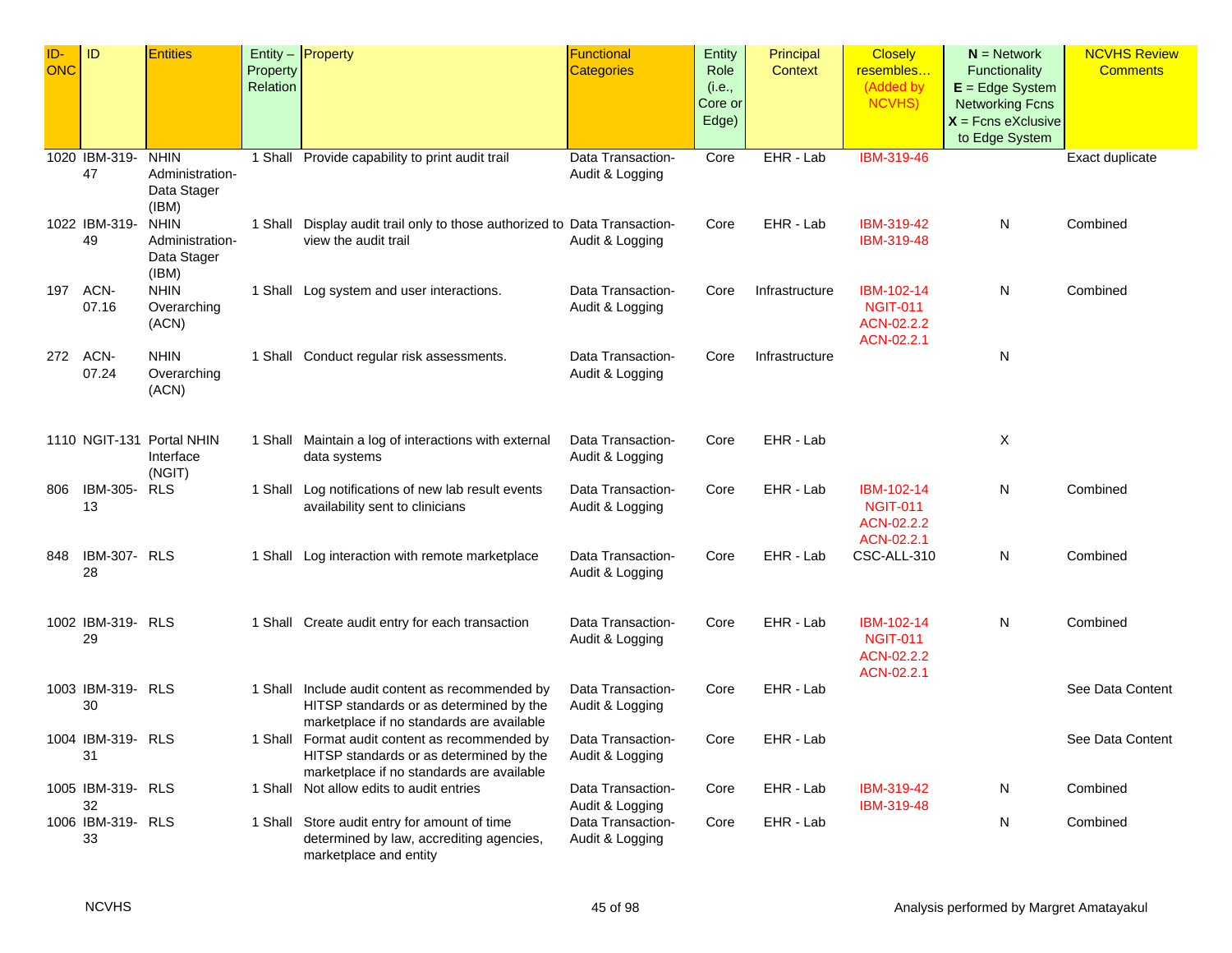| ID-        | <b>ID</b>              | <b>Entities</b>       |          | Entity $-$ Property                                                                          | Functional                                  | Entity  | Principal      | <b>Closely</b>           | $N =$ Network          | <b>NCVHS Review</b> |
|------------|------------------------|-----------------------|----------|----------------------------------------------------------------------------------------------|---------------------------------------------|---------|----------------|--------------------------|------------------------|---------------------|
| <b>ONC</b> |                        |                       | Property |                                                                                              | <b>Categories</b>                           | Role    | Context        | resembles                | Functionality          | <b>Comments</b>     |
|            |                        |                       | Relation |                                                                                              |                                             | (i.e.,  |                | (Added by                | $E = Edge System$      |                     |
|            |                        |                       |          |                                                                                              |                                             | Core or |                | NCVHS)                   | <b>Networking Fcns</b> |                     |
|            |                        |                       |          |                                                                                              |                                             | Edge)   |                |                          | $X =$ Fcns eXclusive   |                     |
|            |                        |                       |          |                                                                                              |                                             |         |                |                          | to Edge System         |                     |
|            | 1007 IBM-319-<br>34    | <b>RLS</b>            |          | 1 Shall Provide capability to print audit trail                                              | Data Transaction-                           | Core    | EHR - Lab      | IBM-319-46               |                        | Exact duplicate     |
|            | 1008 IBM-319- RLS      |                       |          | 1 Shall Display audit trail only to those authorized to                                      | Audit & Logging<br><b>Data Transaction-</b> | Core    | EHR - Lab      | IBM-319-48               |                        | Exact duplicate     |
|            | 35                     |                       |          | view the audit trail                                                                         | Audit & Logging                             |         |                |                          |                        |                     |
|            | 1121 NGIT-146 RLS      |                       |          | 1 Shall Maintain log of updates to patient-record                                            | Data Transaction-                           | Core    | Infrastructure |                          | N                      |                     |
|            |                        |                       |          | locator index                                                                                | Audit & Logging                             |         |                |                          |                        |                     |
|            | 1065 NGIT-080 NHIN     |                       | May      | Maintain log of transactions between data                                                    | Data Transaction-                           | Core    | Bio            | IBM-102-14               | N                      | Combined            |
|            |                        | Administration-       |          | suppliers and receivers                                                                      | Audit & Logging                             |         |                | <b>NGIT-011</b>          |                        |                     |
|            |                        | <b>Audit Trail</b>    |          |                                                                                              |                                             |         |                | ACN-02.2.2               |                        |                     |
| 541        | IBM-103-               | CDO-CDO               |          | Log Interaction between organization and                                                     | Data Transaction-                           | Core    | Bio            | CSC-ALL-80<br>IBM-102-14 | N                      | Combined            |
|            | 14                     | <b>NHIN Interface</b> |          | PH AGENCY                                                                                    | Audit & Logging                             |         |                | <b>NGIT-011</b>          |                        |                     |
|            |                        |                       |          |                                                                                              |                                             |         |                | ACN-02.2.2               |                        |                     |
|            |                        |                       |          |                                                                                              |                                             |         |                | CSC-ALL-80               |                        |                     |
| 410        | CSC-CE- All Edge       |                       |          | 1 Shall Log all account and account data accesses                                            | Data Transaction-                           | Edge    | CE - Consumer  |                          | Е                      | Equivalent of N     |
|            | 640                    | Systems (CSC)         |          |                                                                                              | Audit & Logging                             |         |                |                          |                        |                     |
| 478        | CSC-SEC-All Edge       |                       |          | 1 Shall Protect audit data and other logged                                                  | Data Transaction-                           | Edge    | Infrastructure |                          | Ε                      | Equivalent of N     |
|            | 110                    | Systems (CSC)         |          | protected health information from                                                            | Audit & Logging                             |         |                |                          |                        |                     |
|            |                        |                       |          | unauthorized access and from any                                                             |                                             |         |                |                          |                        |                     |
|            |                        |                       |          | modification                                                                                 |                                             |         |                |                          |                        |                     |
| 499        | CSC-SEC-All Edge<br>90 | Systems (CSC)         |          | 1 Shall Create an audit trail with sufficient<br>information to trace each operation back to | Data Transaction-                           | Edge    | Infrastructure |                          | E                      | Equivalent of N     |
|            |                        |                       |          | the originator, with the ability to audit                                                    | Audit & Logging                             |         |                |                          |                        |                     |
|            |                        |                       |          | according to requirements and local policy.                                                  |                                             |         |                |                          |                        |                     |
|            | 214 ACN-               | CDO                   |          | 1 Shall Log system and user interactions.                                                    | Data Transaction-                           | Edge    | Infrastructure |                          | Е                      | Equivalent of N     |
|            | 07.17                  |                       |          |                                                                                              | Audit & Logging                             |         |                |                          |                        |                     |
| 273        | ACN-                   | CDO                   |          | 1 Shall Conduct regular risk assessments.                                                    | Data Transaction-                           | Edge    | Infrastructure |                          | Е                      | Equivalent of N     |
|            | 07.25                  |                       |          |                                                                                              | Audit & Logging                             |         |                |                          |                        |                     |
| 974        | IBM-319-               | CDO                   |          | 1 Shall Create audit entry for each transaction                                              | Data Transaction-                           | Edge    | EHR - Lab      |                          | Е                      | Equivalent of N     |
| 975        | 01<br>IBM-319-         | CDO                   |          | 1 Shall Include audit content as recommended by                                              | Audit & Logging<br>Data Transaction-        | Edge    | EHR - Lab      |                          |                        | See Data Content    |
|            | 02                     |                       |          | HITSP standards or as determined by the                                                      | Audit & Logging                             |         |                |                          |                        |                     |
|            |                        |                       |          | marketplace if no standards are available                                                    |                                             |         |                |                          |                        |                     |
| 976        | IBM-319- CDO           |                       |          | 1 Shall Format audit content as recommended by                                               | Data Transaction-                           | Edge    | EHR - Lab      |                          |                        | See Data Content    |
|            | 03                     |                       |          | HITSP standards or as determined by the                                                      | Audit & Logging                             |         |                |                          |                        |                     |
|            |                        |                       |          | marketplace if no standards are available                                                    |                                             |         |                |                          |                        |                     |
| 977        | IBM-319- CDO           |                       |          | 1 Shall Not allow edits to audit entries                                                     | Data Transaction-                           | Edge    | EHR - Lab      |                          | E.                     | Equivalent of N     |
|            | 04                     |                       |          |                                                                                              | Audit & Logging                             |         |                |                          |                        |                     |
| 978        | IBM-319- CDO           |                       |          | 1 Shall Store audit entry for amount of time                                                 | Data Transaction-                           | Edge    | EHR - Lab      |                          | Е                      | Equivalent of N     |
|            | 05                     |                       |          | determined by law, accrediting agencies,                                                     | Audit & Logging                             |         |                |                          |                        |                     |
|            |                        |                       |          | marketplace and entity                                                                       |                                             |         |                |                          |                        |                     |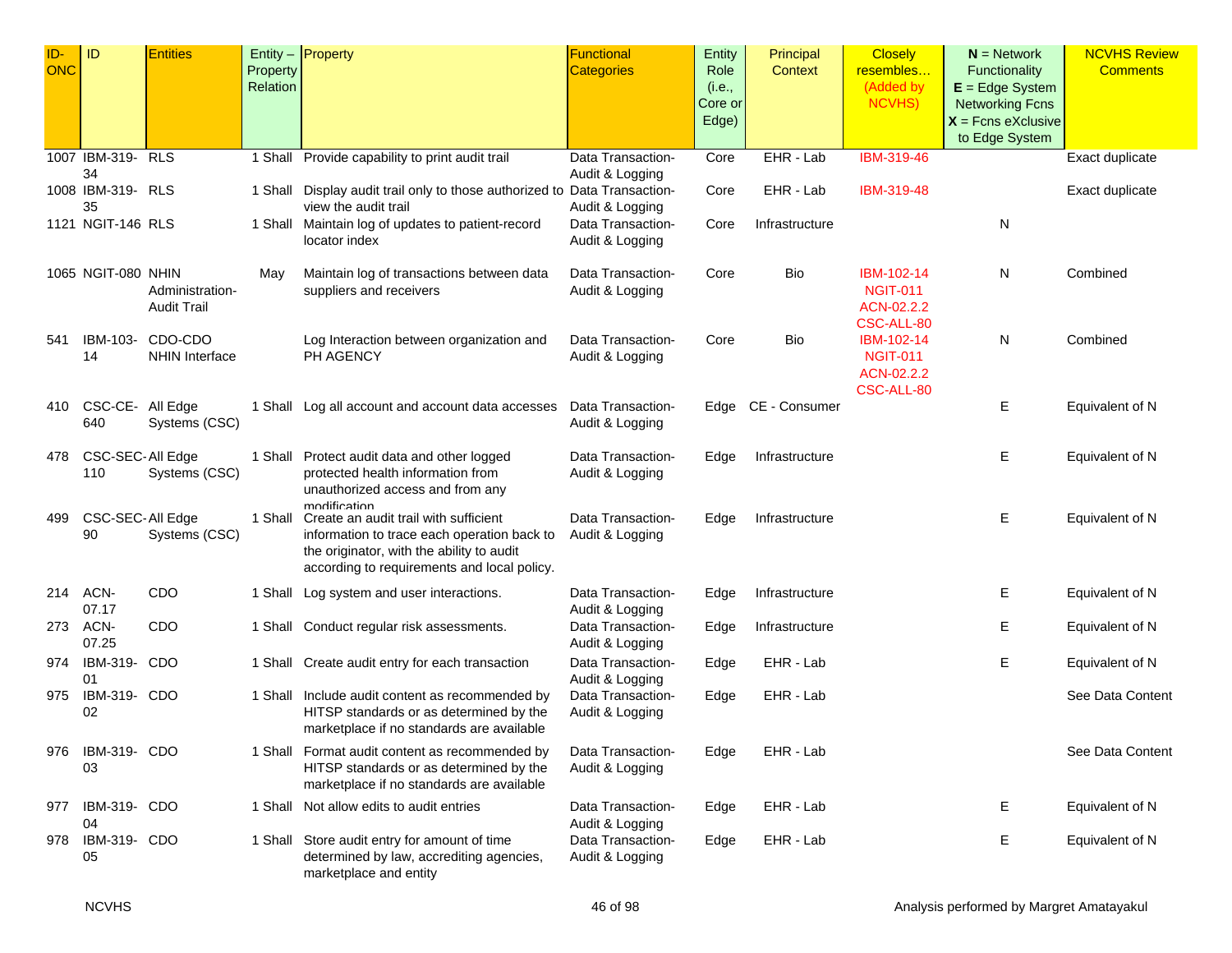| ID-        | ID                     | <b>Entities</b>                                                        |          | Entity - Property                                                                                                                      | Functional                           | Entity  | Principal       | <b>Closely</b>           | $N =$ Network          | <b>NCVHS Review</b>           |
|------------|------------------------|------------------------------------------------------------------------|----------|----------------------------------------------------------------------------------------------------------------------------------------|--------------------------------------|---------|-----------------|--------------------------|------------------------|-------------------------------|
| <b>ONC</b> |                        |                                                                        | Property |                                                                                                                                        | <b>Categories</b>                    | Role    | <b>Context</b>  | resembles                | Functionality          | <b>Comments</b>               |
|            |                        |                                                                        | Relation |                                                                                                                                        |                                      | (i.e.,  |                 | (Added by                | $E = Edge System$      |                               |
|            |                        |                                                                        |          |                                                                                                                                        |                                      | Core or |                 | NCVHS)                   | <b>Networking Fcns</b> |                               |
|            |                        |                                                                        |          |                                                                                                                                        |                                      | Edge)   |                 |                          | $X =$ Fcns eXclusive   |                               |
|            |                        |                                                                        |          |                                                                                                                                        |                                      |         |                 |                          | to Edge System         |                               |
| 979        | IBM-319-<br>06         | CDO                                                                    |          | 1 Shall Provide capability to print audit trail                                                                                        | Data Transaction-<br>Audit & Logging | Edge    | EHR - Lab       |                          | X                      |                               |
| 980        | IBM-319- CDO<br>07     |                                                                        |          | 1 Shall Display audit trail only to those authorized to Data Transaction-<br>view the audit trail                                      | Audit & Logging                      | Edge    | EHR - Lab       |                          | Е                      | Equivalent of N               |
| 872        | 52                     | IBM-307- CDO-EMR                                                       |          | 1 Shall Log location request interaction with locator<br>service                                                                       | Data Transaction-<br>Audit & Logging | Edge    | EHR - Lab       |                          | E.                     | Equivalent of N               |
| 923        | 08                     | IBM-311- CDO-EMR                                                       |          | 1 Shall Log receipt of lab test results                                                                                                | Data Transaction-<br>Audit & Logging | Edge    | EHR - Lab       |                          | E                      | Equivalent of N               |
| 955        | 11                     | IBM-316- CDO-EMR                                                       |          | 1 Shall Log lab order interaction with lab                                                                                             | Data Transaction-<br>Audit & Logging | Edge    | EHR - Lab       |                          | Е                      | Equivalent of N               |
|            |                        | 1089 NGIT-107 CDO-EMR                                                  |          | 1 Shall Log interactions of system receiving data<br>from external (PHR) sources                                                       | Data Transaction-<br>Audit & Logging | Edge    | CE - Consumer   |                          | Е                      | Equivalent of N               |
|            |                        | 1093 NGIT-113 CDO-EMR                                                  |          | 1 Shall Create an exception list when lab results can Data Transaction-<br>not be unequivocally be matched to an<br>order/patient/etc. | Audit & Logging                      | Edge    | EHR - Lab       | IBM-311-09<br>IBM-209-38 | E.                     |                               |
|            |                        | 1102 NGIT-123 CDO-EMR                                                  |          | 1 Shall Acknowledge receipt of lab result data                                                                                         | Data Transaction-<br>Audit & Logging | Edge    | EHR - Lab       | IBM-311-07<br>IBM-102-15 |                        | See Data<br>Quality/Integrity |
|            |                        | 1103 NGIT-124 CDO-EMR                                                  |          | 1 Shall Maintain a log of interactions with external<br>data systems                                                                   | Data Transaction-<br>Audit & Logging | Edge    | EHR - Lab       |                          | X                      |                               |
| 760        | IBM-303- CDO-LIS<br>02 |                                                                        |          | 1 Shall Log creation of test results                                                                                                   | Data Transaction-<br>Audit & Logging | Edge    | EHR - Lab       |                          | X                      |                               |
| 766        | IBM-303- CDO-LIS<br>08 |                                                                        |          | 1 Shall Log transmission of new lab result event<br>message to the storing entities data<br>repository                                 | Data Transaction-<br>Audit & Logging | Edge    | EHR - Lab       |                          | E.                     |                               |
|            | 1099 NGIT-120 CDO-LIS  |                                                                        |          | 1 Shall Maintain log of interactions with external<br>data systems and/or networks                                                     | Data Transaction-<br>Audit & Logging | Edge    | EHR - Lab       |                          | X                      |                               |
|            |                        | 1076 NGIT-092 Consumer<br>System-PHR                                   |          | 1 Shall Maintain log of interactions with external<br>data systems                                                                     | Data Transaction-<br>Audit & Logging | Edge    | CE - Consumer   |                          | X                      |                               |
| 550        | IBM-104-<br>08         | Data Analysis<br>and Secondary<br>Use Systems-<br><b>Public Health</b> |          | 1 Shall Log receipt of lab test results                                                                                                | Data Transaction-<br>Audit & Logging | Edge    | Biosurveillance |                          | E.                     |                               |
| 551        | IBM-104-<br>09         | Data Analysis<br>and Secondary<br>Use Systems-<br><b>Public Health</b> |          | 1 Shall Log storage of lab test results                                                                                                | Data Transaction-<br>Audit & Logging | Edge    | Biosurveillance |                          | X                      |                               |
| 873        | IBM-307-<br>53         | <b>External User</b><br>interfaces                                     |          | 1 Shall Log location request interaction with locator<br>service                                                                       | Data Transaction-<br>Audit & Logging | Edge    | EHR - Lab       |                          | Е                      |                               |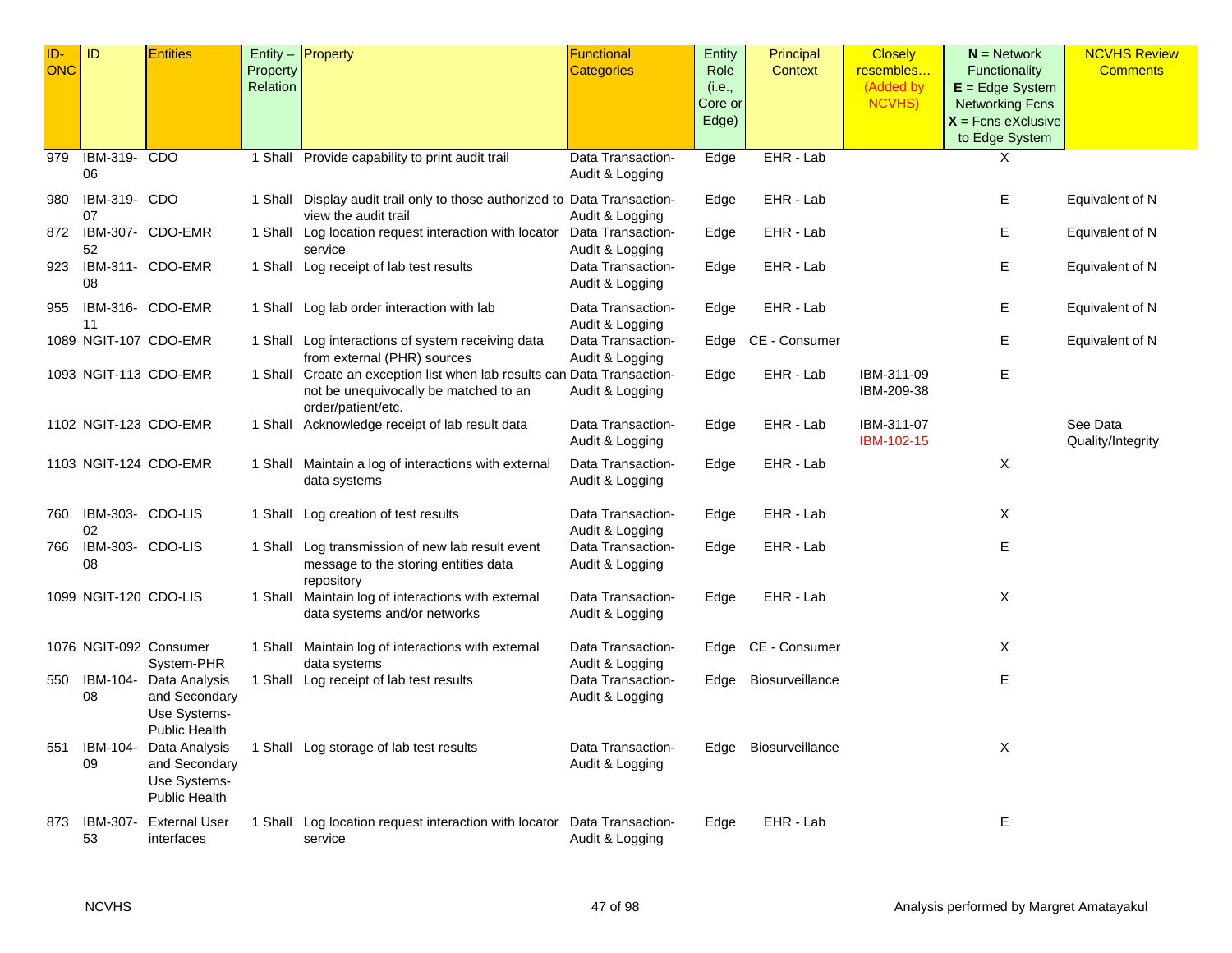| ID-<br><b>ONC</b> | ID                  | <b>Entities</b>                    | Property<br>Relation | Entity $-$ <b>Property</b>                                                                                                              | <b>Functional</b><br><b>Categories</b> | Entity<br>Role<br>(i.e.,<br>Core or<br>Edge) | Principal<br><b>Context</b> | <b>Closely</b><br>resembles<br>(Added by<br><b>NCVHS)</b> | $N =$ Network<br>Functionality<br>$E = Edge System$<br><b>Networking Fcns</b><br>$X$ = Fcns eXclusive<br>to Edge System | <b>NCVHS Review</b><br><b>Comments</b> |
|-------------------|---------------------|------------------------------------|----------------------|-----------------------------------------------------------------------------------------------------------------------------------------|----------------------------------------|----------------------------------------------|-----------------------------|-----------------------------------------------------------|-------------------------------------------------------------------------------------------------------------------------|----------------------------------------|
| 928               | IBM-312-<br>04      | <b>External User</b><br>interfaces |                      | 1 Shall Log interaction with data repository or data<br>stager related to receiving results                                             | Data Transaction-<br>Audit & Logging   | Edge                                         | EHR - Lab                   |                                                           | Е                                                                                                                       |                                        |
| 988               | IBM-319-<br>15      | <b>External User</b><br>interfaces |                      | 1 Shall Create audit entry for each transaction                                                                                         | Data Transaction-<br>Audit & Logging   | Edge                                         | EHR - Lab                   |                                                           | Ε                                                                                                                       |                                        |
| 989               | IBM-319-<br>16      | <b>External User</b><br>interfaces |                      | 1 Shall Include audit content as recommended by<br>HITSP standards or as determined by the<br>marketplace if no standards are available | Data Transaction-<br>Audit & Logging   | Edge                                         | EHR - Lab                   |                                                           |                                                                                                                         | See Data Content                       |
| 990               | IBM-319-<br>17      | <b>External User</b><br>interfaces |                      | 1 Shall Format audit content as recommended by<br>HITSP standards or as determined by the<br>marketplace if no standards are available  | Data Transaction-<br>Audit & Logging   | Edge                                         | EHR - Lab                   |                                                           |                                                                                                                         | See Data Content                       |
| 991               | IBM-319-<br>18      | <b>External User</b><br>interfaces |                      | 1 Shall Not allow edits to audit entries                                                                                                | Data Transaction-<br>Audit & Logging   | Edge                                         | EHR - Lab                   |                                                           | Ε                                                                                                                       |                                        |
| 992               | IBM-319-<br>19      | <b>External User</b><br>interfaces |                      | 1 Shall Store audit entry for amount of time<br>determined by law, accrediting agencies,<br>marketplace and entity                      | Data Transaction-<br>Audit & Logging   | Edge                                         | EHR - Lab                   |                                                           | Е                                                                                                                       |                                        |
| 993               | IBM-319-<br>20      | <b>External User</b><br>interfaces |                      | 1 Shall Provide capability to print audit trail                                                                                         | Data Transaction-<br>Audit & Logging   | Edge                                         | EHR - Lab                   |                                                           | Χ                                                                                                                       |                                        |
| 994               | IBM-319-<br>21      | <b>External User</b><br>interfaces |                      | 1 Shall Display audit trail only to those authorized to<br>view the audit trail                                                         | Data Transaction-<br>Audit & Logging   | Edge                                         | EHR - Lab                   |                                                           | Ε                                                                                                                       |                                        |
| 995               | IBM-319-<br>22      | <b>External User</b><br>interfaces |                      | 1 Shall Create audit entry for each transaction                                                                                         | Data Transaction-<br>Audit & Logging   | Edge                                         | EHR - Lab                   |                                                           | Ε                                                                                                                       |                                        |
| 996               | IBM-319-<br>23      | <b>External User</b><br>interfaces |                      | 1 Shall Include audit content as recommended by<br>HITSP standards or as determined by the<br>marketplace if no standards are available | Data Transaction-<br>Audit & Logging   | Edge                                         | EHR - Lab                   | IBM-319-16                                                |                                                                                                                         | Exact duplicate                        |
| 997               | IBM-319-<br>24      | <b>External User</b><br>interfaces |                      | 1 Shall Format audit content as recommended by<br>HITSP standards or as determined by the<br>marketplace if no standards are available  | Data Transaction-<br>Audit & Logging   | Edge                                         | EHR - Lab                   | <b>IBM-319-17</b>                                         |                                                                                                                         | Exact duplicate                        |
| 998               | IBM-319-<br>25      | <b>External User</b><br>interfaces |                      | 1 Shall Not allow edits to audit entries                                                                                                | Data Transaction-<br>Audit & Logging   | Edge                                         | EHR - Lab                   | <b>IBM-319-18</b>                                         |                                                                                                                         | Exact duplicate                        |
| 999               | IBM-319-<br>26      | <b>External User</b><br>interfaces |                      | 1 Shall Store audit entry for amount of time<br>determined by law, accrediting agencies,<br>marketplace and entity                      | Data Transaction-<br>Audit & Logging   | Edge                                         | EHR - Lab                   | IBM-319-19                                                |                                                                                                                         | Exact duplicate                        |
|                   | 1000 IBM-319-<br>27 | <b>External User</b><br>interfaces |                      | 1 Shall Provide capability to print audit trail                                                                                         | Data Transaction-<br>Audit & Logging   | Edge                                         | EHR - Lab                   | IBM-319-20                                                |                                                                                                                         | Exact duplicate                        |
|                   | 1001 IBM-319-<br>28 | <b>External User</b><br>interfaces |                      | 1 Shall Displays audit trail only to those authorized<br>to view the audit trail                                                        | Data Transaction-<br>Audit & Logging   | Edge                                         | EHR - Lab                   | IBM-319-21                                                |                                                                                                                         | Exact duplicate                        |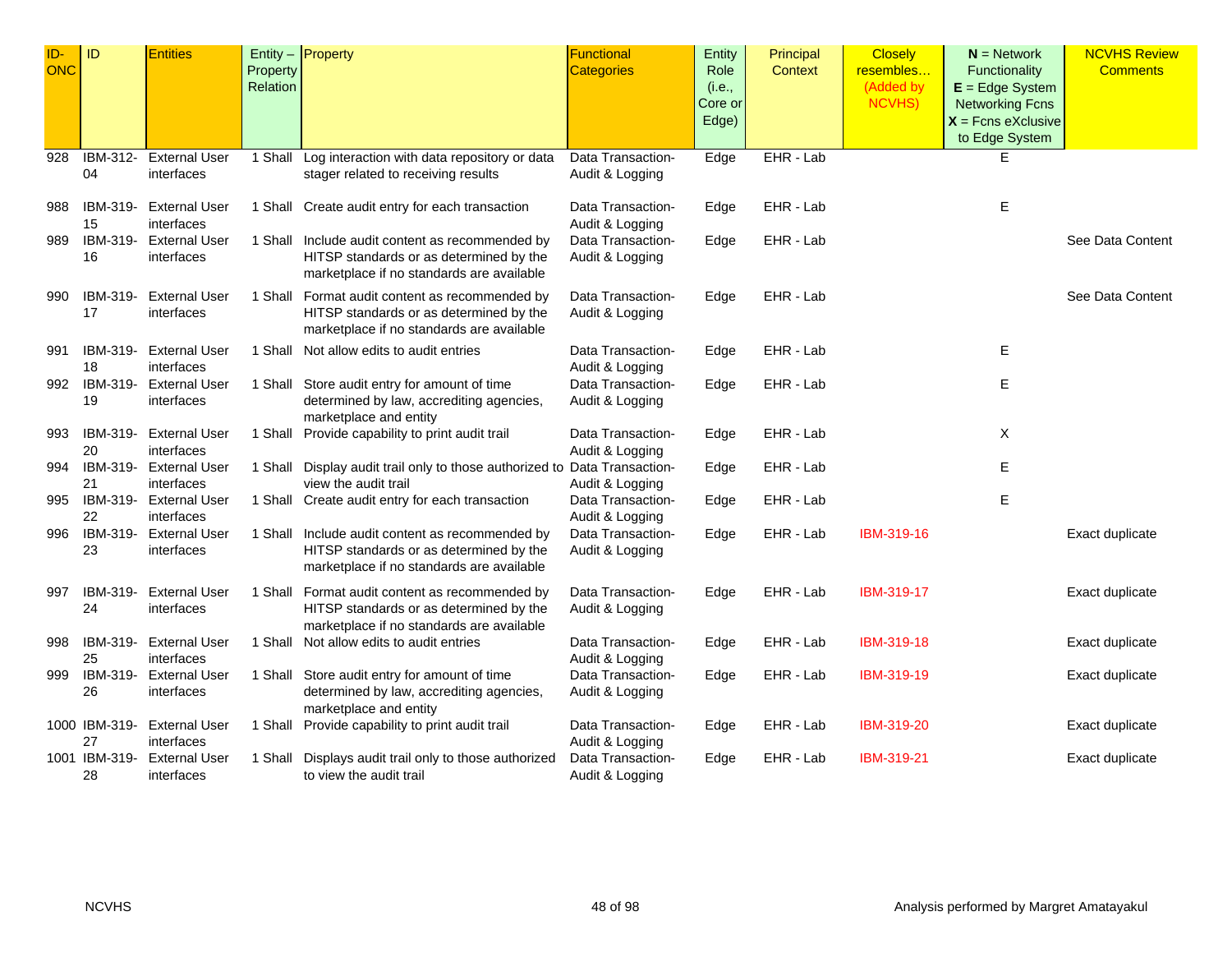| ID- | ID                   | <b>Entities</b>                                      |          | Entity $-$ Property                                                                                                                                                                            | <b>Functional</b>                    | Entity  | Principal      | <b>Closely</b> | $N =$ Network          | <b>NCVHS Review</b>                                                           |
|-----|----------------------|------------------------------------------------------|----------|------------------------------------------------------------------------------------------------------------------------------------------------------------------------------------------------|--------------------------------------|---------|----------------|----------------|------------------------|-------------------------------------------------------------------------------|
| ONC |                      |                                                      | Property |                                                                                                                                                                                                | <b>Categories</b>                    | Role    | <b>Context</b> | resembles      | Functionality          | <b>Comments</b>                                                               |
|     |                      |                                                      | Relation |                                                                                                                                                                                                |                                      | (i.e.,  |                | (Added by      | $E = Edge System$      |                                                                               |
|     |                      |                                                      |          |                                                                                                                                                                                                |                                      | Core or |                | NCVHS)         | <b>Networking Fcns</b> |                                                                               |
|     |                      |                                                      |          |                                                                                                                                                                                                |                                      | Edge)   |                |                | $X =$ Fcns eXclusive   |                                                                               |
|     |                      |                                                      |          |                                                                                                                                                                                                |                                      |         |                |                | to Edge System         |                                                                               |
|     | 1023 IBM-320-<br>01  | <b>External User</b><br>interfaces                   | 1 Shall  | Provide capability for easy retrieval of audit<br>trail by patient or proxy                                                                                                                    | Data Transaction-<br>Audit & Logging | Edge    | EHR - Lab      |                | E.                     | Consolidated w/IBM-<br>320-02, IBM-320-03,                                    |
|     |                      |                                                      |          |                                                                                                                                                                                                |                                      |         |                |                |                        | and IBM-320-04<br>Also suggest<br>reconciling with                            |
|     |                      |                                                      |          |                                                                                                                                                                                                |                                      |         |                |                |                        | HIPAA right to<br>accounting for<br>disclosuresd except<br>for TPO (§164.528) |
|     |                      |                                                      |          |                                                                                                                                                                                                |                                      |         |                |                |                        |                                                                               |
|     | 1024 IBM-320-<br>02  | <b>External User</b><br>interfaces                   |          | 1 Shall Present audit trail in manner understandable Data Transaction-<br>to patient or proxy (as determined by law,<br>accrediting agencies, and marketplace)                                 | Audit & Logging                      | Edge    | EHR - Lab      |                | Ε                      | Consolidated w/IBM-<br>320-01, IBM-320-03,<br>and IBM-320-04                  |
|     | 1025 IBM-320-        | <b>External User</b>                                 |          | 1 Shall Provide capability for a patient or proxy to                                                                                                                                           | Data Transaction-                    | Edge    | EHR - Lab      |                | Е                      | Consolidated w/IBM-                                                           |
|     | 03                   | interfaces                                           |          | determine organizations that have shared<br>their information                                                                                                                                  | Audit & Logging                      |         |                |                |                        | 320-02, IBM-320-01,<br>and IBM-320-04                                         |
|     | 1026 IBM-320-        | <b>External User</b>                                 |          | 1 Shall Provide capability for patient or proxy to                                                                                                                                             | Data Transaction-                    | Edge    | EHR - Lab      |                | E                      | Consolidated w/IBM-                                                           |
|     | 04                   | interfaces                                           |          | determine organizations and individuals<br>within organizations that have received their<br>information as well as those who have<br>requested to receive their information but<br>were denied | Audit & Logging                      |         |                |                |                        | 320-02, IBM-320-03,<br>and IBM-320-01                                         |
|     | 1114 NGIT-137 Health | Information<br>Intermediaries                        |          | 1 Shall Acknowledge receipt of lab result data                                                                                                                                                 | Data Transaction-<br>Audit & Logging | Edge    | EHR - Lab      | IBM-102-15     | Е                      | Equivalent of N. See<br>also Data<br>Quality/Integrity                        |
|     | 1115 NGIT-138 Health | Information<br>Intermediaries                        |          | 1 Shall Maintain a log of interactions with external<br>data systems                                                                                                                           | Data Transaction-<br>Audit & Logging | Edge    | EHR - Lab      |                | E                      | Equivalent of N                                                               |
|     | 215 ACN-<br>07.17.1  | <b>NHIN</b><br>Administration-<br><b>Audit Trail</b> |          | 1 Shall Log all relevant infrastructure level<br>authentication attempts.                                                                                                                      | Data Transaction-<br>Audit & Logging | Edge    | Infrastructure |                | Е                      | Equivalent of N                                                               |
|     | 217 ACN-<br>07.17.11 | <b>NHIN</b><br>Administration-<br><b>Audit Trail</b> |          | 1 Shall Log all configuration changes.                                                                                                                                                         | Data Transaction-<br>Audit & Logging | Edge    | Infrastructure |                | Е                      | Equivalent of N                                                               |
| 218 | ACN-<br>07.17.12     | <b>NHIN</b><br>Administration-<br><b>Audit Trail</b> |          | 1 Shall Log all modifications to consent status (for<br>data sharing).                                                                                                                         | Data Transaction-<br>Audit & Logging | Edge    | Infrastructure |                | Е                      | Equivalent of N                                                               |
|     | 224 ACN-<br>07.17.2  | <b>NHIN</b><br>Administration-<br><b>Audit Trail</b> |          | 1 Shall Log all relevant system level authentication<br>attempts.                                                                                                                              | Data Transaction-<br>Audit & Logging | Edge    | Infrastructure | ACN-07.16.2    |                        | Exact duplicate                                                               |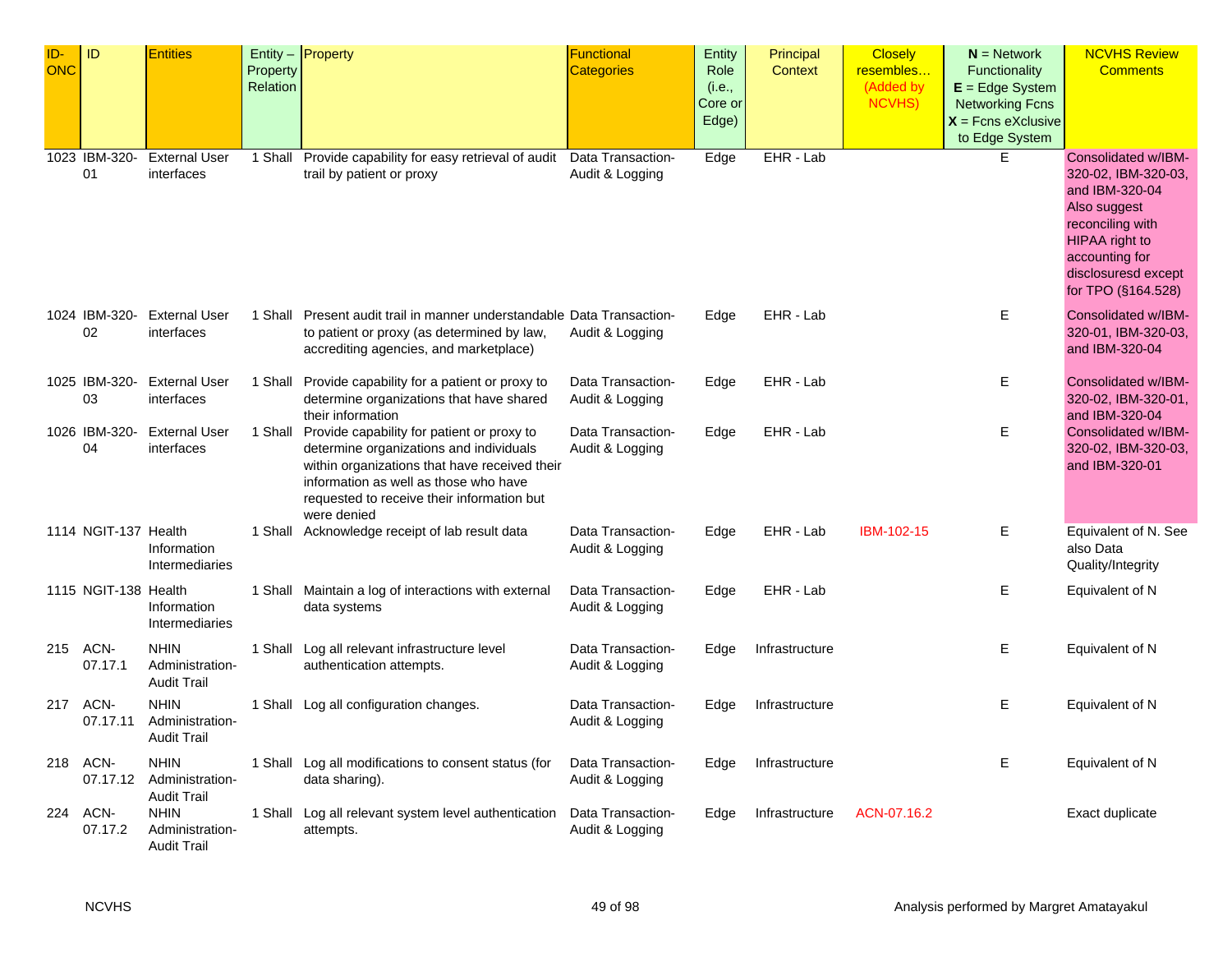| ID-<br><b>ONC</b> | ID                         | <b>Entities</b>                                        | Property<br>Relation | Entity - Property                                                                                                                                        | <b>Functional</b><br><b>Categories</b> | Entity<br>Role<br>(i.e.,<br>Core or<br>Edge) | Principal<br>Context | <b>Closely</b><br>resembles<br>(Added by<br>NCVHS) | $N =$ Network<br>Functionality<br>$E = Edge System$<br><b>Networking Fcns</b><br>$X =$ Fcns eXclusive<br>to Edge System | <b>NCVHS Review</b><br><b>Comments</b>                                                                                       |
|-------------------|----------------------------|--------------------------------------------------------|----------------------|----------------------------------------------------------------------------------------------------------------------------------------------------------|----------------------------------------|----------------------------------------------|----------------------|----------------------------------------------------|-------------------------------------------------------------------------------------------------------------------------|------------------------------------------------------------------------------------------------------------------------------|
| 225               | ACN-<br>07.17.3            | <b>NHIN</b><br>Administration-<br><b>Audit Trail</b>   |                      | 1 Shall Log all relevant application level<br>authentication attempts.                                                                                   | Data Transaction-<br>Audit & Logging   | Edge                                         | Infrastructure       |                                                    | Χ                                                                                                                       |                                                                                                                              |
| 227               | ACN-<br>07.17.5            | <b>NHIN</b><br>Administration-<br><b>Audit Trail</b>   |                      | 1 Shall Log all relevant system level access events. Data Transaction-                                                                                   | Audit & Logging                        | Edge                                         | Infrastructure       | ACN-07.17.4                                        | Е                                                                                                                       | Equivalent of N                                                                                                              |
| 228               | ACN-<br>07.17.6            | <b>NHIN</b><br>Administration-<br><b>Audit Trail</b>   |                      | 1 Shall Log all relevant application level access<br>events.                                                                                             | Data Transaction-<br>Audit & Logging   | Edge                                         | Infrastructure       |                                                    | Χ                                                                                                                       |                                                                                                                              |
| 229               | ACN-<br>07.17.7            | <b>NHIN</b><br>Administration-<br><b>Audit Trail</b>   |                      | 1 Shall Log all modifications to legitimate need<br>access events.                                                                                       | Data Transaction-<br>Audit & Logging   | Edge                                         | Infrastructure       |                                                    | Е                                                                                                                       | Seems as though all<br>modifications to<br>access events should<br>be logged to identify<br>those that are not<br>legitimate |
| 230               | ACN-<br>07.17.8            | <b>NHIN</b><br>Administration-<br><b>Audit Trail</b>   |                      | 1 Shall Log all relevant user management events.                                                                                                         | Data Transaction-<br>Audit & Logging   | Edge                                         | Infrastructure       |                                                    | Е                                                                                                                       | Equivalent of N                                                                                                              |
| 231               | ACN-<br>07.17.9            | <b>NHIN</b><br>Administration-<br><b>Audit Trail</b>   |                      | 1 Shall Log details necessary to support<br>investigations and corrective action.                                                                        | Data Transaction-<br>Audit & Logging   | Edge                                         | Infrastructure       |                                                    | Е                                                                                                                       | Equivalent of N                                                                                                              |
| 463               | <b>CSC-NFR-NHIN</b><br>210 | Administration-<br><b>Audit Trail</b>                  | 1 Shall              | Provide easy to use interface to message<br>history logs and support rebuilding of patient Audit & Logging<br>medical records at specific points in time | Data Transaction-                      | Edge                                         | Infrastructure       |                                                    | Χ                                                                                                                       |                                                                                                                              |
| 464               | <b>CSC-NFR-NHIN</b><br>220 | Administration-<br><b>Audit Trail</b>                  |                      | 1 Shall Comply with legal and regulatory<br>requirements for retention of clinical data.                                                                 | Data Transaction-<br>Audit & Logging   | Edge                                         | Infrastructure       |                                                    | Χ                                                                                                                       | Doesn't seem to<br>relate to Audit &<br>Logging                                                                              |
| 909               | IBM-310-<br>03             | <b>NHIN</b><br>Administration-<br>Data Stager<br>(IBM) |                      | 1 Shall Log interaction with data repository related<br>to receiving results                                                                             | Data Transaction-<br>Audit & Logging   | Edge                                         | EHR - Lab            |                                                    | Е                                                                                                                       | Equivalent of N                                                                                                              |
| 915               | IBM-310-<br>09             | <b>NHIN</b><br>Administration-<br>Data Stager<br>(IBM) |                      | 1 Shall Log interaction with clinician related to<br>transmitting results                                                                                | Data Transaction-<br>Audit & Logging   | Edge                                         | EHR - Lab            |                                                    | Е                                                                                                                       | Equivalent of N                                                                                                              |
|                   | 776 IBM-304-<br>10         | Repositories                                           |                      | 1 Shall Log storage of the new lab result events in<br>the data repository                                                                               | Data Transaction-<br>Audit & Logging   | Edge                                         | EHR - Lab            |                                                    | X                                                                                                                       |                                                                                                                              |
| 781               | 15                         | IBM-304- Repositories                                  |                      | 1 Shall Log interaction with locator system for lab<br>result location message                                                                           | Data Transaction-<br>Audit & Logging   | Edge                                         | EHR - Lab            |                                                    | Е                                                                                                                       | Equivalent of N                                                                                                              |
| 792               | 26                         | IBM-304- Repositories                                  |                      | 1 Shall Log transmission of new lab test result<br>message to provider's EHR                                                                             | Data Transaction-<br>Audit & Logging   | Edge                                         | EHR - Lab            |                                                    | Е                                                                                                                       | Equivalent of N                                                                                                              |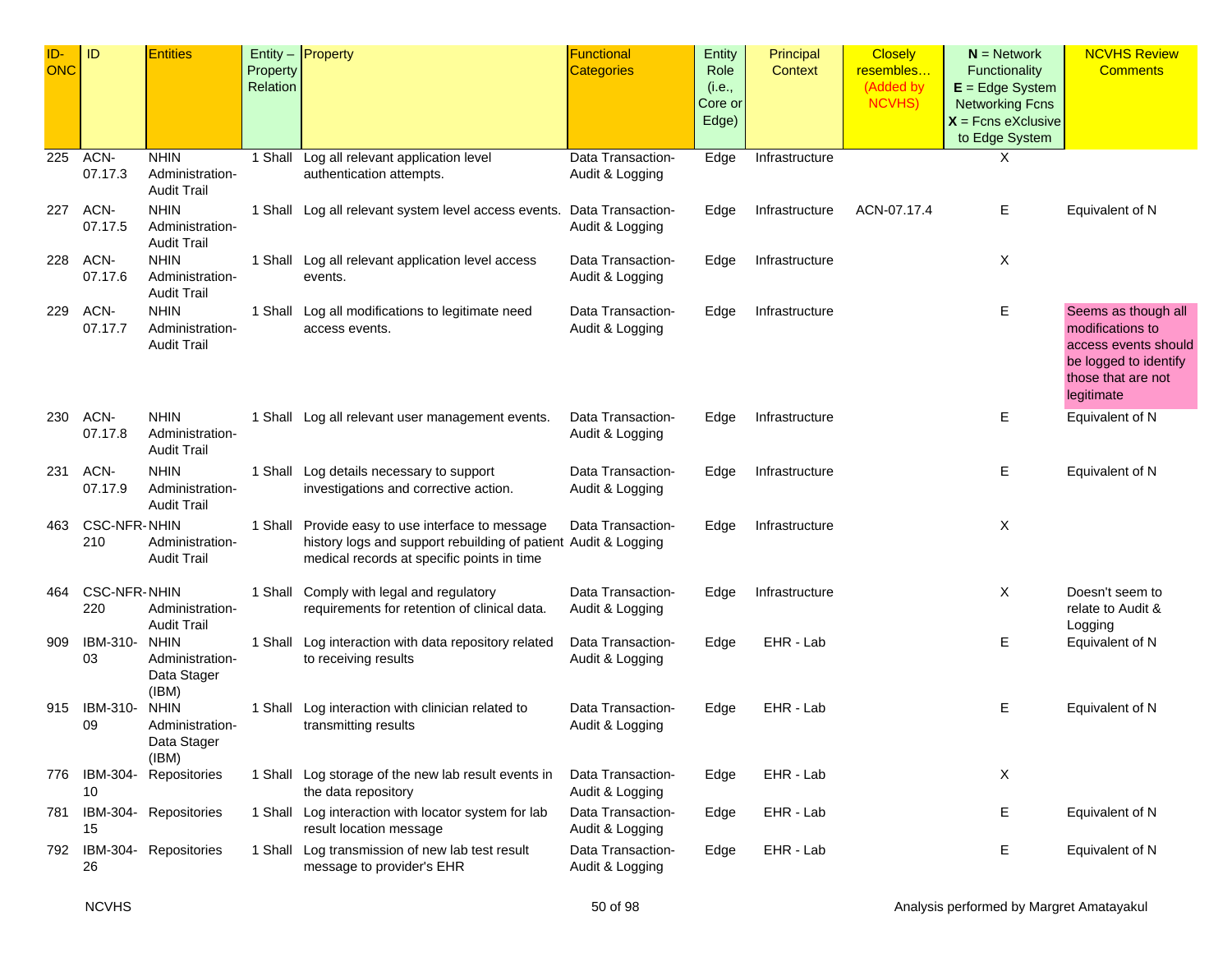| ID-<br><b>ONC</b> | ID                       | <b>Entities</b>                  | Property<br>Relation | Entity $-$ Property                                                                                                                     | <b>Functional</b><br><b>Categories</b>         | Entity<br>Role<br>(i.e.,<br>Core or<br>Edge) | Principal<br><b>Context</b> | <b>Closely</b><br>resembles<br>(Added by<br><b>NCVHS)</b> | $N =$ Network<br><b>Functionality</b><br>$E = Edge System$<br><b>Networking Fcns</b><br>$X =$ Fcns eXclusive<br>to Edge System | <b>NCVHS Review</b><br><b>Comments</b>                       |
|-------------------|--------------------------|----------------------------------|----------------------|-----------------------------------------------------------------------------------------------------------------------------------------|------------------------------------------------|----------------------------------------------|-----------------------------|-----------------------------------------------------------|--------------------------------------------------------------------------------------------------------------------------------|--------------------------------------------------------------|
| 906               | 14                       | IBM-309- Repositories            | 1 Shall              | Log interaction with clinician or data stager<br>related to processing requests for historical<br>lab results                           | Data Transaction-<br>Audit & Logging           | Edge                                         | EHR - Lab                   |                                                           | F                                                                                                                              |                                                              |
| 981               | 08                       | IBM-319- Repositories            |                      | 1 Shall Create audit entry for each transaction                                                                                         | Data Transaction-<br>Audit & Logging           | Edge                                         | EHR - Lab                   |                                                           | Е                                                                                                                              | Equivalent of N                                              |
| 982               | 09                       | IBM-319- Repositories            |                      | 1 Shall Include audit content as recommended by<br>HITSP standards or as determined by the<br>marketplace if no standards are available | Data Transaction-<br>Audit & Logging           | Edge                                         | EHR - Lab                   |                                                           |                                                                                                                                | See Data Content                                             |
| 983               | 10                       | IBM-319- Repositories            |                      | 1 Shall Format audit content as recommended by<br>HITSP standards or as determined by the<br>marketplace if no standards are available  | Data Transaction-<br>Audit & Logging           | Edge                                         | EHR - Lab                   |                                                           |                                                                                                                                | See Data Content                                             |
| 984               | 11                       | IBM-319- Repositories            |                      | 1 Shall Not allow edits to audit entries                                                                                                | Data Transaction-<br>Audit & Logging           | Edge                                         | EHR - Lab                   |                                                           | Е                                                                                                                              | Equivalent of N                                              |
| 985               | 12                       | IBM-319- Repositories            |                      | 1 Shall Store audit entry for amount of time<br>determined by law, accrediting agencies,<br>marketplace and entity                      | Data Transaction-<br>Audit & Logging           | Edge                                         | EHR - Lab                   |                                                           | Е                                                                                                                              | Equivalent of N                                              |
| 986               | 13                       | IBM-319- Repositories            |                      | 1 Shall Provide Capability to print audit trail                                                                                         | Data Transaction-<br>Audit & Logging           | Edge                                         | EHR - Lab                   |                                                           | Χ                                                                                                                              |                                                              |
| 987               | 14                       | IBM-319- Repositories            |                      | 1 Shall Display audit trail only to those authorized to Data Transaction-<br>view the audit trail                                       | Audit & Logging                                | Edge                                         | EHR - Lab                   |                                                           | Е                                                                                                                              | Equivalent of N                                              |
| 449               | CSC-EHR- All Edge<br>500 | Systems (CSC)                    |                      | 2 Should Log all interactions.                                                                                                          | Data Transaction-<br>Audit & Logging           | Edge                                         | EHR - Lab                   | CSC-SEC-85                                                | Е                                                                                                                              | Equivalent of N                                              |
| 498               | CSC-SEC-All Edge<br>85   | Systems (CSC)                    |                      | 2 Should Log all interactions.                                                                                                          | Data Transaction-<br>Audit & Logging           | Edge                                         | Infrastructure              | CSC-EHR-500                                               | Е                                                                                                                              | Equivalent of N                                              |
| 390               | CSC-BIO- CDO<br>570      |                                  |                      | 2 Should Log interaction between CDO systems and<br>PH Agencie(s)                                                                       | Data Transaction-<br>Audit & Logging           | Edge                                         | Bio                         |                                                           | Ε                                                                                                                              | Equivalent of N                                              |
|                   | 1104 NGIT-125 CDO-EMR    |                                  |                      | 2 Should Provide listing of lab result transactions<br>received but not processed or loaded into<br><b>EMR</b>                          | Data Transaction-<br>Audit & Logging           | Edge                                         | EHR - Lab                   |                                                           | X                                                                                                                              |                                                              |
| 515               | IBM-102-<br>03           | CDO-CDO<br>NHIN Interface        | 1 Shall              | Configure environment to monitor, process<br>and send matching patient care and any<br>HL7 available resource utilization data          | Data Transaction-<br>Data Access and<br>Update | Core                                         | <b>Bio</b>                  |                                                           | N                                                                                                                              | Raised to generic<br>level (e.g., could be<br>NCPDP message) |
| 530               | IBM-103-<br>03           | CDO-CDO<br><b>NHIN Interface</b> |                      | 1 Shall Configure environment to monitor, process<br>and send matching patient care and any<br>HL7 available resource utilization data  | Data Transaction-<br>Data Access and<br>Update | Core                                         | Bio                         | IBM-102-03                                                |                                                                                                                                | Exact duplicate                                              |
| 662               | IBM-208-<br>02           | CDO-CDO<br><b>NHIN Interface</b> |                      | 1 Shall Publish the appropriate data via the NHIN if<br>the consumer opts in to the NHIN                                                | Data Transaction-<br>Data Access and<br>Update | Core                                         | Infrastructure              |                                                           | $\boldsymbol{\mathsf{X}}$                                                                                                      | Seems to assume a<br>specific policy                         |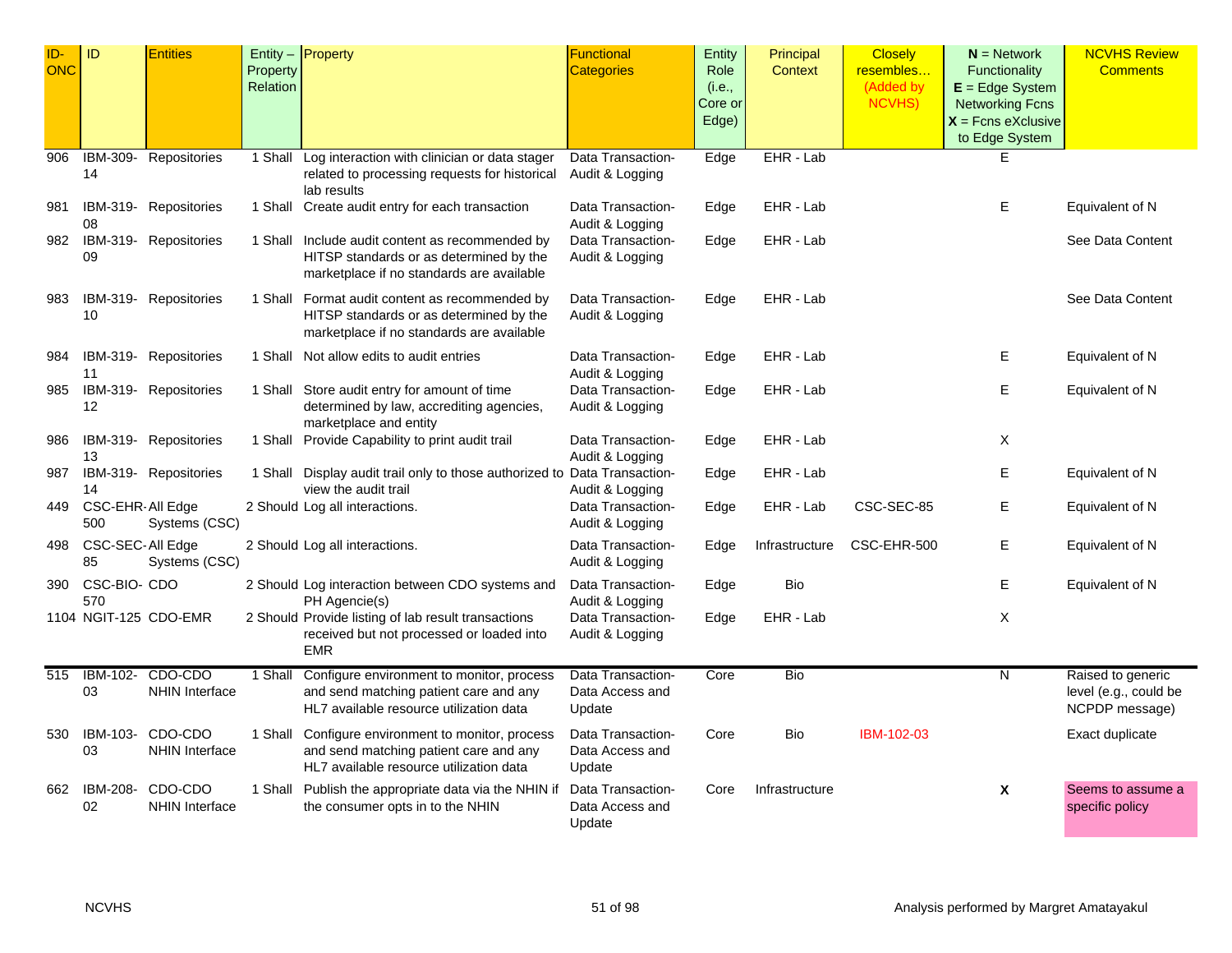| ID-        | ID              | <b>Entities</b>      |          | Entity $-$ Property                                                      | <b>Functional</b>           | Entity  | Principal          | <b>Closely</b> | $N =$ Network          | <b>NCVHS Review</b>   |
|------------|-----------------|----------------------|----------|--------------------------------------------------------------------------|-----------------------------|---------|--------------------|----------------|------------------------|-----------------------|
| <b>ONC</b> |                 |                      | Property |                                                                          | <b>Categories</b>           | Role    | Context            | resembles      | Functionality          | <b>Comments</b>       |
|            |                 |                      | Relation |                                                                          |                             | (i.e.,  |                    | (Added by      | $E = Edge System$      |                       |
|            |                 |                      |          |                                                                          |                             | Core or |                    | <b>NCVHS)</b>  | <b>Networking Fcns</b> |                       |
|            |                 |                      |          |                                                                          |                             | Edge)   |                    |                | $X =$ Fcns eXclusive   |                       |
|            |                 |                      |          |                                                                          |                             |         |                    |                | to Edge System         |                       |
|            | 312 CSC-ALL-RLS |                      |          | 1 Shall Accept and maintain updates to patient                           | Data Transaction-           | Core    | Infrastructure     |                | N                      | Seems to belong       |
|            | 200             |                      |          | identifying information.                                                 | Data Access and             |         |                    |                |                        | under Information     |
|            |                 |                      |          |                                                                          | Update                      |         |                    |                |                        | Location              |
| 401        |                 | CSC-CE- Consumer     |          | 1 Shall Accept consumer request to locate and                            | Data Transaction-           |         | Edge CE - Consumer |                | Е                      | Raised to generic     |
|            | 540             | System-PHR           |          | retrieve their PHR data from another PHR                                 | Data Access and             |         |                    |                |                        | level                 |
|            |                 |                      |          |                                                                          | Update                      |         |                    |                |                        |                       |
| 402        |                 | CSC-CE- Consumer     |          | 1 Shall Present information in PHR to the                                | Data Transaction-           |         | Edge CE - Consumer |                | Χ                      |                       |
|            | 550             | System-PHR           |          | consumer including date and source of data Data Access and               |                             |         |                    |                |                        |                       |
| 405        |                 | CSC-CE- Consumer     |          | 1 Shall Enable consumer to annotate non-user-                            | Update<br>Data Transaction- |         | Edge CE - Consumer | IBM-207-27     | Χ                      |                       |
|            | 580             | System-PHR           |          | modifiable data.                                                         | Data Access and             |         |                    |                |                        |                       |
|            |                 |                      |          |                                                                          | Update                      |         |                    |                |                        |                       |
| 416        |                 | CSC-CE- Consumer     |          | 1 Shall Provide a secure electronic patient                              | Data Transaction-           |         | Edge CE - Consumer |                | Χ                      |                       |
|            | 70              | System-PHR           |          | demographic and health history which can                                 | Data Access and             |         |                    |                |                        |                       |
|            |                 |                      |          | be accessed, viewed and updated by the                                   | Update                      |         |                    |                |                        |                       |
|            |                 |                      |          | consumer and shared with others at the                                   |                             |         |                    |                |                        |                       |
|            |                 |                      |          | consumer's choice                                                        |                             |         |                    |                |                        |                       |
| 581        | IBM-201-        | Consumer             | 1 Shall  | Display home page of selected PHR to                                     | Data Transaction-           |         | Edge CE - Consumer |                | Χ                      |                       |
|            | 01              | System-PHR           |          | consumer                                                                 | Data Access and             |         |                    |                |                        |                       |
|            |                 |                      |          |                                                                          | Update                      |         |                    |                |                        |                       |
| 594        | IBM-205-        | Consumer             |          | 1 Shall Allow consumer to request that PHR be pre- Data Transaction-     |                             |         | Edge CE - Consumer |                | Ε                      | Consolidate w/IBM-    |
|            | 01              | System-PHR           |          | populated with registration and medication                               | Data Access and             |         |                    |                |                        | 207-01                |
|            |                 |                      |          | history data for the first time (either through Update                   |                             |         |                    |                |                        |                       |
|            |                 |                      |          | the NHIN or medication transaction brokers)                              |                             |         |                    |                |                        |                       |
| 621        |                 | IBM-207- Consumer    |          | 1 Shall Request that PHR be populated with up-to-                        | Data Transaction-           |         | Edge CE - Consumer |                | Е                      | Consolidate w/IBM-    |
|            | 01              | System-PHR           |          | date (i.e. not initial pre-populated)                                    | Data Access and             |         |                    |                |                        | 205-01                |
|            |                 |                      |          | registration and medication history data                                 | Update                      |         |                    |                |                        |                       |
|            |                 |                      |          | (either through the NHIN or medication                                   |                             |         |                    |                |                        |                       |
| 661        | IBM-208-        | Consumer             |          | 1 Shall Allow the consumer to select whether their                       | Data Transaction-           | Edge    | Infrastructure     |                | Ε                      |                       |
|            | 01              | System-PHR           |          | PHR data will be available via the NHIN                                  | Data Access and             |         |                    |                |                        |                       |
|            |                 |                      |          |                                                                          | Update                      |         |                    |                |                        |                       |
| 752        |                 | IBM-212- Consumer    |          | 1 Shall Adhere to the laws (federal, state, local, and Data Transaction- |                             |         | Edge CE - Consumer |                | Ε                      | Is adherence to law a |
|            | 36              | System-PHR           |          | business) governing how minors' records                                  | Data Access and             |         |                    |                |                        | functionality that    |
|            |                 |                      |          | can be accessed by a third party across                                  | Update                      |         |                    |                |                        | needs to be expressly |
|            |                 |                      |          | marketplaces                                                             |                             |         |                    |                |                        | stated?               |
| 47         | ACN-            | <b>External User</b> |          | 1 Shall Notify requesting user if data exists in an                      | Data Transaction-           | Edge    | CE, EHR            |                | Ε                      |                       |
|            | 02.3.7          | interfaces           |          | identified edge system but has not been                                  | Data Access and             |         |                    |                |                        |                       |
|            |                 |                      |          | received in a timely period.                                             | Update                      |         |                    |                |                        |                       |
| 3          | ACN-            | Health               |          | 1 Shall Allow payers, providers, patients and other                      | Data Transaction-           | Edge    | Infrastructure     |                | Е                      |                       |
|            | 01.10           | Information          |          | stakeholders the ability to share information                            | Data Access and             |         |                    |                |                        |                       |
|            |                 | Intermediaries       |          | to support medical research.                                             | Update                      |         |                    |                |                        |                       |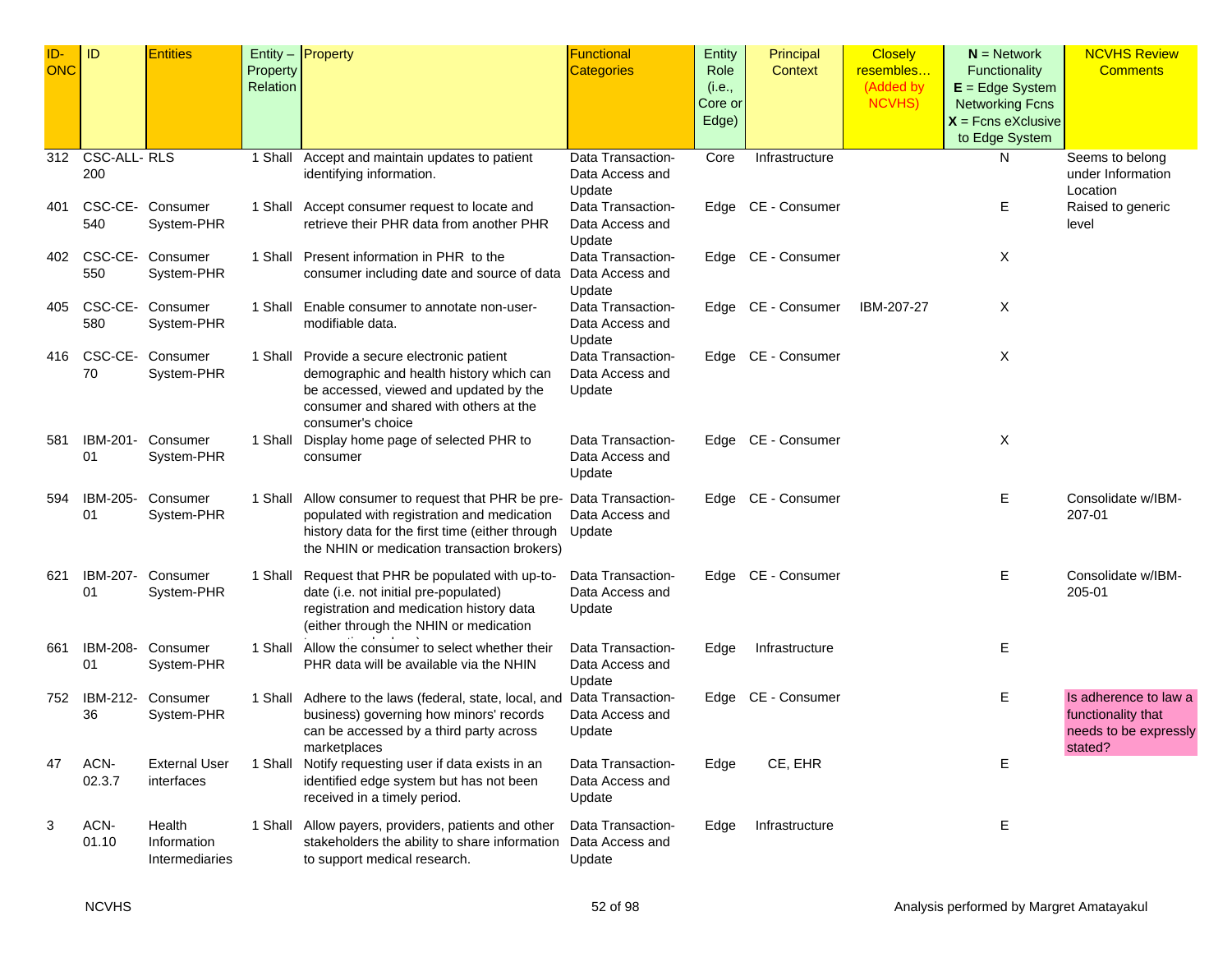| <b>ONC</b><br><b>Categories</b><br>Role<br>resembles<br>Functionality<br><b>Comments</b><br>Property<br>Context<br>Relation<br>(Added by<br>$E = Edge System$<br>(i.e.,<br><b>NCVHS)</b><br>Core or<br><b>Networking Fcns</b><br>Edge)<br>$X =$ Fcns eXclusive<br>to Edge System<br>$\overline{\mathbf{4}}$<br>ACN-<br>E<br>1 Shall Allow payers, providers, patients and other<br>Data Transaction-<br>Edge<br>Health<br>Infrastructure<br>01.11<br>Information<br>stakeholders the ability to share information<br>Data Access and<br>to support drug safety and post-marketing<br>Intermediaries<br>Update<br>drug surveillance.<br>ACN-<br>Е<br>5<br>Health<br>1 Shall Allow payers, providers, patients, and other<br>Data Transaction-<br>Edge<br>Infrastructure<br>01.12<br>stakeholders to improve the processes<br>Data Access and<br>Information<br>needed for clinical trial recruitment and<br>Intermediaries<br>Update<br>Consolidated for<br>execution.<br>Ε<br>multiple purposes<br>7<br>ACN-<br>Health<br>1 Shall Allow payers, providers, patients and other<br>Data Transaction-<br>Edge<br>Infrastructure<br>01.14<br>stakeholders the ability to share information<br>Data Access and<br>Information<br>to support public health surveillance.<br>Intermediaries<br>Update<br>Е<br>ACN-<br>Health<br>1 Shall Allow payers, providers, patients and other<br>Data Transaction-<br>8<br>Edge<br>Infrastructure<br>01.15<br>stakeholders the ability to share information<br>Data Access and<br>Information<br>Intermediaries<br>to support care management and other<br>Update<br>quality initiatives.<br>Е<br>ACN-01.9 Health<br>1 Shall Allow payers, providers, patients and other<br>Data Transaction-<br>16<br>Edge<br>Infrastructure<br>stakeholders the ability to share information<br>Data Access and<br>Information<br>Intermediaries<br>Update<br>to support patient care.<br>X<br>ACN-<br>1 Shall Wait a specified configurable time for a<br>Message<br>Data Transaction-<br>Infrastructure<br>49<br>Edge<br>02.3.9<br>request to be returned.<br>Handling<br>Data Access and<br>Update<br>ACN-04<br><b>NHIN</b><br>1 Shall Perform core functions needed to share data Data Transaction-<br>98<br>Infrastructure<br>Edge<br>Seems vague<br>in the NHIN.<br>Data Access and<br>Administration<br>Update<br><b>ACN-01</b><br><b>NHIN</b><br>1 Shall Support at least a minimum set of<br>Data Transaction-<br>Infrastructure<br>Seems vague<br>1<br>Edge<br>Overarching<br>functionality for participants.<br>Data Access and<br>(ACN)<br>Update<br>IBM-212- Consumer<br>2 Should Provide Service Level Agreement to<br>Data Transaction-<br>Edge CE - Consumer<br>Out of scope<br>753<br>37<br>Consumer regarding availability of PHR<br>System-PHR<br>Data Access and<br>service<br>Update<br>Ε<br>CSC-SEC-All Edge<br>Provide a "break-the-glass" function for<br>Data Transaction-<br>Edge<br>Infrastructure<br>Required by HIPAA<br>481<br>May<br>authorized users to bypass normal security<br>$(\$164.312(a)(2)(ii)).$<br>140<br>Systems (CSC)<br>Data Access and<br>barriers during an emergency. If<br>Update<br>Seems to belong | ID- | ID | <b>Entities</b> | Entity $-$ Property | <b>Functional</b> | Entity | Principal | <b>Closely</b> | $N =$ Network | <b>NCVHS Review</b> |
|-------------------------------------------------------------------------------------------------------------------------------------------------------------------------------------------------------------------------------------------------------------------------------------------------------------------------------------------------------------------------------------------------------------------------------------------------------------------------------------------------------------------------------------------------------------------------------------------------------------------------------------------------------------------------------------------------------------------------------------------------------------------------------------------------------------------------------------------------------------------------------------------------------------------------------------------------------------------------------------------------------------------------------------------------------------------------------------------------------------------------------------------------------------------------------------------------------------------------------------------------------------------------------------------------------------------------------------------------------------------------------------------------------------------------------------------------------------------------------------------------------------------------------------------------------------------------------------------------------------------------------------------------------------------------------------------------------------------------------------------------------------------------------------------------------------------------------------------------------------------------------------------------------------------------------------------------------------------------------------------------------------------------------------------------------------------------------------------------------------------------------------------------------------------------------------------------------------------------------------------------------------------------------------------------------------------------------------------------------------------------------------------------------------------------------------------------------------------------------------------------------------------------------------------------------------------------------------------------------------------------------------------------------------------------------------------------------------------------------------------------------------------------------------------------------------------------------------------------------------------------------------------------------------------------------------------------------------------------------------------------------------------------------------------------------------------------------------------------------------------------------------------------------------------------|-----|----|-----------------|---------------------|-------------------|--------|-----------|----------------|---------------|---------------------|
|                                                                                                                                                                                                                                                                                                                                                                                                                                                                                                                                                                                                                                                                                                                                                                                                                                                                                                                                                                                                                                                                                                                                                                                                                                                                                                                                                                                                                                                                                                                                                                                                                                                                                                                                                                                                                                                                                                                                                                                                                                                                                                                                                                                                                                                                                                                                                                                                                                                                                                                                                                                                                                                                                                                                                                                                                                                                                                                                                                                                                                                                                                                                                                         |     |    |                 |                     |                   |        |           |                |               |                     |
|                                                                                                                                                                                                                                                                                                                                                                                                                                                                                                                                                                                                                                                                                                                                                                                                                                                                                                                                                                                                                                                                                                                                                                                                                                                                                                                                                                                                                                                                                                                                                                                                                                                                                                                                                                                                                                                                                                                                                                                                                                                                                                                                                                                                                                                                                                                                                                                                                                                                                                                                                                                                                                                                                                                                                                                                                                                                                                                                                                                                                                                                                                                                                                         |     |    |                 |                     |                   |        |           |                |               |                     |
|                                                                                                                                                                                                                                                                                                                                                                                                                                                                                                                                                                                                                                                                                                                                                                                                                                                                                                                                                                                                                                                                                                                                                                                                                                                                                                                                                                                                                                                                                                                                                                                                                                                                                                                                                                                                                                                                                                                                                                                                                                                                                                                                                                                                                                                                                                                                                                                                                                                                                                                                                                                                                                                                                                                                                                                                                                                                                                                                                                                                                                                                                                                                                                         |     |    |                 |                     |                   |        |           |                |               |                     |
|                                                                                                                                                                                                                                                                                                                                                                                                                                                                                                                                                                                                                                                                                                                                                                                                                                                                                                                                                                                                                                                                                                                                                                                                                                                                                                                                                                                                                                                                                                                                                                                                                                                                                                                                                                                                                                                                                                                                                                                                                                                                                                                                                                                                                                                                                                                                                                                                                                                                                                                                                                                                                                                                                                                                                                                                                                                                                                                                                                                                                                                                                                                                                                         |     |    |                 |                     |                   |        |           |                |               |                     |
|                                                                                                                                                                                                                                                                                                                                                                                                                                                                                                                                                                                                                                                                                                                                                                                                                                                                                                                                                                                                                                                                                                                                                                                                                                                                                                                                                                                                                                                                                                                                                                                                                                                                                                                                                                                                                                                                                                                                                                                                                                                                                                                                                                                                                                                                                                                                                                                                                                                                                                                                                                                                                                                                                                                                                                                                                                                                                                                                                                                                                                                                                                                                                                         |     |    |                 |                     |                   |        |           |                |               |                     |
|                                                                                                                                                                                                                                                                                                                                                                                                                                                                                                                                                                                                                                                                                                                                                                                                                                                                                                                                                                                                                                                                                                                                                                                                                                                                                                                                                                                                                                                                                                                                                                                                                                                                                                                                                                                                                                                                                                                                                                                                                                                                                                                                                                                                                                                                                                                                                                                                                                                                                                                                                                                                                                                                                                                                                                                                                                                                                                                                                                                                                                                                                                                                                                         |     |    |                 |                     |                   |        |           |                |               |                     |
|                                                                                                                                                                                                                                                                                                                                                                                                                                                                                                                                                                                                                                                                                                                                                                                                                                                                                                                                                                                                                                                                                                                                                                                                                                                                                                                                                                                                                                                                                                                                                                                                                                                                                                                                                                                                                                                                                                                                                                                                                                                                                                                                                                                                                                                                                                                                                                                                                                                                                                                                                                                                                                                                                                                                                                                                                                                                                                                                                                                                                                                                                                                                                                         |     |    |                 |                     |                   |        |           |                |               |                     |
|                                                                                                                                                                                                                                                                                                                                                                                                                                                                                                                                                                                                                                                                                                                                                                                                                                                                                                                                                                                                                                                                                                                                                                                                                                                                                                                                                                                                                                                                                                                                                                                                                                                                                                                                                                                                                                                                                                                                                                                                                                                                                                                                                                                                                                                                                                                                                                                                                                                                                                                                                                                                                                                                                                                                                                                                                                                                                                                                                                                                                                                                                                                                                                         |     |    |                 |                     |                   |        |           |                |               |                     |
|                                                                                                                                                                                                                                                                                                                                                                                                                                                                                                                                                                                                                                                                                                                                                                                                                                                                                                                                                                                                                                                                                                                                                                                                                                                                                                                                                                                                                                                                                                                                                                                                                                                                                                                                                                                                                                                                                                                                                                                                                                                                                                                                                                                                                                                                                                                                                                                                                                                                                                                                                                                                                                                                                                                                                                                                                                                                                                                                                                                                                                                                                                                                                                         |     |    |                 |                     |                   |        |           |                |               |                     |
|                                                                                                                                                                                                                                                                                                                                                                                                                                                                                                                                                                                                                                                                                                                                                                                                                                                                                                                                                                                                                                                                                                                                                                                                                                                                                                                                                                                                                                                                                                                                                                                                                                                                                                                                                                                                                                                                                                                                                                                                                                                                                                                                                                                                                                                                                                                                                                                                                                                                                                                                                                                                                                                                                                                                                                                                                                                                                                                                                                                                                                                                                                                                                                         |     |    |                 |                     |                   |        |           |                |               |                     |
|                                                                                                                                                                                                                                                                                                                                                                                                                                                                                                                                                                                                                                                                                                                                                                                                                                                                                                                                                                                                                                                                                                                                                                                                                                                                                                                                                                                                                                                                                                                                                                                                                                                                                                                                                                                                                                                                                                                                                                                                                                                                                                                                                                                                                                                                                                                                                                                                                                                                                                                                                                                                                                                                                                                                                                                                                                                                                                                                                                                                                                                                                                                                                                         |     |    |                 |                     |                   |        |           |                |               |                     |
|                                                                                                                                                                                                                                                                                                                                                                                                                                                                                                                                                                                                                                                                                                                                                                                                                                                                                                                                                                                                                                                                                                                                                                                                                                                                                                                                                                                                                                                                                                                                                                                                                                                                                                                                                                                                                                                                                                                                                                                                                                                                                                                                                                                                                                                                                                                                                                                                                                                                                                                                                                                                                                                                                                                                                                                                                                                                                                                                                                                                                                                                                                                                                                         |     |    |                 |                     |                   |        |           |                |               |                     |
|                                                                                                                                                                                                                                                                                                                                                                                                                                                                                                                                                                                                                                                                                                                                                                                                                                                                                                                                                                                                                                                                                                                                                                                                                                                                                                                                                                                                                                                                                                                                                                                                                                                                                                                                                                                                                                                                                                                                                                                                                                                                                                                                                                                                                                                                                                                                                                                                                                                                                                                                                                                                                                                                                                                                                                                                                                                                                                                                                                                                                                                                                                                                                                         |     |    |                 |                     |                   |        |           |                |               |                     |
|                                                                                                                                                                                                                                                                                                                                                                                                                                                                                                                                                                                                                                                                                                                                                                                                                                                                                                                                                                                                                                                                                                                                                                                                                                                                                                                                                                                                                                                                                                                                                                                                                                                                                                                                                                                                                                                                                                                                                                                                                                                                                                                                                                                                                                                                                                                                                                                                                                                                                                                                                                                                                                                                                                                                                                                                                                                                                                                                                                                                                                                                                                                                                                         |     |    |                 |                     |                   |        |           |                |               |                     |
|                                                                                                                                                                                                                                                                                                                                                                                                                                                                                                                                                                                                                                                                                                                                                                                                                                                                                                                                                                                                                                                                                                                                                                                                                                                                                                                                                                                                                                                                                                                                                                                                                                                                                                                                                                                                                                                                                                                                                                                                                                                                                                                                                                                                                                                                                                                                                                                                                                                                                                                                                                                                                                                                                                                                                                                                                                                                                                                                                                                                                                                                                                                                                                         |     |    |                 |                     |                   |        |           |                |               |                     |
|                                                                                                                                                                                                                                                                                                                                                                                                                                                                                                                                                                                                                                                                                                                                                                                                                                                                                                                                                                                                                                                                                                                                                                                                                                                                                                                                                                                                                                                                                                                                                                                                                                                                                                                                                                                                                                                                                                                                                                                                                                                                                                                                                                                                                                                                                                                                                                                                                                                                                                                                                                                                                                                                                                                                                                                                                                                                                                                                                                                                                                                                                                                                                                         |     |    |                 |                     |                   |        |           |                |               |                     |
|                                                                                                                                                                                                                                                                                                                                                                                                                                                                                                                                                                                                                                                                                                                                                                                                                                                                                                                                                                                                                                                                                                                                                                                                                                                                                                                                                                                                                                                                                                                                                                                                                                                                                                                                                                                                                                                                                                                                                                                                                                                                                                                                                                                                                                                                                                                                                                                                                                                                                                                                                                                                                                                                                                                                                                                                                                                                                                                                                                                                                                                                                                                                                                         |     |    |                 |                     |                   |        |           |                |               |                     |
|                                                                                                                                                                                                                                                                                                                                                                                                                                                                                                                                                                                                                                                                                                                                                                                                                                                                                                                                                                                                                                                                                                                                                                                                                                                                                                                                                                                                                                                                                                                                                                                                                                                                                                                                                                                                                                                                                                                                                                                                                                                                                                                                                                                                                                                                                                                                                                                                                                                                                                                                                                                                                                                                                                                                                                                                                                                                                                                                                                                                                                                                                                                                                                         |     |    |                 |                     |                   |        |           |                |               |                     |
|                                                                                                                                                                                                                                                                                                                                                                                                                                                                                                                                                                                                                                                                                                                                                                                                                                                                                                                                                                                                                                                                                                                                                                                                                                                                                                                                                                                                                                                                                                                                                                                                                                                                                                                                                                                                                                                                                                                                                                                                                                                                                                                                                                                                                                                                                                                                                                                                                                                                                                                                                                                                                                                                                                                                                                                                                                                                                                                                                                                                                                                                                                                                                                         |     |    |                 |                     |                   |        |           |                |               |                     |
|                                                                                                                                                                                                                                                                                                                                                                                                                                                                                                                                                                                                                                                                                                                                                                                                                                                                                                                                                                                                                                                                                                                                                                                                                                                                                                                                                                                                                                                                                                                                                                                                                                                                                                                                                                                                                                                                                                                                                                                                                                                                                                                                                                                                                                                                                                                                                                                                                                                                                                                                                                                                                                                                                                                                                                                                                                                                                                                                                                                                                                                                                                                                                                         |     |    |                 |                     |                   |        |           |                |               |                     |
|                                                                                                                                                                                                                                                                                                                                                                                                                                                                                                                                                                                                                                                                                                                                                                                                                                                                                                                                                                                                                                                                                                                                                                                                                                                                                                                                                                                                                                                                                                                                                                                                                                                                                                                                                                                                                                                                                                                                                                                                                                                                                                                                                                                                                                                                                                                                                                                                                                                                                                                                                                                                                                                                                                                                                                                                                                                                                                                                                                                                                                                                                                                                                                         |     |    |                 |                     |                   |        |           |                |               |                     |
|                                                                                                                                                                                                                                                                                                                                                                                                                                                                                                                                                                                                                                                                                                                                                                                                                                                                                                                                                                                                                                                                                                                                                                                                                                                                                                                                                                                                                                                                                                                                                                                                                                                                                                                                                                                                                                                                                                                                                                                                                                                                                                                                                                                                                                                                                                                                                                                                                                                                                                                                                                                                                                                                                                                                                                                                                                                                                                                                                                                                                                                                                                                                                                         |     |    |                 |                     |                   |        |           |                |               |                     |
|                                                                                                                                                                                                                                                                                                                                                                                                                                                                                                                                                                                                                                                                                                                                                                                                                                                                                                                                                                                                                                                                                                                                                                                                                                                                                                                                                                                                                                                                                                                                                                                                                                                                                                                                                                                                                                                                                                                                                                                                                                                                                                                                                                                                                                                                                                                                                                                                                                                                                                                                                                                                                                                                                                                                                                                                                                                                                                                                                                                                                                                                                                                                                                         |     |    |                 |                     |                   |        |           |                |               |                     |
|                                                                                                                                                                                                                                                                                                                                                                                                                                                                                                                                                                                                                                                                                                                                                                                                                                                                                                                                                                                                                                                                                                                                                                                                                                                                                                                                                                                                                                                                                                                                                                                                                                                                                                                                                                                                                                                                                                                                                                                                                                                                                                                                                                                                                                                                                                                                                                                                                                                                                                                                                                                                                                                                                                                                                                                                                                                                                                                                                                                                                                                                                                                                                                         |     |    |                 |                     |                   |        |           |                |               |                     |
|                                                                                                                                                                                                                                                                                                                                                                                                                                                                                                                                                                                                                                                                                                                                                                                                                                                                                                                                                                                                                                                                                                                                                                                                                                                                                                                                                                                                                                                                                                                                                                                                                                                                                                                                                                                                                                                                                                                                                                                                                                                                                                                                                                                                                                                                                                                                                                                                                                                                                                                                                                                                                                                                                                                                                                                                                                                                                                                                                                                                                                                                                                                                                                         |     |    |                 |                     |                   |        |           |                |               |                     |
|                                                                                                                                                                                                                                                                                                                                                                                                                                                                                                                                                                                                                                                                                                                                                                                                                                                                                                                                                                                                                                                                                                                                                                                                                                                                                                                                                                                                                                                                                                                                                                                                                                                                                                                                                                                                                                                                                                                                                                                                                                                                                                                                                                                                                                                                                                                                                                                                                                                                                                                                                                                                                                                                                                                                                                                                                                                                                                                                                                                                                                                                                                                                                                         |     |    |                 |                     |                   |        |           |                |               |                     |
|                                                                                                                                                                                                                                                                                                                                                                                                                                                                                                                                                                                                                                                                                                                                                                                                                                                                                                                                                                                                                                                                                                                                                                                                                                                                                                                                                                                                                                                                                                                                                                                                                                                                                                                                                                                                                                                                                                                                                                                                                                                                                                                                                                                                                                                                                                                                                                                                                                                                                                                                                                                                                                                                                                                                                                                                                                                                                                                                                                                                                                                                                                                                                                         |     |    |                 |                     |                   |        |           |                |               |                     |
|                                                                                                                                                                                                                                                                                                                                                                                                                                                                                                                                                                                                                                                                                                                                                                                                                                                                                                                                                                                                                                                                                                                                                                                                                                                                                                                                                                                                                                                                                                                                                                                                                                                                                                                                                                                                                                                                                                                                                                                                                                                                                                                                                                                                                                                                                                                                                                                                                                                                                                                                                                                                                                                                                                                                                                                                                                                                                                                                                                                                                                                                                                                                                                         |     |    |                 |                     |                   |        |           |                |               |                     |
|                                                                                                                                                                                                                                                                                                                                                                                                                                                                                                                                                                                                                                                                                                                                                                                                                                                                                                                                                                                                                                                                                                                                                                                                                                                                                                                                                                                                                                                                                                                                                                                                                                                                                                                                                                                                                                                                                                                                                                                                                                                                                                                                                                                                                                                                                                                                                                                                                                                                                                                                                                                                                                                                                                                                                                                                                                                                                                                                                                                                                                                                                                                                                                         |     |    |                 |                     |                   |        |           |                |               |                     |
|                                                                                                                                                                                                                                                                                                                                                                                                                                                                                                                                                                                                                                                                                                                                                                                                                                                                                                                                                                                                                                                                                                                                                                                                                                                                                                                                                                                                                                                                                                                                                                                                                                                                                                                                                                                                                                                                                                                                                                                                                                                                                                                                                                                                                                                                                                                                                                                                                                                                                                                                                                                                                                                                                                                                                                                                                                                                                                                                                                                                                                                                                                                                                                         |     |    |                 |                     |                   |        |           |                |               |                     |
|                                                                                                                                                                                                                                                                                                                                                                                                                                                                                                                                                                                                                                                                                                                                                                                                                                                                                                                                                                                                                                                                                                                                                                                                                                                                                                                                                                                                                                                                                                                                                                                                                                                                                                                                                                                                                                                                                                                                                                                                                                                                                                                                                                                                                                                                                                                                                                                                                                                                                                                                                                                                                                                                                                                                                                                                                                                                                                                                                                                                                                                                                                                                                                         |     |    |                 |                     |                   |        |           |                |               |                     |
|                                                                                                                                                                                                                                                                                                                                                                                                                                                                                                                                                                                                                                                                                                                                                                                                                                                                                                                                                                                                                                                                                                                                                                                                                                                                                                                                                                                                                                                                                                                                                                                                                                                                                                                                                                                                                                                                                                                                                                                                                                                                                                                                                                                                                                                                                                                                                                                                                                                                                                                                                                                                                                                                                                                                                                                                                                                                                                                                                                                                                                                                                                                                                                         |     |    |                 |                     |                   |        |           |                |               |                     |
|                                                                                                                                                                                                                                                                                                                                                                                                                                                                                                                                                                                                                                                                                                                                                                                                                                                                                                                                                                                                                                                                                                                                                                                                                                                                                                                                                                                                                                                                                                                                                                                                                                                                                                                                                                                                                                                                                                                                                                                                                                                                                                                                                                                                                                                                                                                                                                                                                                                                                                                                                                                                                                                                                                                                                                                                                                                                                                                                                                                                                                                                                                                                                                         |     |    |                 |                     |                   |        |           |                |               |                     |
|                                                                                                                                                                                                                                                                                                                                                                                                                                                                                                                                                                                                                                                                                                                                                                                                                                                                                                                                                                                                                                                                                                                                                                                                                                                                                                                                                                                                                                                                                                                                                                                                                                                                                                                                                                                                                                                                                                                                                                                                                                                                                                                                                                                                                                                                                                                                                                                                                                                                                                                                                                                                                                                                                                                                                                                                                                                                                                                                                                                                                                                                                                                                                                         |     |    |                 |                     |                   |        |           |                |               |                     |
|                                                                                                                                                                                                                                                                                                                                                                                                                                                                                                                                                                                                                                                                                                                                                                                                                                                                                                                                                                                                                                                                                                                                                                                                                                                                                                                                                                                                                                                                                                                                                                                                                                                                                                                                                                                                                                                                                                                                                                                                                                                                                                                                                                                                                                                                                                                                                                                                                                                                                                                                                                                                                                                                                                                                                                                                                                                                                                                                                                                                                                                                                                                                                                         |     |    |                 |                     |                   |        |           |                |               |                     |
|                                                                                                                                                                                                                                                                                                                                                                                                                                                                                                                                                                                                                                                                                                                                                                                                                                                                                                                                                                                                                                                                                                                                                                                                                                                                                                                                                                                                                                                                                                                                                                                                                                                                                                                                                                                                                                                                                                                                                                                                                                                                                                                                                                                                                                                                                                                                                                                                                                                                                                                                                                                                                                                                                                                                                                                                                                                                                                                                                                                                                                                                                                                                                                         |     |    |                 |                     |                   |        |           |                |               |                     |
|                                                                                                                                                                                                                                                                                                                                                                                                                                                                                                                                                                                                                                                                                                                                                                                                                                                                                                                                                                                                                                                                                                                                                                                                                                                                                                                                                                                                                                                                                                                                                                                                                                                                                                                                                                                                                                                                                                                                                                                                                                                                                                                                                                                                                                                                                                                                                                                                                                                                                                                                                                                                                                                                                                                                                                                                                                                                                                                                                                                                                                                                                                                                                                         |     |    |                 |                     |                   |        |           |                |               |                     |
|                                                                                                                                                                                                                                                                                                                                                                                                                                                                                                                                                                                                                                                                                                                                                                                                                                                                                                                                                                                                                                                                                                                                                                                                                                                                                                                                                                                                                                                                                                                                                                                                                                                                                                                                                                                                                                                                                                                                                                                                                                                                                                                                                                                                                                                                                                                                                                                                                                                                                                                                                                                                                                                                                                                                                                                                                                                                                                                                                                                                                                                                                                                                                                         |     |    |                 |                     |                   |        |           |                |               |                     |
| implemented, this should not be<br>under Security.                                                                                                                                                                                                                                                                                                                                                                                                                                                                                                                                                                                                                                                                                                                                                                                                                                                                                                                                                                                                                                                                                                                                                                                                                                                                                                                                                                                                                                                                                                                                                                                                                                                                                                                                                                                                                                                                                                                                                                                                                                                                                                                                                                                                                                                                                                                                                                                                                                                                                                                                                                                                                                                                                                                                                                                                                                                                                                                                                                                                                                                                                                                      |     |    |                 |                     |                   |        |           |                |               |                     |
| accomplished by using a generic login that                                                                                                                                                                                                                                                                                                                                                                                                                                                                                                                                                                                                                                                                                                                                                                                                                                                                                                                                                                                                                                                                                                                                                                                                                                                                                                                                                                                                                                                                                                                                                                                                                                                                                                                                                                                                                                                                                                                                                                                                                                                                                                                                                                                                                                                                                                                                                                                                                                                                                                                                                                                                                                                                                                                                                                                                                                                                                                                                                                                                                                                                                                                              |     |    |                 |                     |                   |        |           |                |               |                     |
| obscures the identity of the user.<br>CSC-CE- Consumer<br>Contain the following data linked to a<br>X<br>Data Transaction-<br>Edge CE - Consumer<br>393<br>May                                                                                                                                                                                                                                                                                                                                                                                                                                                                                                                                                                                                                                                                                                                                                                                                                                                                                                                                                                                                                                                                                                                                                                                                                                                                                                                                                                                                                                                                                                                                                                                                                                                                                                                                                                                                                                                                                                                                                                                                                                                                                                                                                                                                                                                                                                                                                                                                                                                                                                                                                                                                                                                                                                                                                                                                                                                                                                                                                                                                          |     |    |                 |                     |                   |        |           |                |               |                     |
| 100<br>System-PHR<br>patient ID: demographic data; financial<br>Data Access and                                                                                                                                                                                                                                                                                                                                                                                                                                                                                                                                                                                                                                                                                                                                                                                                                                                                                                                                                                                                                                                                                                                                                                                                                                                                                                                                                                                                                                                                                                                                                                                                                                                                                                                                                                                                                                                                                                                                                                                                                                                                                                                                                                                                                                                                                                                                                                                                                                                                                                                                                                                                                                                                                                                                                                                                                                                                                                                                                                                                                                                                                         |     |    |                 |                     |                   |        |           |                |               |                     |
| information sufficient for insurance elibibility<br>Update                                                                                                                                                                                                                                                                                                                                                                                                                                                                                                                                                                                                                                                                                                                                                                                                                                                                                                                                                                                                                                                                                                                                                                                                                                                                                                                                                                                                                                                                                                                                                                                                                                                                                                                                                                                                                                                                                                                                                                                                                                                                                                                                                                                                                                                                                                                                                                                                                                                                                                                                                                                                                                                                                                                                                                                                                                                                                                                                                                                                                                                                                                              |     |    |                 |                     |                   |        |           |                |               |                     |
| checking and claims processing; basic                                                                                                                                                                                                                                                                                                                                                                                                                                                                                                                                                                                                                                                                                                                                                                                                                                                                                                                                                                                                                                                                                                                                                                                                                                                                                                                                                                                                                                                                                                                                                                                                                                                                                                                                                                                                                                                                                                                                                                                                                                                                                                                                                                                                                                                                                                                                                                                                                                                                                                                                                                                                                                                                                                                                                                                                                                                                                                                                                                                                                                                                                                                                   |     |    |                 |                     |                   |        |           |                |               |                     |
| clinical information including allergies and                                                                                                                                                                                                                                                                                                                                                                                                                                                                                                                                                                                                                                                                                                                                                                                                                                                                                                                                                                                                                                                                                                                                                                                                                                                                                                                                                                                                                                                                                                                                                                                                                                                                                                                                                                                                                                                                                                                                                                                                                                                                                                                                                                                                                                                                                                                                                                                                                                                                                                                                                                                                                                                                                                                                                                                                                                                                                                                                                                                                                                                                                                                            |     |    |                 |                     |                   |        |           |                |               |                     |
| medication history                                                                                                                                                                                                                                                                                                                                                                                                                                                                                                                                                                                                                                                                                                                                                                                                                                                                                                                                                                                                                                                                                                                                                                                                                                                                                                                                                                                                                                                                                                                                                                                                                                                                                                                                                                                                                                                                                                                                                                                                                                                                                                                                                                                                                                                                                                                                                                                                                                                                                                                                                                                                                                                                                                                                                                                                                                                                                                                                                                                                                                                                                                                                                      |     |    |                 |                     |                   |        |           |                |               |                     |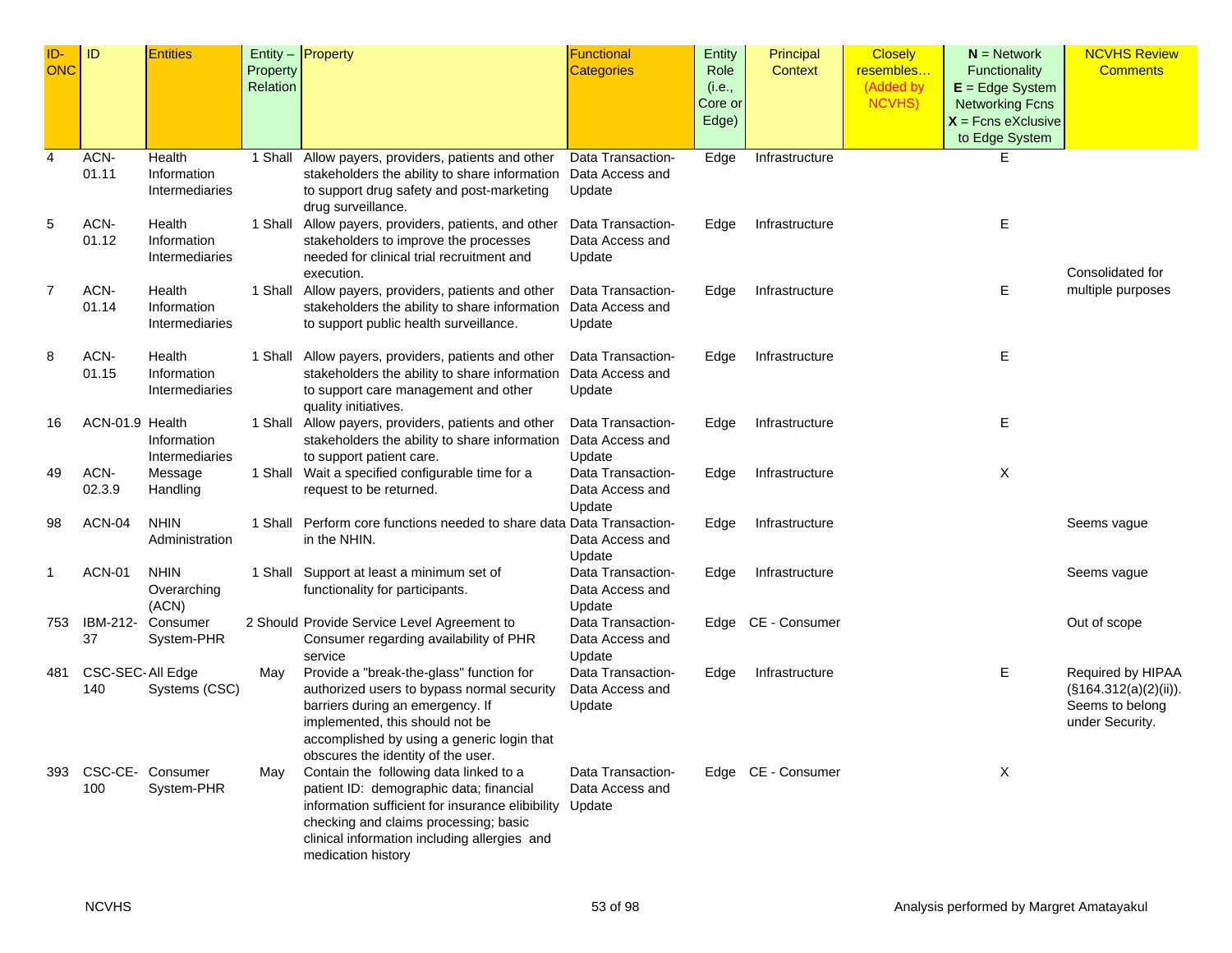| ID-        | ID                 | <b>Entities</b>                            |                      | Entity $-$ Property                                                                                                                                                                 | <b>Functional</b>                 | Entity         | Principal      | <b>Closely</b>                                     | $N =$ Network                      | <b>NCVHS Review</b>                                                                                                                                       |
|------------|--------------------|--------------------------------------------|----------------------|-------------------------------------------------------------------------------------------------------------------------------------------------------------------------------------|-----------------------------------|----------------|----------------|----------------------------------------------------|------------------------------------|-----------------------------------------------------------------------------------------------------------------------------------------------------------|
| <b>ONC</b> |                    |                                            | Property<br>Relation |                                                                                                                                                                                     | Categories                        | Role<br>(i.e., | <b>Context</b> | resembles<br>(Added by                             | Functionality<br>$E = Edge System$ | <b>Comments</b>                                                                                                                                           |
|            |                    |                                            |                      |                                                                                                                                                                                     |                                   | Core or        |                | NCVHS)                                             | <b>Networking Fcns</b>             |                                                                                                                                                           |
|            |                    |                                            |                      |                                                                                                                                                                                     |                                   | Edge)          |                |                                                    | $X =$ Fcns eXclusive               |                                                                                                                                                           |
|            |                    |                                            |                      |                                                                                                                                                                                     |                                   |                |                |                                                    | to Edge System                     |                                                                                                                                                           |
| 396        |                    | CSC-CE- Consumer                           | May                  | Have the capability for consumers to                                                                                                                                                | Data Transaction-                 | Edge           | CE - Consumer  | <b>IBM-207-39</b>                                  |                                    | See Data Transaction                                                                                                                                      |
|            | 430                | System-PHR                                 |                      | transfer their data from one PHR to another<br><b>PHR</b>                                                                                                                           | Data Access and<br>Update         |                |                | IBM-211-02<br><b>NGIT-099</b>                      |                                    | (Push)                                                                                                                                                    |
| 719        |                    | IBM-212- Consumer                          | May                  | Allow for modifications and annotations in                                                                                                                                          | Data Transaction-                 | Edge           | CE - Consumer  |                                                    | Χ                                  |                                                                                                                                                           |
|            | 03                 | System-PHR                                 |                      | lab results, clinical notes, etc.                                                                                                                                                   | Data Access and<br>Update         |                |                |                                                    |                                    |                                                                                                                                                           |
| 731        |                    | IBM-212- Consumer                          | May                  | Allow consumer to hide clinical data, lab                                                                                                                                           | Data Transaction-                 | Edge           | CE - Consumer  |                                                    | X                                  |                                                                                                                                                           |
|            | 15                 | System-PHR                                 |                      | results, family history, etc.                                                                                                                                                       | Data Access and<br>Update         |                |                |                                                    |                                    |                                                                                                                                                           |
| 366        |                    | CSC-ALL- External User                     | May                  | Provide a web interface if an EMR system is                                                                                                                                         | Data Transaction-                 | Edge           | Infrastructure | CSC-EHR-510                                        | Е                                  | Combined                                                                                                                                                  |
|            | 990                | interfaces                                 |                      | not available to perform NHIN queries.                                                                                                                                              | Data Access and<br>Update         |                |                |                                                    |                                    |                                                                                                                                                           |
| 450        | 510                | <b>CSC-EHR-External User</b><br>interfaces | May                  | Provide web-based or other application<br>interfaces to process lab results, if an EMR                                                                                              | Data Transaction-                 | Edge           | EHR - Lab      | CSC-ALL-990                                        | Е                                  | Combined                                                                                                                                                  |
|            |                    |                                            |                      | system with the necessary capabilities is not Update<br>available.                                                                                                                  | Data Access and                   |                |                |                                                    |                                    |                                                                                                                                                           |
| 344        |                    | <b>CSC-ALL- Repositories</b>               | May                  | Accept inserts, updates and deletes to                                                                                                                                              | Data Transaction-                 | Edge           | Infrastructure |                                                    | Ε                                  | Required by HIPAA                                                                                                                                         |
|            | 710                |                                            |                      | persisted data.                                                                                                                                                                     | Data Access and<br>Update         |                |                |                                                    |                                    | (§164.526), although<br>seems like "delete"<br>should be "mask" to<br>ensure there is<br>evidence of data<br>existence in the event<br>of previous action |
|            |                    |                                            |                      |                                                                                                                                                                                     |                                   |                |                |                                                    |                                    |                                                                                                                                                           |
| 664        | IBM-208- CDO<br>04 |                                            | 1 Shall              | Send HL7 feeds to NHIN Interface                                                                                                                                                    | Data Transaction-<br>Data Routing | Core           | Infrastructure |                                                    | Ε                                  | Raised to generic<br>level (e.g., could be<br>NCPDP message)                                                                                              |
| 311        | 20                 | CSC-ALL- CDO-CDO<br><b>NHIN Interface</b>  |                      | 1 Shall Maintain a local list of URLs for other SNOs Data Transaction-<br>and entities that it it is authorized to query<br>and to send messages.                                   | Data Routing                      | Core           | Infrastructure |                                                    | Χ                                  |                                                                                                                                                           |
| 330        | 410                | CSC-ALL- CDO-CDO<br><b>NHIN Interface</b>  |                      | 1 Shall Accept and route all authorized messages to Data Transaction-<br>designated edge systems.                                                                                   | Data Routing                      | Core           | Infrastructure |                                                    | N                                  |                                                                                                                                                           |
| 521        | 09                 | IBM-102- CDO-CDO<br><b>NHIN Interface</b>  |                      | 1 Shall Apply business rules to determine which of<br>all of the registered (local, state and federal) Data Routing<br>public agencies need to be notified for each<br>data request | Data Transaction-                 | Core           | Bio            | IBM-107-06<br><b>IBM-107-05</b><br><b>NGIT-071</b> | N                                  | Combined                                                                                                                                                  |
| 536        | 09                 | IBM-103- CDO-CDO<br><b>NHIN Interface</b>  |                      | 1 Shall Apply business rules to determine which of<br>all of the registered (local, state and federal) Data Routing<br>public agencies need to be notified for each<br>data request | Data Transaction-                 | Core           | Bio            | IBM-102-09                                         |                                    | Exact duplicate                                                                                                                                           |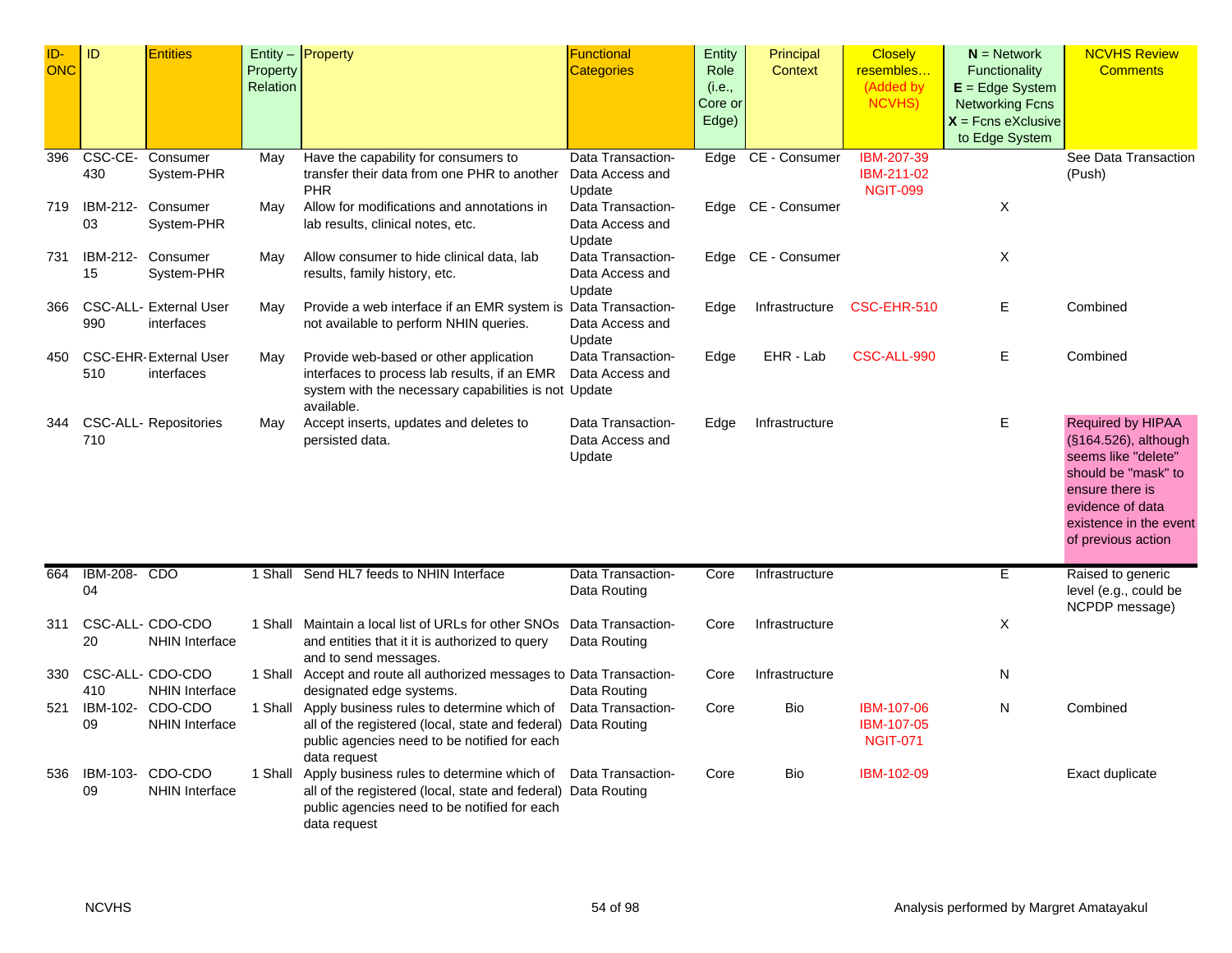| ID-        | ID                | <b>Entities</b>       |          | Entity - Property                                                                    | <b>Functional</b> | Entity  | Principal          | <b>Closely</b>  | $N =$ Network          | <b>NCVHS Review</b> |
|------------|-------------------|-----------------------|----------|--------------------------------------------------------------------------------------|-------------------|---------|--------------------|-----------------|------------------------|---------------------|
| <b>ONC</b> |                   |                       | Property |                                                                                      | <b>Categories</b> | Role    | Context            | resembles       | Functionality          | <b>Comments</b>     |
|            |                   |                       | Relation |                                                                                      |                   | (i.e.,  |                    | (Added by       | $E = Edge System$      |                     |
|            |                   |                       |          |                                                                                      |                   | Core or |                    | <b>NCVHS)</b>   | <b>Networking Fcns</b> |                     |
|            |                   |                       |          |                                                                                      |                   | Edge)   |                    |                 | $X =$ Fcns eXclusive   |                     |
|            |                   |                       |          |                                                                                      |                   |         |                    |                 | to Edge System         |                     |
|            |                   | 1056 NGIT-071 CDO-CDO | 1 Shall  | Support business rules for routing                                                   | Data Transaction- | Core    | Bio                | IBM-103-09      | N                      | Combined            |
|            |                   | <b>NHIN Interface</b> |          | biosurveillance data to specific public health Data Routing                          |                   |         |                    | IBM-107-06      |                        |                     |
|            |                   |                       |          | agencies                                                                             |                   |         |                    | IBM-107-05      |                        |                     |
| 571        | IBM-107-          | Message               |          | 2 Should Determine entities to receive biosurveillance Data Transaction-             |                   | Core    | Biosurveillance    | IBM-102-09      | N                      | Combined            |
|            | 05                | Handling              |          | event response "broadcast" messages                                                  | Data Routing      |         |                    | IBM-107-06      |                        |                     |
|            |                   |                       |          | based on authorization by sender and                                                 |                   |         |                    | <b>NGIT-071</b> |                        |                     |
|            |                   |                       |          | subscription by receiver to support event                                            |                   |         |                    |                 |                        |                     |
| 572        | IBM-107-          | Message               |          | response<br>2 Should Determine entities to receive biosurveillance Data Transaction- |                   | Core    | Biosurveillance    | IBM-102-09      | N                      | Combined            |
|            | 06                | Handling              |          | event response "broadcast" message based Data Routing                                |                   |         |                    | IBM-107-05      |                        |                     |
|            |                   |                       |          | on one or more business rules (e.g. location                                         |                   |         |                    | <b>NGIT-071</b> |                        |                     |
|            |                   |                       |          | of outbreak, severity of event, etc) to support                                      |                   |         |                    |                 |                        |                     |
|            |                   |                       |          | event response                                                                       |                   |         |                    |                 |                        |                     |
| 573        | IBM-107-          | Message               | May      | Send biosurveillance event response                                                  | Data Transaction- | Core    | Biosurveillance    |                 | N                      | Seems this should   |
|            | 07                | Handling              |          | 'broadcast" messages according to                                                    | Data Routing      |         |                    |                 |                        | apply to any        |
|            |                   |                       |          | authorized recipient's specified mode                                                |                   |         |                    |                 |                        | application         |
|            |                   |                       |          | (secure email, web application,                                                      |                   |         |                    |                 |                        |                     |
|            |                   |                       |          | EHR/responder system)                                                                |                   |         |                    |                 |                        |                     |
| 704        | IBM-209- CDO      |                       |          | 1 Shall Send confirmation acknowledging receipt of Data Transaction-                 |                   |         | Edge CE - Consumer |                 |                        | See Data            |
|            | 40                |                       |          | registration/medication history data                                                 | Data Routing      |         |                    |                 |                        | Qualtiy/Integrity   |
| 331        | CSC-ALL- All Edge |                       | May      | Determine the method of message delivery                                             | Data Transaction- | Edge    | Infrastructure     | CSC-ALL-440     | Е                      | Combined            |
|            | 420               | Systems (CSC)         |          | to the final destinations.                                                           | Data Routing      |         |                    |                 |                        |                     |
|            |                   |                       |          |                                                                                      |                   |         |                    |                 |                        |                     |
| 333        | CSC-ALL- All Edge |                       | May      | Specify multiple destinations for a message,                                         | Data Transaction- | Edge    | Infrastructure     | CSC-ALL-420     | Е                      | Combined            |
|            | 440               | Systems (CSC)         |          | in order that the message transmission                                               | Data Routing      |         |                    |                 |                        |                     |
|            |                   |                       |          | system may distribute the messages                                                   |                   |         |                    |                 |                        |                     |
| 430        | CSC-EHR-CDO       |                       | May      | Collect and persist information, provided by                                         | Data Transaction- | Edge    | EHR - Lab          |                 | X                      |                     |
|            | 310               |                       |          | the patient, regarding providers to be                                               | Data Routing      |         |                    |                 |                        |                     |
|            |                   |                       |          | notified, or excluded from notification, of                                          |                   |         |                    |                 |                        |                     |
|            |                   |                       |          | availability of Lab results                                                          |                   |         |                    |                 |                        |                     |
| 431        | CSC-EHR-CDO       |                       | May      | Collect and persist information, provided by                                         | Data Transaction- | Edge    | EHR - Lab          |                 | Χ                      |                     |
|            | 330               |                       |          | the patient, regarding providers to be                                               | Data Routing      |         |                    |                 |                        |                     |
|            |                   |                       |          | allowed, or excluded from, access to Lab<br>results                                  |                   |         |                    |                 |                        |                     |
|            |                   | 1055 NGIT-070 CDO-EMR | May      | Specify destination(s) for tranmission of                                            | Data Transaction- | Edge    | Bio                |                 | Χ                      |                     |
|            |                   |                       |          | biosurveillance data                                                                 | Data Routing      |         |                    |                 |                        |                     |
| 701        | IBM-209- CDO      |                       | 1 Shall  | Confirm integrity of imported data                                                   | Data Transaction- |         | Edge CE - Consumer |                 |                        | See Data            |
|            | 37                |                       |          |                                                                                      | Data Transaction  |         |                    |                 |                        | Quality/Integrity   |
|            |                   |                       |          |                                                                                      | Verification      |         |                    |                 |                        |                     |
| 714        |                   | IBM-211- Consumer     |          | 1 Shall Transmit confirmation that PHR has been                                      | Data Transaction- |         | Edge CE - Consumer |                 |                        | See Data            |
|            | 07                | System-PHR            |          | closed (or closed and transferred)                                                   | Data Transaction  |         |                    |                 |                        | Quality/Integrity   |
|            |                   |                       |          |                                                                                      | Verification      |         |                    |                 |                        |                     |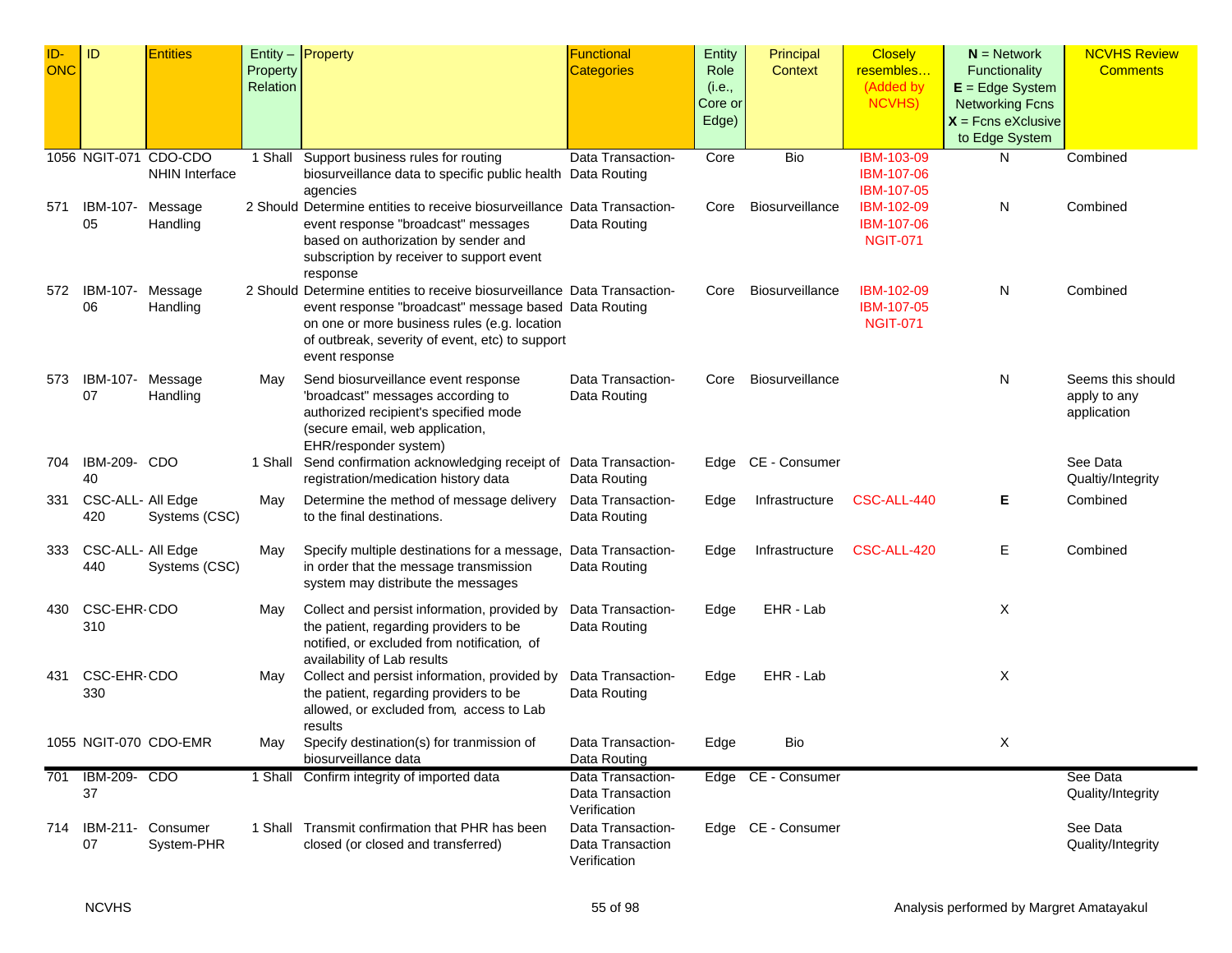| ID-<br>ONC | ID                 | <b>Entities</b>                                        | Property<br>Relation | $Entity -$ Property                                                                                                                                                                    | <b>Functional</b><br><b>Categories</b>                | Entity<br>Role<br>(i.e.,<br>Core or<br>Edge) | Principal<br>Context | <b>Closely</b><br>resembles<br>(Added by<br><b>NCVHS)</b>      | $N =$ Network<br>Functionality<br>$E = Edge System$<br><b>Networking Fcns</b><br>$X =$ Fcns eXclusive<br>to Edge System | <b>NCVHS Review</b><br><b>Comments</b>                  |
|------------|--------------------|--------------------------------------------------------|----------------------|----------------------------------------------------------------------------------------------------------------------------------------------------------------------------------------|-------------------------------------------------------|----------------------------------------------|----------------------|----------------------------------------------------------------|-------------------------------------------------------------------------------------------------------------------------|---------------------------------------------------------|
| 715        | IBM-211-<br>08     | Consumer<br>System-PHR                                 | May                  | Transmit notification that PHR data has<br>been transferred to another vendor                                                                                                          | Data Transaction-<br>Data Transaction<br>Verification | Edge                                         | CE - Consumer        | CSC-CE-630                                                     |                                                                                                                         | See Data<br>Quality/Integrity                           |
|            |                    | 1046 NGIT-062 CDO-CDO<br><b>NHIN Interface</b>         | 1 Shall              | Accept a filter rule defined by public health<br>agencies                                                                                                                              | Data Transformation-<br>Data Filtering                | Core                                         | Bio                  | <b>NGIT-063</b>                                                | $\overline{N}$                                                                                                          | Combined                                                |
|            |                    | 1047 NGIT-063 CDO-CDO<br><b>NHIN Interface</b>         |                      | 1 Shall Apply filter rule changes                                                                                                                                                      | Data Transformation- Core<br>Data Filtering           |                                              | Bio                  | <b>NGIT-062</b>                                                | N                                                                                                                       | Combined                                                |
|            |                    | 1048 NGIT-064 CDO-CDO<br><b>NHIN Interface</b>         |                      | 1 Shall Filter collected data records to identify<br>biosurveillance data                                                                                                              | Data Transformation Core<br>Data Filtering            |                                              | Bio                  | IBM-103-04<br>IBM-102-04<br><b>NGIT-061</b><br><b>NGIT-062</b> | N                                                                                                                       | Combined                                                |
|            |                    | 1049 NGIT-065 CDO-CDO<br><b>NHIN Interface</b>         |                      | 1 Shall Aggregate data for transmission as<br>determined by HITSP implementation guide Data Filtering                                                                                  | Data Transformation- Core                             |                                              | Bio                  | <b>NGIT-059</b>                                                | E                                                                                                                       | Combined                                                |
| 972        | IBM-318-<br>01     | <b>External User</b><br>interfaces                     |                      | 1 Shall Allow clinician to subscribe to specified or all Data Transformation- Core<br>available future clinical events data for<br>specified patient (vs. flag in registry)            | Data Filtering                                        |                                              | EHR - Lab            | IBM-318-02                                                     | N                                                                                                                       | Combined                                                |
| 973        | IBM-318-<br>02     | <b>External User</b><br>interfaces                     |                      | 1 Shall Allow clinician to un-subscribe to future<br>clinical events data for specified patient                                                                                        | Data Transformation- Core<br>Data Filtering           |                                              | EHR - Lab            | IBM-318-01                                                     | N.                                                                                                                      | Combined                                                |
| 864        | IBM-307- RLS<br>44 |                                                        |                      | 1 Shall Receive request for lab test results location<br>based on lab order number or other unique<br>lab test identifier                                                              | Data Transformation- Core<br>Data Filtering           |                                              | EHR - Lab            |                                                                |                                                                                                                         | See Information<br>Location                             |
| 932        | IBM-313-<br>01     | <b>NHIN</b><br>Administration-<br>User<br>Registration |                      | 2 Should Store provider preferences to automatically<br>receive new lab result events in EHR when<br>provider is ordering clinician                                                    | Data Transformation- Core<br>Data Filtering           |                                              | EHR - Lab            | IBM-313-02<br>IBM-313-03<br>IBM-313-04                         | N                                                                                                                       | Seems to describe a<br>specific type of<br>architecture |
| 933        | IBM-313-<br>02     | <b>NHIN</b><br>Administration-<br>User<br>Registration |                      | 2 Should Store provider preferences to automatically Data Transformation- Core<br>receive new lab result events into EHR when Data Filtering<br>provider is not the ordering clinician |                                                       |                                              | EHR - Lab            | IBM-313-01<br>IBM-313-03<br>IBM-313-04                         | N                                                                                                                       | Seems to describe a<br>specific type of<br>architecture |
| 934        | IBM-313-<br>03     | <b>NHIN</b><br>Administration-<br>User<br>Registration |                      | 2 Should Store provider preferences to automatically<br>receive notification of new lab result events<br>into EHR or Web application when provider<br>is ordering clinician            | Data Transformation- Core<br>Data Filtering           |                                              | EHR - Lab            | IBM-313-02<br>IBM-313-01<br>IBM-313-04                         | N                                                                                                                       | Seems to describe a<br>specific type of<br>architecture |
| 935        | IBM-313-<br>04     | <b>NHIN</b><br>Administration-<br>User<br>Registration |                      | 2 Should Store provider preferences to automatically<br>receive notification of new lab result events<br>into EHR or Web application when provider<br>is not ordering clinician        | Data Transformation Core<br>Data Filtering            |                                              | EHR - Lab            | IBM-313-02<br>IBM-313-03<br>IBM-313-01                         | N                                                                                                                       | Seems to describe a<br>specific type of<br>architecture |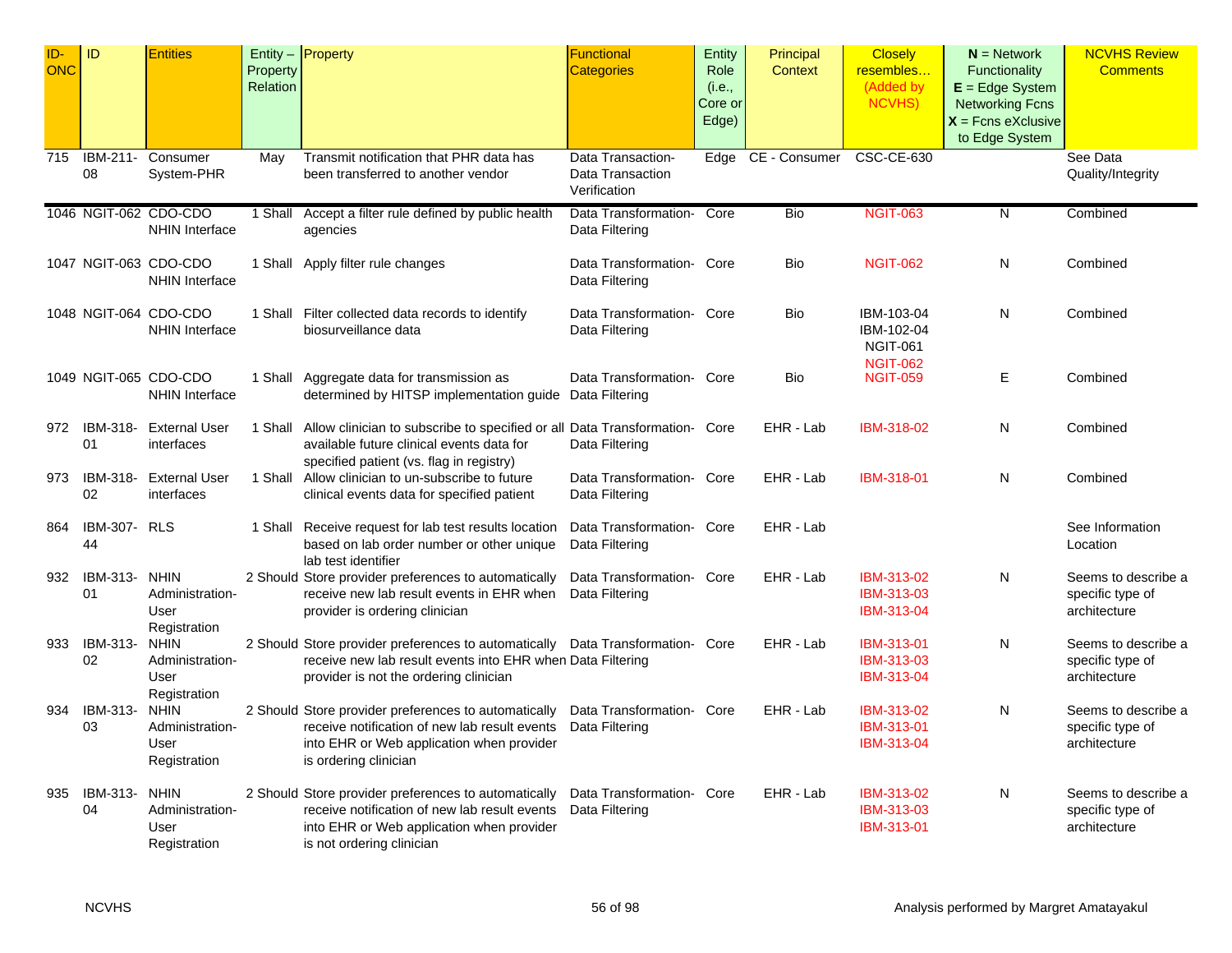| ID-<br><b>ONC</b> | ID                       | <b>Entities</b>                                                        | Property<br>Relation | Entity $-$ Property                                                                                                                                                         | Functional<br><b>Categories</b>             | Entity<br>Role<br>(i.e.,<br>Core or<br>Edge) | Principal<br><b>Context</b> | <b>Closely</b><br>resembles<br>(Added by<br><b>NCVHS)</b>          | $N =$ Network<br>Functionality<br>$E = Edge System$<br><b>Networking Fcns</b><br>$X =$ Fcns eXclusive<br>to Edge System | <b>NCVHS Review</b><br><b>Comments</b> |
|-------------------|--------------------------|------------------------------------------------------------------------|----------------------|-----------------------------------------------------------------------------------------------------------------------------------------------------------------------------|---------------------------------------------|----------------------------------------------|-----------------------------|--------------------------------------------------------------------|-------------------------------------------------------------------------------------------------------------------------|----------------------------------------|
| 850               | 30                       | IBM-307- CDO-EMR                                                       |                      | 1 Shall Provide ability for clinician to request all<br>available data (from local and remote<br>communities) for specified patient                                         | Data Transformation- Edge<br>Data Filtering |                                              | EHR - Lab                   | IBM-307-43<br>IBM-307-32                                           | E.                                                                                                                      | Combined                               |
| 562               | IBM-106-<br>07           | Data Analysis<br>and Secondary<br>Use Systems-<br><b>Public Health</b> |                      | 1 Shall Send requests to inventory status of medical Data Transformation- Edge<br>supplies to monitor a previously detected<br>event                                        | Data Filtering                              |                                              | Biosurveillance             |                                                                    | Χ                                                                                                                       |                                        |
| 851               | IBM-307-<br>31           | <b>External User</b><br>interfaces                                     |                      | 1 Shall Provide ability for clinician to request all<br>available data (from local and remote<br>communities) for specified patient                                         | Data Transformation- Edge<br>Data Filtering |                                              | EHR - Lab                   | IBM-307-30                                                         |                                                                                                                         | Exact duplicate                        |
| 863               | IBM-307-<br>43           | <b>External User</b><br>interfaces                                     |                      | 1 Shall Provide clinician ability to request for<br>specific lab test results based on order<br>number or other unique test result<br>identification                        | Data Transformation- Edge<br>Data Filtering |                                              | EHR - Lab                   | IBM-307-30<br>IBM-307-32                                           | Е                                                                                                                       | Combined                               |
| 852               | 32                       | IBM-307- CDO-EMR                                                       |                      | 2 Should Provide clinician ability to query for results<br>based on one or multiple criteria for a<br>specified patient                                                     | Data Transformation- Edge<br>Data Filtering |                                              | EHR - Lab                   | IBM-307-34<br>IBM-307-36<br>IBM-307-38<br>IBM-307-40<br>IBM-307-42 |                                                                                                                         |                                        |
| 853               | IBM-307-<br>33           | External User<br>interfaces                                            |                      | 2 Should Provide clinician ability to query for results<br>based on one or multiple criteria for a<br>specified patient                                                     | Data Transformation- Edge<br>Data Filtering |                                              | EHR - Lab                   | IBM-307-32                                                         |                                                                                                                         | Exact duplicate                        |
| 855               | IBM-307-<br>35           | External User<br>interfaces                                            |                      | 2 Should Provide clinician ability to query for lab<br>results based on a specified date range for a Data Filtering<br>specified patient                                    | Data Transformation- Edge                   |                                              | EHR - Lab                   | IBM-307-30<br>IBM-307-32                                           | Е                                                                                                                       | Combined                               |
| 857               | IBM-307-<br>37           | External User<br>interfaces                                            |                      | 2 Should Provide clinician ability to query for lab<br>results based on one or more types of lab<br>data (chemistry, hematology, pathology, etc)<br>for a specified patient | Data Transformation- Edge<br>Data Filtering |                                              | EHR - Lab                   | IBM-307-30<br>IBM-307-32                                           | Е                                                                                                                       | Combined                               |
| 341               | 670                      | <b>CSC-ALL- Repositories</b>                                           |                      | 2 Should Support various filters for querying data,<br>including filtering on a specific order<br>number.                                                                   | Data Transformation- Edge<br>Data Filtering |                                              | Infrastructure              | IBM-307-35<br>IBM-307-37<br>CSC-ALL-930                            | E.                                                                                                                      | Combined                               |
| 360               | CSC-ALL- All Edge<br>930 | Systems (CSC)                                                          | May                  | Specify various filters for returned data, for<br>example filtering results on a specific lab<br>order number.                                                              | Data Transformation- Edge<br>Data Filtering |                                              | Infrastructure              | IBM-307-35<br>IBM-307-37<br>CSC-ALL-670                            | E.                                                                                                                      | Combined                               |
|                   | 1039 NGIT-055 CDO        |                                                                        | May                  | Filter collected data records to identify<br>biosurveillance data                                                                                                           | Data Transformation- Edge<br>Data Filtering |                                              | Bio                         | CSC-BIO-340<br>CSC-BIO-500<br><b>NGIT-056</b>                      | Χ                                                                                                                       |                                        |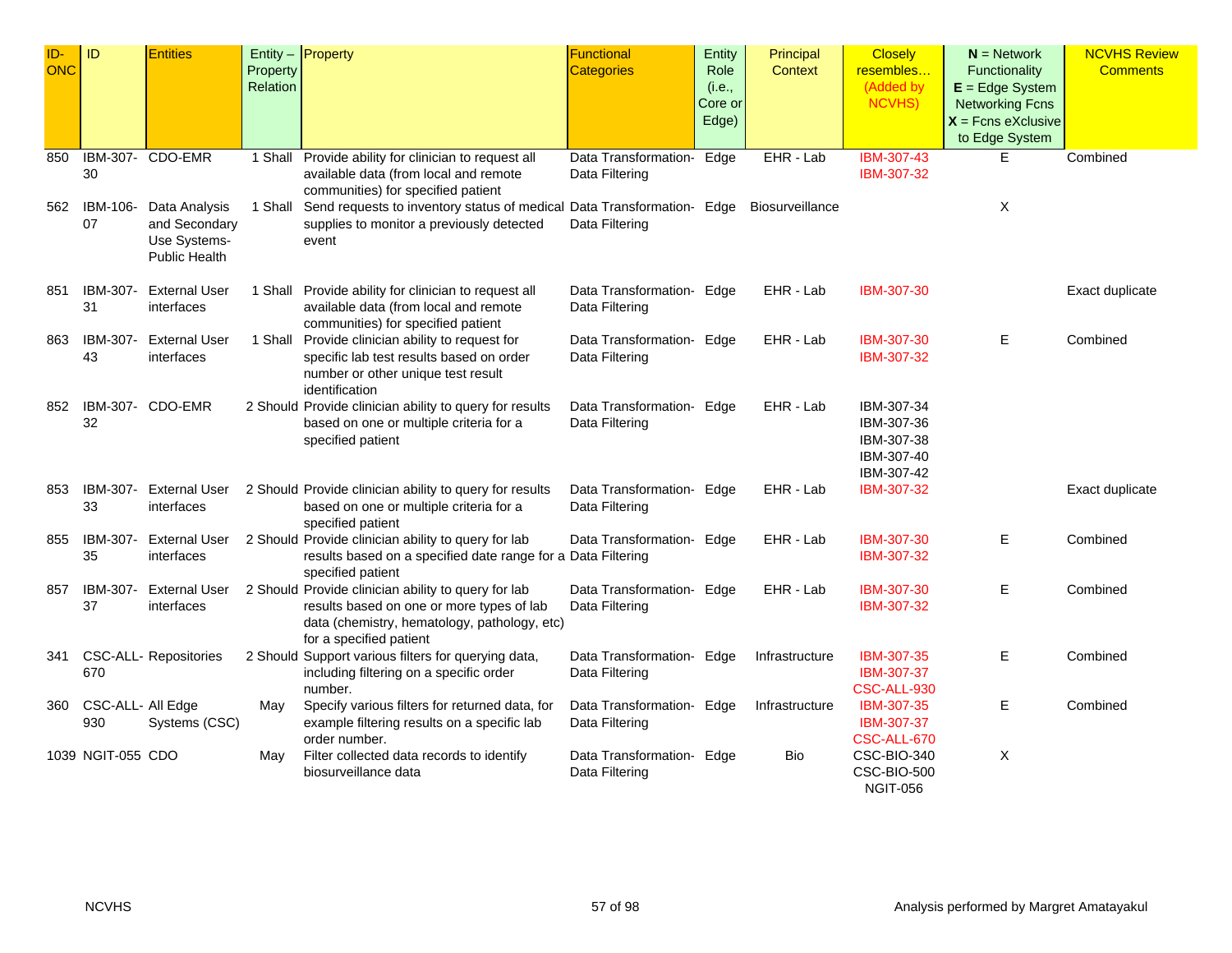| ID-<br>ONC | ID                        | <b>Entities</b>                                                 | Property<br>Relation | Entity - Property                                                                                                                       | <b>Functional</b><br><b>Categories</b>                                 | Entity<br>Role<br>(i.e.,<br>Core or<br>Edge) | Principal<br><b>Context</b> | <b>Closely</b><br>resembles<br>(Added by<br><b>NCVHS)</b>           | $N =$ Network<br><b>Functionality</b><br>$E = Edge System$<br><b>Networking Fcns</b><br>$X =$ Fcns eXclusive<br>to Edge System | <b>NCVHS Review</b><br><b>Comments</b>                                  |
|------------|---------------------------|-----------------------------------------------------------------|----------------------|-----------------------------------------------------------------------------------------------------------------------------------------|------------------------------------------------------------------------|----------------------------------------------|-----------------------------|---------------------------------------------------------------------|--------------------------------------------------------------------------------------------------------------------------------|-------------------------------------------------------------------------|
|            | 1041 NGIT-057 CDO         |                                                                 | May                  | Accept a filter rule defined by public health<br>agencies                                                                               | Data Transformation-<br>Data Filtering                                 | Edge                                         | Bio                         |                                                                     | X                                                                                                                              |                                                                         |
|            | 1042 NGIT-058 CDO         |                                                                 | May                  | Apply filter rule changes                                                                                                               | Data Transformation- Edge<br>Data Filtering                            |                                              | Bio                         |                                                                     | Χ                                                                                                                              |                                                                         |
|            | 1043 NGIT-059 CDO         |                                                                 | May                  | Aggregate data for transmission as<br>determined by HITSP implementation guide Data Filtering                                           | Data Transformation- Edge                                              |                                              | Bio                         | <b>NGIT-065</b>                                                     | Е                                                                                                                              | Combined                                                                |
|            | 1059 NGIT-074 CDO-        | Registration                                                    | Mav                  | Filter collected data records to identify<br>biosurveillance data                                                                       | Data Transformation- Edge<br>Data Filtering                            |                                              | <b>Bio</b>                  |                                                                     | X                                                                                                                              |                                                                         |
|            | 1060 NGIT-075 CDO-        | Registration                                                    | May                  | Aggregate and format census data for<br>transmission to public health agencies                                                          | Data Transformation- Edge<br>Data Filtering                            |                                              | Bio                         |                                                                     | Χ                                                                                                                              |                                                                         |
| 859        | IBM-307-<br>39            | <b>External User</b><br>interfaces                              | May                  | Provide clinician ability to query for lab<br>results based on one or more specified lab<br>tests for a specified patient               | Data Transformation- Edge<br>Data Filtering                            |                                              | EHR - Lab                   | IBM-307-30<br>IBM-307-32                                            | Е                                                                                                                              | Combined                                                                |
| 861        | IBM-307-<br>41            | <b>External User</b><br>interfaces                              | May                  | Provide clinician ability to query for lab<br>results based on one, more or all local or<br>remote marketplaces for a specified patient | Data Transformation- Edge<br>Data Filtering                            |                                              | EHR - Lab                   | IBM-307-30<br>IBM-307-32                                            | Е                                                                                                                              | Combined                                                                |
| 520        | IBM-102-<br>08            | CDO-CDO<br><b>NHIN Interface</b>                                | 1 Shall              | Transform data using approved standards<br>as provided by HITSP or as agreed upon<br>with ONC for the Architecture Prototype            | Data Transformation- Core<br>Data<br>Mapping/Translation               |                                              | Bio                         | <b>NGIT-068</b><br><b>NGIT-072</b><br>IBM-103-08<br><b>NGIT-100</b> | N                                                                                                                              | Combined; location of<br>service depends on<br><b>NHIN</b> architecture |
|            |                           | 1084 NGIT-100 Consumer<br>System-<br>Consumer<br>NHIN Interface |                      | 1 Shall Support translating data into appropriate<br>standards for incorporating data into EHRs                                         | Data Transformation- Core CE - Consumer<br>Data<br>Mapping/Translation |                                              |                             | IBM-102-08                                                          | N                                                                                                                              | Combined                                                                |
| 698        | IBM-209-<br>34            | CDO                                                             |                      | 1 Shall Receive registration/medication history to<br>parse into EHR system via NHIN                                                    | Data Transformation- Edge CE - Consumer<br>Data<br>Mapping/Translation |                                              |                             | IBM-209-39                                                          | Е                                                                                                                              | Combined                                                                |
| 703        | <b>IBM-209- CDO</b><br>39 |                                                                 |                      | 1 Shall Parse and validate results content                                                                                              | Data Transformation- Edge CE - Consumer<br>Data<br>Mapping/Translation |                                              |                             | IBM-209-34                                                          | Е                                                                                                                              | Combined                                                                |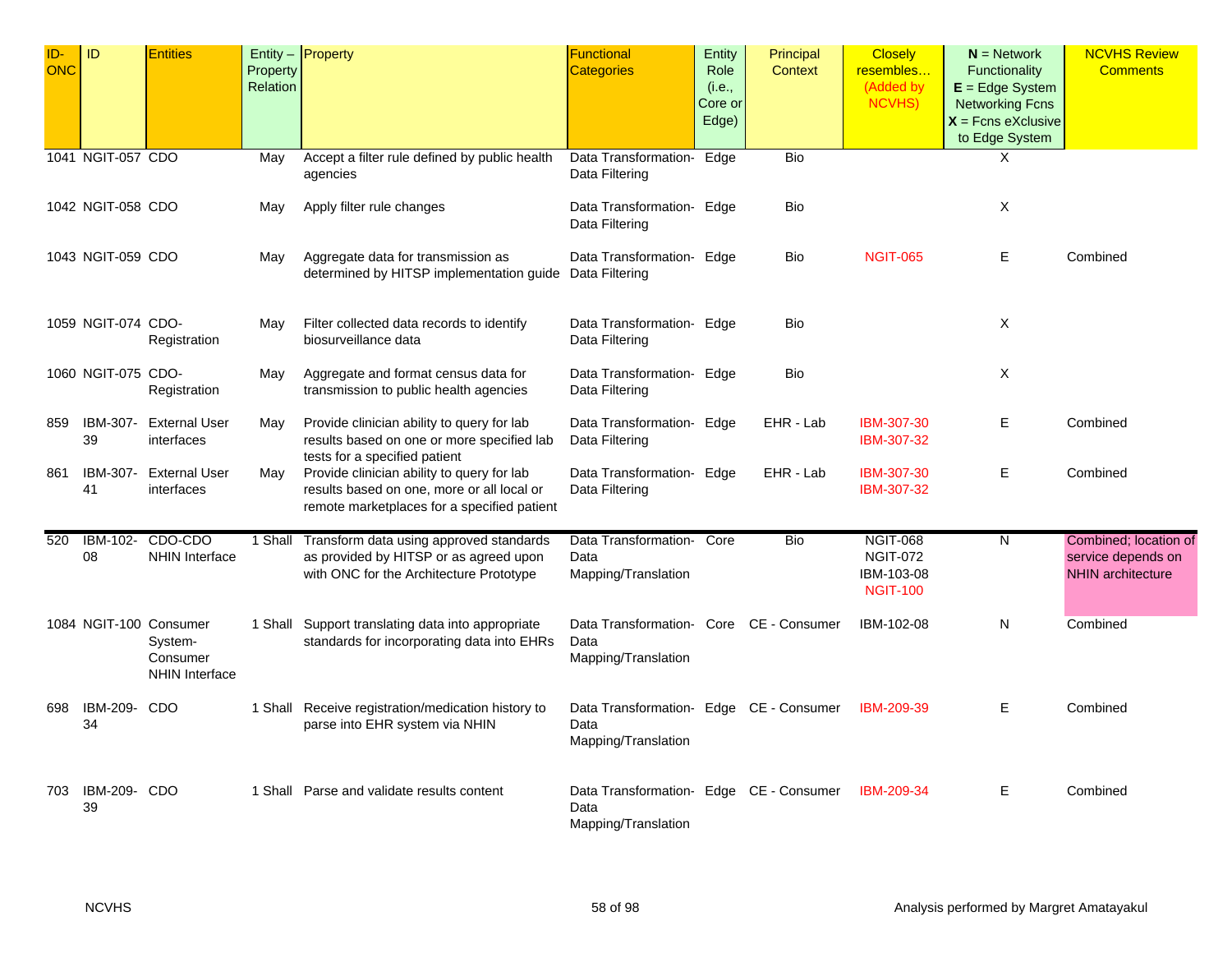| ID-<br><b>ONC</b> | ID               | <b>Entities</b>                 | Property<br>Relation | Entity - Property                                                                                                 | Functional<br>Categories                                               | Entity<br>Role<br>(i.e.,<br>Core or<br>Edge) | Principal<br><b>Context</b> | <b>Closely</b><br>resembles<br>(Added by<br><b>NCVHS)</b>  | $N =$ Network<br>Functionality<br>$E = Edge System$<br><b>Networking Fcns</b><br>$X =$ Fcns eXclusive<br>to Edge System | <b>NCVHS Review</b><br><b>Comments</b>                   |
|-------------------|------------------|---------------------------------|----------------------|-------------------------------------------------------------------------------------------------------------------|------------------------------------------------------------------------|----------------------------------------------|-----------------------------|------------------------------------------------------------|-------------------------------------------------------------------------------------------------------------------------|----------------------------------------------------------|
| 608               | IBM-205-<br>15   | Consumer<br>System-PHR          |                      | 1 Shall Receive registration/medication history to<br>pre-populate PHR via NHIN                                   | Data Transformation- Edge<br>Data<br>Mapping/Translation               |                                              | Infrastructure              |                                                            |                                                                                                                         | Doesn't seem to<br>relate to Data<br>Mapping/Translation |
| 635               | 15               | IBM-207- Consumer<br>System-PHR |                      | 1 Shall Receive registration/medication history to<br>update PHR via NHIN                                         | Data Transformation- Edge CE - Consumer<br>Data<br>Mapping/Translation |                                              |                             |                                                            |                                                                                                                         | Doesn't seem to<br>relate to Data<br>Mapping/Translation |
| 54                |                  | ACN-02.5 Terminology<br>Servers |                      | 1 Shall Communicate in the NHIN using defined<br>standards.                                                       | Data Transformation- Edge<br>Data<br>Mapping/Translation               |                                              | Infrastructure              | General form of<br>ACN-02.5.11<br>through ACN-<br>02.5.2.9 | Е                                                                                                                       | Combined                                                 |
| 55                | ACN-<br>02.5.1   | Terminology<br>Servers          |                      | 1 Shall Communicate in the NHIN using standard<br>message formats.                                                | Data Transformation- Edge<br>Data<br>Mapping/Translation               |                                              | Infrastructure              | General form of<br>ACN-02.5.11<br>through ACN-<br>02.5.2.9 | E                                                                                                                       | Combined                                                 |
| 56                | ACN-<br>02.5.1.1 | Terminology<br>Servers          |                      | 1 Shall Communicate with the NHIN using Health<br>Level 7 (HL7) version 3 messages.                               | Data Transformation- Edge<br>Data<br>Mapping/Translation               |                                              | Infrastructure              | <b>See ACN-02.5</b><br>and ACN-02.5.1                      | Е                                                                                                                       | Combined                                                 |
| 57                | ACN-<br>02.5.1.2 | Terminology<br>Servers          |                      | 1 Shall Communicate with the NHIN using Health<br>Level 7 (HL7) Clinical Document<br>Architecture (CDA) messages. | Data Transformation- Edge<br>Data<br>Mapping/Translation               |                                              | Infrastructure              | <b>See ACN-02.5</b><br>and ACN-02.5.1                      | Е                                                                                                                       | Combined                                                 |
| 58                | ACN-<br>02.5.1.3 | Terminology<br>Servers          |                      | 1 Shall Communicate with the NHIN using NCPDP<br>Script (v8.1 or greater) messages.                               | Data Transformation- Edge<br>Data<br>Mapping/Translation               |                                              | Infrastructure              | <b>See ACN-02.5</b><br>and ACN-02.5.1                      | Е                                                                                                                       | Combined                                                 |
| 59                | ACN-<br>02.5.1.4 | Terminology<br>Servers          |                      | 1 Shall Communicate with the NHIN using HIPAA<br>approved transactions.                                           | Data Transformation- Edge<br>Data<br>Mapping/Translation               |                                              | Infrastructure              | <b>See ACN-02.5</b><br>and ACN-02.5.1                      | Е                                                                                                                       | Combined                                                 |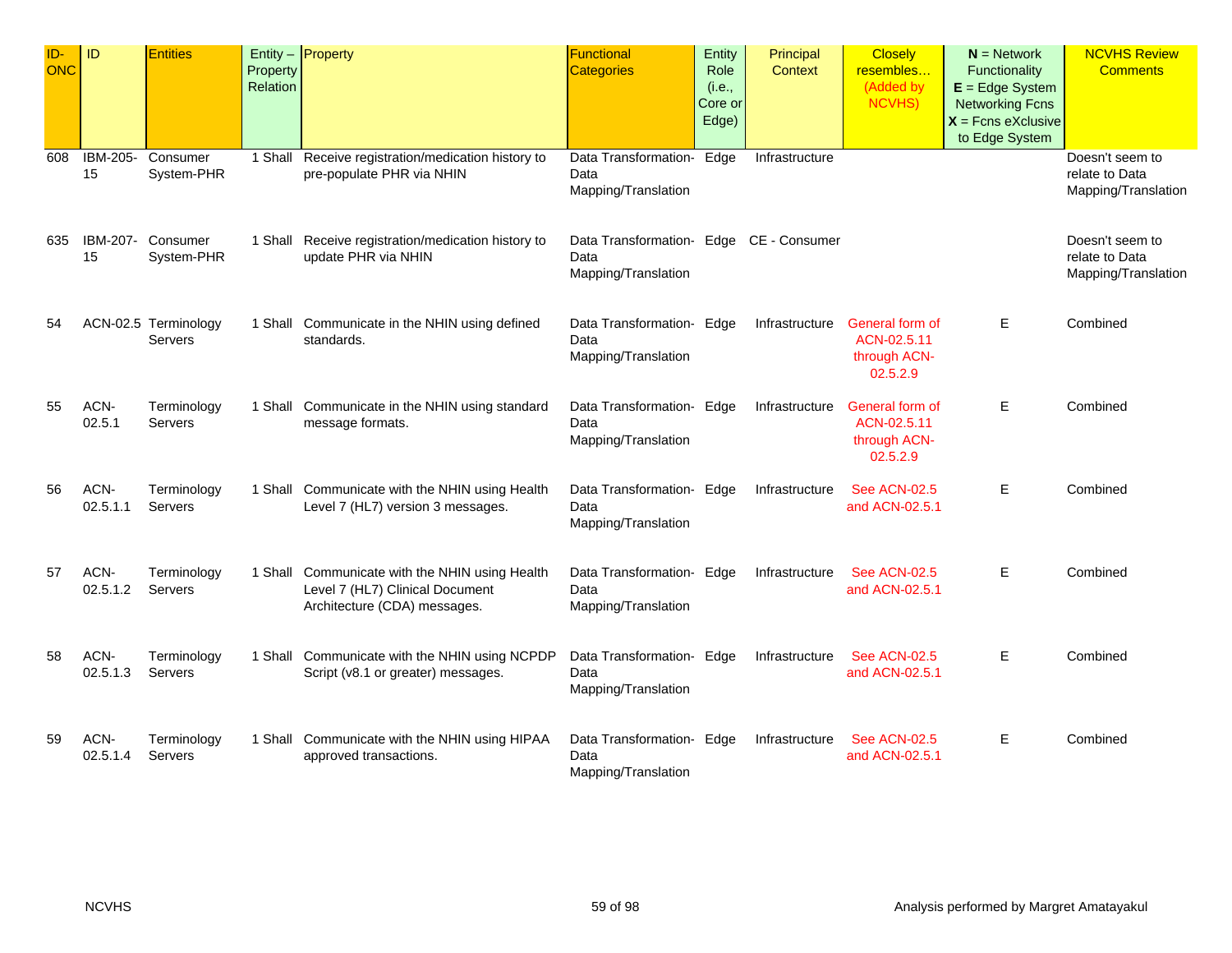| ID-<br><b>ONC</b> | ID                        | <b>Entities</b>        | Property<br>Relation | Entity - Property                                                                                                                                                 | Functional<br><b>Categories</b>                          | Entity<br>Role<br>(i.e.,<br>Core or<br>Edge) | Principal<br>Context | <b>Closely</b><br>resembles<br>(Added by<br><b>NCVHS)</b> | $N =$ Network<br>Functionality<br>$E = Edge System$<br><b>Networking Fcns</b><br>$X =$ Fcns eXclusive<br>to Edge System | <b>NCVHS Review</b><br><b>Comments</b> |
|-------------------|---------------------------|------------------------|----------------------|-------------------------------------------------------------------------------------------------------------------------------------------------------------------|----------------------------------------------------------|----------------------------------------------|----------------------|-----------------------------------------------------------|-------------------------------------------------------------------------------------------------------------------------|----------------------------------------|
| 60                | ACN-<br>02.5.2            | Terminology<br>Servers |                      | 1 Shall Communicate with the NHIN using standard Data Transformation-<br>terminology.                                                                             | Data<br>Mapping/Translation                              | Edge                                         | Infrastructure       | <b>See ACN-02.5</b><br>and ACN-02.5.1                     | E.                                                                                                                      | Combined                               |
| 61                | ACN-<br>02.5.2.1          | Terminology<br>Servers |                      | 1 Shall Communicate with the NHIN using Health<br>Level 7 (HL7) vocabulary standards for<br>demographic information.                                              | Data Transformation- Edge<br>Data<br>Mapping/Translation |                                              | Infrastructure       | <b>See ACN-02.5</b><br>and ACN-02.5.1                     | Е                                                                                                                       | Combined                               |
| 62                | ACN-<br>02.5.2.10 Servers | Terminology            |                      | 1 Shall Communicate with the NHIN using LOINC<br>vocabulary standards for laboratory test<br>codes.                                                               | Data Transformation- Edge<br>Data<br>Mapping/Translation |                                              | Infrastructure       | <b>See ACN-02.5</b><br>and ACN-02.5.1                     | Е                                                                                                                       | Combined                               |
| 63                | ACN-<br>02.5.2.11         | Terminology<br>Servers |                      | 1 Shall Communicate with the NHIN using<br>terminology standards (such as CDISC and<br>MedDRA) used to support clinical research<br>and drug approval/monitoring. | Data Transformation- Edge<br>Data<br>Mapping/Translation |                                              | Infrastructure       | <b>See ACN-02.5</b><br>and ACN-02.5.1                     | E                                                                                                                       | Combined                               |
| 64                | ACN-<br>02.5.2.12 Servers | Terminology            |                      | 1 Shall Communicate with the NHIN using ICD-9<br>vocabulary standards for diagnosis.                                                                              | Data Transformation- Edge<br>Data<br>Mapping/Translation |                                              | Infrastructure       | <b>See ACN-02.5</b><br>and ACN-02.5.1                     | E.                                                                                                                      | Combined                               |
| 65                | ACN-<br>02.5.2.2          | Terminology<br>Servers |                      | 1 Shall Communicate with the NHIN using Health<br>Level 7 (HL7) vocabulary standards for units Data<br>of measure.                                                | Data Transformation- Edge<br>Mapping/Translation         |                                              | Infrastructure       | <b>See ACN-02.5</b><br>and ACN-02.5.1                     | Е                                                                                                                       | Combined                               |
| 66                | ACN-<br>02.5.2.3          | Terminology<br>Servers |                      | 1 Shall Communicate with the NHIN using Health<br>Level 7 (HL7) vocabulary standards for<br>immunizations.                                                        | Data Transformation- Edge<br>Data<br>Mapping/Translation |                                              | Infrastructure       | <b>See ACN-02.5</b><br>and ACN-02.5.1                     | E.                                                                                                                      | Combined                               |
| 67                | ACN-<br>02.5.2.4          | Terminology<br>Servers |                      | 1 Shall Communicate with the NHIN using Health<br>Level 7 (HL7) vocabulary standards for<br>clinical encounters.                                                  | Data Transformation- Edge<br>Data<br>Mapping/Translation |                                              | Infrastructure       | <b>See ACN-02.5</b><br>and ACN-02.5.1                     | Е                                                                                                                       | Combined                               |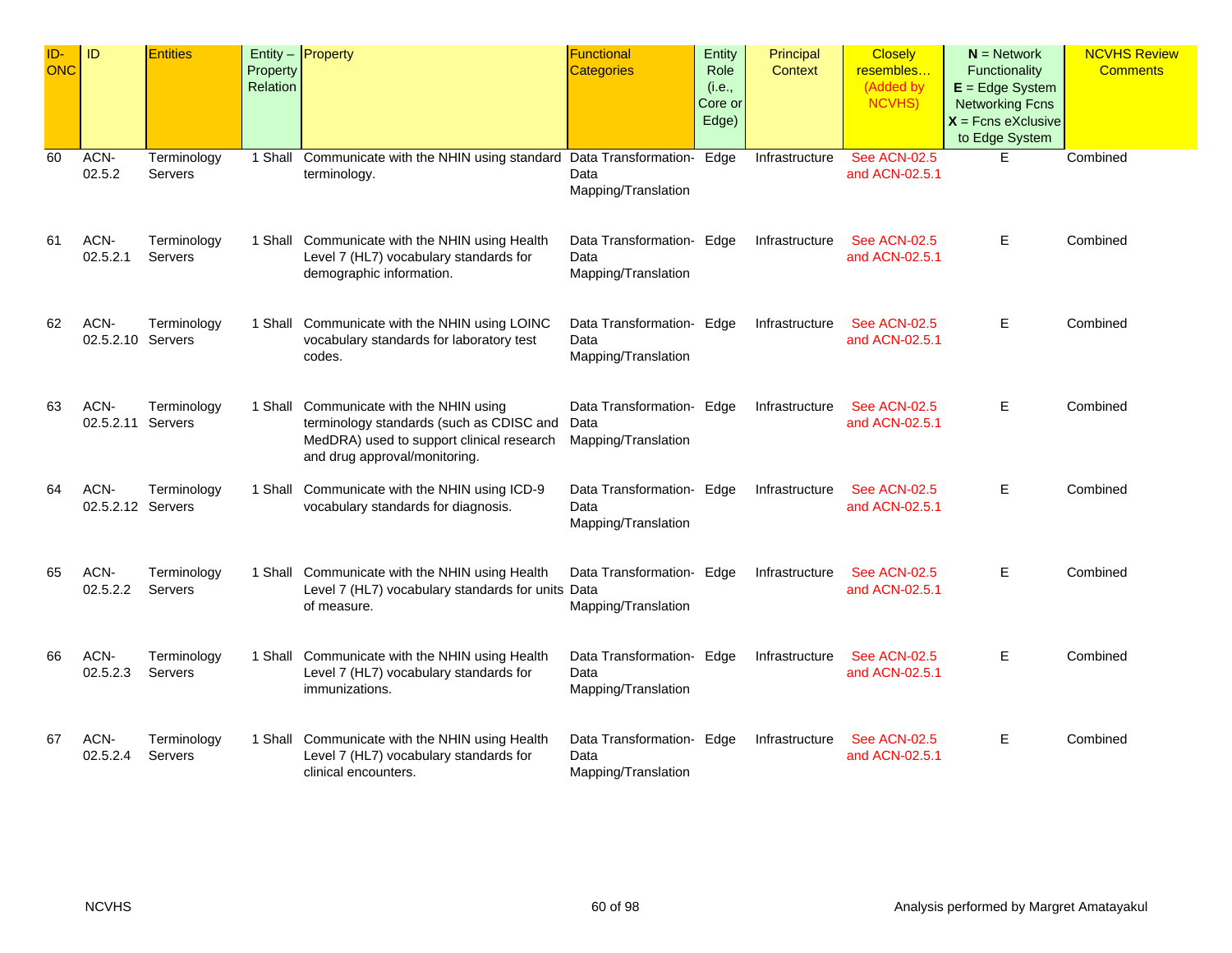| ID-<br><b>ONC</b> | ID               | <b>Entities</b>        |                      | Entity $-$ Property                                                                                              | Functional                  | Entity           | Principal      | <b>Closely</b>                        | $N =$ Network<br>Functionality                 | <b>NCVHS Review</b><br><b>Comments</b>      |
|-------------------|------------------|------------------------|----------------------|------------------------------------------------------------------------------------------------------------------|-----------------------------|------------------|----------------|---------------------------------------|------------------------------------------------|---------------------------------------------|
|                   |                  |                        | Property<br>Relation |                                                                                                                  | <b>Categories</b>           | Role<br>(i.e.,   | Context        | resembles<br>(Added by                | $E = Edge System$                              |                                             |
|                   |                  |                        |                      |                                                                                                                  |                             | Core or<br>Edge) |                | <b>NCVHS)</b>                         | <b>Networking Fcns</b><br>$X =$ Fcns eXclusive |                                             |
|                   |                  |                        |                      |                                                                                                                  |                             |                  |                |                                       | to Edge System                                 |                                             |
| 68                | ACN-             | Terminology            |                      | 1 Shall Communicate with the NHIN using The                                                                      | Data Transformation- Edge   |                  | Infrastructure | <b>See ACN-02.5</b>                   | Е                                              | Combined                                    |
|                   | 02.5.2.5         | Servers                |                      | College of American Pathologists<br>Systematized Nomenclature of Medicine                                        | Data<br>Mapping/Translation |                  |                | and ACN-02.5.1                        |                                                |                                             |
|                   |                  |                        |                      | Clinical Terms (SNOMED CT) for laboratory<br>result contents.                                                    |                             |                  |                |                                       |                                                |                                             |
| 69                | ACN-             | Terminology            |                      | 1 Shall Communicate with the NHIN using The                                                                      | Data Transformation- Edge   |                  | Infrastructure | <b>See ACN-02.5</b>                   | Е                                              | Combined                                    |
|                   | 02.5.2.6         | Servers                |                      | College of American Pathologists<br>Systematized Nomenclature of Medicine<br>Clinical Terms (SNOMED CT) for non- | Data<br>Mapping/Translation |                  |                | and ACN-02.5.1                        |                                                |                                             |
| 70                | ACN-             | Terminology            |                      | laboratory interventions and procedures.<br>1 Shall Communicate with the NHIN using The                          | Data Transformation- Edge   |                  | Infrastructure | <b>See ACN-02.5</b>                   | Е                                              | Combined                                    |
|                   | 02.5.2.7         | Servers                |                      | College of American Pathologists                                                                                 | Data                        |                  |                | and ACN-02.5.1                        |                                                |                                             |
|                   |                  |                        |                      | Systematized Nomenclature of Medicine<br>Clinical Terms (SNOMED CT) for anatomy.                                 | Mapping/Translation         |                  |                |                                       |                                                |                                             |
| 71                | ACN-             | Terminology            |                      | 1 Shall Communicate with the NHIN using The                                                                      | Data Transformation- Edge   |                  | Infrastructure | <b>See ACN-02.5</b>                   | Е                                              | Combined                                    |
|                   | 02.5.2.8         | Servers                |                      | College of American Pathologists<br>Systematized Nomenclature of Medicine                                        | Data<br>Mapping/Translation |                  |                | and ACN-02.5.1                        |                                                |                                             |
|                   |                  |                        |                      | Clinical Terms (SNOMED CT) for diagnosis<br>and problems.                                                        |                             |                  |                |                                       |                                                |                                             |
| 72                | ACN-<br>02.5.2.9 | Terminology<br>Servers |                      | 1 Shall Communicate with the NHIN using a set of<br>federal terminologies related to medications, Data           | Data Transformation- Edge   |                  | Infrastructure | <b>See ACN-02.5</b><br>and ACN-02.5.1 | Е                                              | Combined                                    |
|                   |                  |                        |                      | including:                                                                                                       | Mapping/Translation         |                  |                |                                       |                                                |                                             |
|                   |                  |                        |                      | -The Food and Drug Administration's names                                                                        |                             |                  |                |                                       |                                                |                                             |
|                   |                  |                        |                      | and codes for ingredients<br>-Manufactured dosage forms, drug products                                           |                             |                  |                |                                       |                                                |                                             |
|                   |                  |                        |                      | and medication packages                                                                                          |                             |                  |                |                                       |                                                |                                             |
|                   |                  |                        |                      | -The National Library of Medicine's<br>RxNORM for describing clinical drugs                                      |                             |                  |                |                                       |                                                |                                             |
|                   |                  |                        |                      | -The Veterans Administration's National                                                                          |                             |                  |                |                                       |                                                |                                             |
|                   |                  |                        |                      | Drug File Reference Terminology (NDF-RT)                                                                         |                             |                  |                |                                       |                                                |                                             |
| 101               | ACN-             | Terminology            |                      | for specific drug classifications.<br>1 Shall Contain mappings of local terminologies to                         | Data Transformation- Edge   |                  | Infrastructure |                                       | Ε                                              | Suggest revision to                         |
|                   | 04.11            | Servers                |                      | NHIN standard terminologies.                                                                                     | Data                        |                  |                |                                       |                                                | <b>HITSP</b> standard                       |
|                   |                  |                        |                      |                                                                                                                  | Mapping/Translation         |                  |                |                                       |                                                | terminologies.                              |
| 102               | ACN-             | Terminology            |                      | 1 Shall Present data to users in standard                                                                        | Data Transformation- Edge   |                  | Infrastructure |                                       | E                                              | Revise to present                           |
|                   | 04.12            | Servers                |                      | terminologies.                                                                                                   | Data<br>Mapping/Translation |                  |                |                                       |                                                | data as desired by<br>users because some    |
|                   |                  |                        |                      |                                                                                                                  |                             |                  |                |                                       |                                                | users may prefer to                         |
|                   |                  |                        |                      |                                                                                                                  |                             |                  |                |                                       |                                                | have data presented<br>in local terminology |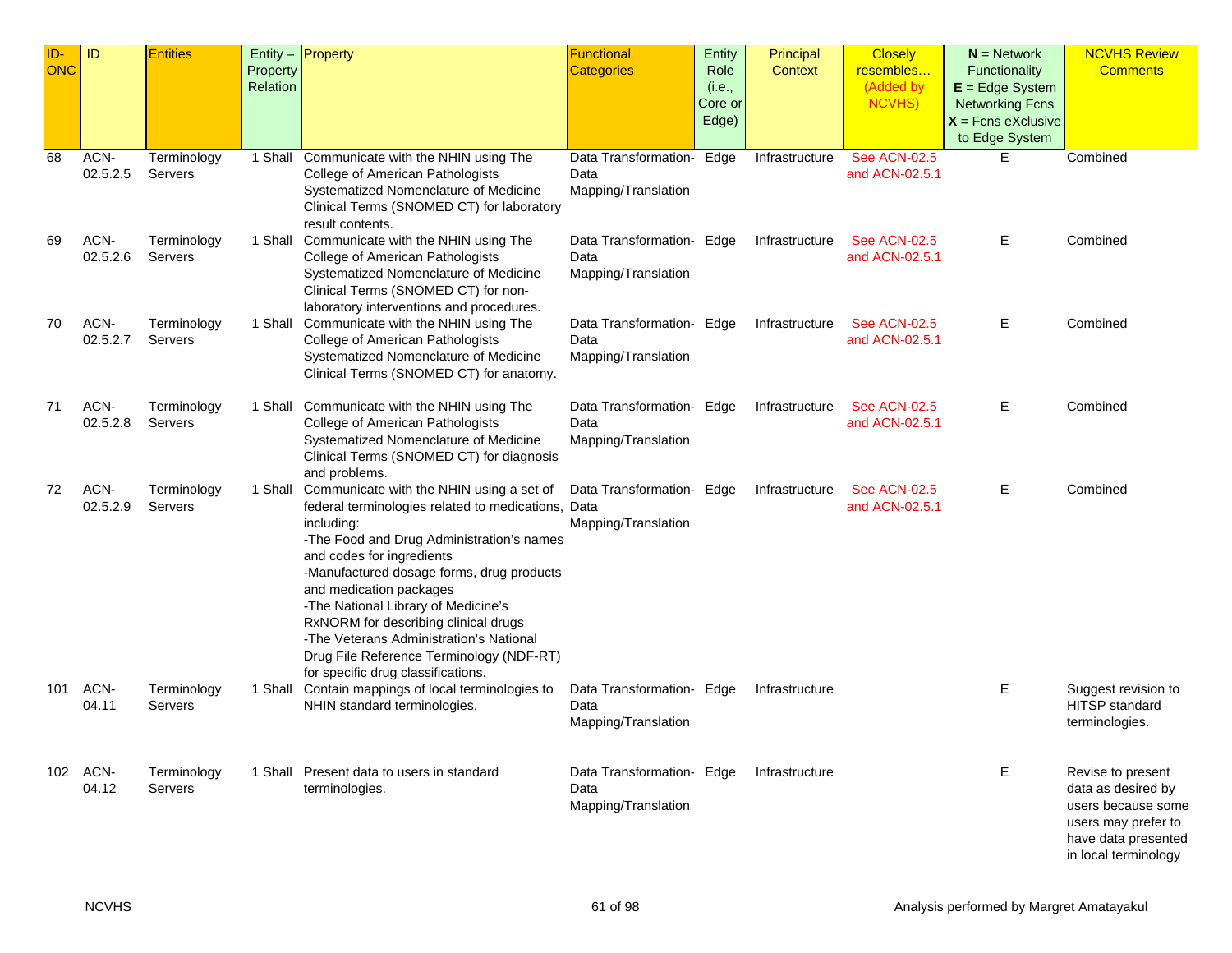| ID-<br>ONC | ID                  | <b>Entities</b>                     | Property<br>Relation | Entity $-$ Property                                                                                                                                        | <b>Functional</b><br><b>Categories</b>                                 | <b>Entity</b><br>Role<br>(i.e.,<br>Core or<br>Edge) | Principal<br><b>Context</b> | <b>Closely</b><br>resembles<br>(Added by<br>NCVHS) | $N =$ Network<br>Functionality<br>$E = Edge System$<br><b>Networking Fcns</b><br>$X$ = Fcns eXclusive<br>to Edge System | <b>NCVHS Review</b><br><b>Comments</b> |
|------------|---------------------|-------------------------------------|----------------------|------------------------------------------------------------------------------------------------------------------------------------------------------------|------------------------------------------------------------------------|-----------------------------------------------------|-----------------------------|----------------------------------------------------|-------------------------------------------------------------------------------------------------------------------------|----------------------------------------|
| 103        | ACN-<br>04.13       | Terminology<br>Servers              |                      | 1 Shall Maintain sets of standard terminologies.                                                                                                           | Data Transformation- Edge<br>Data<br>Mapping/Translation               |                                                     | Infrastructure              |                                                    | X                                                                                                                       |                                        |
| 104        | ACN-<br>04.14       | Terminology<br>Servers              |                      | 1 Shall Maintain sets of local terminologies.                                                                                                              | Data Transformation- Edge<br>Data<br>Mapping/Translation               |                                                     | Infrastructure              |                                                    | X                                                                                                                       |                                        |
| 387        | CSC-BIO- CDO<br>540 |                                     |                      | 2 Should Transform data into approved HITSP<br>standards using their implementation<br>guidelines                                                          | Data Transformation- Edge<br>Data<br>Mapping/Translation               |                                                     | Bio                         |                                                    | X                                                                                                                       |                                        |
| 790        | 24                  | IBM-304- Terminology<br>Servers     |                      | 2 Should Translate lab data to comply with HITSP or<br>participant agreed upon content and<br>messaging standards                                          | Data Transformation- Edge<br>Data<br>Mapping/Translation               |                                                     | EHR - Lab                   |                                                    | X                                                                                                                       |                                        |
| 905        | IBM-309-<br>13      | Terminology<br>Servers              |                      | 2 Should Translate lab results data to comply with<br>HITSP or participant agreed upon content<br>and messaging standards                                  | Data Transformation- Edge<br>Data<br>Mapping/Translation               |                                                     | EHR - Lab                   |                                                    | Χ                                                                                                                       |                                        |
|            |                     | 1051 NGIT-067 CDO-EMR               | May                  | Transform data into approved standards                                                                                                                     | Data Transformation- Edge<br>Data<br>Mapping/Translation               |                                                     | Bio                         |                                                    | X                                                                                                                       |                                        |
| 648        | 28                  | IBM-207- Consumer<br>System-PHR     | May                  | Map information entered by PHR Account<br>Holders to controlled, standardized code<br>sets or nomenclature when feasible                                   | Data Transformation- Edge CE - Consumer<br>Data<br>Mapping/Translation |                                                     |                             |                                                    | х                                                                                                                       |                                        |
|            | 14                  | 730 IBM-212- Consumer<br>System-PHR | May                  | Offer 'translation' services to provide clinical Data Transformation- Edge CE - Consumer<br>data in easy to read and understandable<br>format and language | Data<br>Mapping/Translation                                            |                                                     |                             |                                                    | Е                                                                                                                       |                                        |
| 967        | IBM-317-<br>06      | <b>External User</b><br>interfaces  |                      | 1 Shall Support multiple languages                                                                                                                         | Data Transformation- Core<br>Data Rendering                            |                                                     | EHR - Lab                   | <b>IBM-317-06</b><br>through<br>IBM-317-19         | N                                                                                                                       | Combined                               |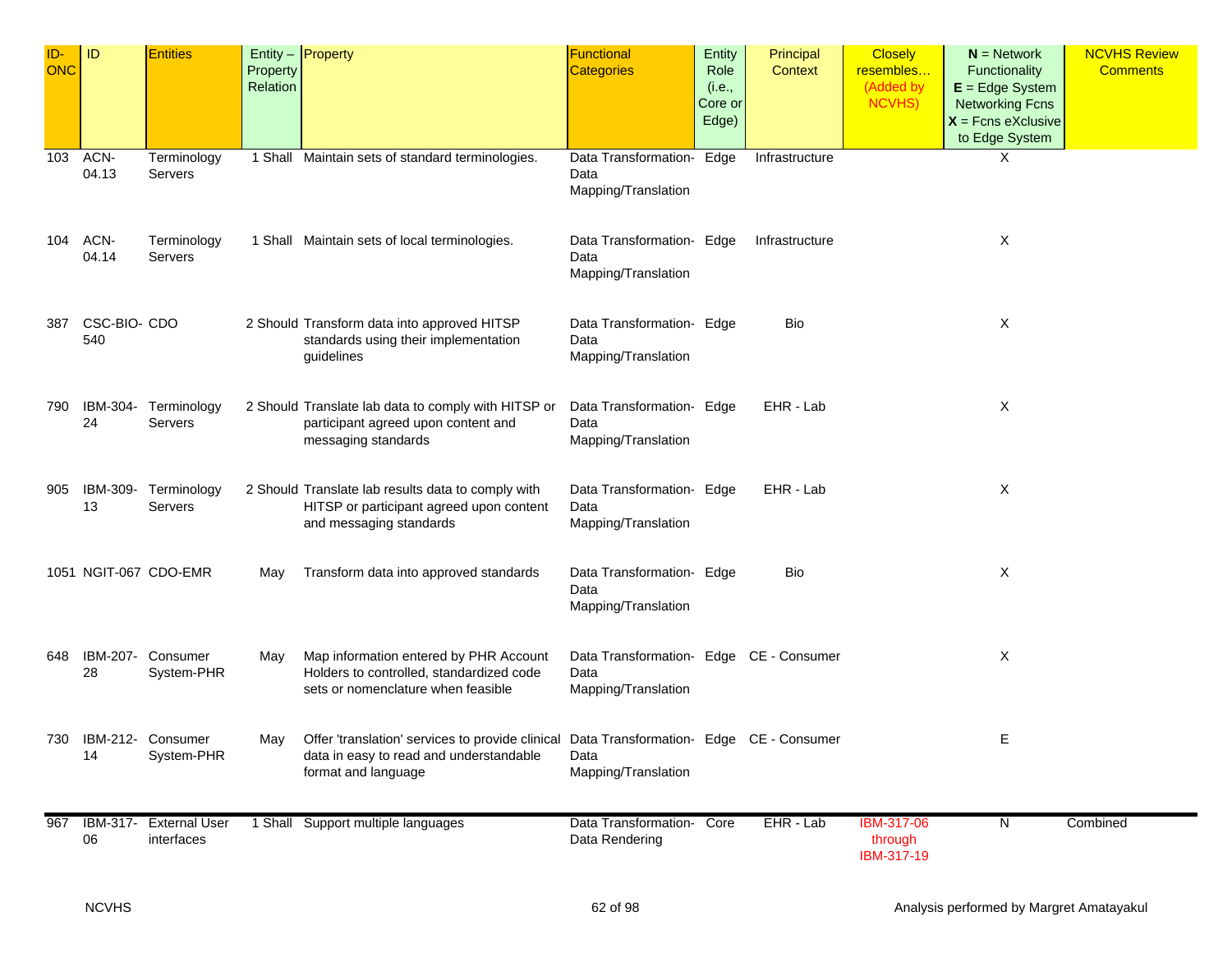| ID-<br><b>ONC</b> | ID                        | <b>Entities</b>                      | Property<br>Relation | Entity $-$ <b>Property</b>                                                                                                                                        | <b>Functional</b><br><b>Categories</b>                    | <b>Entity</b><br>Role<br>(i.e.,<br>Core or<br>Edge) | Principal<br>Context | <b>Closely</b><br>resembles<br>(Added by<br><b>NCVHS</b> ) | $N =$ Network<br>Functionality<br>$E = Edge System$<br><b>Networking Fcns</b><br>$X =$ Fcns eXclusive<br>to Edge System | <b>NCVHS Review</b><br><b>Comments</b> |
|-------------------|---------------------------|--------------------------------------|----------------------|-------------------------------------------------------------------------------------------------------------------------------------------------------------------|-----------------------------------------------------------|-----------------------------------------------------|----------------------|------------------------------------------------------------|-------------------------------------------------------------------------------------------------------------------------|----------------------------------------|
| 968               | IBM-317-<br>07            | <b>External User</b><br>interfaces   |                      | 1 Shall Display content in language designated by<br>user                                                                                                         | Data Transformation-<br>Data Rendering                    | Core                                                | EHR - Lab            | IBM-317-06<br>through<br>IBM-317-19                        | N                                                                                                                       | Combined                               |
| 969               | IBM-317-<br>08            | <b>External User</b><br>interfaces   |                      | 1 Shall Support data entry in language designated<br>by user                                                                                                      | Data Transformation- Core<br>Data Rendering               |                                                     | EHR - Lab            | IBM-317-06<br>through<br>IBM-317-19                        | N                                                                                                                       | Combined                               |
| 970               | IBM-317-<br>09            | <b>External User</b><br>interfaces   |                      | 1 Shall Display retrieved data in language specified<br>by user                                                                                                   | Data Transformation- Core<br>Data Rendering               |                                                     | EHR - Lab            | IBM-317-06<br>through<br>IBM-317-19                        | N                                                                                                                       | Combined                               |
| 971               | IBM-317-<br>10            | <b>External User</b><br>interfaces   |                      | 1 Shall Provide accessibility for handicapped                                                                                                                     | Data Transformation- Core<br>Data Rendering               |                                                     | EHR - Lab            | IBM-317-05                                                 | N                                                                                                                       |                                        |
| 962               | IBM-317- CDO<br>01        |                                      |                      | 1 Shall Support multiple languages                                                                                                                                | Data Transformation- Edge<br>Data Rendering               |                                                     | EHR - Lab            | IBM-317-01<br>through<br>IBM-317-04                        | Е                                                                                                                       | Combined and<br>Equivalent of N        |
| 963               | <b>IBM-317- CDO</b><br>02 |                                      |                      | 1 Shall Display content in language designated by<br>user                                                                                                         | Data Transformation- Edge<br>Data Rendering               |                                                     | EHR - Lab            | IBM-317-01<br>through<br>IBM-317-04                        | E                                                                                                                       | Combined and<br>Equivalent of N        |
| 964               | <b>IBM-317- CDO</b><br>03 |                                      |                      | 1 Shall Support data entry in language designated<br>by user                                                                                                      | Data Transformation- Edge<br>Data Rendering               |                                                     | EHR - Lab            | IBM-317-01<br>through<br>IBM-317-04                        | Е                                                                                                                       | Combined and<br>Equivalent of N        |
| 965               | IBM-317- CDO<br>04        |                                      |                      | 1 Shall Display retrieved data in language specified<br>by user                                                                                                   | Data Transformation- Edge<br>Data Rendering               |                                                     | EHR - Lab            | IBM-317-01<br>through<br>IBM-317-04                        | Е                                                                                                                       | Combined and<br>Equivalent of N        |
| 966               | IBM-317- CDO<br>05        |                                      |                      | 1 Shall Provide accessibility for handicapped                                                                                                                     | Data Transformation- Edge<br>Data Rendering               |                                                     | EHR - Lab            | IBM-317-10                                                 | Е                                                                                                                       | Equivalent of N                        |
| 819               | 11                        | IBM-306- CDO-EMR                     |                      | 1 Shall Display notification of new lab result event.<br>The display is easy to understand and the<br>displayed content is determined by the<br>receiving entity. | Data Transformation- Edge<br>Data Rendering               |                                                     | EHR - Lab            | IBM-306-12                                                 | Е                                                                                                                       | Combined                               |
| $\overline{2}$    |                           | ACN-01.1 External User<br>interfaces |                      | 1 Shall Allow patients access to their personal<br>health record (PHR).                                                                                           | Data Transformation- Edge CE - Consumer<br>Data Rendering |                                                     |                      | ACN-01.2                                                   | Е                                                                                                                       | Combined                               |
| 9                 |                           | ACN-01.2 External User<br>interfaces |                      | 1 Shall Allow providers access to view information<br>on specific patients.                                                                                       | Data Transformation- Edge<br>Data Rendering               |                                                     | CE, EHR              | ACN-01.1                                                   | Е                                                                                                                       | Combined                               |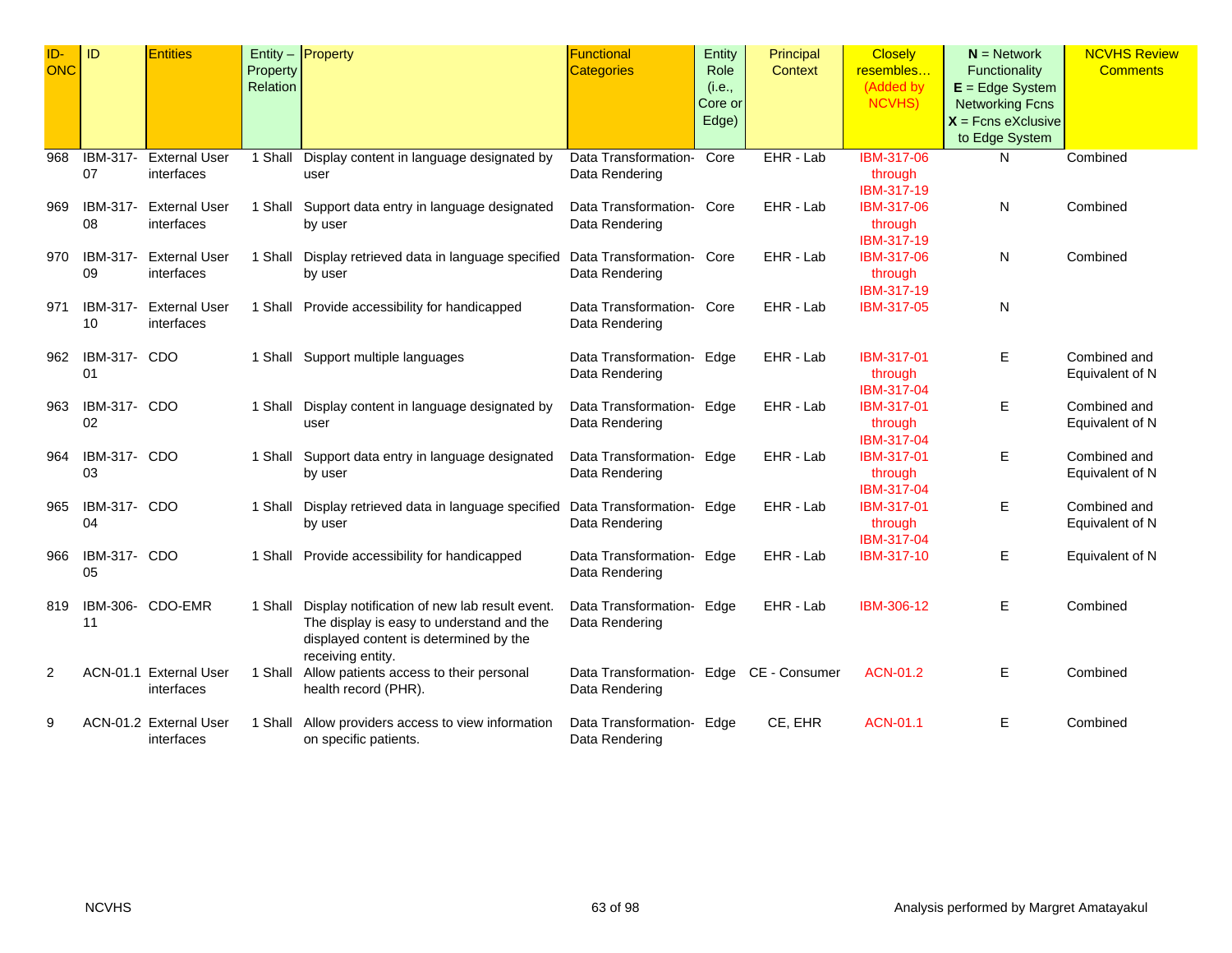| ID-<br><b>ONC</b> | ID              | <b>Entities</b>                          | Property<br>Relation | $Entity -$ Property                                                                                                                                          | <b>Functional</b><br><b>Categories</b>                       | Entity<br>Role             | Principal<br>Context | <b>Closely</b><br>resembles<br>(Added by                                                                                                      | $N =$ Network<br>Functionality                                                        | <b>NCVHS Review</b><br><b>Comments</b> |
|-------------------|-----------------|------------------------------------------|----------------------|--------------------------------------------------------------------------------------------------------------------------------------------------------------|--------------------------------------------------------------|----------------------------|----------------------|-----------------------------------------------------------------------------------------------------------------------------------------------|---------------------------------------------------------------------------------------|----------------------------------------|
|                   |                 |                                          |                      |                                                                                                                                                              |                                                              | (i.e.,<br>Core or<br>Edge) |                      | <b>NCVHS</b> )                                                                                                                                | $E = Edge System$<br><b>Networking Fcns</b><br>$X =$ Fcns eXclusive<br>to Edge System |                                        |
| 10                |                 | ACN-01.3 External User<br>interfaces     | 1 Shall              | Allow patients and providers to view<br>medication history.                                                                                                  | Data Transformation-<br>Data Rendering                       | Edge                       | CE, EHR              | General form of<br>ACN-01.1<br>and ACN-01.2<br>and<br><b>Equivalent of</b><br><b>Specific</b><br><b>ACN-01.3</b><br>through<br><b>ACN01.8</b> | E.                                                                                    | Combined                               |
| 11                |                 | ACN-01.4 External User<br>interfaces     |                      | 1 Shall Allow patients and providers to view allergy<br>history.                                                                                             | Data Transformation- Edge<br>Data Rendering                  |                            | CE, EHR              |                                                                                                                                               | Ε                                                                                     | Combined                               |
| 12                |                 | ACN-01.5 External User<br>interfaces     |                      | 1 Shall Allow patients and providers to view and edit Data Transformation- Edge<br>their demographic information.                                            | Data Rendering                                               |                            | CE, EHR              |                                                                                                                                               | Е                                                                                     | Combined                               |
| 13                |                 | ACN-01.6 External User<br>interfaces     |                      | 1 Shall Allow providers to view laboratory result and Data Transformation- Edge<br>order information.                                                        | Data Rendering                                               |                            | EHR - Lab            | IBM-312-05                                                                                                                                    | Е                                                                                     | Combined                               |
| 14                |                 | ACN-01.7 External User<br>interfaces     |                      | 1 Shall Allow providers to view radiology reports.                                                                                                           | Data Transformation- Edge<br>Data Rendering                  |                            | EHR - Lab            |                                                                                                                                               | Е                                                                                     | Combined                               |
| 15                |                 | ACN-01.8 External User<br>interfaces     |                      | 1 Shall Allow providers to view medical images and<br>other imaged materials.                                                                                | Data Transformation- Edge<br>Data Rendering                  |                            | EHR - Lab            |                                                                                                                                               | Е                                                                                     | Combined                               |
| 820               | 12              | IBM-306- External User<br>interfaces     |                      | 1 Shall Display notification of new lab result event.<br>The display is easy to understand and the<br>displayed content is determined by the<br>marketplace. | Data Transformation- Edge<br>Data Rendering                  |                            | EHR - Lab            | IBM-306-11                                                                                                                                    | Ε                                                                                     | Combined                               |
| 930               | IBM-312-<br>06  | <b>External User</b><br>interfaces       |                      | 1 Shall Print lab results from web application                                                                                                               | Data Transformation- Edge<br>Data Rendering                  |                            | EHR - Lab            |                                                                                                                                               | X                                                                                     |                                        |
| 39                | ACN-<br>02.3.13 | Message<br>Handling                      |                      | 1 Shall Aggregate request results into a<br>consolidated message.                                                                                            | Data Transformation- Edge<br>Data Rendering                  |                            | CE, EHR              | IBM-205-14<br>CSC-ALL-840                                                                                                                     | N                                                                                     | See Push                               |
| 40                | ACN-<br>02.3.14 | Message<br>Handling                      |                      | 1 Shall Format the received data in a way which is<br>understandable to the end user                                                                         | Data Transformation- Edge<br>Data Rendering                  |                            | CE, EHR              |                                                                                                                                               | X                                                                                     |                                        |
| 325               | 320             | CSC-ALL-CDO-CDO<br><b>NHIN Interface</b> |                      | 1 Shall Use the Record Locator Service to resolve<br>patient indentiy amibiguities.                                                                          | Information Location-<br>Identity/Information<br>Correlation | Core                       | Infrastructure       | ACN-02.1.3                                                                                                                                    | N                                                                                     | Combined                               |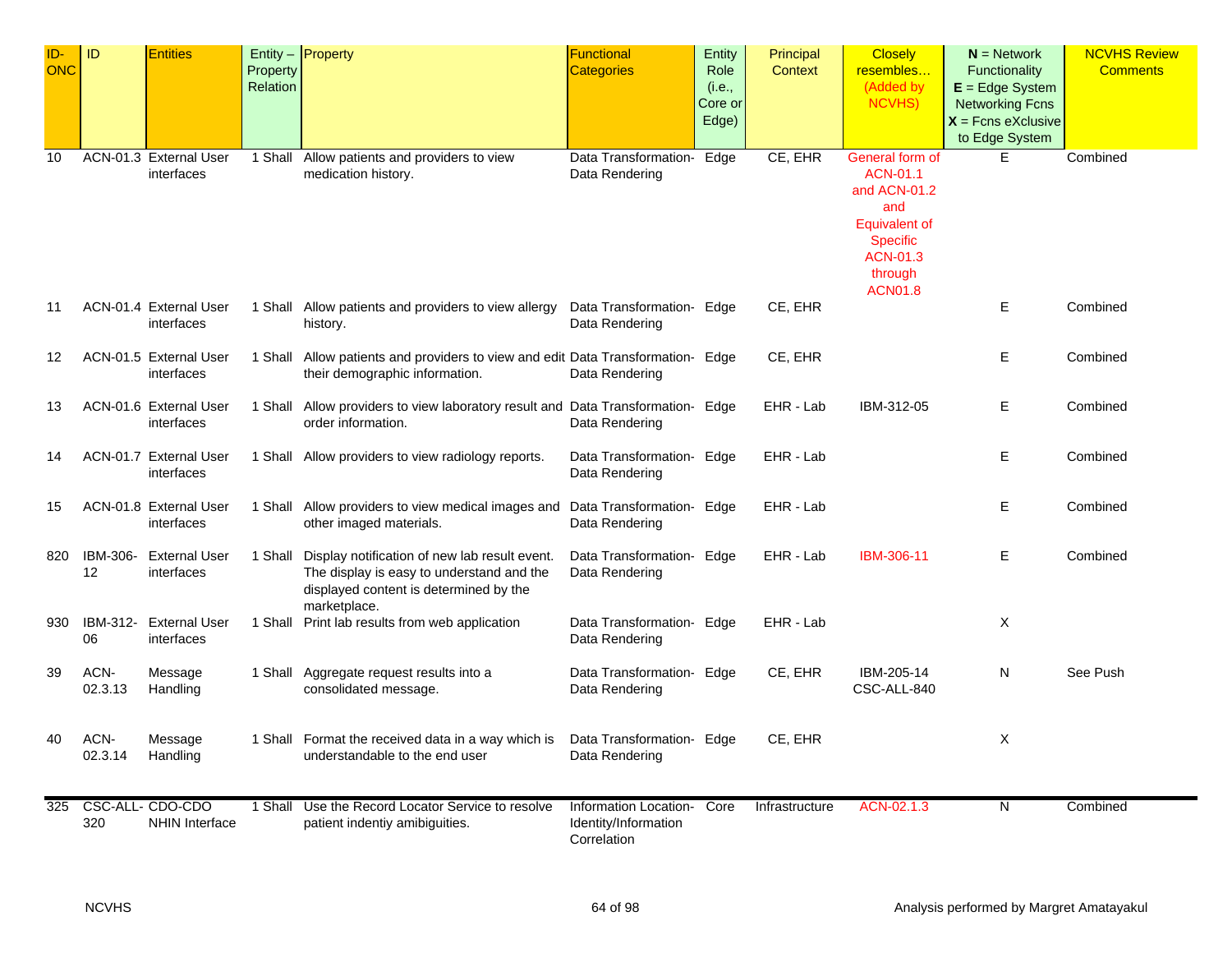| ID-<br><b>ONC</b> | ID                  | <b>Entities</b>                           | Property<br>Relation | $Entity -$ Property                                                                                                                                                                                                                                     | Functional<br><b>Categories</b>                                   | <b>Entity</b><br>Role<br>(i.e.,<br>Core or<br>Edge) | Principal<br><b>Context</b> | <b>Closely</b><br>resembles<br>(Added by<br>NCVHS)                   | $N =$ Network<br>Functionality<br>$E = Edge System$<br><b>Networking Fcns</b><br>$X =$ Fcns eXclusive | <b>NCVHS Review</b><br><b>Comments</b>                    |
|-------------------|---------------------|-------------------------------------------|----------------------|---------------------------------------------------------------------------------------------------------------------------------------------------------------------------------------------------------------------------------------------------------|-------------------------------------------------------------------|-----------------------------------------------------|-----------------------------|----------------------------------------------------------------------|-------------------------------------------------------------------------------------------------------|-----------------------------------------------------------|
| 347               | 770                 | CSC-ALL- CDO-CDO<br><b>NHIN Interface</b> | 1 Shall              | Return unambiguous patient identities for all Information Location-<br>query results.                                                                                                                                                                   | Identity/Information<br>Correlation                               | Core                                                | Infrastructure              | <b>NGIT-009</b><br><b>NGIT-008</b><br>CSC-ALL-280                    | to Edge System<br>N                                                                                   | Combined                                                  |
| 18                | <b>ACN-02.1 MPI</b> |                                           |                      | 1 Shall Contain an index of unique patients<br>participating in the NHIN.                                                                                                                                                                               | Information Location-<br>Identity/Information<br>Correlation      | Core                                                | Infrastructure              |                                                                      | N                                                                                                     | Assumes an<br>architecture                                |
| 19                | ACN-<br>02.1.1      | <b>MPI</b>                                |                      | 1 Shall Uniquely identify a person by some or all of<br>the following attributes:<br>- Last Name<br>- Middle Name<br>- First Name<br>- Date of Birth<br>- Gender<br>- Place of Birth<br>- Social Security Number<br>- Mother's Maiden Name<br>- Address | Information Location-<br>Identity/Information<br>Correlation      | Core                                                | Infrastructure              | CSC-ALL-300                                                          | N                                                                                                     |                                                           |
| 20                | ACN-<br>02.1.2      | <b>MPI</b>                                |                      | 1 Shall Receive unique patient information from<br>participating edge systems.                                                                                                                                                                          | Information Location-<br>Identity/Information<br>Correlation      | Core                                                | Infrastructure              | <b>IBM-307-08</b><br>ACN-02.1.2.2<br>ACN-02.1.2.5<br><b>NGIT-007</b> | N                                                                                                     | Combine. Seems to<br>assume an<br>architecture            |
| 21                | ACN-<br>02.1.2.1    | <b>MPI</b>                                |                      | 1 Shall Add new patient identifier information to the<br>patient index.                                                                                                                                                                                 | Information Location-<br>Identity/Information<br>Correlation      | Core                                                | Infrastructure              | IBM-307-08<br>ACN-02.1.2.2                                           | N                                                                                                     | Combine                                                   |
| 22                | ACN-<br>02.1.2.2    | <b>MPI</b>                                |                      | 1 Shall Update patient identifier information in the<br>patient index.                                                                                                                                                                                  | Information Location-<br>Identity/Information<br>Correlation      | Core                                                | Infrastructure              | ACN-02.1.2<br>IBM-307-08                                             | N                                                                                                     | Combine                                                   |
| 23                | ACN-<br>02.1.2.3    | <b>MPI</b>                                |                      | 1 Shall Add patient consent information to the<br>patient index for patients willing to share<br>their data.                                                                                                                                            | Information Location- Core<br>Identity/Information<br>Correlation |                                                     | Infrastructure              |                                                                      |                                                                                                       | Seems to assume an<br>architecture and<br>includes policy |
| 24                | ACN-<br>02.1.2.4    | <b>MPI</b>                                |                      | 1 Shall Add patient dissent information to the patient Information Location- Core CE - Consumer<br>index for patients not willing to share their<br>data.                                                                                               | Identity/Information<br>Correlation                               |                                                     |                             |                                                                      |                                                                                                       | Seems to assume an<br>architecture and<br>includes policy |
| 25                | ACN-<br>02.1.2.5    | <b>MPI</b>                                |                      | 1 Shall Receive patient information when sent from<br>edge systems.                                                                                                                                                                                     | Information Location- Core<br>Identity/Information<br>Correlation |                                                     | Infrastructure              | IBM-307-08<br>ACN-02.1.2.2                                           |                                                                                                       | Very similar                                              |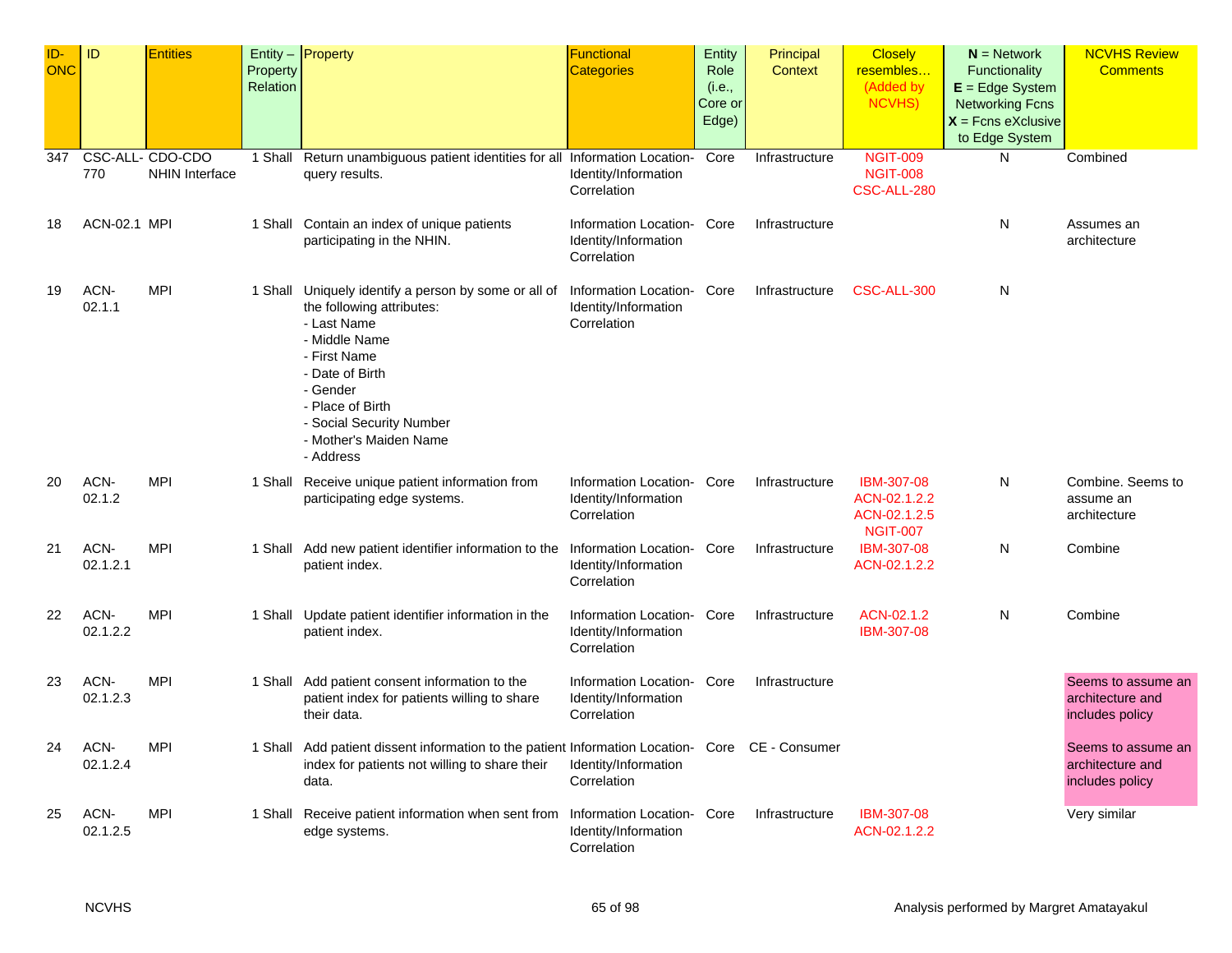| ID-<br><b>ONC</b> | ID                 | <b>Entities</b>                                                | Property<br>Relation | $Entity -$ Property                                                                                                                                                                                                       | <b>Functional</b><br><b>Categories</b>                            | Entity<br>Role<br>(i.e.,<br>Core or<br>Edge) | Principal<br>Context | <b>Closely</b><br>resembles<br>(Added by<br><b>NCVHS)</b> | $N =$ Network<br>Functionality<br>$E = Edge System$<br><b>Networking Fcns</b><br>$X =$ Fcns eXclusive<br>to Edge System | <b>NCVHS Review</b><br><b>Comments</b>                                                                              |
|-------------------|--------------------|----------------------------------------------------------------|----------------------|---------------------------------------------------------------------------------------------------------------------------------------------------------------------------------------------------------------------------|-------------------------------------------------------------------|----------------------------------------------|----------------------|-----------------------------------------------------------|-------------------------------------------------------------------------------------------------------------------------|---------------------------------------------------------------------------------------------------------------------|
| 26                | ACN-<br>02.1.2.6   | MPI                                                            | 1 Shall              | Validate patient information when sent from<br>edge systems.                                                                                                                                                              | Information Location-<br>Identity/Information<br>Correlation      | Core                                         | Infrastructure       | ACN-02.1.2<br>IBM-307-08<br>ACN-02.1.2.2                  | N                                                                                                                       | Combined                                                                                                            |
| 27                | ACN-<br>02.1.3     | <b>MPI</b>                                                     |                      | 1 Shall Link patient identifiers for a patient that<br>exists in multiple edge systems.                                                                                                                                   | Information Location-<br>Identity/Information<br>Correlation      | Core                                         | Infrastructure       | CSC-ALL-320<br>ACN-02.1.4                                 | N                                                                                                                       | Combined                                                                                                            |
| 28                | ACN-<br>02.1.4     | <b>MPI</b>                                                     |                      | 1 Shall Unlink patient identifiers for patients<br>incorrectly linked to other patients.                                                                                                                                  | Information Location- Core<br>Identity/Information<br>Correlation |                                              | Infrastructure       | CSC-ALL-320<br>ACN-02.1.3                                 | N                                                                                                                       | Combined                                                                                                            |
| 831               | IBM-307- MPI<br>11 |                                                                |                      | 1 Shall Provide method for clinician and locator<br>system to agree on patient identity through<br>patient trait matching, shared MPI or patient Correlation<br>identifier matching (as determined by the<br>marketplace) | Information Location-<br>Identity/Information                     | Core                                         | EHR - Lab            | IBM-307-12<br>CSC-ALL-320<br>and other<br>related fcns    | Ε                                                                                                                       | Combined                                                                                                            |
|                   | 1033 NGIT-007 MPI  |                                                                |                      | 1 Shall Maintain index of patients registered at<br>particpating entities                                                                                                                                                 | Information Location-<br>Identity/Information<br>Correlation      | Core                                         | Infrastructure       | IBM-307-08<br>ACN-02.1.2.2<br>ACN-02.1.2.5                | N                                                                                                                       | Combine. Seems to<br>assume an<br>architecture                                                                      |
|                   | 1034 NGIT-008 MPI  |                                                                |                      | 1 Shall Determine unambiguous match of patient<br>identities supported by entities associated<br>with the network                                                                                                         | Information Location- Core<br>Identity/Information<br>Correlation |                                              | Infrastructure       | <b>NGIT-134</b><br>CSC-ALL-770<br><b>IBM-307-08</b>       | N                                                                                                                       | Combined                                                                                                            |
|                   | 1035 NGIT-009 MPI  |                                                                |                      | 1 Shall Return patient identifiers previously<br>uploaded by data sources for a uniquely<br>identified patient                                                                                                            | Information Location-<br>Identity/Information<br>Correlation      | Core                                         | Infrastructure       | CSC-ALL-280<br>IBM-307-09                                 | N                                                                                                                       | Combined                                                                                                            |
| 127               | ACN-05.2 NHIN      | Administration-<br>Organization<br>Registration                |                      | 1 Shall Maintain a unique organizational identifier<br>for each participating edge system and<br>provider organization.                                                                                                   | Information Location- Core<br>Identity/Information<br>Correlation |                                              | Infrastructure       | ACN-05.2.1.1<br>ACN-05.2.1.2<br>ACN-05.2.1.3              | N                                                                                                                       | Isn't this the HIPAA<br>NPI? Assume<br>identifier needed for<br>non-covered entities.<br>Combined w/related<br>fcns |
| 128               | ACN-<br>05.2.1     | <b>NHIN</b><br>Administration-<br>Organization<br>Registration |                      | 1 Shall Maintain a list of certified members.                                                                                                                                                                             | Information Location- Core<br>Identity/Information<br>Correlation |                                              | Infrastructure       |                                                           |                                                                                                                         | See Credentialing                                                                                                   |
| 129               | ACN-<br>05.2.1.1   | <b>NHIN</b><br>Administration-<br>Organization<br>Registration |                      | 1 Shall Create new organization identifiers.                                                                                                                                                                              | Information Location- Core<br>Identity/Information<br>Correlation |                                              | Infrastructure       | <b>ACN-05.2</b><br>ACN-05.2.1.2<br>ACN-05.2.1.3           | N                                                                                                                       | Combined                                                                                                            |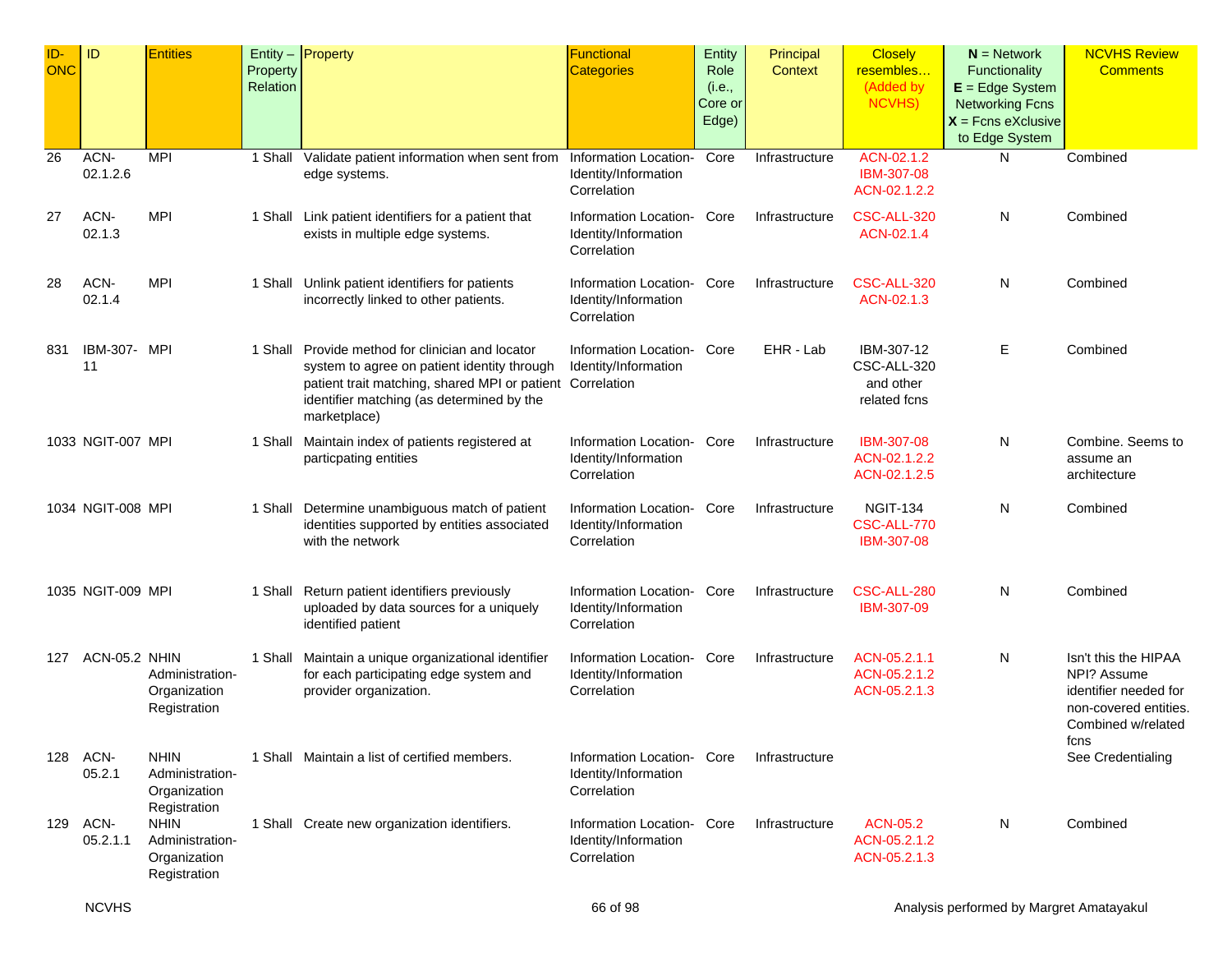| ID-        | ID                  | <b>Entities</b>             |          | Entity - Property                                                         | <b>Functional</b>                             | Entity  | Principal      | <b>Closely</b>                     | $N =$ Network          | <b>NCVHS Review</b> |
|------------|---------------------|-----------------------------|----------|---------------------------------------------------------------------------|-----------------------------------------------|---------|----------------|------------------------------------|------------------------|---------------------|
| <b>ONC</b> |                     |                             | Property |                                                                           | <b>Categories</b>                             | Role    | <b>Context</b> | resembles                          | <b>Functionality</b>   | <b>Comments</b>     |
|            |                     |                             | Relation |                                                                           |                                               | (i.e.,  |                | (Added by                          | $E = Edge System$      |                     |
|            |                     |                             |          |                                                                           |                                               | Core or |                | <b>NCVHS)</b>                      | <b>Networking Fcns</b> |                     |
|            |                     |                             |          |                                                                           |                                               | Edge)   |                |                                    | $X =$ Fcns eXclusive   |                     |
|            |                     |                             |          |                                                                           |                                               |         |                |                                    | to Edge System         |                     |
| 130        | ACN-                | <b>NHIN</b>                 |          | 1 Shall Update organization identifiers.                                  | Information Location-                         | Core    | Infrastructure | ACN-05.2.1.1                       | N                      | Combined            |
|            | 05.2.1.2            | Administration-             |          |                                                                           | Identity/Information                          |         |                | <b>ACN-05.2</b>                    |                        |                     |
|            |                     |                             |          |                                                                           | Correlation                                   |         |                |                                    |                        |                     |
|            |                     | Organization                |          |                                                                           |                                               |         |                | ACN-05.2.1.3                       |                        |                     |
|            | ACN-                | Registration<br><b>NHIN</b> |          |                                                                           |                                               |         |                |                                    | N                      |                     |
| 131        |                     |                             |          | 1 Shall Inactivate organization identifiers.                              | Information Location-                         | Core    | Infrastructure | ACN-05.2.1.1                       |                        | Combined            |
|            | 05.2.1.3            | Administration-             |          |                                                                           | Identity/Information                          |         |                | ACN-05.2.1.2                       |                        |                     |
|            |                     | Organization                |          |                                                                           | Correlation                                   |         |                | <b>ACN-05.2</b>                    |                        |                     |
|            |                     | Registration                |          |                                                                           |                                               |         |                |                                    |                        |                     |
| 17         | <b>ACN-02</b>       | <b>NHIN</b>                 |          | 1 Shall Facilitate the exchange of accurate and                           | Information Location- Core                    |         | Infrastructure |                                    |                        | Very general        |
|            |                     | Overarching                 |          | reliable health information.                                              | Identity/Information                          |         |                |                                    |                        |                     |
|            |                     | (ACN)                       |          |                                                                           | Correlation                                   |         |                |                                    |                        |                     |
|            |                     |                             |          |                                                                           |                                               |         |                |                                    |                        |                     |
|            |                     |                             |          |                                                                           |                                               |         |                |                                    |                        |                     |
| 320        | CSC-ALL-RLS<br>280  |                             |          | 1 Shall Return actual identity values matched.                            | Information Location-<br>Identity/Information | Core    | Infrastructure | <b>NGIT-009</b><br><b>NGIT-008</b> | N                      | Combined            |
|            |                     |                             |          |                                                                           |                                               |         |                |                                    |                        |                     |
|            |                     |                             |          |                                                                           | Correlation                                   |         |                | CSC-ALL-770                        |                        |                     |
|            |                     |                             |          |                                                                           |                                               |         |                | IBM-307-09                         |                        |                     |
| 598        | <b>IBM-205- RLS</b> |                             |          | 1 Shall Match patient to respective sources of data                       | Information Location- Core                    |         | Infrastructure | IBM-207-05                         | Ε                      | See also Data       |
|            | 05                  |                             |          | when pre-populating the PHR from the NHIN Identity/Information            |                                               |         |                |                                    |                        | Access & Update.    |
|            |                     |                             |          |                                                                           | Correlation                                   |         |                |                                    |                        | Combined            |
| 625        | <b>IBM-207- RLS</b> |                             |          |                                                                           | Information Location-                         | Core    |                | IBM-205-05                         |                        | See also Data       |
|            | 05                  |                             |          | 1 Shall Match patient to respective sources of data                       |                                               |         | Infrastructure |                                    | Е                      |                     |
|            |                     |                             |          | when updating the PHR from the NHIN                                       | Identity/Information                          |         |                |                                    |                        | Access & Update.    |
|            |                     |                             |          |                                                                           | Correlation                                   |         |                |                                    |                        | Combined            |
| 828        | <b>IBM-307- RLS</b> |                             |          | 1 Shall Receive demographic information for patient Information Location- |                                               | Core    | EHR - Lab      | ACN-02.1.2                         | N                      | Combined            |
|            | 08                  |                             |          | for query                                                                 | Identity/Information                          |         |                |                                    |                        |                     |
|            |                     |                             |          |                                                                           | Correlation                                   |         |                |                                    |                        |                     |
|            |                     |                             |          |                                                                           |                                               |         |                |                                    |                        |                     |
| 829        | IBM-307- RLS        |                             |          | 1 Shall Return one or more patients to the                                | Information Location-                         | Core    | EHR - Lab      | <b>NGIT-009</b>                    |                        | Combined            |
|            | 09                  |                             |          | requesting clinician who meet the                                         | Identity/Information                          |         |                | <b>NGIT-008</b>                    |                        |                     |
|            |                     |                             |          | community defined minimum level of                                        | Correlation                                   |         |                | CSC-ALL-770                        |                        |                     |
|            |                     |                             |          | matching probability                                                      |                                               |         |                | CSC-ALL-280                        |                        |                     |
|            |                     |                             |          |                                                                           |                                               |         |                |                                    |                        |                     |
| 830        | <b>IBM-307- RLS</b> |                             |          | 1 Shall Returns error message if no patients are                          | Information Location-                         | Core    | EHR - Lab      |                                    |                        | See Data            |
|            | 10                  |                             |          | found who meet the community defined                                      | Identity/Information                          |         |                |                                    |                        | Quality/Integrity   |
|            |                     |                             |          | minimum level of matching probability                                     | Correlation                                   |         |                |                                    |                        |                     |
|            |                     |                             |          |                                                                           |                                               |         |                |                                    |                        |                     |
| 540        | IBM-103-            | CDO-CDO                     |          | 2 Should Minimize double counting. The system                             | Information Location- Core                    |         | Bio            | IBM-102-13                         | Е                      |                     |
|            | 13                  | NHIN Interface              |          | should be able to determine when multiple                                 | Identity/Information                          |         |                |                                    |                        |                     |
|            |                     |                             |          | and or independently submitted data refer to Correlation                  |                                               |         |                |                                    |                        |                     |
|            |                     |                             |          | the same case (patient) or event.                                         |                                               |         |                |                                    |                        |                     |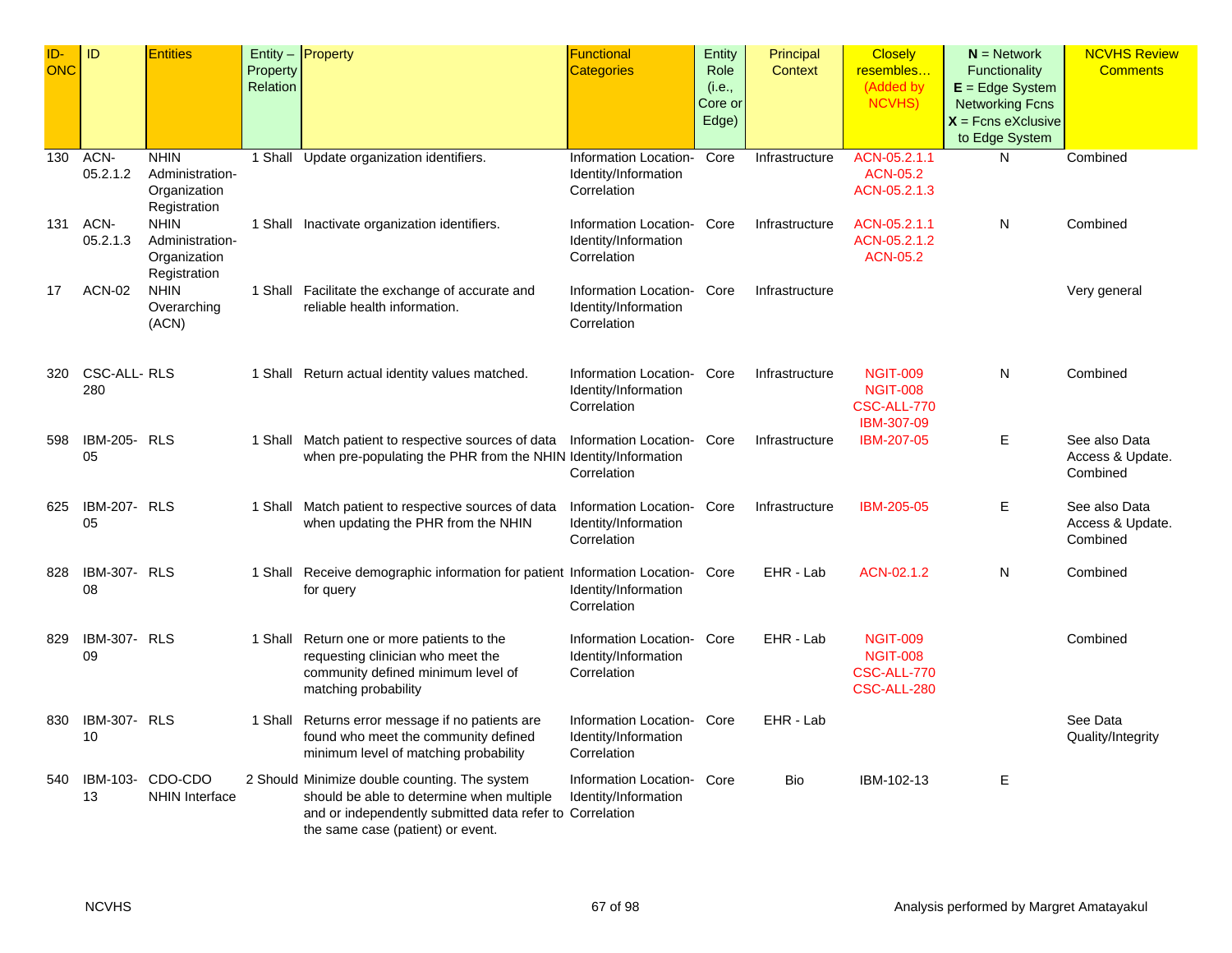| ID-<br><b>ONC</b> | ID                   | <b>Entities</b>                    | Property<br>Relation | Entity $-$ Property                                                                                                                                      | Functional<br><b>Categories</b>                                                 | Entity<br>Role<br>(i.e.,<br>Core or<br>Edge) | Principal<br><b>Context</b> | <b>Closely</b><br>resembles<br>(Added by<br>NCVHS)                             | $N =$ Network<br>Functionality<br>$E = Edge System$<br><b>Networking Fcns</b><br>$X =$ Fcns eXclusive<br>to Edge System | <b>NCVHS Review</b><br><b>Comments</b> |
|-------------------|----------------------|------------------------------------|----------------------|----------------------------------------------------------------------------------------------------------------------------------------------------------|---------------------------------------------------------------------------------|----------------------------------------------|-----------------------------|--------------------------------------------------------------------------------|-------------------------------------------------------------------------------------------------------------------------|----------------------------------------|
| 656               | IBM-207-<br>36       | Consumer<br>System-PHR             | May                  | Publish the appropriate links with updated<br>data back to the record locator                                                                            | Information Location-<br>Identity/Information<br>Correlation                    | Core                                         | Infrastructure              | ACN-02.1.2.2                                                                   | N                                                                                                                       | Combined                               |
|                   |                      | IBM-208-0 Consumer<br>System-PHR   | May                  | Publish the appropriate links back to the<br>record locator                                                                                              | Information Location-<br>Identity/Information<br>Correlation                    | Core                                         | Infrastructure              | ACN-02.1.3                                                                     | N                                                                                                                       | Combined                               |
| 712               | IBM-211-<br>05       | Consumer<br>System-PHR             | May                  | Publish the appropriate links with updated<br>data back to the record locator                                                                            | Information Location-<br>Identity/Information<br>Correlation                    | Core                                         | Infrastructure              | IBM-207-36                                                                     |                                                                                                                         | Exact duplicate                        |
| 323               | CSC-ALL-RLS<br>300   |                                    | May                  | Use various identifiers in determining patient Information Location-<br>identity                                                                         | Identity/Information<br>Correlation                                             | Core                                         | Infrastructure              | CSC-ALL-290<br>ACN-02.1.1                                                      | N                                                                                                                       | Combined                               |
| 826               | 06                   | IBM-307- CDO-EMR                   |                      | 1 Shall Send demographic information to record<br>locator to identify patient for query. Data<br>required is determined by the community.                | Information Location- Edge<br>Identity/Information<br>Correlation               |                                              | EHR - Lab                   | CSC-ALL-770<br>CSC-ALL-280<br>IBM-307-09<br><b>NGIT-009</b><br><b>NGIT-008</b> | E.                                                                                                                      | Equivalent of N                        |
| 833               | 13                   | IBM-307- CDO-EMR                   |                      | 1 Shall Provide ability for clinician to browse<br>potential matches and confirm the correct<br>patient for data location retrieval to locator<br>system | Information Location- Edge<br>Identity/Information<br>Correlation               |                                              | EHR - Lab                   | IBM-307-11                                                                     | Е                                                                                                                       | Equivalent of N                        |
| 309               | CSC-ALL- CDO-<br>180 | Registration                       |                      | 1 Shall Maintain latest available patient identifying<br>information                                                                                     | Information Location- Edge<br>Identity/Information<br>Correlation               |                                              | Infrastructure              | <b>ACN-02.1</b><br><b>NGIT-007</b>                                             | Е                                                                                                                       | Equivalent of N                        |
| 612               | 19                   | IBM-205- Consumer<br>System-PHR    |                      | 1 Shall Maintain an XDS repository following pre-<br>population                                                                                          | Information Location- Edge CE - Consumer<br>Identity/Information<br>Correlation |                                              |                             |                                                                                | Е                                                                                                                       |                                        |
| 613               | IBM-205-<br>20       | Consumer<br>System-PHR             |                      | 1 Shall Publish the appropriate links back to the<br>record locator                                                                                      | Information Location- Edge CE - Consumer<br>Identity/Information<br>Correlation |                                              |                             | IBM-207-20                                                                     |                                                                                                                         |                                        |
| 755               | IBM-301-<br>01       | <b>External User</b><br>interfaces |                      | 1 Shall Prompt consumer or proxy for identification<br>data for NHIN                                                                                     | Information Location- Edge<br>Identity/Information<br>Correlation               |                                              | EHR - Lab                   |                                                                                |                                                                                                                         |                                        |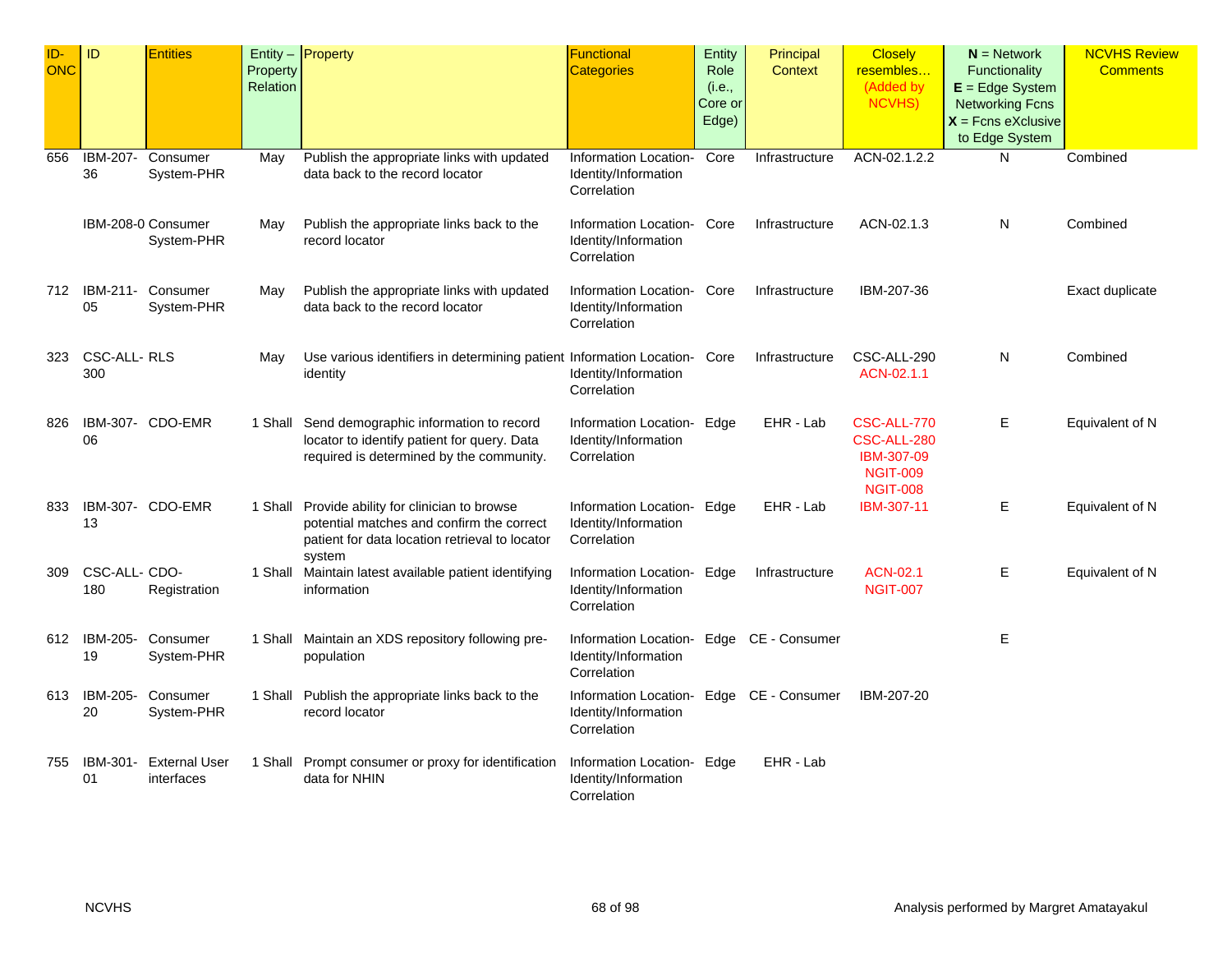| ID-        | ID                  | <b>Entities</b>      |          | Entity - Property                                                                 | <b>Functional</b>          | Entity  | Principal      | <b>Closely</b> | $N =$ Network          | <b>NCVHS Review</b> |
|------------|---------------------|----------------------|----------|-----------------------------------------------------------------------------------|----------------------------|---------|----------------|----------------|------------------------|---------------------|
| <b>ONC</b> |                     |                      | Property |                                                                                   | <b>Categories</b>          | Role    | <b>Context</b> | resembles      | Functionality          | <b>Comments</b>     |
|            |                     |                      | Relation |                                                                                   |                            | (i.e.,  |                | (Added by      | $E = Edge System$      |                     |
|            |                     |                      |          |                                                                                   |                            | Core or |                | <b>NCVHS)</b>  | <b>Networking Fcns</b> |                     |
|            |                     |                      |          |                                                                                   |                            | Edge)   |                |                | $X =$ Fcns eXclusive   |                     |
|            |                     |                      |          |                                                                                   |                            |         |                |                | to Edge System         |                     |
| 827        | IBM-307-            | <b>External User</b> |          | 1 Shall Send demographic information to record                                    | Information Location-      | Edge    | EHR - Lab      | ACN-02.1.2     | E                      | Equivalent of N     |
|            | 07                  | interfaces           |          | locator to identify patient for query. Data                                       | Identity/Information       |         |                | IBM-307-08     |                        |                     |
|            |                     |                      |          | required is determined by the community.                                          | Correlation                |         |                | ACN-02.1.2.2   |                        |                     |
|            |                     |                      |          |                                                                                   |                            |         |                | ACN-02.1.2.6   |                        |                     |
|            |                     |                      |          |                                                                                   |                            |         |                | CSC-910        |                        |                     |
| 834        | IBM-307-            | <b>External User</b> |          | 1 Shall Provide ability for clinician to browse                                   | Information Location- Edge |         | EHR - Lab      | CSC-ALL-320    | E                      | Equivalent of N     |
|            | 14                  | interfaces           |          | potential matches and confirm the correct                                         | Identity/Information       |         |                | ACN-02.1.3     |                        |                     |
|            |                     |                      |          | patient for data location retrieval to locator                                    | Correlation                |         |                | ACN-02.1.4     |                        |                     |
|            |                     |                      |          | system                                                                            |                            |         |                | and            |                        |                     |
|            |                     |                      |          |                                                                                   |                            |         |                | IBM-307-11     |                        |                     |
|            |                     |                      |          |                                                                                   |                            |         |                | IBM-307-13     |                        |                     |
|            |                     |                      |          |                                                                                   |                            |         |                | IBM-307-14     |                        |                     |
| 113        | <b>ACN-04.8 MPI</b> |                      |          | 1 Shall Uniquely identify a person by some or all of                              | Information Location- Edge |         | Infrastructure | ACN-02.1.1     | Е                      | Equivalent of N     |
|            |                     |                      |          | the following attributes:                                                         | Identity/Information       |         |                | CSC-ALL-300    |                        |                     |
|            |                     |                      |          | - Last Name                                                                       | Correlation                |         |                |                |                        |                     |
|            |                     |                      |          | - Middle Name                                                                     |                            |         |                |                |                        |                     |
|            |                     |                      |          | - First Name                                                                      |                            |         |                |                |                        |                     |
|            |                     |                      |          | - Date of Birth<br>- Gender                                                       |                            |         |                |                |                        |                     |
|            |                     |                      |          | - Place of Birth                                                                  |                            |         |                |                |                        |                     |
|            |                     |                      |          | - Social Security Number                                                          |                            |         |                |                |                        |                     |
|            |                     |                      |          | - Mother's Maiden Name                                                            |                            |         |                |                |                        |                     |
|            |                     |                      |          | - Address                                                                         |                            |         |                |                |                        |                     |
|            |                     |                      |          |                                                                                   |                            |         |                |                |                        |                     |
| 114        | <b>ACN-04.9 MPI</b> |                      |          | 1 Shall Uniquely identify a provider by some or all of Information Location- Edge |                            |         | Infrastructure | ACN-05.2       | E                      | Equivalent of N.    |
|            |                     |                      |          | the following attributes:                                                         | Identity/Information       |         |                |                |                        | Should'n provider   |
|            |                     |                      |          | - Provider OID                                                                    | Correlation                |         |                |                |                        | identifier be HIPAA |
|            |                     |                      |          | - Name                                                                            |                            |         |                |                |                        | NPI?                |
|            |                     |                      |          | - Role                                                                            |                            |         |                |                |                        |                     |
|            |                     |                      |          | - Provider Organization<br>$-$ DEA $#$                                            |                            |         |                |                |                        |                     |
|            |                     |                      |          | - License #                                                                       |                            |         |                |                |                        |                     |
|            |                     |                      |          | - State Licensed In                                                               |                            |         |                |                |                        |                     |
| 100        | ACN-                | <b>NHIN</b>          |          | 1 Shall Establish patient-provider relationships.                                 | Information Location- Edge |         | Infrastructure |                | Е                      |                     |
|            | 04.10               | Administration-      |          |                                                                                   | Identity/Information       |         |                |                |                        |                     |
|            |                     | Consumer             |          |                                                                                   | Correlation                |         |                |                |                        |                     |
|            |                     | Authorization        |          |                                                                                   |                            |         |                |                |                        |                     |
|            |                     |                      |          |                                                                                   |                            |         |                |                |                        |                     |
| 386        | CSC-BIO- CDO        |                      |          | 2 Should Embed randomized data linker to allow                                    | Information Location- Edge |         | <b>Bio</b>     | CSC-BIO-100    | Е                      | Combined            |
|            | 530                 |                      |          | authorized re-identification                                                      | Identity/Information       |         |                |                |                        |                     |
|            |                     |                      |          |                                                                                   | Correlation                |         |                |                |                        |                     |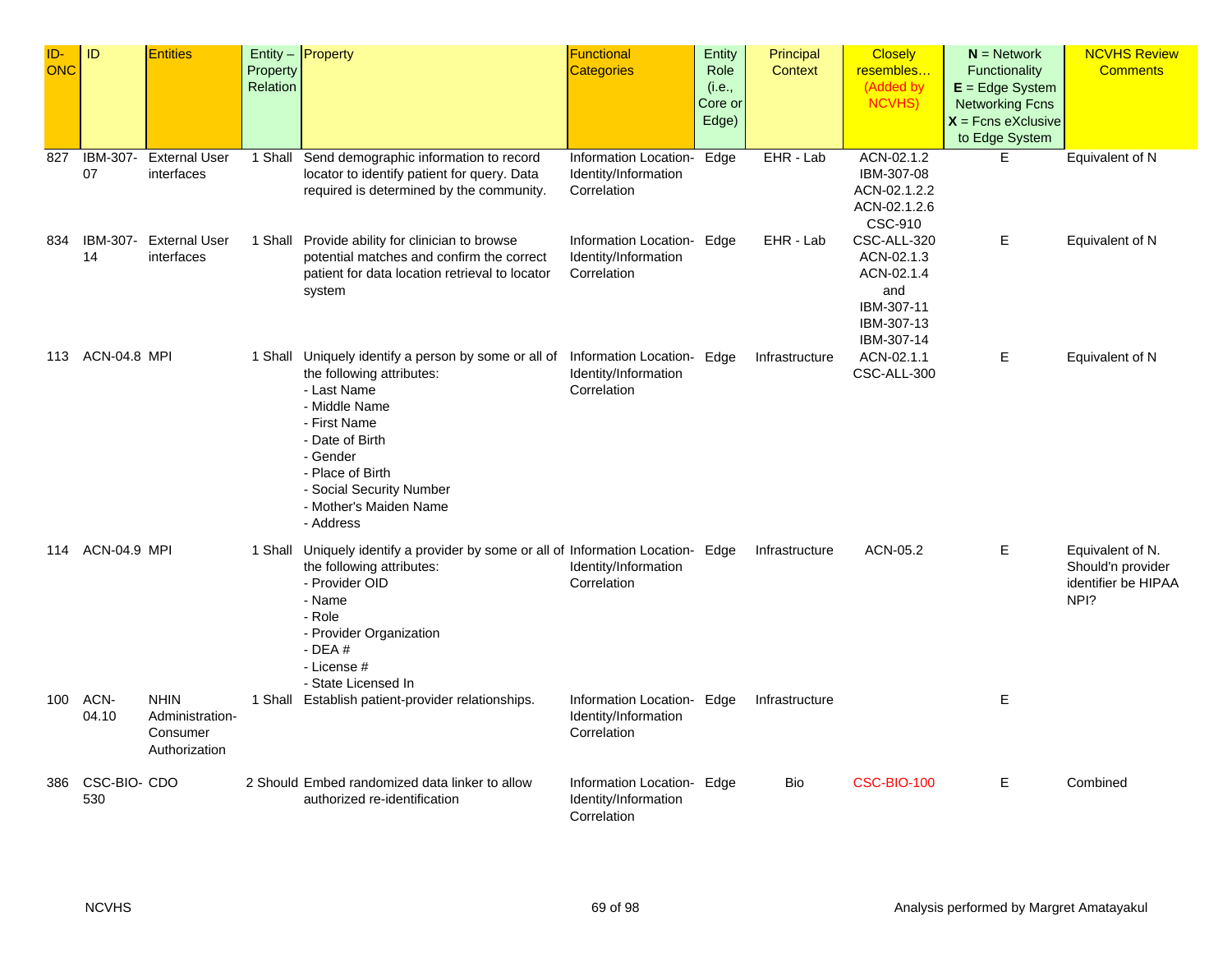| ID-<br>ONC | ID                       | <b>Entities</b>                                                                 | Property<br>Relation | $Entity -$ Property                                                                                                                                                                                                                                                                                                                                                                 | Functional<br><b>Categories</b>                                   | Entity<br>Role<br>(i.e.,<br>Core or<br>Edge) | Principal<br><b>Context</b> | <b>Closely</b><br>resembles<br>(Added by<br><b>NCVHS)</b>                     | $N =$ Network<br><b>Functionality</b><br>$E = Edge System$<br><b>Networking Fcns</b><br>$X =$ Fcns eXclusive<br>to Edge System | <b>NCVHS Review</b><br><b>Comments</b>                      |
|------------|--------------------------|---------------------------------------------------------------------------------|----------------------|-------------------------------------------------------------------------------------------------------------------------------------------------------------------------------------------------------------------------------------------------------------------------------------------------------------------------------------------------------------------------------------|-------------------------------------------------------------------|----------------------------------------------|-----------------------------|-------------------------------------------------------------------------------|--------------------------------------------------------------------------------------------------------------------------------|-------------------------------------------------------------|
| 429        | CSC-EHR-CDO<br>305       |                                                                                 |                      | 2 Should Collect and update patient demographic<br>identity information.                                                                                                                                                                                                                                                                                                            | Information Location-<br>Identity/Information<br>Correlation      | Edge                                         | EHR - Lab                   | ACN-02.1.2<br>IBM-307-08<br>ACN-02.1.2.2<br>ACN-02.1.2.6<br>and<br>IBM-307-07 | E                                                                                                                              | Combined                                                    |
| 368        | 030                      | CSC-BIO- Data Analysis<br>and Secondary<br>Use Systems-<br><b>Public Health</b> |                      | 2 Should Receive sufficient and accurate information<br>enabling them to effectively respond to and<br>manage public health events--for early<br>detection, situational awareness, rapid<br>response, automatic maximum data sharing                                                                                                                                                | Information Location- Edge<br>Identity/Information<br>Correlation |                                              | Bio                         |                                                                               | X                                                                                                                              |                                                             |
| 358        | CSC-ALL- All Edge<br>910 | Systems (CSC)                                                                   | May                  | Submit various identifiers to the NHIN<br>Interface, to aid in ascertaining patient<br>identity.                                                                                                                                                                                                                                                                                    | Information Location- Edge<br>Identity/Information<br>Correlation |                                              | Infrastructure              | IBM-307-07                                                                    | Е                                                                                                                              | Combined                                                    |
| 359        | CSC-ALL- All Edge<br>920 | Systems (CSC)                                                                   | May                  | Interact with clinicians to determine identity<br>of patients, using some form of local MPI,<br>but this is not allowed for identities from<br>other SNOs.                                                                                                                                                                                                                          | Information Location- Edge<br>Identity/Information<br>Correlation |                                              | Infrastructure              |                                                                               | Χ                                                                                                                              | Policy                                                      |
| 370        | CSC-BIO- CDO<br>100      |                                                                                 | May                  | Relink anonymized data to patients when<br>requested by authorized public health<br>officials for investigations, or use<br>intermediaries to do so                                                                                                                                                                                                                                 | Information Location- Edge<br>Identity/Information<br>Correlation |                                              | Bio                         | <b>CSC-BIO-530</b>                                                            |                                                                                                                                | Combined                                                    |
| 373        | CSC-BIO- CDO<br>210      |                                                                                 | May                  | Provide patient demographic data including<br>encounter date, patient information,<br>date/time of last record update                                                                                                                                                                                                                                                               | Information Location-<br>Identity/Information<br>Correlation      | Edge                                         | Bio                         | IBM-101-01<br>IBM-101-03<br>IBM-101-05                                        |                                                                                                                                | Seems like more than<br>Identity/Information<br>Correlation |
| 374        | CSC-BIO- CDO<br>220      |                                                                                 | May                  | Provide clinical data including patient class,<br>diagnosis/injury code, diagnostic type,<br>diagnostic date and time, discharge<br>disposition, chief complaint, date and time of<br>first signs of illness                                                                                                                                                                        | Information Location- Edge<br>Identity/Information<br>Correlation |                                              | Bio                         | IBM-101-02<br>IBM-101-04<br>IBM-101-06                                        |                                                                                                                                | Seems like more than<br>Identity/Information<br>Correlation |
| 375        | CSC-BIO- CDO<br>240      |                                                                                 | May                  | Provide Laboratory and Radiology Test<br>Results including reporting lab ID,<br>performing lab ID, report data/time, report<br>status, collection date, collection method,<br>specimen site, test ordered, test results,<br>organism identified/result other than<br>organism, method type, result unit, test<br>interpretation, susceptibility test<br>interpretation, test status | Information Location- Edge<br>Identity/Information<br>Correlation |                                              | Bio                         |                                                                               |                                                                                                                                | Seems like more than<br>Identity/Information<br>Correlation |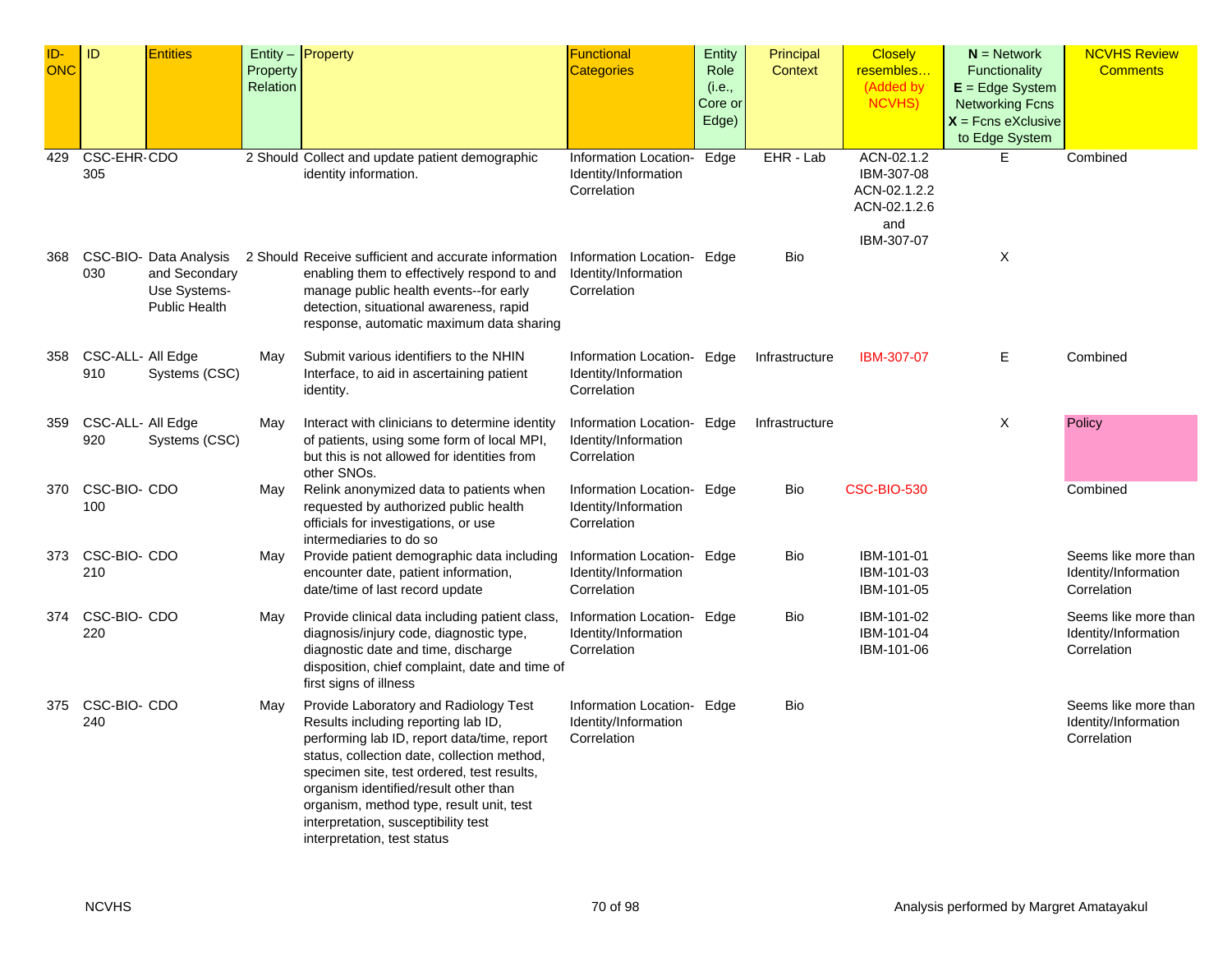| ID-<br><b>ONC</b> | ID                        | <b>Entities</b>                                      | Property<br>Relation | Entity $-$ Property                                                                                                                                                                                                                          | Functional<br><b>Categories</b>                              | Entity<br>Role<br>(i.e.,<br>Core or<br>Edge) | Principal<br>Context | <b>Closely</b><br>resembles<br>(Added by<br><b>NCVHS)</b>     | $N =$ Network<br>Functionality<br>$E = Edge System$<br><b>Networking Fcns</b><br>$X =$ Fcns eXclusive<br>to Edge System | <b>NCVHS Review</b><br><b>Comments</b>                                                     |
|-------------------|---------------------------|------------------------------------------------------|----------------------|----------------------------------------------------------------------------------------------------------------------------------------------------------------------------------------------------------------------------------------------|--------------------------------------------------------------|----------------------------------------------|----------------------|---------------------------------------------------------------|-------------------------------------------------------------------------------------------------------------------------|--------------------------------------------------------------------------------------------|
| 639               | IBM-207-<br>19            | Consumer<br>System-PHR                               | May                  | Maintain an XDS repository following pre-<br>population                                                                                                                                                                                      | Information Location-<br>Identity/Information<br>Correlation | Edge                                         | CE - Consumer        | IBM-205-19                                                    |                                                                                                                         | Exact duplicate                                                                            |
| 445               | <b>CSC-EHR-MPI</b><br>460 |                                                      | May                  | Be used locally within a CDO or SNO to<br>allow a clinician to browse and select from<br>among candidate patient matches.                                                                                                                    | Information Location-<br>Identity/Information<br>Correlation | Edge                                         | EHR - Lab            |                                                               | X                                                                                                                       | Equivalent of N and E                                                                      |
| 599               | IBM-205-<br>06            | CDO-CDO<br><b>NHIN Interface</b>                     | 1 Shall              | Contain one Record Locator Service (RLS)<br>for NHIN searches                                                                                                                                                                                | Information Location-<br><b>Record Location</b>              | Core                                         | Infrastructure       | <b>IBM-207-06</b><br>IBM-209-13                               | N                                                                                                                       |                                                                                            |
| 600               | IBM-205-<br>07            | CDO-CDO<br><b>NHIN Interface</b>                     |                      | 1 Shall Require that the requesting institution<br>provide appropriate demographic<br>information (presumably brokered by the<br>PHR vendor in this instance) to query data in<br>the NHIN. Data required is determined by<br>the community. | Information Location-<br><b>Record Location</b>              | Core                                         | Infrastructure       | IBM-207-07<br>IBM-209-14                                      |                                                                                                                         | See<br>Identity/Information<br>Correlation. Why is<br>this coming only from<br>PHR vendor? |
| 626               | IBM-207-<br>06            | CDO-CDO<br><b>NHIN Interface</b>                     | 1 Shall              | Contain one Record Locator Service (RLS)<br>for NHIN searches                                                                                                                                                                                | Information Location-<br><b>Record Location</b>              | Core                                         | Infrastructure       | IBM-205-06<br>IBM-209-13                                      |                                                                                                                         | Exact duplicates                                                                           |
| 678               | IBM-209-<br>13            | CDO-CDO<br><b>NHIN Interface</b>                     |                      | 1 Shall Contain one Record Locator Service (RLS)<br>for NHIN searches                                                                                                                                                                        | Information Location-<br><b>Record Location</b>              | Core                                         | Infrastructure       | <b>IBM-205-06</b><br>IBM-209-13                               |                                                                                                                         | Exact duplicates                                                                           |
| 680               | IBM-209-<br>15            | CDO-CDO<br><b>NHIN Interface</b>                     | 1 Shall              | Specify what marketplaces the Record<br>Locator should search                                                                                                                                                                                | Information Location-<br><b>Record Location</b>              | Core                                         | Infrastructure       | IBM-209-33<br>ACN-02.3.10<br>ACN-02.3.1<br><b>CSC-ALL-270</b> | N                                                                                                                       |                                                                                            |
| 36                | ACN-<br>02.3.10           | Message<br>Handling                                  |                      | 1 Shall Notify requesting edge systems that<br>identified edge systems contain the<br>requested data.                                                                                                                                        | Information Location-<br><b>Record Location</b>              | Core                                         | Infrastructure       | IBM-209-33<br>IBM-209-15<br>ACN-02.3.1<br>CSC-ALL-270         | N                                                                                                                       |                                                                                            |
| 35                | ACN-<br>02.3.1            | <b>NHIN</b><br>Administration-<br><b>Audit Trail</b> | 1 Shall              | Notify users when edge systems do not<br>contain any data about the requested<br>patient.                                                                                                                                                    | Information Location-<br><b>Record Location</b>              | Core                                         | CE, EHR              | IBM-209-33<br>ACN-02.3.10<br>IBM-209-15<br><b>CSC-ALL-270</b> | N                                                                                                                       |                                                                                            |
| 319               | CSC-ALL-RLS<br>270        |                                                      |                      | 1 Shall Return pointers that enable retrieval of<br>patient records from data sources /<br>repositories                                                                                                                                      | Information Location-<br><b>Record Location</b>              | Core                                         | Infrastructure       | IBM-209-33<br>ACN-02.3.10<br>ACN-02.3.1<br>IBM-209-15         | N                                                                                                                       |                                                                                            |
| 601               | <b>IBM-205- RLS</b><br>08 |                                                      |                      | 1 Shall Support HL7 R2.4 and 3.0 feeds as<br>incoming queries                                                                                                                                                                                | Information Location- Core<br><b>Record Location</b>         |                                              | Infrastructure       | <b>IBM-207-08</b><br>IBM-209-16                               | N                                                                                                                       | Other HITSP<br>standards may also<br>have such feeds                                       |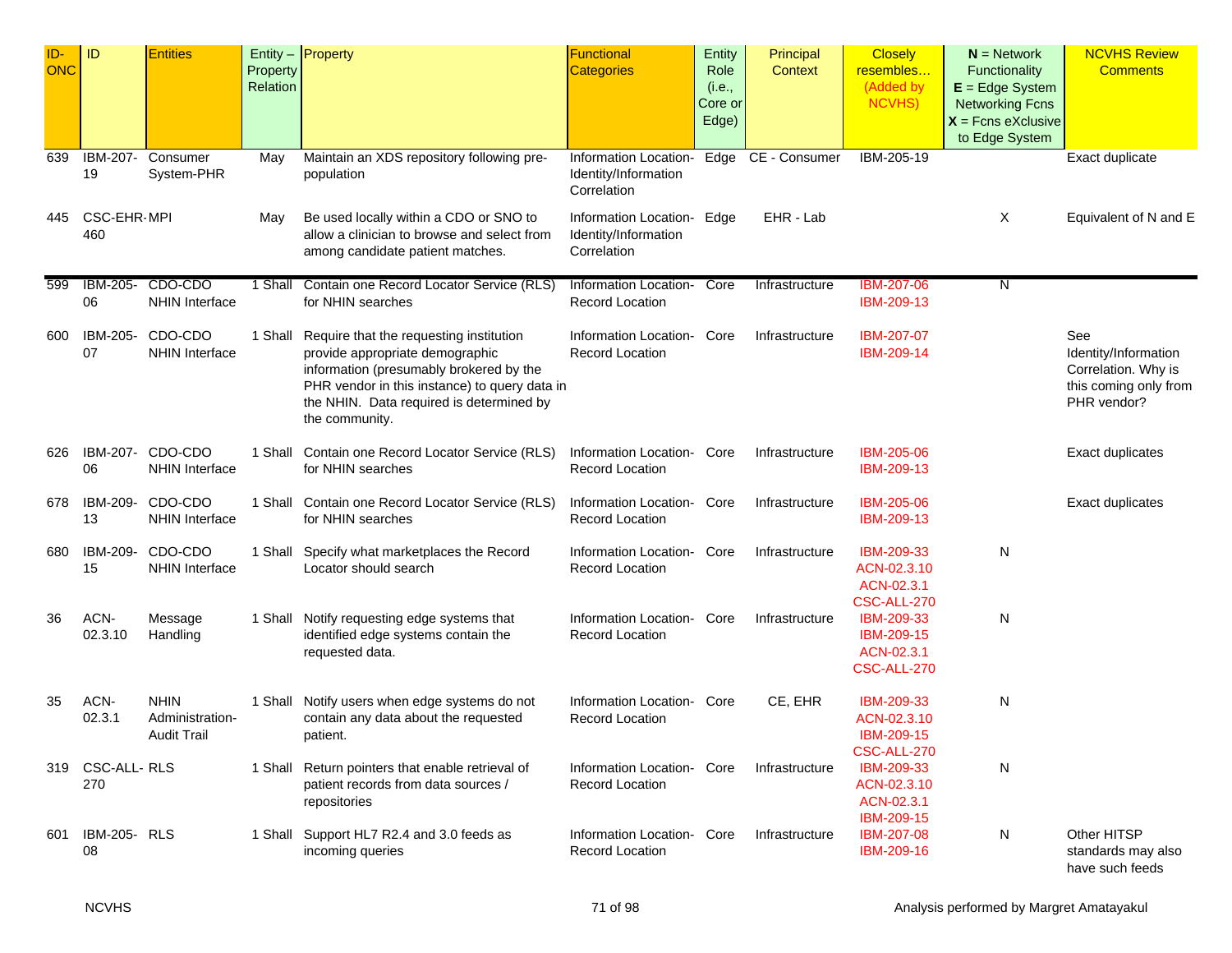| ID-<br><b>ONC</b> | ID                        | <b>Entities</b> | Property<br>Relation | Entity - Property                                                                                                                       | <b>Functional</b><br>Categories                      | Entity<br>Role<br>(i.e.,<br>Core or<br>Edge) | Principal<br><b>Context</b> | <b>Closely</b><br>resembles<br>(Added by<br>NCVHS)                                       | $N =$ Network<br>Functionality<br>$E = Edge System$<br><b>Networking Fcns</b><br>$X =$ Fcns eXclusive<br>to Edge System | <b>NCVHS Review</b><br><b>Comments</b>                       |
|-------------------|---------------------------|-----------------|----------------------|-----------------------------------------------------------------------------------------------------------------------------------------|------------------------------------------------------|----------------------------------------------|-----------------------------|------------------------------------------------------------------------------------------|-------------------------------------------------------------------------------------------------------------------------|--------------------------------------------------------------|
| 602               | <b>IBM-205- RLS</b><br>09 |                 | 1 Shall              | Return one or more patients to the<br>requesting consumer who meet the<br>community defined minimum level of                            | Information Location-<br><b>Record Location</b>      | Core                                         | Infrastructure              | IBM-207-09<br>IBM-209-18                                                                 |                                                                                                                         | See<br>Identity/Information<br>Correlation.                  |
| 604               | <b>IBM-205- RLS</b><br>11 |                 | 1 Shall              | matching probability<br>Not return any clinical data; RLS shall only<br>present links to appropriate records for<br><b>NHIN</b> queries | Information Location-<br><b>Record Location</b>      | Core                                         | Infrastructure              | IBM-207-11<br>IBM-209-20<br>IBM-209-33<br>ACN-02.3.10<br>ACN-02.3.1<br><b>IBM-209-15</b> | N                                                                                                                       | Combined                                                     |
| 606               | <b>IBM-205- RLS</b><br>13 |                 |                      | 1 Shall Present the retrieved records to allow for<br>aggregation                                                                       | Information Location-<br><b>Record Location</b>      | Core                                         | Infrastructure              |                                                                                          |                                                                                                                         | Seems contradictory<br>to IBM-205-11 and<br>CSC-CE-480       |
| 633               | IBM-207- RLS<br>13        |                 |                      | 1 Shall Present the retrieved records to allow for<br>aggregation                                                                       | Information Location-<br><b>Record Location</b>      | Core                                         | Infrastructure              | IBM-209-22<br>IBM-205-13                                                                 |                                                                                                                         | Exact duplicate                                              |
| 665               | <b>IBM-208- RLS</b><br>05 |                 |                      | 1 Shall Maintain list of published documents                                                                                            | Information Location- Core<br><b>Record Location</b> |                                              | Infrastructure              |                                                                                          |                                                                                                                         | Seems to assume an<br>architecture                           |
| 682               | <b>IBM-209- RLS</b><br>17 |                 |                      | 1 Shall Employ probabilistic matching for patient<br>queries                                                                            | Information Location- Core<br><b>Record Location</b> |                                              | Infrastructure              |                                                                                          |                                                                                                                         | Should be included in<br>Identity/Information<br>Correlation |
| 687               | <b>IBM-209- RLS</b><br>23 |                 |                      | 1 Shall Also query remote marketplaces if such a<br>request is made by the CDO administrator                                            | Information Location-<br><b>Record Location</b>      | Core                                         | Infrastructure              | <b>IBM-209-15</b>                                                                        | N                                                                                                                       | Combined                                                     |
| 690               | <b>IBM-209- RLS</b><br>26 |                 |                      | 1 Shall Receive notification from remote<br>marketplace for data location request<br>message                                            | Information Location- Core<br><b>Record Location</b> |                                              | Infrastructure              |                                                                                          | N                                                                                                                       |                                                              |
| 691               | <b>IBM-209- RLS</b><br>27 |                 |                      | 1 Shall Receive data locations from remote<br>marketplaces                                                                              | Information Location- Core<br><b>Record Location</b> |                                              | Infrastructure              |                                                                                          | N                                                                                                                       |                                                              |
| 692               | IBM-209- RLS<br>28        |                 |                      | 1 Shall Send error message to remote<br>marketplace(s) if not authenticated or if<br>content of data locations are not verified         | Information Location-<br><b>Record Location</b>      | Core                                         | Infrastructure              |                                                                                          |                                                                                                                         | See Security:<br>Authentication                              |
| 693               | <b>IBM-209- RLS</b><br>29 |                 |                      | 1 Shall Send acknowledgement to remote<br>marketplace for successful receipt of data<br>location message                                | Information Location- Core<br><b>Record Location</b> |                                              | Infrastructure              | IBM-305-03                                                                               |                                                                                                                         | See Data<br>Quality/Integrity                                |
| 694               | <b>IBM-209- RLS</b><br>30 |                 |                      | 1 Shall Log interaction with remote marketplace                                                                                         | Information Location- Core<br><b>Record Location</b> |                                              | Infrastructure              |                                                                                          |                                                                                                                         | See Audit & Logging                                          |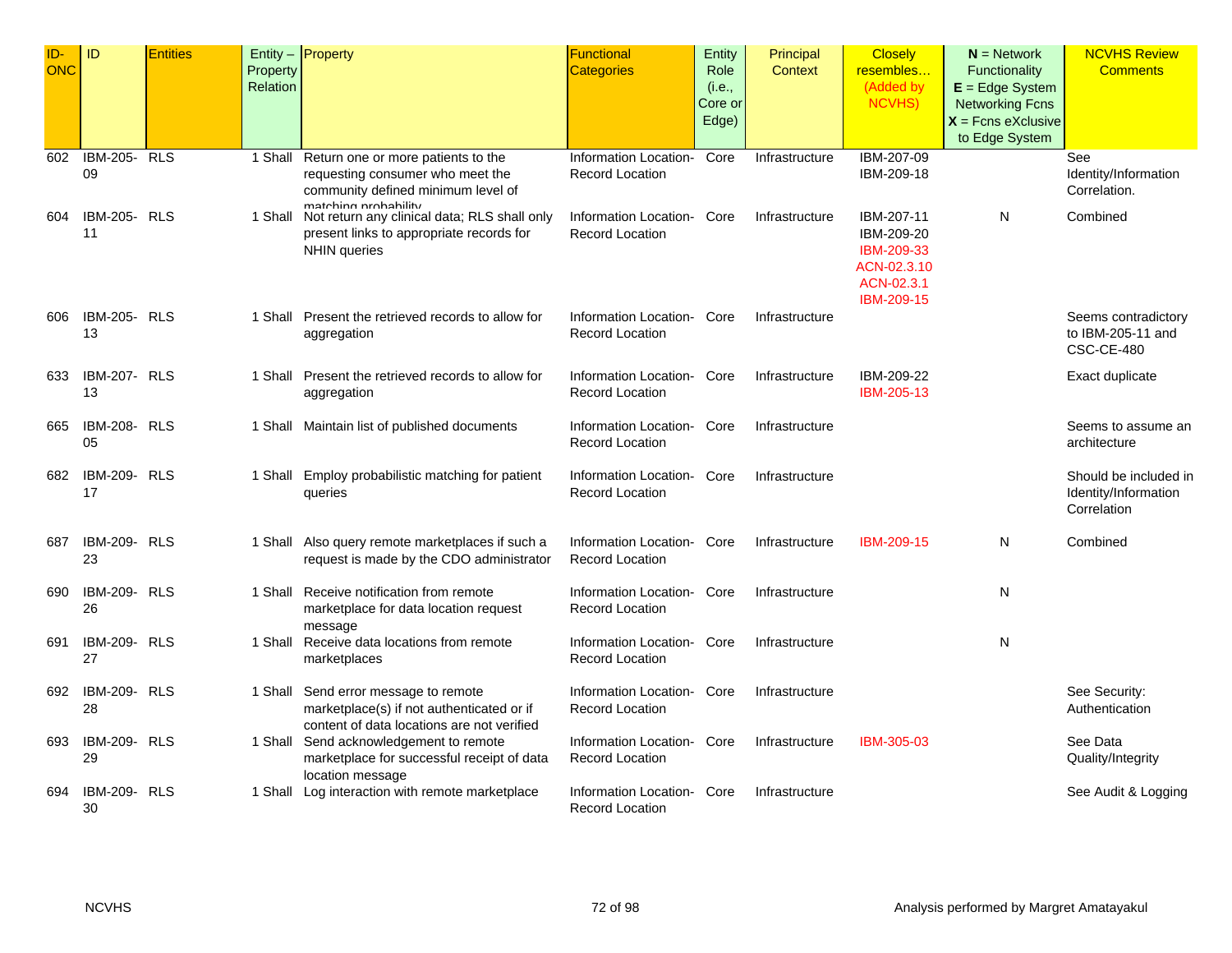| ID-<br><b>ONC</b> | <b>ID</b>              | <b>Entities</b>                          | Property<br>Relation | Entity $-$ Property                                                                                                                                                                                                                                                                  | <b>Functional</b><br><b>Categories</b>          | Entity<br>Role<br>(i.e.,<br>Core or<br>Edge) | Principal<br><b>Context</b> | <b>Closely</b><br>resembles<br>(Added by<br>NCVHS)                   | $N =$ Network<br>Functionality<br>$E = Edge System$<br><b>Networking Fcns</b><br>$X =$ Fcns eXclusive<br>to Edge System | <b>NCVHS Review</b><br><b>Comments</b>     |
|-------------------|------------------------|------------------------------------------|----------------------|--------------------------------------------------------------------------------------------------------------------------------------------------------------------------------------------------------------------------------------------------------------------------------------|-------------------------------------------------|----------------------------------------------|-----------------------------|----------------------------------------------------------------------|-------------------------------------------------------------------------------------------------------------------------|--------------------------------------------|
| 695               | IBM-209-<br>31         | <b>RLS</b>                               |                      | 1 Shall Send data location information from remote<br>marketplace to authorized requesting CDO<br>administrator                                                                                                                                                                      | Information Location-<br><b>Record Location</b> | Core                                         | Infrastructure              | ACN-02.3.10<br>IBM-209-33<br>IBM-209-15<br>ACN-02.3.1<br>CSC-ALL-270 | N                                                                                                                       | Combined                                   |
|                   | 1036 NGIT-010 RLS      |                                          | 1 Shall              | Query data sources for requested data and<br>return data to requestor                                                                                                                                                                                                                | Information Location-<br><b>Record Location</b> | Core                                         | Infrastructure              |                                                                      | N                                                                                                                       |                                            |
| 444               | 450                    | CSC-EHR-CDO-CDO<br><b>NHIN Interface</b> | May                  | Route queries to the Record Locator Service Information Location- Core<br>in order to resolve patient identity<br>ambiguities and locate records. Record<br>locations returned to the NHIN Interface are<br>used for routing the query to the proper<br>repositories for processing. | <b>Record Location</b>                          |                                              | EHR - Lab                   |                                                                      | E.                                                                                                                      | See<br>Identity/Information<br>Correlation |
| 397               | CSC-CE-<br>480         | Consumer<br>System-PHR                   |                      | 1 Shall Not store location information in the Patient Information Location- Edge CE - Consumer<br>Matching service.                                                                                                                                                                  | <b>Record Location</b>                          |                                              |                             | IBM-205-11<br>CSC-ALL-270                                            | N                                                                                                                       | Combined                                   |
| 124               | ACN-<br>05.1.2         | <b>NHIN</b><br>Overarching<br>(ACN)      |                      | 1 Shall Ensure that data integrity is maintained.                                                                                                                                                                                                                                    | Non-Functional-<br>Accuracy                     | Core                                         | Infrastructure              |                                                                      |                                                                                                                         |                                            |
|                   | 316 CSC-ALL-RLS<br>240 |                                          |                      | 1 Shall Match patient Identities with a rate of false<br>positive identifications less than one in<br>100,000.                                                                                                                                                                       | Non-Functional-<br>Accuracy                     | Core                                         | Infrastructure              |                                                                      |                                                                                                                         |                                            |
| 451               | CSC-NFR-All Edge<br>10 | Systems (CSC)                            | 1 Shall              | Ensure that essential clinical data (to be<br>defined by the SNO) maintains accuracy to<br>of no less than 99.99%, where accuracy is<br>defined as: data displayed to user is<br>semantically equal to the version stored in<br>original data source                                 | Non-Functional-<br>Accuracy                     | Edge                                         | Infrastructure              |                                                                      |                                                                                                                         |                                            |

618 IBM-205- Consumer System-PHR

1 Shall Review and validate populated PHR record Non-Functional-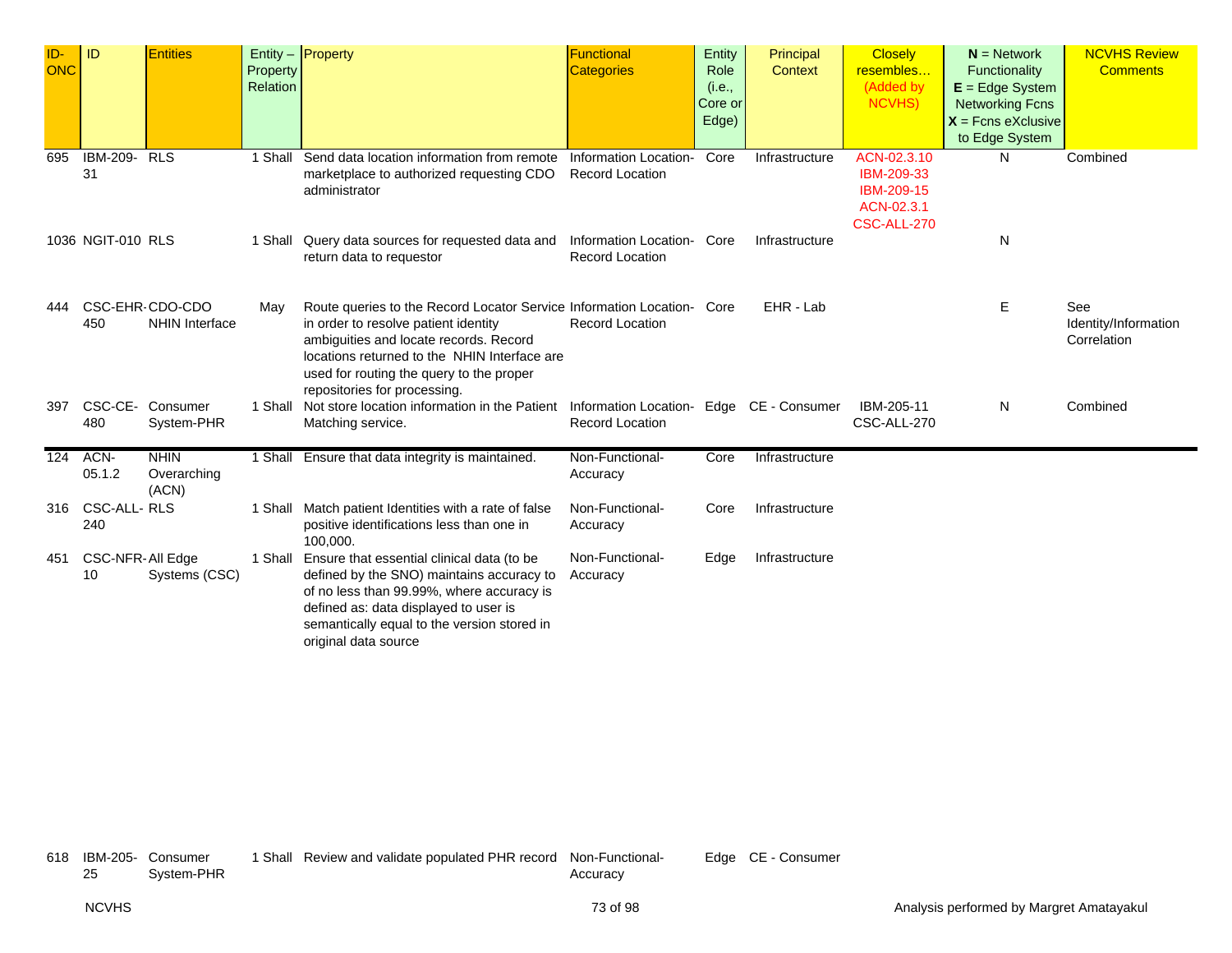| ID- | ID                    | <b>Entities</b>                           |                      | Entity - Property                                                                                 | Functional                               | <b>Entity</b>  | Principal          | <b>Closely</b>         | $N =$ Network                      | <b>NCVHS Review</b> |
|-----|-----------------------|-------------------------------------------|----------------------|---------------------------------------------------------------------------------------------------|------------------------------------------|----------------|--------------------|------------------------|------------------------------------|---------------------|
| ONC |                       |                                           | Property<br>Relation |                                                                                                   | <b>Categories</b>                        | Role<br>(i.e., | Context            | resembles<br>(Added by | Functionality<br>$E = Edge System$ | <b>Comments</b>     |
|     |                       |                                           |                      |                                                                                                   |                                          | Core or        |                    | NCVHS)                 | <b>Networking Fcns</b>             |                     |
|     |                       |                                           |                      |                                                                                                   |                                          | Edge)          |                    |                        | $X =$ Fcns eXclusive               |                     |
|     |                       |                                           |                      |                                                                                                   |                                          |                |                    |                        | to Edge System                     |                     |
| 645 | IBM-207-              | Consumer                                  |                      | 1 Shall Review and validate updated PHR record                                                    | Non-Functional-                          | Edge           | CE - Consumer      |                        |                                    |                     |
|     | 25                    | System-PHR                                |                      |                                                                                                   | Accuracy                                 |                |                    |                        |                                    |                     |
| 650 | IBM-207-<br>30        | Consumer<br>System-PHR                    |                      | 1 Shall Receive modified registration and                                                         | Non-Functional-                          |                | Edge CE - Consumer |                        |                                    |                     |
|     |                       |                                           |                      | medication history, if appropriate, back from Accuracy<br>the consumer                            |                                          |                |                    |                        |                                    |                     |
| 462 | <b>CSC-NFR-Health</b> |                                           |                      | 1 Shall Support patient safety through transmitting                                               | Non-Functional-                          | Edge           | Infrastructure     |                        |                                    |                     |
|     | 20                    | Information                               |                      | clinical data fully and accurately, by logging                                                    | Accuracy                                 |                |                    |                        |                                    |                     |
|     |                       | Intermediaries                            |                      | and making displayable all intermediate data                                                      |                                          |                |                    |                        |                                    |                     |
|     |                       |                                           |                      | transformations                                                                                   |                                          |                |                    |                        |                                    |                     |
| 595 | IBM-205-              | Consumer                                  | May                  | Confirm with the consumer that the system                                                         | Non-Functional-                          |                | Edge CE - Consumer | IBM-207-02             |                                    |                     |
|     | 02                    | System-PHR                                |                      | will request information from data and                                                            | Accuracy                                 |                |                    |                        |                                    |                     |
|     |                       |                                           |                      | network systems                                                                                   |                                          |                |                    |                        |                                    |                     |
| 596 | IBM-205-              | Consumer                                  | May                  | Receive and validate the query request                                                            | Non-Functional-                          |                | Edge CE - Consumer | IBM-207-03             |                                    |                     |
|     | 03                    | System-PHR                                |                      |                                                                                                   | Accuracy                                 |                |                    |                        |                                    |                     |
|     |                       |                                           |                      |                                                                                                   |                                          |                |                    |                        |                                    |                     |
| 649 | IBM-207-              | Consumer                                  | May                  | Restrict how data fields will be                                                                  | Non-Functional-                          | Edge           | CE - Consumer      |                        |                                    |                     |
|     | 29                    | System-PHR                                |                      | annotated/modified.                                                                               | Accuracy                                 |                |                    |                        |                                    |                     |
| 308 |                       | CSC-ALL- CDO-CDO<br><b>NHIN Interface</b> |                      | 1 Shall Be shared between all entities in a single<br>RHIO or SNO. There is only one NHIN         | Non-Functional-<br><b>Business Rules</b> | Core           | Infrastructure     |                        |                                    |                     |
|     | 10                    |                                           |                      | Interface in a SNO, and it is used for all                                                        |                                          |                |                    |                        |                                    |                     |
|     |                       |                                           |                      | communications with other SNOs over the                                                           |                                          |                |                    |                        |                                    |                     |
|     |                       |                                           |                      | NHIN.                                                                                             |                                          |                |                    |                        |                                    |                     |
| 346 |                       | CSC-ALL- CDO-CDO                          |                      | 1 Shall Use the Record Locator Service to resolve                                                 | Non-Functional-                          | Core           | Infrastructure     |                        |                                    |                     |
|     | 760                   | <b>NHIN Interface</b>                     |                      | ambiguities in the patient's identity, and to                                                     | <b>Business Rules</b>                    |                |                    |                        |                                    |                     |
|     |                       |                                           |                      | locate repositories of data, within the SNO,                                                      |                                          |                |                    |                        |                                    |                     |
|     | 115 ACN-05            | <b>NHIN</b>                               |                      | for that patient.<br>1 Shall Enforce membership rules for edge                                    | Non-Functional-                          | Core           | Infrastructure     |                        |                                    |                     |
|     |                       | Overarching                               |                      | systems.                                                                                          | <b>Business Rules</b>                    |                |                    |                        |                                    |                     |
|     |                       | (ACN)                                     |                      |                                                                                                   |                                          |                |                    |                        |                                    |                     |
| 313 | CSC-ALL-RLS           |                                           |                      | 1 Shall Store only patient names and demographics, Non-Functional-                                |                                          | Core           | Infrastructure     |                        |                                    |                     |
|     | 210                   |                                           |                      | along with pointers to Repositories                                                               | <b>Business Rules</b>                    |                |                    |                        |                                    |                     |
|     |                       |                                           |                      | containing data for the Patient.                                                                  |                                          |                |                    |                        |                                    |                     |
|     | 315 CSC-ALL-RLS       |                                           |                      | 1 Shall Not maintain pointers to individual health                                                | Non-Functional-                          | Core           | Infrastructure     |                        |                                    |                     |
|     | 230                   |                                           |                      | records, for example not maintain a separate Business Rules                                       |                                          |                |                    |                        |                                    |                     |
|     |                       |                                           |                      | pointer to a particular Lab order.                                                                |                                          |                |                    |                        |                                    |                     |
| 318 | CSC-ALL-RLS<br>260    |                                           |                      | 1 Shall Not allow clinician interaction to ascertain<br>the identities of patients in other SNOs. | Non-Functional-<br><b>Business Rules</b> | Core           | Infrastructure     |                        |                                    |                     |
| 465 |                       | CSC-NFR-CDO-CDO                           |                      | 2 Should Entail low Deployment and Operational                                                    | Non-Functional-                          | Core           | Infrastructure     |                        |                                    |                     |
|     | 230                   | <b>NHIN Interface</b>                     |                      | Costs, commensurate with technology and                                                           | <b>Business Rules</b>                    |                |                    |                        |                                    |                     |
|     |                       |                                           |                      | investment capacity of the health market.                                                         |                                          |                |                    |                        |                                    |                     |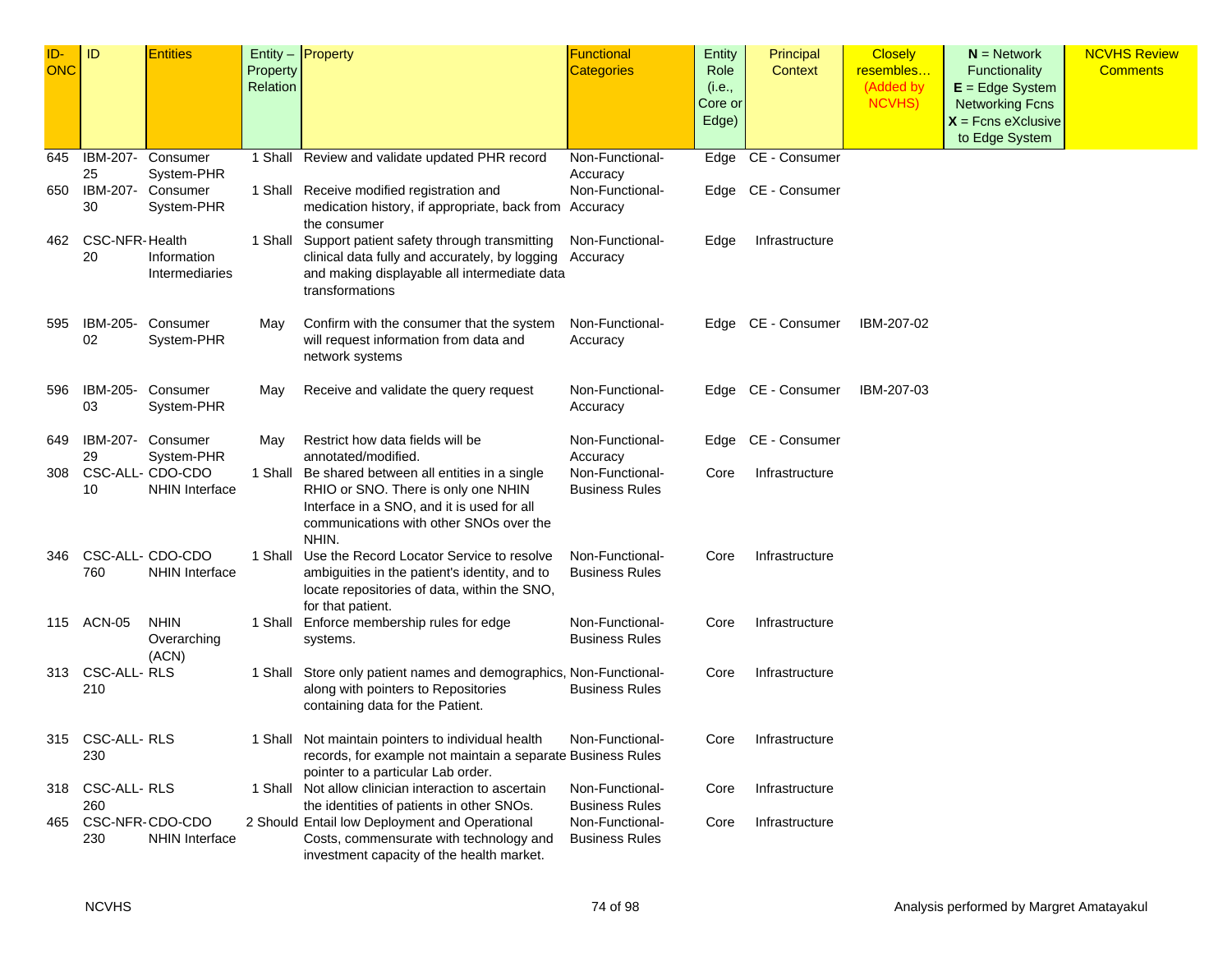| ID-<br><b>ONC</b> | ID                       | <b>Entities</b>                               | Property<br>Relation | $Entity -$ Property                                                                                                                                        | Functional<br><b>Categories</b>          | Entity<br>Role<br>(i.e.,<br>Core or<br>Edge) | Principal<br>Context | <b>Closely</b><br>resembles<br>(Added by<br>NCVHS)                        | $N =$ Network<br>Functionality<br>$E = Edge System$<br><b>Networking Fcns</b><br>$X =$ Fcns eXclusive<br>to Edge System | <b>NCVHS Review</b><br><b>Comments</b> |
|-------------------|--------------------------|-----------------------------------------------|----------------------|------------------------------------------------------------------------------------------------------------------------------------------------------------|------------------------------------------|----------------------------------------------|----------------------|---------------------------------------------------------------------------|-------------------------------------------------------------------------------------------------------------------------|----------------------------------------|
| 369               | CSC-BIO- All Edge<br>070 | Systems (CSC)                                 |                      | 1 Shall Use HITSP implementation guidelines to<br>implement interoperable solutions                                                                        | Non-Functional-<br><b>Business Rules</b> | Edge                                         | <b>Bio</b>           |                                                                           |                                                                                                                         |                                        |
| 395               | 400                      | CSC-CE- Consumer<br>System-PHR                |                      | 1 Shall Only be allowed to query the NHIN interface, Non-Functional-<br>and be queriable over the NHIN, if it is a full Business Rules<br>member of a SNO. |                                          | Edge                                         | CE - Consumer        |                                                                           |                                                                                                                         |                                        |
|                   | 550                      | 335 CSC-ALL- Repositories                     |                      | 2 Should Exist within a SNO, but are Edge systems<br>and not essential to the NHIN.                                                                        | Non-Functional-<br><b>Business Rules</b> | Edge                                         | Infrastructure       |                                                                           |                                                                                                                         |                                        |
| 118               | ACN-<br>05.1.1.1         | Data Analysis<br>and Secondary<br>Use Systems |                      | 1 Shall Make public health information available<br>within 24 hours of creation.                                                                           | Non-Functional-<br>Performance           | Core                                         | Infrastructure       | IBM-102-11<br>IBM-103-11<br>ACN-06.1.12<br><b>NGIT-159</b><br>CSC-BIO-560 |                                                                                                                         |                                        |
| 119               | ACN-<br>05.1.1.2         | Message<br>Handling                           |                      | 1 Shall Respond to message requests within an<br>agreed upon time.                                                                                         | Non-Functional-<br>Performance           | Core                                         | Infrastructure       | ACN-05.1.1.3                                                              |                                                                                                                         |                                        |
| 574               | IBM-107-<br>08           | Message<br>Handling                           |                      | 1 Shall Send biosurveillance event response<br>'broadcast" messages in real time                                                                           | Non-Functional-<br>Performance           | Core                                         | Biosurveillance      |                                                                           |                                                                                                                         |                                        |
|                   | 116 ACN-05.1 NHIN        | Administration                                |                      | 1 Shall Abide by Service Level Agreements (SLA).                                                                                                           | Non-Functional-<br>Performance           | Core                                         | Infrastructure       |                                                                           |                                                                                                                         |                                        |
| 121               | ACN-<br>05.1.1.4         | <b>NHIN</b><br>Administration                 |                      | 1 Shall Respond to non-messaging requests for<br>information within an agreed upon time.                                                                   | Non-Functional-<br>Performance           | Core                                         | Infrastructure       |                                                                           |                                                                                                                         |                                        |
|                   |                          |                                               |                      |                                                                                                                                                            |                                          |                                              |                      |                                                                           |                                                                                                                         |                                        |

| 605 IBM-205- RLS |  | 1 Shall Send result location (links) pointers for data Non-Functional- |             | Core | Infrastructure |
|------------------|--|------------------------------------------------------------------------|-------------|------|----------------|
|                  |  | located in local community repositories to                             | Performance |      |                |
|                  |  | authorized clinician within 5 seconds of                               |             |      |                |
|                  |  | receiving the request                                                  |             |      |                |
|                  |  |                                                                        |             |      |                |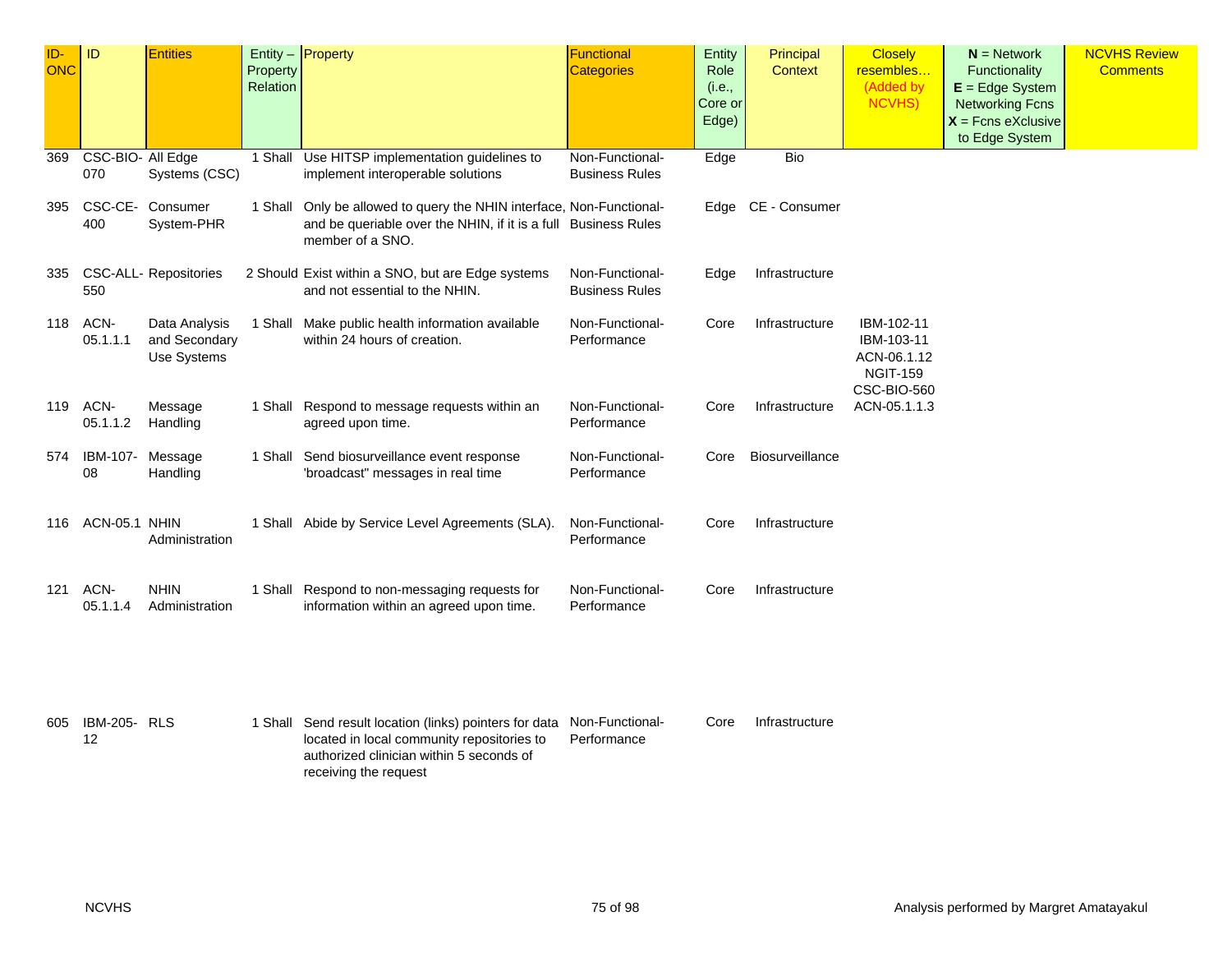| ID-<br><b>ONC</b> | <b>ID</b>                 | Entities | Entity - Property<br>Property<br>Relation |                                                                                                                                                                                           | Functional<br><b>Categories</b> | Entity<br>Role<br>(i.e.,<br>Core or<br>Edge) | Principal<br><b>Context</b> | <b>Closely</b><br>resembles<br>(Added by<br><b>NCVHS)</b> | $N =$ Network<br>Functionality<br>$E = Edge System$<br><b>Networking Fcns</b><br>$X =$ Fcns eXclusive<br>to Edge System | <b>NCVHS Review</b><br><b>Comments</b> |
|-------------------|---------------------------|----------|-------------------------------------------|-------------------------------------------------------------------------------------------------------------------------------------------------------------------------------------------|---------------------------------|----------------------------------------------|-----------------------------|-----------------------------------------------------------|-------------------------------------------------------------------------------------------------------------------------|----------------------------------------|
| 632               | <b>IBM-207- RLS</b><br>12 |          | 1 Shall                                   | Send result location (links) pointers for data<br>located in local community repositories to<br>authorized clinician within 5 seconds of<br>receiving the request                         | Non-Functional-<br>Performance  | Core                                         | Infrastructure              |                                                           |                                                                                                                         |                                        |
| 685               | <b>IBM-209- RLS</b><br>21 |          |                                           | 1 Shall Send result location (links) pointers for data Non-Functional-<br>located in local community repositories to<br>authorized clinician within 5 seconds of<br>receiving the request | Performance                     | Core                                         | Infrastructure              |                                                           |                                                                                                                         |                                        |
| 696               | <b>IBM-209- RLS</b><br>32 |          | 1 Shall                                   | Send data location information from remote<br>marketplace to authorized requesting<br>clinician within 30 seconds of receiving<br>request                                                 | Non-Functional-<br>Performance  | Core                                         | Infrastructure              |                                                           |                                                                                                                         |                                        |
| 805               | <b>IBM-305- RLS</b><br>12 |          |                                           | 1 Shall Send notifications of new lab test result<br>availability in real time when received from<br>repository                                                                           | Non-Functional-<br>Performance  | Core                                         | EHR - Lab                   |                                                           |                                                                                                                         |                                        |
| 868               | <b>IBM-307- RLS</b><br>48 |          | 1 Shall                                   | Send result location (links) pointers for data Non-Functional-<br>located in local community repositories to<br>authorized clinician within 5 seconds of<br>receiving the request         | Performance                     | Core                                         | EHR - Lab                   |                                                           |                                                                                                                         |                                        |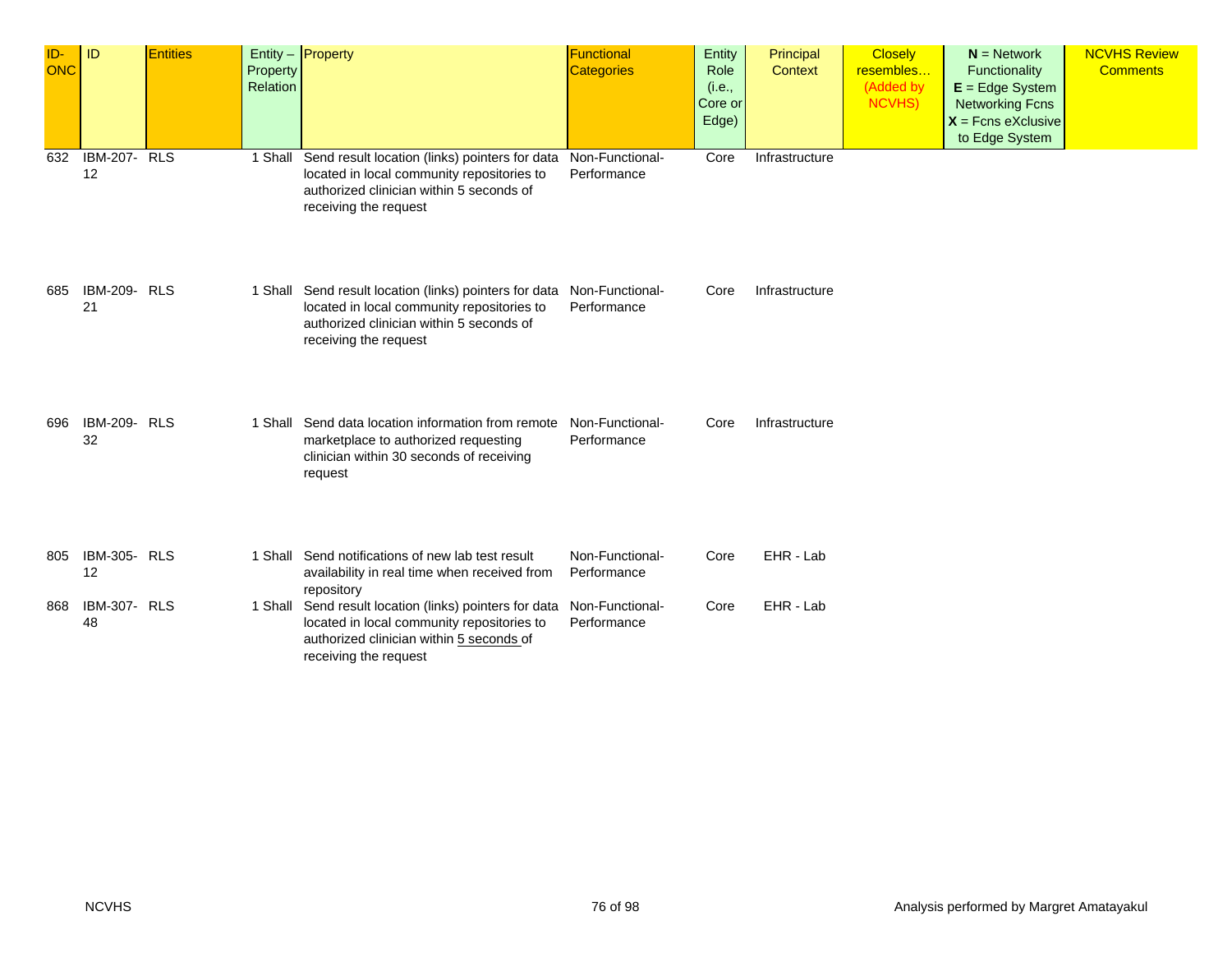| ID-<br><b>ONC</b> | ID                        | <b>Entities</b>                          | Property<br>Relation | Entity $-$ <b>Property</b>                                                                                                                        | Functional<br><b>Categories</b> | Entity<br>Role<br>(i.e.,<br>Core or<br>Edge) | Principal<br><b>Context</b> | <b>Closely</b><br>resembles<br>(Added by<br><b>NCVHS)</b> | $N =$ Network<br>Functionality<br>$E = Edge System$<br><b>Networking Fcns</b><br>$X =$ Fcns eXclusive<br>to Edge System | <b>NCVHS Review</b><br><b>Comments</b> |
|-------------------|---------------------------|------------------------------------------|----------------------|---------------------------------------------------------------------------------------------------------------------------------------------------|---------------------------------|----------------------------------------------|-----------------------------|-----------------------------------------------------------|-------------------------------------------------------------------------------------------------------------------------|----------------------------------------|
| 869               | <b>IBM-307- RLS</b><br>49 |                                          | 1 Shall              | Send data location information from remote<br>marketplace to authorized requesting<br>clinician within 30 seconds of receiving<br>request         | Non-Functional-<br>Performance  | Core                                         | EHR - Lab                   |                                                           |                                                                                                                         |                                        |
| 470               | 40                        | CSC-NFR-CDO-CDO<br><b>NHIN Interface</b> |                      | 2 Should Be efficient and not consume more<br>computer resources than is directly useful to Performance<br>the data exchange process [Efficiency] | Non-Functional-                 | Core                                         | Infrastructure              |                                                           |                                                                                                                         |                                        |
| 676               | IBM-209- CDO<br>11        |                                          |                      | 1 Shall Present data within via web portal in 5<br>seconds                                                                                        | Non-Functional-<br>Performance  |                                              | Edge CE - Consumer          |                                                           |                                                                                                                         |                                        |
| 615               | IBM-205-<br>22            | Consumer<br>System-PHR                   |                      | 1 Shall Present retrieved data from medication<br>brokers within 5 seconds                                                                        | Non-Functional-<br>Performance  |                                              | Edge CE - Consumer          |                                                           |                                                                                                                         |                                        |
| 642               | IBM-207-<br>22            | Consumer<br>System-PHR                   |                      | 1 Shall Present retrieved data from medication<br>brokers within 5 seconds                                                                        | Non-Functional-<br>Performance  |                                              | Edge CE - Consumer          |                                                           |                                                                                                                         |                                        |
| 120               | ACN-<br>05.1.1.3          | Message<br>Handling                      |                      | 1 Shall Respond to message requests within an<br>agreed upon time.                                                                                | Non-Functional-<br>Performance  | Edge                                         | Infrastructure              | ACN-05.1.1.2                                              |                                                                                                                         |                                        |
| 122               | ACN-<br>05.1.1.5          | <b>NHIN</b><br>Administration            |                      | 1 Shall Respond to non-messaging requests for<br>information within an agreed upon time.                                                          | Non-Functional-<br>Performance  | Edge                                         | Infrastructure              |                                                           |                                                                                                                         |                                        |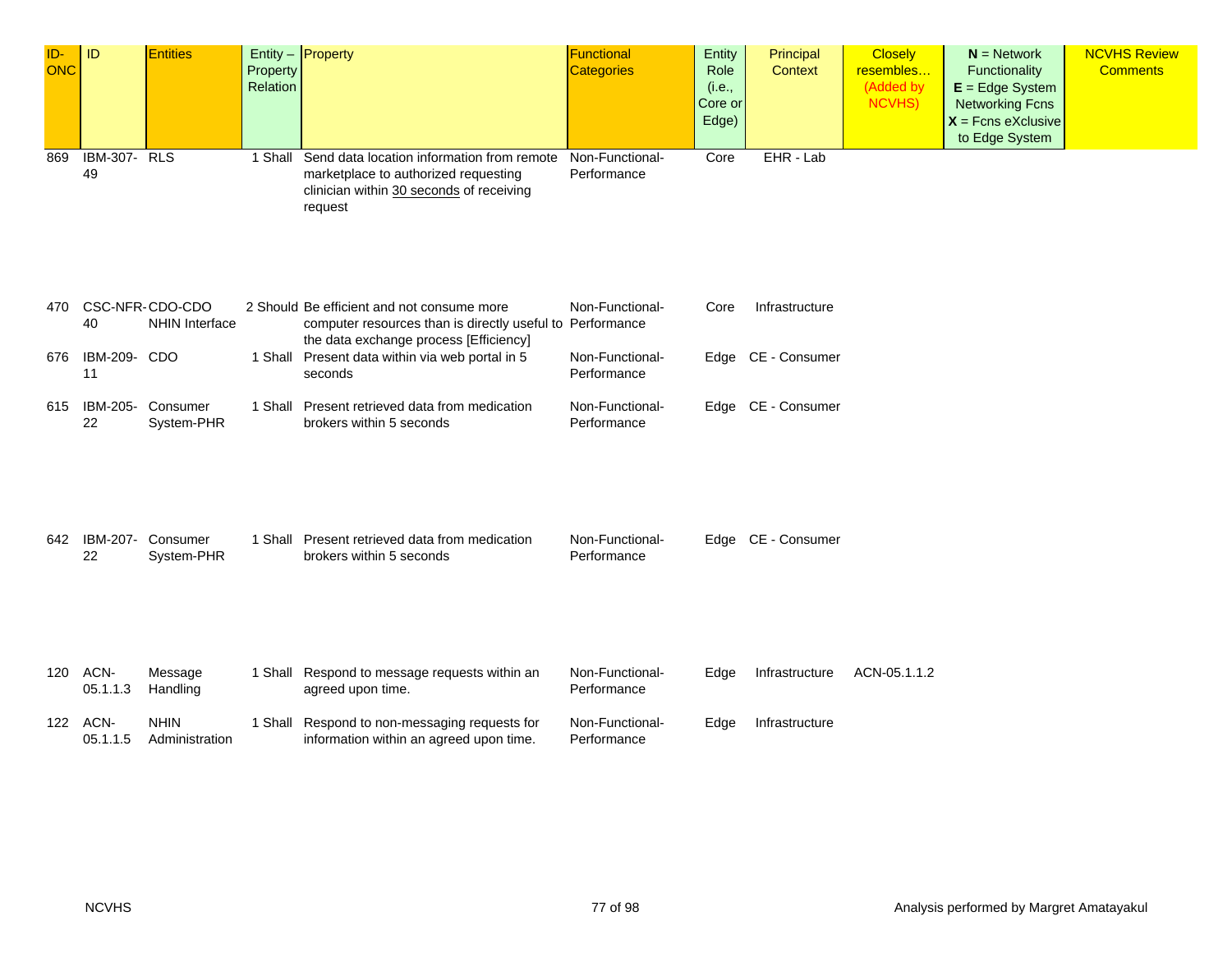| ID-<br><b>ONC</b> | ID                          | <b>Entities</b>                          | Property<br>Relation | $Entity -$ Property                                                                                                                                                  | Functional<br><b>Categories</b>      | Entity<br>Role<br>(i.e.,<br>Core or<br>Edge) | Principal<br><b>Context</b> | <b>Closely</b><br>resembles<br>(Added by<br><b>NCVHS)</b>          | $N =$ Network<br><b>Functionality</b><br>$E = Edge System$<br><b>Networking Fcns</b><br>$X =$ Fcns eXclusive<br>to Edge System | <b>NCVHS Review</b><br><b>Comments</b> |
|-------------------|-----------------------------|------------------------------------------|----------------------|----------------------------------------------------------------------------------------------------------------------------------------------------------------------|--------------------------------------|----------------------------------------------|-----------------------------|--------------------------------------------------------------------|--------------------------------------------------------------------------------------------------------------------------------|----------------------------------------|
| 779               | IBM-304-<br>13              | Repositories                             |                      | 1 Shall Send lab result event location and related<br>information to locator service in real time as Performance<br>received from lab                                | Non-Functional-                      | Edge                                         | EHR - Lab                   |                                                                    |                                                                                                                                |                                        |
| 903               | IBM-309-<br>11              | Repositories                             |                      | 1 Shall Transmit lab results requested by a clinician Non-Functional-<br>(clinician or data stager) within 5 seconds of Performance<br>successful receipt of request |                                      | Edge                                         | EHR - Lab                   |                                                                    |                                                                                                                                |                                        |
| 469               | <b>CSC-NFR-Health</b><br>30 | Information<br>Intermediaries            |                      | 2 Should Comply with "service level agreements"<br>based on end-user / health market specified Performance<br>quality-of-service agreements                          | Non-Functional-                      | Edge                                         | Infrastructure              |                                                                    |                                                                                                                                |                                        |
| 523               | IBM-102-<br>11              | CDO                                      |                      | 1 Shall Send biosurveillance data within 24 hours of Non-Functional-<br>the event                                                                                    | Performance                          |                                              | Bio                         | IBM-103-11<br>CSC-BIO-010<br><b>NGIT-159</b><br><b>CSC-BIO-110</b> |                                                                                                                                |                                        |
| 457               | 150                         | CSC-NFR-CDO-CDO<br><b>NHIN Interface</b> | 1 Shall              | Be extensible to new message types in a<br>modular fashion; without requiring any<br>changes to the application for the heretofore<br>handled messages               | Non-Functional-<br>Robustness        | Core                                         | Infrastructure              |                                                                    |                                                                                                                                |                                        |
| 460               | 180                         | CSC-NFR-CDO-CDO<br><b>NHIN Interface</b> | 1 Shall              | Provide testing facilities to enable<br>verification of new functionality before<br>deployment to production environments<br>[Testability]                           | Non-Functional-<br><b>Robustness</b> | Core                                         | Infrastructure              |                                                                    |                                                                                                                                |                                        |
| 461               | 190                         | CSC-NFR-CDO-CDO<br><b>NHIN Interface</b> | 1 Shall              | Provide for remote monitoring of operations, Non-Functional-<br>detection of potential problems, and<br>preventive maintenance measures<br>[Manageability]           | Robustness                           | Core                                         | Infrastructure              |                                                                    |                                                                                                                                |                                        |
|                   | 232 ACN-<br>07.18           | <b>NHIN</b><br>Overarching<br>(ACN)      | 1 Shall              | Implement security best practices at all<br>levels in the NHIN environment.                                                                                          | Non-Functional-<br>Robustness        | Core                                         | Infrastructure              |                                                                    |                                                                                                                                |                                        |
|                   | 233 ACN-<br>07.18.1         | <b>NHIN</b><br>Overarching<br>(ACN)      |                      | 1 Shall Ensure that only required components are<br>enabled/activated for NHIN infrastructure.                                                                       | Non-Functional-<br>Robustness        | Core                                         | Infrastructure              | ACN-07.18.2<br>ACN-07.18.3                                         |                                                                                                                                |                                        |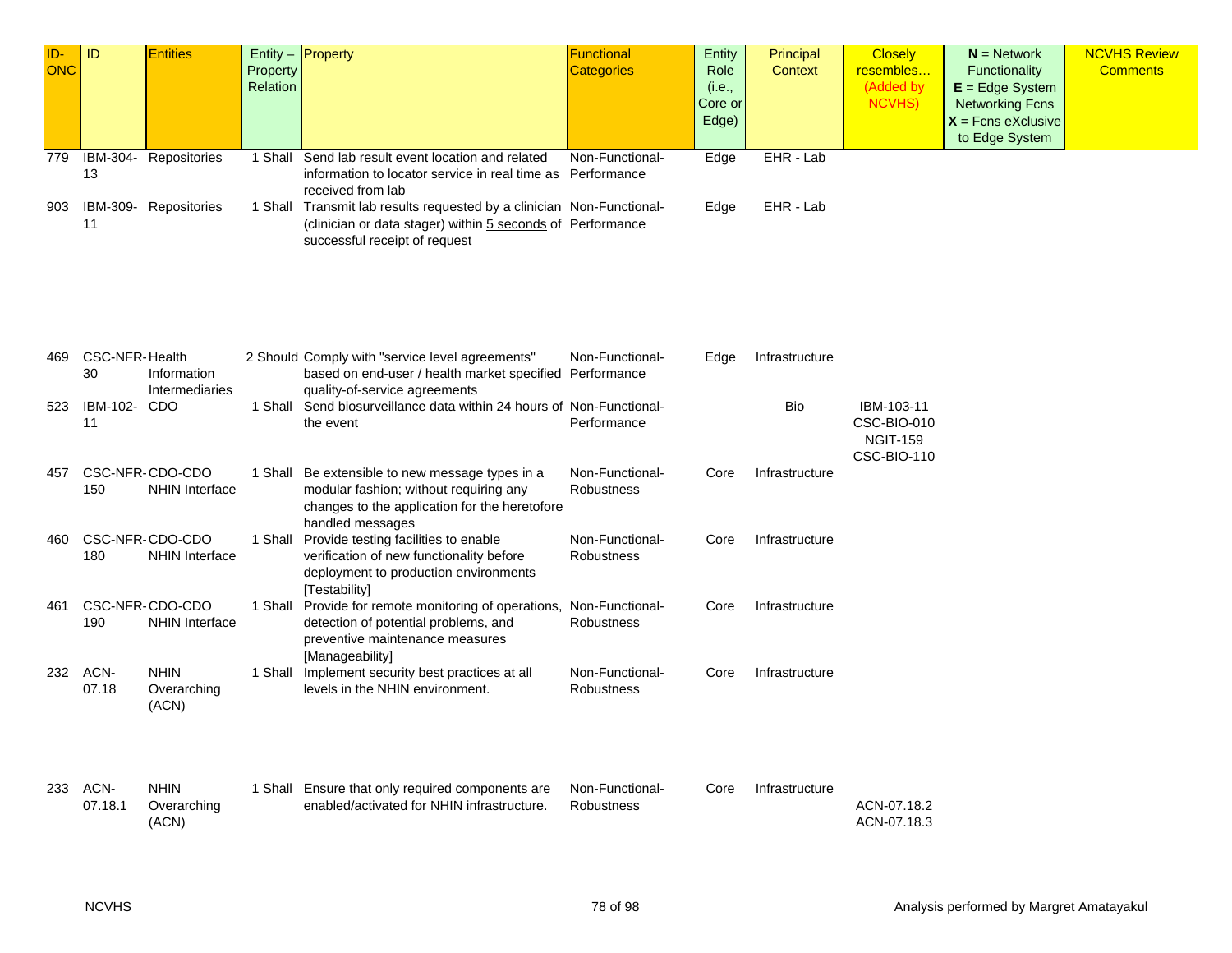| ID-<br><b>ONC</b> | ID                  | <b>Entities</b>                     | Property<br>Relation | Entity - Property                                                                                                           | <b>Functional</b><br><b>Categories</b> | Entity<br>Role<br>(i.e.,<br>Core or<br>Edge) | Principal<br>Context | <b>Closely</b><br>resembles<br>(Added by<br><b>NCVHS)</b> | $N =$ Network<br>Functionality<br>$E = Edge System$<br><b>Networking Fcns</b><br>$X =$ Fcns eXclusive<br>to Edge System | <b>NCVHS Review</b><br><b>Comments</b> |
|-------------------|---------------------|-------------------------------------|----------------------|-----------------------------------------------------------------------------------------------------------------------------|----------------------------------------|----------------------------------------------|----------------------|-----------------------------------------------------------|-------------------------------------------------------------------------------------------------------------------------|----------------------------------------|
| 236               | ACN-<br>07.18.4     | <b>NHIN</b><br>Overarching<br>(ACN) | 1 Shall              | Enforce compliance with an established<br>password policy.                                                                  | Non-Functional-<br>Robustness          | Core                                         | Infrastructure       |                                                           |                                                                                                                         |                                        |
|                   | 237 ACN-<br>07.18.5 | <b>NHIN</b><br>Overarching<br>(ACN) |                      | 1 Shall Ensure that the system is protected against Non-Functional-<br>the introduction of malware into the<br>environment. | <b>Robustness</b>                      | Core                                         | Infrastructure       |                                                           |                                                                                                                         |                                        |
| 238               | ACN-<br>07.18.6     | <b>NHIN</b><br>Overarching<br>(ACN) |                      | 1 Shall Ensure that only required application<br>functionalities are enabled/activated.                                     | Non-Functional-<br>Robustness          | Core                                         | Infrastructure       |                                                           |                                                                                                                         |                                        |
| 239               | ACN-<br>07.18.7     | <b>NHIN</b><br>Overarching<br>(ACN) |                      | 1 Shall Limit functionality that can be accessed<br>remotely.                                                               | Non-Functional-<br><b>Robustness</b>   | Core                                         | Infrastructure       |                                                           |                                                                                                                         |                                        |
| 240               | ACN-<br>07.18.8     | <b>NHIN</b><br>Overarching<br>(ACN) |                      | 1 Shall Ensure that data is transmitted securely<br>between system endpoints.                                               | Non-Functional-<br>Robustness          | Core                                         | Infrastructure       |                                                           |                                                                                                                         |                                        |
|                   | 241 ACN-<br>07.18.9 | <b>NHIN</b><br>Overarching<br>(ACN) |                      | 1 Shall Secure all hardware against damage and<br>unauthorized modification.                                                | Non-Functional-<br>Robustness          | Core                                         | Infrastructure       |                                                           |                                                                                                                         |                                        |
|                   | 242 ACN-<br>07.19   | <b>NHIN</b><br>Overarching<br>(ACN) |                      | 1 Shall Ensure that controls are applied to prevent<br>unauthorized access to the network.                                  | Non-Functional-<br>Robustness          | Core                                         | Infrastructure       |                                                           |                                                                                                                         |                                        |
| 243               | ACN-<br>07.19.1     | <b>NHIN</b><br>Overarching<br>(ACN) |                      | 1 Shall Ensure that controls are applied to prevent<br>unauthorized traffic from entering the<br>network.                   | Non-Functional-<br>Robustness          | Core                                         | Infrastructure       |                                                           |                                                                                                                         |                                        |
|                   | 244 ACN-<br>07.19.2 | <b>NHIN</b><br>Overarching<br>(ACN) |                      | 1 Shall Segregate the network by environments,<br>including but not limited to development,<br>testing and production.      | Non-Functional-<br>Robustness          | Core                                         | Infrastructure       |                                                           |                                                                                                                         |                                        |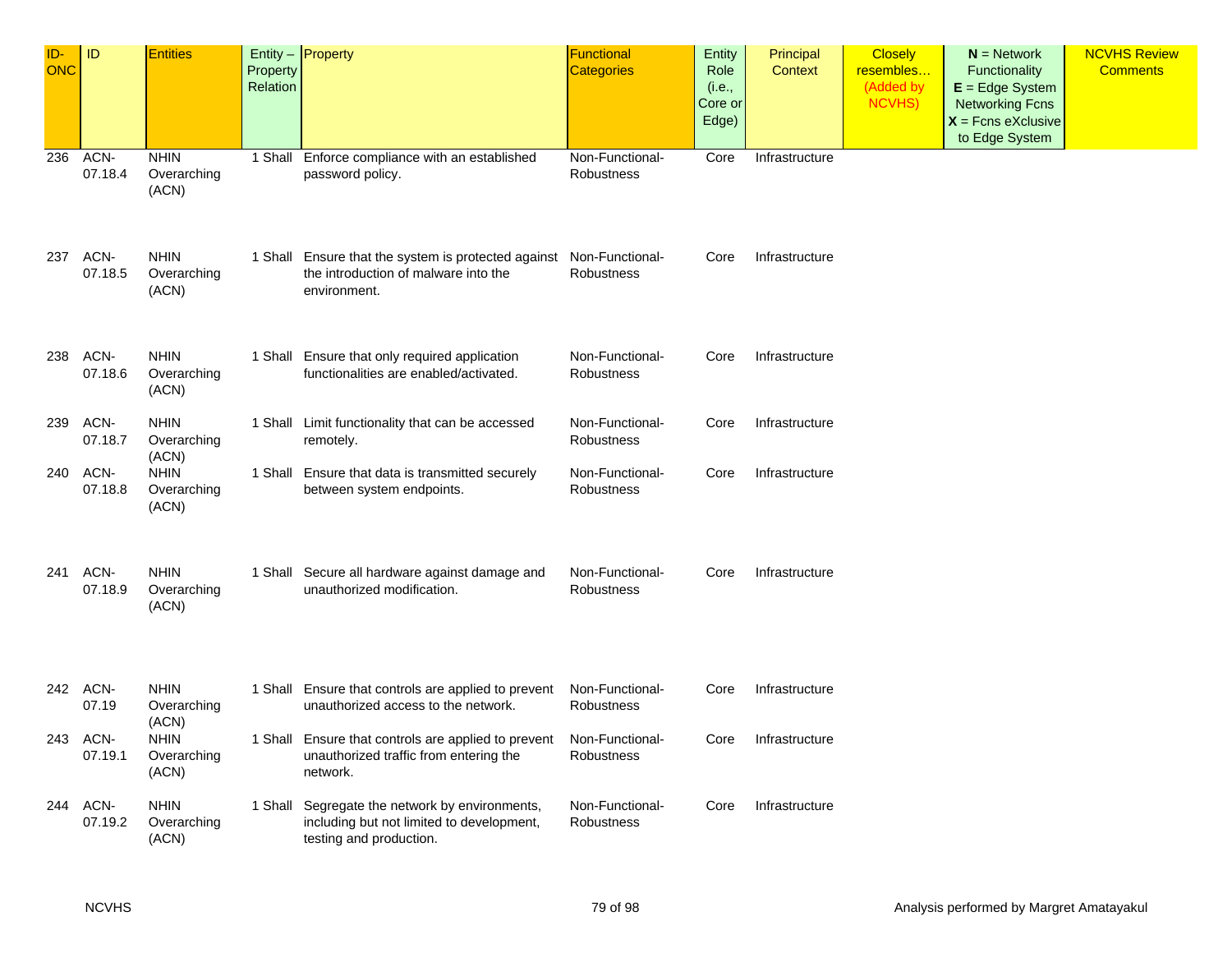| ID-<br>ONC | <b>ID</b>       | <b>Entities</b>                          | Property<br>Relation | Entity $-$ Property                                                                                                                                                                                                                                                          | <b>Functional</b><br><b>Categories</b> | Entity<br>Role<br>(i.e.,<br>Core or<br>Edge) | Principal<br><b>Context</b> | <b>Closely</b><br>resembles<br>(Added by<br><b>NCVHS)</b> | $N =$ Network<br>Functionality<br>$E = Edge System$<br><b>Networking Fcns</b><br>$X =$ Fcns eXclusive<br>to Edge System | <b>NCVHS Review</b><br><b>Comments</b> |
|------------|-----------------|------------------------------------------|----------------------|------------------------------------------------------------------------------------------------------------------------------------------------------------------------------------------------------------------------------------------------------------------------------|----------------------------------------|----------------------------------------------|-----------------------------|-----------------------------------------------------------|-------------------------------------------------------------------------------------------------------------------------|----------------------------------------|
| 452        |                 | CSC-NFR-CDO-CDO                          |                      | 2 Should Allow users to install and operate with not                                                                                                                                                                                                                         | Non-Functional-                        | Core                                         | Infrastructure              |                                                           |                                                                                                                         |                                        |
|            | 100             | <b>NHIN Interface</b>                    |                      | more than 4 hours of training [Ease of<br>learning                                                                                                                                                                                                                           | Robustness                             |                                              |                             |                                                           |                                                                                                                         |                                        |
| 456        | 140             | CSC-NFR-CDO-CDO<br><b>NHIN Interface</b> |                      | 2 Should Be configurable and extendable to support<br>existing and new workflows                                                                                                                                                                                             | Non-Functional-<br>Robustness          | Core                                         | Infrastructure              |                                                           |                                                                                                                         |                                        |
| 458        |                 | CSC-NFR-CDO-CDO                          |                      | 2 Should Enable remote troubleshooting and                                                                                                                                                                                                                                   | Non-Functional-                        | Core                                         | Infrastructure              |                                                           |                                                                                                                         |                                        |
|            | 160             | <b>NHIN Interface</b>                    |                      | deployment of application fixes (patches)<br>[Supportable]                                                                                                                                                                                                                   | Robustness                             |                                              |                             |                                                           |                                                                                                                         |                                        |
| 459        |                 | CSC-NFR-CDO-CDO                          |                      | 2 Should Enable problems to be traced and analyzed, Non-Functional-                                                                                                                                                                                                          |                                        | Core                                         | Infrastructure              |                                                           |                                                                                                                         |                                        |
|            | 170             | <b>NHIN Interface</b>                    |                      | so that they can be resolved [Maintainable] Robustness                                                                                                                                                                                                                       |                                        |                                              |                             |                                                           |                                                                                                                         |                                        |
| 473        |                 | CSC-NFR-CDO-CDO                          |                      | 2 Should Support reliable messaging between edge                                                                                                                                                                                                                             | Non-Functional-                        | Core                                         | Infrastructure              |                                                           |                                                                                                                         |                                        |
|            | 70              | <b>NHIN Interface</b>                    |                      | applications that are engaged in the data<br>exchange process                                                                                                                                                                                                                | <b>Robustness</b>                      |                                              |                             |                                                           |                                                                                                                         |                                        |
| 474        | 80              | CSC-NFR-CDO-CDO<br><b>NHIN Interface</b> |                      | 2 Should Plan and implement recovery procedures in<br>case of failure of any of its discrete<br>architectural components; recovery times<br>range from near-real time to deferred based<br>on the requirements (and investment) of the<br>health markets [High Availability] | Non-Functional-<br>Robustness          | Core                                         | Infrastructure              |                                                           |                                                                                                                         |                                        |
| 475        | 90              | CSC-NFR-CDO-CDO<br><b>NHIN Interface</b> |                      | 2 Should Tolerate errors in data exchange messages<br>and files, as well as other exception<br>conditions, and not disrupt other edge<br>applications in the user work environment.<br>[Fault tolerance]                                                                     | Non-Functional-<br>Robustness          | Core                                         | Infrastructure              |                                                           |                                                                                                                         |                                        |
| 255        | ACN-<br>07.21   | <b>CDO</b>                               | 1 Shall              | Implement security best practices at all<br>levels in the Edge Systems environment.                                                                                                                                                                                          | Non-Functional-<br>Robustness          | Edge                                         | Infrastructure              |                                                           |                                                                                                                         |                                        |
| 256        | ACN-<br>07.21.1 | CDO                                      |                      | 1 Shall Ensure that only required components are<br>enabled/activated for Edge System<br>infrastructure.                                                                                                                                                                     | Non-Functional-<br>Robustness          | Edge                                         | Infrastructure              |                                                           |                                                                                                                         |                                        |
| 257        | ACN-<br>07.21.2 | CDO                                      |                      | 1 Shall Ensure that only required components are<br>enabled/activated for Edge System<br>operating systems.                                                                                                                                                                  | Non-Functional-<br>Robustness          | Edge                                         | Infrastructure              |                                                           |                                                                                                                         |                                        |
| 258        | ACN-<br>07.21.3 | CDO                                      | 1 Shall              | Ensure that only required components are<br>enabled/activated for Edge System<br>applications.                                                                                                                                                                               | Non-Functional-<br>Robustness          | Edge                                         | Infrastructure              |                                                           |                                                                                                                         |                                        |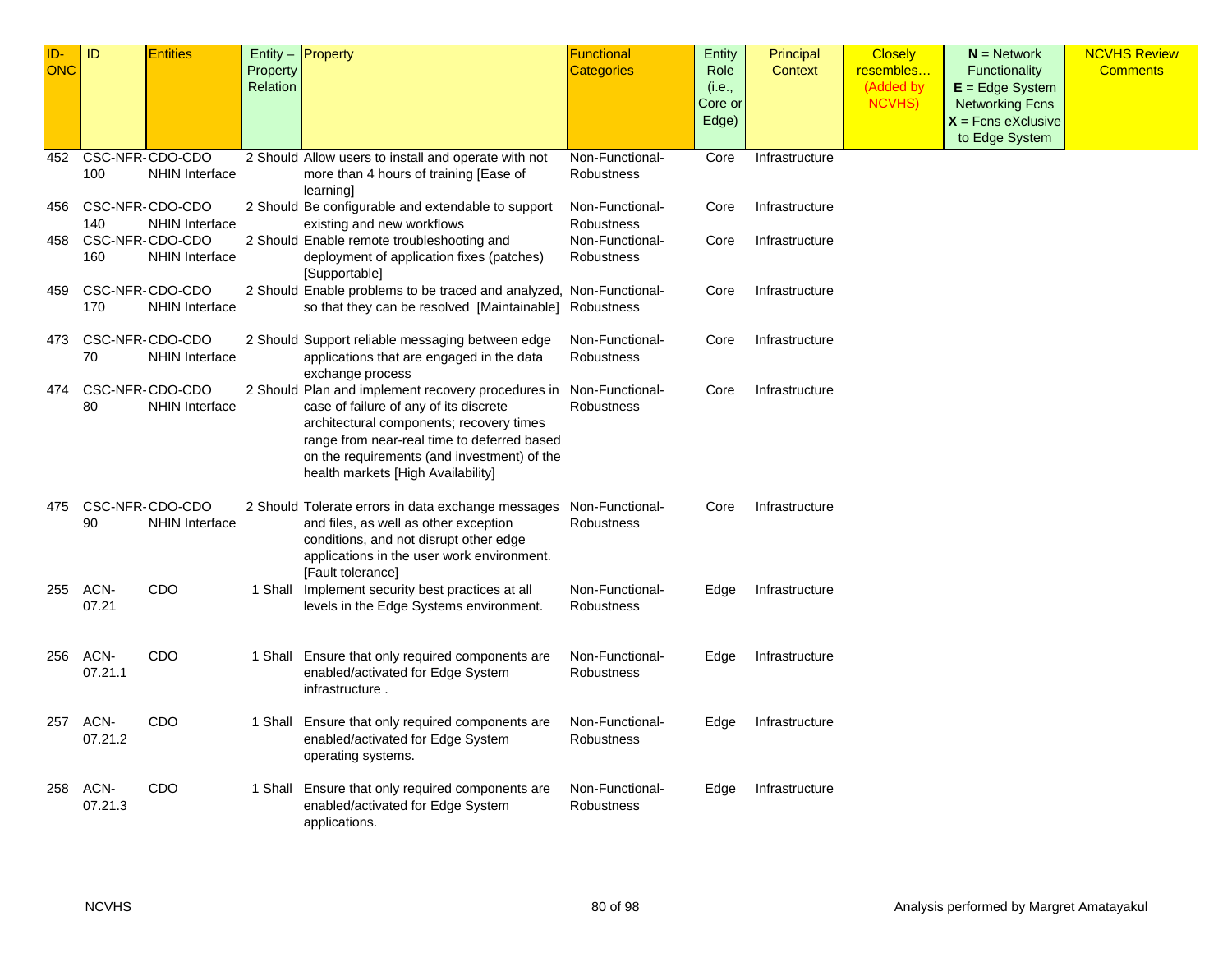| ID-<br>ONC | $\mathsf{ID}$    | <b>Entities</b>               | Property<br><b>Relation</b> | Entity - Property                                                                                                      | Functional<br><b>Categories</b> | Entity<br>Role<br>(i.e.,<br>Core or<br>Edge) | Principal<br>Context | <b>Closely</b><br>resembles<br>(Added by<br>NCVHS) | $N =$ Network<br><b>Functionality</b><br>$E = Edge System$<br><b>Networking Fcns</b><br>$X =$ Fcns eXclusive<br>to Edge System | <b>NCVHS Review</b><br><b>Comments</b> |
|------------|------------------|-------------------------------|-----------------------------|------------------------------------------------------------------------------------------------------------------------|---------------------------------|----------------------------------------------|----------------------|----------------------------------------------------|--------------------------------------------------------------------------------------------------------------------------------|----------------------------------------|
| 260        | ACN-<br>07.21.5  | CDO                           |                             | 1 Shall Ensure that the system is protected against<br>the introduction of malware into the<br>environment.            | Non-Functional-<br>Robustness   | Edge                                         | Infrastructure       |                                                    |                                                                                                                                |                                        |
| 261        | ACN-<br>07.21.6  | CDO                           |                             | 1 Shall Ensure that only required application<br>functionalities are enabled/activated.                                | Non-Functional-<br>Robustness   | Edge                                         | Infrastructure       |                                                    |                                                                                                                                |                                        |
| 262        | ACN-<br>07.21.7  | CDO                           |                             | 1 Shall Limit functionality that can be accessed<br>remotely.                                                          | Non-Functional-<br>Robustness   | Edge                                         | Infrastructure       |                                                    |                                                                                                                                |                                        |
| 263        | ACN-<br>07.21.8  | CDO                           |                             | 1 Shall Ensure that data is transmitted securely<br>between system endpoints.                                          | Non-Functional-<br>Robustness   | Edge                                         | Infrastructure       |                                                    |                                                                                                                                |                                        |
| 267        | ACN-<br>07.22.2  | CDO                           |                             | 1 Shall Segregate the network by environments,<br>including but not limited to development,<br>testing and production. | Non-Functional-<br>Robustness   | Edge                                         | Infrastructure       |                                                    |                                                                                                                                |                                        |
| 286        | ACN-<br>07.32    | CDO                           |                             | 1 Shall Ensure that the system is protected against<br>the introduction of malware into the<br>environment.            | Non-Functional-<br>Robustness   | Edge                                         | Infrastructure       |                                                    |                                                                                                                                |                                        |
| 289        | ACN-<br>07.33.2  | CDO                           |                             | 1 Shall Segregate the network by environments,<br>including but not limited to development,<br>testing and production. | Non-Functional-<br>Robustness   | Edge                                         | Infrastructure       |                                                    |                                                                                                                                |                                        |
| 290        | ACN-<br>07.34    | CDO                           |                             | 1 Shall Ensure that data is transmitted securely<br>between system endpoints.                                          | Non-Functional-<br>Robustness   | Edge                                         | Infrastructure       |                                                    |                                                                                                                                |                                        |
| 123        | ACN-<br>05.1.1.6 | <b>NHIN</b><br>Administration |                             | 1 Shall Notify the NHIN of any relevant changes to<br>their system.                                                    | Non-Functional-<br>Robustness   | Edge                                         | Infrastructure       |                                                    |                                                                                                                                |                                        |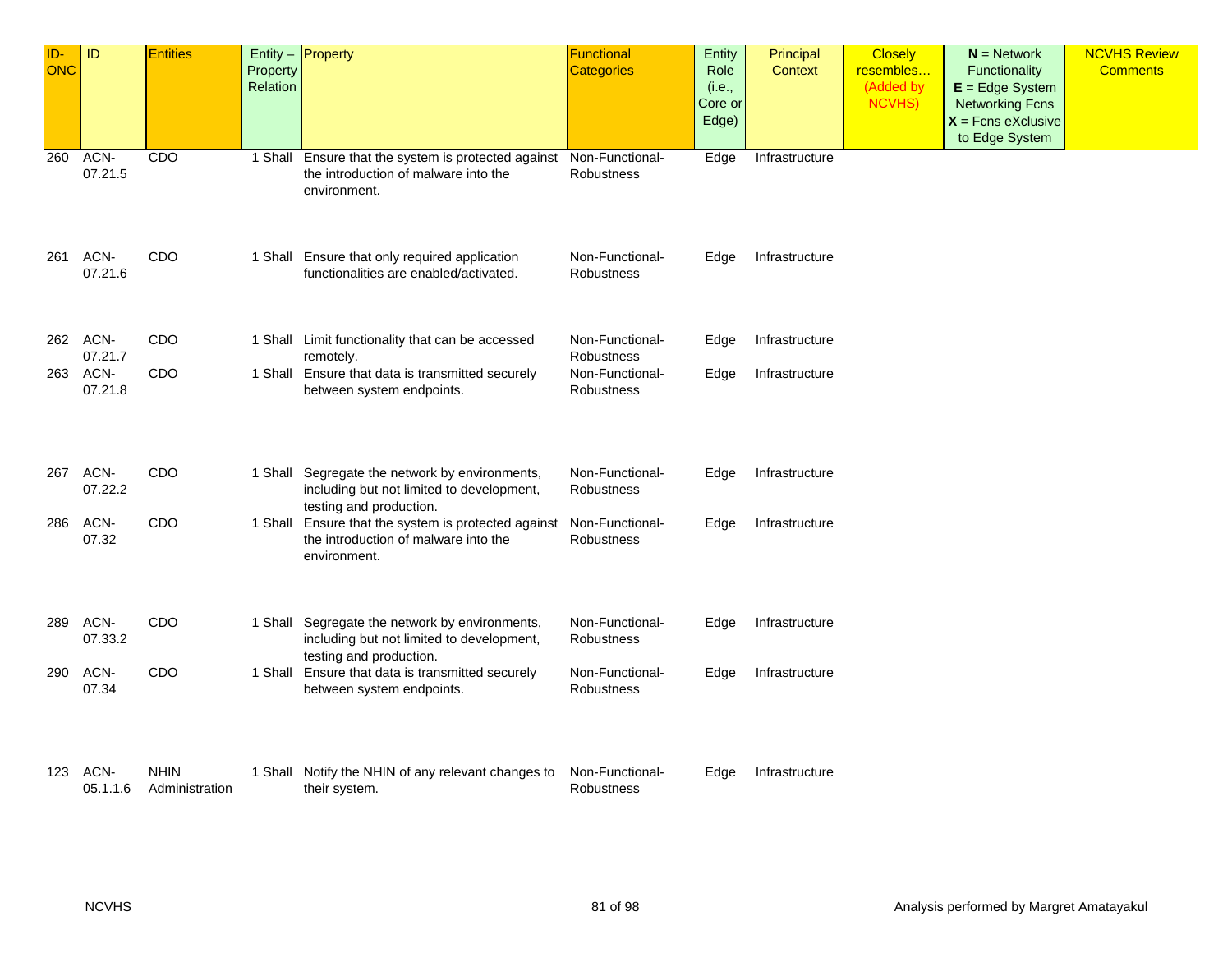| ID-<br>ONC | ID                      | <b>Entities</b>                                                        | Property<br>Relation | $Entity -$ Property                                                                                                                         | Functional<br><b>Categories</b> | Entity<br>Role<br>(i.e.,<br>Core or<br>Edge) | Principal<br>Context      | <b>Closely</b><br>resembles<br>(Added by<br><b>NCVHS)</b> | $N =$ Network<br>Functionality<br>$E = Edge System$<br><b>Networking Fcns</b><br>$X =$ Fcns eXclusive<br>to Edge System | <b>NCVHS Review</b><br><b>Comments</b>                       |
|------------|-------------------------|------------------------------------------------------------------------|----------------------|---------------------------------------------------------------------------------------------------------------------------------------------|---------------------------------|----------------------------------------------|---------------------------|-----------------------------------------------------------|-------------------------------------------------------------------------------------------------------------------------|--------------------------------------------------------------|
| 476        | CSC-NFR-All Edge<br>95  | Systems (CSC)                                                          |                      | 2 Should Tolerate problems caused by duplicate data Non-Functional-<br>received from one or several sources [Fault Robustness<br>tolerancel |                                 | Edge                                         | Infrastructure            |                                                           |                                                                                                                         |                                                              |
| 468        | CSC-NFR-All Edge<br>260 | Systems (CSC)                                                          | May                  | Allow the data exchange services and<br>policies of the local CDO to be discovered<br>electronically                                        | Non-Functional-<br>Robustness   | Edge                                         | Infrastructure            |                                                           |                                                                                                                         |                                                              |
| 317        | CSC-ALL- MPI<br>250     |                                                                        | May                  | Allow for clinician interaction to ascertain the Non-Functional-<br>identities of patients within the SNO                                   | Robustness                      | Edge                                         | Infrastructure            |                                                           |                                                                                                                         |                                                              |
| 73         | ACN-02.6 NHIN           | Overarching<br>(ACN)                                                   |                      | 1 Shall Process and communicate data to scale as<br>edge systems grow over time.                                                            | Non-Functional-<br>Scalability  | Core                                         | Infrastructure            |                                                           |                                                                                                                         |                                                              |
|            | 60                      | 472 CSC-NFR-CDO-CDO<br><b>NHIN Interface</b>                           |                      | 2 Should Be modularly expandable to support higher<br>transaction volumes as usage of the NHIN<br>increases                                 | Non-Functional-<br>Scalability  | Core                                         | Infrastructure            |                                                           |                                                                                                                         |                                                              |
| 658        | 38                      | IBM-207- Consumer<br>System-PHR                                        |                      | 1 Shall Receive request from consumer to close<br>PHR account                                                                               | Non-Functional-<br>Scalability  |                                              | Edge CE - Consumer        |                                                           |                                                                                                                         |                                                              |
| 471        | CSC-NFR-Health<br>50    | Information<br>Intermediaries                                          |                      | 2 Should Support modular addition of processing and<br>storage resources to cater to additional<br>users as the usage of the NHIN increases | Non-Functional-<br>Scalability  | Edge                                         | Infrastructure            |                                                           |                                                                                                                         |                                                              |
| 667        | IBM-209- CDO<br>02      |                                                                        | 1 Shall              | Submit authentication information to the<br>NHIN Interface [to view/access<br>registration/medication history]                              | Security-<br>Authentication     | Core                                         | Infrastructure            |                                                           | E.                                                                                                                      |                                                              |
|            |                         | 1030 NGIT-004 CDO-CDO<br><b>NHIN Interface</b>                         |                      | 1 Shall Authenticate entity for NHIN data request                                                                                           | Security-<br>Authentication     | Core                                         | Infrastructure            | <b>NGIT-129</b><br><b>NGIT-094</b>                        | N                                                                                                                       | Combined                                                     |
|            |                         | 1108 NGIT-129 CDO-CDO<br><b>NHIN Interface</b>                         |                      | 1 Shall Authenticate entity for NHIN access                                                                                                 | Security-<br>Authentication     | Core                                         |                           | <b>IBM-209-02</b><br><b>NGIT-094</b>                      | N                                                                                                                       | Combined                                                     |
|            |                         | 1078 NGIT-094 Consumer<br>System-<br>Consumer<br><b>NHIN Interface</b> |                      | 1 Shall Authenticate entity requesting data                                                                                                 | Security-<br>Authentication     | Core                                         | CE - Consumer             | IBM-209-02<br><b>NGIT-129</b>                             | N                                                                                                                       | Combined                                                     |
| 297        |                         | ACN-07.6 External User<br>interfaces                                   |                      | 1 Shall Provide a secure and robust user<br>authentication mechanism.                                                                       | Security-<br>Authentication     | Core                                         | Infrastructure ACN-07.6.1 |                                                           | N                                                                                                                       | Combined. "Secure<br>and robust" probably<br>a policy issue. |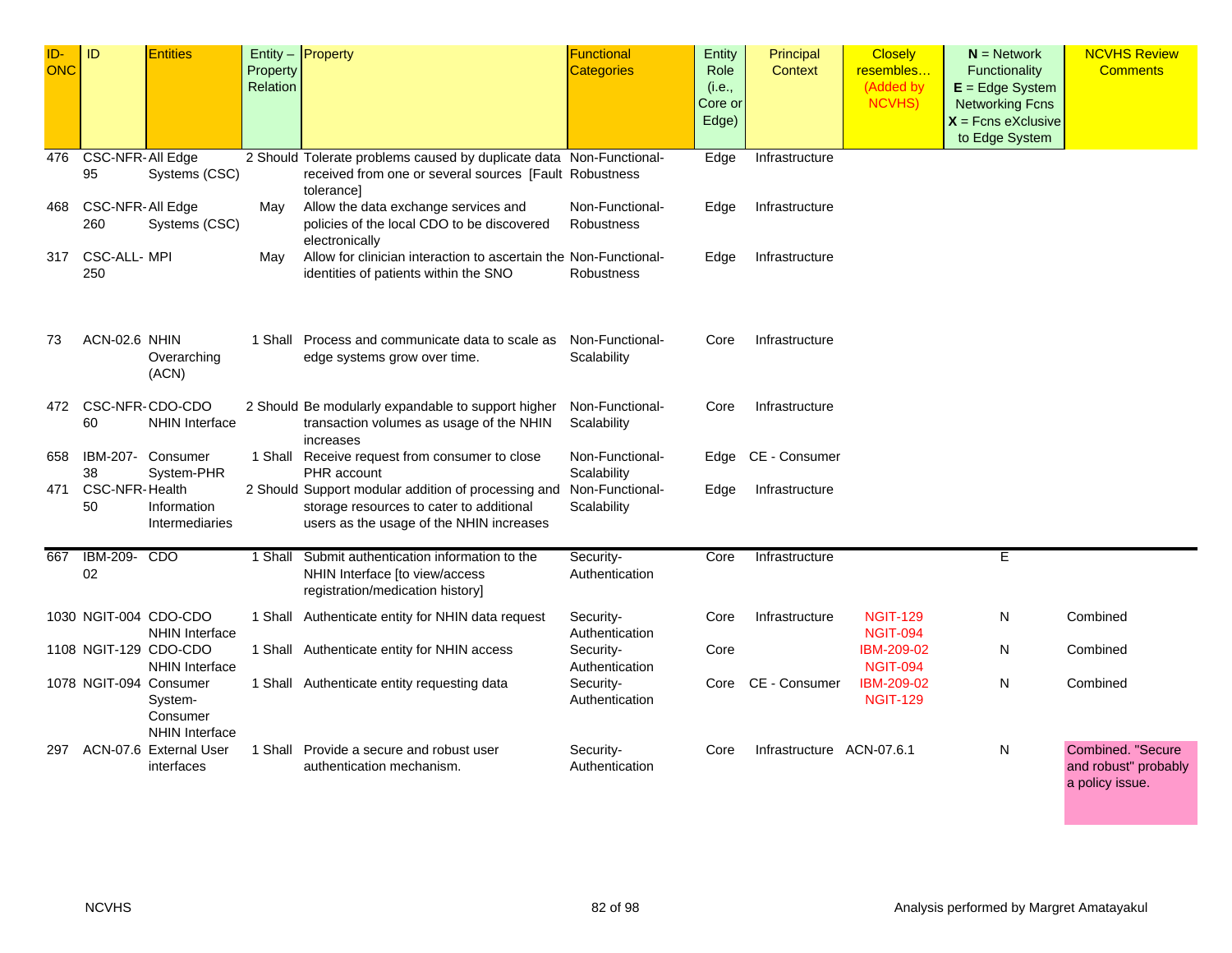| ID-<br><b>ONC</b> | ID                 | <b>Entities</b>                                                | Property<br>Relation | Entity - Property                                                                                                             | Functional<br><b>Categories</b> | Entity<br>Role<br>(i.e.,<br>Core or<br>Edge) | Principal<br>Context | <b>Closely</b><br>resembles<br>(Added by<br>NCVHS) | $N =$ Network<br>Functionality<br>$E = Edge System$<br><b>Networking Fcns</b><br>$X =$ Fcns eXclusive<br>to Edge System | <b>NCVHS Review</b><br><b>Comments</b>                                                          |
|-------------------|--------------------|----------------------------------------------------------------|----------------------|-------------------------------------------------------------------------------------------------------------------------------|---------------------------------|----------------------------------------------|----------------------|----------------------------------------------------|-------------------------------------------------------------------------------------------------------------------------|-------------------------------------------------------------------------------------------------|
| 298               | ACN-<br>07.6.1     | External User<br>interfaces                                    |                      | 1 Shall Authenticate all users before a connection to Security-<br>the NHIN is allowed.                                       | Authentication                  | Core                                         | Infrastructure       | CSC-SEC-50<br>ACN-07.6                             | N                                                                                                                       | Combined                                                                                        |
| 299               | ACN-<br>07.6.2     | <b>External User</b><br>interfaces                             |                      | 1 Shall Protect user authentication credentials<br>during transmission from the user to the<br>NHIN.                          | Security-<br>Authentication     | Core                                         | Infrastructure       | ACN-07.8.3                                         | N                                                                                                                       | Combined                                                                                        |
| 300               | ACN-<br>07.6.3     | <b>External User</b><br>interfaces                             | 1 Shall              | Require multiple-factor authentication for<br>users.                                                                          | Security-<br>Authentication     | Core                                         | Infrastructure       |                                                    |                                                                                                                         | Seems to suggest<br>policy (and more<br>stringent requirement<br>than HIPAA at<br>\$164.312(d)) |
| 301               | ACN-<br>07.6.4     | <b>External User</b><br>interfaces                             |                      | 1 Shall Permit single session authentication that<br>allows user access to different applications<br>within the NHIN.         | Security-<br>Authentication     | Core                                         | Infrastructure       |                                                    |                                                                                                                         | Seems to suggest an<br>architecture such as<br>single sign on                                   |
| 125               | ACN-<br>05.1.2.1   | <b>NHIN</b><br>Administration-<br>Organization<br>Registration |                      | 1 Shall Accept data only from certified members.                                                                              | Security-<br>Authentication     | Core                                         | Infrastructure       |                                                    |                                                                                                                         | Seems to suggest an<br>architecture of<br>membership. See<br>also Credentialing                 |
|                   | 1027 NGIT-001 NHIN | Administration-<br>Organization<br>Registration                | 1 Shall              | Support the definition of organizations<br>(entities) connecting to a NHIN                                                    | Security-<br>Authentication     | Core                                         | Infrastructure       |                                                    |                                                                                                                         | See also<br>Credentialing                                                                       |
| 302.              | ACN-07.7 NHIN      | Overarching<br>(ACN)                                           |                      | 1 Shall Provide a mechanism for ensuring non-<br>repudiation.                                                                 | Security-<br>Authentication     | Core                                         | Infrastructure       |                                                    | N                                                                                                                       | Not explicitly required<br>by HIPAA                                                             |
| 303               | ACN-07.8 NHIN      | Overarching<br>(ACN)                                           |                      | 1 Shall Provide a secure and robust system<br>authentication mechanism.                                                       | Security-<br>Authentication     | Core                                         | Infrastructure       | ACN-7.8.1<br>ACN-07.8.2                            | N                                                                                                                       | Combined                                                                                        |
| 304               | ACN-<br>07.8.1     | <b>NHIN</b><br>Overarching<br>(ACN)                            |                      | 1 Shall Authenticate all systems before connection<br>to the NHIN is allowed.                                                 | Security-<br>Authentication     | Core                                         | Infrastructure       | <b>ACN-7.8</b><br>ACN-07.8.2                       | N                                                                                                                       |                                                                                                 |
| 305               | ACN-<br>07.8.2     | <b>NHIN</b><br>Overarching<br>(ACN)                            |                      | 1 Shall Enforce mutual authentication between the<br>NHIN and any Edge System.                                                | Security-<br>Authentication     | Core                                         | Infrastructure       | ACN-7.8.1<br><b>ACN-07.8</b>                       | N                                                                                                                       |                                                                                                 |
| 306               | ACN-<br>07.8.3     | <b>NHIN</b><br>Overarching<br>(ACN)                            |                      | 1 Shall Protect system authentication credentials<br>during transmission between Edge Systems Authentication<br>and the NHIN. | Security-                       | Core                                         | Infrastructure       | ACN-07.6.2                                         | N                                                                                                                       | Exists for users and<br>systems, but not<br>entities. Combined                                  |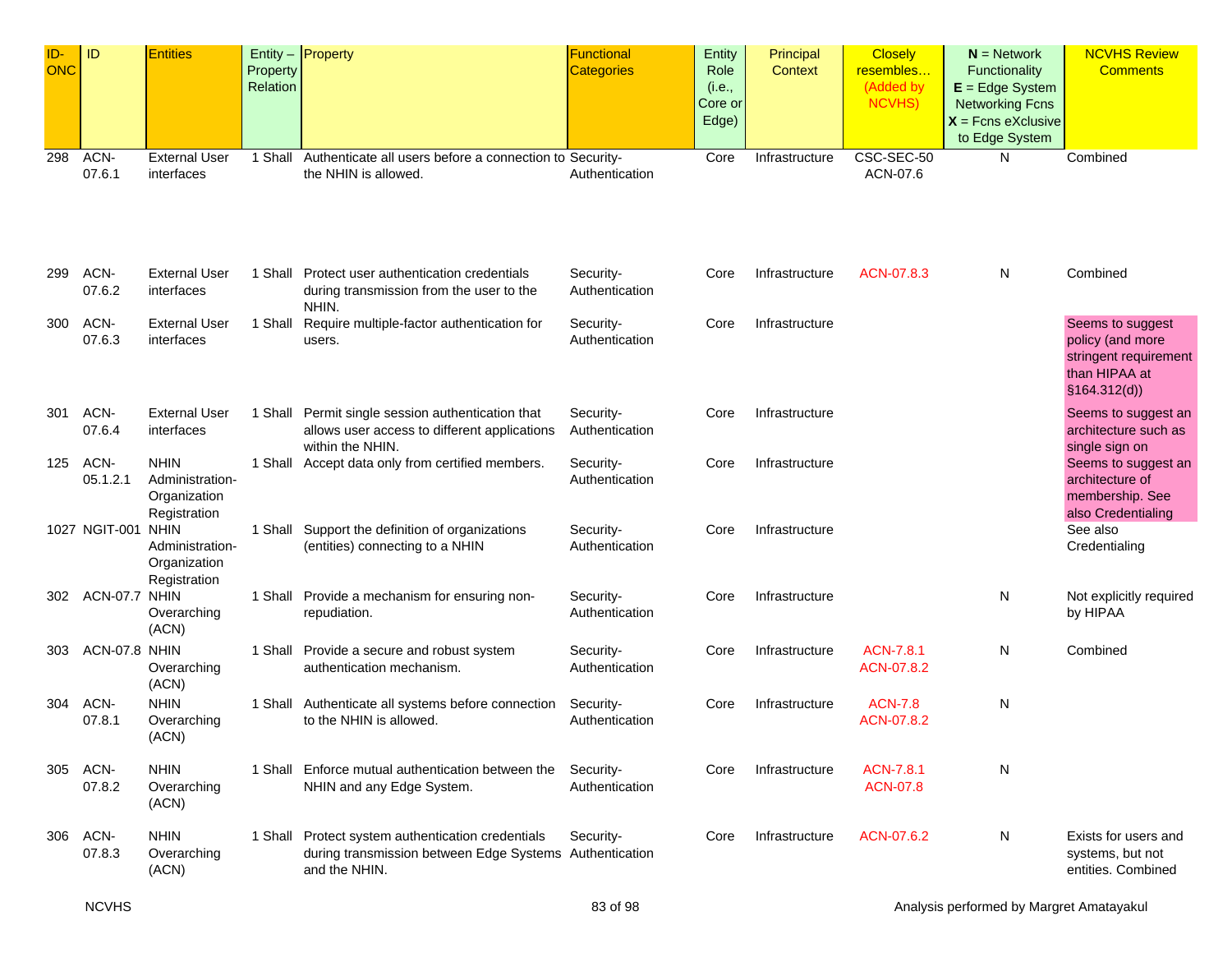| ID-<br><b>ONC</b> | ID                           | <b>Entities</b>  | Property<br>Relation | Entity $-$ Property                                                                                                                                                          | Functional<br><b>Categories</b> | Entity<br>Role<br>(i.e.,<br>Core or<br>Edge) | Principal<br><b>Context</b> | <b>Closely</b><br>resembles<br>(Added by<br><b>NCVHS)</b>             | $N =$ Network<br>Functionality<br>$E = Edge System$<br><b>Networking Fcns</b><br>$X =$ Fcns eXclusive<br>to Edge System | <b>NCVHS Review</b><br><b>Comments</b>                            |
|-------------------|------------------------------|------------------|----------------------|------------------------------------------------------------------------------------------------------------------------------------------------------------------------------|---------------------------------|----------------------------------------------|-----------------------------|-----------------------------------------------------------------------|-------------------------------------------------------------------------------------------------------------------------|-------------------------------------------------------------------|
| 688               | <b>IBM-209- RLS</b><br>24    |                  | 1 Shall              | Authenticate to the remote record locater                                                                                                                                    | Security-<br>Authentication     | Core                                         | Infrastructure              | <b>IBM-209-25</b>                                                     | N                                                                                                                       | Combined                                                          |
| 689               | <b>IBM-209- RLS</b><br>25    |                  |                      | 1 Shall Receive error message if requesting locater Security-<br>is not authorized or if content of data request Authentication<br>location is not verified                  |                                 | Core                                         | Infrastructure              | IBM-209-24                                                            | N                                                                                                                       | Combined                                                          |
| 795               | IBM-305- RLS<br>02           |                  |                      | 1 Shall Verify authenticity of lab data repository<br>sending new lab result location information                                                                            | Security-<br>Authentication     | Core                                         | EHR - Lab                   | <b>See Functions</b><br>$#2$ on<br>Categorization                     | N                                                                                                                       | Raised to generic<br>level and combined<br>with related functions |
| 825               | <b>IBM-307- RLS</b><br>05    |                  |                      | 1 Shall Authenticates clinician requesting lab result Security-<br>location or sends message that not<br>authenticated                                                       | Authentication                  | Core                                         | EHR - Lab                   | <b>See Functions</b><br>#2 on<br>Categorization                       | N                                                                                                                       | Raised to generic<br>level and combined<br>with related functions |
|                   | 372 CSC-BIO- All Edge<br>120 | Systems (CSC)    |                      | 1 Shall Provide levels of confidentiality, integrity,<br>and availability meeting legal, regulatory<br>requirements and protecting information<br>appropriate with its value | Security-<br>Authentication     | Edge                                         | Bio                         |                                                                       |                                                                                                                         | Seems very broad                                                  |
| 496               | CSC-SEC-All Edge<br>50       | Systems (CSC)    |                      | 1 Shall Authenticate user accesses into the system                                                                                                                           | Security-<br>Authentication     | Edge                                         | Infrastructure              | ACN-07.6.1<br>CSC-EHR-430                                             | Ε                                                                                                                       | Equivalent of N.<br>Combined                                      |
| 307               | ACN-07.9 CDO                 |                  |                      | 1 Shall Provide a mechanism for ensuring non-<br>repudiation.                                                                                                                | Security-<br>Authentication     | Edge                                         | Infrastructure              | <b>ACN-07.7</b>                                                       | Е                                                                                                                       | Equivalent of N                                                   |
| 442               | CSC-EHR-CDO<br>430           |                  |                      | 1 Shall Authorize and authenticate users making<br>use of CDO Systems and the NHIN<br>Interface.                                                                             | Security-<br>Authentication     | Edge                                         | EHR - Lab                   | CSC-SEC-50                                                            | Ε                                                                                                                       | Combined                                                          |
| 666               | IBM-209- CDO<br>01           |                  |                      | 1 Shall Submit authentication information to the<br>PHR provider [to view/access<br>registration/medication history]                                                         | Security-<br>Authentication     | Edge                                         | CE - Consumer               | ACN-07.6.1<br>CSC-EHR-430                                             | Ε                                                                                                                       | Equivalent of N                                                   |
| 811               | 03                           | IBM-306- CDO-EMR |                      | 1 Shall Authenticate record locator sending<br>notification of new lab result event<br>messages                                                                              | Security-<br>Authentication     | Edge                                         | EHR - Lab                   | IBM-209-24                                                            | Е                                                                                                                       | Equivalent of N.<br>Applies to all Edge<br>Systems                |
| 823               | 03                           | IBM-307- CDO-EMR |                      | 1 Shall Submit authentication information to locator<br>system when querying for lab results<br>location                                                                     | Security-<br>Authentication     | Edge                                         | EHR - Lab                   | IBM-209-24                                                            | Ε                                                                                                                       | Equivalent of N.<br>Applies to all Edge<br>Systems                |
| 883               | 07                           | IBM-308- CDO-EMR |                      | 1 Shall Submit authentication information to the data Security-<br>repository if sending data request directly to Authentication<br>data repository                          |                                 | Edge                                         | EHR - Lab                   | IBM-209-02<br><b>NGIT-129</b><br><b>NGIT-094</b><br>and<br>IBM-311-03 | Ε                                                                                                                       | Equivalent of N.<br>Combined                                      |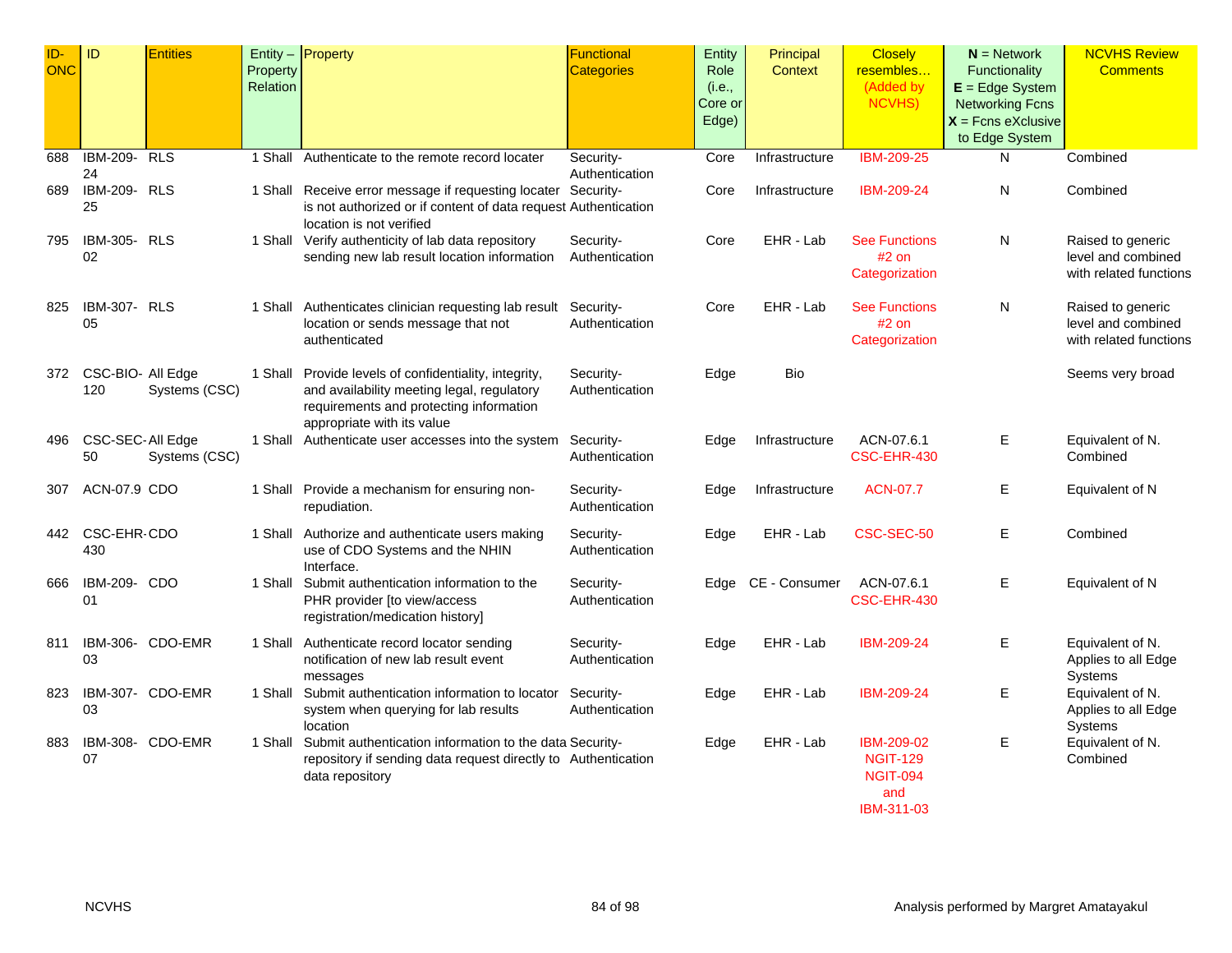| ID-<br><b>ONC</b> | ID                 | <b>Entities</b>                                                 | Property<br>Relation | Entity - Property                                                                                                                                             | <b>Functional</b><br><b>Categories</b> | Entity<br>Role<br>(i.e.,<br>Core or<br>Edge) | Principal<br><b>Context</b> | <b>Closely</b><br>resembles<br>(Added by<br><b>NCVHS)</b>                           | $N =$ Network<br>Functionality<br>$E = Edge System$<br><b>Networking Fcns</b><br>$X$ = Fcns eXclusive | <b>NCVHS Review</b><br><b>Comments</b>   |
|-------------------|--------------------|-----------------------------------------------------------------|----------------------|---------------------------------------------------------------------------------------------------------------------------------------------------------------|----------------------------------------|----------------------------------------------|-----------------------------|-------------------------------------------------------------------------------------|-------------------------------------------------------------------------------------------------------|------------------------------------------|
|                   |                    |                                                                 |                      |                                                                                                                                                               |                                        |                                              |                             |                                                                                     | to Edge System                                                                                        |                                          |
| 918               | 03                 | IBM-311- CDO-EMR                                                |                      | 1 Shall Authenticate entity sending lab results to<br><b>EMR</b>                                                                                              | Security-<br>Authentication            | Edge                                         | EHR - Lab                   | <b>IBM-209-02</b><br><b>NGIT-129</b><br><b>NGIT-094</b><br>and<br><b>IBM-308-07</b> | E                                                                                                     | Equivalent of N.<br>Combined             |
| 583               | IBM-201-<br>03     | Consumer<br>System-PHR                                          |                      | 1 Shall Accept first time log-in identification data<br>from consumer                                                                                         | Security-<br>Authentication            | Edge                                         | CE - Consumer               |                                                                                     | Χ                                                                                                     |                                          |
| 585               | IBM-201-<br>05     | Consumer<br>System-PHR                                          |                      | 1 Shall Prompt consumer to create a unique log-in<br>mechanism after first time validation                                                                    | Security-<br>Authentication            | Edge                                         | CE - Consumer               |                                                                                     | Χ                                                                                                     |                                          |
| 584               | IBM-201-<br>04     | Consumer<br>System-PHR--<br>PHR<br>Registration<br>info         |                      | 1 Shall Reconcile consumer provided first time log-<br>in information and authenticate consumer.<br>1) allow the consumer to proceed or 2)<br>reject consumer | Security-<br>Authentication            |                                              | Edge CE - Consumer          |                                                                                     | X                                                                                                     |                                          |
| 586               | IBM-202-<br>01     | Consumer<br>System-PHR--<br>PHR<br>Registration<br>info         |                      | 1 Shall Prompt consumer for uniquely identifying<br>information when logging in (not first time)                                                              | Security-<br>Authentication            |                                              | Edge CE - Consumer          |                                                                                     | X                                                                                                     |                                          |
|                   | 592 IBM-204-<br>01 | Consumer<br>System-PHR--<br><b>PHR</b><br>Registration<br>info  |                      | 1 Shall Prompt consumer for uniquely identifying<br>information during log-in (not first time)                                                                | Security-<br>Authentication            |                                              | Edge CE - Consumer          | IBM-206-01<br>IBM-210-01                                                            | X                                                                                                     | Exact duplicate                          |
| 593               | IBM-204-<br>02     | Consumer<br>System-PHR--<br>PHR<br>Registration<br>info         | 1 Shall              | Establish consumer's identity and authorize Security-<br>based on information provided                                                                        | Authentication                         |                                              | Edge CE - Consumer          | IBM-202-02<br>IBM-206-02<br>IBM-210-02<br><b>NGIT-101</b>                           | X                                                                                                     |                                          |
| 546               | IBM-104-<br>04     | Data Analysis<br>and Secondary<br>Use Systems-<br>Public Health |                      | 1 Shall Authenticate sender of public health data                                                                                                             | Security-<br>Authentication            | Edge                                         | Biosurveillance             | IBM-209-02<br><b>NGIT-129</b><br><b>NGIT-094</b><br>and<br>IBM-311-03               | E                                                                                                     | Equivalent of N and<br>other E. Combined |
|                   | 812 IBM-306-<br>04 | <b>External User</b><br>interfaces                              |                      | 1 Shall Authenticate record locator sending<br>notification of new lab result event<br>messages                                                               | Security-<br>Authentication            | Edge                                         | EHR - Lab                   | <b>IBM-209-24</b><br><b>IBM-209-25</b>                                              | Е                                                                                                     | Equivalent of N and<br>other E. Combined |
| 824               | IBM-307-<br>04     | <b>External User</b><br>interfaces                              |                      | 1 Shall Submit authentication information to locator<br>system when querying for lab results<br>location                                                      | Security-<br>Authentication            | Edge                                         | EHR - Lab                   | IBM-209-24<br>IBM-209-25                                                            | Е                                                                                                     | Equivalent of N and<br>other E. Combined |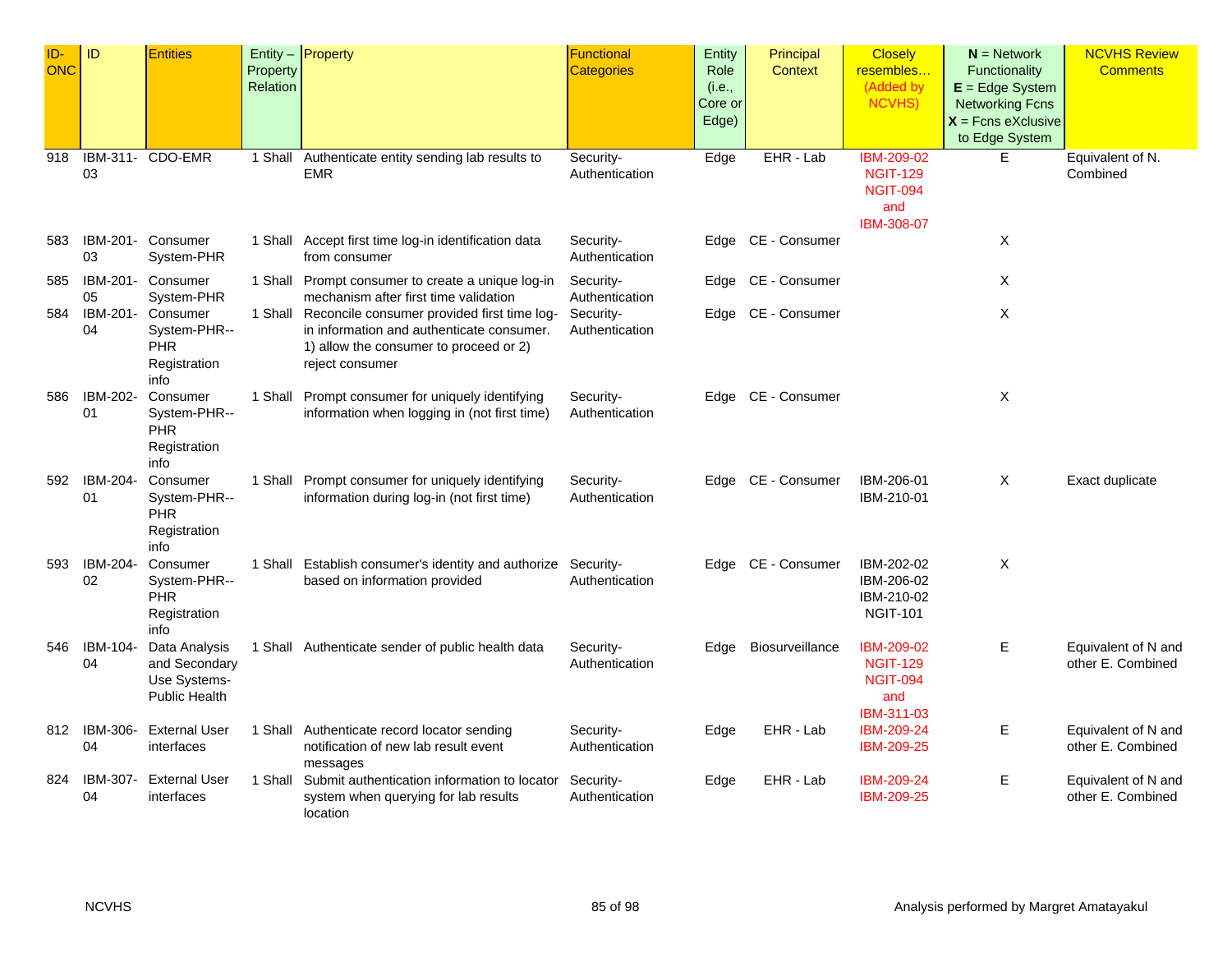| ID-<br>ONC | ID                    | <b>Entities</b>                                        | Property<br>Relation | Entity - Property                                                                                                                           | Functional<br>Categories    | Entity<br>Role<br>(i.e.,<br>Core or<br>Edge) | Principal<br><b>Context</b> | <b>Closely</b><br>resembles<br>(Added by<br>NCVHS) | $N =$ Network<br>Functionality<br>$E = Edge System$<br><b>Networking Fcns</b><br>$X$ = Fcns eXclusive<br>to Edge System | <b>NCVHS Review</b><br><b>Comments</b>                                                              |
|------------|-----------------------|--------------------------------------------------------|----------------------|---------------------------------------------------------------------------------------------------------------------------------------------|-----------------------------|----------------------------------------------|-----------------------------|----------------------------------------------------|-------------------------------------------------------------------------------------------------------------------------|-----------------------------------------------------------------------------------------------------|
| 884        | <b>IBM-308-</b><br>08 | <b>External User</b><br>interfaces                     | 1 Shall              | Submit authentication information to the data Security-<br>repository if sending data request directly to Authentication<br>data repository |                             | Edge                                         | EHR - Lab                   | <b>ACN-07.6</b><br>ACN-07.6.1<br>and<br>CSC-SEC-50 | E                                                                                                                       | Equivalent of N and<br>other E. Combined                                                            |
|            |                       | 1137 NGIT-162 External User<br>interfaces              |                      | 1 Shall Authenticate user requesting data                                                                                                   | Security-<br>Authentication | Edge                                         | EHR - Lab                   | ACN-07.6<br>ACN-07.6.1<br>and<br>CSC-SEC-50        | Е                                                                                                                       | Equivalent of N and<br>other E. Combined                                                            |
| 885        | IBM-308-<br>09        | <b>NHIN</b><br>Administration-<br>Data Stager<br>(IBM) |                      | 1 Shall Authenticate to data repository if submitting<br>request for lab results on behalf of clinician                                     | Security-<br>Authentication | Edge                                         | EHR - Lab                   | <b>ACN-07.6</b><br>ACN-07.6.1<br>and<br>CSC-SEC-50 | Е                                                                                                                       | Equivalent of N and<br>other E. Combined                                                            |
|            |                       |                                                        |                      | 1125 NGIT-150 Payer Systems 1 Shall Authenticate user requesting data                                                                       | Security-<br>Authentication | Edge                                         |                             | ACN-07.6<br>ACN-07.6.1<br>and<br>CSC-SEC-50        | Е                                                                                                                       | Rare mention of<br>payer systems.<br>Seems like this<br>should not differ from<br>any other systems |
| 769        | IBM-304-<br>03        | Repositories                                           |                      | 1 Shall Verify authenticity of lab sending new lab<br>result events                                                                         | Security-<br>Authentication | Edge                                         | EHR - Lab                   | IBM-309-03                                         | Е                                                                                                                       | Equivalent of N.<br>Combined                                                                        |
| 778        | IBM-304-<br>12        | Repositories                                           |                      | 1 Shall Authenticate to locator service when sending Security-<br>lab result event location information                                     | Authentication              | Edge                                         | EHR - Lab                   | IBM-209-24<br>IBM-209-25                           | Е                                                                                                                       | Equivalent of N and<br>other E. Combined                                                            |
| 895        | 03                    | IBM-309- Repositories                                  |                      | 1 Shall Authenticate system sending request for lab Security-<br>data                                                                       | Authentication              | Edge                                         | EHR - Lab                   | IBM-304-03                                         | E                                                                                                                       | Equivalent of N.<br>Combined                                                                        |
|            |                       | 1136 NGIT-161 Consumer<br>System-                      |                      | 1 Shall Authenticate the requesting data from<br>external systems                                                                           | Security-<br>Authentication |                                              | CE - Consumer               |                                                    |                                                                                                                         | This is authentication<br>of data instead of<br>entity, user, or<br>system                          |
| 177        | ACN-<br>07.12         | CDO                                                    |                      | 1 Shall Control Edge System access through<br>structured Role Based Access Control<br>(RBAC).                                               | Security-<br>Authorization  | Core                                         | Infrastructure              |                                                    |                                                                                                                         | Seems to be policy in<br>specifying a type of<br>access control to                                  |
| 178        | ACN-<br>07.12.1       | CDO                                                    | 1 Shall              | Implement a RBAC model which is scalable Security-<br>and flexible.                                                                         | Authorization               | Core                                         | Infrastructure              |                                                    |                                                                                                                         | which to authorize<br>(even though RBAC<br>seems to make<br>sense)                                  |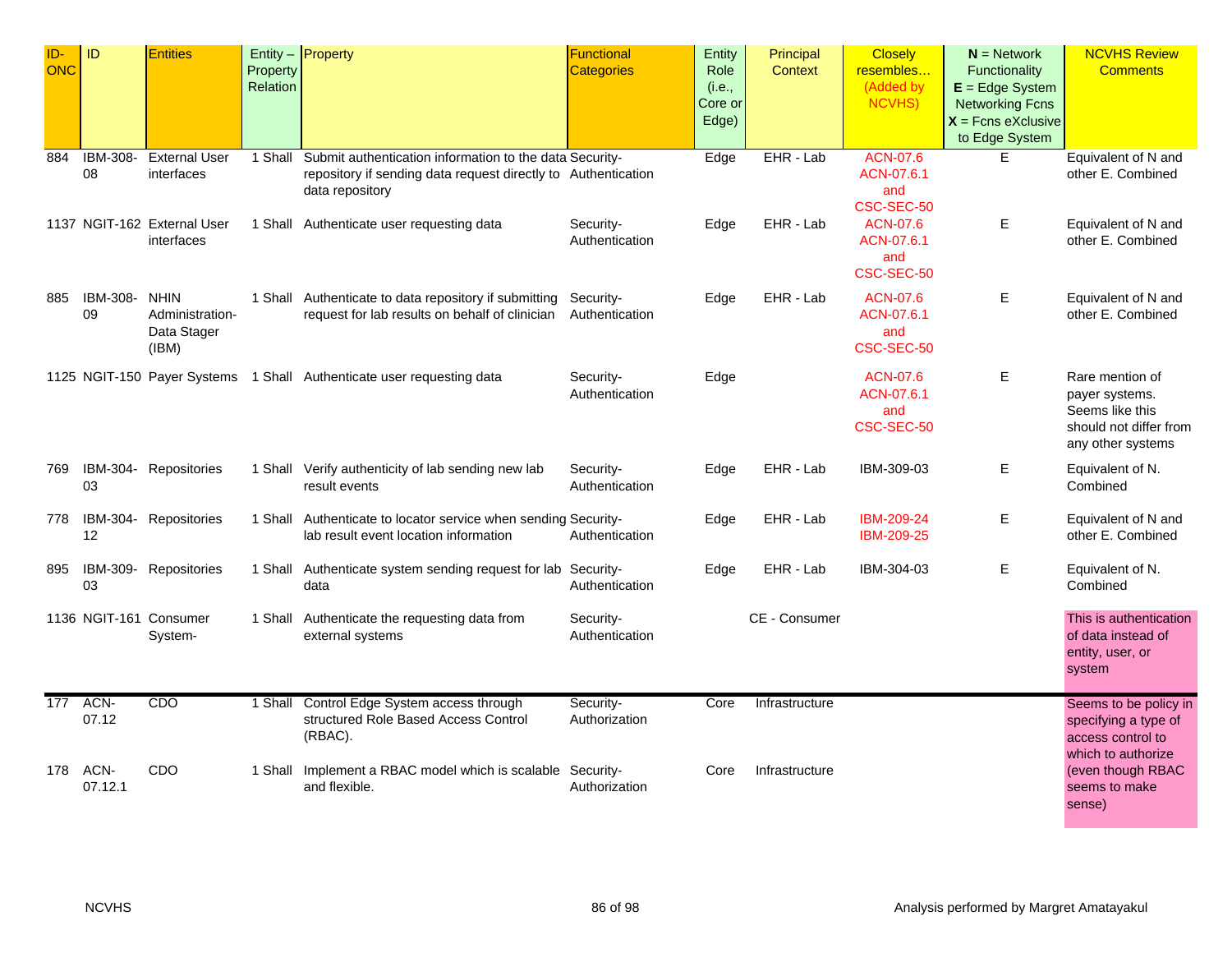| ID-<br><b>ONC</b> | ID                    | <b>Entities</b>                                | Property<br><b>Relation</b> | $Entity -$ Property                                                                                                                                                                                                                                     | <b>Functional</b><br><b>Categories</b> | Entity<br>Role<br>(i.e.,<br>Core or<br>Edge) | Principal<br>Context | <b>Closely</b><br>resembles<br>(Added by<br><b>NCVHS)</b> | $N =$ Network<br>Functionality<br>$E = Edge System$<br><b>Networking Fcns</b><br>$X =$ Fcns eXclusive<br>to Edge System | <b>NCVHS Review</b><br><b>Comments</b>                                               |
|-------------------|-----------------------|------------------------------------------------|-----------------------------|---------------------------------------------------------------------------------------------------------------------------------------------------------------------------------------------------------------------------------------------------------|----------------------------------------|----------------------------------------------|----------------------|-----------------------------------------------------------|-------------------------------------------------------------------------------------------------------------------------|--------------------------------------------------------------------------------------|
| 670               | <b>IBM-209-</b><br>05 | CDO-CDO<br><b>NHIN Interface</b>               |                             | 1 Shall Maintain a list of authorized users that can<br>access the consumer's PHR data from the<br>NHIN hub                                                                                                                                             | Security-<br>Authorization             | Core                                         | Infrastructure       |                                                           |                                                                                                                         | Maintenance of list<br>seems like a specific<br>architecture                         |
| 672               | IBM-209-<br>07        | CDO-CDO<br><b>NHIN Interface</b>               |                             | 1 Shall Authorize (or not) provider's request to<br>access consumer's PHR data via the NHIN                                                                                                                                                             | Security-<br>Authorization             | Core                                         | Infrastructure       | <b>NGIT-005</b><br><b>NGIT-151</b><br>ACN-07.11.3         | N                                                                                                                       | Raised to generic<br>level and combined<br>with related functions                    |
|                   |                       | 1031 NGIT-005 CDO-CDO<br><b>NHIN Interface</b> |                             | 1 Shall Authorize an entity's request for data                                                                                                                                                                                                          | Security-<br>Authorization             | Core                                         | Infrastructure       | <b>IBM-209-07</b><br><b>NGIT-151</b><br>ACN-07.11.3       | N                                                                                                                       | Raised to generic<br>level and combined<br>with related functions                    |
|                   |                       | 1126 NGIT-151 CDO-CDO<br><b>NHIN Interface</b> |                             | 1 Shall Authorize an entity's request for laboratory<br>data                                                                                                                                                                                            | Security-<br>Authorization             | Core                                         | EHR - Lab            | <b>NGIT-005</b><br>IBM-209-07<br>ACN07.11.3               | N                                                                                                                       | Raised to generic<br>level and combined<br>with related functions                    |
| 168               | ACN-<br>07.11.11      | <b>External User</b><br>interfaces             |                             | 1 Shall Provide a list of roles assigned to NHIN                                                                                                                                                                                                        | Security-<br>Authorization             | Core                                         | Infrastructure       |                                                           |                                                                                                                         | Seems like a                                                                         |
| 169               | ACN-<br>07.11.2       | <b>External User</b><br>interfaces             |                             | system users.<br>1 Shall Assign all authorized NHIN users at least<br>one NHIN-based user role, included but not Authorization<br>limited to: Public Health Official, NHIN<br>Administrator, ONC Super Administrator or<br>NHIN Security Administrator. | Security-                              | Core                                         | Infrastructure       |                                                           |                                                                                                                         | business process<br>Seems like a policy                                              |
| 170               | ACN-<br>07.11.3       | <b>External User</b><br>interfaces             |                             | 1 Shall Allow NHIN-based users to access only data Security-<br>sets associated with their assigned roles.                                                                                                                                              | Authorization                          | Core                                         | Infrastructure       | <b>NGIT-005</b><br>IBM-209-07<br><b>NGIT-151</b>          | Е                                                                                                                       | Seems to be a<br>consequence of N<br>function. See also<br>Data Access &<br>Updating |
|                   | 171 ACN-<br>07.11.4   | <b>External User</b><br>interfaces             |                             | 1 Shall Associate a single role with any one user<br>session.                                                                                                                                                                                           | Security-<br>Authorization             | Core                                         | Infrastructure       |                                                           | N                                                                                                                       |                                                                                      |
|                   | 172 ACN-<br>07.11.5   | <b>External User</b><br>interfaces             |                             | 1 Shall Permit the Public Health Official role access Security-<br>to the reporting services.                                                                                                                                                           | Authorization                          | Core                                         | Infrastructure       |                                                           |                                                                                                                         | Policy?                                                                              |
| 173               | ACN-<br>07.11.6       | <b>External User</b><br>interfaces             |                             | 1 Shall Permit the NHIN Administrator role access<br>to administration services relating to NHIN<br>users.                                                                                                                                              | Security-<br>Authorization             | Core                                         | Infrastructure       |                                                           |                                                                                                                         | Policy?                                                                              |
|                   | 174 ACN-<br>07.11.7   | <b>External User</b><br>interfaces             |                             | 1 Shall Provide NHIN administration capabilities to<br>be executed only by authorized NHIN users. Authorization                                                                                                                                         | Security-                              | Core                                         | Infrastructure       | ACN-07.12.3<br>ACN-07.12.6                                | N                                                                                                                       | Combined                                                                             |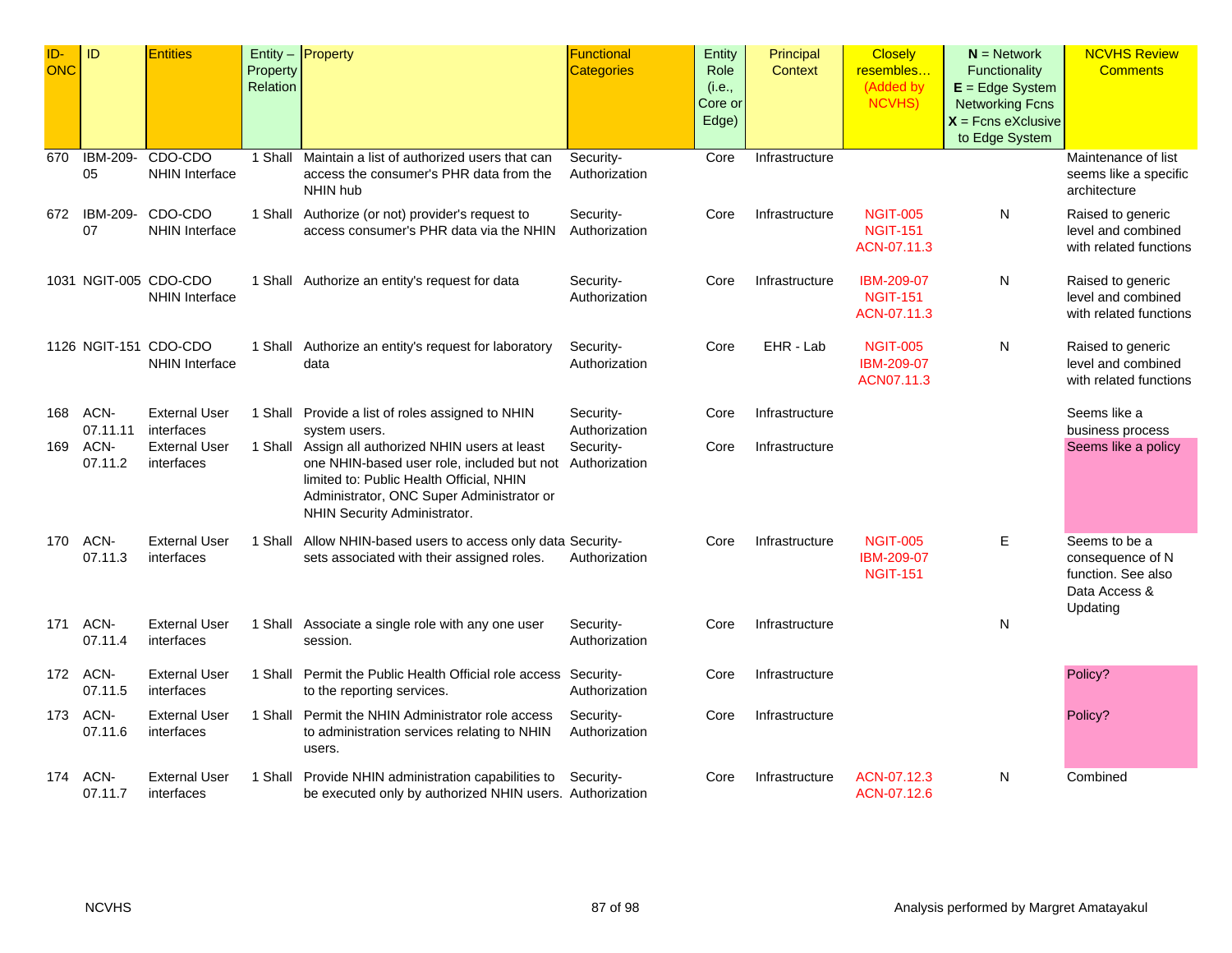| ID-<br><b>ONC</b> | ID              | <b>Entities</b>                                             | Property<br>Relation | Entity $-$ <b>Property</b>                                                                                                    | Functional<br><b>Categories</b> | <b>Entity</b><br>Role<br>(i.e.,<br>Core or<br>Edge) | Principal<br><b>Context</b> | <b>Closely</b><br>resembles<br>(Added by<br>NCVHS)                 | $N =$ Network<br>Functionality<br>$E = Edge System$<br><b>Networking Fcns</b><br>$X =$ Fcns eXclusive<br>to Edge System | <b>NCVHS Review</b><br><b>Comments</b>                                                                    |
|-------------------|-----------------|-------------------------------------------------------------|----------------------|-------------------------------------------------------------------------------------------------------------------------------|---------------------------------|-----------------------------------------------------|-----------------------------|--------------------------------------------------------------------|-------------------------------------------------------------------------------------------------------------------------|-----------------------------------------------------------------------------------------------------------|
| 175               | ACN-<br>07.11.8 | <b>External User</b><br>interfaces                          |                      | 1 Shall Permit the ONC Super Administrator role<br>access to application, system and<br>environment administrative resources. | Security-<br>Authorization      | Core                                                | Infrastructure              |                                                                    |                                                                                                                         | Policy?                                                                                                   |
| 176               | ACN-<br>07.11.9 | <b>External User</b><br>interfaces                          |                      | 1 Shall Permit the NHIN Security Administrator role Security-<br>access to security-related data.                             | Authorization                   | Core                                                | Infrastructure              |                                                                    |                                                                                                                         | Policy?                                                                                                   |
| 179               | ACN-<br>07.12.2 | <b>External User</b><br>interfaces                          |                      | 1 Shall Assign all Edge Systems at least one NHIN- Security-<br>based system permissions.                                     | Authorization                   | Core                                                | Infrastructure              |                                                                    |                                                                                                                         | Policy?                                                                                                   |
| 180               | ACN-<br>07.12.3 | <b>External User</b><br>interfaces                          |                      | 1 Shall Permit Edge Systems to access internal<br>NHIN resources/services based on their<br>system permission.                | Security-<br>Authorization      | Core                                                | Infrastructure              | ACN-07.11.7<br>ACN-07.12.6                                         | N                                                                                                                       | Combined                                                                                                  |
| 181               | ACN-<br>07.12.4 | <b>External User</b><br>interfaces                          |                      | 1 Shall Permit authorized Edge Systems to interface Security-<br>with other Edge Systems based on their<br>system permission. | Authorization                   | Core                                                | Infrastructure              |                                                                    |                                                                                                                         | Seems to suggest an<br>architecture                                                                       |
| 182               | ACN-<br>07.12.5 | <b>External User</b><br>interfaces                          |                      | 1 Shall Permit the NHIN Administrator role to<br>manage RBAC authorizations between Edge Authorization<br>Systems.            | Security-                       | Core                                                | Infrastructure              |                                                                    |                                                                                                                         | Seems to suggest an<br>architecture                                                                       |
| 183               | ACN-<br>07.12.6 | <b>External User</b><br>interfaces                          |                      | 1 Shall Create new Edge System permissions<br>where there is a business requirement for<br>the new permissions                | Security-<br>Authorization      | Core                                                | Infrastructure              | ACN-07.12.3<br>ACN-07.11.7                                         | N                                                                                                                       |                                                                                                           |
| 184               | ACN-<br>07.12.7 | <b>External User</b><br>interfaces                          |                      | 1 Shall Provide a list of permissions assigned to any Security-<br>Edge System.                                               | Authorization                   | Core                                                | Infrastructure              | ACN-07.12.3<br>ACN-07.11.7<br>ACN-07.12.6                          | N                                                                                                                       |                                                                                                           |
| 156               | ACN-07.1 NHIN   | Administration                                              |                      | 1 Shall Provide consent management.                                                                                           | Security-<br>Authorization      | Core                                                | Infrastructure              | ACN-07.1.1<br>ACN-07.1.2<br>ACN-07.1.3<br>ACN-07.1.4<br>IBM-302-03 | Ν                                                                                                                       |                                                                                                           |
| 157               | ACN-<br>07.1.1  | <b>NHIN</b><br>Administration-<br>Consumer<br>Authorization |                      | 1 Shall Capture an individual's consent to sharing<br>his/her data.                                                           | Security-<br>Authorization      | Core                                                | Infrastructure              | ACN-07.1<br>ACN-07.1.2<br>ACN-07.1.3<br>ACN-07.1.4<br>IBM-302-03   | Ν                                                                                                                       | Raised to generic<br>level and combined.                                                                  |
| 158               | ACN-<br>07.1.2  | <b>NHIN</b><br>Administration-<br>Consumer<br>Authorization |                      | 1 Shall Capture any change in an individual's<br>consent to sharing his/her data.                                             | Security-<br>Authorization      | Core                                                | Infrastructure              | ACN-07.1.1<br>ACN-07.1<br>ACN-07.1.3<br>ACN-07.1.4<br>IBM-302-03   | N                                                                                                                       | See note at 200. In<br>some cases<br>"consent" and<br>'permissions" seem<br>to be used<br>interchangeably |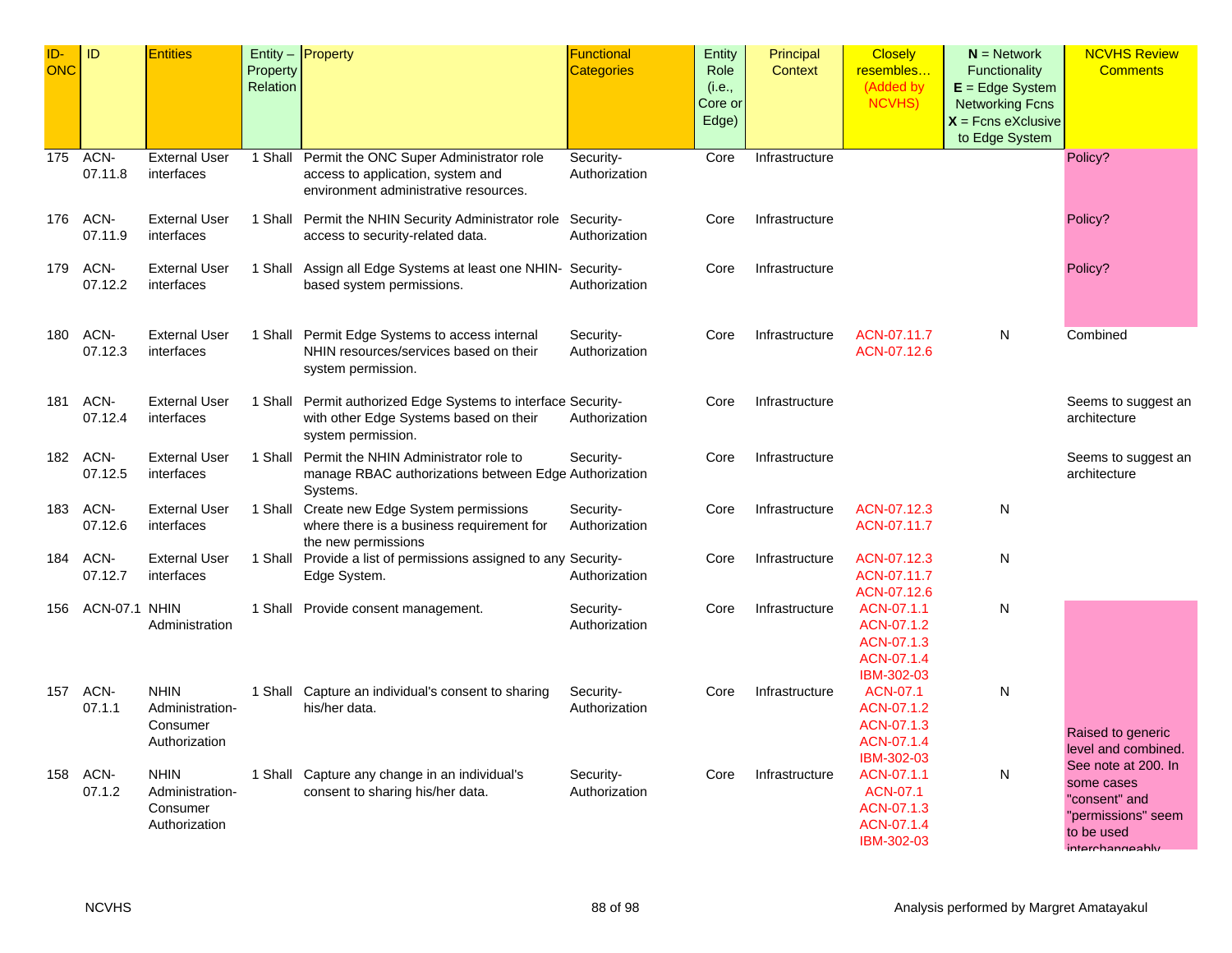| ID-        | ID            | <b>Entities</b> |          | Entity - Property                                              | Functional        | Entity  | Principal      | <b>Closely</b>  | $N =$ Network          | <b>NCVHS Review</b>                                                  |
|------------|---------------|-----------------|----------|----------------------------------------------------------------|-------------------|---------|----------------|-----------------|------------------------|----------------------------------------------------------------------|
| <b>ONC</b> |               |                 | Property |                                                                | <b>Categories</b> | Role    | Context        | resembles       | Functionality          | <b>Comments</b>                                                      |
|            |               |                 | Relation |                                                                |                   | (i.e.,  |                | (Added by       | $E = Edge System$      |                                                                      |
|            |               |                 |          |                                                                |                   | Core or |                | <b>NCVHS)</b>   | <b>Networking Fcns</b> |                                                                      |
|            |               |                 |          |                                                                |                   | Edge)   |                |                 | $X$ = Fcns eXclusive   |                                                                      |
|            |               |                 |          |                                                                |                   |         |                |                 | to Edge System         |                                                                      |
| 159        | ACN-          | <b>NHIN</b>     | 1 Shall  | Allow only authorized access to an                             | Security-         | Core    | Infrastructure | ACN-07.1.1      | N                      | int <del>o</del> runany <del>o</del> awiy.<br>Need to define patient |
|            | 07.1.3        | Administration- |          | individual's data based on their consent                       | Authorization     |         |                | ACN-07.1.2      |                        | consent, patient                                                     |
|            |               | Consumer        |          | status.                                                        |                   |         |                | <b>ACN-07.1</b> |                        | permission, system                                                   |
|            |               | Authorization   |          |                                                                |                   |         |                | ACN-07.1.4      |                        | permission. Is this                                                  |
|            |               |                 |          |                                                                |                   |         |                | IBM-302-03      |                        | function of N or each                                                |
| 160        | ACN-          | <b>NHIN</b>     |          | 1 Shall Provide consent status to authorized                   | Security-         | Core    | Infrastructure | ACN-07.1.1      | N                      | E?                                                                   |
|            | 07.1.4        | Administration- |          | requesting systems.                                            | Authorization     |         |                | ACN-07.1.2      |                        |                                                                      |
|            |               | Consumer        |          |                                                                |                   |         |                | ACN-07.1.3      |                        |                                                                      |
|            |               | Authorization   |          |                                                                |                   |         |                | ACN-07.1        |                        |                                                                      |
|            |               |                 |          |                                                                |                   |         |                | IBM-302-03      |                        |                                                                      |
| 758        | IBM-302-      | <b>NHIN</b>     |          | 1 Shall Store patient permissions for accessing data Security- |                   | Core    | EHR - Lab      | ACN-07.1.1      | N                      |                                                                      |
|            | 03            | Administration- |          |                                                                | Authorization     |         |                | ACN-07.1.2      |                        |                                                                      |
|            |               | Consumer        |          |                                                                |                   |         |                | ACN-07.1.3      |                        |                                                                      |
|            |               | Authorization   |          |                                                                |                   |         |                | ACN-07.1        |                        |                                                                      |
| 282        | ACN-          | <b>NHIN</b>     |          | 1 Shall Provide an appropriate Edge System                     | Security-         | Core    | Infrastructure | <b>ACN-07.3</b> | N                      | Combined. What is                                                    |
|            | 07.3.2        | Administration- |          | registration capability before access to the                   | Authorization     |         |                | ACN-07.3.1      |                        | difference between                                                   |
|            |               | System          |          | NHIN is granted.                                               |                   |         |                | ACN-07.3.3      |                        | Edge System                                                          |
|            |               | Registration    |          |                                                                |                   |         |                |                 |                        | registration and<br>certification?                                   |
|            |               |                 |          |                                                                |                   |         |                |                 |                        |                                                                      |
| 283        | ACN-          | <b>NHIN</b>     |          | 1 Shall Provide an appropriate Edge System                     | Security-         | Core    | Infrastructure | <b>ACN-07.3</b> | N                      | Combined. What is                                                    |
|            | 07.3.3        | Administration- |          | certification capability before access to the                  | Authorization     |         |                | ACN-07.3.1      |                        | difference between                                                   |
|            |               | System          |          | NHIN is granted.                                               |                   |         |                | ACN-07.3.2      |                        | Edge System                                                          |
|            |               | Registration    |          |                                                                |                   |         |                |                 |                        | registration and                                                     |
|            |               |                 |          |                                                                |                   |         |                |                 |                        | certification?                                                       |
| 167        | ACN-          | <b>NHIN</b>     |          | 1 Shall Create new NHIN user roles where there is              | Security-         | Core    | Infrastructure | ACN-07.12.3     | N                      | Combined                                                             |
|            | 07.11.10      | Administration- |          | a business requirement for the new role.                       | Authorization     |         |                | ACN-07.12.6     |                        |                                                                      |
|            |               | User            |          |                                                                |                   |         |                |                 |                        |                                                                      |
|            |               | Registration    |          |                                                                |                   |         |                |                 |                        |                                                                      |
| 280        | ACN-07.3 NHIN |                 |          | 1 Shall Register NHIN users and Edge Systems that Security-    |                   | Core    | Bio            | ACN-07.3.1      | N                      | Combined                                                             |
|            |               | Administration- |          | require access to the NHIN.                                    | Authorization     |         |                | ACN-07.3.2      |                        |                                                                      |
|            |               | User            |          |                                                                |                   |         |                | ACN-07.3.3      |                        |                                                                      |
|            |               | Registration    |          |                                                                |                   |         |                |                 |                        |                                                                      |
| 281        | ACN-          | <b>NHIN</b>     |          | 1 Shall Provide an appropriate NHIN user                       | Security-         | Core    | Bio            | <b>ACN-07.3</b> | N                      | Combined                                                             |
|            | 07.3.1        | Administration- |          | registration capability before access to the                   | Authorization     |         |                | ACN-07.3.2      |                        |                                                                      |
|            |               | User            |          | NHIN is granted.                                               |                   |         |                | ACN-07.3.3      |                        |                                                                      |
|            |               | Registration    |          |                                                                |                   |         |                |                 |                        |                                                                      |
|            | 165 ACN-      | <b>NHIN</b>     |          | 1 Shall Control NHIN user access through                       | Security-         | Core    | Infrastructure | ACN-07.12       |                        | Policy?                                                              |
|            | 07.11         | Overarching     |          | structured Role Based Access Control                           | Authorization     |         |                |                 |                        |                                                                      |
|            |               | (ACN)           |          | (RBAC).                                                        |                   |         |                |                 |                        |                                                                      |
| 166        | ACN-          | <b>NHIN</b>     |          | 1 Shall Implement a RBAC model which is scalable Security-     |                   | Core    | Infrastructure | ACN-07.12.1     |                        | Policy?                                                              |
|            | 07.11.1       | Overarching     |          | and flexible.                                                  | Authorization     |         |                |                 |                        |                                                                      |
|            |               | (ACN)           |          |                                                                |                   |         |                |                 |                        |                                                                      |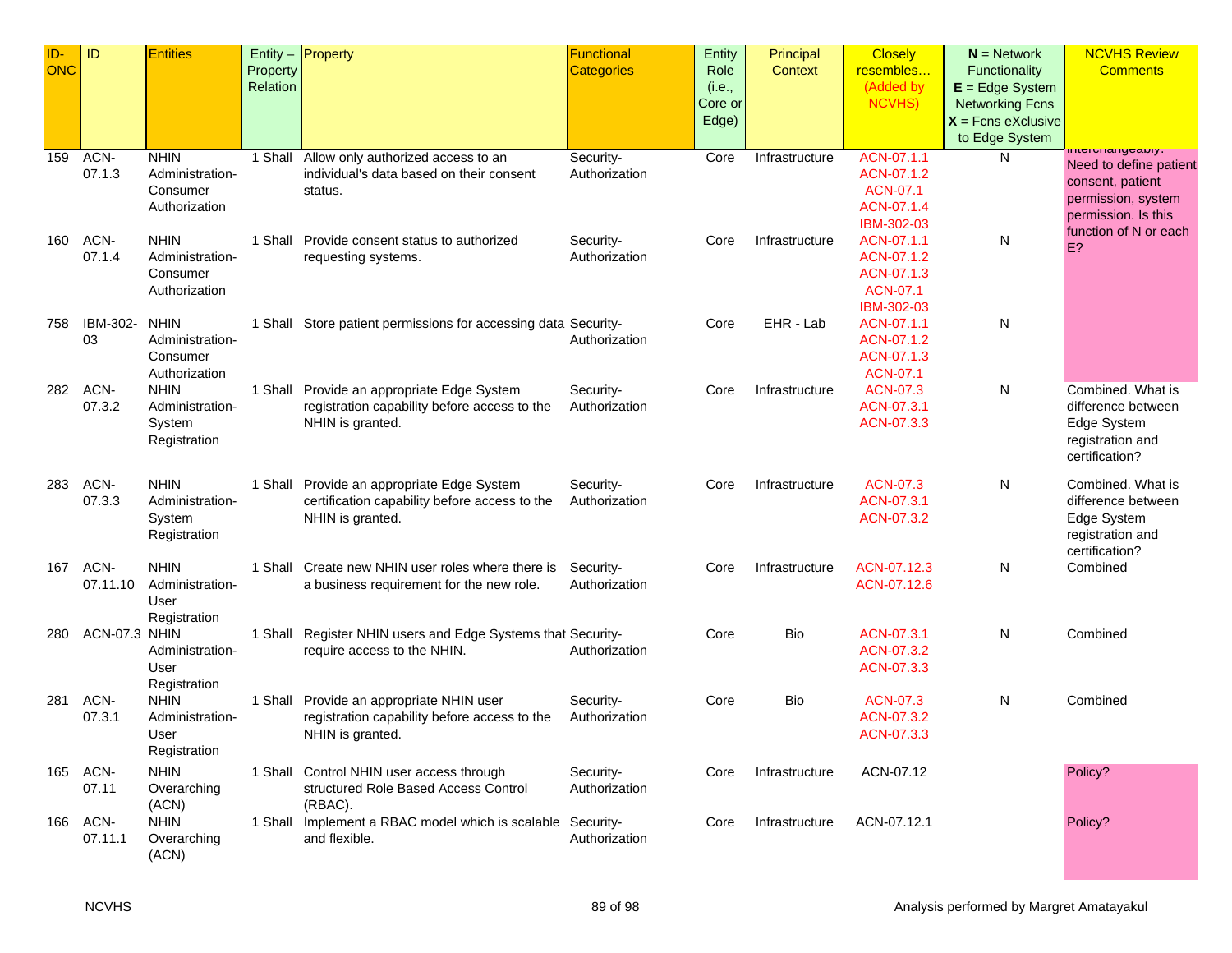| ID-<br><b>ONC</b> | ID                        | <b>Entities</b>                                          | Property<br>Relation | Entity - Property                                                                                                                                                                                                                                                                                      | Functional<br><b>Categories</b> | Entity<br>Role<br>(i.e.,<br>Core or | Principal<br><b>Context</b> | <b>Closely</b><br>resembles<br>(Added by<br><b>NCVHS)</b> | $N =$ Network<br><b>Functionality</b><br>$E = Edge System$<br><b>Networking Fcns</b> | <b>NCVHS Review</b><br><b>Comments</b>      |
|-------------------|---------------------------|----------------------------------------------------------|----------------------|--------------------------------------------------------------------------------------------------------------------------------------------------------------------------------------------------------------------------------------------------------------------------------------------------------|---------------------------------|-------------------------------------|-----------------------------|-----------------------------------------------------------|--------------------------------------------------------------------------------------|---------------------------------------------|
|                   |                           |                                                          |                      |                                                                                                                                                                                                                                                                                                        |                                 | Edge)                               |                             |                                                           | $X =$ Fcns eXclusive<br>to Edge System                                               |                                             |
| 835               | IBM-307-<br>15            | <b>RLS</b>                                               |                      | 1 Shall Authorize release of laboratory test results<br>locations based on regulations (federal,<br>state, local), community policies, clinician<br>status as ordering clinician, clinician status<br>as provider of care for patient, patient<br>consent restrictions and sensitivity<br>restrictions | Security-<br>Authorization      | Core                                | EHR - Lab                   |                                                           | X                                                                                    |                                             |
| 836               | <b>IBM-307- RLS</b><br>16 |                                                          |                      | 1 Shall Confirm clinician status as ordering clinician Security-<br>for lab result                                                                                                                                                                                                                     | Authorization                   | Core                                | EHR - Lab                   |                                                           | Χ                                                                                    |                                             |
| 837               | IBM-307- RLS<br>17        |                                                          |                      | 1 Shall Confirm non-ordering clinician status as<br>provider of care for patient                                                                                                                                                                                                                       | Security-<br>Authorization      | Core                                | EHR - Lab                   |                                                           | X                                                                                    |                                             |
| 838               | <b>IBM-307- RLS</b><br>18 |                                                          |                      | 1 Shall Confirm patient consent restrictions                                                                                                                                                                                                                                                           | Security-<br>Authorization      | Core                                | EHR - Lab                   |                                                           | X                                                                                    |                                             |
| 839               | <b>IBM-307- RLS</b><br>19 |                                                          |                      | 1 Shall Confirm non-ordering clinician credentials<br>relative to sensitivity restrictions                                                                                                                                                                                                             | Security-<br>Authorization      | Core                                | EHR - Lab                   |                                                           |                                                                                      | See Credentialing                           |
| 840               | IBM-307- RLS<br>20        |                                                          |                      | 1 Shall Send error message if clinician not<br>authorized to access data for identified<br>patient                                                                                                                                                                                                     | Security-<br>Authorization      | Core                                | EHR - Lab                   |                                                           |                                                                                      | See Data<br>Quality/Integrity               |
| 668               | IBM-209-<br>03            | Consumer<br>System-<br>Consumer<br><b>NHIN Interface</b> | May                  | Maintain a queriable marketplace-based<br>registry to correlate to possible PHRs                                                                                                                                                                                                                       | Security-<br>Authorization      | Core                                | Infrastructure              |                                                           |                                                                                      | Seems to suggest a<br>specific architecture |
| 357               | CSC-ALL- All Edge<br>890  | Systems (CSC)                                            |                      | 1 Shall Send the identity and institution of the<br>initiating user with each query message                                                                                                                                                                                                            | Security-<br>Authorization      | Edge                                | Infrastructure              |                                                           |                                                                                      | See Data Content                            |
| 497               | CSC-SEC-All Edge<br>60    | Systems (CSC)                                            |                      | 1 Shall Establish user authorizations to use specific Security-<br>functions of the system                                                                                                                                                                                                             | Authorization                   | Edge                                | Infrastructure              | ACN-07.3.1                                                | Ε                                                                                    | Equivalent of N                             |
| 185               | ACN-<br>07.13             | CDO                                                      |                      | 1 Shall Control Edge System user access through<br>structured Role Based Access Control<br>(RBAC).                                                                                                                                                                                                     | Security-<br>Authorization      | Edge                                | Infrastructure              |                                                           |                                                                                      | Policy?                                     |
| 186               | ACN-<br>07.13.1           | CDO                                                      |                      | 1 Shall Implement a RBAC model which is scalable Security-<br>and flexible.                                                                                                                                                                                                                            | Authorization                   | Edge                                | Infrastructure              |                                                           |                                                                                      | Policy?                                     |
| 187               | ACN-<br>07.13.2           | CDO                                                      |                      | 1 Shall Strictly manage all internal user access<br>requests through structured Role Based<br>Access Control (RBAC).                                                                                                                                                                                   | Security-<br>Authorization      | Edge                                | Infrastructure              |                                                           |                                                                                      | Policy?                                     |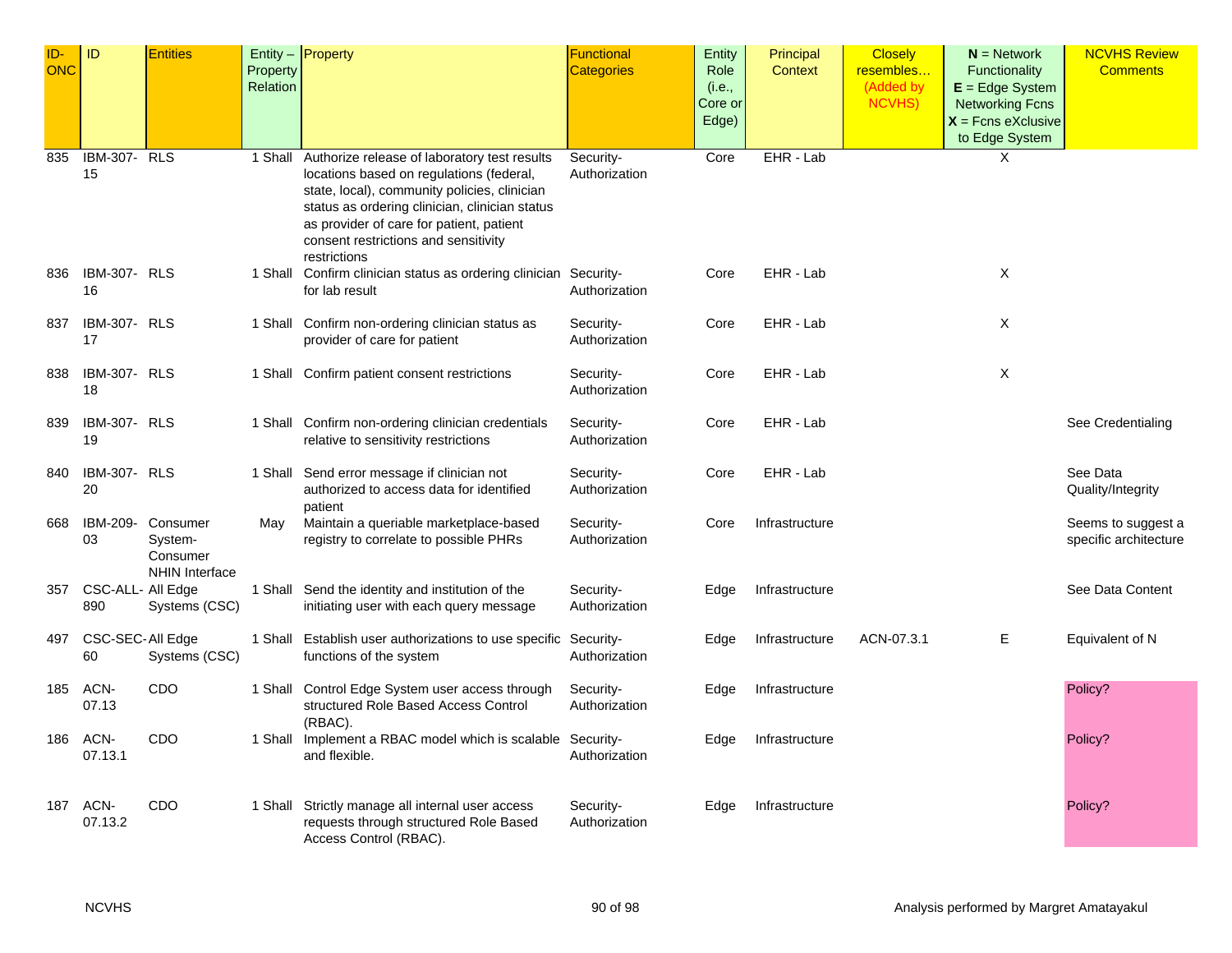| ID-<br><b>ONC</b> | ID                     | <b>Entities</b>                                                | Property | Entity $-$ Property                                                                                                                                                                   | <b>Functional</b><br><b>Categories</b> | Entity<br>Role             | Principal<br><b>Context</b> | <b>Closely</b><br>resembles                        | $N =$ Network<br><b>Functionality</b>                                                 | <b>NCVHS Review</b><br><b>Comments</b>                                             |
|-------------------|------------------------|----------------------------------------------------------------|----------|---------------------------------------------------------------------------------------------------------------------------------------------------------------------------------------|----------------------------------------|----------------------------|-----------------------------|----------------------------------------------------|---------------------------------------------------------------------------------------|------------------------------------------------------------------------------------|
|                   |                        |                                                                | Relation |                                                                                                                                                                                       |                                        | (i.e.,<br>Core or<br>Edge) |                             | (Added by<br><b>NCVHS)</b>                         | $E = Edge System$<br><b>Networking Fcns</b><br>$X =$ Fcns eXclusive<br>to Edge System |                                                                                    |
| 190               | ACN-<br>07.13.5        | CDO                                                            | 1 Shall  | Designate an administrator role covering<br>administration of internal resources.                                                                                                     | Security-<br>Authorization             | Edge                       | Infrastructure              | ACN-07.11.7                                        | E                                                                                     | Equivalent of N                                                                    |
| 191               | ACN-<br>07.13.6        | CDO                                                            |          | 1 Shall Create new internal roles where there is a<br>business requirement for the new role.                                                                                          | Security-<br>Authorization             | Edge                       | Infrastructure              | ACN-07.11.10                                       | Е                                                                                     | Equivalent of N                                                                    |
|                   | 192 ACN-<br>07.14      | CDO                                                            |          | 1 Shall Permit access to an individual's data to<br>Edge System users where there is a<br>legitimate need.                                                                            | Security-<br>Authorization             | Edge                       | CE, EHR                     |                                                    | X                                                                                     |                                                                                    |
| 193               | ACN-<br>07.15          | CDO                                                            |          | 1 Shall Permit override of access restrictions to an<br>individual's data by Edge System users.                                                                                       | Security-<br>Authorization             | Edge                       | CE, EHR                     | CSC-SEC-140                                        |                                                                                       | See Data Access &<br>Update                                                        |
| 274               | ACN-<br>07.26          | CDO                                                            |          | 1 Shall Ensure appropriate security controls exist to Security-<br>protect against unauthorized access to<br>NHIN data or unauthorized access to<br>systems with access to NHIN data. | Authorization                          | Edge                       | Infrastructure              |                                                    |                                                                                       | <b>Broad technical</b><br>control. See<br>Authentication and<br>Data Access &<br>. |
|                   | 1091 NGIT-109 CDO      |                                                                |          | 1 Shall Authorize request for data                                                                                                                                                    | Security-<br>Authorization             | Edge                       | CE - Consumer               |                                                    | X                                                                                     |                                                                                    |
| 398               | CSC-CE-<br>510         | Consumer<br>System-PHR                                         |          | 1 Shall Authenticate the identity of the person<br>requesting access to personal health<br>information                                                                                | Security-<br>Authorization             | Edge                       | CE - Consumer               | IBM-207-40<br><b>NGIT-083</b><br><b>CSC-CE-750</b> | X                                                                                     |                                                                                    |
| 399               | 520                    | CSC-CE- Consumer<br>System-PHR                                 |          | 1 Shall Enable creation and modification of an<br>access list of persons and entities<br>authorized by the consumer to access their<br>PHR account.                                   | Security-<br>Authorization             | Edge                       | CE - Consumer               |                                                    | X                                                                                     |                                                                                    |
| 591               | IBM-203-<br>04         | Consumer<br>System-PHR                                         |          | 1 Shall Maintain an authorized access list to the<br>consumer's PHR                                                                                                                   | Security-<br>Authorization             |                            | Edge CE - Consumer          | IBM-209-04<br><b>CSC-CE-530</b>                    | X                                                                                     |                                                                                    |
| 671               | IBM-209-<br>06         | Consumer<br>System-PHR                                         |          | 1 Shall Authorize (or not) provider's request to<br>access consumer's PHR                                                                                                             | Security-<br>Authorization             | Edge                       | CE - Consumer               | <b>NGIT-095</b><br><b>CSC-CE-760</b>               | X                                                                                     |                                                                                    |
|                   | 1139 NGIT-164 Consumer | System-PHR                                                     |          | 1 Shall Enable consumer to opt in or out of having<br>data in PHR available to authorized entities                                                                                    | Security-<br>Authorization             |                            | Edge CE - Consumer          |                                                    | X                                                                                     |                                                                                    |
| 582               | IBM-201-<br>02         | Consumer<br>System-PHR--<br><b>PHR</b><br>Registration<br>info |          | 1 Shall Prompt consumer for uniquely identifying<br>information to allow for first time access to<br><b>PHR</b>                                                                       | Security-<br>Authorization             | Edge                       | CE - Consumer               |                                                    | X                                                                                     |                                                                                    |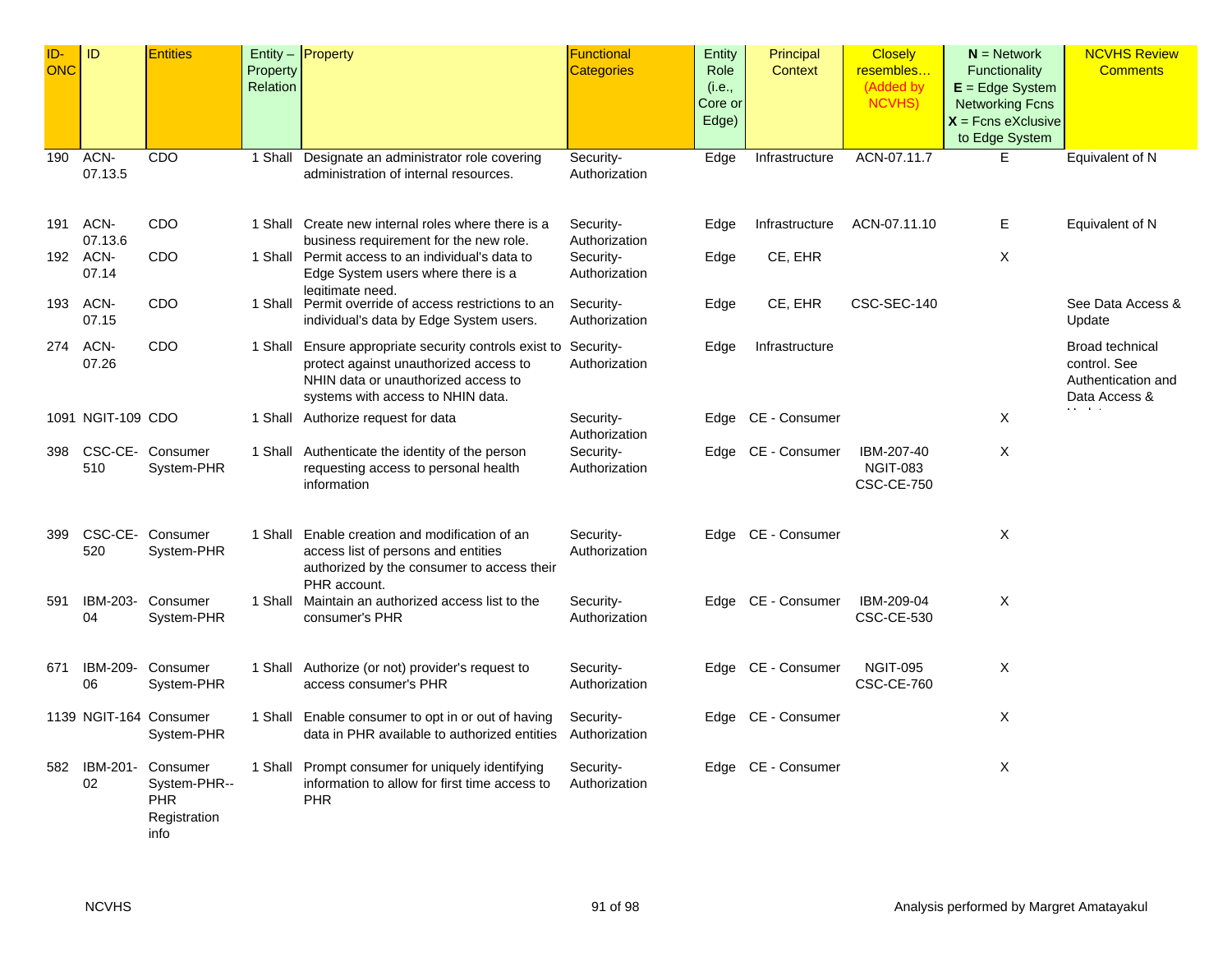| ID-<br><b>ONC</b> | ID              | <b>Entities</b>                                                        | Property<br>Relation | Entity $-$ Property                                                                                                                                                                                                                                                | <b>Functional</b><br><b>Categories</b> | Entity<br>Role<br>(i.e.,<br>Core or<br>Edge) | Principal<br><b>Context</b> | <b>Closely</b><br>resembles<br>(Added by<br><b>NCVHS)</b> | $N =$ Network<br>Functionality<br>$E = Edge System$<br><b>Networking Fcns</b><br>$X =$ Fcns eXclusive<br>to Edge System | <b>NCVHS Review</b><br><b>Comments</b>                        |
|-------------------|-----------------|------------------------------------------------------------------------|----------------------|--------------------------------------------------------------------------------------------------------------------------------------------------------------------------------------------------------------------------------------------------------------------|----------------------------------------|----------------------------------------------|-----------------------------|-----------------------------------------------------------|-------------------------------------------------------------------------------------------------------------------------|---------------------------------------------------------------|
| 543               | IBM-104-<br>01  | Data Analysis<br>and Secondary<br>Use Systems-<br><b>Public Health</b> | 1 Shall              | Register CDO as authorized provider of<br>biosurveillance data                                                                                                                                                                                                     | Security-<br>Authorization             | Edge                                         | Biosurveillance             |                                                           | N                                                                                                                       | This appears to be<br>just another role                       |
| 188               | ACN-<br>07.13.3 | <b>External User</b><br>interfaces                                     |                      | 1 Shall Implement internal user roles with the least<br>privilege required to perform their job<br>function, included but not limited to:<br>Clinician, Nurse, Administrator, Security<br>Administrator, Technician, Secretary,<br>Individual (Patient) and Proxy. | Security-<br>Authorization             | Edge                                         | Infrastructure              |                                                           | X                                                                                                                       |                                                               |
| 189               | ACN-<br>07.13.4 | <b>External User</b><br>interfaces                                     |                      | 1 Shall Permit internal users to only request NHIN<br>resources for which they are authorized to<br>access.                                                                                                                                                        | Security-<br>Authorization             | Edge                                         | Infrastructure              |                                                           | X                                                                                                                       |                                                               |
| 284               | ACN-<br>07.30   | <b>External User</b><br>interfaces                                     |                      | 1 Shall Ensure the data sharing agreement is<br>signed before sharing data with the NHIN.                                                                                                                                                                          | Security-<br>Authorization             | Edge                                         | Infrastructure              |                                                           |                                                                                                                         | Seems to be a<br>business process                             |
| 756               | IBM-302-<br>01  | <b>External User</b><br>interfaces                                     |                      | 1 Shall Provide capability for consumer or proxy to<br>provide list of providers of care to serve as<br>consumer's authorization for data access<br>and to automatically send results and<br>notifications                                                         | Security-<br>Authorization             | Edge                                         | EHR - Lab                   |                                                           |                                                                                                                         | Seems to be a<br>business process and<br>policy               |
| 757               | IBM-302-<br>02  | <b>External User</b><br>interfaces                                     | 1 Shall              | Provide capability for consumer or proxy to Security-<br>indicate that test results should not be made Authorization<br>available to providers of care other than the<br>ordering clinician                                                                        |                                        | Edge                                         | EHR - Lab                   |                                                           | X                                                                                                                       |                                                               |
| 164               | ACN-<br>07.10.3 | <b>NHIN</b><br>Administration                                          | 1 Shall              | Allow authorized users to override view<br>restrictions to specific data associated with<br>an individual's clinical treatment.                                                                                                                                    | Security-<br>Authorization             | Edge                                         | CE, EHR                     |                                                           | X                                                                                                                       | <b>Consistent with</b><br><b>HIPAA</b><br>§164.522(a)(1)(iii) |
| 245               | ACN-07.2 NHIN   | Administration                                                         |                      | 1 Shall Provide consent management.                                                                                                                                                                                                                                | Security-<br>Authorization             | Edge                                         | Infrastructure              | ACN-07.1                                                  | Е                                                                                                                       | Equivalent of N                                               |
| 249               | ACN-<br>07.2.4  | <b>NHIN</b><br>Administration                                          |                      | 1 Shall Permit consent override by authorized users. Security-                                                                                                                                                                                                     | Authorization                          | Edge                                         | Infrastructure              |                                                           | X                                                                                                                       |                                                               |
| 161               | ACN-<br>07.10   | <b>NHIN</b><br>Administration-<br>Consumer<br>Authorization            |                      | 1 Shall Implement a data restriction service.                                                                                                                                                                                                                      | Security-<br>Authorization             | Edge                                         | CE, EHR                     |                                                           |                                                                                                                         | Seems to suggest a<br>specific architecture                   |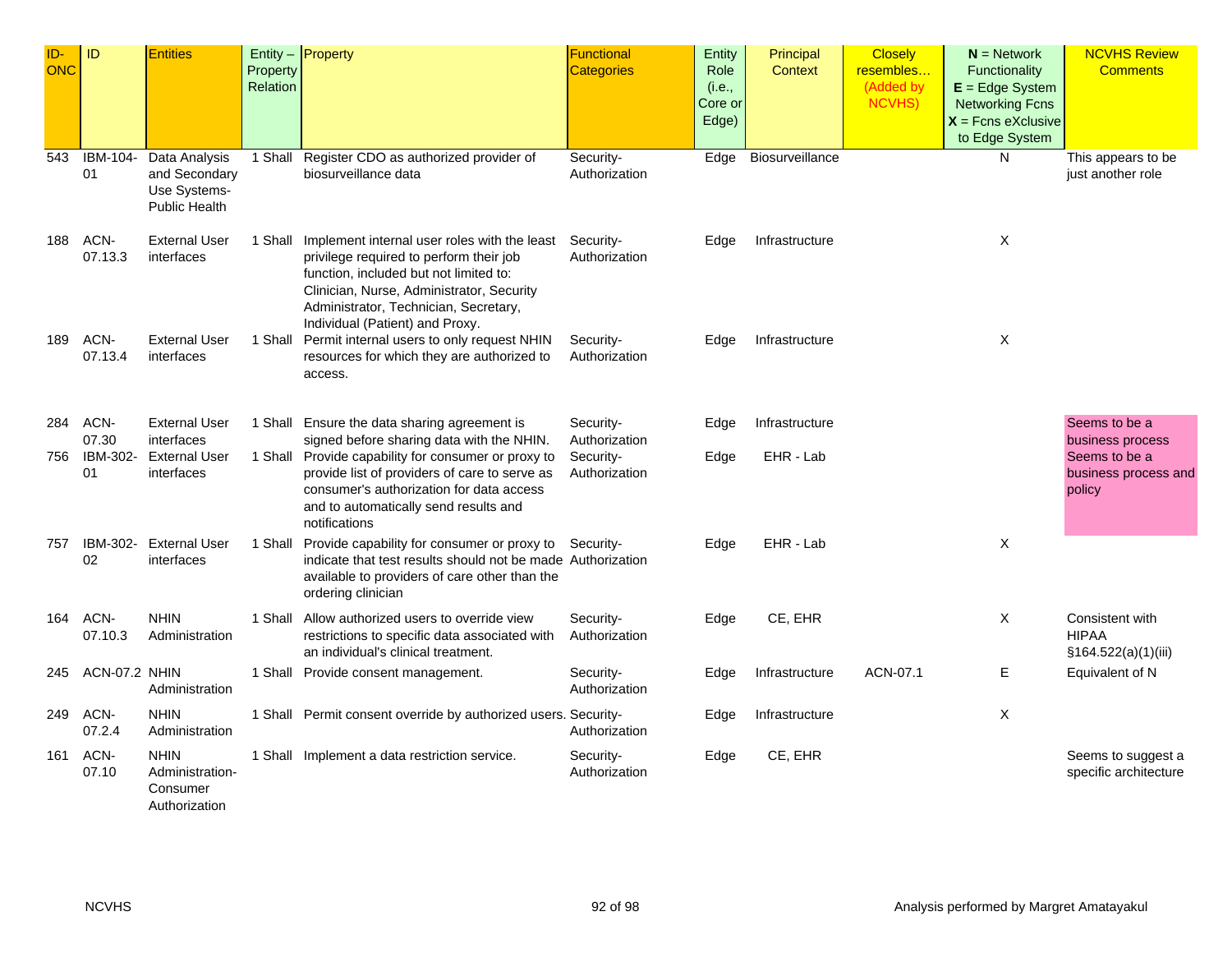| ID-<br>ONC | ID                  | <b>Entities</b>                                                | Property<br>Relation | Entity $-$ Property                                                                                                  | Functional<br><b>Categories</b> | Entity<br>Role<br>(i.e.,<br>Core or<br>Edge) | Principal<br>Context           | <b>Closely</b><br>resembles<br>(Added by<br><b>NCVHS)</b> | $N =$ Network<br>Functionality<br>$E = Edge System$<br><b>Networking Fcns</b><br>$X =$ Fcns eXclusive<br>to Edge System | <b>NCVHS Review</b><br><b>Comments</b>                                   |
|------------|---------------------|----------------------------------------------------------------|----------------------|----------------------------------------------------------------------------------------------------------------------|---------------------------------|----------------------------------------------|--------------------------------|-----------------------------------------------------------|-------------------------------------------------------------------------------------------------------------------------|--------------------------------------------------------------------------|
|            | 162 ACN-<br>07.10.1 | <b>NHIN</b><br>Administration-<br>Consumer<br>Authorization    |                      | 1 Shall Allow users to restrict access to specific<br>data associated with a clinical diagnosis<br>and/or treatment. | Security-<br>Authorization      | Edge                                         | CE, EHR                        |                                                           | X                                                                                                                       |                                                                          |
| 163        | ACN-<br>07.10.2     | <b>NHIN</b><br>Administration-<br>Consumer<br>Authorization    |                      | 1 Shall Indicate that certain data has been restricted Security-<br>from viewing.                                    | Authorization                   | Edge                                         | CE, EHR                        |                                                           | X                                                                                                                       |                                                                          |
|            | 194 ACN-<br>07.15.1 | <b>NHIN</b><br>Administration-<br>Consumer<br>Authorization    |                      | 1 Shall Permit individuals to select which users can Security-<br>view some or all of their data.                    | Authorization                   |                                              | Edge CE - Consumer ACN-07.15.2 |                                                           | Χ                                                                                                                       |                                                                          |
| 196        | ACN-<br>07.15.3     | <b>NHIN</b><br>Administration-<br>Consumer<br>Authorization    |                      | 1 Shall Permit view restriction override by<br>authorized users.                                                     | Security-<br>Authorization      |                                              | Edge CE - Consumer             |                                                           | X                                                                                                                       |                                                                          |
| 246        | ACN-<br>07.2.1      | <b>NHIN</b><br>Administration-<br>Consumer<br>Authorization    |                      | 1 Shall Capture an individual's consent to sharing<br>his/her data.                                                  | Security-<br>Authorization      | Edge                                         | Infrastructure                 |                                                           | X                                                                                                                       |                                                                          |
| 247        | ACN-<br>07.2.2      | <b>NHIN</b><br>Administration-<br>Consumer<br>Authorization    |                      | 1 Shall Capture any change in an individual's<br>consent to sharing his/her data.                                    | Security-<br>Authorization      | Edge                                         | Infrastructure                 |                                                           | X                                                                                                                       |                                                                          |
| 248        | ACN-<br>07.2.3      | <b>NHIN</b><br>Administration-<br>Consumer<br>Authorization    |                      | 1 Shall Allow only authorized access to an<br>individual's data based on their consent<br>status.                    | Security-<br>Authorization      | Edge                                         | Infrastructure                 |                                                           | Χ                                                                                                                       |                                                                          |
| 250        | ACN-<br>07.2.5      | <b>NHIN</b><br>Administration-<br>Consumer<br>Authorization    |                      | 1 Shall Display the consent status.                                                                                  | Security-<br>Authorization      | Edge                                         | Infrastructure                 |                                                           | X                                                                                                                       |                                                                          |
|            | 513 IBM-102-<br>01  | <b>NHIN</b><br>Administration-<br>Organization<br>Registration |                      | 1 Shall Register all public health agencies that are<br>authorized to receive biosurveillance data<br>from the CDOs  | Security-<br>Authorization      | Edge                                         | Biosurveillance                | IBM-103-01                                                | N                                                                                                                       | This appears to be<br>just another role<br>assigned to an Edge<br>System |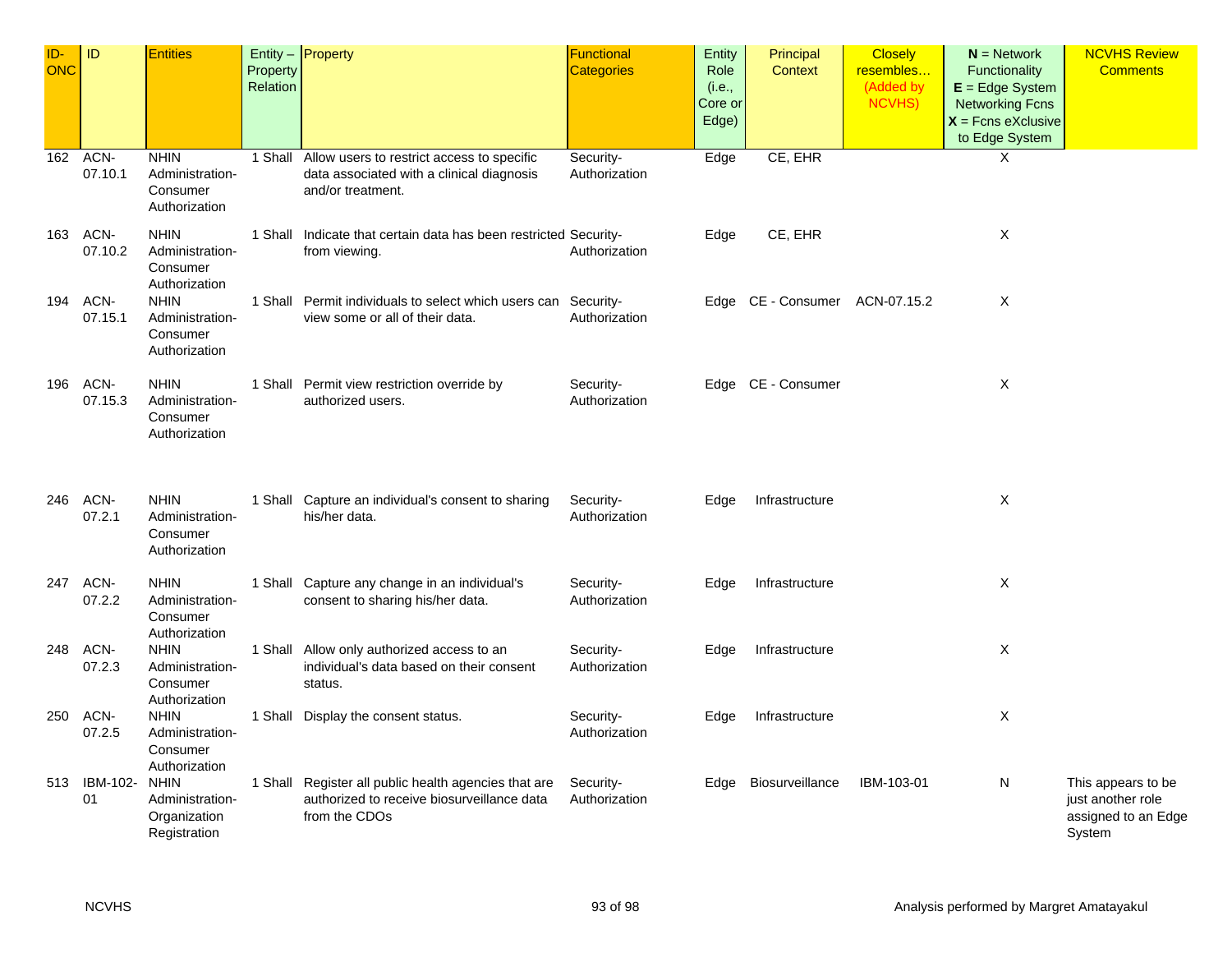| ID-<br><b>ONC</b> | ID             | <b>Entities</b>                                        | Property<br>Relation | Entity - Property                                                                                                                                                                                                                        | <b>Functional</b><br><b>Categories</b> | Entity<br>Role<br>(i.e.,<br>Core or<br>Edge) | Principal<br>Context | <b>Closely</b><br>resembles<br>(Added by<br><b>NCVHS)</b> | $N =$ Network<br>Functionality<br>$E = Edge System$<br><b>Networking Fcns</b><br>$X =$ Fcns eXclusive<br>to Edge System | <b>NCVHS Review</b><br><b>Comments</b>                                                                                                    |
|-------------------|----------------|--------------------------------------------------------|----------------------|------------------------------------------------------------------------------------------------------------------------------------------------------------------------------------------------------------------------------------------|----------------------------------------|----------------------------------------------|----------------------|-----------------------------------------------------------|-------------------------------------------------------------------------------------------------------------------------|-------------------------------------------------------------------------------------------------------------------------------------------|
| 295               | ACN-07.4 NHIN  | Administration-<br>System<br>Registration              |                      | 1 Shall Register all internal systems that require<br>access to the NHIN.                                                                                                                                                                | Security-<br>Authorization             | Edge                                         | Infrastructure       |                                                           | N                                                                                                                       | This appears to be<br>just another role<br>assigned to an Edge<br>System                                                                  |
| 898               | IBM-309-<br>06 | <b>NHIN</b><br>Administration-<br>User<br>Registration |                      | 1 Shall Store non-ordering clinician credentials<br>relative to sensitivity restrictions                                                                                                                                                 | Security-<br>Authorization             | Edge                                         | EHR - Lab            |                                                           |                                                                                                                         | Seems to mix patient<br>restrictions and<br>Credentialing                                                                                 |
| 296               | ACN-07.5 NHIN  | Overarching<br>(ACN)                                   |                      | 1 Shall Certify that all internal systems meet NHIN<br>security requirements for NHIN connectivity. Authorization                                                                                                                        | Security-                              | Edge                                         | Infrastructure       |                                                           |                                                                                                                         | Policy that appears<br>more stringent than<br><b>HIPAA</b> risk<br>management or<br>evaluation<br>requirements. See<br>also Credentialing |
| 338               | 610            | <b>CSC-ALL- Repositories</b>                           |                      | 1 Shall Determine their own access control policies, Security-<br>respecting privacy concerns, sensitivity<br>designations, policy, and/or other attributes                                                                              | Authorization                          | Edge                                         | Infrastructure       |                                                           | X                                                                                                                       |                                                                                                                                           |
| 896               | 04             | IBM-309- Repositories                                  |                      | 1 Shall Authorize release of laboratory test results<br>based on verification as ordering clinician                                                                                                                                      | Security-<br>Authorization             | Edge                                         | EHR - Lab            |                                                           | X                                                                                                                       |                                                                                                                                           |
| 897               | IBM-309-<br>05 | Repositories                                           |                      | 1 Shall Authorize release of laboratory test results<br>to non-ordering clinicians based on<br>regulations (federal, state, local) regulatory<br>agencies, entity policies, sensitivity<br>restrictions and patient consent restrictions | Security-<br>Authorization             | Edge                                         | EHR - Lab            |                                                           | X                                                                                                                       |                                                                                                                                           |
| 899               | 07             | IBM-309- Repositories                                  |                      | 1 Shall Confirm non-ordering clinician credentials<br>relative to sensitivity restrictions                                                                                                                                               | Security-<br>Authorization             | Edge                                         | EHR - Lab            |                                                           | X                                                                                                                       |                                                                                                                                           |
| 900               | 08             | IBM-309- Repositories                                  |                      | 1 Shall Confirm non-ordering clinician status as<br>provider of care for patient                                                                                                                                                         | Security-<br>Authorization             | Edge                                         | EHR - Lab            |                                                           | X                                                                                                                       |                                                                                                                                           |
| 901               | 09             | IBM-309- Repositories                                  |                      | 1 Shall Confirm patient consent restrictions                                                                                                                                                                                             | Security-<br>Authorization             | Edge                                         | EHR - Lab            |                                                           | Χ                                                                                                                       |                                                                                                                                           |
|                   |                | 1127 NGIT-152 CDO-EMR                                  | May                  | Authorize query request for lab result data                                                                                                                                                                                              | Security-<br>Authorization             | Edge                                         | EHR - Lab            |                                                           | X                                                                                                                       |                                                                                                                                           |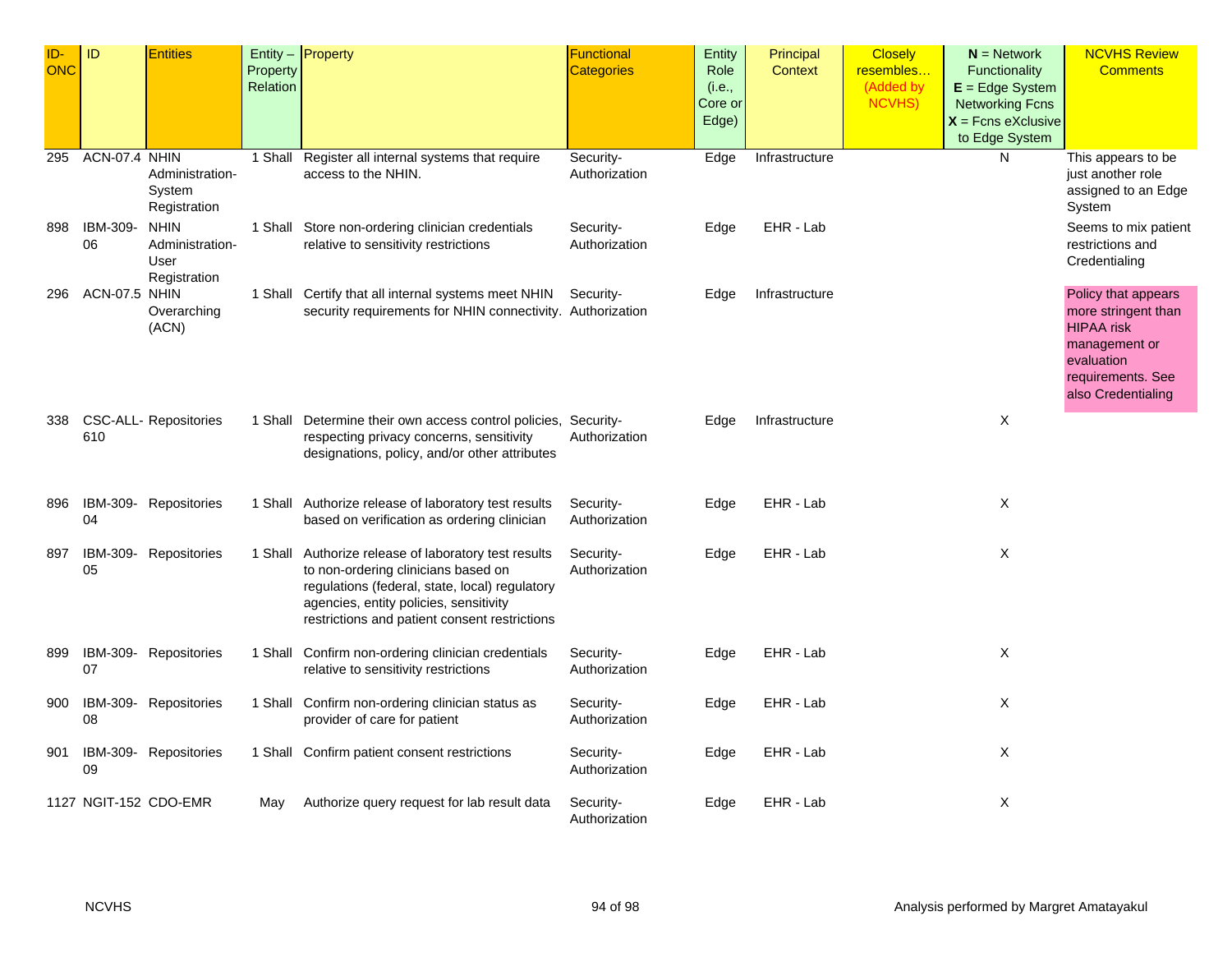| ID-<br><b>ONC</b> | ID                    | <b>Entities</b>                                | Property<br>Relation | Entity $-$ Property                                                                                                                                                                            | <b>Functional</b><br><b>Categories</b> | Entity<br>Role<br>(i.e.,<br>Core or<br>Edge) | Principal<br><b>Context</b> | <b>Closely</b><br>resembles<br>(Added by<br>NCVHS)                   | $N =$ Network<br>Functionality<br>$E = Edge System$<br><b>Networking Fcns</b><br>$X =$ Fcns eXclusive<br>to Edge System | <b>NCVHS Review</b><br><b>Comments</b>                        |
|-------------------|-----------------------|------------------------------------------------|----------------------|------------------------------------------------------------------------------------------------------------------------------------------------------------------------------------------------|----------------------------------------|----------------------------------------------|-----------------------------|----------------------------------------------------------------------|-------------------------------------------------------------------------------------------------------------------------|---------------------------------------------------------------|
|                   | 1128 NGIT-153 CDO-LIS |                                                | May                  | Authorize query request for lab result data                                                                                                                                                    | Security-<br>Authorization             | Edge                                         | EHR - Lab                   |                                                                      | X                                                                                                                       |                                                               |
|                   |                       | 1068 NGIT-084 Consumer<br>System-PHR           | May                  | Enable consumer to define who has access Security-<br>to data within PHR                                                                                                                       | Authorization                          | Edge                                         | CE - Consumer               | <b>NGIT-163</b>                                                      | X                                                                                                                       |                                                               |
|                   | 1129 NGIT-154 Health  | Information<br>Intermediaries                  | May                  | Authorize query request for lab result data                                                                                                                                                    | Security-<br>Authorization             | Edge                                         | EHR - Lab                   |                                                                      | X                                                                                                                       |                                                               |
|                   | 690                   | 343 CSC-ALL- Repositories                      | May                  | Authorize access based on querying<br>institution, and/or other criteria based on<br>local policies and regulations.                                                                           | Security-<br>Authorization             | Edge                                         | Infrastructure              |                                                                      | X                                                                                                                       |                                                               |
| 486               | 190                   | CSC-SEC-CDO-CDO<br><b>NHIN Interface</b>       |                      | 1 Shall Enforce NHIN security and privacy policies.                                                                                                                                            | Security-<br>Confidentiality           | Core                                         | Infrastructure              | IBM-107-09<br>ACN-07.20<br>ACN-07.20.1<br>ACN-07.20.2<br>ACN-07.20.3 | N                                                                                                                       | Combined                                                      |
| 519               | IBM-102-<br>07        | CDO-CDO<br><b>NHIN Interface</b>               | 1 Shall              | Attach randomized linker before<br>transmission of patient specific data that<br>supports ability to re-identify data when<br>required as part of an authorized public<br>health investigation | Security-<br>Confidentiality           | Core                                         | Bio                         | <b>NGIT-066</b><br><b>NGIT-069</b><br><b>NGIT-116</b>                | N/E                                                                                                                     | Seems to suggest an<br>architecture that may<br>be at N or E. |
| 534               | IBM-103-<br>07        | CDO-CDO<br><b>NHIN Interface</b>               | 1 Shall              | Attach randomized linker before<br>transmission of patient specific data that<br>supports ability to re-identify data when<br>required as part of an authorized public<br>health investigation | Security-<br>Confidentiality           | Core                                         | Bio                         | IBM-102-07                                                           |                                                                                                                         | Exact duplicate                                               |
|                   |                       | 1050 NGIT-066 CDO-CDO<br><b>NHIN Interface</b> | 1 Shall              | Anonymize data for transmission to public<br>health agencies                                                                                                                                   | Security-<br>Confidentiality           | Core                                         | Bio                         | IBM-102-07<br><b>NGIT-069</b><br><b>NGIT-116</b>                     | N/E                                                                                                                     | Seems to suggest an<br>architecture that may<br>be at N or E. |
|                   |                       | 1053 NGIT-069 CDO-CDO<br><b>NHIN Interface</b> |                      | 1 Shall Implement a randomized data linker (RDL)<br>for biosurveillance data transmitted to public Confidentiality<br>health agencies                                                          | Security-                              | Core                                         | Bio                         | <b>IBM-102-07</b><br><b>NGIT-066</b><br><b>NGIT-116</b>              | N/E                                                                                                                     | Seems to suggest an<br>architecture that may<br>be at N or E. |
|                   |                       | 1095 NGIT-116 CDO-CDO<br><b>NHIN Interface</b> |                      | 1 Shall Support re-linking identity information to<br>anonymized data per RDL                                                                                                                  | Security-<br>Confidentiality           | Core                                         | Bio                         | IBM-102-07<br><b>NGIT-066</b><br><b>NGIT-069</b>                     | N/E                                                                                                                     | Seems to suggest an<br>architecture that may<br>be at N or E. |
| 524               | IBM-102-<br>12        | Message<br>Handling                            |                      | 1 Shall Transmit data to public health agencies in<br>secure manner                                                                                                                            | Security-<br>Confidentiality           | Core                                         | Biosurveillance             |                                                                      |                                                                                                                         | Vague technical<br>security control                           |
| 539               | IBM-103-<br>12        | Message<br>Handling                            |                      | 1 Shall Transmit data to public health agencies in<br>secure manner                                                                                                                            | Security-<br>Confidentiality           | Core                                         | Biosurveillance IBM-102-12  |                                                                      |                                                                                                                         | Exact duplicate                                               |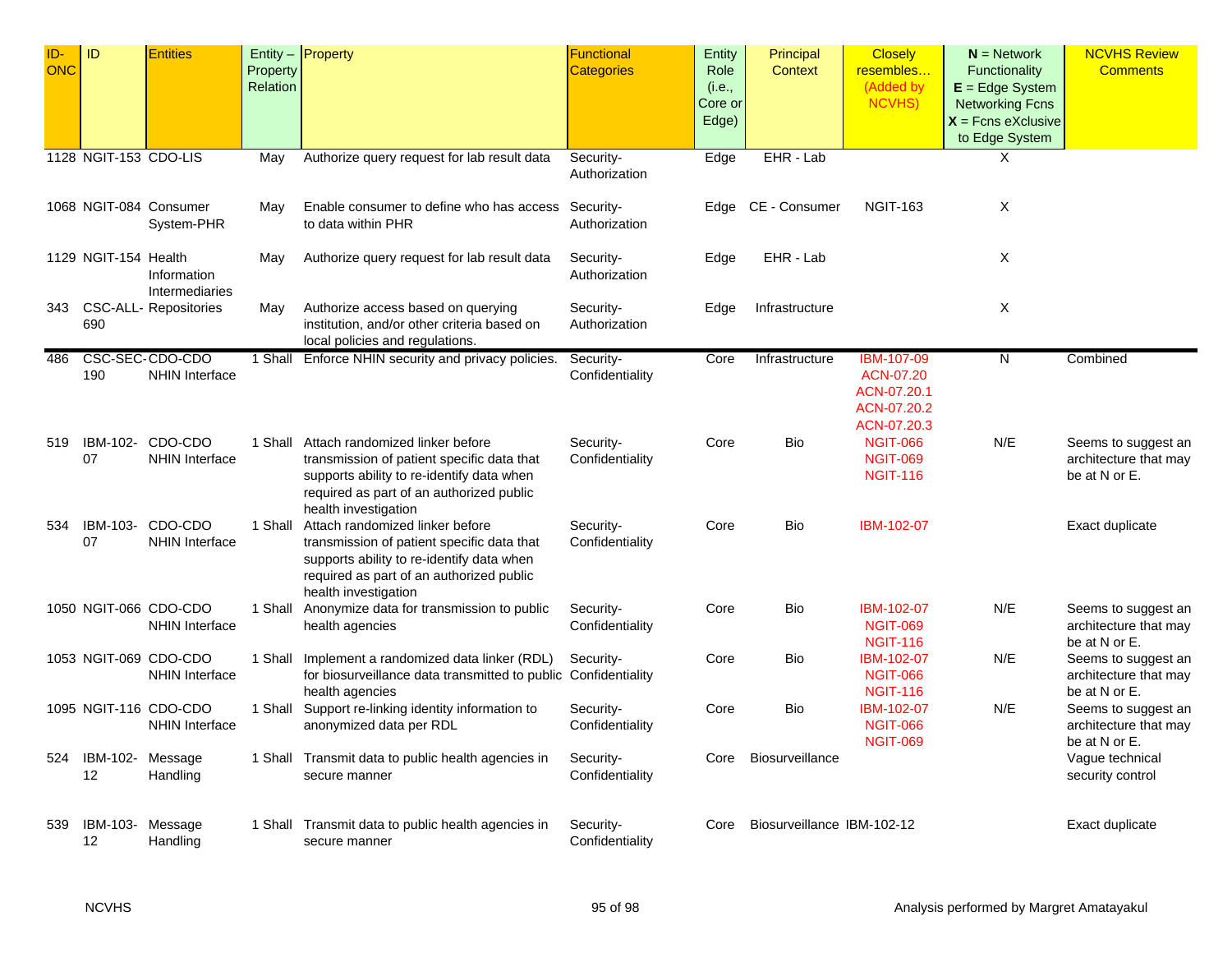| ID-<br><b>ONC</b> | ID                      | <b>Entities</b>                     | Property | Entity $-$ Property                                                                                                                                                                                                                                              | Functional<br><b>Categories</b> | Entity<br>Role             | Principal<br>Context | <b>Closely</b><br>resembles                                                 | $N =$ Network<br>Functionality                                                        | <b>NCVHS Review</b><br><b>Comments</b>    |
|-------------------|-------------------------|-------------------------------------|----------|------------------------------------------------------------------------------------------------------------------------------------------------------------------------------------------------------------------------------------------------------------------|---------------------------------|----------------------------|----------------------|-----------------------------------------------------------------------------|---------------------------------------------------------------------------------------|-------------------------------------------|
|                   |                         |                                     | Relation |                                                                                                                                                                                                                                                                  |                                 | (i.e.,<br>Core or<br>Edge) |                      | (Added by<br><b>NCVHS)</b>                                                  | $E = Edge System$<br><b>Networking Fcns</b><br>$X =$ Fcns eXclusive<br>to Edge System |                                           |
| 575               | IBM-107-<br>09          | Message<br>Handling                 |          | 1 Shall Transmit the biosurveillance event response Security-<br>"broadcast" messages conforming to<br>approved privacy, security and messaging<br>standards as provided by HITSP or as<br>determined by the marketplace in the<br>absence of approved standards | Confidentiality                 | Core                       | Biosurveillance      | CSC-SEC-190<br>ACN-07.20<br>ACN-07.20.1<br>ACN-07.20.2<br>ACN-07.20.3       | N                                                                                     |                                           |
| 251               | ACN-<br>07.20           | <b>NHIN</b><br>Overarching<br>(ACN) |          | 1 Shall Comply with accepted security policy,<br>privacy and management standards.                                                                                                                                                                               | Security-<br>Confidentiality    | Core                       | Infrastructure       | CSC-SEC-190<br>IBM-107-09<br>ACN-07.20.1<br>ACN-07.20.2<br>ACN-07.20.3      | N                                                                                     |                                           |
| 252               | ACN-<br>07.20.1         | <b>NHIN</b><br>Overarching<br>(ACN) |          | 1 Shall Ensure that system complies with data<br>privacy standards.                                                                                                                                                                                              | Security-<br>Confidentiality    | Core                       | Infrastructure       | CSC-SEC-190<br>IBM-107-09<br>ACN-07.20<br>ACN-07.20.2<br>ACN-07.20.3        | N                                                                                     |                                           |
| 253               | ACN-<br>07.20.2         | <b>NHIN</b><br>Overarching<br>(ACN) |          | 1 Shall Ensure that system complies with HIPAA<br>legislation.                                                                                                                                                                                                   | Security-<br>Confidentiality    | Core                       | Infrastructure       | CSC-SEC-190<br><b>IBM-107-09</b><br>ACN-07.20<br>ACN-07.20.1<br>ACN-07.20.3 | N                                                                                     |                                           |
| 254               | ACN-<br>07.20.3         | <b>NHIN</b><br>Overarching<br>(ACN) |          | 1 Shall Ensure that system complies with applicable Security-<br>federal, state and local legislation.                                                                                                                                                           | Confidentiality                 | Core                       | Infrastructure       | CSC-SEC-190<br><b>IBM-107-09</b><br>ACN-07.20<br>ACN-07.20.1<br>ACN-07.20.2 | N                                                                                     |                                           |
| 477               | CSC-SEC-All Edge<br>10  | Systems (CSC)                       |          | 1 Shall Protect confidentiality of data and services<br>over the network using encryption.                                                                                                                                                                       | Security-<br>Confidentiality    | Edge                       | Infrastructure       | <b>NGIT-006</b>                                                             | N/E                                                                                   | Seems to apply to N<br>and implies policy |
| 484               | CSC-SEC-All Edge<br>170 | Systems (CSC)                       |          | 1 Shall Establish, publish and implement security<br>and privacy policies                                                                                                                                                                                        | Security-<br>Confidentiality    | Edge                       | Infrastructure       |                                                                             | Χ                                                                                     |                                           |
| 488               | CSC-SEC-All Edge<br>210 | Systems (CSC)                       |          | 1 Shall Provide patients with a method to chose to<br>not participate in the NHIN.                                                                                                                                                                               | Security-<br>Confidentiality    | Edge                       | Infrastructure       |                                                                             | X                                                                                     |                                           |
| 489               | CSC-SEC-All Edge<br>212 | Systems (CSC)                       |          | 1 Shall Provide patients with a method to keep<br>specific data confidential.                                                                                                                                                                                    | Security-<br>Confidentiality    | Edge                       | Infrastructure       |                                                                             | X                                                                                     |                                           |
| 490               | CSC-SEC-All Edge<br>220 | Systems (CSC)                       |          | 1 Shall Upon request, provide patients with a list of<br>institutions or providers requesting<br>information about them.                                                                                                                                         | Security-<br>Confidentiality    | Edge                       | Infrastructure       |                                                                             | X                                                                                     |                                           |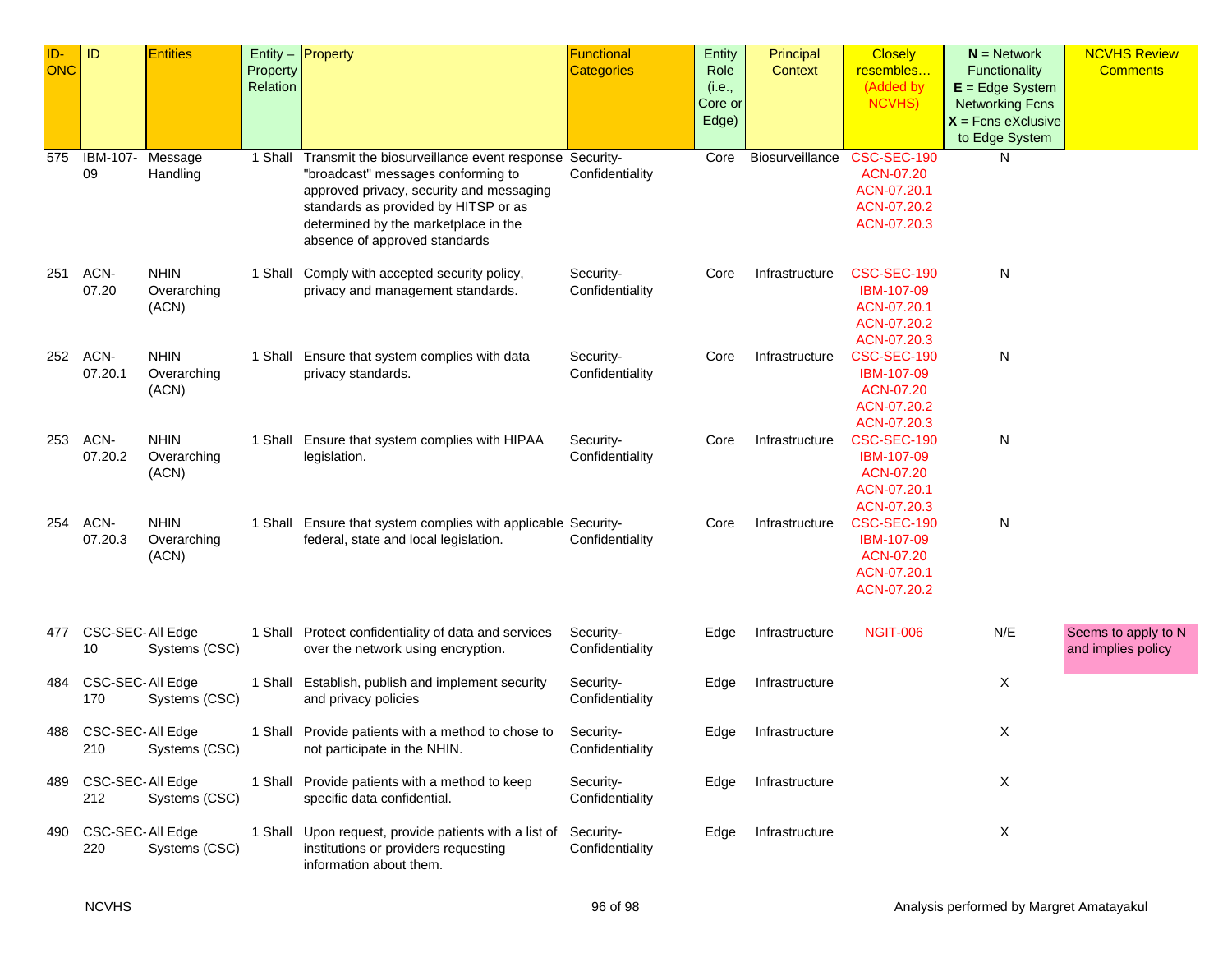| ID-<br><b>ONC</b> | ID                      | <b>Entities</b>                          | Property<br>Relation | Entity $-$ Property                                                                                                                                            | <b>Functional</b><br><b>Categories</b> | Entity<br>Role<br>(i.e.,<br>Core or<br>Edge) | Principal<br><b>Context</b> | <b>Closely</b><br>resembles<br>(Added by<br>NCVHS)                                  | $N =$ Network<br><b>Functionality</b><br>$E = Edge System$<br><b>Networking Fcns</b><br>$X =$ Fcns eXclusive<br>to Edge System | <b>NCVHS Review</b><br><b>Comments</b> |
|-------------------|-------------------------|------------------------------------------|----------------------|----------------------------------------------------------------------------------------------------------------------------------------------------------------|----------------------------------------|----------------------------------------------|-----------------------------|-------------------------------------------------------------------------------------|--------------------------------------------------------------------------------------------------------------------------------|----------------------------------------|
| 268               | ACN-<br>07.23           | <b>CDO</b>                               |                      | 1 Shall Comply with accepted security policy,<br>privacy and management standards.                                                                             | Security-<br>Confidentiality           | Edge                                         | Infrastructure              |                                                                                     | X                                                                                                                              |                                        |
| 271               | ACN-<br>07.23.3         | <b>CDO</b>                               |                      | 1 Shall Ensure that system complies with applicable Security-<br>federal, state and local legislation.                                                         | Confidentiality                        | Edge                                         | Infrastructure              |                                                                                     | $\times$                                                                                                                       |                                        |
| 276               | ACN-<br>07.27.1         | <b>CDO</b>                               |                      | 1 Shall Ensure appropriate technical and procedural Security-<br>controls have been implemented to support Confidentiality<br>the Information Security Policy. |                                        | Edge                                         | Infrastructure              |                                                                                     | X                                                                                                                              |                                        |
| 277               | ACN-<br>07.27.2         | CDO                                      |                      | 1 Shall Ensure that a robust monitoring capability<br>exists to assure adherence and compliance Confidentiality<br>to the Information Security Policy.         | Security-                              | Edge                                         | Infrastructure              |                                                                                     | X                                                                                                                              |                                        |
|                   | 432 CSC-EHR-CDO<br>350  |                                          |                      | 1 Shall Provide patients with a method to indicate<br>that a particular visit is confidential, and<br>hence only the ordering clinician is to be.<br>notified. | Security-<br>Confidentiality           | Edge                                         | EHR - Lab                   |                                                                                     | X                                                                                                                              |                                        |
| 480               | CSC-SEC-All Edge<br>130 | Systems (CSC)                            |                      | 2 Should Detect network intrusions and log them.                                                                                                               | Security-<br>Confidentiality           | Edge                                         | Infrastructure              |                                                                                     | X                                                                                                                              |                                        |
| 487               | CSC-SEC-All Edge<br>200 | Systems (CSC)                            |                      | 2 Should Manage levels of patient consent, that are<br>used to filter the release of health data from<br>local data sources.                                   | Security-<br>Confidentiality           | Edge                                         | Infrastructure              |                                                                                     | Χ                                                                                                                              |                                        |
| 485               | CSC-SEC-CDO<br>180      |                                          |                      | 2 Should Enforce CDO-to-CDO and CDO-to-NHIN<br>security and privacy policies.                                                                                  | Security-<br>Confidentiality           | Edge                                         | Infrastructure              | CSC-SEC-190<br>IBM-107-09<br>ACN-07.20<br>ACN-07.20.1<br>ACN-07.20.2<br>ACN-07.20.3 | N                                                                                                                              |                                        |
|                   | 1044 NGIT-060 CDO       |                                          | May                  | Anonymize data for transmission to public<br>health agencies                                                                                                   | Security-<br>Confidentiality           | Edge                                         | <b>Bio</b>                  | IBM-102-06<br>IBM-103-06                                                            | N                                                                                                                              |                                        |
|                   | 1054 NGIT-<br>069a      | <b>CDO</b>                               | May                  | Implement a randomized data linker (RDL)<br>for biosurveillance data transmitted to public Confidentiality<br>health agencies                                  | Security-                              | Edge                                         | Bio                         |                                                                                     | N                                                                                                                              |                                        |
|                   | 1032 NGIT-006 Message   | Handling                                 |                      | 1 Shall Support transport level security                                                                                                                       | Security-<br>Confidentiality           |                                              | Infrastructure              | CSC-SEC-10                                                                          | N                                                                                                                              | Combined                               |
|                   | 1096 NGIT-117 CDO       |                                          | May                  | Support re-linking identity information to<br>anonymized data per RDL                                                                                          | Security-<br>Confidentiality           |                                              | <b>Bio</b>                  | IBM-102-07<br><b>NGIT-066</b><br><b>NGIT-069</b><br><b>NGIT-116</b>                 | N                                                                                                                              | Combined                               |
| 492               | 240                     | CSC-SEC-CDO-CDO<br><b>NHIN Interface</b> | 1 Shall              | Establish pairwise trust relationships with<br>the entities of the RHIO or SNO.                                                                                | Security-<br>Credentialing             | Core                                         | Infrastructure              | <b>ACN-04.3</b><br><b>ACN-04.6</b>                                                  | N                                                                                                                              | Combined                               |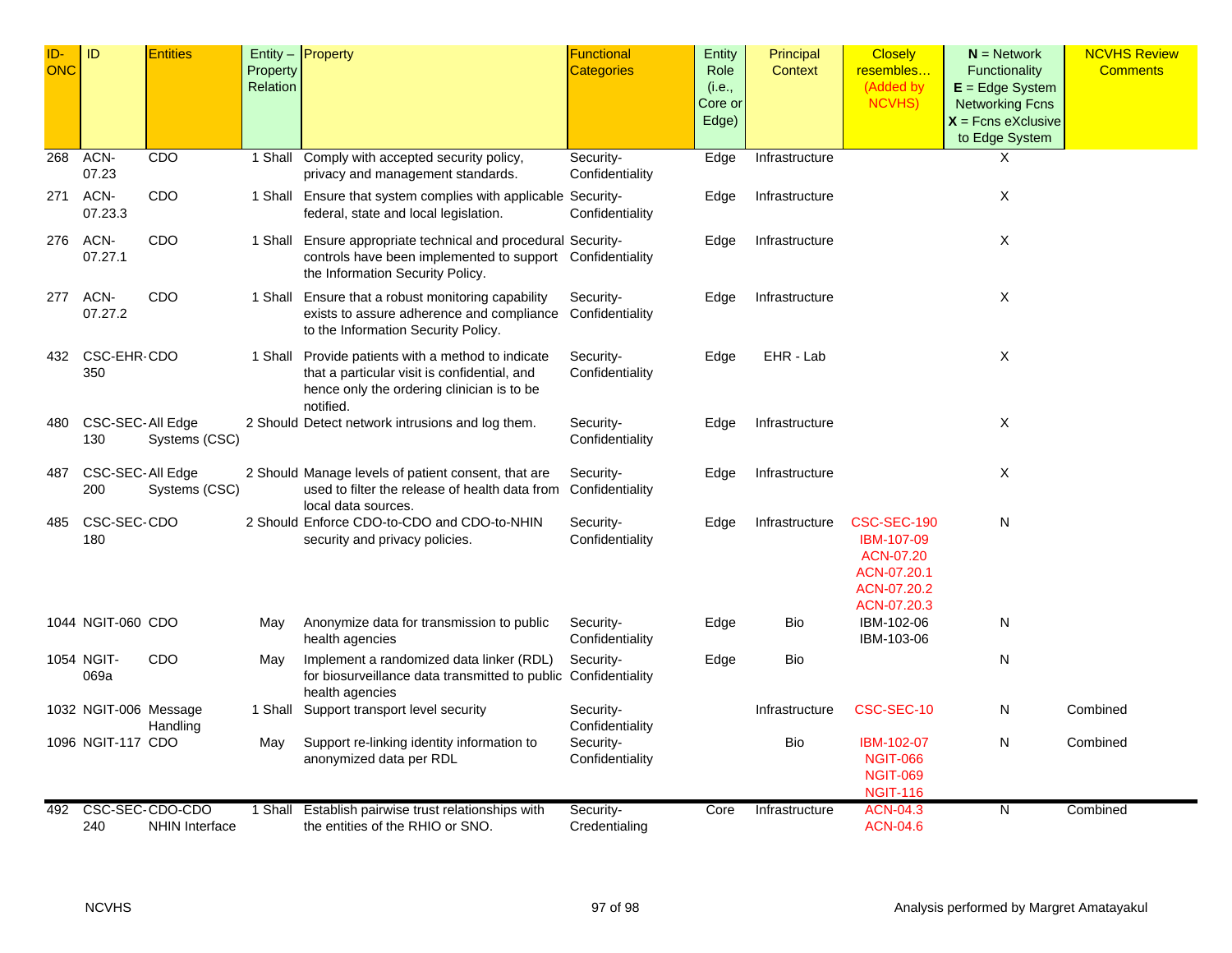| ID-<br>ONC | ID                         | <b>Entities</b>                         | Property<br>Relation | Entity $-$ Property                                                                                                    | Functional<br><b>Categories</b> | Entity<br>Role<br>(i.e.,<br>Core or<br>Edge) | Principal<br><b>Context</b> | <b>Closely</b><br>resembles<br>(Added by<br><b>NCVHS)</b> | $N =$ Network<br>Functionality<br>$E = Edge System$<br><b>Networking Fcns</b><br>$X$ = Fcns eXclusive<br>to Edge System | <b>NCVHS Review</b><br><b>Comments</b> |
|------------|----------------------------|-----------------------------------------|----------------------|------------------------------------------------------------------------------------------------------------------------|---------------------------------|----------------------------------------------|-----------------------------|-----------------------------------------------------------|-------------------------------------------------------------------------------------------------------------------------|----------------------------------------|
| 108        | ACN-04.3 NHIN              | Administration-<br>User<br>Registration | 1 Shall              | Register public health users to participate in<br>the NHIN.                                                            | Security-<br>Credentialing      | Core                                         | Biosurveillance             | <b>CSC-SEC-240</b><br><b>ACN-04.6</b>                     | N                                                                                                                       |                                        |
| 111        | ACN-04.6 NHIN              | Administration-<br>User<br>Registration |                      | 1 Shall Register system administrators to participate Security-<br>in the NHIN.                                        | Credentialing                   | Core                                         | Infrastructure              | CSC-SEC-240<br><b>ACN-04.3</b>                            | N                                                                                                                       |                                        |
| 588        | IBM-203-<br>01             | Consumer<br>System-PHR                  |                      | 1 Shall Prompt the consumer to select what third-<br>parties will have access to their PHR                             | Security-<br>Credentialing      |                                              | Edge CE - Consumer          |                                                           | Χ                                                                                                                       |                                        |
| 99         | ACN-04.1 NHIN              | Administration-<br>User<br>Registration |                      | 1 Shall Register patients to participate in the NHIN.                                                                  | Security-<br>Credentialing      | Edge                                         | Infrastructure              | <b>ACN-04.2</b><br><b>ACN-04.4</b><br><b>ACN-04.5</b>     | E.                                                                                                                      | Equivalent of N                        |
| 107        | ACN-04.2 NHIN              | Administration-<br>User<br>Registration |                      | 1 Shall Register providers to participate in the<br>NHIN.                                                              | Security-<br>Credentialing      | Edge                                         | CE, EHR                     | <b>ACN-04.1</b><br><b>ACN-04.4</b><br><b>ACN-04.5</b>     | E.                                                                                                                      | Equivalent of N                        |
| 109        | ACN-04.4 NHIN              | Administration-<br>User<br>Registration |                      | 1 Shall Register public health users to participate in Security-<br>the NHIN.                                          | Credentialing                   | Edge                                         | Biosurveillance             | <b>ACN-04.1</b><br><b>ACN-04.2</b><br><b>ACN-04.5</b>     | Е                                                                                                                       | Equivalent of N                        |
| 110        | ACN-04.5 NHIN              | Administration-<br>User<br>Registration |                      | 1 Shall Register system administrators to participate Security-<br>in the NHIN.                                        | Credentialing                   | Edge                                         | Infrastructure              | <b>ACN-04.1</b><br><b>ACN-04.2</b><br><b>ACN-04.4</b>     | Е                                                                                                                       | Equivalent of N                        |
| 493        | <b>CSC-SEC-NHIN</b><br>250 | Administration-<br>User<br>Registration |                      | 1 Shall Maintain the identities of its Users,<br>according to a written and approved security Credentialing<br>policy. | Security-                       | Edge                                         | Infrastructure              |                                                           | E                                                                                                                       |                                        |
| 589        | IBM-203-<br>02             | Consumer<br>System-PHR                  | May                  | Provide look-up and reconciliation service<br>for third parties                                                        | Security-<br>Credentialing      | Edge                                         | CE - Consumer               |                                                           | Е                                                                                                                       |                                        |
| 590        | IBM-203-<br>03             | Consumer<br>System-PHR                  | May                  | Query against a provider directory provided<br>by the marketplace                                                      | Security-<br>Credentialing      | Edge                                         | CE - Consumer               |                                                           | Χ                                                                                                                       |                                        |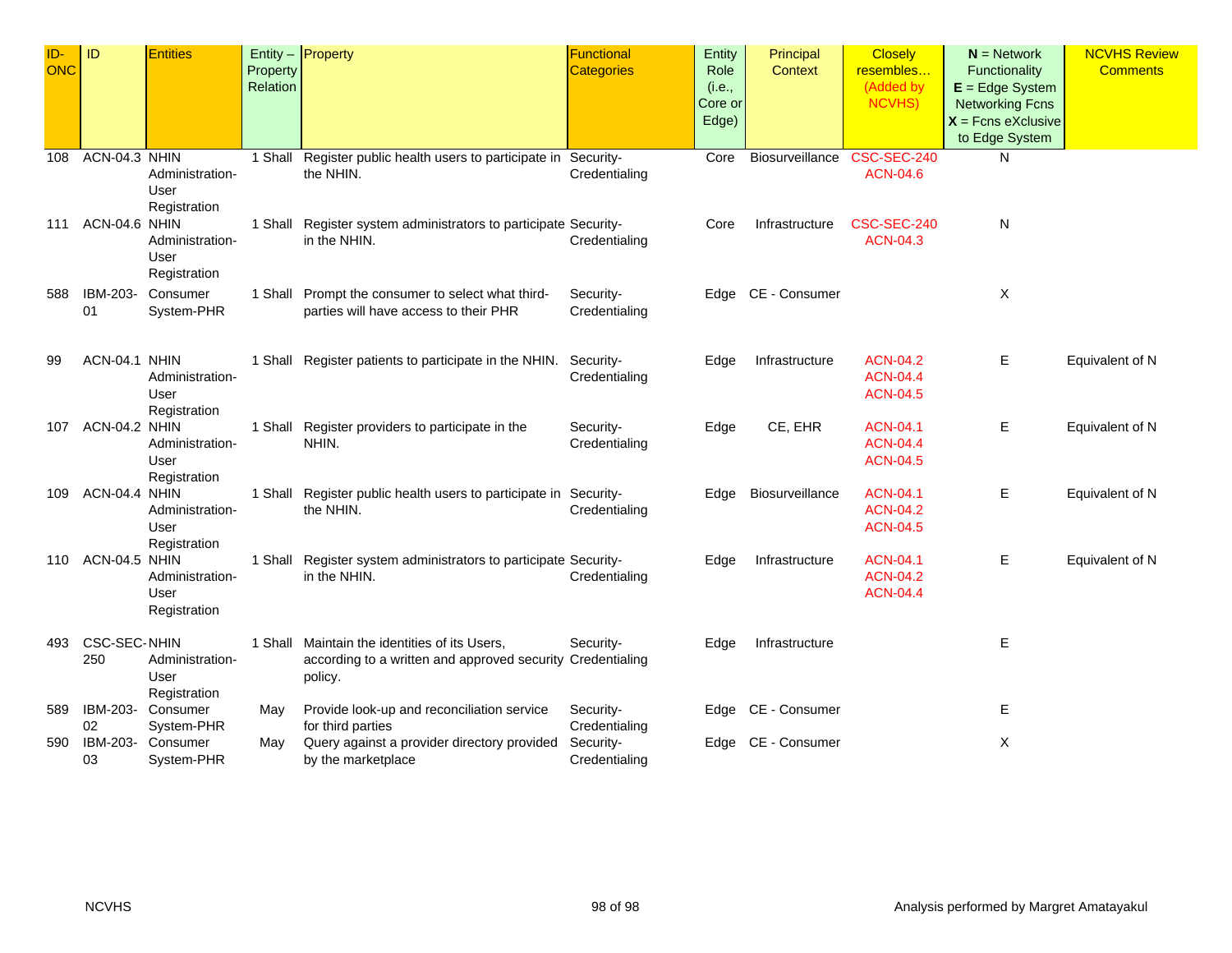#### **Introduction to Analysis**

The original 977 functional requirements were identified by the consortia contractors as those that may be performed by entities whose primary purpose was to provide networking services, identified initially by ONC as "core systems," and those that may be performed by various other entities, identified initially by ONC as "edge systems." Edge systems may be EHRs in care delivery organizations, terminology servers provided by vendor systems, etc. Some edge systems provide application support

Because the terms "core" and "edge" did not convey the notion that "core" was comprised of many entities and that "edge" systems could also provide networking functionality, these terms were first refined as illustrated in the Venn diagram below. Subsequently, the terms were discarded when the



Each of the 977 functional requirements was then labeled as pertaining to one of the three locations,  **Network functionality (N)** may be provided by network service providers and/or other  **Functional requirements for edge systems relating to networking (E)**. These functional

requirements may at different times and different locations be performed by different types of entities.

 **Functions that apply eXclusively to an edge system (X)** are those where an application at a specific location interacts with the information and applies it in a useful and appropriate manner. NCVHS has identified these within the analysis of the complete set of detailed functions as those that apply exclusively to edge functionality. NCVHS has not brought these "X" functions forward as part of

#### **Functional Categories Defined by ONC**

The following functional categories defined by ONC have been grouped by the six major categories identified by

#### **SECURITY**

**Authentication** – The ability to uniquely identify and validate (to a reasonable degree) the identity of an entity. These requirements are applicable to systems, services, and organizational actors.

**Authorization** – The ability to determine and grant access to systems, services and data based on prescribed parameters (instantiated authorization/access policies). For example, the process of granting authority or

**Confidentiality** – The ability to ensure that data are not disclosed (e.g., viewed, obtained or made known) to unauthorized individuals per organizational policies. Functionality to provide privacy, de-identification,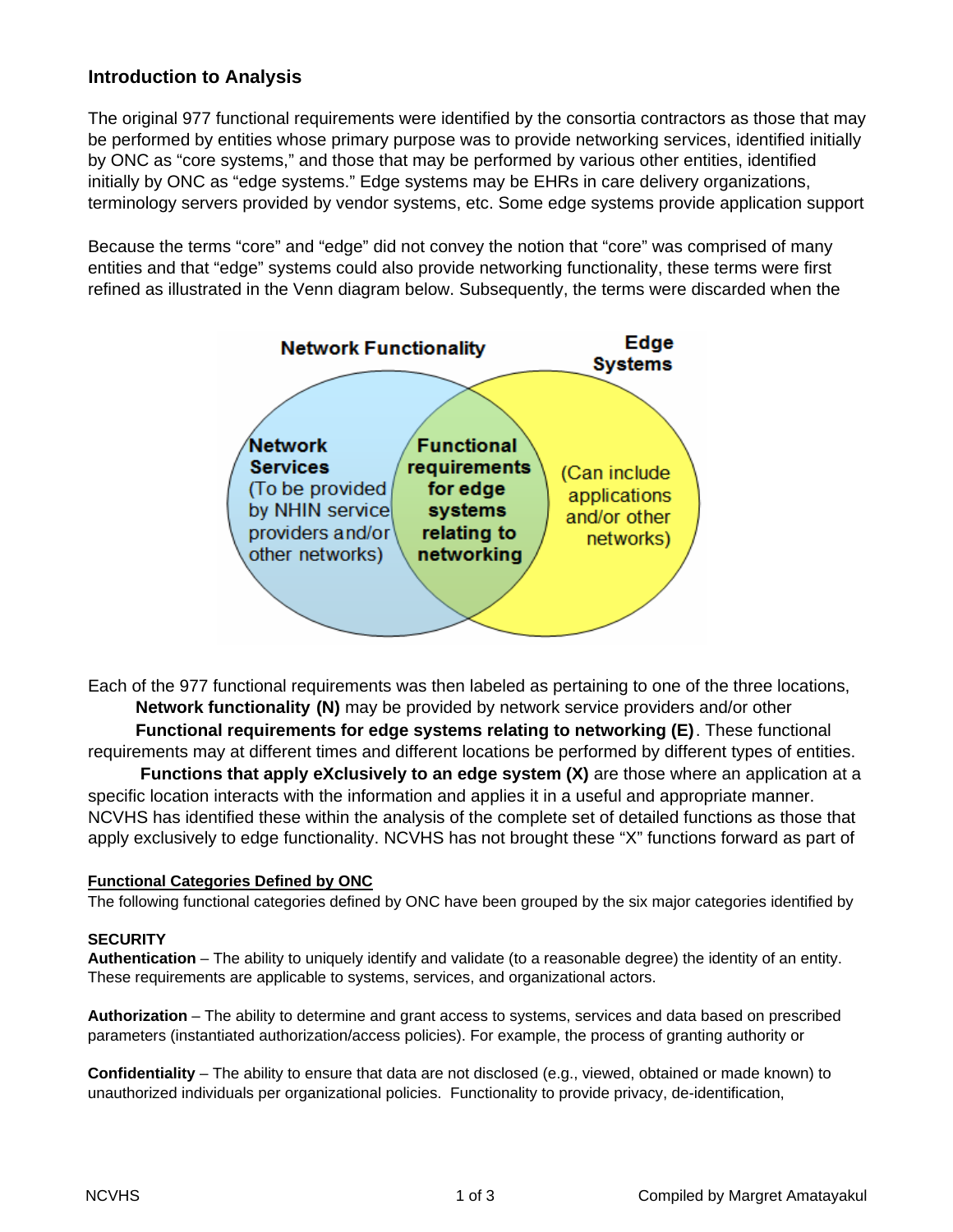**Credentialing** – The process of validating or confirming the qualifications of licensed professionals, e.g., clinical provider. These functional requirements are distinct from authentication and authorization.

#### **INFORMATION LOCATION**

**Identity/Information Correlation** – The ability to map information or entities with other entities (e.g., individuals or organizations, or necessarily a named system or network user). For example, correlating clinical information to

**Record Location** – The ability to determine the location of data.

#### **DATA TRANSACTION**

**Data Retrieval (Pull)** – The functional requirements to support the request/retrieval of data.

**Data Transmission (Push)** – The functional requirements to support the unsolicited sending of data.

**Audit and Logging -** Functionality to support the recording of transactions and capability to review such recordings. For example, the functionality to support the identification and monitoring of activities within an

**Data Access and Update** –The ability to retrieve, view, and modify data, within prescribed policies.

**Data Routing** – The ability to identify a receiving system and ensure delivery of data.

Data Transaction Verification\* - This category was added by contractors without further definition.

Configuration\* - This category was added by contractors without further definition.

#### **DATA TRANSFORMATION**

**Data Filtering** – The functional requirements to support identifying and/or qualifying data that needs to be

**Data Mapping/Translation** – The functional requirements to support reformatting or expressing data in different terms. These requirements may relate to terminology and/or message structure.

**Data Rendering** – The ability to present data.

#### **DATA CONTENT**

**Data Content -** There may exist requirements on data that constrain the context and use of data exchanged within the NHIN. While many data requirements may be deferred to review of specifications or standards, there may be some high level data constrainst that should be included within the Data Content functional category (e.g.,

**Data Quality/Data Integrity** – The functional requirements to ensure data is correct and complete, including the

**Data Source** – The functional requirements to support the identification of the data/information point of origin.

**Data Usage** – There may exist requirements on data that constrain the context and use of data exchanged within the Nationwide Health Information Network. While many data requirements may be deferred to review of specifications or standards, there may be some high level data constraints that should be included within the Data

#### **DATA STORAGE**

**Persistent Data Storage** – The ability of a system to function as a data repository.

**Transient Data** – The ability of a systems to function as a data repository for a given entity for a given period of

#### **Non-Functional Categories**

Below is a proposed list of categories that include system qualities or "non-functional" requirements. As noted above, the expectation is that categories of non-functional requirements will only be designated where the property has a substantial impact on the architecture and capabilities of the Nationwide Health Information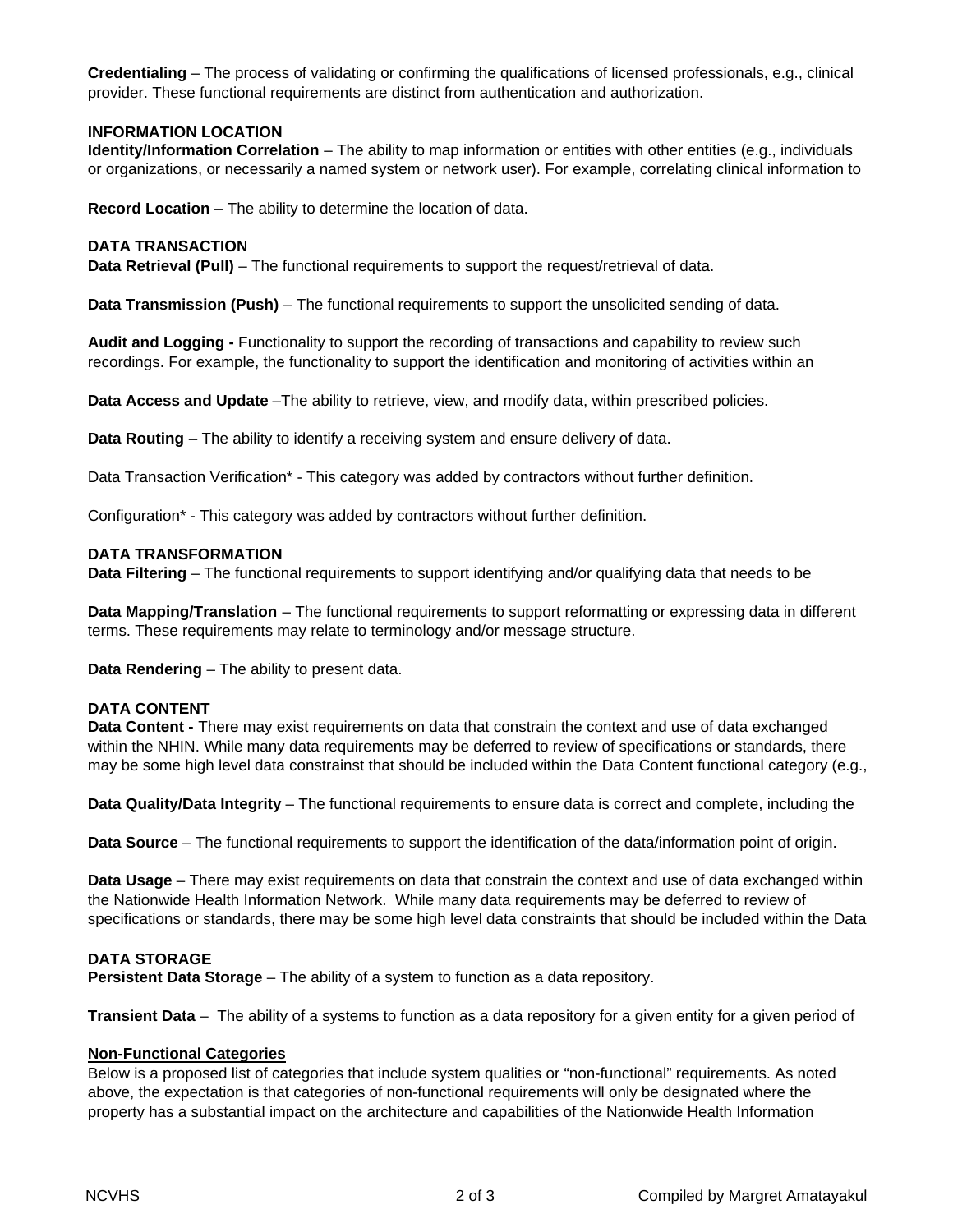**Accuracy** – a measure of the application service quality - from the customer's perspective, the precision with which responses are provided to customer inquiries.

**Business Rules** – Policy driven dynamic requirements that may change during the operation of the system, requiring that the system adapt to the change without major rework.

**Performance** – a measure of the degree to which an entity satisfies its intended purpose.

**Robustness** – a measure of the ability of system to adjust to unanticipated conditions (i.e., the ability of a system to adjust to unanticipated conditions without losing its endurance and level of quality).

**Scalability** – a measure of the ability of system to adjust or extend to changing demands (user load, data load).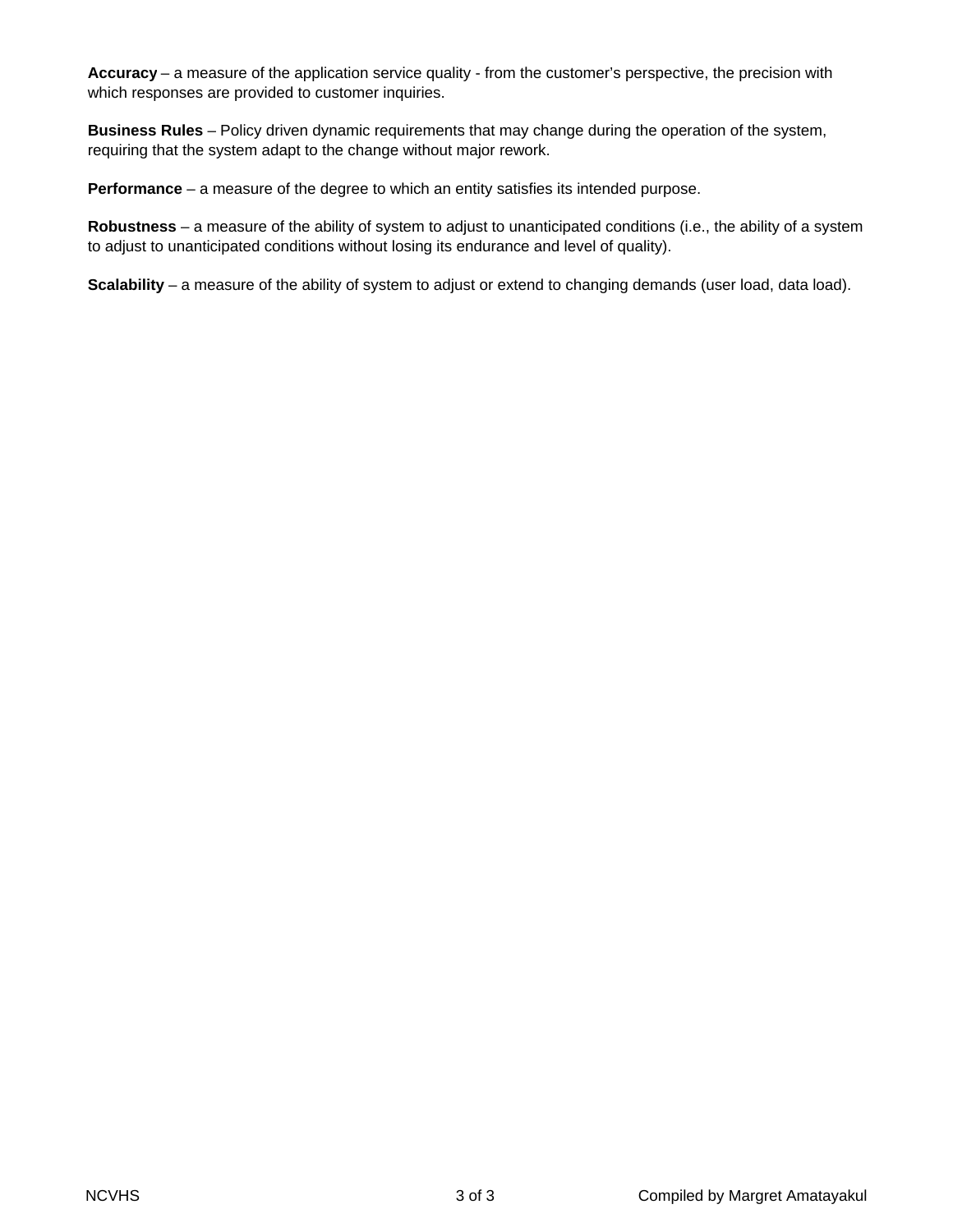## **SENSITIVE: UNAUTHORIZED DISTRIBUTION PROHIBITED**

| $#$ ID |                                           |                                    |            |                                                                                                                                                                                                                                |                                                                          |                                                                 |                         |                                |                                            |                                                                                                                           | <b>Compressed Inventory of Functional Requirements</b>                                         |                               |                               |                               |                                |                                     |                                                          |  |
|--------|-------------------------------------------|------------------------------------|------------|--------------------------------------------------------------------------------------------------------------------------------------------------------------------------------------------------------------------------------|--------------------------------------------------------------------------|-----------------------------------------------------------------|-------------------------|--------------------------------|--------------------------------------------|---------------------------------------------------------------------------------------------------------------------------|------------------------------------------------------------------------------------------------|-------------------------------|-------------------------------|-------------------------------|--------------------------------|-------------------------------------|----------------------------------------------------------|--|
|        |                                           |                                    | Property   | <b>Entity - Property</b>                                                                                                                                                                                                       | <b>Functional Categories</b>                                             | <b>Entity Role</b> Link to other<br>(i.e., Core or requirements |                         |                                | <b>Principal Context Context Reference</b> | <b>Comments / Rationale</b>                                                                                               | <b>Associated Reference 1</b><br><b>Associated Reference 2</b><br><b>Closely</b><br>resembles. | <b>Associated Reference 3</b> | <b>Associated Reference 4</b> | <b>Associated Reference 5</b> | <b>Intital Review Comments</b> | <u> Fentative </u><br><b>Entity</b> | <mark>Tentative Tentiative</mark><br>Functional Use Case |  |
|        |                                           |                                    | Relation   |                                                                                                                                                                                                                                |                                                                          | Edge)                                                           |                         |                                |                                            |                                                                                                                           |                                                                                                |                               |                               |                               |                                | Breakout<br><b>Session No.</b>      | Category Breakout<br>Breakout Session No.                |  |
|        | $\overline{CSC-BIO-010}$ $\overline{CDO}$ |                                    | May        | Share data with appropriate government authorities. CDOs may share Data Content-Data Usage                                                                                                                                     |                                                                          | Edge                                                            |                         | BIO -                          | p2, 1.1.1.2, 1.2.1.2                       |                                                                                                                           | IBM-102-11                                                                                     |                               |                               |                               | Duplicate                      |                                     | <b>Session No.</b>                                       |  |
|        |                                           |                                    |            | directly or use a third-party intermediary.                                                                                                                                                                                    |                                                                          |                                                                 |                         |                                |                                            |                                                                                                                           |                                                                                                |                               |                               |                               |                                |                                     |                                                          |  |
|        | CSC-BIO-340 CDO                           |                                    |            | Should   Electronically collect, process, and transmit pertinent public health   Data Content-Data Usage<br>data in a secure fashion, using existing data exchange, ensure data                                                |                                                                          |                                                                 | Edge BIO-010, 400, 540  | Bio                            | p09 s5, p10 s6, p11 s7                     |                                                                                                                           | <b>NGIT-054</b>                                                                                |                               |                               |                               | Duplicate                      |                                     |                                                          |  |
|        | $\overline{CSC-BIO-560}$ $\overline{CDO}$ |                                    | Mav        | is sent to appropriate PH agencies<br>Send results (and requested meta data) to PH Agencie(s)                                                                                                                                  | Data Transaction-(Push)                                                  | Edge $ BIO-580 $                                                |                         | Bio                            | $1.1.5.1$ 1.2.5.1, p07 s3, p10             |                                                                                                                           | <b>CSC-BIO-270</b>                                                                             |                               |                               |                               | Duplicate                      |                                     |                                                          |  |
|        |                                           |                                    |            |                                                                                                                                                                                                                                |                                                                          |                                                                 |                         |                                |                                            |                                                                                                                           | <b>CSC-BIO-310</b><br>CSC-BIO-250                                                              |                               |                               |                               |                                |                                     |                                                          |  |
|        |                                           |                                    |            |                                                                                                                                                                                                                                |                                                                          |                                                                 |                         |                                |                                            |                                                                                                                           | CSC-BIO-260                                                                                    |                               |                               |                               |                                |                                     |                                                          |  |
|        | $\overline{\overline{\text{NGIT-159}}}$   | $ $ CDO                            |            | Shall Transmit data to support public health biosurveillance                                                                                                                                                                   | Data Transaction-(Push)                                                  | Edge                                                            |                         | Bio                            |                                            | Data on patient-clinician encounters will be provided to<br>a network communicating with public health agencies           | IBM-102-11                                                                                     |                               |                               |                               | Duplicate                      |                                     |                                                          |  |
|        |                                           |                                    |            |                                                                                                                                                                                                                                |                                                                          |                                                                 |                         |                                |                                            | per agreement between entities. Agreements shall<br>specify the role a CDO NHIN interface performs                        |                                                                                                |                               |                               |                               |                                |                                     |                                                          |  |
|        |                                           |                                    |            |                                                                                                                                                                                                                                |                                                                          |                                                                 |                         |                                |                                            | regarding the filtering, aggregation, anonymizati                                                                         |                                                                                                |                               |                               |                               |                                |                                     |                                                          |  |
|        | $\overline{CSC-BIO-500}$ $\overline{CDO}$ |                                    | Should     | Filter collected data records to identify BIOsurveillance data and mark Data Transformation-Data Filtering                                                                                                                     |                                                                          | Edge CSC-SEC-200                                                |                         | Bio                            | 1.1.1.1 1.2.1.1, p07 s3, p10               |                                                                                                                           | <b>NGIT-055</b>                                                                                |                               |                               |                               | Duplicate                      |                                     |                                                          |  |
|        |                                           |                                    |            | relevant data whether directly or through an intermediary as required<br>by PHA or local policy                                                                                                                                |                                                                          |                                                                 |                         |                                |                                            |                                                                                                                           |                                                                                                |                               |                               |                               |                                |                                     |                                                          |  |
|        | CSC-BIO-510<br>NGIT-056                   | CDO<br>CDO                         | May<br>May | Aggregate identified essential data<br>Support filtering rules defined by public health agencies                                                                                                                               | Data Transformation-Data Filtering<br>Data Transformation-Data Filtering | Edge<br>Edge                                                    |                         | Bio                            | 1.1.1.2 1.2.1.2                            |                                                                                                                           | <b>NGIT-054</b><br><b>NGIT-055</b>                                                             |                               |                               |                               | Duplicate<br>Duplicate         |                                     |                                                          |  |
|        | IBM-209-38                                | CDO                                | May        | Create an exception list of data that is not imported                                                                                                                                                                          | Data Transformation-Data                                                 | Edge                                                            |                         | $CE$ - Consumer 2.3.2.3a       |                                            | 6.1 Provider access to PHR data                                                                                           | <b>NGIT-113</b>                                                                                |                               |                               |                               | Duplicate                      |                                     |                                                          |  |
|        | $\overline{CSC-BIO-520}$ $\overline{CDO}$ |                                    |            | Should   Accept responsibility and exercise reasonable precautions to ensure                                                                                                                                                   | Mapping/Translation<br>Information Location-Identity/Information         | Edge                                                            |                         | Bio                            | 1.1.2.1 1.2.2.1                            |                                                                                                                           |                                                                                                |                               |                               |                               | Policy                         |                                     |                                                          |  |
|        | CSC-BIO-110 CDO                           |                                    |            | identified data is anonymized<br>Should   Ensure timely data delivery (within twenty-four hours of clinical event) Non-Functional-Accuracy                                                                                     | Correlation                                                              | Edge   BIO-030, 400                                             |                         | Bio                            | $ p2, p04$ s2, p09 s5, p11 s7              |                                                                                                                           | IBM-102-11                                                                                     |                               |                               |                               | Duplicate                      |                                     |                                                          |  |
|        |                                           |                                    |            |                                                                                                                                                                                                                                |                                                                          |                                                                 |                         |                                |                                            |                                                                                                                           |                                                                                                |                               |                               |                               |                                |                                     |                                                          |  |
|        | <b>IBM-103-11</b>                         | $ $ CDO                            |            | Shall Send biosurveillance data within 24 hours of the event                                                                                                                                                                   | Non-Functional-Performance                                               |                                                                 |                         | Bio                            | 1.2.5.1X                                   | 3.4 Integrated CDOs - Route, Transmit, Audit Log<br><b>Requested Data</b>                                                 | IBM-102-11                                                                                     |                               |                               |                               | Duplicate                      |                                     |                                                          |  |
|        | ACN-07.21.4 CDO                           |                                    | Shall      | Enforce compliance with an established password policy.                                                                                                                                                                        | Non-Functional-Robustness                                                | Edge N/A                                                        |                         | Infrastructure No Reference    |                                            | All user, system and application (service) accounts                                                                       | ACN-07.31                                                                                      |                               |                               |                               | Policy                         |                                     |                                                          |  |
|        |                                           |                                    |            |                                                                                                                                                                                                                                |                                                                          |                                                                 |                         |                                |                                            | must require strong passwords, including but not limited<br>to length, complexity, and lifecycle (history, age,           |                                                                                                |                               |                               |                               |                                |                                     |                                                          |  |
|        |                                           |                                    |            |                                                                                                                                                                                                                                |                                                                          |                                                                 |                         |                                |                                            | change, expiration).                                                                                                      |                                                                                                |                               |                               |                               |                                |                                     |                                                          |  |
|        | $ACN-07.21.9$ CDO                         |                                    |            | Shall Secure all hardware against damage and unauthorized modification. Non-Functional-Robustness                                                                                                                              |                                                                          | Edge N/A                                                        |                         | Infrastructure No Reference    |                                            | Dedicated enclosures should be used to restrict access<br>to hardware to authorized users. Data center facilities         |                                                                                                |                               |                               |                               | Policy                         |                                     |                                                          |  |
|        |                                           |                                    |            |                                                                                                                                                                                                                                |                                                                          |                                                                 |                         |                                |                                            | must offer protections, including but not limited to, UPS,<br>humidity, temperature, flood, fire and natural disasters.   |                                                                                                |                               |                               |                               |                                |                                     |                                                          |  |
|        | ACN-07.22                                 | COO                                | Shall      | Ensure that controls are applied to prevent unauthorized access to $\blacksquare$ Non-Functional-Robustness                                                                                                                    |                                                                          | Edge N/A                                                        |                         | Infrastructure No Reference    |                                            | Only trusted components may obtain access to the                                                                          |                                                                                                |                               |                               |                               | Polic                          |                                     |                                                          |  |
|        |                                           |                                    |            | the network                                                                                                                                                                                                                    |                                                                          |                                                                 |                         |                                |                                            | network                                                                                                                   |                                                                                                |                               |                               |                               |                                |                                     |                                                          |  |
|        | $ACN-07.22.1$ CDO                         |                                    | Shall      | Ensure that controls are applied to prevent unauthorized traffic from $\Box$ Non-Functional-Robustness<br>entering the network.                                                                                                |                                                                          | Edge N/A                                                        |                         | Infrastructure No Reference    |                                            | Devices, including but not limited to firewalls, routers,<br>and switches, are installed on the network to allow only     |                                                                                                |                               |                               |                               | Policy                         |                                     |                                                          |  |
|        | ACN-07.31                                 | CDO                                |            | Shall Enforce compliance with an established password policy.                                                                                                                                                                  | Non-Functional-Robustness                                                | Edge N/A                                                        |                         | Infrastructure No Reference    |                                            | authorized traffic.<br>All user, system and application (service) accounts                                                | ACN-07.21.4                                                                                    |                               |                               |                               | Duplicate                      |                                     |                                                          |  |
|        |                                           |                                    |            |                                                                                                                                                                                                                                |                                                                          |                                                                 |                         |                                |                                            | must require strong passwords, including but not limited                                                                  |                                                                                                |                               |                               |                               |                                |                                     |                                                          |  |
|        |                                           |                                    |            |                                                                                                                                                                                                                                |                                                                          |                                                                 |                         |                                |                                            | to length, complexity, and lifecycle (history, age,<br>change, expiration).                                               |                                                                                                |                               |                               |                               |                                |                                     |                                                          |  |
|        | ACN-07.33                                 | CDO                                |            | Shall Ensure that controls are applied to prevent unauthorized access to Non-Functional-Robustness<br>the network                                                                                                              |                                                                          | Edge $N/A$                                                      |                         | Infrastructure No Reference    |                                            | Only trusted components may obtain access to the<br>network.                                                              |                                                                                                |                               |                               |                               | Policy                         |                                     |                                                          |  |
|        | ACN-07.33.1 CDO                           |                                    | Shall      | Ensure that controls are applied to prevent unauthorized traffic from Non-Functional-Robustness<br>entering the network.                                                                                                       |                                                                          | Edge $N/A$                                                      |                         |                                | Infrastructure   No Reference              | Devices, including but not limited to firewalls, routers,<br>and switches, are installed on the network to allow only $ $ |                                                                                                |                               |                               |                               | Policy                         |                                     |                                                          |  |
|        |                                           |                                    |            |                                                                                                                                                                                                                                |                                                                          |                                                                 |                         |                                |                                            | authorized traffic.                                                                                                       |                                                                                                |                               |                               |                               |                                |                                     |                                                          |  |
|        | $ACN-07.23.1$ CDO<br>ACN-07.23.2 CDO      |                                    | Shall      | Ensure that system complies with data privacy standards.<br>Shall   Ensure that system complies with HIPAA legislation.                                                                                                        | Security-Confidentiality<br>Security-Confidentiality                     | Edge N/A<br>N/A<br>Edge                                         |                         | Infrastructure   No Reference  | Infrastructure   No Reference              | Federal privacy and security requirements outlined in                                                                     |                                                                                                |                               |                               |                               | <u>Policy</u>                  |                                     |                                                          |  |
|        | ACN-07.27                                 | CDO                                |            | Shall Ensure that an up-to-date Information Security Policy exists, which is Security-Confidentiality                                                                                                                          |                                                                          | Edge $ N/A $                                                    |                         | Infrastructure No Reference    |                                            | HIPAA should be implemented.<br>There must be a Security Policy that defines security                                     |                                                                                                |                               |                               |                               | Policy                         |                                     |                                                          |  |
|        |                                           |                                    |            | aligned to industry best practice.                                                                                                                                                                                             |                                                                          |                                                                 |                         |                                |                                            | controls the Edge organization is committed to                                                                            |                                                                                                |                               |                               |                               |                                |                                     |                                                          |  |
|        | ACN-07.28                                 | <b>CDO</b>                         | Shall      | Ensure an Acceptable Usage Policy exists that defines what is and is $ $ Security-Confidentiality                                                                                                                              |                                                                          | Edge N/A                                                        |                         | Infrastructure No Reference    |                                            | maintaining                                                                                                               |                                                                                                |                               |                               |                               | Policy                         |                                     |                                                          |  |
|        |                                           |                                    |            | not acceptable usage of systems with access to NHIN data.                                                                                                                                                                      |                                                                          |                                                                 |                         |                                |                                            |                                                                                                                           |                                                                                                |                               |                               |                               |                                |                                     |                                                          |  |
|        | ACN-07.35                                 | CDO                                |            | Shall Comply with accepted security best practices.                                                                                                                                                                            | Security-Confidentiality                                                 | Edge N/A                                                        |                         |                                | Infrastructure No Reference                | Security management standards and best practices<br>issued by recognized security standards organizations                 |                                                                                                |                               |                               |                               | Policy                         |                                     |                                                          |  |
|        |                                           |                                    |            |                                                                                                                                                                                                                                |                                                                          |                                                                 |                         |                                |                                            | should be implemented.                                                                                                    |                                                                                                |                               |                               |                               |                                |                                     |                                                          |  |
|        | ACN-07.36<br>ACN-07.37                    | CDO<br>$ $ CDO                     |            | Shall   Ensure that system complies with data privacy standards.<br>Shall   Ensure that system complies with HIPAA legislation.                                                                                                | Security-Confidentiality<br>Security-Confidentiality                     | Edge N/A<br>N/A<br>Edge                                         |                         | Infrastructure No Reference    | Infrastructure   No Reference              | Federal privacy and security requirements outlined in                                                                     |                                                                                                |                               |                               |                               | Policy<br>Policy               |                                     |                                                          |  |
|        | ACN-07.38                                 | $ $ CDO                            | Shall      | Ensure that system complies with state and local legislation.                                                                                                                                                                  | Security-Confidentiality                                                 | Edge N/A                                                        |                         | Infrastructure No Reference    |                                            | HIPAA should be implemented.<br>State and local privacy, security and disclosure                                          |                                                                                                |                               |                               |                               | Policy                         |                                     |                                                          |  |
|        |                                           |                                    |            |                                                                                                                                                                                                                                |                                                                          |                                                                 |                         |                                |                                            | requirements outlined in applicable legislation must be<br>implemented.                                                   |                                                                                                |                               |                               |                               |                                |                                     |                                                          |  |
|        | ACN-07.29 CDO                             |                                    |            | Shall Confirm via self-certification or 3rd party certification that all relevant Security-Credentialing                                                                                                                       |                                                                          | Edge N/A                                                        |                         |                                | Infrastructure   No Reference              | Before connection to the NHIN is authorized, each                                                                         |                                                                                                |                               |                               |                               | Policy                         |                                     |                                                          |  |
|        |                                           |                                    |            | information security controls have been implemented and are<br>appropriate for the level of sensitivity of NHIN data.                                                                                                          |                                                                          |                                                                 |                         |                                |                                            | Edge organization must self-certify or obtain 3rd party<br>certification that they have appropriate security controls     |                                                                                                |                               |                               |                               |                                |                                     |                                                          |  |
|        |                                           |                                    |            |                                                                                                                                                                                                                                |                                                                          |                                                                 |                         |                                |                                            | in place to protect the confidentiality, integrity and<br>availability of HHS data they will                              |                                                                                                |                               |                               |                               |                                |                                     |                                                          |  |
|        |                                           |                                    |            |                                                                                                                                                                                                                                |                                                                          |                                                                 | <b>NGIT-071</b>         |                                |                                            |                                                                                                                           | IBM-102-08                                                                                     |                               |                               |                               |                                |                                     |                                                          |  |
|        | $NGIT-072$                                | CDO-CDO NHIN Interface             |            | Shall   Transmit anonymized data as well formed messages to specific public Data Transaction-(Push)<br>health agencies                                                                                                         |                                                                          | Core                                                            |                         | Bio                            | 1.1.5.1, 1.2.5.1                           |                                                                                                                           |                                                                                                |                               |                               |                               | Duplicate                      |                                     |                                                          |  |
|        | <b>IBM-102-04</b>                         | CDO-CDO NHIN Interface             | Shall      | Filter data source HL7 streams to identify biosurveillance data<br>meeting all specified (trigger) conditions for requirements requested                                                                                       | Data Transformation-Data Filtering                                       | Core                                                            |                         | Bio                            | 1.1.1.1                                    | 2.3 Individual CDOs - Filter, Transform, Anonymize,<br>Link Requested Data                                                | <b>NGIT-064</b>                                                                                |                               |                               |                               | Duplicate                      |                                     |                                                          |  |
|        | <b>IBM-103-04</b>                         | CDO-CDO NHIN Interface             | Shall      | by authorized Public Health agencies<br>Filter data source HL7 streams to identify biosurveillance data                                                                                                                        | Data Transformation-Data Filtering                                       | Core                                                            |                         | Bio                            | 1.2.1.1                                    | 3.3 Integrated CDOs - Filter, Transform, Anonymize,                                                                       | <b>NGIT-064</b>                                                                                |                               |                               |                               | Duplicate                      |                                     |                                                          |  |
|        |                                           |                                    |            | meeting all specified (trigger) conditions for patient care and resource                                                                                                                                                       |                                                                          |                                                                 |                         |                                |                                            | <b>Link Requested Data</b>                                                                                                |                                                                                                |                               |                               |                               |                                |                                     |                                                          |  |
|        |                                           |                                    |            | utilization requirements requested by authorized Public Health<br>agencies                                                                                                                                                     |                                                                          |                                                                 |                         |                                |                                            | For reference numbers 1.2.1 through 1.2.5, the<br>recipients of requests for data from PH agencies are                    |                                                                                                |                               |                               |                               |                                |                                     |                                                          |  |
|        |                                           |                                    |            |                                                                                                                                                                                                                                |                                                                          |                                                                 |                         |                                |                                            | Integrated health care data suppliers , organizations<br>that span jurisdictional or fu                                   |                                                                                                |                               |                               |                               |                                |                                     |                                                          |  |
|        |                                           |                                    |            |                                                                                                                                                                                                                                |                                                                          |                                                                 |                         | Bio                            |                                            |                                                                                                                           | <b>NGIT-064</b>                                                                                |                               |                               |                               |                                |                                     |                                                          |  |
|        | $NGIT-061$                                | CDO-CDO NHIN Interface             |            | Shall Support filtering rules defined by public health agencies (on a per                                                                                                                                                      | Data Transformation-Data Filtering                                       | Core                                                            |                         |                                |                                            |                                                                                                                           |                                                                                                |                               |                               |                               | Duplicate                      |                                     |                                                          |  |
|        | <b>IBM-103-08</b>                         | CDO-CDO NHIN Interface             | Shall      | entity basis)<br>Transform data using approved standards as provided by HITSP or                                                                                                                                               | Data Transformation-Data                                                 | Core                                                            |                         | Bio                            | .2.3.1                                     | 3.3 Integrated CDOs - Filter, Transform, Anonymize,                                                                       | IBM-102-08                                                                                     |                               |                               |                               | Duplicate                      |                                     |                                                          |  |
|        |                                           |                                    |            | as agreed upon with ONC for the Architecture Prototype                                                                                                                                                                         | Mapping/Translation                                                      |                                                                 |                         |                                |                                            | Link Requested Data                                                                                                       |                                                                                                |                               |                               |                               |                                |                                     |                                                          |  |
|        | NGIT-068                                  | CDO-CDO NHIN Interface             | Shall      | Transform data into approved standards                                                                                                                                                                                         | Data Transformation-Data                                                 | Core                                                            |                         | Bio                            | 1.1.3.1, 1.2.3.1                           |                                                                                                                           | IBM-102-08                                                                                     |                               |                               |                               | Duplicate                      |                                     |                                                          |  |
|        | <b>IBM-102-13</b>                         | CDO-CDO NHIN Interface             |            | Should   Minimize double counting. The system should be able to determine                                                                                                                                                      | Mapping/Translation<br>Information Location-Identity/Information         | Core                                                            |                         | Biosurveillance 1.1.5.1X       |                                            | 2.4 Individual CDOs - Route, Transmit, Audit Log                                                                          | IBM-103-13                                                                                     |                               |                               |                               | Duplicate                      |                                     |                                                          |  |
|        |                                           |                                    |            | when multiple and or independently submitted data refer to the same Correlation<br>case (patient) or event.                                                                                                                    |                                                                          |                                                                 |                         |                                |                                            | <b>Requested Data</b>                                                                                                     |                                                                                                |                               |                               |                               |                                |                                     |                                                          |  |
|        | <b>IBM-207-07</b>                         | CDO-CDO NHIN Interface             | Shall      | Require that the requesting institution provide appropriate<br>demographic information to query data in the NHIN. Data required is                                                                                             | Information Location-Record Location                                     | Core                                                            |                         | Infrastructure $ 2.1.5.2x $    |                                            | 4.2 Updating a PHR                                                                                                        | IBM-205-07                                                                                     |                               |                               |                               | Duplicate                      |                                     |                                                          |  |
|        | <b>IBM-209-14</b>                         | <b>CDO-CDO NHIN Interface</b>      | Shall      | determined by the community.<br>Require that the requesting institution provide appropriate                                                                                                                                    | Information Location-Record Location                                     | Core                                                            |                         | Infrastructure $ 2.3.1.2x$     |                                            | 6.1 Provider access to PHR data                                                                                           | IBM-205-07                                                                                     |                               |                               |                               | Duplicate                      |                                     |                                                          |  |
|        |                                           |                                    |            | demographic information to query data in the NHIN. Data required is                                                                                                                                                            |                                                                          |                                                                 |                         |                                |                                            |                                                                                                                           |                                                                                                |                               |                               |                               |                                |                                     |                                                          |  |
|        |                                           | CSC-NFR-240 CDO-CDO NHIN Interface | Shall      | determined by the community.<br>Require minimal software and other IP licensing requirements                                                                                                                                   | Non-Functional-Business Rules                                            | Core                                                            |                         | Infrastructure                 |                                            |                                                                                                                           |                                                                                                |                               |                               |                               | Policy                         |                                     |                                                          |  |
|        | CSC-NFR-250                               | CDO-CDO NHIN Interface             | Shall      | Use only non-proprietary technologies and standards, that shall not<br>require usage fees to holders of copyrights or patents                                                                                                  | Non-Functional-Business Rules                                            | Core                                                            |                         | Infrastructure                 |                                            |                                                                                                                           |                                                                                                |                               |                               |                               | Policy                         |                                     |                                                          |  |
|        | CSC-ALL-30                                | CDO-CDO NHIN Interface             | Shall      | Only trade messages with entities and SNOs that restrict queries to<br>properly authenticated and authorized users.                                                                                                            | Security-Confidentiality                                                 | Core                                                            |                         | Infrastructure                 |                                            |                                                                                                                           |                                                                                                |                               |                               |                               | Policy                         |                                     |                                                          |  |
|        | <b>IBM-102-06</b>                         | <b>CDO-CDO NHIN Interface</b>      | Shall      | Anonymize patient specific data before transmission to meet all                                                                                                                                                                | Security-Confidentiality                                                 | Core                                                            |                         | BIO                            | 1.1.2.1                                    | 2.3 Individual CDOs - Filter, Transform, Anonymize,                                                                       | <b>NGIT-060</b>                                                                                |                               |                               |                               | Duplicate                      |                                     |                                                          |  |
|        |                                           |                                    |            | applicable privacy and security considerations                                                                                                                                                                                 |                                                                          |                                                                 |                         |                                |                                            | <b>Link Requested Data</b>                                                                                                |                                                                                                |                               |                               |                               |                                |                                     |                                                          |  |
|        | <b>IBM-103-06</b>                         | <b>CDO-CDO NHIN Interface</b>      | Shall      | Anonymize patient specific data before transmission to meet all<br>applicable privacy and security considerations                                                                                                              | Security-Confidentiality                                                 | Core                                                            |                         | Bio                            | 1.2.2.1                                    | 3.3 Integrated CDOs - Filter, Transform, Anonymize,<br><b>Link Requested Data</b>                                         | <b>NGIT-060</b>                                                                                |                               |                               |                               | Duplicate                      |                                     |                                                          |  |
|        |                                           | CSC-SEC-230 CDO-CDO NHIN Interface |            | Shall Establish pairwise trust relationships with the NHIN Interfaces of other Security-Credentialing                                                                                                                          |                                                                          | Core                                                            |                         | Infrastructure                 |                                            |                                                                                                                           |                                                                                                |                               |                               |                               | Policy                         |                                     |                                                          |  |
|        |                                           |                                    |            | <b>RHIOs and SNOs</b>                                                                                                                                                                                                          |                                                                          |                                                                 |                         |                                |                                            |                                                                                                                           |                                                                                                |                               |                               |                               |                                |                                     |                                                          |  |
|        | <b>IBM-311-07</b>                         | CDO-EMR                            | Shall      | Acknowledge successful receipt of lab results from repository or data Data Content-Data Quality/Data Integrity Edge<br>∣stage                                                                                                  |                                                                          |                                                                 |                         | EHR-Lab 3.2.1.6                |                                            | 2.5 Clinician Receives Results into EHR                                                                                   | <b>NGIT-123</b>                                                                                |                               |                               |                               | Duplicate                      |                                     |                                                          |  |
|        | <b>IBM-311-09</b>                         | CDO-EMR                            | Shall      | Produce exception list of errors                                                                                                                                                                                               | Data Content-Data Quality/Data Integrity Edge                            |                                                                 |                         | EHR-Lab $ 3.2.1.7a$            |                                            | 2.5 Clinician Receives Results into EHR<br>ONC Guidance: In general, the capabilities for updates                         | <b>NGIT-113</b>                                                                                |                               |                               |                               | Duplicate                      |                                     |                                                          |  |
|        |                                           |                                    |            |                                                                                                                                                                                                                                |                                                                          |                                                                 |                         |                                |                                            | and error corrections are important functions of a valid<br>architecture and should be part of the prototype              |                                                                                                |                               |                               |                               |                                |                                     |                                                          |  |
|        |                                           |                                    |            |                                                                                                                                                                                                                                |                                                                          |                                                                 |                         |                                |                                            | architecture. From the standpoint of the demonstration                                                                    |                                                                                                |                               |                               |                               |                                |                                     |                                                          |  |
|        | $NGIT-122$                                | CDO-EMR                            |            | May Verify integrity of unsolicited result transaction                                                                                                                                                                         | Data Content-Data Quality/Data Integrity Edge                            |                                                                 |                         |                                | EHR - Lab $\vert$ 3.2.1.2, 3.4.1.2         | The system must validate the patient identifying                                                                          | IBM-306-05                                                                                     |                               |                               |                               | Duplicate                      |                                     |                                                          |  |
|        |                                           |                                    |            |                                                                                                                                                                                                                                |                                                                          |                                                                 |                         |                                |                                            | information, integrity, authenticity, completeness and<br>appropriateness of data received according to HITSP             |                                                                                                |                               |                               |                               |                                |                                     |                                                          |  |
|        |                                           |                                    |            |                                                                                                                                                                                                                                |                                                                          |                                                                 |                         |                                |                                            | specified standards and implementation guidelines.                                                                        |                                                                                                |                               |                               |                               |                                |                                     |                                                          |  |
|        | <b>IBM-307-01</b>                         | CDO-EMR                            |            | Shall Query locator system for laboratory (historical) test results location Data Transaction-(Pull)                                                                                                                           |                                                                          | Edge   IBM-305-07                                               |                         | EHR-Lab 3.2.3.0                |                                            | 2.1 Clinician Requests Historical Results Location                                                                        | <b>NGIT-128</b>                                                                                |                               |                               |                               | Duplicate                      |                                     |                                                          |  |
|        | <b>IBM-306-01</b>                         | CDO-EMR                            |            | Shall Receive notification from locator service that new lab test results                                                                                                                                                      | Data Transaction-(Push)                                                  |                                                                 | Edge   IBM-305-08; IBM- | EHR-Lab $ 3.2.2.1$             |                                            | 1.6 Clinician Notified of New Lab Results                                                                                 | <b>NGIT-126</b>                                                                                |                               |                               |                               | Duplicate                      |                                     |                                                          |  |
|        | <b>IBM-307-34</b>                         | CDO-EMR                            |            | events are available<br>Should Provide clinician ability to query for lab results based on a specified Data Transformation-Data Filtering                                                                                      |                                                                          | $ 305 - 01 $<br>Edge                                            |                         | EHR - Lab $ 3.2.3.3ax2\rangle$ |                                            | 2.1 Clinician Requests Historical Results Location                                                                        | IBM-307-32                                                                                     |                               |                               |                               | Duplicate                      |                                     |                                                          |  |
|        | <b>IBM-307-36</b>                         | CDO-EMR                            |            | date range for a specified patient<br>Should Provide clinician ability to query for lab results based on one or more Data Transformation-Data Filtering                                                                        |                                                                          | Edge                                                            |                         | EHR-Lab 3.2.3.3ax3             |                                            | 2.1 Clinician Requests Historical Results Location                                                                        | IBM-307-32                                                                                     |                               |                               |                               | Duplicate                      |                                     |                                                          |  |
|        |                                           |                                    |            | types of lab data (chemistry, hematology, pathology, etc) for a                                                                                                                                                                |                                                                          |                                                                 |                         |                                |                                            |                                                                                                                           |                                                                                                |                               |                               |                               |                                |                                     |                                                          |  |
|        | <b>IBM-307-38</b>                         | CDO-EMR                            | May        | specified patient<br>Provide clinician ability to query for lab results based on one or more Data Transformation-Data Filtering                                                                                                |                                                                          | Edge                                                            |                         | EHR-Lab $3.2.3.3ax4$           |                                            | 2.1 Clinician Requests Historical Results Location                                                                        | IBM-307-32                                                                                     |                               |                               |                               | Duplicate                      |                                     |                                                          |  |
|        | <b>IBM-307-40</b>                         | CDO-EMR                            | May        | specified lab tests for a specified patient<br>Provide clinician ability to query for lab results based on one, more or Data Transformation-Data Filtering                                                                     |                                                                          | Edge                                                            |                         | EHR - Lab $ 3.2.3.3ax5 $       |                                            | 2.1 Clinician Requests Historical Results Location                                                                        | IBM-307-32                                                                                     |                               |                               |                               | Duplicate                      |                                     |                                                          |  |
|        |                                           | CDO-EMR                            | Shall      | all local or remote marketplaces for a specified patient                                                                                                                                                                       |                                                                          |                                                                 |                         |                                |                                            |                                                                                                                           | IBM-307-32                                                                                     |                               |                               |                               | Duplicate                      |                                     |                                                          |  |
|        | <b>IBM-307-42</b>                         |                                    |            | Provide clinician ability to request for specific lab test results based on Data Transformation-Data Filtering<br>order number or other unique test result identification                                                      |                                                                          | Edge                                                            |                         | EHR-Lab $3.2.3.3$              |                                            | 2.1 Clinician Requests Historical Results Location<br>ONC Guidance: The unique identification number                      |                                                                                                |                               |                               |                               |                                |                                     |                                                          |  |
|        |                                           |                                    |            |                                                                                                                                                                                                                                |                                                                          |                                                                 |                         |                                |                                            | identified here would be obtained as part of some test<br>ordering processes. The clinician would know this               |                                                                                                |                               |                               |                               |                                |                                     |                                                          |  |
|        |                                           |                                    |            |                                                                                                                                                                                                                                |                                                                          |                                                                 |                         |                                |                                            | number if it was obtain in association with the orde                                                                      |                                                                                                |                               |                               |                               |                                |                                     |                                                          |  |
|        | <b>IBM-101-03</b>                         | CDO-EMR--Acute                     | Shall      | Provide limited patient demographic data as specified in                                                                                                                                                                       | Data Content-Data Source                                                 | Edge                                                            |                         | Bio                            | 1.1.1.0X                                   | 1.1 Data Source - Ambulatory, Acute and ED EMRs                                                                           | CSC-BIO-210 IBM<br>101-01 IBM-101-                                                             |                               |                               |                               | Duplicate                      |                                     |                                                          |  |
|        |                                           |                                    |            | Biosurveillance use case in HL7 format for filtering by the CDO NHIN<br>Interface System. Demographic data include: encounter date, patient                                                                                    |                                                                          |                                                                 |                         |                                |                                            |                                                                                                                           |                                                                                                |                               |                               |                               |                                |                                     |                                                          |  |
|        |                                           |                                    |            | information (date of birth, age, gender, resident zip code,                                                                                                                                                                    |                                                                          |                                                                 |                         |                                |                                            |                                                                                                                           |                                                                                                |                               |                               |                               |                                |                                     |                                                          |  |
|        | <b>IBM-101-04</b>                         | CDO-EMR--Acute                     | Shall      | Provide clinical data as specified in Biosurveillance use case in HL7   Data Content-Data Source<br>format for filtering by the CDO NHIN Interface System.<br>Clinical data include: patient class (outpatient, inpatient, ER) |                                                                          | Edge                                                            |                         | Bio                            | 1.1.1.0X                                   | 1.1 Data Source - Ambulatory, Acute and ED EMRs                                                                           | <b>CSC-BIO-220</b>                                                                             |                               |                               |                               | Duplicate                      |                                     |                                                          |  |

1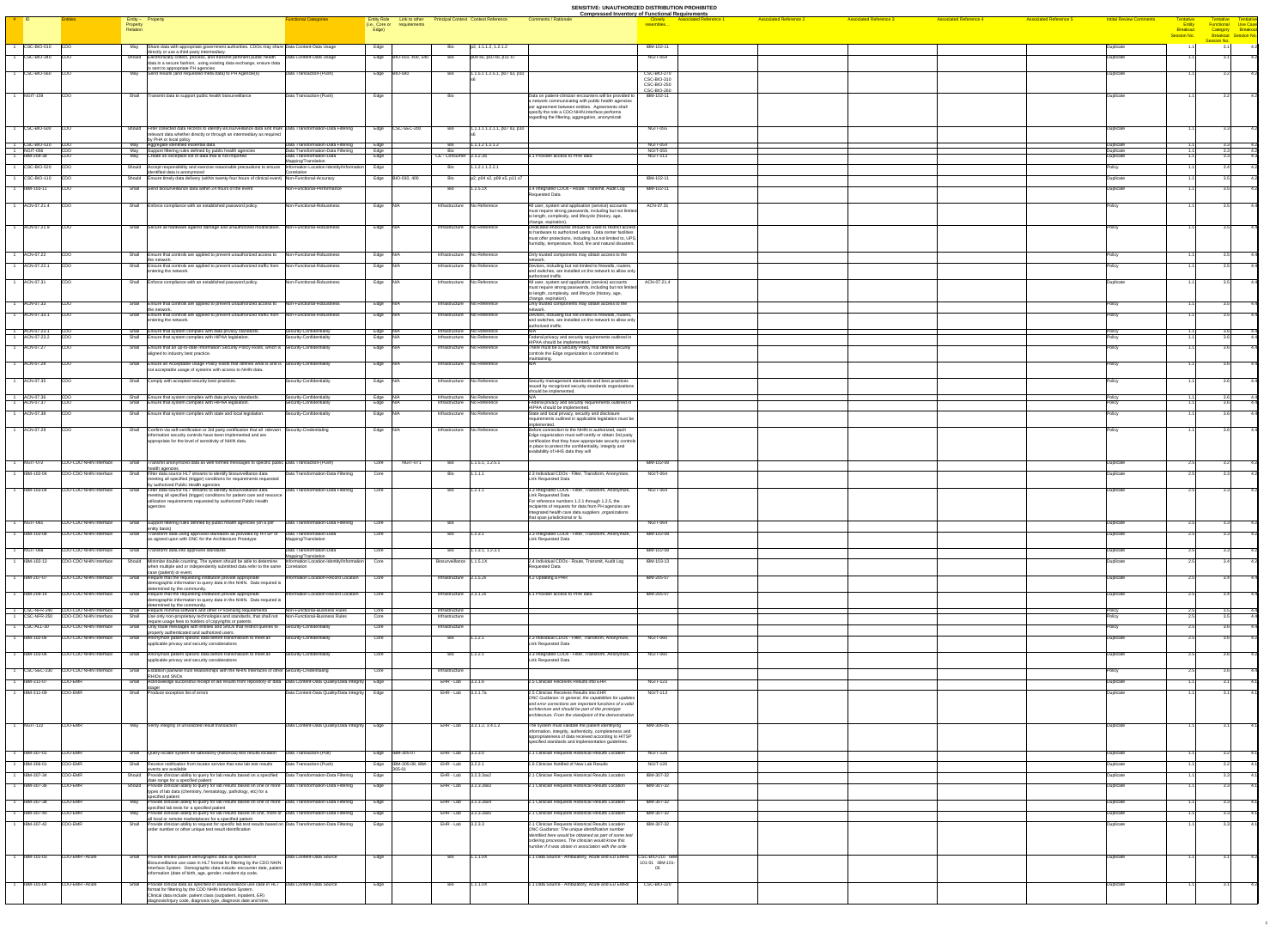**SENSITIVE: UNAUTHORIZED DISTRIBUTION PROHIBITED**

|                                                                                                                                                  |                                                |                                                                                              |                               |                                                                                                                                                                                                                                                                                                                                             |                                                    |                         |                                                              |                                                                                                          |                                                                                                                                                                                                                                                                                                                  | SENSITIVE: UNAUTHORIZED DISTRIBUTION PROHIBITED<br><b>Compressed Inventory of Functional Requirements</b>                                                                                                                                           |                                                                  |
|--------------------------------------------------------------------------------------------------------------------------------------------------|------------------------------------------------|----------------------------------------------------------------------------------------------|-------------------------------|---------------------------------------------------------------------------------------------------------------------------------------------------------------------------------------------------------------------------------------------------------------------------------------------------------------------------------------------|----------------------------------------------------|-------------------------|--------------------------------------------------------------|----------------------------------------------------------------------------------------------------------|------------------------------------------------------------------------------------------------------------------------------------------------------------------------------------------------------------------------------------------------------------------------------------------------------------------|-----------------------------------------------------------------------------------------------------------------------------------------------------------------------------------------------------------------------------------------------------|------------------------------------------------------------------|
|                                                                                                                                                  |                                                |                                                                                              | Entity - Property<br>Property |                                                                                                                                                                                                                                                                                                                                             | <b>Functional Categories</b>                       | (i.e., Core or<br>Edge) | <b>Entity Role</b> Link to other<br>requirements             | <b>Principal Context Context Reference</b>                                                               | <b>Comments / Rationale</b>                                                                                                                                                                                                                                                                                      | <b>Associated Reference 4</b><br><b>Associated Reference 3</b><br><b>Associated Reference 5</b><br><b>Intital Review Comments</b><br><b>Associated Reference 1</b><br><b>Associated Reference 2</b><br>Closelv -<br>Entity<br>resembles<br>Breakout | Tentative Tentiative<br>Functional Use Case<br>Category Breakout |
|                                                                                                                                                  |                                                |                                                                                              |                               |                                                                                                                                                                                                                                                                                                                                             |                                                    |                         |                                                              |                                                                                                          |                                                                                                                                                                                                                                                                                                                  | <b>Session No.</b><br><b>Session No.</b>                                                                                                                                                                                                            | Breakout Session No.                                             |
|                                                                                                                                                  |                                                | CDO-EMR--Ambulatory                                                                          | Shall                         | Provide limited patient demographic data as specified in<br>Biosurveillance use case in HL7 format for filtering by the CDO NHIN<br>Interface System. Demographic data include: encounter date, patient<br>information (date of birth, age, gender, resident zip code, s                                                                    | Data Content-Data Source                           | Edge                    |                                                              | 1.1.1.0X                                                                                                 | 1.1 Data Source - Ambulatory, Acute and ED EMRs    CSC-BIO-210 IBM<br>Public health is eligible, under HIPAA, to receive data   101-03 IBM-101-<br>that even includes patient identifiers in appropriate<br>situations. HIPAA "deidentification" criteria which seem<br>to be alluded to here are relevant for p | Duplicate                                                                                                                                                                                                                                           |                                                                  |
| <b>IBM-101-02</b>                                                                                                                                |                                                | CDO-EMR--Ambulatory                                                                          | Shall                         | $\vert$ Provide clinical data as specified in Biosurveillance use case in HL7 $\vert$ Data Content-Data Source<br>format for filtering by the CDO NHIN Interface System.<br>Clinical data include: patient class (outpatient, inpatient, ER)                                                                                                |                                                    | Edge                    |                                                              | 1.1.1.0X<br>Bio                                                                                          | 1.1 Data Source - Ambulatory, Acute and ED EMRs                                                                                                                                                                                                                                                                  | <b>CSC-BIO-220</b><br>Duplicate                                                                                                                                                                                                                     |                                                                  |
| <b>IBM-101-05</b>                                                                                                                                |                                                | CDO-EMR--ED                                                                                  | Shall                         | diagnosis/injury code, diagnosis type, diagnosis date and time,<br>Provide limited patient demographic data as specified in<br>Biosurveillance use case in HL7 format for filtering by the CDO NHIN<br>Interface System. Demographic data include: encounter date, patient<br>information (date of birth, age, gender, resident zip code, s | Data Content-Data Source                           | Edge                    |                                                              | 1.1.1.0X<br><b>Bio</b>                                                                                   | 1.1 Data Source - Ambulatory, Acute and ED EMRs                                                                                                                                                                                                                                                                  | CSC-BIO-210 IBM<br>Duplicate<br>101-01 IBM-101-                                                                                                                                                                                                     |                                                                  |
| <b>IBM-101-06</b>                                                                                                                                |                                                | CDO-EMR--ED                                                                                  | Shall                         | $\vert$ Provide clinical data as specified in Biosurveillance use case in HL7 $\vert$ Data Content-Data Source<br>format for filtering by the CDO NHIN Interface System.<br>Clinical data include: patient class (outpatient, inpatient, ER)                                                                                                |                                                    | Edge                    |                                                              | 1.1.1.0X<br>Bio                                                                                          | 1.1 Data Source - Ambulatory, Acute and ED EMRs                                                                                                                                                                                                                                                                  | <b>CSC-BIO-220</b><br>Duplicate                                                                                                                                                                                                                     |                                                                  |
| $NGIT-119$                                                                                                                                       | CSC-EHR-360 CDO-LIS                            | CDO-LIS                                                                                      | Should                        | diagnosis/injury code, diagnosis type, diagnosis date and time,<br>Transmit preliminary, complete, final, and updated lab results to the  Data Content<br>ordering system or its designee.<br>Shall Transmit well formed result messages according to a HITSP specified Data Transaction-(Push)                                             |                                                    | Edge                    | $\textsf{Edge}$ $  \overline{\textsf{CSC-ALL-380}}$          | EHR - Lab 3.2.1.1, 3.3.1.0, 3.3.1.1<br>EHR-Lab $ 3.3.1.2 $                                               | All parties must use common format and vocabulary for   IBM-303-01                                                                                                                                                                                                                                               | IBM-303-01<br>Duplicate<br>Duplicate                                                                                                                                                                                                                |                                                                  |
| $NGIT-141$                                                                                                                                       |                                                | CDO-LIS                                                                                      | May                           | implementation instruction.<br>Transmit well formed result messages according to HITSP specified   Data Transaction-(Push)                                                                                                                                                                                                                  |                                                    | Edge                    |                                                              | EHR-Lab $ 3.4.1.5 $                                                                                      | lab test result transmission<br>Business rules may be implemented upon lab result                                                                                                                                                                                                                                | IBM-303-01<br>Duplicate                                                                                                                                                                                                                             |                                                                  |
| $NGIT-098$<br>ACN-03.1                                                                                                                           |                                                | <b>Consumer System-PHR</b><br><b>Consumer System-PHR</b>                                     | Shall<br>Shall                | standards and implementation instructions<br>Support termination of a consumers account<br>Enable people to access their Personal Health Record.                                                                                                                                                                                            | ???-Unknown (NGIT)<br>Data Content-Data Usage      | Edge<br>Edge  N/A       |                                                              | CE - Consumer<br>$CE$ - Consumer 2.1.4                                                                   | repository data to route lab test results.<br>Patients, who have consented, can access their<br>Personal Health Record with their unique user id and                                                                                                                                                             | <b>CSC-CE-620</b><br>Duplicate<br><b>CSC-CE-510</b><br>Duplicate                                                                                                                                                                                    |                                                                  |
| <b>IBM-207-27</b>                                                                                                                                |                                                | Consumer System-PHR                                                                          |                               | Shall Allow for annotations                                                                                                                                                                                                                                                                                                                 | Data Content-Data Usage                            |                         | Edge   IBM-205-01                                            | CE - Consumer 2.1.5.4a                                                                                   | assword.<br>4.2 Updating a PHR<br>ONC Guidance: The Harmonized Consumer<br><b>Empowerment Use Case expressed the option for</b><br>consumers to request data changes within the source<br>systems (see Event 2.1.5.0) and the network services<br>should support this function. The adjudication                 | <b>CSC-CE-580</b><br>Duplicate                                                                                                                                                                                                                      |                                                                  |
| $ {\sf CSC}\text{-}\mathsf{CE}\text{-}730$<br>$\big $ CSC-CE-770                                                                                 |                                                | Consumer System-PHR<br>Consumer System-PHR                                                   | Shall<br>May                  | Receive data from another PHR or Repository in response to an<br>authorized query<br>Transmit registration and/or medication data in response to a query                                                                                                                                                                                    | Data Transaction-(Pull)<br>Data Transaction-(Pull) |                         | $\textsf{Edge}$ $ \textsf{CSC-ALL-710} $<br>Edge CSC-ALL-660 | CE - Consumer 2.2.2.4, 2.1.6.1a<br>CE - Consumer 2.2.3.3, 2.2.4.3a,                                      |                                                                                                                                                                                                                                                                                                                  | <b>NGIT-090</b><br>Duplicate<br><b>NGIT-089</b><br><b>NGIT-097</b>                                                                                                                                                                                  |                                                                  |
| <b>IBM-205-21</b>                                                                                                                                |                                                | <b>Consumer System-PHR</b>                                                                   |                               | Shall Receive registration/medication history into the PHR/database                                                                                                                                                                                                                                                                         | Data Transaction-(Pull)                            | Edge                    |                                                              | $CE - Consumer \quad  2.2.2.4$                                                                           | 3.2 Pre-populating a PHR                                                                                                                                                                                                                                                                                         | Duplicate<br><b>NGIT-096</b><br><b>NGIT-090</b><br>Duplicate                                                                                                                                                                                        |                                                                  |
| <b>IBM-207-04</b>                                                                                                                                |                                                | <b>Consumer System-PHR</b>                                                                   | Shall                         | Transmit request for registration/medication history data to                                                                                                                                                                                                                                                                                | Data Transaction-(Pull)                            |                         | Edge  IBM-207-01                                             | $CE$ - Consumer 2.1.5.2x                                                                                 | 4.2 Updating a PHR                                                                                                                                                                                                                                                                                               | <b>NGIT-089</b><br><b>NGIT-097</b><br>Duplicate                                                                                                                                                                                                     |                                                                  |
| <b>IBM-207-21</b>                                                                                                                                |                                                | <b>Consumer System-PHR</b>                                                                   | Shall                         | data/network systems<br>Receive registration/medication history into the PHR/database                                                                                                                                                                                                                                                       | Data Transaction-(Pull)                            | Edge                    |                                                              | $CE - Consumer \quad  2.1.5.3$                                                                           | 4.2 Updating a PHR                                                                                                                                                                                                                                                                                               | <b>NGIT-096</b><br><b>NGIT-090</b><br>Duplicate<br><b>NGIT-089</b>                                                                                                                                                                                  |                                                                  |
| $NGIT-085$                                                                                                                                       |                                                | <b>Consumer System-PHR</b>                                                                   | Shall                         | Support user request to collect registration data from external source Data Transaction-(Pull)                                                                                                                                                                                                                                              |                                                    | Edge                    |                                                              | $CE - Consumer \quad  2.1.5.2$                                                                           |                                                                                                                                                                                                                                                                                                                  | IBM-205-04<br>Duplicate                                                                                                                                                                                                                             |                                                                  |
| <b>NGIT-086</b><br>$NGIT-087$                                                                                                                    |                                                | <b>Consumer System-PHR</b>                                                                   |                               | Shall Support user request to collect medication history data from external Data Transaction-(Pull)<br> source(s)                                                                                                                                                                                                                           |                                                    | Edge                    |                                                              | $\overline{CE}$ - Consumer 2.1.5.2                                                                       |                                                                                                                                                                                                                                                                                                                  | IBM-205-04<br>Duplicate<br>IBM-205-04                                                                                                                                                                                                               |                                                                  |
| <b>NGIT-088</b><br><b>IBM-207-32</b>                                                                                                             |                                                | <b>Consumer System-PHR</b><br>Consumer System-PHR<br>Consumer System-PHR                     | Shall<br>Shall<br>Shall       | Transmit well formed query request for registration data<br>Transmit well formed query request for medication history data<br>Transmit data according to web-based security standards (SSL, etc.)   Data Transaction-(Push)                                                                                                                 | Data Transaction-(Pull)<br>Data Transaction-(Pull) | Edge<br>Edge<br>Edge    |                                                              | $CE - Consumer \quad  2.1.5.2$<br>$CE - Consumer \quad  2.1.5.2$<br>$CE - Consumer \quad  2.1.5.5x$      | 4.2 Updating a PHR                                                                                                                                                                                                                                                                                               | Duplicate<br>IBM-205-04<br>Duplicate<br>IBM-207-33<br>Duplicate                                                                                                                                                                                     | 4.3                                                              |
| <b>NGIT-099</b>                                                                                                                                  |                                                | Consumer System-PHR                                                                          | Shall                         | Support transmission of registration and medication history data to a $\Box$ Data Transaction-(Push)                                                                                                                                                                                                                                        |                                                    | Edge                    |                                                              | $CE - Consumer$ 2.2.3.3                                                                                  |                                                                                                                                                                                                                                                                                                                  | IBM-211-02<br>Duplicate                                                                                                                                                                                                                             |                                                                  |
| $\textcolor{red}{\textsf{\color{blue}{\textsf{CSC-CE-570}}}}$                                                                                    |                                                | Consumer System-PHR                                                                          |                               | subsequent provider of PHR services<br>Shall Enable consumer to modify consumer-entered data                                                                                                                                                                                                                                                | Data Transaction-Data Access and                   |                         | Edge CSC-ALL-710                                             | CE - Consumer $ CE-p.8.55.3, 2.1.5.4,$                                                                   |                                                                                                                                                                                                                                                                                                                  | IBM-207-26<br>Duplicate                                                                                                                                                                                                                             |                                                                  |
| <b>IBM-205-23</b>                                                                                                                                |                                                | Consumer System-PHR                                                                          |                               | Shall Acknowledge receipt of registration/medication data                                                                                                                                                                                                                                                                                   | Data Transaction-Data Transaction<br>Verification  | Edge                    |                                                              | 2.1.5.5, 2.1.5.5.a<br>$CE$ - Consumer 2.2.2.5                                                            | 3.2 Pre-populating a PHR                                                                                                                                                                                                                                                                                         | <b>NGIT-091</b><br>Duplicate                                                                                                                                                                                                                        |                                                                  |
| <b>IBM-207-23</b>                                                                                                                                |                                                | <b>Consumer System-PHR</b>                                                                   |                               | Shall Acknowledge receipt of registration/medication data                                                                                                                                                                                                                                                                                   | Data Transaction-Data Transaction<br>Verification  | Edge                    |                                                              | $CE - Consumer$ 2.2.2.5                                                                                  | 4.2 Updating a PHR                                                                                                                                                                                                                                                                                               | <b>NGIT-091</b><br>Duplicate                                                                                                                                                                                                                        |                                                                  |
| NGIT-101                                                                                                                                         |                                                | Consumer System-PHR                                                                          | Mav                           | Support direct access to registration and medication data for viewing<br>by external user interfaces                                                                                                                                                                                                                                        | Data Transformation-Data Rendering                 | Edge                    |                                                              | CE - Consumer                                                                                            | PHR will authorize request for viewing of data                                                                                                                                                                                                                                                                   | IBM-204-02 IBM-<br>Duplicate<br>202-02 IBM-210-<br>02 IBM-206-02                                                                                                                                                                                    |                                                                  |
| <b>IBM-207-20</b>                                                                                                                                |                                                | Consumer System-PHR                                                                          |                               | May $\vert$ Publish the appropriate links back to the record locator                                                                                                                                                                                                                                                                        | Information Location-Identity/Information          | Edge                    |                                                              | CE - Consumer 2.1.5.2x                                                                                   | 4.2 Updating a PHR                                                                                                                                                                                                                                                                                               | IBM-205-20<br>Duplicate                                                                                                                                                                                                                             |                                                                  |
| <b>IBM-207-02</b>                                                                                                                                |                                                | Consumer System-PHR                                                                          | Mav                           | Confirm with the consumer that the system will request information<br>from data and network systems                                                                                                                                                                                                                                         | Non-Functional-Accuracy                            | Edge                    |                                                              | $CE - Consumer \quad  2.1.5.2x$                                                                          | 4.2 Updating a PHR                                                                                                                                                                                                                                                                                               | IBM-205-02<br>Duplicate                                                                                                                                                                                                                             |                                                                  |
| <b>IBM-207-03</b><br><b>IBM-207-35</b>                                                                                                           |                                                | Consumer System-PHR<br>Consumer System-PHR                                                   | May                           | Receive and validate the query request<br>May Require the consumer to contact them directly for certain edits and Non-Functional-Accuracy                                                                                                                                                                                                   | Non-Functional-Accuracy                            | Edge<br>Edge            |                                                              | $CE$ - Consumer 2.1.5.2x<br>$CE$ - Consumer 2.1.5.5a                                                     | 4.2 Updating a PHR<br>4.2 Updating a PHR                                                                                                                                                                                                                                                                         | IBM-205-03<br>Duplicate<br>Polic                                                                                                                                                                                                                    |                                                                  |
| $ {\sf CSC}\text{-}\mathsf{CE}\text{-}390$                                                                                                       |                                                | Consumer System-PHR                                                                          |                               | lannotation<br>Shall Be a full member of a SNO by meeting all SNO contractual, liability, Non-Functional-Business Rules                                                                                                                                                                                                                     |                                                    |                         | Edge CSC-SEC-230                                             | CE - Consumer                                                                                            | Because of the difficulties in authenticating consumers,                                                                                                                                                                                                                                                         | Policy                                                                                                                                                                                                                                              |                                                                  |
| <b>IBM-211-01</b>                                                                                                                                |                                                | Consumer System-PHR                                                                          |                               | security and other requirements.<br>Shall Terminate PHR account                                                                                                                                                                                                                                                                             | Non-Functional-Scalability                         | Edge                    |                                                              | $CE - Consumer$ 2.2.4.3                                                                                  | it is unlikely that a PHR will be able to meet the<br>requirements of SNO membership unless it is affiliated<br>to a CDO.<br>7.2 Closing a PHR                                                                                                                                                                   | <b>CSC-CE-600</b><br>Duplicate                                                                                                                                                                                                                      |                                                                  |
|                                                                                                                                                  |                                                |                                                                                              |                               |                                                                                                                                                                                                                                                                                                                                             |                                                    |                         |                                                              |                                                                                                          | ONC Guidance: The Harmonized Consumer<br>Empowerment Use Case included the transmission of<br>registration and medication data from one Provider of<br>$ $ PHR Services to another. The portability of registration $ $<br>information and medication histories                                                  |                                                                                                                                                                                                                                                     |                                                                  |
| NGIT-083                                                                                                                                         |                                                | Consumer System-PHR                                                                          |                               | Shall Authenticate consumers before accessing their personal health record Security-Authentication                                                                                                                                                                                                                                          |                                                    | Edge                    |                                                              | $CE - Consumer \quad  2.1.2.1$                                                                           | Provider of PHR service shall establish the consumer's  <br><i>identity</i>                                                                                                                                                                                                                                      | <b>CSC-CE-510</b><br>Duplicate                                                                                                                                                                                                                      |                                                                  |
| $ {\sf CSC}\text{-}\mathsf{CE}\text{-}530$<br>$\textcolor{red}{\mathsf{CSC\text{-}CE\text{-}630}}$<br>$ {\sf CSC}\text{-}\mathsf{CE}\text{-}750$ |                                                | Consumer System-PHR<br>Consumer System-PHR<br>Consumer System-PHR                            | Shall<br>Shall<br>Shall       | Persist consumer's access list<br>Notify customer that PHR data is transmited to another PHR<br>Accept queries for PHR data. The queries must contain authenticating Security-Authorization<br>and authorizing credentials provided by the consumer.                                                                                        | Security-Authorization<br>Security-Authorization   | Edge<br>Edge            | Edge CSC-ALL-650                                             | $CE - Consumer \quad 2.1.2.2, 2.2.1.3$<br>$CE$ - Consumer 2.1.6.2a<br>CE - Consumer CE-p.9.s7.3, 2.2.3.1 |                                                                                                                                                                                                                                                                                                                  | IBM-203-04<br>Duplicate<br>IBM-211-08<br>Duplicate<br><b>CSC-CE-510</b><br>Duplicate                                                                                                                                                                |                                                                  |
| $ {\sf CSC}\text{-}\mathsf{CE}\text{-}760 $                                                                                                      |                                                | Consumer System-PHR                                                                          |                               | Shall Validate that data requestor is permitted by consumer access list                                                                                                                                                                                                                                                                     | Security-Authorization                             |                         | $ 200, \text{CSC-ALL-610} $                                  | Edge $ CSC-SEC-50, CSC  CE - Consumer  2.2.3.2, 2.2.4.2$                                                 |                                                                                                                                                                                                                                                                                                                  | IBM-209-06<br>Duplicate                                                                                                                                                                                                                             |                                                                  |
| <b>IBM-209-04</b>                                                                                                                                |                                                | <b>Consumer System-PHR</b>                                                                   | Shall                         | Maintain a list of authorized users that can directly access the<br>consumer's PHR                                                                                                                                                                                                                                                          | Security-Authorization                             |                         | Edge $\sqrt{\text{IBM-203-04}}$                              | $CE - Consumer$ 2.1.2.2x                                                                                 | 6.1 Provider access to PHR data                                                                                                                                                                                                                                                                                  | IBM-203-04<br>Duplicate                                                                                                                                                                                                                             |                                                                  |
| NGIT-095<br>$NGIT-163$                                                                                                                           |                                                | <b>Consumer System-PHR</b><br><b>Consumer System-PHR</b>                                     | Shall<br>May                  | Authorize request for data<br>Enable consumer to mark only selected portions of the PHR as                                                                                                                                                                                                                                                  | Security-Authorization<br>Security-Authorization   | Edge<br>Edge            |                                                              | <b>CE - Consumer</b><br>CE - Consumer                                                                    | Authorize request for data per PHR parameters                                                                                                                                                                                                                                                                    | IBM-209-06<br>Duplicate<br><b>NGIT-084</b><br>Duplicate                                                                                                                                                                                             |                                                                  |
| <b>IBM-202-02</b>                                                                                                                                |                                                | <b>Consumer System-PHR--</b><br><b>PHR Registration info</b>                                 | Shall                         | available to external authorized entities<br>Establish consumer's identity and authorize based on information<br>provided                                                                                                                                                                                                                   | Security-Authentication                            | Edge                    |                                                              | $CE - Consumer$ 2.1.2.1                                                                                  | 2.1 Logging into a PHR                                                                                                                                                                                                                                                                                           | IBM-204-02<br>Duplicate                                                                                                                                                                                                                             |                                                                  |
| <b>IBM-206-01</b>                                                                                                                                |                                                | Consumer System-PHR-<br><b>PHR Registration info</b>                                         | Shall                         | Prompt consumer for uniquely identifying information during log-in<br>(not first time)                                                                                                                                                                                                                                                      | Security-Authentication                            |                         | Edge   IBM-201-04                                            | $CE - Consumer \quad  2.1.5.1$                                                                           | 4.1 Logging into a PHR                                                                                                                                                                                                                                                                                           | IBM-204-01<br>Duplicate                                                                                                                                                                                                                             |                                                                  |
| <b>IBM-206-02</b><br><b>IBM-207-40</b>                                                                                                           |                                                | <b>Consumer System-PHR-</b><br><b>PHR Registration info</b>                                  | Shall<br>Shall                | Establish consumer's identity and authorize based on information<br>provided<br>Authenticate and verify the authorization of the requestor                                                                                                                                                                                                  | Security-Authentication                            | Edge                    |                                                              | $CE - Consumer$ 2.1.5.1                                                                                  | 4.1 Logging into a PHR                                                                                                                                                                                                                                                                                           | IBM-204-02<br>Duplicate<br><b>CSC-CE-510</b>                                                                                                                                                                                                        |                                                                  |
| <b>IBM-210-01</b>                                                                                                                                |                                                | <b>Consumer System-PHR--</b><br><b>PHR Registration info</b><br><b>Consumer System-PHR--</b> |                               | Shall Prompt consumer for uniquely identifying information during log-in                                                                                                                                                                                                                                                                    | Security-Authentication<br>Security-Authentication |                         | Edge  IBM-202-01<br>Edge  IBM-201-05                         | $CE - Consumer \quad  2.2.4.2$<br>$CE - Consumer$ 2.1.5.1                                                | 4.2 Updating a PHR<br>1.1 Logging into a PHR                                                                                                                                                                                                                                                                     | Duplicate<br>IBM-204-01<br>Duplicate                                                                                                                                                                                                                |                                                                  |
| <b>IBM-210-02</b>                                                                                                                                |                                                | <b>PHR Registration info</b><br>Consumer System-PHR--                                        | Shall                         | $ $ (not first time)<br>Establish consumer's identity and authorize based on information                                                                                                                                                                                                                                                    | Security-Authentication                            | Edge                    |                                                              | $CE - Consumer \quad  2.1.5.1$                                                                           | 1.1 Logging into a PHR                                                                                                                                                                                                                                                                                           | IBM-204-02<br>Duplicate                                                                                                                                                                                                                             |                                                                  |
| <b>IBM-104-05</b>                                                                                                                                |                                                | <b>PHR Registration info</b><br>Data Analysis and Secondary<br>Use Systems-Public Health     | Shall                         | Verify integrity of the transmission contents from the identified source Data Content-Data Quality/Data Integrity<br>including appropriate anonymized patient information per agreed to                                                                                                                                                     |                                                    | Edge                    |                                                              | Biosurveillance   1.3.2.2                                                                                | 4.2 PH Agencies - Receive, Check, Store, Audit Log CSC-BIO-590<br><b>Requested Data</b>                                                                                                                                                                                                                          | Duplicate<br>IBM-104-05                                                                                                                                                                                                                             |                                                                  |
| $NGIT-078$                                                                                                                                       |                                                | Data Analysis and Secondary                                                                  | Shall                         | standards and policies<br>Verify integrity of transmission content                                                                                                                                                                                                                                                                          | Data Content-Data Quality/Data Integrity           | Edge                    |                                                              | 1.3.2.2                                                                                                  | Integrity of transmission will measure the completenes                                                                                                                                                                                                                                                           | <b>NGIT-078</b><br><b>CSC-BIO-590</b><br>Duplicate                                                                                                                                                                                                  |                                                                  |
|                                                                                                                                                  |                                                | Use Systems-Public Health                                                                    |                               |                                                                                                                                                                                                                                                                                                                                             |                                                    |                         |                                                              |                                                                                                          | and quality of the transmitted data.                                                                                                                                                                                                                                                                             | IBM-104-05<br><b>NGIT-078</b>                                                                                                                                                                                                                       |                                                                  |
| ACN-06.2.1                                                                                                                                       |                                                | Data Analysis and Secondary<br>Use Systems-Public Health                                     | Shall                         | Allow federal public health users to access aggregated anonymized   Data Content-Data Usage<br>federal health data.                                                                                                                                                                                                                         |                                                    | Core N/A                |                                                              | No Reference<br>Bio                                                                                      |                                                                                                                                                                                                                                                                                                                  | ACN-06.2<br>Duplicate                                                                                                                                                                                                                               |                                                                  |
| ACN-06.2.2                                                                                                                                       |                                                | Data Analysis and Secondary<br>Use Systems-Public Health                                     | Shall                         | Allow federal public health users to access aggregated anonymized   Data Content-Data Usage<br>state health data.                                                                                                                                                                                                                           |                                                    | $Core$ $N/A$            |                                                              | No Reference<br>Bi∩.                                                                                     |                                                                                                                                                                                                                                                                                                                  | ACN-06.2<br>Duplicate                                                                                                                                                                                                                               |                                                                  |
| ACN-06.2.3                                                                                                                                       |                                                | Data Analysis and Secondary<br>Use Systems-Public Health                                     | Shall                         | Allow federal public health users to access aggregated anonymized   Data Content-Data Usage<br>local health data.                                                                                                                                                                                                                           |                                                    | $Core$ $N/A$            |                                                              | No Reference<br><b>Bio</b>                                                                               |                                                                                                                                                                                                                                                                                                                  | ACN-06.2<br>Duplicate                                                                                                                                                                                                                               |                                                                  |
| ACN-06.2.4                                                                                                                                       |                                                | Data Analysis and Secondary<br>Use Systems-Public Health                                     |                               | Allow state public health users to access aggregated anonymized<br>state health data.                                                                                                                                                                                                                                                       | Data Content-Data Usage                            | Core N/A                |                                                              | No Reference<br>BIO.                                                                                     |                                                                                                                                                                                                                                                                                                                  | ACN-06.2<br>Duplicate                                                                                                                                                                                                                               |                                                                  |
| ACN-06.2.5                                                                                                                                       |                                                | Data Analysis and Secondary<br>Use Systems-Public Health                                     | Shall                         | Allow state public health users to access aggregated anonymized<br>local health data.                                                                                                                                                                                                                                                       | Data Content-Data Usage                            | Core N/A                |                                                              | No Reference<br>Bio.                                                                                     |                                                                                                                                                                                                                                                                                                                  | ACN-06.2<br>Duplicate                                                                                                                                                                                                                               |                                                                  |
| ACN-06.2.6                                                                                                                                       |                                                | Data Analysis and Secondary<br>Use Systems-Public Health                                     | Shall                         | Allow local public health users to access aggregated anonymized<br>local health data.                                                                                                                                                                                                                                                       | Data Content-Data Usage                            | Edge N/A                |                                                              | No Reference<br>Bi∩.                                                                                     |                                                                                                                                                                                                                                                                                                                  | ACN-06.2<br>Duplicate                                                                                                                                                                                                                               |                                                                  |
|                                                                                                                                                  | $ {\sf CSC}\text{-}{\sf BIO}\text{-}{\sf 580}$ | Data Analysis and Secondary<br>Use Systems-Public Health                                     | Shall                         | Publish its data requirements and inform CDOs where to send data   Data Content-Data Usage                                                                                                                                                                                                                                                  |                                                    | Edge $ BIO-550 $        |                                                              | $1.3.1.1$ , p11 s7<br>Bio                                                                                |                                                                                                                                                                                                                                                                                                                  | <b>IBM-104-02 NGIT-</b><br>Duplicate<br>076 CSC-BIO-                                                                                                                                                                                                |                                                                  |
| <b>IBM-104-03</b>                                                                                                                                |                                                | Data Analysis and Secondary                                                                  | Shall                         | Receive anonymized data with associated randomized data links from Data Transaction-(Pull)                                                                                                                                                                                                                                                  |                                                    |                         | Edge $ $ IBM-102-12 and                                      | Biosurveillance 1.3.2.1                                                                                  | 4.2 PH Agencies - Receive, Check, Store, Audit Log                                                                                                                                                                                                                                                               | 550 IBM-106-01<br><b>NGIT-077</b><br>Duplicate                                                                                                                                                                                                      |                                                                  |
|                                                                                                                                                  |                                                | Use Systems-Public Health                                                                    |                               | all authorized data sources                                                                                                                                                                                                                                                                                                                 |                                                    |                         | <b>IBM-103-12</b>                                            |                                                                                                          | <b>Requested Data</b><br>ONC Guidance: Event 1.3.2.0 is included for<br>completeness. The NHIN contractors must address<br>network requirements necessary to allow the public<br>health agency to accomplish this activity, but                                                                                  | CSC-BIO-590                                                                                                                                                                                                                                         |                                                                  |
|                                                                                                                                                  |                                                | CSC-BIO-550 Data Analysis and Secondary<br>Use Systems-Public Health                         | Shall                         | Provide information to CDOs on which PH Agencies require<br>notification of specific data                                                                                                                                                                                                                                                   | Data Transaction-(Push)                            | Edge BIO-580            |                                                              | $\sqrt{1.1.4.11.2.4.1}$ , p11 s7<br>Bio                                                                  |                                                                                                                                                                                                                                                                                                                  | IBM-104-02 NGIT-<br>Duplicate<br>580 IBM-106-01                                                                                                                                                                                                     |                                                                  |
| <b>IBM-106-01</b>                                                                                                                                |                                                | Data Analysis and Secondary<br>Use Systems-Public Health                                     | Shall                         | Send biosurveillance participating Care Delivery Organizations                                                                                                                                                                                                                                                                              | Data Transaction-(Push)                            | Edge                    |                                                              | Biosurveillance 1.z.2.1                                                                                  | 6.1 PH Community - Monitor Detected Event - Case<br><b>Tracking Data</b>                                                                                                                                                                                                                                         | <b>IBM-104-02 NGIT-</b><br>Duplicate                                                                                                                                                                                                                |                                                                  |
|                                                                                                                                                  |                                                |                                                                                              |                               | additional or updated specification of essential data that must be<br>transmitted to PH Agencies to monitor a previously detected event                                                                                                                                                                                                     |                                                    |                         |                                                              |                                                                                                          |                                                                                                                                                                                                                                                                                                                  | 076 CSC-BIO-580<br>CSC-BIO-550                                                                                                                                                                                                                      |                                                                  |
| NGIT-077                                                                                                                                         |                                                | Data Analysis and Secondary<br>Use Systems-Public Health                                     | Shall                         | Receive unsolicited transmission of biosurveillance data                                                                                                                                                                                                                                                                                    | Data Transaction-(Push)                            | Edge                    |                                                              | 1.3.2.c<br>Bio                                                                                           |                                                                                                                                                                                                                                                                                                                  | IBM-107-13<br>Duplicate                                                                                                                                                                                                                             |                                                                  |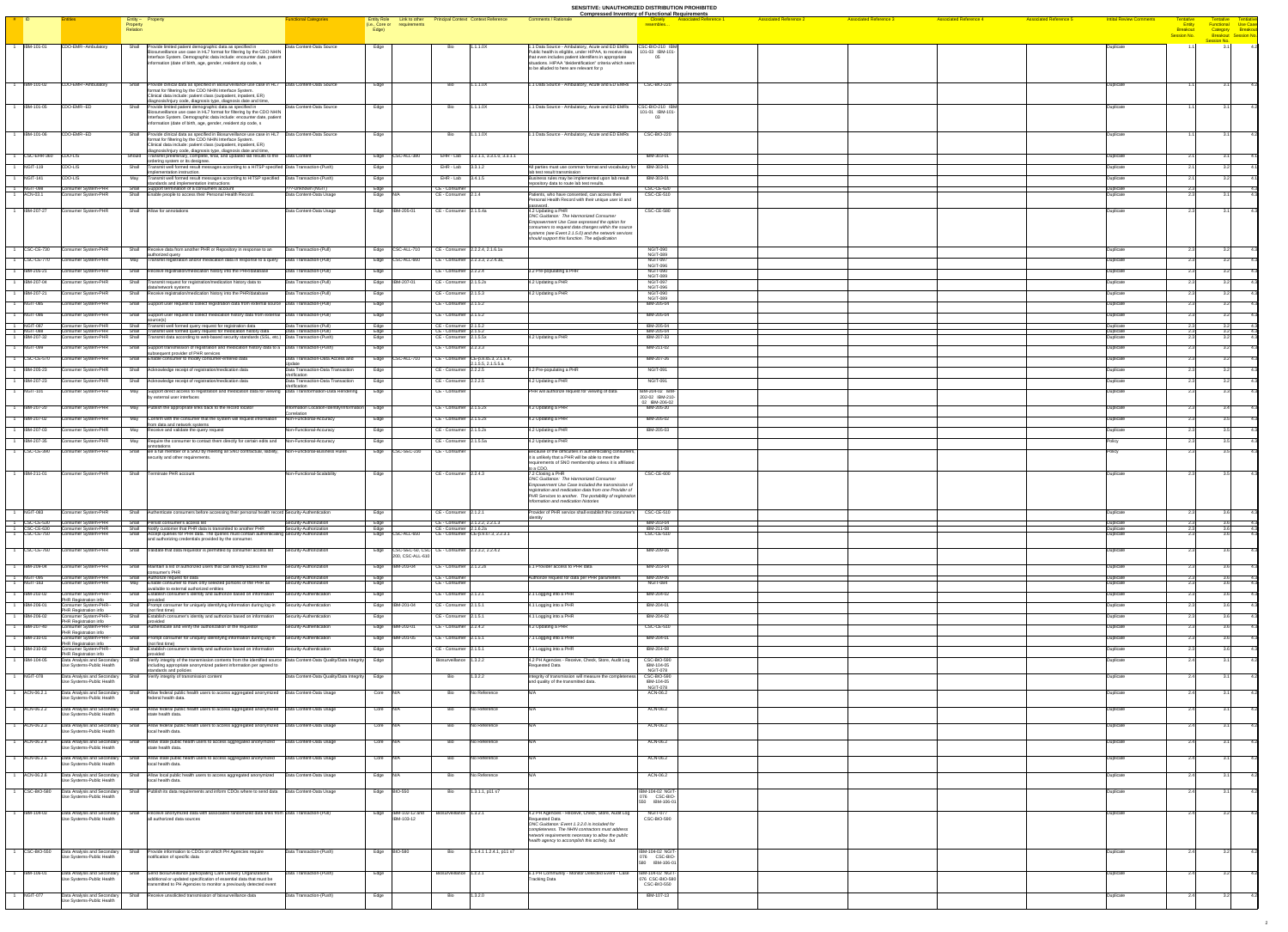**SENSITIVE: UNAUTHORIZED DISTRIBUTION PROHIBITED**

|                       |                                                          |                               |                                                                                                                                                                                                                 |                                                               |                                      |                                                 |                                                           |                                                                                                                                             | <u>JENJITIVE. UNAUTHUNIZED DIJTNIDUTIUN FNUHIDITED</u><br><b>Compressed Inventory of Functional Requirements</b> |                               |                               |                               |                               |                                |                                       |                                                                  |  |
|-----------------------|----------------------------------------------------------|-------------------------------|-----------------------------------------------------------------------------------------------------------------------------------------------------------------------------------------------------------------|---------------------------------------------------------------|--------------------------------------|-------------------------------------------------|-----------------------------------------------------------|---------------------------------------------------------------------------------------------------------------------------------------------|------------------------------------------------------------------------------------------------------------------|-------------------------------|-------------------------------|-------------------------------|-------------------------------|--------------------------------|---------------------------------------|------------------------------------------------------------------|--|
|                       |                                                          | Entity - Property<br>Property |                                                                                                                                                                                                                 | <b>Functional Categories</b>                                  | <b>Entity Role</b><br>(i.e., Core or | Link to other<br>requirements                   | <b>Principal Context Context Reference</b>                | <b>Comments / Rationale</b>                                                                                                                 | <b>Associated Reference 1</b>                                                                                    | <b>Associated Reference 2</b> | <b>Associated Reference 3</b> | <b>Associated Reference 4</b> | <b>Associated Reference 5</b> | <b>Intital Review Comments</b> | <u> Tentative</u><br><b>Entity</b>    | Tentative Tentiative<br>Functional Use Case<br>Category Breakout |  |
|                       |                                                          | Relation                      |                                                                                                                                                                                                                 |                                                               | Edge)                                |                                                 |                                                           |                                                                                                                                             |                                                                                                                  |                               |                               |                               |                               |                                | <b>Breakout</b><br><b>Session No.</b> | Category<br>Breakout Session No.                                 |  |
| NGIT-079              | Data Analysis and Secondary                              |                               | Shall Acknowledge receipt of data                                                                                                                                                                               | Data Transaction-Audit & Logging                              | Edge                                 |                                                 | 1.3.2.3                                                   | Acknowledgement will convey acceptance of received                                                                                          | IBM-104-06                                                                                                       |                               |                               |                               |                               | Duplicate                      |                                       | <b>Session No.</b>                                               |  |
|                       | Use Systems-Public Health                                |                               |                                                                                                                                                                                                                 |                                                               |                                      |                                                 |                                                           |                                                                                                                                             |                                                                                                                  |                               |                               |                               |                               |                                |                                       |                                                                  |  |
| $NGIT-076$            | Data Analysis and Secondary<br>Use Systems-Public Health | Shall                         | Publish listing of required biosurveillance data to support filter                                                                                                                                              | Data Transformation-Data Filtering                            | Edge                                 |                                                 | 1.3.1.0<br><b>BIO</b>                                     |                                                                                                                                             | IBM-104-02 CSC-<br>BIO-580 CSC-BIO                                                                               |                               |                               |                               |                               | Duplicate                      |                                       |                                                                  |  |
|                       |                                                          |                               |                                                                                                                                                                                                                 |                                                               |                                      |                                                 |                                                           |                                                                                                                                             | 550 IBM-106-01                                                                                                   |                               |                               |                               |                               |                                |                                       |                                                                  |  |
| <b>IBM-306-02</b>     | <b>External User interfaces</b>                          |                               | Shall Receive notification from locator service that new lab test results<br>events are available                                                                                                               | Data Transaction-(Push)                                       | Edge                                 |                                                 | EHR-Lab $3.2.2.1$                                         | 1.6 Clinician Notified of New Lab Results                                                                                                   | <b>NGIT-127</b>                                                                                                  |                               |                               |                               |                               | Duplicate                      |                                       |                                                                  |  |
| <b>IBM-312-05</b>     | <b>External User interfaces</b>                          |                               | Shall <b>Display laboratory test results in web application</b>                                                                                                                                                 | Data Transformation-Data Rendering                            | Edge                                 |                                                 | EHR-Lab $3.2.4.3$                                         | 2.6 Clinician Receives Historical Results in Web<br>nnlicatior                                                                              | ACN-01.6                                                                                                         |                               |                               |                               |                               | Duplicate                      |                                       |                                                                  |  |
| $CSC-NFR-110$         | <b>External User interfaces</b>                          | Shall                         | Produce user friendly error messages, which provide specific                                                                                                                                                    | Non-Functional-Robustness                                     | Edge                                 |                                                 | Infrastructure                                            |                                                                                                                                             |                                                                                                                  |                               |                               |                               |                               |                                |                                       |                                                                  |  |
|                       |                                                          |                               | instructions, in common language, that user could use to rectify the                                                                                                                                            |                                                               |                                      |                                                 |                                                           |                                                                                                                                             |                                                                                                                  |                               |                               |                               |                               | Polic                          |                                       |                                                                  |  |
| CSC-NFR-120           | <b>External User interfaces</b>                          | Should                        | problem [Usability]<br>Not require users to learn any new user interface technology besides Non-Functional-Robustness                                                                                           |                                                               | Edge                                 |                                                 | Infrastructure                                            |                                                                                                                                             |                                                                                                                  |                               |                               |                               |                               | Polic                          |                                       |                                                                  |  |
|                       | CSC-NFR-130 External User interfaces                     |                               | what a standard HTML browser requires [Usability]<br>Should Support 'memorability' through simple interfaces and usage tooltips   Non-Functional-Robustness                                                     |                                                               | Edge                                 |                                                 | Infrastructure                                            |                                                                                                                                             |                                                                                                                  |                               |                               |                               |                               | Policy                         |                                       |                                                                  |  |
|                       |                                                          |                               | that remind users of common functions without recourse to separate<br>user documentation                                                                                                                        |                                                               |                                      |                                                 |                                                           |                                                                                                                                             |                                                                                                                  |                               |                               |                               |                               |                                |                                       |                                                                  |  |
| <b>IBM-307-12</b>     |                                                          | Shall                         | Provide method for clinician and locator system to agree on patient   Information Location-Identity/Information   Core<br>identity through patient trait matching, shared MPI or patient identifier Correlation |                                                               |                                      |                                                 | EHR-Lab $3.5.2.2$                                         | 2.1 Clinician Requests Historical Results Location                                                                                          | IBM-307-11                                                                                                       |                               |                               |                               |                               | Duplicate                      |                                       |                                                                  |  |
| 1 NGIT-134 MPI        |                                                          |                               | matching (as determined by the marketplace)<br>Shall Support unambiguous matching and subsequent correlation of patient Information Location-Identity/Information Core                                          |                                                               |                                      |                                                 | Infrastructure                                            |                                                                                                                                             | <b>NGIT-008</b>                                                                                                  |                               |                               |                               |                               | Duplicate                      | _ റ റ                                 |                                                                  |  |
| ACN-05.1.1            | NHIN Administration                                      |                               | identities for the purpose of locating records<br>Shall Abide by Service Level Agreements (SLA) for performance.                                                                                                | Correlation<br>Non-Functional-Performance                     | Core N/A                             |                                                 | Infrastructure No Reference                               | It is necessary for the NHIN and edge systems to have $\vert$                                                                               | <b>ACN-05.1</b>                                                                                                  |                               |                               |                               |                               | Duplicate                      |                                       |                                                                  |  |
|                       |                                                          |                               |                                                                                                                                                                                                                 |                                                               |                                      |                                                 |                                                           | service level agreements for performance set up prior<br>to data submission.                                                                |                                                                                                                  |                               |                               |                               |                               |                                |                                       |                                                                  |  |
| ACN-02.2.2            | NHIN Administration-Audit                                |                               | Shall Save copies of requests for patient data.                                                                                                                                                                 | Data Transaction-Audit & Logging                              | $Core$ $N/A$                         |                                                 | CE, EHR<br>3.2.3                                          | All requests for patient data should be saved and<br>include the requestor name and reason for request.                                     | ACN-02.2.1                                                                                                       |                               |                               |                               |                               | <b>Duplicate</b>               |                                       |                                                                  |  |
| ACN-02.4.2            | NHIN Administration-Audit                                | Shall                         | Generate reports monitoring logging activity.                                                                                                                                                                   | Data Transaction-Audit & Logging                              | $Core$ $N/A$                         |                                                 | Infrastructure No Reference                               | The NHIN system should generate monitoring logging                                                                                          | ACN-02.4.1                                                                                                       |                               |                               |                               |                               | Duplicate                      |                                       |                                                                  |  |
|                       |                                                          |                               |                                                                                                                                                                                                                 |                                                               |                                      |                                                 |                                                           | activity reports to detail who has accessed the system<br>and when the access occurred.                                                     |                                                                                                                  |                               |                               |                               |                               |                                |                                       |                                                                  |  |
| ACN-03.4              | NHIN Administration-Audit                                |                               | Shall Allow patients to view who has accessed their data.                                                                                                                                                       | Data Transaction-Audit & Logging                              | Edge N/A                             |                                                 | CE, EHR<br>2.1.1, 2.1.2                                   | Patients should be able to view who has accessed their<br>personal information and when the record was                                      |                                                                                                                  |                               |                               |                               |                               | Policy for edge systems        |                                       |                                                                  |  |
| ACN-07.16.13          | NHIN Administration-Audit                                |                               | Shall Analyze consolidated logs to detect unauthorized or suspicious                                                                                                                                            | Data Transaction-Audit & Logging                              | $Core$ $N/A$                         |                                                 | Infrastructure No Reference                               | accessed.                                                                                                                                   |                                                                                                                  |                               |                               |                               |                               | Policy                         |                                       |                                                                  |  |
| ACN-07.16.4           | NHIN Administration-Audit                                | Shall                         | Log all relevant infrastructure level access events.                                                                                                                                                            | Data Transaction-Audit & Logging                              | Core N/A                             |                                                 | Infrastructure   No Reference                             | User, administrator and system accessing infrastructure $\vert$ ACN-07.16.5                                                                 |                                                                                                                  |                               |                               |                               |                               | Duplicate                      |                                       |                                                                  |  |
|                       |                                                          |                               |                                                                                                                                                                                                                 |                                                               |                                      |                                                 |                                                           | resources in the NHIN environment must be logged.                                                                                           |                                                                                                                  |                               |                               |                               |                               |                                |                                       |                                                                  |  |
|                       | ACN-07.17.10   NHIN Administration-Audit                 |                               | Shall Retain logs for a period of time as defined in the retention standard. Data Transaction-Audit & Logging                                                                                                   |                                                               | Edge N/A                             |                                                 | Infrastructure No Reference                               | All application, infrastructure and operating system logs  <br>$\vert$ will be retained to ensure there are audit trails for future $\vert$ |                                                                                                                  |                               |                               |                               |                               | Policy for edge systems        |                                       |                                                                  |  |
|                       |                                                          |                               |                                                                                                                                                                                                                 |                                                               |                                      |                                                 |                                                           | use. Retention timeline would be driven by local<br>retention standards.                                                                    |                                                                                                                  |                               |                               |                               |                               |                                |                                       |                                                                  |  |
| ACN-07.17.13          | NHIN Administration-Audit                                |                               | Shall Consolidate logs from internal Edge Systems in a central repository.  Data Transaction-Audit & Logging                                                                                                    |                                                               | Edge N/A                             |                                                 | Infrastructure No Reference                               | All system, application and Infrastructure logs will be                                                                                     |                                                                                                                  |                               |                               |                               |                               | Policy for edge systems        |                                       |                                                                  |  |
|                       |                                                          |                               |                                                                                                                                                                                                                 |                                                               |                                      |                                                 |                                                           | consolidated to a centralized log server for analysis,<br>alerting and reporting.                                                           |                                                                                                                  |                               |                               |                               |                               |                                |                                       |                                                                  |  |
|                       | ACN-07.17.14   NHIN Administration-Audit                 |                               | Shall Analyze consolidated logs to detect unauthorized activity.                                                                                                                                                | Data Transaction-Audit & Logging                              | Edge N/A                             |                                                 | Infrastructure   No Reference                             |                                                                                                                                             |                                                                                                                  |                               |                               |                               |                               | Policy for edge systems        |                                       |                                                                  |  |
| ACN-07.17.15          | NHIN Administration-Audit                                | Shall                         | Allow thresholds to be set to determine activities requiring further                                                                                                                                            | Data Transaction-Audit & Logging                              | Edge N/A                             |                                                 | Infrastructure   No Reference                             | Thresholds will determine activity outside of the<br>baseline of normal system activity.                                                    |                                                                                                                  |                               |                               |                               |                               | Policy for edge systems        |                                       |                                                                  |  |
| ACN-07.17.16          | NHIN Administration-Audit                                | Shall                         | Generated notifications based on anomalous system activity.                                                                                                                                                     | Data Transaction-Audit & Logging                              | Edge  N/A                            |                                                 | Infrastructure   No Reference                             | Reports and Alerts must be triggered when established  <br>thresholds are exceeded.                                                         |                                                                                                                  |                               |                               |                               |                               | Policy for edge systems        |                                       |                                                                  |  |
|                       | ACN-07.17.17   NHIN Administration-Audit                 | Shall                         | Generate evidence to support incident management and response   Data Transaction-Audit & Logging<br>processes                                                                                                   |                                                               | Edge N/A                             |                                                 | Infrastructure No Reference                               | Incident Management process defines actions that<br>need to be performed incase of an incident outbreak                                     |                                                                                                                  |                               |                               |                               |                               | Policy for edge systems        |                                       |                                                                  |  |
|                       |                                                          |                               |                                                                                                                                                                                                                 |                                                               |                                      |                                                 |                                                           | e.g. virus /worm attack, denial of service, etc                                                                                             |                                                                                                                  |                               |                               |                               |                               |                                |                                       |                                                                  |  |
| ACN-07.17.4           | NHIN Administration-Audit                                |                               | Shall   Log all relevant infrastructure level access events.                                                                                                                                                    | Data Transaction-Audit & Logging                              | Edge $N/A$                           |                                                 | Infrastructure No Reference                               | User, administrator and system accessing infrastructure $\vert$ ACN-07.17.5<br>resources in the Edge System environment.                    |                                                                                                                  |                               |                               |                               |                               | Duplicate                      |                                       |                                                                  |  |
|                       |                                                          |                               |                                                                                                                                                                                                                 |                                                               |                                      |                                                 |                                                           |                                                                                                                                             |                                                                                                                  |                               |                               |                               |                               |                                |                                       |                                                                  |  |
| <b>IBM-205-24</b>     | NHIN Administration-Audit                                |                               | Shall Create an audit log for each entity that sends data to the PHR                                                                                                                                            | Data Transaction-Audit & Logging                              |                                      |                                                 | Core   IBM-205-21; IBM-2 $\left $ Infrastructure 2.4.1.5  | 3.2 Pre-populating a PHR                                                                                                                    | IBM-211-09                                                                                                       |                               |                               |                               |                               | Duplicate                      |                                       |                                                                  |  |
| <b>IBM-207-24</b>     | NHIN Administration-Audit                                |                               | Shall Create an audit log for each entity that sends data to the PHR                                                                                                                                            | Data Transaction-Audit & Logging                              |                                      |                                                 | Core $ IBM-207-21 $ ; IBM-2 $ $ Infrastructure $ 2.4.1.5$ | 4.2 Updating a PHR                                                                                                                          | IBM-211-09                                                                                                       |                               |                               |                               |                               | Duplicate                      |                                       |                                                                  |  |
| <b>IBM-209-41</b>     | NHIN Administration-Audit                                |                               | Shall Create audit log                                                                                                                                                                                          | Data Transaction-Audit & Logging                              | Core                                 |                                                 | Infrastructure $\vert$ 2.3.2.6                            | 6.1 Provider access to PHR data<br><b>EXCEPTION:</b> Given time constraints, the number of                                                  | IBM-211-09                                                                                                       |                               |                               |                               |                               | Duplicate                      |                                       |                                                                  |  |
|                       |                                                          |                               |                                                                                                                                                                                                                 |                                                               |                                      |                                                 |                                                           | potential EHR vendors, and the lack of confirmed<br>standards, it will be difficult to establish this                                       |                                                                                                                  |                               |                               |                               |                               |                                |                                       |                                                                  |  |
|                       |                                                          |                               |                                                                                                                                                                                                                 |                                                               |                                      |                                                 |                                                           | functionality. Also, this functionality is problematic in so<br>far as the a                                                                |                                                                                                                  |                               |                               |                               |                               |                                |                                       |                                                                  |  |
| $CSC-CE-660$          | NHIN Administration-<br><b>Consumer Authorization</b>    |                               | Shall Confirm consumer's identity before issuing credentials                                                                                                                                                    | Security-Authentication                                       |                                      | Edge CSC-SEC-50                                 | $CE - Consumer$ 2.2.1.1                                   | This needs to be a vendor - consumer physical<br>interaction for the forseeable future, not an electronic                                   |                                                                                                                  |                               |                               |                               |                               | Policy                         |                                       |                                                                  |  |
| ACN-07.15.2           | NHIN Administration-                                     | Shall                         | Permit individuals to select which users are restricted from viewing                                                                                                                                            | Security-Authorization                                        | Edge N/A                             |                                                 | CE - Consumer 2.1.2.0                                     | system interaction<br>Individuals must be able to restrict access to all or                                                                 | ACN-07.15.1                                                                                                      |                               |                               |                               |                               | Duplicate                      |                                       |                                                                  |  |
|                       | <b>Consumer Authorization</b>                            |                               | some or all of their data.                                                                                                                                                                                      |                                                               |                                      |                                                 |                                                           | portions of their data to specific Edge System users.                                                                                       |                                                                                                                  |                               |                               |                               |                               |                                |                                       |                                                                  |  |
| <b>IBM-103-01</b>     | NHIN Administration-                                     | Shall                         | Register all public health agencies that are authorized to receive                                                                                                                                              | Security-Authorization                                        |                                      | Edge  IBM-104-01                                | Biosurveillance 1.2.1.0                                   | 3.1 Integrated CDOs - Register Authorized PH                                                                                                | IBM-102-01                                                                                                       |                               |                               |                               |                               | Duplicate                      |                                       |                                                                  |  |
|                       | <b>Organization Registration</b>                         |                               | biosurveillance data from the CDOs                                                                                                                                                                              |                                                               |                                      |                                                 |                                                           |                                                                                                                                             |                                                                                                                  |                               |                               |                               |                               |                                |                                       |                                                                  |  |
| ACN-07.18.2           | NHIN Overarching (ACN)                                   | Shall                         | Ensure that only required components are enabled/activated for NHIN Non-Functional-Robustness<br>operating systems.                                                                                             |                                                               | Core N/A                             |                                                 | Infrastructure   No Reference                             | Only required access control lists, accounts and<br>services are enabled; all others are disabled or                                        | ACN-07.18.1<br>ACN-07.18.2                                                                                       |                               |                               |                               |                               | Duplicate                      |                                       |                                                                  |  |
|                       |                                                          |                               | 1 ACN-07.18.3 NHIN Overarching (ACN) Shall Ensure that only required components are enabled/activated for NHIN Non-Functional-Robustness                                                                        |                                                               | Core N/A                             |                                                 | Infrastructure No Reference                               | deactivated.<br>Only required access control lists, accounts and                                                                            | ACN-07.18.3<br>ACN-07.18.1                                                                                       |                               |                               |                               |                               | Duplicate                      |                                       |                                                                  |  |
|                       |                                                          |                               | applications.                                                                                                                                                                                                   |                                                               |                                      |                                                 |                                                           | services are enabled; all others are disabled or<br>deactivated.                                                                            | ACN-07.18.2<br>ACN-07.18.3                                                                                       |                               |                               |                               |                               |                                |                                       |                                                                  |  |
| <b>IBM-304-09</b>     | Repositories                                             | Shall                         | Store lab test results in data repository and note restrictions for use   Data Storage-Persistent Data Storage<br>(providers of care list, patient consent restrictions or sensitivity                          |                                                               |                                      | Edge   IBM-304-01; IBM-<br><u>302-01</u>        | $EHR - Lab$ 3.4.1.4                                       | 1.4 Data Repository Processes New Results                                                                                                   | IBM-314-01                                                                                                       |                               |                               |                               |                               | Duplicate                      |                                       |                                                                  |  |
| <b>IBM-314-06</b>     | Repositories                                             | Should                        | Provide ability to configure amount of time for data storage                                                                                                                                                    | Data Storage-Persistent Data Storage                          | Edge                                 |                                                 | EHR-Lab $\vert$ 3.4.y.6                                   | 3.2 Data Storage                                                                                                                            | IBM-314-07                                                                                                       |                               |                               |                               |                               | Duplicate                      |                                       |                                                                  |  |
| <b>IBM-205-16</b>     | Repositories                                             |                               | Shall Transmit data according to web-based security standards (SSL, etc.) Data Transaction-(Push)                                                                                                               |                                                               |                                      | Core $\sqrt{\text{IBM-205-04}}$                 | Infrastructure $\vert$ 2.2.2.4x                           | 3.2 Pre-populating a PHR                                                                                                                    | IBM-209-36                                                                                                       |                               |                               |                               |                               | Duplicate                      |                                       |                                                                  |  |
| <b>IBM-207-16</b>     | Repositories                                             |                               |                                                                                                                                                                                                                 |                                                               |                                      |                                                 |                                                           |                                                                                                                                             | IBM-205-17                                                                                                       |                               |                               |                               |                               |                                |                                       |                                                                  |  |
|                       |                                                          |                               | Shall Transmit data according to web-based security standards (SSL, etc.) Data Transaction-(Push)                                                                                                               |                                                               |                                      | Core IBM-207-04                                 | Infrastructure $\vert$ 2.1.5.2x                           | 4.2 Updating a PHR                                                                                                                          |                                                                                                                  |                               |                               |                               |                               | Duplicate                      |                                       |                                                                  |  |
| IBM-207-17            | Repositories                                             |                               | Shall Transmit data according to HITSP standards                                                                                                                                                                | Data Transaction-(Push)                                       | Core                                 |                                                 | Infrastructure $ 2.1.5.2x $                               | 4.2 Updating a PHR                                                                                                                          | IBM-205-17                                                                                                       |                               |                               |                               |                               | Duplicate                      |                                       |                                                                  |  |
| <b>IBM-209-35</b>     | Repositories                                             |                               | Shall Transmit data according to web-based security standards (SSL, etc.) Data Transaction-(Push)                                                                                                               |                                                               | Edge                                 |                                                 | $CE - Consumer \t   2.3.2.2x$                             | 6.1 Provider access to PHR data                                                                                                             | IBM-209-36                                                                                                       |                               |                               |                               |                               | Duplicate                      |                                       |                                                                  |  |
| <b>IBM-304-21</b>     | Repositories                                             |                               | Shall Automatically transmit lab test results to EHR of ordering provider (in Data Transaction-(Push)<br>local or remote marketplace)                                                                           |                                                               |                                      | Edge IBM-311-01                                 | EHR-Lab $3.4.1.5z$                                        | 1.4 Data Repository Processes New Results<br>This action depends on providers preferences and                                               | IBM-304-18                                                                                                       |                               |                               |                               |                               | Duplicate                      |                                       |                                                                  |  |
|                       |                                                          |                               |                                                                                                                                                                                                                 |                                                               |                                      |                                                 |                                                           | whether they want to receive or not receive results<br>automatically or as specified in clinician's lab order                               |                                                                                                                  |                               |                               |                               |                               |                                |                                       |                                                                  |  |
|                       |                                                          |                               |                                                                                                                                                                                                                 |                                                               |                                      |                                                 |                                                           |                                                                                                                                             |                                                                                                                  |                               |                               |                               |                               |                                |                                       |                                                                  |  |
| <b>IBM-304-22</b>     | Repositories                                             |                               | Shall Automatically transmit lab test results to EHR of other providers of Data Transaction-(Push)<br>care who are not ordering clinician (local or remote marketplace) if                                      |                                                               |                                      | Edge IBM-311-01                                 | EHR-Lab $3.4.1.5z$                                        | 1.4 Data Repository Processes New Results                                                                                                   | IBM-304-19                                                                                                       |                               |                               |                               |                               | Duplicate                      |                                       |                                                                  |  |
|                       |                                                          |                               | appropriate based copy to directions in lab order and provider<br>preferences to receive or not receive results automatically                                                                                   |                                                               |                                      |                                                 |                                                           |                                                                                                                                             |                                                                                                                  |                               |                               |                               |                               |                                |                                       |                                                                  |  |
| CSC-ALL-220 RLS       |                                                          |                               | Shall Resolve patient identity ambiguities, based on patient demographic   Information Location-Identity/Information   Core                                                                                     |                                                               |                                      |                                                 | Infrastructure                                            |                                                                                                                                             | <b>NGIT-008</b>                                                                                                  |                               |                               |                               |                               | Duplicate                      |                                       |                                                                  |  |
|                       |                                                          |                               | attributes, and patient identity mapping algorithms.                                                                                                                                                            | Correlation                                                   |                                      |                                                 |                                                           |                                                                                                                                             |                                                                                                                  |                               |                               |                               |                               |                                |                                       |                                                                  |  |
| CSC-ALL-290 RLS       |                                                          | May                           | Allow identities to be determined from other identifiers associated with Information Location-Identity/Information Core<br>the patient.                                                                         | Correlation                                                   |                                      |                                                 | Infrastructure                                            |                                                                                                                                             | CSC-ALL-300                                                                                                      |                               |                               |                               |                               | Duplicate                      |                                       |                                                                  |  |
| CSC-ALL-310 RLS       |                                                          | May                           | Persist a list of other SNOs that have been queried in the past for<br>information on a patient.                                                                                                                | Information Location-Identity/Information Core<br>Correlation |                                      |                                                 | Infrastructure                                            |                                                                                                                                             | IBM-307-28                                                                                                       |                               |                               |                               |                               | Duplicate                      |                                       |                                                                  |  |
| <b>IBM-205-10</b> RLS |                                                          |                               | Should   Employ zero tolerance matches for consumer initiated queries<br>through the NHIN                                                                                                                       | Information Location-Record Location                          |                                      | Core   IBM-205-06                               | Infrastructure $2.2.2.3x$                                 | 3.2 Pre-populating a PHR<br>In the context of consumer initiated queries from the                                                           | IBM-207-10                                                                                                       |                               |                               |                               |                               | Policy                         |                                       |                                                                  |  |
|                       |                                                          |                               |                                                                                                                                                                                                                 |                                                               |                                      |                                                 |                                                           | NHIN, it is only appropriate to display fully validated<br>results. Queries may be validated via questions                                  |                                                                                                                  |                               |                               |                               |                               |                                |                                       |                                                                  |  |
|                       |                                                          |                               |                                                                                                                                                                                                                 |                                                               |                                      |                                                 |                                                           | regarding point of care, etc. To be determined by<br>community.                                                                             |                                                                                                                  |                               |                               |                               |                               |                                |                                       |                                                                  |  |
| <b>IBM-207-08</b>     | RLS                                                      |                               | Shall Support HL7 R2.4 and 3.0 feeds as incoming queries                                                                                                                                                        | Information Location-Record Location                          | Core                                 |                                                 | Infrastructure $ 2.1.5.2x$                                | 4.2 Updating a PHR                                                                                                                          | IBM-205-08                                                                                                       |                               |                               |                               |                               | Duplicate                      |                                       |                                                                  |  |
| IBM-207-09            | <b>RLS</b>                                               |                               | Shall Return one or more patients to the requesting consumer who meet                                                                                                                                           | Information Location-Record Location                          |                                      | Core   IBM-207-06                               | Infrastructure $2.2.2.3x$                                 | 4.2 Updating a PHR                                                                                                                          | IBM-205-09                                                                                                       |                               |                               |                               |                               | Duplicate                      |                                       |                                                                  |  |
|                       |                                                          |                               | the community defined minimum level of matching probability                                                                                                                                                     |                                                               |                                      |                                                 |                                                           | The community minimum level of matching probability<br>should minimize false positives. "Fuzzy" matches                                     |                                                                                                                  |                               |                               |                               |                               |                                |                                       |                                                                  |  |
|                       |                                                          |                               |                                                                                                                                                                                                                 |                                                               |                                      |                                                 |                                                           | should not be allowed. Wild card searches should not<br>be allowed. A national identification number should not                             |                                                                                                                  |                               |                               |                               |                               |                                |                                       |                                                                  |  |
|                       |                                                          |                               |                                                                                                                                                                                                                 |                                                               |                                      |                                                 |                                                           | be required. Local identif                                                                                                                  |                                                                                                                  |                               |                               |                               |                               |                                |                                       |                                                                  |  |
| <b>IBM-207-10</b> RLS |                                                          |                               | Should Employ zero tolerance matches for consumer initiated queries                                                                                                                                             | Information Location-Record Location                          |                                      | Core IBM-207-06                                 | $Infrastructure$ 2.1.5.2x                                 | 4.2 Updating a PHR                                                                                                                          | IBM-205-10                                                                                                       |                               |                               |                               |                               | Duplicate                      |                                       |                                                                  |  |
|                       |                                                          |                               | through the NHIN                                                                                                                                                                                                |                                                               |                                      |                                                 |                                                           | In the context of consumer initiated queries from the<br>NHIN, it is only appropriate to display fully validated                            |                                                                                                                  |                               |                               |                               |                               |                                |                                       |                                                                  |  |
|                       |                                                          |                               |                                                                                                                                                                                                                 |                                                               |                                      |                                                 |                                                           | results. Queries may be validated via questions<br>regarding point of care, etc.                                                            |                                                                                                                  |                               |                               |                               |                               |                                |                                       |                                                                  |  |
| <b>IBM-207-11</b>     | <b>RLS</b>                                               |                               | Shall   Not return any clinical data; RLS shall only present links to                                                                                                                                           | Information Location-Record Location                          |                                      | Core   IBM-207-06                               | Infrastructure $ 2.1.5.2x $                               | 4.2 Updating a PHR                                                                                                                          | IBM-207-11                                                                                                       |                               |                               |                               |                               | Duplicate                      |                                       |                                                                  |  |
| <b>IBM-209-16</b>     |                                                          |                               | appropriate data for NHIN queries<br>Shall Support HL7 R2.4 and 3.0 feeds as incoming queries                                                                                                                   | Information Location-Record Location                          | Core                                 |                                                 | $Infrastructure$ 2.3.1.2x                                 | 6.1 Provider access to PHR data                                                                                                             | IBM-205-08                                                                                                       |                               |                               |                               |                               | Duplicate                      |                                       |                                                                  |  |
| <b>IBM-209-18</b>     | RLS                                                      |                               | Shall Return one or more patients to the requesting clinician who meet the Information Location-Record Location                                                                                                 |                                                               |                                      | $Core$   IBM-209-13; IBM-                       | Infrastructure $ 2.3.1.2x$                                | 3.2 Pre-populating a PHR                                                                                                                    | IBM-205-09                                                                                                       |                               |                               |                               |                               | Duplicate                      |                                       |                                                                  |  |
|                       |                                                          |                               | community defined minimum level of matching probability                                                                                                                                                         |                                                               |                                      | $ 209-14 $<br>Also see: EHR -                   |                                                           | The community minimum level of matching probability<br>should minimize false positives. "Fuzzy" matches                                     |                                                                                                                  |                               |                               |                               |                               |                                |                                       |                                                                  |  |
|                       |                                                          |                               |                                                                                                                                                                                                                 |                                                               |                                      | Clinician Requests<br><b>Historical Results</b> |                                                           | should not be allowed. Wild card searches should not<br>be allowed. A national identification number should not                             |                                                                                                                  |                               |                               |                               |                               |                                |                                       |                                                                  |  |
|                       |                                                          |                               |                                                                                                                                                                                                                 |                                                               |                                      | Location - IBM-307-                             |                                                           | be required. Local i                                                                                                                        |                                                                                                                  |                               |                               |                               |                               |                                |                                       |                                                                  |  |
|                       |                                                          |                               |                                                                                                                                                                                                                 |                                                               |                                      |                                                 |                                                           |                                                                                                                                             |                                                                                                                  |                               |                               |                               |                               |                                |                                       |                                                                  |  |
| IBM-209-20            |                                                          |                               | Shall Not return any clinical data; RLS shall only present links to<br>appropriate data                                                                                                                         | Information Location-Record Location                          | Core                                 |                                                 | Infrastructure $\vert$ 2.3.1.2x                           | 6.1 Provider access to PHR data                                                                                                             | IBM-207-11                                                                                                       |                               |                               |                               |                               | Duplicate                      |                                       |                                                                  |  |
| <b>IBM-209-22</b>     | RLS                                                      |                               | Shall Present the retrieved records to allow for aggregation                                                                                                                                                    | Information Location-Record Location                          | Core                                 |                                                 | Infrastructure $\sqrt{2.3.1.2x}$                          | 6.1 Provider access to PHR data                                                                                                             | IBM-207-13                                                                                                       |                               |                               |                               |                               | Duplicate                      |                                       |                                                                  |  |
| 162                   |                                                          |                               |                                                                                                                                                                                                                 |                                                               |                                      |                                                 |                                                           |                                                                                                                                             |                                                                                                                  |                               |                               |                               |                               |                                |                                       |                                                                  |  |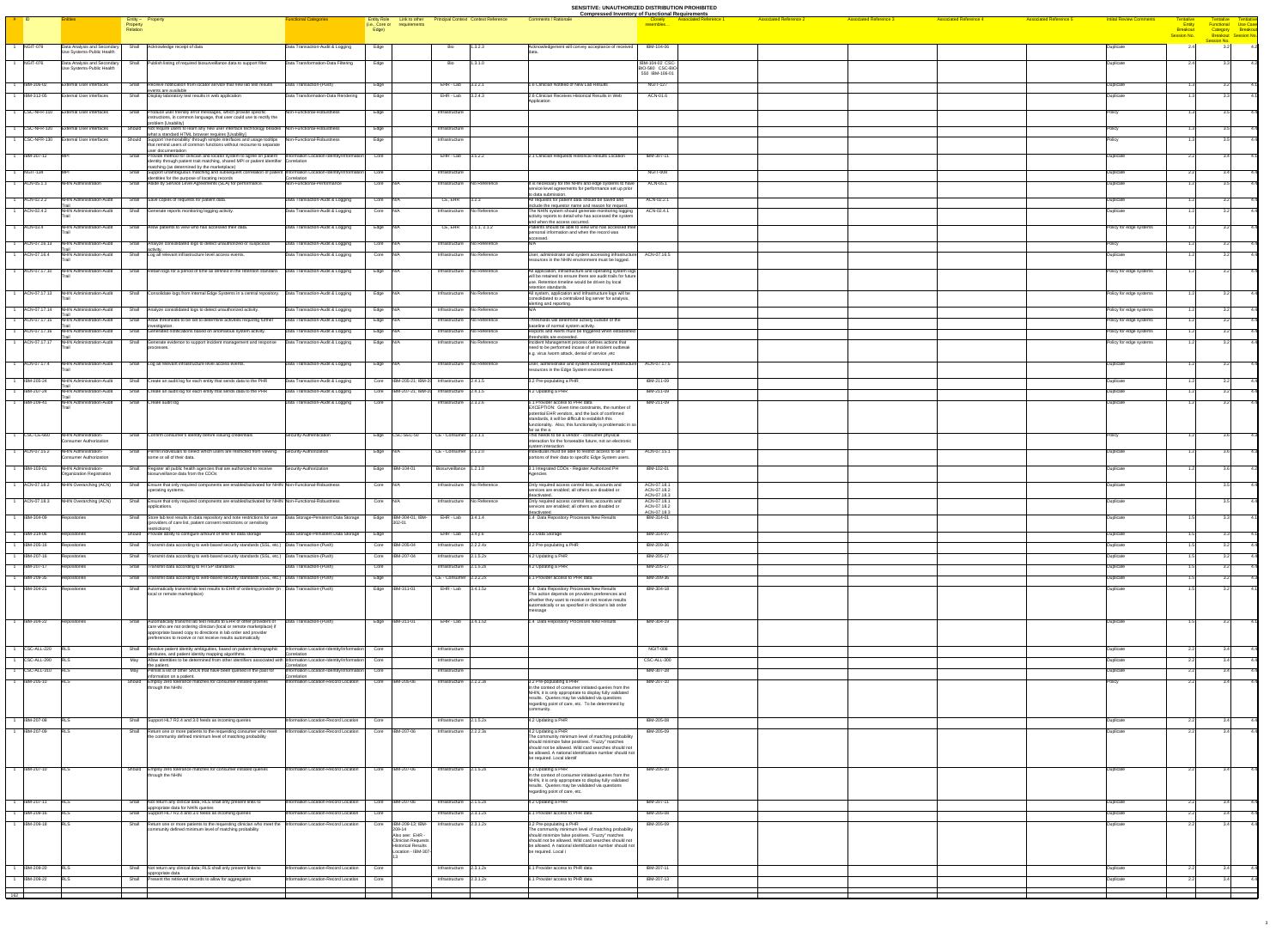# Appendix I to **Functional Requirements Needed for the Initial Definition of a Nationwide Health Information Network (NHIN)**

Report Prepared by the National Committee on Vital and Health Statistics (NCVHS)

# NHIN Architecture Variations Identified by the Office of the National Coordinator DRAFT 4.0 8/30/2006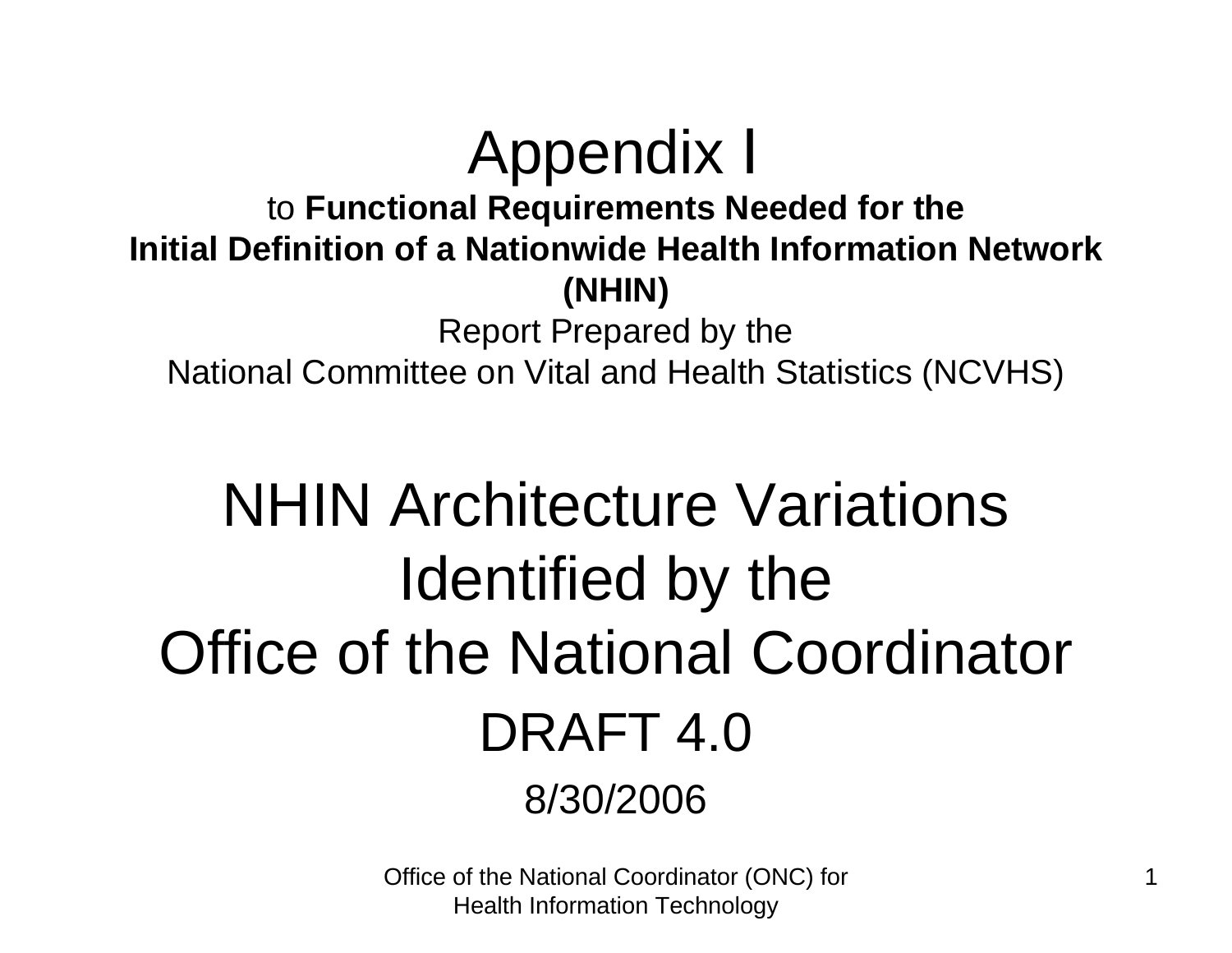Mappings and Translations Architecture Variation 1

## **Health information network service provider:**

- a) uses specified terminology, data structure, transport and security standards with all connected health care entities for all transactions
- b) does data mappings and translations to take variable content from health care entities and convert them into standard form for interaction with other health information network service providers
- c) includes as a part of its business model, varying costs of connection to different health care entities based on how well they adhere to specified terminology, data structure, transport and security standards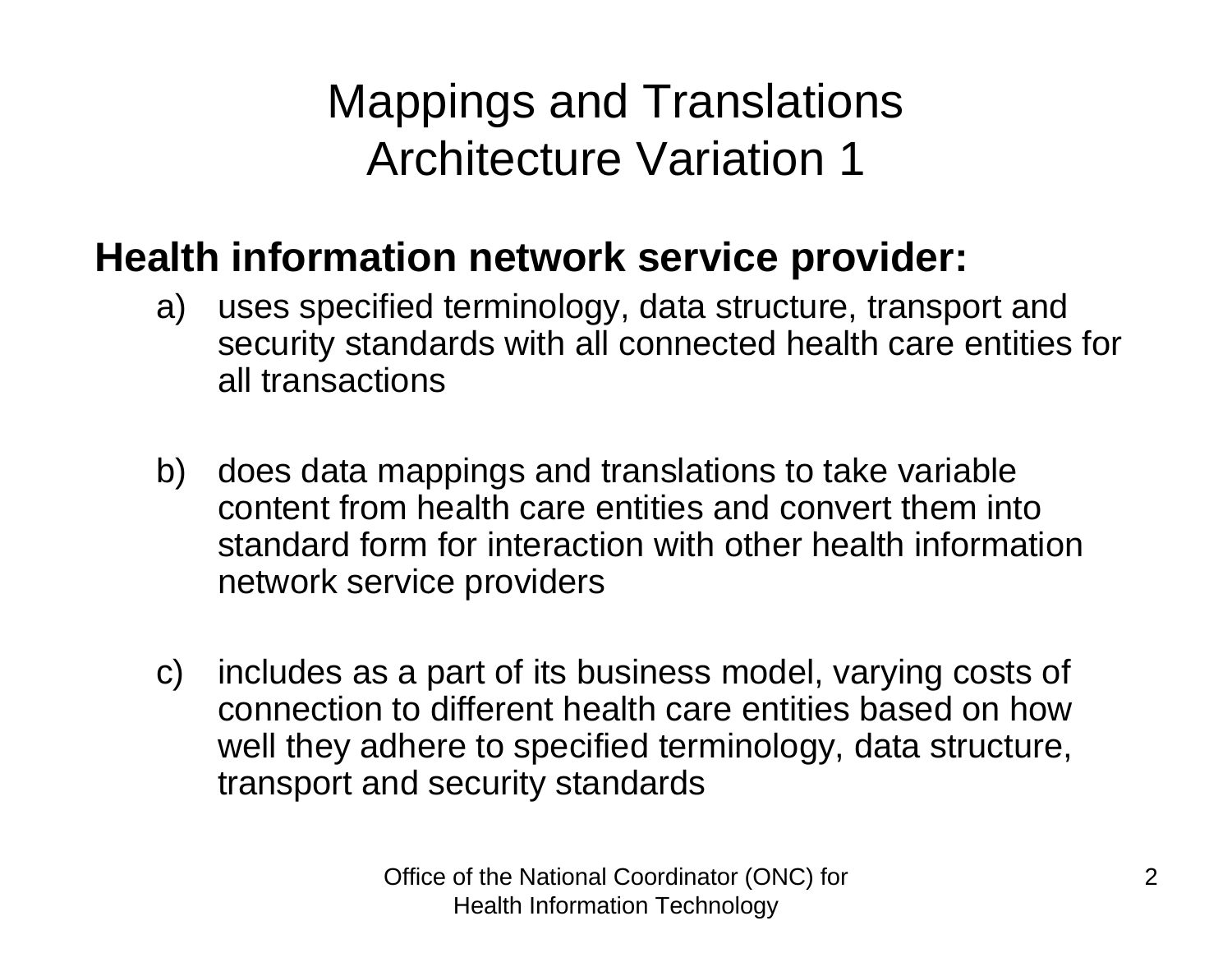## Mappings and Translations Architecture Variation 1-a

*Health Information Service Provider uses specified terminology, data structure, transport and security standards with all connected health care entities for all transactions*

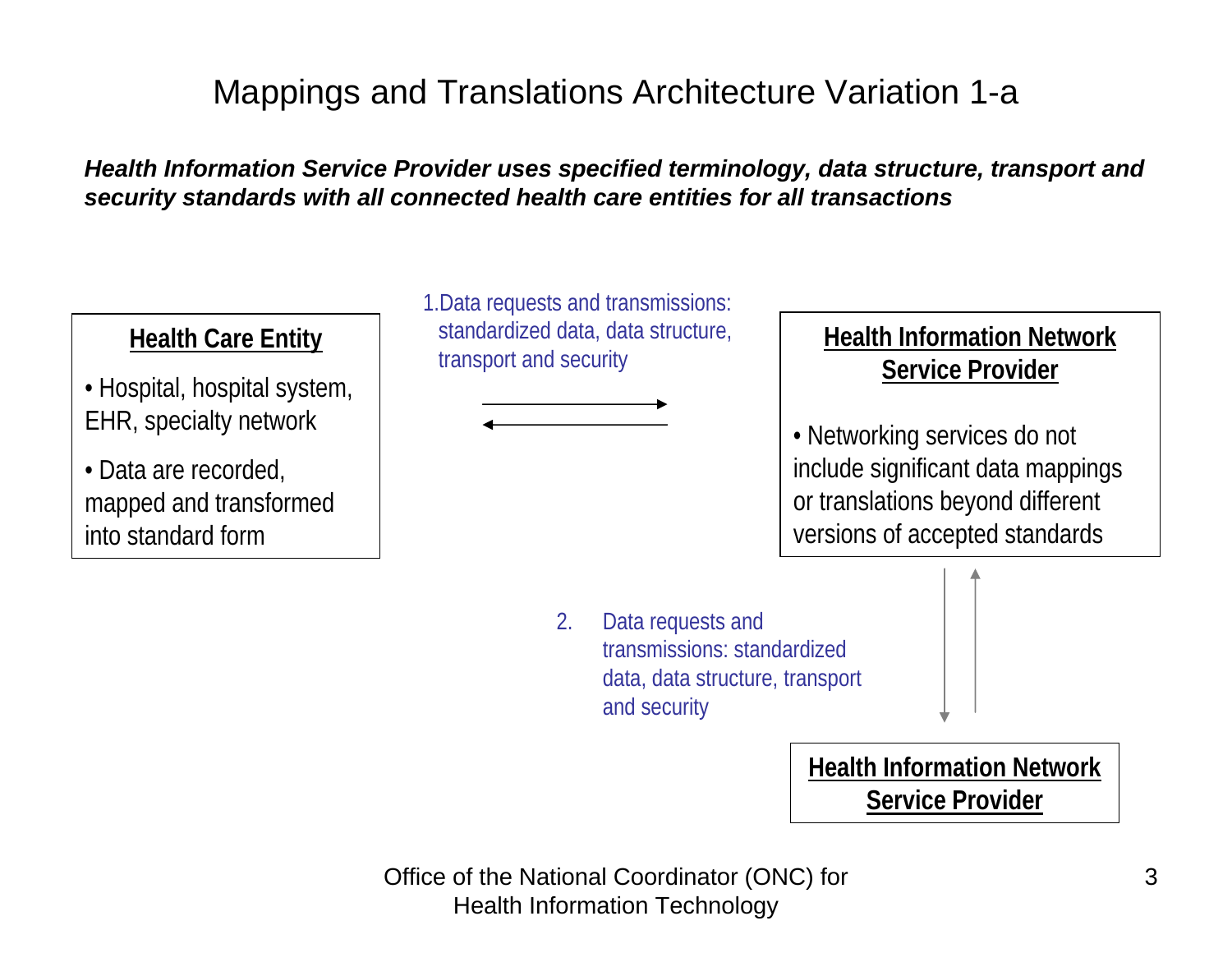## Mappings and Translations Architecture Variation 1-b

*Health Information Service Provider does data mappings and translations to take variable content from health care entities and convert them into standard form for interaction with other health information network service providers*

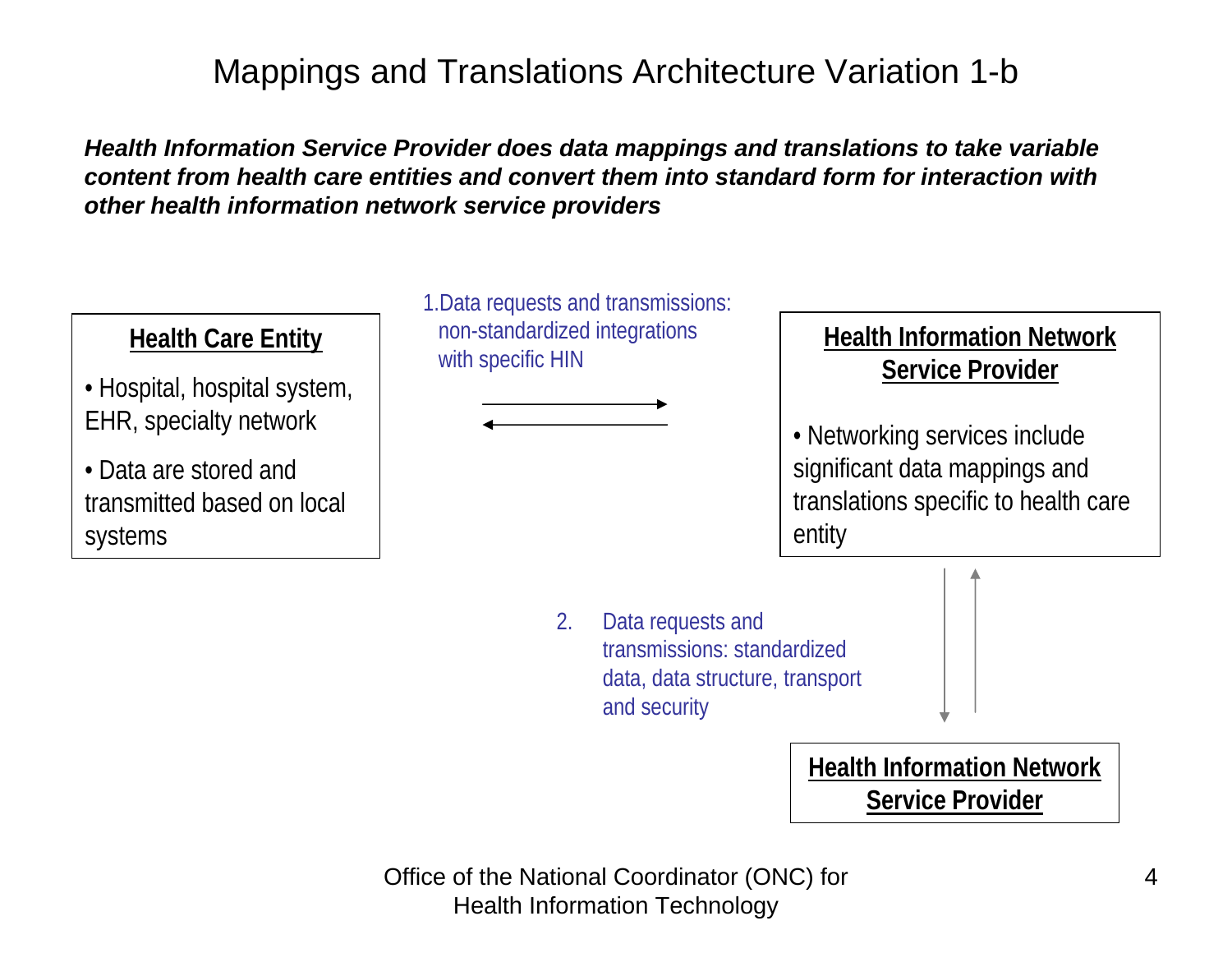## Mappings and Translations Architecture Variation 1-c

*Health Information Service Provider includes, as a part of its business model, varying costs of connection to different health care entities based on how well they adhere to specified terminology, data structure, transport and security standards*

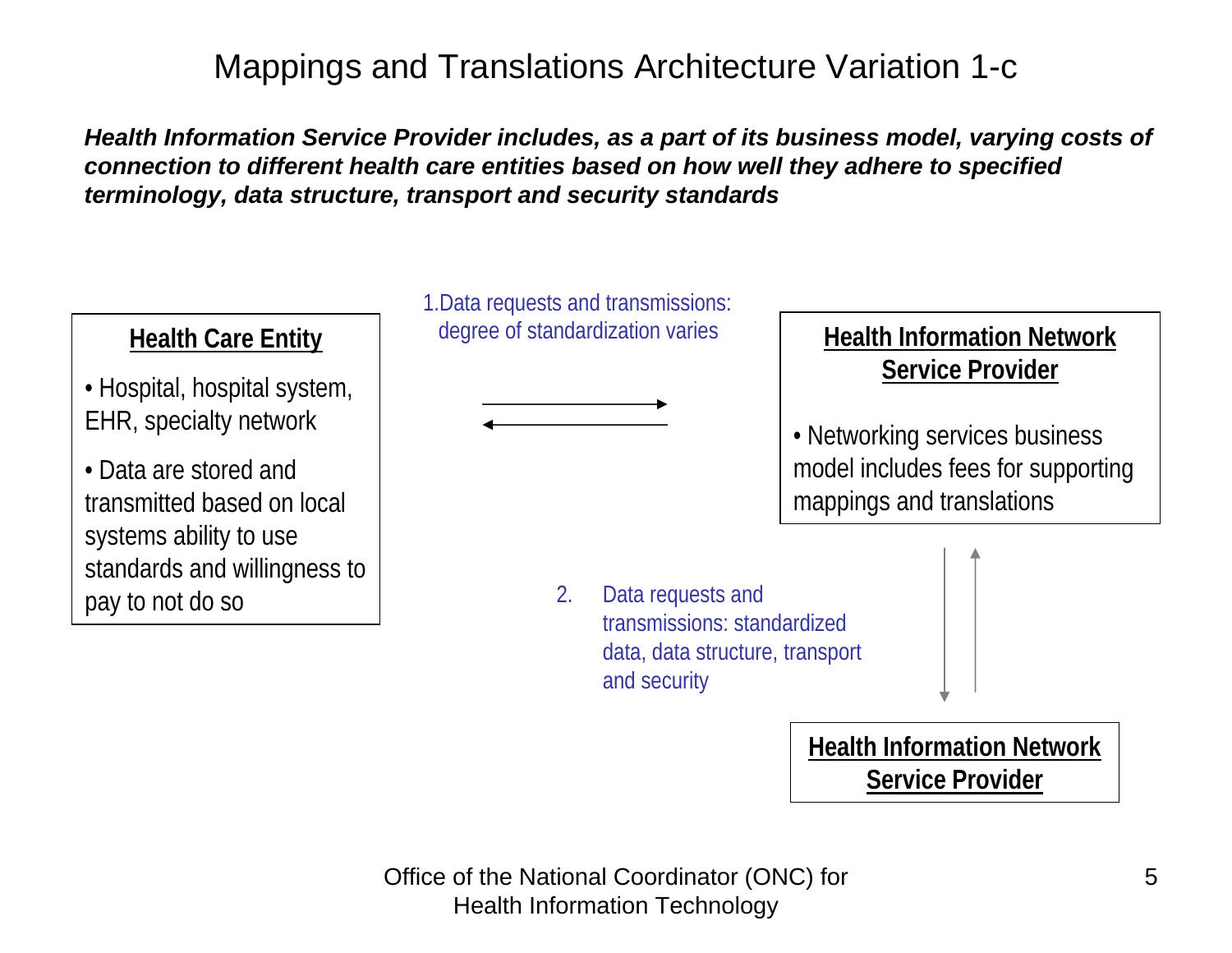# Audit and Access Control Architecture Variation 2

### **Health information network service provider supports:**

- a) auditing of cross organization data access at the health care entity level so that inappropriate data retrieval can be retrospectively identified (the health care entity is responsible for auditing the specific provider of care requesting the retrieval)
- b) auditing of cross organizational data access at the provider of care level through metadata shared by the requesting organization
- c) Patient-to-provider registry and access control provided by HIN Service Provider *– not security by retrospective auditing*
- d) supports consumer controlled role based access to cross organizational data access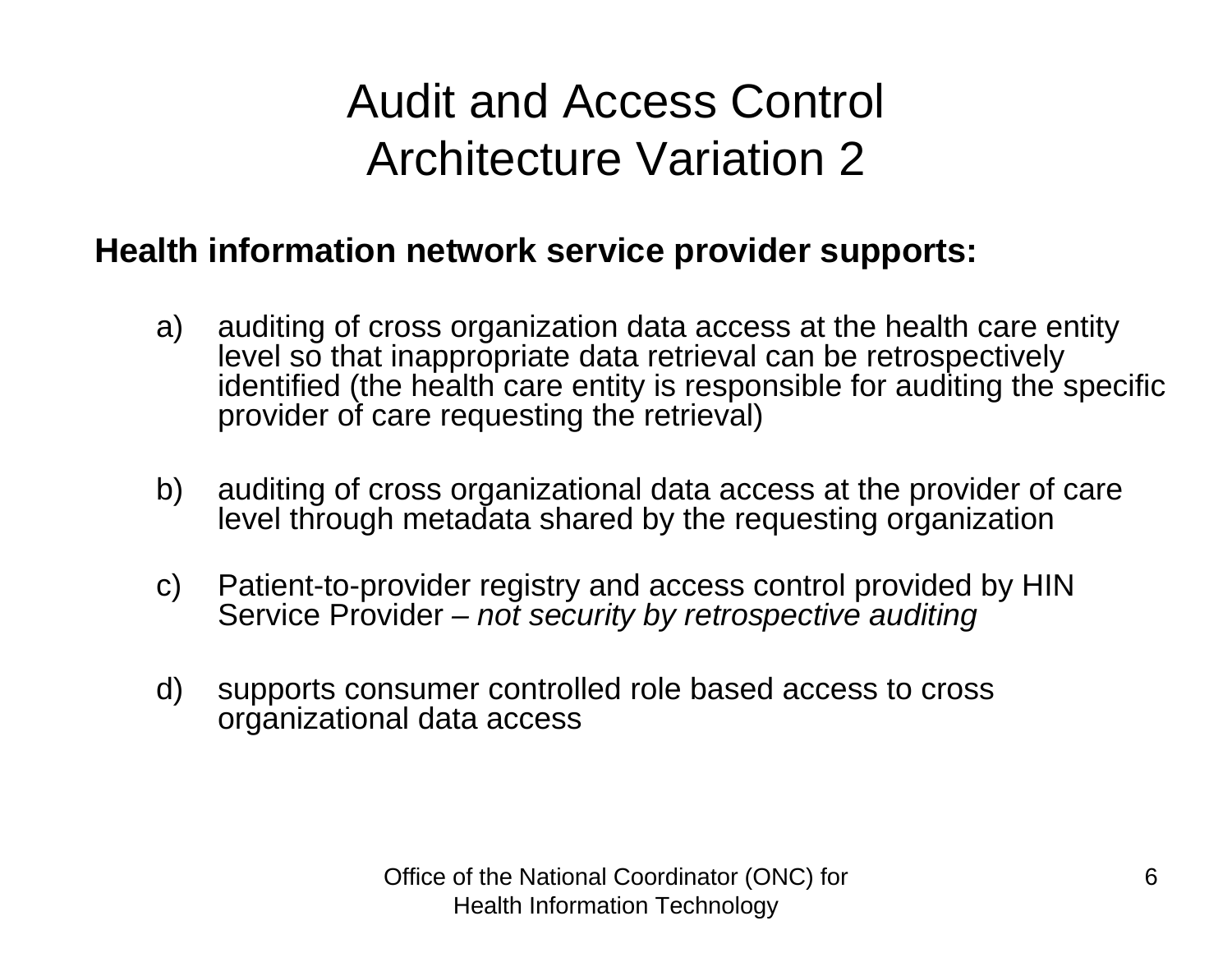## Audit and Access Control Architecture Variation 2-a

*Health Information Service Provider supports auditing of cross organization data access at the health care entity level so that inappropriate data retrieval can be retrospectively identified (the health care entity is responsible for auditing the specific provider of care requesting the retrieval)*

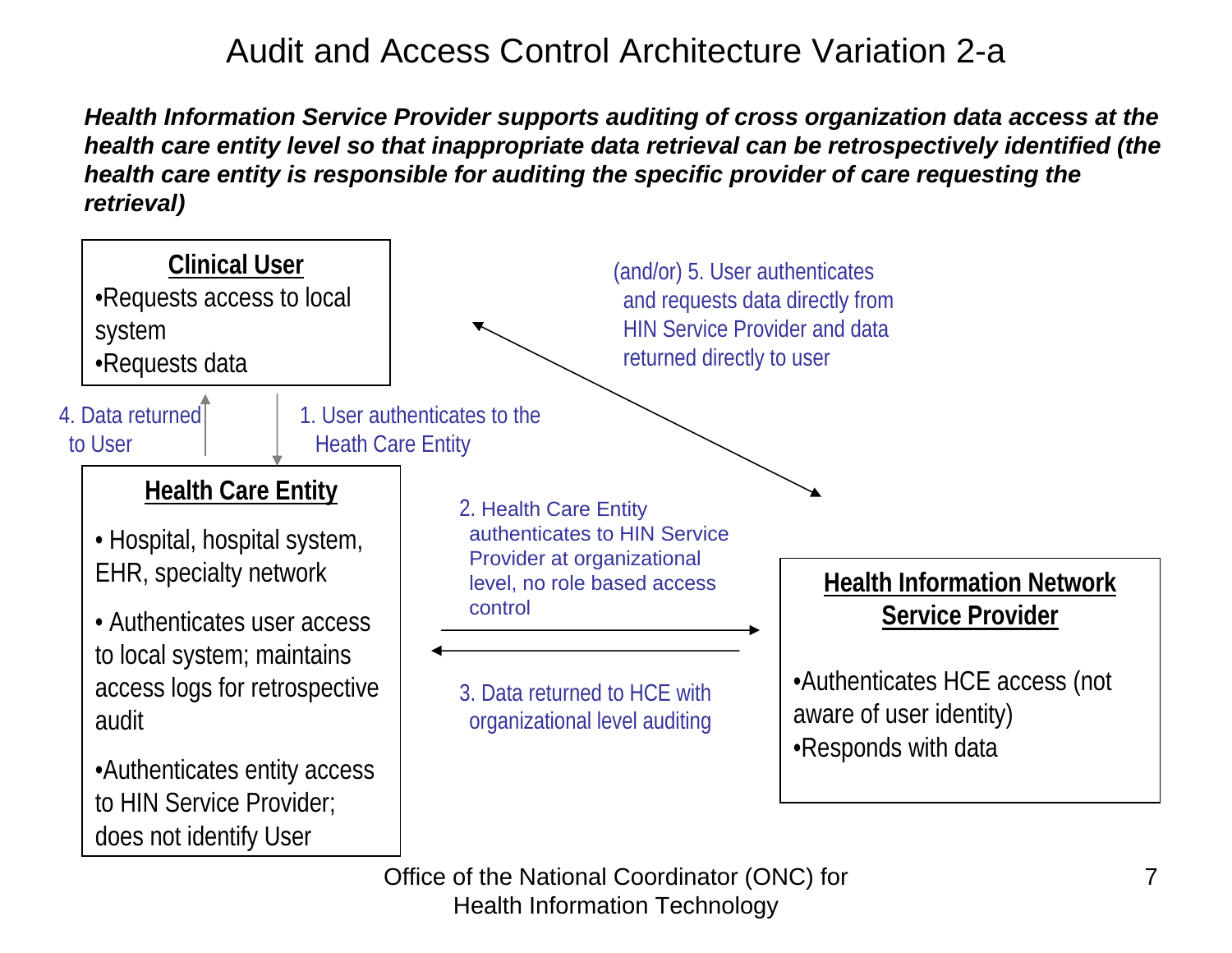## Audit and Access Control Architecture Variation 2-b

### *Health Information Service Provider supports auditing of cross organizational data access at the provider of care level through metadata shared by the requesting organization*

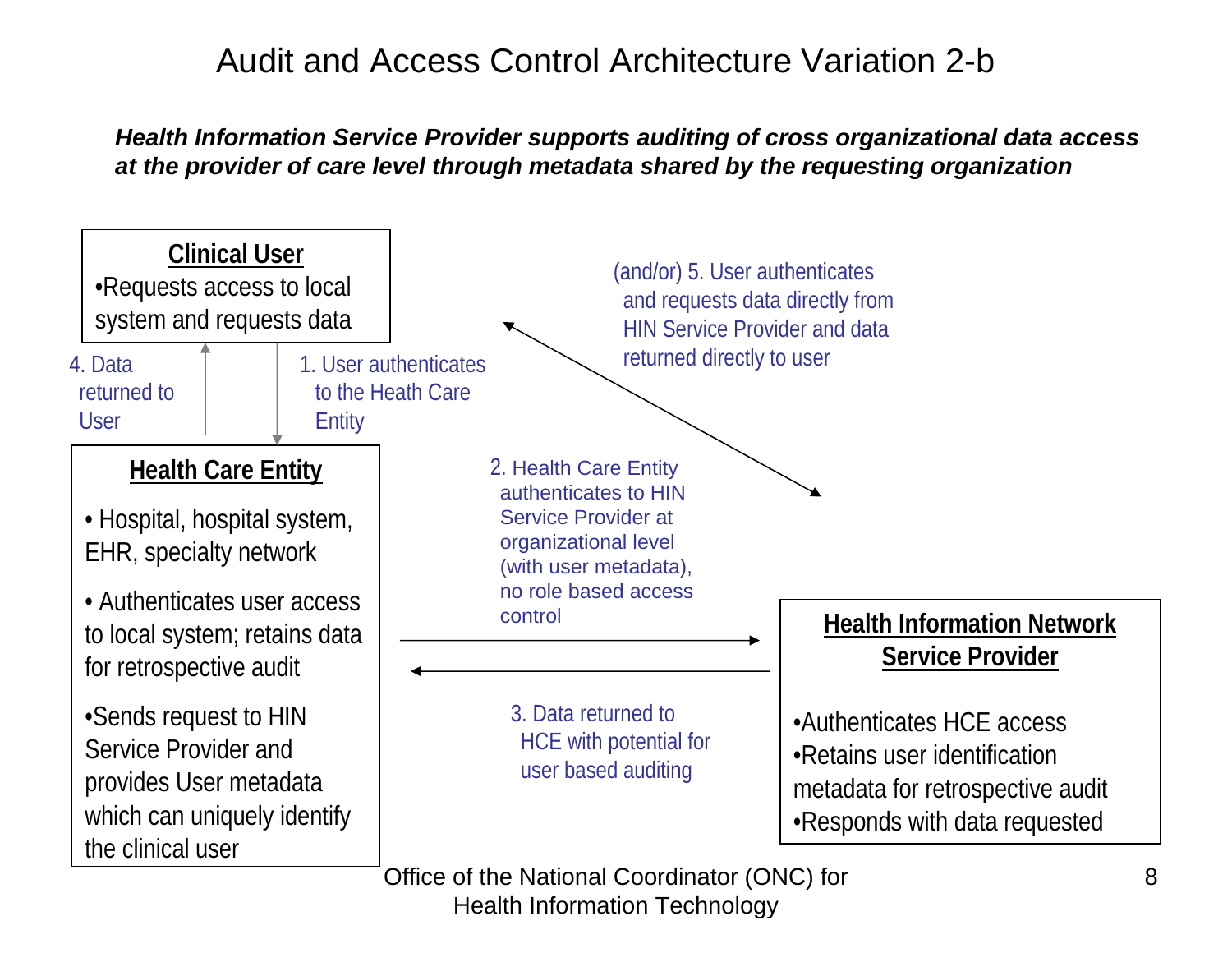## Audit and Access Control Architecture Variation 2-d

### *Health Information Network Service Providers support Patient-to-Provider registry and access control – not security by retrospective auditing*

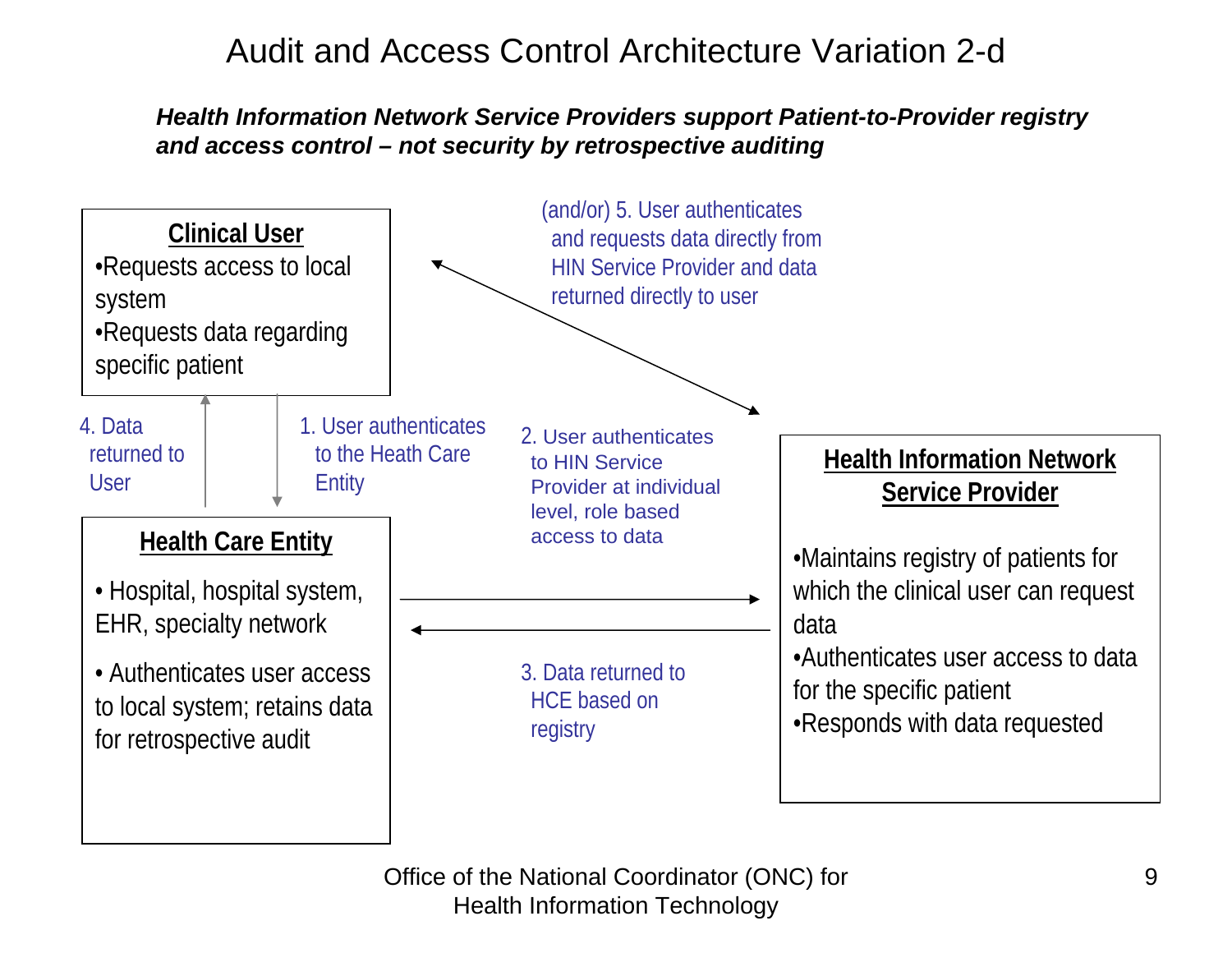## Audit and Access Control Architecture Variation 2-e

### *Health Information Service Provider supports consumer controlled role based access to cross organizational data access*

| Consumer<br>.Instructs PHR Provider<br>which clinicians can have<br>access to the consumer's<br>clinical data | 1. Consumer communicates<br>access instructions to PHR<br>Provider                | <b>Personal Health Record Provider</b><br>• Maintains registry of users who<br>have been granted access to the<br>consumer's clinical data<br>•Distributes controls information to<br><b>HIN Service Providers</b> |
|---------------------------------------------------------------------------------------------------------------|-----------------------------------------------------------------------------------|--------------------------------------------------------------------------------------------------------------------------------------------------------------------------------------------------------------------|
| <b>Health Information</b><br><b>Network Service Provider</b>                                                  | 2. PHR Provider sends Consumer<br>registry information to HIN Service<br>Provider |                                                                                                                                                                                                                    |
| Updates the HIN service                                                                                       |                                                                                   | <b>Health Information Network</b>                                                                                                                                                                                  |
| provider registry based on                                                                                    | 3. HIN Service Provider forwards                                                  | <b>Service Provider</b>                                                                                                                                                                                            |
| PHR-supplied rules and                                                                                        | Consumer registry information to                                                  |                                                                                                                                                                                                                    |
| data                                                                                                          | other HIN Service Providers                                                       | . Updates the HIN service provider                                                                                                                                                                                 |
| <b>Health Care Entity</b>                                                                                     | 4. HCE requests data, role based<br>access controls for inter-                    | registry based on supplied rules<br>and data                                                                                                                                                                       |
| • Hospital, hospital system,                                                                                  | organizational data exchange                                                      | •Forwards registry information to                                                                                                                                                                                  |
| EHR, specialty network                                                                                        |                                                                                   | other HIN Service Providers                                                                                                                                                                                        |
| •Requests data; provides                                                                                      | 5. Data returned to HCE with access                                               | •Authenticates HCE/clinician                                                                                                                                                                                       |
| user meta-data in request                                                                                     | control based on consumer<br>preference                                           | requests for data based on                                                                                                                                                                                         |
|                                                                                                               |                                                                                   | supplied rules                                                                                                                                                                                                     |
|                                                                                                               | Office of the National Coordinator (ONC) for                                      | 10                                                                                                                                                                                                                 |

Health Information Technology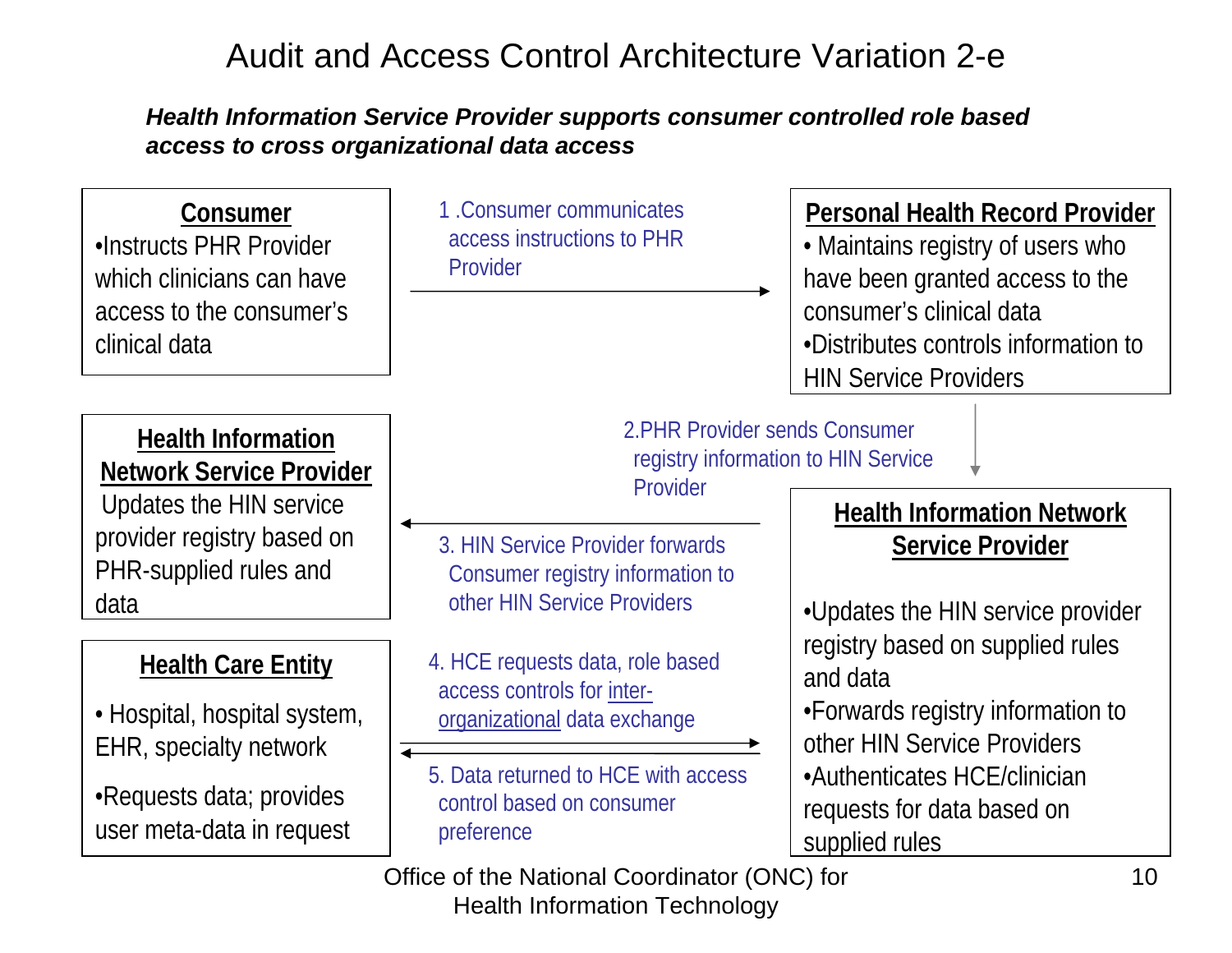Record Locator Services Architecture Variation 3

## **Health information network service provider supports retrieval of patient data:**

- a) Via shared record locator service that also uses summary data in a regional repository
- b) Via shared record locator service that includes information on what kinds of data can be found at different organizations
- c) Via record locator service exclusively indicates that patient data exists at an organization, but with no indication of what those data are (data are returned through the network)
- d) Via shared record locator service that indicates where data exist and data are then retrieved directly from the relevant data source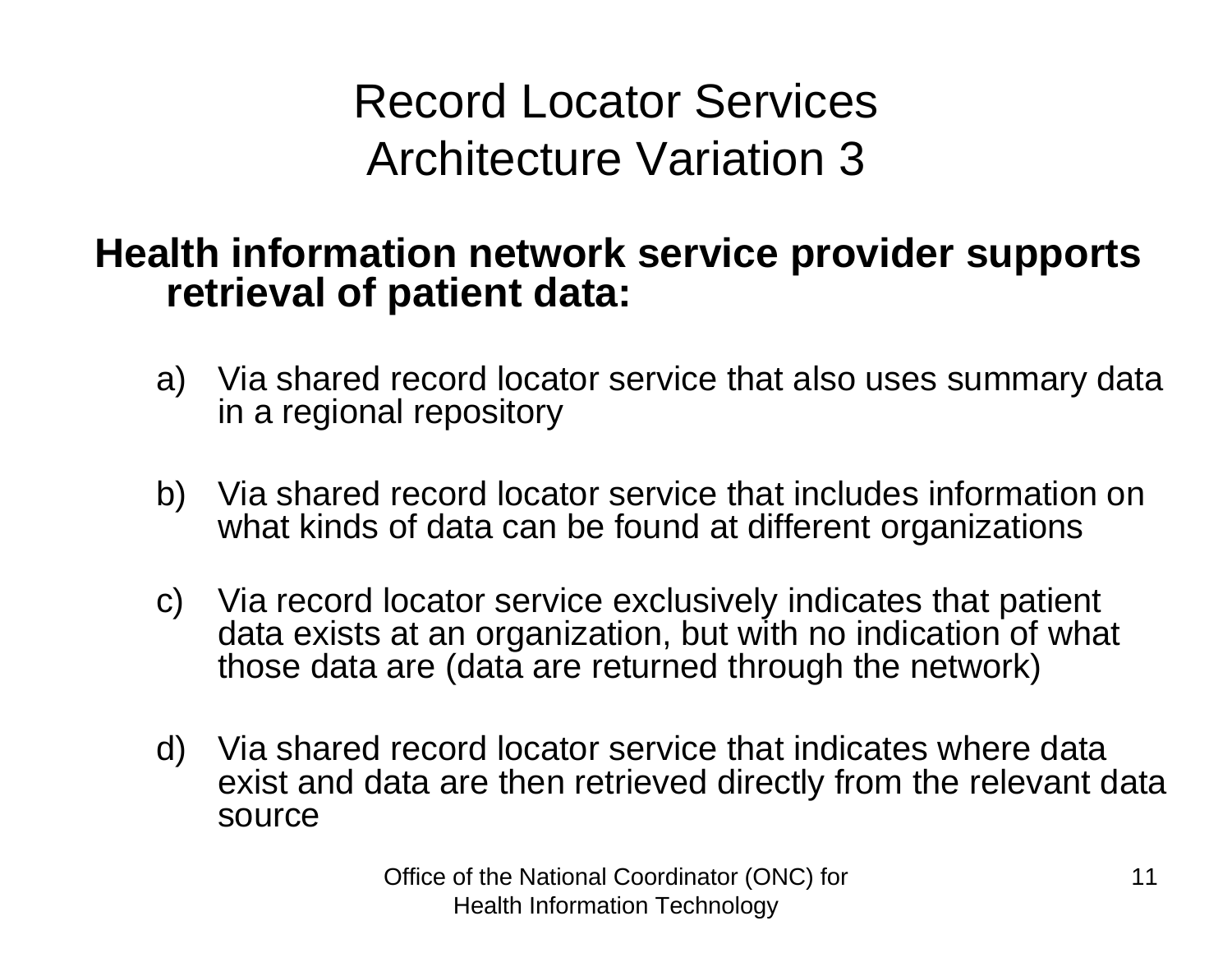## Record Locator Services Architecture Variation 3-a

#### *Health Information Service Providers support retrieval of patient data via shared record locator service that also uses summary data in a regional repository*



Office of the National Coordinator (ONC) for

Health Information Technology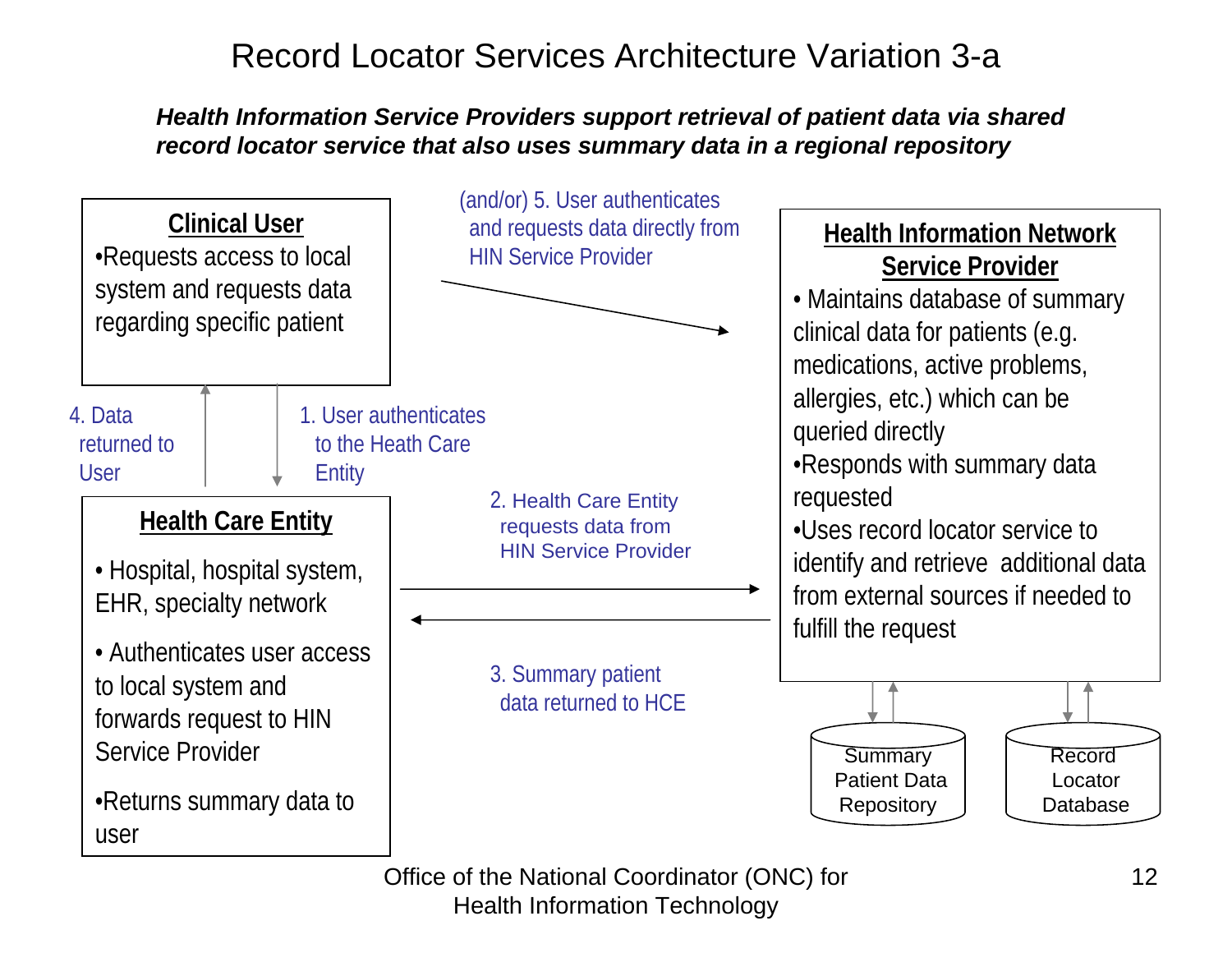## Record Locator Services Architecture Variation 3-b

*Health Information Service Providers support retrieval of patient data via shared record locator service that includes information on what kinds of data can be found at different organizations*

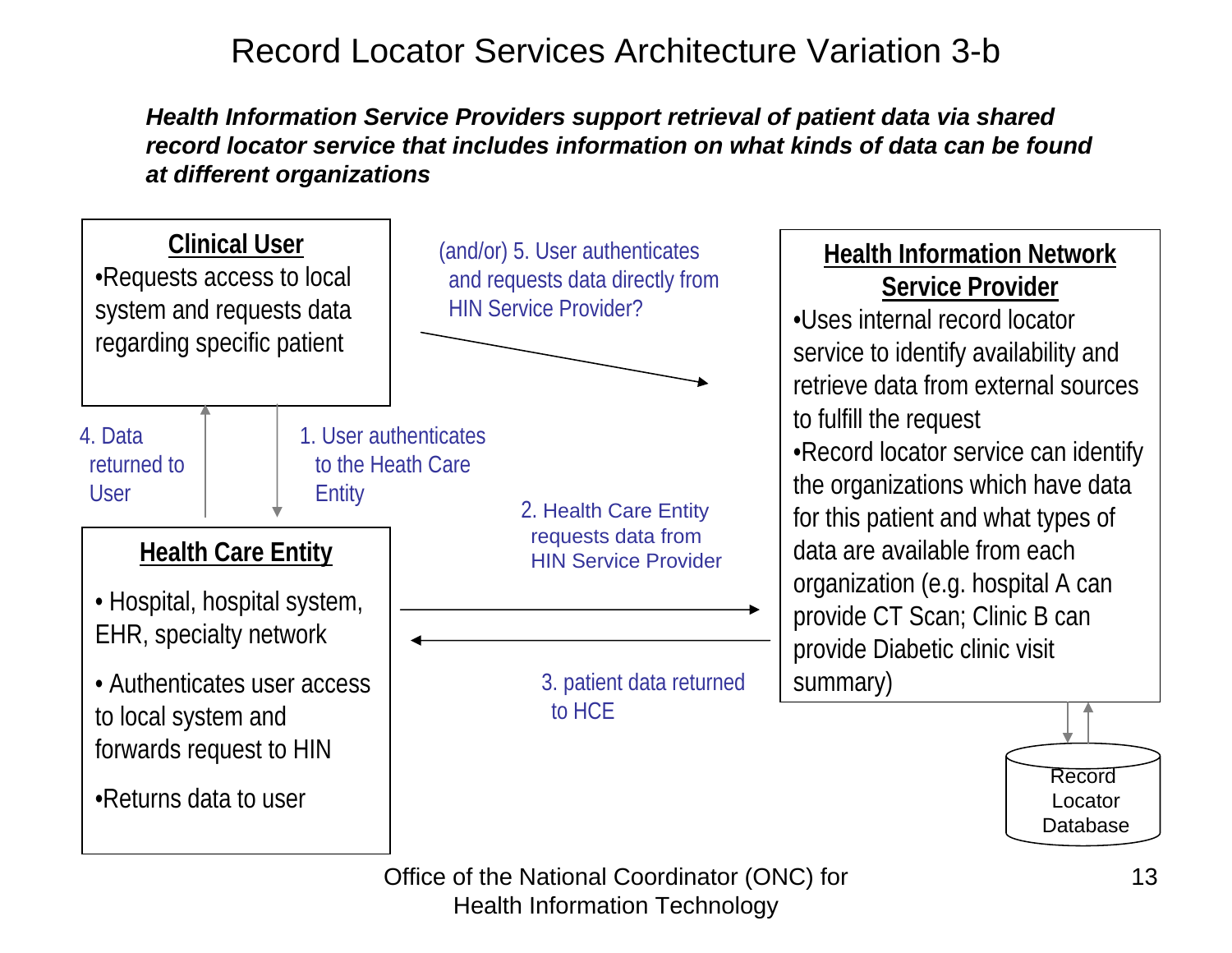## Record Locator Services Architecture Variation 3-c

*Health Information Service Providers support retrieval of patient data via record locator service exclusively indicates that patient data exists at an organization, but with no indication of what those data are (data are returned through the network)*

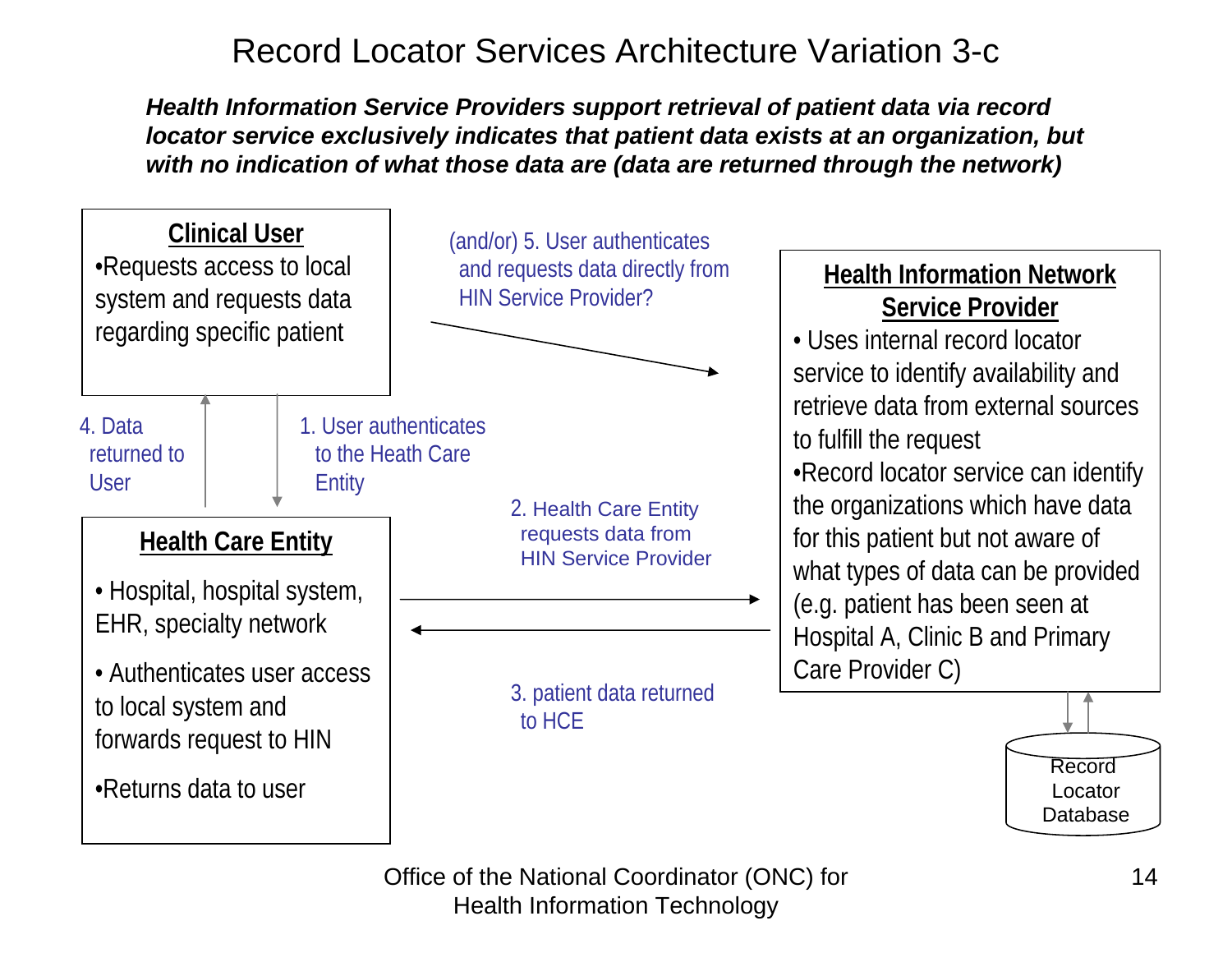## Record Locator Services Architecture Variation 3-d

### *Health* **Via shared record locator service that indicates where data exist and data are then retrieved directly from the relevant data source**

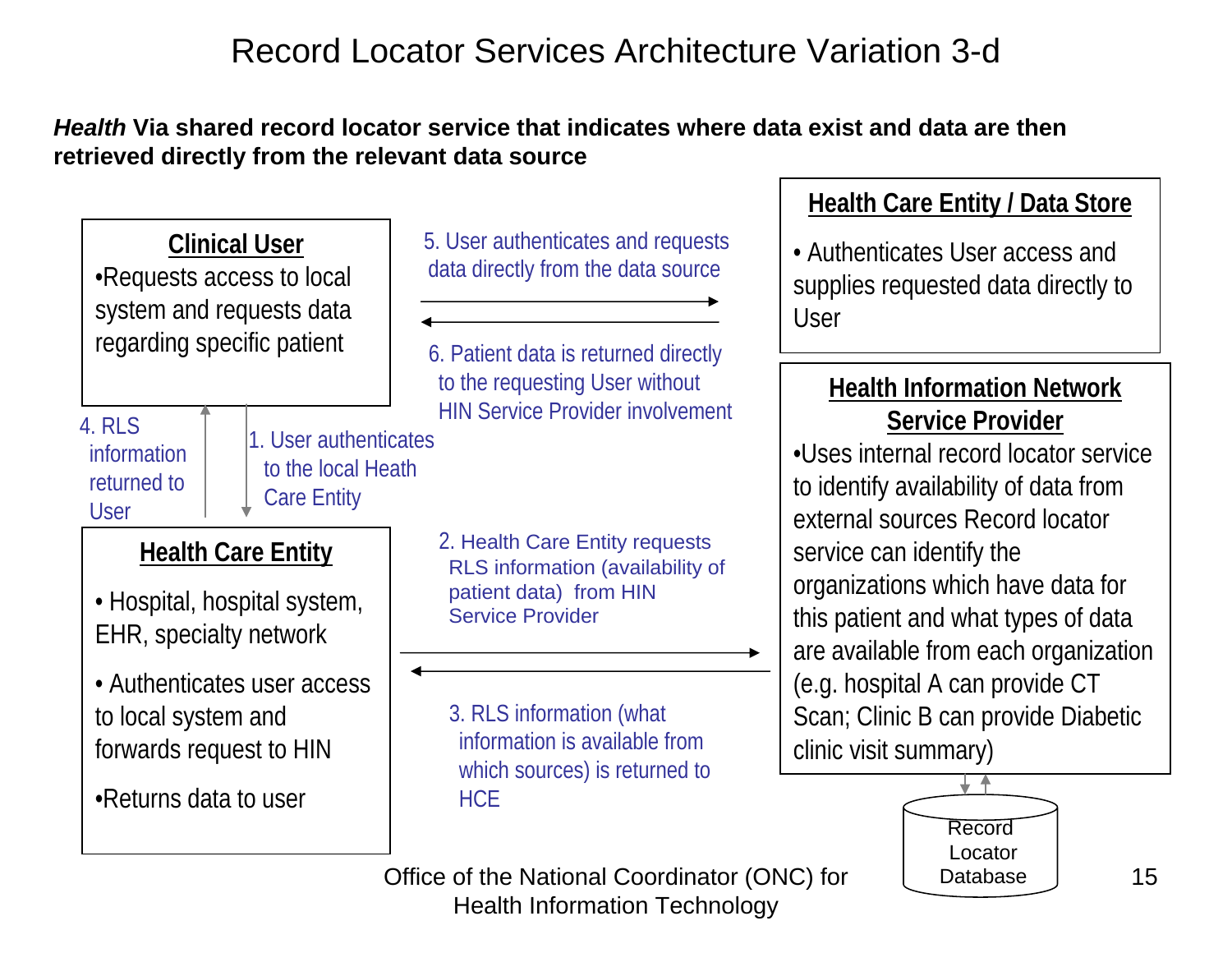# Pull vs PushArchitecture Variation 4

## **Health information network service provider :**

- a) Supports only the "pulling" of data on request
- b) Supports the routing of new data, data updates, referrals etc. to the provider of care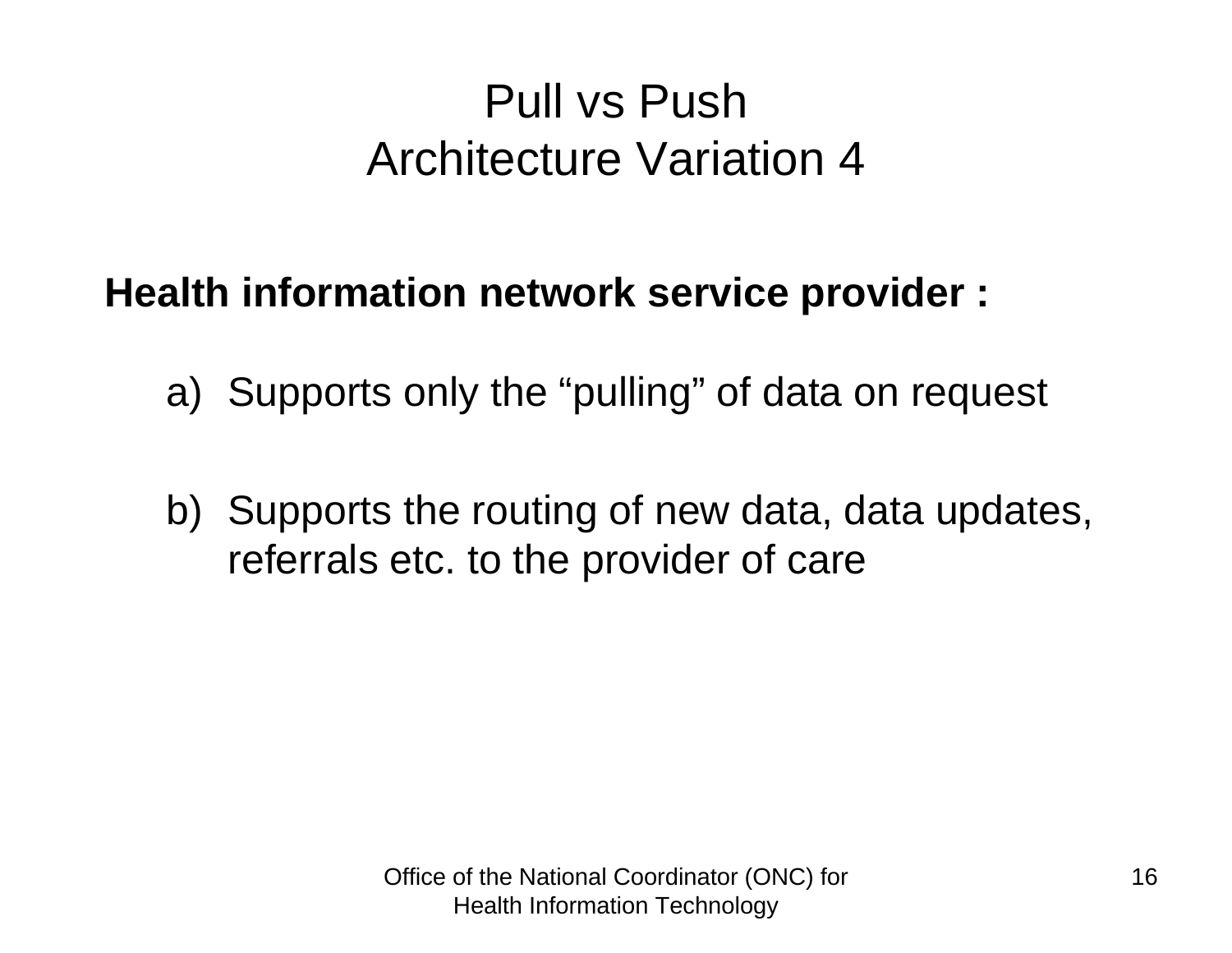## Pull vs Push Architecture Variation 4-a

*Health Information Network Service Provider supports only the "pulling" of data on request*